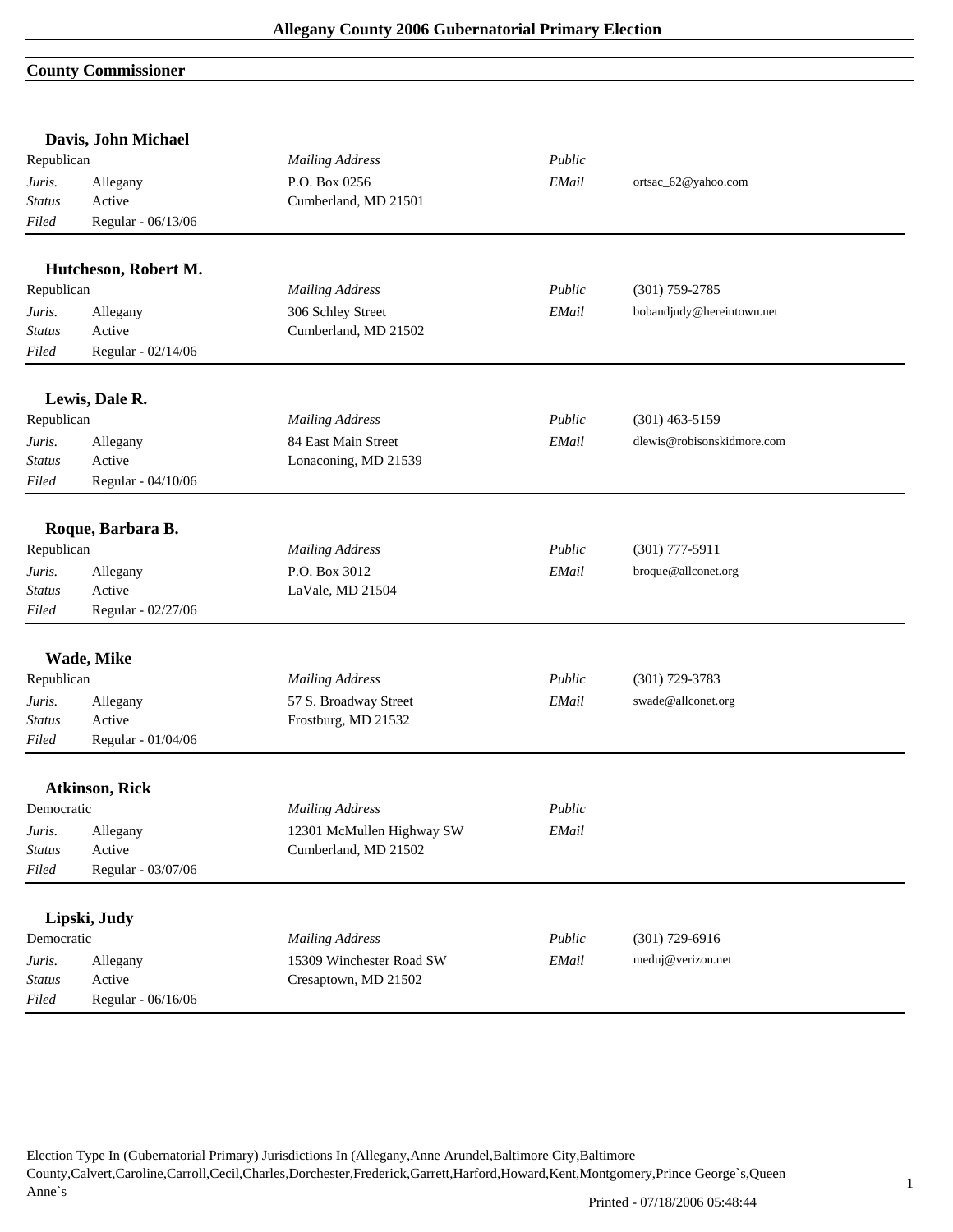#### **County Commissioner (Continued)**

|                            | <b>Stakem, James "Jim"</b>        |                                             |        |                                  |
|----------------------------|-----------------------------------|---------------------------------------------|--------|----------------------------------|
| Democratic                 |                                   | <b>Mailing Address</b>                      | Public | $(301)$ 777-5911                 |
| Juris.<br><b>Status</b>    | Allegany<br>Active                | 427 Crest View Drive<br>Frostburg, MD 21532 | EMail  | jim_stakem@allconet.org          |
| Filed                      | Regular - 02/03/06                |                                             |        |                                  |
|                            |                                   |                                             |        |                                  |
|                            | <b>State's Attorney</b>           |                                             |        |                                  |
|                            | Twigg, Michael O.                 |                                             |        |                                  |
| Republican                 |                                   | <b>Mailing Address</b>                      | Public | $(301)$ 777-5962                 |
| Juris.                     | Allegany                          | 723 Washington Street                       | EMail  | motwigg@yahoo.com                |
| <b>Status</b>              | Active                            | Cumberland, MD 21502                        |        |                                  |
| Filed                      | Regular - 06/07/06                |                                             |        |                                  |
|                            | <b>Clerk of the Circuit Court</b> |                                             |        |                                  |
|                            |                                   |                                             |        |                                  |
|                            | Lindsey, Dawne D.                 |                                             |        |                                  |
| Republican                 |                                   | <b>Mailing Address</b>                      | Public | $(301)$ 777-5923                 |
| Juris.                     | Allegany                          | 16341 Harwood Drive, SW                     | EMail  | dawne.lindsey@courts.state.md.us |
| Status<br>Filed            | Active<br>Regular - 03/01/06      | Frostburg, MD 21532                         |        |                                  |
|                            |                                   |                                             |        |                                  |
|                            | <b>Register of Wills</b>          |                                             |        |                                  |
|                            | Alexander, Craig                  |                                             |        |                                  |
| Republican                 |                                   | <b>Mailing Address</b>                      | Public | $(301)$ 777-2253                 |
| Juris.                     | Allegany                          | P.O. Box 187                                | EMail  | craiga@alleganyinternet.net      |
| $\label{eq:status} Status$ | Active                            | Midland, MD 21542                           |        |                                  |
| Filed                      | Regular - 04/24/06                |                                             |        |                                  |
|                            | Drew, Rebecca                     |                                             |        |                                  |
| Republican                 |                                   | <b>Mailing Address</b>                      | Public | $(301)$ 463-3232                 |
| Juris.                     | Allegany                          | P.O. Box 30                                 | EMail  |                                  |
| <b>Status</b>              | Active                            | Midland, MD 21542                           |        |                                  |
| Filed                      | Regular - 03/17/06                |                                             |        |                                  |
|                            | Willetts, Frank N. "Bud"          |                                             |        |                                  |
| Republican                 |                                   | <b>Mailing Address</b>                      | Public |                                  |
| Juris.                     | Allegany                          | P.O. Box 271                                | EMail  | bud@willetts.com                 |
| <b>Status</b>              | Active                            | Cumberland, MD 21501                        |        |                                  |
| Filed                      | Regular - 07/03/06                |                                             |        |                                  |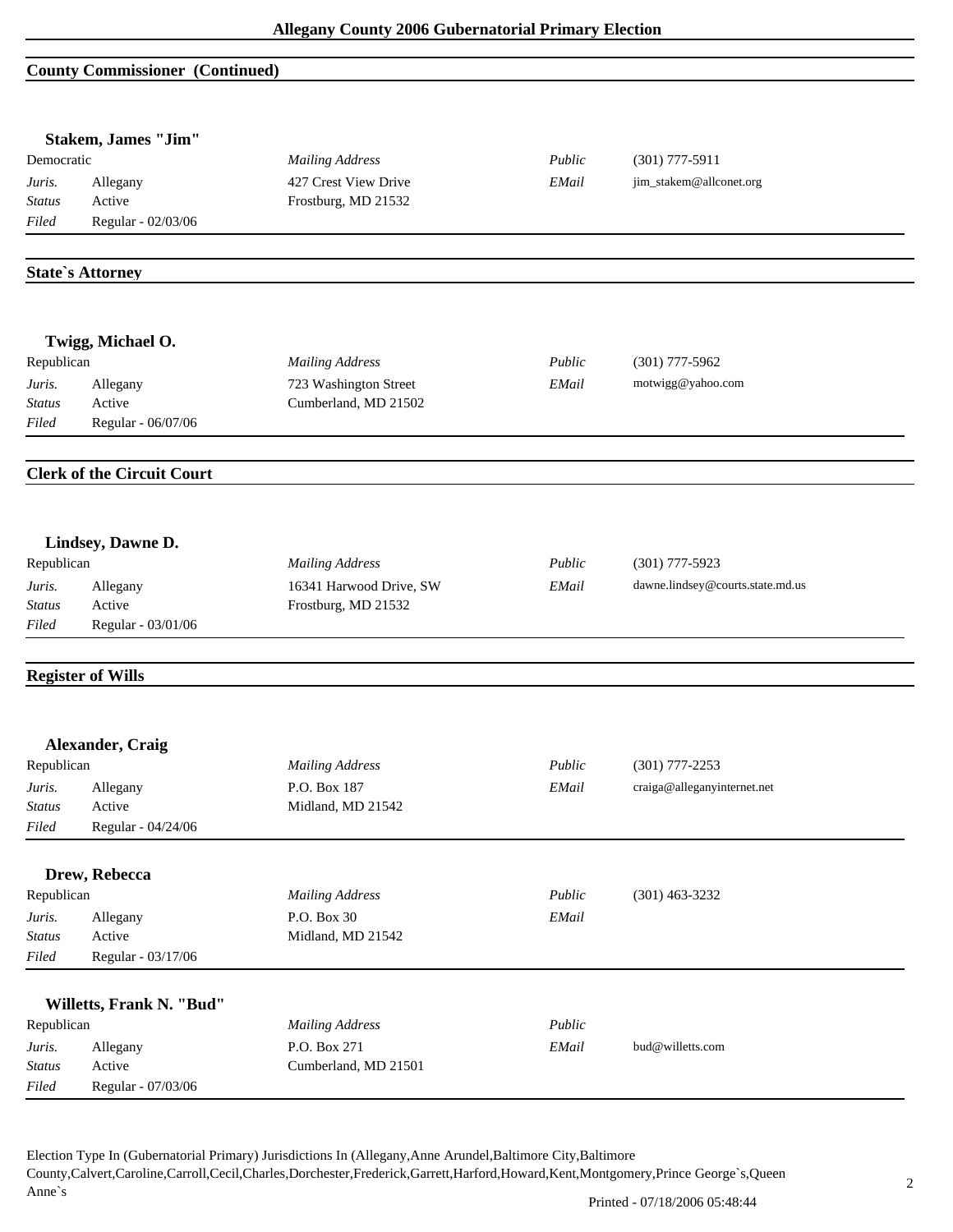## **Judge of the Orphans` Court**

|                | Gilpin, Billie J.             |                           |        |                             |
|----------------|-------------------------------|---------------------------|--------|-----------------------------|
| Republican     |                               | <b>Mailing Address</b>    | Public | $(301) 724 - 6498$          |
| Juris.         | Allegany                      | 413 South Cedar Street    | EMail  | judgegilpin@hotmail.com     |
| <b>Status</b>  | Active                        | Cumberland, MD 21502      |        |                             |
| Filed          | Regular - 03/17/06            |                           |        |                             |
|                | May, Donna F.                 |                           |        |                             |
| Republican     |                               | <b>Mailing Address</b>    | Public |                             |
| Juris.         | Allegany                      | 23407 Gap Road NE         | EMail  | dumb-dumber@hereintown.net  |
| <b>Status</b>  | Active                        | Flintstone, MD 21530      |        |                             |
| Filed          | Regular - 03/17/06            |                           |        |                             |
|                | <b>Madden</b> , Don           |                           |        |                             |
| Democratic     |                               | <b>Mailing Address</b>    | Public |                             |
| Juris.         | Allegany                      | 10000 Shinnamon Drive, SW | EMail  |                             |
| <b>Status</b>  | Active                        | LaVale, MD 21502          |        |                             |
| Filed          | Regular - 03/17/06            |                           |        |                             |
| <b>Sheriff</b> |                               |                           |        |                             |
|                |                               |                           |        |                             |
| Republican     | <b>Mullenax, Warren James</b> | <b>Mailing Address</b>    | Public | $(301)$ 724-5596            |
| Juris.         | Allegany                      | 11809 Eastman Road, NE    | EMail  | wjmullenax@hotmail.com      |
| <b>Status</b>  | Active                        | Cumberland, MD 21502      |        |                             |
| Filed          | Regular - 07/03/06            |                           |        |                             |
|                | <b>Raley</b> , Don            |                           |        |                             |
| Republican     |                               | <b>Mailing Address</b>    | Public | $(301)$ 729-7020            |
| Juris.         | Allegany                      | 10638 New Hope Road NW    | EMail  | lilbball_chick7@hotmail.com |
| <b>Status</b>  | Active                        | Frostburg, MD 21532       |        |                             |
| Filed          | Regular - 06/16/06            |                           |        |                             |
|                |                               |                           |        |                             |
|                | Shafer, Bruce A.              |                           |        |                             |
| Republican     |                               | <b>Mailing Address</b>    | Public | $(301)$ 777-1901            |
| Juris.         | Allegany                      | PO Box 144                | EMail  |                             |
| Status         | Withdrawn - 06/20/2006        | Cumberland, MD 21501-0144 |        |                             |
| Filed          | Regular - 06/01/06            |                           |        |                             |
|                | Shafer, Bruce A.              |                           |        |                             |
| Republican     |                               | <b>Mailing Address</b>    | Public | $(301)$ 777-1901            |
| Juris.         | Allegany                      | PO Box 144                | EMail  |                             |
| <b>Status</b>  | Active                        | Cumberland, MD 21501-0144 |        |                             |
| Filed          | Regular - 07/03/06            |                           |        |                             |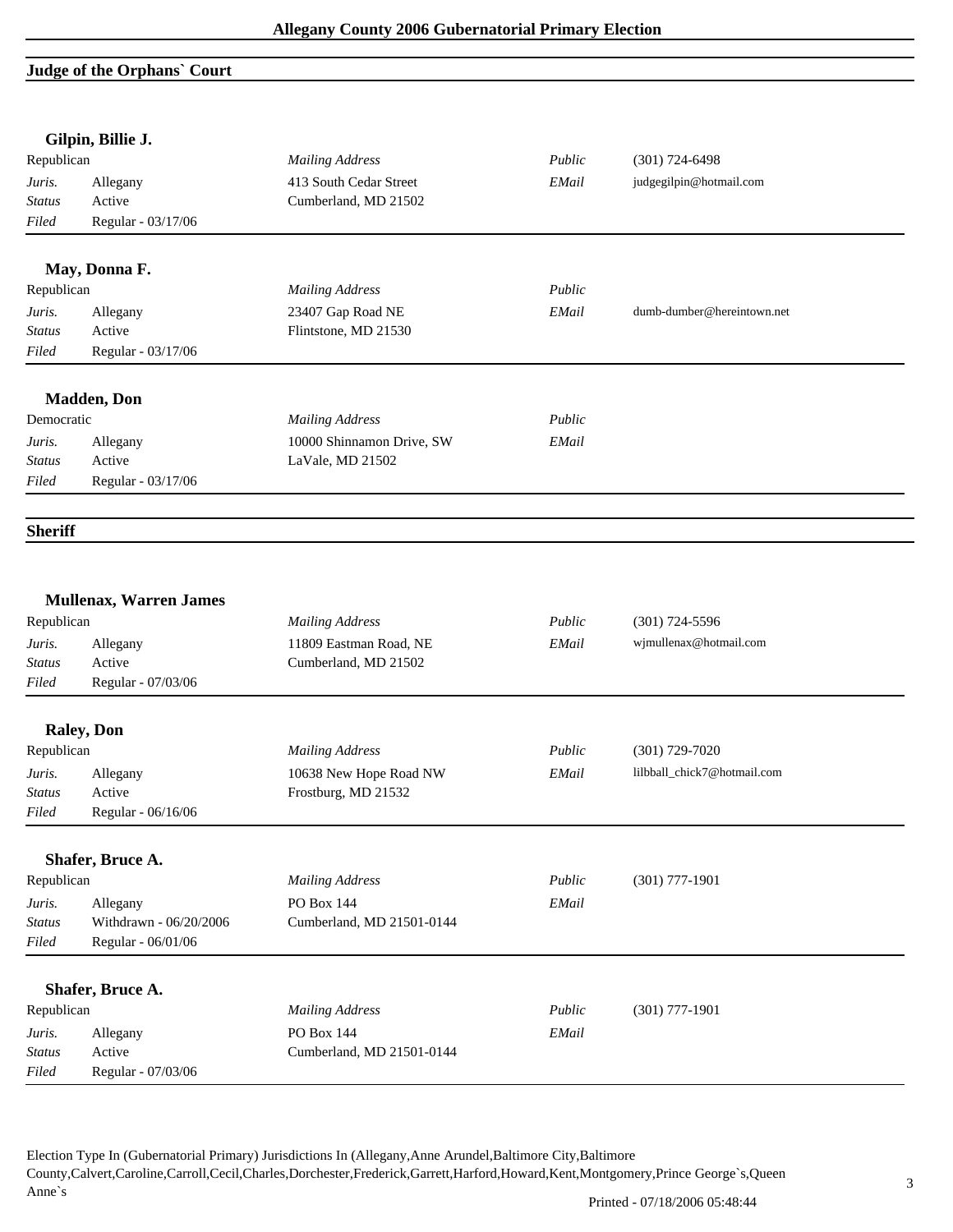#### **Sheriff (Continued)**

|                         | Goad, David A.                      |                                             |        |                         |
|-------------------------|-------------------------------------|---------------------------------------------|--------|-------------------------|
| Democratic              |                                     | <b>Mailing Address</b>                      | Public | $(301)$ 268-2901        |
| Juris.                  | Allegany                            | 519 Louisiana Avenue                        | EMail  | dgoad@allconet.org      |
| <b>Status</b><br>Filed  | Active<br>Regular - 03/22/06        | Cumberland, MD 21502                        |        |                         |
|                         |                                     |                                             |        |                         |
|                         | <b>Democratic Central Committee</b> |                                             |        |                         |
|                         |                                     |                                             |        |                         |
| Democratic              | <b>Chonko, Mike</b>                 | <b>Mailing Address</b>                      | Public |                         |
|                         |                                     |                                             |        |                         |
| Juris.<br><b>Status</b> | Allegany<br>Active                  | 11306 Creek Road SE<br>Cumberland, MD 21502 | EMail  |                         |
| Filed                   | Regular - 05/15/06                  |                                             |        |                         |
|                         | <b>Conlon, Thomas</b>               |                                             |        |                         |
| Democratic              |                                     | <b>Mailing Address</b>                      | Public |                         |
| Juris.                  | Allegany                            | 531 Avirett Avenue                          | EMail  | tfcctc@verizon.net      |
| <b>Status</b>           | Active                              | Cumberland, MD 21502-3310                   |        |                         |
| Filed                   | Regular - 06/22/06                  |                                             |        |                         |
|                         | DuVall, Bill                        |                                             |        |                         |
| Democratic              |                                     | <b>Mailing Address</b>                      | Public | $(301)$ 722-5326        |
| Juris.                  | Allegany                            | 14905 Old Hancock Road NE                   | EMail  | billd1024@yahoo.com     |
| <b>Status</b>           | Active                              | Cumberland, MD 21502                        |        |                         |
| Filed                   | Regular - 06/23/06                  |                                             |        |                         |
|                         | Garlitz, Carl                       |                                             |        |                         |
| Democratic              |                                     | <b>Mailing Address</b>                      | Public |                         |
| Juris.                  | Allegany                            | R 613 Williams Street                       | EMail  |                         |
| <b>Status</b>           | Active                              | Cumberland, MD 21502                        |        |                         |
| Filed                   | Regular - 06/27/06                  |                                             |        |                         |
|                         | <b>Krug, Cherie</b>                 |                                             |        |                         |
| Democratic              |                                     | <b>Mailing Address</b>                      | Public | $(301) 722 - 2092$      |
| Juris.                  | Allegany                            | 306 Washington Street                       | EMail  | cherie@hereintown.net   |
| <b>Status</b>           | Active                              | Cumberland, MD 21502                        |        |                         |
| Filed                   | Regular - 06/29/06                  |                                             |        |                         |
|                         | Lechman, Bernie (B.J.)              |                                             |        |                         |
| Democratic              |                                     | <b>Mailing Address</b>                      | Public | $(301)$ 777-7853        |
| Juris.                  | Allegany                            | 1815 Bedford Street                         | EMail  | blechman@atlanticbb.net |
| <b>Status</b>           | Active                              | Cumberland, MD 21502                        |        |                         |
| Filed                   | Regular - 06/27/06                  |                                             |        |                         |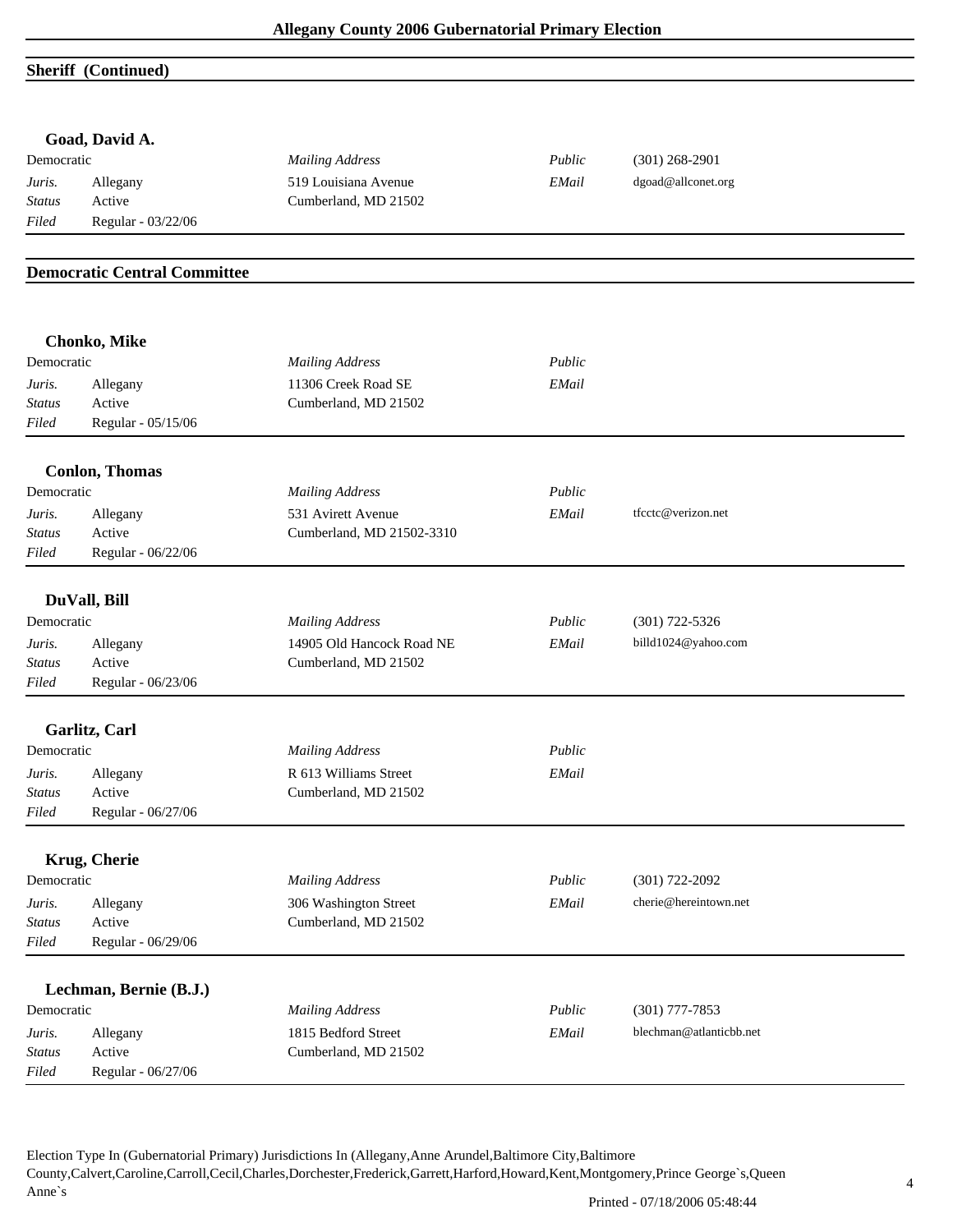#### **Democratic Central Committee (Continued)**

|               | Livengood, Pat                      |                           |        |                                   |
|---------------|-------------------------------------|---------------------------|--------|-----------------------------------|
| Democratic    |                                     | <b>Mailing Address</b>    | Public | $(301)$ 759-9412                  |
| Juris.        | Allegany                            | 612 Edward Avenue         | EMail  | plivengood@atlanticbb.net         |
| <b>Status</b> | Active                              | Cumberland, MD 21502      |        |                                   |
| Filed         | Regular - 06/28/06                  |                           |        |                                   |
|               | Riley, John T.                      |                           |        |                                   |
| Democratic    |                                     | <b>Mailing Address</b>    | Public | $(301)$ 729-1552                  |
| Juris.        | Allegany                            | 18629 White Oak Drive, SW | EMail  | jtriley4@msn.com                  |
| <b>Status</b> | Active                              | Rawlings, MD 21557-1030   |        |                                   |
| Filed         | Regular - 06/26/06                  |                           |        |                                   |
|               | Robinette, Stanley "Stan" B.        |                           |        |                                   |
| Democratic    |                                     | <b>Mailing Address</b>    | Public | $(301)$ 722-4597                  |
| Juris.        | Allegany                            | 840 Michigan Avenue       | EMail  |                                   |
| <b>Status</b> | Active                              | Cumberland, MD 21502      |        |                                   |
| Filed         | Regular - 06/23/06                  |                           |        |                                   |
|               |                                     |                           |        |                                   |
|               | Stakem, John T.                     |                           |        |                                   |
| Democratic    |                                     | <b>Mailing Address</b>    | Public | $(301) 689 - 5800$                |
| Juris.        | Allegany                            | 167 West Main Street      | EMail  | jts1944@hotmail.com               |
| Status        | Active                              | Frostburg, MD 21532       |        |                                   |
| Filed         | Regular - 06/29/06                  |                           |        |                                   |
|               | Zimmermann, Wayne L.                |                           |        |                                   |
| Democratic    |                                     | <b>Mailing Address</b>    | Public | $(301) 724 - 4160$                |
| Juris.        | Allegany                            | 12405 Henry Dr SW         | EMail  | wlzimmermann@hereintown.net       |
| <b>Status</b> | Active                              | LaVale, MD 21502          |        |                                   |
| Filed         | Regular - 06/02/06                  |                           |        |                                   |
|               |                                     |                           |        |                                   |
|               | <b>Republican Central Committee</b> |                           |        |                                   |
|               |                                     |                           |        |                                   |
| Republican    | Alexander, Mark                     | <b>Mailing Address</b>    | Public |                                   |
|               |                                     |                           |        |                                   |
| Juris.        | Allegany                            | 304 Pennsylvania Avenue   | EMail  | markalexanderalleganyco@yahoo.com |
| <b>Status</b> | Active                              | Cumberland, MD 21502      |        |                                   |
| Filed         | Regular - 07/03/06                  |                           |        |                                   |
|               | <b>Bailey</b> , Jeff                |                           |        |                                   |
| Republican    |                                     | <b>Mailing Address</b>    | Public |                                   |
| Juris.        | Allegany                            | 166 East Main Street      | EMail  | jeffbaileyjr@hotmail.com          |
| <b>Status</b> | Active                              | Frostburg, MD 21532       |        |                                   |
| Filed         | Regular - 07/03/06                  |                           |        |                                   |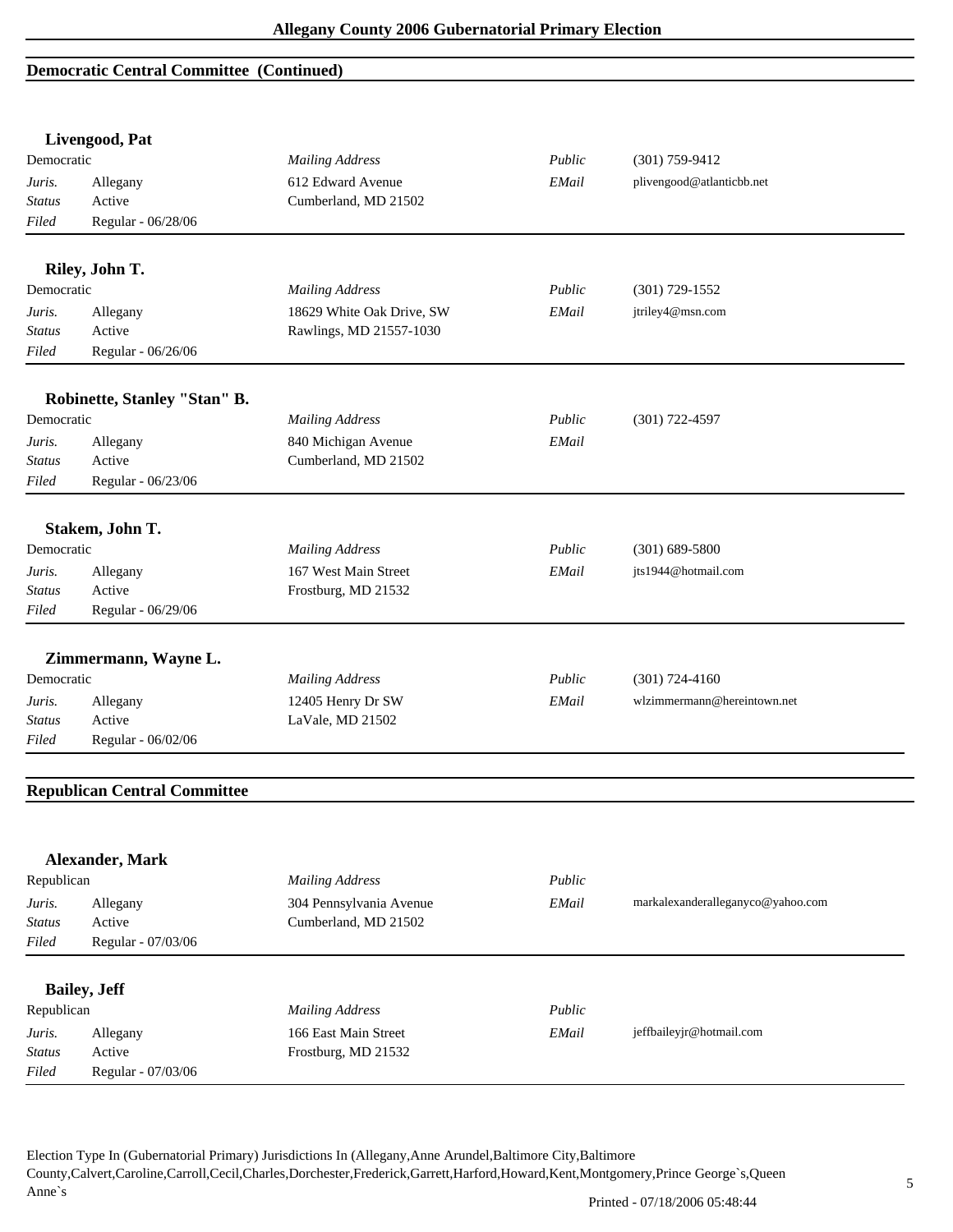## **Republican Central Committee (Continued)**

|               | <b>Buck, Robert</b>            |                           |        |                          |
|---------------|--------------------------------|---------------------------|--------|--------------------------|
| Republican    |                                | <b>Mailing Address</b>    | Public |                          |
| Juris.        | Allegany                       | 1425 Willow Court         | EMail  | robert1936@msn.com       |
| <b>Status</b> | Active                         | Cumberland, MD 21502      |        |                          |
| Filed         | Regular - 06/26/06             |                           |        |                          |
|               | Buckel, Jason C.               |                           |        |                          |
| Republican    |                                | <b>Mailing Address</b>    | Public | $(301)$ 759-3700         |
| Juris.        | Allegany                       | 206 Washington Street     | EMail  | jcbuckel@hereintown.net  |
| <b>Status</b> | Active                         | Cumberland, MD 21502      |        |                          |
| Filed         | Regular - 07/03/06             |                           |        |                          |
|               | <b>Caporale, Dave</b>          |                           |        |                          |
| Republican    |                                | <b>Mailing Address</b>    | Public | $(301) 724 - 4603$       |
| Juris.        | Allegany                       | 106 Greene Street         | EMail  | dcaporale@atlanticbb.net |
| <b>Status</b> | Active                         | Cumberland, MD 21502      |        |                          |
| Filed         | Regular - 07/03/06             |                           |        |                          |
|               | Davis, Jack L. Jr.             |                           |        |                          |
| Republican    |                                | <b>Mailing Address</b>    | Public | $(301)$ 729-8715         |
| Juris.        | Allegany                       | 12040 Iris Avenue SW      | EMail  | jdrdavis@hereintown.net  |
| <b>Status</b> | Active                         | Cumberland, MD 21502      |        |                          |
| Filed         | Regular - 06/23/06             |                           |        |                          |
|               | <b>Fansler, Clarence "Red"</b> |                           |        |                          |
| Republican    |                                | <b>Mailing Address</b>    | Public | $(301)$ 697-4498         |
| Juris.        | Allegany                       | 219 Cecelia Street        | EMail  | cfansler@atlanticbb.net  |
| <b>Status</b> | Active                         | Cumberland, MD 21502      |        |                          |
| Filed         | Regular - 06/27/06             |                           |        |                          |
|               | Foote, Wayne T.                |                           |        |                          |
| Republican    |                                | <b>Mailing Address</b>    | Public |                          |
| Juris.        | Allegany                       | 607 Kent Avenue           | EMail  | footecat@yahoo.com       |
| <b>Status</b> | Active                         | Cumberland, MD 21502      |        |                          |
| Filed         | Regular - 06/20/06             |                           |        |                          |
|               | Johnson, Charles R.            |                           |        |                          |
| Republican    |                                | <b>Mailing Address</b>    | Public | $(301) 729 - 1477$       |
| Juris.        | Allegany                       | 12916 N. Cresap Street SW | EMail  |                          |
| <b>Status</b> | Active                         | Apt. 3                    |        |                          |
| Filed         | Regular - 07/03/06             | Cumberland, MD 21502      |        |                          |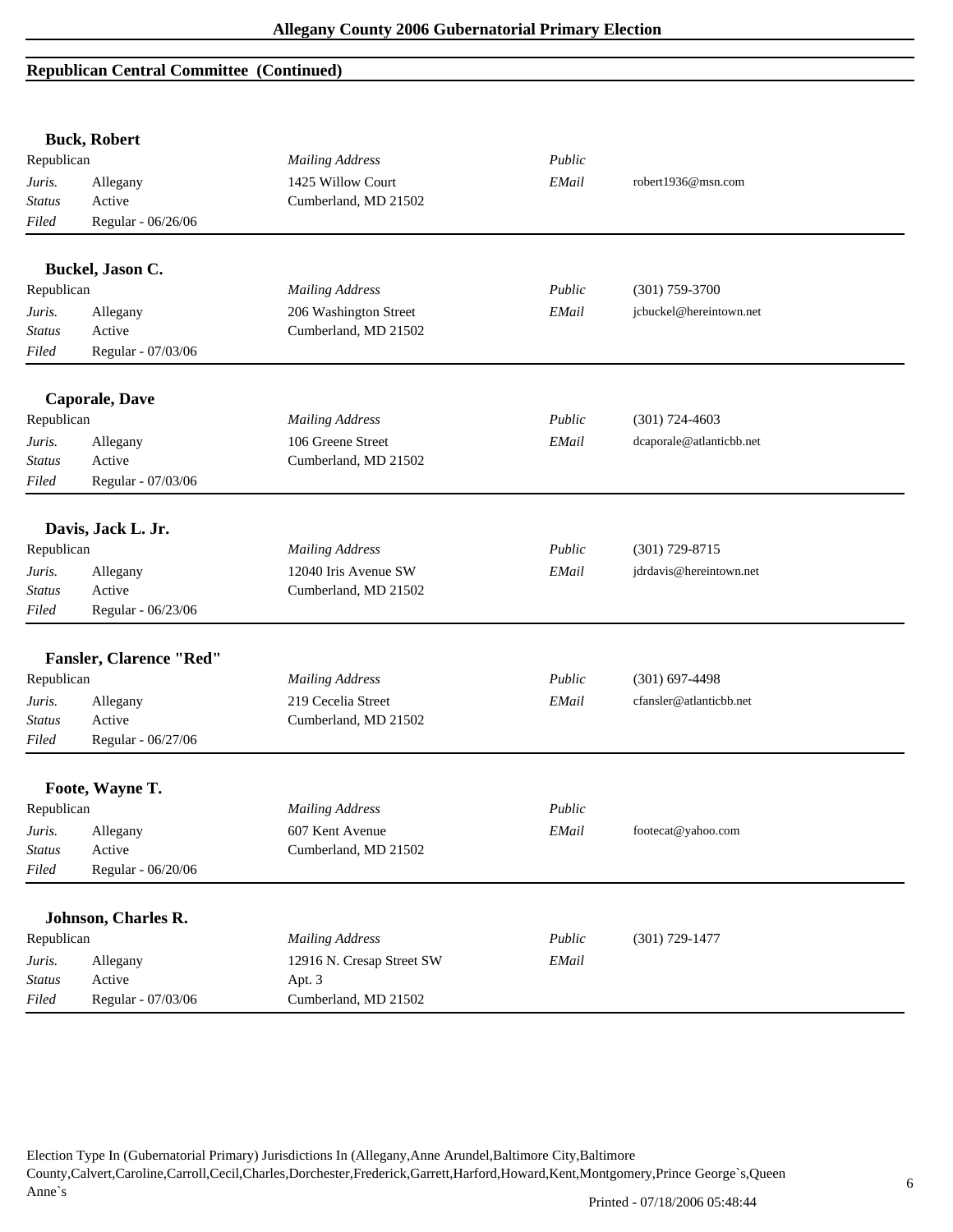## **Republican Central Committee (Continued)**

|               | Lasher, Dan                |                                      |        |                                |
|---------------|----------------------------|--------------------------------------|--------|--------------------------------|
| Republican    |                            | <b>Mailing Address</b>               | Public |                                |
| Juris.        | Allegany                   | 807 MacDonald Terrace                | EMail  | dlasher@atlanticbb.net         |
| <b>Status</b> | Active                     | Cumberland, MD 21502                 |        |                                |
| Filed         | Regular - 06/29/06         |                                      |        |                                |
|               | Levasseur, Ronald J.       |                                      |        |                                |
| Republican    |                            | <b>Mailing Address</b>               | Public |                                |
| Juris.        | Allegany                   | 1044 Weires Avenue                   | EMail  | rlevasseur@atlanticbb.net      |
| <b>Status</b> | Active                     | LaVale, MD 21502                     |        |                                |
| Filed         | Regular - 06/23/06         |                                      |        |                                |
|               | <b>Powell, Darrell Lee</b> |                                      |        |                                |
| Republican    |                            | <b>Mailing Address</b>               | Public |                                |
| Juris.        | Allegany                   | 223 S. Massachusetts Avenue          | EMail  | powells07@atlanticbb.net       |
| <b>Status</b> | Active                     | Cumberland, MD 21502                 |        |                                |
| Filed         | Regular - 06/29/06         |                                      |        |                                |
|               | Roque, Magno               |                                      |        |                                |
| Republican    |                            | <b>Mailing Address</b>               | Public |                                |
| Juris.        | Allegany                   | 612 Crest Drive                      | EMail  | uroque36@aol.com               |
| <b>Status</b> | Active                     | Cumberland, MD 21502                 |        |                                |
| Filed         | Regular - 06/28/06         |                                      |        |                                |
|               | <b>Thomas</b> , Beth       |                                      |        |                                |
| Republican    |                            | <b>Mailing Address</b>               | Public | $(301) 637 - 7477$             |
| Juris.        | Allegany                   | 212 Schley Street                    | EMail  | elizabeth_ann_thomas@yahoo.com |
| <b>Status</b> | Active                     | Cumberland, MD 21502                 |        |                                |
| Filed         | Regular - 07/03/06         |                                      |        |                                |
|               | Voss, Frederick H.         |                                      |        |                                |
| Republican    |                            | <b>Mailing Address</b>               | Public |                                |
| Juris.        | Allegany                   | 205 Fayette Street                   | EMail  | fhvoss@aol.com                 |
| <b>Status</b> | Active                     | Cumberland, MD 21502                 |        |                                |
| Filed         | Regular - 06/30/06         |                                      |        |                                |
|               |                            |                                      |        |                                |
|               | Willetts, Frank N. "Bud"   |                                      |        |                                |
| Republican    |                            | <b>Mailing Address</b>               | Public |                                |
| Juris.        | Allegany                   | P.O. Box 271<br>Cumberland, MD 21501 | EMail  | bud@willetts.com               |
| <b>Status</b> | Active                     |                                      |        |                                |
| Filed         | Regular - 07/03/06         |                                      |        |                                |
|               | <b>Board of Education</b>  |                                      |        |                                |
|               |                            |                                      |        |                                |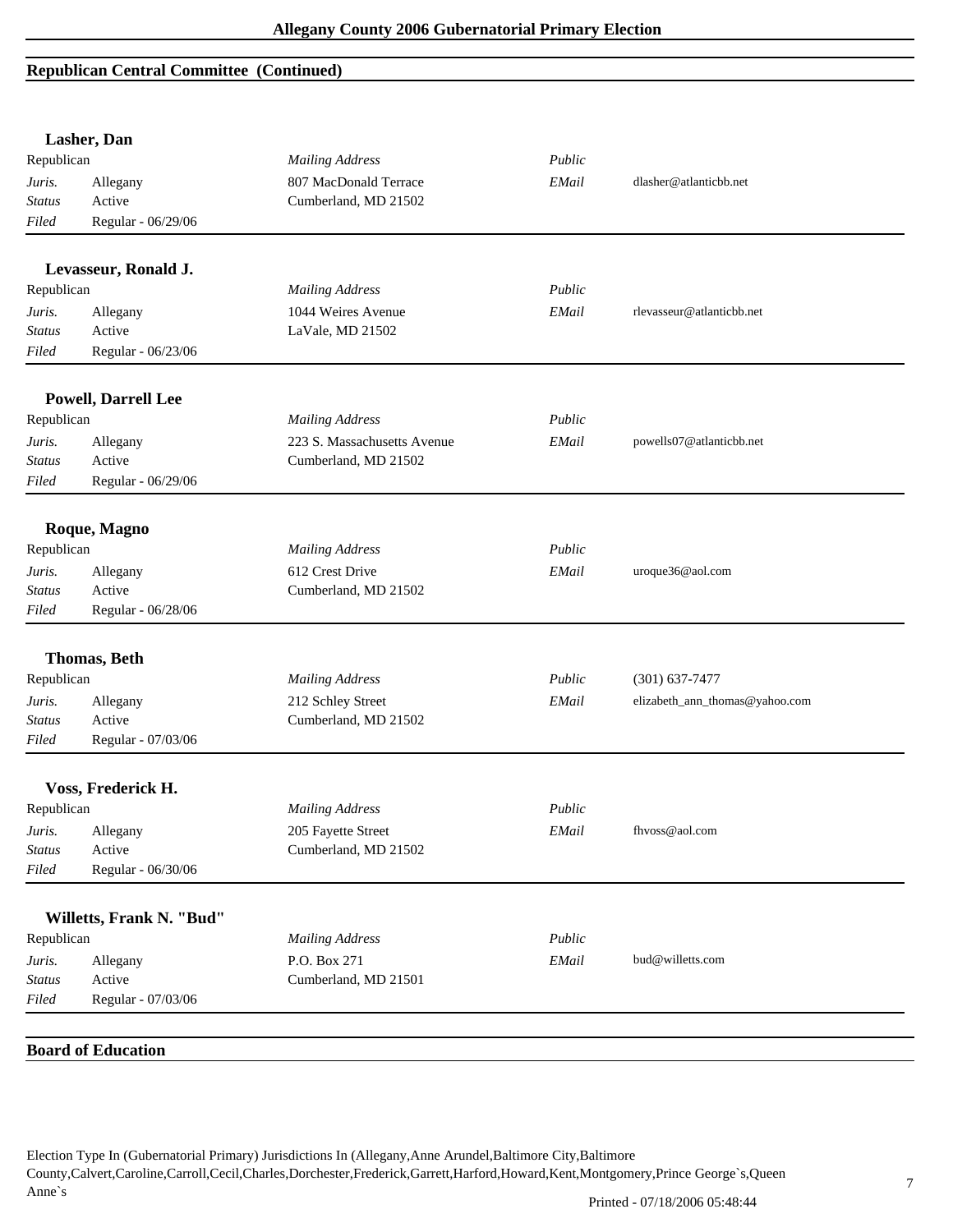#### **Board of Education (Continued)**

|               | Dawson, Jane M.                     |                           |        |                          |
|---------------|-------------------------------------|---------------------------|--------|--------------------------|
| Non-Partisan  |                                     | <b>Mailing Address</b>    | Public |                          |
| Juris.        | Allegany                            | 6 Forest Drive            | EMail  | bjdawson@hereintown.net  |
| <b>Status</b> | Active                              | Cumberland, MD 21502      |        |                          |
| Filed         | Regular - 06/19/06                  |                           |        |                          |
|               | Kaylor, Ernest W.                   |                           |        |                          |
| Non-Partisan  |                                     | <b>Mailing Address</b>    | Public |                          |
| Juris.        | Allegany                            | 15101 Missouri Avenue, SW | EMail  | ekaylor@atlanticbb.net   |
| <b>Status</b> | Active                              | Cresaptown, MD 21502      |        |                          |
| Filed         | Regular - 06/29/06                  |                           |        |                          |
|               | <b>Striplin, Tom</b>                |                           |        |                          |
| Non-Partisan  |                                     | <b>Mailing Address</b>    | Public | $(301)$ 264-3191         |
| Juris.        | Allegany                            | 13618 Bald Knob Road, NW  | EMail  | tstriplin@atlanticbb.net |
| <b>Status</b> | Active                              | Mt. Savage, MD 21545      |        |                          |
| Filed         | Regular - 06/06/06                  |                           |        |                          |
|               | Treber, Karen A.                    |                           |        |                          |
| Non-Partisan  |                                     | <b>Mailing Address</b>    | Public | $(301)$ 687-0644         |
| Juris.        | Allegany                            | 240 Armstrong Avenue      | EMail  | ktreberacps@yahoo.com    |
| <b>Status</b> | Active                              | Frostburg, MD 21532       |        |                          |
| Filed         | Regular - 06/22/06                  |                           |        |                          |
|               | <b>Mayor - City of Cumberland</b>   |                           |        |                          |
|               | District/Circuit CU                 |                           |        |                          |
|               |                                     |                           |        |                          |
|               | <b>Council - City of Cumberland</b> |                           |        |                          |
|               | District/Circuit CU                 |                           |        |                          |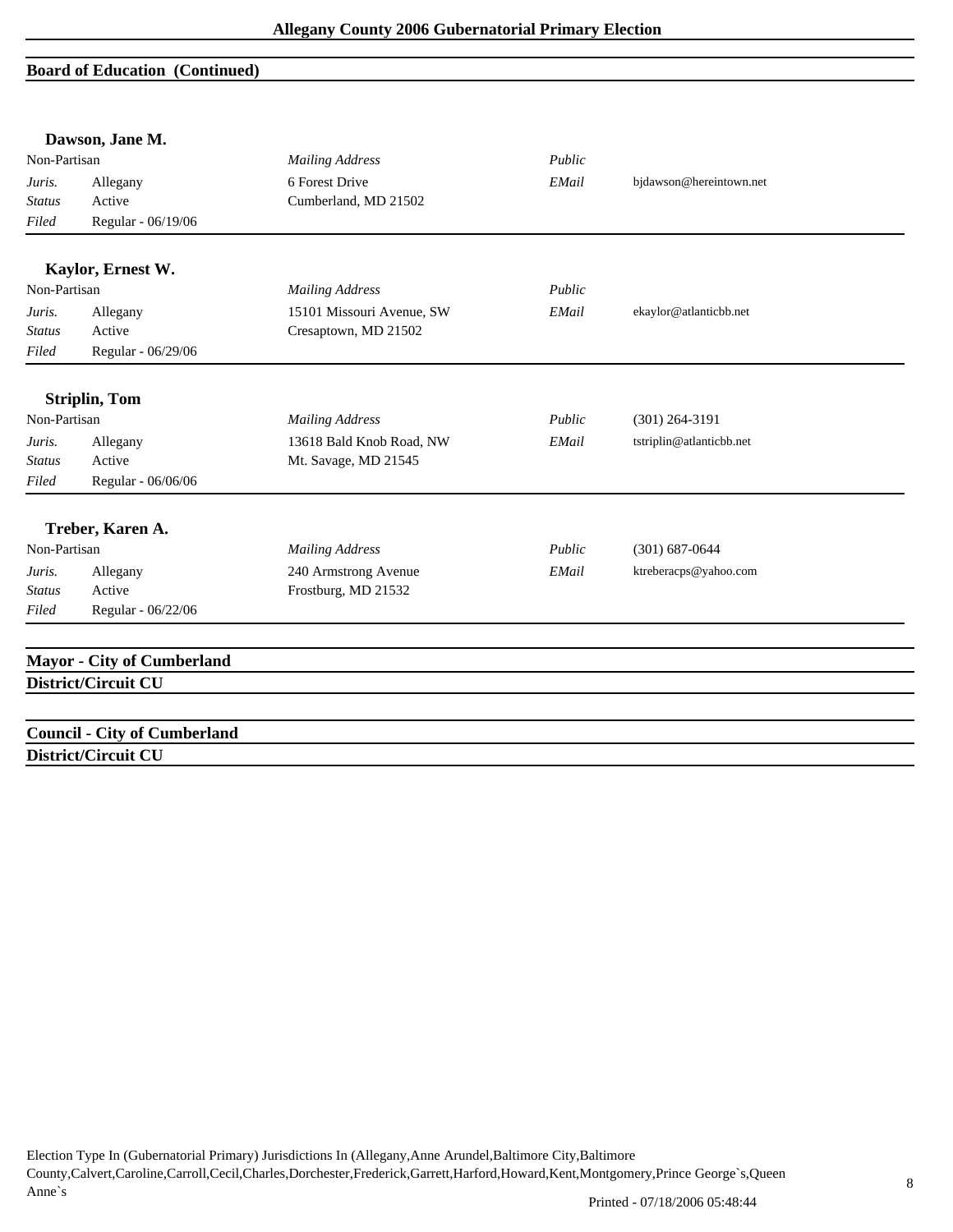#### **County Executive**

|               | Angelis, Tom                                  |                         |        |                       |
|---------------|-----------------------------------------------|-------------------------|--------|-----------------------|
| Republican    |                                               | <b>Mailing Address</b>  | Public | $(410)$ 279-9852      |
| Juris.        | Anne Arundel                                  | 3720 Nile Road          | EMail  | angelis28t@aol.com    |
| <b>Status</b> | Active                                        | Davidsonville, MD 21035 |        |                       |
| Filed         | Regular - 06/16/06                            |                         |        |                       |
|               | <b>Bissett, Phillip D.</b>                    |                         |        |                       |
| Republican    |                                               | <b>Mailing Address</b>  | Public | $(410)$ 798-6273      |
| Juris.        | Anne Arundel                                  | 3535 Oak Drive          | EMail  | philbissett@erols.com |
| <b>Status</b> | Active                                        | Edgewater, MD 21037     |        |                       |
| Filed         | Regular - 01/03/06                            |                         |        |                       |
|               | <b>Boschert, David</b>                        |                         |        |                       |
| Republican    |                                               | <b>Mailing Address</b>  | Public | $(410)$ 991-0925      |
| Juris.        | Anne Arundel                                  | 1225 Bacon Ridge Road   | EMail  |                       |
| <b>Status</b> | Active                                        | Crownsville, MD 21032   |        |                       |
| Filed         | Regular - 10/31/05                            |                         |        |                       |
|               | Leopold, John R.                              |                         |        |                       |
| Republican    |                                               | <b>Mailing Address</b>  | Public | $(410)$ 255-4477      |
| Juris.        | Anne Arundel                                  | 8626 Houlton Harbour    | EMail  |                       |
| <b>Status</b> | Active                                        | Pasadena, MD 21122      |        |                       |
| Filed         | Regular - 06/30/06                            |                         |        |                       |
|               |                                               |                         |        |                       |
|               | <b>Nourse, Gregory Vinton</b>                 |                         |        |                       |
| Republican    |                                               | <b>Mailing Address</b>  | Public | $(410)$ 222-5307      |
| Juris.        | Anne Arundel                                  | 370 Majesty Glen        | EMail  | gmnourse@verizon.net  |
| Status        | Active                                        | Glen Burnie, MD 21061   |        |                       |
| Filed         | Regular - 08/17/05                            |                         |        |                       |
|               | <b>Callahan</b> , Dennis                      |                         |        |                       |
| Democratic    |                                               | <b>Mailing Address</b>  | Public | $(410)$ 693-9277      |
| Juris.        | Anne Arundel                                  | P.O. Box 4816           | EMail  |                       |
| <b>Status</b> | Active                                        | Annapolis, MD 21403     |        |                       |
| Filed         | Regular - 02/17/06                            |                         |        |                       |
|               | Johnson, George F. IV                         |                         |        |                       |
| Democratic    |                                               | <b>Mailing Address</b>  | Public | $(443)$ 336-4651      |
| Juris.        | Anne Arundel                                  | 331 Kentucky Avenue     | EMail  | GFJSHER55@Yahoo.Com   |
| <b>Status</b> | Active                                        | Pasadena, MD 21122      |        |                       |
| $Filed$       | Regular - 01/27/06                            |                         |        |                       |
|               |                                               |                         |        |                       |
|               | <b>County Council</b><br>District/Circuit 001 |                         |        |                       |
|               |                                               |                         |        |                       |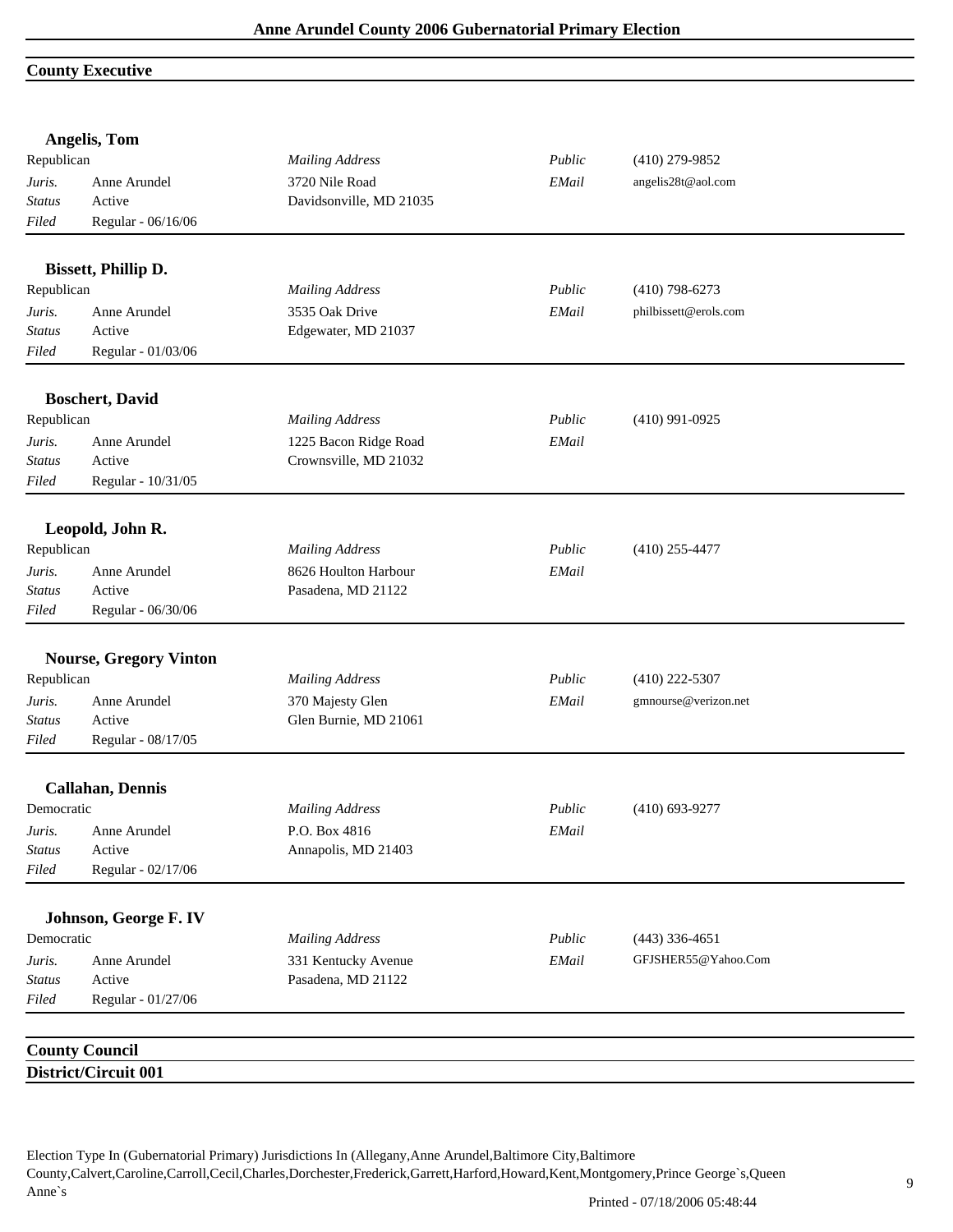### **County Council (Continued) District/Circuit 001**

|               | DISURUULUUU VVI        |                        |        |                                 |
|---------------|------------------------|------------------------|--------|---------------------------------|
|               | Lindner, John Edward   |                        |        |                                 |
| Republican    |                        | <b>Mailing Address</b> | Public | $(410)$ 553-0303                |
| Juris.        | Anne Arundel           | P.O. Box 507           | EMail  | john@johnlindner.com            |
| Status        | Active                 | Linthicum, MD 21090    |        |                                 |
| Filed         | Regular - 03/10/06     |                        |        |                                 |
|               |                        |                        |        |                                 |
|               | Forgo, Rik             |                        |        |                                 |
| Democratic    |                        | <b>Mailing Address</b> | Public | $(410)$ 859-8474                |
| Juris.        | Anne Arundel           | P.O. Box 481           | EMail  | richard.forgo@cablespeed.com    |
| <b>Status</b> | Active                 | Linthicum, MD 21090    |        |                                 |
| Filed         | Regular - 06/12/06     |                        |        |                                 |
|               | <b>Jones, Daryl</b>    |                        |        |                                 |
| Democratic    |                        | <b>Mailing Address</b> | Public | $(410)$ 263-1730                |
| Juris.        | Anne Arundel           | 7600 Sharp Counrt      | EMail  | attorneydaryljones@verizion.net |
| <b>Status</b> | Active                 | Severn, MD 21144       |        |                                 |
| Filed         | Regular - 06/22/06     |                        |        |                                 |
|               |                        |                        |        |                                 |
|               | <b>County Council</b>  |                        |        |                                 |
|               | District/Circuit 002   |                        |        |                                 |
|               |                        |                        |        |                                 |
|               | Baucom, Louisa H.      |                        |        |                                 |
| Republican    |                        | <b>Mailing Address</b> | Public | $(443)$ 386-5191                |
| Juris.        | Anne Arundel           | 8311 Harriet Ln        | EMail  | Lhankins004@aol.com             |
| <b>Status</b> | Withdrawn - 12/05/2005 | Severn, MD 21144       |        |                                 |
| Filed         | Regular - 09/06/05     |                        |        |                                 |
|               | Middlebrooks, Ed       |                        |        |                                 |
| Republican    |                        | <b>Mailing Address</b> | Public | $(410)$ 760-6789                |
| Juris.        | Anne Arundel           | 7890 Poplar Grove Road | EMail  | ed@edmiddlebrooks.com           |
| <b>Status</b> | Active                 | Severn, MD 21144       |        |                                 |
| Filed         | Regular - 06/29/06     |                        |        |                                 |
|               |                        |                        |        |                                 |
|               | <b>County Council</b>  |                        |        |                                 |
|               | District/Circuit 003   |                        |        |                                 |
|               | Dillon, Ron Jr.        |                        |        |                                 |
| Republican    |                        | <b>Mailing Address</b> | Public | $(410)$ 647-2321                |
| Juris.        | Anne Arundel           | P.O. Box 865           | EMail  | ron@rondillonjr.com             |
| <b>Status</b> | Active                 | Pasadena, MD 21123     |        |                                 |
| Filed         | Regular - 06/21/06     |                        |        |                                 |
|               |                        |                        |        |                                 |
|               | <b>County Council</b>  |                        |        |                                 |
|               | District/Circuit 004   |                        |        |                                 |
|               |                        |                        |        |                                 |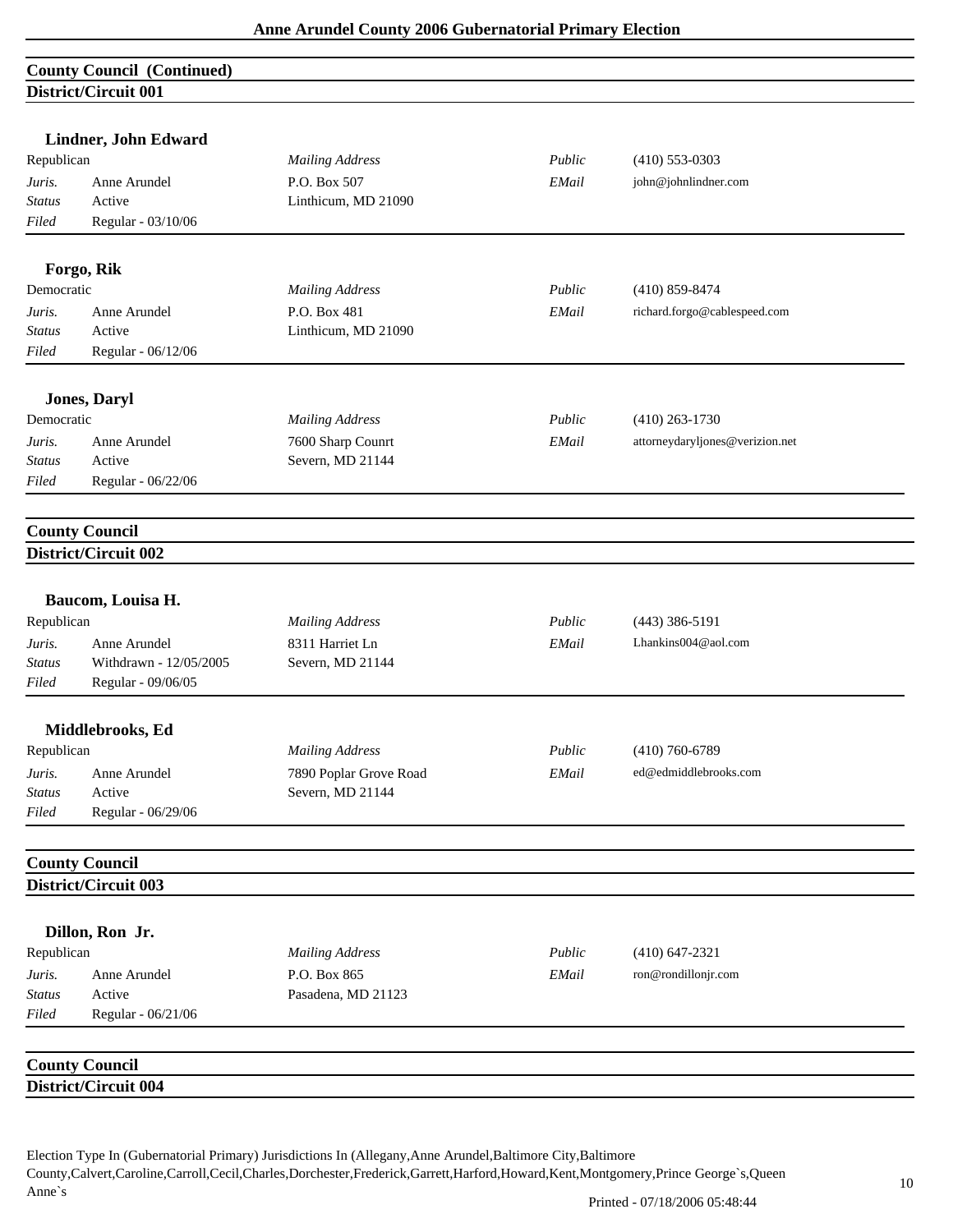### **County Council (Continued) District/Circuit 004**

|               | Saab, Sid                    |                           |        |                          |
|---------------|------------------------------|---------------------------|--------|--------------------------|
| Republican    |                              | <b>Mailing Address</b>    | Public |                          |
| Juris.        | Anne Arundel                 | 2120 Bell Tower Drive     | EMail  | ssaabs1@aol.com          |
| <b>Status</b> | Active                       | Crownsville, MD 21032     |        |                          |
| Filed         | Regular - 01/26/06           |                           |        |                          |
|               |                              |                           |        |                          |
|               | <b>Tibbetts, David Alan</b>  |                           |        |                          |
| Republican    |                              | <b>Mailing Address</b>    | Public | $(410) 519 - 7000$       |
| Juris.        | Anne Arundel                 | P.O. Box 24               | EMail  | datibbetts@annapolis.net |
| <b>Status</b> | Active                       | Odenton, MD 21113-0024    |        |                          |
| Filed         | Regular - 07/03/06           |                           |        |                          |
|               |                              |                           |        |                          |
|               | <b>Benoit</b> , Jamie        |                           |        |                          |
| Democratic    |                              | <b>Mailing Address</b>    | Public | $(410)$ 695-0969         |
| Juris.        | Anne Arundel                 | P.O. Box 340              | EMail  | jbenoitjr@hotmail.com    |
| Status        | Active                       | Odenton, MD 21113         |        |                          |
| Filed         | Regular - 10/07/05           |                           |        |                          |
|               | <b>Moody, Walter Kenneth</b> |                           |        |                          |
| Democratic    |                              | <b>Mailing Address</b>    | Public | $(410)$ 519-7547         |
| Juris.        | Anne Arundel                 | 1914 Arwell Ct.           | EMail  | godwaltcat@aol.com       |
| <b>Status</b> | Active                       | Severn, MD 21144          |        |                          |
| Filed         | Regular - 08/11/05           |                           |        |                          |
|               |                              |                           |        |                          |
|               | Pruski, Andrew Christopher   |                           |        |                          |
| Democratic    |                              | <b>Mailing Address</b>    | Public | $(410)$ 672-5312         |
| Juris.        | Anne Arundel                 | 2624 April Dawn Way       | EMail  | acpruski@hotmail.com     |
| <b>Status</b> | Active                       | Gambrills, MD 21054       |        |                          |
| Filed         | Regular - 01/12/06           |                           |        |                          |
|               | Tucker, Devin F.             |                           |        |                          |
| Democratic    |                              | <b>Mailing Address</b>    | Public | $(301)$ 362-6984         |
| Juris.        | Anne Arundel                 | 8409 Woodland Manor Drive | EMail  | dft7@msn.com             |
| <b>Status</b> | Active                       | Laurel, MD 20724          |        |                          |
| Filed         | Regular - 03/22/06           |                           |        |                          |
|               |                              |                           |        |                          |
|               | <b>County Council</b>        |                           |        |                          |
|               | District/Circuit 005         |                           |        |                          |
|               | Vitale, Cathleen M.          |                           |        |                          |
| Republican    |                              | <b>Mailing Address</b>    | Public | $(410)$ 544-4937         |
| Juris.        | Anne Arundel                 | 324 Arundel Beach Road    | EMail  | cvitale@aacounty.org     |
| <b>Status</b> | Active                       | Severna Park, MD 21146    |        |                          |
| Filed         | Regular - 06/19/06           |                           |        |                          |
|               |                              |                           |        |                          |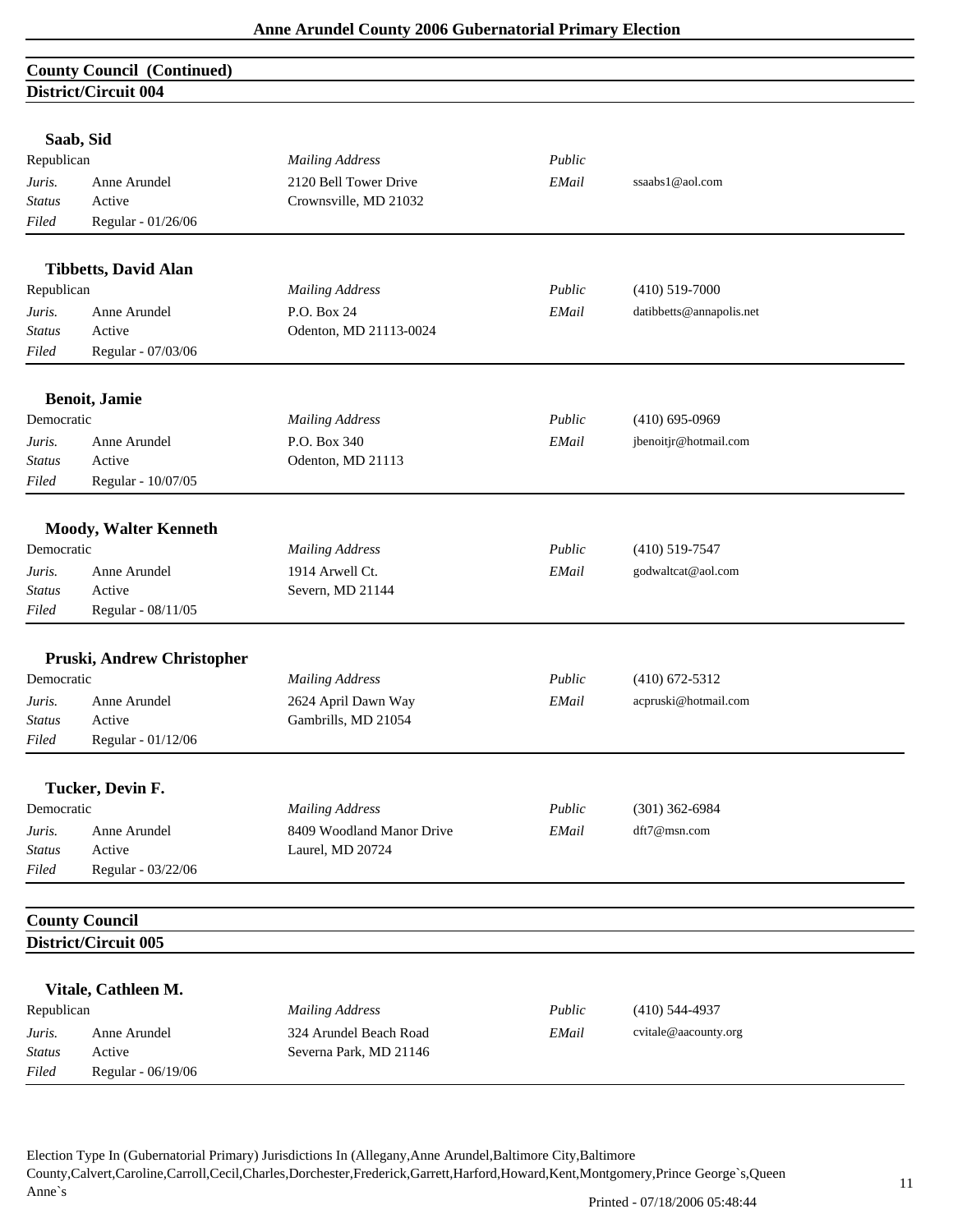### **County Council (Continued) District/Circuit 005**

|                         | Baca, A. J. ("Tito")             |                                                |                 |                                            |  |
|-------------------------|----------------------------------|------------------------------------------------|-----------------|--------------------------------------------|--|
| Democratic              |                                  | <b>Mailing Address</b>                         | Public          | $(301) 785 - 4147$                         |  |
| Juris.                  | Anne Arundel                     | 204 Pauline Ct.                                | EMail           | votebaca@comcast.net                       |  |
| <b>Status</b>           | Active                           | Arnold, MD 21012                               |                 |                                            |  |
| Filed                   | Central Committee Nominee -      |                                                |                 |                                            |  |
|                         | <b>County Council</b>            |                                                |                 |                                            |  |
|                         | District/Circuit 006             |                                                |                 |                                            |  |
|                         | <b>Clinch, Richard Patrick</b>   |                                                |                 |                                            |  |
| Republican              |                                  | <b>Mailing Address</b>                         | Public          | $(410)$ 849-3565                           |  |
| Juris.                  | Anne Arundel                     | 504 Sara Drive                                 | EMail           | rpc21401@comcast.net                       |  |
| <b>Status</b>           | Withdrawn - 02/23/2006           | Annapolis, MD 21401                            |                 |                                            |  |
| Filed                   | Regular - 11/16/05               |                                                |                 |                                            |  |
|                         | <b>Swafford, Rene</b>            |                                                |                 |                                            |  |
| Republican              |                                  | <b>Mailing Address</b>                         | Public          | $(410)$ 974-9501                           |  |
| Juris.                  | Anne Arundel                     | 23 Wagner Street                               | EMail           | rswafford@renelaw.com                      |  |
| Status                  | Active                           | Annapolis, MD 21401                            |                 |                                            |  |
| Filed                   | Regular - 01/17/06               |                                                |                 |                                            |  |
| Democratic<br>Juris.    | Cohen, Joshua J.<br>Anne Arundel | <b>Mailing Address</b><br>416 Jefferson Street | Public<br>EMail | $(410)$ 216-9449<br>eastportjosh@yahoo.com |  |
| <b>Status</b>           | Active                           | Annapolis, MD 21403                            |                 |                                            |  |
| Filed                   | Regular - 04/25/06               |                                                |                 |                                            |  |
|                         | Dales, Philip                    |                                                |                 |                                            |  |
| Democratic              |                                  | <b>Mailing Address</b>                         | Public          | $(410)$ 263-0200                           |  |
| Juris.                  | Anne Arundel                     | 190 Duke of Gloucester St.                     | EMail           | dales4council@mac.com                      |  |
| <b>Status</b>           | Active                           | Annapolis, MD 21401                            |                 |                                            |  |
| Filed                   | Regular - 07/03/06               |                                                |                 |                                            |  |
|                         | Hoyle, Classie Gillis            |                                                |                 |                                            |  |
| Democratic              |                                  | <b>Mailing Address</b>                         | Public          |                                            |  |
|                         | Anne Arundel                     | P.O. Box 6008                                  | EMail           | classie@classiehoyle.org                   |  |
|                         |                                  | Annapolis, MD 21401                            |                 |                                            |  |
| Juris.<br><b>Status</b> | Active                           |                                                |                 |                                            |  |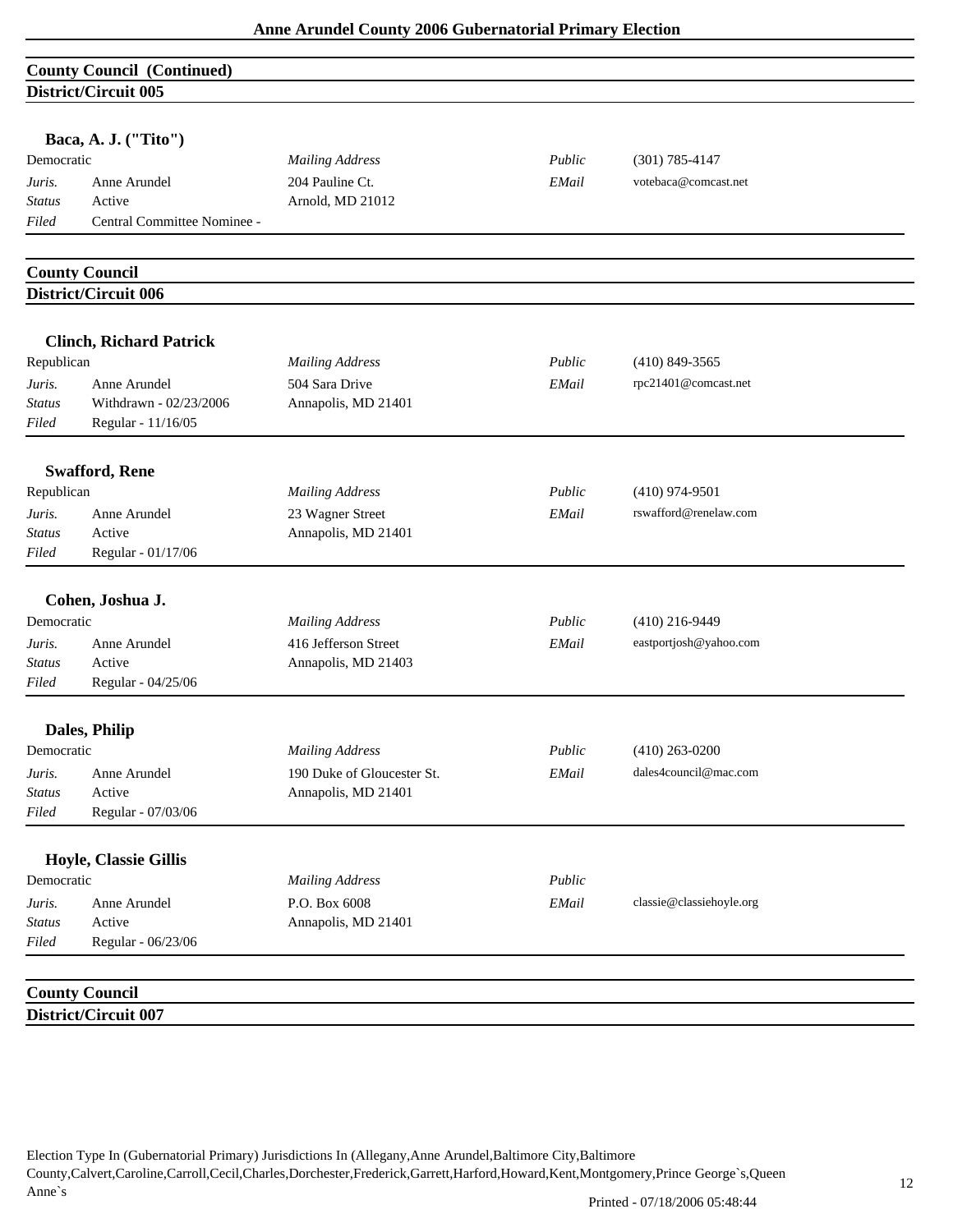|                         | <b>County Council (Continued)</b>   |                                            |        |                             |  |
|-------------------------|-------------------------------------|--------------------------------------------|--------|-----------------------------|--|
|                         | District/Circuit 007                |                                            |        |                             |  |
|                         |                                     |                                            |        |                             |  |
|                         | Reilly, Edward R.                   |                                            |        |                             |  |
| Republican              |                                     | <b>Mailing Address</b>                     | Public | $(410) 721 - 2461$          |  |
| Juris.                  | Anne Arundel<br>Active              | 1749 Urby Drive                            | EMail  | REILLYE@NATIONWIDE.COM      |  |
| <b>Status</b><br>Filed  | Regular - 06/20/06                  | Crofton, MD 21114                          |        |                             |  |
|                         |                                     |                                            |        |                             |  |
|                         | Lipsetts, Eric                      |                                            |        |                             |  |
| Democratic              |                                     | <b>Mailing Address</b>                     | Public | $(410)$ 224-7630            |  |
| Juris.                  | Anne Arundel                        | 4291 Hawthorne Ridge Farm Ln.              | EMail  | eric@cutlerlipsetts.co.     |  |
| <b>Status</b>           | Active                              | Harwood, MD 20776                          |        |                             |  |
| Filed                   | Central Committee Nominee -         |                                            |        |                             |  |
|                         |                                     |                                            |        |                             |  |
|                         | Tufts, Robb (GENERAL ELECTION ONLY) |                                            | Public | $(410) 867 - 8702$          |  |
| Green                   |                                     | <b>Mailing Address</b>                     |        |                             |  |
| Juris.<br><b>Status</b> | Anne Arundel<br>Active              | 1308 Fairfax Avenue<br>Churchton, MD 20733 | EMail  | rtufts812@yahoo.com         |  |
| Filed                   | Regular - 05/02/06                  |                                            |        |                             |  |
|                         |                                     |                                            |        |                             |  |
|                         | <b>Judge of the Circuit Court</b>   |                                            |        |                             |  |
|                         | District/Circuit 05                 |                                            |        |                             |  |
|                         |                                     |                                            |        |                             |  |
|                         | Mulford, William Creagh II          |                                            |        |                             |  |
|                         |                                     | <b>Mailing Address</b>                     | Public | $(410)$ 222-2014            |  |
| Juris.                  | Anne Arundel                        | P.O. Box 288                               | EMail  | ctmulf55@aacounty.org       |  |
| Status                  | Active                              | Annapolis, MD 21404                        |        |                             |  |
| Filed                   | Regular - 06/15/06                  |                                            |        |                             |  |
|                         |                                     |                                            |        |                             |  |
|                         | <b>State's Attorney</b>             |                                            |        |                             |  |
|                         |                                     |                                            |        |                             |  |
|                         | <b>Fischer, Dave</b>                |                                            |        |                             |  |
| Republican              |                                     | <b>Mailing Address</b>                     | Public | $(410)$ 787-1800            |  |
| Juris.                  | Anne Arundel                        | P.O. Box 0250                              | EMail  | fischerandputzi@hotmail.com |  |
| Status                  | Active                              | Glen Burnie, MD 21060-0250                 |        |                             |  |
| Filed                   | Regular - 06/23/06                  |                                            |        |                             |  |
|                         | Weathersbee, Frank R.               |                                            |        |                             |  |
| Democratic              |                                     | <b>Mailing Address</b>                     | Public | $(410)222 - 1740$           |  |
| Juris.                  | Anne Arundel                        | 834 Valentine View                         | EMail  | SAWEAT12@AACounty.ORG       |  |
| <b>Status</b>           | Active                              | Crownsville, MD 21032                      |        |                             |  |
| Filed                   | Regular - 06/30/06                  |                                            |        |                             |  |
|                         |                                     |                                            |        |                             |  |
|                         | <b>Clerk of the Circuit Court</b>   |                                            |        |                             |  |
|                         |                                     |                                            |        |                             |  |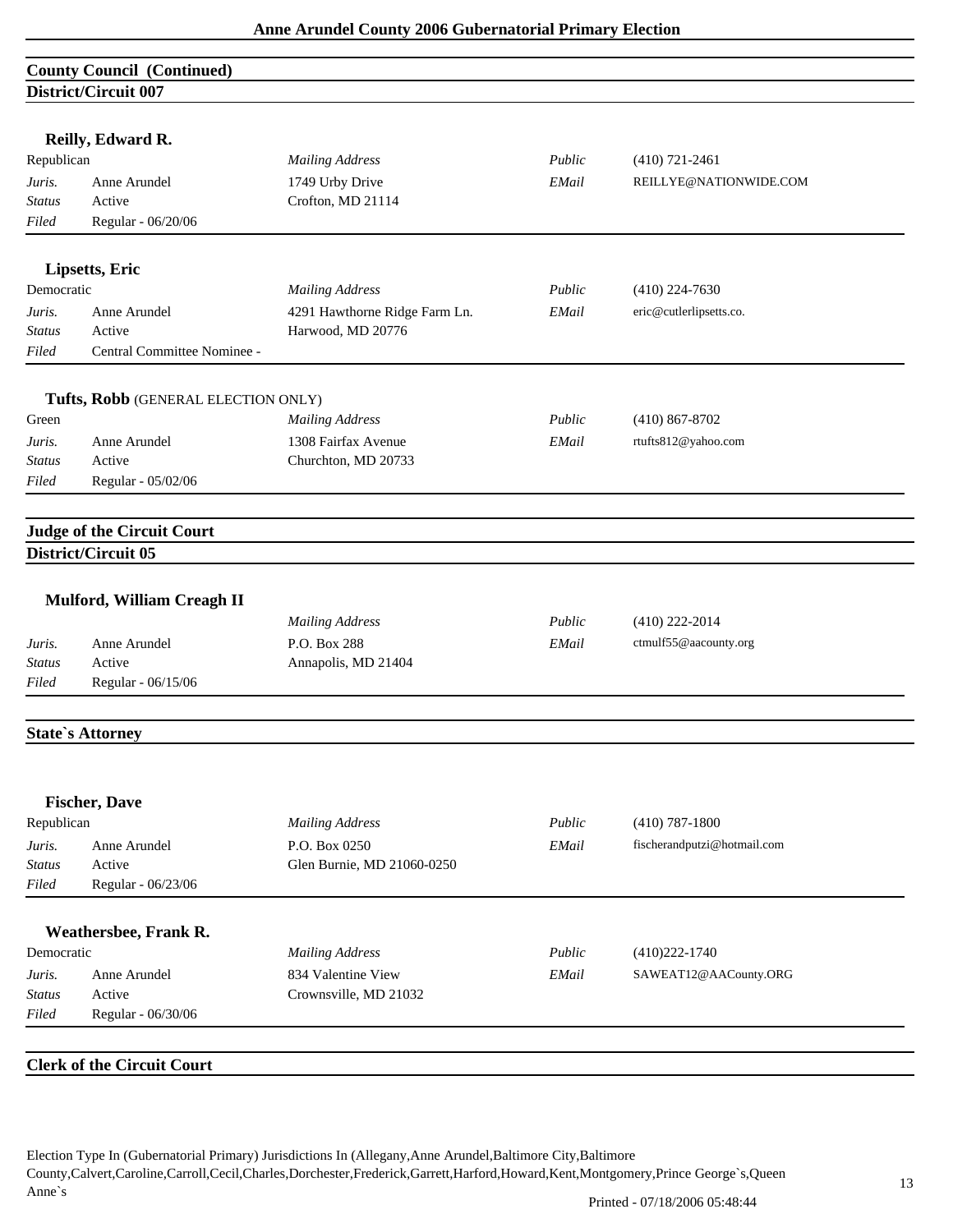#### **Clerk of the Circuit Court (Continued)**

|                        | Duckworth, Robert P.     |                        |        |                          |  |
|------------------------|--------------------------|------------------------|--------|--------------------------|--|
| Republican             |                          | <b>Mailing Address</b> | Public | $(410)$ 721-2876         |  |
| Juris.<br>Anne Arundel |                          | 1735 Trent Street      | EMail  | duckworth@prodigy.net    |  |
| Status                 | Active                   | Crofton, MD 21114      |        |                          |  |
| Filed                  | Regular - 03/22/06       |                        |        |                          |  |
|                        | Neugebauer, Howard III   |                        |        |                          |  |
| Republican             |                          | <b>Mailing Address</b> | Public | $(301)$ 573-8623         |  |
| Juris.                 | Anne Arundel             | 216 Lake Rd.           | EMail  | heneugeb@aol.com         |  |
| <b>Status</b>          | Active                   | Pasadena, MD 21122     |        |                          |  |
| Filed                  | Regular - 07/03/06       |                        |        |                          |  |
|                        | <b>Register of Wills</b> |                        |        |                          |  |
|                        | Bowen, Daniel E.         |                        |        |                          |  |
| Republican             |                          | <b>Mailing Address</b> | Public | $(443)$ 995-0155         |  |
| Juris.                 | Anne Arundel             | 1823 Norfolk Rd        | EMail  | bowenformd@yahoo.com     |  |
| Status                 | Active                   | Glen Burnie, MD 21061  |        |                          |  |
| Filed                  | Regular - 07/03/06       |                        |        |                          |  |
|                        | Chitwood, Walter N. III  |                        |        |                          |  |
| Republican             |                          | <b>Mailing Address</b> | Public | $(410)$ 507-3576         |  |
| Juris.                 | Anne Arundel             | 1808 Generals Hwy      | EMail  | bigchit01@aol.com        |  |
| Status                 | Active                   | Annapolis, MD 21401    |        |                          |  |
| Filed                  | Regular - 04/07/06       |                        |        |                          |  |
|                        | Keenan, Nora C.          |                        |        |                          |  |
| Republican             |                          | <b>Mailing Address</b> | Public | $(410)$ 626-7383         |  |
| Juris.                 | Anne Arundel             | 983 Westway            | EMail  | noracriss@aol.com        |  |
| Status                 | Active                   | Annapolis, MD 21401    |        |                          |  |
| $Filed$                | Regular - 07/03/06       |                        |        |                          |  |
|                        | Parker, Lauren M.        |                        |        |                          |  |
| Republican             |                          | <b>Mailing Address</b> | Public | $(410)$ 437-7135         |  |
| Juris.                 | Anne Arundel             | 8410 Ft. Smallwood Rd  | EMail  | Laurenparker@comcast.net |  |
| <b>Status</b>          | Active                   | Pasadena, MD 21122     |        |                          |  |
| Filed                  | Regular - 06/15/06       |                        |        |                          |  |
|                        | <b>Russell</b> , Thad    |                        |        |                          |  |
| Republican             |                          | <b>Mailing Address</b> | Public | $(410)$ 268-2599         |  |
| Juris.                 | Anne Arundel             | 3 Rickover Ct.         | EMail  | trussel149@msn.com       |  |
| <b>Status</b>          | Active                   | Annapolis, MD 21401    |        |                          |  |
| Filed                  | Regular - 07/03/06       |                        |        |                          |  |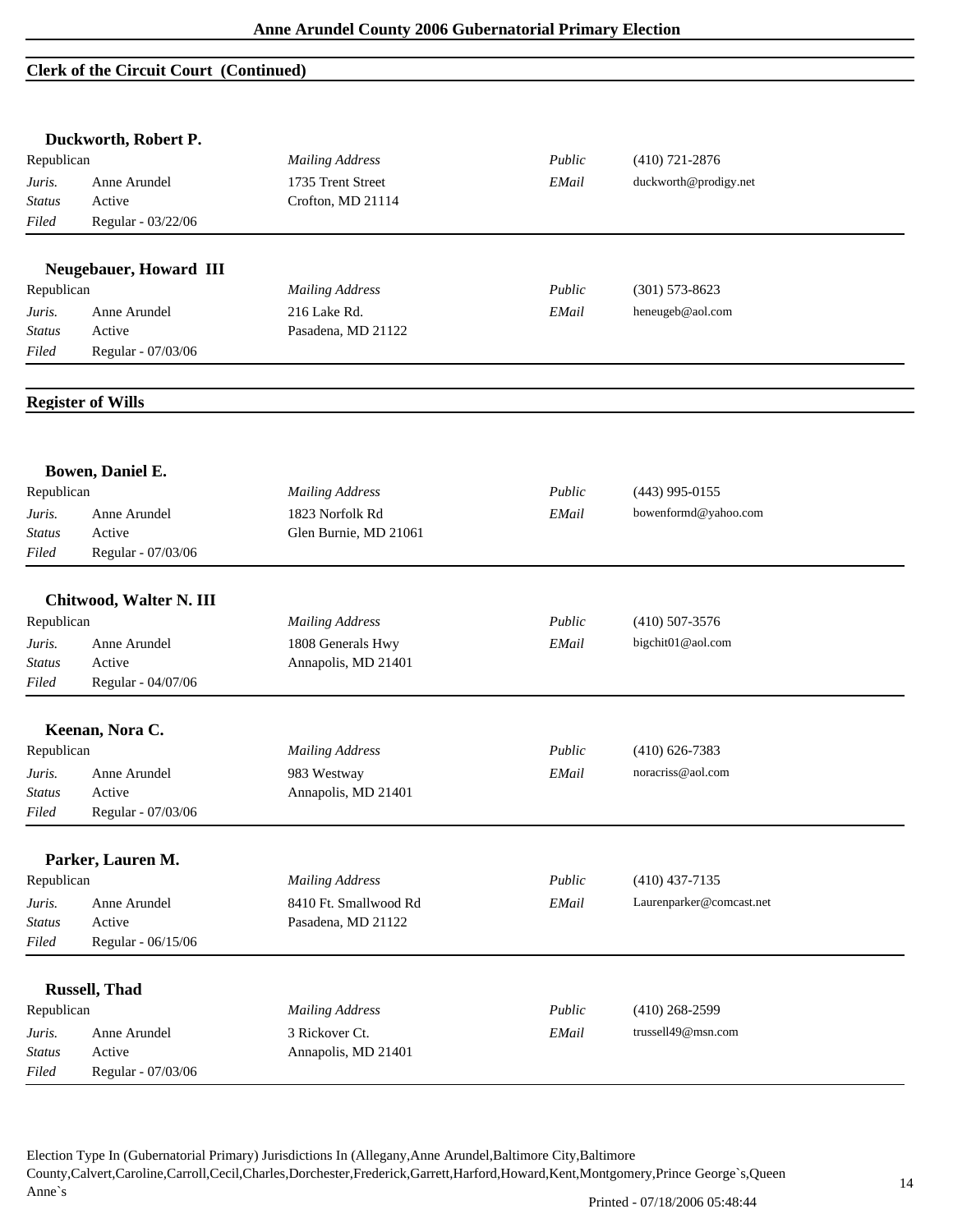## **Register of Wills (Continued)**

|                        | <b>Allsup, Jacqueline Boone</b>    |                        |        |                       |  |
|------------------------|------------------------------------|------------------------|--------|-----------------------|--|
| Democratic             |                                    | <b>Mailing Address</b> | Public | $(410)$ 508-0155      |  |
| Anne Arundel<br>Juris. |                                    | P.O. Box 1829          | EMail  | jallsup@aol.com       |  |
| <b>Status</b>          | Active                             | Glen Burnie, MD 21060  |        |                       |  |
| Filed                  | Regular - 05/12/06                 |                        |        |                       |  |
|                        | Gauges, Jeff                       |                        |        |                       |  |
| Democratic             |                                    | <b>Mailing Address</b> | Public | $(410)$ 768-9300      |  |
| Juris.                 | Anne Arundel                       | 660 Kensington Ave.    | EMail  | jgauges@comcast.net   |  |
| <b>Status</b>          | Active                             | Severna Park, MD 21146 |        |                       |  |
| Filed                  | Regular - 04/05/06                 |                        |        |                       |  |
|                        | <b>Judge of the Orphans' Court</b> |                        |        |                       |  |
|                        | Phelps, Nancy C.                   |                        |        |                       |  |
| Republican             |                                    | <b>Mailing Address</b> | Public | $(410)$ 793-0838      |  |
| Juris.                 | Anne Arundel                       | 900 Saint Michael Dr   | EMail  | nphelps@cbmove.com    |  |
| <b>Status</b>          | Active                             | Gambrills, MD 21054    |        |                       |  |
| Filed                  | Regular - 06/29/06                 |                        |        |                       |  |
|                        |                                    |                        |        |                       |  |
|                        | Schaffer, Gail J.                  |                        |        |                       |  |
| Republican             |                                    | <b>Mailing Address</b> | Public | $(410)$ 222-1418      |  |
| Juris.                 | Anne Arundel                       | 2113 Hideaway Ct       | EMail  | gailschaff@aol.com    |  |
| <b>Status</b>          | Active                             | Annapolis, MD 21037    |        |                       |  |
| Filed                  | Regular - 06/29/06                 |                        |        |                       |  |
|                        | <b>Walker, Jerry</b>               |                        |        |                       |  |
| Republican             |                                    | <b>Mailing Address</b> | Public | $(410)$ 721-0080      |  |
|                        | Anne Arundel                       | 2110 Eden Wood Ln      | EMail  | jerryw@dcac.biz       |  |
| Juris.<br>Status       | Active                             | Gambrills, MD 21054    |        |                       |  |
| Filed                  | Regular - 06/23/06                 |                        |        |                       |  |
|                        |                                    |                        |        |                       |  |
|                        | Witherspoon, Gordon H.             |                        |        |                       |  |
| Republican             |                                    | <b>Mailing Address</b> | Public | $(410)$ 841-6743      |  |
| Juris.                 | Anne Arundel                       | 223 Nottingham Hill    | EMail  | G.Witherspoon@msn.com |  |
| Status                 | Active                             | Annapolis, MD 21405    |        |                       |  |
| Filed                  | Regular - 06/29/06                 |                        |        |                       |  |
|                        | Dow, Walter D.                     |                        |        |                       |  |
| Democratic             |                                    | <b>Mailing Address</b> | Public |                       |  |
| Juris.                 | Anne Arundel                       | 1850 Statesman Ct.     | EMail  | walterd1@verizon.net  |  |
| <b>Status</b>          | Active                             | Severn, MD 21144       |        |                       |  |
| Filed                  | Central Committee Nominee -        |                        |        |                       |  |
|                        |                                    |                        |        |                       |  |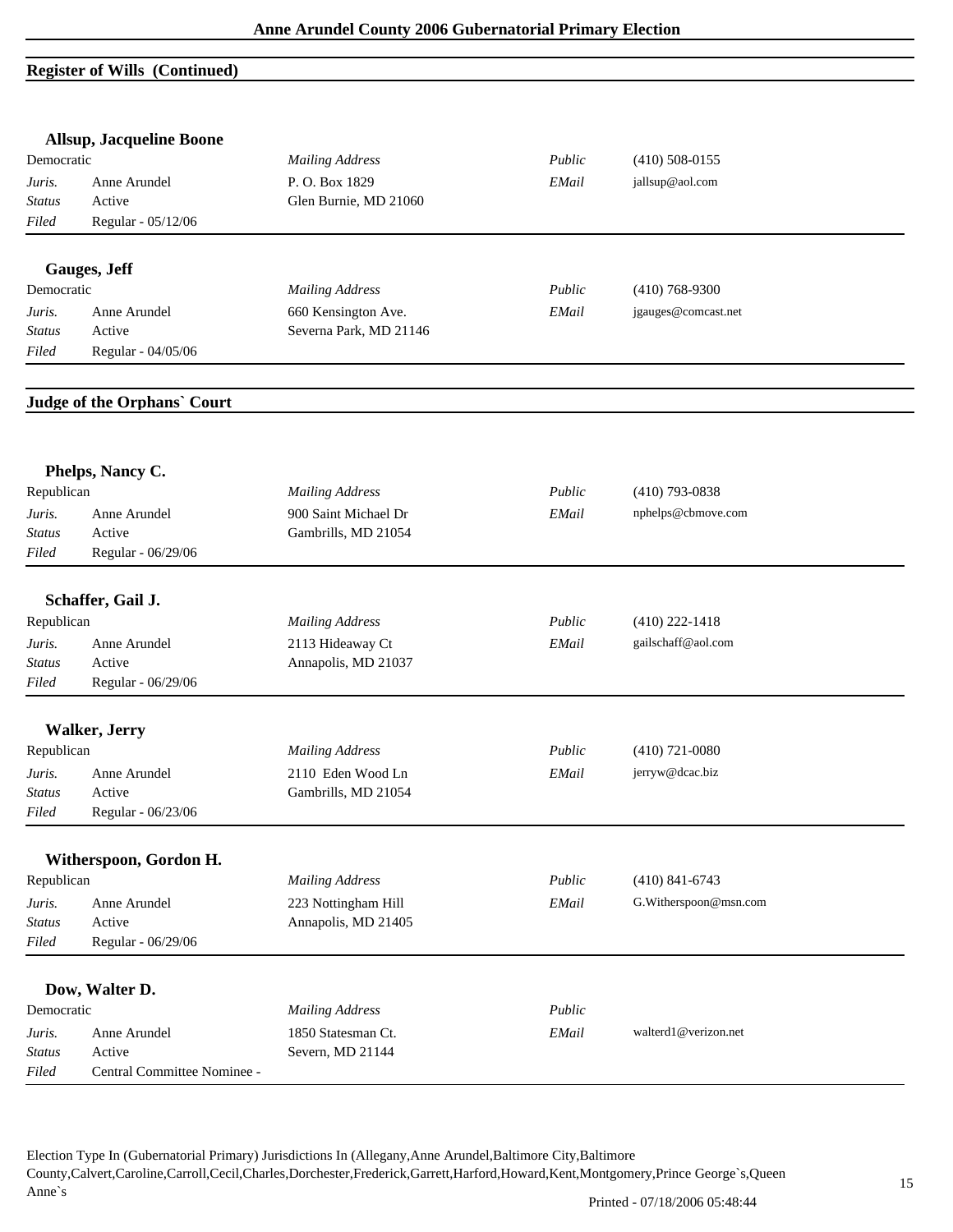## **Judge of the Orphans` Court (Continued)**

|                        | <b>Gudger, Alex Carter</b>             |                             |        |                             |  |
|------------------------|----------------------------------------|-----------------------------|--------|-----------------------------|--|
| Democratic             |                                        | <b>Mailing Address</b>      | Public | $(410)$ 268-5772            |  |
| Juris.                 | Anne Arundel                           | 19 Wardour Drive            | EMail  | agudgera@msn.com            |  |
| <b>Status</b>          | Active                                 | Annapolis, MD 21401         |        |                             |  |
| Filed                  | Regular - 07/03/06                     |                             |        |                             |  |
|                        | Metzbower, Brian J.                    |                             |        |                             |  |
| Democratic             |                                        | <b>Mailing Address</b>      | Public | $(410)$ 255-8830            |  |
| Juris.                 | Anne Arundel                           | 7739 Locust Grove Rd.       | EMail  | bjmetz784@msn.com           |  |
| <b>Status</b>          | Active                                 | Glen Burnie, MD 21060       |        |                             |  |
| Filed                  | Regular - 07/03/06                     |                             |        |                             |  |
| <b>Sheriff</b>         |                                        |                             |        |                             |  |
|                        | <b>Campbell, Wally</b>                 |                             |        |                             |  |
| Republican             |                                        | <b>Mailing Address</b>      | Public | $(410)$ 544-8665            |  |
| Juris.                 | Anne Arundel                           | 123 Sherburn Rd.            | EMail  | wsoup@verizon.net           |  |
| Status                 | Active                                 | Severna Park, MD 21146-3044 |        |                             |  |
| Filed                  | Regular - 07/03/06                     |                             |        |                             |  |
|                        | Lindsay, Tom Jr.                       |                             |        |                             |  |
| Republican             |                                        | <b>Mailing Address</b>      | Public | $(410)$ 544-3070            |  |
|                        |                                        |                             |        |                             |  |
| Juris.                 | Anne Arundel<br>Withdrawn - 06/21/2006 | 9 Ridout Rd.                | EMail  | tom@lindsay for sheriff.com |  |
| <b>Status</b><br>Filed |                                        | Severna Park, MD 21146      |        |                             |  |
|                        | Regular - 06/19/06                     |                             |        |                             |  |
|                        | Moran, John E. IV                      |                             |        |                             |  |
| Republican             |                                        | <b>Mailing Address</b>      | Public | $(443) 852 - 2933$          |  |
| Juris.                 | Anne Arundel                           | P.O. Box 1623               | EMail  | jemoranv@hotmail.com        |  |
| <b>Status</b>          | Active                                 | Pasadena, MD 21122          |        |                             |  |
| Filed                  | Regular - 08/26/05                     |                             |        |                             |  |
|                        | Schillo, Edwin W. III                  |                             |        |                             |  |
| Republican             |                                        | <b>Mailing Address</b>      | Public |                             |  |
| Juris.                 | Anne Arundel                           | 320 Tulip Oak Ct            | EMail  |                             |  |
| <b>Status</b>          | Withdrawn - 02/16/2006                 | Linthicum, MD 21090         |        |                             |  |
| Filed                  | Regular - 11/15/05                     |                             |        |                             |  |
|                        | Bateman, Ronald S.                     |                             |        |                             |  |
| Democratic             |                                        | <b>Mailing Address</b>      | Public | $(410)$ 222-1389            |  |
| Juris.                 | Anne Arundel                           | P.O. Box 1620               | EMail  | electbateman@aol.com        |  |
| <b>Status</b>          | Active                                 | Pasadena, MD 21123          |        |                             |  |
| Filed                  | Regular - 07/26/05                     |                             |        |                             |  |
|                        |                                        |                             |        |                             |  |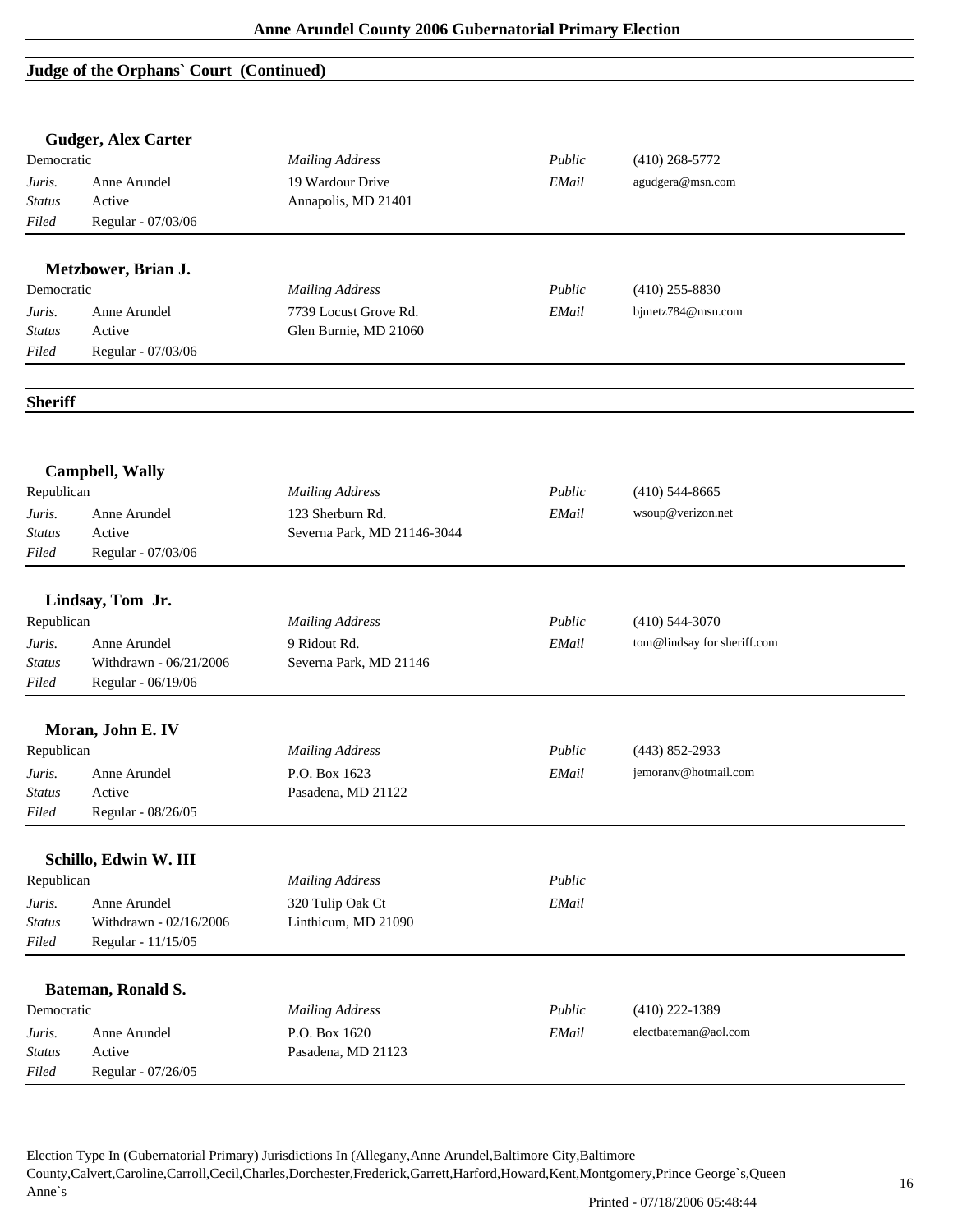# **Democratic Central Committee District/Circuit 21**

|                         | France, Chester A. Jr.              |                                               |        |                          |
|-------------------------|-------------------------------------|-----------------------------------------------|--------|--------------------------|
| Democratic              |                                     | <b>Mailing Address</b>                        | Public |                          |
| Juris.                  | Anne Arundel                        | 8111 F.E. Carter Rd                           | EMail  | Chet24@hotmail.com       |
| <b>Status</b>           | Active                              | Laurel, MD 20724                              |        |                          |
| Filed                   | Regular - 07/03/06                  |                                               |        |                          |
|                         |                                     |                                               |        |                          |
| Democratic              | Taylor, Billy "B. J." Joe II        |                                               |        |                          |
|                         |                                     | <b>Mailing Address</b>                        | Public | $(307)$ 483-8733         |
| Juris.                  | Anne Arundel<br>Active              | 3004 Marsh Crossing Drive<br>Laurel, MD 20724 | EMail  | bjtaylorii@hotmail.com   |
| <b>Status</b>           |                                     |                                               |        |                          |
| Filed                   | Regular - 04/28/06                  |                                               |        |                          |
|                         | <b>Democratic Central Committee</b> |                                               |        |                          |
|                         | District/Circuit 30                 |                                               |        |                          |
|                         | Blake, Kory M.                      |                                               |        |                          |
| Democratic              |                                     | <b>Mailing Address</b>                        | Public | $(410)$ 837-7278 x26     |
| Juris.                  | Anne Arundel                        | 1410 Bush St                                  | EMail  | kblake@afscme67.org      |
| Status                  | Active                              | Baltimore, MD 21230                           |        |                          |
| Filed                   | Regular - 07/03/06                  |                                               |        |                          |
|                         | <b>Bowling, Scott</b>               |                                               |        |                          |
| Democratic              |                                     | <b>Mailing Address</b>                        | Public | $(443) 822 - 3170$       |
|                         |                                     | 1979 Fairfax Rd.                              |        | scottbowling@comcast.net |
| Juris.<br><b>Status</b> | Anne Arundel<br>Active              | Annapolis, MD 21401                           | EMail  |                          |
| Filed                   | Regular - 07/03/06                  |                                               |        |                          |
|                         |                                     |                                               |        |                          |
|                         | Shenton, Mark R.                    |                                               |        |                          |
| Democratic              |                                     | <b>Mailing Address</b>                        | Public | $(410)$ 990-1010         |
| Juris.                  | Anne Arundel                        | 121 Green Spring Dr                           | EMail  | markshenton@comcast.net  |
| <i>Status</i>           | Active                              | Annapolis, MD 21403                           |        |                          |
| Filed                   | Regular - 04/17/06                  |                                               |        |                          |
|                         | Sieling, Anne C.                    |                                               |        |                          |
| Democratic              |                                     | <b>Mailing Address</b>                        | Public | $(410)$ 269-1604         |
| Juris.                  | Anne Arundel                        | 26 Farragut Rd                                | EMail  | annesieling@comcast.net  |
| <b>Status</b>           | Active                              | Annapolis, MD 21403                           |        |                          |
| Filed                   | Regular - 06/13/06                  |                                               |        |                          |
|                         |                                     |                                               |        |                          |
| Democratic              | Thomas, Ralph R. Sr.                |                                               | Public |                          |
|                         |                                     | <b>Mailing Address</b>                        |        | $(410)$ 757-1762         |
| Juris.                  | Anne Arundel<br>Active              | 200 Brownswood Road                           | EMail  | RalphThom@aol.com        |
| <b>Status</b>           |                                     | Annapolis, MD 21401                           |        |                          |
| Filed                   | Regular - 06/08/06                  |                                               |        |                          |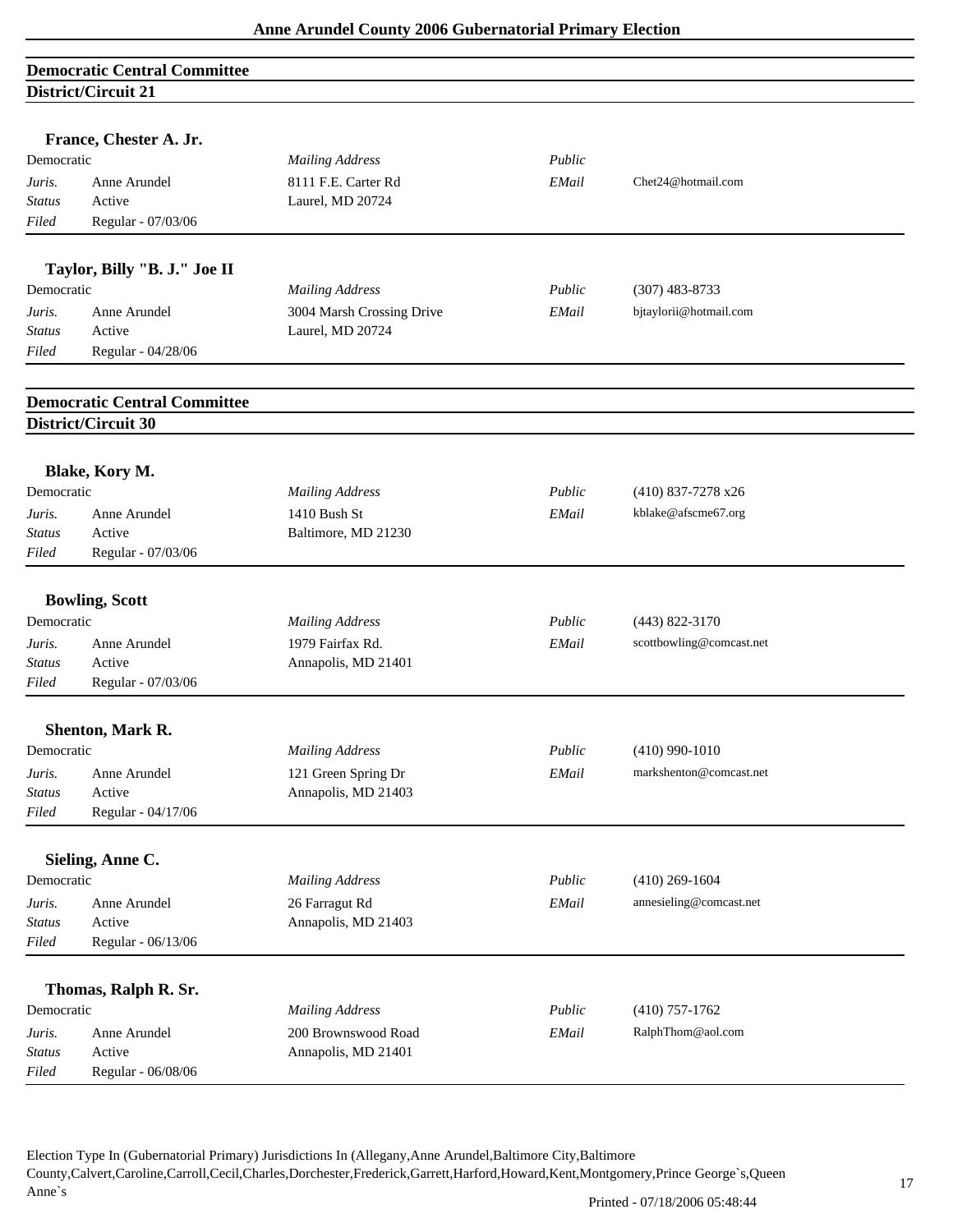|                        | <b>Democratic Central Committee (Continued)</b> |                        |        |                         |  |
|------------------------|-------------------------------------------------|------------------------|--------|-------------------------|--|
|                        | District/Circuit 30                             |                        |        |                         |  |
|                        |                                                 |                        |        |                         |  |
|                        | Weikel, Chuck                                   |                        |        |                         |  |
| Democratic             |                                                 | <b>Mailing Address</b> | Public | $(410)$ 919-8147        |  |
| Juris.                 | Anne Arundel                                    | 79 West Street         | EMail  | cweikel@mac.com         |  |
| <b>Status</b>          | Active                                          | Annapolis, MD 21401    |        |                         |  |
| Filed                  | Regular - 05/25/06                              |                        |        |                         |  |
|                        | <b>Democratic Central Committee</b>             |                        |        |                         |  |
|                        | District/Circuit 31                             |                        |        |                         |  |
|                        |                                                 |                        |        |                         |  |
| Democratic             | Burnham, Thomas M.                              |                        | Public |                         |  |
|                        |                                                 | <b>Mailing Address</b> |        |                         |  |
| Juris.                 | Anne Arundel                                    | 8435 Church Rd.        | EMail  |                         |  |
| <b>Status</b><br>Filed | Active                                          | Pasadena, MD 21122     |        |                         |  |
|                        | Regular - 06/30/06                              |                        |        |                         |  |
|                        | Davenport, Christine                            |                        |        |                         |  |
| Democratic             |                                                 | <b>Mailing Address</b> | Public | $(410)$ 761-5763        |  |
| Juris.                 | Anne Arundel                                    | 112 Martha Road        | EMail  | deltasisters@excite.com |  |
| <b>Status</b>          | Active                                          | Glen Burnie, MD 21060  |        |                         |  |
| Filed                  | Regular - 06/29/06                              |                        |        |                         |  |
|                        | Janor, Stan                                     |                        |        |                         |  |
| Democratic             |                                                 | <b>Mailing Address</b> | Public |                         |  |
| Juris.                 | Anne Arundel                                    | 1414 Rivermist Court   | EMail  | sjanor@comcast.net      |  |
| <b>Status</b>          | Active                                          | Baltimore, MD 21226    |        |                         |  |
| Filed                  | Regular - 07/03/06                              |                        |        |                         |  |
|                        | Moody, Jamison                                  |                        |        |                         |  |
| Democratic             |                                                 | <b>Mailing Address</b> | Public |                         |  |
| Juris.                 | Anne Arundel                                    | 771 208th St.          | EMail  |                         |  |
| <b>Status</b>          | Active                                          | Pasadena, MD 21122     |        |                         |  |
| Filed                  | Regular - 06/30/06                              |                        |        |                         |  |
|                        | <b>Democratic Central Committee</b>             |                        |        |                         |  |
|                        | District/Circuit 32                             |                        |        |                         |  |
|                        |                                                 |                        |        |                         |  |
|                        | Barnes, Earl W.                                 |                        |        |                         |  |
| Democratic             |                                                 | <b>Mailing Address</b> | Public | $(410)$ 761-0055        |  |
| Juris.                 | Anne Arundel                                    | 201 Hawthorne Rd       | EMail  |                         |  |
| <b>Status</b>          | Active                                          | Linthicum, MD 21090    |        |                         |  |
| Filed                  | Regular - 05/16/06                              |                        |        |                         |  |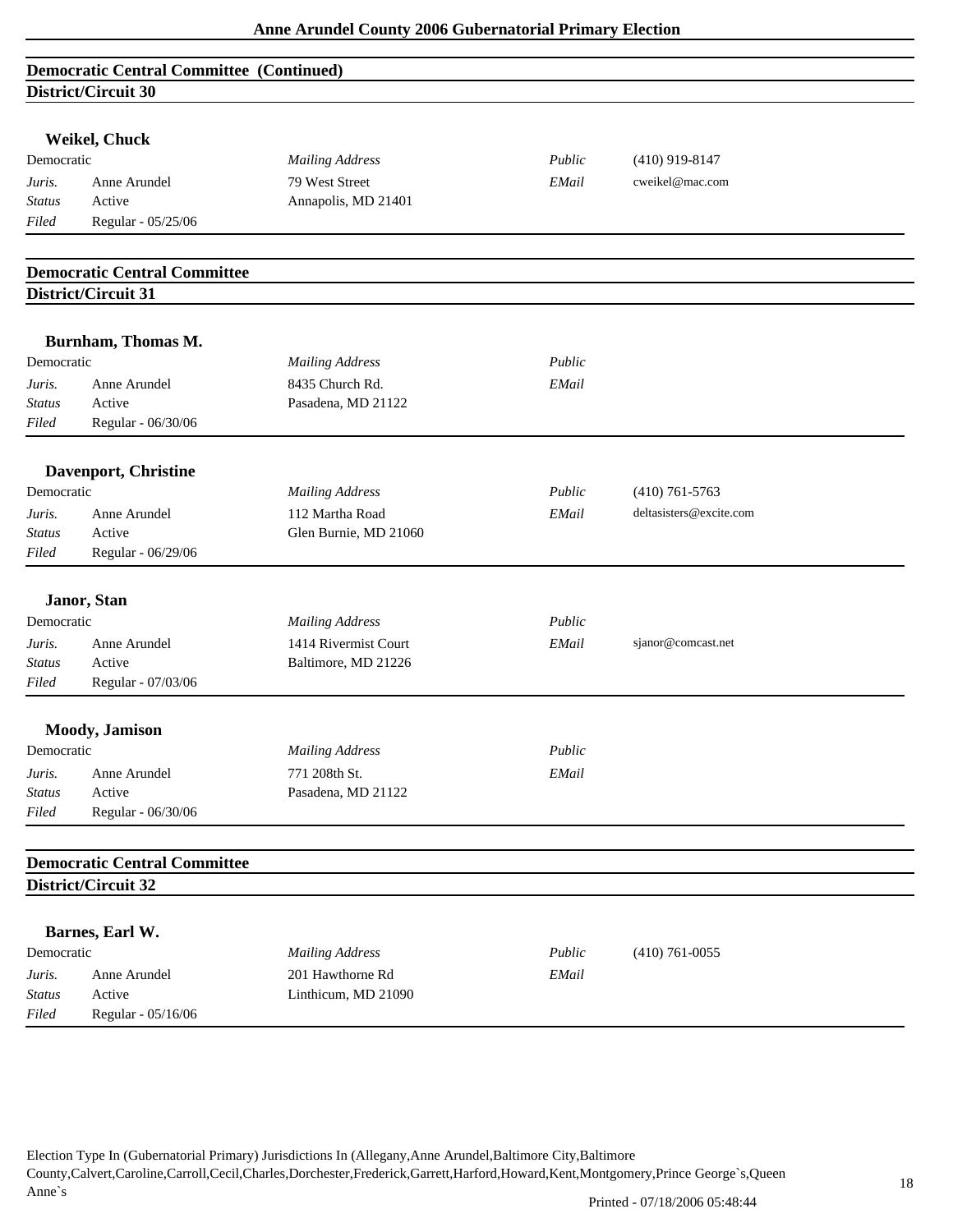|               | hou ica cair ca                     |                        |        |                          |  |
|---------------|-------------------------------------|------------------------|--------|--------------------------|--|
|               | Miller, Jennifer L.                 |                        |        |                          |  |
| Democratic    |                                     | <b>Mailing Address</b> | Public |                          |  |
| Juris.        | Anne Arundel                        | 602 Donaldson Ave.     | EMail  | Jen@mikeandjenmiller.com |  |
| <b>Status</b> | Active                              | Severn, MD 21144       |        |                          |  |
| Filed         | Regular - 06/19/06                  |                        |        |                          |  |
|               |                                     |                        |        |                          |  |
|               | Shatt, Kathleen A.                  |                        |        |                          |  |
| Democratic    |                                     | <b>Mailing Address</b> | Public | $(410)766 - 8547$        |  |
| Juris.        | Anne Arundel                        | 40 Glendale Avenue     | EMail  | kasmgfern@hotmail.com    |  |
| <b>Status</b> | Active                              | Glen Burnie, MD 21061  |        |                          |  |
| Filed         | Regular - 05/16/06                  |                        |        |                          |  |
|               | <b>Tilghman, Alvin</b>              |                        |        |                          |  |
| Democratic    |                                     | <b>Mailing Address</b> | Public | $(410)$ 551-7443         |  |
| Juris.        | Anne Arundel                        | 8010 Frontier Drive    | EMail  | billymole@aol.com        |  |
| <b>Status</b> | Active                              | Severn, MD 21144-1618  |        |                          |  |
| Filed         | Regular - 05/16/06                  |                        |        |                          |  |
|               |                                     |                        |        |                          |  |
|               | <b>Democratic Central Committee</b> |                        |        |                          |  |
|               | District/Circuit 33                 |                        |        |                          |  |
|               |                                     |                        |        |                          |  |
|               | Mc Rae, Randy                       |                        |        |                          |  |
| Democratic    |                                     | <b>Mailing Address</b> | Public | $(301)$ 772-7080         |  |
| Juris.        | Anne Arundel                        | 1702 Pepperbush Ct.    | EMail  | randy@rmcrae.com         |  |
| <b>Status</b> | Active                              | Crofton, MD 21114      |        |                          |  |
| Filed         | Regular - 07/03/06                  |                        |        |                          |  |
|               | Oakley, Paul C.                     |                        |        |                          |  |
| Democratic    |                                     | <b>Mailing Address</b> | Public | $(301)$ 855-0307         |  |
| Juris.        | Anne Arundel                        | 6432 Scrivner Ct       | EMail  | pauloakley@aol.com       |  |
| Status        | Active                              | Friendship, MD 20758   |        |                          |  |
| Filed         | Regular - 06/16/06                  |                        |        |                          |  |
|               |                                     |                        |        |                          |  |
|               | Pruski, Andrew Christopher          |                        |        |                          |  |
| Democratic    |                                     | <b>Mailing Address</b> | Public | $(410)$ 672-5312         |  |
| Juris.        | Anne Arundel                        | 2624 April Dawn Way    | EMail  | acpruski@hotmail.com     |  |
| Status        | Active                              | Gambrills, MD 21054    |        |                          |  |
| Filed         | Regular - 06/26/06                  |                        |        |                          |  |
|               | <b>Remillard, Ann Marie</b>         |                        |        |                          |  |
| Democratic    |                                     | <b>Mailing Address</b> | Public | $(410)$ 923-1285         |  |
| Juris.        | Anne Arundel                        | 1176 Goldfinch Lane    | EMail  | amremillard@comcast.net  |  |
| <b>Status</b> | Active                              | Millersville, MD 21108 |        |                          |  |
| Filed         | Regular - 05/03/06                  |                        |        |                          |  |
|               |                                     |                        |        |                          |  |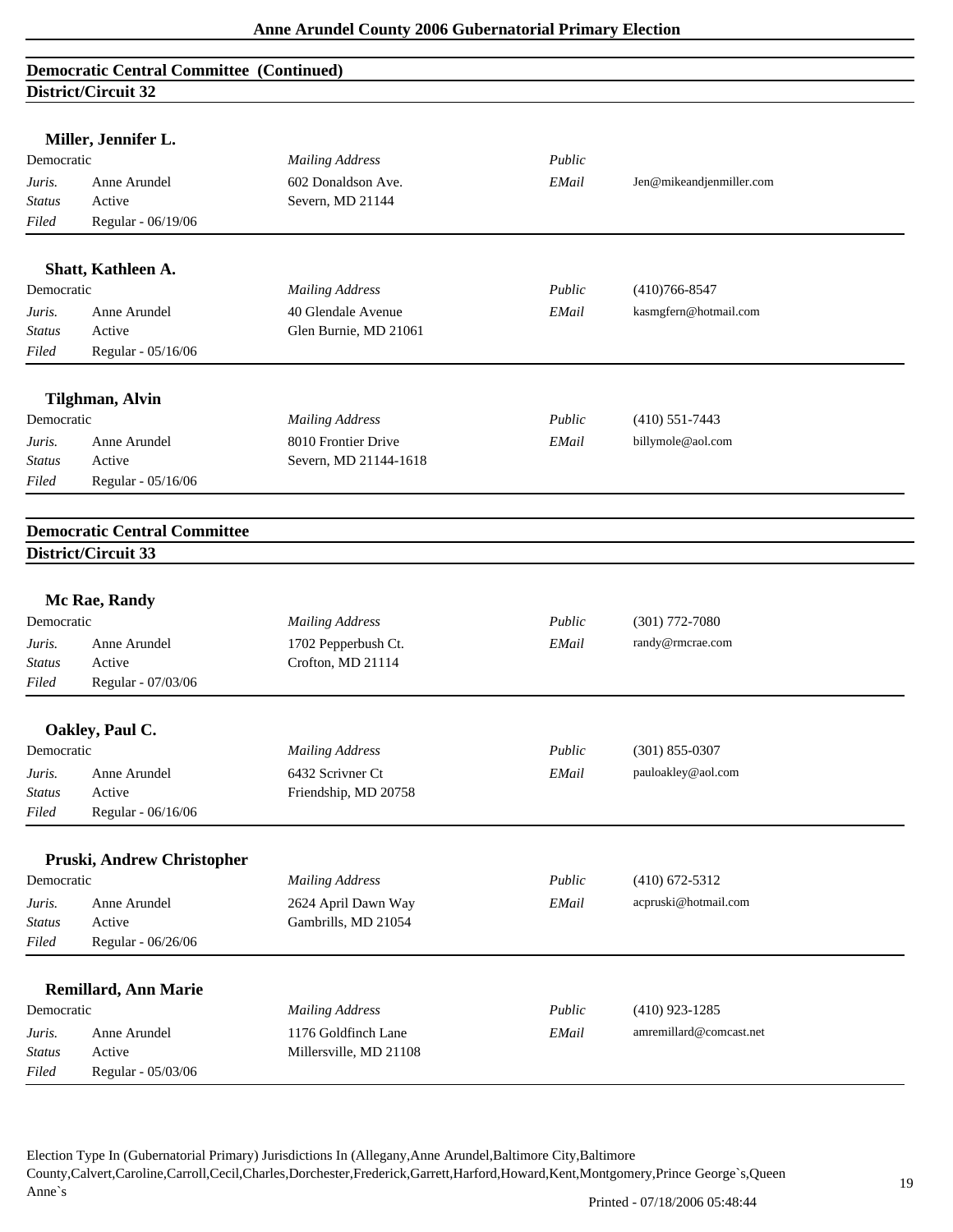| <b>Democratic Central Committee (Continued)</b><br>District/Circuit 33 |                                     |                        |        |                          |  |  |  |
|------------------------------------------------------------------------|-------------------------------------|------------------------|--------|--------------------------|--|--|--|
|                                                                        |                                     |                        |        |                          |  |  |  |
|                                                                        | Schneider, John                     |                        |        |                          |  |  |  |
| Democratic                                                             |                                     | <b>Mailing Address</b> | Public | $(410)$ 544-3605         |  |  |  |
| Juris.                                                                 | Anne Arundel                        | 450 Highfield Ct.      | EMail  | john@john4district33.com |  |  |  |
| <b>Status</b>                                                          | Active                              | Severna Park, MD 21146 |        |                          |  |  |  |
| Filed                                                                  | Regular - 06/30/06                  |                        |        |                          |  |  |  |
|                                                                        | Thibodeau, Stephen W.               |                        |        |                          |  |  |  |
| Democratic                                                             |                                     | <b>Mailing Address</b> | Public | $(443)$ 939-8113         |  |  |  |
| Juris.                                                                 | Anne Arundel                        | 1500 Defense Hwy.      | EMail  | wmlawgrads@gmail.com     |  |  |  |
| <b>Status</b>                                                          | Active                              | Gambrills, MD 21054    |        |                          |  |  |  |
| Filed                                                                  | Regular - 06/19/06                  |                        |        |                          |  |  |  |
|                                                                        |                                     |                        |        |                          |  |  |  |
|                                                                        | <b>Republican Central Committee</b> |                        |        |                          |  |  |  |
|                                                                        | District/Circuit 21                 |                        |        |                          |  |  |  |
|                                                                        |                                     |                        |        |                          |  |  |  |
|                                                                        | Flamino, Eric J.                    |                        |        |                          |  |  |  |
| Republican                                                             |                                     | <b>Mailing Address</b> | Public | $(410)$ 320-3254         |  |  |  |
| Juris.                                                                 | Anne Arundel                        | 2467 Warm Spring Way   | EMail  | eflamino@aol.com         |  |  |  |
| Status                                                                 | Active                              | Odenton, MD 21113      |        |                          |  |  |  |
| Filed                                                                  | Regular - 06/27/06                  |                        |        |                          |  |  |  |
|                                                                        | <b>Republican Central Committee</b> |                        |        |                          |  |  |  |
|                                                                        | District/Circuit 30                 |                        |        |                          |  |  |  |
|                                                                        |                                     |                        |        |                          |  |  |  |
|                                                                        | Alter, Mary K.                      |                        | Public | $(410)$ 451-1710         |  |  |  |
| Republican                                                             |                                     | <b>Mailing Address</b> |        |                          |  |  |  |
| Juris.                                                                 | Anne Arundel                        | 20 Wilelinore Dr.      | EMail  | maryalter@comcast.net    |  |  |  |
| <b>Status</b>                                                          | Active                              | Edgewater, MD 21037    |        |                          |  |  |  |
| Filed                                                                  | Regular - 06/30/06                  |                        |        |                          |  |  |  |
|                                                                        | <b>Belcher, Debbie</b>              |                        |        |                          |  |  |  |
| Republican                                                             |                                     | <b>Mailing Address</b> | Public |                          |  |  |  |
| Juris.                                                                 | Anne Arundel                        | 1441 Shot Town Rd      | EMail  | lesbelcher@comcast.net   |  |  |  |
| Status                                                                 | Active                              | Annapolis, MD 21409    |        |                          |  |  |  |
| Filed                                                                  | Regular - 07/03/06                  |                        |        |                          |  |  |  |
|                                                                        | Bissett, Robin M.                   |                        |        |                          |  |  |  |
| Republican                                                             |                                     | <b>Mailing Address</b> | Public |                          |  |  |  |
| Juris.                                                                 | Anne Arundel                        | 3535 Oak Dr.           | EMail  | rbissett@erols.com       |  |  |  |
| <b>Status</b>                                                          | Active                              | Edgewater, MD 21037    |        |                          |  |  |  |
| Filed                                                                  | Regular - 07/03/06                  |                        |        |                          |  |  |  |
|                                                                        |                                     |                        |        |                          |  |  |  |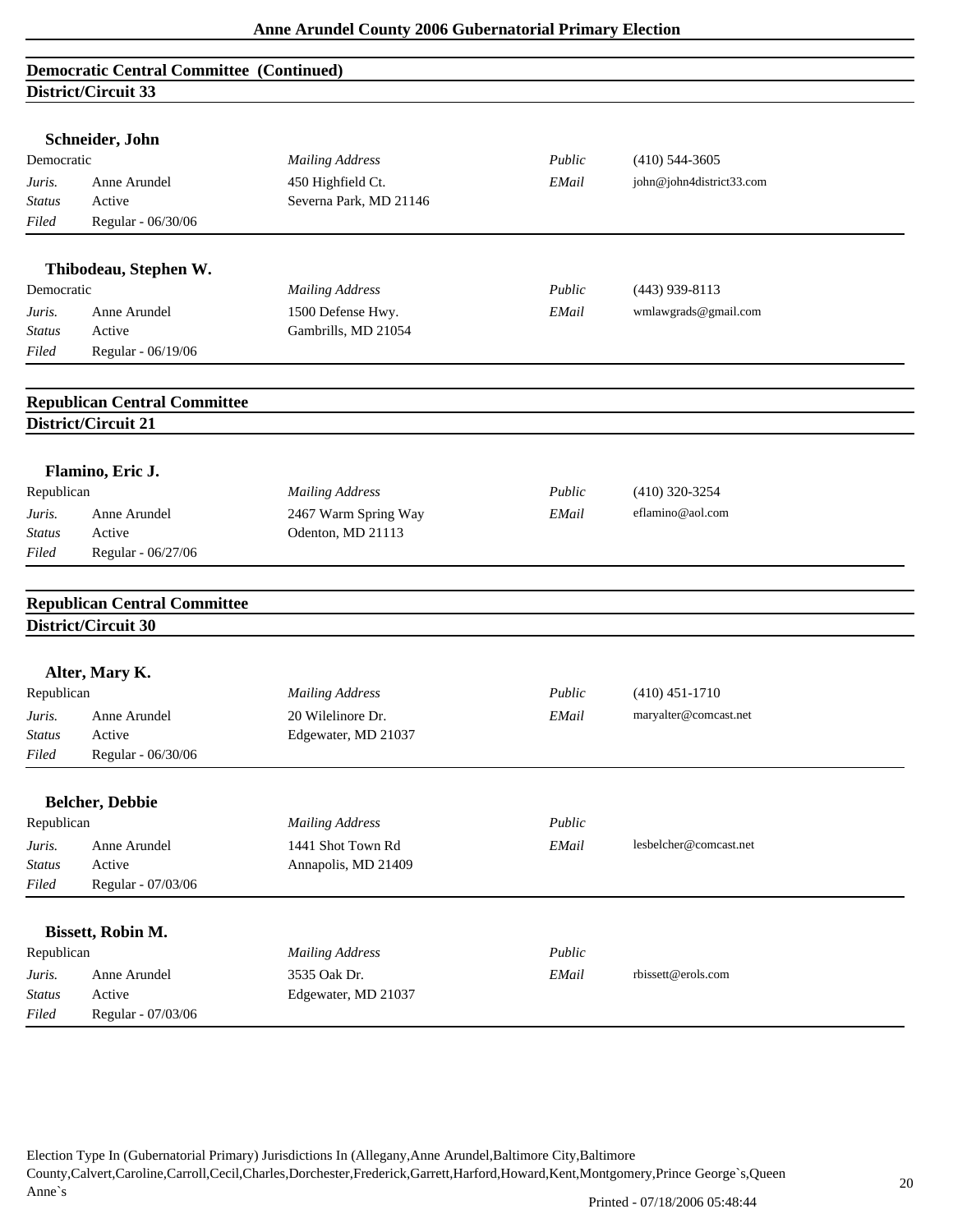|                         | <b>Braxton, Adelsia</b>             |                                                         |        |                          |  |
|-------------------------|-------------------------------------|---------------------------------------------------------|--------|--------------------------|--|
| Republican              |                                     | <b>Mailing Address</b>                                  | Public | $(443) 852 - 6210$       |  |
| Juris.                  | Anne Arundel<br>Active              | 709 Newtowne Drive                                      | EMail  | anmilesbraxton@yahoo.com |  |
| <b>Status</b>           |                                     | Apartment #F<br>Annapolis, MD 21401                     |        |                          |  |
| Filed                   | Regular - 07/03/06                  |                                                         |        |                          |  |
|                         | <b>Collins, Mike</b>                |                                                         |        |                          |  |
| Republican              |                                     | <b>Mailing Address</b>                                  | Public | $(410)$ 626-8876         |  |
| Juris.                  | Anne Arundel                        | 935 Barracuda Cove Court                                | EMail  | mike@votecollins.org     |  |
| <b>Status</b>           | Active                              | Annapolis, MD 21409                                     |        |                          |  |
| Filed                   | Regular - 06/26/06                  |                                                         |        |                          |  |
|                         |                                     |                                                         |        |                          |  |
|                         | Keenan, Nora C.                     |                                                         |        |                          |  |
| Republican              |                                     | <b>Mailing Address</b>                                  | Public | $(410)$ 626-7383         |  |
| Juris.                  | Anne Arundel                        | 983 Westway                                             | EMail  | noracriss@aol.com        |  |
| <b>Status</b>           | Active                              | Annapolis, MD 21401                                     |        |                          |  |
| Filed                   | Regular - 07/03/06                  |                                                         |        |                          |  |
|                         | Kennedy, Christine A.               |                                                         |        |                          |  |
| Republican              |                                     | <b>Mailing Address</b>                                  | Public | $(410) 867 - 6115$       |  |
|                         | Anne Arundel                        | 5137 Marx Dr                                            | EMail  | chrisk122@comcast.net    |  |
| Juris.<br><b>Status</b> | Active                              | West River, MD 20778                                    |        |                          |  |
| Filed                   | Regular - 06/28/06                  |                                                         |        |                          |  |
|                         |                                     |                                                         |        |                          |  |
|                         | Saline, Joel R.                     |                                                         |        |                          |  |
| Republican              |                                     | <b>Mailing Address</b>                                  | Public | $(410)$ 279-5028         |  |
| Juris.                  | Anne Arundel                        | 805 Boucher Ave.                                        | EMail  | joel98@verizon.net       |  |
| <b>Status</b>           | Active                              | Annapolis, MD 21403                                     |        |                          |  |
| Filed                   | Regular - 06/30/06                  |                                                         |        |                          |  |
|                         |                                     |                                                         |        |                          |  |
| Republican              | Scarbro, Pamela J.                  |                                                         | Public | $(410)$ 757-1989         |  |
|                         |                                     | <b>Mailing Address</b>                                  |        |                          |  |
| Juris.                  | Anne Arundel                        | 2004 Kenwood Rd.                                        | EMail  | sbro5@comcast.net        |  |
| <b>Status</b>           | Active                              | Annapolis, MD 21409                                     |        |                          |  |
| Filed                   | Regular - 07/03/06                  |                                                         |        |                          |  |
|                         | <b>Republican Central Committee</b> |                                                         |        |                          |  |
|                         | District/Circuit 31                 |                                                         |        |                          |  |
|                         | <b>Blevins, Laura</b>               |                                                         |        |                          |  |
| Republican              |                                     | <b>Mailing Address</b>                                  | Public |                          |  |
| Juris.                  | Anne Arundel                        |                                                         | EMail  |                          |  |
| <b>Status</b>           | Active                              | 6609 Rapid Water Way, Unit 104<br>Glen Burnie, MD 21060 |        |                          |  |
| Filed                   | Regular - 06/21/06                  |                                                         |        |                          |  |
|                         |                                     |                                                         |        |                          |  |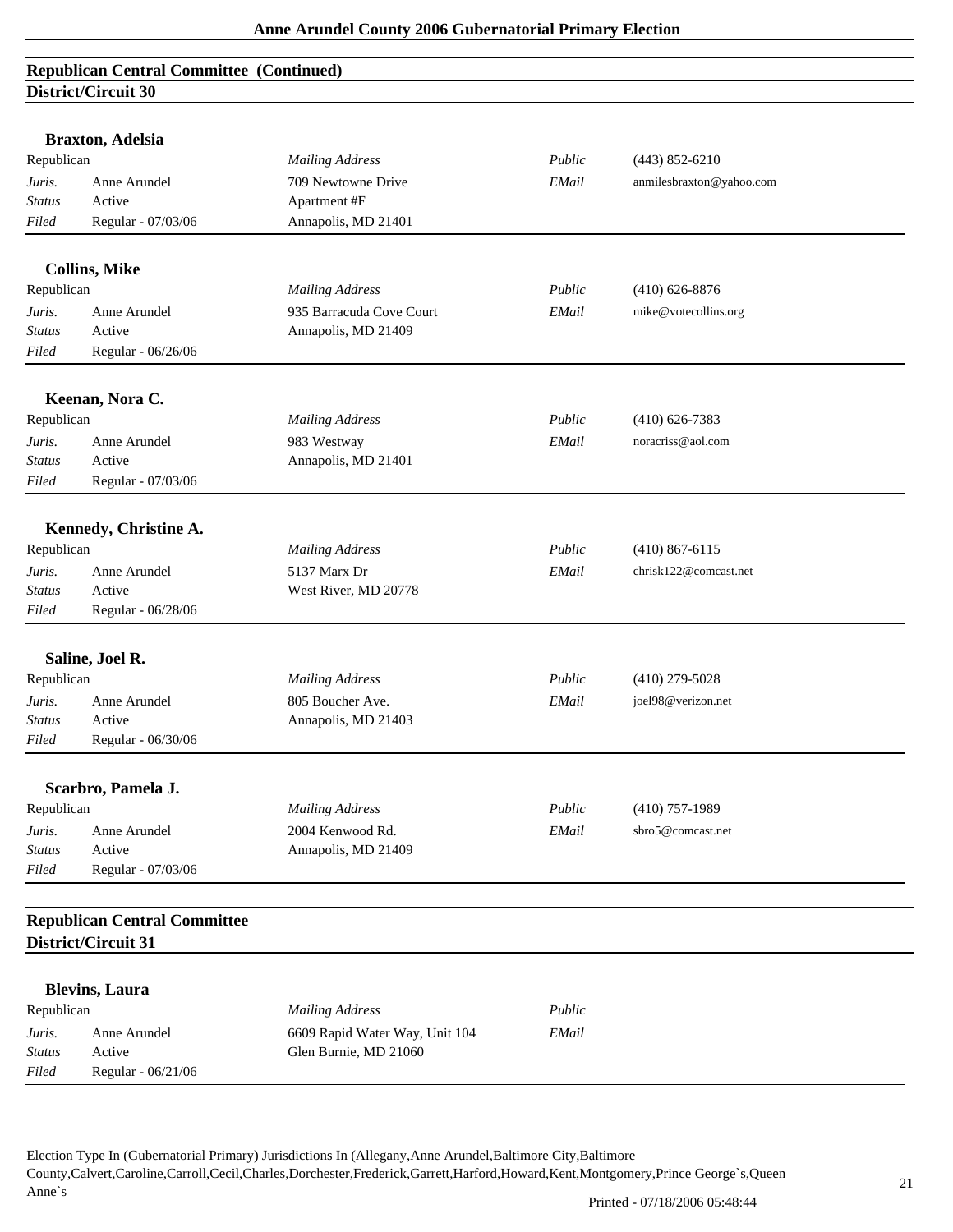|               | Casto, Brian L.          |                        |        |                           |  |
|---------------|--------------------------|------------------------|--------|---------------------------|--|
| Republican    |                          | <b>Mailing Address</b> | Public |                           |  |
| Juris.        | Anne Arundel             | 8431 Maryland Rd       | EMail  | brianc350@aol.come        |  |
| <b>Status</b> | Active                   | Pasadena, MD 21122     |        |                           |  |
| Filed         | Regular - 07/03/06       |                        |        |                           |  |
|               | <b>Griffiths</b> , Brian |                        |        |                           |  |
| Republican    |                          | <b>Mailing Address</b> | Public | $(410)$ 439-9156          |  |
| Juris.        | Anne Arundel             | 8036-F Abbey Court     | EMail  | brian@briangriffiths.com  |  |
| <b>Status</b> | Active                   | Pasadena, MD 21122     |        |                           |  |
| Filed         | Regular - 05/12/06       |                        |        |                           |  |
|               | Harris, Joan             |                        |        |                           |  |
| Republican    |                          | <b>Mailing Address</b> | Public |                           |  |
| Juris.        | Anne Arundel             | 552 Pheasant Ct.       | EMail  | joanmarieharris@yahoo.com |  |
| Status        | Active                   | Pasadena, MD 21122     |        |                           |  |
| Filed         | Regular - 06/22/06       |                        |        |                           |  |
|               |                          |                        |        |                           |  |
|               | Henderson, Victor John   |                        |        |                           |  |
| Republican    |                          | <b>Mailing Address</b> | Public | $(443) 623 - 3029$        |  |
| Juris.        | Anne Arundel             | 12 N. Jerome Parkway   | EMail  | victor@henderson4md.com   |  |
| <b>Status</b> | Active                   | Glen Burnie, MD 21060  |        |                           |  |
| Filed         | Regular - 06/30/06       |                        |        |                           |  |
|               | <b>Redmond, Tom</b>      |                        |        |                           |  |
| Republican    |                          | <b>Mailing Address</b> | Public | $(410)$ 360-0000          |  |
| Juris.        | Anne Arundel             | 8232 B & A Blvd.       | EMail  | redmondtommy@aol.com      |  |
| <b>Status</b> | Active                   | Pasadena, MD 21122     |        |                           |  |
| Filed         | Regular - 06/30/06       |                        |        |                           |  |
|               | Reigrut, Kevin C.        |                        |        |                           |  |
| Republican    |                          | <b>Mailing Address</b> | Public | $(410)$ 647-2827          |  |
| Juris.        | Anne Arundel             | 192 Irene Ave.         | EMail  | Kcreigrut@comcast.net     |  |
| <b>Status</b> | Active                   | Pasadena, MD 21122     |        |                           |  |
| Filed         | Regular - 06/15/06       |                        |        |                           |  |
|               |                          |                        |        |                           |  |
|               | Robey, Erik              |                        |        |                           |  |
| Republican    |                          | <b>Mailing Address</b> | Public | $(410)$ 227-5365          |  |
| Juris.        | Anne Arundel             | 7654 Bush Ave.         | EMail  | emrobey@yahoo.com         |  |
| <b>Status</b> | Active                   | Pasadena, MD 21122     |        |                           |  |
| Filed         | Regular - 06/28/06       |                        |        |                           |  |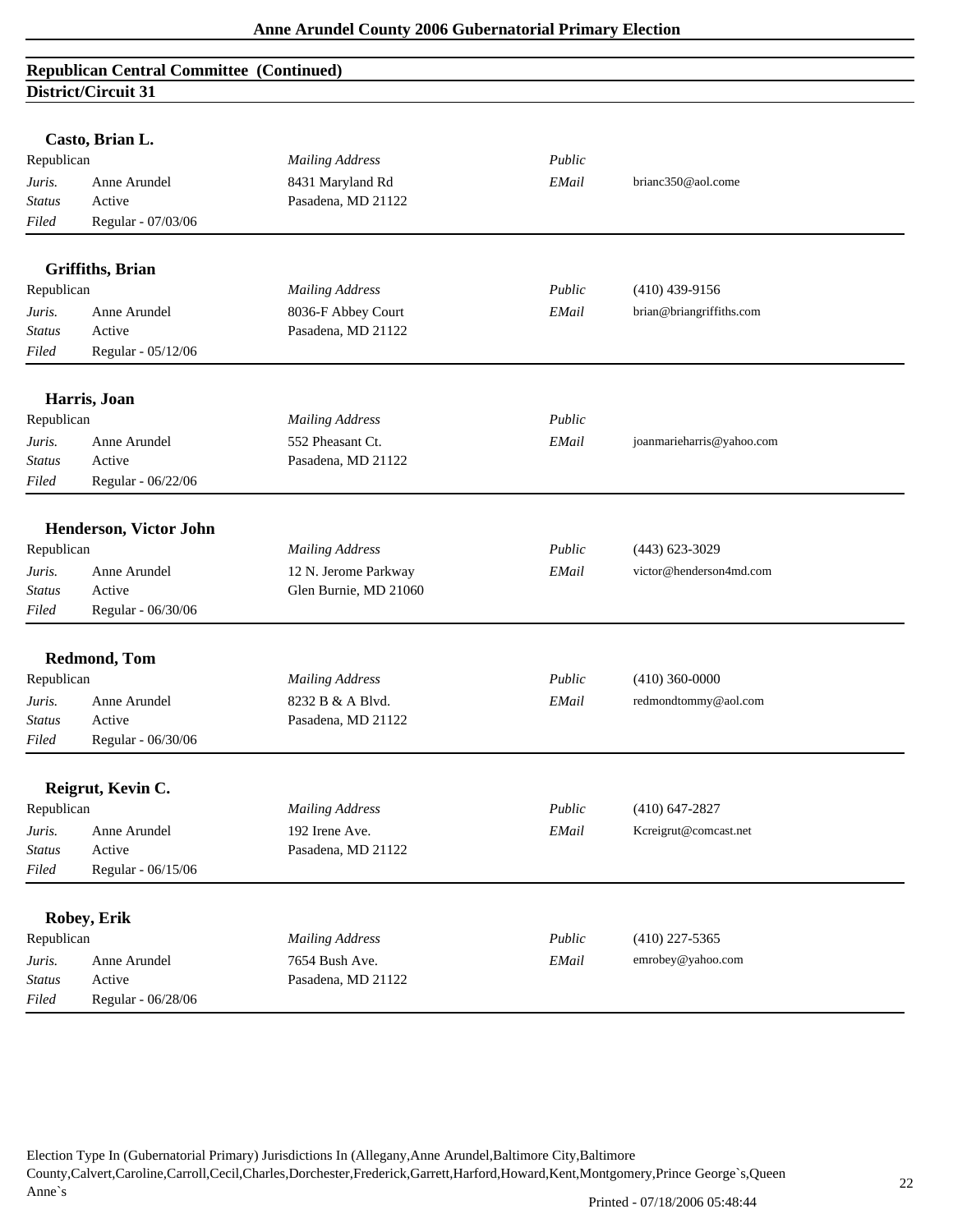|               | Vella, Joseph A.                    |                        |        |                               |
|---------------|-------------------------------------|------------------------|--------|-------------------------------|
| Republican    |                                     | <b>Mailing Address</b> | Public | $(410)$ 703-1827              |
| Juris.        | Anne Arundel                        | 763 B. 205Th. St.      | EMail  | joe.vella@votejoevella.com    |
| <b>Status</b> | Active                              | Pasadena, MD 21122     |        |                               |
| Filed         | Regular - 07/03/06                  |                        |        |                               |
|               | <b>Republican Central Committee</b> |                        |        |                               |
|               | District/Circuit 32                 |                        |        |                               |
|               | Baucom, Louisa H.                   |                        |        |                               |
| Republican    |                                     | <b>Mailing Address</b> | Public | $(443)$ 386-5191              |
| Juris.        | Anne Arundel                        | 8311 Harriet Ln        | EMail  | Lhankins004@aol.com           |
| <b>Status</b> | Active                              | Severn, MD 21144       |        |                               |
| Filed         | Regular - 09/19/05                  |                        |        |                               |
|               | Bowen, Daniel E.                    |                        |        |                               |
| Republican    |                                     | <b>Mailing Address</b> | Public | $(443)$ 995-0155              |
| Juris.        | Anne Arundel                        | 1823 Norfolk Rd        | EMail  | bowenformd@yahoo.com          |
| <b>Status</b> | Active                              | Glen Burnie, MD 21061  |        |                               |
| Filed         | Regular - 06/22/06                  |                        |        |                               |
|               | Graham, Laura                       |                        |        |                               |
| Republican    |                                     | <b>Mailing Address</b> | Public | $(202)$ 572-0092              |
| Juris.        | Anne Arundel                        | 6303 S. Orchard Rd.    | EMail  | zoloto@ifriendly.com          |
| <b>Status</b> | Active                              | Linthicum, MD 21090    |        |                               |
| Filed         | Regular - 07/03/06                  |                        |        |                               |
|               | Griffin, Randall G.                 |                        |        |                               |
| Republican    |                                     | <b>Mailing Address</b> | Public |                               |
| Juris.        | Anne Arundel                        | 544 Short Curve Rd.    | EMail  | rangri@msn.com                |
| <b>Status</b> | Active                              | Glen Burnie, MD 21061  |        |                               |
| Filed         | Regular - 07/03/06                  |                        |        |                               |
|               | Kirwan, Ben                         |                        |        |                               |
| Republican    |                                     | <b>Mailing Address</b> | Public | $(410)$ 984-6334              |
| Juris.        | Anne Arundel                        | 341 Trois Ct.          | EMail  |                               |
| <b>Status</b> | Active                              | Millersville, MD 21108 |        |                               |
| Filed         | Regular - 06/29/06                  |                        |        |                               |
|               | Middlebrooks, J. Gary               |                        |        |                               |
| Republican    |                                     | <b>Mailing Address</b> | Public |                               |
| Juris.        | Anne Arundel                        | 498 Chalet West        | EMail  | garym@acomputerconnection.com |
| <b>Status</b> | Active                              | Millersville, MD 21108 |        |                               |
| Filed         | Regular - 06/05/06                  |                        |        |                               |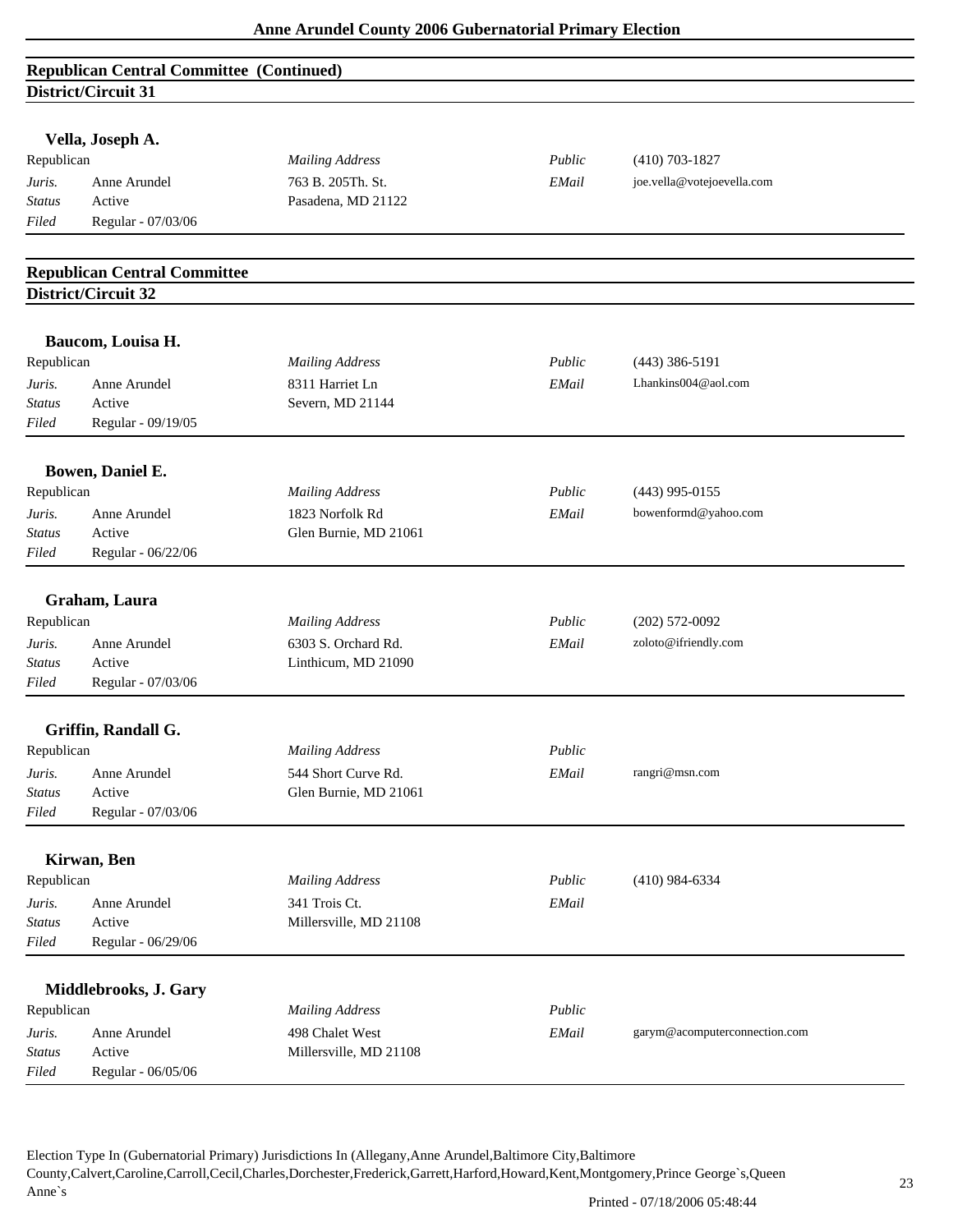| Rzepkowski, Alan M.<br>Republican |                                     | <b>Mailing Address</b>                     | Public |                       |
|-----------------------------------|-------------------------------------|--------------------------------------------|--------|-----------------------|
| Juris.                            | Anne Arundel                        | 8018 Hammock Ln.                           | EMail  | alanrzep@comcast.net  |
| <b>Status</b>                     | Active                              | Pasadena, MD 21122                         |        |                       |
| Filed                             | Regular - 07/03/06                  |                                            |        |                       |
|                                   |                                     |                                            |        |                       |
|                                   | Sinclair, Harry Jr.                 |                                            |        |                       |
| Republican                        |                                     | <b>Mailing Address</b>                     | Public |                       |
| Juris.                            | Anne Arundel                        | 1371 Odenton Rd                            | EMail  | sinclairh@hotmail.com |
| <b>Status</b>                     | Active                              | Odenton, 21113                             |        |                       |
| Filed                             | Regular - 07/03/06                  |                                            |        |                       |
|                                   |                                     |                                            |        |                       |
|                                   | Starr, Gerald P.                    |                                            |        |                       |
| Republican                        |                                     | <b>Mailing Address</b>                     | Public | $(410)$ 996-3834      |
| Juris.                            | Anne Arundel                        | 721 S. Hammonds Ferry Road                 | EMail  | electgstarr@aol.com   |
| Status                            | Active                              | Linthicum Heights, MD 21090-3044           |        |                       |
| Filed                             | Regular - 06/21/06                  |                                            |        |                       |
|                                   | <b>Republican Central Committee</b> |                                            |        |                       |
|                                   | District/Circuit 33                 |                                            |        |                       |
|                                   |                                     |                                            |        |                       |
|                                   | Arnold, Douglas B.                  |                                            |        |                       |
| Republican                        |                                     | <b>Mailing Address</b>                     | Public | $(410)$ 798-7459      |
| Juris.                            | Anne Arundel                        | 1540 Morgan Rd.                            | EMail  | douglas7856yahoo.com  |
| <b>Status</b>                     | Active                              | Davidsonville, MD 21035                    |        |                       |
| Filed                             | Regular - 06/30/06                  |                                            |        |                       |
|                                   | <b>Conwell, Scott</b>               |                                            |        |                       |
| Republican                        |                                     | <b>Mailing Address</b>                     | Public | $(410)$ 451-2707      |
| Juris.                            | Anne Arundel                        | Friends of Scott Conwell                   | EMail  | scott@conwellusa.com  |
| Status                            | Active                              | 2138 Priest Bridge Ct., #4                 |        |                       |
| Filed                             | Regular - 07/03/06                  | Crofton, MD 21114                          |        |                       |
|                                   |                                     |                                            |        |                       |
|                                   | Essandoh, Louis Kofi                |                                            |        |                       |
| Republican                        |                                     | <b>Mailing Address</b>                     | Public | $(410)$ 721-6965      |
| Juris.                            | Anne Arundel                        | 2004 Coleridge Lane                        | EMail  | Essandoh@Aol.Com      |
| <b>Status</b>                     | Active                              | Crownsville, MD 21032                      |        |                       |
| Filed                             | Regular - 07/03/06                  |                                            |        |                       |
|                                   | Gast, Chuck                         |                                            |        |                       |
| Republican                        |                                     | <b>Mailing Address</b>                     | Public | $(443)$ 306-1179      |
|                                   | Anne Arundel                        |                                            |        | cgast@aagop.com       |
| Juris.<br><b>Status</b>           | Active                              | 844 Sunny Chapel Road<br>Odenton, MD 21113 | EMail  |                       |
| Filed                             | Regular - 06/05/06                  |                                            |        |                       |
|                                   |                                     |                                            |        |                       |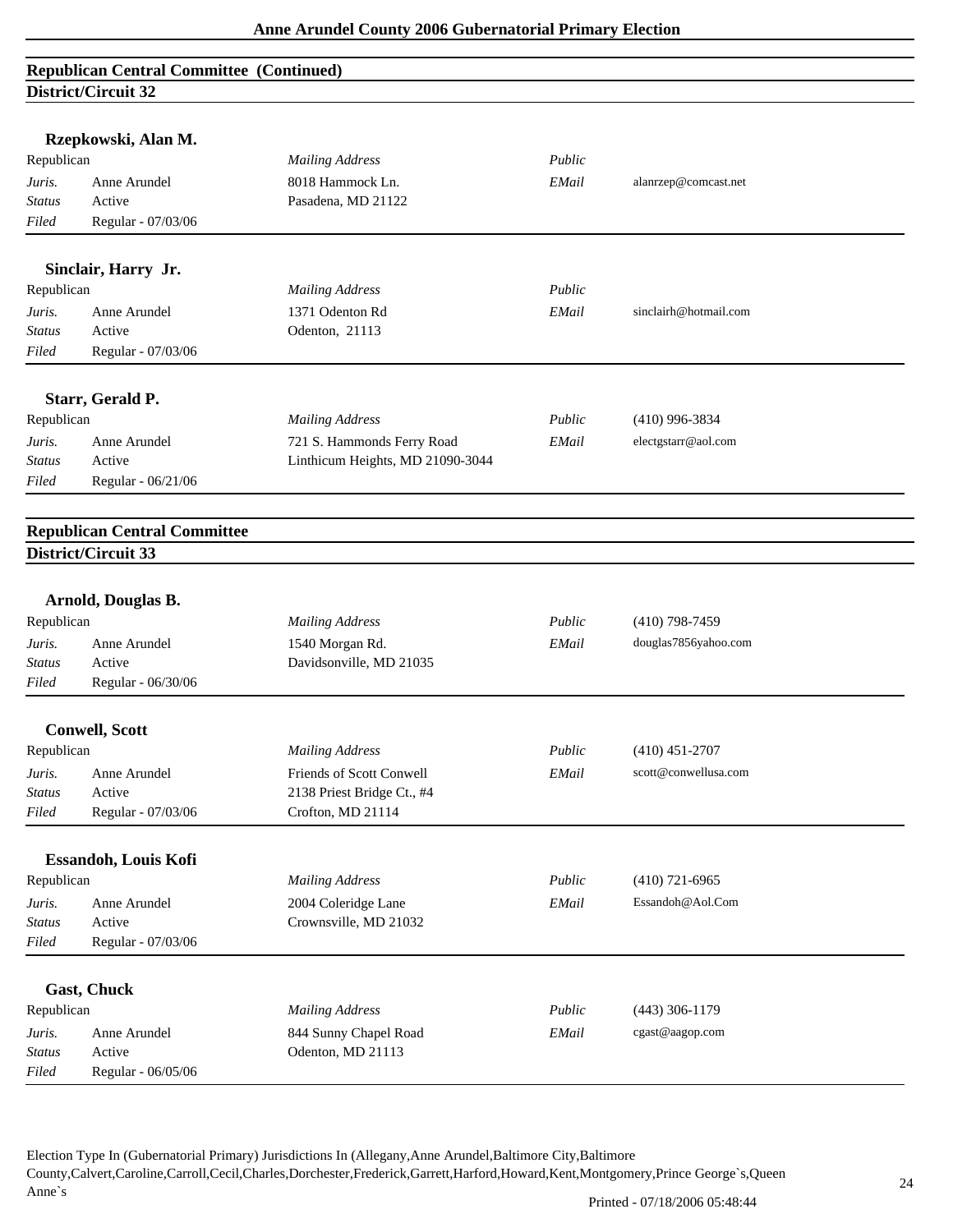|                        | Middleton, Carolyn A.  |                                           |        |                           |
|------------------------|------------------------|-------------------------------------------|--------|---------------------------|
| Republican             |                        | <b>Mailing Address</b>                    | Public | $(410)$ 703-2922          |
| Juris.                 | Anne Arundel           | 1078 Governor Bridge Rd.                  | EMail  | carolynm01@comcast.net    |
| <b>Status</b>          | Active                 | Davidsonville, MD 21035                   |        |                           |
| Filed                  | Regular - 06/30/06     |                                           |        |                           |
|                        | Pelura, James III      |                                           |        |                           |
| Republican             |                        | <b>Mailing Address</b>                    | Public |                           |
| Juris.                 | Anne Arundel           | 3725 Tanglewood Ln.                       | EMail  | jpelura@verizon.net       |
| <b>Status</b>          | Active                 | Davidsonville, 21035                      |        |                           |
| Filed                  | Regular - 07/03/06     |                                           |        |                           |
|                        |                        |                                           |        |                           |
|                        | <b>Reed, Ashley</b>    |                                           | Public |                           |
| Republican             |                        | <b>Mailing Address</b>                    |        | $(410)$ 570-8950          |
| Juris.                 | Anne Arundel<br>Active | 1127 Delaware Ave.<br>Churchton, MD 20733 | EMail  | ashley.reed@ubalt.edu     |
| <b>Status</b><br>Filed | Regular - 07/03/06     |                                           |        |                           |
|                        |                        |                                           |        |                           |
|                        | VanLeer, Rhoda         |                                           |        |                           |
| Republican             |                        | <b>Mailing Address</b>                    | Public | $(410)$ 279-5026          |
| Juris.                 | Anne Arundel           | P.O. BOX 27                               | EMail  |                           |
| <b>Status</b>          | Active                 | Edgewater, MD 21037                       |        |                           |
| Filed                  | Regular - 07/03/06     |                                           |        |                           |
|                        | Walker, Jerry          |                                           |        |                           |
| Republican             |                        | <b>Mailing Address</b>                    | Public | $(410)$ 721-0080          |
| Juris.                 | Anne Arundel           | 2110 Eden Wood Ln                         | EMail  | jerryw@dcac.biz           |
| <b>Status</b>          | Active                 | Gambrills, MD 21054                       |        |                           |
| Filed                  | Regular - 04/26/06     |                                           |        |                           |
|                        |                        |                                           |        |                           |
|                        | Woodson, David T.      |                                           |        |                           |
| Republican             |                        | <b>Mailing Address</b>                    | Public | $(571)$ 431-9651          |
| Juris.                 | Anne Arundel           | 5609 W. Carvel Dr.                        | EMail  | DavidEvelyn25@Verizon.net |
| <b>Status</b>          | Active                 | Churchton, MD 20733                       |        |                           |
| Filed                  | Regular - 05/26/06     |                                           |        |                           |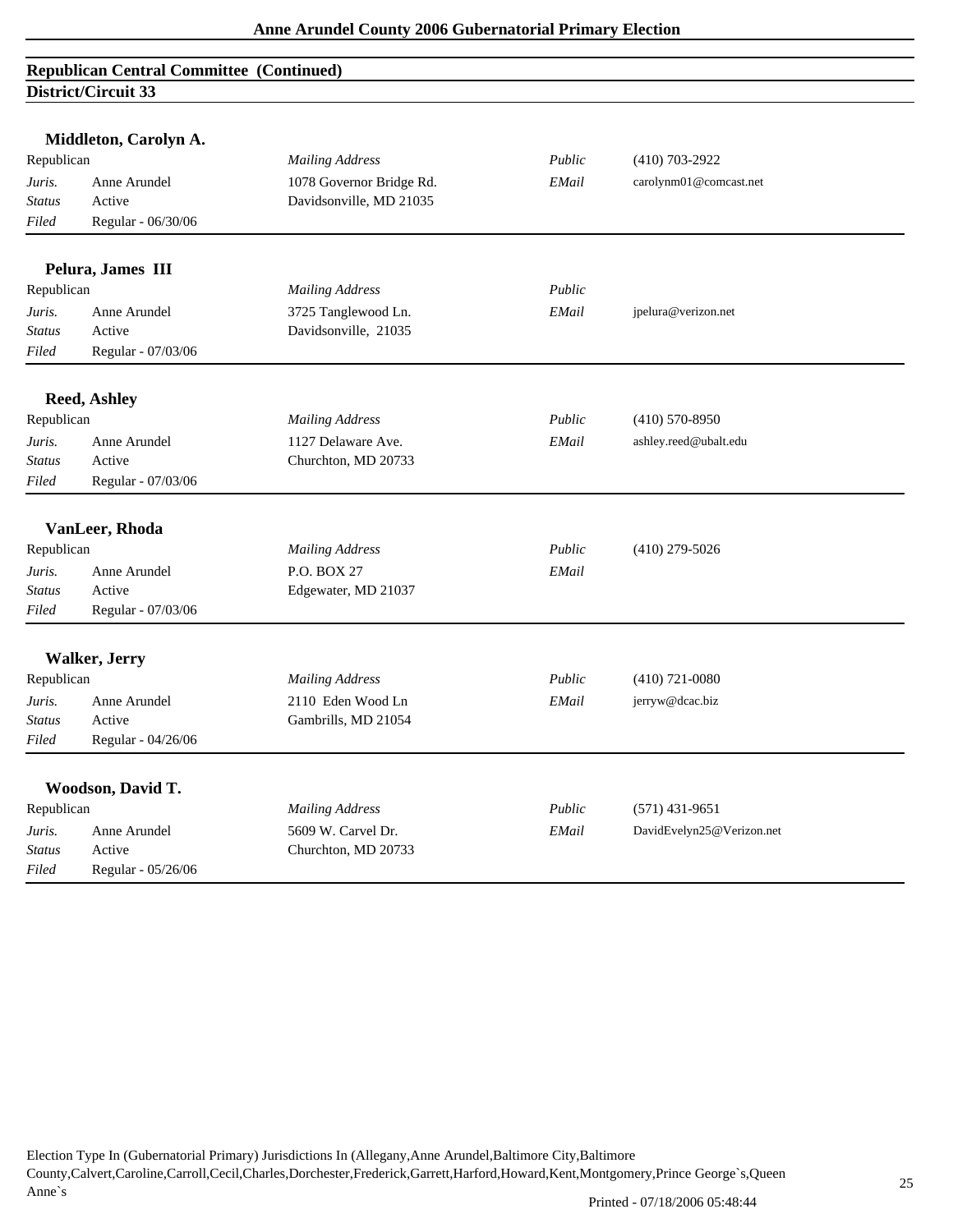# **Judge of the Circuit Court District/Circuit 08**

|                         | <b>Brown, Emanuel</b>           |                                   |        |                               |
|-------------------------|---------------------------------|-----------------------------------|--------|-------------------------------|
|                         |                                 | <b>Mailing Address</b>            | Public | $(410)$ 947-8771              |
| Juris.                  | <b>Baltimore City</b>           | <b>Citizens For Emanuel Brown</b> | EMail  |                               |
| <b>Status</b>           | Active                          | P.O. Box 22347                    |        |                               |
| Filed                   | Regular - 06/09/06              | Baltimore, MD 21203-4347          |        |                               |
|                         | Del Pizzo, Nicholas J. III      |                                   |        |                               |
|                         |                                 | <b>Mailing Address</b>            | Public | $(410)$ 288-5788              |
| Juris.                  | <b>Baltimore City</b>           | 2515 Boston Street                | EMail  | njdelpizzo@aol.com            |
| Status                  | Active                          | <b>Unit 201</b>                   |        |                               |
| Filed                   | Regular - 12/01/05              | Baltimore, MD 21224               |        |                               |
|                         | Jones, Rodney M.                |                                   |        |                               |
|                         |                                 | <b>Mailing Address</b>            | Public | $(410)$ 547-8820              |
| Juris.                  | <b>Baltimore City</b>           | 813 E. Baltimore Street           | EMail  | rjones@dashiell-lawoffice.com |
| <b>Status</b>           | Active                          | Suite 101                         |        |                               |
| Filed                   | Regular - 06/30/06              | Baltimore, MD 21202               |        |                               |
|                         |                                 |                                   |        |                               |
|                         | Rasin, Gale Elizabeth           | <b>Mailing Address</b>            | Public | $(410)$ 396-5132              |
|                         |                                 | 111 N. Calvert Street             | EMail  | gale.rasin@cts.state.md.us    |
| Juris.<br>Status        | <b>Baltimore City</b><br>Active | Baltimore, MD 21202               |        |                               |
| Filed                   | Regular - 04/07/06              |                                   |        |                               |
|                         |                                 |                                   |        |                               |
|                         | Royster, Stephanie L.           |                                   |        |                               |
|                         |                                 | <b>Mailing Address</b>            | Public | $(410)$ 545-0887              |
| Juris.                  | <b>Baltimore City</b>           | 111 N. Calvert Street             | EMail  | tensix60@hotmail.com          |
| Status                  | Deceased - 05/01/2006           | Baltimore, MD 21202               |        |                               |
| Filed                   | Regular - 04/07/06              |                                   |        |                               |
|                         | Themelis, John C.               |                                   |        |                               |
|                         |                                 | <b>Mailing Address</b>            | Public | $(410)$ 243-2236              |
| Juris.                  | <b>Baltimore City</b>           | 111 N. Calvert Street             | EMail  | judgethemelis@aol.com         |
| <b>Status</b>           | Active                          | Baltimore, MD 21202               |        |                               |
| Filed                   | Regular - 04/07/06              |                                   |        |                               |
|                         | Williams, Barry G.              |                                   |        |                               |
|                         |                                 | <b>Mailing Address</b>            | Public | $(410)$ 545-3516              |
|                         |                                 | 111 N. Calvert Street             |        |                               |
| Juris.<br><b>Status</b> | <b>Baltimore City</b><br>Active | Baltimore, MD 21202               | EMail  | barry06williams@hotmail.com   |
| Filed                   | Regular - 04/07/06              |                                   |        |                               |
|                         |                                 |                                   |        |                               |
|                         | <b>State's Attorney</b>         |                                   |        |                               |
|                         |                                 |                                   |        |                               |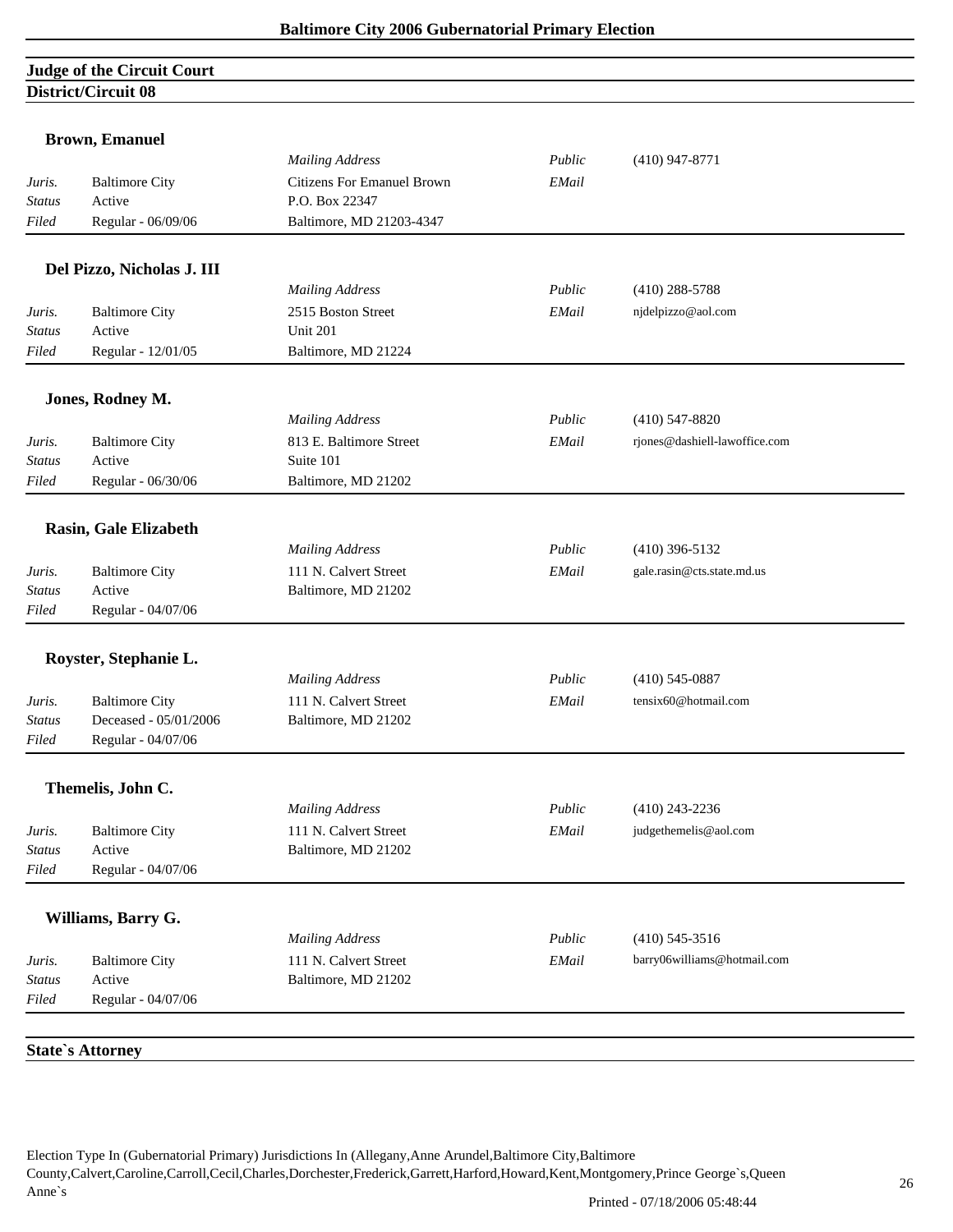#### **State`s Attorney (Continued)**

|               | Fogleman, Stephan W.              |                          |        |                            |  |
|---------------|-----------------------------------|--------------------------|--------|----------------------------|--|
| Democratic    |                                   | <b>Mailing Address</b>   | Public | $(410)$ 761-8400           |  |
| Juris.        | <b>Baltimore City</b>             | 7 Central Avenue         | EMail  | fogleman2006@gmail.com     |  |
| <b>Status</b> | Active                            | Glen Burnie, MD 21061    |        |                            |  |
| Filed         | Regular - 07/03/06                |                          |        |                            |  |
|               | <b>Jessamy, Patricia Coats</b>    |                          |        |                            |  |
| Democratic    |                                   | <b>Mailing Address</b>   | Public | $(410)$ 396-4986           |  |
| Juris.        | <b>Baltimore City</b>             | 4000 Roundtop Road       | EMail  | Pjessamy@Stattorney.org    |  |
| <b>Status</b> | Active                            | Baltimore, MD 21218      |        |                            |  |
| Filed         | Regular - 06/15/06                |                          |        |                            |  |
|               | <b>Clerk of the Circuit Court</b> |                          |        |                            |  |
|               | Allen, William                    |                          |        |                            |  |
| Democratic    |                                   | <b>Mailing Address</b>   | Public |                            |  |
| Juris.        | <b>Baltimore City</b>             | 2300 West North Avenue   | EMail  |                            |  |
| Status        | Active                            | Apt. #3                  |        |                            |  |
| Filed         | Regular - 04/17/06                | Baltimore, MD 21216      |        |                            |  |
|               | Conaway, Frank M.                 |                          |        |                            |  |
| Democratic    |                                   | <b>Mailing Address</b>   | Public |                            |  |
| Juris.        | <b>Baltimore City</b>             | P.O. Box 1211            | EMail  |                            |  |
| Status        | Active                            | Baltimore, MD 21202      |        |                            |  |
| Filed         | Regular - 03/31/06                |                          |        |                            |  |
|               | <b>Register of Wills</b>          |                          |        |                            |  |
|               | Conaway, Mary W.                  |                          |        |                            |  |
| Democratic    |                                   | <b>Mailing Address</b>   | Public | $(410)$ 358-3874           |  |
| Juris.        | <b>Baltimore City</b>             | P.O. Box 1211            | EMail  | MARYCON126@aol.com         |  |
| <b>Status</b> | Active                            | Baltimore, MD 21202      |        |                            |  |
| Filed         | Regular - 03/31/06                |                          |        |                            |  |
|               | Judge of the Orphans' Court       |                          |        |                            |  |
|               |                                   |                          |        |                            |  |
|               | <b>Baker-Moore, Ramona</b>        |                          |        |                            |  |
| Democratic    |                                   | <b>Mailing Address</b>   | Public |                            |  |
| Juris.        | <b>Baltimore City</b>             | 5004 Woodlands Glen Road | EMail  | ljaysinteriors 2@yahoo.com |  |
| <b>Status</b> | Active                            | Baltimore, MD 21209      |        |                            |  |
| Filed         | Regular - 06/22/06                |                          |        |                            |  |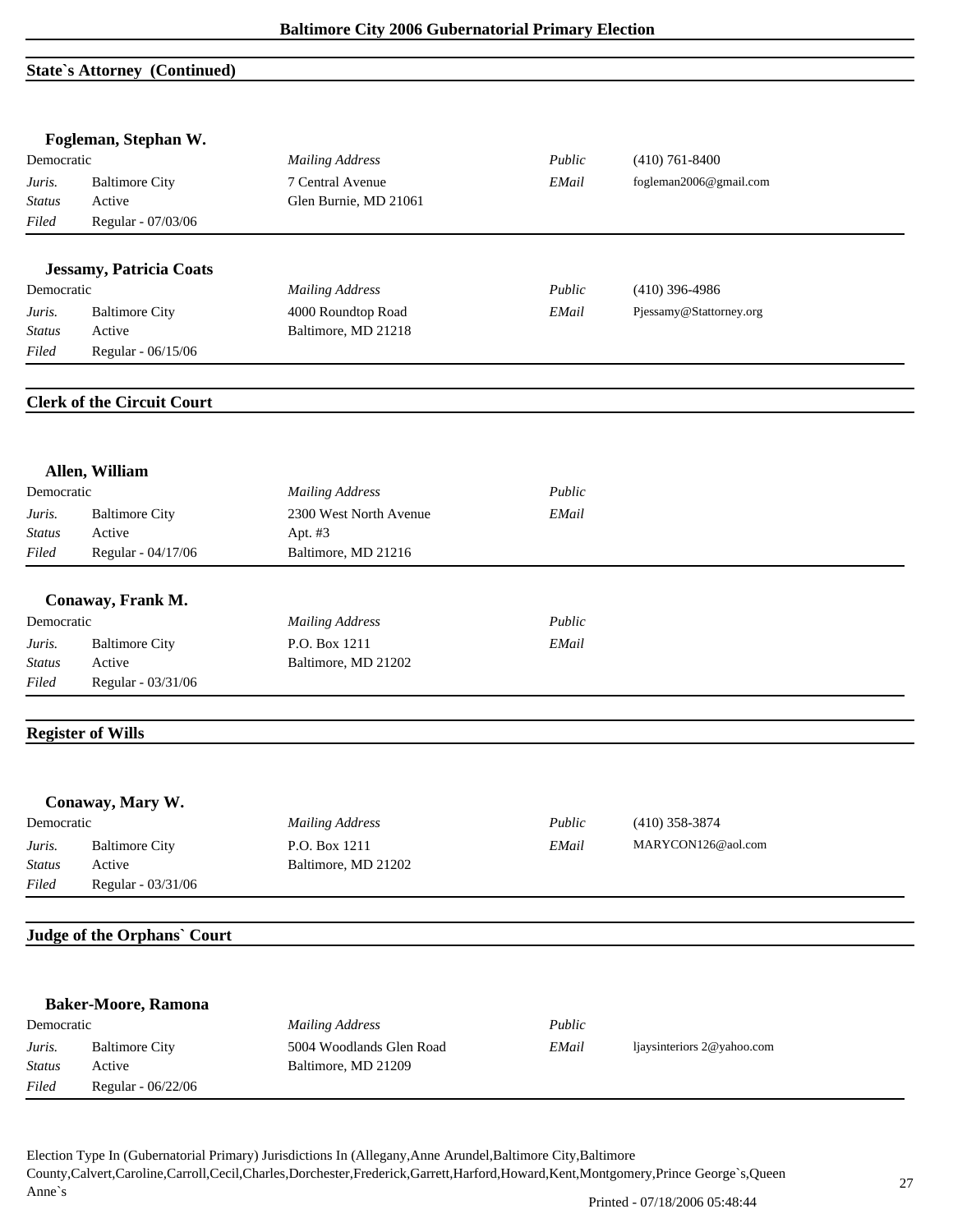## **Judge of the Orphans` Court (Continued)**

|                        | Baylor-Thompson, Joyce M.                    |                                 |        |                                   |
|------------------------|----------------------------------------------|---------------------------------|--------|-----------------------------------|
| Democratic             |                                              | <b>Mailing Address</b>          | Public | $(410)$ 396-5034                  |
| Juris.                 | <b>Baltimore City</b>                        | 111 N. Calvert Street, Room 311 | EMail  |                                   |
| <b>Status</b>          | Active                                       | Baltimore, MD 21202             |        |                                   |
| Filed                  | Regular - 06/20/06                           |                                 |        |                                   |
|                        |                                              |                                 |        |                                   |
|                        | Friedman, Karen "Chaya"                      |                                 |        |                                   |
| Democratic             |                                              | <b>Mailing Address</b>          | Public | $(410)$ 396-5034                  |
| Juris.                 | <b>Baltimore City</b>                        | 111 N. Calvert Street, Room 311 | EMail  | chayaatty@aol.com                 |
| <b>Status</b>          | Active                                       | Baltimore, MD 21202             |        |                                   |
| Filed                  | Regular - 06/20/06                           |                                 |        |                                   |
|                        | <b>Garrett, Lewyn Scott</b>                  |                                 |        |                                   |
| Democratic             |                                              | <b>Mailing Address</b>          | Public | $(410)$ 396-4597                  |
| Juris.                 | <b>Baltimore City</b>                        | 111 N. Calvert Street, Room 311 | EMail  |                                   |
| <b>Status</b>          | Active                                       | Baltimore, MD 21202             |        |                                   |
| Filed                  | Regular - 06/20/06                           |                                 |        |                                   |
| <b>Status</b><br>Filed | Declaration of Intent<br>Petition - 07/03/06 | Baltimore, MD 21202             |        |                                   |
| <b>Sheriff</b>         |                                              |                                 |        |                                   |
|                        | Anderson, John W.                            |                                 |        |                                   |
| Democratic             |                                              | <b>Mailing Address</b>          | Public | $(410)$ 396-5826                  |
| Juris.                 | <b>Baltimore City</b>                        | 3910 Loch Raven Blvd            | EMail  | DEBORAH.CLARIDY@baltimorecity.gov |
| <b>Status</b>          | Active                                       | Baltimore, MD 21218             |        |                                   |
| Filed                  | Regular - 04/05/06                           |                                 |        |                                   |
|                        | Stewart, Shelton J.                          |                                 |        |                                   |
| Democratic             |                                              | <b>Mailing Address</b>          | Public |                                   |
| Juris.                 | <b>Baltimore City</b>                        | 3701 Bartwood Road              | EMail  |                                   |
| <b>Status</b>          | Active                                       | Baltimore, MD 21215             |        |                                   |
| Filed                  | Regular - 07/03/06                           |                                 |        |                                   |
|                        |                                              |                                 |        |                                   |
|                        | <b>Democratic Central Committee</b>          |                                 |        |                                   |
|                        | District/Circuit 40                          |                                 |        |                                   |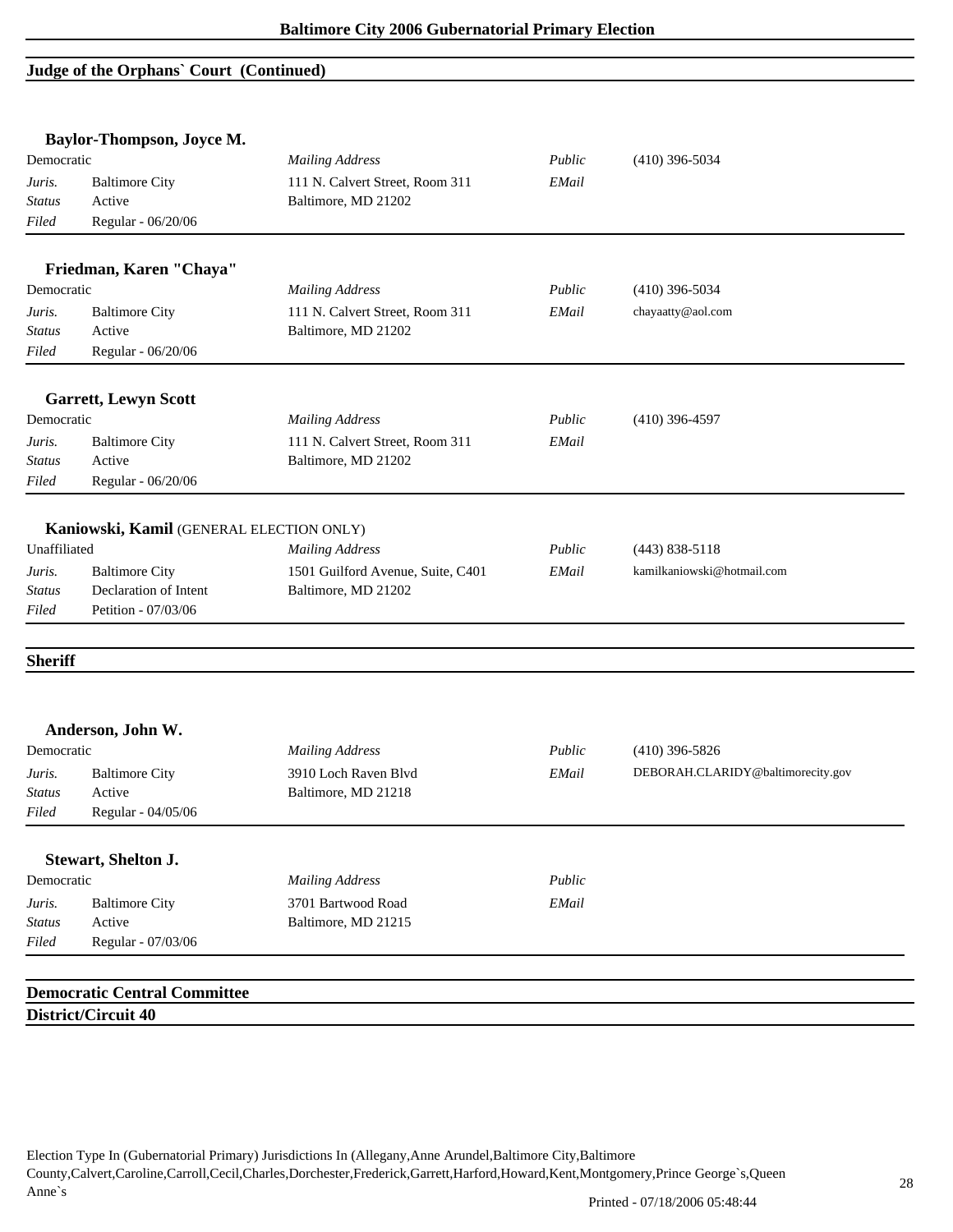|               | Almond-Cooper, Sandra     |                              |        |                            |
|---------------|---------------------------|------------------------------|--------|----------------------------|
| Democratic    |                           | <b>Mailing Address</b>       | Public | $(410)$ 383-0096           |
| Juris.        | <b>Baltimore City</b>     | 1644 Gwynns Falls Parkway    | EMail  |                            |
| Status        | Active                    | Baltimore, MD 21217          |        |                            |
| Filed         | Regular - 07/03/06        |                              |        |                            |
|               | <b>Amang, Boliong</b>     |                              |        |                            |
| Democratic    |                           | <b>Mailing Address</b>       | Public | $(443)$ 744-5475           |
| Juris.        | <b>Baltimore City</b>     | 2329 Reisterstown Road       | EMail  | boliongx@yahoo.com         |
| Status        | Active                    | Baltimore, MD 21217          |        |                            |
| Filed         | Regular - 07/03/06        |                              |        |                            |
|               | <b>Bultman, Wiltina</b>   |                              |        |                            |
| Democratic    |                           | <b>Mailing Address</b>       | Public | $(410) 601 - 0012$         |
| Juris.        | <b>Baltimore City</b>     | 3914 Wabash Avenue, Suite 1B | EMail  | Wiltinabultman@yahoo.com   |
| <b>Status</b> | Active                    | Baltimore, MD 21215          |        |                            |
| Filed         | Regular - 05/15/06        |                              |        |                            |
|               | Carbaugh, Russell "Rusty" |                              |        |                            |
| Democratic    |                           | <b>Mailing Address</b>       | Public | $(410)$ 375-7079           |
| Juris.        | <b>Baltimore City</b>     | 4008 Falls Road              | EMail  | rcarbaugh@gmail.com        |
| <b>Status</b> | Active                    | Baltimore, MD 21211          |        |                            |
| Filed         | Regular - 07/03/06        |                              |        |                            |
|               | Cierniak, John J.         |                              |        |                            |
| Democratic    |                           | <b>Mailing Address</b>       | Public |                            |
| Juris.        | <b>Baltimore City</b>     | 837 W. 36th St., Apt A       | EMail  | jcierniak@patapscobank.com |
| <b>Status</b> | Active                    | Baltimore, MD 21211          |        |                            |
| Filed         | Regular - 06/29/06        |                              |        |                            |
|               | <b>Clark, Betty</b>       |                              |        |                            |
| Democratic    |                           | <b>Mailing Address</b>       | Public |                            |
| Juris.        | <b>Baltimore City</b>     | 3604 Wabash Avenue           | EMail  |                            |
| <b>Status</b> | Active                    | Baltimore, MD 21215          |        |                            |
| Filed         | Regular - 07/03/06        |                              |        |                            |
|               | Cooke, Quianna M.         |                              |        |                            |
| Democratic    |                           | <b>Mailing Address</b>       | Public | $(410)$ 591-3155           |
| Juris.        | <b>Baltimore City</b>     | 2323 W. Lafayette Avenue     | EMail  | Quianna@verizon.net        |
| <b>Status</b> | Active                    | Baltimore, MD 21216          |        |                            |
| Filed         | Regular - 06/23/06        |                              |        |                            |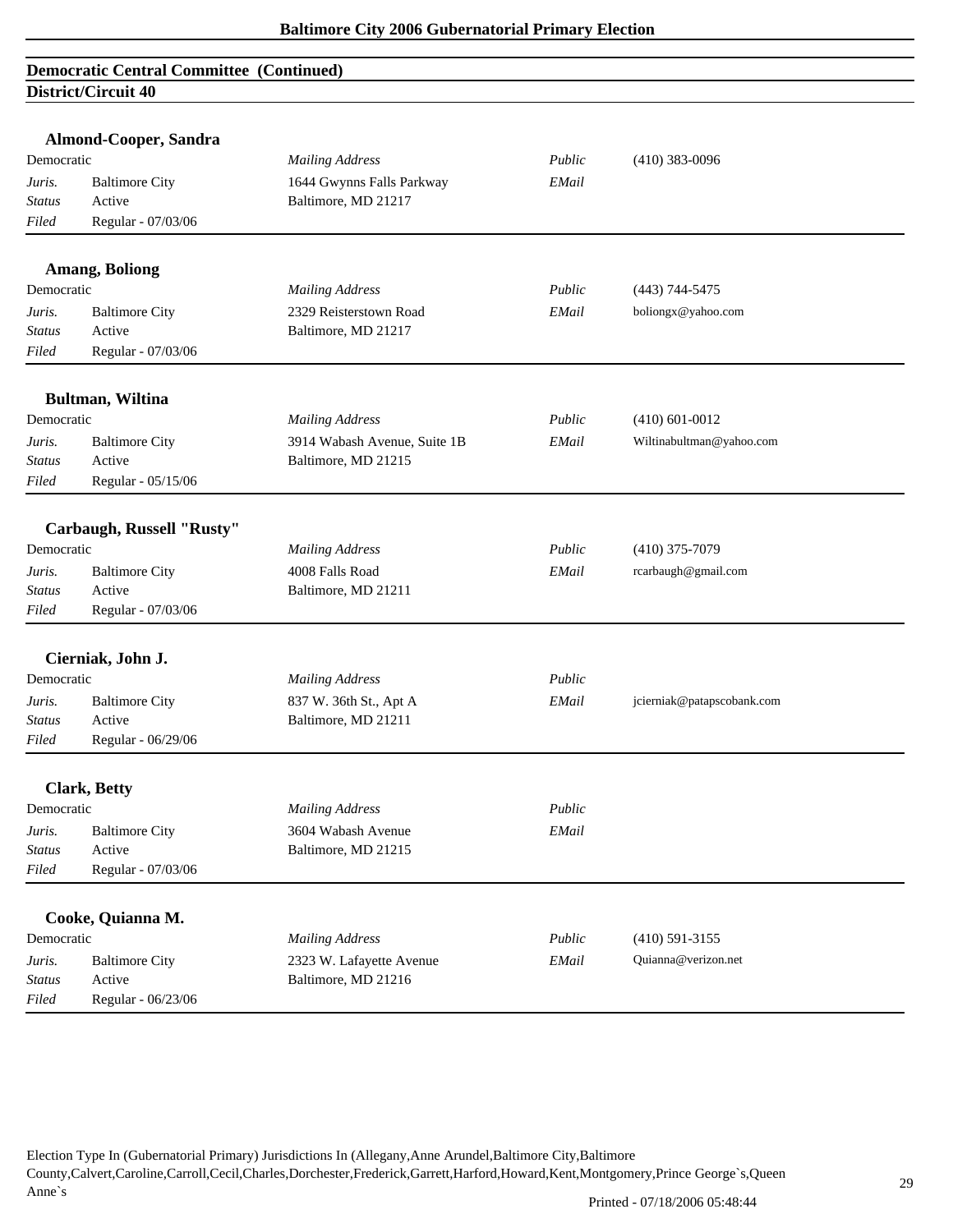|               | Dungee, Lisa                 |                          |        |                          |
|---------------|------------------------------|--------------------------|--------|--------------------------|
| Democratic    |                              | <b>Mailing Address</b>   | Public |                          |
| Juris.        | <b>Baltimore City</b>        | 3210 Seqouia Avenue      | EMail  | lvd@dungeedesigns.com    |
| <b>Status</b> | Active                       | Baltimore, MD 21215      |        |                          |
| Filed         | Regular - 07/03/06           |                          |        |                          |
|               | <b>Hicks, Allen</b>          |                          |        |                          |
| Democratic    |                              | <b>Mailing Address</b>   | Public |                          |
| Juris.        | <b>Baltimore City</b>        | 3512 Poole Street        | EMail  | dogdays3@juno.com        |
| <b>Status</b> | Active                       | Baltimore, MD 21211      |        |                          |
| Filed         | Regular - 06/23/06           |                          |        |                          |
|               | Hughes, Ralph M.             |                          |        |                          |
| Democratic    |                              | <b>Mailing Address</b>   | Public |                          |
| Juris.        | <b>Baltimore City</b>        | 2307 Braddish Avenue     | EMail  |                          |
| <b>Status</b> | Active                       | Baltimore, MD 21216      |        |                          |
| Filed         | Regular - 07/03/06           |                          |        |                          |
|               |                              |                          |        |                          |
|               | Hwang, Billy B.              |                          |        |                          |
| Democratic    |                              | <b>Mailing Address</b>   | Public |                          |
| Juris.        | <b>Baltimore City</b>        | 2910 Miles Avenue        | EMail  | bbhwang@gmail.com        |
| Status        | Active                       | Baltimore, MD 21211-2828 |        |                          |
| Filed         | Regular - 06/20/06           |                          |        |                          |
|               | Jones, Ronald B.             |                          |        |                          |
| Democratic    |                              | <b>Mailing Address</b>   | Public | $(410)$ 396-4810         |
| Juris.        | <b>Baltimore City</b>        | 38 E. 25th St., #202     | EMail  | ronbarjon 52@hotmail.com |
| Status        | Active                       | Baltimore, MD 21218      |        |                          |
| Filed         | Regular - 07/03/06           |                          |        |                          |
|               | Maes, Angel K.               |                          |        |                          |
| Democratic    |                              | <b>Mailing Address</b>   | Public |                          |
| Juris.        | <b>Baltimore City</b>        | 3620 Wabash Ave.         | EMail  | amaes@comcast.net        |
| Status        | Active                       | Baltimore, MD 21215      |        |                          |
| Filed         | Regular - 07/03/06           |                          |        |                          |
|               |                              |                          |        |                          |
|               | <b>Mills, Ronald Anthony</b> |                          |        |                          |
| Democratic    |                              | <b>Mailing Address</b>   | Public | $(443) 506 - 3089$       |
| Juris.        | <b>Baltimore City</b>        | P.O. Box 41362           | EMail  | Ranthony.mills@gmail.com |
| <b>Status</b> | Active                       | Baltimore, MD 21203      |        |                          |
| Filed         | Regular - 06/30/06           |                          |        |                          |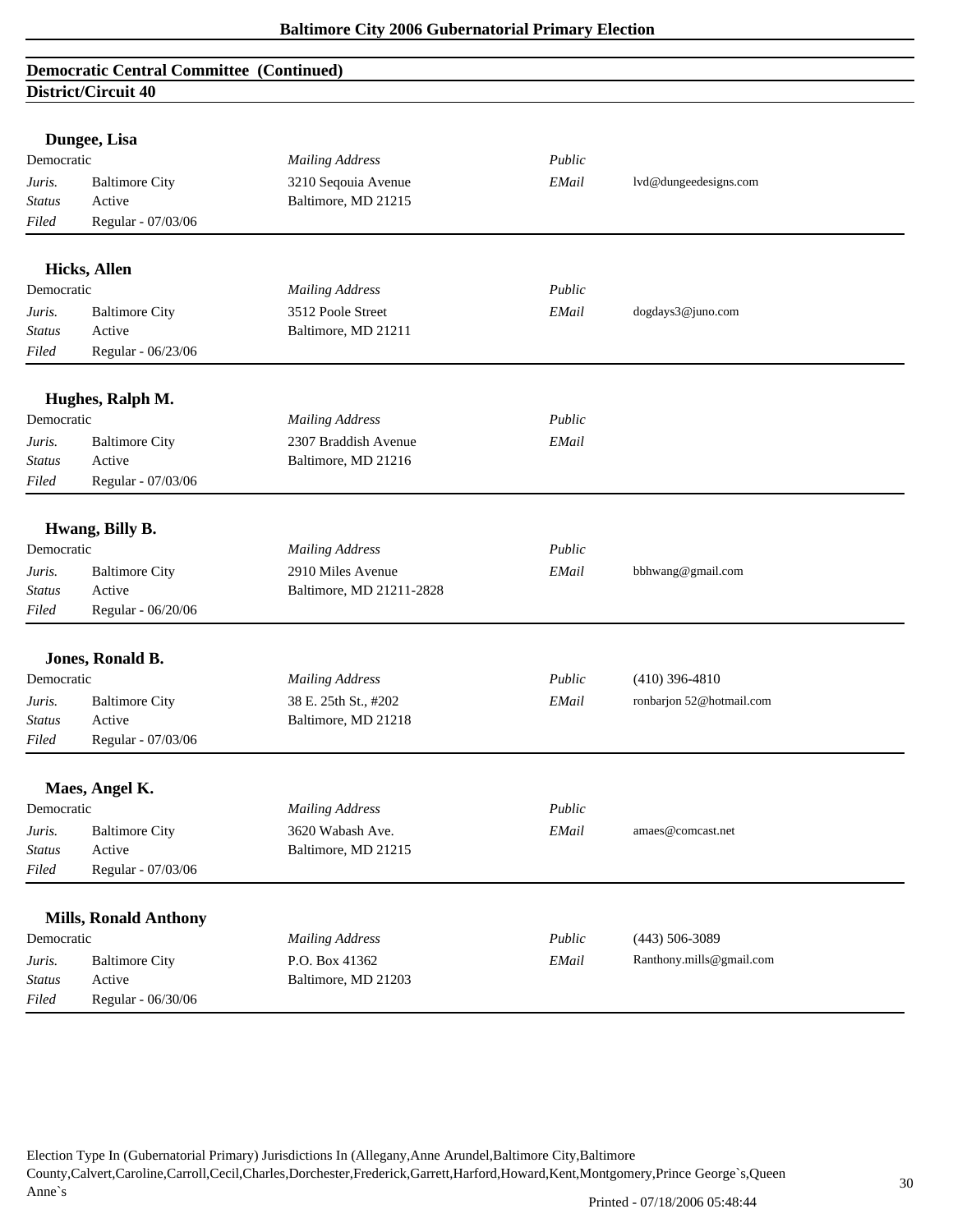|               | <b>Rosenthal, Doreen</b>            |                          |        |                                |  |
|---------------|-------------------------------------|--------------------------|--------|--------------------------------|--|
| Democratic    |                                     | <b>Mailing Address</b>   | Public | $(410)$ 669-7446               |  |
| Juris.        | <b>Baltimore City</b>               | 130 W. Lanvale St.       | EMail  | doreen rosenthal@earthlink.net |  |
| <b>Status</b> | Active                              | Baltimore, MD 21217      |        |                                |  |
| Filed         | Regular - 06/28/06                  |                          |        |                                |  |
|               |                                     |                          |        |                                |  |
|               | <b>Smith, Donald Malcolm</b>        |                          |        |                                |  |
| Democratic    |                                     | <b>Mailing Address</b>   | Public | $(410)$ 542-6155               |  |
| Juris.        | <b>Baltimore City</b>               | 3511 Dennlyn Road        | EMail  | dmsmith_01@msn.com             |  |
| Status        | Active                              | Baltimore, MD 21215      |        |                                |  |
| Filed         | Regular - 07/03/06                  |                          |        |                                |  |
|               |                                     |                          |        |                                |  |
| Democratic    | <b>Toulson, Rodney</b>              | <b>Mailing Address</b>   | Public | $(410)$ 951-4145               |  |
|               |                                     |                          |        |                                |  |
| Juris.        | <b>Baltimore City</b>               | 5505 Morello Road        | EMail  | rtoulson@coppin.edu            |  |
| <b>Status</b> | Active                              | Baltimore, MD 21214      |        |                                |  |
| Filed         | Regular - 06/27/06                  |                          |        |                                |  |
|               | <b>Welch, Agnes</b>                 |                          |        |                                |  |
| Democratic    |                                     | <b>Mailing Address</b>   | Public |                                |  |
| Juris.        | <b>Baltimore City</b>               | 2925 Mosher Street       | EMail  | welchllc@aol.com               |  |
| Status        | Active                              | Baltimore, MD 21216      |        |                                |  |
| Filed         | Regular - 06/22/06                  |                          |        |                                |  |
|               |                                     |                          |        |                                |  |
|               | <b>Democratic Central Committee</b> |                          |        |                                |  |
|               | District/Circuit 41                 |                          |        |                                |  |
|               |                                     |                          |        |                                |  |
| Democratic    | <b>Baker-Moore, Ramona</b>          | <b>Mailing Address</b>   | Public |                                |  |
|               |                                     |                          |        |                                |  |
| Juris.        | <b>Baltimore City</b>               | 5004 Woodlands Glen Road | EMail  | ljaysinteriors 2@yahoo.com     |  |
| <b>Status</b> | Active                              | Baltimore, MD 21209      |        |                                |  |
| Filed         | Regular - 05/31/06                  |                          |        |                                |  |
|               | <b>Butler</b> , James               |                          |        |                                |  |
| Democratic    |                                     | <b>Mailing Address</b>   | Public |                                |  |
| Juris.        | <b>Baltimore City</b>               | 504 Drury Lane           | EMail  | jbutler06@verizon.net          |  |
| <b>Status</b> | Active                              | Baltimore, MD 21229      |        |                                |  |
| Filed         | Regular - 07/03/06                  |                          |        |                                |  |
|               |                                     |                          |        |                                |  |
|               | Cager, L. Chris Jr.                 |                          |        |                                |  |
| Democratic    |                                     | <b>Mailing Address</b>   | Public | $(410)$ 728-8935               |  |
| Juris.        | <b>Baltimore City</b>               | P.O. Box 1732            | EMail  | lcc808@hotmail.com             |  |
| <b>Status</b> | Active                              | Baltimore, MD 21213      |        |                                |  |
| Filed         | Regular - 07/03/06                  |                          |        |                                |  |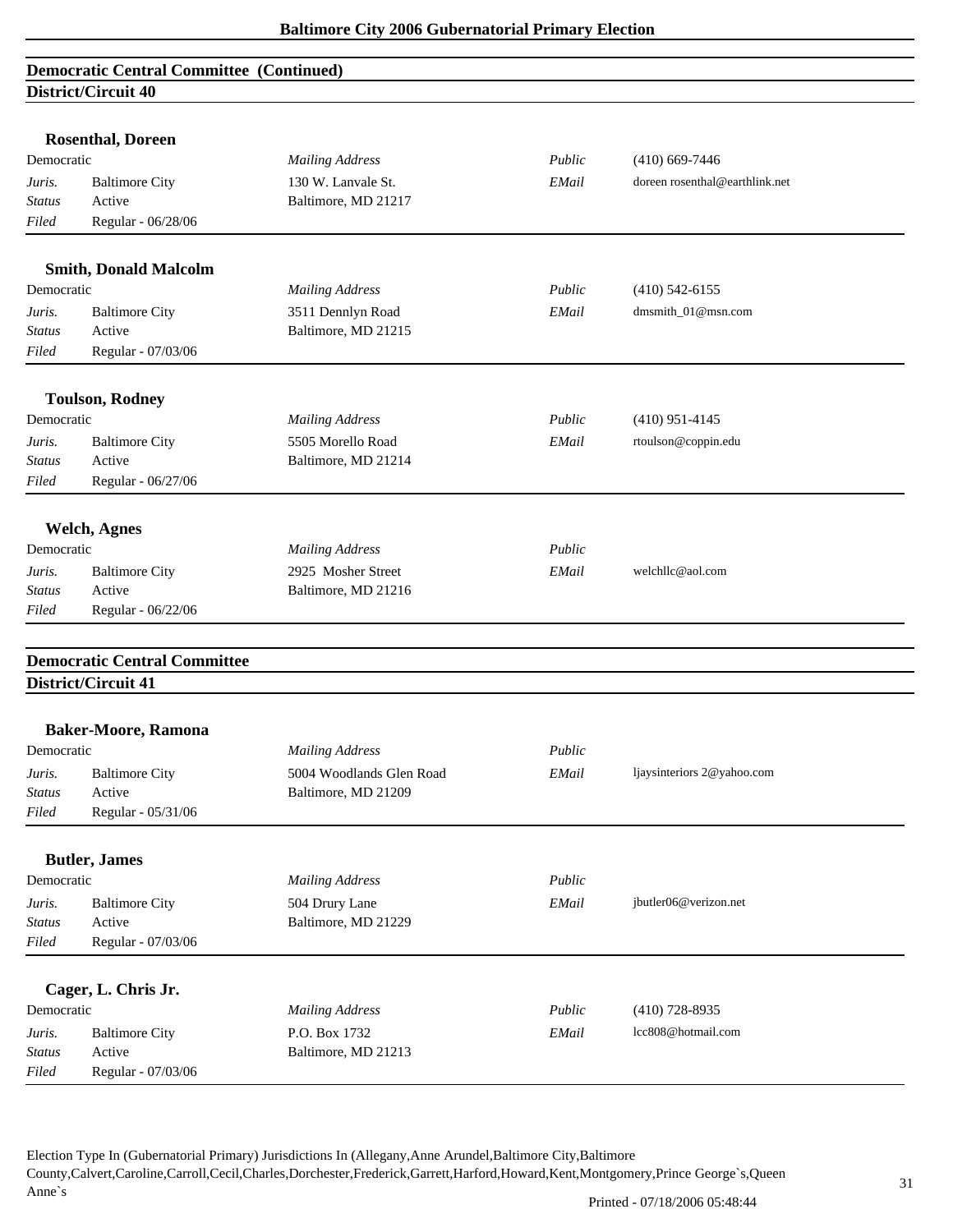|                         | <b>Democratic Central Committee (Continued)</b> |                                              |        |                                 |
|-------------------------|-------------------------------------------------|----------------------------------------------|--------|---------------------------------|
|                         | District/Circuit 41                             |                                              |        |                                 |
|                         |                                                 |                                              |        |                                 |
|                         | Carter, Jill P.                                 |                                              |        |                                 |
| Democratic              |                                                 | <b>Mailing Address</b>                       | Public | $(410)$ 367-3939                |
| Juris.                  | <b>Baltimore City</b>                           | 808 Glen Allen Drive                         | EMail  | JPCLawyer@aol.com               |
| <b>Status</b>           | Active                                          | Baltimore, MD 21229                          |        |                                 |
| Filed                   | Regular - 07/03/06                              |                                              |        |                                 |
|                         | Edwards, John R.                                |                                              |        |                                 |
| Democratic              |                                                 | <b>Mailing Address</b>                       | Public | $(410)$ 945-1172                |
| Juris.                  | <b>Baltimore City</b>                           | 425 N. Edgewood St.                          | EMail  |                                 |
| <b>Status</b>           | Active                                          | Baltimore, MD 21229                          |        |                                 |
| Filed                   | Regular - 06/30/06                              |                                              |        |                                 |
|                         |                                                 |                                              |        |                                 |
|                         | Gibson, Angela C.                               |                                              |        |                                 |
| Democratic              |                                                 | <b>Mailing Address</b>                       | Public |                                 |
| Juris.                  | <b>Baltimore City</b>                           | 6954 Glenheights Road                        | EMail  | angelagaka@msn.com              |
| <b>Status</b>           | Active                                          | Baltimore, MD 21215-1415                     |        |                                 |
| Filed                   | Regular - 06/30/06                              |                                              |        |                                 |
|                         |                                                 |                                              |        |                                 |
| Democratic              | Gladden, Lisa                                   |                                              | Public |                                 |
|                         |                                                 | <b>Mailing Address</b>                       |        | $(410)$ 367-5811                |
| Juris.                  | <b>Baltimore City</b><br>Active                 | 3505 White Chapel Road                       | EMail  | lisa_gladden@senate.state.md.us |
| <b>Status</b><br>Filed  |                                                 | Baltimore, MD 21215                          |        |                                 |
|                         | Regular - 06/28/06                              |                                              |        |                                 |
|                         | Henson, Darren P.                               |                                              |        |                                 |
| Democratic              |                                                 | <b>Mailing Address</b>                       | Public | $(443) 570 - 2270$              |
| Juris.                  | <b>Baltimore City</b>                           | 5517 Groveland Avenue                        | EMail  | dhenson1@tmail.com              |
| <b>Status</b>           | Active                                          | Baltimore, MD 21215                          |        |                                 |
| Filed                   | Regular - 07/03/06                              |                                              |        |                                 |
|                         |                                                 |                                              |        |                                 |
| Democratic              | Kerpelman, Leonard                              |                                              | Public |                                 |
|                         |                                                 | <b>Mailing Address</b>                       |        | $(410)$ 367-8855                |
| Juris.<br><b>Status</b> | <b>Baltimore City</b><br>Active                 | 2403 W. Rogers Avenue<br>Baltimore, MD 21209 | EMail  |                                 |
| Filed                   | Regular - 06/29/06                              |                                              |        |                                 |
|                         |                                                 |                                              |        |                                 |
|                         | Oaks, Nathaniel T.                              |                                              |        |                                 |
| Democratic              |                                                 | <b>Mailing Address</b>                       | Public |                                 |
| Juris.                  | <b>Baltimore City</b>                           | 513 Normandy Avenue                          | EMail  |                                 |
| <b>Status</b>           | Active                                          | Baltimore, MD 21229                          |        |                                 |
| Filed                   | Regular - 06/30/06                              |                                              |        |                                 |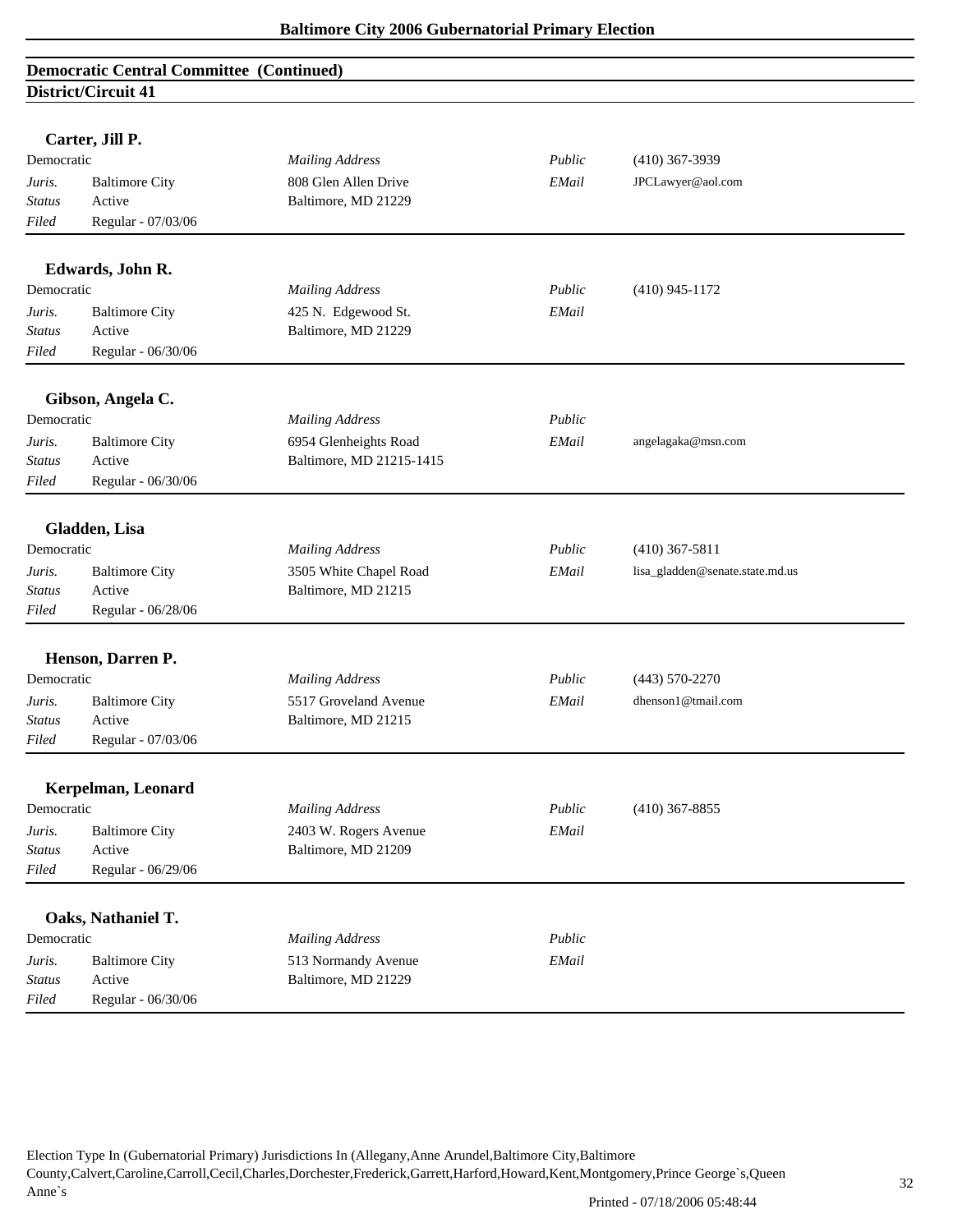|               | Phillips, Thomas Allan III          |                                 |        |                        |
|---------------|-------------------------------------|---------------------------------|--------|------------------------|
| Democratic    |                                     | <b>Mailing Address</b>          | Public | $(410)$ 493-7589       |
| Juris.        | <b>Baltimore City</b>               | 4202 Groveland Avenue           | EMail  | phillips_8@hotmail.com |
| <b>Status</b> | Active                              | Baltimore, MD 21215             |        |                        |
| Filed         | Regular - 06/30/06                  |                                 |        |                        |
|               |                                     |                                 |        |                        |
|               | <b>Rosenbluth, Ronald Keith</b>     |                                 |        |                        |
| Democratic    |                                     | <b>Mailing Address</b>          | Public |                        |
| Juris.        | <b>Baltimore City</b>               | 6309 Benhurst Road              | EMail  | ronnie@tovpizza.com    |
| <b>Status</b> | Active                              | Baltimore, MD 21215             |        |                        |
| Filed         | Regular - 06/29/06                  |                                 |        |                        |
|               |                                     |                                 |        |                        |
|               | Smith, Joyce J.                     |                                 |        |                        |
| Democratic    |                                     | <b>Mailing Address</b>          | Public |                        |
| Juris.        | <b>Baltimore City</b>               | 3712 Mohawk Avenue              | EMail  | smithjpj@aol.com       |
| <b>Status</b> | Active                              | Baltimore, MD 21207             |        |                        |
| Filed         | Regular - 07/03/06                  |                                 |        |                        |
|               | <b>Vicks, Neil</b>                  |                                 |        |                        |
| Democratic    |                                     | <b>Mailing Address</b>          | Public | $(301)$ 362-7759       |
| Juris.        | <b>Baltimore City</b>               | 5116 Greenwich Avenue, Apt. C-7 | EMail  | Neil Vicks@verizon.net |
| <b>Status</b> | Active                              | Baltimore, MD 21229             |        |                        |
| Filed         | Regular - 07/03/06                  |                                 |        |                        |
|               |                                     |                                 |        |                        |
|               | Weissmann, Yaakov "Jake"            |                                 |        |                        |
| Democratic    |                                     | <b>Mailing Address</b>          | Public |                        |
| Juris.        | <b>Baltimore City</b>               | 3807 Labyrinth Rd               | EMail  | yweissm1@gmail.com     |
| <b>Status</b> | Active                              | Baltimore, MD 21215             |        |                        |
| Filed         | Regular - 06/28/06                  |                                 |        |                        |
|               | <b>Democratic Central Committee</b> |                                 |        |                        |
|               | District/Circuit 43                 |                                 |        |                        |
|               |                                     |                                 |        |                        |
|               | Barnes, Scherod C.                  |                                 |        |                        |
| Democratic    |                                     | <b>Mailing Address</b>          | Public | $(410)$ 554-1081       |
| Juris.        | <b>Baltimore City</b>               | 1614 Ramblewood Road            | EMail  | scherod@yahoo.com      |
| Status        | Active                              | Baltimore, MD 21239-3035        |        |                        |
| Filed         | Regular - 06/27/06                  |                                 |        |                        |
|               | Brown, Beatrice M.                  |                                 |        |                        |
| Democratic    |                                     | <b>Mailing Address</b>          | Public |                        |
| Juris.        | <b>Baltimore City</b>               | 1630 Burnwood Road              | EMail  |                        |
| <b>Status</b> | Active                              | Batimore, MD 21239              |        |                        |
| Filed         | Regular - 07/03/06                  |                                 |        |                        |
|               |                                     |                                 |        |                        |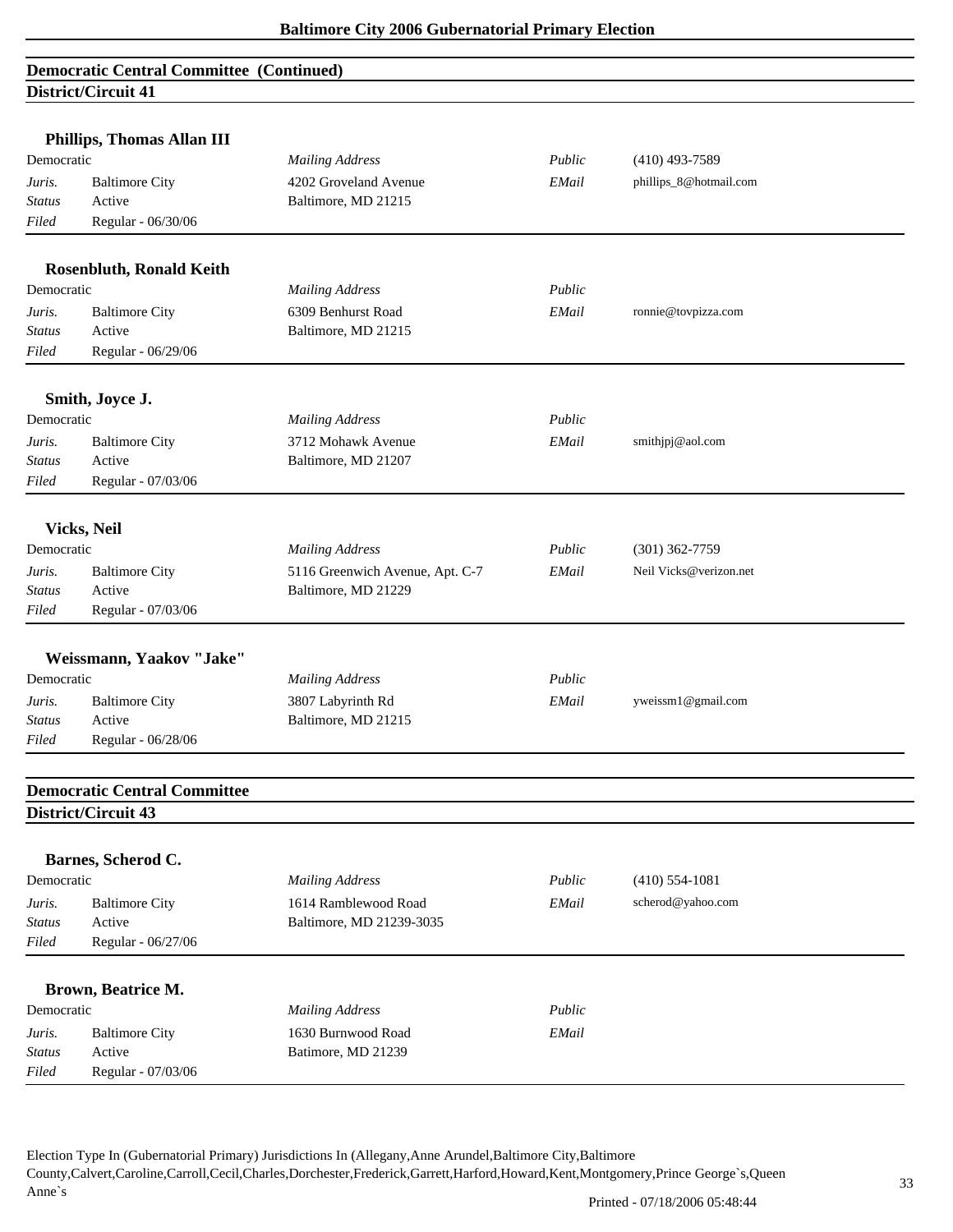|               | Curran, Robert W.      |                                |        |                                  |
|---------------|------------------------|--------------------------------|--------|----------------------------------|
| Democratic    |                        | <b>Mailing Address</b>         | Public | $(410)$ 396-4812                 |
| Juris.        | <b>Baltimore City</b>  | 4222 Kelway Road               | EMail  | rcurran@baltimorecitycouncil.com |
| <b>Status</b> | Active                 | Baltimore, MD 21218            |        |                                  |
| Filed         | Regular - 06/29/06     |                                |        |                                  |
|               |                        |                                |        |                                  |
|               | Fox, Kelly N.          |                                |        |                                  |
| Democratic    |                        | <b>Mailing Address</b>         | Public | $(443)$ 474-8425                 |
| Juris.        | <b>Baltimore City</b>  | 3716 Yolando Road              | EMail  | kellyfox1093@msn.com             |
| <b>Status</b> | Active                 | Baltimore, MD 21218            |        |                                  |
| Filed         | Regular - 06/27/06     |                                |        |                                  |
|               | Harris, Kenneth N. Sr. |                                |        |                                  |
| Democratic    |                        | <b>Mailing Address</b>         | Public | $(410)$ 323-8999                 |
| Juris.        | <b>Baltimore City</b>  | 6301 Mossway                   | EMail  | kharris@baltimorecitycouncil.com |
| <b>Status</b> | Active                 | Baltimore, MD 21212            |        |                                  |
| Filed         | Regular - 07/03/06     |                                |        |                                  |
|               |                        |                                |        |                                  |
|               | Henry, Bill            |                                |        |                                  |
| Democratic    |                        | <b>Mailing Address</b>         | Public | $(443) 803 - 9000$               |
| Juris.        | <b>Baltimore City</b>  | 412 Winston Avenue             | EMail  | wbhenry@gmail.com                |
| <b>Status</b> | Active                 | Baltimore, MD 21212            |        |                                  |
| Filed         | Regular - 06/30/06     |                                |        |                                  |
|               | Landers, Joseph T. III |                                |        |                                  |
| Democratic    |                        | <b>Mailing Address</b>         | Public |                                  |
| Juris.        | <b>Baltimore City</b>  | 2814 Rueckert Avenue           | EMail  | jody@landersclan.com             |
| <b>Status</b> | Active                 | Baltimore, MD 21214            |        |                                  |
| Filed         | Regular - 07/03/06     |                                |        |                                  |
|               | Rosendale, Jeremy C.   |                                |        |                                  |
| Democratic    |                        | <b>Mailing Address</b>         | Public | $(410)$ 235-0573                 |
| Juris.        | <b>Baltimore City</b>  | 100 W. University Pkwy. Apt 4F | EMail  | JeremyRosendale@gmail.com        |
| <b>Status</b> | Active                 | Baltimore, MD 21210            |        |                                  |
| Filed         | Regular - 06/30/06     |                                |        |                                  |
|               |                        |                                |        |                                  |
|               | Sutton, Sabrina Y.     |                                |        |                                  |
| Democratic    |                        | <b>Mailing Address</b>         | Public | $(410)$ 235-4720                 |
| Juris.        | <b>Baltimore City</b>  | 1708 East 33rd Street          | EMail  | ssutton05@comcast.com            |
| <b>Status</b> | Active                 | Baltimore, MD 21218            |        |                                  |
| Filed         | Regular - 06/29/06     |                                |        |                                  |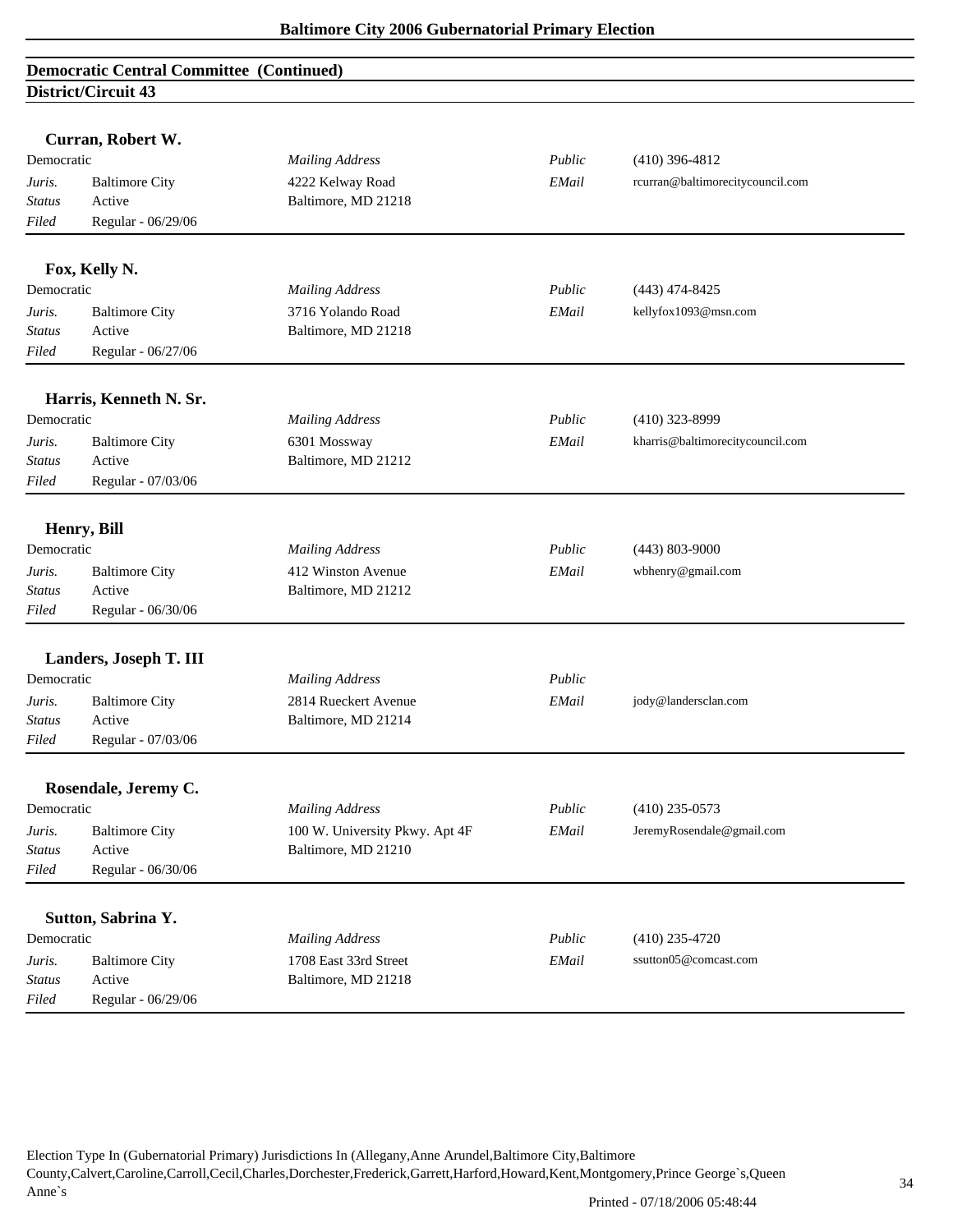| <b>Democratic Central Committee (Continued)</b> |  |
|-------------------------------------------------|--|
| District/Circuit 43                             |  |

|                  | Whitlock, Ameejill C.               |                              |        |                                   |
|------------------|-------------------------------------|------------------------------|--------|-----------------------------------|
| Democratic       |                                     | <b>Mailing Address</b>       | Public |                                   |
| Juris.           | <b>Baltimore City</b>               | 5112 Craig Avenue, 3rd Floor | EMail  | Whitlock43baltimorecity@yahoo.com |
| <b>Status</b>    | Active                              | Baltimore, MD 21212          |        |                                   |
| Filed            | Regular - 06/30/06                  |                              |        |                                   |
|                  |                                     |                              |        |                                   |
|                  | Williams, Sylvia                    |                              |        |                                   |
| Democratic       |                                     | <b>Mailing Address</b>       | Public | $(410)$ 532-8519                  |
| Juris.           | <b>Baltimore City</b>               | 1313 Winston Avenue          | EMail  |                                   |
| <b>Status</b>    | Active                              | Baltimore, MD 21239          |        |                                   |
| Filed            | Regular - 07/03/06                  |                              |        |                                   |
|                  | <b>Democratic Central Committee</b> |                              |        |                                   |
|                  | District/Circuit 44                 |                              |        |                                   |
|                  |                                     |                              |        |                                   |
| Democratic       | English, Gary T.                    | <b>Mailing Address</b>       | Public | $(410) 530 - 8678$                |
| Juris.           | <b>Baltimore City</b>               | 1815 N. Mount Street         | EMail  | GTEforone@aol.com                 |
| <b>Status</b>    | Active                              | Baltimore, MD 21217          |        |                                   |
| Filed            | Regular - 06/28/06                  |                              |        |                                   |
|                  |                                     |                              |        |                                   |
|                  | Hack, Gertrude D.                   |                              |        |                                   |
| Democratic       |                                     | <b>Mailing Address</b>       | Public | $(410)$ 566-3076                  |
| Juris.           | <b>Baltimore City</b>               | 41 N. Culver Street          | EMail  |                                   |
| <b>Status</b>    | Active                              | Baltimore, MD 21229          |        |                                   |
| Filed            | Regular - 07/03/06                  |                              |        |                                   |
|                  |                                     |                              |        |                                   |
| Democratic       | Hill, Andre Matthew Sr.             | <b>Mailing Address</b>       | Public | $(410)$ 925-7333                  |
|                  |                                     | 108 Hillvale Road            | EMail  | mog77777@aol.com                  |
| Juris.<br>Status | <b>Baltimore City</b><br>Active     | Baltimore, MD 21229          |        |                                   |
| Filed            | Regular - 07/03/06                  |                              |        |                                   |
|                  |                                     |                              |        |                                   |
|                  | Hill, Lonnie Lee Jr.                |                              |        |                                   |
| Democratic       |                                     | <b>Mailing Address</b>       | Public | $(443) 622 - 4196$                |
| Juris.           | <b>Baltimore City</b>               | 4735 Melbourne Rd            | EMail  | pershing1894@aol.com              |
| <b>Status</b>    | Active                              | Baltimore, MD 21229          |        |                                   |
| Filed            | Regular - 07/03/06                  |                              |        |                                   |
|                  | Jackson, Charles A.                 |                              |        |                                   |
| Democratic       |                                     | <b>Mailing Address</b>       | Public |                                   |
| Juris.           | <b>Baltimore City</b>               | 137 S. Collins Avenue        | EMail  |                                   |
| <b>Status</b>    | Active                              | Baltimore, MD 21229          |        |                                   |
| Filed            | Regular - 07/03/06                  |                              |        |                                   |
|                  |                                     |                              |        |                                   |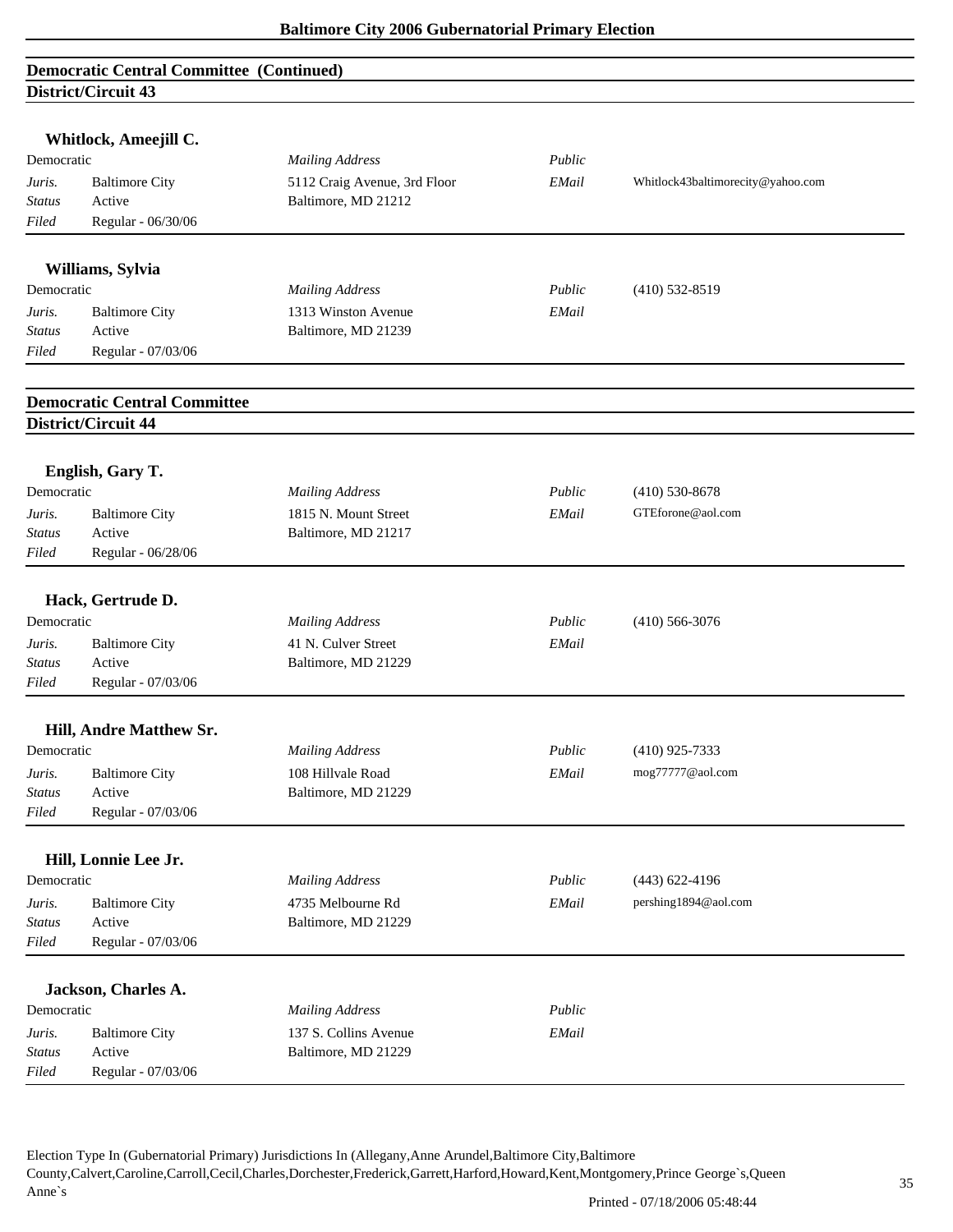|                                   | <b>Johnson, Ricky</b>         |                                |        |                               |
|-----------------------------------|-------------------------------|--------------------------------|--------|-------------------------------|
| Democratic                        |                               | <b>Mailing Address</b>         | Public |                               |
| Juris.                            | <b>Baltimore City</b>         | 400 Millington Avenue, Apt 201 | EMail  | rickjohn300@aol.com           |
| <b>Status</b>                     | Active                        | Baltimore, MD 21223            |        |                               |
| Filed                             | Regular - 12/01/05            |                                |        |                               |
|                                   | Kirk-Watson, Aline V.         |                                |        |                               |
| Democratic                        |                               | <b>Mailing Address</b>         | Public |                               |
| Juris.                            | <b>Baltimore City</b>         | 1240 Haverhill Rd              | EMail  | avkajjr@yahoo.com             |
| Status                            | Active                        | Baltimore, MD 21229            |        |                               |
| Filed                             | Regular - 06/29/06            |                                |        |                               |
|                                   | Mitchell, Keiffer Jackson Jr. |                                |        |                               |
| Democratic                        |                               | <b>Mailing Address</b>         | Public | $(410)$ 396-4816              |
| Juris.                            | <b>Baltimore City</b>         | 1230 Druid Hill Avenue         | EMail  | keiffermitchell@comcast.net   |
| <b>Status</b>                     | Active                        | Baltimore, MD 21217            |        |                               |
| Filed                             | Regular - 06/14/06            |                                |        |                               |
|                                   |                               |                                |        |                               |
|                                   | Parker, Richard M.            |                                |        |                               |
| Democratic                        |                               | <b>Mailing Address</b>         | Public | $(410)$ 947-4465              |
| Juris.                            | <b>Baltimore City</b>         | 233 South Gilmor Street        | EMail  | richardparker@vote4parker.com |
| <b>Status</b>                     | Active                        | Baltimore, MD 21223            |        |                               |
| Filed                             | Regular - 06/30/06            |                                |        |                               |
|                                   | Sherman, Wayne                |                                |        |                               |
| Democratic                        |                               | <b>Mailing Address</b>         | Public |                               |
| Juris.                            | <b>Baltimore City</b>         | 2447 Washington Blvd.          | EMail  | digitalcameraguy@aol.com      |
| Status                            | Active                        | Baltimore, MD 21230            |        |                               |
| Filed                             | Regular - 07/03/06            |                                |        |                               |
|                                   | Smallwood, Valerie J.         |                                |        |                               |
| Democratic                        |                               | <b>Mailing Address</b>         | Public | $(443)$ 220-6086              |
| Juris.                            | <b>Baltimore City</b>         | 104 Hillvale Road              | EMail  | woods214@aol.com              |
| <b>Status</b>                     | Active                        | Baltimore, MD 21229            |        |                               |
| Filed                             | Regular - 07/03/06            |                                |        |                               |
|                                   |                               |                                |        |                               |
|                                   | <b>Summers, Trudell B.</b>    |                                |        |                               |
| Democratic                        |                               | <b>Mailing Address</b>         | Public |                               |
| Juris.                            | <b>Baltimore City</b>         | 548 Gold St.                   | EMail  |                               |
| $\operatorname{{\cal S}}\! tatus$ | Active                        | Baltimore, MD 21217            |        |                               |
| $Filed$                           | Regular - 07/03/06            |                                |        |                               |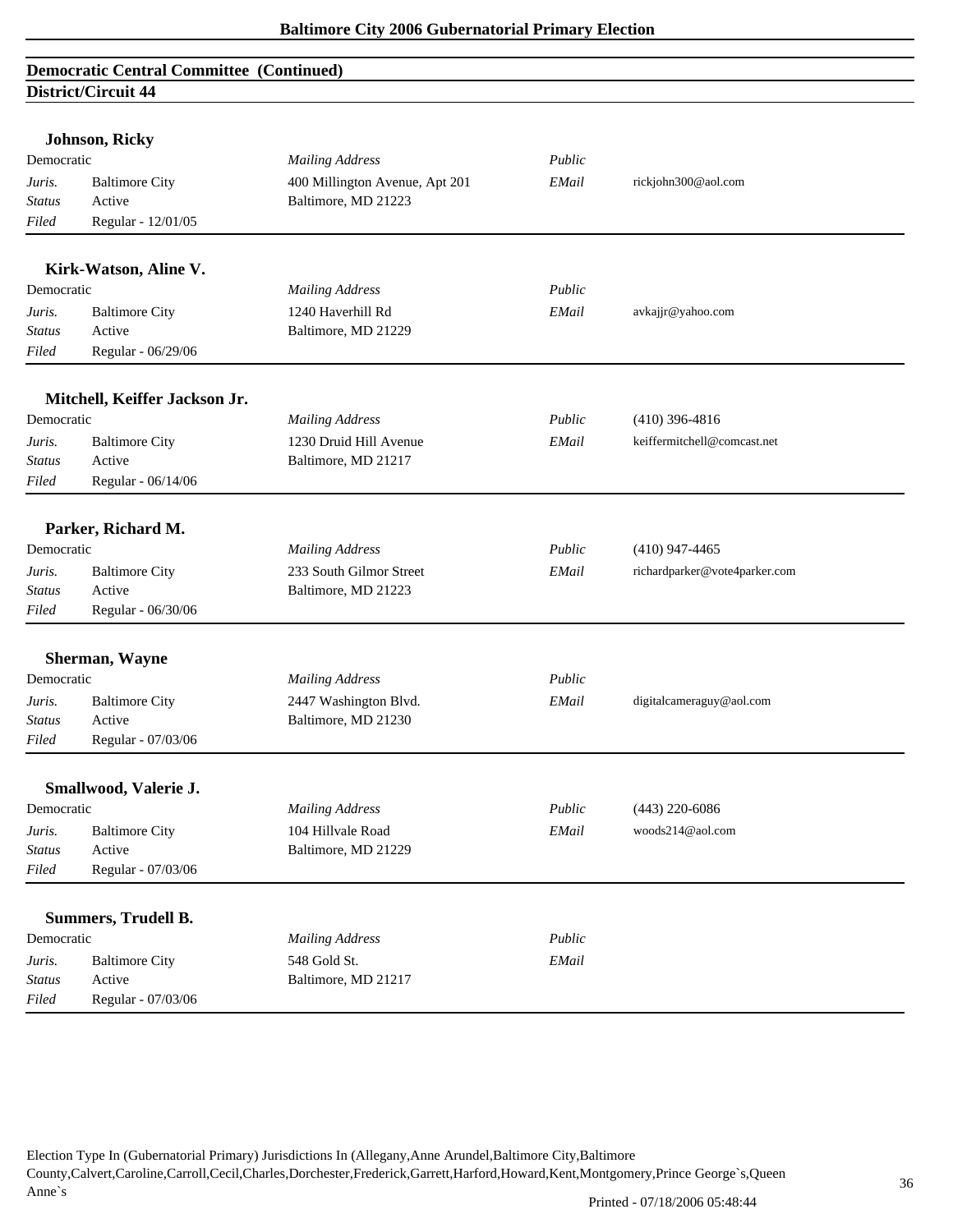|                         | Wilson, Calvin Jr.                  |                                           |        |                             |  |
|-------------------------|-------------------------------------|-------------------------------------------|--------|-----------------------------|--|
| Democratic              |                                     | <b>Mailing Address</b>                    | Public | $(443)$ 414-8765            |  |
| Juris.                  | <b>Baltimore City</b>               | 4812 Melbourne Rd                         | EMail  | wilson2859@comcast.net      |  |
| Status                  | Active                              | Baltimore, MD 21229                       |        |                             |  |
| Filed                   | Regular - 06/30/06                  |                                           |        |                             |  |
|                         |                                     |                                           |        |                             |  |
|                         | Witherspoon, Cortly "C.D."          |                                           |        |                             |  |
| Democratic              |                                     | <b>Mailing Address</b>                    | Public |                             |  |
| Juris.                  | <b>Baltimore City</b>               | 112 S. Catherine St.                      | EMail  | voteforcd@yahoo.com         |  |
| Status                  | Active                              | Baltimore, MD 21223                       |        |                             |  |
| Filed                   | Regular - 07/03/06                  |                                           |        |                             |  |
|                         | <b>Democratic Central Committee</b> |                                           |        |                             |  |
|                         | District/Circuit 45                 |                                           |        |                             |  |
|                         |                                     |                                           |        |                             |  |
| Democratic              | Birrane, Robert J. Sr.              |                                           | Public |                             |  |
|                         |                                     | <b>Mailing Address</b>                    |        | $(443)$ 286-4194            |  |
| Juris.<br><b>Status</b> | <b>Baltimore City</b><br>Active     | 6115 Sefton Avenue<br>Baltimore, MD 21214 | EMail  | birrane @aol.com            |  |
| Filed                   | Regular - 06/29/06                  |                                           |        |                             |  |
|                         |                                     |                                           |        |                             |  |
|                         | Black, Curtis J.                    |                                           |        |                             |  |
| Democratic              |                                     | <b>Mailing Address</b>                    | Public | $(410) 866 - 0539$          |  |
| Juris.                  | <b>Baltimore City</b>               | 2412 E. Oliver St.                        | EMail  | curtisblack 101@hotmail.com |  |
| <b>Status</b>           | Active                              | Baltimore, MD 21213                       |        |                             |  |
| Filed                   | Regular - 06/29/06                  |                                           |        |                             |  |
|                         | <b>Branch, Warren "Maurice"</b>     |                                           |        |                             |  |
| Democratic              |                                     | <b>Mailing Address</b>                    | Public |                             |  |
| Juris.                  | <b>Baltimore City</b>               | 843 N. Linwood Avenue                     | EMail  | KnyghtRyder00@yahoo.com     |  |
| <b>Status</b>           | Active                              | Baltimore, MD 21205                       |        |                             |  |
| Filed                   | Regular - 07/03/06                  |                                           |        |                             |  |
|                         |                                     |                                           |        |                             |  |
|                         | Crider, Vernon E.                   |                                           |        |                             |  |
| Democratic              |                                     | <b>Mailing Address</b>                    | Public | $(410)$ 258-2367            |  |
| Juris.                  | <b>Baltimore City</b>               | P.O. Box 1581                             | EMail  | vernon_crider@yahoo.com     |  |
| Status                  | Active                              | Baltimore, MD 21203-1581                  |        |                             |  |
| Filed                   | Regular - 06/29/06                  |                                           |        |                             |  |
|                         | Giles, Darien B.                    |                                           |        |                             |  |
| Democratic              |                                     | <b>Mailing Address</b>                    | Public | $(410) 563 - 1828$          |  |
| Juris.                  | <b>Baltimore City</b>               | 1301 N. Kenwood Avenue                    | EMail  | dgilesforscc@yahoo.com      |  |
| Status                  | Active                              | Baltimore, MD 21213                       |        |                             |  |
| Filed                   | Regular - 07/03/06                  |                                           |        |                             |  |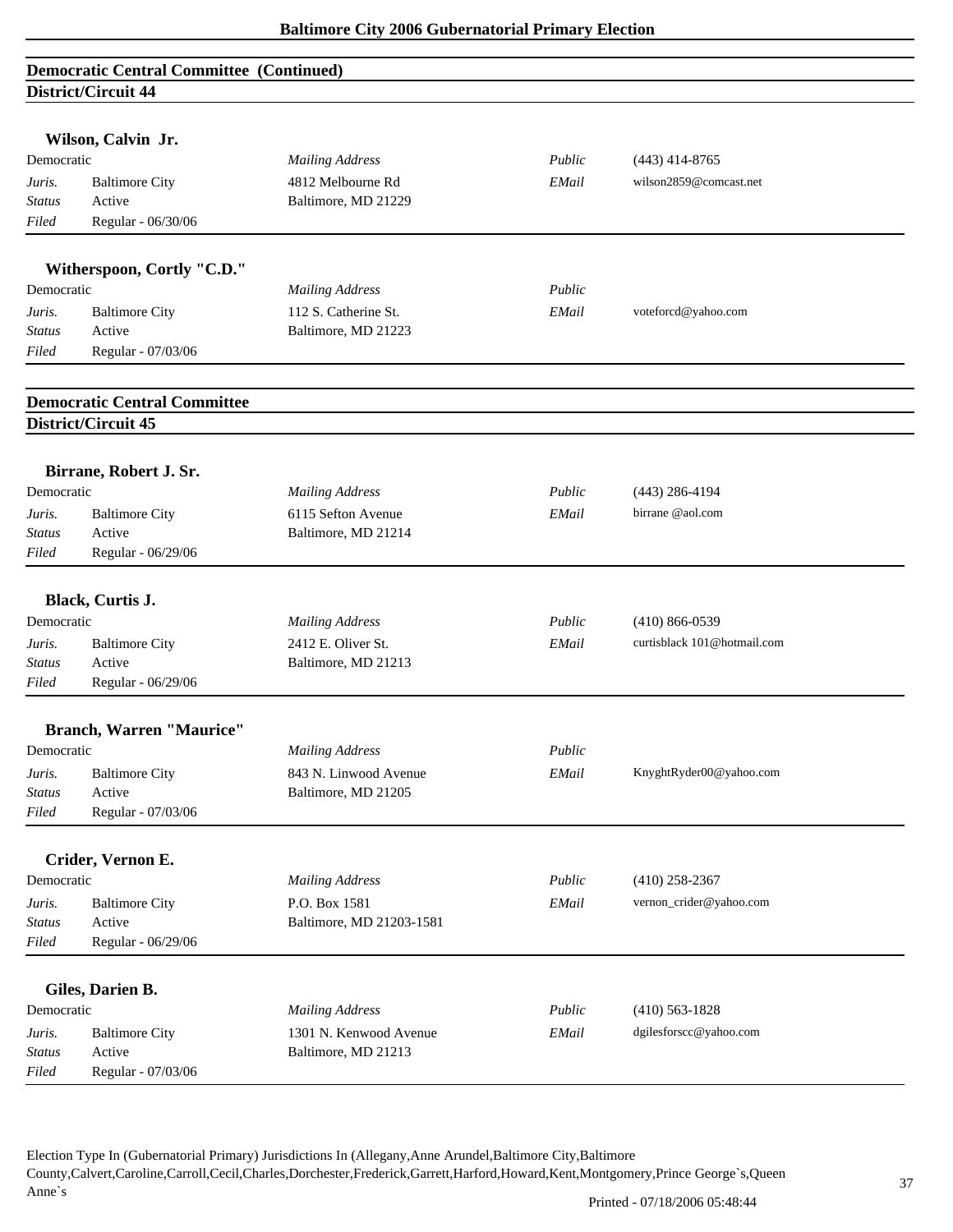|                         | Harper, Nina                        |                                           |        |                           |  |
|-------------------------|-------------------------------------|-------------------------------------------|--------|---------------------------|--|
| Democratic              |                                     | <b>Mailing Address</b>                    | Public | $(410)$ 685-0330          |  |
| Juris.                  | <b>Baltimore City</b>               | 3133 Cliftmont Avenue                     | EMail  | nharp3133@aol.com         |  |
| <b>Status</b>           | Active                              | Baltimore, MD 21213                       |        |                           |  |
| Filed                   | Regular - 07/03/06                  |                                           |        |                           |  |
|                         |                                     |                                           |        |                           |  |
|                         | <b>Johnson</b> , Shanee             |                                           |        |                           |  |
| Democratic              |                                     | <b>Mailing Address</b>                    | Public | $(443)$ 253-3438          |  |
| Juris.                  | <b>Baltimore City</b>               | 3902 Dudley Avenue                        | EMail  | shaneejohn@netscape.net   |  |
| <b>Status</b>           | Active                              | Baltimore, MD 21213                       |        |                           |  |
| Filed                   | Regular - 06/29/06                  |                                           |        |                           |  |
|                         | Lewis, Trae                         |                                           |        |                           |  |
| Democratic              |                                     | <b>Mailing Address</b>                    | Public | $(410)$ 814-4124          |  |
| Juris.                  | <b>Baltimore City</b>               | 4702 Renwick Avenue                       | EMail  | traelewis2006@hotmail.com |  |
| <b>Status</b>           | Active                              | Baltimore, MD 21206                       |        |                           |  |
| Filed                   | Regular - 06/14/06                  |                                           |        |                           |  |
|                         | Macdonald, Bobbi R.                 |                                           |        |                           |  |
| Democratic              |                                     | <b>Mailing Address</b>                    | Public | $(410)$ 485-5683          |  |
|                         | <b>Baltimore City</b>               | 4305 Forestview Ave.                      | EMail  | bobbi@cityneighbors.org   |  |
| Juris.<br><b>Status</b> | Active                              | Baltilmore, MD 21206                      |        |                           |  |
| Filed                   | Regular - 07/03/06                  |                                           |        |                           |  |
|                         |                                     |                                           |        |                           |  |
|                         | Parson, Kevin W.                    |                                           |        |                           |  |
| Democratic              |                                     | <b>Mailing Address</b>                    | Public | $(443)$ 690-7487          |  |
| Juris.                  | <b>Baltimore City</b>               | 3778 Ravenwood Avenue                     | EMail  | KwParson@hotmail.com      |  |
| <b>Status</b>           | Active                              | Baltimore, MD 21213                       |        |                           |  |
| Filed                   | Regular - 06/29/06                  |                                           |        |                           |  |
|                         | <b>Smith, Charles Ulysses</b>       |                                           |        |                           |  |
| Democratic              |                                     | <b>Mailing Address</b>                    | Public |                           |  |
| Juris.                  | <b>Baltimore City</b>               | P.O. Box 1403                             | EMail  |                           |  |
| <b>Status</b>           | Active                              | Baltimore, MD 21203                       |        |                           |  |
| Filed                   | Regular - 06/19/06                  |                                           |        |                           |  |
|                         | Vijayan, Roop                       |                                           |        |                           |  |
| Democratic              |                                     | <b>Mailing Address</b>                    | Public |                           |  |
|                         |                                     |                                           | EMail  |                           |  |
| Juris.<br><i>Status</i> | <b>Baltimore City</b><br>Active     | 3019 Glenmore Ave.<br>Baltimore, MD 21214 |        | roopvijayan@gmail.com     |  |
| Filed                   | Regular - 06/29/06                  |                                           |        |                           |  |
|                         |                                     |                                           |        |                           |  |
|                         | <b>Democratic Central Committee</b> |                                           |        |                           |  |
|                         | District/Circuit 46                 |                                           |        |                           |  |
|                         |                                     |                                           |        |                           |  |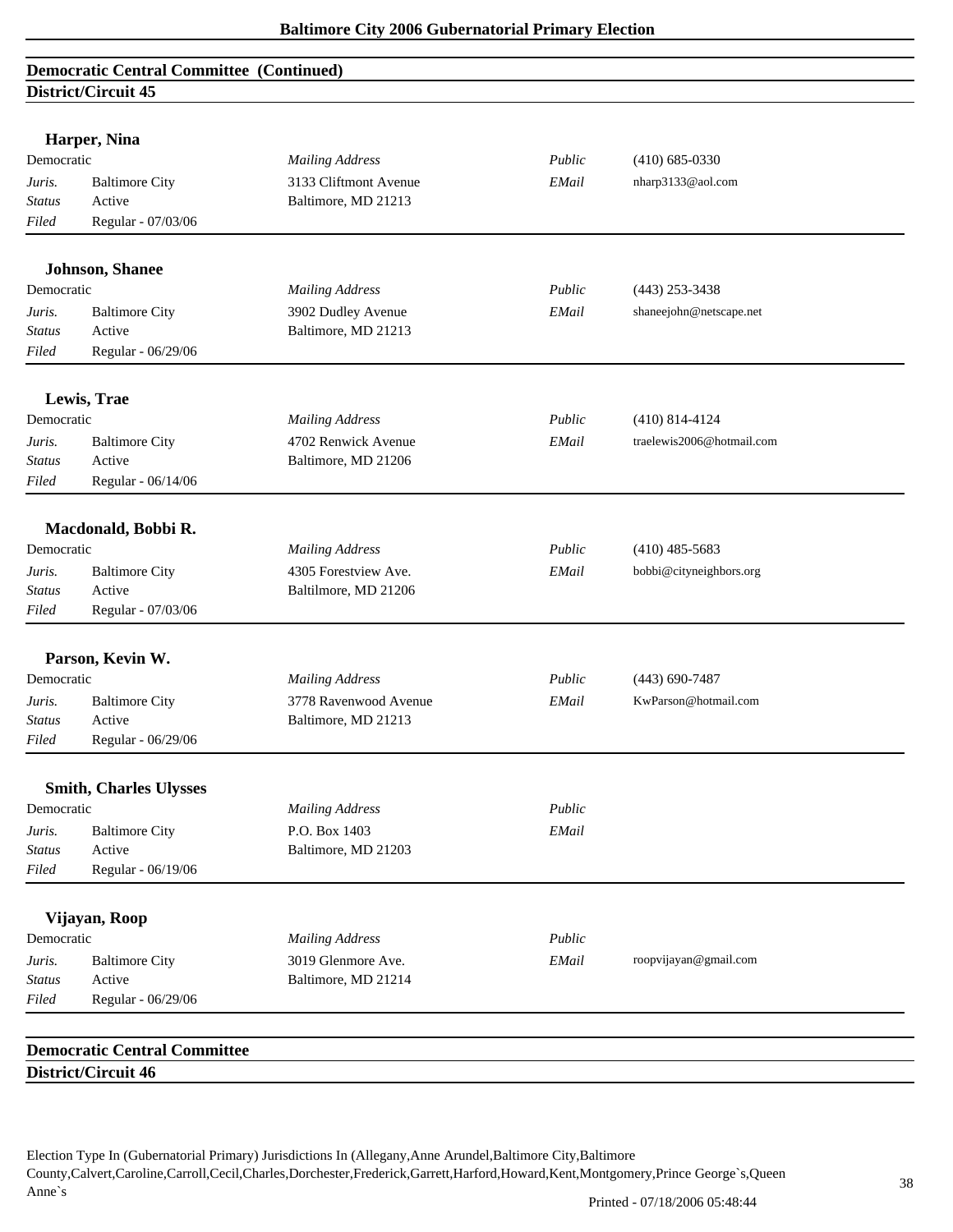|               | Anderson, Richard G.       |                                |             |                           |  |
|---------------|----------------------------|--------------------------------|-------------|---------------------------|--|
| Democratic    |                            | <b>Mailing Address</b>         | Public      | $(410)$ 355-6878          |  |
| Juris.        | <b>Baltimore City</b>      | 304 Washburn Avenue            | EMail       | rganderson@verizon.net    |  |
| Status        | Active                     | Baltimore, MD 21225-2046       |             |                           |  |
| Filed         | Regular - 07/03/06         |                                |             |                           |  |
|               | Baker, GorDon J. Jr.       |                                |             |                           |  |
| Democratic    |                            | <b>Mailing Address</b>         | Public      | $(443) 858 - 8702$        |  |
| Juris.        | <b>Baltimore City</b>      | 880 Washington Blvd.           | EMail       | AZALAIZ@AOL.COM           |  |
| <b>Status</b> | Active                     | Baltimore, MD 21230            |             |                           |  |
| Filed         | Regular - 07/03/06         |                                |             |                           |  |
|               | Burt, Charles L.           |                                |             |                           |  |
| Democratic    |                            | <b>Mailing Address</b>         | Public      | $(301) 736 - 2700$        |  |
| Juris.        | <b>Baltimore City</b>      | 210 1/2 East Montgomery Street | EMail       | cburt@mstanea.org         |  |
| <b>Status</b> | Active                     | Baltimore, MD 21230            |             |                           |  |
| Filed         | Regular - 06/23/06         |                                |             |                           |  |
|               | <b>Etheridge, Jennifer</b> |                                |             |                           |  |
| Democratic    |                            | <b>Mailing Address</b>         | Public      | $(410)$ 276-4492          |  |
| Juris.        | <b>Baltimore City</b>      | 1633 Lancaster Street          | EMail       | ILOVEFELLSPOINT@YAHOO.COM |  |
| <b>Status</b> | Active                     | Baltimore, MD 21231            |             |                           |  |
| Filed         | Regular - 06/30/06         |                                |             |                           |  |
|               | Flanagan, Sean P.          |                                |             |                           |  |
| Democratic    |                            | <b>Mailing Address</b>         | Public      |                           |  |
| Juris.        | <b>Baltimore City</b>      | 711 S. Streeper St.            | $\it EMail$ | seanflanagan@chi-east.org |  |
| Status        | Active                     | Baltimore, MD 21224            |             |                           |  |
| Filed         | Regular - 07/03/06         |                                |             |                           |  |
|               | Fogleman, Stephan W.       |                                |             |                           |  |
| Democratic    |                            | <b>Mailing Address</b>         | Public      | $(410)$ 761-8400          |  |
| Juris.        | <b>Baltimore City</b>      | 7 Central Avenue               | EMail       | fogleman2006@gmail.com    |  |
| Status        | Active                     | Glen Burnie, MD 21061          |             |                           |  |
| Filed         | Regular - 07/03/06         |                                |             |                           |  |
|               | Kraft, James B.            |                                |             |                           |  |
| Democratic    |                            | <b>Mailing Address</b>         | Public      | $(410)$ 396-4821          |  |
| Juris.        | <b>Baltimore City</b>      | 2614 East Baltimore Street     | EMail       | jimkraft@verizon.net      |  |
| <b>Status</b> | Active                     | Baltimore, MD 21224            |             |                           |  |
| Filed         | Regular - 06/28/06         |                                |             |                           |  |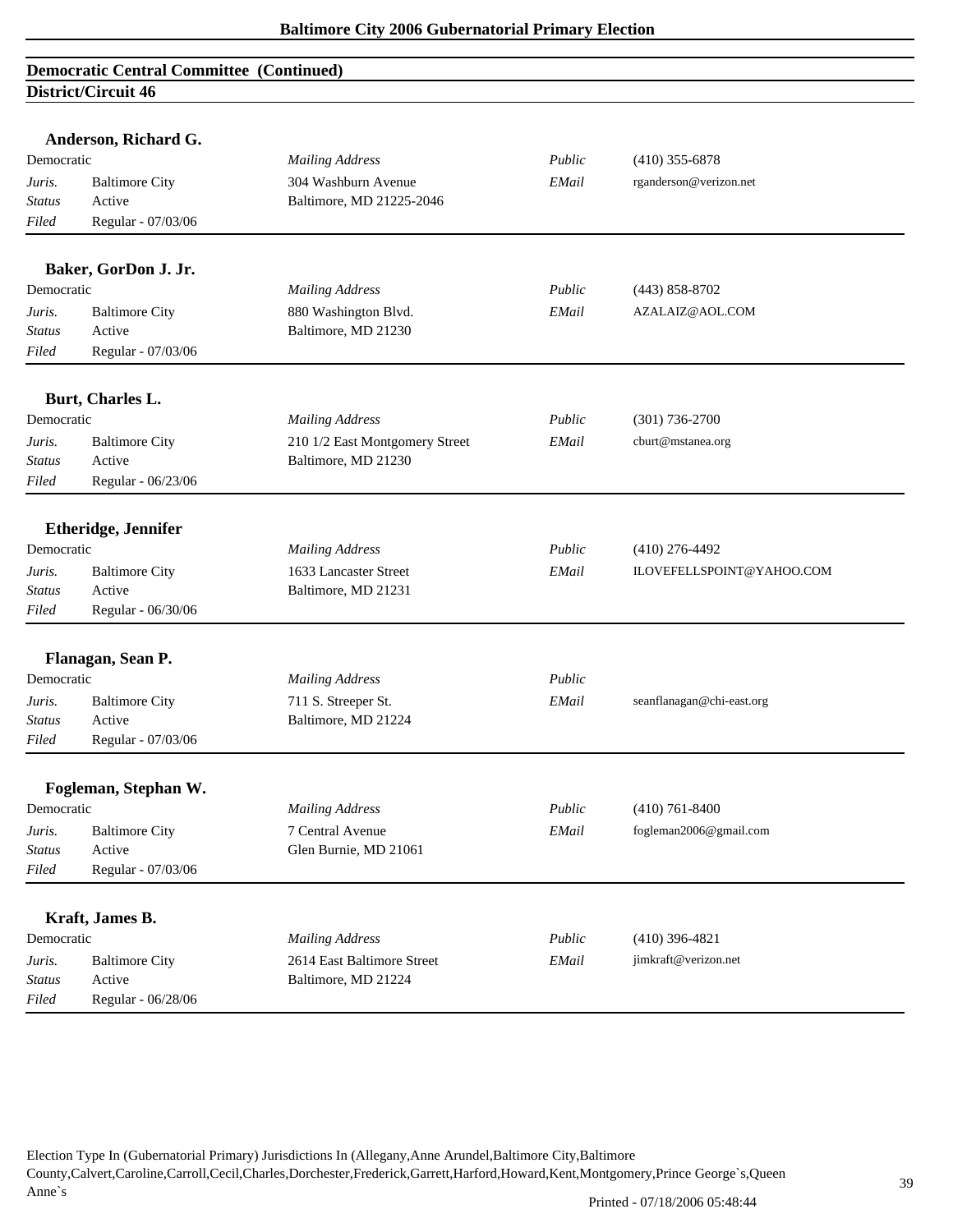| Livingston, Edgar                       |                        |        |                       |
|-----------------------------------------|------------------------|--------|-----------------------|
| Democratic                              | <b>Mailing Address</b> | Public | $(410)$ 952-4211      |
| <b>Baltimore City</b><br>Juris.         | 224 South Haven Street | EMail  | weitashihhsin@aol.com |
| Withdrawn - 07/13/2006<br><b>Status</b> | Baltimore, MD 21224    |        |                       |
| Filed<br>Regular - 06/26/06             |                        |        |                       |
| Marker, Bill                            |                        |        |                       |
| Democratic                              | <b>Mailing Address</b> | Public | $(410)$ 528-0088      |
| <b>Baltimore City</b><br>Juris.         | 774 McHenry Street     | EMail  | billmarker@juno.com   |
| Active<br>Status                        | Baltimore, MD 21230    |        |                       |
| Regular - 07/03/06<br>Filed             |                        |        |                       |
|                                         |                        |        |                       |
| <b>Murray, Baltimore Bob</b>            |                        |        |                       |
| Democratic                              | <b>Mailing Address</b> | Public | $(443)$ 286-3192      |
| <b>Baltimore City</b><br>Juris.         | 3223 Fait Avenue       | EMail  | rmurray3@bcps.org     |
| Active<br><b>Status</b>                 | Baltimore, MD 21224    |        |                       |
| $Filed$<br>Regular - 06/30/06           |                        |        |                       |
| Thomas, Gary L.                         |                        |        |                       |
| Democratic                              | <b>Mailing Address</b> | Public | $(410)$ 385-3164      |
| <b>Baltimore City</b><br>Juris.         | 1406 Cooksie Street    | EMail  |                       |
| Active<br>Status                        | Baltimore, MD 21230    |        |                       |
| Regular - 06/22/06<br>Filed             |                        |        |                       |
|                                         |                        |        |                       |
| <b>Republican Central Committee</b>     |                        |        |                       |
| District/Circuit 001                    |                        |        |                       |
| Isom, Charles                           |                        |        |                       |
| Republican                              | <b>Mailing Address</b> | Public | $(410)$ 633-1303      |
| <b>Baltimore City</b><br>Juris.         | 809 Ogden St.          | EMail  | c_isom@hotmail.com    |
| Active<br><b>Status</b>                 | Baltimore, MD 21224    |        |                       |
| Regular - 07/03/06<br>Filed             |                        |        |                       |
|                                         |                        |        |                       |
| <b>Republican Central Committee</b>     |                        |        |                       |
| District/Circuit 003                    |                        |        |                       |
| Jones, Reba L. B.                       |                        |        |                       |
| Republican                              | <b>Mailing Address</b> | Public |                       |
| <b>Baltimore City</b><br>Juris.         | 2407 Lake Avenue       | EMail  | rebalbjones@aol.com   |
| Active<br><b>Status</b>                 | Baltimore, MD 21213    |        |                       |
| Regular - 07/03/06<br>Filed             |                        |        |                       |
|                                         |                        |        |                       |
| <b>Republican Central Committee</b>     |                        |        |                       |
| District/Circuit 004                    |                        |        |                       |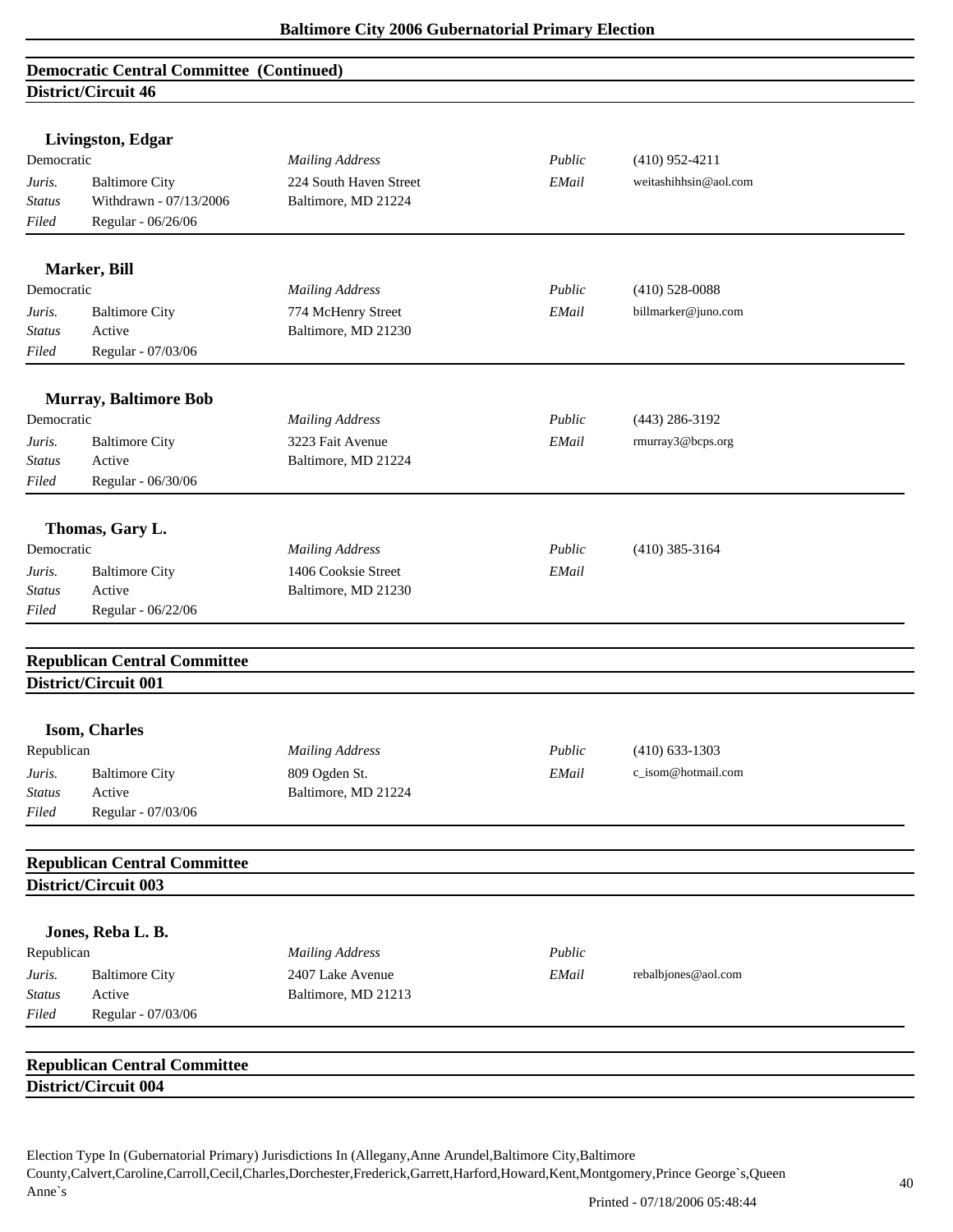| <b>Republican Central Committee (Continued)</b> |  |
|-------------------------------------------------|--|
| District/Circuit 004                            |  |

| DISTRICT/CIFCUIT 004 |                                                                                                                                                                                                                                                                                                                                                                                                                                                                                                            |                                                                                                                                                                                                                                                                                                                                                                                                                                                                                                                                      |                                                                                             |                                                                                                                                                                                       |
|----------------------|------------------------------------------------------------------------------------------------------------------------------------------------------------------------------------------------------------------------------------------------------------------------------------------------------------------------------------------------------------------------------------------------------------------------------------------------------------------------------------------------------------|--------------------------------------------------------------------------------------------------------------------------------------------------------------------------------------------------------------------------------------------------------------------------------------------------------------------------------------------------------------------------------------------------------------------------------------------------------------------------------------------------------------------------------------|---------------------------------------------------------------------------------------------|---------------------------------------------------------------------------------------------------------------------------------------------------------------------------------------|
|                      |                                                                                                                                                                                                                                                                                                                                                                                                                                                                                                            |                                                                                                                                                                                                                                                                                                                                                                                                                                                                                                                                      |                                                                                             |                                                                                                                                                                                       |
|                      |                                                                                                                                                                                                                                                                                                                                                                                                                                                                                                            |                                                                                                                                                                                                                                                                                                                                                                                                                                                                                                                                      |                                                                                             |                                                                                                                                                                                       |
|                      |                                                                                                                                                                                                                                                                                                                                                                                                                                                                                                            |                                                                                                                                                                                                                                                                                                                                                                                                                                                                                                                                      |                                                                                             |                                                                                                                                                                                       |
|                      |                                                                                                                                                                                                                                                                                                                                                                                                                                                                                                            |                                                                                                                                                                                                                                                                                                                                                                                                                                                                                                                                      |                                                                                             |                                                                                                                                                                                       |
|                      |                                                                                                                                                                                                                                                                                                                                                                                                                                                                                                            |                                                                                                                                                                                                                                                                                                                                                                                                                                                                                                                                      |                                                                                             |                                                                                                                                                                                       |
|                      |                                                                                                                                                                                                                                                                                                                                                                                                                                                                                                            |                                                                                                                                                                                                                                                                                                                                                                                                                                                                                                                                      |                                                                                             |                                                                                                                                                                                       |
|                      |                                                                                                                                                                                                                                                                                                                                                                                                                                                                                                            |                                                                                                                                                                                                                                                                                                                                                                                                                                                                                                                                      |                                                                                             |                                                                                                                                                                                       |
| District/Circuit 006 |                                                                                                                                                                                                                                                                                                                                                                                                                                                                                                            |                                                                                                                                                                                                                                                                                                                                                                                                                                                                                                                                      |                                                                                             |                                                                                                                                                                                       |
|                      |                                                                                                                                                                                                                                                                                                                                                                                                                                                                                                            |                                                                                                                                                                                                                                                                                                                                                                                                                                                                                                                                      |                                                                                             |                                                                                                                                                                                       |
|                      |                                                                                                                                                                                                                                                                                                                                                                                                                                                                                                            |                                                                                                                                                                                                                                                                                                                                                                                                                                                                                                                                      |                                                                                             |                                                                                                                                                                                       |
|                      |                                                                                                                                                                                                                                                                                                                                                                                                                                                                                                            |                                                                                                                                                                                                                                                                                                                                                                                                                                                                                                                                      |                                                                                             |                                                                                                                                                                                       |
|                      |                                                                                                                                                                                                                                                                                                                                                                                                                                                                                                            |                                                                                                                                                                                                                                                                                                                                                                                                                                                                                                                                      |                                                                                             |                                                                                                                                                                                       |
| Regular - 07/03/06   |                                                                                                                                                                                                                                                                                                                                                                                                                                                                                                            |                                                                                                                                                                                                                                                                                                                                                                                                                                                                                                                                      |                                                                                             |                                                                                                                                                                                       |
|                      |                                                                                                                                                                                                                                                                                                                                                                                                                                                                                                            |                                                                                                                                                                                                                                                                                                                                                                                                                                                                                                                                      |                                                                                             |                                                                                                                                                                                       |
|                      |                                                                                                                                                                                                                                                                                                                                                                                                                                                                                                            |                                                                                                                                                                                                                                                                                                                                                                                                                                                                                                                                      |                                                                                             |                                                                                                                                                                                       |
|                      |                                                                                                                                                                                                                                                                                                                                                                                                                                                                                                            |                                                                                                                                                                                                                                                                                                                                                                                                                                                                                                                                      |                                                                                             |                                                                                                                                                                                       |
|                      |                                                                                                                                                                                                                                                                                                                                                                                                                                                                                                            |                                                                                                                                                                                                                                                                                                                                                                                                                                                                                                                                      |                                                                                             |                                                                                                                                                                                       |
|                      |                                                                                                                                                                                                                                                                                                                                                                                                                                                                                                            |                                                                                                                                                                                                                                                                                                                                                                                                                                                                                                                                      |                                                                                             |                                                                                                                                                                                       |
|                      |                                                                                                                                                                                                                                                                                                                                                                                                                                                                                                            |                                                                                                                                                                                                                                                                                                                                                                                                                                                                                                                                      |                                                                                             |                                                                                                                                                                                       |
|                      |                                                                                                                                                                                                                                                                                                                                                                                                                                                                                                            |                                                                                                                                                                                                                                                                                                                                                                                                                                                                                                                                      |                                                                                             |                                                                                                                                                                                       |
| District/Circuit 007 |                                                                                                                                                                                                                                                                                                                                                                                                                                                                                                            |                                                                                                                                                                                                                                                                                                                                                                                                                                                                                                                                      |                                                                                             |                                                                                                                                                                                       |
|                      |                                                                                                                                                                                                                                                                                                                                                                                                                                                                                                            |                                                                                                                                                                                                                                                                                                                                                                                                                                                                                                                                      |                                                                                             |                                                                                                                                                                                       |
|                      |                                                                                                                                                                                                                                                                                                                                                                                                                                                                                                            |                                                                                                                                                                                                                                                                                                                                                                                                                                                                                                                                      |                                                                                             |                                                                                                                                                                                       |
|                      |                                                                                                                                                                                                                                                                                                                                                                                                                                                                                                            |                                                                                                                                                                                                                                                                                                                                                                                                                                                                                                                                      |                                                                                             |                                                                                                                                                                                       |
|                      |                                                                                                                                                                                                                                                                                                                                                                                                                                                                                                            |                                                                                                                                                                                                                                                                                                                                                                                                                                                                                                                                      |                                                                                             |                                                                                                                                                                                       |
|                      |                                                                                                                                                                                                                                                                                                                                                                                                                                                                                                            |                                                                                                                                                                                                                                                                                                                                                                                                                                                                                                                                      |                                                                                             |                                                                                                                                                                                       |
|                      |                                                                                                                                                                                                                                                                                                                                                                                                                                                                                                            |                                                                                                                                                                                                                                                                                                                                                                                                                                                                                                                                      |                                                                                             |                                                                                                                                                                                       |
|                      |                                                                                                                                                                                                                                                                                                                                                                                                                                                                                                            |                                                                                                                                                                                                                                                                                                                                                                                                                                                                                                                                      |                                                                                             |                                                                                                                                                                                       |
| District/Circuit 008 |                                                                                                                                                                                                                                                                                                                                                                                                                                                                                                            |                                                                                                                                                                                                                                                                                                                                                                                                                                                                                                                                      |                                                                                             |                                                                                                                                                                                       |
|                      |                                                                                                                                                                                                                                                                                                                                                                                                                                                                                                            |                                                                                                                                                                                                                                                                                                                                                                                                                                                                                                                                      |                                                                                             |                                                                                                                                                                                       |
|                      |                                                                                                                                                                                                                                                                                                                                                                                                                                                                                                            | Public                                                                                                                                                                                                                                                                                                                                                                                                                                                                                                                               |                                                                                             |                                                                                                                                                                                       |
|                      |                                                                                                                                                                                                                                                                                                                                                                                                                                                                                                            |                                                                                                                                                                                                                                                                                                                                                                                                                                                                                                                                      |                                                                                             |                                                                                                                                                                                       |
| Active               |                                                                                                                                                                                                                                                                                                                                                                                                                                                                                                            |                                                                                                                                                                                                                                                                                                                                                                                                                                                                                                                                      |                                                                                             |                                                                                                                                                                                       |
|                      |                                                                                                                                                                                                                                                                                                                                                                                                                                                                                                            |                                                                                                                                                                                                                                                                                                                                                                                                                                                                                                                                      |                                                                                             |                                                                                                                                                                                       |
|                      |                                                                                                                                                                                                                                                                                                                                                                                                                                                                                                            |                                                                                                                                                                                                                                                                                                                                                                                                                                                                                                                                      |                                                                                             |                                                                                                                                                                                       |
| Jones, Brian D.      |                                                                                                                                                                                                                                                                                                                                                                                                                                                                                                            |                                                                                                                                                                                                                                                                                                                                                                                                                                                                                                                                      |                                                                                             |                                                                                                                                                                                       |
| Republican           |                                                                                                                                                                                                                                                                                                                                                                                                                                                                                                            |                                                                                                                                                                                                                                                                                                                                                                                                                                                                                                                                      |                                                                                             |                                                                                                                                                                                       |
|                      | 4543 Manorview Rd                                                                                                                                                                                                                                                                                                                                                                                                                                                                                          | EMail                                                                                                                                                                                                                                                                                                                                                                                                                                                                                                                                |                                                                                             |                                                                                                                                                                                       |
|                      |                                                                                                                                                                                                                                                                                                                                                                                                                                                                                                            |                                                                                                                                                                                                                                                                                                                                                                                                                                                                                                                                      |                                                                                             |                                                                                                                                                                                       |
|                      |                                                                                                                                                                                                                                                                                                                                                                                                                                                                                                            |                                                                                                                                                                                                                                                                                                                                                                                                                                                                                                                                      |                                                                                             |                                                                                                                                                                                       |
|                      | Girard, Armand F.<br>Republican<br><b>Baltimore City</b><br>Active<br>Regular - 06/19/06<br>Fessenden, Nicholas B.<br>Republican<br><b>Baltimore City</b><br>Active<br>Powell, Frankie L.<br>Republican<br><b>Baltimore City</b><br>Active<br>Regular - 06/14/06<br>Henderson, Elbert R.<br>Republican<br><b>Baltimore City</b><br>Active<br>Regular - 07/03/06<br>Brown, Joseph Jr.<br>Republican<br><b>Baltimore City</b><br>Regular - 07/03/06<br><b>Baltimore City</b><br>Active<br>Regular - 07/03/06 | <b>Mailing Address</b><br>6216 Mossway<br>Baltimore, MD 21212<br><b>Republican Central Committee</b><br><b>Mailing Address</b><br>605 Deepdene Road<br>Baltimore, MD 21210<br><b>Mailing Address</b><br>5123 Queensberry Ave.<br>Baltimore, MD 21215<br><b>Republican Central Committee</b><br><b>Mailing Address</b><br>2806 Ulman Avenue<br>Baltimore, MD 21215<br><b>Republican Central Committee</b><br><b>Mailing Address</b><br>510 N. Chapelgate Lane<br>Baltimore, MD 21229<br><b>Mailing Address</b><br>Baltimore, MD 21229 | Public<br>EMail<br>Public<br>EMail<br>Public<br>EMail<br>Public<br>EMail<br>EMail<br>Public | arman335@hotmail.com<br>$(410)$ 367-3542<br>RevF 375170@aol.com<br>$(443)$ 791-4889<br>hendersonformayor@yahoo.com<br>$(410)$ 566-7355<br>jay_brun@hotmail.com<br>bdj2004@hotmail.com |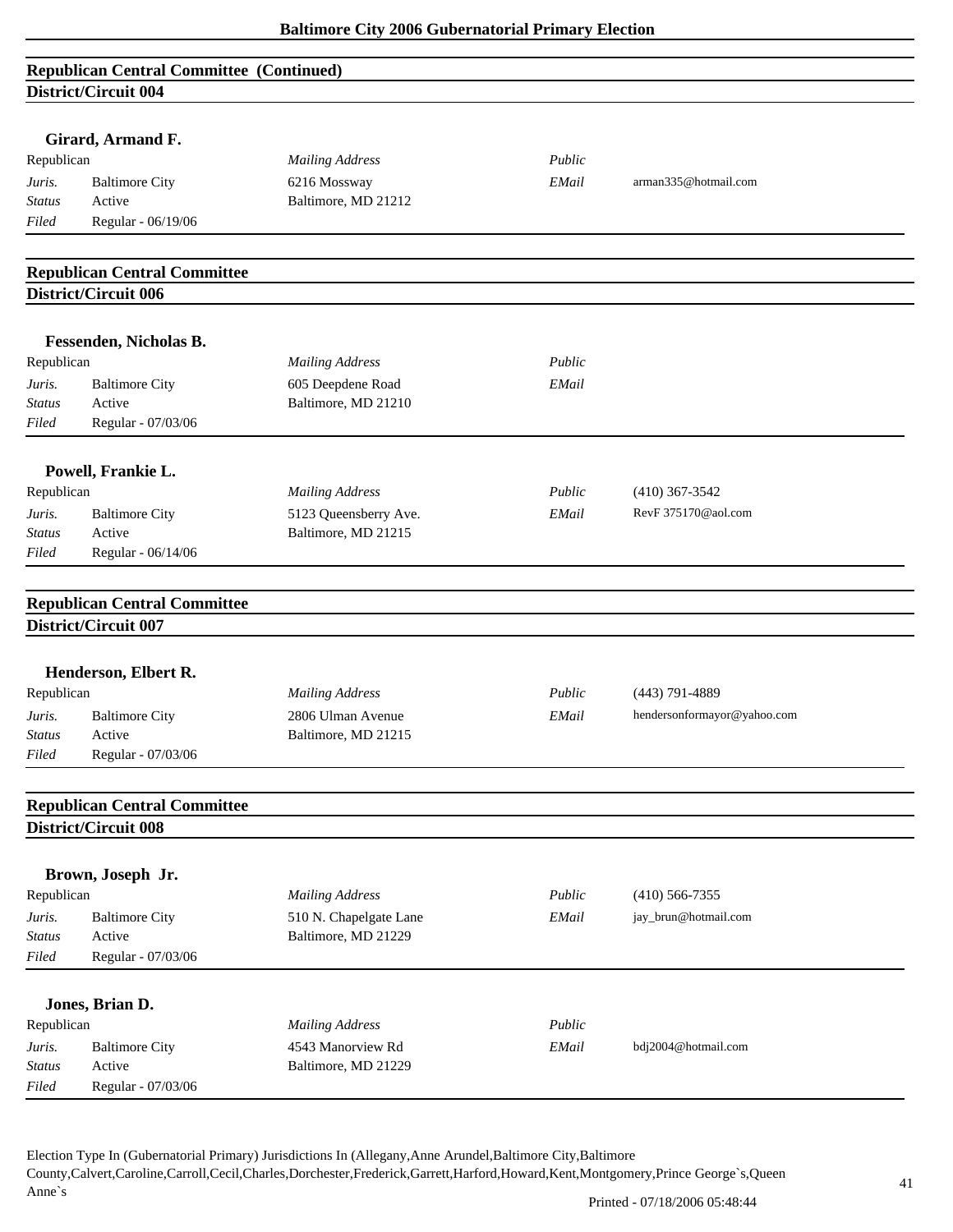| <b>Republican Central Committee</b> |  |
|-------------------------------------|--|
| District/Circuit 009                |  |

|                         | Clark, Victor Jr.                   |                                                 |        |                            |  |
|-------------------------|-------------------------------------|-------------------------------------------------|--------|----------------------------|--|
| Republican              |                                     | <b>Mailing Address</b>                          | Public | $(410)$ 669-1752           |  |
|                         |                                     |                                                 |        |                            |  |
| Juris.<br>Status        | <b>Baltimore City</b><br>Active     | 1949 W. LaFayette Avenue<br>Baltimore, MD 21217 | EMail  | victorclarkjr@yahoo.com    |  |
| Filed                   | Regular - 07/03/06                  |                                                 |        |                            |  |
|                         |                                     |                                                 |        |                            |  |
|                         | <b>Republican Central Committee</b> |                                                 |        |                            |  |
|                         | District/Circuit 010                |                                                 |        |                            |  |
|                         | <b>Shelton, Duane</b>               |                                                 |        |                            |  |
| Republican              |                                     | <b>Mailing Address</b>                          | Public | $(410)$ 955-5479           |  |
| Juris.                  | <b>Baltimore City</b>               | 1429 Riverside Avenue                           | EMail  | dshelton@jhmi.edu          |  |
| Status                  | Active                              | Baltimore, MD 21230                             |        |                            |  |
| Filed                   | Regular - 09/30/05                  |                                                 |        |                            |  |
|                         |                                     |                                                 |        |                            |  |
|                         | <b>Republican Central Committee</b> |                                                 |        |                            |  |
|                         | District/Circuit 011                |                                                 |        |                            |  |
|                         | <b>Baker, Marian Davis</b>          |                                                 |        |                            |  |
| Republican              |                                     | <b>Mailing Address</b>                          | Public | $(410)$ 230-9299           |  |
|                         | <b>Baltimore City</b>               | 880 Washington Blvd.                            | EMail  |                            |  |
| Juris.<br><b>Status</b> | Active                              | Baltimore, MD 21230                             |        |                            |  |
| Filed                   | Regular - 07/03/06                  |                                                 |        |                            |  |
|                         |                                     |                                                 |        |                            |  |
|                         | <b>Republican Central Committee</b> |                                                 |        |                            |  |
|                         | District/Circuit 012                |                                                 |        |                            |  |
|                         | Bellamy, Iris R.                    |                                                 |        |                            |  |
| Republican              |                                     | <b>Mailing Address</b>                          | Public |                            |  |
| Juris.                  | <b>Baltimore City</b>               | 1814 N. Broadway                                | EMail  | His1stprincess@hotmail.com |  |
| <b>Status</b>           | Active                              | Baltimore, MD 21213-2343                        |        |                            |  |
| Filed                   | Regular - 07/03/06                  |                                                 |        |                            |  |
|                         |                                     |                                                 |        |                            |  |
|                         | <b>Republican Central Committee</b> |                                                 |        |                            |  |
|                         | District/Circuit 013                |                                                 |        |                            |  |
|                         | <b>Republican Central Committee</b> |                                                 |        |                            |  |
|                         | District/Circuit 014                |                                                 |        |                            |  |
|                         |                                     |                                                 |        |                            |  |
|                         | Boyce, Thomas T.                    |                                                 |        |                            |  |
| Republican              |                                     | <b>Mailing Address</b>                          | Public | $(410)$ 467-0674           |  |
| Juris.                  | <b>Baltimore City</b>               | 3409 Greenway                                   | EMail  |                            |  |
| <b>Status</b>           | Active                              | Baltimore, MD 21218                             |        |                            |  |
| Filed                   | Regular - 06/27/06                  |                                                 |        |                            |  |
|                         |                                     |                                                 |        |                            |  |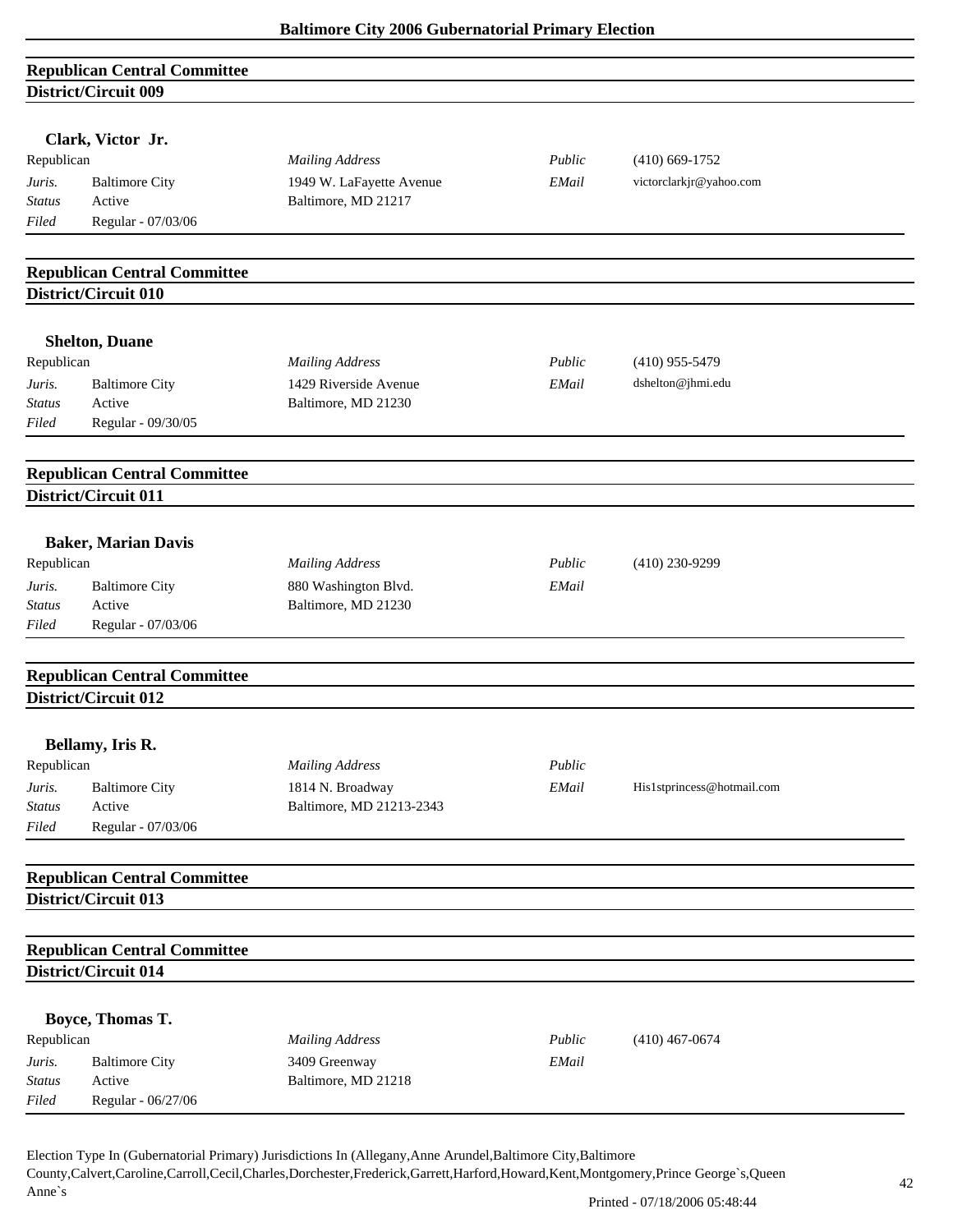## **Republican Central Committee (Continued) District/Circuit 014**

|               | Buffington, Kathleen B. |                          |        |                  |
|---------------|-------------------------|--------------------------|--------|------------------|
| Republican    |                         | <b>Mailing Address</b>   | Public |                  |
| Juris.        | <b>Baltimore City</b>   | 221 Ridgemede Road       | EMail  |                  |
| <b>Status</b> | Active                  | Apt. 101                 |        |                  |
| Filed         | Regular - 06/28/06      | Baltimore, MD 21210      |        |                  |
|               |                         |                          |        |                  |
|               | Farber, Donald R.       |                          |        |                  |
| Republican    |                         | <b>Mailing Address</b>   | Public | $(410)$ 235-4841 |
| Juris.        | <b>Baltimore City</b>   | 3925 Beech Avenue        | EMail  |                  |
| Status        | Active                  | #518A                    |        |                  |
| Filed         | Regular - 05/25/06      | Baltimore, MD 21211      |        |                  |
|               |                         |                          |        |                  |
|               | Owings, Julanne B.      |                          |        |                  |
| Republican    |                         | <b>Mailing Address</b>   | Public |                  |
| Juris.        | <b>Baltimore City</b>   | 3512 Chestnut Avenue     | EMail  | jbowings@aol.com |
| <b>Status</b> | Active                  | Baltimore, MD 21211-2519 |        |                  |
| Filed         | Regular - 06/28/06      |                          |        |                  |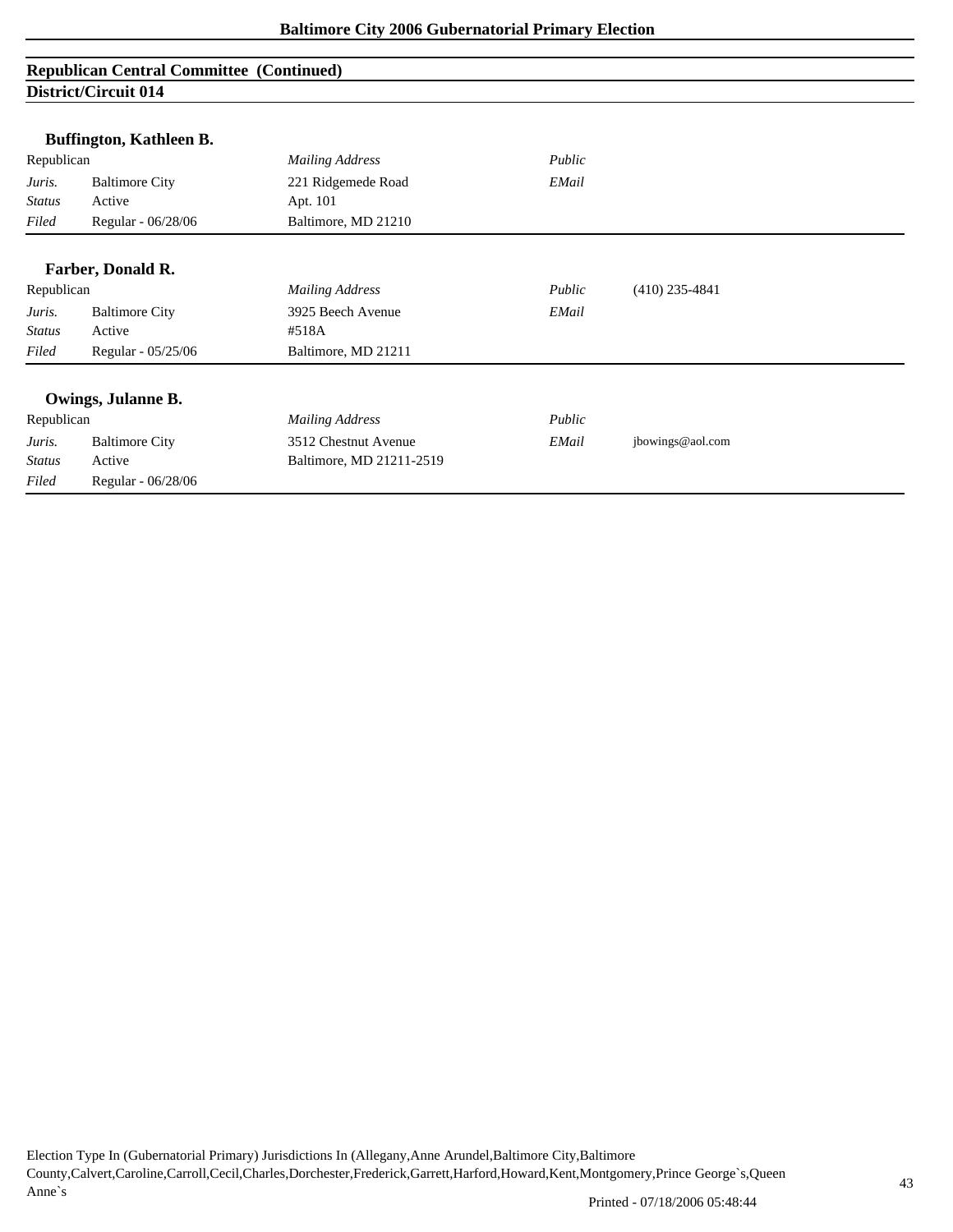## **County Executive**

|               | Bell, Clarence William Jr. |                        |        |                          |  |
|---------------|----------------------------|------------------------|--------|--------------------------|--|
| Republican    |                            | <b>Mailing Address</b> | Public | $(443)$ 992-0024         |  |
| Juris.        | <b>Baltimore County</b>    | P.O. Box 32035         | EMail  | votebell@comcast.net     |  |
| <b>Status</b> | Active                     | Baltimore, MD 21282    |        |                          |  |
| Filed         | Regular - 07/03/06         |                        |        |                          |  |
|               | Cioka, Norman J.           |                        |        |                          |  |
| Republican    |                            | <b>Mailing Address</b> | Public | $(410)$ 391-1564         |  |
| Juris.        | <b>Baltimore County</b>    | 932 Rosedale Ave.      | EMail  | ncioka@hotmail.com       |  |
| <b>Status</b> | Active                     | Baltimore, MD 21237    |        |                          |  |
| Filed         | Regular - 08/26/05         |                        |        |                          |  |
|               | Harvey, Ronald E.          |                        |        |                          |  |
| Democratic    |                            | <b>Mailing Address</b> | Public |                          |  |
| Juris.        | <b>Baltimore County</b>    | 8394 Cypress Mill Rd.  | EMail  |                          |  |
| <b>Status</b> | Active                     | Nottingham, MD 21236   |        |                          |  |
| Filed         | Regular - 07/03/06         |                        |        |                          |  |
|               | Page, Alexander Bob Jr.    |                        |        |                          |  |
| Democratic    |                            | <b>Mailing Address</b> | Public |                          |  |
| Juris.        | <b>Baltimore County</b>    | 844 Suegrove Road      | EMail  |                          |  |
| <b>Status</b> | Active                     | Baltimore, MD 21221    |        |                          |  |
| Filed         | Regular - 07/03/06         |                        |        |                          |  |
|               | Smith, James "Jim" T. Jr.  |                        |        |                          |  |
| Democratic    |                            | <b>Mailing Address</b> | Public | $(410)$ 296-2744         |  |
| Juris.        | <b>Baltimore County</b>    | P.O. Box 10681         | EMail  | ann@votejimsmith.com     |  |
| <b>Status</b> | Active                     | Towson, MD 21285       |        |                          |  |
| Filed         | Regular - 06/30/06         |                        |        |                          |  |
|               | Weber, John F. III         |                        |        |                          |  |
| Democratic    |                            | <b>Mailing Address</b> | Public |                          |  |
| Juris.        | <b>Baltimore County</b>    | 1952 Merritt Blvd.     | EMail  | www.johnfweber.com       |  |
| <b>Status</b> | Active                     | Dundalk, MD 21222      |        |                          |  |
| Filed         | Regular - 03/17/06         |                        |        |                          |  |
|               | <b>County Council</b>      |                        |        |                          |  |
|               | District/Circuit 001       |                        |        |                          |  |
|               | Kapusinski, George         |                        |        |                          |  |
| Republican    |                            | <b>Mailing Address</b> | Public | $(410)$ 744-4910         |  |
| Juris.        | <b>Baltimore County</b>    | 38 Kimball Ridge Court | EMail  | georgekapusinski@aol.com |  |
| <b>Status</b> | Active                     | Catonsville, MD 21228  |        |                          |  |
|               |                            |                        |        |                          |  |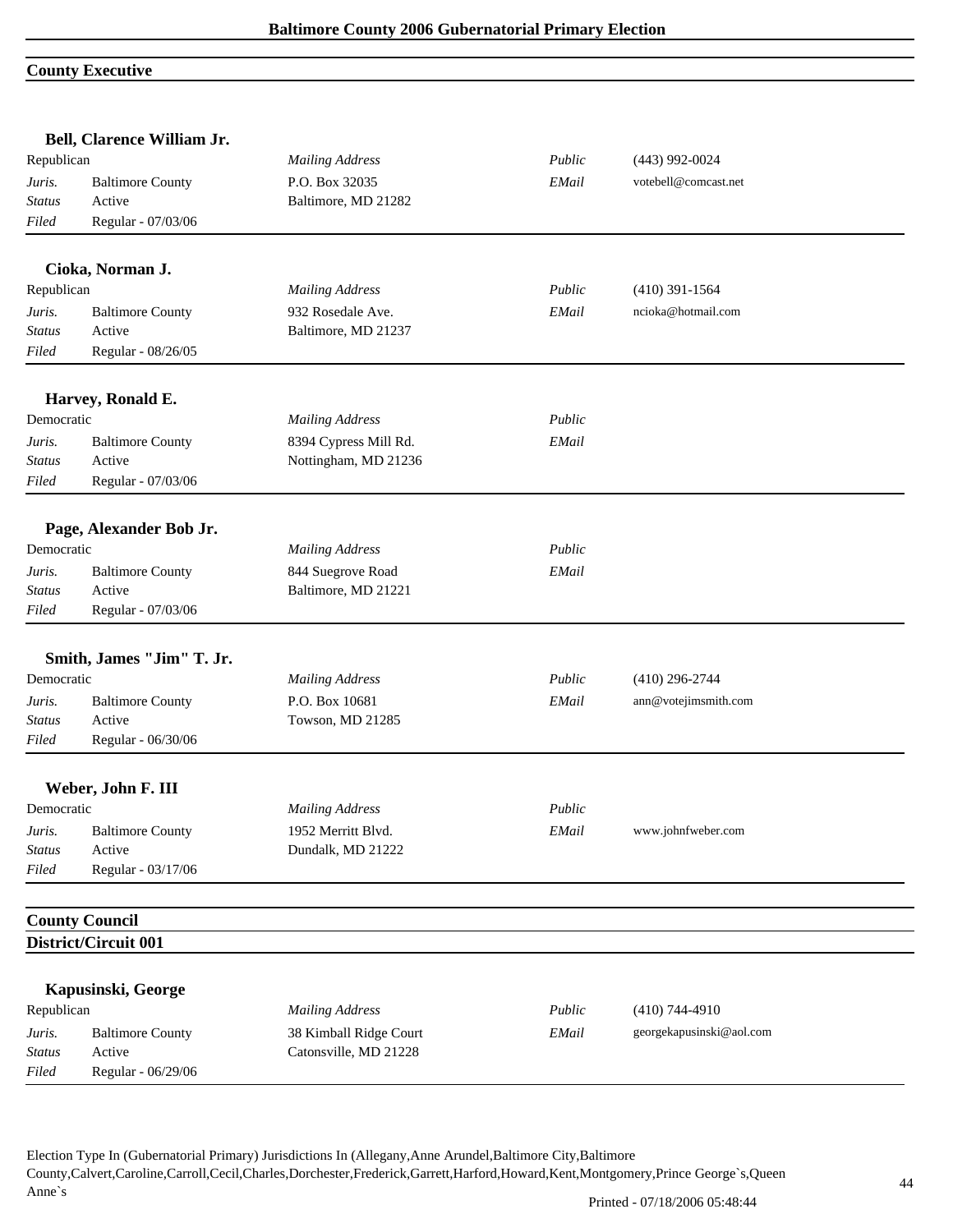|               | <b>County Council (Continued)</b>             |                             |        |                            |
|---------------|-----------------------------------------------|-----------------------------|--------|----------------------------|
|               | District/Circuit 001                          |                             |        |                            |
|               |                                               |                             |        |                            |
|               | Moxley, S. G. Samuel                          |                             |        |                            |
| Democratic    |                                               | <b>Mailing Address</b>      | Public | $(410) 887 - 0896$         |
| Juris.        | <b>Baltimore County</b>                       | 20 Seminole Avenue          | EMail  | sammoxley1@yahoo.com       |
| <b>Status</b> | Active                                        | Baltimore, MD 21228         |        |                            |
| Filed         | Regular - 05/30/06                            |                             |        |                            |
|               |                                               |                             |        |                            |
|               | <b>County Council</b><br>District/Circuit 002 |                             |        |                            |
|               |                                               |                             |        |                            |
|               | Marquardt, Lisa                               |                             |        |                            |
| Republican    |                                               | <b>Mailing Address</b>      | Public | $(410)$ 733-8567           |
| Juris.        | <b>Baltimore County</b>                       | 13 Hickory Knoll Ct         | EMail  | marquardt4lisa@comcast.net |
| <b>Status</b> | Active                                        | Lutherville, MD 21093       |        |                            |
| Filed         | Regular - 03/17/06                            |                             |        |                            |
|               | <b>Thompson, Tim</b>                          |                             |        |                            |
| Republican    |                                               | <b>Mailing Address</b>      | Public | $(410)$ 561-2223           |
| Juris.        | <b>Baltimore County</b>                       | 9480 Deereco Rd.            | EMail  | earth2tim@comcast.net      |
| <b>Status</b> | Active                                        | Timonium, MD 21093          |        |                            |
| Filed         | Regular - 07/03/06                            |                             |        |                            |
|               |                                               |                             |        |                            |
|               | Van Hoven, Gary                               |                             |        |                            |
| Republican    |                                               | <b>Mailing Address</b>      | Public | $(443)$ 604-3005           |
| Juris.        | <b>Baltimore County</b>                       | 3416 Birch Hollow Road      | EMail  | garyvanhoven@comcast.net   |
| <b>Status</b> | Withdrawn - 09/19/2005                        | Baltimore, MD 21208         |        |                            |
| Filed         | Regular - 07/19/05                            |                             |        |                            |
|               | <b>Kamenetz</b> , Kevin                       |                             |        |                            |
| Democratic    |                                               | <b>Mailing Address</b>      | Public | $(410)$ 825-0070           |
| Juris.        | <b>Baltimore County</b>                       | 12607 Waterspout Court      | EMail  | kamenetzlaw@comcast.net    |
| <b>Status</b> | Active                                        | Owings Mills, MD 21117-1024 |        |                            |
| Filed         | Regular - 05/02/06                            |                             |        |                            |
|               | <b>County Council</b>                         |                             |        |                            |
|               | <b>District/Circuit 003</b>                   |                             |        |                            |
|               |                                               |                             |        |                            |
|               | McIntire, T. Bryan                            |                             |        |                            |
| Republican    |                                               | <b>Mailing Address</b>      | Public | $(410)$ 833-7670           |
| Juris.        | <b>Baltimore County</b>                       | PO Box 65                   | EMail  | tbmci@verizon.net          |
| <b>Status</b> | Active                                        | Glyndon, MD 21071           |        |                            |
| Filed         | Regular - 06/05/06                            |                             |        |                            |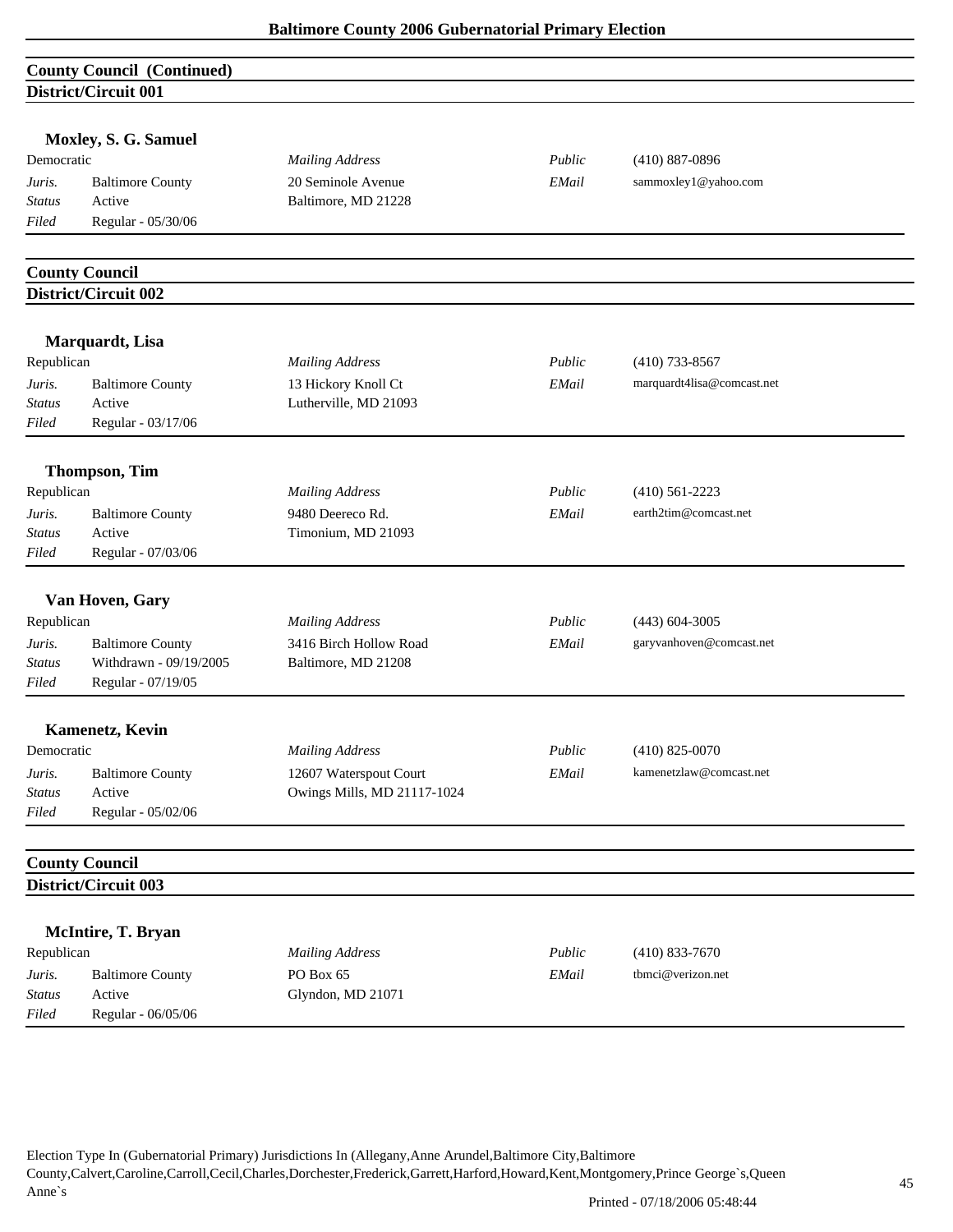|               | <b>County Council (Continued)</b>             |                          |        |                             |
|---------------|-----------------------------------------------|--------------------------|--------|-----------------------------|
|               | <b>District/Circuit 003</b>                   |                          |        |                             |
|               |                                               |                          |        |                             |
|               | Wagner, Michael J.                            |                          |        |                             |
| Republican    |                                               | <b>Mailing Address</b>   | Public | $(410)$ 608-7273            |
| Juris.        | <b>Baltimore County</b>                       | 2136 Carroll Mill Rd.    | EMail  |                             |
| Status        | Active                                        | Phoenix, MD 21131        |        |                             |
| Filed         | Regular - 07/03/06                            |                          |        |                             |
|               | <b>County Council</b>                         |                          |        |                             |
|               | District/Circuit 004                          |                          |        |                             |
|               |                                               |                          |        |                             |
|               | <b>McCrimmon, Penny</b>                       |                          |        |                             |
| Democratic    |                                               | <b>Mailing Address</b>   | Public | $(410)$ 521-9693            |
| Juris.        | <b>Baltimore County</b>                       | P.O. Box 94              | EMail  | pmccrimmon@comcast.net      |
| Status        | Active                                        | Randallstown, MD 21133   |        |                             |
| Filed         | Regular - 05/03/06                            |                          |        |                             |
|               | Oliver, Kenneth N.                            |                          |        |                             |
| Democratic    |                                               | <b>Mailing Address</b>   | Public |                             |
| Juris.        | <b>Baltimore County</b>                       | 8818 Greens Lane         | EMail  | kenoliverdcf@yahoo.com      |
| Status        | Active                                        | Randallstown, MD 21133   |        |                             |
| Filed         | Regular - 05/01/06                            |                          |        |                             |
|               |                                               |                          |        |                             |
|               | <b>County Council</b>                         |                          |        |                             |
|               | District/Circuit 005                          |                          |        |                             |
|               | <b>Skinner, Wayne</b>                         |                          |        |                             |
| Republican    |                                               | <b>Mailing Address</b>   | Public |                             |
| Juris.        | <b>Baltimore County</b>                       | 1813 Edgewood Road       | EMail  | electwayneskinner@yahoo.com |
| Status        | Active                                        | Baltimore, MD 21234-0000 |        |                             |
| Filed         | Regular - 06/14/06                            |                          |        |                             |
|               |                                               |                          |        |                             |
| Democratic    | <b>Gardina</b> , Vince                        | <b>Mailing Address</b>   | Public | $(410)$ 256-0312            |
| Juris.        | <b>Baltimore County</b>                       | 4 Farm Brook Court       | EMail  | vgardina@yahoo.com          |
| <b>Status</b> | Active                                        | Perry Hall, MD 21128     |        |                             |
| Filed         | Regular - 06/22/06                            |                          |        |                             |
|               |                                               |                          |        |                             |
|               | <b>Martin, Kathy Reiner</b>                   |                          |        |                             |
| Democratic    |                                               | <b>Mailing Address</b>   | Public | $(410)$ 258-2154            |
| Juris.        | <b>Baltimore County</b>                       | 9127 Cowenton Avenue     | EMail  | kathymartin@comcast.net     |
| <b>Status</b> | Active                                        | Perry Hall, MD 21128     |        |                             |
| Filed         | Regular - 03/02/06                            |                          |        |                             |
|               |                                               |                          |        |                             |
|               | <b>County Council</b><br>District/Circuit 006 |                          |        |                             |
|               |                                               |                          |        |                             |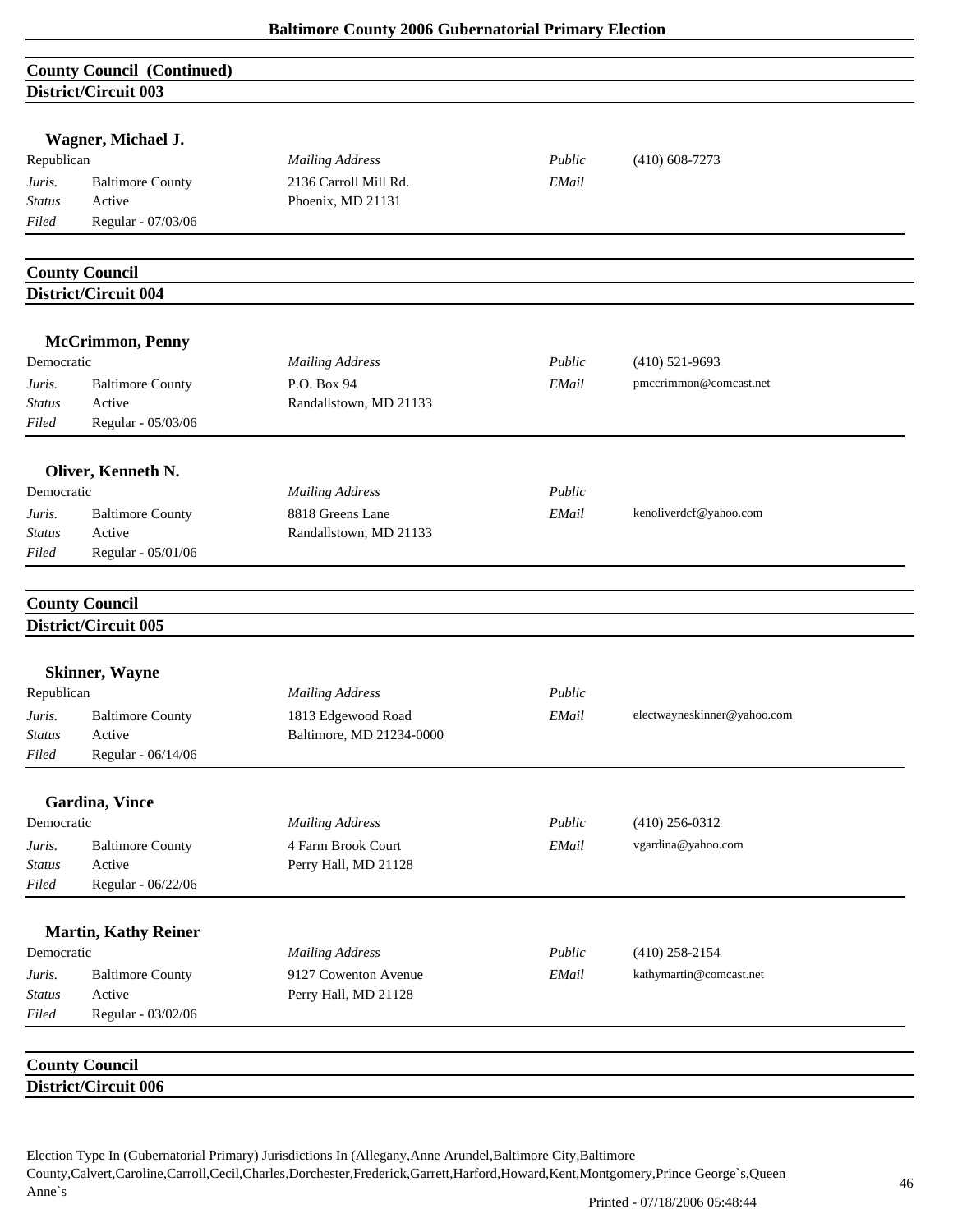|               | <b>County Council (Continued)</b>       |                           |        |                         |  |
|---------------|-----------------------------------------|---------------------------|--------|-------------------------|--|
|               | District/Circuit 006                    |                           |        |                         |  |
|               |                                         |                           |        |                         |  |
|               | Knepp, Tim                              |                           |        |                         |  |
| Republican    |                                         | <b>Mailing Address</b>    | Public | $(410)$ 686-5151        |  |
| Juris.        | <b>Baltimore County</b>                 | 12 Perch Court            | EMail  | tpknepp@verizon.net     |  |
| <b>Status</b> | Active                                  | Baltimore, MD 21220       |        |                         |  |
| Filed         | Regular - 06/19/06                      |                           |        |                         |  |
|               | <b>Bartenfelder, Joseph</b>             |                           |        |                         |  |
| Democratic    |                                         | <b>Mailing Address</b>    | Public | $(410) 882 - 2018$      |  |
| Juris.        | <b>Baltimore County</b>                 | 4564 Ridge Rd.            | EMail  | joe@joebartenfelder.com |  |
| <b>Status</b> | Active                                  | Baltimore, MD 21236       |        |                         |  |
| Filed         | Regular - 06/27/06                      |                           |        |                         |  |
|               |                                         |                           |        |                         |  |
|               | White, James L. (GENERAL ELECTION ONLY) |                           |        |                         |  |
| Unaffiliated  |                                         | <b>Mailing Address</b>    | Public |                         |  |
| Juris.        | <b>Baltimore County</b>                 | 3219 Texas Ave.           | EMail  |                         |  |
| <b>Status</b> | Declaration of Intent                   | Baltimore, MD 21234       |        |                         |  |
| Filed         | Regular - 06/30/06                      |                           |        |                         |  |
|               | <b>County Council</b>                   |                           |        |                         |  |
|               | <b>District/Circuit 007</b>             |                           |        |                         |  |
|               |                                         |                           |        |                         |  |
|               | <b>Krul, Ray</b>                        |                           |        |                         |  |
| Republican    |                                         | <b>Mailing Address</b>    | Public | $(410) 686 - 3179$      |  |
| Juris.        | <b>Baltimore County</b>                 | 8326 Old Philadephia Road | EMail  |                         |  |
| <b>Status</b> | Active                                  | Rosedale, MD 21237        |        |                         |  |
| Filed         | Regular - 06/19/06                      |                           |        |                         |  |
|               | <b>Myer</b> , Bernice                   |                           |        |                         |  |
| Democratic    |                                         | <b>Mailing Address</b>    | Public | $(410)$ 978-1920        |  |
| Juris.        | <b>Baltimore County</b>                 | 8922 Hinton Ave           | EMail  | bc50@comcast.net        |  |
| <b>Status</b> | Active                                  | Baltimore, MD 21219       |        |                         |  |
| Filed         | Regular - 07/05/05                      |                           |        |                         |  |
|               |                                         |                           |        |                         |  |
|               | Olszewski, John "Johnny O" Sr.          |                           |        |                         |  |
| Democratic    |                                         | <b>Mailing Address</b>    | Public | $(410)$ 917-8211        |  |
| Juris.        | <b>Baltimore County</b>                 | 2507 Pac Lane             | EMail  | gojohnnyo@comcast.net   |  |
| Status        | Active                                  | Baltimore, MD 21219       |        |                         |  |
| Filed         | Regular - 06/27/06                      |                           |        |                         |  |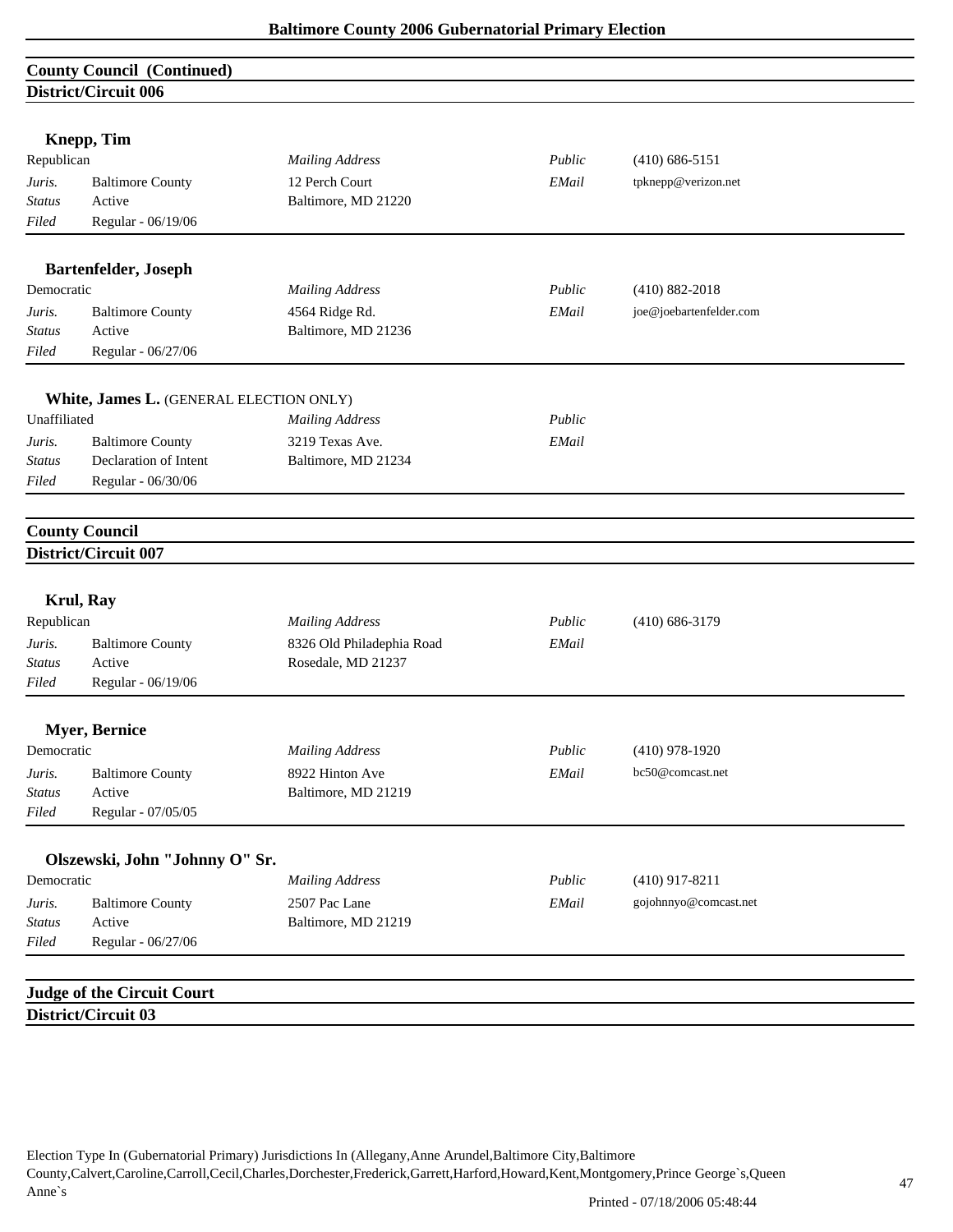# **Judge of the Circuit Court (Continued) District/Circuit 03**

|                         | Frank, Arthur M. (GENERAL ELECTION ONLY)          | <b>Mailing Address</b>                        | Public | $(410)$ 285-4800             |
|-------------------------|---------------------------------------------------|-----------------------------------------------|--------|------------------------------|
| Juris.<br><b>Status</b> | <b>Baltimore County</b><br>Seeking the Nomination | 10535 Park Heights Avenue<br>Owings, MD 21117 | EMail  | afrank2857@aol.com           |
| Filed                   | Party Designated - 07/03/06                       |                                               |        |                              |
|                         | <b>Buie, William R. III</b>                       |                                               |        |                              |
|                         |                                                   | <b>Mailing Address</b>                        | Public | $(410)$ 576-7666             |
| Juris.                  | <b>Baltimore County</b>                           | 12 South Calvert Street                       | EMail  | williambuie@prodigy.net      |
| <b>Status</b>           | Active                                            | Baltimore, MD 21202                           |        |                              |
| $Filed$                 | Regular - 05/19/06                                |                                               |        |                              |
|                         | Cahill, Robert E. Jr.                             |                                               |        |                              |
|                         |                                                   | <b>Mailing Address</b>                        | Public | $(410) 887 - 2674$           |
| Juris.                  | <b>Baltimore County</b>                           | 8209 Carrbridge Circle                        | EMail  | rcahill@co.ba.md.us          |
| Status                  | Active                                            | Towson, MD 21204                              |        |                              |
| Filed                   | Regular - 03/20/06                                |                                               |        |                              |
|                         | Ensor, Judith C.                                  |                                               |        |                              |
|                         |                                                   | <b>Mailing Address</b>                        | Public | $(410) 887 - 2668$           |
| Juris.                  | <b>Baltimore County</b>                           | 16903 Hereford Road                           | EMail  | jcensor@co.ba.md.us          |
| <b>Status</b>           | Active                                            | Monkton, MD 21111                             |        |                              |
| Filed                   | Regular - 03/20/06                                |                                               |        |                              |
|                         | Frank, Arthur M.                                  |                                               |        |                              |
|                         |                                                   | <b>Mailing Address</b>                        | Public | $(410)$ 285-4800             |
| Juris.                  | <b>Baltimore County</b>                           | 10535 Park Heights Avenue                     | EMail  | info@arthurfrankforjudge.com |
| <b>Status</b>           | Active                                            | Owings Mills, MD 21117                        |        |                              |
| Filed                   | Regular - 04/05/06                                |                                               |        |                              |
|                         | Martin, Timothy J.                                |                                               |        |                              |
|                         |                                                   | <b>Mailing Address</b>                        | Public | $(410) 887 - 6515$           |
| Juris.                  | <b>Baltimore County</b>                           | 8620 Drumwood Road                            | EMail  | tjmartin@co.ba.md.us         |
| Status                  | Active                                            | Baltimore, MD 21286                           |        |                              |
| Filed                   | Regular - 03/20/06                                |                                               |        |                              |
|                         | Norman, Mickey                                    |                                               |        |                              |
|                         |                                                   | <b>Mailing Address</b>                        | Public | $(410) 887 - 2916$           |
| Juris.                  | <b>Baltimore County</b>                           | 14007 Manor Road                              | EMail  | mnorman@co.ba.md.us          |
| <b>Status</b>           | Active                                            | Baldwin, MD 21013                             |        |                              |
| Filed                   | Regular - 03/20/06                                |                                               |        |                              |
|                         |                                                   |                                               |        |                              |
|                         | <b>State's Attorney</b>                           |                                               |        |                              |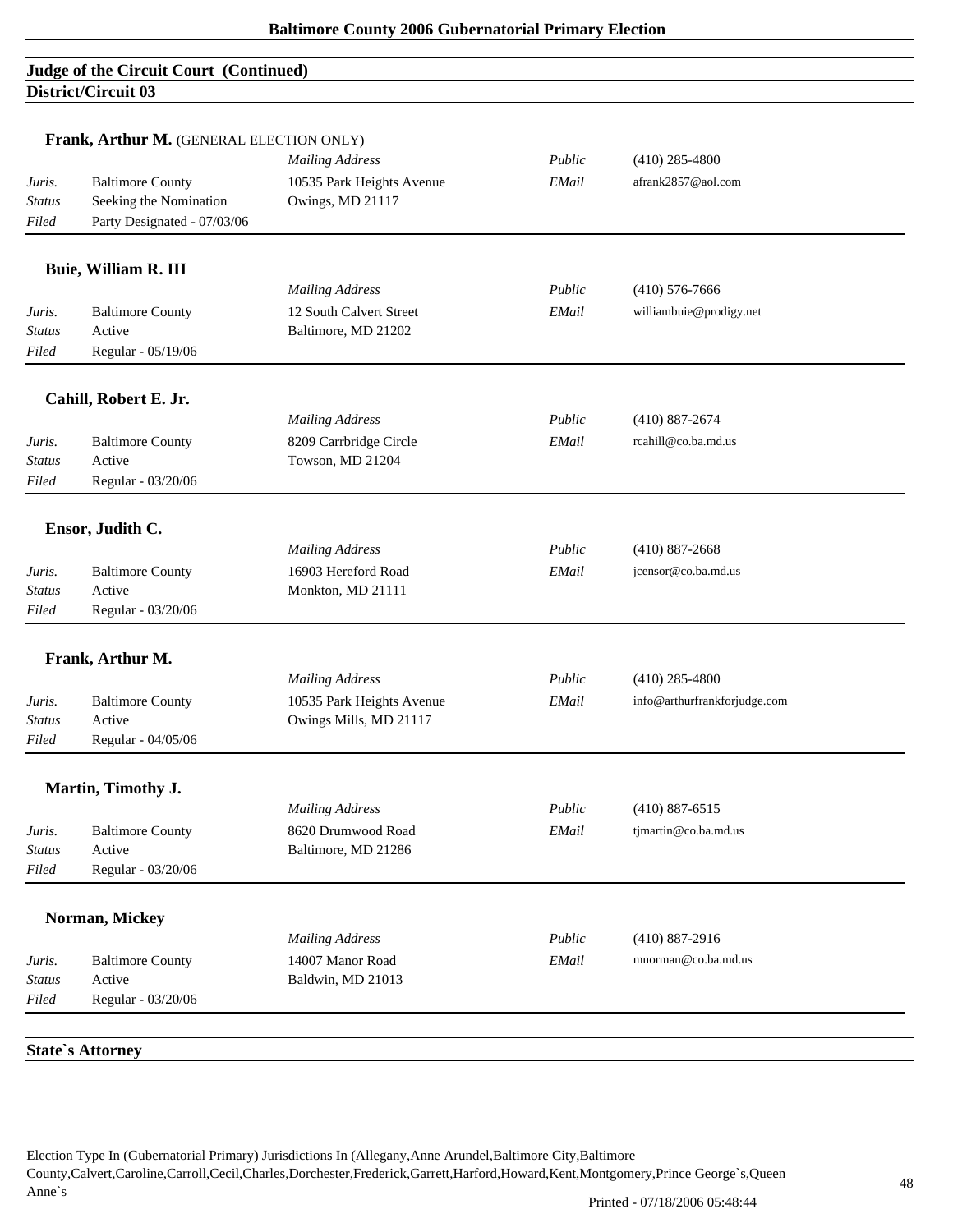## **State`s Attorney (Continued)**

|               | <b>Bailey, Steve</b>              |                           |        |                             |  |
|---------------|-----------------------------------|---------------------------|--------|-----------------------------|--|
| Republican    |                                   | <b>Mailing Address</b>    | Public | $(443)$ 632-4415            |  |
| Juris.        | <b>Baltimore County</b>           | 1819 Landrake Road        | EMail  | votestevebailey@comcast.net |  |
| <b>Status</b> | Active                            | Towson, MD 21204          |        |                             |  |
| Filed         | Regular - 06/28/06                |                           |        |                             |  |
|               | Miles, Stephen L.                 |                           |        |                             |  |
| Democratic    |                                   | <b>Mailing Address</b>    | Public | $(410)$ 913-1100            |  |
| Juris.        | <b>Baltimore County</b>           | PO Box 1327               | EMail  | stephenlmiles@hotmail.com   |  |
| Status        | Active                            | Brooklandville, MD 21093  |        |                             |  |
| Filed         | Regular - 06/29/06                |                           |        |                             |  |
|               | Shellenberger, Scott D.           |                           |        |                             |  |
| Democratic    |                                   | <b>Mailing Address</b>    | Public | $(410)$ 649-2007            |  |
| Juris.        | <b>Baltimore County</b>           | 12 Perine Court           | EMail  | sshellenberger@lawpga.com   |  |
| <b>Status</b> | Active                            | Baltimore, MD 21234       |        |                             |  |
| Filed         | Regular - 01/26/06                |                           |        |                             |  |
|               |                                   |                           |        |                             |  |
|               | <b>Clerk of the Circuit Court</b> |                           |        |                             |  |
|               |                                   |                           |        |                             |  |
|               | Collins, J. Michael               |                           |        |                             |  |
| Republican    |                                   | <b>Mailing Address</b>    | Public | $(410) 833 - 9539$          |  |
| Juris.        | <b>Baltimore County</b>           | 115 Sunnymeadow Lane      | EMail  | sdct2@comcast.net           |  |
| <b>Status</b> | Active                            | Reisterstown, MD 21136    |        |                             |  |
| Filed         | Regular - 06/23/06                |                           |        |                             |  |
| Hill, Bill    |                                   |                           |        |                             |  |
| Republican    |                                   | <b>Mailing Address</b>    | Public | $(410)$ 825-0683            |  |
| Juris.        | <b>Baltimore County</b>           | 204 E. Joppa Rd. Apt. 317 | EMail  | wthmason33@hotmail.com      |  |
| <b>Status</b> | Active                            | Towson, MD 21286          |        |                             |  |
| Filed         | Regular - 07/03/06                |                           |        |                             |  |
|               | <b>Clark, Yvonne</b>              |                           |        |                             |  |
| Democratic    |                                   | <b>Mailing Address</b>    | Public | $(410)$ 521-2123            |  |
| Juris.        | <b>Baltimore County</b>           | 18 Aventura Ct.           | EMail  | 2drayton2@comcast.net       |  |
| <b>Status</b> | Active                            | Randallstown, MD 21133    |        |                             |  |
| Filed         | Regular - 06/30/06                |                           |        |                             |  |
|               |                                   |                           |        |                             |  |
|               | <b>Mensh</b> , Suzanne            |                           |        |                             |  |
| Democratic    |                                   | <b>Mailing Address</b>    | Public | $(410)887 - 2998$           |  |
| Juris.        | <b>Baltimore County</b>           | 303 Glatisamt Place       | EMail  |                             |  |
| <b>Status</b> | Active                            | <b>Avalon East</b>        |        |                             |  |
| Filed         | Regular - 06/14/06                | Baltimore, MD 21208       |        |                             |  |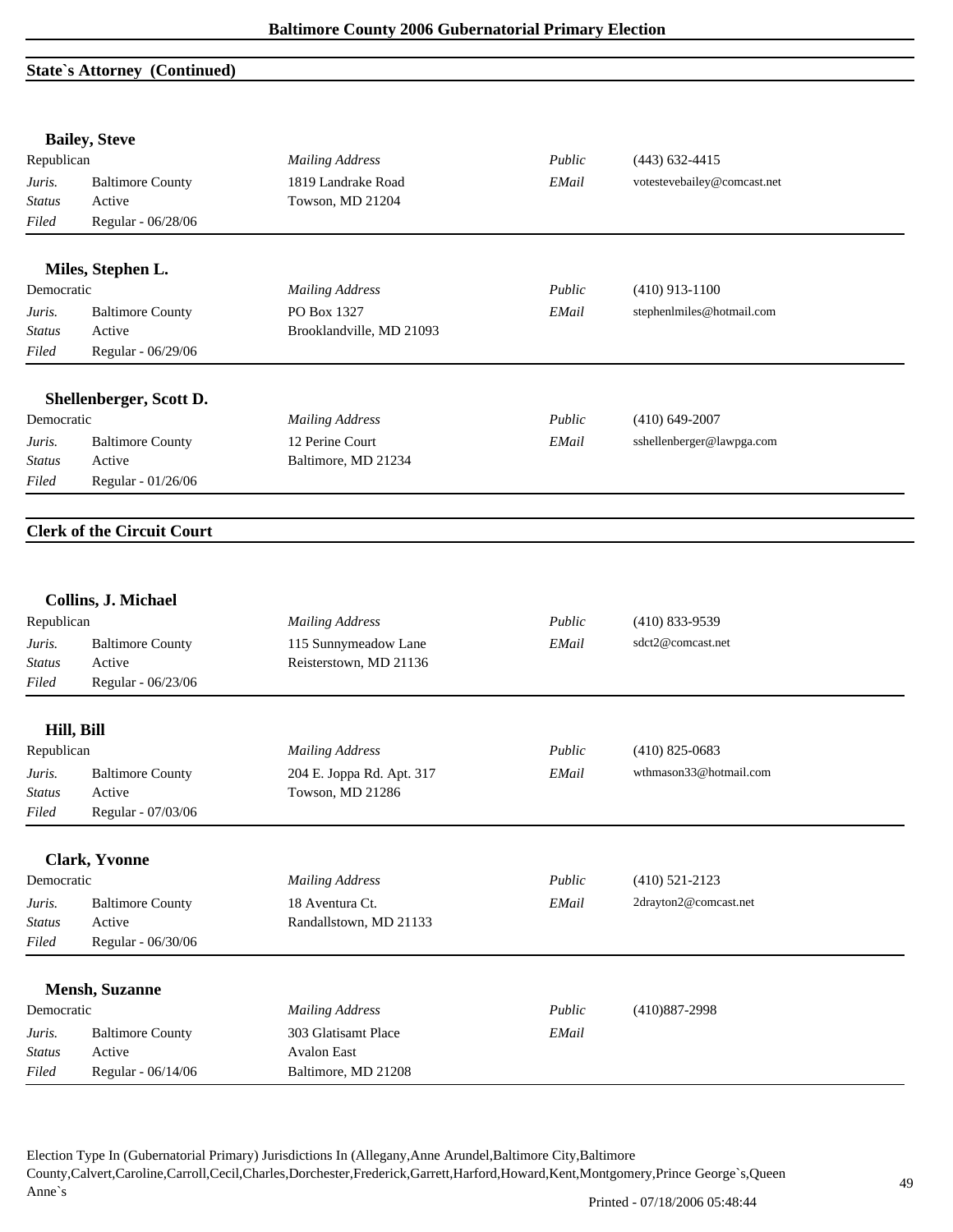### **Clerk of the Circuit Court (Continued)**

|                         | <b>Mooring, Kevin Rex</b>          |                          |        |                             |
|-------------------------|------------------------------------|--------------------------|--------|-----------------------------|
| Democratic              |                                    | <b>Mailing Address</b>   | Public | $(410)$ 298-7415            |
| Juris.                  | <b>Baltimore County</b>            | 6407 Maple Street        | EMail  |                             |
| <b>Status</b>           | Active                             | Baltimore, MD 21207      |        |                             |
| Filed                   | Regular - 06/27/06                 |                          |        |                             |
|                         |                                    |                          |        |                             |
|                         | Pearce, Anna K.                    |                          |        |                             |
| Democratic              |                                    | <b>Mailing Address</b>   | Public |                             |
| Juris.                  | <b>Baltimore County</b>            | 8025 Philadelphia Rd     | EMail  | she007@bellatlantic.net     |
| <b>Status</b>           | Withdrawn - 07/13/2006             | Baltimore, MD 21237      |        |                             |
| Filed                   | Regular - 06/23/06                 |                          |        |                             |
|                         | <b>Register of Wills</b>           |                          |        |                             |
|                         | Connolly, Grace G.                 |                          |        |                             |
| Democratic              |                                    | <b>Mailing Address</b>   | Public | $(410) 887 - 6560$          |
| Juris.                  | <b>Baltimore County</b>            | 1 Coldwater Court        | EMail  |                             |
| <b>Status</b>           | Active                             | Towson, MD 21204         |        |                             |
| Filed                   | Regular - 06/02/06                 |                          |        |                             |
|                         | <b>Judge of the Orphans' Court</b> |                          |        |                             |
|                         | Allen, Ray                         |                          |        |                             |
| Republican              |                                    | <b>Mailing Address</b>   | Public | $(410)$ 817-6690            |
| Juris.                  | <b>Baltimore County</b>            | 13 Brocster Court        | EMail  | rallen3@comcast.net         |
| <b>Status</b>           | Active                             | Phoenix, MD 21131        |        |                             |
| Filed                   | Regular - 06/19/06                 |                          |        |                             |
|                         | <b>Banks, Robert Joseph</b>        |                          |        |                             |
| Republican              |                                    | <b>Mailing Address</b>   | Public | $(410)$ 982-3649            |
| Juris.                  | <b>Baltimore County</b>            | 2322-C Falls Gabble Lane | EMail  | RobertJosephBanks@yahoo.com |
| <b>Status</b>           | Active                             | Baltimore, MD 21209      |        |                             |
| Filed                   | Regular - 06/22/06                 |                          |        |                             |
|                         |                                    |                          |        |                             |
| Republican              | Danza, John R.                     | <b>Mailing Address</b>   | Public | $(410)$ 933-8880            |
|                         |                                    | 8818 Dove Dr.            |        |                             |
| Juris.<br><b>Status</b> | <b>Baltimore County</b><br>Active  | Perry Hall, MD 21128     | EMail  |                             |
| Filed                   | Regular - 03/10/06                 |                          |        |                             |
|                         |                                    |                          |        |                             |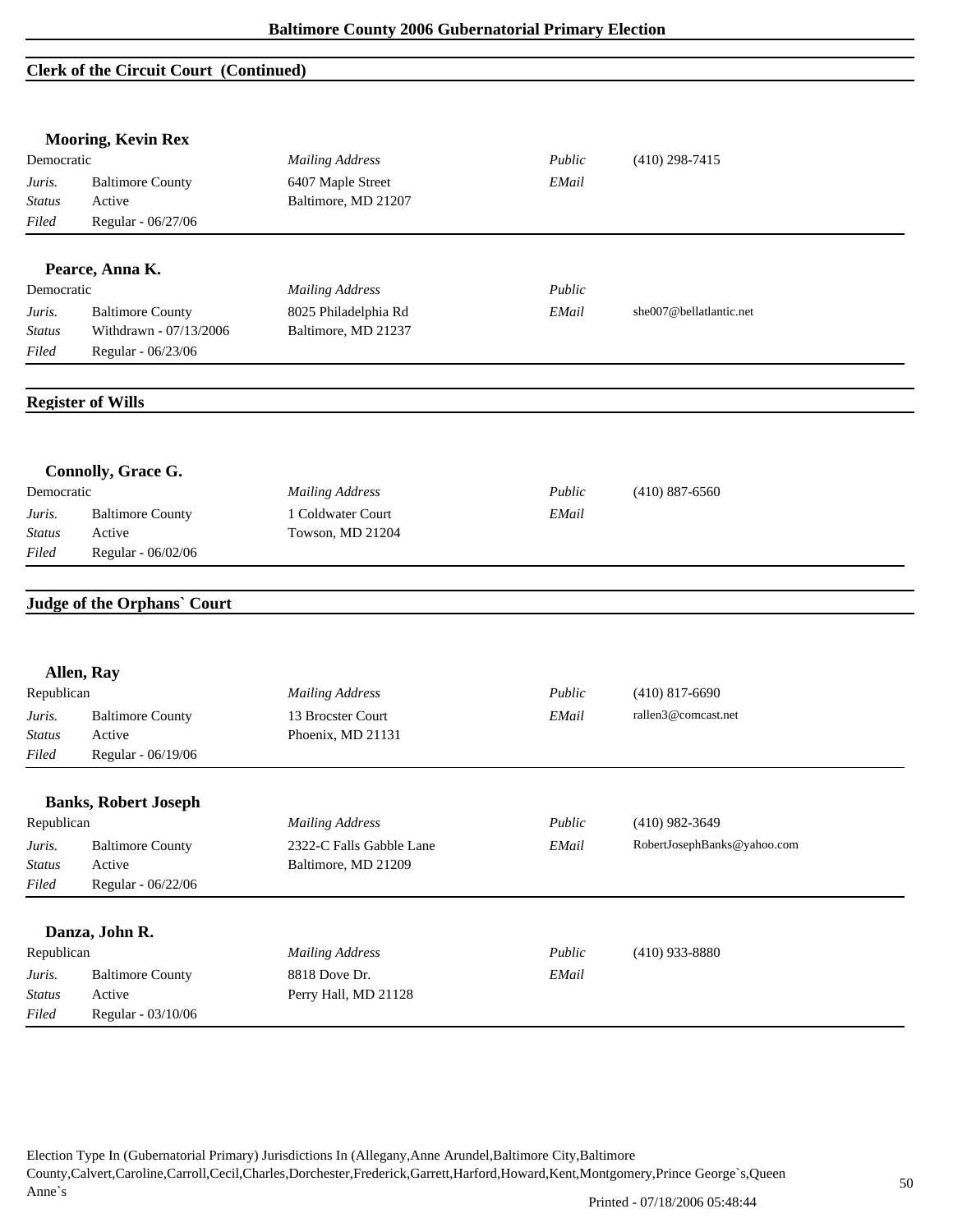## **Judge of the Orphans` Court (Continued)**

|               | Murphy, Gloria B.       |                        |        |                         |
|---------------|-------------------------|------------------------|--------|-------------------------|
| Republican    |                         | <b>Mailing Address</b> | Public | $(410)$ 788-8683        |
| Juris.        | <b>Baltimore County</b> | 36 Holmehurst Avenue   | EMail  | gmurph618@aol.com       |
| <b>Status</b> | Active                  | Catonsville, MD 21228  |        |                         |
| Filed         | Regular - 07/03/06      |                        |        |                         |
|               | Andreone, Carol         |                        |        |                         |
| Democratic    |                         | <b>Mailing Address</b> | Public |                         |
| Juris.        | <b>Baltimore County</b> | 5 English Saddle Ct.   | EMail  | andreoneca@aol.com      |
| Status        | Active                  | Parkton, MD 21120      |        |                         |
| Filed         | Regular - 06/30/06      |                        |        |                         |
|               |                         |                        |        |                         |
|               | Boone, A. Gordon        |                        |        |                         |
| Democratic    |                         | <b>Mailing Address</b> | Public |                         |
| Juris.        | <b>Baltimore County</b> | 15345 Manor Road       | EMail  | gboone@premierreal.com  |
| <b>Status</b> | Active                  | Monkton, MD 21111      |        |                         |
| Filed         | Regular - 06/07/06      |                        |        |                         |
|               |                         |                        |        |                         |
|               | Burdynski, Ronald J.    |                        |        |                         |
| Democratic    |                         | <b>Mailing Address</b> | Public |                         |
| Juris.        | <b>Baltimore County</b> | 15 Birchbrook Court    | EMail  | rburdynski@comcast.net  |
| <b>Status</b> | Active                  | Baltimore, MD 21236    |        |                         |
| Filed         | Regular - 07/13/05      |                        |        |                         |
|               | Cavanaugh, Colleen A.   |                        |        |                         |
| Democratic    |                         | <b>Mailing Address</b> | Public | $(410)$ 244-1155        |
| Juris.        | <b>Baltimore County</b> | 2302 Eastlake Road     | EMail  | ccavanaugh@triallaw.com |
| <b>Status</b> | Active                  | Timonium, MD 21093     |        |                         |
| Filed         | Regular - 09/08/05      |                        |        |                         |
|               | Disney, John G.         |                        |        |                         |
| Democratic    |                         | <b>Mailing Address</b> | Public | $(410)$ 661-7112        |
| Juris.        | <b>Baltimore County</b> | 2903 Manns Avenue      | EMail  | hjdisney@earthlink.net  |
| <b>Status</b> | Active                  | Parkville, MD 21234    |        |                         |
| Filed         | Regular - 06/30/06      |                        |        |                         |
|               |                         |                        |        |                         |
|               | Evans, William R.       |                        |        |                         |
| Democratic    |                         | <b>Mailing Address</b> | Public | $(410)282 - 1800$       |
| Juris.        | <b>Baltimore County</b> | 6712 Garvey Road       | EMail  |                         |
| <b>Status</b> | Active                  | Baltimore, MD 21237    |        |                         |
| Filed         | Regular - 05/22/06      |                        |        |                         |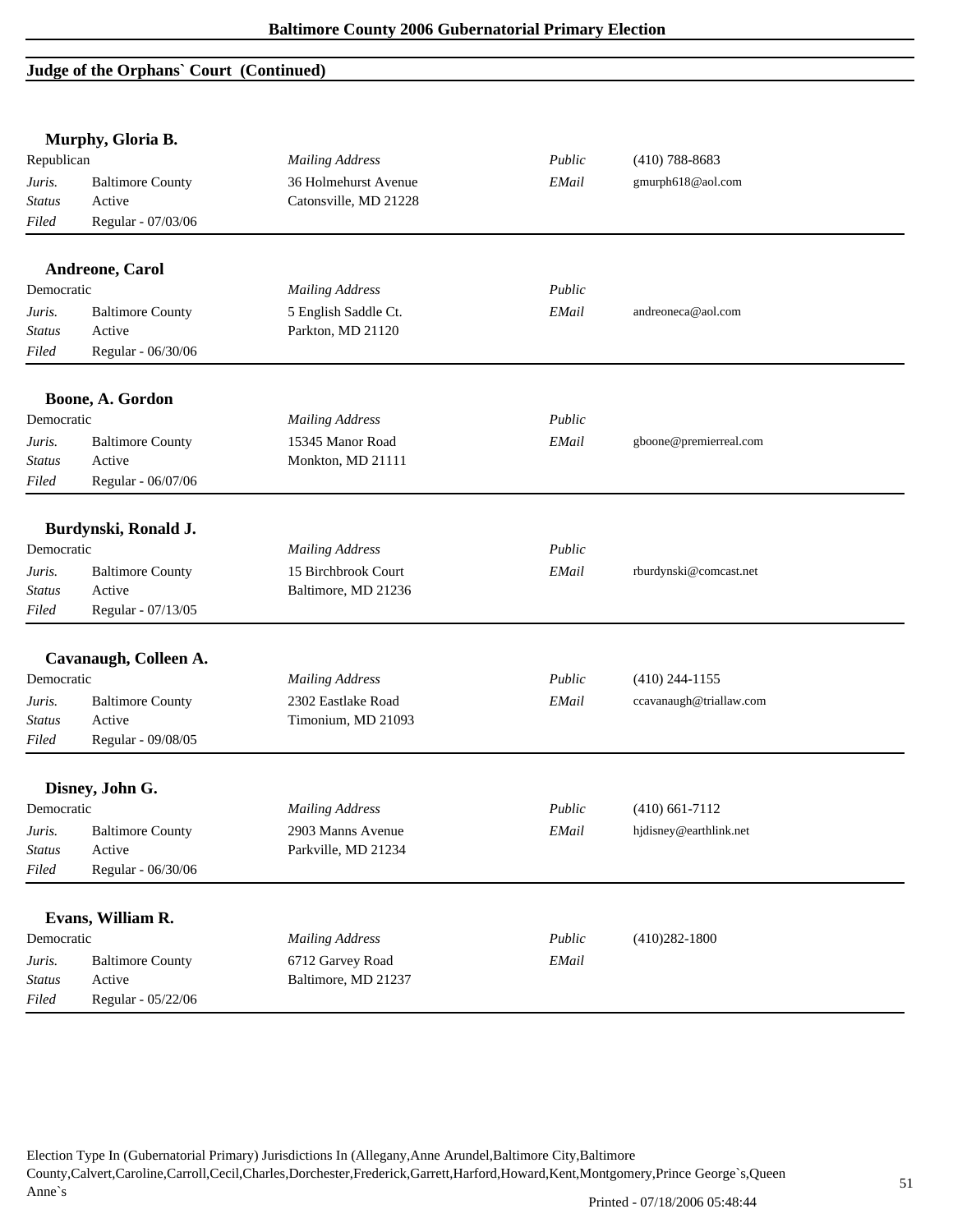## **Judge of the Orphans` Court (Continued)**

|                | Ferraracci, Joe            |                        |        |                        |  |
|----------------|----------------------------|------------------------|--------|------------------------|--|
| Democratic     |                            | <b>Mailing Address</b> | Public | $(410)$ 665-8140       |  |
| Juris.         | <b>Baltimore County</b>    | 7110 Willowdale Avenue | EMail  | senatorjoef@yahoo.com  |  |
| <b>Status</b>  | Active                     | Baltimore, MD 21206    |        |                        |  |
| Filed          | Regular - 03/06/06         |                        |        |                        |  |
|                | Friedman, Myles F.         |                        |        |                        |  |
| Democratic     |                            | <b>Mailing Address</b> | Public |                        |  |
| Juris.         | <b>Baltimore County</b>    | 504 Old Crossing Dr    | EMail  | mff.esq@verizon.net    |  |
| <b>Status</b>  | Active                     | Baltimore, MD 21208    |        |                        |  |
| Filed          | Regular - 05/02/06         |                        |        |                        |  |
|                | Hiltz, Deanna L.           |                        |        |                        |  |
| Democratic     |                            | <b>Mailing Address</b> | Public |                        |  |
| Juris.         | <b>Baltimore County</b>    | 118 N. Marlyn Ave.     | EMail  |                        |  |
| Status         | Active                     | Essex, MD 21221        |        |                        |  |
| Filed          | Regular - 07/03/06         |                        |        |                        |  |
|                |                            |                        |        |                        |  |
|                | Josey, Leronia A.          |                        |        |                        |  |
| Democratic     |                            | <b>Mailing Address</b> | Public | $(410)$ 332-1623       |  |
| Juris.         | <b>Baltimore County</b>    | 3700 Lochearn Dr       | EMail  | ljosey@comcast.net     |  |
| Status         | Active                     | Baltimore, MD 21207    |        |                        |  |
| Filed          | Regular - 05/11/06         |                        |        |                        |  |
|                | Lawler, Theresa A.         |                        |        |                        |  |
| Democratic     |                            | <b>Mailing Address</b> | Public | $(410)$ 252-6364       |  |
| Juris.         | <b>Baltimore County</b>    | 17 Gray Squirrel Court | EMail  | Judgelawler@aol.com    |  |
| <b>Status</b>  | Active                     | Timonium, MD 21093     |        |                        |  |
| Filed          | Regular - 02/15/06         |                        |        |                        |  |
|                | Sober, Debra               |                        |        |                        |  |
| Democratic     |                            | <b>Mailing Address</b> | Public | $(410)$ 321-4600       |  |
| Juris.         | <b>Baltimore County</b>    | 22 Maryland Ave.       | EMail  | debrasober@comcast.net |  |
| <b>Status</b>  | Active                     | Baltimore, MD 21208    |        |                        |  |
| Filed          | Regular - 06/27/06         |                        |        |                        |  |
|                |                            |                        |        |                        |  |
| <b>Sheriff</b> |                            |                        |        |                        |  |
|                |                            |                        |        |                        |  |
|                | Bell, Clarence William Jr. |                        |        |                        |  |
|                |                            |                        |        |                        |  |

| Republican    |                         | Mailing Address     | Public | $(443)$ 992-0024     |
|---------------|-------------------------|---------------------|--------|----------------------|
| Juris.        | <b>Baltimore County</b> | P.O. Box 32035      | EMail  | votebell@comcast.net |
| <b>Status</b> | Withdrawn - 07/03/2006  | Baltimore, MD 21282 |        |                      |
| Filed         | Regular - 06/21/06      |                     |        |                      |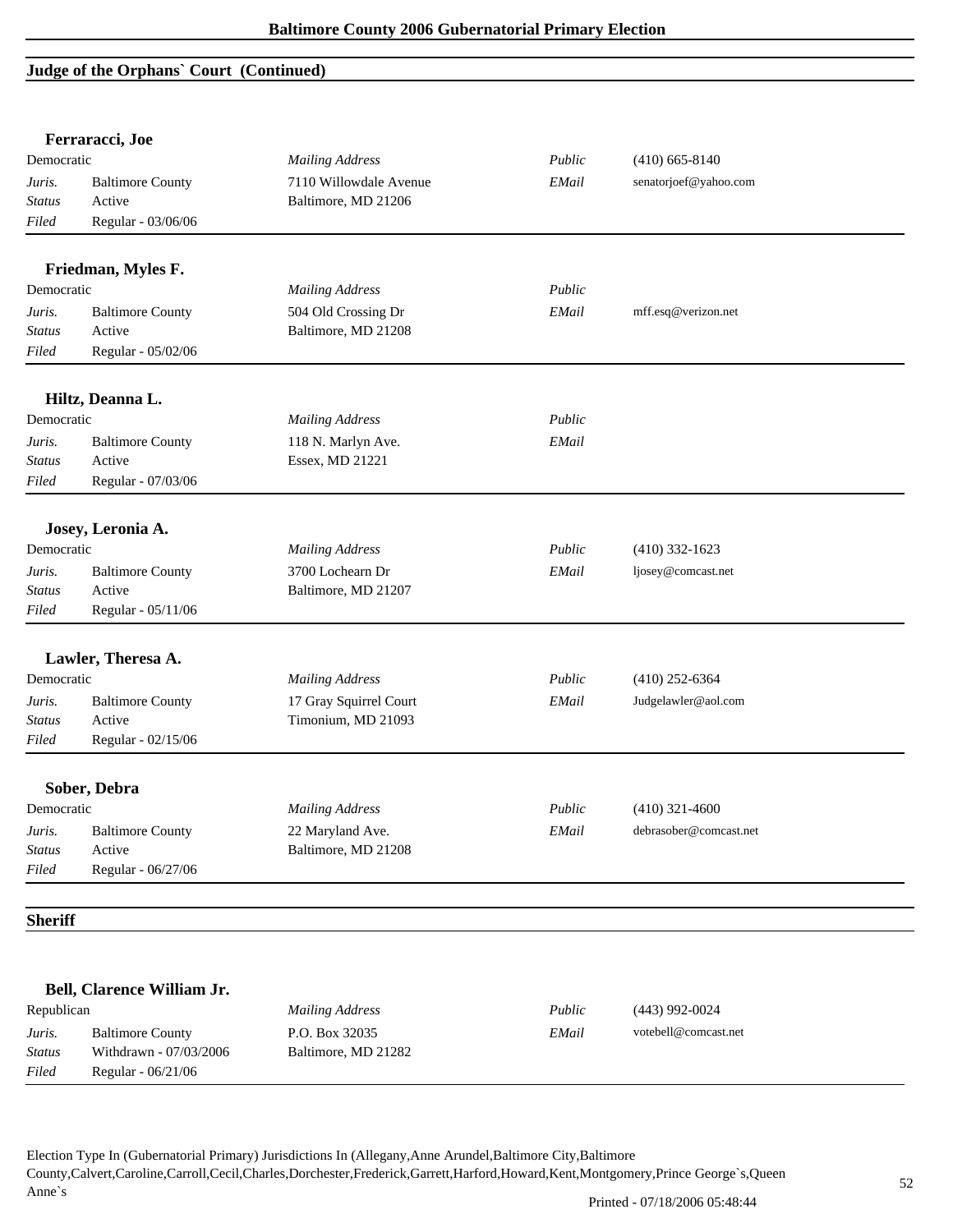## **Sheriff (Continued)**

|               | <b>Burley, Bill</b>                                        |                                           |        |                       |  |
|---------------|------------------------------------------------------------|-------------------------------------------|--------|-----------------------|--|
| Republican    |                                                            | <b>Mailing Address</b>                    | Public | $(443) 829 - 2956$    |  |
| Juris.        | <b>Baltimore County</b>                                    | P.O. Box 93                               | EMail  | bburley@comcast.net   |  |
| <b>Status</b> | Active                                                     | Kingsville, MD 21087                      |        |                       |  |
| Filed         | Regular - 06/28/06                                         |                                           |        |                       |  |
|               | <b>Caldwell</b> , Tim                                      |                                           |        |                       |  |
| Republican    |                                                            | <b>Mailing Address</b>                    | Public | $(410)$ 477-6771      |  |
| Juris.        | <b>Baltimore County</b>                                    | 3106 Whiteway Rd.                         | EMail  | Edgemerecops@aol.com  |  |
| <b>Status</b> | Active                                                     | Sparrows Point, MD 21219                  |        |                       |  |
| Filed         | Regular - 07/03/06                                         |                                           |        |                       |  |
|               | Fisher, R. Jay                                             |                                           |        |                       |  |
| Democratic    |                                                            | <b>Mailing Address</b>                    | Public | $(410) 887 - 4070$    |  |
| Juris.        | <b>Baltimore County</b>                                    | 13 Jonathans Court                        | EMail  |                       |  |
| <b>Status</b> | Active                                                     | Cockeysville, MD 21030                    |        |                       |  |
| Filed         | Regular - 06/08/06                                         |                                           |        |                       |  |
|               | <b>Democratic Central Committee</b>                        |                                           |        |                       |  |
|               |                                                            |                                           |        |                       |  |
|               | District/Circuit 05B                                       |                                           |        |                       |  |
|               |                                                            |                                           |        |                       |  |
|               | <b>Democratic Central Committee</b><br>District/Circuit 06 |                                           |        |                       |  |
|               |                                                            |                                           |        |                       |  |
|               | Ammon, Joan M.                                             |                                           |        |                       |  |
| Democratic    |                                                            | <b>Mailing Address</b>                    | Public |                       |  |
| Juris.        | <b>Baltimore County</b>                                    | 2038 Shore Road                           | EMail  |                       |  |
| Status        | Active                                                     | Baltimore, MD 21222                       |        |                       |  |
| Filed         | Regular - 07/13/05                                         |                                           |        |                       |  |
|               | Baldwin, Marilyn M.                                        |                                           |        |                       |  |
| Democratic    |                                                            | <b>Mailing Address</b>                    | Public |                       |  |
| Juris.        | <b>Baltimore County</b>                                    | 7948 St. Bridget Lane                     | EMail  |                       |  |
| <b>Status</b> | Active                                                     | Baltimore, MD 21222                       |        |                       |  |
| Filed         | Regular - 08/11/05                                         |                                           |        |                       |  |
|               | <b>Butterfield</b> , Jim                                   |                                           |        |                       |  |
| Democratic    |                                                            | <b>Mailing Address</b>                    | Public |                       |  |
| Juris.        | <b>Baltimore County</b>                                    |                                           | EMail  | jimbut351@verizon.net |  |
| <b>Status</b> | Active                                                     | 2064 Paperbark Rd.<br>Baltimore, MD 21221 |        |                       |  |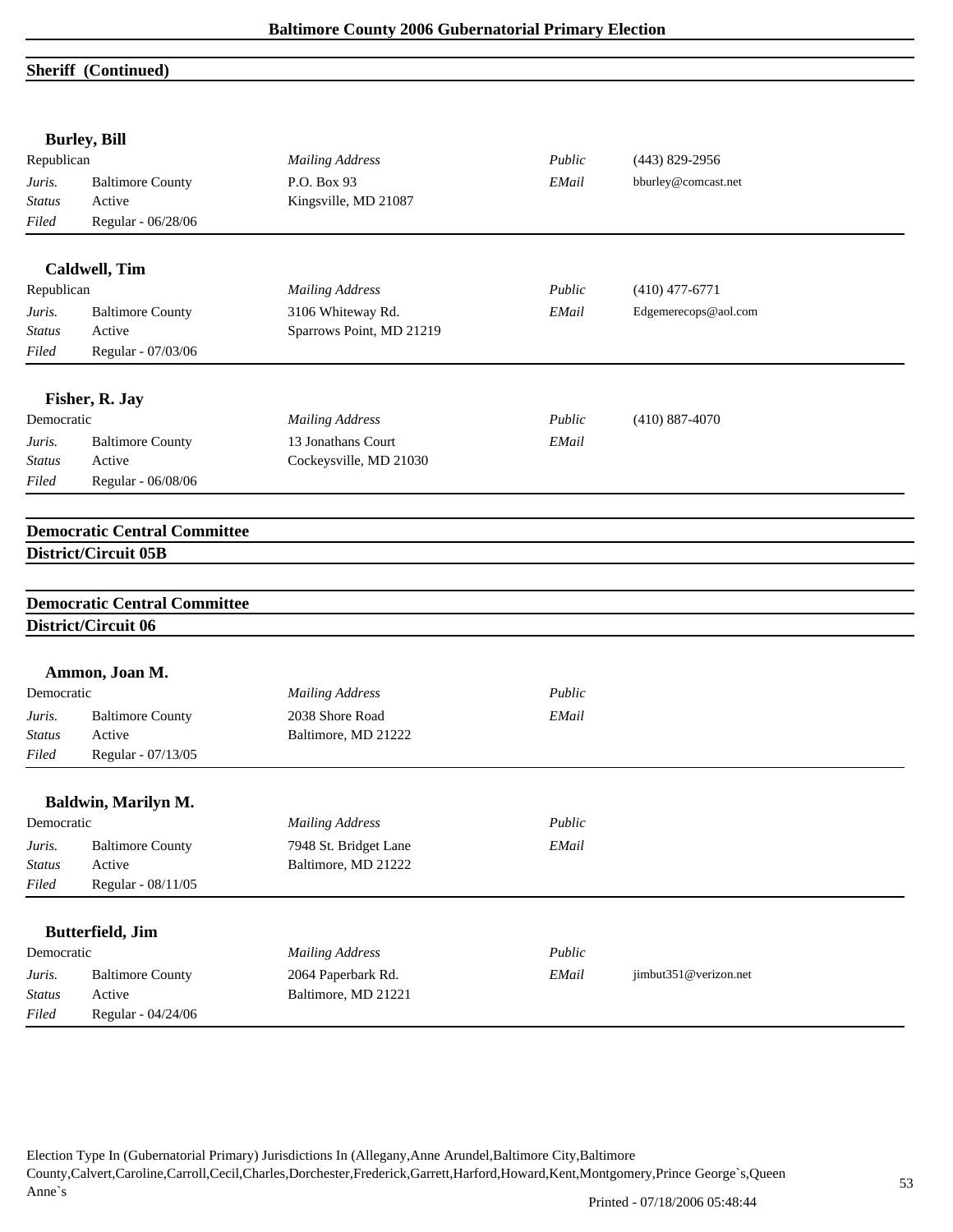|                                           | non ica can oo          |                           |        |                           |  |
|-------------------------------------------|-------------------------|---------------------------|--------|---------------------------|--|
|                                           |                         |                           |        |                           |  |
| <b>Connolly, Michael F.</b><br>Democratic |                         | <b>Mailing Address</b>    | Public | $(410)$ 583-8300          |  |
| Juris.                                    | <b>Baltimore County</b> | 7101 Dunshire Way Apt B-1 | EMail  | yradrummer@justice.com    |  |
| <b>Status</b>                             | Active                  | Baltimore, 21222          |        |                           |  |
| Filed                                     | Regular - 04/27/06      |                           |        |                           |  |
|                                           |                         |                           |        |                           |  |
|                                           | Edwards, Cory D.        |                           |        |                           |  |
| Democratic                                |                         | <b>Mailing Address</b>    | Public |                           |  |
| Juris.                                    | <b>Baltimore County</b> | 209 German Hill RD        | EMail  | cdedwards06@hotmail.com   |  |
| <b>Status</b>                             | Active                  | Baltimore, MD 21222       |        |                           |  |
| Filed                                     | Regular - 06/28/06      |                           |        |                           |  |
|                                           | <b>Gallagher, Mike</b>  |                           |        |                           |  |
| Democratic                                |                         | <b>Mailing Address</b>    | Public | $(410)$ 288-9089          |  |
| Juris.                                    | <b>Baltimore County</b> | 1917 Eastfield Road       | EMail  | mikegallagher@comcast.net |  |
| Status                                    | Active                  | Baltimore, MD 21222       |        |                           |  |
| Filed                                     | Regular - 06/28/06      |                           |        |                           |  |
|                                           |                         |                           |        |                           |  |
|                                           | Hadfield, Jordan T.     |                           |        |                           |  |
| Democratic                                |                         | <b>Mailing Address</b>    | Public | $(443)$ 928-4107          |  |
| Juris.                                    | <b>Baltimore County</b> | 6801 Mornington Rd        | EMail  | jhad1@umbc.edu            |  |
| Status                                    | Active                  | Baltimore, MD 21222       |        |                           |  |
| Filed                                     | Regular - 03/27/06      |                           |        |                           |  |
|                                           | Hickey, Matthew D.      |                           |        |                           |  |
| Democratic                                |                         | <b>Mailing Address</b>    | Public | $(410)$ 284-2197          |  |
| Juris.                                    | <b>Baltimore County</b> | 274 St Helena Avenue      | EMail  | carcrash54@verizon.net    |  |
| Status                                    | Active                  | Baltimore, MD 21222       |        |                           |  |
| Filed                                     | Regular - 06/28/06      |                           |        |                           |  |
|                                           | Mohorovic, Jake         |                           |        |                           |  |
| Democratic                                |                         | <b>Mailing Address</b>    | Public | $(410)$ 284-5253          |  |
| Juris.                                    | <b>Baltimore County</b> | 1947 Midland Road         | EMail  | jakemohorovic@comcast.net |  |
| <b>Status</b>                             | Active                  | Dundalk, MD 21222         |        |                           |  |
| Filed                                     | Regular - 07/03/06      |                           |        |                           |  |
|                                           |                         |                           |        |                           |  |
|                                           | Pedrick, Edward M.      |                           |        |                           |  |
| Democratic                                |                         | <b>Mailing Address</b>    | Public | $(410)$ 477-4271          |  |
| Juris.                                    | <b>Baltimore County</b> | 702 Oakleigh Beach Rd     | EMail  | epedjr@aol.com            |  |
| <b>Status</b>                             | Active                  | Baltimore, MD 21222       |        |                           |  |
| Filed                                     | Regular - 06/20/06      |                           |        |                           |  |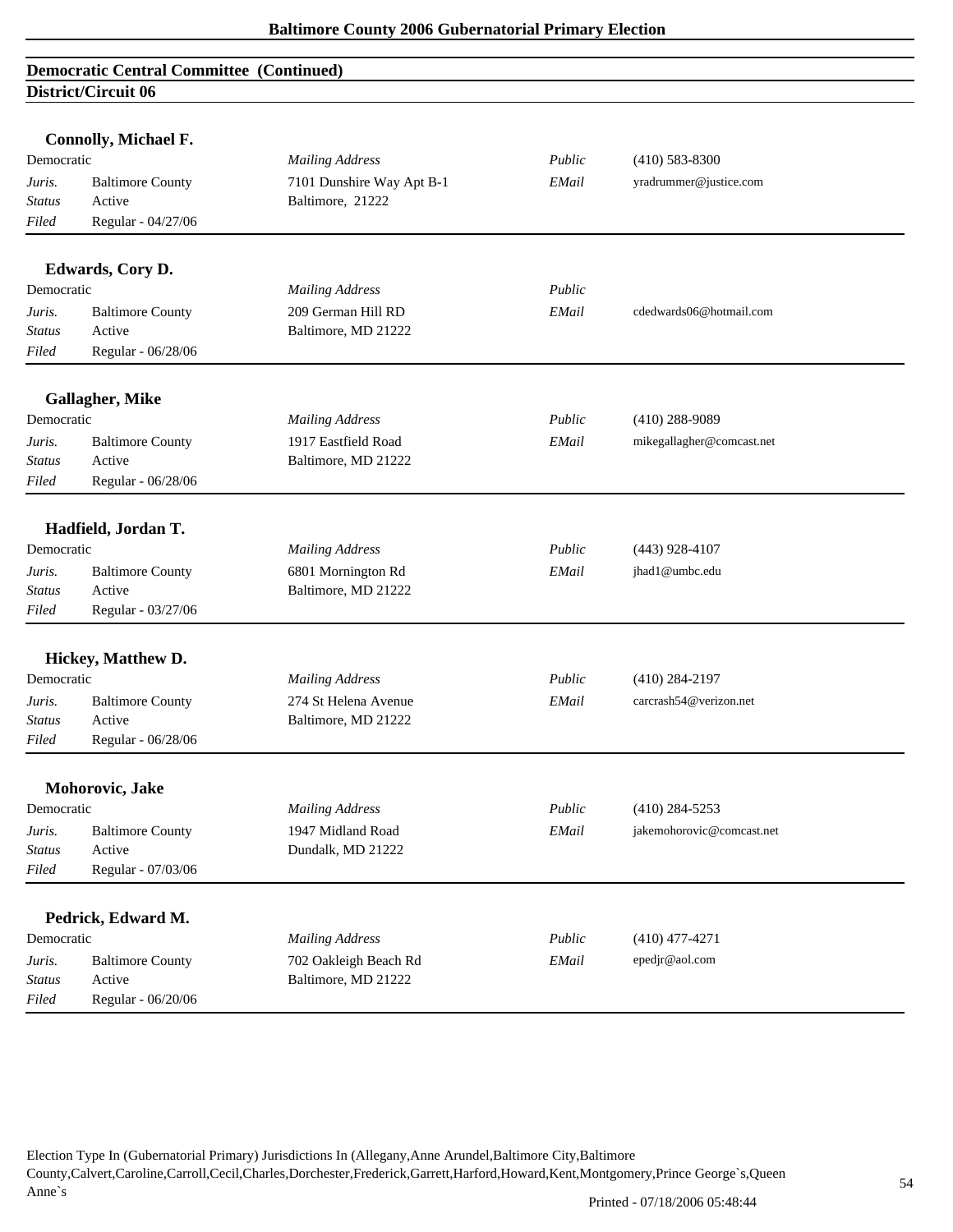|                 | Persiani, Carl J.                                          |                         |        |                        |  |
|-----------------|------------------------------------------------------------|-------------------------|--------|------------------------|--|
| Democratic      |                                                            | <b>Mailing Address</b>  | Public | $(410)$ 284-0403       |  |
| Juris.          | <b>Baltimore County</b>                                    | 3427 Loganview Drive    | EMail  | cpersiani@comcast.net  |  |
| <b>Status</b>   | Active                                                     | Baltimore, MD 21222     |        |                        |  |
| Filed           | Regular - 03/30/06                                         |                         |        |                        |  |
|                 |                                                            |                         |        |                        |  |
|                 | Scharf, John J.                                            |                         |        |                        |  |
| Democratic      |                                                            | <b>Mailing Address</b>  | Public | $(410)$ 391-0757       |  |
| Juris.          | <b>Baltimore County</b>                                    | 1311 Old Eastern Avenue | EMail  | bountyhntr26@aol.com   |  |
| Status          | Active                                                     | Essex, MD 21221         |        |                        |  |
| Filed           | Regular - 07/06/05                                         |                         |        |                        |  |
|                 | Schnitzker, Spike                                          |                         |        |                        |  |
| Democratic      |                                                            | <b>Mailing Address</b>  | Public |                        |  |
| Juris.          | <b>Baltimore County</b>                                    | 825 Loalan Avenue       | EMail  | SNITZ825@WMCONNECT.COM |  |
| Status          | Active                                                     | Baltimore, MD 21222     |        |                        |  |
| Filed           | Regular - 07/06/05                                         |                         |        |                        |  |
|                 |                                                            |                         |        |                        |  |
|                 | <b>Smith, Raymond John</b>                                 |                         |        |                        |  |
| Democratic      |                                                            | <b>Mailing Address</b>  | Public |                        |  |
| Juris.          | <b>Baltimore County</b>                                    | 512 Forthfifth St.      | EMail  |                        |  |
| <b>Status</b>   | Active                                                     | Baltimore, MD 21224     |        |                        |  |
| Filed           | Regular - 07/03/06                                         |                         |        |                        |  |
|                 |                                                            |                         |        |                        |  |
|                 | Staigerwald, C.O. "Bud" Jr.                                |                         |        |                        |  |
| Democratic      |                                                            | <b>Mailing Address</b>  | Public | (443) 829-5975         |  |
| Juris.          | <b>Baltimore County</b>                                    | 9203 Cuckold Point Road | EMail  | budstaigerwald@aol.com |  |
| Status<br>Filed | Active<br>Regular - 07/03/06                               | Baltimore, MD 21219     |        |                        |  |
|                 |                                                            |                         |        |                        |  |
|                 | Wood, Janet B.                                             |                         |        |                        |  |
| Democratic      |                                                            | <b>Mailing Address</b>  | Public | $(410)288 - 5270$      |  |
| Juris.          | <b>Baltimore County</b>                                    | 1926 Ormand Road        | EMail  | annapolislady@aol.com  |  |
| <b>Status</b>   | Active                                                     | Baltimore, MD 21222     |        |                        |  |
| Filed           | Regular - 08/11/05                                         |                         |        |                        |  |
|                 |                                                            |                         |        |                        |  |
|                 | <b>Democratic Central Committee</b><br>District/Circuit 07 |                         |        |                        |  |
|                 |                                                            |                         |        |                        |  |
|                 | <b>Brooks, Wayne</b>                                       |                         |        |                        |  |
| Democratic      |                                                            | <b>Mailing Address</b>  | Public |                        |  |
| Juris.          | <b>Baltimore County</b>                                    | 5 Congressional Ct.     | EMail  |                        |  |
| Status          | Active                                                     | Baltimore, MD 21220     |        |                        |  |
| Filed           | Regular - 06/22/06                                         |                         |        |                        |  |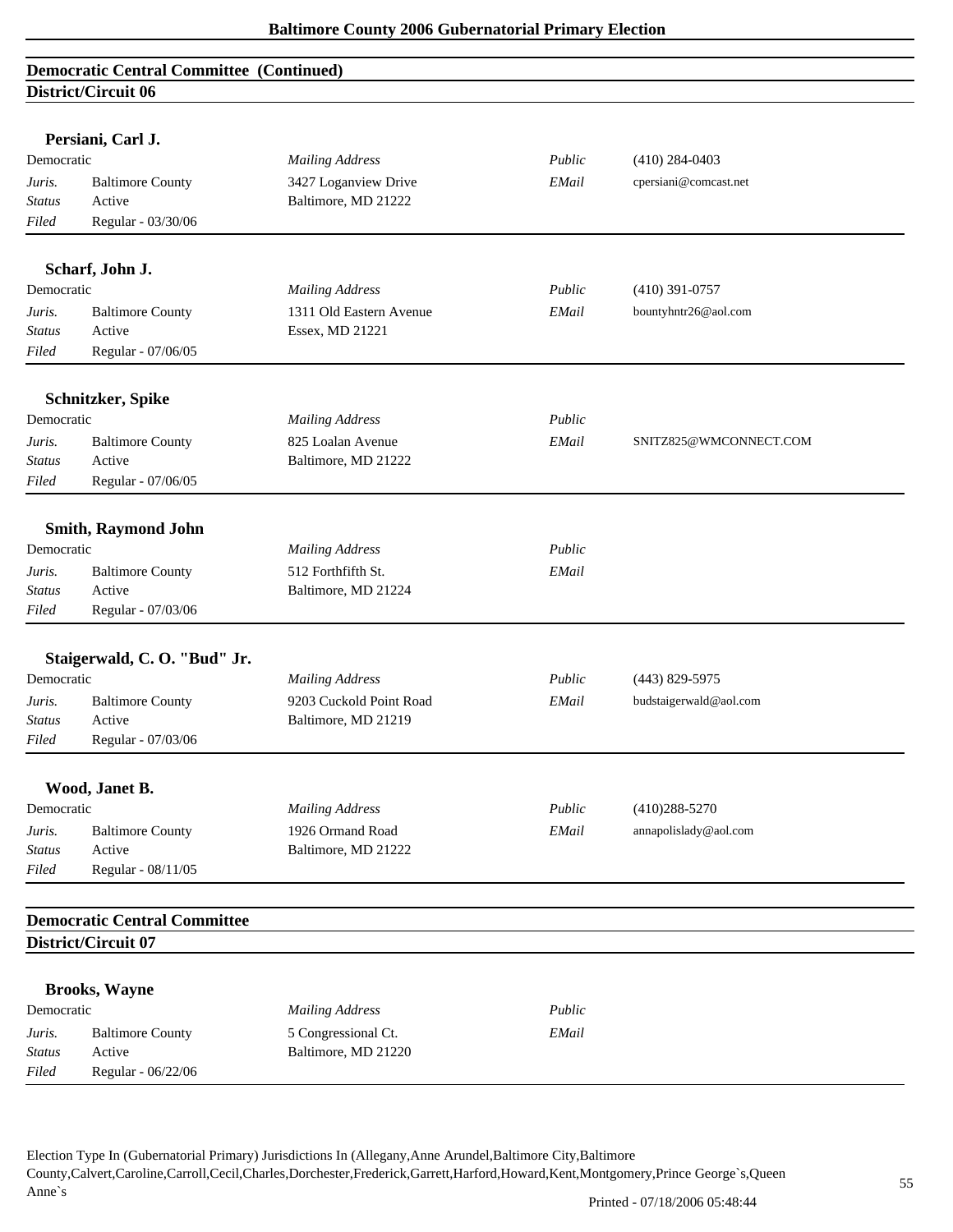|                         | <b>Cogar, Randy</b>                 |                        |        |                           |  |
|-------------------------|-------------------------------------|------------------------|--------|---------------------------|--|
| Democratic              |                                     | <b>Mailing Address</b> | Public |                           |  |
| Juris.                  | <b>Baltimore County</b>             | 814 Wampler Road       | EMail  | randy@cogarprinting.com   |  |
| <b>Status</b>           | Active                              | Baltimore, MD 21220    |        |                           |  |
| Filed                   | Regular - 07/03/06                  |                        |        |                           |  |
|                         |                                     |                        |        |                           |  |
|                         | Foos, Dorothy E.                    |                        |        |                           |  |
| Democratic              |                                     | <b>Mailing Address</b> | Public | $(410)$ 592-7732          |  |
| Juris.                  | <b>Baltimore County</b>             | 6403 Lewis Road        | EMail  |                           |  |
| <b>Status</b>           | Active                              | Baldwin, MD 21013      |        |                           |  |
| Filed                   | Regular - 07/03/06                  |                        |        |                           |  |
|                         |                                     |                        |        |                           |  |
| Democratic              | Friedman, Josh                      | <b>Mailing Address</b> | Public | $(410)$ 628-6144          |  |
|                         |                                     | 812 Ramshead Cir       | EMail  | Josh_Friedman@verizon.net |  |
| Juris.<br><b>Status</b> | <b>Baltimore County</b><br>Active   | Cockeysville, MD 21030 |        |                           |  |
| Filed                   | Regular - 03/23/06                  |                        |        |                           |  |
|                         |                                     |                        |        |                           |  |
|                         | Henley, Karen L.                    |                        |        |                           |  |
| Democratic              |                                     | <b>Mailing Address</b> | Public | $(410)$ 335-9549          |  |
| Juris.                  | <b>Baltimore County</b>             | 7422 Greenbank Rd      | EMail  | khenley_99@yahoo.com      |  |
| Status                  | Active                              | Baltimore, MD 21220    |        |                           |  |
| Filed                   | Regular - 06/20/06                  |                        |        |                           |  |
|                         |                                     |                        |        |                           |  |
|                         | <b>Democratic Central Committee</b> |                        |        |                           |  |
|                         | District/Circuit 08                 |                        |        |                           |  |
|                         | <b>Caslin, Sandy</b>                |                        |        |                           |  |
| Democratic              |                                     | <b>Mailing Address</b> | Public | $(410)$ 661-8899          |  |
| Juris.                  | <b>Baltimore County</b>             | 2808 Andrea Ave.       | EMail  | caslin@comcast.net        |  |
| <b>Status</b>           | Active                              | Baltimore, MD 21234    |        |                           |  |
| Filed                   | Regular - 06/26/06                  |                        |        |                           |  |
|                         |                                     |                        |        |                           |  |
|                         | Day, Michael Sr.                    |                        |        |                           |  |
| Democratic              |                                     | <b>Mailing Address</b> | Public | $(410)$ 529-3266          |  |
| Juris.                  | <b>Baltimore County</b>             | 9441 Joppa Pond Road   | EMail  |                           |  |
| <b>Status</b>           | Active                              | Baltimore, MD 21234    |        |                           |  |
| Filed                   | Regular - 07/03/06                  |                        |        |                           |  |
|                         |                                     |                        |        |                           |  |
| Democratic              | Definbaugh, Wayne E.                | <b>Mailing Address</b> | Public | $(410)$ 668-5089          |  |
| Juris.                  | <b>Baltimore County</b>             | 2502 Canterbury Road   | EMail  | definbaugh@comcast.net    |  |
| <b>Status</b>           | Active                              | Parkville, MD 21234    |        |                           |  |
| Filed                   | Regular - 02/09/06                  |                        |        |                           |  |
|                         |                                     |                        |        |                           |  |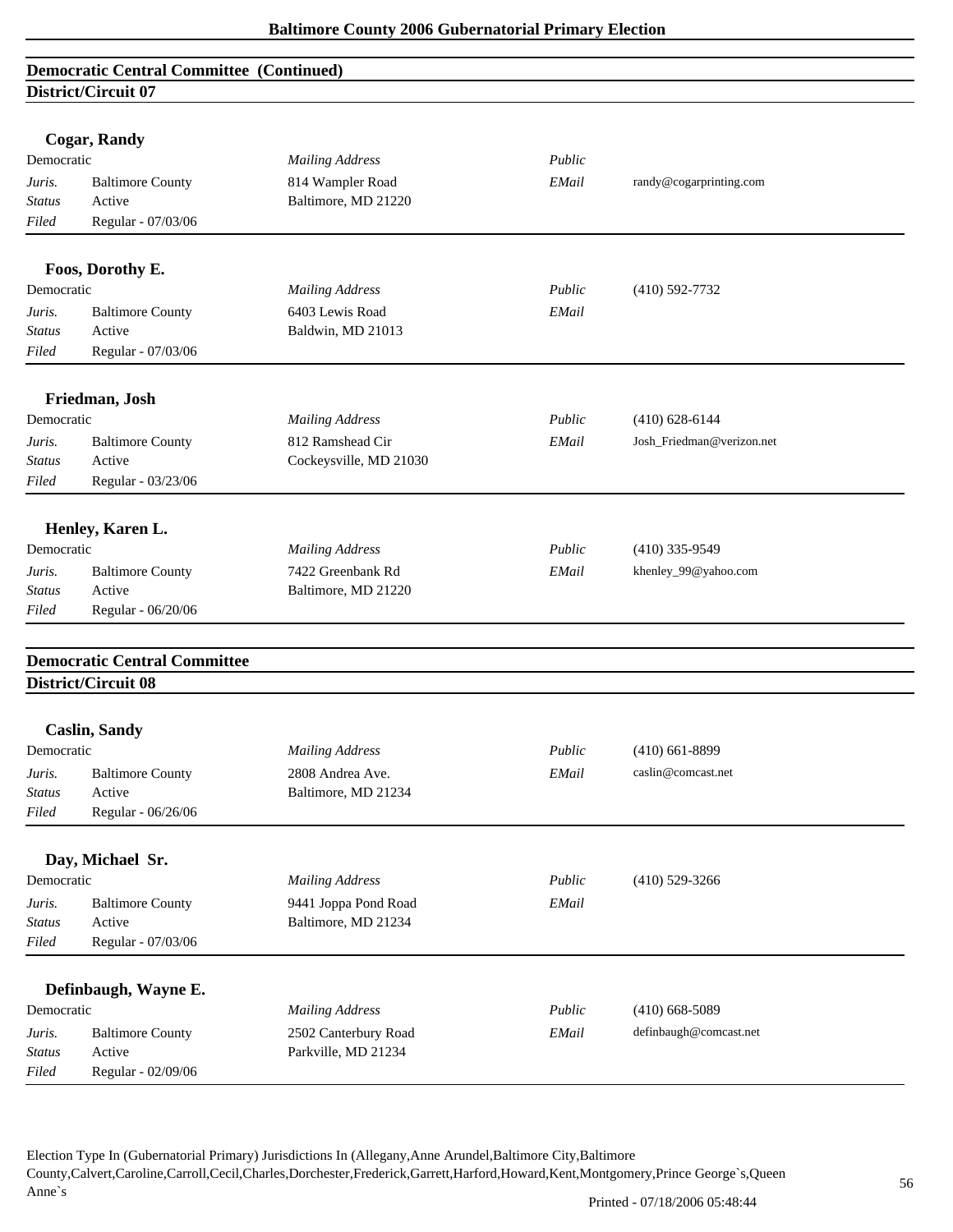# **Democratic Central Committee (Continued) District/Circuit 08 Klausmeier, Krista**  Democratic *Mailing Address Public* (410) 227-4557 *Juris.* Baltimore County 4222 Soth Avenue *EMail* kklausmeier@bcps.org *Status* Active Baltimore, MD 21236 *Filed* Regular - 07/03/06 **Kropfelder, Chuck**  Democratic *Mailing Address Public* (410) 661-2841 *Juris.* Baltimore County 112 Sipple Ave. *EMail* CBKROPSR@AOL.COM *Status* Active Baltimore, MD 21236 *Filed* Regular - 06/19/06 **Ruscito, Joseph Michael Jr.**  Democratic *Mailing Address Public* (410) 687-1655 *Juris.* Baltimore County 1418A Spring Avenue *EMail* joeruscito@comcast.net *Status* Active Rosedale, MD 21237 *Filed* Regular - 07/03/06 **Democratic Central Committee District/Circuit 10 Arthur, Charles E.**  Democratic *Mailing Address Public* (443) 939-5001 *Juris.* Baltimore County P.O. Box 238 *EMail* cearthur1@aol.com *Status* Active Baltimore, MD 21133 *Filed* Regular - 06/30/06 **Chapman, Barry**  Democratic *Mailing Address Public* (866) 315-2157 *Juris.* Baltimore County 4114 Buckingham Road *EMail* 8663152157@archwireless.net *Status* Active Baltimore, MD 21207 *Filed* Regular - 10/14/05 **Crawford, James E.**  Democratic *Mailing Address Public* (410) 747-4843 *Juris.* Baltimore County 6308 Collinsway Rd. *EMail* jcrawfoot1@comcast.net *Status* Active Catonsville, MD 21208 *Filed* Regular - 07/03/06 **Dorsey-Walker, Linda**  Democratic *Mailing Address Public* (443) 929-0652 *Juris.* Baltimore County 3010 Fairview Road *EMail* lrdwalk4@aol.com *Status* Active Baltimore, MD 21207 *Filed* Regular - 06/29/06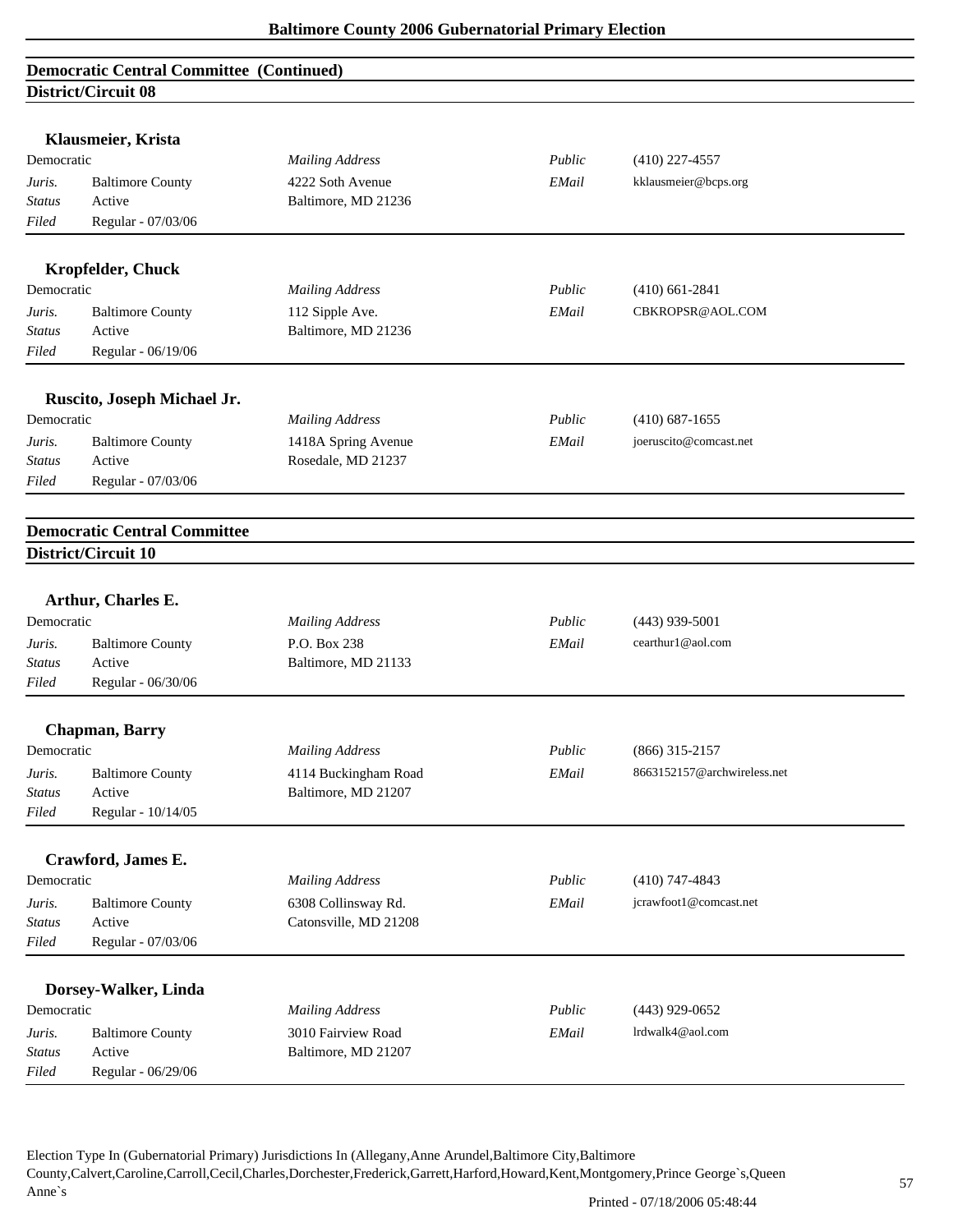| Forsyth, Linda<br>Democratic      |                                     | <b>Mailing Address</b>   | Public | $(410)$ 370-3047         |  |
|-----------------------------------|-------------------------------------|--------------------------|--------|--------------------------|--|
| <b>Baltimore County</b><br>Juris. |                                     | 3522 Sea Pines Cir       | EMail  | 1.forsyth@comcast.net    |  |
| <b>Status</b>                     | Active                              | Randallstown, MD 21133   |        |                          |  |
| Filed                             | Regular - 06/29/06                  |                          |        |                          |  |
|                                   |                                     |                          |        |                          |  |
|                                   | Jones, Adrienne A.                  |                          |        |                          |  |
| Democratic                        |                                     | <b>Mailing Address</b>   | Public | $(410)$ 744-1300         |  |
| Juris.                            | <b>Baltimore County</b>             | 3314 Peddicoat Court     | EMail  | ajones3334@yahoo.com     |  |
| Status                            | Active                              | Woodstock, MD 21163      |        |                          |  |
| Filed                             | Regular - 07/03/06                  |                          |        |                          |  |
|                                   | Josey, Leronia A.                   |                          |        |                          |  |
| Democratic                        |                                     | <b>Mailing Address</b>   | Public | $(410)$ 332-1623         |  |
| Juris.                            | <b>Baltimore County</b>             | 3700 Lochearn Dr         | EMail  | ljosey@comcast.net       |  |
| Status                            | Active                              | Baltimore, MD 21207      |        |                          |  |
| Filed                             | Regular - 05/31/06                  |                          |        |                          |  |
|                                   | Kelley, Delores G.                  |                          |        |                          |  |
| Democratic                        |                                     | <b>Mailing Address</b>   | Public | $(410)$ 841-3606         |  |
| Juris.                            | <b>Baltimore County</b>             | 9437 Joleon Road         | EMail  | dkelley428@earthlink.net |  |
| <b>Status</b>                     | Active                              | Randallstown, MD 21133   |        |                          |  |
| Filed                             | Regular - 06/26/06                  |                          |        |                          |  |
|                                   |                                     |                          |        |                          |  |
|                                   | Kelly, Pat                          |                          |        |                          |  |
| Democratic                        |                                     | <b>Mailing Address</b>   | Public | $(410)$ 206-1379         |  |
| Juris.                            | <b>Baltimore County</b>             | 2905 Marnat Road Suite D | EMail  | patppl903@comcast.net    |  |
| <b>Status</b>                     | Active                              | Baltimore, MD 21209      |        |                          |  |
| Filed                             | Regular - 06/29/06                  |                          |        |                          |  |
|                                   | <b>Sydnor, Charles E. III</b>       |                          |        |                          |  |
| Democratic                        |                                     | <b>Mailing Address</b>   | Public |                          |  |
| Juris.                            | <b>Baltimore County</b>             | 2 Helms Pick Ct.         | EMail  | cesydnor@comcast.net     |  |
| <b>Status</b>                     | Active                              | Baltimore, MD 21228      |        |                          |  |
| Filed                             | Regular - 07/03/06                  |                          |        |                          |  |
|                                   | <b>White, Kathleen</b>              |                          |        |                          |  |
| Democratic                        |                                     | <b>Mailing Address</b>   | Public | $(410)$ 963-5105         |  |
| Juris.                            | <b>Baltimore County</b>             | PO Box 608               | EMail  | kathlewhig@aol.com       |  |
| <b>Status</b>                     | Active                              | Randallstown, MD 21133   |        |                          |  |
| Filed                             | Regular - 07/03/06                  |                          |        |                          |  |
|                                   |                                     |                          |        |                          |  |
|                                   | <b>Democratic Central Committee</b> |                          |        |                          |  |
|                                   | District/Circuit 11                 |                          |        |                          |  |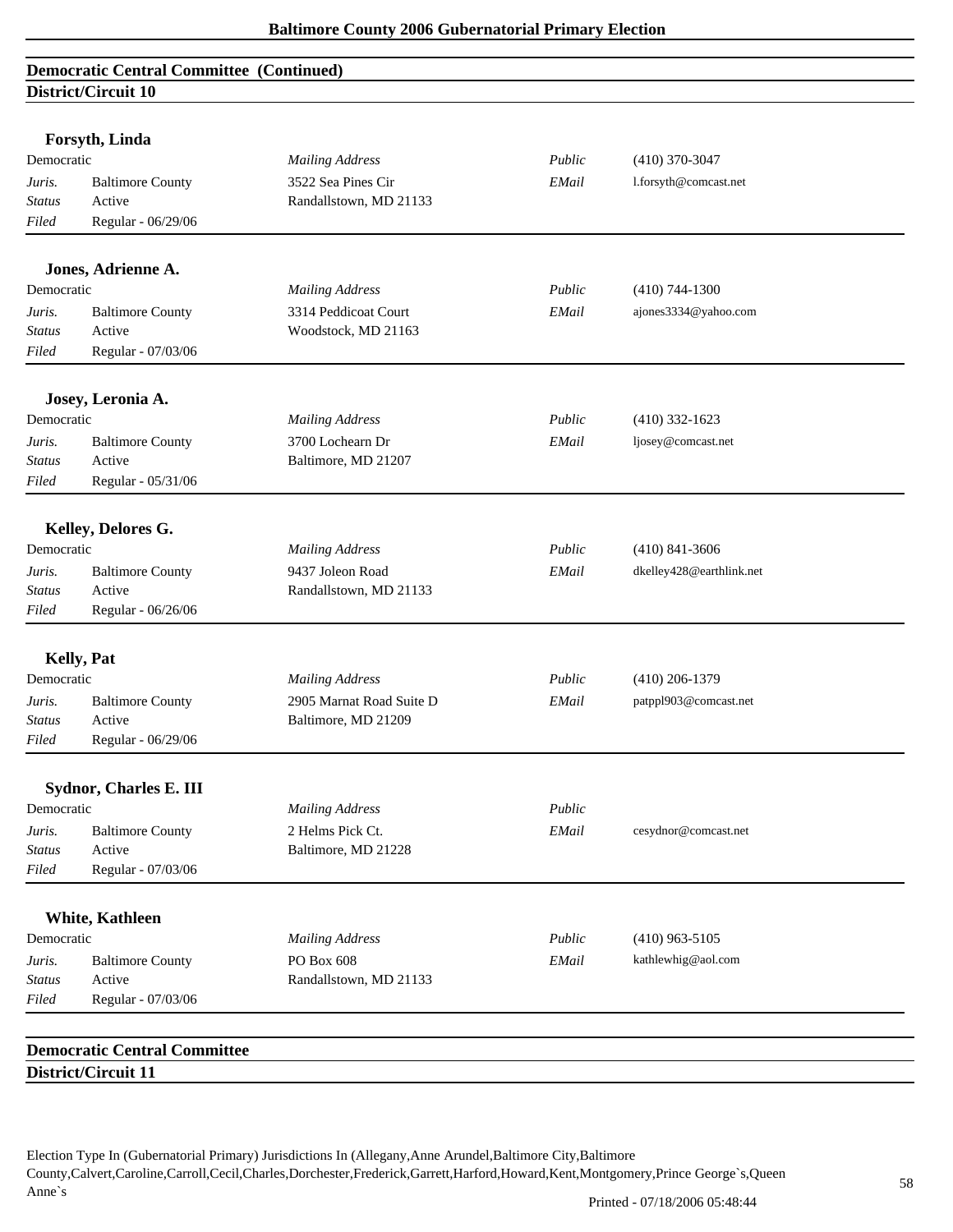|               | Beirne, Matthew G.         |                        |        |                            |
|---------------|----------------------------|------------------------|--------|----------------------------|
| Democratic    |                            | <b>Mailing Address</b> | Public |                            |
| Juris.        | <b>Baltimore County</b>    | 119 Nicodemus Rd.      | EMail  | fastenzo100@yahoo.com      |
| <b>Status</b> | Active                     | Reisterstown, MD 21136 |        |                            |
| Filed         | Regular - 05/23/06         |                        |        |                            |
|               | <b>Block</b> , Adam        |                        |        |                            |
| Democratic    |                            | <b>Mailing Address</b> | Public | $(410)$ 591-8716           |
| Juris.        | <b>Baltimore County</b>    | 5 Championship Ct      | EMail  | adam_block@hotmail.com     |
| <b>Status</b> | Active                     | Owings Mills, MD 21117 |        |                            |
| Filed         | Regular - 01/03/06         |                        |        |                            |
|               | Boteach, Linda             |                        |        |                            |
| Democratic    |                            | <b>Mailing Address</b> | Public |                            |
| Juris.        | <b>Baltimore County</b>    | 304 Bonnie Meadow Cir. | EMail  | elmerald@aol.com           |
| <b>Status</b> | Active                     | Reisterstown, MD 21136 |        |                            |
| Filed         | Regular - 06/28/06         |                        |        |                            |
|               |                            |                        |        |                            |
|               | <b>Brannock, Robert B.</b> |                        |        |                            |
| Democratic    |                            | <b>Mailing Address</b> | Public |                            |
| Juris.        | <b>Baltimore County</b>    | 216 Nicodemus Rd.      | EMail  | rbbrannock@hotmail.com     |
| <b>Status</b> | Active                     | Reisterstown, MD 21136 |        |                            |
| Filed         | Regular - 05/23/06         |                        |        |                            |
|               | Caplan, Sheldon D.         |                        |        |                            |
| Democratic    |                            | <b>Mailing Address</b> | Public | $(410)$ 484-7000           |
| Juris.        | <b>Baltimore County</b>    | 213 Carnation Court    | EMail  | sheldon@mayersteinberg.com |
| <b>Status</b> | Active                     | Baltimore, MD 21208    |        |                            |
| Filed         | Regular - 06/20/06         |                        |        |                            |
|               | Cohen, Nicole M.           |                        |        |                            |
| Democratic    |                            | <b>Mailing Address</b> | Public | $(410)$ 967-6615           |
| Juris.        | <b>Baltimore County</b>    | 14007 Woodens La       | EMail  | nmc488@yahoo.com           |
| <b>Status</b> | Active                     | Reisterstown, MD 21136 |        |                            |
| Filed         | Regular - 05/25/06         |                        |        |                            |
|               |                            |                        |        |                            |
|               | <b>Cymet, Tyler</b>        |                        |        |                            |
| Democratic    |                            | <b>Mailing Address</b> | Public | $(410)$ 601-6842           |
| Juris.        | <b>Baltimore County</b>    | 4915 Deer Park Road    | EMail  | tcymet@gmail.com           |
| <b>Status</b> | Active                     | Owings Mills, MD 21117 |        |                            |
| Filed         | Regular - 05/15/06         |                        |        |                            |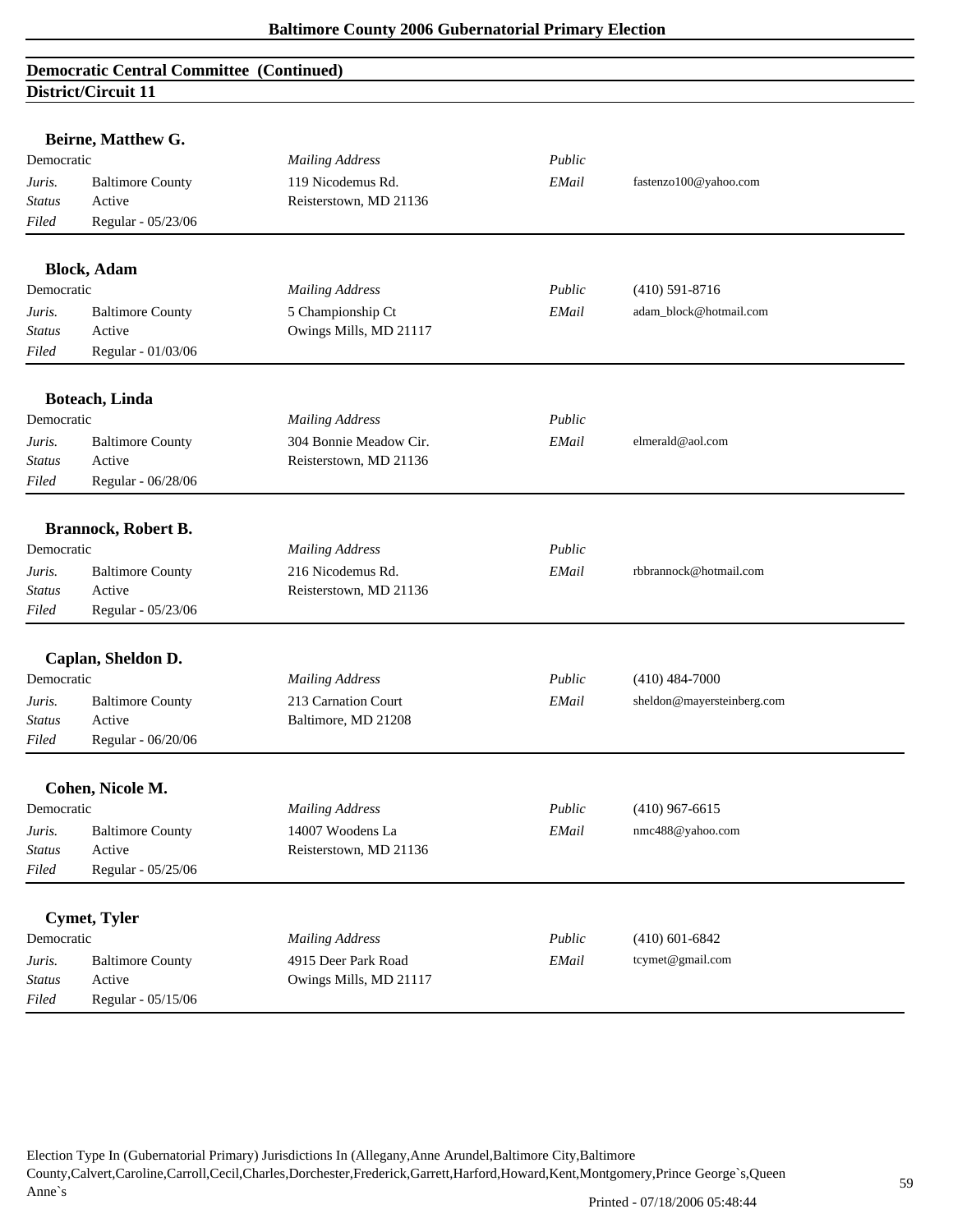| Democratic    | Elkins, Jesse H.             | <b>Mailing Address</b> | Public | $(410) 818 - 8589$                |
|---------------|------------------------------|------------------------|--------|-----------------------------------|
| Juris.        | <b>Baltimore County</b>      | 9 Fox Den Ct.          | EMail  | jesseelkinsisthecoolest@yahoo.com |
| Status        | Deceased - 05/25/2006        | Reisterstown, MD 21136 |        |                                   |
| Filed         | Regular - 04/27/06           |                        |        |                                   |
|               |                              |                        |        |                                   |
|               | Harris, Bruce                |                        |        |                                   |
| Democratic    |                              | <b>Mailing Address</b> | Public | $(410)$ 484-7849                  |
| Juris.        | <b>Baltimore County</b>      | 7015 Plymouth Rd.      | EMail  | bnharris@comcast.net              |
| <b>Status</b> | Active<br>Regular - 06/30/06 | Baltimore, MD 21208    |        |                                   |
| Filed         |                              |                        |        |                                   |
|               | Kamenetz, Jill H.            |                        |        |                                   |
| Democratic    |                              | <b>Mailing Address</b> | Public | $(410)$ 825-0070                  |
| Juris.        | <b>Baltimore County</b>      | 12607 Waterspout Ct    | EMail  | votekamenetz@comcast.net          |
| <b>Status</b> | Active                       | Owings Mills, MD 21117 |        |                                   |
| Filed         | Regular - 06/27/06           |                        |        |                                   |
|               | Levin, Seth J.               |                        |        |                                   |
| Democratic    |                              | <b>Mailing Address</b> | Public | $(410)$ 526-0750                  |
| Juris.        | <b>Baltimore County</b>      | 127 Chargeur Rd.       | EMail  | ragler2@yahoo.com                 |
| <b>Status</b> | Active                       | Reisterstown, MD 21136 |        |                                   |
| Filed         | Regular - 05/23/06           |                        |        |                                   |
|               |                              |                        |        |                                   |
|               | Levy, Ted                    |                        |        |                                   |
| Democratic    |                              | <b>Mailing Address</b> | Public |                                   |
| Juris.        | <b>Baltimore County</b>      | 3416 Manor Hill Rd.    | EMail  |                                   |
| <b>Status</b> | Active                       | Baltimore, MD 21208    |        |                                   |
| Filed         | Regular - 06/26/06           |                        |        |                                   |
|               | <b>McCrimmon, Penny</b>      |                        |        |                                   |
| Democratic    |                              | <b>Mailing Address</b> | Public | $(410)$ 521-9693                  |
| Juris.        | <b>Baltimore County</b>      | P.O. Box 94            | EMail  | pmccrimmon@comcast.net            |
| <b>Status</b> | Active                       | Randallstown, MD 21133 |        |                                   |
| Filed         | Regular - 05/03/06           |                        |        |                                   |
|               |                              |                        |        |                                   |
|               | Saval, Paul L.               |                        |        |                                   |
| Democratic    |                              | <b>Mailing Address</b> | Public |                                   |
| Juris.        | <b>Baltimore County</b>      | 7 Red Maple Court      | EMail  | paulsaval@savalfoods.com          |
| <b>Status</b> | Active                       | Owings Mills, MD 21117 |        |                                   |
| Filed         | Regular - 07/03/06           |                        |        |                                   |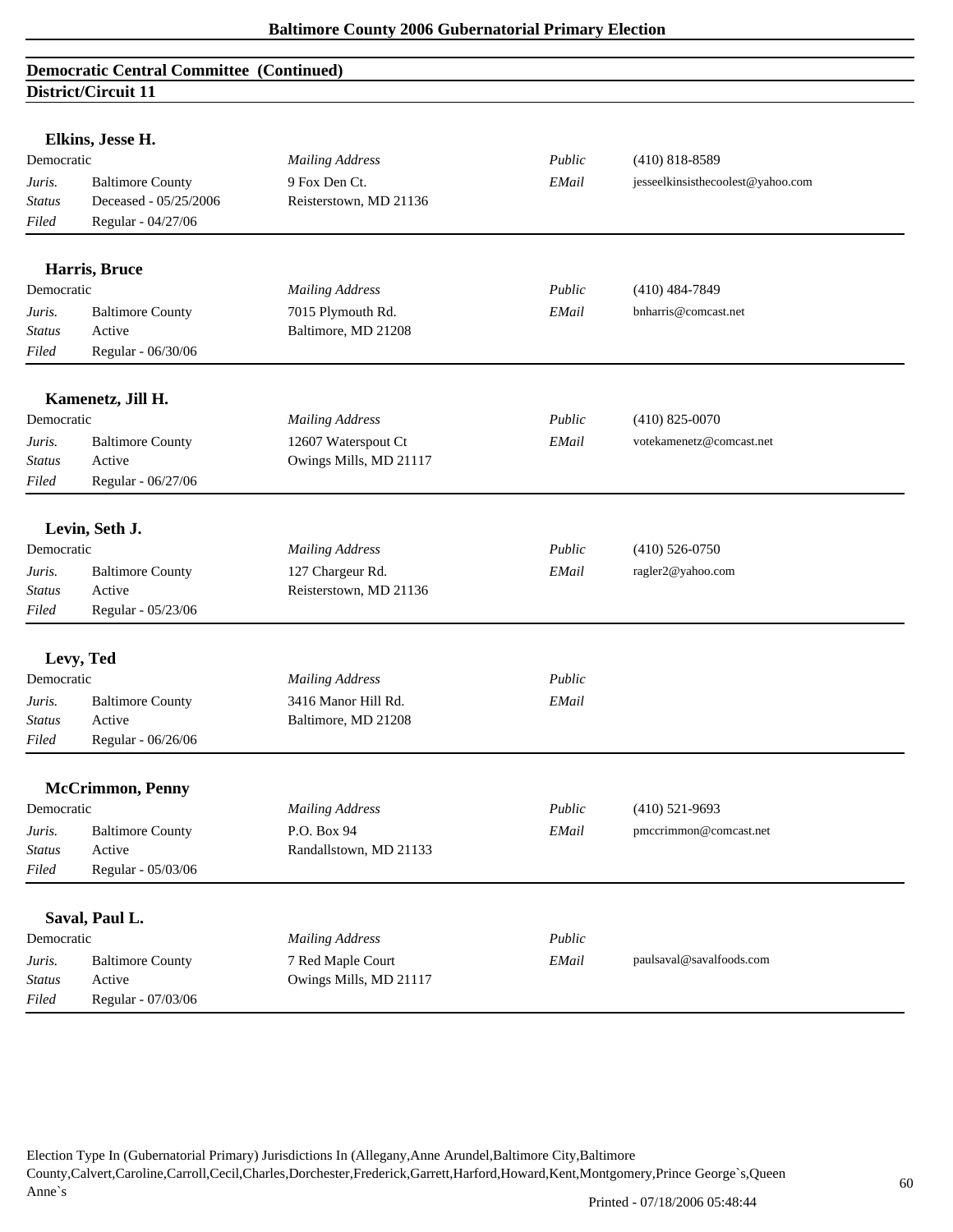| <b>Democratic Central Committee (Continued)</b> |  |
|-------------------------------------------------|--|
| District/Circuit 11                             |  |

|                        | Uhrig, Lindsey S.                   |                        |        |                          |
|------------------------|-------------------------------------|------------------------|--------|--------------------------|
| Democratic             |                                     | <b>Mailing Address</b> | Public |                          |
| Juris.                 | <b>Baltimore County</b><br>Active   | 12407 Diploma Drive    | EMail  | lindseylu613@aol.com     |
| <b>Status</b><br>Filed | Regular - 05/23/06                  | Reisterstown, MD 21136 |        |                          |
|                        |                                     |                        |        |                          |
|                        | <b>Democratic Central Committee</b> |                        |        |                          |
|                        | District/Circuit 12A                |                        |        |                          |
|                        | <b>Bailey, Brian S.</b>             |                        |        |                          |
| Democratic             |                                     | <b>Mailing Address</b> | Public | $(443)$ 618-5404         |
| Juris.                 | <b>Baltimore County</b>             | 109 Ridge Avenue       | EMail  | brian.s.bailey@gmail.com |
| <b>Status</b>          | Active                              | Baltimore, MD 21227    |        |                          |
| Filed                  | Regular - 06/16/06                  |                        |        |                          |
|                        |                                     |                        |        |                          |
| Democratic             | Jaffe, Jonathan Tyler               | <b>Mailing Address</b> | Public | $(410)$ 491-7559         |
| Juris.                 | <b>Baltimore County</b>             | 705 Hunter Way         | EMail  | Aerojon88@msn.com        |
| Status                 | Active                              | Baltimore, MD 21228    |        |                          |
| Filed                  | Regular - 05/30/06                  |                        |        |                          |
|                        |                                     |                        |        |                          |
|                        | Quirk, John F.                      |                        |        |                          |
| Democratic             |                                     | <b>Mailing Address</b> | Public |                          |
| Juris.                 | <b>Baltimore County</b>             | 2028 Edmondson Ave.    | EMail  | jfquirk@verizon.net      |
| <b>Status</b>          | Active                              | Baltimore, MD 21228    |        |                          |
| Filed                  | Regular - 06/29/06                  |                        |        |                          |
|                        | <b>Quirk, Tom</b>                   |                        |        |                          |
| Democratic             |                                     | <b>Mailing Address</b> | Public | $(410) 869 - 9152$       |
| Juris.                 | <b>Baltimore County</b>             | 1402 Edmondson Avenue  | EMail  | tomq1717@yahoo.com       |
| <b>Status</b>          | Withdrawn - 07/12/2006              | Baltimore, MD 21228    |        |                          |
| Filed                  | Regular - 07/03/06                  |                        |        |                          |
|                        | Wolf, Paula W.                      |                        |        |                          |
| Democratic             |                                     | <b>Mailing Address</b> | Public | $(410)$ 242-6460         |
| Juris.                 | <b>Baltimore County</b>             | 5524 Selma Ave.        | EMail  | gaca.news@verizon.net    |
| <b>Status</b>          | Active                              | Baltimore, MD 21227    |        |                          |
| Filed                  | Regular - 06/16/06                  |                        |        |                          |
|                        |                                     |                        |        |                          |
|                        | Wood, Charlotte                     |                        |        |                          |
| Democratic             |                                     | <b>Mailing Address</b> | Public |                          |
| Juris.                 | <b>Baltimore County</b>             | 140 Wesley Ave         | EMail  | woodcharlotte@msn.com    |
| <b>Status</b>          | Active                              | Catonsville, MD 21228  |        |                          |
| Filed                  | Regular - 06/16/06                  |                        |        |                          |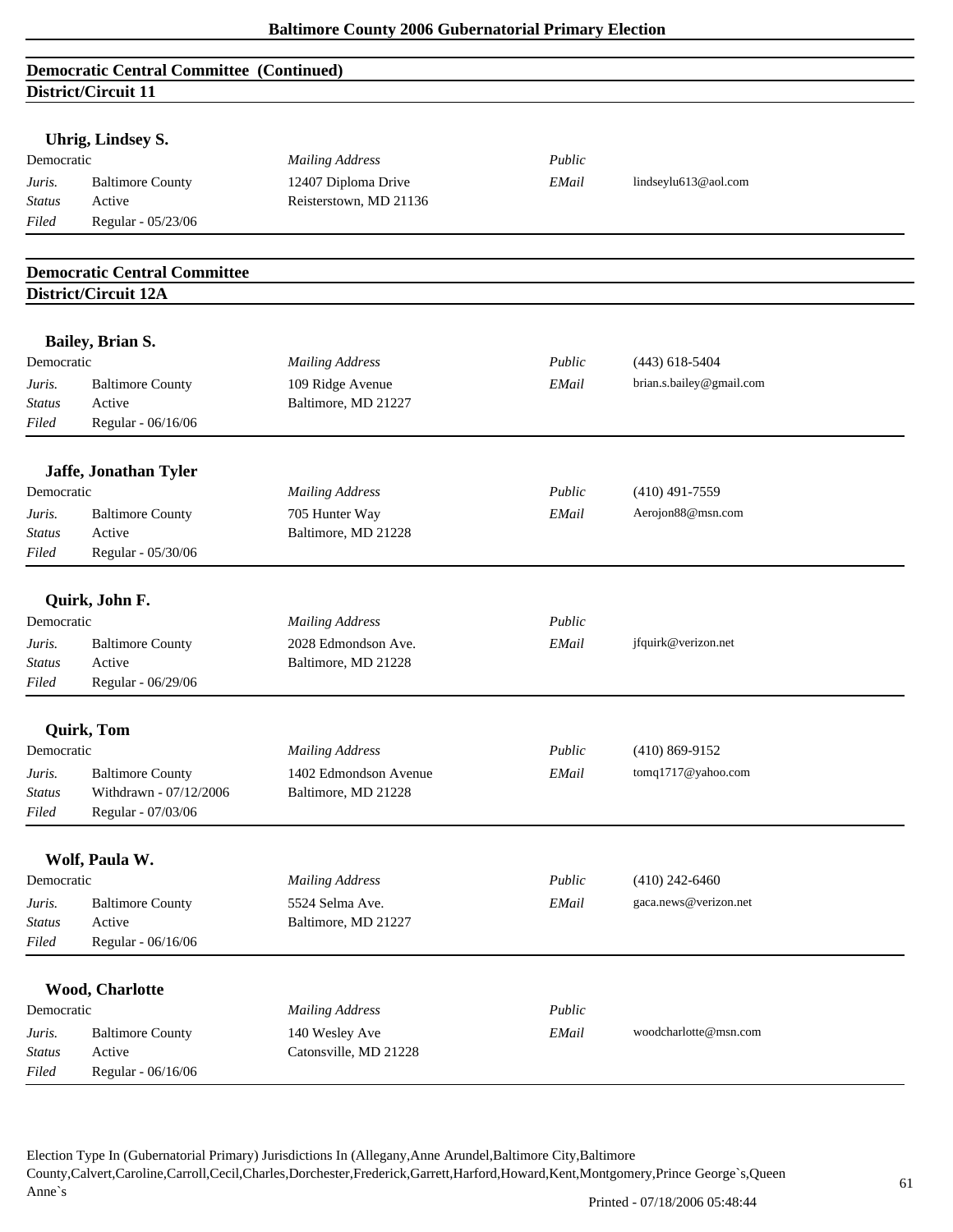# **Democratic Central Committee District/Circuit 42**

|                         | <b>Brassil, Margie</b>      |                        |        |                           |  |
|-------------------------|-----------------------------|------------------------|--------|---------------------------|--|
| Democratic              |                             | <b>Mailing Address</b> | Public |                           |  |
| Juris.                  | <b>Baltimore County</b>     | 509 Murdock Road       | EMail  | mbrassil@juno.com         |  |
| <b>Status</b>           | Active                      | Baltimore, MD 21212    |        |                           |  |
| Filed                   | Regular - 07/03/06          |                        |        |                           |  |
|                         |                             |                        |        |                           |  |
|                         | <b>Cirincione, Dom</b>      |                        |        |                           |  |
| Democratic              |                             | <b>Mailing Address</b> | Public | $(410)$ 303-8924          |  |
| Juris.                  | <b>Baltimore County</b>     | 1023 Regester Avenue   | EMail  | domfordelegate@gmail.com  |  |
| <b>Status</b>           | Active                      | Baltimore, MD 21239    |        |                           |  |
| Filed                   | Regular - 06/21/06          |                        |        |                           |  |
|                         |                             |                        |        |                           |  |
| Democratic              | Ertel, Michael P.           | <b>Mailing Address</b> | Public | $(410)$ 296-6983          |  |
|                         | <b>Baltimore County</b>     | 505 W. Joppa Road      | EMail  | mkertel@aol.com           |  |
| Juris.<br><b>Status</b> | Active                      | Baltimore, MD 21204    |        |                           |  |
| Filed                   | Regular - 07/03/06          |                        |        |                           |  |
|                         |                             |                        |        |                           |  |
|                         | Ferguson, Margaret Z. "Meg" |                        |        |                           |  |
| Democratic              |                             | <b>Mailing Address</b> | Public | $(410)$ 887-4420          |  |
| Juris.                  | <b>Baltimore County</b>     | 7000 Bristol Road      | EMail  | mferguson@baltcodems.org  |  |
| <b>Status</b>           | Active                      | Baltimore, MD 21212    |        |                           |  |
| Filed                   | Regular - 06/30/06          |                        |        |                           |  |
|                         |                             |                        |        |                           |  |
|                         | <b>Joseph, Matthew</b>      |                        |        |                           |  |
| Democratic              |                             | <b>Mailing Address</b> | Public | $(443)$ 980-0741          |  |
| Juris.                  | <b>Baltimore County</b>     | 7318 Yorktowne Drive   | EMail  | matthewjoseph@comcast.net |  |
| <b>Status</b>           | Active                      | Towson, MD 21204       |        |                           |  |
| Filed                   | Regular - 02/14/06          |                        |        |                           |  |
|                         |                             |                        |        |                           |  |
|                         | Metzler, Jim                |                        |        |                           |  |
| Democratic              |                             | <b>Mailing Address</b> | Public | (410) 252-9344            |  |
| Juris.                  | <b>Baltimore County</b>     | 300 Merrie Hunt Dr     | EMail  | jmetzler@reachout.net     |  |
| <b>Status</b>           | Active                      | Timonium, MD 21093     |        |                           |  |
| Filed                   | Regular - 06/08/06          |                        |        |                           |  |
|                         | Urban, Judith               |                        |        |                           |  |
| Democratic              |                             | <b>Mailing Address</b> | Public | $(410)$ 823-1435          |  |
| Juris.                  | <b>Baltimore County</b>     | 313 Ivy Church Rd.     | EMail  | judy.urban@yahoo.com      |  |
|                         | Active                      | Timonium, MD 21093     |        |                           |  |
| <b>Status</b>           |                             |                        |        |                           |  |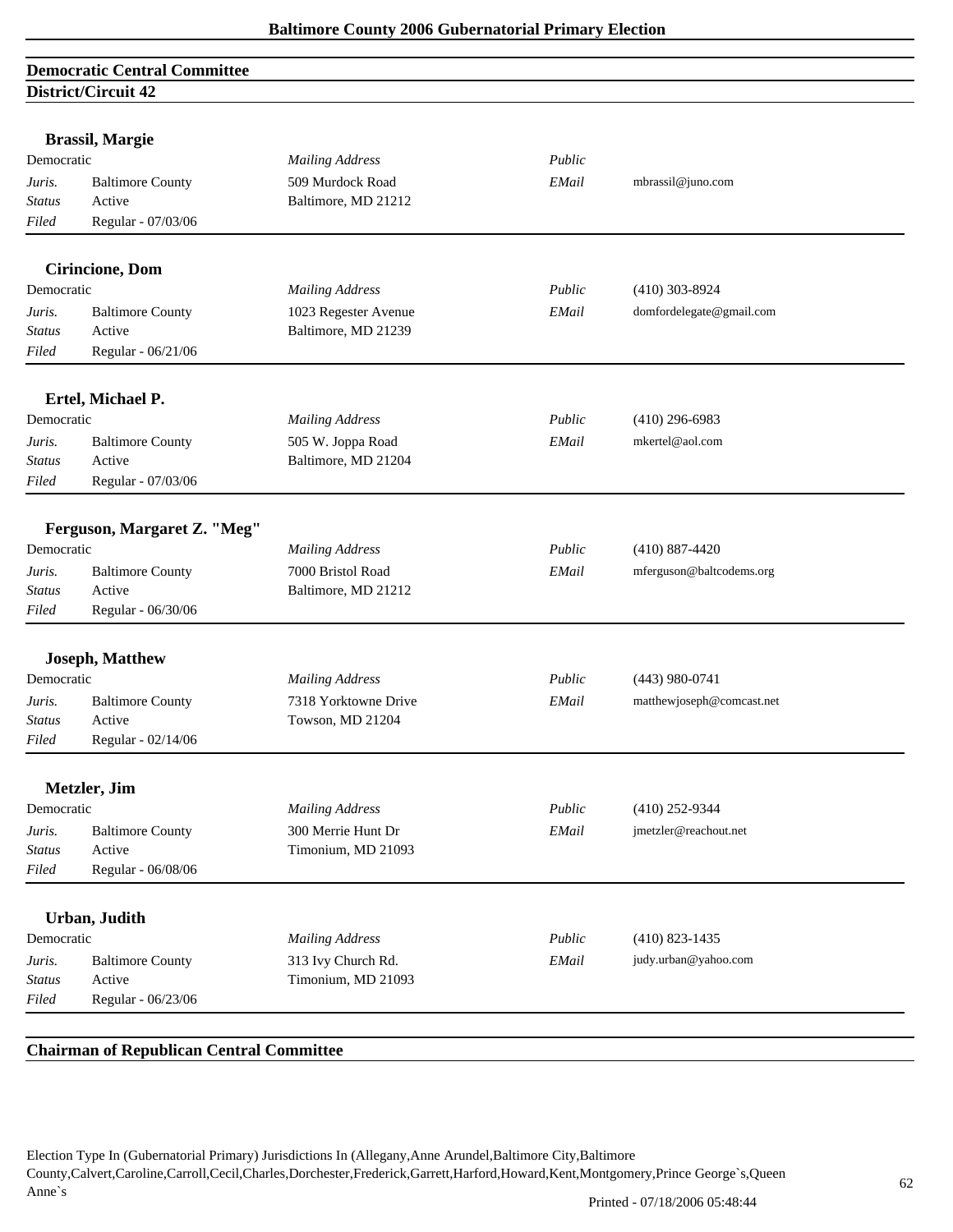## **Chairman of Republican Central Committee (Continued)**

|               | <b>Campbell, Tony</b>               |                        |        |                              |  |
|---------------|-------------------------------------|------------------------|--------|------------------------------|--|
| Republican    |                                     | <b>Mailing Address</b> | Public | $(410)$ 963-5055             |  |
| Juris.        | <b>Baltimore County</b>             | 1000 East Joppa Road   | EMail  | acspark1@comcast.net         |  |
| Status        | Withdrawn - 07/07/2006              | 509                    |        |                              |  |
| Filed         | Regular - 07/03/06                  | Towson, MD 21286       |        |                              |  |
|               | Cavey, Chris                        |                        |        |                              |  |
| Republican    |                                     | <b>Mailing Address</b> | Public | $(410)$ 239-7200             |  |
| Juris.        | <b>Baltimore County</b>             | 4705 Black Rock Road   | EMail  | chris@cavey.com              |  |
| <b>Status</b> | Active                              | Hampstead, MD 21074    |        |                              |  |
| Filed         | Regular - 06/19/06                  |                        |        |                              |  |
|               | Kach, Wade                          |                        |        |                              |  |
| Republican    |                                     | <b>Mailing Address</b> | Public | $(410)$ 841-3359             |  |
| Juris.        | <b>Baltimore County</b>             | 214 Ashland Road       | EMail  | wade_kach@hotmail.com        |  |
| Status        | Active                              | Cockeysville, MD 21030 |        |                              |  |
| Filed         | Regular - 07/03/06                  |                        |        |                              |  |
|               | <b>Republican Central Committee</b> |                        |        |                              |  |
|               | District/Circuit 001                |                        |        |                              |  |
|               | <b>Bunting, Paul L.</b>             |                        |        |                              |  |
| Republican    |                                     | <b>Mailing Address</b> | Public | $(410)$ 242-6155             |  |
| Juris.        | <b>Baltimore County</b>             | 1260 Linden Ave.       | EMail  | plbunting2@msn.com           |  |
| Status        | Active                              | Baltimore, MD 21227    |        |                              |  |
| Filed         | Regular - 06/28/06                  |                        |        |                              |  |
|               | <b>Chan, Steve</b>                  |                        |        |                              |  |
| Republican    |                                     | <b>Mailing Address</b> | Public |                              |  |
| Juris.        | <b>Baltimore County</b>             | 309 Lambeth Rd.        | EMail  | stephan.chan@comcast.net     |  |
| <i>Status</i> | Active                              | Catonsville, MD 21228  |        |                              |  |
| Filed         | Regular - 05/26/06                  |                        |        |                              |  |
|               | Faulstich, Sheila                   |                        |        |                              |  |
| Republican    |                                     | <b>Mailing Address</b> | Public | $(410)$ 900-6298             |  |
| Juris.        | <b>Baltimore County</b>             | 1254 Brewster St.      | EMail  | kickitconsulting@comcast.net |  |
| <b>Status</b> | Active                              | Baltimore, MD 21227    |        |                              |  |
| Filed         | Regular - 06/26/06                  |                        |        |                              |  |
|               |                                     |                        |        |                              |  |
|               | Korrell, Harry J.F. Jr.             |                        |        |                              |  |
| Republican    |                                     | <b>Mailing Address</b> | Public | $(410)$ 747-7480             |  |
| Juris.        | <b>Baltimore County</b>             | 117 Melvin Avenue      | EMail  | hkorrell@juno.com            |  |
| <b>Status</b> | Active                              | Baltimore, MD 21228    |        |                              |  |
| Filed         | Regular - 05/30/06                  |                        |        |                              |  |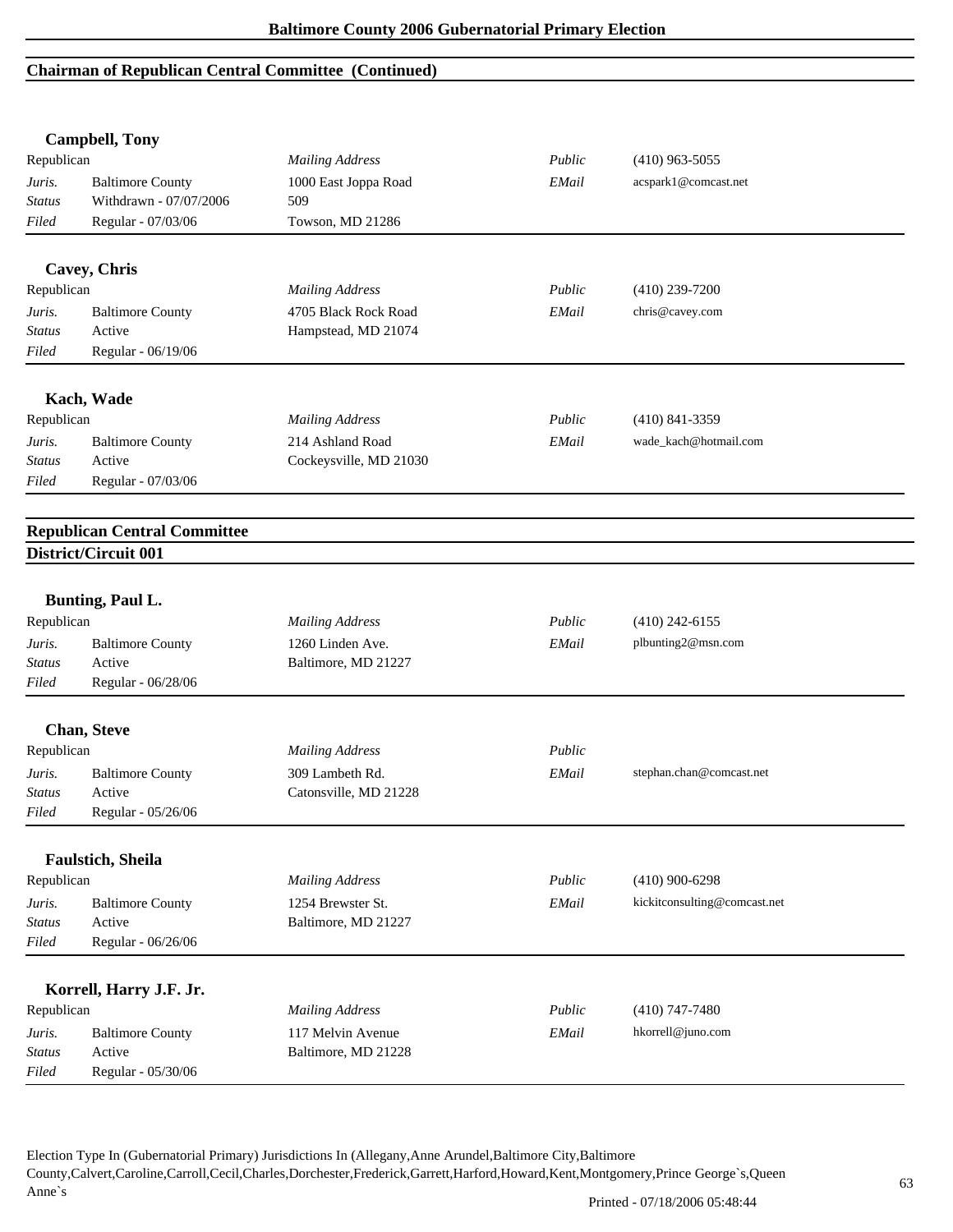| <b>Republican Central Committee (Continued)</b> |  |
|-------------------------------------------------|--|
| District/Circuit 001                            |  |

|               | Murphy, Gloria B.                   |                           |        |                        |  |
|---------------|-------------------------------------|---------------------------|--------|------------------------|--|
| Republican    |                                     | <b>Mailing Address</b>    | Public | $(410)$ 788-8683       |  |
| Juris.        | <b>Baltimore County</b>             | 36 Holmehurst Avenue      | EMail  | gmurph618@aol.com      |  |
| <b>Status</b> | Active                              | Catonsville, MD 21228     |        |                        |  |
| Filed         | Regular - 07/03/06                  |                           |        |                        |  |
|               | <b>Republican Central Committee</b> |                           |        |                        |  |
|               | District/Circuit 002                |                           |        |                        |  |
|               |                                     |                           |        |                        |  |
|               | Goldstein, Beverly E.               |                           |        |                        |  |
| Republican    |                                     | <b>Mailing Address</b>    | Public | $(410)$ 963-5662       |  |
| Juris.        | <b>Baltimore County</b>             | 810 Kennington Rd.        | EMail  | goldsteinbev@aol.com   |  |
| <b>Status</b> | Active                              | Reisterstown, MD 21136    |        |                        |  |
| Filed         | Regular - 06/28/06                  |                           |        |                        |  |
| Hill, Bill    |                                     |                           |        |                        |  |
| Republican    |                                     | <b>Mailing Address</b>    | Public | $(410)$ 825-0683       |  |
| Juris.        | <b>Baltimore County</b>             | 204 E. Joppa Rd. Apt. 317 | EMail  | wthmason33@hotmail.com |  |
| <b>Status</b> | Withdrawn - 07/11/2006              | Towson, MD 21286          |        |                        |  |
| Filed         | Regular - 07/03/06                  |                           |        |                        |  |
|               | <b>Trudil, Georgie</b>              |                           |        |                        |  |
| Republican    |                                     | <b>Mailing Address</b>    | Public | $(410)$ 363-2429       |  |
| Juris.        | <b>Baltimore County</b>             | 8003 Greenspring Way      | EMail  | gmtrudil@msn.com       |  |
| <b>Status</b> | Active                              | Owings Mills, MD 21117    |        |                        |  |
| Filed         | Regular - 06/28/06                  |                           |        |                        |  |
|               |                                     |                           |        |                        |  |
|               | Warner, Michael J.                  |                           |        |                        |  |
| Republican    |                                     | <b>Mailing Address</b>    | Public |                        |  |
| Juris.        | <b>Baltimore County</b>             | 901 Bond Ave.             | EMail  | jckwarn@aol.com        |  |
| Status        | Active                              | Reisterstown, MD 21136    |        |                        |  |
| Filed         | Regular - 05/23/06                  |                           |        |                        |  |
|               | <b>Republican Central Committee</b> |                           |        |                        |  |
|               | District/Circuit 003                |                           |        |                        |  |
|               |                                     |                           |        |                        |  |
|               | Allen, Ray                          |                           |        |                        |  |
| Republican    |                                     | <b>Mailing Address</b>    | Public | $(410)$ 817-6690       |  |
| Juris.        | <b>Baltimore County</b>             | 13 Brocster Court         | EMail  | rallen3@comcast.net    |  |
| <b>Status</b> | Active                              | Phoenix, MD 21131         |        |                        |  |
| Filed         | Regular - 06/19/06                  |                           |        |                        |  |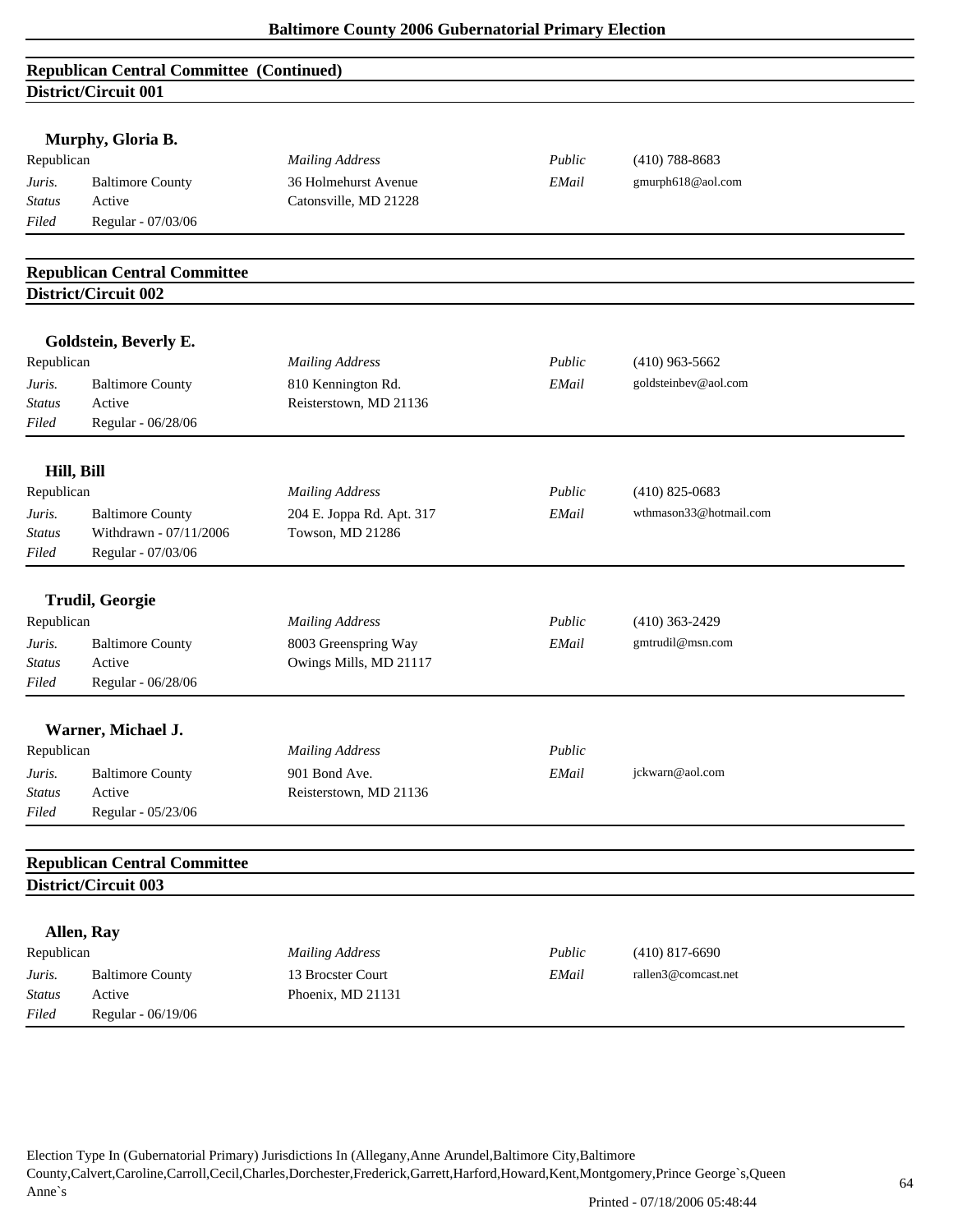# **Republican Central Committee (Continued) District/Circuit 003**

|               | Bauer, David E.                     |                        |        |                        |
|---------------|-------------------------------------|------------------------|--------|------------------------|
| Republican    |                                     | <b>Mailing Address</b> | Public |                        |
| Juris.        | <b>Baltimore County</b>             | 1006 Roxleigh Rd.      | EMail  | davidebauer@gmail.com  |
| <b>Status</b> | Active                              | Baltimore, MD 21286    |        |                        |
| Filed         | Regular - 06/16/06                  |                        |        |                        |
|               |                                     |                        |        |                        |
|               | Bernier, Thomas P.                  |                        |        |                        |
| Republican    |                                     | <b>Mailing Address</b> | Public | $(410)$ 779-3960       |
| Juris.        | <b>Baltimore County</b>             | 17717 Foreston Rd.     | EMail  | mbern48101@aol.com     |
| <b>Status</b> | Active                              | Parkton, MD 21120      |        |                        |
| Filed         | Regular - 06/27/06                  |                        |        |                        |
|               | Harris, Fran                        |                        |        |                        |
| Republican    |                                     | <b>Mailing Address</b> | Public | $(410)$ 252-1501       |
| Juris.        | <b>Baltimore County</b>             | 10 Maymont Ct.         | EMail  | frangop@attglobal.net  |
| <b>Status</b> | Active                              | Timonium, MD 21093     |        |                        |
| Filed         | Regular - 07/03/06                  |                        |        |                        |
|               | Majchrzak, George L. Sr.            |                        |        |                        |
| Republican    |                                     | <b>Mailing Address</b> | Public | $(410)$ 592-6868       |
| Juris.        | <b>Baltimore County</b>             | 11825 Belair Road      | EMail  | sales@gmautomotive.com |
| Status        | Active                              | Kingsville, MD 21087   |        |                        |
| Filed         | Regular - 06/22/06                  |                        |        |                        |
|               |                                     |                        |        |                        |
|               | Mathis, Jim                         |                        |        |                        |
| Republican    |                                     | <b>Mailing Address</b> | Public | $(410)$ 592-5223       |
| Juris.        | <b>Baltimore County</b>             | 4016 Holly Knoll Dr.   | EMail  | jim_mathis@verizon.net |
| <b>Status</b> | Withdrawn - 07/03/2006              | Glen Arm, MD 21057     |        |                        |
| Filed         | Regular - 07/03/06                  |                        |        |                        |
|               | McCrea, Joel C.                     |                        |        |                        |
| Republican    |                                     | <b>Mailing Address</b> | Public |                        |
| Juris.        | <b>Baltimore County</b>             | PO Box 233             | EMail  | mccrea_j@hotmail.com   |
| <b>Status</b> | Active                              | Glen Arm, MD 21057     |        |                        |
| Filed         | Regular - 07/03/06                  |                        |        |                        |
|               | Miller, Ann                         |                        |        |                        |
| Republican    |                                     | <b>Mailing Address</b> | Public |                        |
| Juris.        | <b>Baltimore County</b>             | 3 Fairwood View Court  | EMail  | all6ofus@bcpl.net      |
| <b>Status</b> | Active                              | Phoenix, MD 21131      |        |                        |
| Filed         | Regular - 06/22/06                  |                        |        |                        |
|               |                                     |                        |        |                        |
|               | <b>Republican Central Committee</b> |                        |        |                        |
|               | District/Circuit 004                |                        |        |                        |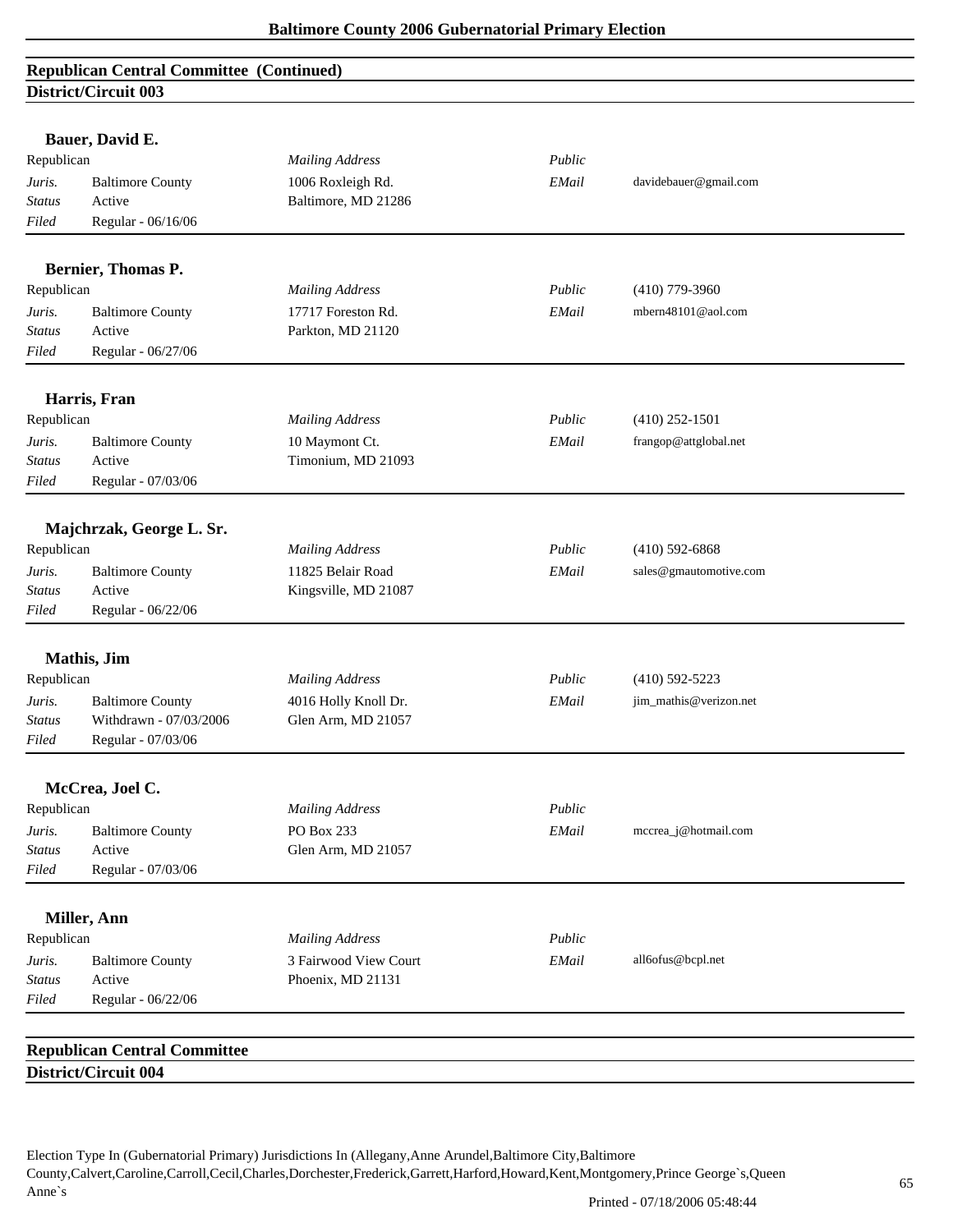## **Republican Central Committee (Continued) District/Circuit 004**

|                 | -501100 On Cair ov 1                |                          |        |                        |  |
|-----------------|-------------------------------------|--------------------------|--------|------------------------|--|
|                 | Byrd, Carol C.                      |                          |        |                        |  |
| Republican      |                                     | <b>Mailing Address</b>   | Public | $(410)$ 655-6250       |  |
| Juris.          | <b>Baltimore County</b>             | 10201 Harvest Fields Dr. | EMail  | cbyrd@ccbcmd.edu       |  |
| Status          | Active                              | Woodstock, MD 21163      |        |                        |  |
| Filed           | Central Committee Nominee -         |                          |        |                        |  |
|                 |                                     |                          |        |                        |  |
|                 | Mendelsohn, Alfred                  |                          |        |                        |  |
| Republican      |                                     | <b>Mailing Address</b>   | Public | $(410)$ 517-3000       |  |
| Juris.          | <b>Baltimore County</b>             | 722 Cockeysmill Rd.      | EMail  | printitmpg@aol.com     |  |
| <b>Status</b>   | Active                              | Reisterstown, MD 21136   |        |                        |  |
| Filed           | Regular - 06/22/06                  |                          |        |                        |  |
|                 | <b>Republican Central Committee</b> |                          |        |                        |  |
|                 | District/Circuit 005                |                          |        |                        |  |
|                 |                                     |                          |        |                        |  |
|                 | Fiastro, John C. Jr.                |                          |        |                        |  |
| Republican      |                                     | <b>Mailing Address</b>   | Public | $(443)$ 416-3842       |  |
| Juris.          | <b>Baltimore County</b><br>Active   | 8614 Chestnut Oak Road   | EMail  | jcfiastro@hotmail.com  |  |
| Status<br>Filed | Regular - 06/30/06                  | Baltimore, MD 21234      |        |                        |  |
|                 |                                     |                          |        |                        |  |
|                 | <b>Marks</b> , David                |                          |        |                        |  |
| Republican      |                                     | <b>Mailing Address</b>   | Public |                        |  |
| Juris.          | <b>Baltimore County</b>             | 8925 Kilkenny Circle     | EMail  | marks@bcpl.net         |  |
| <b>Status</b>   | Active                              | Perry Hall, 21236        |        |                        |  |
| Filed           | Regular - 06/28/06                  |                          |        |                        |  |
|                 | Pappas, Michael J.                  |                          |        |                        |  |
| Republican      |                                     | <b>Mailing Address</b>   | Public | $(410)$ 529-8766       |  |
| Juris.          | <b>Baltimore County</b>             | 9640 Dundawan Rd         | EMail  | mike@mjpappas.com      |  |
| Status          | Active                              | Nottingham, MD 21236     |        |                        |  |
| Filed           | Regular - 06/30/06                  |                          |        |                        |  |
|                 | Simmons, Christine M.               |                          |        |                        |  |
| Republican      |                                     | <b>Mailing Address</b>   | Public | $(410)$ 274-9554       |  |
| Juris.          | <b>Baltimore County</b>             | 4400 Cottington Rd.      | EMail  | c-rsimmons@verizon.com |  |
| <b>Status</b>   | Active                              | Baltimore, MD 21236      |        |                        |  |
| Filed           | Regular - 07/03/06                  |                          |        |                        |  |
|                 |                                     |                          |        |                        |  |
|                 | <b>Tilghman, Timothy Lloyd</b>      |                          |        |                        |  |
| Republican      |                                     | <b>Mailing Address</b>   | Public | $(410)$ 769-8998       |  |
| Juris.          | <b>Baltimore County</b>             | P.O. Box 50009           | EMail  | republincoln@yahoo.com |  |
| <b>Status</b>   | Active                              | Baltimore, MD 21211      |        |                        |  |
| Filed           | Regular - 07/03/06                  |                          |        |                        |  |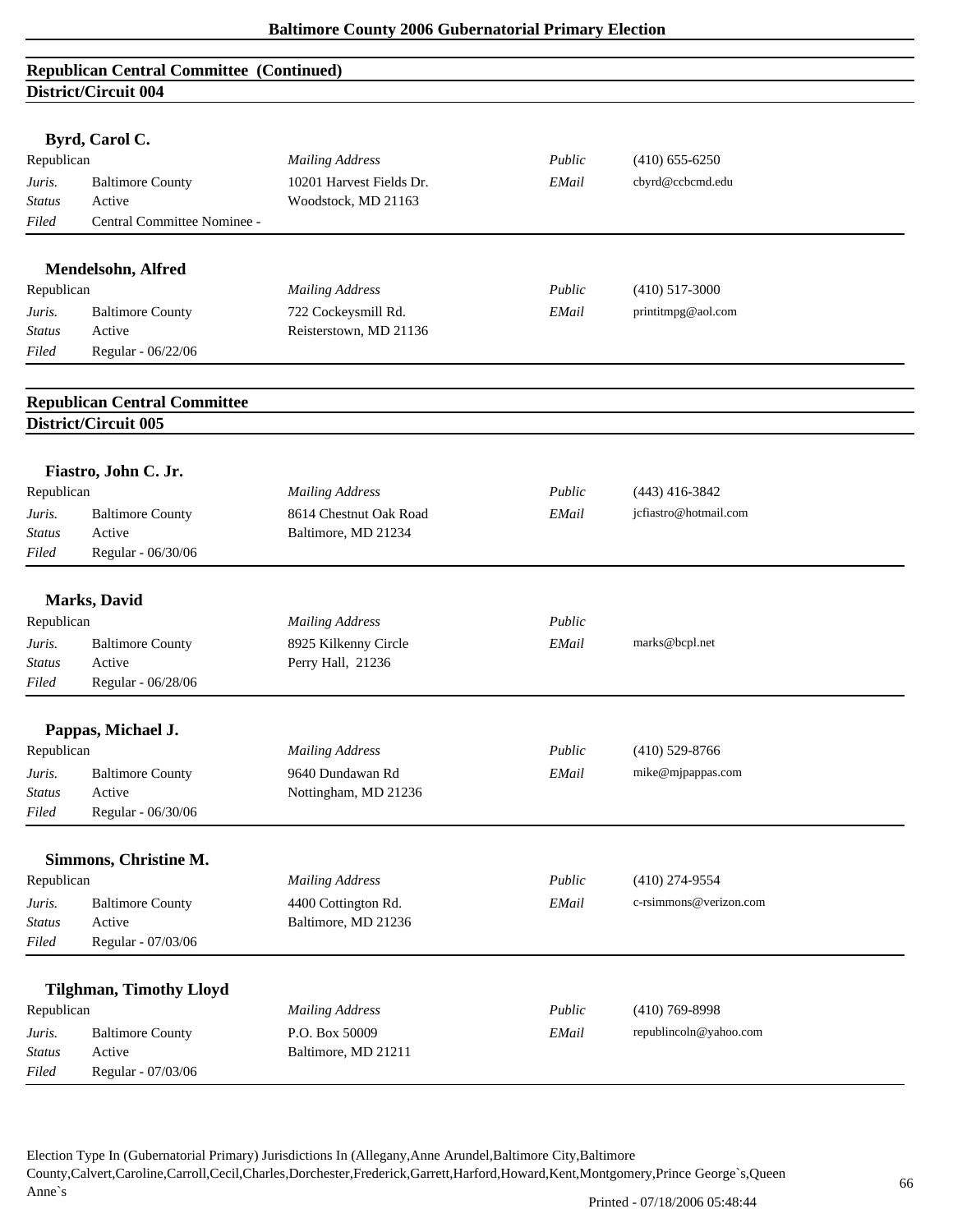| <b>Republican Central Committee</b> |  |
|-------------------------------------|--|
| <b>District/Circuit 006</b>         |  |

|               | District On cant voo                                               |                          |        |                           |
|---------------|--------------------------------------------------------------------|--------------------------|--------|---------------------------|
|               |                                                                    |                          |        |                           |
| Republican    | Berndt, James C.                                                   | <b>Mailing Address</b>   | Public |                           |
| Juris.        | <b>Baltimore County</b>                                            | 9731 Philadelphia Rd.    | EMail  | jimtheplumber@comcast.net |
| <b>Status</b> | Active                                                             | Baltimore, MD 21237      |        |                           |
| Filed         | Regular - 06/30/06                                                 |                          |        |                           |
|               |                                                                    |                          |        |                           |
|               | Fleischmann, Frederick R.                                          |                          |        |                           |
| Republican    |                                                                    | <b>Mailing Address</b>   | Public |                           |
| Juris.        | <b>Baltimore County</b>                                            | 7054 Greenbank Rd        | EMail  |                           |
| <b>Status</b> | Active                                                             | Baltimore, MD 21220      |        |                           |
| Filed         | Regular - 06/28/06                                                 |                          |        |                           |
|               | Secoura, Norma M.                                                  |                          |        |                           |
| Republican    |                                                                    | <b>Mailing Address</b>   | Public | $(410)$ 665-4026          |
| Juris.        | <b>Baltimore County</b>                                            | 100 Chesley Ave.         | EMail  | rsnssc@bcpl.net           |
| <b>Status</b> | Active                                                             | Baltimore, MD 21206      |        |                           |
| Filed         | Regular - 06/28/06                                                 |                          |        |                           |
|               |                                                                    |                          |        |                           |
|               | Urbach, J.D.                                                       |                          |        |                           |
| Republican    |                                                                    | <b>Mailing Address</b>   | Public |                           |
| Juris.        | <b>Baltimore County</b>                                            | 107 Commodore Drive      | EMail  | MD4JD@comcast.net         |
| Status        | Active                                                             | Baltimore, MD 21221      |        |                           |
| Filed         | Regular - 07/03/06                                                 |                          |        |                           |
|               |                                                                    |                          |        |                           |
|               | <b>Republican Central Committee</b><br><b>District/Circuit 007</b> |                          |        |                           |
|               |                                                                    |                          |        |                           |
|               | Brewer, Carl A.                                                    |                          |        |                           |
| Republican    |                                                                    | <b>Mailing Address</b>   | Public |                           |
| Juris.        | <b>Baltimore County</b>                                            | 712 Mace Ave.            | EMail  | carl.brewer@verizon.net   |
| Status        | Active                                                             | Baltimore, MD 21221      |        |                           |
| Filed         | Regular - 06/29/06                                                 |                          |        |                           |
|               | <b>Caldwell</b> , Tim                                              |                          |        |                           |
| Republican    |                                                                    | <b>Mailing Address</b>   | Public | $(410)$ 477-6771          |
| Juris.        | <b>Baltimore County</b>                                            | 3106 Whiteway Rd.        | EMail  | Edgemerecops@aol.com      |
| <b>Status</b> | Active                                                             | Sparrows Point, MD 21219 |        |                           |
| Filed         | Regular - 07/03/06                                                 |                          |        |                           |
|               |                                                                    |                          |        |                           |
|               | Wood, "Woody" Herman                                               |                          |        |                           |
| Republican    |                                                                    | <b>Mailing Address</b>   | Public |                           |
| Juris.        | <b>Baltimore County</b>                                            | 2 Old Maple Ct.          | EMail  | captwood@erols.com        |
| <b>Status</b> | Active                                                             | Essex, MD 21221          |        |                           |
| Filed         | Regular - 06/28/06                                                 |                          |        |                           |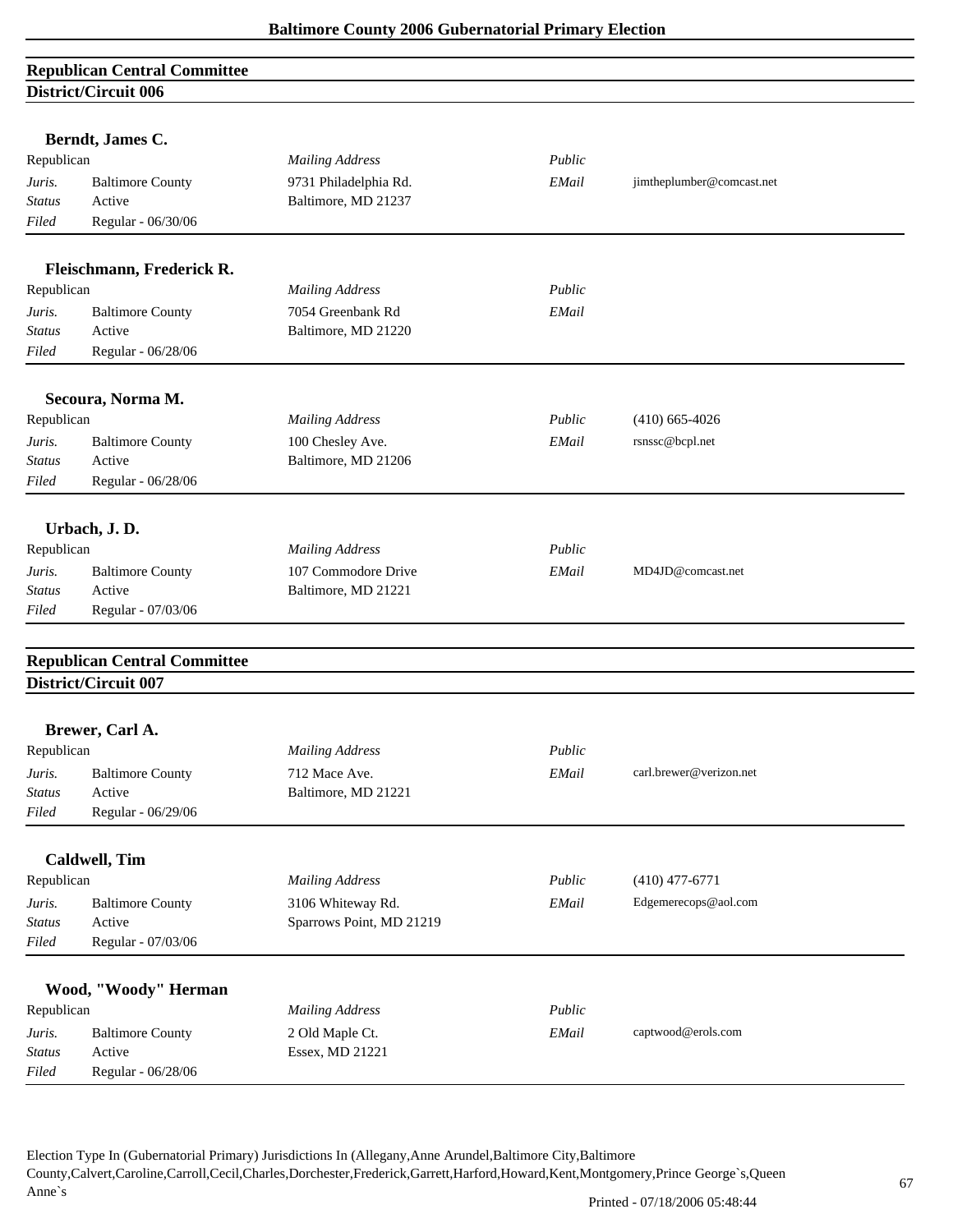## **County Commissioner**

|               | <b>Benton, Mike</b>             |                            |        |                          |  |
|---------------|---------------------------------|----------------------------|--------|--------------------------|--|
| Republican    |                                 | <b>Mailing Address</b>     | Public | $(410)$ 610-5614         |  |
| Juris.        | Calvert                         | PO Box 171                 | EMail  | mike@electmikebenton.com |  |
| <b>Status</b> | Active                          | Owings, MD 20736           |        |                          |  |
| Filed         | Regular - 05/16/06              |                            |        |                          |  |
|               | Chambers, William "Bill"        |                            |        |                          |  |
| Republican    |                                 | <b>Mailing Address</b>     | Public |                          |  |
| Juris.        | Calvert                         | 1806 Rudolph Lane          | EMail  | info@checkchambers.com   |  |
| Status        | Active                          | Lusby, MD 20657            |        |                          |  |
| Filed         | Regular - 05/12/06              |                            |        |                          |  |
|               | Clark, Jerry                    |                            |        |                          |  |
| Republican    |                                 | <b>Mailing Address</b>     | Public |                          |  |
| Juris.        | Calvert                         | 12195 Preston Drive        | EMail  | gwclark01@comcast.net    |  |
| <b>Status</b> | Active                          | Lusby, MD 20657            |        |                          |  |
| Filed         | Regular - 06/27/06              |                            |        |                          |  |
|               | <b>Flaherty, Patrick Edward</b> |                            |        |                          |  |
| Republican    |                                 | <b>Mailing Address</b>     | Public | $(410)$ 586-9417         |  |
| Juris.        | Calvert                         | PO Box 3869                | EMail  | patrick@voteflaherty.com |  |
| <b>Status</b> | Active                          | Prince Frederick, MD 20678 |        |                          |  |
| Filed         | Regular - 01/11/06              |                            |        |                          |  |
|               |                                 |                            |        |                          |  |
|               | Gallagher, Ford                 |                            |        |                          |  |
| Republican    |                                 | <b>Mailing Address</b>     | Public | $(240)$ 832-6360         |  |
| Juris.        | Calvert                         | 6895 Bayberry Crossing     | EMail  |                          |  |
| <b>Status</b> | Active                          | Owings, MD 20736           |        |                          |  |
| Filed         | Regular - 03/17/06              |                            |        |                          |  |
|               | Horton, Jan                     |                            |        |                          |  |
| Republican    |                                 | <b>Mailing Address</b>     | Public | $(410)$ 257-1787         |  |
| Juris.        | Calvert                         | 85 Main Street             | EMail  | jan@janhorton.com        |  |
| Status        | Active                          | Prince Frederick, MD 20678 |        |                          |  |
| Filed         | Regular - 07/03/06              |                            |        |                          |  |
|               |                                 |                            |        |                          |  |
|               | Kelley, Linda L.                |                            |        |                          |  |
| Republican    |                                 | <b>Mailing Address</b>     | Public | $(301)$ 855-5560         |  |
| Juris.        | Calvert                         | 7811 Flint Hill Road       | EMail  | ltkelley@comcast.net     |  |
| <b>Status</b> | Active                          | Owings, MD 20736           |        |                          |  |
| Filed         | Regular - 07/03/06              |                            |        |                          |  |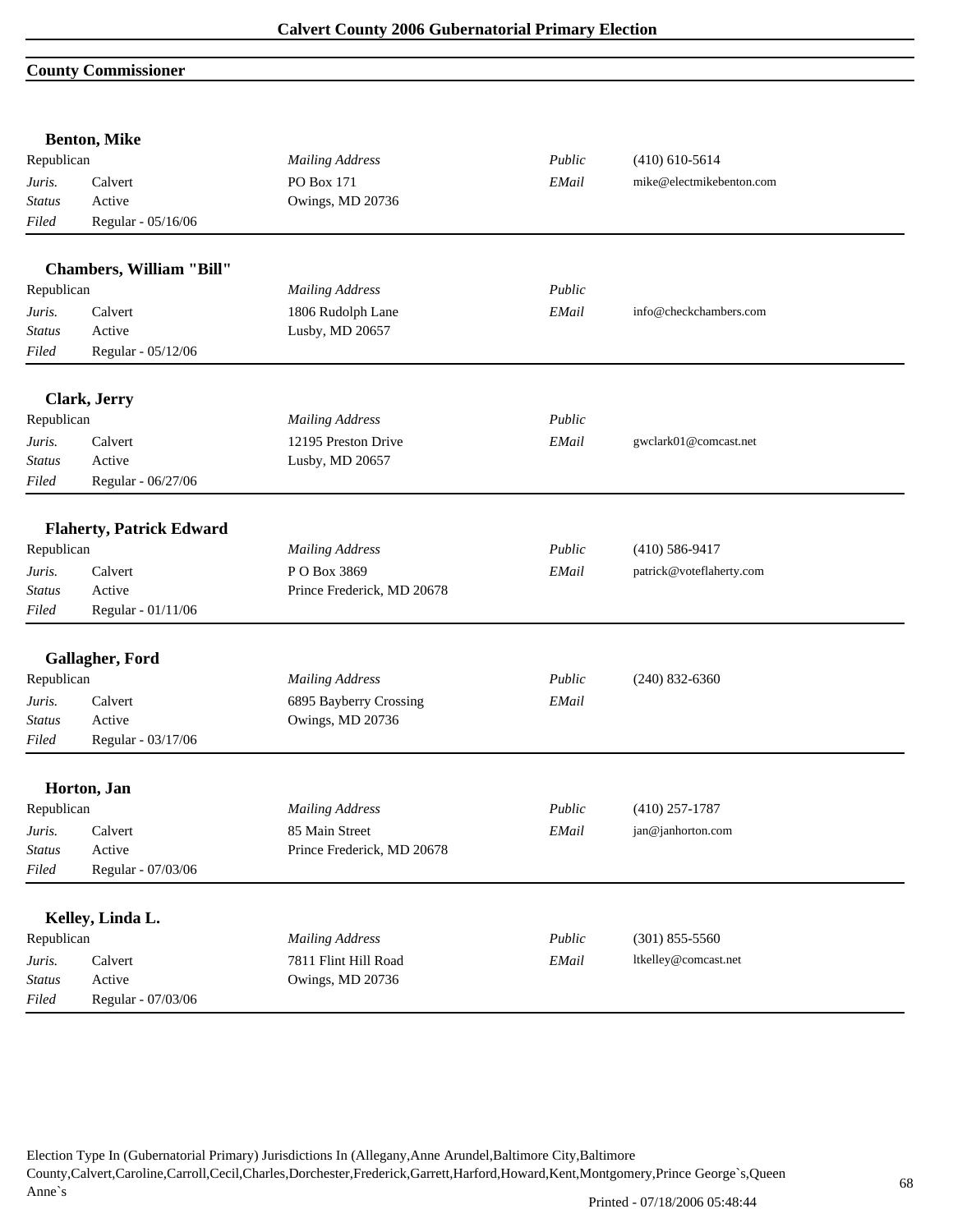## **County Commissioner (Continued)**

|               | <b>Ridgely</b> , Ben  |                            |             |                               |
|---------------|-----------------------|----------------------------|-------------|-------------------------------|
| Republican    |                       | <b>Mailing Address</b>     | Public      | $(410)$ 535-6363              |
| Juris.        | Calvert               | 1995 Mallard Point Rd      | EMail       | b_ridgely@yahoo.com           |
| <b>Status</b> | Active                | Prince Frederick, MD 20678 |             |                               |
| Filed         | Regular - 02/07/06    |                            |             |                               |
|               | Shaw, Susan           |                            |             |                               |
| Republican    |                       | <b>Mailing Address</b>     | Public      | $(410)$ 257-0904              |
| Juris.        | Calvert               | Friends of Susan Shaw      | EMail       | susanshaw@imchoosingsusan.com |
| <b>Status</b> | Active                | PO Box 1823                |             |                               |
| Filed         | Regular - 06/25/06    | Lusby, MD 20657            |             |                               |
|               | <b>Steuart</b> , Cal  |                            |             |                               |
| Republican    |                       | <b>Mailing Address</b>     | Public      | $(301)$ 343-0430              |
| Juris.        | Calvert               | 1955 Potts Point Road      | EMail       | cmsact@chesapeake.net         |
| <b>Status</b> | Active                | Huntingtown, MD 20639      |             |                               |
| Filed         | Regular - 05/19/06    |                            |             |                               |
|               | <b>Tice, Becky</b>    |                            |             |                               |
| Republican    |                       | <b>Mailing Address</b>     | Public      | $(240)$ 235-1964              |
| Juris.        | Calvert               | 11832 Arrowhead Trail      | EMail       | beckytice@comcast.net         |
| <b>Status</b> | Active                | Lusby, MD 20657            |             |                               |
| Filed         | Regular - 01/24/06    |                            |             |                               |
|               | <b>Cornett, Kevin</b> |                            |             |                               |
| Democratic    |                       | <b>Mailing Address</b>     | Public      | $(410)$ 326-7221              |
| Juris.        | Calvert               | 11569 Senora Lane          | EMail       | cornett@cbl.umces.edu         |
| <b>Status</b> | Active                | Lusby, MD 20657            |             |                               |
| Filed         | Regular - 06/21/06    |                            |             |                               |
|               | Donnelly, V. Charles  |                            |             |                               |
| Democratic    |                       | <b>Mailing Address</b>     | Public      | $(410)$ 326-5274              |
| Juris.        | Calvert               | PO Box 1464                | EMail       | vcdlaw@comcast.net            |
| Status        | Active                | Solomons, MD 20688         |             |                               |
| Filed         | Regular - 06/27/06    |                            |             |                               |
|               |                       |                            |             |                               |
|               | Frazer, Mark          |                            |             |                               |
| Democratic    |                       | <b>Mailing Address</b>     | Public      | $(410)$ 257-2400              |
| Juris.        | Calvert               | 9000 Bay Avenue, #401      | $\it EMail$ | frazmatt@verizon.net          |
| <b>Status</b> | Active                | North Beach, MD 20714      |             |                               |
| Filed         | Regular - 06/29/06    |                            |             |                               |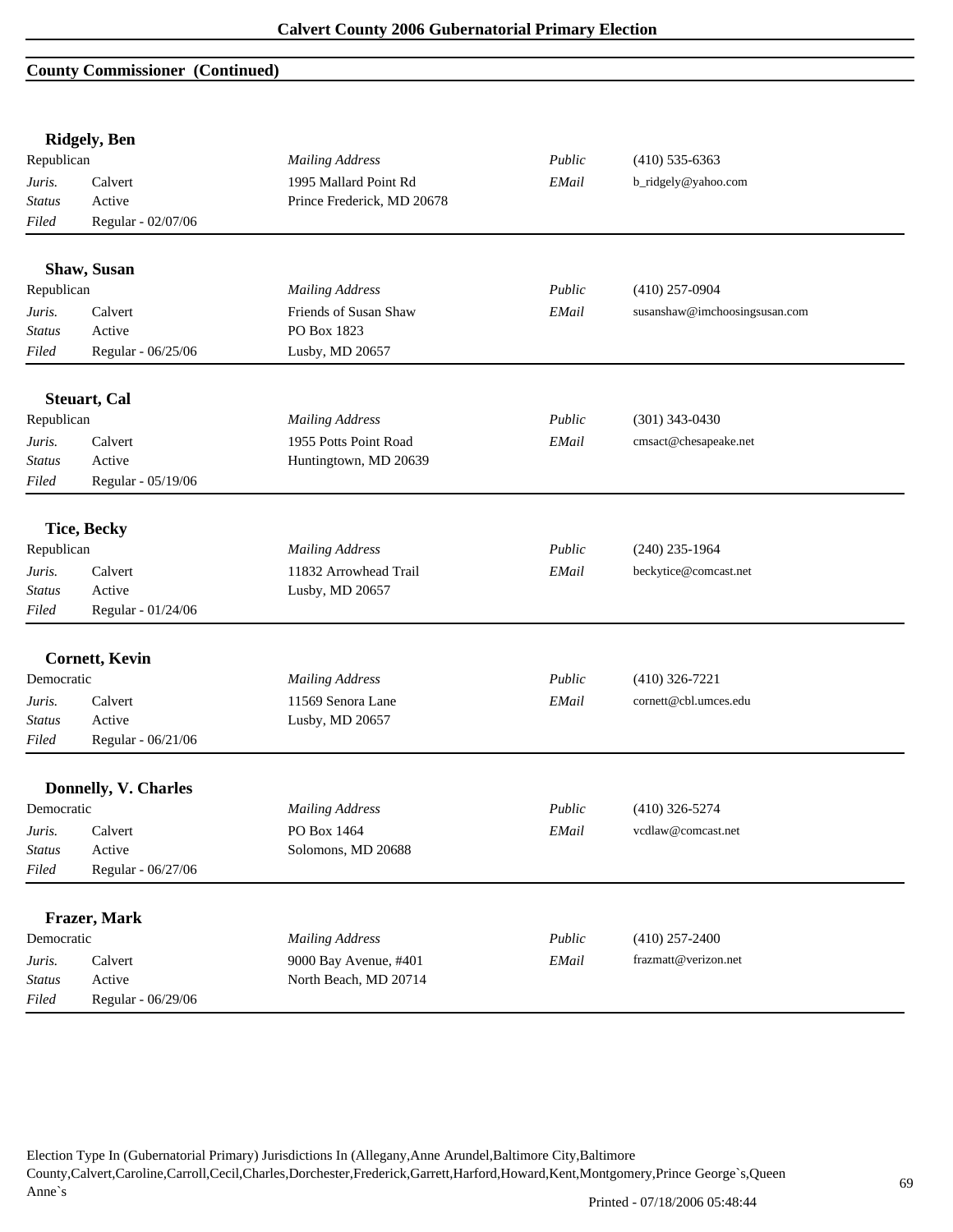### **County Commissioner (Continued)**

|               | Miller, Dixie C.          |                               |        |                       |
|---------------|---------------------------|-------------------------------|--------|-----------------------|
| Democratic    |                           | <b>Mailing Address</b>        | Public | $(410)$ 586-8090      |
| Juris.        | Calvert                   | PO Box 1329                   | EMail  | dixie@dixiemiller.com |
| <b>Status</b> | Active                    | Solomons, MD 20688            |        |                       |
| Filed         | Regular - 06/28/06        |                               |        |                       |
|               | <b>Nutwell, Bernie</b>    |                               |        |                       |
| Democratic    |                           | <b>Mailing Address</b>        | Public | $(410)$ 586-2515      |
| Juris.        | Calvert                   | P.O. Box 156                  | EMail  | BFN102153@aol.com     |
| <b>Status</b> | Active                    | St. Leonard, MD 20685         |        |                       |
| Filed         | Regular - 07/03/06        |                               |        |                       |
|               | Parran, Wilson H.         |                               |        |                       |
| Democratic    |                           | <b>Mailing Address</b>        | Public | $(410)$ 535-5081      |
| Juris.        | Calvert                   | P.O. Box 586                  | EMail  | wparran01@comcast.net |
| <b>Status</b> | Active                    | Huntingtown, MD 20639         |        |                       |
| Filed         | Regular - 06/27/06        |                               |        |                       |
|               |                           |                               |        |                       |
| Democratic    | Pitcher, Alan T. "AJ" Jr. | <b>Mailing Address</b>        | Public | $(410)$ 474-7381      |
| Juris.        | Calvert                   | PO Box 9                      | EMail  |                       |
| <b>Status</b> | Active                    | Broomes Island, MD 20615      |        |                       |
| Filed         | Regular - 07/03/06        |                               |        |                       |
|               |                           |                               |        |                       |
|               | Robertson, E. Lloyd       |                               |        |                       |
| Democratic    |                           | <b>Mailing Address</b>        | Public | $(410)$ 535-3713      |
| Juris.        | Calvert                   | PO Box 218                    | EMail  | donna@chesapeake.net  |
| <b>Status</b> | Active                    | Huntingtown, MD 20639         |        |                       |
| Filed         | Regular - 07/03/06        |                               |        |                       |
|               | Stinnett, Barbara A.      |                               |        |                       |
| Democratic    |                           | <b>Mailing Address</b>        | Public | $(301)$ 751-9830      |
| Juris.        | Calvert                   | 9417 Old Solomons Island Road | EMail  | gogranny1@verizon.net |
| <b>Status</b> | Active                    | Owings, MD 20736              |        |                       |
| Filed         | Regular - 06/23/06        |                               |        |                       |
|               |                           |                               |        |                       |
|               | Wiseman, Jim              |                               |        |                       |
| Democratic    |                           | <b>Mailing Address</b>        | Public | $(410)$ 586-1926      |
| Juris.        | Calvert                   | 3965 Island Creek Lane        | EMail  |                       |
| Status        | Active                    | Broomes Island, MD 20615      |        |                       |
| Filed         | Regular - 06/20/06        |                               |        |                       |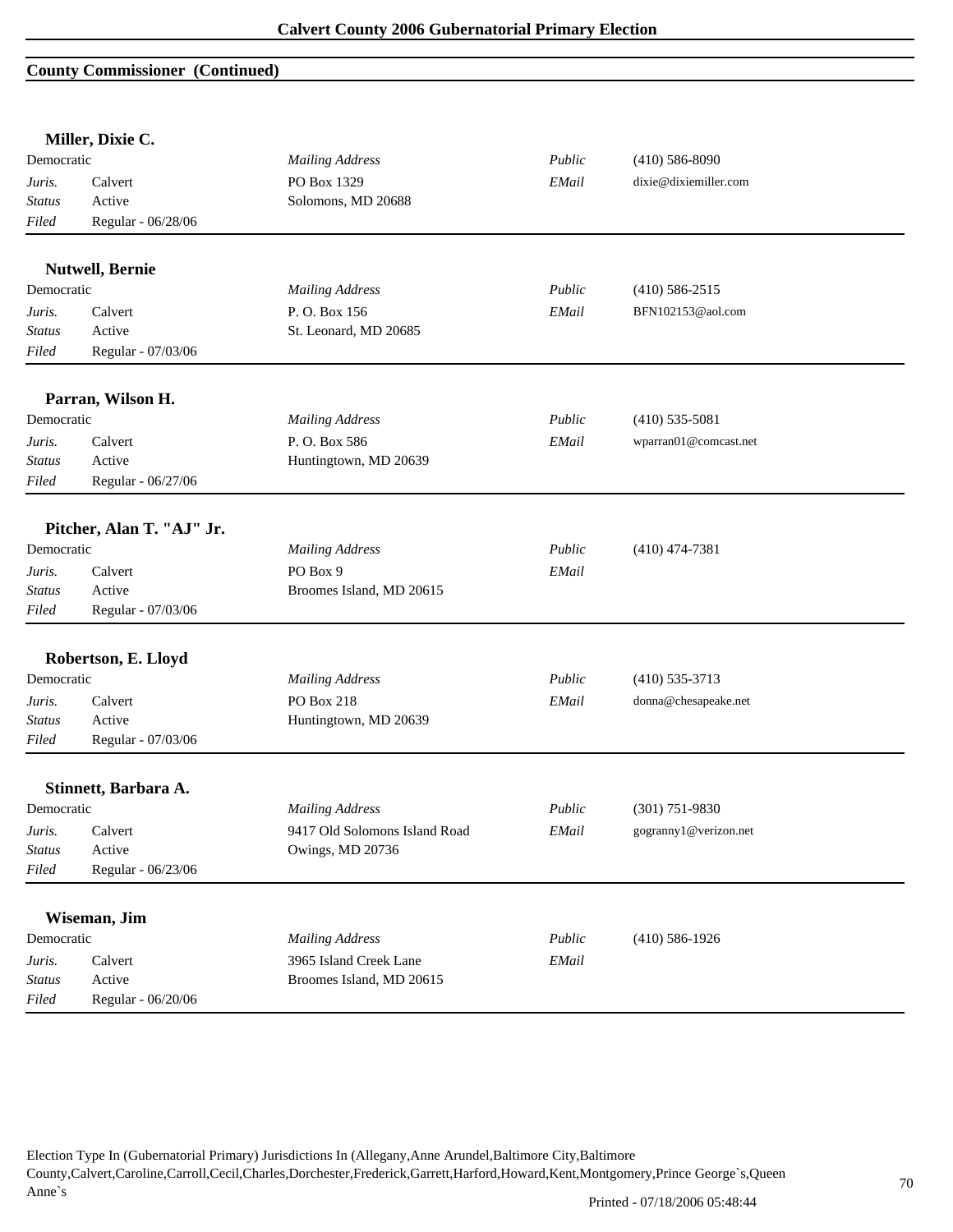### **County Commissioner (Continued)**

|                                       | Parran, Doug (GENERAL ELECTION ONLY)<br>Unaffiliated<br><b>Mailing Address</b> |                            | Public | $(410) 586 - 1527$                  |
|---------------------------------------|--------------------------------------------------------------------------------|----------------------------|--------|-------------------------------------|
| Juris.                                | Calvert                                                                        | PO Box 395                 | EMail  | doug@dougparran.com                 |
| <b>Status</b>                         | Declaration of Intent                                                          | St. Leonard, MD 20685      |        |                                     |
| Filed                                 | Petition - 03/16/06                                                            |                            |        |                                     |
| <b>Treasurer</b>                      |                                                                                |                            |        |                                     |
|                                       |                                                                                |                            |        |                                     |
|                                       | <b>Tracy-Soper, Nova</b>                                                       |                            |        |                                     |
| Republican                            |                                                                                | <b>Mailing Address</b>     | Public | $(410)$ 535-1600                    |
| Juris.                                | Calvert                                                                        | P.O. Box 979               | EMail  | tracynf@co.cal.md.us                |
| <b>Status</b>                         | Active                                                                         | Prince Frederick, MD 20678 |        |                                     |
| Filed                                 | Regular - 01/12/06                                                             |                            |        |                                     |
|                                       | <b>Brady, Grace Mary "Gracie"</b>                                              |                            |        |                                     |
| Democratic                            |                                                                                | <b>Mailing Address</b>     | Public | $(410)$ 495-8386                    |
| Juris.                                | Calvert                                                                        | 2710 Garrity Road          | EMail  | gracie3@chesapeake.net              |
| <b>Status</b>                         | Active                                                                         | St. Leonard, MD 20685      |        |                                     |
| Filed                                 |                                                                                |                            |        |                                     |
|                                       | Central Committee Nominee -<br><b>State's Attorney</b>                         |                            |        |                                     |
|                                       | Martin, Laura L.                                                               |                            |        |                                     |
| Republican                            |                                                                                | <b>Mailing Address</b>     | Public | $(410)$ 414-9817                    |
|                                       | Calvert<br>Active                                                              | 690 Small Reward Rd        | EMail  | martinforstatesattorney@verizon.net |
|                                       | Regular - 01/31/06                                                             | Huntingtown, MD 20639      |        |                                     |
|                                       |                                                                                |                            |        |                                     |
| Juris.<br><b>Status</b><br>Filed      | Wells, Greg                                                                    |                            |        |                                     |
|                                       |                                                                                | <b>Mailing Address</b>     | Public | $(410)$ 535-6926                    |
|                                       | Calvert                                                                        | PO Box 446                 | EMail  | egregwells@yahoo.com                |
| Democratic<br>Juris.<br><b>Status</b> | Active                                                                         | Prince Frederick, MD 20678 |        |                                     |
| Filed                                 | Regular - 12/28/05                                                             |                            |        |                                     |
|                                       | <b>Clerk of the Circuit Court</b>                                              |                            |        |                                     |
|                                       |                                                                                |                            |        |                                     |
|                                       | Davis, Doris W.                                                                |                            |        |                                     |
| Republican                            |                                                                                | <b>Mailing Address</b>     | Public | $(301)$ 855-3880                    |
| Juris.                                | Calvert                                                                        | PO Box 1366                | EMail  |                                     |
| Status<br>Filed                       | Active<br>Central Committee Nominee -                                          | North Beach, MD 20714      |        |                                     |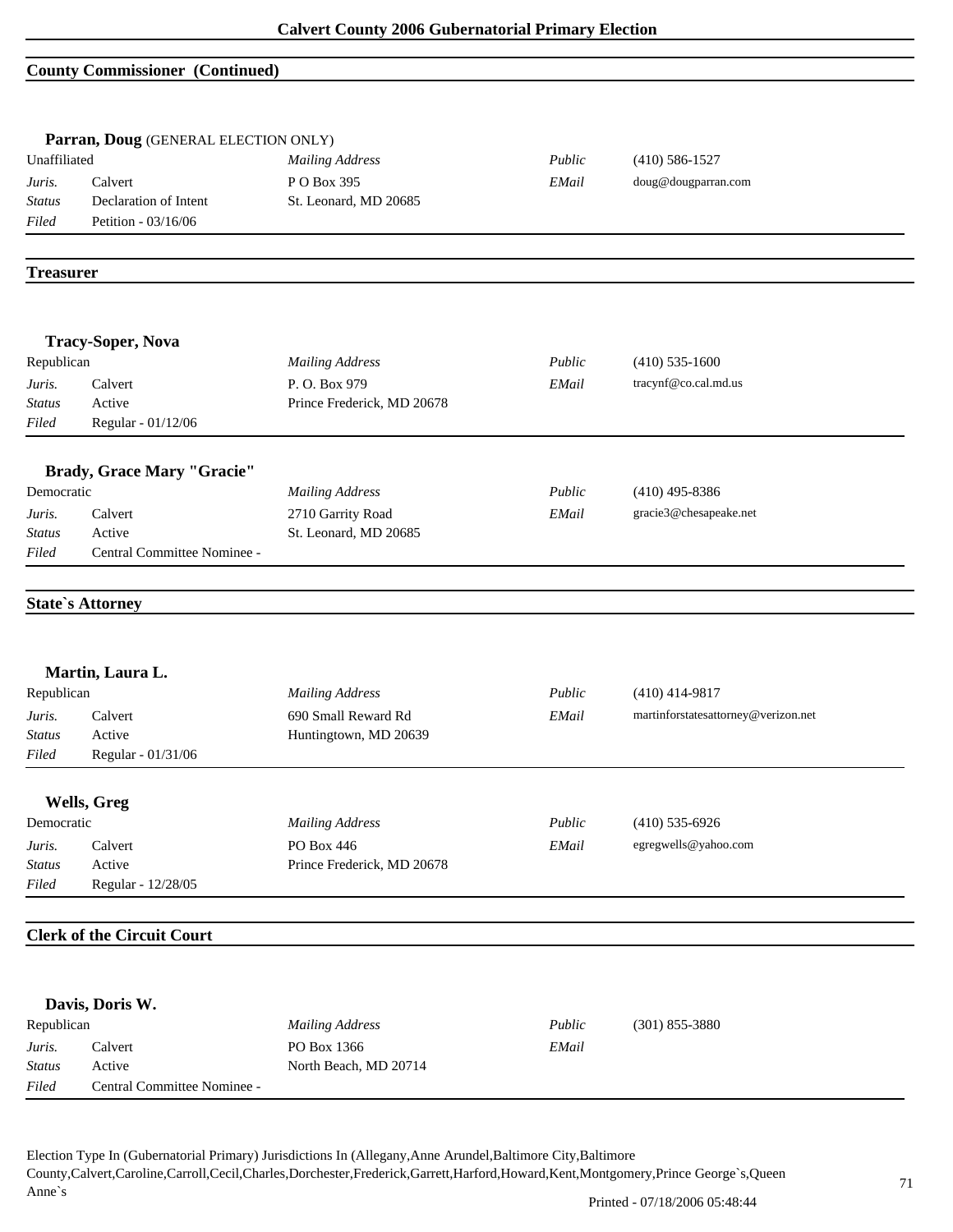## **Clerk of the Circuit Court (Continued)**

| Smith, Kathy P.<br>Democratic                  |                              | <b>Mailing Address</b>                           | Public | $(410)$ 535-1660            |  |
|------------------------------------------------|------------------------------|--------------------------------------------------|--------|-----------------------------|--|
| Calvert<br>Juris.                              |                              | 1995 Wash Hance Road                             | EMail  | Hiswillbedone@comcast.net   |  |
| <b>Status</b>                                  | Active                       | Port Republic, MD 20676                          |        |                             |  |
| Filed                                          | Regular - 06/27/06           |                                                  |        |                             |  |
|                                                |                              |                                                  |        |                             |  |
|                                                | <b>Register of Wills</b>     |                                                  |        |                             |  |
|                                                | Fossett, Weldon L.           |                                                  |        |                             |  |
| Republican                                     |                              | <b>Mailing Address</b>                           | Public | $(410)$ 257-0523            |  |
| Juris.                                         | Calvert                      | 6526 Christmas Tree Ln                           | EMail  | weldon@mtcharlton.com       |  |
| <b>Status</b>                                  | Active                       | Huntingtown, MD 20639                            |        |                             |  |
| Filed                                          | Regular - 06/26/06           |                                                  |        |                             |  |
|                                                | Phipps, Margaret H.          |                                                  |        |                             |  |
| Democratic                                     |                              | <b>Mailing Address</b>                           | Public | $(410)$ 257-7508            |  |
| Juris.                                         | Calvert                      | 7445 BriscoeTurn Road                            | EMail  | mhphipps@comcast.net        |  |
| <b>Status</b>                                  | Active                       | Owings, MD 20736                                 |        |                             |  |
| Filed                                          | Regular - 06/16/06           |                                                  |        |                             |  |
|                                                | Judge of the Orphans' Court  |                                                  |        |                             |  |
|                                                | Burton, Barbara A.           |                                                  |        |                             |  |
| Republican                                     |                              | <b>Mailing Address</b>                           | Public | $(410)$ 535-3158            |  |
| Juris.<br><b>Status</b>                        | Calvert                      | 333 Overlook Drive<br>Prince Frederick, MD 20678 | EMail  | abburton58@hotmail.com      |  |
|                                                | Active                       |                                                  |        |                             |  |
|                                                |                              |                                                  |        |                             |  |
|                                                | Regular - 06/14/06           |                                                  |        |                             |  |
|                                                | Downs, Leslie                |                                                  |        |                             |  |
|                                                |                              | <b>Mailing Address</b>                           | Public | $(410) 610 - 1738$          |  |
| Filed<br>Republican<br>Juris.                  | Calvert                      | 1825 Hallowing Point Road                        | EMail  | irishwaif@verizon.net       |  |
|                                                | Active                       | Prince Frederick, MD 20678                       |        |                             |  |
|                                                | Regular - 06/20/06           |                                                  |        |                             |  |
|                                                | <b>Tracy</b> , Diane         |                                                  |        |                             |  |
|                                                |                              | <b>Mailing Address</b>                           | Public | $(410)$ 535-0063            |  |
| <b>Status</b><br>Filed<br>Republican<br>Juris. | Calvert                      | 205 Walton Road                                  | EMail  | tracysappliance@comcast.net |  |
| <b>Status</b><br>Filed                         | Active<br>Regular - 06/26/06 | Huntingtown, MD 20639                            |        |                             |  |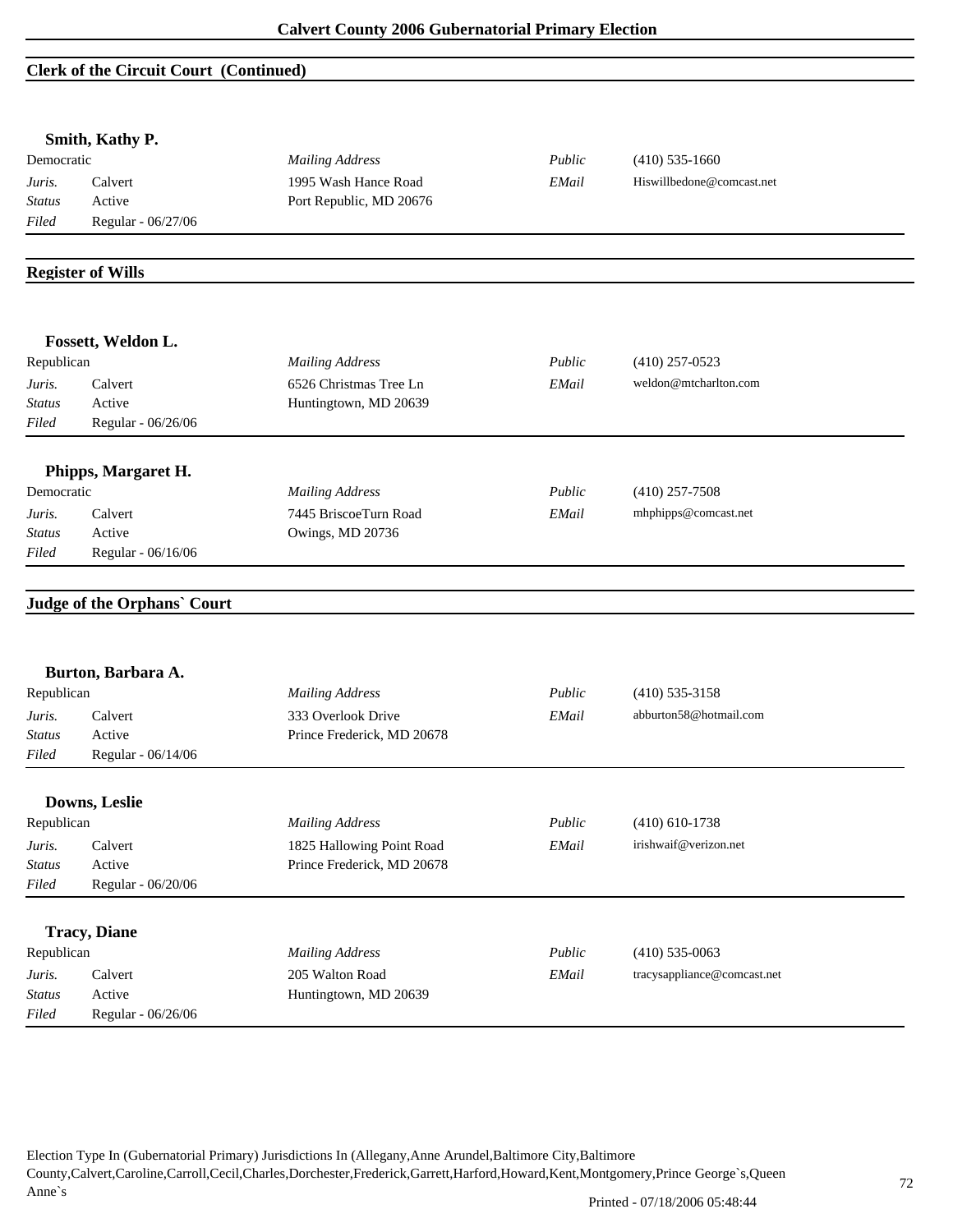# **Judge of the Orphans` Court (Continued)**

|                                         | Bowen, Jessie Jo               |                            |        |                                 |
|-----------------------------------------|--------------------------------|----------------------------|--------|---------------------------------|
| Democratic                              |                                | <b>Mailing Address</b>     | Public | $(410)$ 535-0697                |
| Juris.                                  | Calvert                        | 616 Dana Drive             | EMail  |                                 |
| <b>Status</b>                           | Active                         | Prince Frederick, MD 20678 |        |                                 |
| Filed                                   | Regular - 07/03/06             |                            |        |                                 |
|                                         | <b>Crunkleton, Rose</b>        |                            |        |                                 |
| Democratic                              |                                | <b>Mailing Address</b>     | Public | $(410)$ 257-1057                |
| Juris.                                  | Calvert                        | P.O. Box 848               | EMail  | rosefororphanscourt@comcast.net |
| <b>Status</b>                           | Active                         | Dunkirk, MD 20754          |        |                                 |
| Filed                                   | Regular - 06/28/06             |                            |        |                                 |
|                                         | <b>Elliott, Barbara Bowen</b>  |                            |        |                                 |
| Democratic                              |                                | <b>Mailing Address</b>     | Public | $(410)$ 610-9117                |
| Juris.                                  | Calvert                        | P.O. Box 256               | EMail  | me1610@comcast.net              |
| <b>Status</b>                           | Active                         | Prince Frederick, MD 20678 |        |                                 |
| Filed                                   | Regular - 06/29/06             |                            |        |                                 |
| <b>Sheriff</b>                          |                                |                            |        |                                 |
|                                         | <b>Bartlett, John "Rodney"</b> |                            |        |                                 |
| Republican                              |                                | <b>Mailing Address</b>     | Public | $(301)$ 494-0503                |
| Juris.                                  | Calvert                        | 3520 Deep Landing Rd.      | EMail  | JBartlettJr89@AOL.com           |
| <b>Status</b>                           | Active                         | Huntingtown, MD 20639      |        |                                 |
| Filed                                   | Regular - 04/24/06             |                            |        |                                 |
|                                         | <b>Evans, Mike</b>             |                            |        |                                 |
| Republican                              |                                | <b>Mailing Address</b>     | Public | $(410) 586 - 2585$              |
| Juris.                                  | Calvert                        | 1140 Scenic Way            | EMail  | evansforsheriff@comcast.net     |
| <b>Status</b>                           | Active                         | St. Leonard, MD 20685      |        |                                 |
| Filed                                   | Regular - 11/28/05             |                            |        |                                 |
|                                         | <b>Brenneman</b> , Don         |                            |        |                                 |
| Democratic                              |                                | <b>Mailing Address</b>     | Public | $(410)$ 535-1968                |
|                                         |                                | 255 Double Oak Road        | EMail  | dbren@olg.com                   |
|                                         | Calvert                        |                            |        |                                 |
|                                         | Active                         | Prince Frederick, MD 20678 |        |                                 |
|                                         | Regular - 04/27/06             |                            |        |                                 |
|                                         | McKenny, Joey                  |                            |        |                                 |
| Juris.<br>Status<br>Filed<br>Democratic |                                | <b>Mailing Address</b>     | Public | $(410)$ 257-9607                |
| Juris.                                  | Calvert                        | PO Box 418                 | EMail  | joey@mckennyforsheriff.com      |
| <b>Status</b>                           | Active                         | Huntingtown, MD 20639      |        |                                 |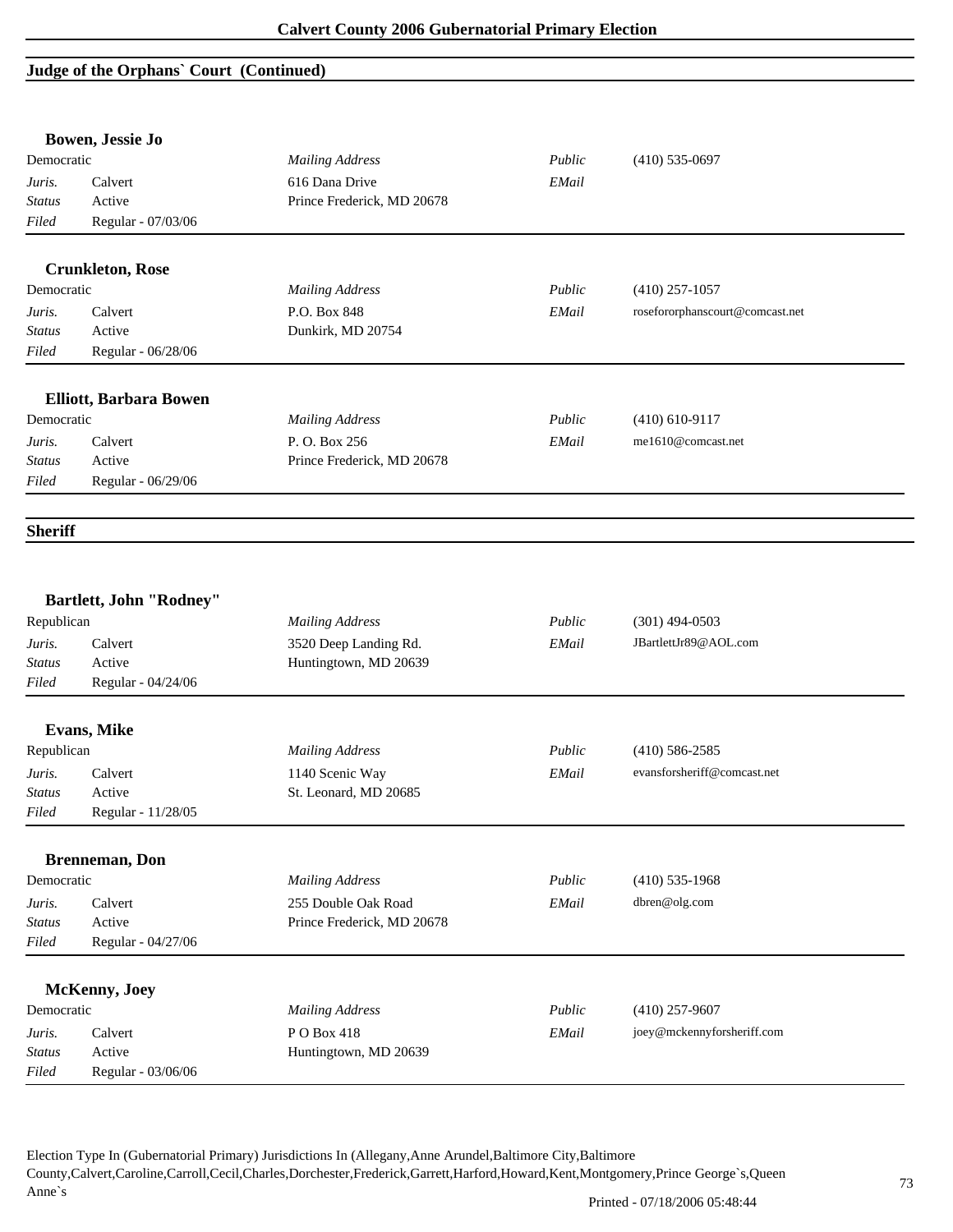#### **Sheriff (Continued)**

|               | Ward, Vonzell (GENERAL ELECTION ONLY) |                             |        |                            |  |
|---------------|---------------------------------------|-----------------------------|--------|----------------------------|--|
| Unaffiliated  |                                       | <b>Mailing Address</b>      | Public | $(410)$ 257-2163           |  |
| Juris.        | Calvert                               | 9805 Sea Maid Court         | EMail  |                            |  |
| <b>Status</b> | Declaration of Intent                 | Apt. 204                    |        |                            |  |
| Filed         | Petition - 04/12/06                   | North Beach, MD 20714       |        |                            |  |
|               | <b>Democratic Central Committee</b>   |                             |        |                            |  |
|               | <b>Brown, Stovy</b>                   |                             |        |                            |  |
| Democratic    |                                       | <b>Mailing Address</b>      | Public | $(410)$ 586-1254           |  |
| Juris.        | Calvert                               | 10375 Mackall Rd            | EMail  | stovy@chesapeake.net       |  |
| <b>Status</b> | Active                                | St Leonard, MD 20685        |        |                            |  |
| Filed         | Regular - 02/09/06                    |                             |        |                            |  |
|               | Duffield, Marie L.                    |                             |        |                            |  |
| Democratic    |                                       | <b>Mailing Address</b>      | Public | $(240)$ 533-2592           |  |
| Juris.        | Calvert                               | 305 Cross Creek Drive       | EMail  |                            |  |
| <b>Status</b> | Active                                | Huntingtown, MD 20639       |        |                            |  |
| Filed         | Regular - 07/03/06                    |                             |        |                            |  |
|               | Hawkins, Jacqueline "Jackie"          |                             |        |                            |  |
| Democratic    |                                       | <b>Mailing Address</b>      | Public | $(410)$ 535-1600 x2271     |  |
| Juris.        | Calvert                               | 10035 Kirksville Ln         | EMail  | jackiehawkins@hotmail.com  |  |
| Status        | Active                                | Dunkirk, MD 20754           |        |                            |  |
| Filed         | Regular - 07/03/06                    |                             |        |                            |  |
|               |                                       |                             |        |                            |  |
|               | <b>Klares</b> , Tim                   |                             |        |                            |  |
| Democratic    |                                       | <b>Mailing Address</b>      | Public | $(410)$ 586-3873           |  |
| Juris.        | Calvert                               | 1830 Peace Court East       | EMail  | mdyelladawg@comcast.net    |  |
| <b>Status</b> | Active                                | St Leonard, MD 20685        |        |                            |  |
| Filed         | Regular - 07/02/06                    |                             |        |                            |  |
|               | Miller, Melissa A.                    |                             |        |                            |  |
| Democratic    |                                       | <b>Mailing Address</b>      | Public | $(301) 855 - 4982$         |  |
| Juris.        | Calvert                               | 4415 Camp Roosevelt         | EMail  | mmiller@tvmikemillerpa.com |  |
| <b>Status</b> | Active                                | Chesapeake Beach, MD 20732  |        |                            |  |
| Filed         | Regular - 06/25/06                    |                             |        |                            |  |
|               | <b>Miller, Pearl Armiger</b>          |                             |        |                            |  |
| Democratic    |                                       | <b>Mailing Address</b>      | Public | $(410)$ 257-1963           |  |
| Juris.        | Calvert                               | 3245 Solomons Island Road N | EMail  |                            |  |
| <b>Status</b> | Active                                | Huntingtown, MD 20639       |        |                            |  |
| Filed         | Regular - 07/02/06                    |                             |        |                            |  |
|               |                                       |                             |        |                            |  |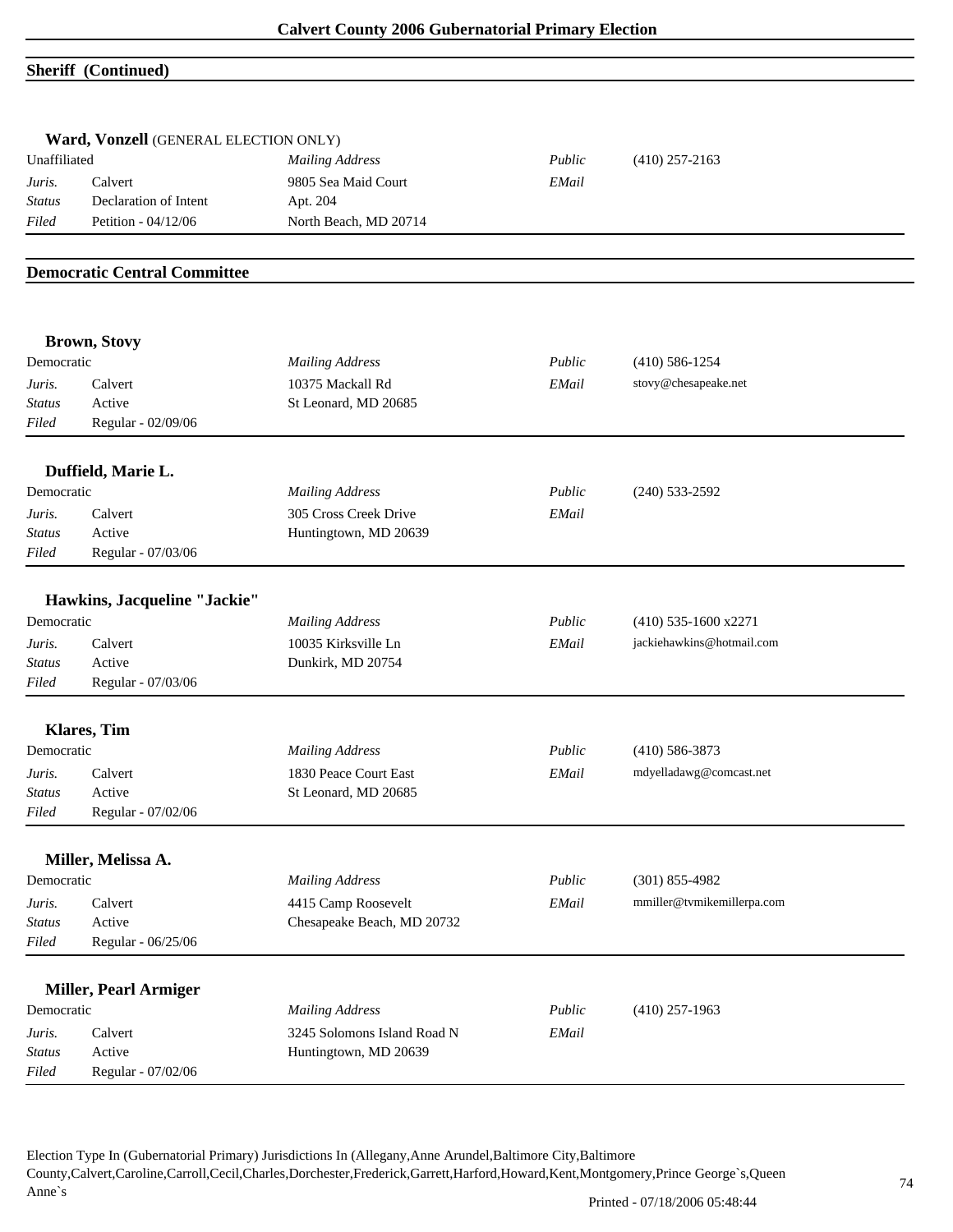## **Democratic Central Committee (Continued)**

|                        | Milligan, Ron                    |                                                 |        |                              |
|------------------------|----------------------------------|-------------------------------------------------|--------|------------------------------|
| Democratic             |                                  | <b>Mailing Address</b>                          | Public | $(301) 828 - 0435$           |
| Juris.                 | Calvert                          | 4420 Lancaster Drive                            | EMail  |                              |
| <b>Status</b>          | Active                           | St. Leonard, MD 20685                           |        |                              |
| Filed                  | Regular - 07/03/06               |                                                 |        |                              |
|                        | Mister, Hagner R.                |                                                 |        |                              |
| Democratic             |                                  | <b>Mailing Address</b>                          | Public | $(410)$ 535-0645             |
| Juris.                 | Calvert                          | P.O. Box 533                                    | EMail  |                              |
| Status                 | Active                           | Prince Frederick, MD 20678                      |        |                              |
| Filed                  | Regular - 07/03/06               |                                                 |        |                              |
|                        | <b>Reynolds, Chris</b>           |                                                 |        |                              |
| Democratic             |                                  | <b>Mailing Address</b>                          | Public | $(410)$ 535-9220             |
| Juris.                 | Calvert                          | 3411 Abelia Road                                | EMail  | calvertlawyer@comcast.net    |
| Status                 | Active                           | Port Republic, MD 20676                         |        |                              |
| Filed                  | Regular - 07/03/06               |                                                 |        |                              |
|                        |                                  |                                                 |        |                              |
|                        | <b>Spencer, Doris J. Cammack</b> |                                                 |        |                              |
| Democratic             |                                  | <b>Mailing Address</b>                          | Public | $(410)$ 257-2726             |
| Juris.                 | Calvert                          | 4014 17th Street                                | EMail  | doris.spencer@verizon.net    |
| <b>Status</b>          | Active                           | Chesapeake Beach, MD 20732                      |        |                              |
| Filed                  | Regular - 07/03/06               |                                                 |        |                              |
|                        | Swoap, Beth                      |                                                 |        |                              |
| Democratic             |                                  | <b>Mailing Address</b>                          | Public | $(410)$ 414-5612             |
| Juris.                 | Calvert                          | 2118 Loblolly Lane                              | EMail  | beth.swoap@wellsfargo.com    |
| Status                 | Active                           | St Leonard, MD 20685                            |        |                              |
| Filed                  | Regular - 07/03/06               |                                                 |        |                              |
|                        |                                  |                                                 |        |                              |
|                        | <b>Weems, Ronnie</b>             |                                                 |        |                              |
| Democratic             |                                  | <b>Mailing Address</b>                          | Public | $(410)$ 586-9626             |
| Juris.                 | Calvert                          | 3908 South Shore Drive                          | EMail  |                              |
| Status                 | Active                           | Port Republic, MD 20676                         |        |                              |
| Filed                  | Regular - 05/08/06               |                                                 |        |                              |
|                        | Zimmerman, Steve                 |                                                 |        |                              |
| Democratic             |                                  | <b>Mailing Address</b>                          | Public | $(301) 855 - 7893$           |
|                        |                                  |                                                 |        |                              |
|                        | Calvert                          | 8850 Southern Maryland Blvd<br>Owings, MD 20736 | EMail  | monkeyhouseseafood@yahoo.com |
| Juris.                 |                                  |                                                 |        |                              |
| <b>Status</b><br>Filed | Active<br>Regular - 07/03/06     |                                                 |        |                              |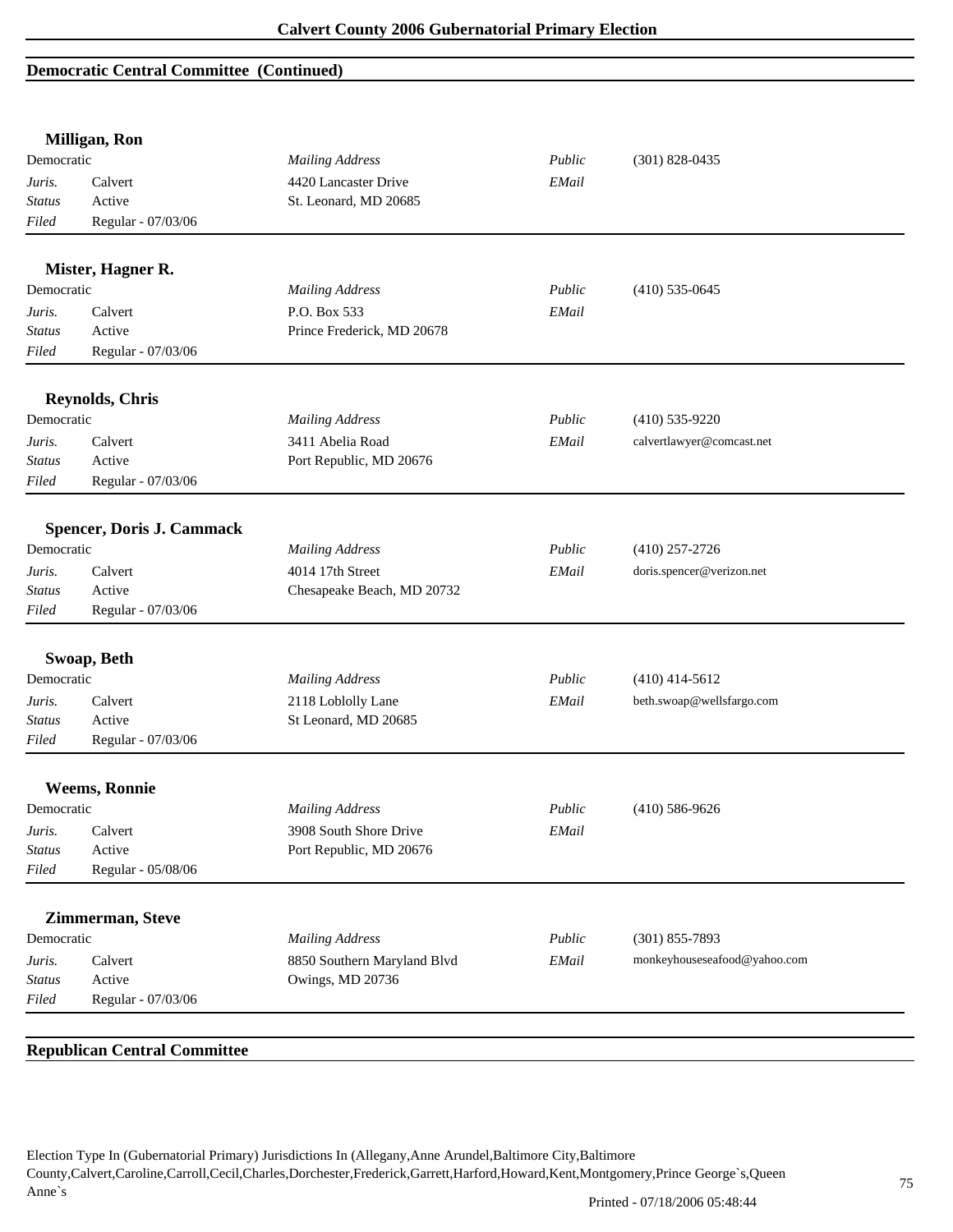|               | Arscott, Bob                   |                            |        |                          |
|---------------|--------------------------------|----------------------------|--------|--------------------------|
| Republican    |                                | <b>Mailing Address</b>     | Public | $(301)$ 855-8039         |
| Juris.        | Calvert                        | 3920 Buckboard Ct          | EMail  | bob@sgmnow.com           |
| <b>Status</b> | Active                         | Dunkirk, MD 20754          |        |                          |
| Filed         | Regular - 06/28/06             |                            |        |                          |
|               |                                |                            |        |                          |
|               | <b>DiGeorge, Frank Anthony</b> |                            |        |                          |
| Republican    |                                | <b>Mailing Address</b>     | Public | $(410) 586 - 3286$       |
| Juris.        | Calvert                        | 1144 Regency Drive         | EMail  | thedigeorges@comcast.net |
| <b>Status</b> | Active                         | St Leonard, MD 20685       |        |                          |
| Filed         | Regular - 06/27/06             |                            |        |                          |
|               | Jessup, Laura                  |                            |        |                          |
| Republican    |                                | <b>Mailing Address</b>     | Public | $(410)$ 495-8150         |
| Juris.        | Calvert                        | 2460 Abigail Ct            | EMail  | lfjessup@comcast.net     |
| <b>Status</b> | Active                         | Prince Frederick, MD 20678 |        |                          |
| Filed         | Regular - 06/29/06             |                            |        |                          |
|               |                                |                            |        |                          |
|               | <b>McCabe, Frank</b>           |                            |        |                          |
| Republican    |                                | <b>Mailing Address</b>     | Public | $(410)$ 326-3440         |
| Juris.        | Calvert                        | PO Box 554                 | EMail  | fmccabe@chesapeake.net   |
| <b>Status</b> | Active                         | Solomons, MD 20688         |        |                          |
| Filed         | Regular - 06/26/06             |                            |        |                          |
|               | <b>McNally, Michael</b>        |                            |        |                          |
| Republican    |                                | <b>Mailing Address</b>     | Public | $(410)$ 610-8019         |
| Juris.        | Calvert                        | 2640 Beaver Dam Rd         | EMail  | mmcna47900@aol.com       |
| <b>Status</b> | Active                         | Chesapeake Beach, MD 20732 |        |                          |
| Filed         | Regular - 07/03/06             |                            |        |                          |
|               |                                |                            |        |                          |
|               | Parker, Patt                   |                            |        |                          |
| Republican    |                                | <b>Mailing Address</b>     | Public | $(410)$ 257-9778         |
| Juris.        | Calvert                        | 10330 Three Doctors Road   | EMail  | patt.parker@comcast.net  |
| <b>Status</b> | Active                         | Dunkirk, MD 20754          |        |                          |
| Filed         | Regular - 07/03/06             |                            |        |                          |
|               | Reed, Robert "Rob"             |                            |        |                          |
| Republican    |                                | <b>Mailing Address</b>     | Public | $(410)$ 222-3452         |
| Juris.        | Calvert                        | 2450 Symphony Lane         | EMail  | robreed2@comcast.com     |
| <b>Status</b> | Active                         | Huntingtown, MD 20639      |        |                          |
| Filed         | Regular - 06/29/06             |                            |        |                          |
|               |                                |                            |        |                          |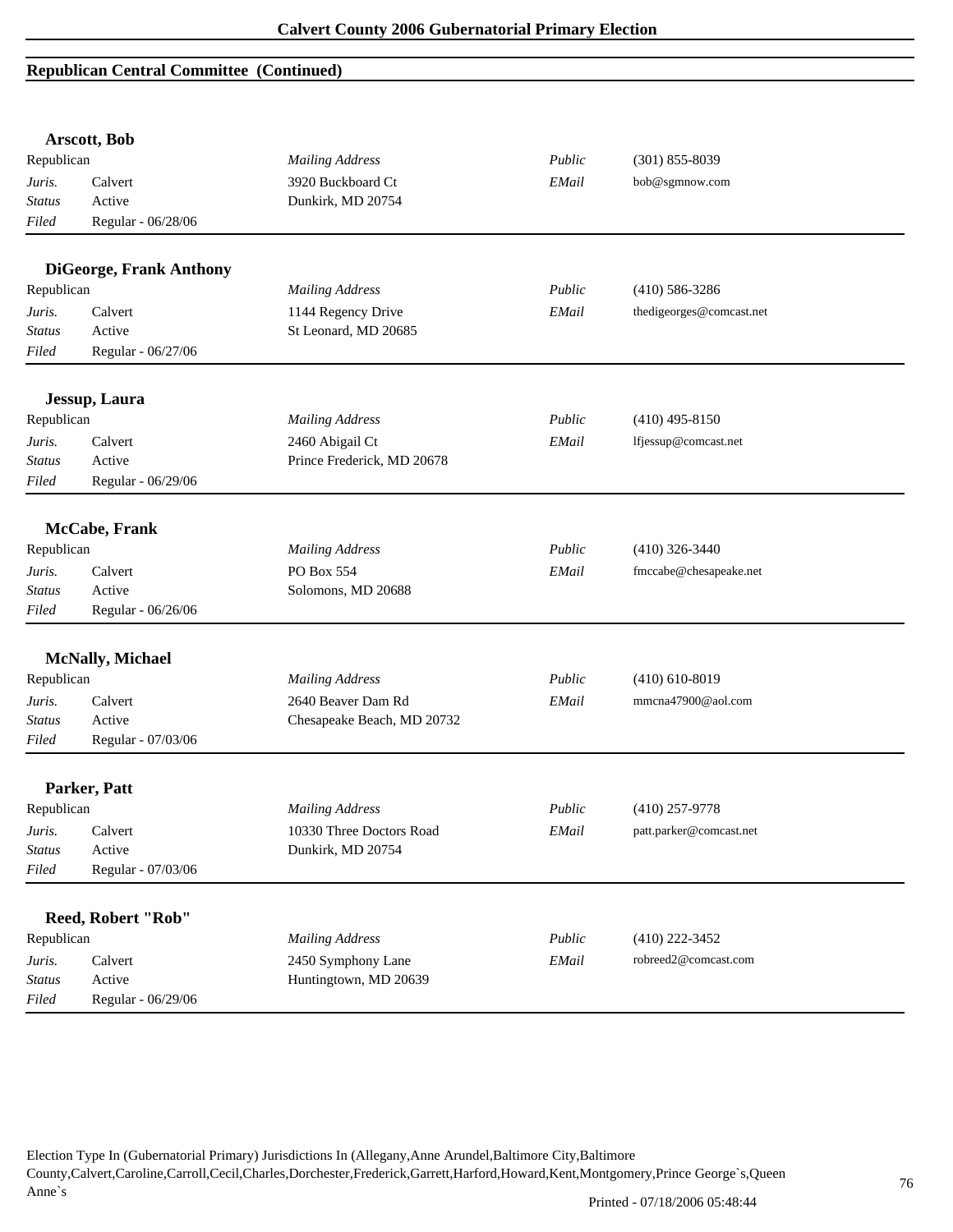|               | <b>Rodgers, Quincy</b>             |                            |        |                          |  |
|---------------|------------------------------------|----------------------------|--------|--------------------------|--|
| Republican    |                                    | <b>Mailing Address</b>     | Public | $(410)$ 394-6114         |  |
| Juris.        | Calvert                            | 1520 Wohlgemuth Rd         | EMail  | qrodgers@chesapeake.net  |  |
| Status        | Active                             | Lusby, MD 20657            |        |                          |  |
| Filed         | Regular - 07/02/06                 |                            |        |                          |  |
|               | <b>Statter, Donald R. Jr.</b>      |                            |        |                          |  |
| Republican    |                                    | <b>Mailing Address</b>     | Public | $(410)$ 326-6958         |  |
| Juris.        | Calvert                            | 11981 Prairie Lane         | EMail  | drstatter@chesapeake.net |  |
| <b>Status</b> | Active                             | Lusby, MD 20657            |        |                          |  |
| Filed         | Regular - 06/21/06                 |                            |        |                          |  |
|               | <b>Steuart, Cynthia</b>            |                            |        |                          |  |
| Republican    |                                    | <b>Mailing Address</b>     | Public | $(301)$ 343-3169         |  |
| Juris.        | Calvert                            | 1955 Potts Point Rd        | EMail  | cmsact@chesapeake.net    |  |
| <b>Status</b> | Active                             | Huntingtown, MD 20639      |        |                          |  |
| Filed         | Regular - 06/28/06                 |                            |        |                          |  |
|               | <b>Swanson, Matt</b>               |                            |        |                          |  |
| Republican    |                                    | <b>Mailing Address</b>     | Public | $(410)$ 257-0821         |  |
| Juris.        | Calvert                            | 6655 Wooded Branch Ln      | EMail  | fbcum9@aol.com           |  |
| Status        | Active                             | Chesapeake Beach, MD 20732 |        |                          |  |
| Filed         | Regular - 06/26/06                 |                            |        |                          |  |
|               |                                    |                            |        |                          |  |
|               | <b>Board of Education At Large</b> |                            |        |                          |  |
|               |                                    |                            |        |                          |  |
|               | Jones, Joan                        |                            |        |                          |  |
| Non-Partisan  |                                    | <b>Mailing Address</b>     | Public | $(301)$ 855-4109         |  |
| Juris.        | Calvert                            | PO Box 449                 | EMail  | pastorjoan21350@msn.com  |  |
| <b>Status</b> | Active                             | Owings, MD 20736           |        |                          |  |
| Filed         | Regular - 06/06/06                 |                            |        |                          |  |
|               | Karol, Eugene M.                   |                            |        |                          |  |
| Non-Partisan  |                                    | <b>Mailing Address</b>     | Public | $(410) 586 - 0091$       |  |
| Juris.        | Calvert                            | 2410 Vern Road             | EMail  | karoleugene@comcast.com  |  |
| <b>Status</b> | Active                             | Port Republic, MD 20676    |        |                          |  |
| Filed         | Regular - 07/03/06                 |                            |        |                          |  |
|               | Phalen, William "Bill"             |                            |        |                          |  |
| Non-Partisan  |                                    | <b>Mailing Address</b>     | Public | $(410)$ 257-6833         |  |
| Juris.        | Calvert                            | 2022 Smoky Road            | EMail  | dbphalen@chesapeake.net  |  |
| <b>Status</b> |                                    |                            |        |                          |  |
|               | Active<br>Regular - 05/25/06       | Huntingtown, MD 20639      |        |                          |  |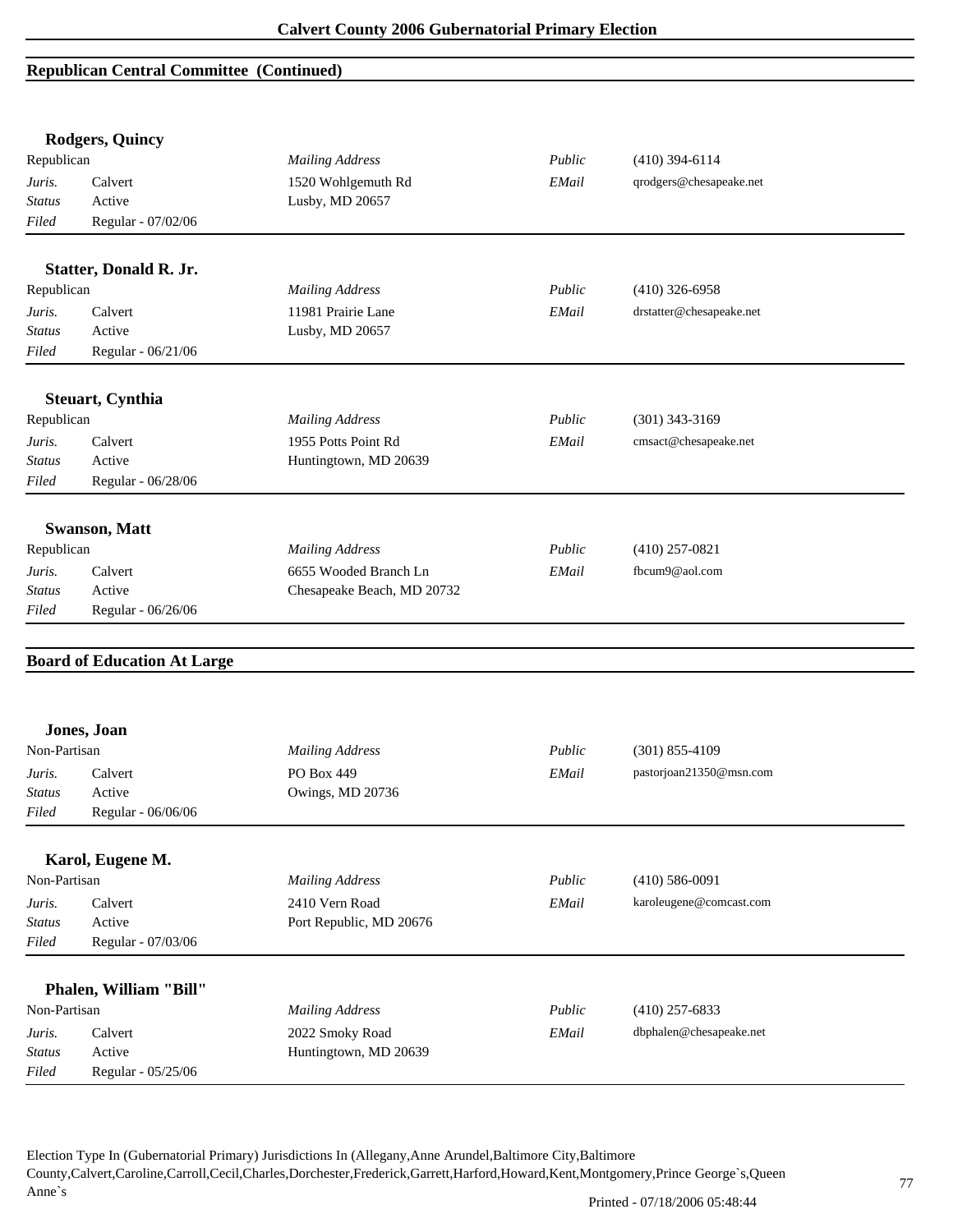## **County Commissioner**

|               | <b>Adams, Ellery</b>   |                             |        |                            |  |
|---------------|------------------------|-----------------------------|--------|----------------------------|--|
| Republican    |                        | <b>Mailing Address</b>      | Public | $(410)$ 673-7090           |  |
| Juris.        | Caroline               | P O Box 727                 | EMail  | eadams@dmv.com             |  |
| Status        | Active                 | Preston, MD 21655           |        |                            |  |
| Filed         | Regular - 06/19/06     |                             |        |                            |  |
|               | Cole, John W.          |                             |        |                            |  |
| Republican    |                        | <b>Mailing Address</b>      | Public | $(410)$ 479-3999           |  |
| Juris.        | Caroline               | 911 Sunday Drive            | EMail  |                            |  |
| Status        | Active                 | Denton, MD 21629            |        |                            |  |
| Filed         | Regular - 05/26/06     |                             |        |                            |  |
|               | Ghrist, Jeff           |                             |        |                            |  |
| Republican    |                        | <b>Mailing Address</b>      | Public | $(410)$ 829-5163           |  |
| Juris.        | Caroline               | 24495 Holsinger Ln.         | EMail  | mjghrist@myshorelink.com   |  |
| <b>Status</b> | Active                 | Ridgely, MD 21660           |        |                            |  |
| Filed         | Regular - 06/02/06     |                             |        |                            |  |
|               | Layton, Roger L.       |                             |        |                            |  |
| Republican    |                        | <b>Mailing Address</b>      | Public |                            |  |
| Juris.        | Caroline               | 322 Carter Avenue           | EMail  |                            |  |
| <b>Status</b> | Active                 | Denton, MD 21629            |        |                            |  |
| Filed         | Regular - 05/31/06     |                             |        |                            |  |
|               |                        |                             |        |                            |  |
|               | Prettyman, Franklin W. |                             |        |                            |  |
| Republican    |                        | <b>Mailing Address</b>      | Public |                            |  |
| Juris.        | Caroline               | 21269 Dover Bridge Road #23 | EMail  | frankprettyman@siteone.net |  |
| <b>Status</b> | Active                 | Preston, MD 21655           |        |                            |  |
| Filed         | Regular - 05/01/06     |                             |        |                            |  |
|               | Alder, Charles H. Jr.  |                             |        |                            |  |
| Democratic    |                        | <b>Mailing Address</b>      | Public |                            |  |
| Juris.        | Caroline               | 14691 Fox Chase Circle      | EMail  |                            |  |
| Status        | Withdrawn - 07/03/2006 | Ridgely, MD 21660           |        |                            |  |
| $Filed$       | Regular - 05/11/06     |                             |        |                            |  |
|               |                        |                             |        |                            |  |
|               | <b>Brown</b> , James   |                             |        |                            |  |
| Democratic    |                        | <b>Mailing Address</b>      | Public | $(410)$ 479-1882           |  |
| Juris.        | Caroline               | 8030 Detour Road            | EMail  |                            |  |
| <b>Status</b> | Active                 | Denton, MD 21629            |        |                            |  |
| Filed         | Regular - 09/02/05     |                             |        |                            |  |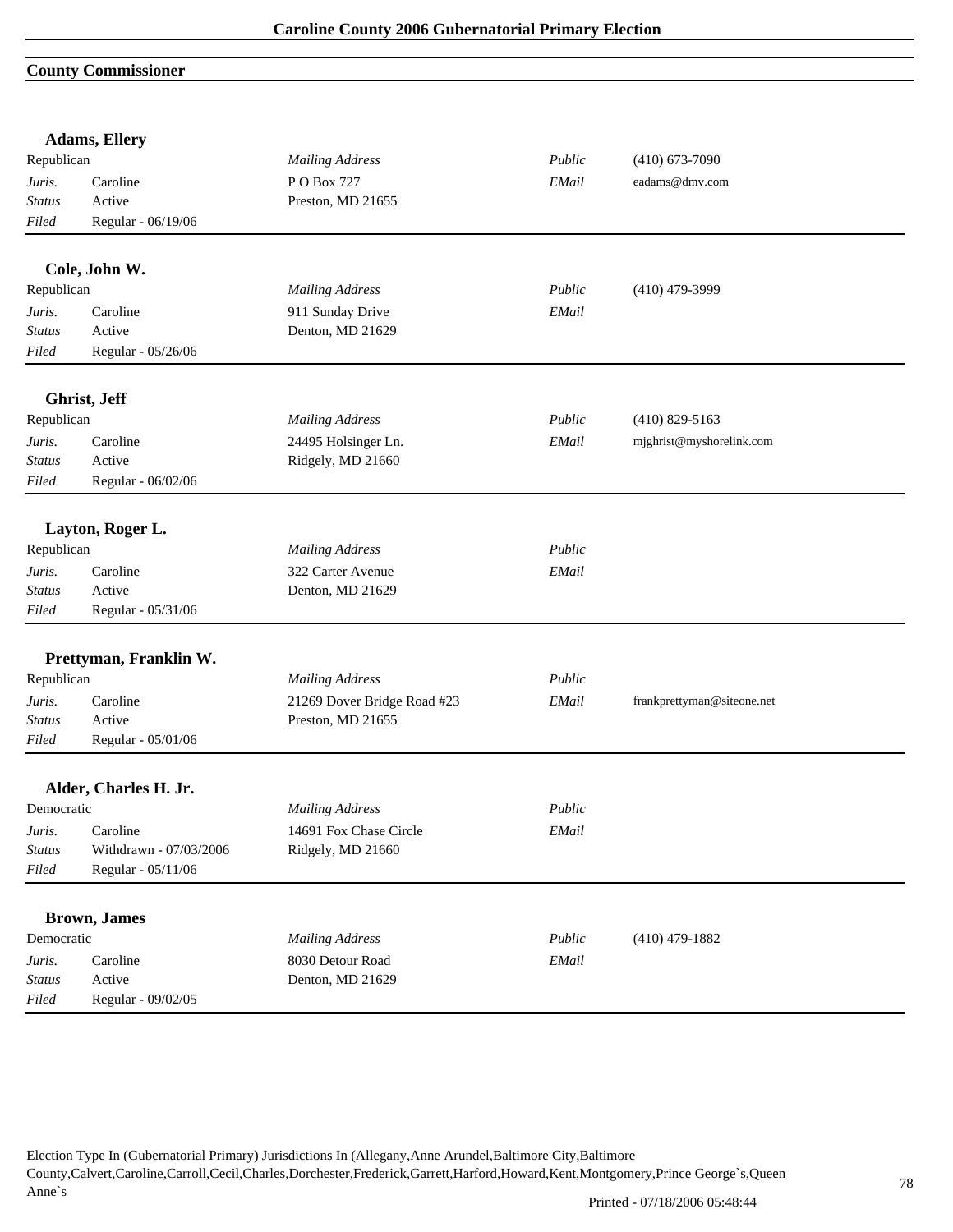#### **County Commissioner (Continued)**

|                  | Gangemi, Marty                    |                        |        |                               |
|------------------|-----------------------------------|------------------------|--------|-------------------------------|
| Democratic       |                                   | <b>Mailing Address</b> | Public |                               |
| Juris.           | Caroline                          | 14374 River Road       | EMail  | gangemi@goeaston.net          |
| <b>Status</b>    | Active                            | Greensboro, MD 21639   |        |                               |
| Filed            | Regular - 06/09/06                |                        |        |                               |
|                  | Kelly, Tom                        |                        |        |                               |
| Democratic       |                                   | <b>Mailing Address</b> | Public |                               |
| Juris.           | Caroline                          | 24731 Logans Woods Dr. | EMail  |                               |
| <b>Status</b>    | Active                            | Denton, MD 21629       |        |                               |
| Filed            | Regular - 04/19/06                |                        |        |                               |
|                  | Phelps, Jim                       |                        |        |                               |
| Democratic       |                                   | <b>Mailing Address</b> | Public |                               |
| Juris.           | Caroline                          | P O. Box 7             | EMail  | jimphelps3@yahoo.com          |
| <b>Status</b>    | Active                            | Preston, MD 21655      |        |                               |
| Filed            | Regular - 07/03/06                |                        |        |                               |
| <b>Treasurer</b> |                                   |                        |        |                               |
|                  | Smith, Hugh                       |                        |        |                               |
| Republican       |                                   | <b>Mailing Address</b> | Public |                               |
| Juris.           | Caroline                          | 8603 Sherwood Lane     | EMail  | hugh-joanne@comcast.net       |
| <b>Status</b>    | Active                            | Denton, MD 21629       |        |                               |
| Filed            | Regular - 07/03/06                |                        |        |                               |
|                  | Wooters, Dorsey L.                |                        |        |                               |
| Democratic       |                                   | <b>Mailing Address</b> | Public | $(410)$ 479-0410              |
| Juris.           | Caroline                          | 701 Camp Road          | EMail  | dwooters@admin.caroline.md.us |
| Status           | Active                            | Denton, MD 21629       |        |                               |
| Filed            | Regular - 04/04/06                |                        |        |                               |
|                  | <b>State's Attorney</b>           |                        |        |                               |
|                  | Newell, Jonathan G.               |                        |        |                               |
| Republican       |                                   | <b>Mailing Address</b> | Public | $(410) 634 - 2088$            |
| Juris.           | Caroline                          | P.O. Box 465           | EMail  | jnewell02@hotmail.com         |
| <b>Status</b>    | Active                            | Ridgely, MD 21660      |        |                               |
| Filed            | Regular - 04/13/06                |                        |        |                               |
|                  |                                   |                        |        |                               |
|                  | <b>Clerk of the Circuit Court</b> |                        |        |                               |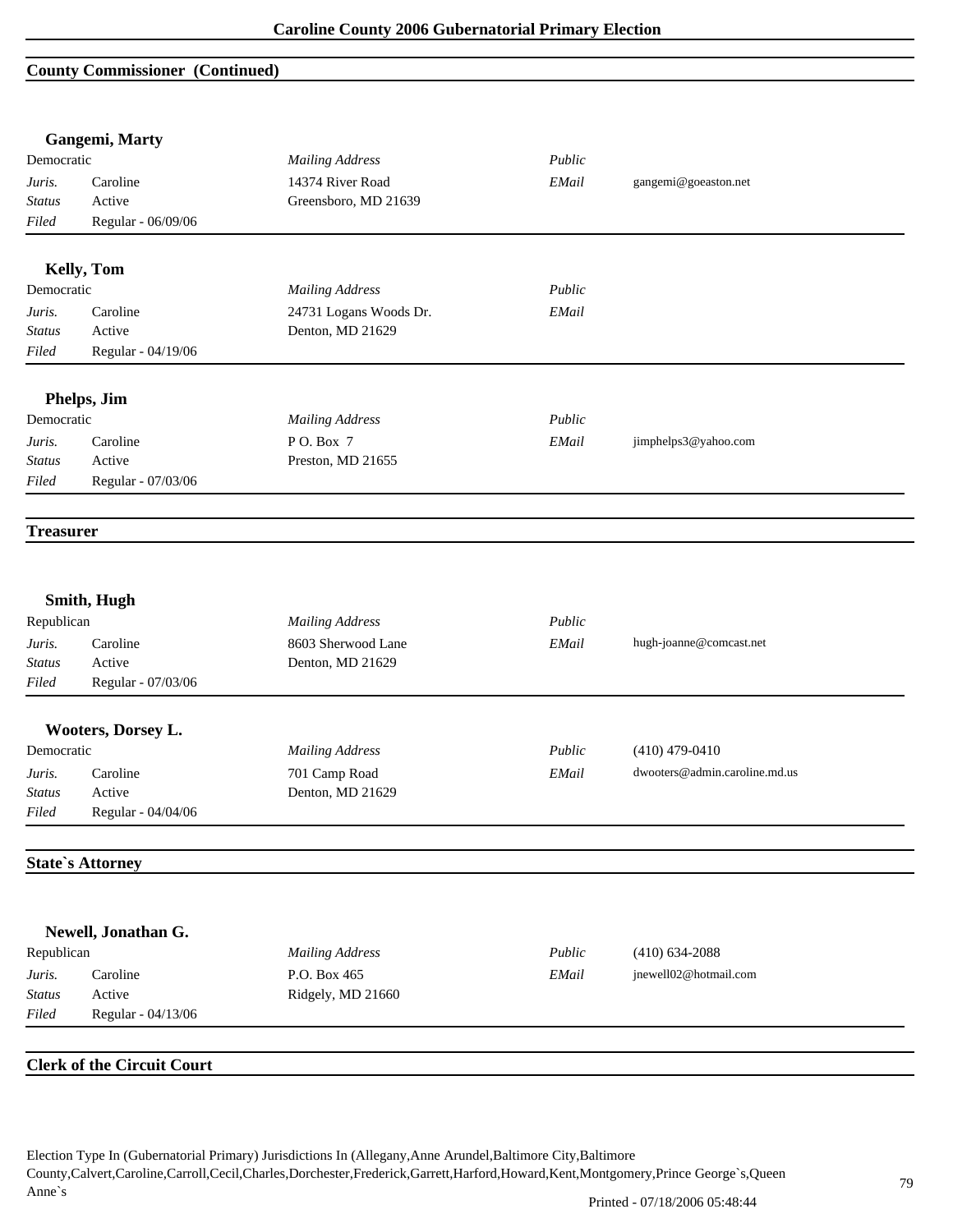### **Clerk of the Circuit Court (Continued)**

|                         | <b>Minner</b> , Dale               |                        |        |                         |
|-------------------------|------------------------------------|------------------------|--------|-------------------------|
| Republican              |                                    | <b>Mailing Address</b> | Public |                         |
| Juris.                  | Caroline                           | 423 S. Second Street   | EMail  |                         |
| <b>Status</b>           | Active                             | Denton, MD 21629       |        |                         |
| Filed                   | Regular - 06/28/06                 |                        |        |                         |
|                         | <b>Register of Wills</b>           |                        |        |                         |
|                         |                                    |                        |        |                         |
|                         | Robbins, Gene A.                   |                        |        |                         |
| Republican              |                                    | <b>Mailing Address</b> | Public |                         |
| Juris.                  | Caroline                           | 26016 Holly Lane       | EMail  | generobbins@verizon.net |
| Status                  | Active                             | Greensboro, MD 21639   |        |                         |
| Filed                   | Regular - 06/30/06                 |                        |        |                         |
|                         | Davis, Charles O. Jr.              |                        |        |                         |
| Democratic              |                                    | <b>Mailing Address</b> | Public | $(410)$ 479-0717        |
| Juris.                  | Caroline                           | 9209 Andersontown Road | EMail  |                         |
| <b>Status</b>           | Active                             | Denton, MD 21629       |        |                         |
| Filed                   | Regular - 03/23/06                 |                        |        |                         |
|                         | <b>Judge of the Orphans' Court</b> |                        |        |                         |
|                         |                                    |                        |        |                         |
|                         | Steelman, Joseph                   |                        |        |                         |
| Republican              |                                    | <b>Mailing Address</b> | Public | $(410)$ 479-0687        |
| Juris.                  | Caroline                           | 213 S. Fifth Avenue    | EMail  |                         |
| <b>Status</b>           | Active                             | Denton, MD 21629       |        |                         |
| Filed                   | Regular - 03/23/06                 |                        |        |                         |
|                         | <b>Taylor, Robert</b>              |                        |        |                         |
| Republican              |                                    | <b>Mailing Address</b> | Public |                         |
| Juris.                  | Caroline                           | P.O. Box 295           | EMail  |                         |
| <b>Status</b>           | Active                             | Preston, MD 21655      |        |                         |
| Filed                   | Regular - 03/27/06                 |                        |        |                         |
|                         | <b>Blades, Beverly S.</b>          |                        |        |                         |
| Democratic              |                                    | <b>Mailing Address</b> | Public |                         |
|                         | Caroline                           | 115 Sunset Blvd        | EMail  |                         |
| Juris.<br><b>Status</b> | Active                             | Preston, MD 21655      |        |                         |
| Filed                   | Regular - 03/23/06                 |                        |        |                         |
|                         |                                    |                        |        |                         |
| <b>Sheriff</b>          |                                    |                        |        |                         |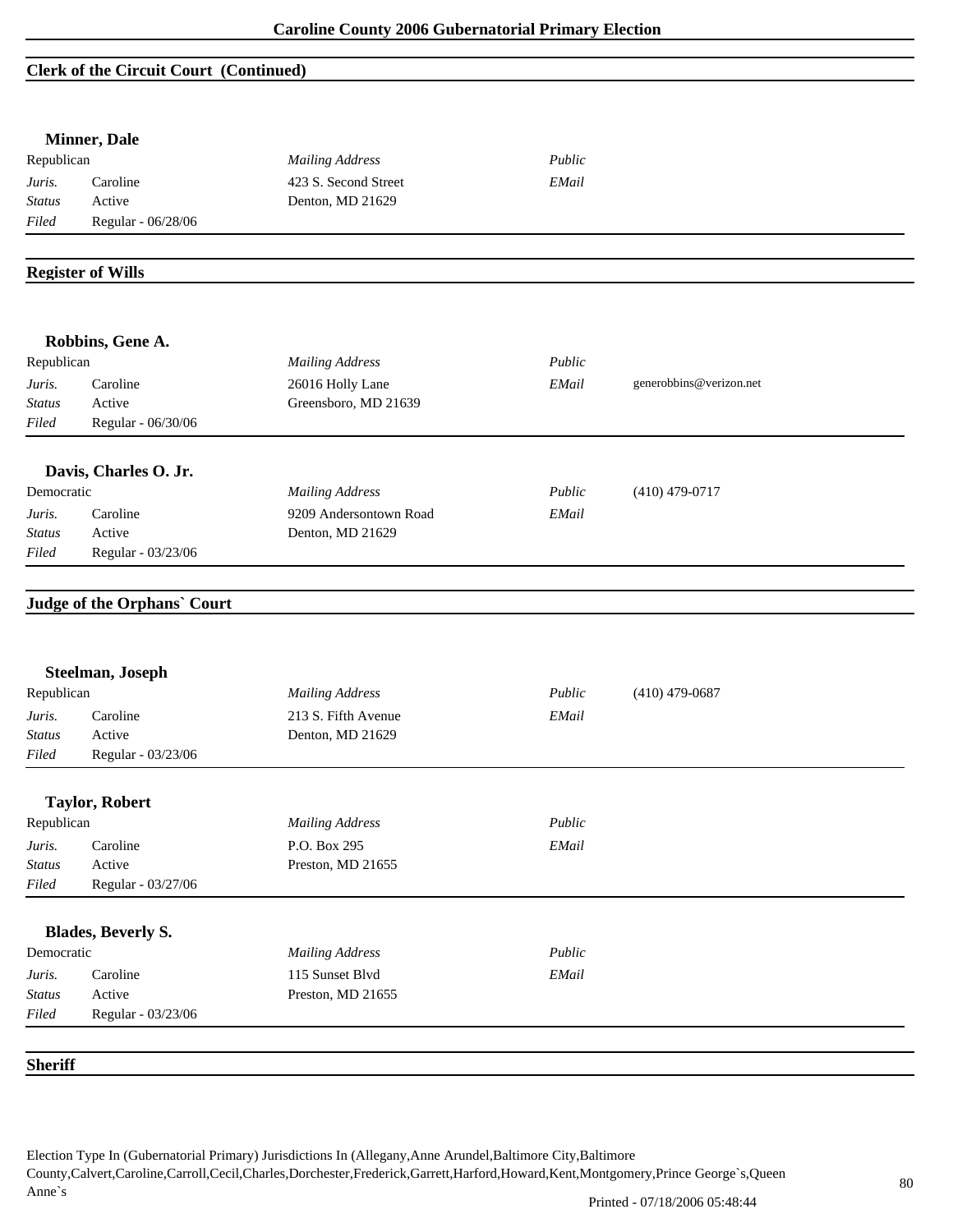# **Sheriff (Continued)**

|               | <b>Briggs, Chuck</b>                |                          |        |                        |  |
|---------------|-------------------------------------|--------------------------|--------|------------------------|--|
| Republican    |                                     | <b>Mailing Address</b>   | Public | $(410)$ 924-8186       |  |
| Juris.        | Caroline                            | 12288 Ober Lane          | EMail  | chuckbriggs3@aol.com   |  |
| <b>Status</b> | Active                              | Ridgely, MD 21660        |        |                        |  |
| Filed         | Regular - 06/30/06                  |                          |        |                        |  |
|               | Little, Ronald F.                   |                          |        |                        |  |
| Republican    |                                     | <b>Mailing Address</b>   | Public |                        |  |
| Juris.        | Caroline                            | 23565 Thawley Road       | EMail  |                        |  |
| Status        | Withdrawn - 07/07/2006              | Denton, MD 21629         |        |                        |  |
| Filed         | Regular - 06/30/06                  |                          |        |                        |  |
|               | Brown, Philip L.                    |                          |        |                        |  |
| Democratic    |                                     | <b>Mailing Address</b>   | Public | $(410)$ 479-4111       |  |
| Juris.        | Caroline                            | 25476 Adams Landing Road | EMail  |                        |  |
| <b>Status</b> | Active                              | Denton, MD 21629         |        |                        |  |
| Filed         | Regular - 02/13/06                  |                          |        |                        |  |
|               | <b>Democratic Central Committee</b> |                          |        |                        |  |
|               | Alder, Charles H. Jr.               |                          |        |                        |  |
| Democratic    |                                     | <b>Mailing Address</b>   | Public |                        |  |
| Juris.        | Caroline                            | 14691 Fox Chase Circle   | EMail  |                        |  |
| <b>Status</b> | Withdrawn - 07/03/2006              | Ridgely, MD 21660        |        |                        |  |
| Filed         | Regular - 05/11/06                  |                          |        |                        |  |
|               | <b>Brown</b> , James                |                          |        |                        |  |
| Democratic    |                                     | <b>Mailing Address</b>   | Public | $(410)$ 479-1882       |  |
| Juris.        | Caroline                            | 8030 Detour Road         | EMail  |                        |  |
| <i>Status</i> | Active                              | Denton, MD 21629         |        |                        |  |
| Filed         | Regular - 09/06/05                  |                          |        |                        |  |
|               | Davison, Janice G.                  |                          |        |                        |  |
| Democratic    |                                     | <b>Mailing Address</b>   | Public | $(410)$ 479-3800       |  |
| Juris.        | Caroline                            | P.O. Box 446             | EMail  | edavison@crosslink.net |  |
| <b>Status</b> | Active                              | Denton, MD 21629         |        |                        |  |
| Filed         | Regular - 06/23/06                  |                          |        |                        |  |
|               | <b>Gray, Patty</b>                  |                          |        |                        |  |
| Democratic    |                                     | <b>Mailing Address</b>   | Public | $(410)$ 714-4327       |  |
| Juris.        | Caroline                            | 25765 Old Mill Lane      | EMail  | pgray@ufcw27.org       |  |
| Status        | Active                              | Greensboro, MD 21639     |        |                        |  |
| Filed         | Regular - 07/03/06                  |                          |        |                        |  |
|               |                                     |                          |        |                        |  |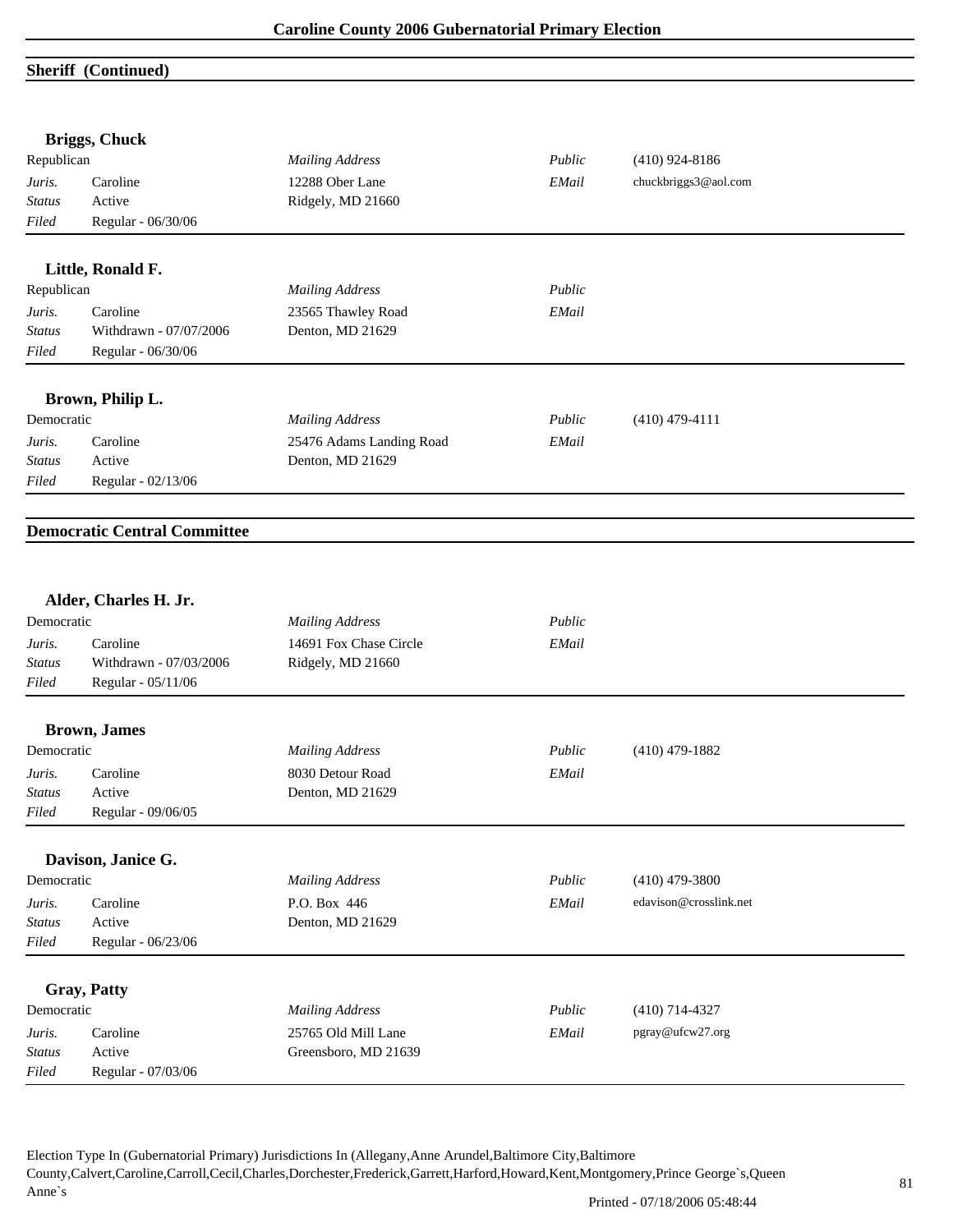### **Democratic Central Committee (Continued)**

|                                                                                                                      | Oliva, Jean M.                      |                                          |        |                       |  |
|----------------------------------------------------------------------------------------------------------------------|-------------------------------------|------------------------------------------|--------|-----------------------|--|
| Democratic                                                                                                           |                                     | <b>Mailing Address</b>                   | Public |                       |  |
| Juris.                                                                                                               | Caroline                            | 9545 Moreland Drive                      | EMail  |                       |  |
| <b>Status</b>                                                                                                        | Active                              | Denton, MD 21629                         |        |                       |  |
| Filed                                                                                                                | Regular - 07/03/06                  |                                          |        |                       |  |
|                                                                                                                      | Richards, Beatrix "Paddy"           |                                          |        |                       |  |
| Democratic                                                                                                           |                                     | <b>Mailing Address</b>                   | Public | $(410)$ 479-0805      |  |
| Juris.                                                                                                               | Caroline                            | 24729 Williston Road                     | EMail  |                       |  |
| <b>Status</b>                                                                                                        | Active                              | Denton, MD 21629                         |        |                       |  |
| Filed                                                                                                                | Regular - 05/22/06                  |                                          |        |                       |  |
|                                                                                                                      | Voss, Jim                           |                                          |        |                       |  |
| Democratic                                                                                                           |                                     | <b>Mailing Address</b>                   | Public | $(410)$ 479-2531      |  |
|                                                                                                                      | Caroline                            |                                          | EMail  | nanvoss@intercom.net  |  |
| Juris.                                                                                                               | Active                              | 25035 Pealiquor Road<br>Denton, MD 21629 |        |                       |  |
| <b>Status</b><br>Filed                                                                                               |                                     |                                          |        |                       |  |
|                                                                                                                      | Regular - 05/16/06                  |                                          |        |                       |  |
|                                                                                                                      | <b>Republican Central Committee</b> |                                          |        |                       |  |
| Republican                                                                                                           | Clendaniel, Robert L.               | <b>Mailing Address</b>                   | Public |                       |  |
|                                                                                                                      |                                     |                                          |        | $(410)$ 479-5550      |  |
|                                                                                                                      | Caroline                            | 513 Franklin Street                      | EMail  | robert@beowulfweb.com |  |
|                                                                                                                      | Withdrawn - 07/03/2006              | Denton, MD 21629                         |        |                       |  |
|                                                                                                                      | Regular - 07/03/06                  |                                          |        |                       |  |
|                                                                                                                      | Gadow, Bryan W.                     |                                          |        |                       |  |
|                                                                                                                      |                                     | <b>Mailing Address</b>                   | Public | $(410)$ 754-9453      |  |
|                                                                                                                      | Caroline                            | 317 Reliance Ave.                        | EMail  | bgadow@intercom.net   |  |
|                                                                                                                      | Active                              | Federalsburg, MD 21632                   |        |                       |  |
|                                                                                                                      | Regular - 07/03/06                  |                                          |        |                       |  |
|                                                                                                                      |                                     |                                          |        |                       |  |
|                                                                                                                      | Garner, Richard N. Jr.              |                                          |        |                       |  |
|                                                                                                                      |                                     | <b>Mailing Address</b>                   | Public |                       |  |
|                                                                                                                      | Caroline                            | 208 Bloomingdale Avenue                  | EMail  | rgarner@bluecrab.org  |  |
| Juris.<br>Status<br>Filed<br>Republican<br>Juris.<br><b>Status</b><br>Filed<br>Republican<br>Juris.<br><b>Status</b> | Active                              | Federalsburg, MD 21632                   |        |                       |  |
| Filed                                                                                                                | Regular - 07/03/06                  |                                          |        |                       |  |
|                                                                                                                      | Muir, Harry N.                      |                                          |        |                       |  |
| Republican                                                                                                           |                                     | <b>Mailing Address</b>                   | Public | $(410)$ 479-0679      |  |
| Juris.                                                                                                               | Caroline                            | 7299 Andrew Road                         | EMail  |                       |  |
| <b>Status</b>                                                                                                        | Active<br>Regular - 06/30/06        | Denton, MD 21629                         |        |                       |  |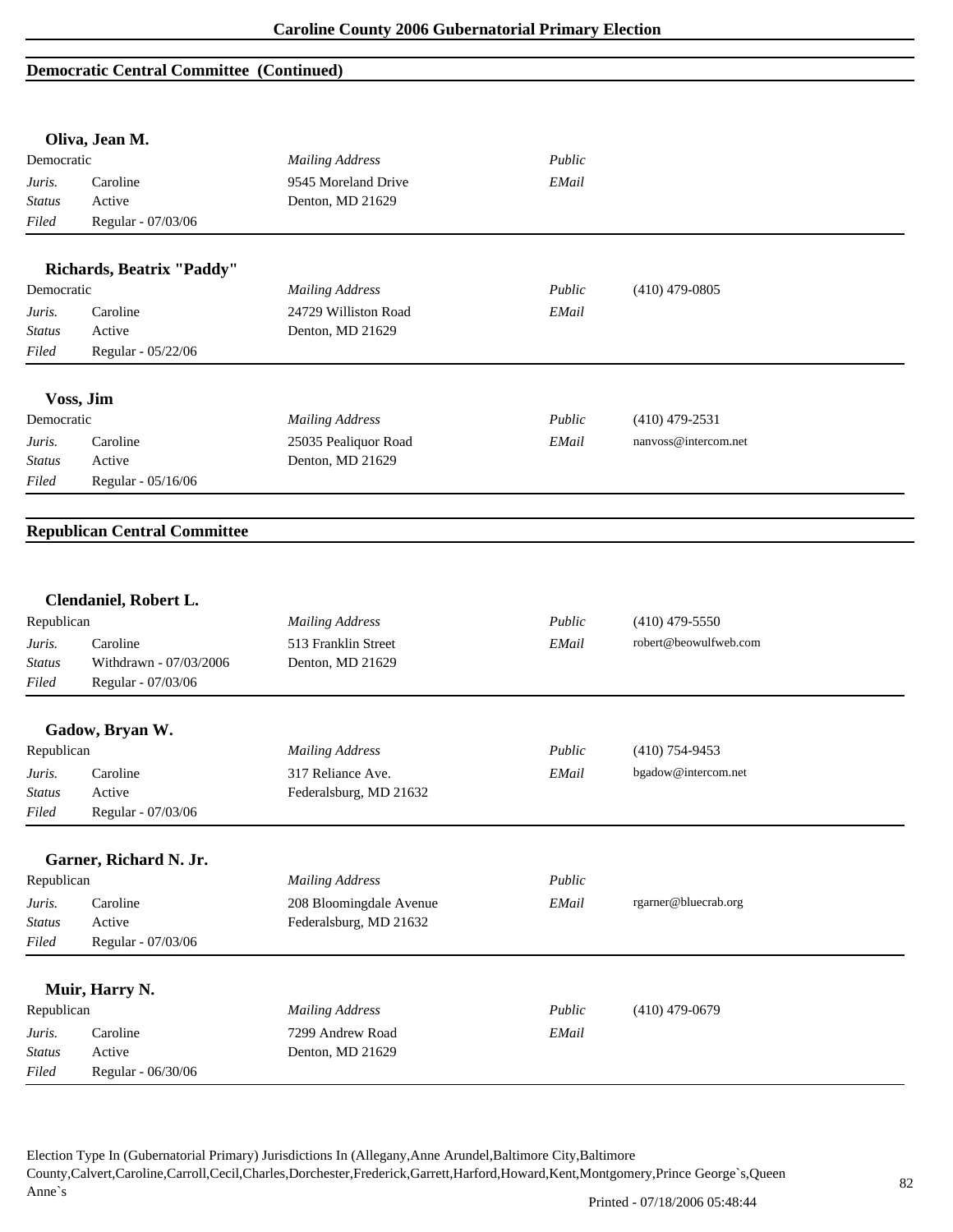| Newcomb, James A. Jr. |                              |                        |        |                         |
|-----------------------|------------------------------|------------------------|--------|-------------------------|
| Republican            |                              | <b>Mailing Address</b> | Public |                         |
| Juris.                | Caroline                     | 26302 Chipmans Lane    | EMail  | jnewcomb@fastol.com     |
| <b>Status</b>         | Active                       | Federalsburg, MD 21632 |        |                         |
| Filed                 | Regular - 07/03/06           |                        |        |                         |
|                       | Ober, Scott                  |                        |        |                         |
| Republican            |                              | <b>Mailing Address</b> | Public | $(410)$ 924-0181        |
| Juris.                | Caroline                     | 26060 Fox Grape Road   | EMail  | scottober@dmv.com       |
| <b>Status</b>         | Active                       | Greensboro, MD 21639   |        |                         |
| Filed                 | Regular - 07/03/06           |                        |        |                         |
|                       | <b>Smith, Joanne Fuchs</b>   |                        |        |                         |
| Republican            |                              | <b>Mailing Address</b> | Public | $(410)$ 479-0939        |
| Juris.                | Caroline                     | 8603 Sherwood Lane     | EMail  | hugh-joanne@comcast.net |
| <b>Status</b>         | Active                       | Denton, MD 21629       |        |                         |
| Filed                 | Regular - 07/03/06           |                        |        |                         |
|                       | <b>Teffeau, Kenneth Marc</b> |                        |        |                         |
| Republican            |                              | <b>Mailing Address</b> | Public | $(410)$ 924-4491        |
| Juris.                | Caroline                     | 4680 Cedar Place       | EMail  | marcteffeau@comcast.net |
| <b>Status</b>         | Active                       | Preston, MD 21655      |        |                         |
| Filed                 | Regular - 07/03/06           |                        |        |                         |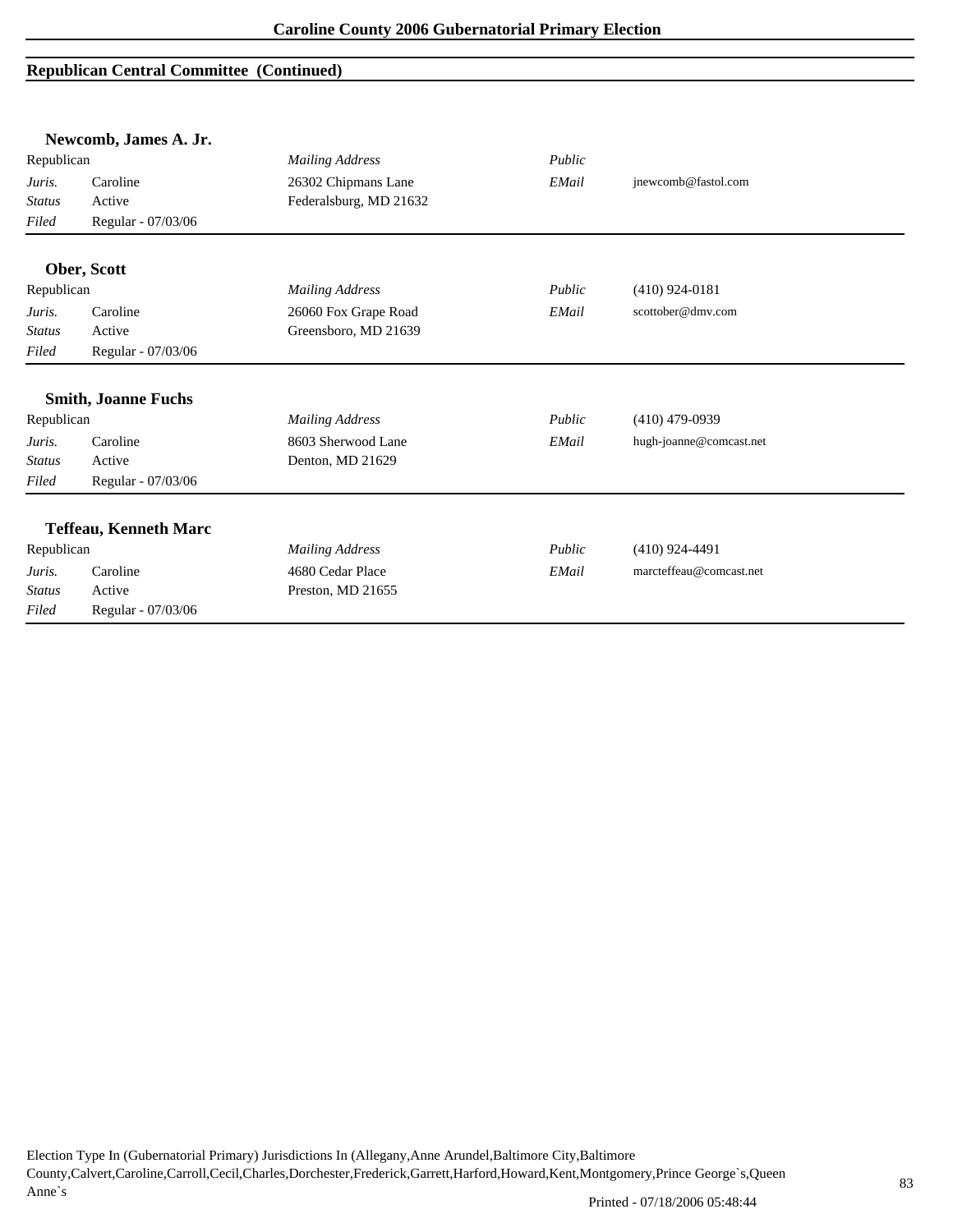## **County Commissioner**

|               | <b>Bouchat, Christopher Eric</b> |                        |        |                         |  |
|---------------|----------------------------------|------------------------|--------|-------------------------|--|
| Republican    |                                  | <b>Mailing Address</b> | Public | $(410)$ 549-1968        |  |
| Juris.        | Carroll                          | 5627 Woodbine Road     | EMail  | ericbouchat@comcast.net |  |
| <b>Status</b> | Active                           | Woodbine, MD 21797     |        |                         |  |
| Filed         | Regular - 04/24/06               |                        |        |                         |  |
|               | <b>Cull, Charles William</b>     |                        |        |                         |  |
| Republican    |                                  | <b>Mailing Address</b> | Public | $(410)$ 876-5500        |  |
| Juris.        | Carroll                          | 50 Blue Swallow Ct     | EMail  | charlescull@mris.com    |  |
| <b>Status</b> | Withdrawn - 06/28/2006           | Westminster, MD 21158  |        |                         |  |
| Filed         | Regular - 04/24/06               |                        |        |                         |  |
|               | Dell, Donald                     |                        |        |                         |  |
| Republican    |                                  | <b>Mailing Address</b> | Public |                         |  |
| Juris.        | Carroll                          | 1338 Sullivan Rd       | EMail  |                         |  |
| Status        | Withdrawn - 07/13/2006           | Westminster, MD 21157  |        |                         |  |
| Filed         | Regular - 07/03/06               |                        |        |                         |  |
|               | Gadow, Wayne R.                  |                        |        |                         |  |
| Republican    |                                  | <b>Mailing Address</b> | Public | $(410) 857 - 1701$      |  |
| Juris.        | Carroll                          | 3303 Bountiful Dr      | EMail  | wrgadow@hotmail.com     |  |
| <b>Status</b> | Withdrawn - 06/22/2006           | Westminster, MD 21157  |        |                         |  |
| Filed         | Regular - 05/16/06               |                        |        |                         |  |
|               | Gouge, Julia Walsh               |                        |        |                         |  |
| Republican    |                                  | <b>Mailing Address</b> | Public | $(410)$ 386-2038        |  |
| Juris.        | Carroll                          | 444 Lees Mill Rd       | EMail  | jgouge@ccg.carr.org     |  |
| <b>Status</b> | Active                           | Hampstead, MD 21074    |        |                         |  |
| Filed         | Regular - 06/26/06               |                        |        |                         |  |
|               | <b>Greenwalt</b> , Dave          |                        |        |                         |  |
| Republican    |                                  | <b>Mailing Address</b> | Public | $(410)$ 795-1122        |  |
| Juris.        | Carroll                          | 6206 Oklahoma Road     | EMail  |                         |  |
| <b>Status</b> | Active                           | Sykesville,, MD 21784  |        |                         |  |
| Filed         | Regular - 06/09/06               |                        |        |                         |  |
|               | Howard, Doug                     |                        |        |                         |  |
| Republican    |                                  | <b>Mailing Address</b> | Public | $(443)$ 538-4862        |  |
| Juris.        | Carroll                          | 2054 Harvest Farm Road | EMail  | dougbdg@msn.com         |  |
| <b>Status</b> | Active                           | Eldersburg, MD 21784   |        |                         |  |
| Filed         | Regular - 05/01/06               |                        |        |                         |  |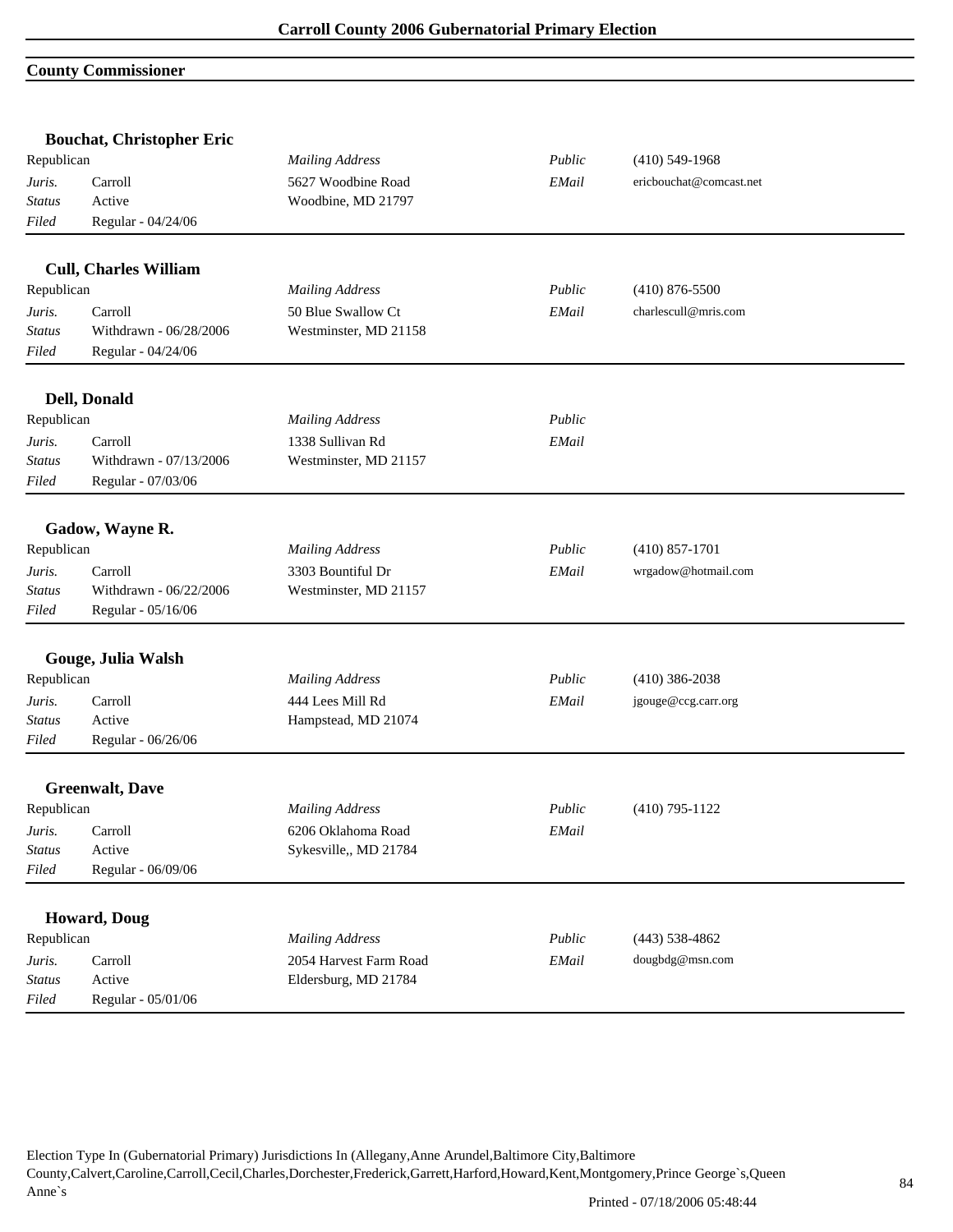#### **County Commissioner (Continued)**

|               | Jones, Perry L. Jr.          |                          |        |                                  |
|---------------|------------------------------|--------------------------|--------|----------------------------------|
| Republican    |                              | <b>Mailing Address</b>   | Public | $(443)$ 340-4751                 |
| Juris.        | Carroll                      | P.O. Box 272             | EMail  | commissionerperryjones@yahoo.com |
| <b>Status</b> | Active                       | Union Bridge, MD 21791   |        |                                  |
| Filed         | Regular - 04/17/06           |                          |        |                                  |
|               | Kowalski, Mary               |                          |        |                                  |
| Republican    |                              | <b>Mailing Address</b>   | Public |                                  |
| Juris.        | Carroll                      | 1640 Indian Valley Trail | EMail  | avk91@juno.com                   |
| <b>Status</b> | Active                       | Westminster, MD 21158    |        |                                  |
| Filed         | Regular - 06/30/06           |                          |        |                                  |
|               | Minnich, Dean L.             |                          |        |                                  |
| Republican    |                              | <b>Mailing Address</b>   | Public | $(410)$ 848-5240                 |
| Juris.        | Carroll                      | 1091 Long Valley Rd      | EMail  | dminnichwestm@aol.com            |
| <b>Status</b> | Active                       | Westminster, MD 21158    |        |                                  |
| Filed         | Regular - 05/15/06           |                          |        |                                  |
|               | <b>Miracle, Wade Emory</b>   |                          |        |                                  |
| Republican    |                              | <b>Mailing Address</b>   | Public | $(443)$ 790-2217                 |
| Juris.        | Carroll                      | 3150 Farm Lane           | EMail  | wademiracle@aol.com              |
| <b>Status</b> | Active                       | Manchester, MD 21102     |        |                                  |
| Filed         | Regular - 05/11/06           |                          |        |                                  |
|               |                              |                          |        |                                  |
|               | <b>Myers, Douglas Eugene</b> |                          |        |                                  |
| Republican    |                              | <b>Mailing Address</b>   | Public | $(410)$ 374-6075                 |
| Juris.        | Carroll                      | 2631 Bert Fowler Rd      | EMail  | suemyers@adelphia.net            |
| <b>Status</b> | Active                       | Manchester, MD 21102     |        |                                  |
| Filed         | Regular - 06/09/06           |                          |        |                                  |
|               | Pacelli, Vincent C.          |                          |        |                                  |
| Republican    |                              | <b>Mailing Address</b>   | Public |                                  |
| Juris.        | Carroll                      | 2810 Michelle Road       | EMail  | info@vincepacelli.org            |
| <b>Status</b> | Withdrawn - 07/03/2006       | Manchester, MD 21102     |        |                                  |
| Filed         | Regular - 05/11/06           |                          |        |                                  |
|               | Zimmer, Michael D.           |                          |        |                                  |
| Republican    |                              | <b>Mailing Address</b>   | Public | $(410)$ 552-0685                 |
| Juris.        | Carroll                      | 7068 Saddle Drive        | EMail  | zimlaw@verizon.net               |
| <b>Status</b> | Active                       | Sykesville, MD 21784     |        |                                  |
| Filed         | Regular - 05/04/06           |                          |        |                                  |
|               |                              |                          |        |                                  |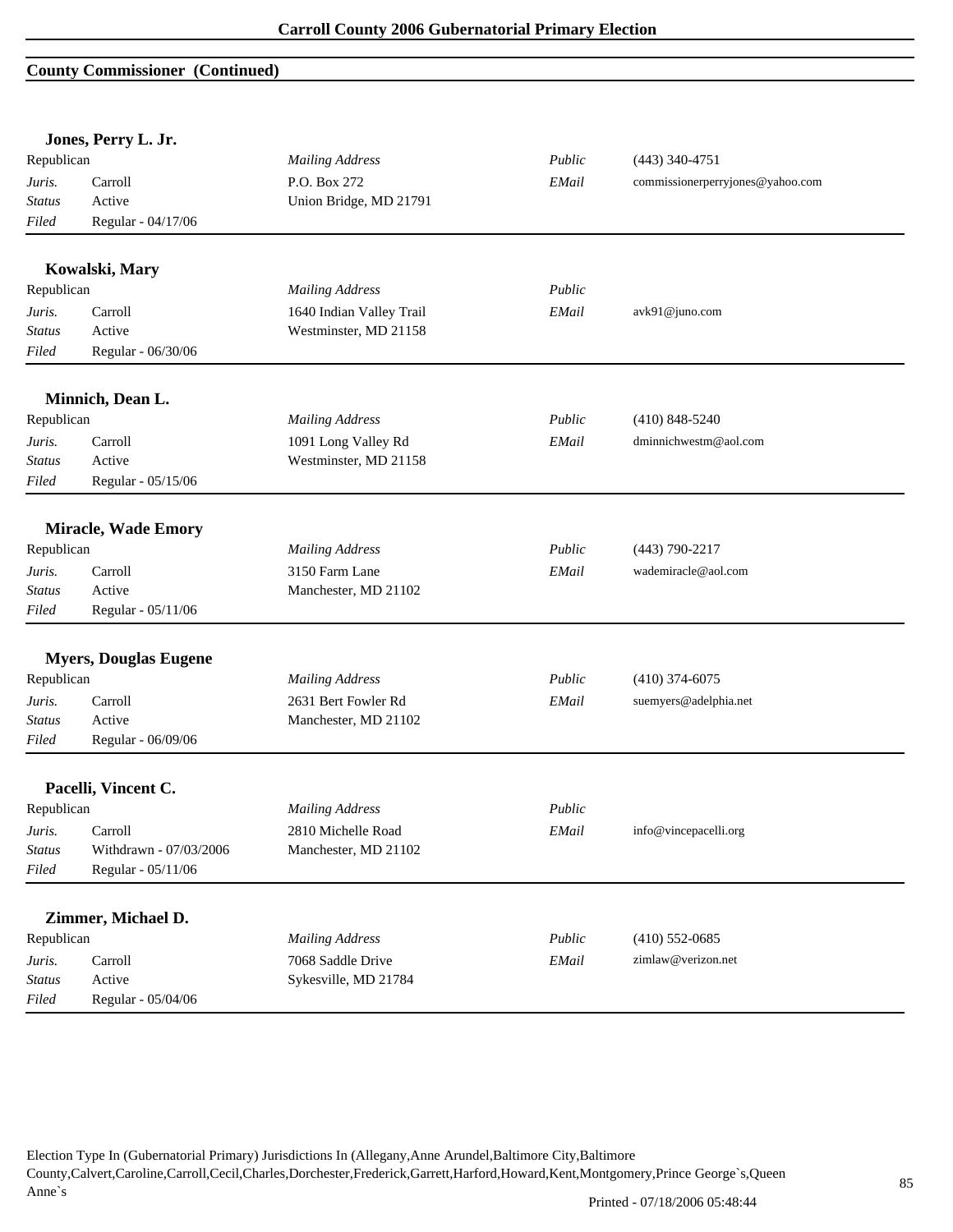#### **County Commissioner (Continued)**

|               | Beard, Dennis E.                  |                           |        |                              |
|---------------|-----------------------------------|---------------------------|--------|------------------------------|
| Democratic    |                                   | <b>Mailing Address</b>    | Public | $(410)$ 984-9106             |
| Juris.        | Carroll                           | 24 Denby Drive            | EMail  | dbeardpubed@verizon.net      |
| <b>Status</b> | Active                            | Sykesville, MD 21784      |        |                              |
| Filed         | Central Committee Nominee -       |                           |        |                              |
|               | Dembrow, Dana Lee                 |                           |        |                              |
| Democratic    |                                   | <b>Mailing Address</b>    | Public | $(410)$ 795-1502             |
| Juris.        | Carroll                           | 1226 Canterbury Drive     | EMail  | danadembrow@aol.com          |
| <b>Status</b> | Withdrawn - 07/12/2006            | Sykesville, MD 21784-9500 |        |                              |
| Filed         | Regular - 07/03/06                |                           |        |                              |
|               | DiPietro, Vincent F.              |                           |        |                              |
| Democratic    |                                   | <b>Mailing Address</b>    | Public |                              |
| Juris.        | Carroll                           | 317 Clark Dr              | EMail  | vincentdipietro@adelphia.net |
| <b>Status</b> | Active                            | Sykesville, MD 21784      |        |                              |
| Filed         | Central Committee Nominee -       |                           |        |                              |
|               | Solomon, Richard F.               |                           |        |                              |
| Democratic    |                                   | <b>Mailing Address</b>    | Public |                              |
| Juris.        | Carroll                           | 5000 S. Klee Mill Rd      | EMail  |                              |
| Status        | Active                            | Sykesville, MD 21784      |        |                              |
| Filed         | Central Committee Nominee -       |                           |        |                              |
|               |                                   |                           |        |                              |
|               | <b>Judge of the Circuit Court</b> |                           |        |                              |
|               | District/Circuit 05               |                           |        |                              |
|               | Hughes, J. Barry                  |                           |        |                              |
|               |                                   | <b>Mailing Address</b>    | Public | $(410)$ 386-2616             |
| Juris.        | Carroll                           | 55 North Court Street     | EMail  | jbhughes@ccg.carr.org        |
| <b>Status</b> | Active                            | Westminster, MD 21157     |        |                              |
| Filed         | Regular - 03/14/06                |                           |        |                              |
|               |                                   |                           |        |                              |
|               | <b>Stansfield, Thomas F.</b>      |                           |        |                              |
|               |                                   | <b>Mailing Address</b>    | Public | $(410)$ 386-2092             |
| Juris.        | Carroll                           | 435 Washington Road       | EMail  | tom@onecourt.com             |
| <b>Status</b> | Active                            | Westminster, MD 21157     |        |                              |
| Filed         | Regular - 03/14/06                |                           |        |                              |
|               | Wise, Kevin D.                    |                           |        |                              |
|               |                                   | <b>Mailing Address</b>    | Public | $(410)$ 752-7094             |
|               |                                   |                           |        | kwise@kwslaw.net             |
| Juris.        | Carroll                           | 2 N. Charles Street       | EMail  |                              |
| <b>Status</b> | Active                            | Suite 330                 |        |                              |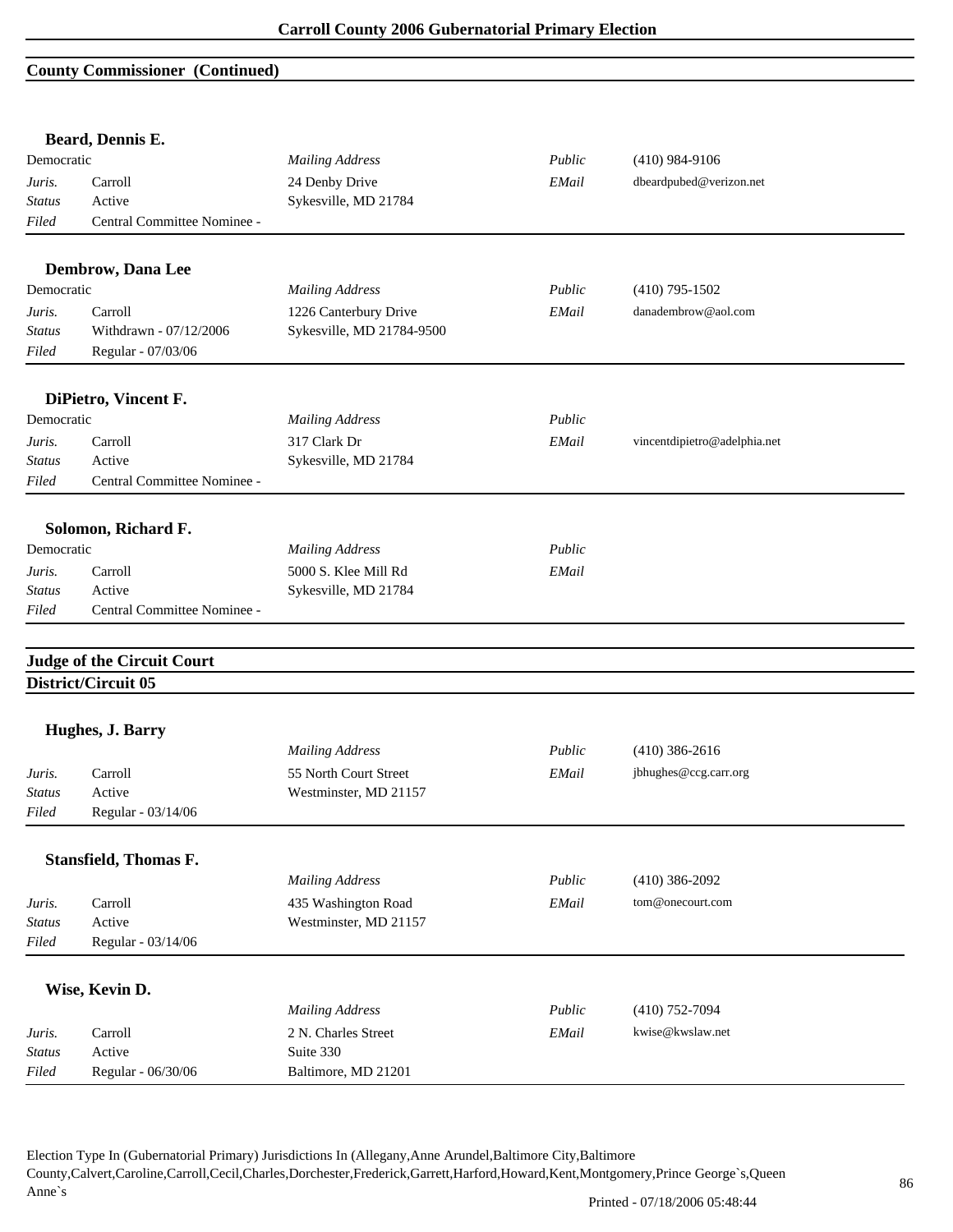#### **State`s Attorney**

|                         | Barnes, Jerry F.                  |                                              |        |                           |
|-------------------------|-----------------------------------|----------------------------------------------|--------|---------------------------|
| Republican              |                                   | <b>Mailing Address</b>                       | Public | $(410)$ 386-2671          |
| Juris.<br><b>Status</b> | Carroll<br>Active                 | 2140 Harvey Gummel Rd<br>Hampstead, MD 21074 | EMail  | ccstatesattorney@carr.org |
| Filed                   | Regular - 01/10/06                |                                              |        |                           |
|                         |                                   |                                              |        |                           |
|                         | <b>Clerk of the Circuit Court</b> |                                              |        |                           |
|                         |                                   |                                              |        |                           |
|                         | Barnes, Florence J.               |                                              |        |                           |
| Republican              |                                   | <b>Mailing Address</b>                       | Public | $(443)$ 244-2729          |
| Juris.                  | Carroll                           | 2140 Harvey Gummel Road                      | EMail  |                           |
| <b>Status</b>           | Active                            | Hampstead, MD 21074                          |        |                           |
| Filed                   | Regular - 07/03/06                |                                              |        |                           |
|                         | Hackett, Sarah E.                 |                                              |        |                           |
| Republican              |                                   | <b>Mailing Address</b>                       | Public |                           |
| Juris.                  | Carroll                           | 715 David Avenue                             | EMail  |                           |
| <b>Status</b>           | Active                            | Westminster, MD 21157                        |        |                           |
| Filed                   | Regular - 02/28/06                |                                              |        |                           |
|                         | Masimore-Grimes, Pamela L.        |                                              |        |                           |
| Republican              |                                   | <b>Mailing Address</b>                       | Public |                           |
| Juris.                  | Carroll                           | 102 George St                                | EMail  | plm519@aol.com            |
| <b>Status</b>           | Active                            | Union Bridge, MD 21791                       |        |                           |
| Filed                   | Regular - 07/03/06                |                                              |        |                           |
|                         | O'Leary, Diane E.                 |                                              |        |                           |
| Republican              |                                   | <b>Mailing Address</b>                       | Public |                           |
| Juris.                  | Carroll                           | 1606 Gablehammer Rd                          | EMail  | olearymarie@aol.com       |
| <b>Status</b>           | Active                            | Westminster, MD 21157                        |        |                           |
| Filed                   | Regular - $07/03/06\,$            |                                              |        |                           |
|                         |                                   |                                              |        |                           |
|                         | <b>Sealing, Donald II</b>         |                                              |        |                           |
| Republican              |                                   | <b>Mailing Address</b>                       | Public | $(410)$ 795-6955          |
| Juris.                  | Carroll                           | 7524 Gaither Rd                              | EMail  | dsealingii@aol.com        |
| <b>Status</b>           | Active                            | Sykesville, MD 21784                         |        |                           |
| Filed                   | Regular - 06/21/06                |                                              |        |                           |
|                         | Titus, Marlene K.                 |                                              |        |                           |
| Republican              |                                   | <b>Mailing Address</b>                       | Public | $(410)$ 848-4542          |
| Juris.                  | Carroll                           | 1674 Thrasher Drive                          | EMail  | marlene@titushome.com     |
| <b>Status</b>           | Active                            | Finksburg, MD 21048                          |        |                           |
| $Filed$                 | Regular - 03/30/06                |                                              |        |                           |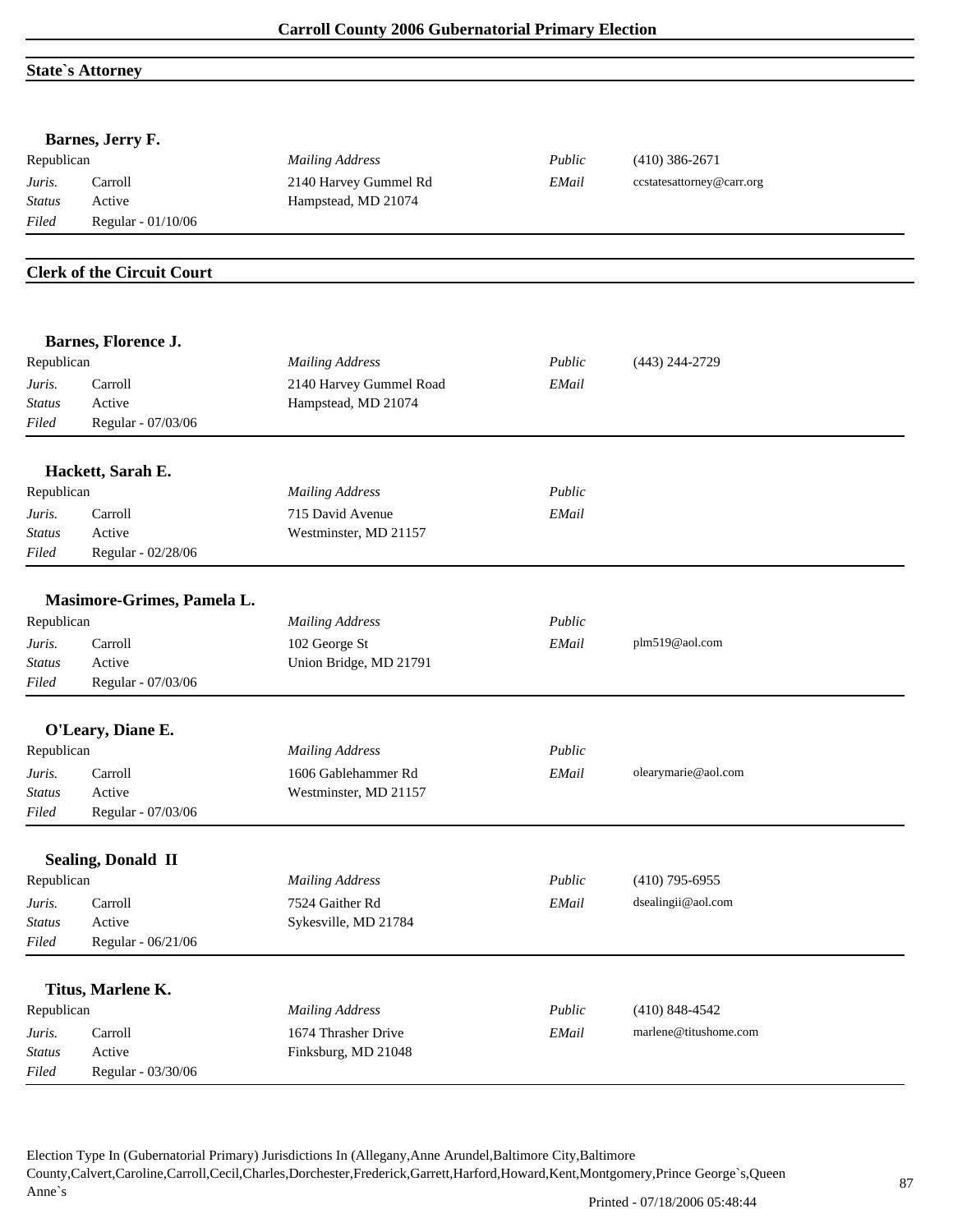### **Clerk of the Circuit Court (Continued)**

|                         | Davis, Nimrod Jr.                  |                                      |        |                       |
|-------------------------|------------------------------------|--------------------------------------|--------|-----------------------|
| Democratic              |                                    | <b>Mailing Address</b>               | Public |                       |
| Juris.                  | Carroll                            | 1595 Homeland Drive Unit 1E          | EMail  |                       |
| <b>Status</b>           | Active                             | Sykesville, MD 21784                 |        |                       |
| Filed                   | Central Committee Nominee -        |                                      |        |                       |
|                         | <b>Register of Wills</b>           |                                      |        |                       |
|                         | Zimmermann, Paul G.                |                                      |        |                       |
| Republican              |                                    | <b>Mailing Address</b>               | Public | $(410) 876 - 7415$    |
| Juris.                  | Carroll                            | 90 Willis St                         | EMail  | atticus90@hotmail.com |
| <b>Status</b>           | Active                             | Westminster, 21157                   |        |                       |
| Filed                   | Regular - 04/05/06                 |                                      |        |                       |
|                         | Schultz, Valerie                   |                                      |        |                       |
| Democratic              |                                    | <b>Mailing Address</b>               | Public |                       |
| Juris.                  | Carroll                            | 180 Brass Eagle Ct                   | EMail  | vschu@aol.com         |
|                         |                                    |                                      |        |                       |
| <b>Status</b>           | Active                             |                                      |        |                       |
| Filed                   | Central Committee Nominee -        | Sykesville, MD 21784                 |        |                       |
|                         |                                    |                                      |        |                       |
|                         | <b>Judge of the Orphans' Court</b> |                                      |        |                       |
|                         | Carbaugh, John D.                  |                                      |        |                       |
| Republican              |                                    | <b>Mailing Address</b>               | Public | $(410)$ 848-9650      |
| Juris.                  | Carroll                            | 909 Lookabout Rd                     | EMail  | jaynjay@qis.net       |
| <b>Status</b>           | Active                             | Westminster, MD 21158                |        |                       |
| Filed                   | Regular - 04/04/06                 |                                      |        |                       |
|                         |                                    |                                      |        |                       |
| Republican              | Reisig, Herbert J.                 | <b>Mailing Address</b>               | Public | $(410)$ 386-2086      |
| Juris.                  | Carroll                            | 828 Hughes Shop Road                 | EMail  |                       |
| <b>Status</b>           | Active                             | Westminster, MD 21158                |        |                       |
| Filed                   | Regular - 04/04/06                 |                                      |        |                       |
|                         |                                    |                                      |        |                       |
| Republican              | Utz, Dorothy V.                    | <b>Mailing Address</b>               | Public | $(410)$ 386-2086      |
|                         |                                    |                                      |        |                       |
| Juris.<br><b>Status</b> | Carroll<br>Active                  | 111 Bond St<br>Westminster, MD 21157 | EMail  |                       |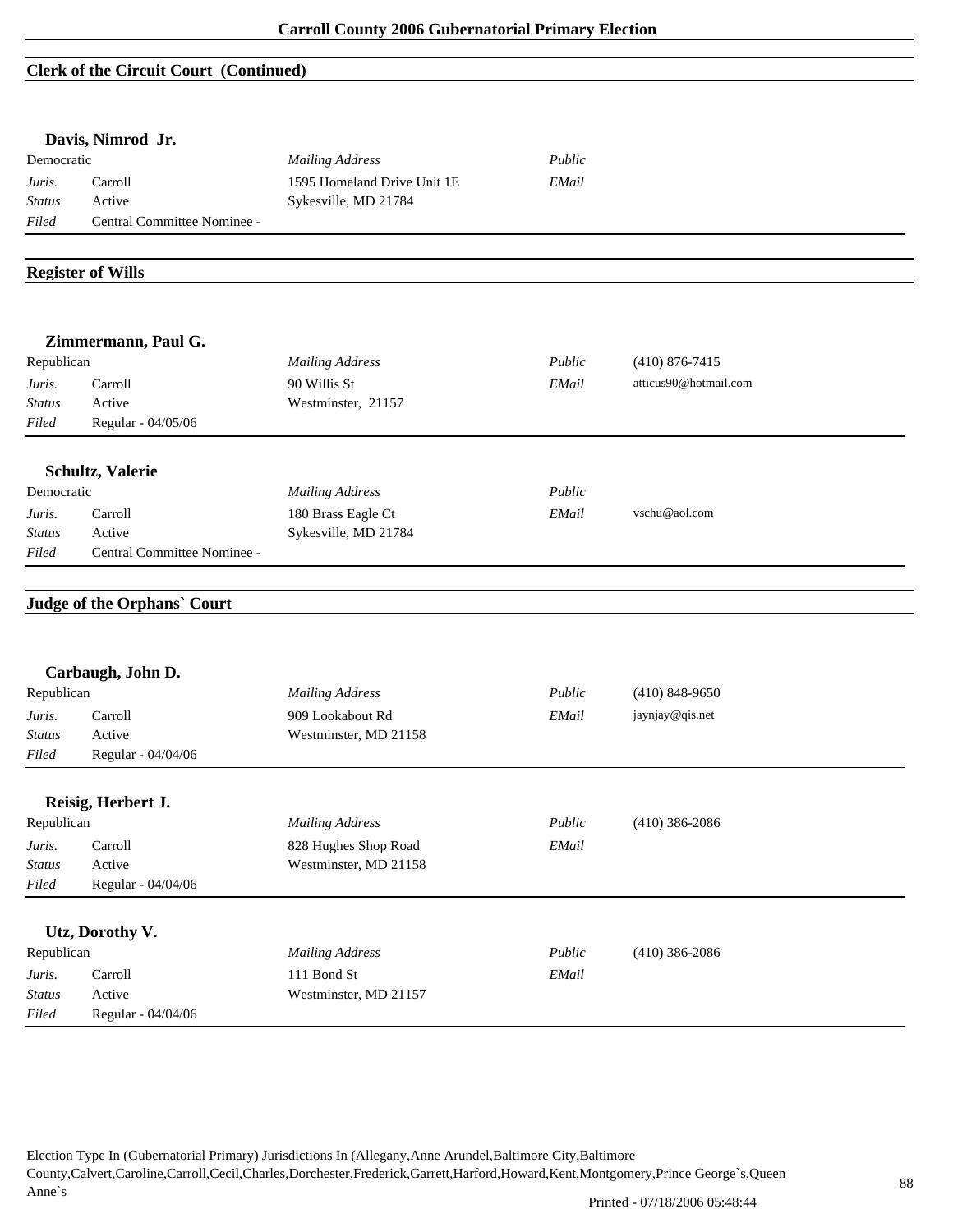# **Judge of the Orphans` Court (Continued)**

|                        | <b>Yates, Richard Thomas</b>               |                        |        |                         |  |
|------------------------|--------------------------------------------|------------------------|--------|-------------------------|--|
| Republican             |                                            | <b>Mailing Address</b> | Public | $(410) 781 - 4950$      |  |
| Juris.                 | Carroll                                    | 6626 Monroe Avenue     | EMail  | ryates@carr.org         |  |
| <b>Status</b>          | Active                                     | Sykesville, MD 21784   |        |                         |  |
| Filed                  | Regular - 07/03/06                         |                        |        |                         |  |
|                        |                                            |                        |        |                         |  |
| <b>Sheriff</b>         |                                            |                        |        |                         |  |
|                        | <b>Tregoning, Ken</b>                      |                        |        |                         |  |
| Republican             |                                            | <b>Mailing Address</b> | Public | $(410)$ 386-2900        |  |
| Juris.                 | Carroll                                    | 1109 Baust Church Rd   | EMail  | ktregoning@ccg.carr.org |  |
| Status                 | Active                                     | Union Bridge, MD 21791 |        |                         |  |
| Filed                  | Regular - 02/01/06                         |                        |        |                         |  |
|                        | <b>Democratic Central Committee Female</b> |                        |        |                         |  |
|                        | District/Circuit 001                       |                        |        |                         |  |
|                        |                                            |                        |        |                         |  |
| Democratic             | Darrin, Ann                                |                        |        |                         |  |
|                        |                                            | <b>Mailing Address</b> | Public |                         |  |
| Juris.                 | Carroll                                    | 3981 Littlestown Pk    | EMail  | a.darrin@adelphia.net   |  |
| <b>Status</b><br>Filed | Active<br>Regular - 06/22/06               | Westminster, MD 21158  |        |                         |  |
|                        |                                            |                        |        |                         |  |
|                        | <b>Democratic Central Committee Female</b> |                        |        |                         |  |
|                        | District/Circuit 002                       |                        |        |                         |  |
|                        | Stuart, Katherine L.                       |                        |        |                         |  |
| Democratic             |                                            | <b>Mailing Address</b> | Public | $(410)$ 374-0559        |  |
| Juris.                 | Carroll                                    | 2516 Snydersburg Rd    | EMail  | kittiechar@peoplepc.com |  |
| <b>Status</b>          | Active                                     | Hampstead, MD 21074    |        |                         |  |
| Filed                  | Regular - 07/03/06                         |                        |        |                         |  |
|                        | <b>Democratic Central Committee Female</b> |                        |        |                         |  |
|                        | District/Circuit 003                       |                        |        |                         |  |
|                        |                                            |                        |        |                         |  |
|                        | <b>Bowersox, Katie</b>                     |                        |        |                         |  |
| Democratic             |                                            | <b>Mailing Address</b> | Public |                         |  |
| Juris.                 | Carroll                                    | 894 Backbone Court     | EMail  | bowersox4@adelphia.net  |  |
|                        | Active                                     | Westminster, MD 21157  |        |                         |  |
| <b>Status</b><br>Filed | Regular - 03/17/06                         |                        |        |                         |  |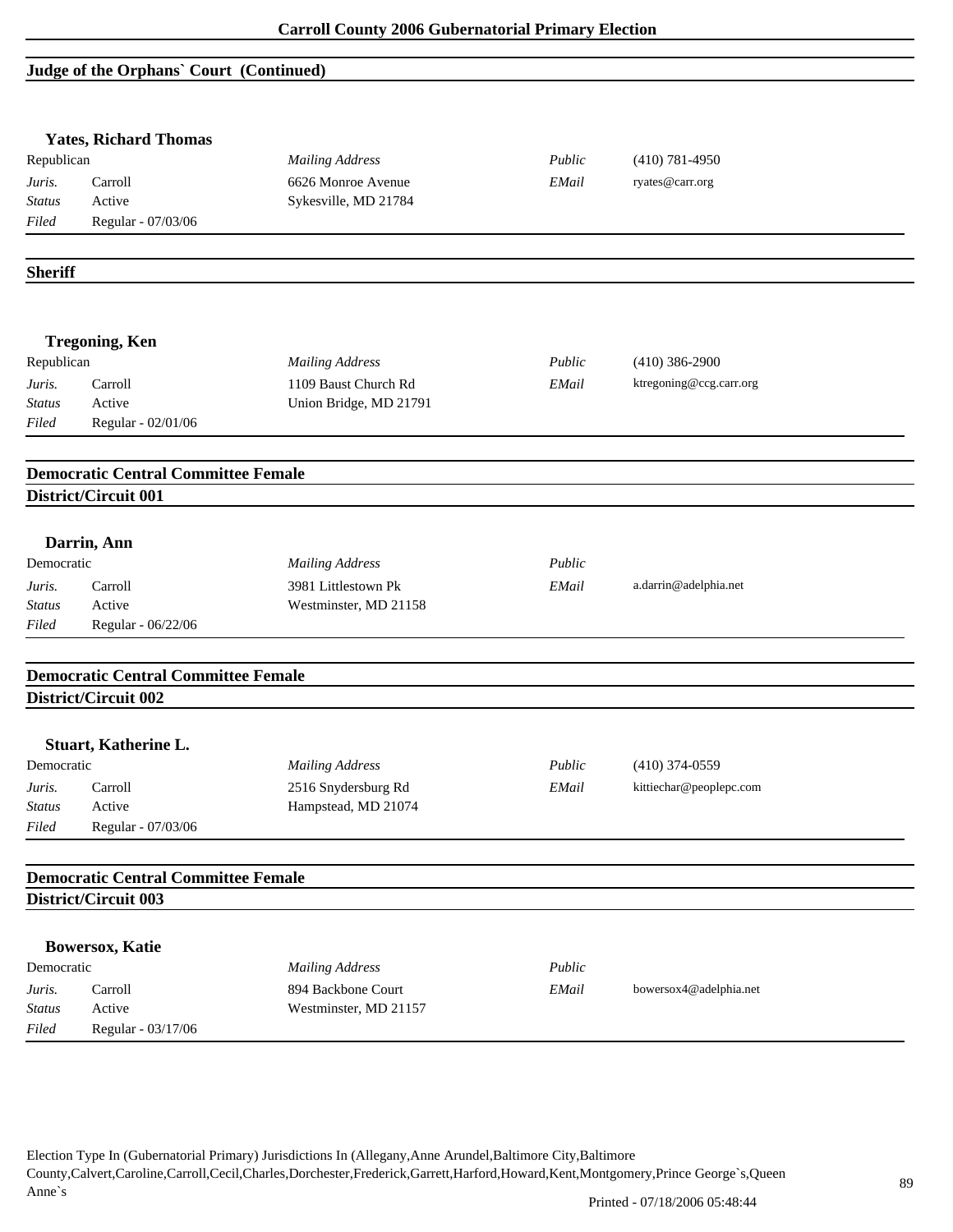|               | <b>Democratic Central Committee Female (Continued)</b>             |                         |        |                      |  |
|---------------|--------------------------------------------------------------------|-------------------------|--------|----------------------|--|
|               | <b>District/Circuit 003</b>                                        |                         |        |                      |  |
|               |                                                                    |                         |        |                      |  |
|               | Riley, Anita Lombardi                                              |                         |        |                      |  |
| Democratic    |                                                                    | <b>Mailing Address</b>  | Public | $(410)$ 456-2968     |  |
| Juris.        | Carroll                                                            | 5887 Pawtucket Lane     | EMail  | ariley@ufcw27.org    |  |
| <b>Status</b> | Active                                                             | Eldersburg, MD 21784    |        |                      |  |
| Filed         | Regular - 07/03/06                                                 |                         |        |                      |  |
|               | <b>Democratic Central Committee Female</b>                         |                         |        |                      |  |
|               | District/Circuit 004                                               |                         |        |                      |  |
|               |                                                                    |                         |        |                      |  |
| Democratic    | <b>Wooleyhand, Maxine Carole</b>                                   | <b>Mailing Address</b>  | Public | $(410) 781 - 4779$   |  |
| Juris.        | Carroll                                                            | 511 Manor Road          | EMail  | mcwooleyhand@aol.com |  |
| <b>Status</b> | Active                                                             | Sykesville, MD 21784    |        |                      |  |
| Filed         | Regular - 04/12/06                                                 |                         |        |                      |  |
|               |                                                                    |                         |        |                      |  |
|               | <b>Democratic Central Committee Female</b><br>District/Circuit 005 |                         |        |                      |  |
|               |                                                                    |                         |        |                      |  |
|               |                                                                    |                         |        |                      |  |
|               | <b>Democratic Central Committee Male</b><br>District/Circuit 001   |                         |        |                      |  |
|               |                                                                    |                         |        |                      |  |
|               | Maloney, George E.                                                 |                         |        |                      |  |
| Democratic    |                                                                    | <b>Mailing Address</b>  | Public |                      |  |
| Juris.        | Carroll                                                            | 1914 Old New Windsor Rd | EMail  | maloneyge@aol.com    |  |
| <b>Status</b> | Active                                                             | New Windsor, MD 21776   |        |                      |  |
| Filed         | Regular - 01/17/06                                                 |                         |        |                      |  |
|               |                                                                    |                         |        |                      |  |
| Democratic    | Mitchell, Robert S.                                                | <b>Mailing Address</b>  | Public |                      |  |
| Juris.        | Carroll                                                            | 3 Bowie Mill Avenue     | EMail  |                      |  |
| <b>Status</b> | Active                                                             | Taneytown, MD 21787     |        |                      |  |
| Filed         | Regular - 06/23/06                                                 |                         |        |                      |  |
|               | <b>Democratic Central Committee Male</b>                           |                         |        |                      |  |
|               | District/Circuit 002                                               |                         |        |                      |  |
|               |                                                                    |                         |        |                      |  |
|               | Miller, Phillip R.                                                 |                         |        |                      |  |
| Democratic    |                                                                    | <b>Mailing Address</b>  | Public | $(410)$ 374-2001     |  |
| Juris.        | Carroll                                                            | 2209 Deep Run Rd        | EMail  | tugo@aol.com         |  |
| <b>Status</b> | Active                                                             | Manchester, MD 21102    |        |                      |  |
| Filed         | Regular - 07/03/06                                                 |                         |        |                      |  |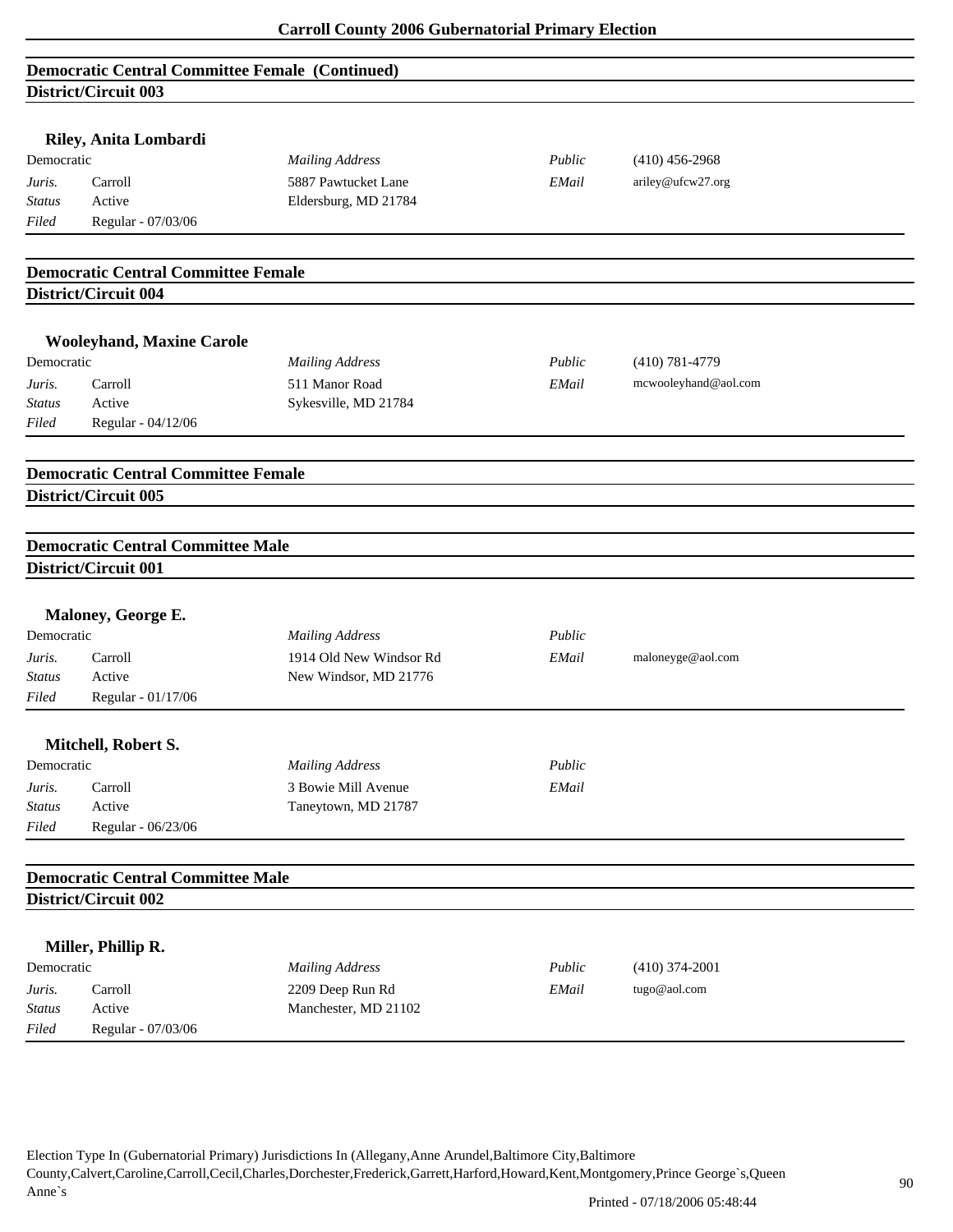## **Democratic Central Committee Male (Continued) District/Circuit 002**

|                                   | DISU ICV UN CUIL VV4                     |                        |        |                         |  |
|-----------------------------------|------------------------------------------|------------------------|--------|-------------------------|--|
|                                   | <b>Rammes, Frank Henry</b>               |                        |        |                         |  |
| Democratic                        |                                          | <b>Mailing Address</b> | Public | $(410)$ 871-3645        |  |
| Juris.                            | Carroll                                  | 1806 Tank Road         | EMail  | frammes@yahoo.com       |  |
| <b>Status</b>                     | Active                                   | Finksburg, MD 21048    |        |                         |  |
| Filed                             | Regular - 06/19/06                       |                        |        |                         |  |
|                                   |                                          |                        |        |                         |  |
|                                   | <b>Democratic Central Committee Male</b> |                        |        |                         |  |
|                                   | District/Circuit 003                     |                        |        |                         |  |
|                                   | <b>Democratic Central Committee Male</b> |                        |        |                         |  |
|                                   | <b>District/Circuit 004</b>              |                        |        |                         |  |
|                                   |                                          |                        |        |                         |  |
| Democratic                        | <b>Malone, Brady</b>                     |                        |        |                         |  |
|                                   |                                          | <b>Mailing Address</b> | Public |                         |  |
| Juris.                            | Carroll                                  | 409 Windy Knoll Drive  | EMail  | bradymalone@hotmail.com |  |
| <b>Status</b>                     | Active                                   | Mt Airy, MD 21771      |        |                         |  |
| Filed                             | Regular - 06/30/06                       |                        |        |                         |  |
|                                   | Radinsky, Martin A.                      |                        |        |                         |  |
| Democratic                        |                                          | <b>Mailing Address</b> | Public | $(443)$ 520-7750        |  |
| Juris.                            | Carroll                                  | 5602 Gera Way          | EMail  | maradinsky@adelphia.net |  |
| <b>Status</b>                     | Active                                   | Sykesville, MD 21784   |        |                         |  |
| Filed                             | Regular - 07/03/06                       |                        |        |                         |  |
|                                   | <b>Democratic Central Committee Male</b> |                        |        |                         |  |
|                                   | District/Circuit 005                     |                        |        |                         |  |
|                                   | <b>Jones, Walter</b>                     |                        |        |                         |  |
| Democratic                        |                                          | <b>Mailing Address</b> | Public |                         |  |
| Juris.                            | Carroll                                  | 45 Wentworth Court     | EMail  | wejones5@adelphia.net   |  |
| $\operatorname{{\cal S}}\! tatus$ | Active                                   | Westminster, MD 21158  |        |                         |  |
| Filed                             | Regular - 06/30/06                       |                        |        |                         |  |
|                                   |                                          |                        |        |                         |  |
|                                   | Zepp, Ronald E.                          |                        |        |                         |  |
| Democratic                        |                                          | <b>Mailing Address</b> | Public | $(410) 876 - 9203$      |  |
| Juris.                            | Carroll                                  | 535 Willow Ave         | EMail  | ronzepp@lycos.com       |  |
| <b>Status</b>                     | Active                                   | Westminster, MD 21157  |        |                         |  |
| Filed                             | Regular - 06/20/06                       |                        |        |                         |  |
|                                   |                                          |                        |        |                         |  |
|                                   | <b>Republican Central Committee</b>      |                        |        |                         |  |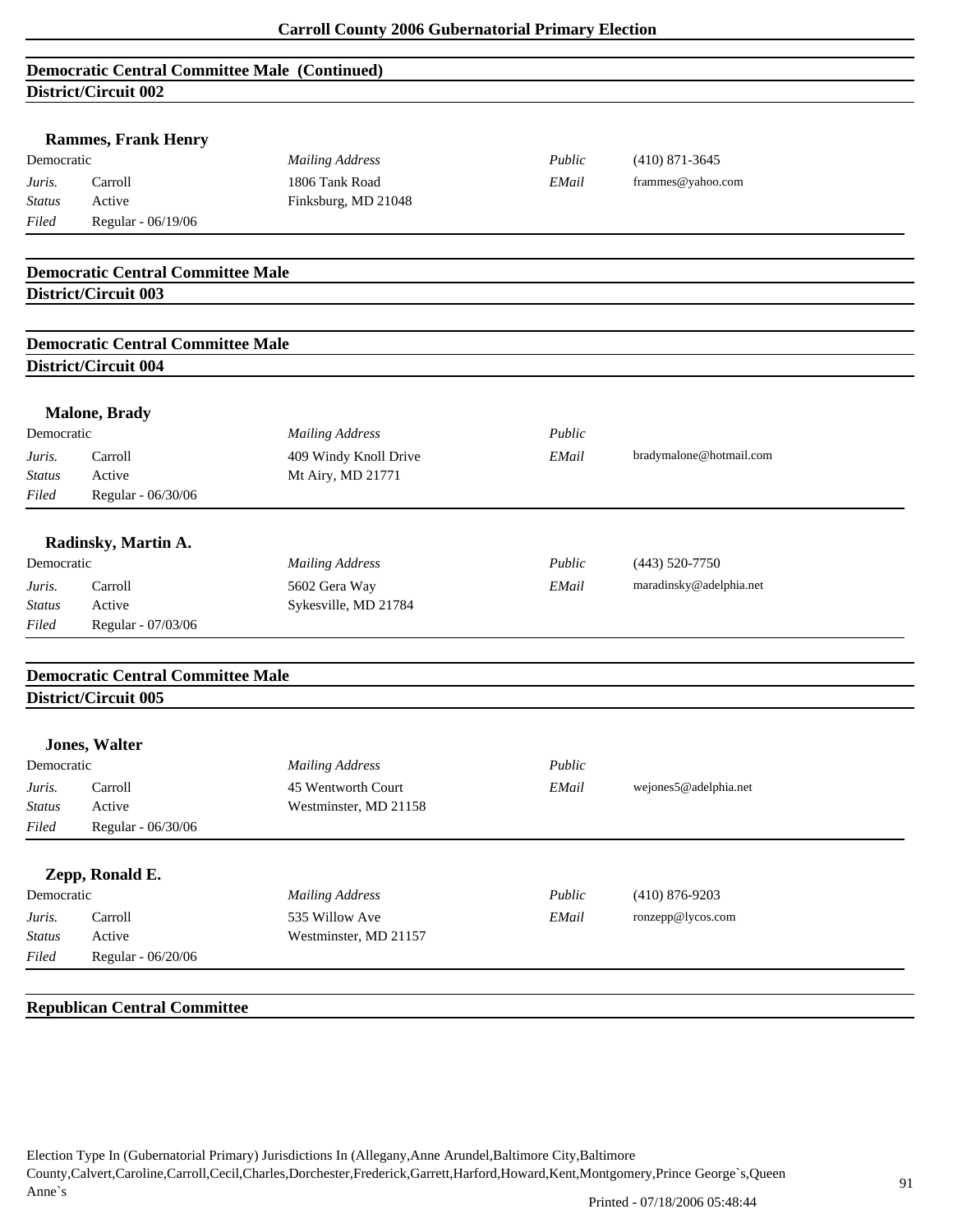|               | Burns, Joseph Jr.     |                          |        |                          |
|---------------|-----------------------|--------------------------|--------|--------------------------|
| Republican    |                       | <b>Mailing Address</b>   | Public | $(410)$ 871-2726         |
| Juris.        | Carroll               | 36 Webster St            | EMail  | jburnsjr@maxinter.net    |
| Status        | Active                | Westminster, MD 21157    |        |                          |
| Filed         | Regular - 06/01/06    |                          |        |                          |
|               | <b>Combass, Betsy</b> |                          |        |                          |
| Republican    |                       | <b>Mailing Address</b>   | Public |                          |
| Juris.        | Carroll               | PO Box 373               | EMail  | gopbetsy@netzero.net     |
| <b>Status</b> | Active                | New Windsor, MD 21776    |        |                          |
| Filed         | Regular - 07/03/06    |                          |        |                          |
|               |                       |                          |        |                          |
|               | Guerin, Michael R.    |                          |        |                          |
| Republican    |                       | <b>Mailing Address</b>   | Public |                          |
| Juris.        | Carroll               | 3155 Smart Heiress Drive | EMail  | patriot76@adelphia.net   |
| Status        | Active                | Mt. Airy, MD 21771       |        |                          |
| Filed         | Regular - 07/03/06    |                          |        |                          |
|               | Helminiak, Larry      |                          |        |                          |
| Republican    |                       | <b>Mailing Address</b>   | Public | $(410)$ 795-0600         |
| Juris.        | Carroll               | 6205 Candle Court        | EMail  | larry@carrollinsul.com   |
| <b>Status</b> | Active                | Sykesville, MD 21784     |        |                          |
| Filed         | Regular - 06/28/06    |                          |        |                          |
|               | Hoffman, Donald C.    |                          |        |                          |
| Republican    |                       | <b>Mailing Address</b>   | Public |                          |
| Juris.        | Carroll               | 5407 Fantail Dr          | EMail  |                          |
| <b>Status</b> | Active                | Sykesville, MD 21784     |        |                          |
| Filed         | Regular - 06/26/06    |                          |        |                          |
|               | Hughes, Koreen        |                          |        |                          |
| Republican    |                       | <b>Mailing Address</b>   | Public | $(410)$ 549-6493         |
| Juris.        | Carroll               | 6150 Freedom Avenue      | EMail  | gopkoreen@adelphia.net   |
| <b>Status</b> | Active                | Eldersburg, MD 21784     |        |                          |
| Filed         | Regular - 07/03/06    |                          |        |                          |
|               |                       |                          |        |                          |
|               | <b>Jones</b> , David  |                          |        |                          |
| Republican    |                       | <b>Mailing Address</b>   | Public | $(443)$ 340-8663         |
| Juris.        | Carroll               | PO Box 271               | EMail  | gopcharlie@earthlink.net |
| Status        | Active                | New Windsor, MD 21776    |        |                          |
| Filed         | Regular - 06/30/06    |                          |        |                          |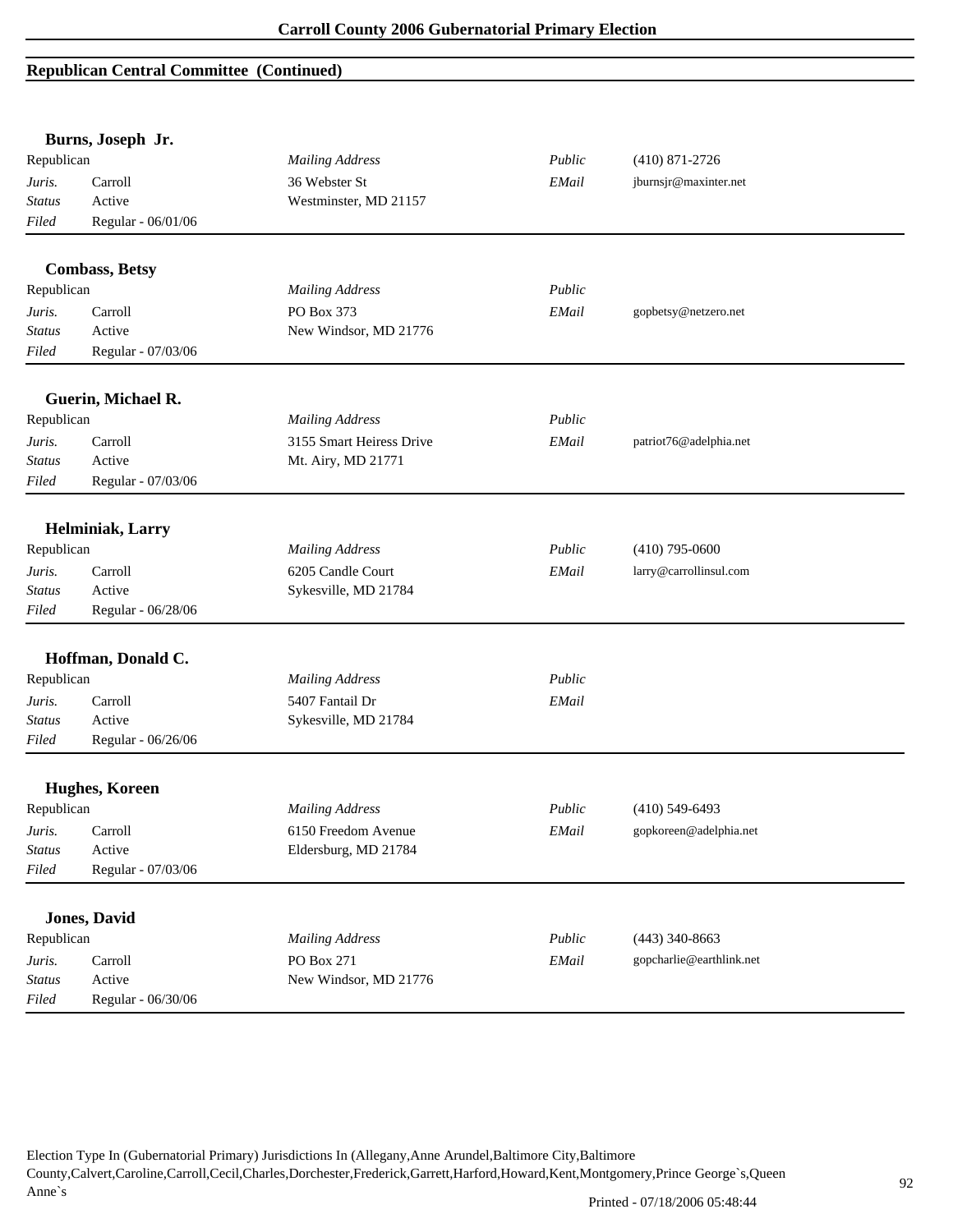|                 | Jones, Diana S.              |                           |        |                          |
|-----------------|------------------------------|---------------------------|--------|--------------------------|
| Republican      |                              | <b>Mailing Address</b>    | Public | $(410)$ 875-2748         |
| Juris.          | Carroll                      | PO Box 271                | EMail  | gopdiana@earthlink.net   |
| <b>Status</b>   | Active                       | New Windsor, MD 21776     |        |                          |
| Filed           | Regular - 06/30/06           |                           |        |                          |
|                 | Reter, James E.              |                           |        |                          |
| Republican      |                              | <b>Mailing Address</b>    | Public |                          |
| Juris.          | Carroll                      | 395 Kingsbury Way Unit 33 | EMail  | jreter0155@aol.com       |
| <b>Status</b>   | Active                       | Westminster, MD 21157     |        |                          |
| Filed           | Regular - 07/03/06           |                           |        |                          |
|                 | Rose, April R.               |                           |        |                          |
| Republican      |                              | <b>Mailing Address</b>    | Public | $(410)$ 875-0520         |
| Juris.          | Carroll                      | 1100 Algernon Drive       | EMail  | gopapril@hughes.net      |
| Status          | Active                       | Westminster, MD 21157     |        |                          |
| Filed           | Regular - 06/28/06           |                           |        |                          |
|                 | Windham, Roberta J.          |                           |        |                          |
| Republican      |                              | <b>Mailing Address</b>    | Public | $(410)$ 549-9667         |
| Juris.          | Carroll                      | 5880 Springmount Court    | EMail  | rjwindham2005@yahoo.com  |
| <b>Status</b>   | Active                       | Sykesville, MD 21784      |        |                          |
| Filed           | Regular - 07/03/06           |                           |        |                          |
|                 |                              |                           |        |                          |
|                 | <b>Board of Education</b>    |                           |        |                          |
|                 |                              |                           |        |                          |
|                 | <b>Bauer, Gary</b>           |                           |        |                          |
| Non-Partisan    |                              | <b>Mailing Address</b>    | Public |                          |
| Juris.          | Carroll                      | PO BOX 1627               | EMail  | gary_bauer1@verizon.net  |
| <b>Status</b>   | Active                       | Westminster, MD 21158     |        |                          |
| Filed           | Regular - 05/30/06           |                           |        |                          |
|                 | Dekowski, Dan                |                           |        |                          |
| Non-Partisan    |                              | <b>Mailing Address</b>    | Public |                          |
| Juris.          | Carroll                      | 6515 Mirrored Scene Court | EMail  | insureng@iximd.com       |
| <b>Status</b>   | Active                       | Sykesville, MD 21784      |        |                          |
| Filed           | Regular - 06/30/06           |                           |        |                          |
|                 | Gadberry, Patricia W.        |                           |        |                          |
| Non-Partisan    |                              | <b>Mailing Address</b>    | Public | $(410)$ 549-9614         |
| Juris.          | Carroll                      | 442 Hawk Ridge Lane       | EMail  | 442gadberry5@verizon.net |
|                 |                              |                           |        |                          |
| Status<br>Filed | Active<br>Regular - 05/31/06 | Sykesville, MD 21784      |        |                          |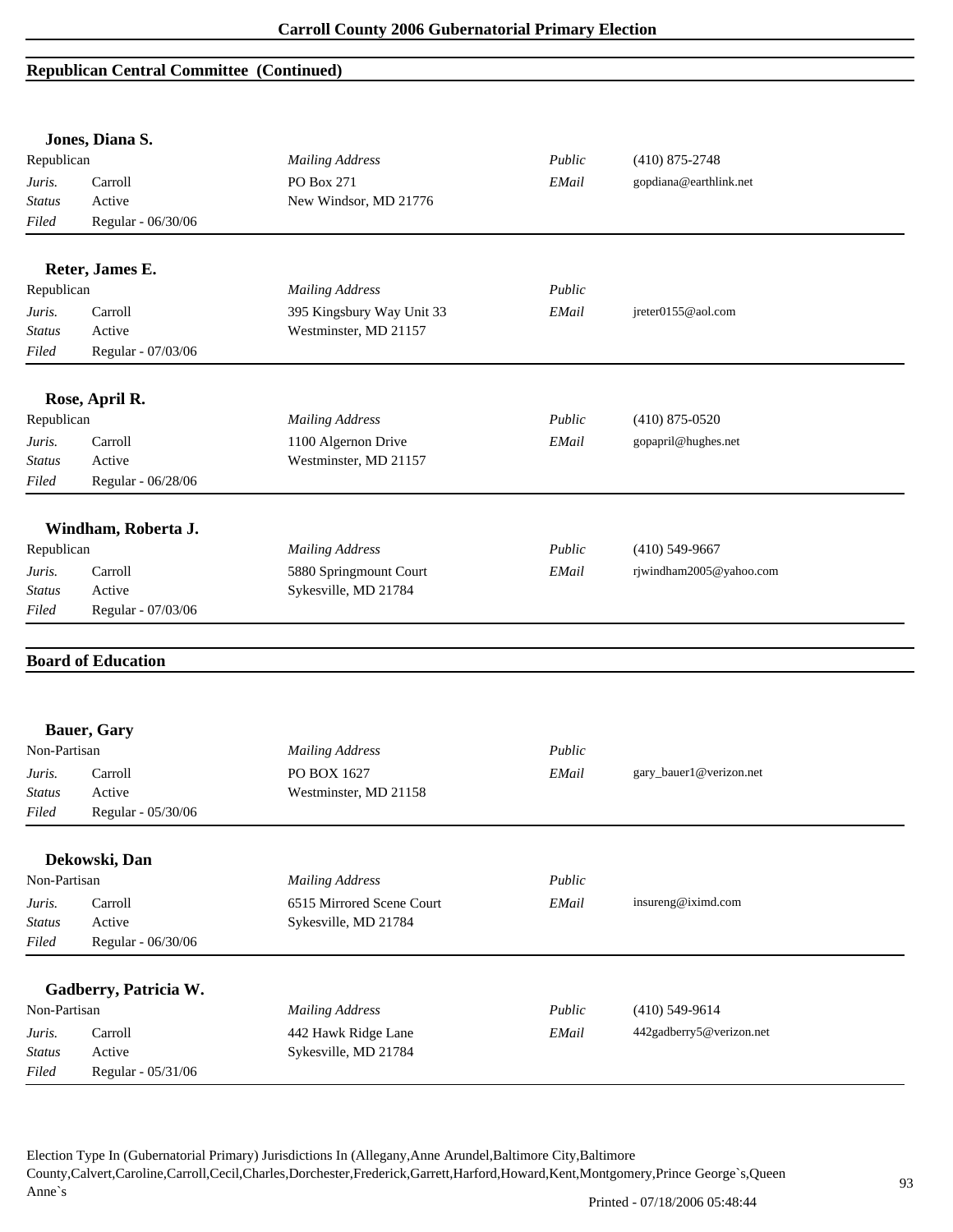## **Board of Education (Continued)**

|               | Maloney, George E.       |                         |        |                      |  |
|---------------|--------------------------|-------------------------|--------|----------------------|--|
| Non-Partisan  |                          | <b>Mailing Address</b>  | Public |                      |  |
| Juris.        | Carroll                  | 1914 Old New Windsor Rd | EMail  | maloneyge@aol.com    |  |
| <b>Status</b> | Active                   | New Windsor, MD 21776   |        |                      |  |
| Filed         | Regular - 09/20/05       |                         |        |                      |  |
|               | <b>Roush, Dave</b>       |                         |        |                      |  |
| Non-Partisan  |                          | <b>Mailing Address</b>  | Public |                      |  |
| Juris.        | Carroll                  | 9 Kalten Road           | EMail  | dhroush@adelphia.net |  |
| <b>Status</b> | Active                   | Westminster, MD 21158   |        |                      |  |
| Filed         | Regular - 07/03/06       |                         |        |                      |  |
|               | <b>Sharff, Ernest F.</b> |                         |        |                      |  |
| Non-Partisan  |                          | <b>Mailing Address</b>  | Public |                      |  |
| Juris.        | Carroll                  | 4187 Wine Road          | EMail  |                      |  |
| <b>Status</b> | Active                   | Westminster, MD 21158   |        |                      |  |
| Filed         | Regular - 06/21/06       |                         |        |                      |  |
|               | Shreeve, Barbara         |                         |        |                      |  |
| Non-Partisan  |                          | <b>Mailing Address</b>  | Public |                      |  |
| Juris.        | Carroll                  | 5004 Grave Run Rd       | EMail  | bjshreeve@juno.com   |  |
| <b>Status</b> | Active                   | Manchester, MD 21102    |        |                      |  |
| Filed         | Regular - 06/23/06       |                         |        |                      |  |
|               | Weber, Eric M.           |                         |        |                      |  |
| Non-Partisan  |                          | <b>Mailing Address</b>  | Public | $(410) 840 - 0057$   |  |
| Juris.        | Carroll                  | 225 Hideaway Drive      | EMail  | emweber@adelphia.net |  |
| <b>Status</b> | Active                   | Westminster, MD 21157   |        |                      |  |
| Filed         | Regular - 06/28/06       |                         |        |                      |  |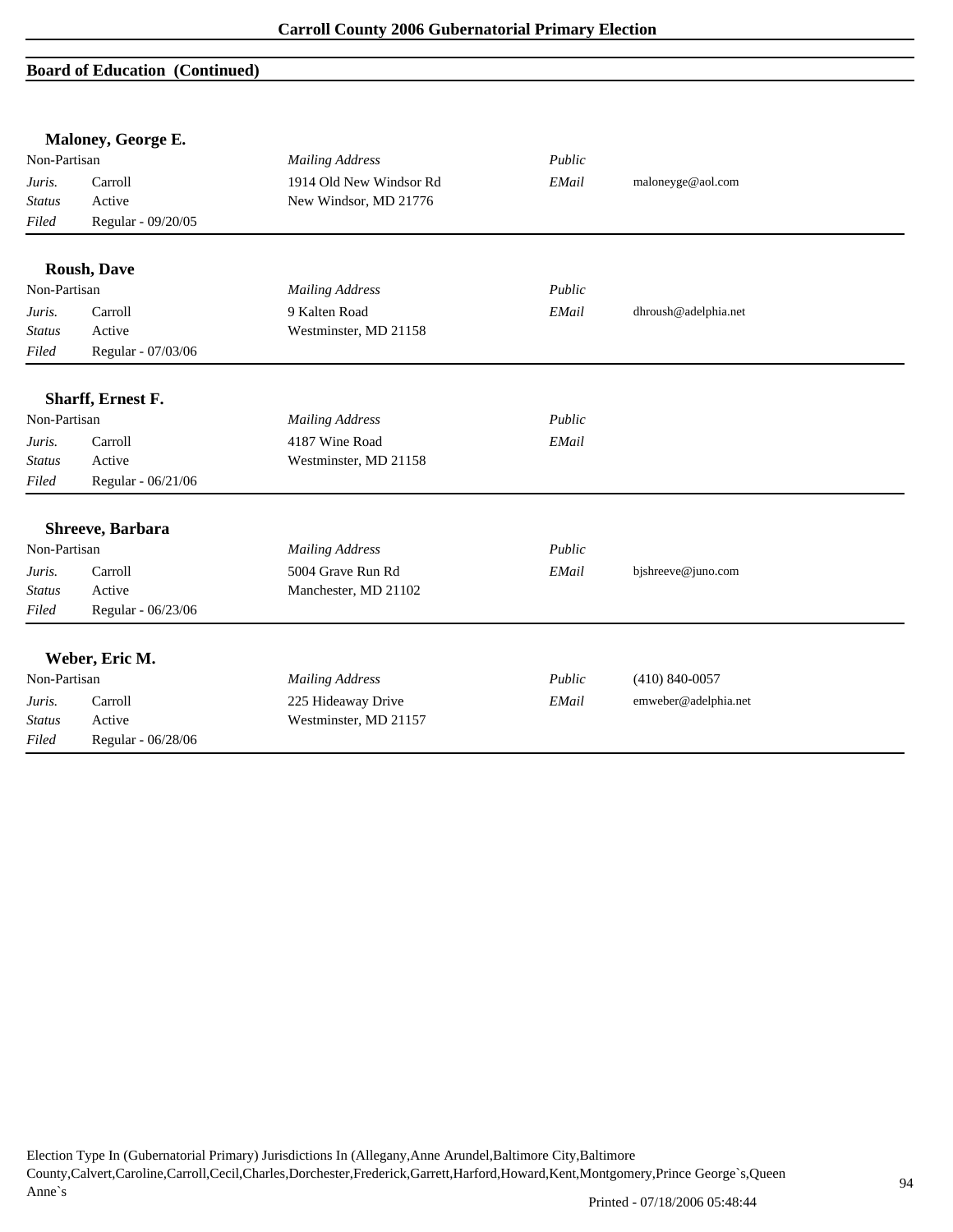## **County Commissioner District/Circuit 002**

| Republican    | Demmler, Rebecca J.        | <b>Mailing Address</b>    | Public |                                  |
|---------------|----------------------------|---------------------------|--------|----------------------------------|
| Juris.        | Cecil                      | P.O. Box 21               | EMail  | RJD@crosslink.net                |
| <b>Status</b> | Active                     | Childs, MD 21916          |        |                                  |
| Filed         | Regular - 06/08/06         |                           |        |                                  |
|               |                            |                           |        |                                  |
|               | Arbuckle, Alice M.         |                           |        |                                  |
| Democratic    |                            | <b>Mailing Address</b>    | Public |                                  |
| Juris.        | Cecil                      | 42 Matthew Bathon Circle  | EMail  |                                  |
| <b>Status</b> | Active                     | Elkton, MD 21921          |        |                                  |
| Filed         | Regular - 03/27/06         |                           |        |                                  |
|               |                            |                           |        |                                  |
|               | Bolender, Nelson K.        |                           |        |                                  |
| Democratic    |                            | <b>Mailing Address</b>    | Public | $(410)$ 996-5201                 |
| Juris.        | Cecil                      | 22 Highland Avenue        | EMail  | nbolender@ccgov.org              |
| <b>Status</b> | Active                     | Elkton, MD 21921          |        |                                  |
| Filed         | Regular - 04/05/06         |                           |        |                                  |
|               | Vazquez, Jorge E.          |                           |        |                                  |
| Democratic    |                            | <b>Mailing Address</b>    | Public | $(410)$ 620-7078                 |
| Juris.        | Cecil                      | 209 Creek Drive           | EMail  | CitizensForJEVazquez@Verizon.net |
| <b>Status</b> | Active                     | Elkton, MD 21921          |        |                                  |
| Filed         | Regular - 06/19/06         |                           |        |                                  |
|               | <b>County Commissioner</b> |                           |        |                                  |
|               | District/Circuit 003       |                           |        |                                  |
|               | <b>Ellerton, Vaughan</b>   |                           |        |                                  |
| Republican    |                            | <b>Mailing Address</b>    | Public | $(410)$ 658-4972                 |
| Juris.        | Cecil                      | 158 England Creamery Road | EMail  | vellerton@juno.com               |
| <b>Status</b> | Active                     | North East, MD 21901      |        |                                  |
| Filed         | Regular - 02/03/06         |                           |        |                                  |
|               |                            |                           |        |                                  |
|               | Hepbron, Harry A.          |                           |        |                                  |
| Republican    |                            | <b>Mailing Address</b>    | Public | $(443)$ 553-1083                 |
| Juris.        | Cecil                      | 645 Harrington Road       | EMail  |                                  |
| <b>Status</b> | Active                     | Rising Sun, MD 21911      |        |                                  |
| Filed         | Regular - 04/10/06         |                           |        |                                  |
|               | Janusz, Joe                |                           |        |                                  |
| Democratic    |                            | <b>Mailing Address</b>    | Public | $(302)$ 737-5933                 |
| Juris.        | Cecil                      | 146 Wheatley Road         | EMail  | atshome@zoominternet.net         |
| <b>Status</b> | Active                     | North East, MD 21901      |        |                                  |
| Filed         | Regular - 06/30/06         |                           |        |                                  |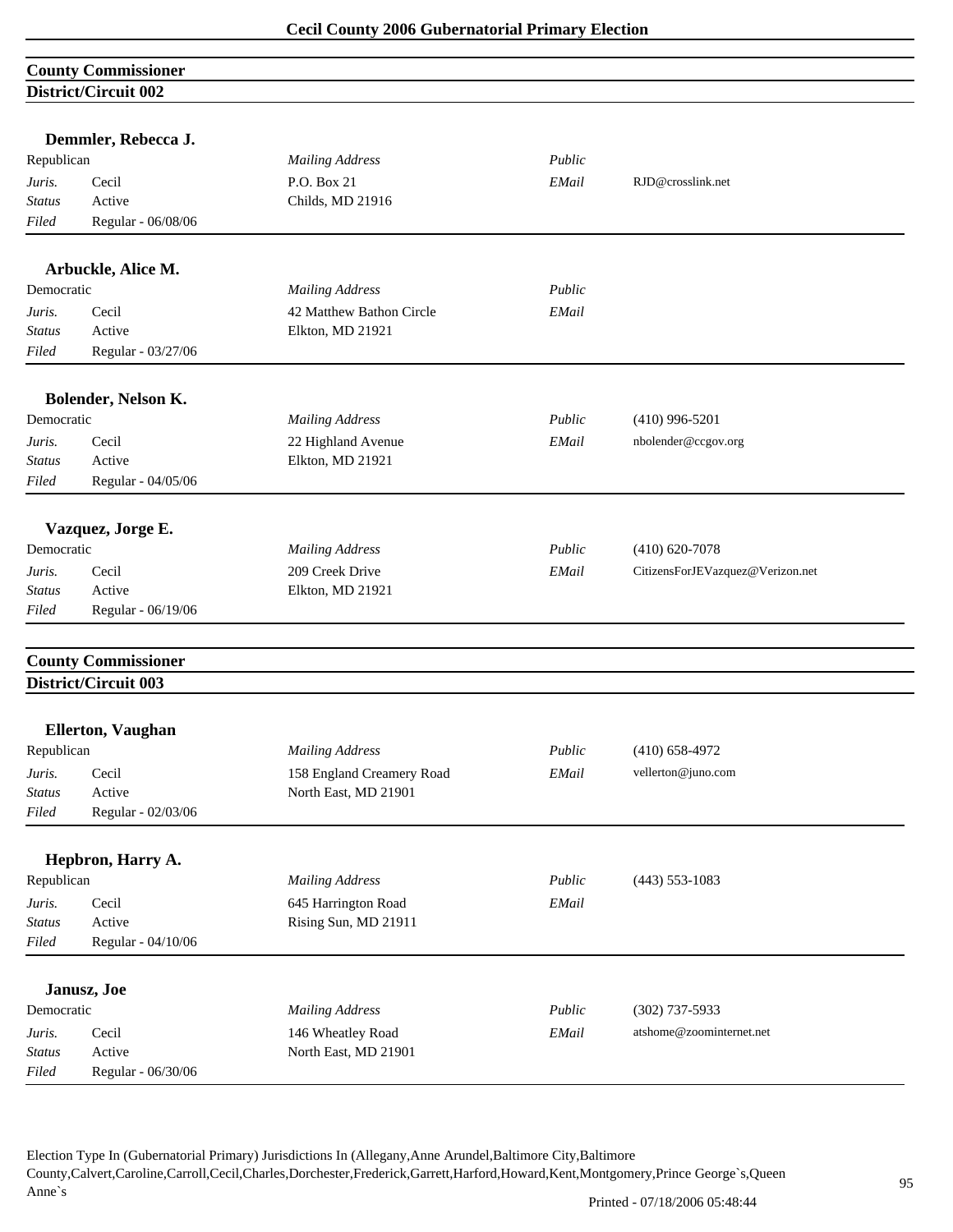| <b>County Commissioner (Continued)</b><br>District/Circuit 003<br>Lockhart, Brian<br>Public<br>Democratic<br><b>Mailing Address</b><br>$(410)$ 658-6313<br>Cecil<br>97 Binom McMillan Lane<br>EMail<br>Juris.<br>Active<br><b>Status</b><br>North East, MD 21901<br>Filed<br>Regular - 07/03/06<br><b>Thorne, Owen</b><br>Democratic<br><b>Mailing Address</b><br>Public<br>$(410) 620 - 2078$<br>20 Hillwood Road<br>owen@udel.edu<br>Cecil<br>EMail<br>Juris.<br>Active<br>Elkton, MD 21921<br><b>Status</b><br>Regular - 07/03/06<br>Filed<br><b>County Commissioner</b><br>District/Circuit 004<br><b>Broomell</b> , Diana<br>Republican<br><b>Mailing Address</b><br>Public<br>$(410) 658 - 2750$<br>1000 Nesbitt Road<br>dbroomell@zoominternet.net<br>Juris.<br>Cecil<br>EMail<br>Colora, MD 21917<br><b>Status</b><br>Active<br>Filed<br>Regular - 05/16/06<br>Morsicato, T. Eric<br>Republican<br><b>Mailing Address</b><br>Public<br>18 C Owens Landing Court<br>Juris.<br>Cecil<br>EMail<br>emorto@aol.com<br>Perryville, MD 21903<br>Active<br>Status<br>Regular - 07/03/06<br>Filed<br>Tome, Wayne L. Sr.<br><b>Mailing Address</b><br>Public<br>Democratic<br>Cecil<br>302 North Main Street<br>CCEMSC7@aol.com<br>Juris.<br>EMail<br>Active<br>Port Deposit, MD 21904<br><b>Status</b><br>Filed<br>Regular - 06/29/06<br><b>Treasurer</b><br>Houston, Clifford I.<br>Republican<br>Public<br><b>Mailing Address</b><br>$(410)$ 996-5225<br>Cecil<br>31 Andora Drive<br>EMail<br>chouston@ccgov.org<br>Juris. |               |        |                  |  |
|-----------------------------------------------------------------------------------------------------------------------------------------------------------------------------------------------------------------------------------------------------------------------------------------------------------------------------------------------------------------------------------------------------------------------------------------------------------------------------------------------------------------------------------------------------------------------------------------------------------------------------------------------------------------------------------------------------------------------------------------------------------------------------------------------------------------------------------------------------------------------------------------------------------------------------------------------------------------------------------------------------------------------------------------------------------------------------------------------------------------------------------------------------------------------------------------------------------------------------------------------------------------------------------------------------------------------------------------------------------------------------------------------------------------------------------------------------------------------------------------------------------------------------|---------------|--------|------------------|--|
|                                                                                                                                                                                                                                                                                                                                                                                                                                                                                                                                                                                                                                                                                                                                                                                                                                                                                                                                                                                                                                                                                                                                                                                                                                                                                                                                                                                                                                                                                                                             |               |        |                  |  |
|                                                                                                                                                                                                                                                                                                                                                                                                                                                                                                                                                                                                                                                                                                                                                                                                                                                                                                                                                                                                                                                                                                                                                                                                                                                                                                                                                                                                                                                                                                                             |               |        |                  |  |
|                                                                                                                                                                                                                                                                                                                                                                                                                                                                                                                                                                                                                                                                                                                                                                                                                                                                                                                                                                                                                                                                                                                                                                                                                                                                                                                                                                                                                                                                                                                             |               |        |                  |  |
|                                                                                                                                                                                                                                                                                                                                                                                                                                                                                                                                                                                                                                                                                                                                                                                                                                                                                                                                                                                                                                                                                                                                                                                                                                                                                                                                                                                                                                                                                                                             |               |        |                  |  |
|                                                                                                                                                                                                                                                                                                                                                                                                                                                                                                                                                                                                                                                                                                                                                                                                                                                                                                                                                                                                                                                                                                                                                                                                                                                                                                                                                                                                                                                                                                                             |               |        |                  |  |
|                                                                                                                                                                                                                                                                                                                                                                                                                                                                                                                                                                                                                                                                                                                                                                                                                                                                                                                                                                                                                                                                                                                                                                                                                                                                                                                                                                                                                                                                                                                             |               |        |                  |  |
|                                                                                                                                                                                                                                                                                                                                                                                                                                                                                                                                                                                                                                                                                                                                                                                                                                                                                                                                                                                                                                                                                                                                                                                                                                                                                                                                                                                                                                                                                                                             |               |        |                  |  |
|                                                                                                                                                                                                                                                                                                                                                                                                                                                                                                                                                                                                                                                                                                                                                                                                                                                                                                                                                                                                                                                                                                                                                                                                                                                                                                                                                                                                                                                                                                                             |               |        |                  |  |
|                                                                                                                                                                                                                                                                                                                                                                                                                                                                                                                                                                                                                                                                                                                                                                                                                                                                                                                                                                                                                                                                                                                                                                                                                                                                                                                                                                                                                                                                                                                             |               |        |                  |  |
|                                                                                                                                                                                                                                                                                                                                                                                                                                                                                                                                                                                                                                                                                                                                                                                                                                                                                                                                                                                                                                                                                                                                                                                                                                                                                                                                                                                                                                                                                                                             |               |        |                  |  |
|                                                                                                                                                                                                                                                                                                                                                                                                                                                                                                                                                                                                                                                                                                                                                                                                                                                                                                                                                                                                                                                                                                                                                                                                                                                                                                                                                                                                                                                                                                                             |               |        |                  |  |
|                                                                                                                                                                                                                                                                                                                                                                                                                                                                                                                                                                                                                                                                                                                                                                                                                                                                                                                                                                                                                                                                                                                                                                                                                                                                                                                                                                                                                                                                                                                             |               |        |                  |  |
|                                                                                                                                                                                                                                                                                                                                                                                                                                                                                                                                                                                                                                                                                                                                                                                                                                                                                                                                                                                                                                                                                                                                                                                                                                                                                                                                                                                                                                                                                                                             |               |        |                  |  |
|                                                                                                                                                                                                                                                                                                                                                                                                                                                                                                                                                                                                                                                                                                                                                                                                                                                                                                                                                                                                                                                                                                                                                                                                                                                                                                                                                                                                                                                                                                                             |               |        |                  |  |
|                                                                                                                                                                                                                                                                                                                                                                                                                                                                                                                                                                                                                                                                                                                                                                                                                                                                                                                                                                                                                                                                                                                                                                                                                                                                                                                                                                                                                                                                                                                             |               |        |                  |  |
|                                                                                                                                                                                                                                                                                                                                                                                                                                                                                                                                                                                                                                                                                                                                                                                                                                                                                                                                                                                                                                                                                                                                                                                                                                                                                                                                                                                                                                                                                                                             |               |        |                  |  |
|                                                                                                                                                                                                                                                                                                                                                                                                                                                                                                                                                                                                                                                                                                                                                                                                                                                                                                                                                                                                                                                                                                                                                                                                                                                                                                                                                                                                                                                                                                                             |               |        |                  |  |
|                                                                                                                                                                                                                                                                                                                                                                                                                                                                                                                                                                                                                                                                                                                                                                                                                                                                                                                                                                                                                                                                                                                                                                                                                                                                                                                                                                                                                                                                                                                             |               |        |                  |  |
|                                                                                                                                                                                                                                                                                                                                                                                                                                                                                                                                                                                                                                                                                                                                                                                                                                                                                                                                                                                                                                                                                                                                                                                                                                                                                                                                                                                                                                                                                                                             |               |        |                  |  |
|                                                                                                                                                                                                                                                                                                                                                                                                                                                                                                                                                                                                                                                                                                                                                                                                                                                                                                                                                                                                                                                                                                                                                                                                                                                                                                                                                                                                                                                                                                                             |               |        |                  |  |
|                                                                                                                                                                                                                                                                                                                                                                                                                                                                                                                                                                                                                                                                                                                                                                                                                                                                                                                                                                                                                                                                                                                                                                                                                                                                                                                                                                                                                                                                                                                             |               |        |                  |  |
|                                                                                                                                                                                                                                                                                                                                                                                                                                                                                                                                                                                                                                                                                                                                                                                                                                                                                                                                                                                                                                                                                                                                                                                                                                                                                                                                                                                                                                                                                                                             |               |        |                  |  |
|                                                                                                                                                                                                                                                                                                                                                                                                                                                                                                                                                                                                                                                                                                                                                                                                                                                                                                                                                                                                                                                                                                                                                                                                                                                                                                                                                                                                                                                                                                                             |               |        |                  |  |
|                                                                                                                                                                                                                                                                                                                                                                                                                                                                                                                                                                                                                                                                                                                                                                                                                                                                                                                                                                                                                                                                                                                                                                                                                                                                                                                                                                                                                                                                                                                             |               |        |                  |  |
|                                                                                                                                                                                                                                                                                                                                                                                                                                                                                                                                                                                                                                                                                                                                                                                                                                                                                                                                                                                                                                                                                                                                                                                                                                                                                                                                                                                                                                                                                                                             |               |        |                  |  |
|                                                                                                                                                                                                                                                                                                                                                                                                                                                                                                                                                                                                                                                                                                                                                                                                                                                                                                                                                                                                                                                                                                                                                                                                                                                                                                                                                                                                                                                                                                                             |               |        |                  |  |
|                                                                                                                                                                                                                                                                                                                                                                                                                                                                                                                                                                                                                                                                                                                                                                                                                                                                                                                                                                                                                                                                                                                                                                                                                                                                                                                                                                                                                                                                                                                             |               |        |                  |  |
|                                                                                                                                                                                                                                                                                                                                                                                                                                                                                                                                                                                                                                                                                                                                                                                                                                                                                                                                                                                                                                                                                                                                                                                                                                                                                                                                                                                                                                                                                                                             |               |        |                  |  |
|                                                                                                                                                                                                                                                                                                                                                                                                                                                                                                                                                                                                                                                                                                                                                                                                                                                                                                                                                                                                                                                                                                                                                                                                                                                                                                                                                                                                                                                                                                                             |               |        |                  |  |
|                                                                                                                                                                                                                                                                                                                                                                                                                                                                                                                                                                                                                                                                                                                                                                                                                                                                                                                                                                                                                                                                                                                                                                                                                                                                                                                                                                                                                                                                                                                             |               |        |                  |  |
|                                                                                                                                                                                                                                                                                                                                                                                                                                                                                                                                                                                                                                                                                                                                                                                                                                                                                                                                                                                                                                                                                                                                                                                                                                                                                                                                                                                                                                                                                                                             |               |        |                  |  |
|                                                                                                                                                                                                                                                                                                                                                                                                                                                                                                                                                                                                                                                                                                                                                                                                                                                                                                                                                                                                                                                                                                                                                                                                                                                                                                                                                                                                                                                                                                                             |               |        |                  |  |
|                                                                                                                                                                                                                                                                                                                                                                                                                                                                                                                                                                                                                                                                                                                                                                                                                                                                                                                                                                                                                                                                                                                                                                                                                                                                                                                                                                                                                                                                                                                             |               |        |                  |  |
|                                                                                                                                                                                                                                                                                                                                                                                                                                                                                                                                                                                                                                                                                                                                                                                                                                                                                                                                                                                                                                                                                                                                                                                                                                                                                                                                                                                                                                                                                                                             |               |        |                  |  |
|                                                                                                                                                                                                                                                                                                                                                                                                                                                                                                                                                                                                                                                                                                                                                                                                                                                                                                                                                                                                                                                                                                                                                                                                                                                                                                                                                                                                                                                                                                                             |               |        |                  |  |
|                                                                                                                                                                                                                                                                                                                                                                                                                                                                                                                                                                                                                                                                                                                                                                                                                                                                                                                                                                                                                                                                                                                                                                                                                                                                                                                                                                                                                                                                                                                             |               |        |                  |  |
|                                                                                                                                                                                                                                                                                                                                                                                                                                                                                                                                                                                                                                                                                                                                                                                                                                                                                                                                                                                                                                                                                                                                                                                                                                                                                                                                                                                                                                                                                                                             |               |        |                  |  |
|                                                                                                                                                                                                                                                                                                                                                                                                                                                                                                                                                                                                                                                                                                                                                                                                                                                                                                                                                                                                                                                                                                                                                                                                                                                                                                                                                                                                                                                                                                                             |               |        |                  |  |
|                                                                                                                                                                                                                                                                                                                                                                                                                                                                                                                                                                                                                                                                                                                                                                                                                                                                                                                                                                                                                                                                                                                                                                                                                                                                                                                                                                                                                                                                                                                             |               |        |                  |  |
|                                                                                                                                                                                                                                                                                                                                                                                                                                                                                                                                                                                                                                                                                                                                                                                                                                                                                                                                                                                                                                                                                                                                                                                                                                                                                                                                                                                                                                                                                                                             |               |        |                  |  |
|                                                                                                                                                                                                                                                                                                                                                                                                                                                                                                                                                                                                                                                                                                                                                                                                                                                                                                                                                                                                                                                                                                                                                                                                                                                                                                                                                                                                                                                                                                                             |               |        |                  |  |
|                                                                                                                                                                                                                                                                                                                                                                                                                                                                                                                                                                                                                                                                                                                                                                                                                                                                                                                                                                                                                                                                                                                                                                                                                                                                                                                                                                                                                                                                                                                             |               |        |                  |  |
|                                                                                                                                                                                                                                                                                                                                                                                                                                                                                                                                                                                                                                                                                                                                                                                                                                                                                                                                                                                                                                                                                                                                                                                                                                                                                                                                                                                                                                                                                                                             | <b>Status</b> | Active | Elkton, MD 21921 |  |
| Regular - 05/17/06<br>Filed                                                                                                                                                                                                                                                                                                                                                                                                                                                                                                                                                                                                                                                                                                                                                                                                                                                                                                                                                                                                                                                                                                                                                                                                                                                                                                                                                                                                                                                                                                 |               |        |                  |  |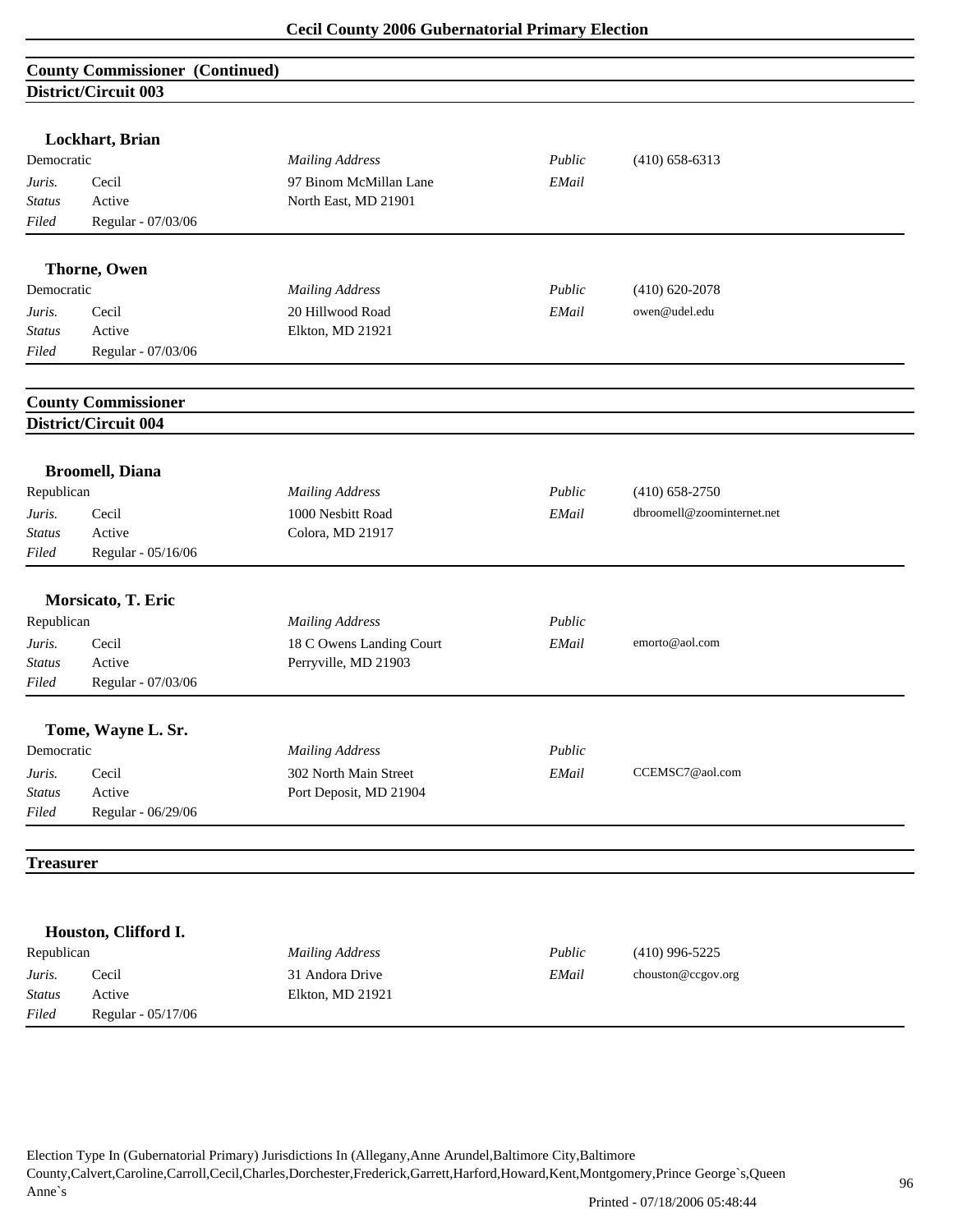### **Treasurer (Continued)**

|               | Howard, Pamela R.                 |                              |        |                         |
|---------------|-----------------------------------|------------------------------|--------|-------------------------|
| Democratic    |                                   | <b>Mailing Address</b>       | Public | $(410)$ 996-5384        |
| Juris.        | Cecil                             | 378 Linton Run Road          | EMail  |                         |
| Status        | Active                            | Port Deposit, MD 21904       |        |                         |
| Filed         | Regular - 06/13/06                |                              |        |                         |
|               | <b>State's Attorney</b>           |                              |        |                         |
|               |                                   |                              |        |                         |
|               | Davis, Will                       |                              |        |                         |
| Republican    |                                   | <b>Mailing Address</b>       | Public | $(410)$ 996-9440        |
| Juris.        | Cecil                             | 136 E. Main Street - Suite D | EMail  | wdavis@elktonlawyer.com |
| <b>Status</b> | Active                            | Elkton, MD 21921             |        |                         |
| Filed         | Regular - 06/22/06                |                              |        |                         |
|               | Eastridge, Christopher J.         |                              |        |                         |
| Democratic    |                                   | <b>Mailing Address</b>       | Public | $(410)$ 398-1700        |
| Juris.        | Cecil                             | 146 East Main Street         | EMail  | ceast146@yahoo.com      |
| <b>Status</b> | Active                            | Elkton, MD 21921             |        |                         |
| Filed         | Regular - 05/31/06                |                              |        |                         |
|               | <b>Clerk of the Circuit Court</b> |                              |        |                         |
|               |                                   |                              |        |                         |
|               | Sharp, Tina                       |                              |        |                         |
| Republican    |                                   | <b>Mailing Address</b>       | Public | $(443)$ 945-0665        |
| Juris.        | Cecil                             | P.O. Box 192                 | EMail  | ccs9468@yahoo.com       |
| <b>Status</b> | Active                            | North East, MD 21901         |        |                         |
| Filed         | Regular - 10/28/05                |                              |        |                         |
|               | Brueckman, William L.             |                              |        |                         |
| Democratic    |                                   | <b>Mailing Address</b>       | Public | $(410)$ 392-5276        |
| Juris.        | Cecil                             | 169 Springfield Drive        | EMail  |                         |
| <b>Status</b> | Active                            | North East, MD 21901         |        |                         |
| Filed         | Regular - 06/07/06                |                              |        |                         |
|               | <b>Register of Wills</b>          |                              |        |                         |
|               |                                   |                              |        |                         |
|               | Zane, Tim                         |                              |        |                         |
| Republican    |                                   | <b>Mailing Address</b>       | Public | $(410)$ 658-8213        |
| Juris.        | Cecil                             | 1884 Conowingo Road          | EMail  | tim@timzane.com         |
| Status        | Active                            | Colora, MD 21917             |        |                         |
| Filed         | Regular - 08/24/05                |                              |        |                         |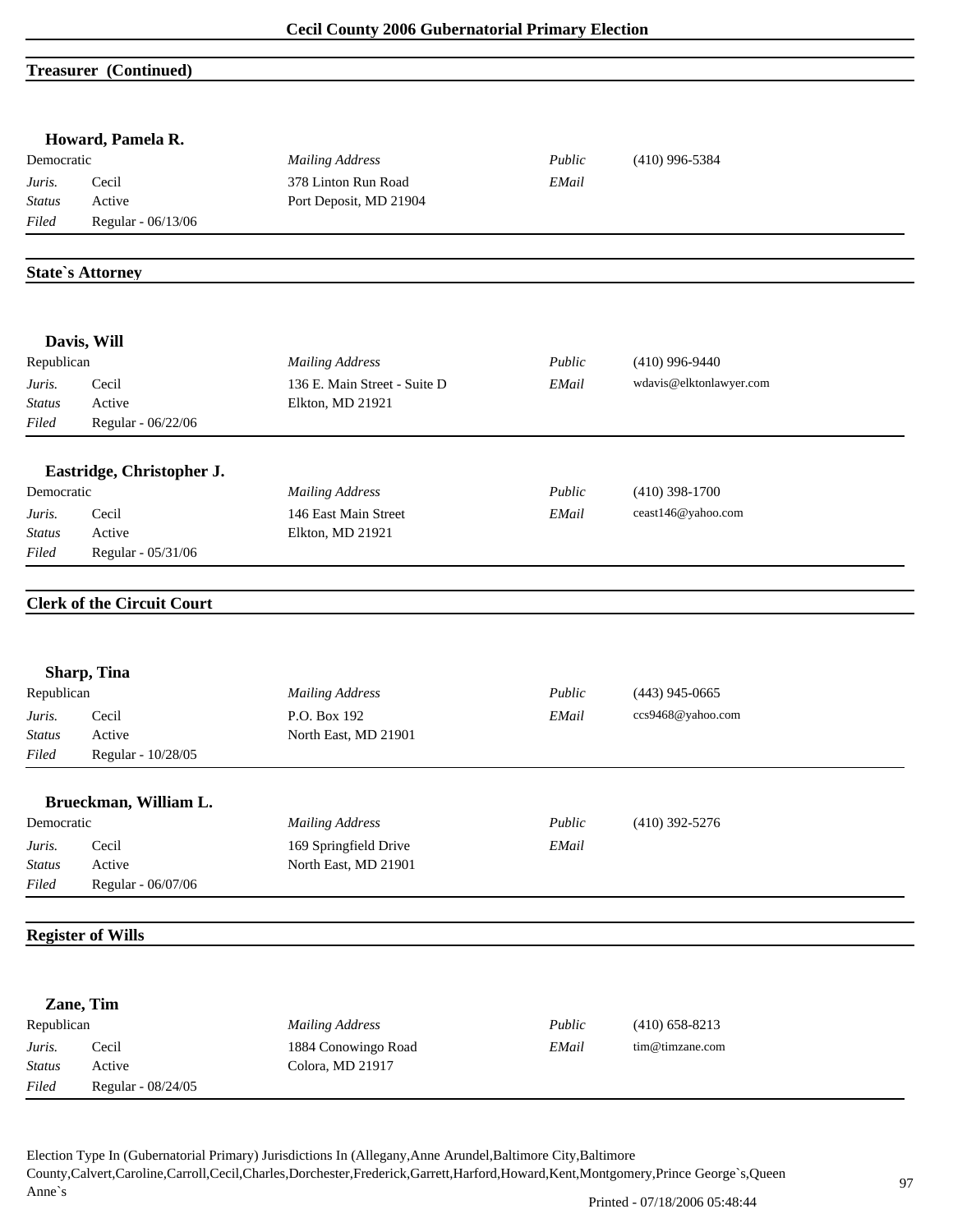# **Register of Wills (Continued)**

|               | Nickle, Allyn "Lyn" Price   |                                |        |                         |  |
|---------------|-----------------------------|--------------------------------|--------|-------------------------|--|
| Democratic    |                             | <b>Mailing Address</b>         | Public | $(410)$ 398-3939        |  |
| Juris.        | Cecil                       | 111 Gina Lane                  | EMail  | lynnickle@comcast.net   |  |
| <b>Status</b> | Active                      | Elkton, MD 21921               |        |                         |  |
| Filed         | Regular - 03/22/06          |                                |        |                         |  |
|               |                             |                                |        |                         |  |
|               | Judge of the Orphans' Court |                                |        |                         |  |
|               |                             |                                |        |                         |  |
|               | Berwick, H. Orville         |                                |        |                         |  |
| Republican    |                             | <b>Mailing Address</b>         | Public | $(410)$ 398-7998        |  |
| Juris.        | Cecil                       | 3 Hullihen Drive               | EMail  | HOBerwick@comcast.net   |  |
| <b>Status</b> | Active                      | Elkton, MD 21921               |        |                         |  |
| Filed         | Regular - 06/28/06          |                                |        |                         |  |
|               | Crouch, Carolyn L.          |                                |        |                         |  |
| Republican    |                             | <b>Mailing Address</b>         | Public |                         |  |
| Juris.        | Cecil                       | 20 Merganser Court             | EMail  | crouchcarolyn@yahoo.com |  |
| <b>Status</b> | Active                      | North East, MD 21901           |        |                         |  |
| Filed         | Regular - 06/29/06          |                                |        |                         |  |
|               |                             |                                |        |                         |  |
|               | Schweizer, Ed               |                                |        |                         |  |
| Republican    |                             | <b>Mailing Address</b>         | Public | $(410) 885 - 3822$      |  |
| Juris.        | Cecil                       | P.O. Box 711                   | EMail  |                         |  |
| <b>Status</b> | Active                      | Chesapeake City, MD 21915      |        |                         |  |
| Filed         | Regular - 06/23/06          |                                |        |                         |  |
|               | Whitt, Theresa M.           |                                |        |                         |  |
| Republican    |                             | <b>Mailing Address</b>         | Public | $(410)$ 287-2412        |  |
| Juris.        | Cecil                       | 923 East Old Philadelphia Road | EMail  | daddysbrat5403@aol.com  |  |
| <i>Status</i> | Active                      | Elkton, MD 21921               |        |                         |  |
| Filed         | Regular - 07/03/06          |                                |        |                         |  |
|               |                             |                                |        |                         |  |
|               | Brown, Gary A.              |                                |        |                         |  |
| Democratic    |                             | <b>Mailing Address</b>         | Public | $(410) 885 - 3559$      |  |
| Juris.        | Cecil                       | P.O. Box 2                     | EMail  |                         |  |
| <b>Status</b> | Active                      | Chesapeake City, MD 21915      |        |                         |  |
| Filed         | Regular - 07/03/06          |                                |        |                         |  |
|               | Byerly, Joan C.             |                                |        |                         |  |
| Democratic    |                             | <b>Mailing Address</b>         | Public | $(410)$ 755-6878        |  |
| Juris.        | Cecil                       | P.O. Box 190                   | EMail  |                         |  |
| <b>Status</b> | Active                      | Warwick, MD 21912              |        |                         |  |
| $Filed$       | Regular - 06/30/06          |                                |        |                         |  |
|               |                             |                                |        |                         |  |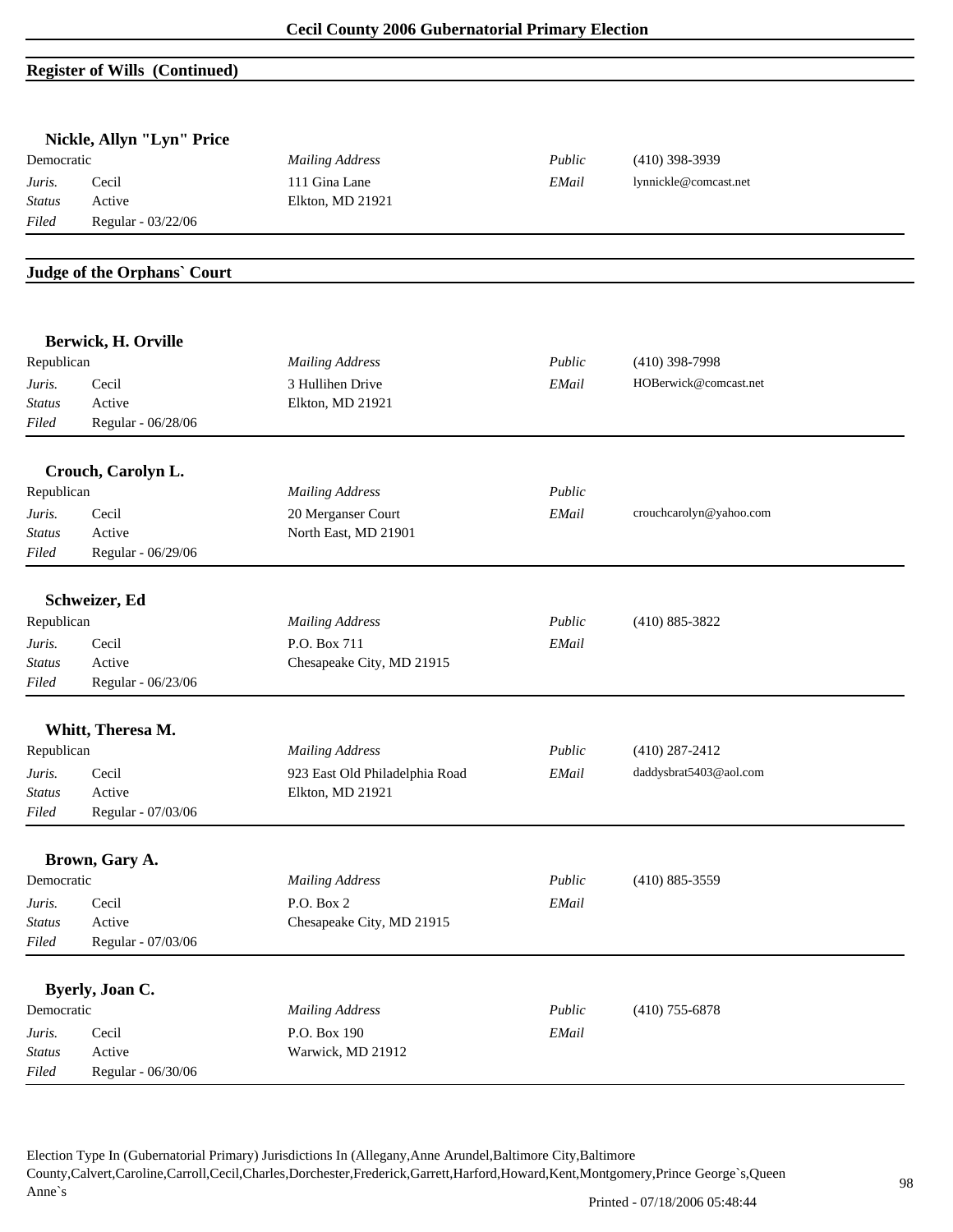# **Judge of the Orphans` Court (Continued)**

| Democratic                                     | <b>Eliason, Betty Hutton</b>               | <b>Mailing Address</b>    | Public |                              |
|------------------------------------------------|--------------------------------------------|---------------------------|--------|------------------------------|
| Juris.                                         | Cecil                                      | 271 Hutton Road           | EMail  |                              |
| <b>Status</b>                                  | Active                                     | Elkton, MD 21921          |        |                              |
| Filed                                          | Regular - 06/01/06                         |                           |        |                              |
|                                                |                                            |                           |        |                              |
| <b>Sheriff</b>                                 |                                            |                           |        |                              |
|                                                | Janney, Barry A. Sr.                       |                           |        |                              |
| Republican                                     |                                            | <b>Mailing Address</b>    | Public | $(410)$ 996-5539             |
| Juris.                                         | Cecil                                      | 44 Grey Fox Drive         | EMail  | rondajanney@zoominternet.net |
| <b>Status</b>                                  | Active                                     | Elkton, MD 21921          |        |                              |
| Filed                                          | Regular - 12/06/05                         |                           |        |                              |
|                                                |                                            |                           |        |                              |
|                                                | <b>Sutton, Chris</b>                       |                           |        |                              |
| Democratic                                     |                                            | <b>Mailing Address</b>    | Public |                              |
|                                                |                                            | 4 Jaquette Circle         | EMail  | csutton2006@comcast.net      |
|                                                | Cecil                                      |                           |        |                              |
|                                                | Active                                     | Elkton, MD 21921          |        |                              |
|                                                | Regular - 02/07/06                         |                           |        |                              |
|                                                | <b>Democratic Central Committee Female</b> |                           |        |                              |
| Juris.<br><b>Status</b><br>Filed               | Folk, Patricia Doyle                       |                           |        |                              |
|                                                |                                            | <b>Mailing Address</b>    | Public | $(410)$ 398-1196             |
| Democratic<br>Juris.                           | Cecil<br>Active                            | 1 Old Farm House Lane     | EMail  |                              |
|                                                | Regular - 06/28/06                         | Elkton, MD 21921          |        |                              |
|                                                | Hutton, Lisa M.                            |                           |        |                              |
|                                                |                                            | <b>Mailing Address</b>    | Public |                              |
| <b>Status</b><br>Filed<br>Democratic<br>Juris. | Cecil                                      | <b>P.O BOX 83</b>         | EMail  | hutterbutter@hotmail.com     |
| <b>Status</b>                                  | Active                                     | CHESAPEAKE CITY, MD 21915 |        |                              |
| Filed                                          | Regular - 06/30/06                         |                           |        |                              |
|                                                | Leone, Suzanne                             |                           |        |                              |
| Democratic                                     |                                            | <b>Mailing Address</b>    | Public | $(302)$ 545-3489             |
| Juris.                                         | Cecil                                      | 48 Knollwood Road         | EMail  | sleone@prse.com              |
| <b>Status</b>                                  | Active                                     | Elkton, MD 21921          |        |                              |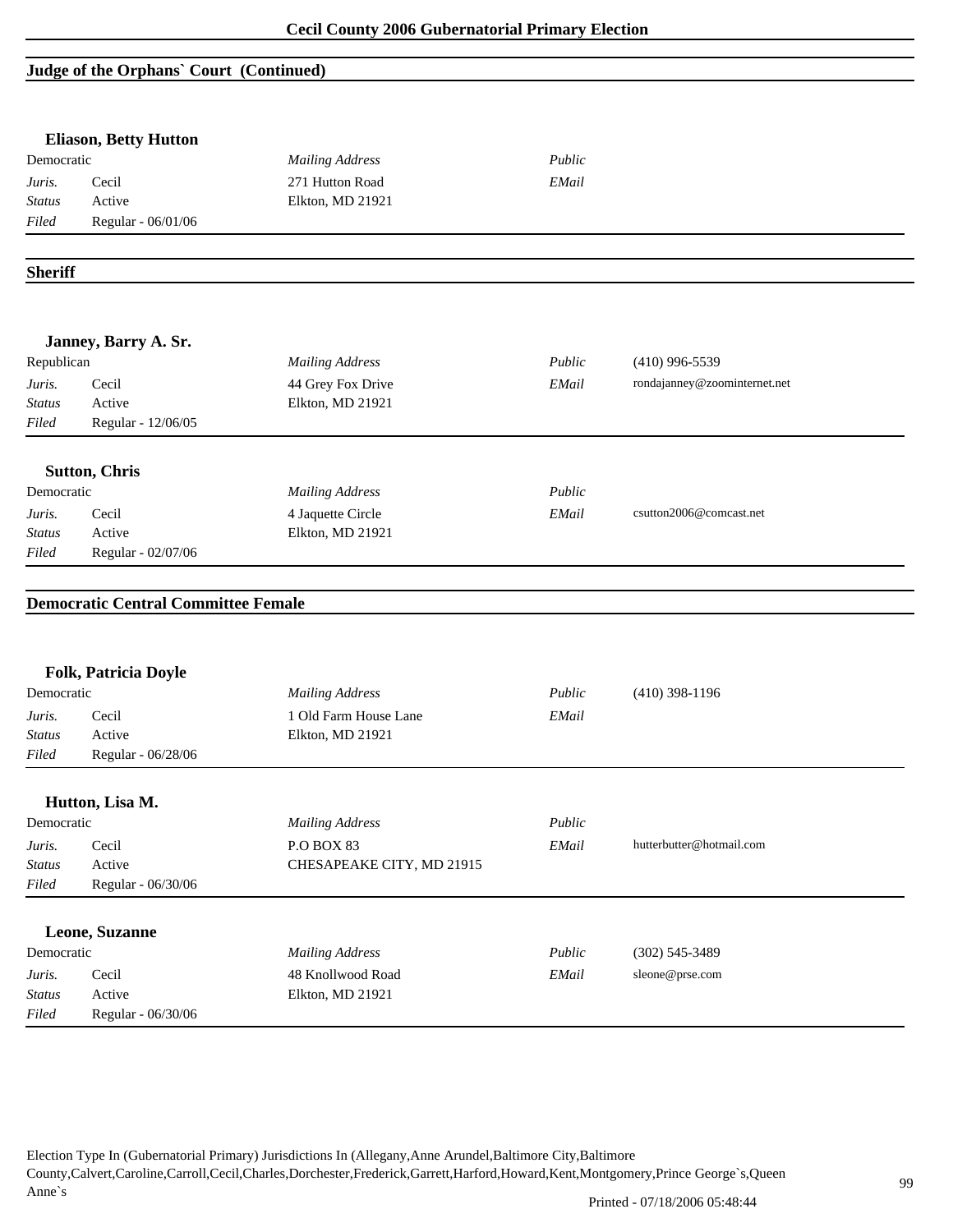### **Democratic Central Committee Female (Continued)**

|               | Sampson, Tracey M.                       |                           |        |                       |  |
|---------------|------------------------------------------|---------------------------|--------|-----------------------|--|
| Democratic    |                                          | <b>Mailing Address</b>    | Public | $(410) 885 - 3529$    |  |
| Juris.        | Cecil                                    | 314 Bohemia Avenue        | EMail  | tms314_2000@yahoo.com |  |
| <b>Status</b> | Active                                   | Chesapeake City, MD 21915 |        |                       |  |
| Filed         | Regular - 07/03/06                       |                           |        |                       |  |
|               | Wells, Susanne L.                        |                           |        |                       |  |
| Democratic    |                                          | <b>Mailing Address</b>    | Public |                       |  |
| Juris.        | Cecil                                    | 309 B Lindsey Avenue      | EMail  |                       |  |
| <b>Status</b> | Active                                   | Chesapeake City, MD 21915 |        |                       |  |
| Filed         | Regular - 06/30/06                       |                           |        |                       |  |
|               |                                          |                           |        |                       |  |
|               | <b>Democratic Central Committee Male</b> |                           |        |                       |  |
|               |                                          |                           |        |                       |  |
|               | Burkley, John K. II                      |                           |        |                       |  |
| Democratic    |                                          | <b>Mailing Address</b>    | Public |                       |  |
| Juris.        | Cecil                                    | 403 Maryland Avenue       | EMail  | johnk@jkburkley.com   |  |
| <b>Status</b> | Active                                   | Elkton, MD 21921          |        |                       |  |
| Filed         | Regular - 07/03/06                       |                           |        |                       |  |
|               | <b>Burns, Michael</b>                    |                           |        |                       |  |
| Democratic    |                                          | <b>Mailing Address</b>    | Public | $(443)$ 350-0920      |  |
| Juris.        | Cecil                                    | 37 Mainsail Drive         | EMail  | mburns@atlanticbb.net |  |
| <b>Status</b> | Active                                   | Elkton, MD 21921          |        |                       |  |
| Filed         | Regular - 07/03/06                       |                           |        |                       |  |
|               | <b>Crockett, Stephen Scott</b>           |                           |        |                       |  |
| Democratic    |                                          | <b>Mailing Address</b>    | Public | $(443)$ 907-2367      |  |
| Juris.        | Cecil                                    | P.O. Box 283              | EMail  | midsouthcm@aol.com    |  |
| <b>Status</b> | Active                                   | Earleville, MD 21919      |        |                       |  |
| Filed         | Regular - 04/03/06                       |                           |        |                       |  |
|               |                                          |                           |        |                       |  |
|               | Mackie, Franklin T.                      |                           |        |                       |  |
| Democratic    |                                          | <b>Mailing Address</b>    | Public |                       |  |
| Juris.        | Cecil                                    | 1205 Leeds Road           | EMail  | ftmackie@comcast.net  |  |
| <b>Status</b> | Active                                   | Elkton, MD 21921          |        |                       |  |
| Filed         | Regular - 07/03/06                       |                           |        |                       |  |
|               | Pearce, Chris                            |                           |        |                       |  |
| Democratic    |                                          | <b>Mailing Address</b>    | Public | $(410) 620 - 2062$    |  |
| Juris.        | Cecil                                    | 418 Melbourne Boulevard   | EMail  | cmpfire@hotmail.com   |  |
| <b>Status</b> | Active                                   | Elkton, MD 21921          |        |                       |  |
| Filed         | Regular - 07/03/06                       |                           |        |                       |  |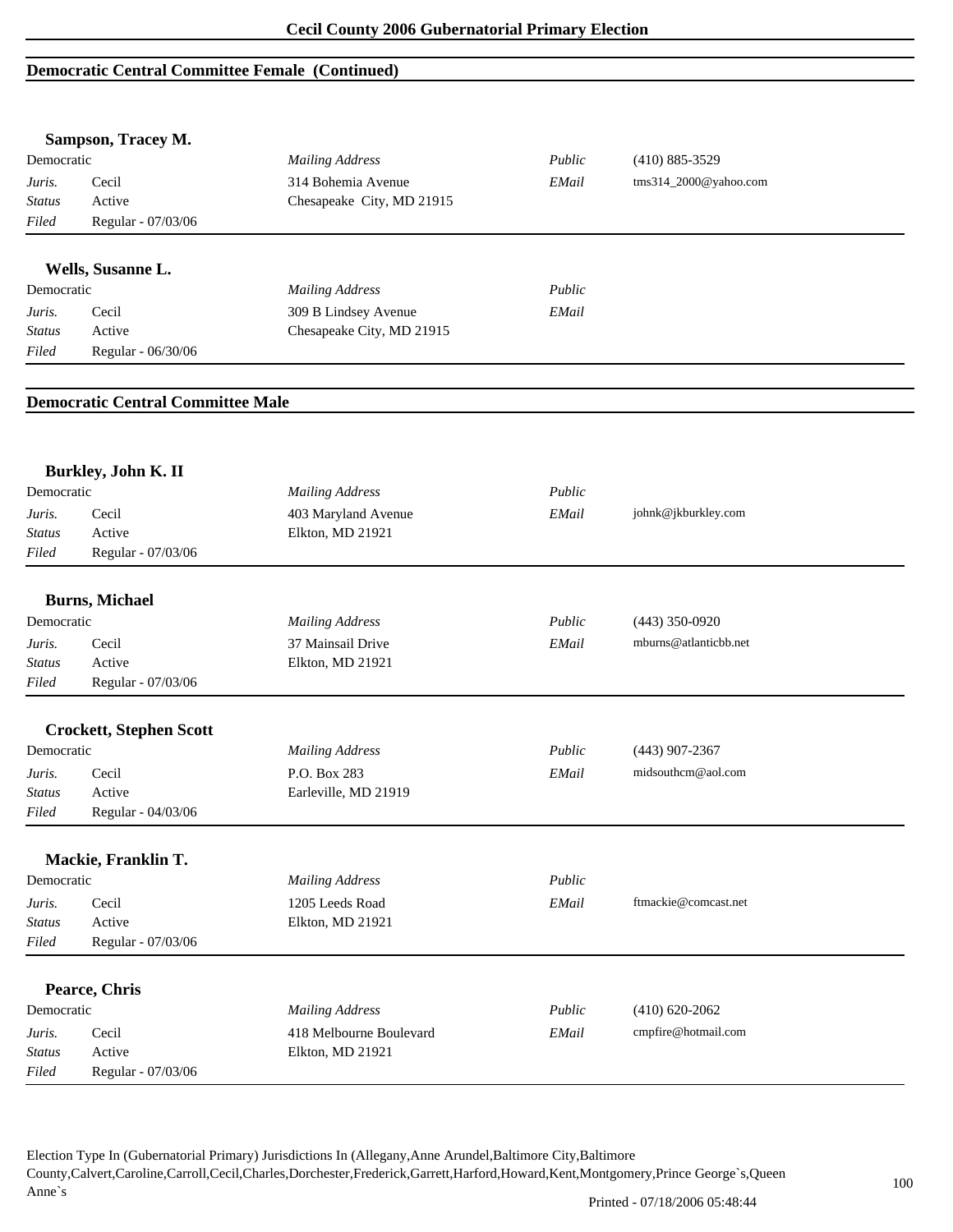## **Democratic Central Committee Male (Continued)**

|                 | <b>Snelling, Timothy Wayne</b>      |                                          |        |                            |
|-----------------|-------------------------------------|------------------------------------------|--------|----------------------------|
| Democratic      |                                     | <b>Mailing Address</b>                   | Public | $(410)$ 642-2856           |
| Juris.          | Cecil                               | P.O. Box 733                             | EMail  |                            |
| <b>Status</b>   | Active                              | Perryville, MD 21903                     |        |                            |
| Filed           | Regular - 06/30/06                  |                                          |        |                            |
|                 |                                     |                                          |        |                            |
|                 | <b>Republican Central Committee</b> |                                          |        |                            |
|                 | Baynes, Keith A.                    |                                          |        |                            |
| Republican      |                                     | <b>Mailing Address</b>                   | Public | $(410)$ 398-3154           |
| Juris.          | Cecil                               | 166 Shelton Lane                         | EMail  |                            |
| <b>Status</b>   | Active                              | Rising Sun, MD 21911                     |        |                            |
| Filed           | Regular - 06/19/06                  |                                          |        |                            |
|                 | <b>Bernstine, Robert</b>            |                                          |        |                            |
| Republican      |                                     | <b>Mailing Address</b>                   | Public |                            |
| Juris.          | Cecil                               | 111 George Street                        | EMail  | Rob@intuitiondesign.com    |
| <b>Status</b>   | Active                              | Chesapeake City, MD 21915                |        |                            |
| Filed           | Regular - 06/23/06                  |                                          |        |                            |
|                 |                                     |                                          |        |                            |
| Republican      | Brady, James E. Sr.                 | <b>Mailing Address</b>                   | Public |                            |
|                 |                                     |                                          |        |                            |
| Juris.          | Cecil                               | 987 Shady Beach Road<br>Elkton, MD 21921 | EMail  | jbrady@wmhbrady.com        |
| Status<br>Filed | Active<br>Regular - 06/23/06        |                                          |        |                            |
|                 |                                     |                                          |        |                            |
|                 | <b>Broomell</b> , Diana             |                                          |        |                            |
| Republican      |                                     | <b>Mailing Address</b>                   | Public | $(410) 658 - 2750$         |
| Juris.          | Cecil                               | 1000 Nesbitt Road                        | EMail  | dbroomell@zoominternet.net |
| <b>Status</b>   | Active                              | Colora, MD 21917                         |        |                            |
| Filed           | Regular - 06/20/06                  |                                          |        |                            |
|                 | Campbell, Jim                       |                                          |        |                            |
| Republican      |                                     | <b>Mailing Address</b>                   | Public |                            |
| Juris.          | Cecil                               | 137 Riverside Drive                      | EMail  | james.campbell1@att.net    |
| <b>Status</b>   | Active                              | North East, MD 21901                     |        |                            |
| Filed           | Regular - 06/22/06                  |                                          |        |                            |
|                 | Carabetta, Joe                      |                                          |        |                            |
| Republican      |                                     | <b>Mailing Address</b>                   | Public | $(410)$ 642-2594           |
| Juris.          | Cecil                               | 1611 Carpenters Point Road               | EMail  | carabetta@erols.com        |
| <b>Status</b>   | Active                              | Perryville, MD 21903                     |        |                            |
| Filed           | Regular - 06/09/06                  |                                          |        |                            |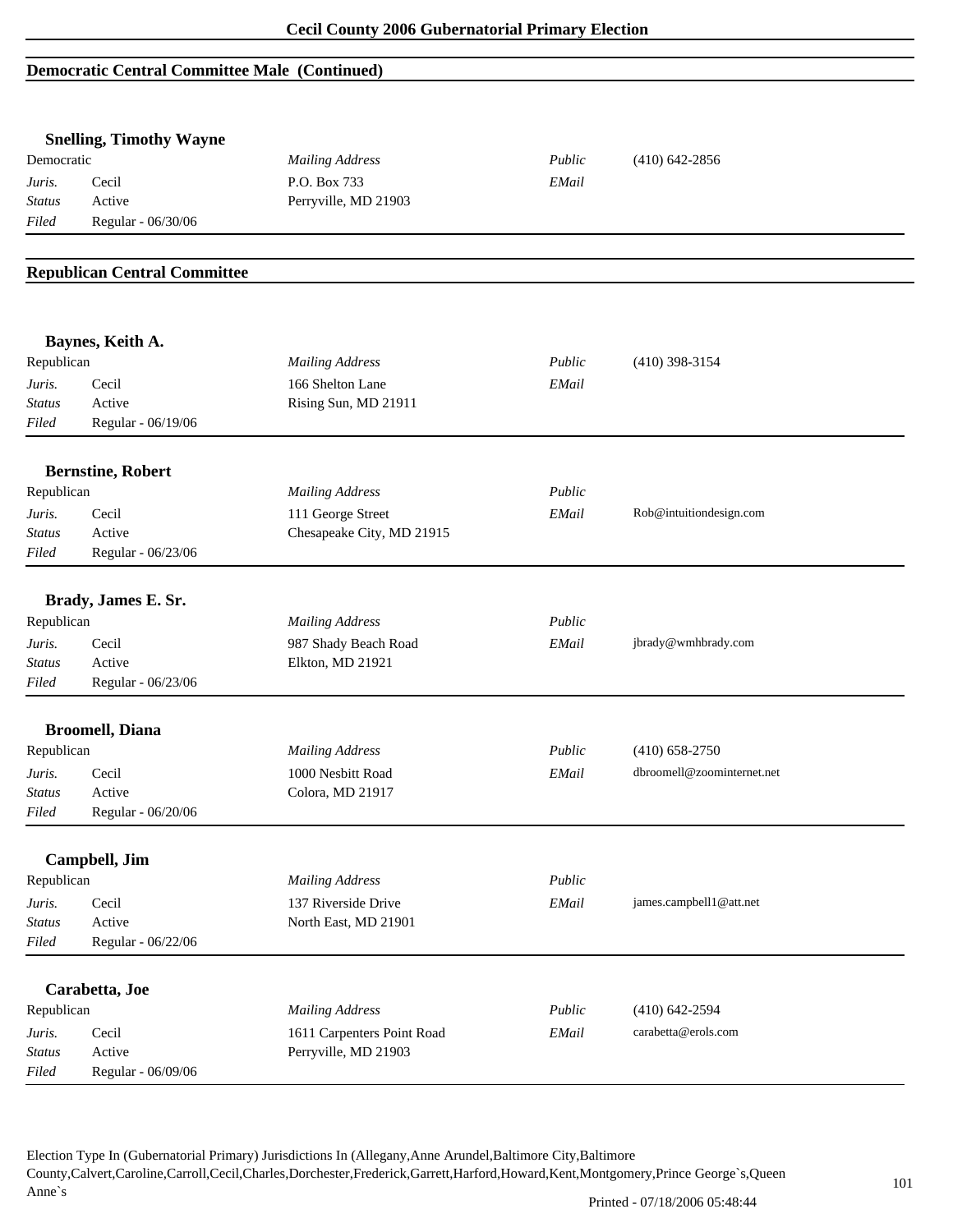|                  | Chicosky, Walter S.    |                              |        |                              |
|------------------|------------------------|------------------------------|--------|------------------------------|
| Republican       |                        | <b>Mailing Address</b>       | Public |                              |
| Juris.           | Cecil                  | 105 Bowling Lane             | EMail  |                              |
| <b>Status</b>    | Active                 | Elkton, MD 21921             |        |                              |
| Filed            | Regular - 06/20/06     |                              |        |                              |
|                  | <b>Cochrane</b> , Gene |                              |        |                              |
| Republican       |                        | <b>Mailing Address</b>       | Public | $(443)$ 350-7426             |
| Juris.           | Cecil                  | 569 Stoney Battery Road      | EMail  | eugenecochrane@broadband.net |
| <b>Status</b>    | Active                 | Earleville, MD 21919         |        |                              |
| Filed            | Regular - 07/03/06     |                              |        |                              |
|                  | <b>Conley, Lisa</b>    |                              |        |                              |
| Republican       |                        | <b>Mailing Address</b>       | Public | $(410)$ 398-8547             |
| Juris.           | Cecil                  | 15 Aurora Court              | EMail  | lisadconley@comcast.net      |
| <b>Status</b>    | Active                 | Elkton, MD 21921             |        |                              |
| Filed            | Regular - 06/30/06     |                              |        |                              |
|                  | Davis, Will            |                              |        |                              |
| Republican       |                        | <b>Mailing Address</b>       | Public | $(410)$ 996-9440             |
| Juris.           | Cecil                  | 136 E. Main Street - Suite D | EMail  | wdavis@elktonlawyer.com      |
| <b>Status</b>    | Active                 | Elkton, MD 21921             |        |                              |
| Filed            | Regular - 07/03/06     |                              |        |                              |
|                  | Doyle, Misty           |                              |        |                              |
| Republican       |                        | <b>Mailing Address</b>       | Public |                              |
|                  | Cecil                  | 110 Maffitt Street           |        |                              |
| Juris.<br>Status | Active                 | Elkton, MD 21921             | EMail  | misty5183@msn.com            |
| Filed            | Regular - 07/03/06     |                              |        |                              |
|                  |                        |                              |        |                              |
|                  | Dunn, Michael W.       |                              |        |                              |
| Republican       |                        | <b>Mailing Address</b>       | Public | $(410)$ 658-9824             |
| Juris.           | Cecil                  | 426 Ryan Drive               | EMail  | mdunn@dol.net                |
| <b>Status</b>    | Active                 | Rising Sun, MD 21911         |        |                              |
| Filed            | Regular - 06/23/06     |                              |        |                              |
|                  | Gorman, Robert T.      |                              |        |                              |
| Republican       |                        | <b>Mailing Address</b>       | Public |                              |
| Juris.           | Cecil                  | 113 St. Louis Drive          | EMail  |                              |
| <b>Status</b>    | Active                 | Elkton, MD 21921             |        |                              |
| Filed            | Regular - 06/20/06     |                              |        |                              |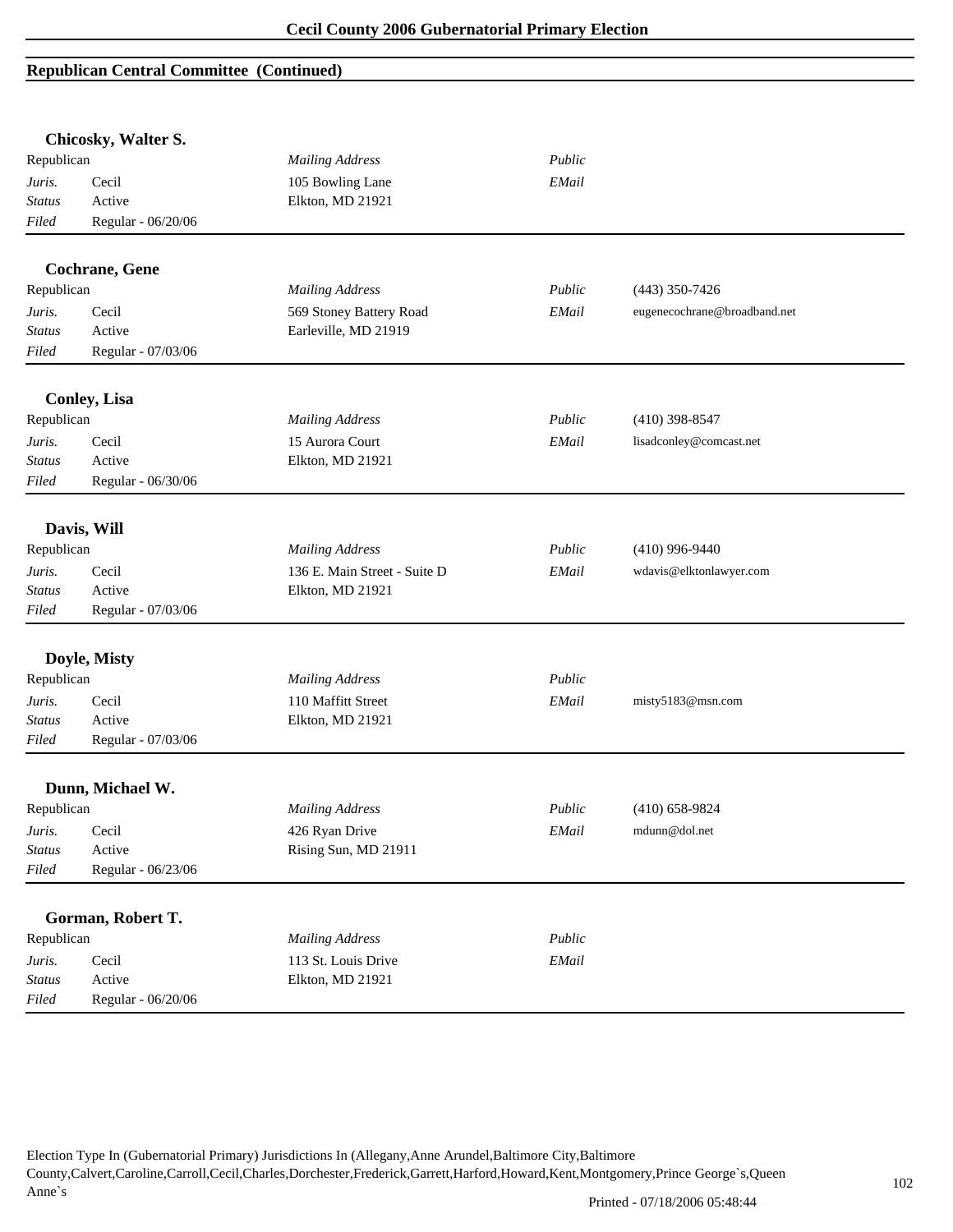|                        | Hodge, Robert J.                             |                           |        |                              |
|------------------------|----------------------------------------------|---------------------------|--------|------------------------------|
| Republican             |                                              | <b>Mailing Address</b>    | Public | $(410)$ 287-5277             |
| Juris.                 | Cecil                                        | 11 Elkside Farm Lane      | EMail  | Robert@RJHMGT.com            |
| <b>Status</b>          | Active                                       | North East, MD 21901      |        |                              |
| Filed                  | Regular - 06/19/06                           |                           |        |                              |
|                        | Killough, William J.                         |                           |        |                              |
| Republican             |                                              | <b>Mailing Address</b>    | Public | $(410)$ 392-4363             |
| Juris.                 | Cecil                                        | 659 Dr. Miller Road       | EMail  | killough1@verizon.net        |
| Status                 | Active                                       | North East, MD 21901      |        |                              |
| Filed                  | Regular - 06/23/06                           |                           |        |                              |
|                        | Morris, Louis F.                             |                           |        |                              |
| Republican             |                                              | <b>Mailing Address</b>    | Public | $(443)$ 553-5523             |
| Juris.                 | Cecil                                        | 201 George Street         | EMail  | lfmorris53@verizon.net       |
| Status                 | Active                                       | Chesapeake City, MD 21915 |        |                              |
| Filed                  | Regular - 06/15/06                           |                           |        |                              |
|                        | Mullin, Jim                                  |                           |        |                              |
| Republican             |                                              | <b>Mailing Address</b>    | Public | $(410)$ 275-8999             |
| Juris.                 | Cecil                                        | 1676 Glebe Road           | EMail  | JimMullinSRA@aol.com         |
| <b>Status</b>          | Active                                       | Earleville, MD 21919      |        |                              |
| Filed                  | Regular - 07/03/06                           |                           |        |                              |
|                        | Reisler, Ralph E.                            |                           |        |                              |
| Republican             |                                              | <b>Mailing Address</b>    | Public | $(410)$ 658-5808             |
| Juris.                 | Cecil                                        | 919 Calvert Road          | EMail  | rreisler@dol.net             |
| <b>Status</b>          | Active                                       | Rising Sun, MD 21911      |        |                              |
| Filed                  | Regular - 06/23/06                           |                           |        |                              |
|                        | Van Den Heuvel, Andy                         |                           |        |                              |
| Republican             |                                              | <b>Mailing Address</b>    | Public | $(443)$ 553-4191             |
| Juris.                 | Cecil                                        | 605 Shady Beach Road      | EMail  |                              |
| Status                 | Active                                       | North East, MD 21901      |        |                              |
| Filed                  | Regular - 07/03/06                           |                           |        |                              |
|                        |                                              |                           |        |                              |
|                        | Wittstadt, Gerard Wm. Jr.                    |                           |        |                              |
| Republican             |                                              | <b>Mailing Address</b>    | Public | $(410)$ 398-2723             |
| Juris.                 | Cecil                                        | 405 Patriots Way          | EMail  | gwwittstadt@wittstadtlaw.com |
| <b>Status</b><br>Filed | Withdrawn - 06/30/2006<br>Regular - 06/23/06 | Elkton, MD 21921          |        |                              |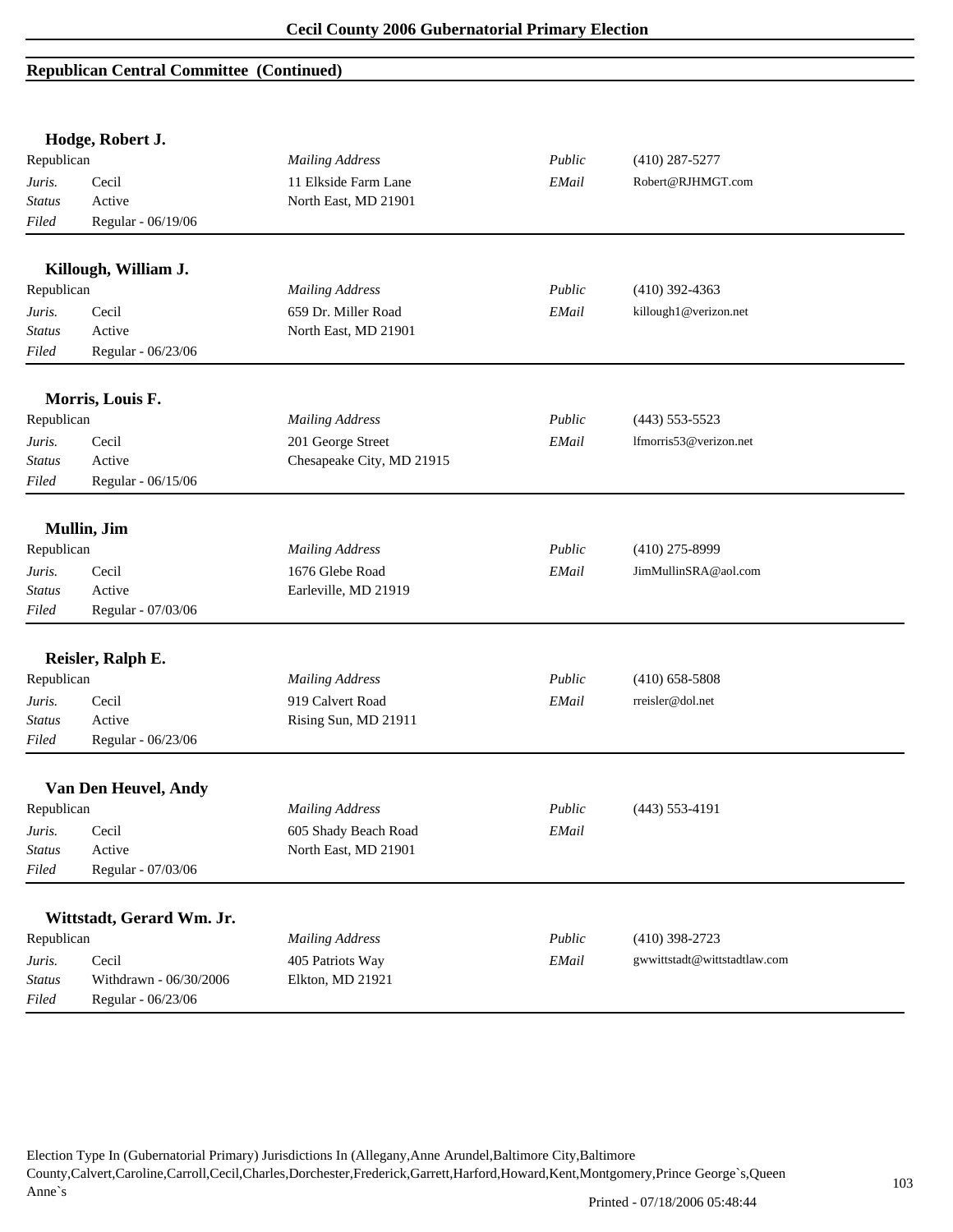|               | <b>Yust, Stewart Cleland</b> |                        |        |                             |  |
|---------------|------------------------------|------------------------|--------|-----------------------------|--|
| Republican    |                              | <b>Mailing Address</b> | Public | $(410)$ 436-5912            |  |
| Juris.        | Cecil                        | P.O Box 681            | EMail  | stewart.yust@apgea.army.mil |  |
| <b>Status</b> | Active                       | Rising Sun, MD 21911   |        |                             |  |
| Filed         | Regular - 06/23/06           |                        |        |                             |  |
|               |                              |                        |        |                             |  |
|               | <b>Board of Education</b>    |                        |        |                             |  |
|               | District/Circuit 003         |                        |        |                             |  |
|               |                              |                        |        |                             |  |
|               | LaBarre, Floyd Jr.           |                        |        |                             |  |
| Non-Partisan  |                              | <b>Mailing Address</b> | Public |                             |  |
| Juris.        | Cecil                        | 50 North Hills Drive   | EMail  |                             |  |
| <b>Status</b> | Active                       | Rising Sun, MD 21911   |        |                             |  |
| Filed         | Regular - 06/16/06           |                        |        |                             |  |
|               | Sopa, Christine              |                        |        |                             |  |
| Non-Partisan  |                              | <b>Mailing Address</b> | Public | 1 (302) 521-3115            |  |
| Juris.        | Cecil                        | 10 Silchester Court    | EMail  | chris@chrissopa.com         |  |
| <b>Status</b> | Active                       | Elkton, MD 21921       |        |                             |  |
| Filed         | Regular - 05/26/06           |                        |        |                             |  |
|               | <b>Wong, Tony</b>            |                        |        |                             |  |
| Non-Partisan  |                              | <b>Mailing Address</b> | Public | $(410)$ 398-7890            |  |
| Juris.        | Cecil                        | 3557 Telegraph Road    | EMail  | twong@cecilcc.edu           |  |
| <b>Status</b> | Active                       | Elkton, MD 21921       |        |                             |  |
| Filed         | Regular - 02/14/06           |                        |        |                             |  |
|               |                              |                        |        |                             |  |
|               | <b>Board of Education</b>    |                        |        |                             |  |
|               | District/Circuit 004         |                        |        |                             |  |
|               | Dill, Thomas X.              |                        |        |                             |  |
| Non-Partisan  |                              | <b>Mailing Address</b> | Public | $(410)$ 396-0553            |  |
| Juris.        | Cecil                        | 431 Jackson Park Road  | EMail  | thomasxdill@aol.com         |  |
| <b>Status</b> | Active                       | Port Deposit, MD 21904 |        |                             |  |
| Filed         | Regular - 06/20/06           |                        |        |                             |  |
|               |                              |                        |        |                             |  |
|               | <b>Goetchius, Steven</b>     |                        |        |                             |  |
| Non-Partisan  |                              | <b>Mailing Address</b> | Public |                             |  |
| Juris.        | Cecil                        | 72 New Valley Road     | EMail  | Born2BWild@hughes.net       |  |
| <b>Status</b> | Active                       | Conowingo, MD 21918    |        |                             |  |
| Filed         | Regular - 06/30/06           |                        |        |                             |  |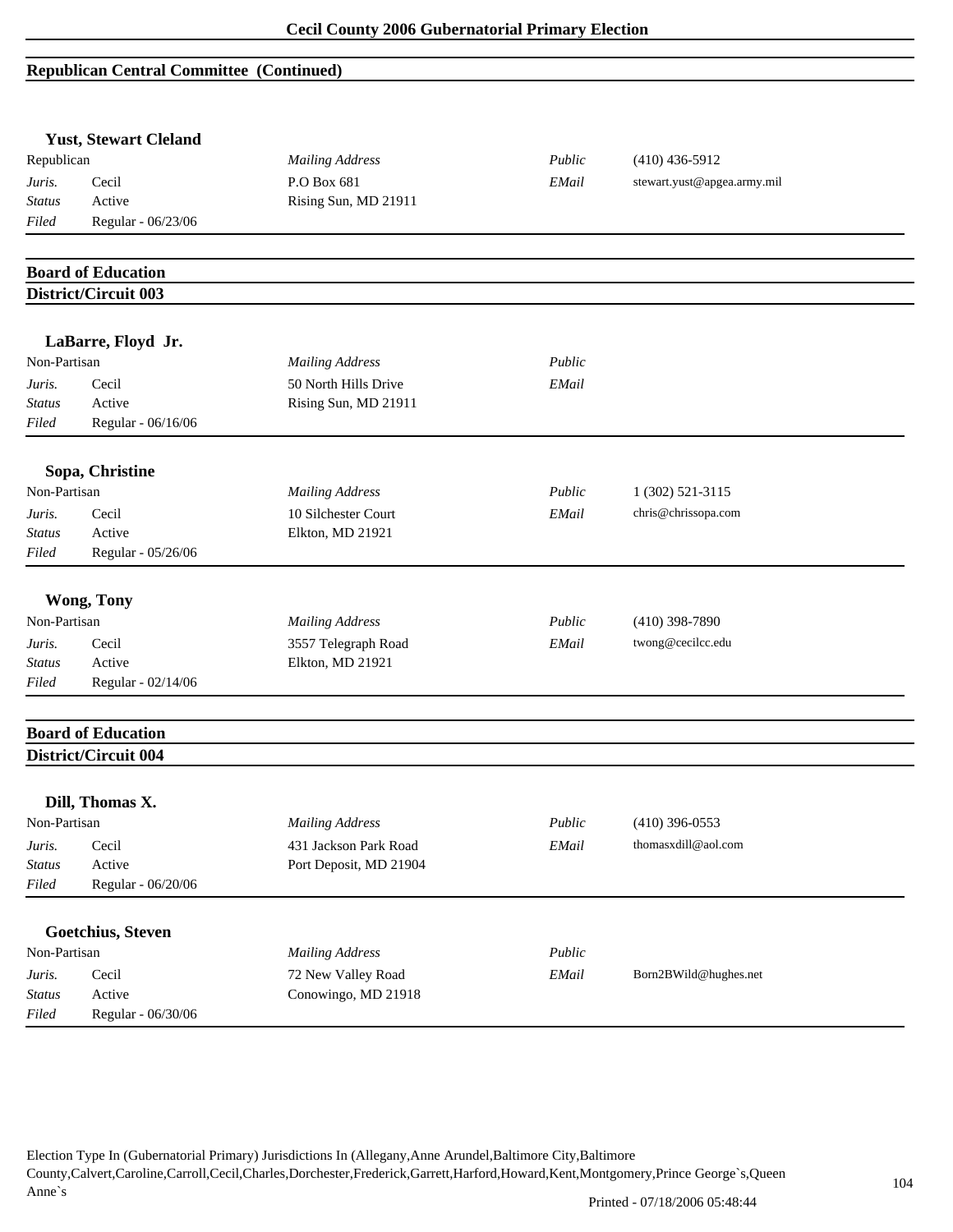| <b>Board of Education (Continued)</b><br><b>District/Circuit 004</b> |                               |                               |        |                         |  |
|----------------------------------------------------------------------|-------------------------------|-------------------------------|--------|-------------------------|--|
|                                                                      |                               |                               |        |                         |  |
|                                                                      | Hixon, James R.               |                               |        |                         |  |
| Non-Partisan                                                         |                               | <b>Mailing Address</b>        | Public |                         |  |
| Juris.                                                               | Cecil                         | 104A Principio Road           | EMail  | portdeposit@verizon.net |  |
| <b>Status</b>                                                        | Active                        | Port Deposit, MD 21904        |        |                         |  |
| Filed                                                                | Regular - 06/19/06            |                               |        |                         |  |
|                                                                      | Zane, Donna Marie             |                               |        |                         |  |
| Non-Partisan                                                         |                               | <b>Mailing Address</b>        | Public | $(410)$ 658-8213        |  |
| Juris.                                                               | Cecil                         | 1884 Conowingo Road           | EMail  | tzane@zoominternet.net  |  |
| <b>Status</b>                                                        | Active                        | Colora, MD 21917              |        |                         |  |
| Filed                                                                | Regular - 06/14/06            |                               |        |                         |  |
|                                                                      | <b>Board of Education</b>     |                               |        |                         |  |
|                                                                      | District/Circuit 005          |                               |        |                         |  |
|                                                                      |                               |                               |        |                         |  |
|                                                                      | Kammerer, Kirsten A.          |                               |        |                         |  |
| Non-Partisan                                                         |                               | <b>Mailing Address</b>        | Public | $(410)$ 287-7571        |  |
| Juris.                                                               | Cecil                         | 12 School House Lane          | EMail  | kirinmd918@aol.com      |  |
| <b>Status</b>                                                        | Active                        | North East, MD 21901          |        |                         |  |
| Filed                                                                | Regular - 06/27/06            |                               |        |                         |  |
|                                                                      | McWilliams, Thomas Grason Jr. |                               |        |                         |  |
| Non-Partisan                                                         |                               | <b>Mailing Address</b>        | Public | $(410)$ 392-4953        |  |
| Juris.                                                               | Cecil                         | 212A South Bridge Street #157 | EMail  |                         |  |
| <b>Status</b>                                                        | Active                        | Elkton, MD 21921              |        |                         |  |
| Filed                                                                | Regular - 04/18/06            |                               |        |                         |  |
|                                                                      | <b>Pantalone, Vincent</b>     |                               |        |                         |  |
| Non-Partisan                                                         |                               | <b>Mailing Address</b>        | Public | $(410)$ 287-7854        |  |
| Juris.                                                               | Cecil                         | 18 Basin Drive                | EMail  | vpanta@wam.umd.edu      |  |
| <b>Status</b>                                                        | Active                        | North East, MD 21901          |        |                         |  |
| Filed                                                                | Regular - 06/27/06            |                               |        |                         |  |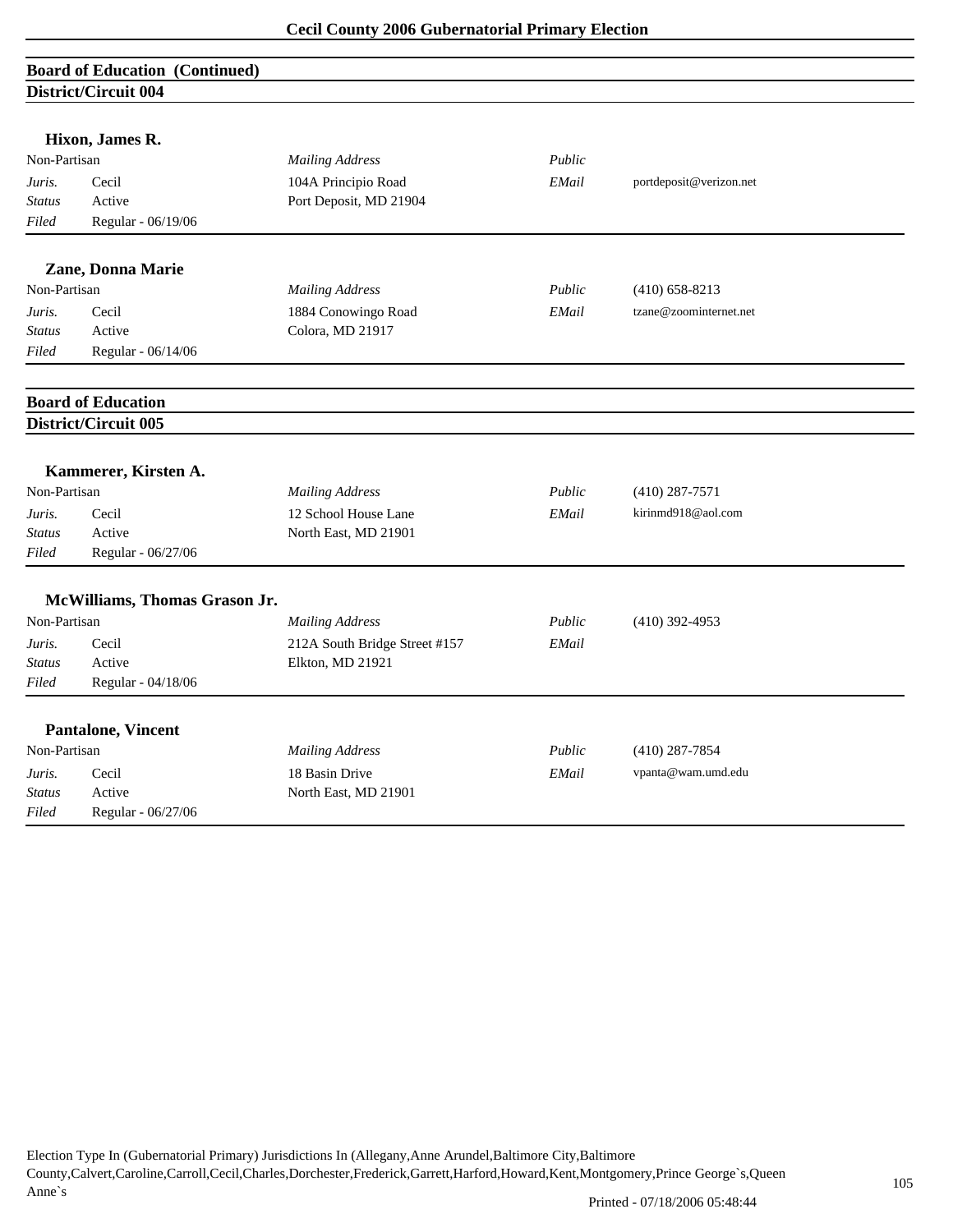### **County Commissioner President**

|               | Coffey, James M.G.          |                        |        |                           |  |
|---------------|-----------------------------|------------------------|--------|---------------------------|--|
| Republican    |                             | <b>Mailing Address</b> | Public | $(301)$ 934-2865          |  |
| Juris.        | Charles                     | 9598 Kline Dr.         | EMail  | jmgcoffey4comiss@aol.com  |  |
| Status        | Active                      | La Plata, MD 20646     |        |                           |  |
| Filed         | Regular - 06/06/06          |                        |        |                           |  |
|               | Smith, Al                   |                        |        |                           |  |
| Republican    |                             | <b>Mailing Address</b> | Public | $(301) 645 - 0559$        |  |
| Juris.        | Charles                     | 13745 Ballantrae Lane  | EMail  |                           |  |
| <b>Status</b> | Active                      | Waldorf, MD 20601      |        |                           |  |
| Filed         | Regular - 06/06/06          |                        |        |                           |  |
|               | Cooper, Wayne               |                        |        |                           |  |
| Democratic    |                             | <b>Mailing Address</b> | Public | $(301)$ 396-4468          |  |
| Juris.        | Charles                     | 9020 Billingsley Road  | EMail  | fwaynecooper@peoplepc.com |  |
| <b>Status</b> | Active                      | White Plains, MD 20695 |        |                           |  |
| Filed         | Regular - 10/14/05          |                        |        |                           |  |
|               | <b>County Commissioner</b>  |                        |        |                           |  |
|               | District/Circuit 001        |                        |        |                           |  |
|               |                             |                        |        |                           |  |
|               | <b>Kelly, Candice Quinn</b> |                        |        |                           |  |
| Republican    |                             | <b>Mailing Address</b> | Public | $(301) 843 - 8111$        |  |
| Juris.        | Charles                     | 6150 Simms Drive       | EMail  | www.electcandice.com      |  |
| <b>Status</b> | Active                      | La Plata, MD 20646     |        |                           |  |
| Filed         | Regular - 07/07/05          |                        |        |                           |  |
|               | Graves, Sam                 |                        |        |                           |  |
| Democratic    |                             | <b>Mailing Address</b> | Public | $(301)$ 934-9686          |  |
| Juris.        | Charles                     | 9080 Penns Hill Road   | EMail  |                           |  |
| <b>Status</b> | Active                      | La Plata, MD 20646     |        |                           |  |
| Filed         | Regular - 10/17/05          |                        |        |                           |  |
|               | Kazimer, Kathy D.           |                        |        |                           |  |
| Democratic    |                             | <b>Mailing Address</b> | Public | $(301)$ 932-8864          |  |
| Juris.        | Charles                     | 7490 Serenity Drive    | EMail  | kathyk@mris.com           |  |
| <b>Status</b> | Active                      | Hughesville, MD 20637  |        |                           |  |
| Filed         | Regular - 07/06/05          |                        |        |                           |  |
|               |                             |                        |        |                           |  |
|               | <b>County Commissioner</b>  |                        |        |                           |  |
|               | District/Circuit 002        |                        |        |                           |  |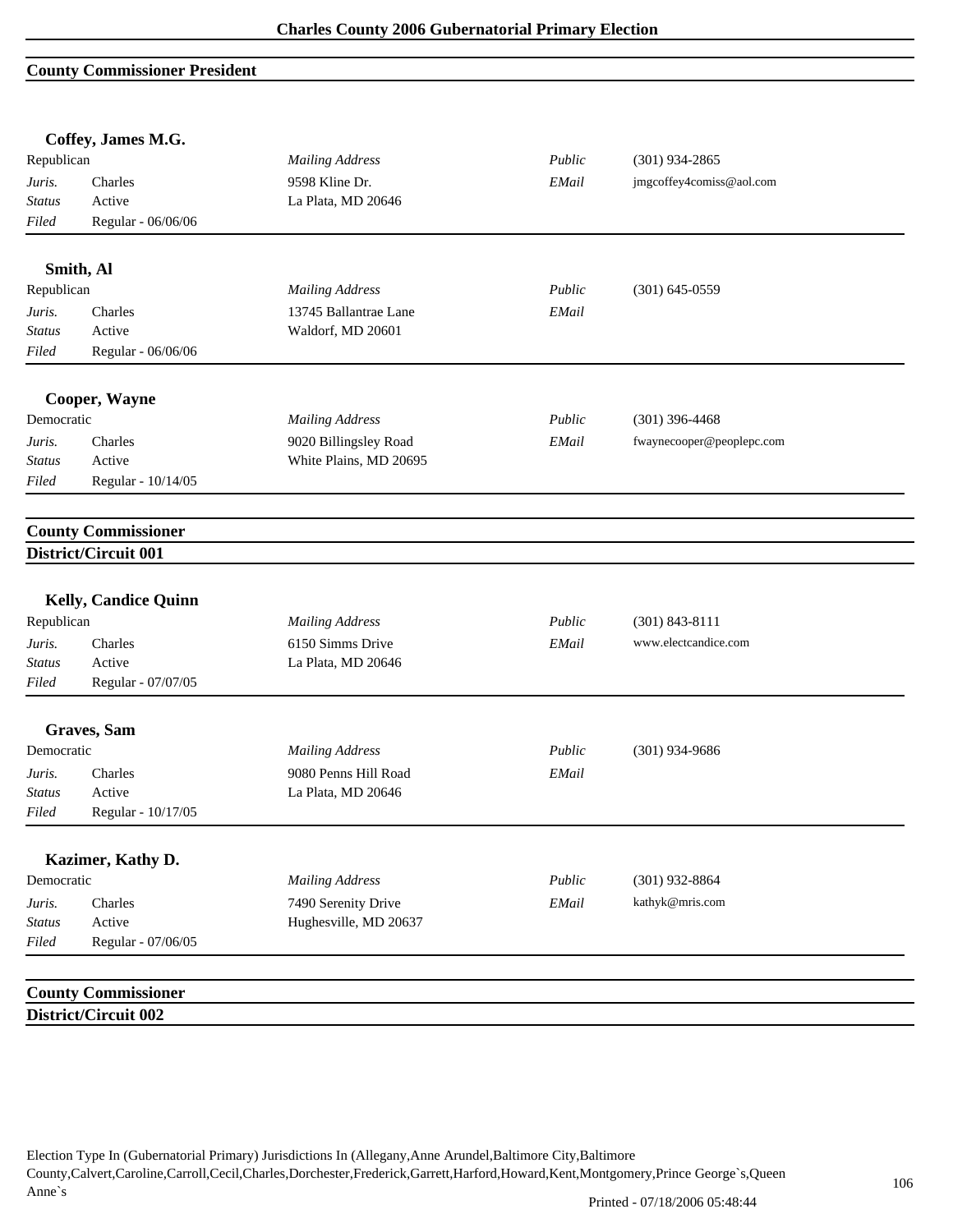| <b>County Commissioner (Continued)</b> |  |
|----------------------------------------|--|
| District/Circuit 002                   |  |
|                                        |  |

|               | Wolfgang, Kurt W.           |                          |        |                                     |
|---------------|-----------------------------|--------------------------|--------|-------------------------------------|
| Republican    |                             | <b>Mailing Address</b>   | Public | $(301)$ 934-6000                    |
| Juris.        | Charles                     | P O Box 2629             | EMail  | kurt.wolfgang@verizon.net           |
| <b>Status</b> | Active                      | La Plata, MD 20646       |        |                                     |
| Filed         | Regular - 05/25/06          |                          |        |                                     |
|               | DeGiorgi, Johnnie           |                          |        |                                     |
| Democratic    |                             | <b>Mailing Address</b>   | Public | $(301)$ 246-4243                    |
| Juris.        | Charles                     | 10280 Adams Willett Rd.  | EMail  | degiorgi_for_commissioner@yahoo.com |
| <b>Status</b> | Active                      | Nanjemoy, MD 20662       |        |                                     |
| Filed         | Regular - 07/19/05          |                          |        |                                     |
|               |                             |                          |        |                                     |
| Democratic    | Lancaster, Frederick A.     | <b>Mailing Address</b>   | Public |                                     |
|               |                             |                          |        |                                     |
| Juris.        | Charles                     | POBOX 1007               | EMail  | metfal@AOL.com                      |
| <b>Status</b> | Active                      | Bryans Road, MD 20616    |        |                                     |
| Filed         | Regular - 07/03/06          |                          |        |                                     |
|               | Patterson, Edith J.         |                          |        |                                     |
| Democratic    |                             | <b>Mailing Address</b>   | Public | $(301)$ 934-7750                    |
| Juris.        | Charles                     | PO Box 115               | EMail  | edith1145@aol.com                   |
| Status        | Active                      | Pomfret, MD 20675        |        |                                     |
| Filed         | Regular - 01/27/06          |                          |        |                                     |
|               | <b>County Commissioner</b>  |                          |        |                                     |
|               | <b>District/Circuit 003</b> |                          |        |                                     |
|               | Crawford, Joe               |                          |        |                                     |
| Republican    |                             | <b>Mailing Address</b>   | Public | $(301)$ 705-5433                    |
| Juris.        | Charles                     | P.O. Box 777             | EMail  | joe@us2000.org                      |
| Status        | Active                      | Bryantown, MD 20617-0777 |        |                                     |
| Filed         | Regular - 07/03/06          |                          |        |                                     |
|               | Tarjamo, Monifa             |                          |        |                                     |
| Republican    |                             | <b>Mailing Address</b>   | Public | $(917) 513 - 9004$                  |
| Juris.        | Charles                     | 4780 Harrier Ct.         | EMail  | tarjamo@verizon.net                 |
| <b>Status</b> | Active                      | Waldorf, MD 20603        |        |                                     |
| Filed         | Regular - 06/19/06          |                          |        |                                     |
|               |                             |                          |        |                                     |
|               | <b>Thompson, Jim Howard</b> |                          |        |                                     |
| Republican    |                             | <b>Mailing Address</b>   | Public | $(301) 885 - 2234$                  |
| Juris.        | Charles                     | 6338 Porcupine Court     | EMail  | JimThompsoncc@gmail.com             |
| <b>Status</b> | Active                      | Waldorf, MD 20603        |        |                                     |
| Filed         | Regular - 08/11/05          |                          |        |                                     |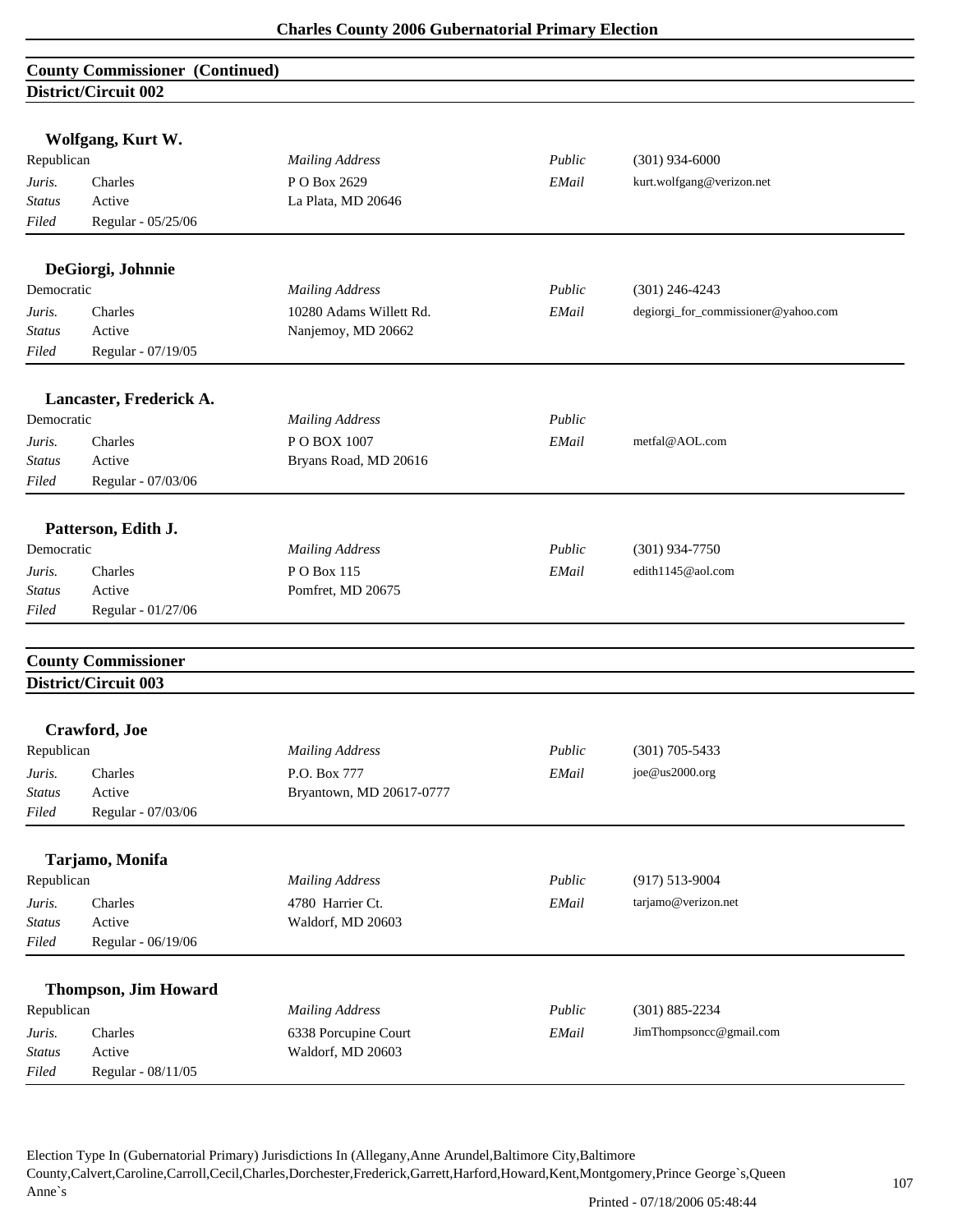| <b>County Commissioner (Continued)</b> |  |
|----------------------------------------|--|
| District/Circuit 003                   |  |

|                                     | DISURU URUU VVJ                   |                        |        |                                  |
|-------------------------------------|-----------------------------------|------------------------|--------|----------------------------------|
|                                     |                                   |                        |        |                                  |
|                                     | Vrem, Eric                        |                        |        |                                  |
| Republican                          |                                   | <b>Mailing Address</b> | Public | $(301)$ 213-4619                 |
| Juris.                              | Charles                           | P O Box 2343           | EMail  | devrem@comcast.net               |
| <b>Status</b>                       | Active                            | Waldorf, MD 20604      |        |                                  |
| Filed                               | Regular - 06/21/06                |                        |        |                                  |
|                                     |                                   |                        |        |                                  |
| Collins, Reuben B. II<br>Democratic |                                   |                        | Public | $(301)$ 705-1998                 |
|                                     |                                   | <b>Mailing Address</b> |        |                                  |
| Juris.                              | Charles                           | PO Box 416             | EMail  | Rburtonc@yahoo.com               |
| Status                              | Active                            | La Plata, MD 20646     |        |                                  |
| Filed                               | Regular - 09/01/05                |                        |        |                                  |
|                                     | <b>County Commissioner</b>        |                        |        |                                  |
|                                     | <b>District/Circuit 004</b>       |                        |        |                                  |
|                                     |                                   |                        |        |                                  |
| Wesbury, Bruce F.<br>Republican     |                                   | <b>Mailing Address</b> | Public | $(301)$ 705-8702                 |
|                                     |                                   |                        |        |                                  |
| Juris.                              | Charles                           | 4055 Chownings Court   | EMail  | votebruce@comcast.net            |
| <b>Status</b>                       | Active                            | Waldorf, MD 20601      |        |                                  |
| Filed                               | Regular - 08/18/05                |                        |        |                                  |
|                                     | Hodge, Gary V.                    |                        |        |                                  |
| Democratic                          |                                   | <b>Mailing Address</b> | Public | $(301)$ 873-3150                 |
| Juris.                              | Charles                           | Post Office Box 148    | EMail  | garyvhodge@aol.com               |
| Status                              | Active                            | White Plains, MD 20695 |        |                                  |
| Filed                               | Regular - 06/29/06                |                        |        |                                  |
|                                     |                                   |                        |        |                                  |
|                                     | <b>Judge of the Circuit Court</b> |                        |        |                                  |
|                                     | District/Circuit 07               |                        |        |                                  |
|                                     | <b>Nalley, Robert Christopher</b> |                        |        |                                  |
|                                     |                                   | <b>Mailing Address</b> | Public | $(301)$ 932-3270                 |
| Juris.                              | Charles                           | P.O. Box 3060          | EMail  | robert.nalley@courts.state.md.us |
| <b>Status</b>                       | Active                            | La Plata, MD 20646     |        |                                  |
| Filed                               | Regular - 03/02/06                |                        |        |                                  |
|                                     |                                   |                        |        |                                  |
| <b>Treasurer</b>                    |                                   |                        |        |                                  |
|                                     |                                   |                        |        |                                  |
|                                     | Peuler, Jerome E. Jr.             |                        |        |                                  |
| Republican                          |                                   | <b>Mailing Address</b> | Public | $(301) 645 - 0701$               |
| Juris.                              | Charles                           | 115 East Quail Lane    | EMail  | jpeuler@comcast.net              |
| Status                              | Active                            | La Plata, MD 20646     |        |                                  |
| Filed                               | Regular - 06/01/06                |                        |        |                                  |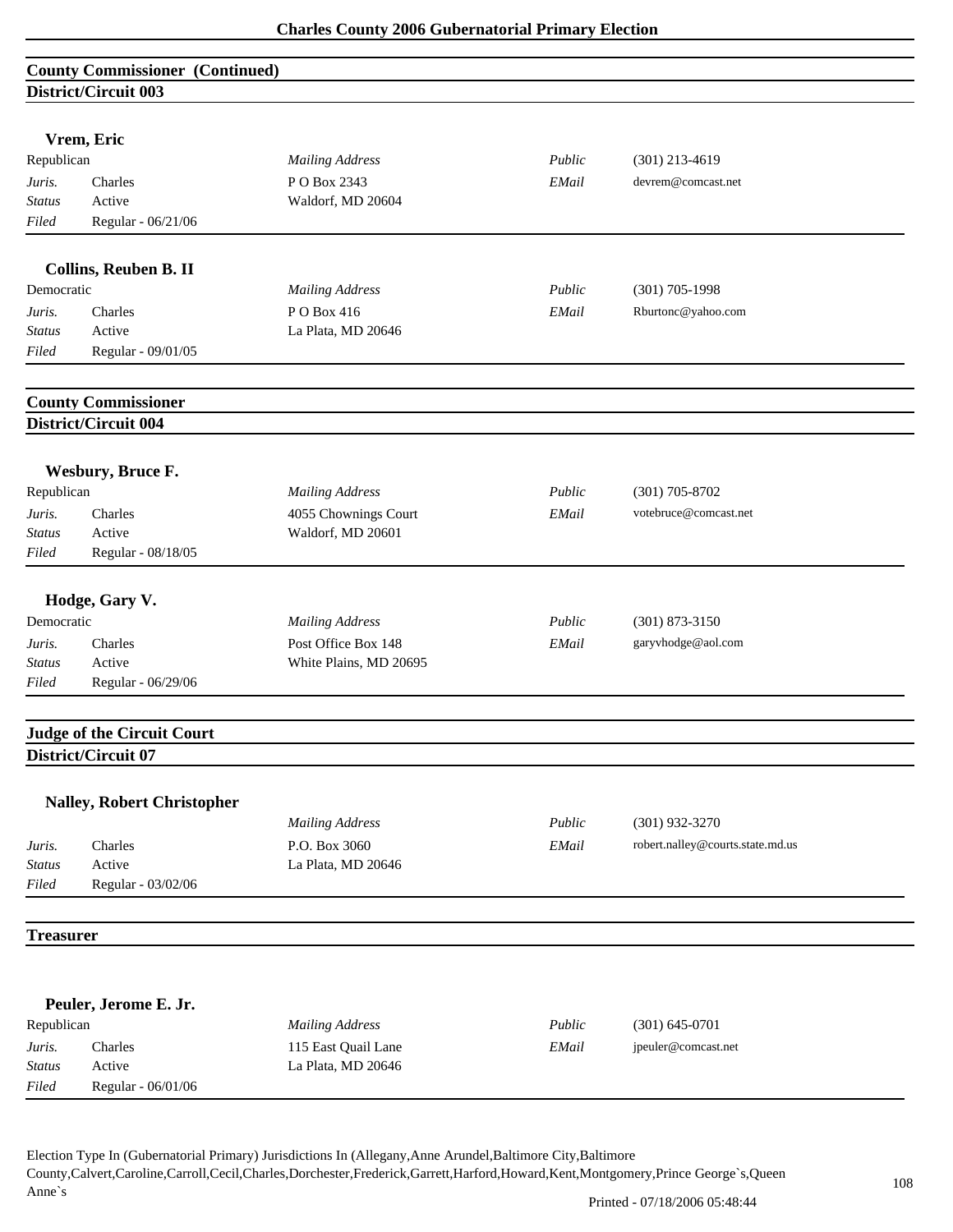### **State`s Attorney**

|               | Collins, Leonard C. Jr.           |                          |        |                        |
|---------------|-----------------------------------|--------------------------|--------|------------------------|
| Democratic    |                                   | <b>Mailing Address</b>   | Public |                        |
| Juris.        | Charles                           | PO Box 1968              | EMail  |                        |
| <b>Status</b> | Active                            | La Plata, MD 20646       |        |                        |
| Filed         | Regular - 06/02/06                |                          |        |                        |
|               | <b>Clerk of the Circuit Court</b> |                          |        |                        |
|               |                                   |                          |        |                        |
|               | Hancock, Sharon "Sherri"          |                          |        |                        |
| Democratic    |                                   | <b>Mailing Address</b>   | Public |                        |
| Juris.        | Charles                           | P O Box 235              | EMail  | MikSherhancock@aol.com |
| Status        | Active                            | La Plata, MD 20646       |        |                        |
| Filed         | Regular - 03/20/06                |                          |        |                        |
|               | <b>Register of Wills</b>          |                          |        |                        |
|               |                                   |                          |        |                        |
|               | Bowles, Susie C.                  |                          |        |                        |
| Republican    |                                   | <b>Mailing Address</b>   | Public | $(301)$ 259-0554       |
| Juris.        | Charles                           | 14763 Banks O Dee Road   | EMail  |                        |
| <b>Status</b> | Active                            | Newburg, MD 20664        |        |                        |
| Filed         | Regular - 08/01/05                |                          |        |                        |
|               | Judge of the Orphans' Court       |                          |        |                        |
|               |                                   |                          |        |                        |
| Republican    | Garner, Elizabeth L.              |                          | Public | $(301)$ 932-3357       |
|               |                                   | <b>Mailing Address</b>   |        |                        |
| Juris.        | Charles                           | 7545 Coach Place         | EMail  |                        |
| <i>Status</i> | Active                            | La Plata, MD 20646       |        |                        |
| Filed         | Regular - 06/08/06                |                          |        |                        |
|               | Wedding, Kevin B.                 |                          |        |                        |
| Republican    |                                   | <b>Mailing Address</b>   | Public | $(301) 643 - 2608$     |
| Juris.        | Charles                           | 8580 Eller Street        | EMail  | KevWedding@aol.com     |
| <b>Status</b> | Active                            | La Plata, MD 20646       |        |                        |
| Filed         | Regular - 06/13/06                |                          |        |                        |
|               | Berry, J. Lorraine                |                          |        |                        |
| Democratic    |                                   | <b>Mailing Address</b>   | Public | $(301)$ 274-5757       |
| Juris.        | Charles                           | 7860 Traeleigh Lane      | EMail  | jlorberry@aol.com      |
| <b>Status</b> | Active                            | Charlotte Hall, MD 20622 |        |                        |
| Filed         | Regular - 03/27/06                |                          |        |                        |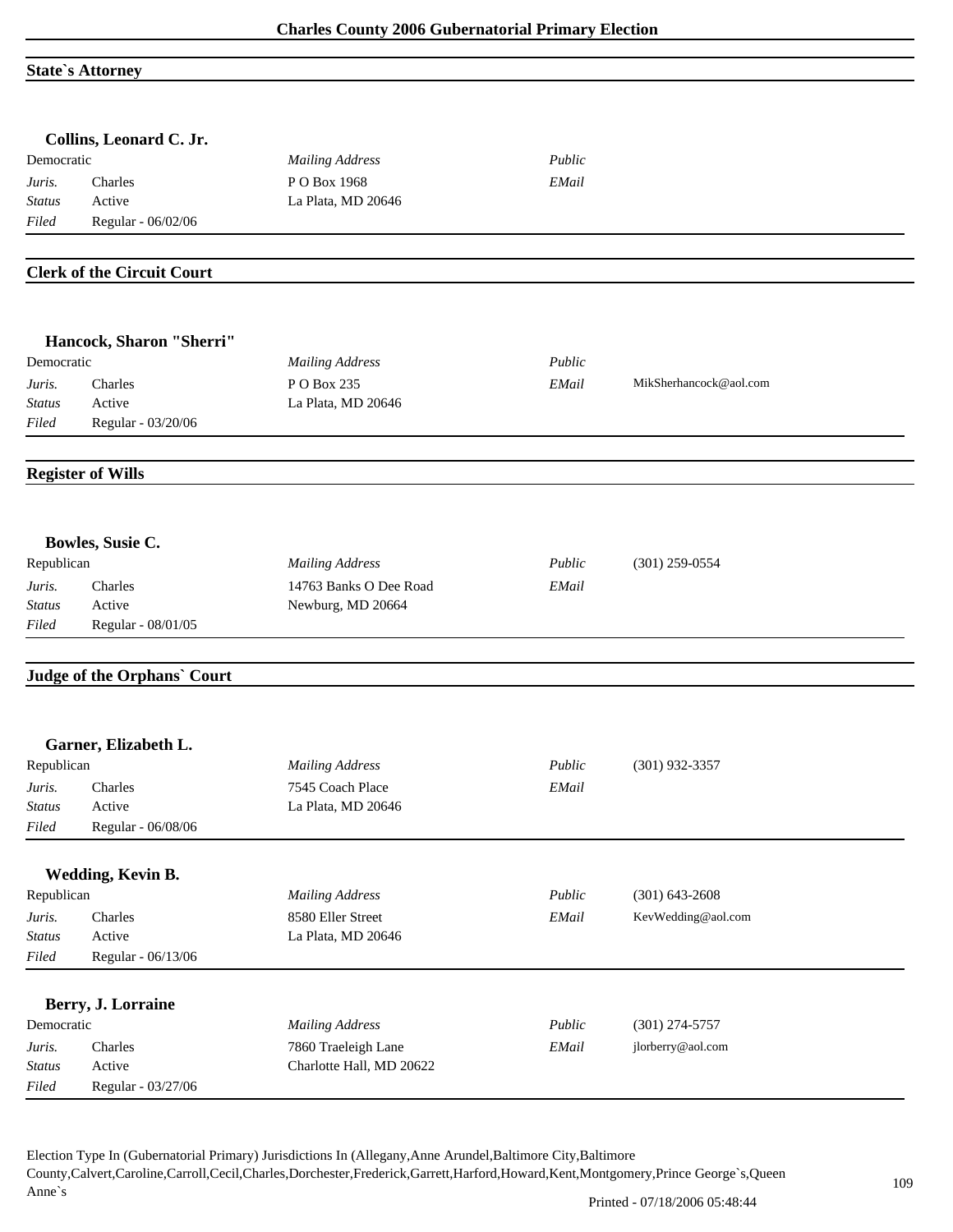## **Judge of the Orphans` Court (Continued)**

|                         | Bowie, Warren A.                    |                                               |        |                                 |
|-------------------------|-------------------------------------|-----------------------------------------------|--------|---------------------------------|
| Democratic              |                                     | <b>Mailing Address</b>                        | Public | $(301)$ 753-9508                |
| Juris.                  | Charles                             | 9 Maple St.                                   | EMail  | bowiewj@aol.com                 |
| <b>Status</b>           | Active                              | Indian Head, MD 20640                         |        |                                 |
| Filed                   | Regular - 03/01/06                  |                                               |        |                                 |
| <b>Sheriff</b>          |                                     |                                               |        |                                 |
|                         | Davis, Frederick E.                 |                                               |        |                                 |
| Republican              |                                     | <b>Mailing Address</b>                        | Public | $(301)$ 609-6543                |
| Juris.                  | Charles                             | P.O. Box 905                                  | EMail  | davisf@ccso.us                  |
| <b>Status</b>           | Active                              | La Plata, MD 20646                            |        |                                 |
| Filed                   | Regular - 05/30/06                  |                                               |        |                                 |
|                         |                                     |                                               |        |                                 |
| Democratic              | <b>Coffey, Rex Wayne</b>            | <b>Mailing Address</b>                        | Public |                                 |
|                         | Charles                             |                                               | EMail  |                                 |
| Juris.                  |                                     | 13710 Dyson Place<br>Charlotte Hall, MD 20622 |        |                                 |
|                         |                                     |                                               |        |                                 |
| <b>Status</b><br>Filed  | Active<br>Regular - 10/07/05        |                                               |        |                                 |
|                         | <b>Democratic Central Committee</b> |                                               |        |                                 |
|                         | <b>Barnes, Elvira Marie</b>         |                                               |        |                                 |
| Democratic              |                                     | <b>Mailing Address</b>                        | Public |                                 |
| Juris.                  | Charles                             | P O Box 247                                   | EMail  |                                 |
| Status                  | Active                              | Welcome, MD 20693                             |        |                                 |
| Filed                   | Regular - 07/03/06                  |                                               |        |                                 |
|                         |                                     |                                               |        |                                 |
| Democratic              | Benedict, Virginia L.               | <b>Mailing Address</b>                        | Public | $(301)$ 259-0236                |
| Juris.                  | Charles                             | P.O. Box 124                                  | EMail  | virginiabenedict@msn.com        |
| <b>Status</b>           | Active                              | Newburg, MD 20664                             |        |                                 |
| Filed                   | Regular - 06/23/06                  |                                               |        |                                 |
|                         |                                     |                                               |        |                                 |
| Democratic              | Carrico, Rudolf A. Jr.              |                                               | Public |                                 |
|                         |                                     | <b>Mailing Address</b>                        |        | $(301)$ 932-2155                |
| Juris.<br><b>Status</b> | Charles<br>Active                   | PO Box 1733<br>La Plata, MD 20646             | EMail  | rudolfacarricojrlaw@comcast.net |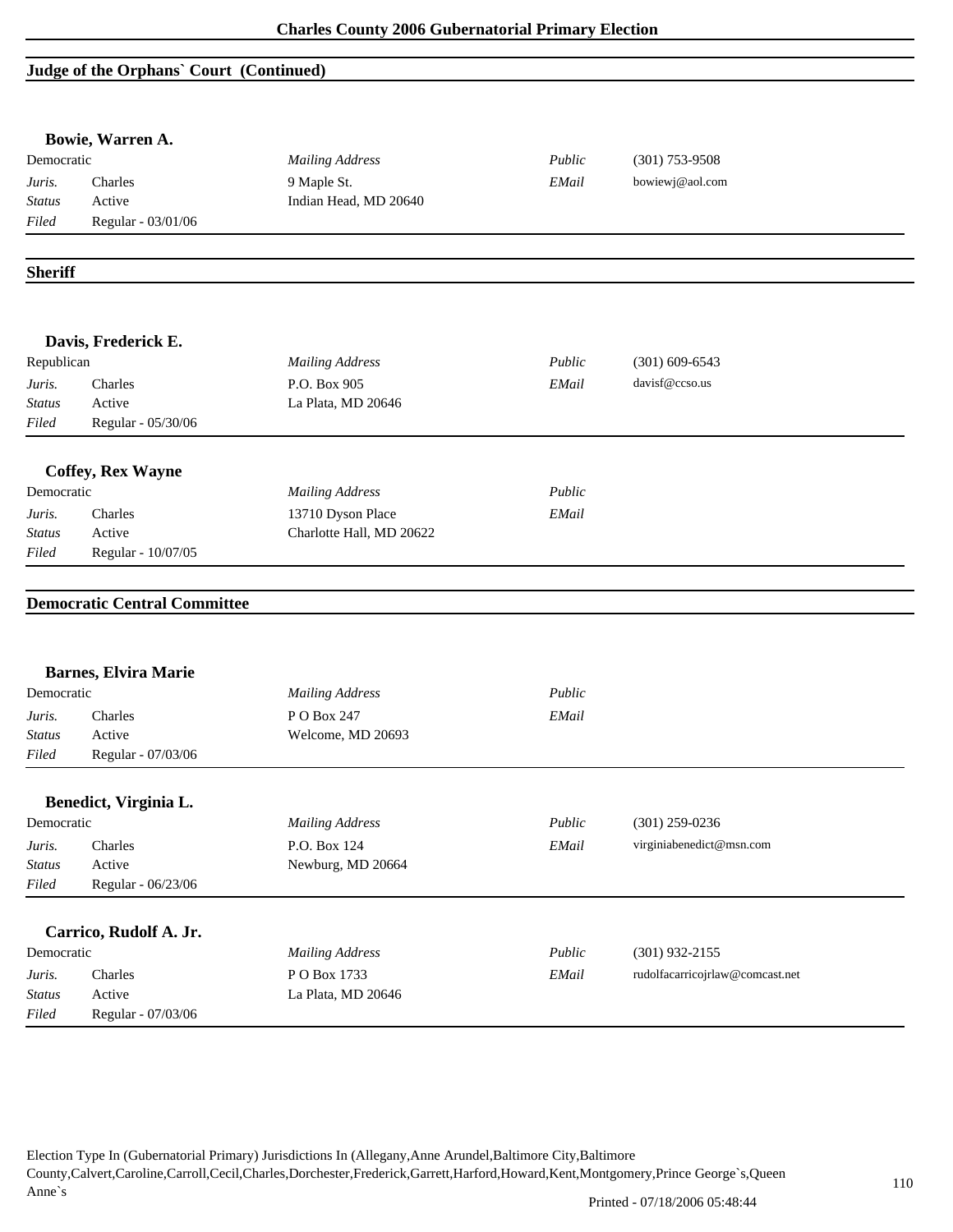## **Democratic Central Committee (Continued)**

|               | Cole, Christopher     |                        |        |                              |
|---------------|-----------------------|------------------------|--------|------------------------------|
| Democratic    |                       | <b>Mailing Address</b> | Public | $(301) 645 - 2146$           |
| Juris.        | Charles               | 2238 Wakefield Cir.    | EMail  | christophermcole@hotmail.com |
| <b>Status</b> | Active                | Waldorf, MD 20602      |        |                              |
| Filed         | Regular - 06/20/06    |                        |        |                              |
|               | Coleman, Albert B.    |                        |        |                              |
| Democratic    |                       | <b>Mailing Address</b> | Public |                              |
| Juris.        | Charles               | 2871 Scenic Meadow St. | EMail  | coleab@hotmail.com           |
| <b>Status</b> | Active                | Waldorf, MD 20603      |        |                              |
| Filed         | Regular - 07/03/06    |                        |        |                              |
|               | Coombs, Melissa L.    |                        |        |                              |
| Democratic    |                       | <b>Mailing Address</b> | Public |                              |
| Juris.        | Charles               | PO 242                 | EMail  | melissa.Coombs@yahoo.com     |
| <b>Status</b> | Active                | Port Tobacco, MD 20677 |        |                              |
| Filed         | Regular - 06/20/06    |                        |        |                              |
|               | Davies, Gene          |                        |        |                              |
| Democratic    |                       | <b>Mailing Address</b> | Public | $(301)$ 934-2993             |
| Juris.        | Charles               | 6335 Crain Highway     | EMail  | ctsv@olg.com                 |
| <b>Status</b> | Active                | La Plata, MD 20646     |        |                              |
| Filed         | Regular - 06/23/06    |                        |        |                              |
|               | Foster, Robert L. Jr. |                        |        |                              |
| Democratic    |                       | <b>Mailing Address</b> | Public |                              |
| Juris.        | Charles               | 3655 Sassafras Drive   | EMail  | rlfjrjkd@aol.com             |
| <b>Status</b> | Active                | Waldorf, MD 20602      |        |                              |
| Filed         | Regular - 06/28/06    |                        |        |                              |
|               | Grooms, William K.    |                        |        |                              |
| Democratic    |                       | <b>Mailing Address</b> | Public |                              |
| Juris.        | Charles               | 8102 Forest Glen Rd.   | EMail  |                              |
| <b>Status</b> | Active                | White Plains, MD 20695 |        |                              |
| Filed         | Regular - 06/27/06    |                        |        |                              |
|               |                       |                        |        |                              |
|               | Hunter, Marlene S.    |                        |        |                              |
| Democratic    |                       | <b>Mailing Address</b> | Public | $(301) 609 - 3099$           |
| Juris.        | Charles               | 12 Winterberry Court   | EMail  | marleyhunt@aol               |
| <b>Status</b> | Active                | La Plata, MD 20646     |        |                              |
| Filed         | Regular - 06/21/06    |                        |        |                              |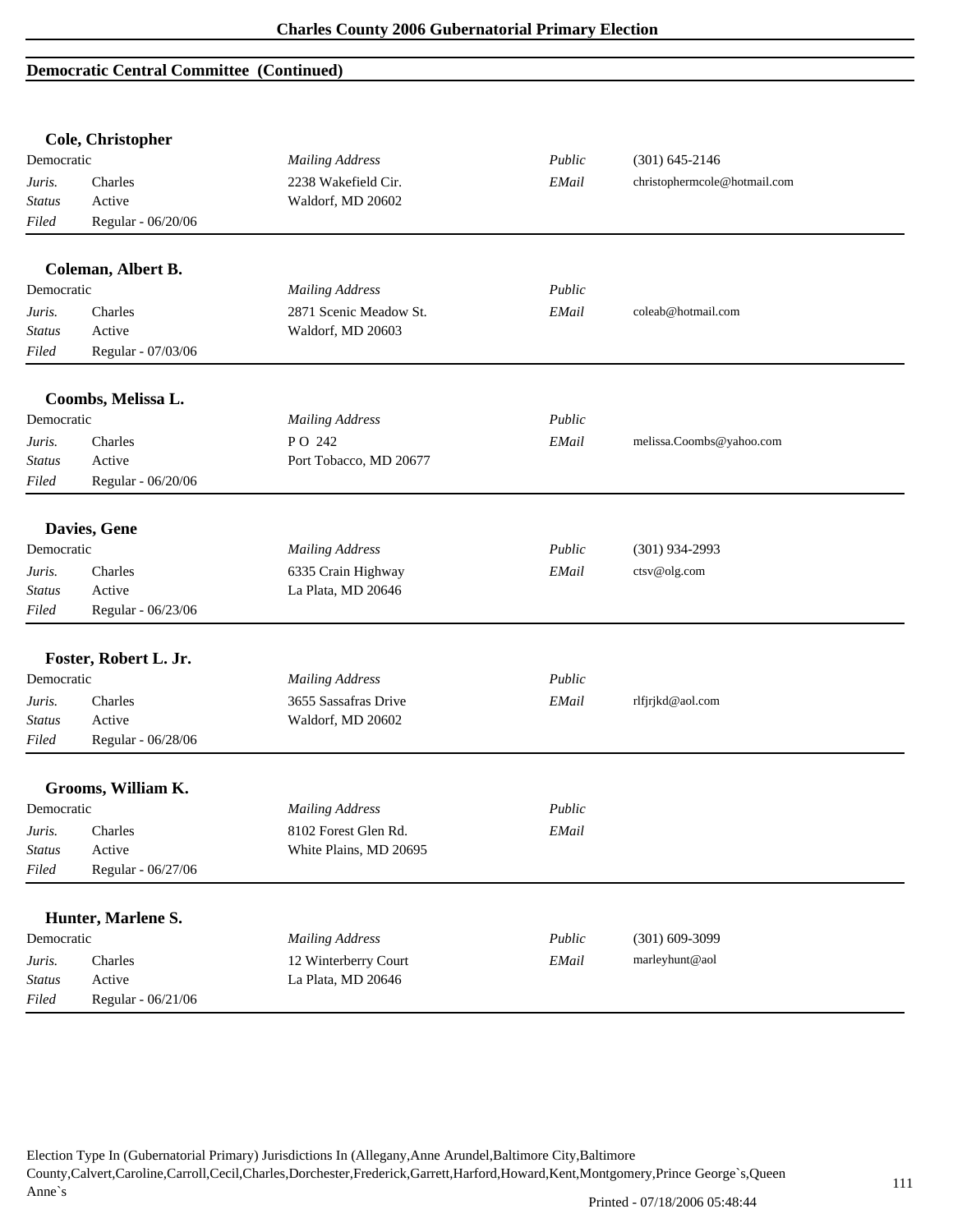### **Democratic Central Committee (Continued)**

|               | Knapp, Earle B. Jr.                 |                        |        |                      |
|---------------|-------------------------------------|------------------------|--------|----------------------|
| Democratic    |                                     | <b>Mailing Address</b> | Public | $(301)$ 392-6122     |
| Juris.        | Charles                             | 9170 Crescent Lane     | EMail  | leknapp@aol.com      |
| <b>Status</b> | Active                              | La Plata, MD 20646     |        |                      |
| Filed         | Regular - 06/12/06                  |                        |        |                      |
|               | <b>Knott, Ann Meredith</b>          |                        |        |                      |
| Democratic    |                                     | <b>Mailing Address</b> | Public | $(301)$ 932-0055     |
| Juris.        | Charles                             | 18 Potomac Ave.        | EMail  | KentPar@comcast.net  |
| <b>Status</b> | Active                              | Indian Head, MD 20640  |        |                      |
| Filed         | Regular - 06/29/06                  |                        |        |                      |
|               | Phelps, Evalyn M.                   |                        |        |                      |
| Democratic    |                                     | <b>Mailing Address</b> | Public |                      |
| Juris.        | Charles                             | PO Box 111             | EMail  |                      |
| Status        | Active                              | White Plains, MD 20695 |        |                      |
| Filed         | Regular - 06/27/06                  |                        |        |                      |
|               | <b>Platt</b> , Lee                  |                        |        |                      |
| Democratic    |                                     | <b>Mailing Address</b> | Public | $(301)$ 259-4728     |
| Juris.        | Charles                             | 11040 Avening Farm Rd. | EMail  | lee@potomactides.org |
| Status        | Active                              | Newburg, MD 20664      |        |                      |
| Filed         | Regular - 06/20/06                  |                        |        |                      |
|               | Simpson, Matthew T.                 |                        |        |                      |
| Democratic    |                                     | <b>Mailing Address</b> | Public |                      |
| Juris.        | Charles                             | P O Box 775            | EMail  | msimpson@ycp.edu     |
| Status        | Active                              | La Plata, MD 20646     |        |                      |
| Filed         | Regular - 05/25/06                  |                        |        |                      |
|               | <b>Republican Central Committee</b> |                        |        |                      |
|               |                                     |                        |        |                      |
|               | Adams, Bill                         |                        |        |                      |
| Republican    |                                     | <b>Mailing Address</b> | Public |                      |
| Juris.        | Charles                             | 3977 Wintergreen Pl.   | EMail  |                      |
| <b>Status</b> | Active                              | Waldorf, MD 20602      |        |                      |
| Filed         | Regular - 07/03/06                  |                        |        |                      |
|               | Castello, Vivian H.                 |                        |        |                      |
| Republican    |                                     | <b>Mailing Address</b> | Public | $(301)$ 932-8666     |
| Juris.        | Charles                             | 12821 Simpson Drive    | EMail  |                      |
| <b>Status</b> | Active                              | Waldorf, MD 20602      |        |                      |
| Filed         | Regular - 07/03/06                  |                        |        |                      |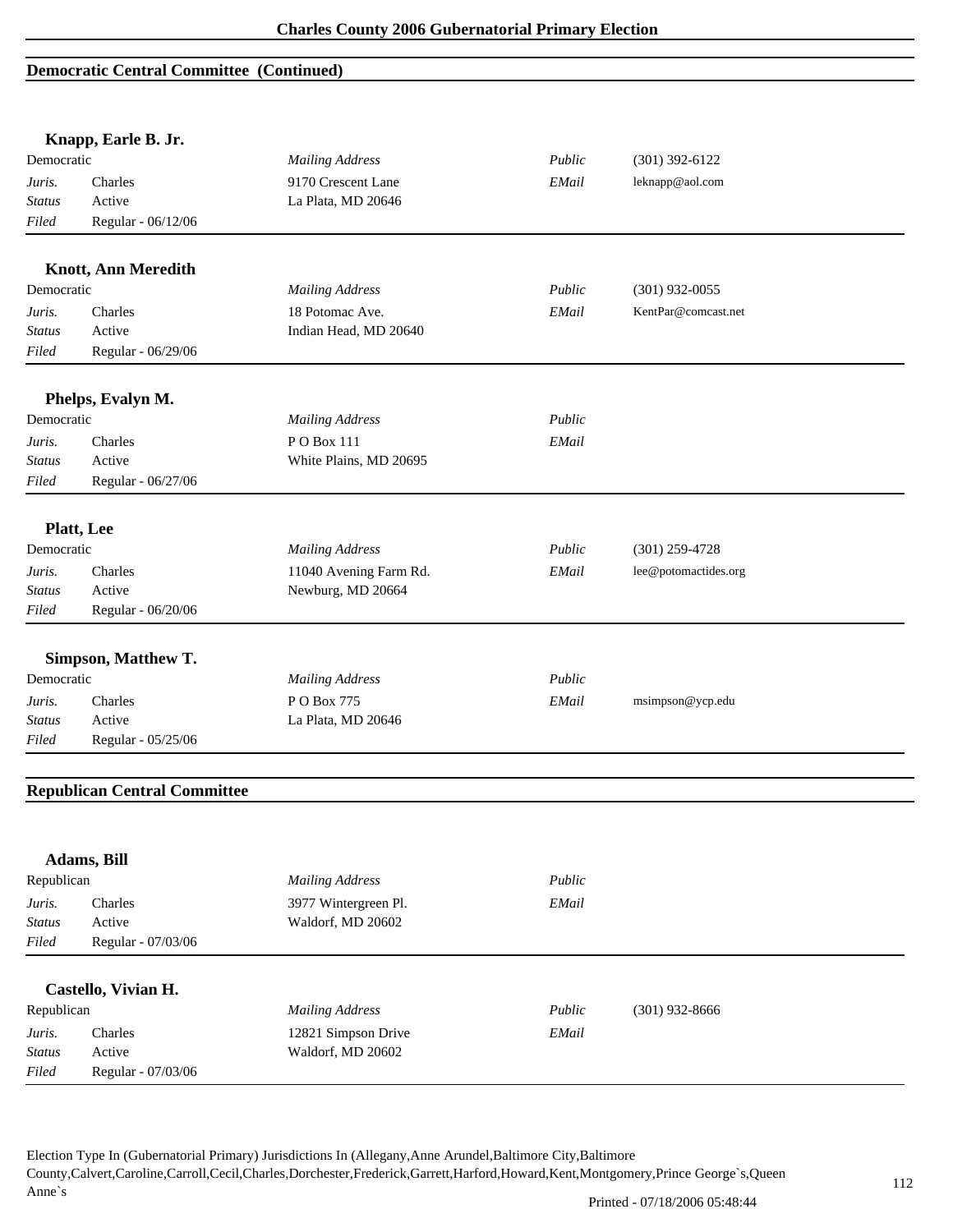|               | Clagett, Tucker V.     |                          |        |                             |
|---------------|------------------------|--------------------------|--------|-----------------------------|
| Republican    |                        | <b>Mailing Address</b>   | Public | $(301)$ 922-8204            |
| Juris.        | Charles                | 8300 Kingsbench Ct.      | EMail  |                             |
| <b>Status</b> | Active                 | White Plains, MD 20695   |        |                             |
| Filed         | Regular - 06/26/06     |                          |        |                             |
|               |                        |                          |        |                             |
|               | <b>Compton, Wade</b>   |                          |        |                             |
| Republican    |                        | <b>Mailing Address</b>   | Public | $(301)$ 645-8283            |
| Juris.        | Charles                | PO Box 305               | EMail  | wade.compton@americanhm.com |
| <b>Status</b> | Active                 | Port Tobacco, MD 20677   |        |                             |
| Filed         | Regular - 06/29/06     |                          |        |                             |
|               | Crawford, Joe          |                          |        |                             |
| Republican    |                        | <b>Mailing Address</b>   | Public | $(301)$ 705-5433            |
| Juris.        | Charles                | P.O. Box 777             | EMail  | joe@us2000.org              |
| <b>Status</b> | Active                 | Bryantown, MD 20617-0777 |        |                             |
| Filed         | Regular - 07/03/06     |                          |        |                             |
|               |                        |                          |        |                             |
|               | Eaton, Robert H.       |                          |        |                             |
| Republican    |                        | <b>Mailing Address</b>   | Public | $(301)$ 934-1661            |
| Juris.        | Charles                | 7332 Mary Drive          | EMail  | bceaton@comcast.net         |
| <b>Status</b> | Withdrawn - 07/12/2006 | Port Tobacco, MD 20677   |        |                             |
| Filed         | Regular - 06/26/06     |                          |        |                             |
|               | Green, Bill            |                          |        |                             |
| Republican    |                        | <b>Mailing Address</b>   | Public | $(301)$ 932-0053            |
| Juris.        | Charles                | 9755 Manchester Ct.      | EMail  | billandterri@comcast.net    |
| <b>Status</b> | Active                 | La Plata, MD 20646       |        |                             |
| Filed         | Regular - 07/03/06     |                          |        |                             |
|               |                        |                          |        |                             |
|               | Jayanthan, N.          |                          |        |                             |
| Republican    |                        | <b>Mailing Address</b>   | Public | $(301)$ 932-4954            |
| Juris.        | Charles                | 6615 Muskrat Ct.         | EMail  |                             |
| <b>Status</b> | Withdrawn - 07/13/2006 | Waldorf, MD 20603        |        |                             |
| Filed         | Regular - 07/03/06     |                          |        |                             |
|               | Lees, Carolyn V.       |                          |        |                             |
| Republican    |                        | <b>Mailing Address</b>   | Public |                             |
| Juris.        | Charles                | 8175 Plowden Drive       | EMail  | brynmyrddin@comcast.net     |
| <b>Status</b> | Active                 | La Plata, MD 20646       |        |                             |
| Filed         | Regular - 06/27/06     |                          |        |                             |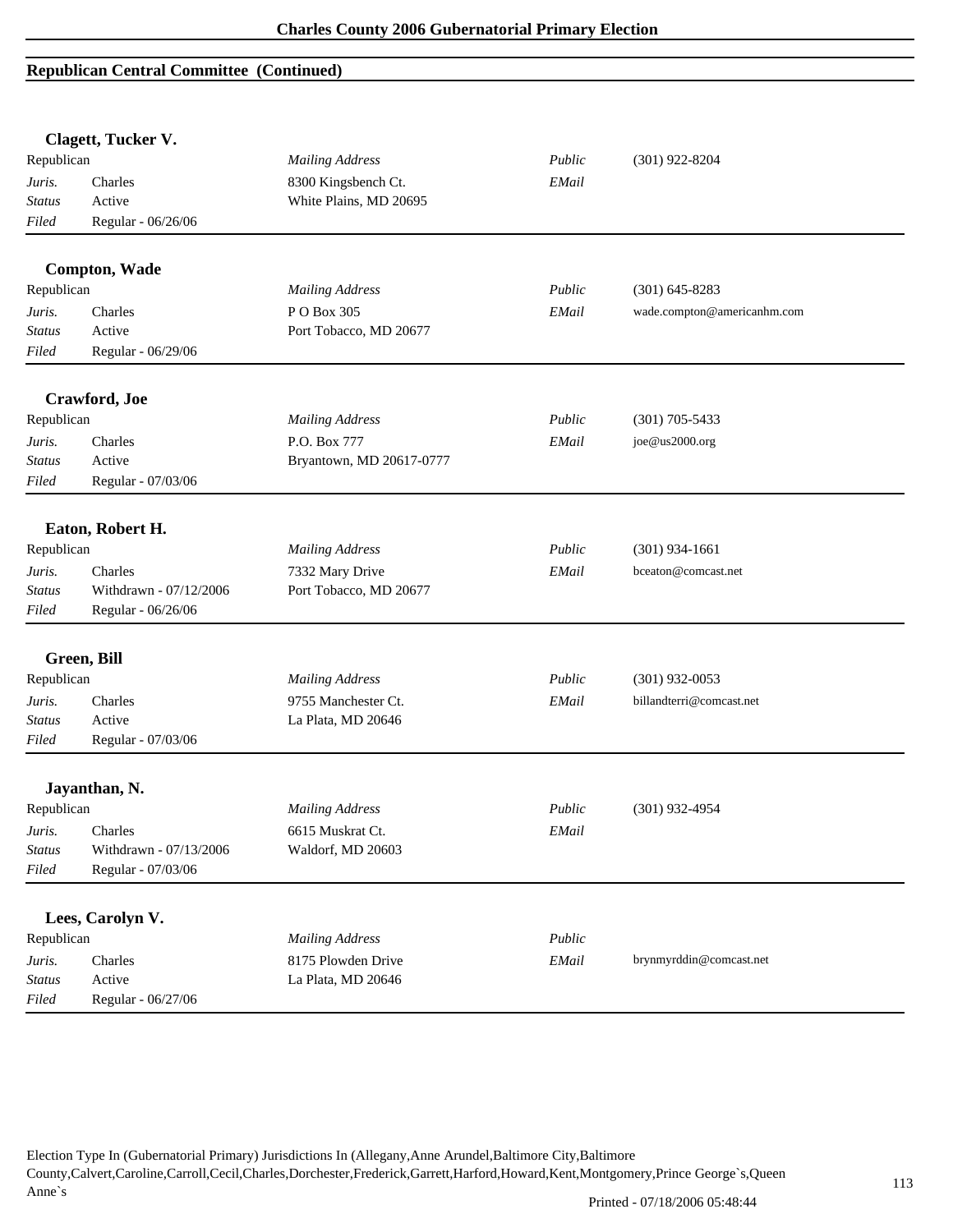*Filed* Regular - 06/15/06

|                         | McIntyre, Lewis F.                |                                           |        |                                  |
|-------------------------|-----------------------------------|-------------------------------------------|--------|----------------------------------|
| Republican              |                                   | <b>Mailing Address</b>                    | Public |                                  |
| Juris.                  | Charles                           | 14095 Burnt Store Road                    | EMail  | mcintyrel@grd.com                |
| <b>Status</b>           | Active                            | Hughesville, MD 20637                     |        |                                  |
| Filed                   | Regular - 06/20/06                |                                           |        |                                  |
|                         | Miller, Joe                       |                                           |        |                                  |
| Republican              |                                   | <b>Mailing Address</b>                    | Public |                                  |
| Juris.                  | Charles                           | 70 Village St.                            | EMail  |                                  |
| <b>Status</b>           | Active                            | Unit 402                                  |        |                                  |
| Filed                   | Regular - 07/03/06                | Waldorf, MD 20602                         |        |                                  |
|                         | Rutherford, John D.               |                                           |        |                                  |
| Republican              |                                   | <b>Mailing Address</b>                    | Public | $(301)$ 705-7387                 |
| Juris.                  | Charles                           | 3875 Pearl St.                            | EMail  | jdrut@comcast.net                |
| <b>Status</b>           | Active                            | White Plains, MD 20695                    |        |                                  |
| Filed                   | Regular - 06/29/06                |                                           |        |                                  |
|                         | Sturn, William A.                 |                                           |        |                                  |
| Republican              |                                   | <b>Mailing Address</b>                    | Public | $(301)$ 843-0956                 |
| Juris.                  | Charles                           | PO Box 2142                               | EMail  | americanpromotions@earthlink.net |
| <b>Status</b>           | Active                            | Waldorf, MD 20604                         |        |                                  |
| Filed                   | Regular - 06/27/06                |                                           |        |                                  |
|                         |                                   |                                           |        |                                  |
| Republican              | Wesbury, Bruce F.                 | <b>Mailing Address</b>                    | Public | $(301)$ 705-8702                 |
|                         |                                   |                                           |        | votebruce@comcast.net            |
| Juris.<br><b>Status</b> | Charles<br>Withdrawn - 11/17/2005 | 4055 Chownings Court<br>Waldorf, MD 20601 | EMail  |                                  |
| Filed                   | Regular - 08/18/05                |                                           |        |                                  |
|                         | Young, John                       |                                           |        |                                  |
| Republican              |                                   | <b>Mailing Address</b>                    | Public |                                  |
| Juris.                  | Charles                           | 4911 Grape Pl.                            | EMail  |                                  |
| <b>Status</b>           | Active                            | White Plains, MD 20695                    |        |                                  |
| Filed                   | Regular - 07/03/06                |                                           |        |                                  |
|                         |                                   |                                           |        |                                  |
|                         | <b>Board of Education</b>         |                                           |        |                                  |
|                         |                                   |                                           |        |                                  |
|                         | Abell, Jennifer S.                |                                           |        |                                  |
| Non-Partisan            |                                   | <b>Mailing Address</b>                    | Public | $(301)$ 934-1644                 |
| Juris.                  | Charles<br>Active                 | 9430 May Day St.<br>La Plata, MD 20646    | EMail  | abell4edu@verizon.net            |
| <b>Status</b>           |                                   |                                           |        |                                  |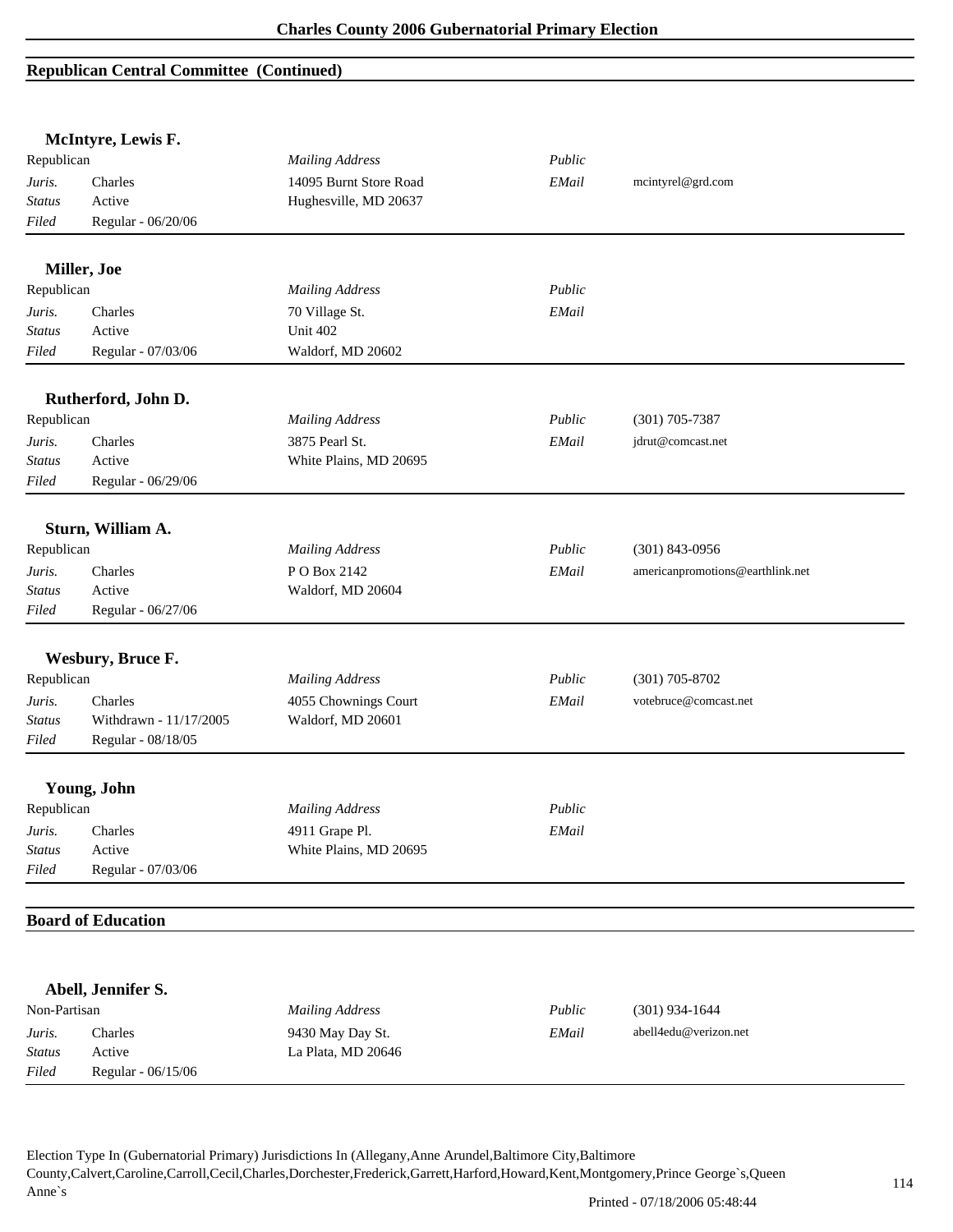|                         | Bailey, Collins A.            |                        |        |                    |
|-------------------------|-------------------------------|------------------------|--------|--------------------|
| Non-Partisan            |                               | <b>Mailing Address</b> | Public | $(301)274-4116$    |
| Juris.                  | Charles                       | 5200 Christmas Place   | EMail  |                    |
| <b>Status</b>           | Active                        | Waldorf, MD 20601      |        |                    |
| Filed                   | Regular - 06/05/06            |                        |        |                    |
|                         | <b>Carrington, Charles E.</b> |                        |        |                    |
| Non-Partisan            |                               | <b>Mailing Address</b> | Public | $(301)$ 752-5065   |
|                         | Charles                       | 8194 Lakeview Dr.      | EMail  |                    |
| Juris.<br><b>Status</b> | Active                        | Pomfret, MD 20675      |        |                    |
| Filed                   | Regular - 03/29/06            |                        |        |                    |
|                         |                               |                        |        |                    |
|                         | Coggins, Turner R. Jr.        |                        |        |                    |
| Non-Partisan            |                               | <b>Mailing Address</b> | Public | $(301)$ 751-4848   |
| Juris.                  | Charles                       | 8922 Penns Hill Rd.    | EMail  | turnerc@csmd.edu   |
| <b>Status</b>           | Active                        | La Plata, MD 20646     |        |                    |
| Filed                   | Regular - 07/03/06            |                        |        |                    |
|                         |                               |                        |        |                    |
|                         | Cook, Maura                   |                        |        |                    |
| Non-Partisan            |                               | <b>Mailing Address</b> | Public | $(301)$ 259-4097   |
| Juris.                  | Charles                       | 13405 Beach Haven Dr.  | EMail  | mhcook77@yahoo.com |
| <b>Status</b>           | Active                        | Newburg, MD 20664      |        |                    |
| Filed                   | Regular - 04/06/06            |                        |        |                    |
|                         | Crawford, Mark                |                        |        |                    |
| Non-Partisan            |                               | <b>Mailing Address</b> | Public |                    |
| Juris.                  | Charles                       | P O Box 2340           | EMail  | mark@us2000.org    |
| <b>Status</b>           | Active                        | La Plata, MD 20646     |        |                    |
| Filed                   | Regular - 06/05/06            |                        |        |                    |
|                         |                               |                        |        |                    |
| Non-Partisan            | Gesl, James F.                | <b>Mailing Address</b> | Public |                    |
| Juris.                  | Charles                       | 11230 Keokee Ct.       | EMail  | h20doc@comcast.net |
| <b>Status</b>           | Active                        | Issue, MD 20645        |        |                    |
| Filed                   | Regular - 05/04/06            |                        |        |                    |
|                         |                               |                        |        |                    |
|                         | Holland, Edward P.            |                        |        |                    |
| Non-Partisan            |                               | <b>Mailing Address</b> | Public |                    |
| Juris.                  | Charles                       | PO Box 1133            | EMail  | hollandnmd@aol.com |
| Status                  | Active                        | Waldorf, MD 20604      |        |                    |
| Filed                   | Regular - 07/03/06            |                        |        |                    |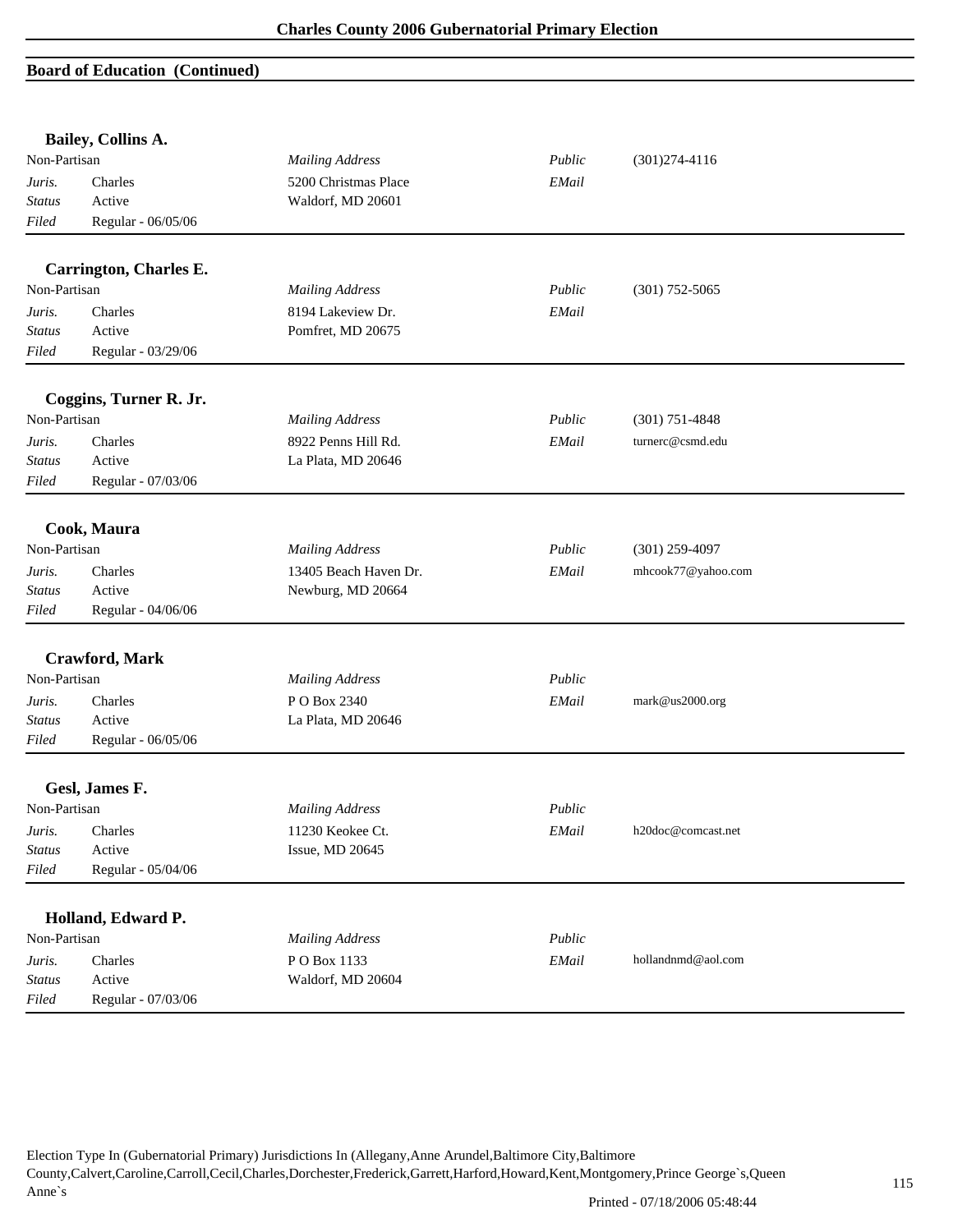|               | <b>Jenkins, Frank Plowden</b> |                                  |        |                                      |  |
|---------------|-------------------------------|----------------------------------|--------|--------------------------------------|--|
| Non-Partisan  |                               | <b>Mailing Address</b><br>Public |        | $(301)$ 934-9571                     |  |
| Juris.        | Charles                       | P O Box 2027                     | EMail  | FrankJenkins@JenkinsTitle.com        |  |
| <b>Status</b> | Active                        | La Plata, MD 20646               |        |                                      |  |
| Filed         | Regular - 07/03/06            |                                  |        |                                      |  |
|               | Lukas, Michael                |                                  |        |                                      |  |
| Non-Partisan  |                               | <b>Mailing Address</b>           | Public |                                      |  |
| Juris.        | Charles                       | 6770 Hawkins Gate Road           | EMail  | mlukas@erols.com                     |  |
| <b>Status</b> | Active                        | La Plata, MD 20646               |        |                                      |  |
| Filed         | Regular - 07/03/06            |                                  |        |                                      |  |
|               | <b>Mathur, Narain Kumar</b>   |                                  |        |                                      |  |
| Non-Partisan  |                               | <b>Mailing Address</b>           | Public | $(301) 893 - 9300$                   |  |
| Juris.        | Charles                       | 3136 Sedgewick Drive             | EMail  | NARAINMATHUR@HOTMAIL.COM             |  |
| <b>Status</b> | Active                        | Waldorf, MD 20603                |        |                                      |  |
| Filed         | Regular - 05/17/06            |                                  |        |                                      |  |
|               | Pedersen, Pamela A.           |                                  |        |                                      |  |
| Non-Partisan  |                               | <b>Mailing Address</b>           | Public | $(301) 870 - 8084$                   |  |
| Juris.        | Charles                       | 5309 Moray Ct.                   | EMail  | pamforccboe@comcast.net              |  |
| <b>Status</b> | Active                        | Waldorf, MD 20603                |        |                                      |  |
| Filed         | Regular - 05/05/06            |                                  |        |                                      |  |
|               | Proper, Willis Bill           |                                  |        |                                      |  |
| Non-Partisan  |                               | <b>Mailing Address</b>           | Public | $(301)$ 399-2727                     |  |
| Juris.        | Charles                       | 13970 Finn Ct.                   | EMail  | proper.b@govt.co.charles.md.us       |  |
| <b>Status</b> | Active                        | Bryantown, MD 20617              |        |                                      |  |
| Filed         | Regular - 06/21/06            |                                  |        |                                      |  |
|               | <b>Ritter, Kevin</b>          |                                  |        |                                      |  |
| Non-Partisan  |                               | <b>Mailing Address</b>           | Public | $(301)$ 259-4093                     |  |
| Juris.        | Charles                       | Citizens for Kevin Ritter        | EMail  | kevin.ritter.for.ccboe@ix.netcom.com |  |
| <b>Status</b> | Active                        | PO Box 313                       |        |                                      |  |
| Filed         | Regular - 04/25/06            | Newburg, MD 20664                |        |                                      |  |
|               | <b>Stover, Ronald "Rip"</b>   |                                  |        |                                      |  |
| Non-Partisan  |                               | <b>Mailing Address</b>           | Public |                                      |  |
| Juris.        | Charles                       | 2159 Freemantle Ct.              | EMail  | Stover.1@netzero.com                 |  |
| <b>Status</b> | Active                        | Waldorf, MD 20602                |        |                                      |  |
| $Filed$       | Regular - 05/04/06            |                                  |        |                                      |  |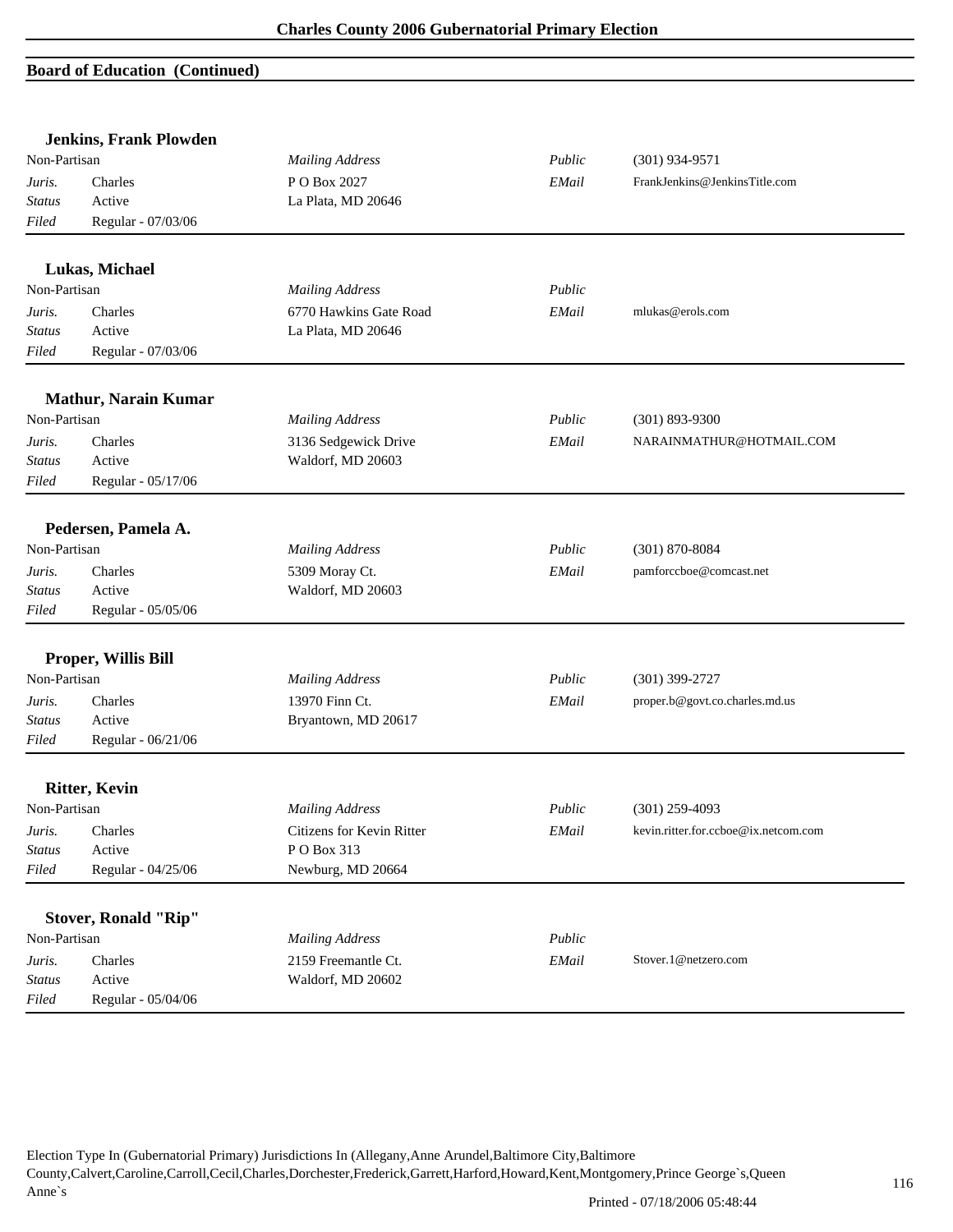|               | Wade, Donald M.        |                         |        |                    |  |
|---------------|------------------------|-------------------------|--------|--------------------|--|
| Non-Partisan  |                        | <b>Mailing Address</b>  | Public | $(301)$ 643-0904   |  |
| Juris.        | Charles                | 15096 Hoffman Road      | EMail  | ddddmwade@aol.com  |  |
| <b>Status</b> | Active                 | Waldorf, MD 20601       |        |                    |  |
| Filed         | Regular - 06/05/06     |                         |        |                    |  |
|               | Wise, Roberta "Bobbie" |                         |        |                    |  |
| Non-Partisan  |                        | <b>Mailing Address</b>  | Public |                    |  |
| Juris.        | Charles                | P O Box 416             | EMail  | wgwbw1@prodigy.net |  |
| <b>Status</b> | Active                 | Marbury, MD 20658       |        |                    |  |
| Filed         | Regular - 05/25/06     |                         |        |                    |  |
|               | <b>Young, Margaret</b> |                         |        |                    |  |
| Non-Partisan  |                        | <b>Mailing Address</b>  | Public | $(301)$ 638-7711   |  |
| Juris.        | Charles                | 2310 Watertrumpet Court | EMail  | my728@aol.com      |  |
| <b>Status</b> | Active                 | Waldorf, MD 20603       |        |                    |  |
| Filed         | Regular - 06/23/06     |                         |        |                    |  |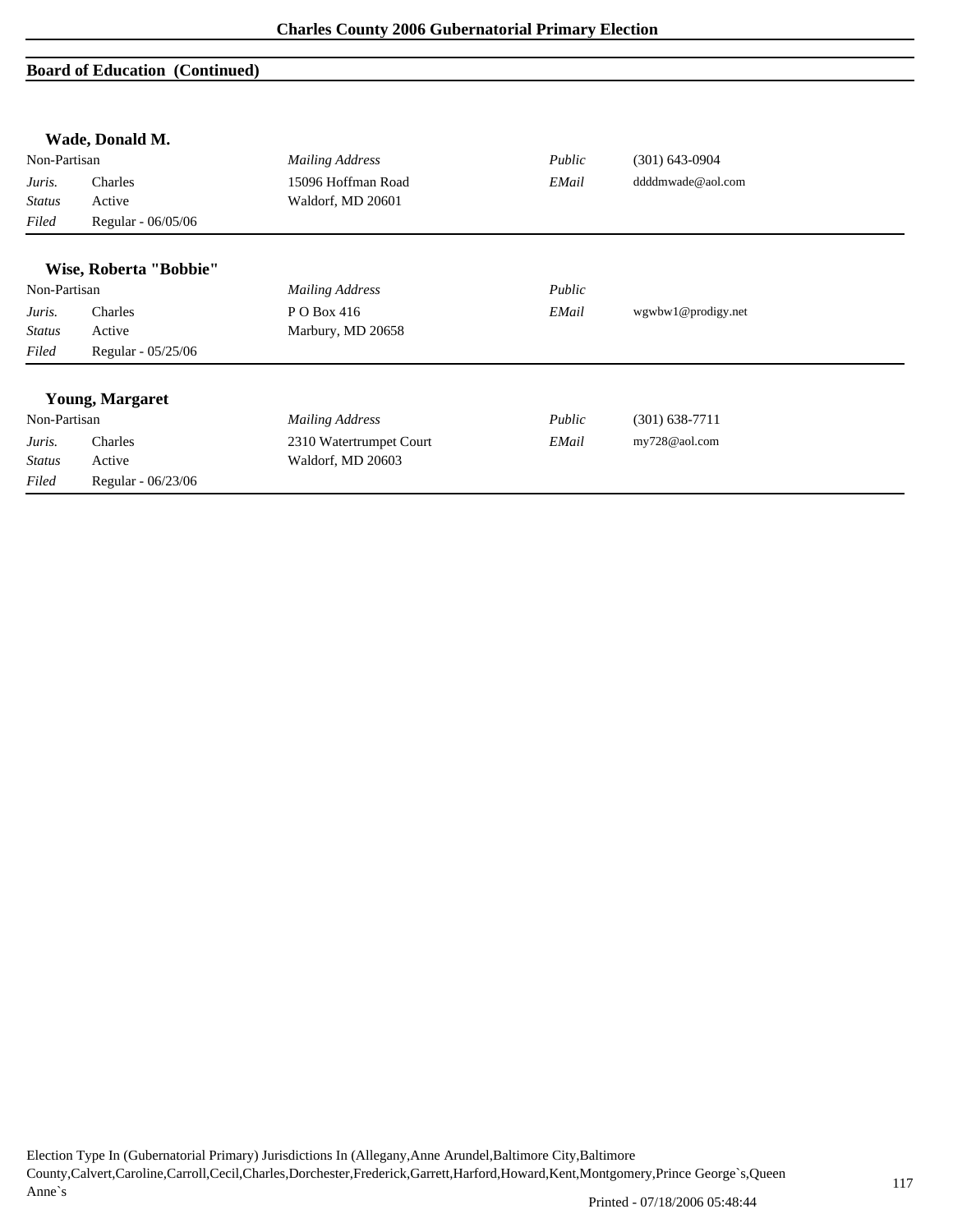| <b>County Council</b>       |  |
|-----------------------------|--|
| <b>District/Circuit 001</b> |  |

| Republican              | Bramble, Glenn L.           |                                                  | Public | $(410)$ 228-5272          |  |
|-------------------------|-----------------------------|--------------------------------------------------|--------|---------------------------|--|
| Juris.                  | Dorchester                  | <b>Mailing Address</b><br>5222 Heron Road        | EMail  | dsa@intercom.net          |  |
| <b>Status</b>           | Active                      | Cambridge, MD 21613                              |        |                           |  |
| Filed                   | Regular - 06/06/06          |                                                  |        |                           |  |
|                         |                             |                                                  |        |                           |  |
|                         | Heintzelman, Don            |                                                  |        |                           |  |
| Republican              |                             | <b>Mailing Address</b>                           | Public | $(410)$ 221-6281          |  |
| Juris.                  | Dorchester                  | 1328 Bell Lane                                   | EMail  | 1DKH@COMCAST.NET          |  |
| <b>Status</b>           | Active                      | Woolford, MD 21677                               |        |                           |  |
| Filed                   | Regular - 03/28/06          |                                                  |        |                           |  |
|                         |                             |                                                  |        |                           |  |
| Republican              | <b>Tolley, Karen</b>        | <b>Mailing Address</b>                           | Public |                           |  |
|                         |                             |                                                  |        | $(410)$ 221-1738          |  |
| Juris.<br><b>Status</b> | Dorchester<br>Active        | 1925 Church Creek Road<br>Church Creek, MD 21622 | EMail  | karentolley@intergate.com |  |
| Filed                   | Regular - 04/19/06          |                                                  |        |                           |  |
|                         |                             |                                                  |        |                           |  |
|                         | <b>Immanuel</b> , Henry     |                                                  |        |                           |  |
| Democratic              |                             | <b>Mailing Address</b>                           | Public | $(443) 521 - 5336$        |  |
| Juris.                  | Dorchester                  | 2250 Elliott Island Road                         | EMail  | realestate@ezy.net        |  |
| <b>Status</b>           | Active                      | Elliott Island, MD 21869                         |        |                           |  |
| Filed                   | Regular - 07/03/06          |                                                  |        |                           |  |
|                         | <b>Newcomb, Jay Leonard</b> |                                                  |        |                           |  |
| Democratic              |                             | <b>Mailing Address</b>                           | Public | $(410)$ 397-2134          |  |
| Juris.                  | Dorchester                  | 1045 Hoopers Island Road                         | EMail  |                           |  |
| <b>Status</b>           | Active                      | Church Creek, MD 21622                           |        |                           |  |
| Filed                   | Regular - 07/03/06          |                                                  |        |                           |  |
|                         |                             |                                                  |        |                           |  |
|                         | <b>County Council</b>       |                                                  |        |                           |  |
|                         | District/Circuit 002        |                                                  |        |                           |  |
|                         | Hoffman, Howard             |                                                  |        |                           |  |
| Republican              |                             | <b>Mailing Address</b>                           | Public | $(410)$ 228-1413          |  |
| Juris.                  | Dorchester                  | 5247 Stone Boundary Road                         | EMail  |                           |  |
| <b>Status</b>           | Active                      | Cambridge, MD 21613                              |        |                           |  |
| Filed                   | Central Committee Nominee - |                                                  |        |                           |  |
|                         |                             |                                                  |        |                           |  |
| Democratic              | Hull, LeOtha N.             |                                                  | Public |                           |  |
|                         |                             | <b>Mailing Address</b>                           |        | $(443)$ 521-9223          |  |
| Juris.<br><b>Status</b> | Dorchester<br>Active        | 2335 Church Creek Road<br>Cambridge, MD 21613    | EMail  |                           |  |
| Filed                   | Regular - 06/29/06          |                                                  |        |                           |  |
|                         |                             |                                                  |        |                           |  |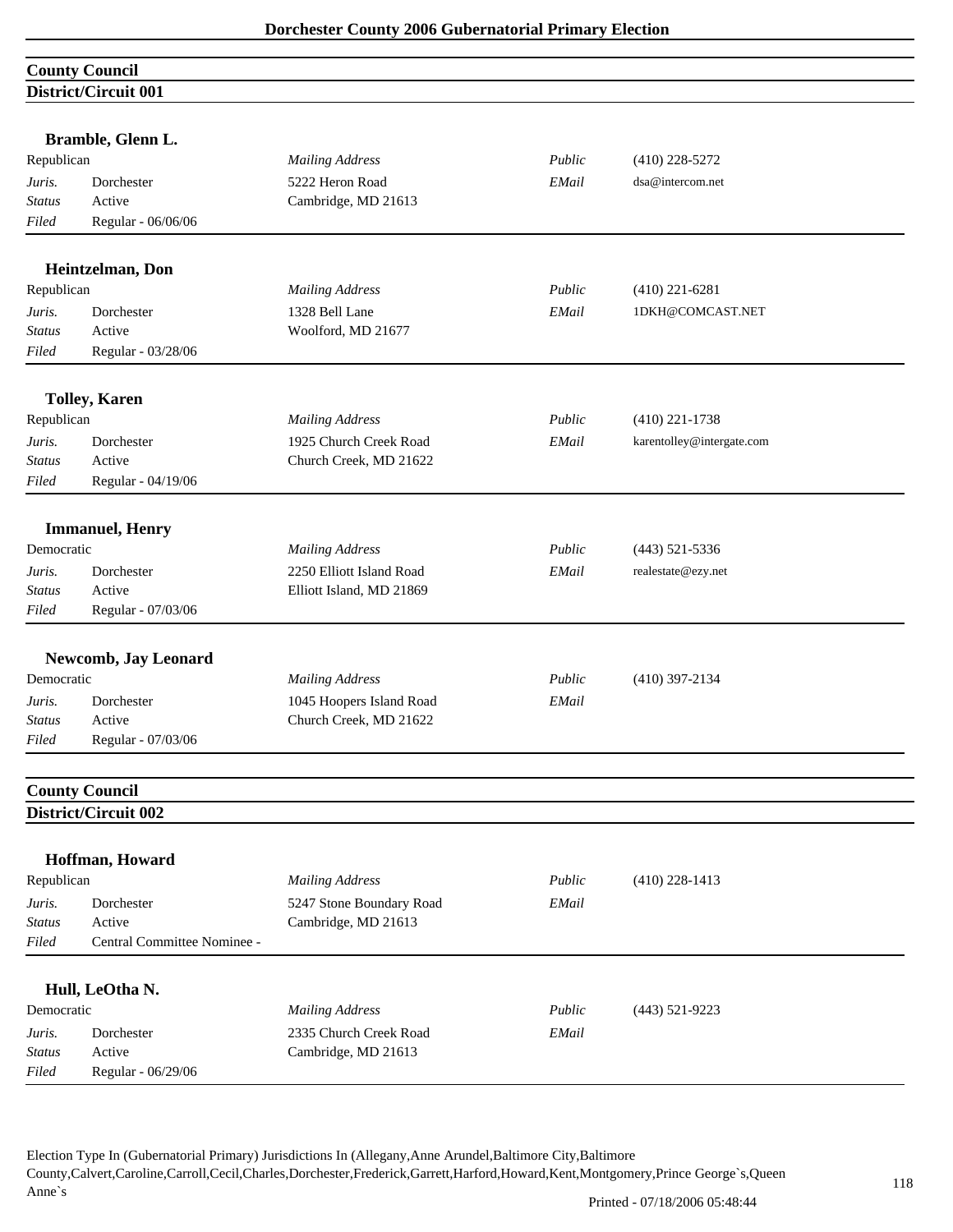| <b>County Council (Continued)</b> |                                                      |                                              |        |                         |  |  |
|-----------------------------------|------------------------------------------------------|----------------------------------------------|--------|-------------------------|--|--|
| District/Circuit 002              |                                                      |                                              |        |                         |  |  |
|                                   |                                                      |                                              |        |                         |  |  |
|                                   | Nichols, William                                     |                                              |        |                         |  |  |
| Democratic                        |                                                      | <b>Mailing Address</b>                       | Public | $(410)$ 221-1371        |  |  |
| Juris.                            | Dorchester                                           | 803 High Street                              | EMail  |                         |  |  |
| <b>Status</b>                     | Active                                               | Cambridge, MD 21613                          |        |                         |  |  |
| Filed                             | Regular - 06/02/06                                   |                                              |        |                         |  |  |
|                                   |                                                      |                                              |        |                         |  |  |
|                                   | <b>County Council</b><br><b>District/Circuit 003</b> |                                              |        |                         |  |  |
|                                   |                                                      |                                              |        |                         |  |  |
|                                   | Foxwell, Wendell O.                                  |                                              |        |                         |  |  |
| Democratic                        |                                                      | <b>Mailing Address</b>                       | Public | $(410)$ 228-0908        |  |  |
| Juris.                            | Dorchester                                           | 413 Glenburn Avenue                          | EMail  |                         |  |  |
| <b>Status</b>                     | Active                                               | Cambridge, MD 21613                          |        |                         |  |  |
| Filed                             | Regular - 07/03/06                                   |                                              |        |                         |  |  |
|                                   |                                                      |                                              |        |                         |  |  |
| Democratic                        | Hachemeister, Charles Butch                          |                                              | Public |                         |  |  |
|                                   |                                                      | <b>Mailing Address</b>                       |        | $(410)$ 228-7419        |  |  |
| Juris.<br>Status                  | Dorchester<br>Active                                 | 15 Merryweather Drive<br>Cambridge, MD 21613 | EMail  |                         |  |  |
| Filed                             | Regular - 07/03/06                                   |                                              |        |                         |  |  |
|                                   |                                                      |                                              |        |                         |  |  |
|                                   | Travers, Ricky C.                                    |                                              |        |                         |  |  |
| Democratic                        |                                                      | <b>Mailing Address</b>                       | Public | $(410)$ 228-1532        |  |  |
| Juris.                            | Dorchester                                           | 110 Sandy Hill Road                          | EMail  | travers@fastol.com      |  |  |
| <b>Status</b>                     | Active                                               | Cambridge, MD 21613                          |        |                         |  |  |
| Filed                             | Regular - 06/29/06                                   |                                              |        |                         |  |  |
|                                   | Brohawn, William Steven (GENERAL ELECTION ONLY)      |                                              |        |                         |  |  |
| Libertarian                       |                                                      | <b>Mailing Address</b>                       | Public | $(410)$ 228-6691        |  |  |
| Juris.                            | Dorchester                                           | 2001 Hambrooks Boulevard                     | EMail  | wsbrohawn@earthlink.net |  |  |
| <b>Status</b>                     | Seeking the Nomination                               | Cambridge, MD 21613                          |        |                         |  |  |
| Filed                             | Party Designated - 07/03/06                          |                                              |        |                         |  |  |
|                                   |                                                      |                                              |        |                         |  |  |
|                                   | <b>County Council</b>                                |                                              |        |                         |  |  |
|                                   | District/Circuit 004                                 |                                              |        |                         |  |  |
|                                   | Price, Rick                                          |                                              |        |                         |  |  |
| Republican                        |                                                      | <b>Mailing Address</b>                       | Public | $(410)$ 943-3505        |  |  |
| Juris.                            | Dorchester                                           | 4413 Richard Way                             | EMail  |                         |  |  |
| <b>Status</b>                     | Active                                               | Hurlock, MD 21643                            |        |                         |  |  |
| Filed                             | Regular - 01/31/06                                   |                                              |        |                         |  |  |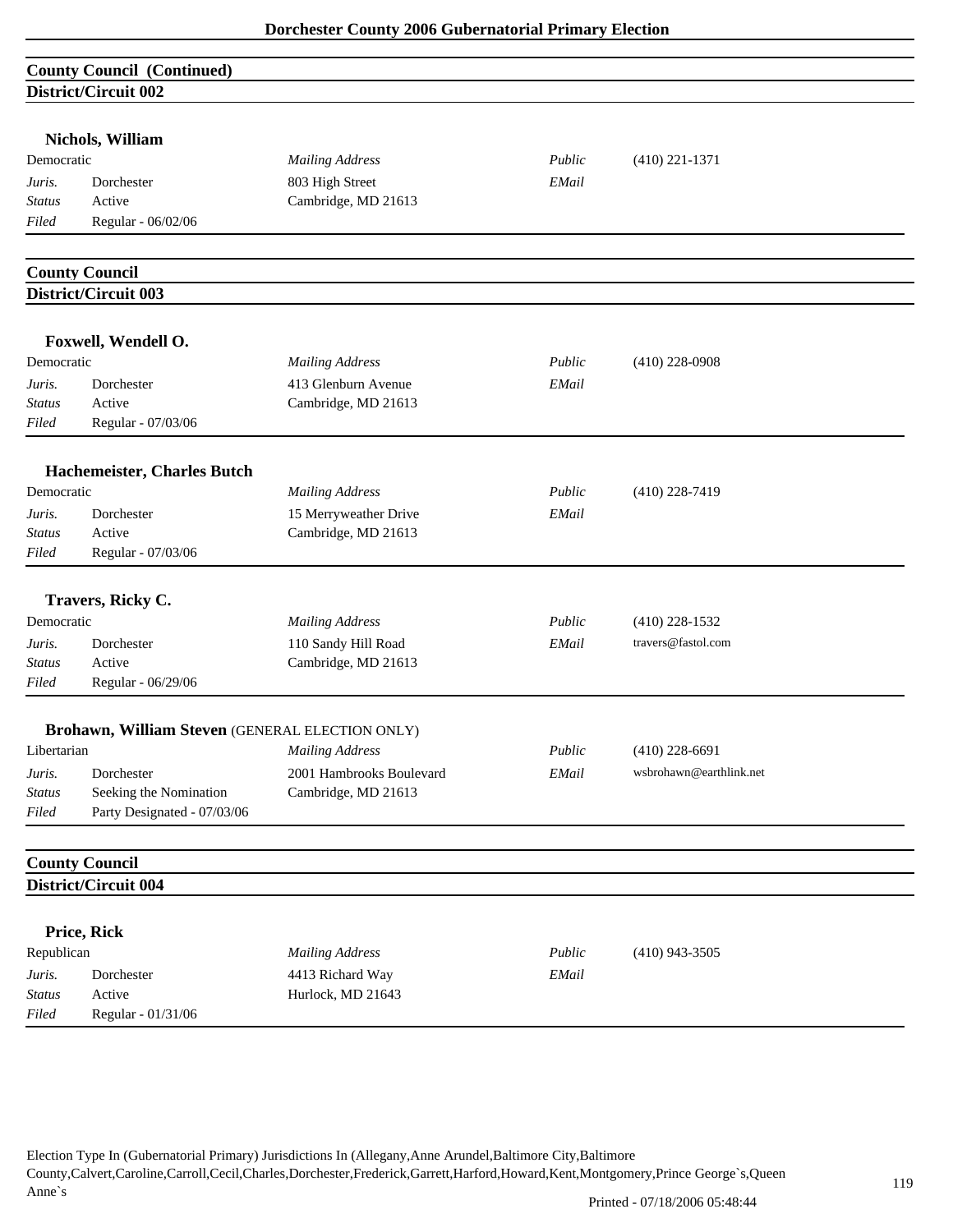| <b>County Council (Continued)</b> |                        |                           |        |                       |  |
|-----------------------------------|------------------------|---------------------------|--------|-----------------------|--|
|                                   | District/Circuit 004   |                           |        |                       |  |
|                                   |                        |                           |        |                       |  |
|                                   | Durham, Parker         |                           |        |                       |  |
| Democratic                        |                        | <b>Mailing Address</b>    | Public |                       |  |
| Juris.                            | Dorchester             | 400 Charles Street        | EMail  |                       |  |
| <b>Status</b>                     | Active                 | Hurlock, MD 21643         |        |                       |  |
| Filed                             | Regular - 07/03/06     |                           |        |                       |  |
|                                   | Payne, Glen A. Sr.     |                           |        |                       |  |
| Democratic                        |                        | <b>Mailing Address</b>    | Public | $(410)$ 943-4025      |  |
| Juris.                            | Dorchester             | 3735 Green Point Road     | EMail  |                       |  |
| <b>Status</b>                     | Active                 | East New Market, MD 21631 |        |                       |  |
| Filed                             | Regular - 01/24/06     |                           |        |                       |  |
|                                   |                        |                           |        |                       |  |
|                                   | <b>County Council</b>  |                           |        |                       |  |
|                                   | District/Circuit 005   |                           |        |                       |  |
|                                   |                        |                           |        |                       |  |
|                                   | Elzey, Effie M.        |                           |        |                       |  |
| Republican                        |                        | <b>Mailing Address</b>    | Public | $(410)$ 228-8736      |  |
| Juris.                            | Dorchester             | 5418 Moose Lodge Road     | EMail  | effie@shorecable.com  |  |
| <b>Status</b>                     | Active                 | Cambridge, MD 21613-3423  |        |                       |  |
| Filed                             | Regular - 05/11/06     |                           |        |                       |  |
|                                   | Bramble, Philip L.     |                           |        |                       |  |
| Democratic                        |                        | <b>Mailing Address</b>    | Public | $(410)$ 228-6682      |  |
| Juris.                            | Dorchester             | 5513 Mallard Lane         | EMail  | philbramble@bcctv.net |  |
| <b>Status</b>                     | Active                 | Cambridge, MD 21613       |        |                       |  |
| Filed                             | Regular - 07/03/06     |                           |        |                       |  |
|                                   |                        |                           |        |                       |  |
|                                   | Everman, Cheryl        |                           |        |                       |  |
| Democratic                        |                        | <b>Mailing Address</b>    | Public | $(410)$ 754-8688      |  |
| Juris.                            | Dorchester             | 6715 Bailey Store Road    | EMail  | ceverman@comcast.net  |  |
| <b>Status</b>                     | Withdrawn - 07/03/2006 | Federalsburg, MD 21632    |        |                       |  |
| Filed                             | Regular - 06/30/06     |                           |        |                       |  |
|                                   | Parks, Ben             |                           |        |                       |  |
| Democratic                        |                        | <b>Mailing Address</b>    | Public | $(410)$ 228-7837      |  |
| Juris.                            | Dorchester             | 311 Nathan Avenue         | EMail  | benparks@comcast.net  |  |
| <b>Status</b>                     | Active                 | Cambridge, MD 21613       |        |                       |  |
|                                   | Regular - 06/30/06     |                           |        |                       |  |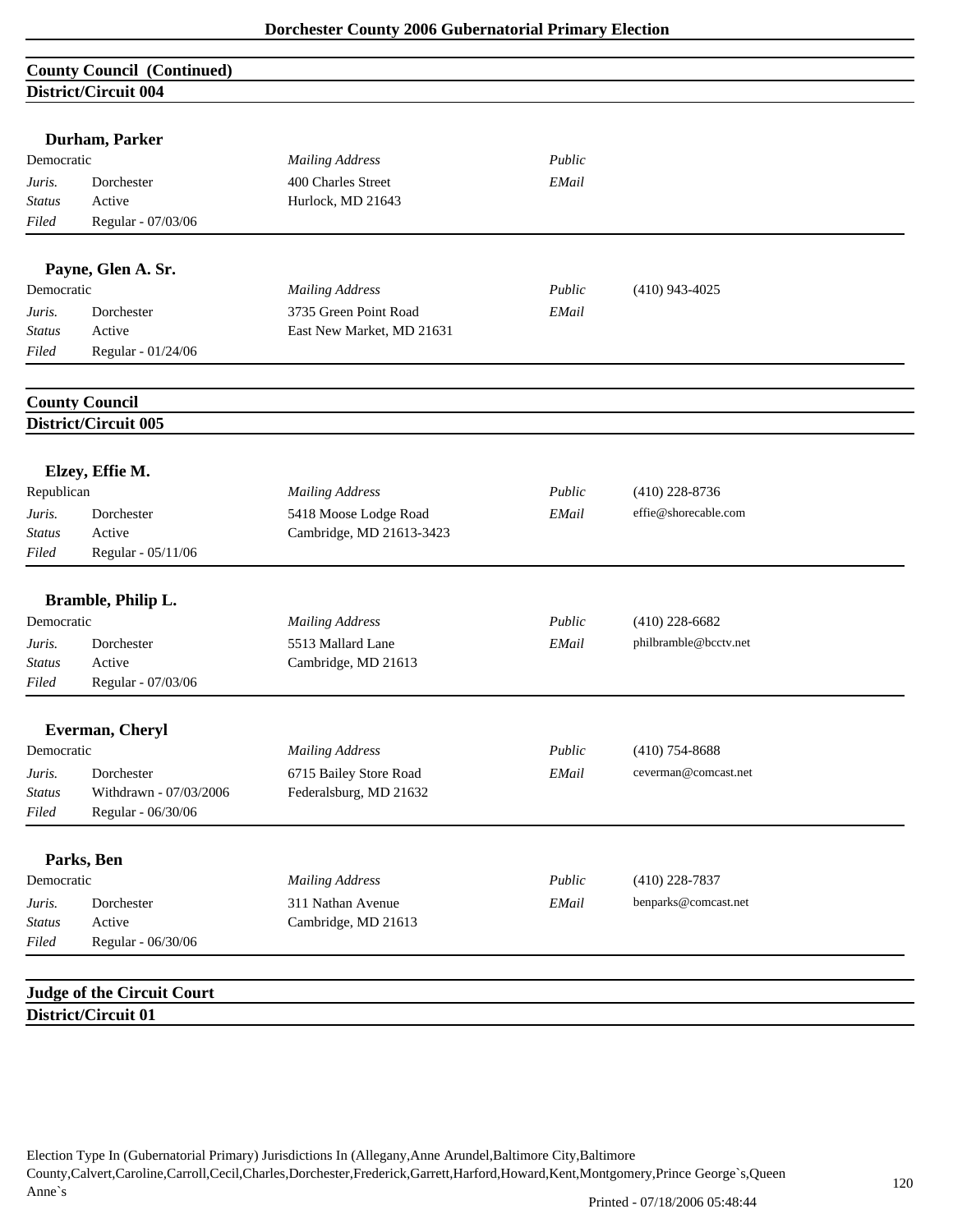|               | Judge of the Circuit Court (Continued) |                           |        |                                 |
|---------------|----------------------------------------|---------------------------|--------|---------------------------------|
|               | District/Circuit 01                    |                           |        |                                 |
|               |                                        |                           |        |                                 |
|               | Wilson, Brett W.                       |                           |        |                                 |
|               |                                        | <b>Mailing Address</b>    | Public | $(410)$ 228-6300                |
| Juris.        | Dorchester                             | P.O. Box 120              | EMail  | brett.wilson@courts.state.md.us |
| <b>Status</b> | Active                                 | Rhodesdale, MD 21659-0120 |        |                                 |
| Filed         | Regular - 07/20/05                     |                           |        |                                 |
|               |                                        |                           |        |                                 |
|               | <b>State's Attorney</b>                |                           |        |                                 |
|               |                                        |                           |        |                                 |
|               | Maloney, Michael C.                    |                           |        |                                 |
| Republican    |                                        | <b>Mailing Address</b>    | Public | $(410)$ 228-7228                |
| Juris.        | Dorchester                             | 5626 Ryan's Run           | EMail  | mcmaloney@comcast.net           |
| <b>Status</b> | Active                                 | East New Market, MD 21613 |        |                                 |
| Filed         | Central Committee Nominee -            |                           |        |                                 |
|               | <b>Barnes, Michelle</b>                |                           |        |                                 |
| Democratic    |                                        | <b>Mailing Address</b>    | Public |                                 |
| Juris.        | Dorchester                             | PO Box 1185               | EMail  | mbarnes@bcctv.com               |
| <b>Status</b> | Active                                 | Cambridge, MD 21613       |        |                                 |
| Filed         | Regular - 06/30/06                     |                           |        |                                 |
|               | <b>Clerk of the Circuit Court</b>      |                           |        |                                 |
|               |                                        |                           |        |                                 |
|               | Cox, Daniel                            |                           |        |                                 |
| Republican    |                                        | <b>Mailing Address</b>    | Public | $(443)$ 205-0259                |
| Juris.        | Dorchester                             | PO Box 245                | EMail  | daniel@coxforclerk.com          |
| <b>Status</b> | Active                                 | Secretary, MD 21664       |        |                                 |
| Filed         | Regular - 07/03/06                     |                           |        |                                 |
|               | Baker, Michael L.                      |                           |        |                                 |
| Democratic    |                                        | <b>Mailing Address</b>    | Public | $(410)$ 228-8476                |
| Juris.        | Dorchester                             | 5433 White Hall Road      | EMail  |                                 |
| <b>Status</b> | Active                                 | Cambridge, MD 21613       |        |                                 |
| Filed         | Regular - 04/26/06                     |                           |        |                                 |
|               |                                        |                           |        |                                 |
|               | <b>Register of Wills</b>               |                           |        |                                 |
|               |                                        |                           |        |                                 |
|               | <b>Griffith, Dottie</b>                |                           |        |                                 |
| Republican    |                                        | <b>Mailing Address</b>    | Public | $(410)$ 228-2225                |
| Juris.        | Dorchester                             | 503 Sandy Hill Road       | EMail  |                                 |
| <b>Status</b> | Active                                 | Cambridge, MD 21613       |        |                                 |
| $Filed$       | Regular - 06/20/06                     |                           |        |                                 |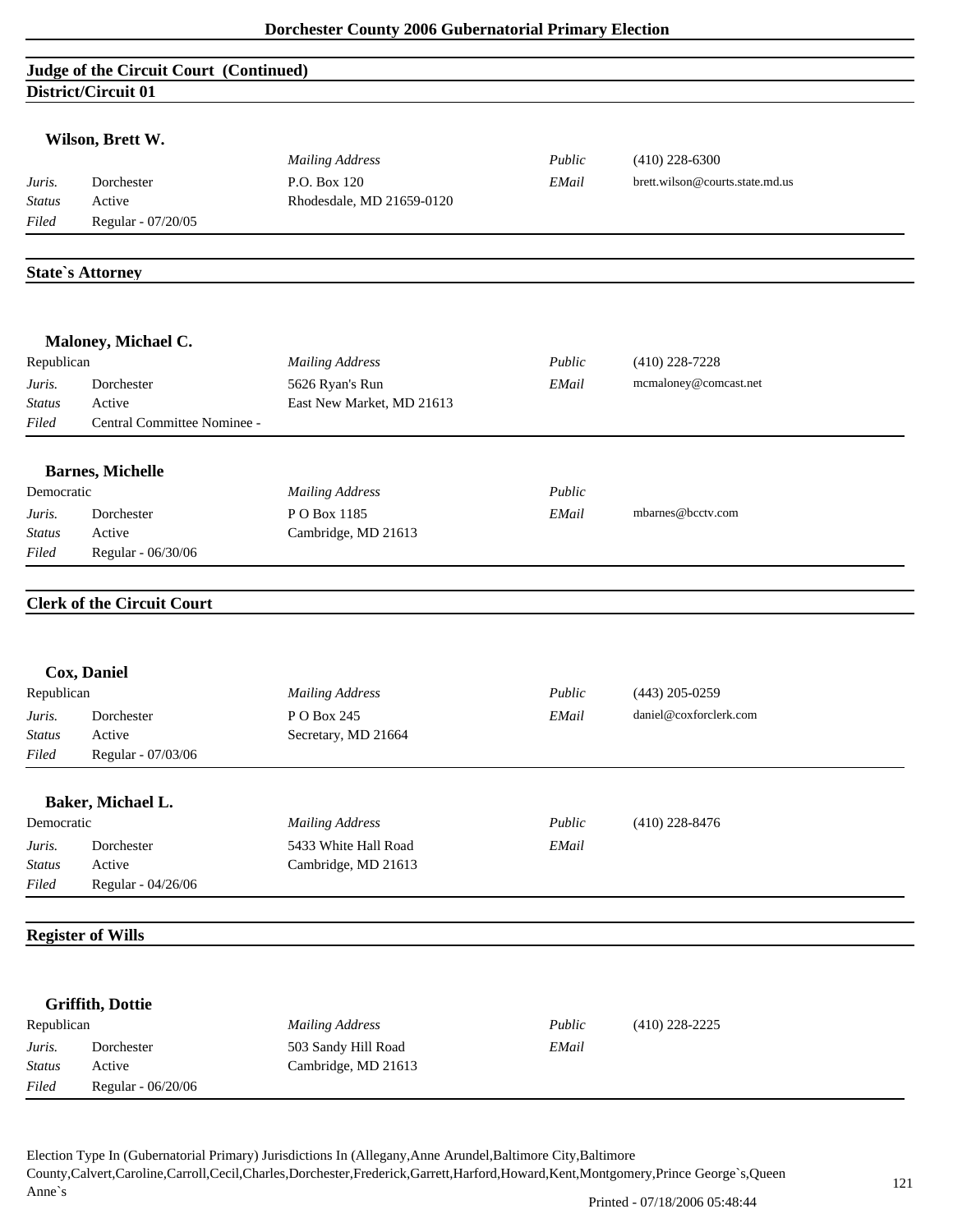# **Register of Wills (Continued)**

|                         | <b>Lewis, Doris Keene</b>                           |                                   |        |                        |  |
|-------------------------|-----------------------------------------------------|-----------------------------------|--------|------------------------|--|
| Democratic              |                                                     | <b>Mailing Address</b>            | Public |                        |  |
| Juris.                  | Dorchester                                          | 3347 Golden Hill Road             | EMail  |                        |  |
| <b>Status</b>           | Active                                              | Church Creek, MD 21622            |        |                        |  |
| Filed                   | Regular - 06/28/06                                  |                                   |        |                        |  |
|                         | <b>Judge of the Orphans' Court</b>                  |                                   |        |                        |  |
|                         | District/Circuit 001                                |                                   |        |                        |  |
|                         | Ames, George Robert Jr.                             |                                   |        |                        |  |
| Democratic              |                                                     | <b>Mailing Address</b>            | Public | $(410)$ 228-3575       |  |
|                         |                                                     |                                   |        |                        |  |
| Juris.<br><b>Status</b> | Dorchester<br>Active                                | PO Box 911<br>Cambridge, MD 21613 | EMail  |                        |  |
| Filed                   | Regular - 06/28/06                                  |                                   |        |                        |  |
|                         |                                                     |                                   |        |                        |  |
|                         | Judge of the Orphans' Court<br>District/Circuit 002 |                                   |        |                        |  |
|                         |                                                     |                                   |        |                        |  |
|                         | Press, Bill                                         |                                   |        |                        |  |
| Republican              |                                                     | <b>Mailing Address</b>            | Public | $(410)$ 228-0525       |  |
| Juris.                  | Dorchester                                          | 406 Edlon Park Drive              | EMail  | wcp@dmv.com            |  |
| <b>Status</b>           | Active                                              | Cambridge, MD 21613               |        |                        |  |
| Filed                   | Central Committee Nominee -                         |                                   |        |                        |  |
|                         | Todd, Carolyn I.                                    |                                   |        |                        |  |
| Democratic              |                                                     | <b>Mailing Address</b>            | Public |                        |  |
| Juris.                  | Dorchester                                          | 104 Choptank Terrace              | EMail  |                        |  |
| <b>Status</b>           | Active                                              | Cambridge, MD 21613               |        |                        |  |
| Filed                   | Regular - 06/28/06                                  |                                   |        |                        |  |
|                         | <b>Travers, Calvin</b>                              |                                   |        |                        |  |
| Democratic              |                                                     | <b>Mailing Address</b>            | Public |                        |  |
| Juris.                  | Dorchester                                          | 2519 Old House Point Road         | EMail  |                        |  |
| <b>Status</b>           | Active                                              | Fishing Creek, MD 21634           |        |                        |  |
| Filed                   | Regular - 06/28/06                                  |                                   |        |                        |  |
|                         | Vickers, Jackie J.                                  |                                   |        |                        |  |
| Democratic              |                                                     | <b>Mailing Address</b>            | Public | $(410)$ 228-5563       |  |
| Juris.                  | Dorchester                                          | 203 Belvedere Avenue              | EMail  | jackie.jv2@verizon.net |  |
| <b>Status</b>           | Active                                              | Cambridge, MD 21613               |        |                        |  |
| Filed                   | Regular - 06/23/06                                  |                                   |        |                        |  |
| <b>Sheriff</b>          |                                                     |                                   |        |                        |  |
|                         |                                                     |                                   |        |                        |  |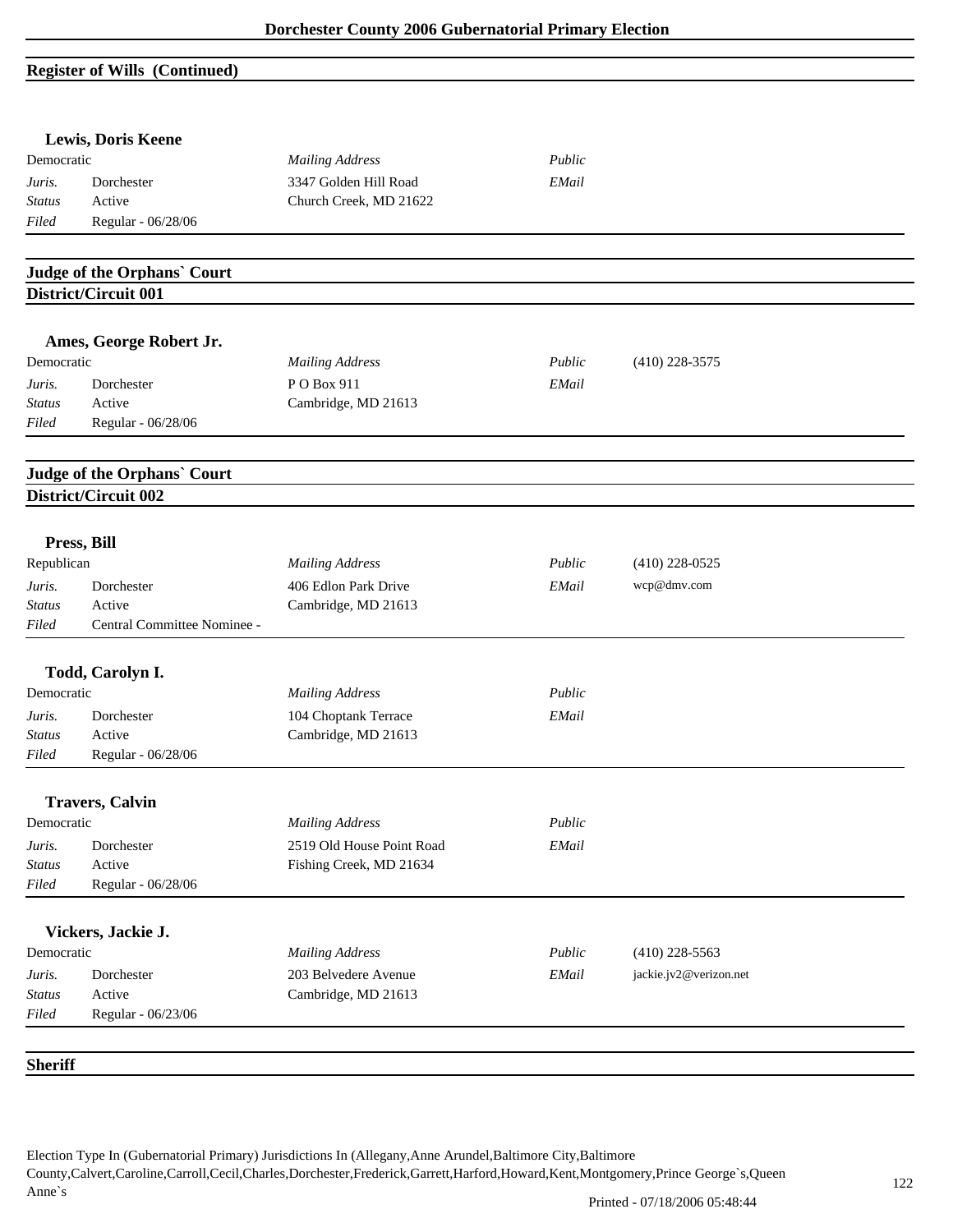#### **Sheriff (Continued)**

|                                                                        | Phillips, James W. Jr.                       |                           |        |                          |
|------------------------------------------------------------------------|----------------------------------------------|---------------------------|--------|--------------------------|
| Democratic                                                             |                                              | <b>Mailing Address</b>    | Public | $(410)$ 228-4142         |
| Juris.                                                                 | Dorchester                                   | 5517 Hawkeye Road         | EMail  |                          |
| <b>Status</b>                                                          | Active                                       | East New Market, MD 21631 |        |                          |
| Filed                                                                  | Regular - 06/23/06                           |                           |        |                          |
|                                                                        |                                              |                           |        |                          |
|                                                                        | <b>Democratic Central Committee At Large</b> |                           |        |                          |
|                                                                        | <b>Ball, Richard</b>                         |                           |        |                          |
| Democratic                                                             |                                              | <b>Mailing Address</b>    | Public | $(410)$ 228-8929         |
| Juris.                                                                 | Dorchester                                   | 4825 Bucktown Road        | EMail  | richardballj@yahoo.com   |
| <b>Status</b>                                                          | Active                                       | Cambridge, MD 21613       |        |                          |
| Filed                                                                  | Regular - 06/21/06                           |                           |        |                          |
|                                                                        | <b>Bradford, Randy L.</b>                    |                           |        |                          |
| Democratic                                                             |                                              | <b>Mailing Address</b>    | Public | $(410)$ 228-5738         |
| Juris.                                                                 | Dorchester                                   | 103 Belvedere Avenue      | EMail  |                          |
| <b>Status</b>                                                          | Active                                       | Cambridge, MD 21613       |        |                          |
| Filed                                                                  | Regular - 07/03/06                           |                           |        |                          |
|                                                                        |                                              |                           |        |                          |
|                                                                        |                                              |                           |        |                          |
|                                                                        | Hachemeister, Charles Butch                  |                           | Public | $(410)$ 228-7419         |
|                                                                        | Dorchester                                   | <b>Mailing Address</b>    |        |                          |
|                                                                        | Active                                       | 15 Merryweather Drive     | EMail  |                          |
|                                                                        | Regular - 07/03/06                           | Cambridge, MD 21613       |        |                          |
|                                                                        |                                              |                           |        |                          |
|                                                                        | <b>Travers, Walter Lee</b>                   |                           |        |                          |
|                                                                        |                                              | <b>Mailing Address</b>    | Public | $(410)$ 228-4633         |
| Democratic<br>Juris.<br><b>Status</b><br>Filed<br>Democratic<br>Juris. | Dorchester                                   | 708 Maryland Avenue       | EMail  |                          |
|                                                                        | Active                                       | Cambridge, MD 21613       |        |                          |
|                                                                        | Regular - 06/29/06                           |                           |        |                          |
|                                                                        | <b>Vickers, Walter Judd</b>                  |                           |        |                          |
|                                                                        |                                              | <b>Mailing Address</b>    | Public | $(410)$ 924-3397         |
|                                                                        | Dorchester                                   | 206 Belvedere Avenue      | EMail  | judd.vickers@verizon.net |
| <b>Status</b><br>$Filed$<br>Democratic<br>Juris.<br><b>Status</b>      | Active<br>Regular - 06/19/06                 | Cambridge, MD 21613       |        |                          |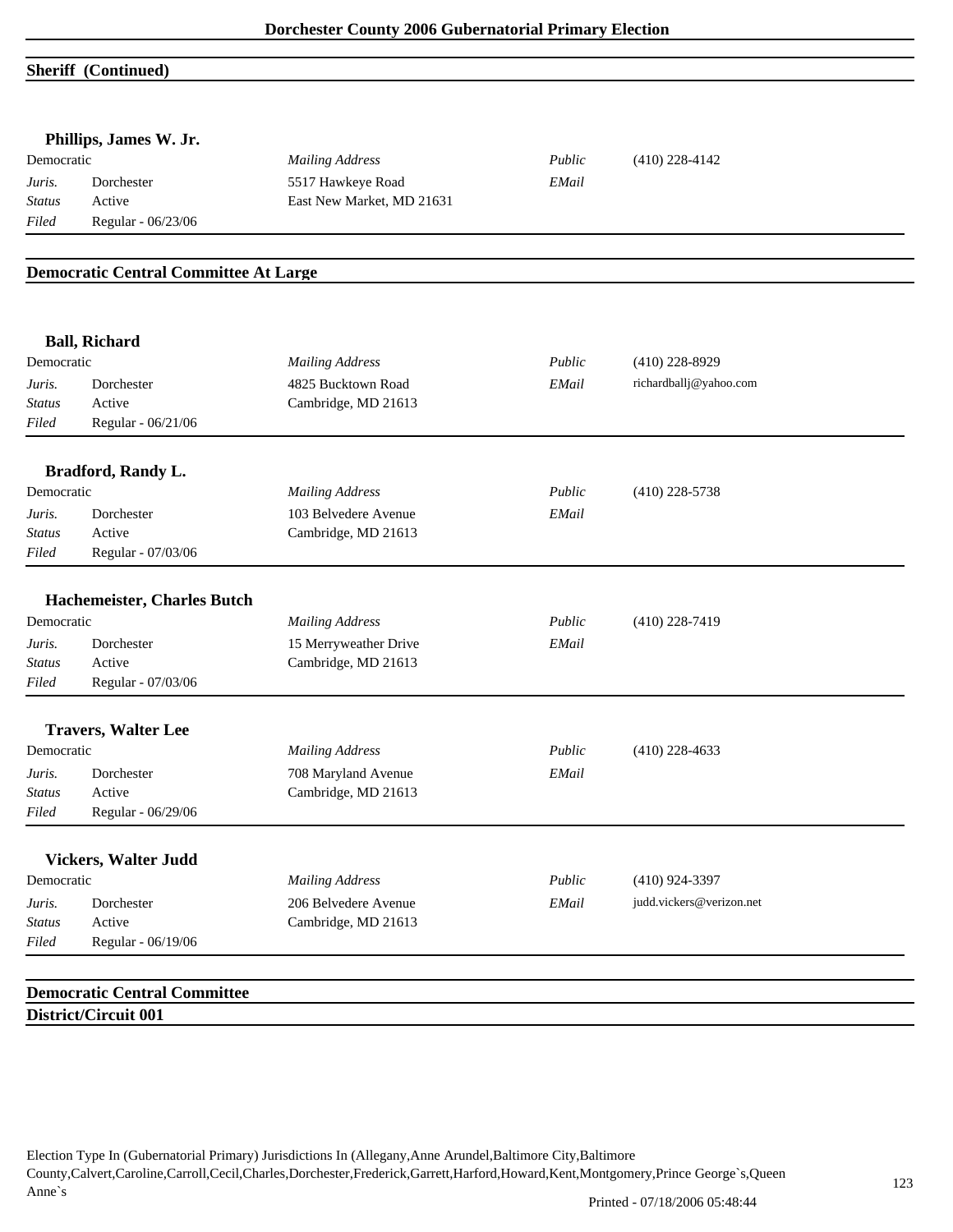|                                   | <b>Democratic Central Committee (Continued)</b>             |                           |        |                                |
|-----------------------------------|-------------------------------------------------------------|---------------------------|--------|--------------------------------|
|                                   | District/Circuit 001                                        |                           |        |                                |
|                                   | Nelson, O. Allen                                            |                           |        |                                |
| Democratic                        |                                                             | <b>Mailing Address</b>    | Public | $(410)$ 228-7920               |
| Juris.                            | Dorchester                                                  | 4330 Maple Dam Road       | EMail  | anelson@automatedcomputers.com |
| <b>Status</b>                     | Active                                                      | Cambridge, MD 21613       |        |                                |
| Filed                             | Regular - 07/03/06                                          |                           |        |                                |
|                                   |                                                             |                           |        |                                |
|                                   | <b>Democratic Central Committee</b>                         |                           |        |                                |
|                                   | District/Circuit 002                                        |                           |        |                                |
|                                   |                                                             |                           |        |                                |
|                                   | Lake, Janice J.                                             |                           |        |                                |
| Democratic                        |                                                             | <b>Mailing Address</b>    | Public |                                |
| Juris.                            | Dorchester                                                  | 911 Bayly Road            | EMail  | thelakes1983@comcast.net       |
| <b>Status</b>                     | Active                                                      | Cambridge, MD 21613       |        |                                |
| Filed                             | Regular - 06/28/06                                          |                           |        |                                |
|                                   |                                                             |                           |        |                                |
|                                   | <b>Democratic Central Committee</b>                         |                           |        |                                |
|                                   | <b>District/Circuit 003</b>                                 |                           |        |                                |
|                                   |                                                             |                           |        |                                |
|                                   | <b>Wheatley, Terry Dayton</b>                               |                           |        |                                |
| Democratic                        |                                                             | <b>Mailing Address</b>    | Public | $(410)$ 228-0679               |
| Juris.                            | Dorchester                                                  | 2355 Jenkins Creek Road   | EMail  | rtwheat@comcast.net            |
| <b>Status</b>                     | Active                                                      | Cambridge, MD 21613       |        |                                |
| Filed                             | Regular - 06/30/06                                          |                           |        |                                |
|                                   |                                                             |                           |        |                                |
|                                   | <b>Democratic Central Committee</b>                         |                           |        |                                |
|                                   | District/Circuit 004                                        |                           |        |                                |
|                                   |                                                             |                           |        |                                |
|                                   |                                                             |                           |        |                                |
|                                   | <b>Democratic Central Committee</b><br>District/Circuit 005 |                           |        |                                |
|                                   |                                                             |                           |        |                                |
|                                   | Corkran, Nancy P.                                           |                           |        |                                |
| Democratic                        |                                                             | <b>Mailing Address</b>    | Public |                                |
| Juris.                            | Dorchester                                                  | 3409 Choptank Drive       | EMail  |                                |
| $\operatorname{{\cal S}}\! tatus$ | Active                                                      | East New Market, MD 21631 |        |                                |
| Filed                             | Regular - 07/03/06                                          |                           |        |                                |
|                                   |                                                             |                           |        |                                |
|                                   | <b>Republican Central Committee</b>                         |                           |        |                                |
|                                   |                                                             |                           |        |                                |
|                                   | Cox, Daniel                                                 |                           |        |                                |
| Republican                        |                                                             | <b>Mailing Address</b>    | Public | $(443)$ 205-0259               |
| Juris.                            | Dorchester                                                  | PO Box 245                | EMail  | daniel@coxforclerk.com         |
| <b>Status</b>                     | Active                                                      | Secretary, MD 21664       |        |                                |
| Filed                             | Regular - 07/03/06                                          |                           |        |                                |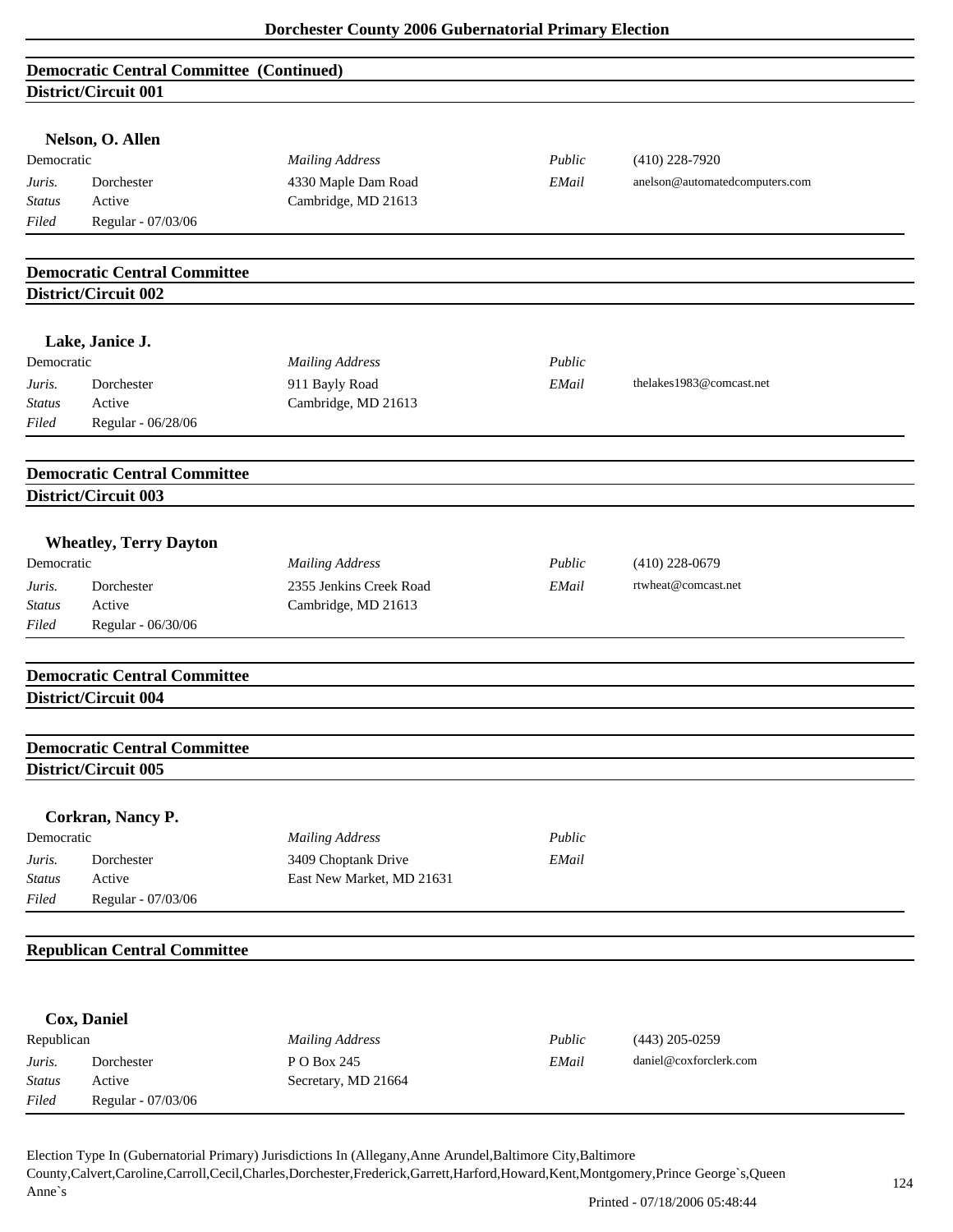|                                   | <b>Griffith, Dottie</b>   |                           |        |                                 |
|-----------------------------------|---------------------------|---------------------------|--------|---------------------------------|
| Republican                        |                           | <b>Mailing Address</b>    | Public | $(410)$ 228-2225                |
| Juris.                            | Dorchester                | 503 Sandy Hill Road       | EMail  |                                 |
| <b>Status</b>                     | Active                    | Cambridge, MD 21613       |        |                                 |
| Filed                             | Regular - 06/20/06        |                           |        |                                 |
|                                   | Herbert, Bobby            |                           |        |                                 |
| Republican                        |                           | <b>Mailing Address</b>    | Public | $(410)$ 228-7030                |
| Juris.                            | Dorchester                | PO Box 1                  | EMail  | bobby_herbert@comcast.net       |
| <b>Status</b>                     | Active                    | Church Creek, MD 21622    |        |                                 |
| Filed                             | Regular - 06/28/06        |                           |        |                                 |
|                                   | Herbert, D. James Jr.     |                           |        |                                 |
| Republican                        |                           | <b>Mailing Address</b>    | Public | $(410)$ 228-6222                |
| Juris.                            | Dorchester                | PO Box 29                 | EMail  | jherbert@dorchestersanitary.com |
| <b>Status</b>                     | Active                    | Church Creek, MD 21622    |        |                                 |
| Filed                             | Regular - 07/03/06        |                           |        |                                 |
|                                   | Morris, Timothy L.        |                           |        |                                 |
| Republican                        |                           | <b>Mailing Address</b>    | Public | $(410)$ 228-2689                |
| Juris.                            | Dorchester                | 318 Willis Street         | EMail  | seafood1@verizon.net            |
| <b>Status</b>                     | Active                    | Cambridge, MD 21613       |        |                                 |
| Filed                             | Regular - 06/30/06        |                           |        |                                 |
|                                   |                           |                           |        |                                 |
|                                   | <b>Yockey</b> , David     |                           |        |                                 |
| Republican                        |                           | <b>Mailing Address</b>    | Public | $(410)$ 943-1375                |
| Juris.                            | Dorchester                | 3716 Sunnyside Road       | EMail  | davidyockey@bcctv.net           |
| <b>Status</b>                     | Active                    | East New Market, MD 21631 |        |                                 |
| Filed                             | Regular - 04/27/06        |                           |        |                                 |
|                                   | Yockey, Kevin W.          |                           |        |                                 |
| Republican                        |                           | <b>Mailing Address</b>    | Public | $(410)$ 943-3601                |
| Juris.                            | Dorchester                | 5736 Linkwood Road        | EMail  | confederatecowboycsa@yahoo.com  |
| $\operatorname{{\cal S}}\! tatus$ | Active                    | East New Market, MD 21631 |        |                                 |
| Filed                             | Regular - 07/03/06        |                           |        |                                 |
|                                   | <b>Board of Education</b> |                           |        |                                 |
|                                   | District/Circuit 002      |                           |        |                                 |
|                                   |                           |                           |        |                                 |
|                                   | Henry, Lorraine T.        |                           |        |                                 |
| Non-Partisan                      |                           | <b>Mailing Address</b>    | Public | $(410)$ 228-7055                |
| Juris.                            | Dorchester                | PO Box 1076               | EMail  |                                 |
| Status                            | Active                    | Cambridge, MD 21613       |        |                                 |
| Filed                             | Regular - 06/28/06        |                           |        |                                 |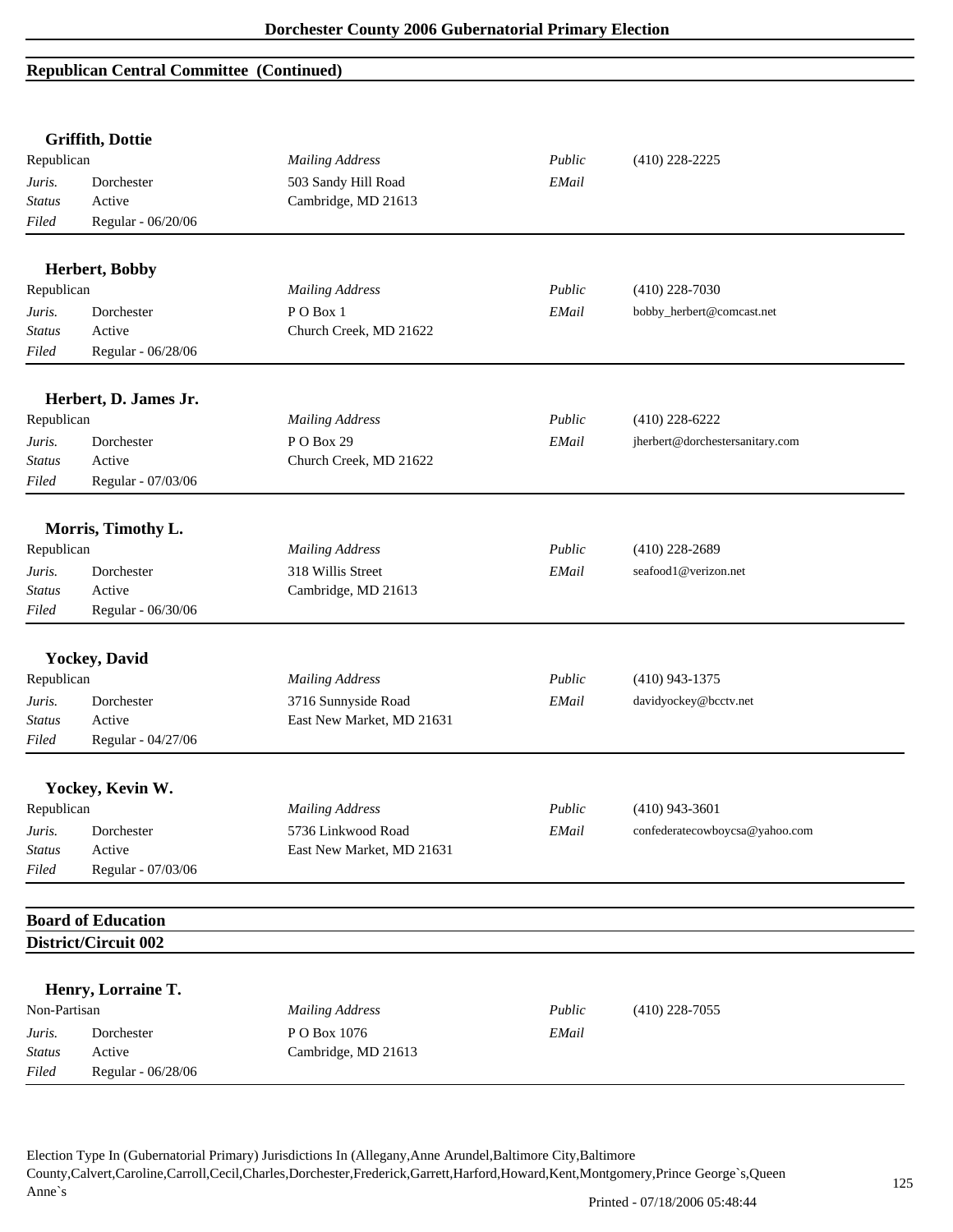# **Board of Education District/Circuit 004**

| Non-Partisan  |                    | <b>Mailing Address</b>    | Public |                        |
|---------------|--------------------|---------------------------|--------|------------------------|
| Juris.        | Dorchester         | 6210 Beverly Road         | EMail  | mjackson72@comcast.net |
| <b>Status</b> | Active             | East New Market, MD 21631 |        |                        |
| Filed         | Regular - 06/23/06 |                           |        |                        |

|               | <b>Mabry, Mary Lee</b> |                     |        |                      |
|---------------|------------------------|---------------------|--------|----------------------|
| Non-Partisan  |                        | Mailing Address     | Public | $(410)$ 943-8029     |
| Juris.        | Dorchester             | P O Box 505         | EMail  | info@mabryyachts.com |
| <b>Status</b> | Active                 | Secretary, MD 21664 |        |                      |
| Filed         | Regular - 06/28/06     |                     |        |                      |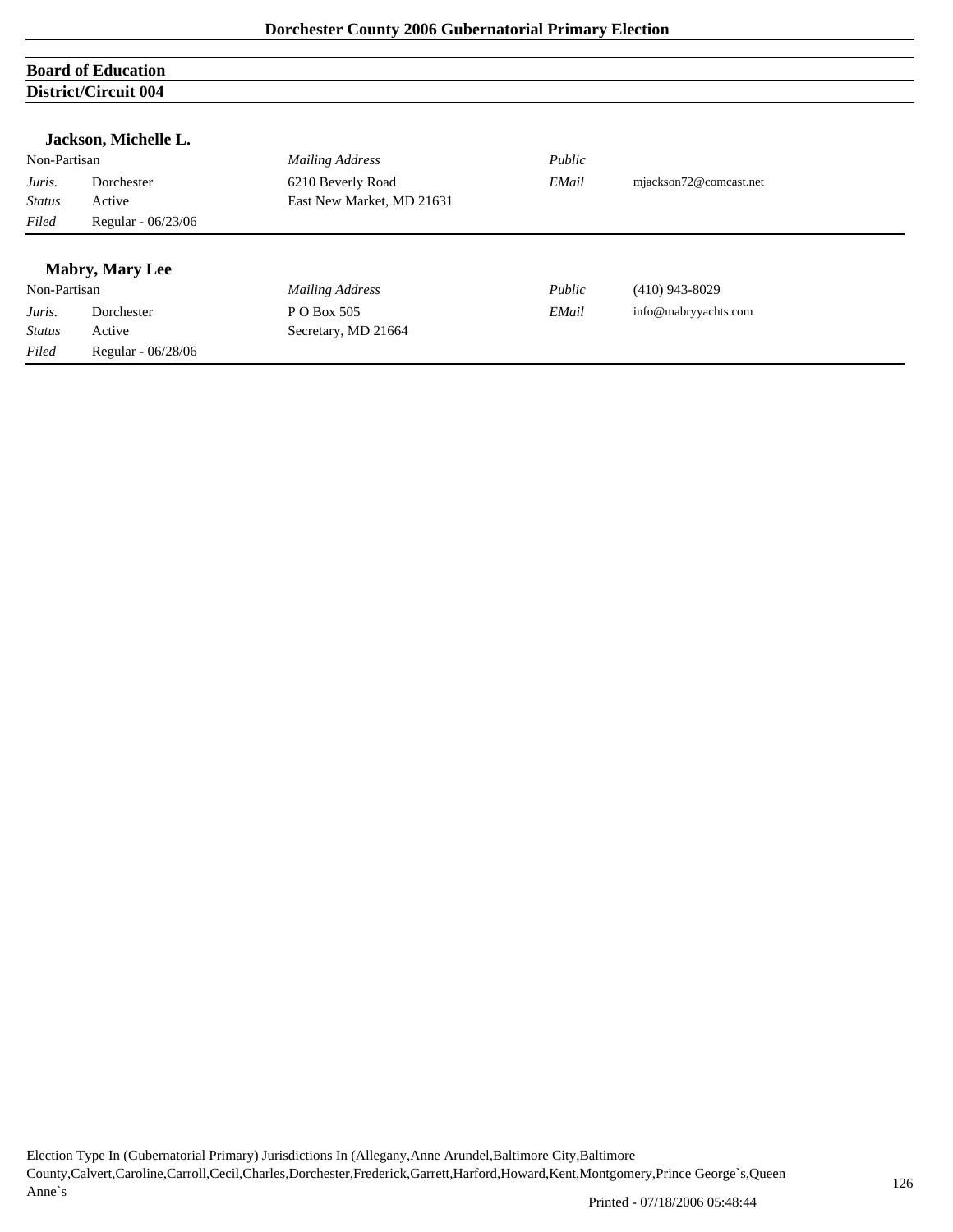#### **County Commissioner**

| Republican<br><b>Mailing Address</b><br>Public<br>$(301) 694 - 8098$<br>1800 Whispering Meadow Ct<br>csmbird@adelphia.net<br>Frederick<br>EMail<br>Juris.<br>Active<br>Frederick, MD 21702<br><b>Status</b><br>Filed<br>Regular - 06/28/06<br>Cady, Mike<br>Republican<br>Public<br>$(301)$ 663-3040<br><b>Mailing Address</b><br>Frederick<br>228 North Market Street<br>EMail<br>staff@votecady.org<br>Juris.<br>Active<br>Frederick, MD 21701<br><b>Status</b><br>Regular - 06/23/06<br>Filed<br><b>Conyers, Samie</b><br>Republican<br><b>Mailing Address</b><br>Public<br>$(301)$ 696-2084<br>Frederick<br>233 Bishops Glen Drive<br>EMail<br>souls4theking@aol.com<br>Juris.<br>Frederick, MD 21702<br>Active<br>Status<br>Regular - 04/26/06<br>Filed<br><b>Fyock, Micky</b><br>Republican<br><b>Mailing Address</b><br>Public<br>$(301) 845 - 0191$<br>Frederick<br>10102C Woodsboro Road<br>Juris.<br>EMail<br>Active<br>Woodsboro, MD 21798<br><b>Status</b><br>Regular - 07/03/06<br>Filed<br>Gray, David<br>Republican<br><b>Mailing Address</b><br>Public<br>$(301)$ 606-5949<br>9363 Devilbiss Bridge Road<br>Frederick<br>EMail<br>sharongrayusa@netscape.net<br>Juris.<br>Walkersville, MD 21793<br><b>Status</b><br>Active<br>Regular - 07/03/06<br>Filed<br>Henderson, Thomas C.<br>Republican<br><b>Mailing Address</b><br>Public<br>$(301)$ 668-8695<br>P.O. Box 340<br>Frederick<br>EMail<br>Juris.<br>Active<br>New Market, MD 21774<br><b>Status</b><br>Filed<br>Regular - 06/14/06<br>Jenkins, Charles A.<br>Republican<br><b>Mailing Address</b><br>Public<br>$(301) 620 - 1166$<br>POBOX 3503<br>cajenkins@verizon.net<br>Frederick<br>EMail<br>Juris.<br>Frederick, MD 21705-3503<br><b>Status</b><br>Active<br>Filed | Bird, Ronald S.    |  |  |
|--------------------------------------------------------------------------------------------------------------------------------------------------------------------------------------------------------------------------------------------------------------------------------------------------------------------------------------------------------------------------------------------------------------------------------------------------------------------------------------------------------------------------------------------------------------------------------------------------------------------------------------------------------------------------------------------------------------------------------------------------------------------------------------------------------------------------------------------------------------------------------------------------------------------------------------------------------------------------------------------------------------------------------------------------------------------------------------------------------------------------------------------------------------------------------------------------------------------------------------------------------------------------------------------------------------------------------------------------------------------------------------------------------------------------------------------------------------------------------------------------------------------------------------------------------------------------------------------------------------------------------------------------------------------------------------------------------------------------------------------------|--------------------|--|--|
|                                                                                                                                                                                                                                                                                                                                                                                                                                                                                                                                                                                                                                                                                                                                                                                                                                                                                                                                                                                                                                                                                                                                                                                                                                                                                                                                                                                                                                                                                                                                                                                                                                                                                                                                                  |                    |  |  |
|                                                                                                                                                                                                                                                                                                                                                                                                                                                                                                                                                                                                                                                                                                                                                                                                                                                                                                                                                                                                                                                                                                                                                                                                                                                                                                                                                                                                                                                                                                                                                                                                                                                                                                                                                  |                    |  |  |
|                                                                                                                                                                                                                                                                                                                                                                                                                                                                                                                                                                                                                                                                                                                                                                                                                                                                                                                                                                                                                                                                                                                                                                                                                                                                                                                                                                                                                                                                                                                                                                                                                                                                                                                                                  |                    |  |  |
|                                                                                                                                                                                                                                                                                                                                                                                                                                                                                                                                                                                                                                                                                                                                                                                                                                                                                                                                                                                                                                                                                                                                                                                                                                                                                                                                                                                                                                                                                                                                                                                                                                                                                                                                                  |                    |  |  |
|                                                                                                                                                                                                                                                                                                                                                                                                                                                                                                                                                                                                                                                                                                                                                                                                                                                                                                                                                                                                                                                                                                                                                                                                                                                                                                                                                                                                                                                                                                                                                                                                                                                                                                                                                  |                    |  |  |
|                                                                                                                                                                                                                                                                                                                                                                                                                                                                                                                                                                                                                                                                                                                                                                                                                                                                                                                                                                                                                                                                                                                                                                                                                                                                                                                                                                                                                                                                                                                                                                                                                                                                                                                                                  |                    |  |  |
|                                                                                                                                                                                                                                                                                                                                                                                                                                                                                                                                                                                                                                                                                                                                                                                                                                                                                                                                                                                                                                                                                                                                                                                                                                                                                                                                                                                                                                                                                                                                                                                                                                                                                                                                                  |                    |  |  |
|                                                                                                                                                                                                                                                                                                                                                                                                                                                                                                                                                                                                                                                                                                                                                                                                                                                                                                                                                                                                                                                                                                                                                                                                                                                                                                                                                                                                                                                                                                                                                                                                                                                                                                                                                  |                    |  |  |
|                                                                                                                                                                                                                                                                                                                                                                                                                                                                                                                                                                                                                                                                                                                                                                                                                                                                                                                                                                                                                                                                                                                                                                                                                                                                                                                                                                                                                                                                                                                                                                                                                                                                                                                                                  |                    |  |  |
|                                                                                                                                                                                                                                                                                                                                                                                                                                                                                                                                                                                                                                                                                                                                                                                                                                                                                                                                                                                                                                                                                                                                                                                                                                                                                                                                                                                                                                                                                                                                                                                                                                                                                                                                                  |                    |  |  |
|                                                                                                                                                                                                                                                                                                                                                                                                                                                                                                                                                                                                                                                                                                                                                                                                                                                                                                                                                                                                                                                                                                                                                                                                                                                                                                                                                                                                                                                                                                                                                                                                                                                                                                                                                  |                    |  |  |
|                                                                                                                                                                                                                                                                                                                                                                                                                                                                                                                                                                                                                                                                                                                                                                                                                                                                                                                                                                                                                                                                                                                                                                                                                                                                                                                                                                                                                                                                                                                                                                                                                                                                                                                                                  |                    |  |  |
|                                                                                                                                                                                                                                                                                                                                                                                                                                                                                                                                                                                                                                                                                                                                                                                                                                                                                                                                                                                                                                                                                                                                                                                                                                                                                                                                                                                                                                                                                                                                                                                                                                                                                                                                                  |                    |  |  |
|                                                                                                                                                                                                                                                                                                                                                                                                                                                                                                                                                                                                                                                                                                                                                                                                                                                                                                                                                                                                                                                                                                                                                                                                                                                                                                                                                                                                                                                                                                                                                                                                                                                                                                                                                  |                    |  |  |
|                                                                                                                                                                                                                                                                                                                                                                                                                                                                                                                                                                                                                                                                                                                                                                                                                                                                                                                                                                                                                                                                                                                                                                                                                                                                                                                                                                                                                                                                                                                                                                                                                                                                                                                                                  |                    |  |  |
|                                                                                                                                                                                                                                                                                                                                                                                                                                                                                                                                                                                                                                                                                                                                                                                                                                                                                                                                                                                                                                                                                                                                                                                                                                                                                                                                                                                                                                                                                                                                                                                                                                                                                                                                                  |                    |  |  |
|                                                                                                                                                                                                                                                                                                                                                                                                                                                                                                                                                                                                                                                                                                                                                                                                                                                                                                                                                                                                                                                                                                                                                                                                                                                                                                                                                                                                                                                                                                                                                                                                                                                                                                                                                  |                    |  |  |
|                                                                                                                                                                                                                                                                                                                                                                                                                                                                                                                                                                                                                                                                                                                                                                                                                                                                                                                                                                                                                                                                                                                                                                                                                                                                                                                                                                                                                                                                                                                                                                                                                                                                                                                                                  |                    |  |  |
|                                                                                                                                                                                                                                                                                                                                                                                                                                                                                                                                                                                                                                                                                                                                                                                                                                                                                                                                                                                                                                                                                                                                                                                                                                                                                                                                                                                                                                                                                                                                                                                                                                                                                                                                                  |                    |  |  |
|                                                                                                                                                                                                                                                                                                                                                                                                                                                                                                                                                                                                                                                                                                                                                                                                                                                                                                                                                                                                                                                                                                                                                                                                                                                                                                                                                                                                                                                                                                                                                                                                                                                                                                                                                  |                    |  |  |
|                                                                                                                                                                                                                                                                                                                                                                                                                                                                                                                                                                                                                                                                                                                                                                                                                                                                                                                                                                                                                                                                                                                                                                                                                                                                                                                                                                                                                                                                                                                                                                                                                                                                                                                                                  |                    |  |  |
|                                                                                                                                                                                                                                                                                                                                                                                                                                                                                                                                                                                                                                                                                                                                                                                                                                                                                                                                                                                                                                                                                                                                                                                                                                                                                                                                                                                                                                                                                                                                                                                                                                                                                                                                                  |                    |  |  |
|                                                                                                                                                                                                                                                                                                                                                                                                                                                                                                                                                                                                                                                                                                                                                                                                                                                                                                                                                                                                                                                                                                                                                                                                                                                                                                                                                                                                                                                                                                                                                                                                                                                                                                                                                  |                    |  |  |
|                                                                                                                                                                                                                                                                                                                                                                                                                                                                                                                                                                                                                                                                                                                                                                                                                                                                                                                                                                                                                                                                                                                                                                                                                                                                                                                                                                                                                                                                                                                                                                                                                                                                                                                                                  |                    |  |  |
|                                                                                                                                                                                                                                                                                                                                                                                                                                                                                                                                                                                                                                                                                                                                                                                                                                                                                                                                                                                                                                                                                                                                                                                                                                                                                                                                                                                                                                                                                                                                                                                                                                                                                                                                                  |                    |  |  |
|                                                                                                                                                                                                                                                                                                                                                                                                                                                                                                                                                                                                                                                                                                                                                                                                                                                                                                                                                                                                                                                                                                                                                                                                                                                                                                                                                                                                                                                                                                                                                                                                                                                                                                                                                  |                    |  |  |
|                                                                                                                                                                                                                                                                                                                                                                                                                                                                                                                                                                                                                                                                                                                                                                                                                                                                                                                                                                                                                                                                                                                                                                                                                                                                                                                                                                                                                                                                                                                                                                                                                                                                                                                                                  |                    |  |  |
|                                                                                                                                                                                                                                                                                                                                                                                                                                                                                                                                                                                                                                                                                                                                                                                                                                                                                                                                                                                                                                                                                                                                                                                                                                                                                                                                                                                                                                                                                                                                                                                                                                                                                                                                                  |                    |  |  |
|                                                                                                                                                                                                                                                                                                                                                                                                                                                                                                                                                                                                                                                                                                                                                                                                                                                                                                                                                                                                                                                                                                                                                                                                                                                                                                                                                                                                                                                                                                                                                                                                                                                                                                                                                  |                    |  |  |
|                                                                                                                                                                                                                                                                                                                                                                                                                                                                                                                                                                                                                                                                                                                                                                                                                                                                                                                                                                                                                                                                                                                                                                                                                                                                                                                                                                                                                                                                                                                                                                                                                                                                                                                                                  |                    |  |  |
|                                                                                                                                                                                                                                                                                                                                                                                                                                                                                                                                                                                                                                                                                                                                                                                                                                                                                                                                                                                                                                                                                                                                                                                                                                                                                                                                                                                                                                                                                                                                                                                                                                                                                                                                                  |                    |  |  |
|                                                                                                                                                                                                                                                                                                                                                                                                                                                                                                                                                                                                                                                                                                                                                                                                                                                                                                                                                                                                                                                                                                                                                                                                                                                                                                                                                                                                                                                                                                                                                                                                                                                                                                                                                  |                    |  |  |
|                                                                                                                                                                                                                                                                                                                                                                                                                                                                                                                                                                                                                                                                                                                                                                                                                                                                                                                                                                                                                                                                                                                                                                                                                                                                                                                                                                                                                                                                                                                                                                                                                                                                                                                                                  |                    |  |  |
|                                                                                                                                                                                                                                                                                                                                                                                                                                                                                                                                                                                                                                                                                                                                                                                                                                                                                                                                                                                                                                                                                                                                                                                                                                                                                                                                                                                                                                                                                                                                                                                                                                                                                                                                                  | Regular - 05/01/06 |  |  |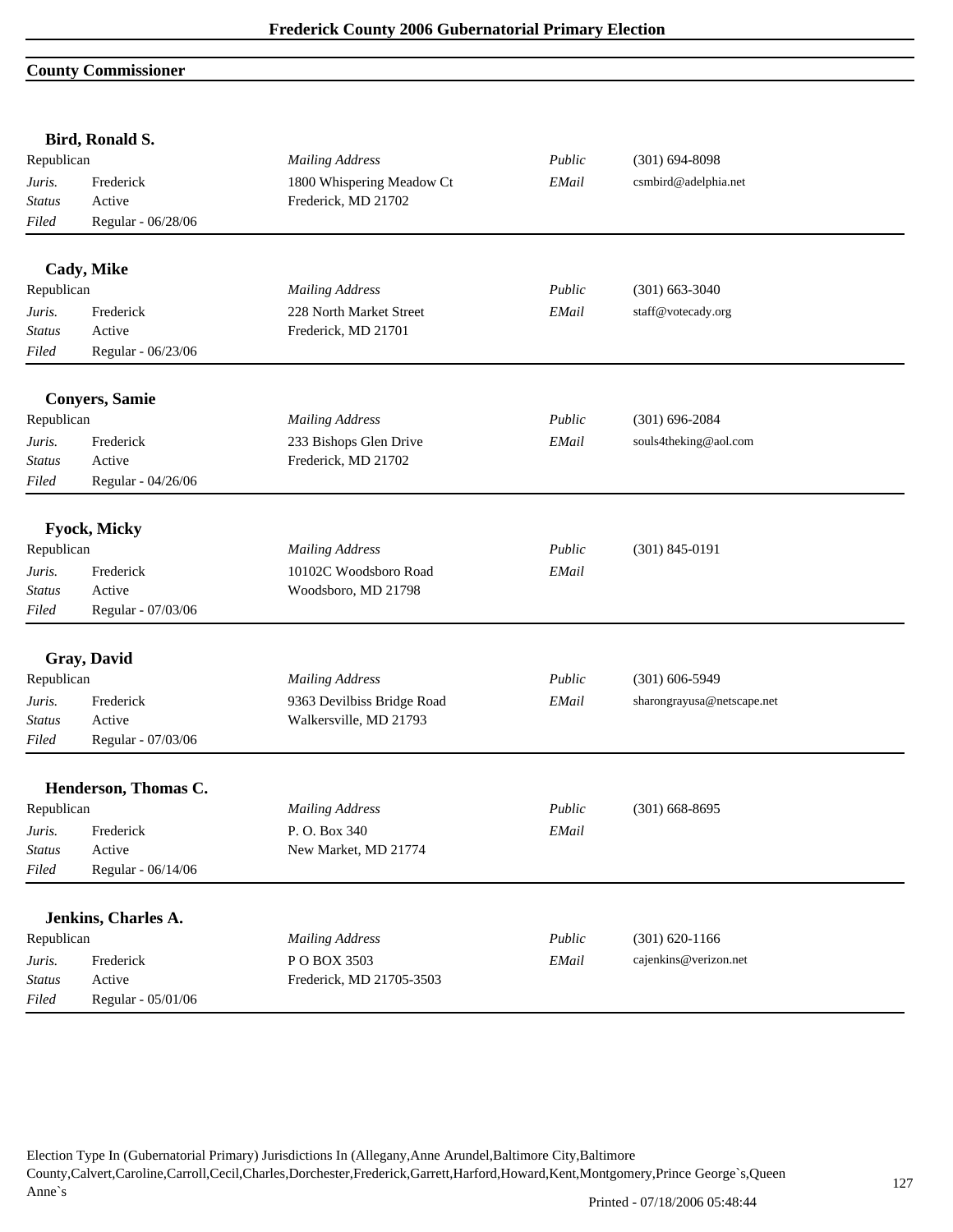#### **County Commissioner (Continued)**

|                         | <b>Kessinger, Elaine McCulloh</b> |                                     |        |                           |
|-------------------------|-----------------------------------|-------------------------------------|--------|---------------------------|
| Republican              |                                   | <b>Mailing Address</b>              | Public | $(301) 663 - 3549$        |
| Juris.                  | Frederick                         | 267 West Fifth Street               | EMail  | e.kessinger@att.net       |
| <b>Status</b>           | Active                            | Frederick, MD 21701                 |        |                           |
| Filed                   | Regular - 06/27/06                |                                     |        |                           |
|                         | Lovell, John R. Jr.               |                                     |        |                           |
| Republican              |                                   | <b>Mailing Address</b>              | Public | $(301)$ 473-8848          |
| Juris.                  | Frederick                         | PO Box 580                          | EMail  |                           |
| <b>Status</b>           | Active                            | Jefferson, MD 21755                 |        |                           |
| Filed                   | Regular - 07/11/05                |                                     |        |                           |
|                         |                                   |                                     |        |                           |
| Republican              | Lulie, Edward                     | <b>Mailing Address</b>              | Public | $(301)$ 371-7403          |
|                         |                                   |                                     |        | edward.lulie@lulie.com    |
| Juris.<br><b>Status</b> | Frederick<br>Active               | P.O. Box 626<br>Jefferson, MD 21755 | EMail  |                           |
| Filed                   | Regular - 06/29/06                |                                     |        |                           |
|                         |                                   |                                     |        |                           |
|                         | Mazaleski, Stan                   |                                     |        |                           |
| Republican              |                                   | <b>Mailing Address</b>              | Public | $(301)$ 447-6117          |
| Juris.                  | Frederick                         | 2035 Pembrook Court                 | EMail  | charstanmaz@verizon.net   |
| Status                  | Active                            | Emmitsburg, MD 21727                |        |                           |
| Filed                   | Regular - 07/03/06                |                                     |        |                           |
|                         | McIntyre, Joan                    |                                     |        |                           |
| Republican              |                                   | <b>Mailing Address</b>              | Public | $(301)$ 228-2722          |
| Juris.                  | Frederick                         | PO Box 3971                         | EMail  |                           |
| <b>Status</b>           | Active                            | Frederick, MD 21705-3971            |        |                           |
| Filed                   | Regular - 06/27/06                |                                     |        |                           |
|                         | <b>Shreve, Billy</b>              |                                     |        |                           |
| Republican              |                                   | <b>Mailing Address</b>              | Public | $(301) 694 - 3618$        |
| Juris.                  | Frederick                         | 1812 Sebastian Blvd                 | EMail  | bjshreve1@msn.com         |
| <b>Status</b>           | Active                            | Frederick, MD 21701                 |        |                           |
| Filed                   | Regular - 06/14/06                |                                     |        |                           |
|                         |                                   |                                     |        |                           |
|                         | Thompson, John L. Lennie Jr.      |                                     |        |                           |
| Republican              |                                   | <b>Mailing Address</b>              | Public | $(301) 845 - 8139$        |
| Juris.                  | Frederick                         | 12 Liberty Street                   | EMail  | jthompson@frederickmd.com |
| <b>Status</b>           | Active                            | Walkersville, MD 21793-8531         |        |                           |
| Filed                   | Regular - 06/09/06                |                                     |        |                           |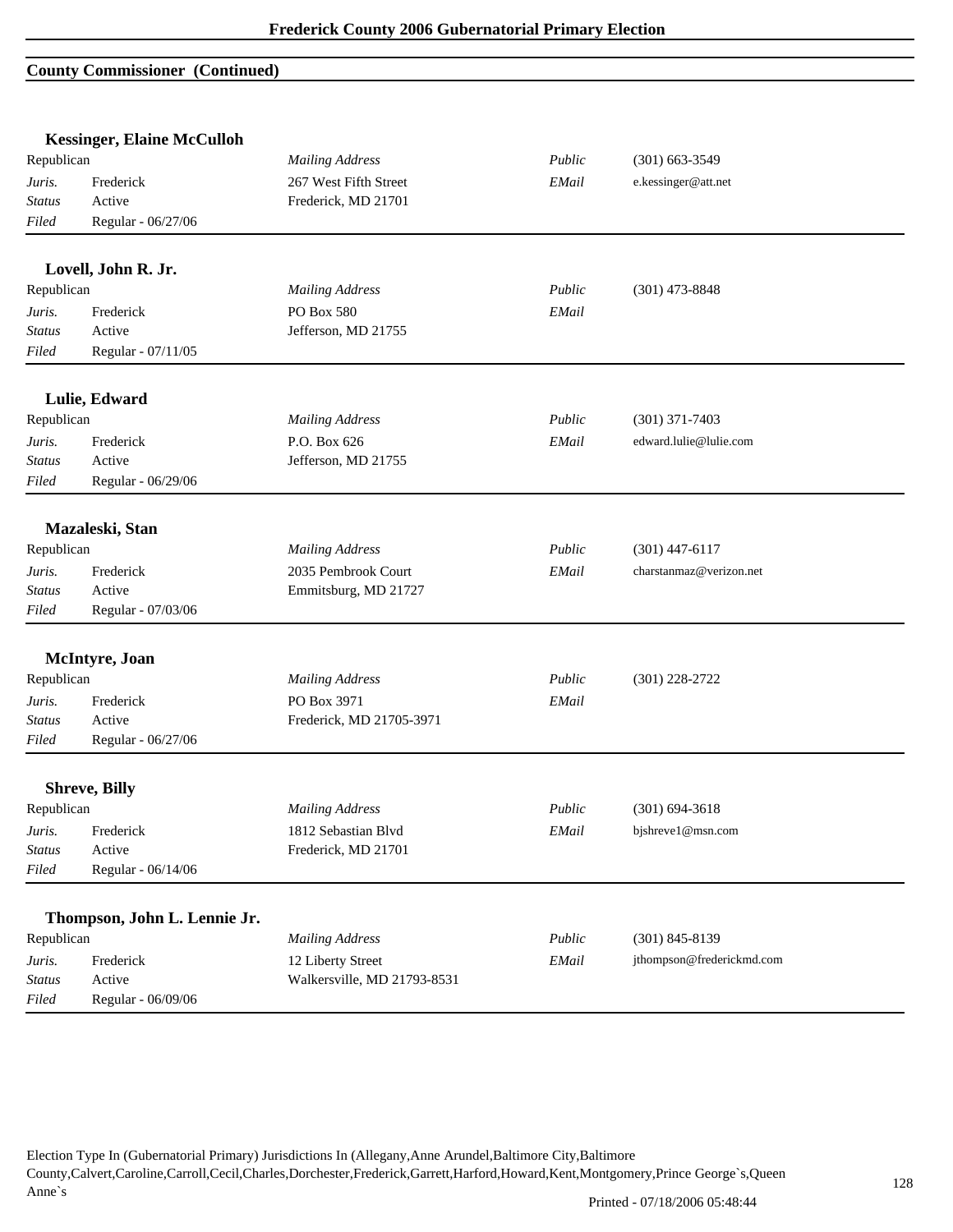#### **County Commissioner (Continued)**

|               | Floyd, Richard M.                 |                         |        |                                |
|---------------|-----------------------------------|-------------------------|--------|--------------------------------|
| Democratic    |                                   | <b>Mailing Address</b>  | Public | $(301)$ 473-7883               |
| Juris.        | Frederick                         | 3901 Shadywood Court    | EMail  | rmfloyd1@aol.com               |
| Status        | Active                            | Jefferson, MD 21755     |        |                                |
| Filed         | Regular - 04/27/06                |                         |        |                                |
|               | Gardner, Jan H.                   |                         |        |                                |
| Democratic    |                                   | <b>Mailing Address</b>  | Public | $(301) 695 - 8193$             |
| Juris.        | Frederick                         | 6102 Fieldcrest Dr.     | EMail  | janjohn1@verizon.net           |
| <b>Status</b> | Active                            | Frederick, MD 21701     |        |                                |
| Filed         | Regular - 06/29/06                |                         |        |                                |
|               | Hagen, Kai John                   |                         |        |                                |
| Democratic    |                                   | <b>Mailing Address</b>  | Public | $(301)$ 367-8347               |
| Juris.        | Frederick                         | 13150 Mink Farm Road    | EMail  | Kai@KaiHagen.com               |
| <b>Status</b> | Active                            | Thurmont, MD 21788      |        |                                |
| Filed         | Regular - 01/31/06                |                         |        |                                |
|               | Wolf, Ron                         |                         |        |                                |
| Democratic    |                                   | <b>Mailing Address</b>  | Public | $(301) 695 - 5529$             |
| Juris.        | Frederick                         | 6426 Sunset Drive       | EMail  | ron@ronwolfforcommissioner.com |
| <b>Status</b> | Active                            | Frederick, MD 21702     |        |                                |
| Filed         | Regular - 06/29/06                |                         |        |                                |
|               |                                   |                         |        |                                |
|               | <b>Zimmerman, Diane Dougherty</b> |                         |        |                                |
| Democratic    |                                   | <b>Mailing Address</b>  | Public | $(301) 536 - 6203$             |
| Juris.        | Frederick                         | 610 Lee Place           | EMail  |                                |
| <b>Status</b> | Withdrawn - 07/10/2006            | Frederick, MD 21702     |        |                                |
| Filed         | Regular - 07/03/06                |                         |        |                                |
|               | <b>State's Attorney</b>           |                         |        |                                |
|               |                                   |                         |        |                                |
|               | Flores, Dino E. Jr.               |                         |        |                                |
| Republican    |                                   | <b>Mailing Address</b>  | Public | $(301)$ 662-6486               |
| Juris.        | Frederick                         | 408 West Patrick Street | EMail  | dfloresjr@prodigy.net          |
| <b>Status</b> | Active                            | Frederick, MD 21701     |        |                                |
| Filed         | Regular - 05/17/06                |                         |        |                                |
|               |                                   |                         |        |                                |
|               | Smith, Charlie                    |                         |        |                                |
| Republican    |                                   | <b>Mailing Address</b>  | Public | $(301) 694 - 1519$             |
| Juris.        | Frederick                         | 2 Wiles Creek Circle    | EMail  | charliesmith3@yahoo.com        |
| <b>Status</b> | Active                            | Middletown, MD 21769    |        |                                |
| Filed         | Regular - 05/23/06                |                         |        |                                |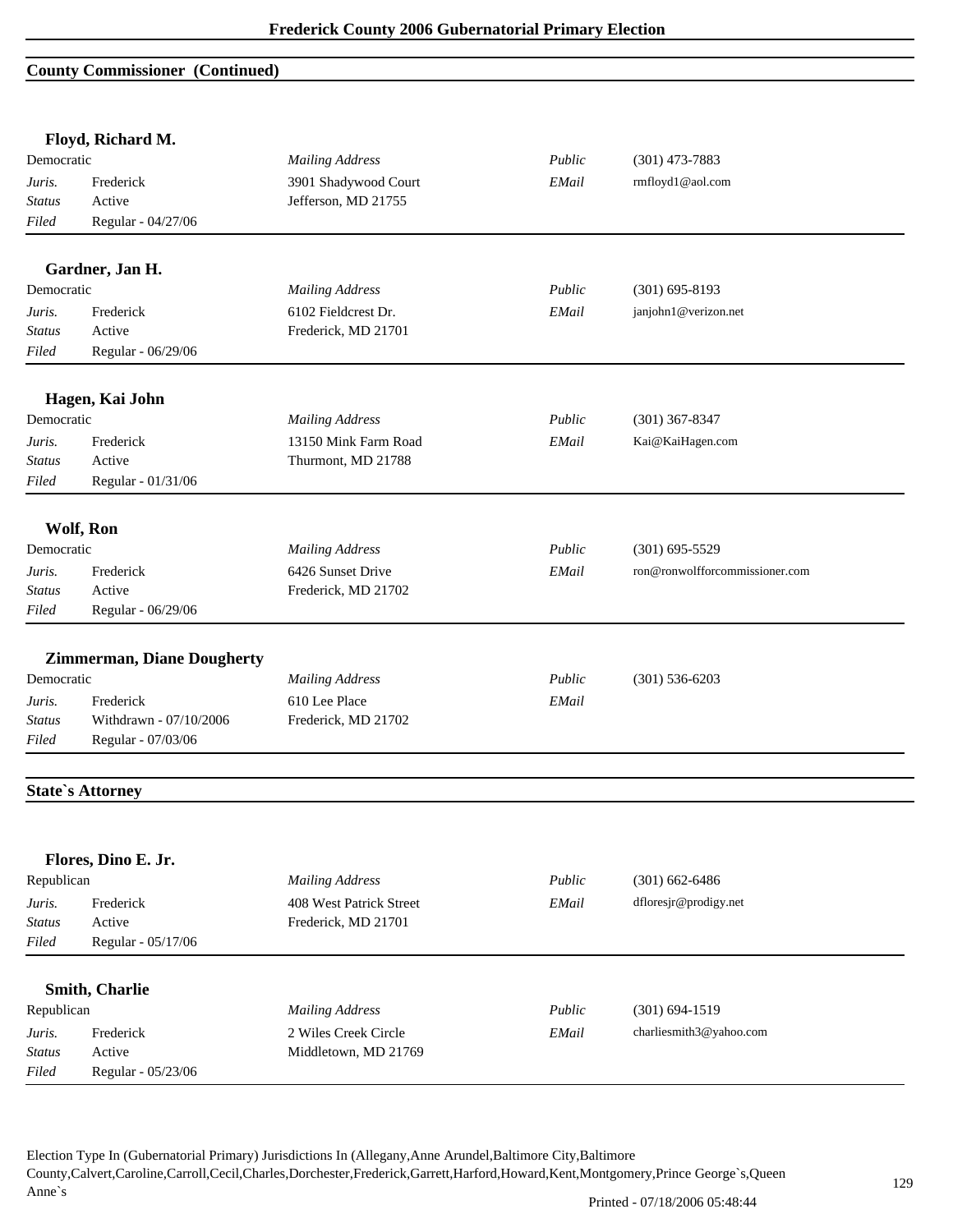### **State`s Attorney (Continued)**

|                         | Poffenbarger, William Bill        |                               |        |                      |  |
|-------------------------|-----------------------------------|-------------------------------|--------|----------------------|--|
| Democratic              |                                   | <b>Mailing Address</b>        | Public | $(301) 606 - 0987$   |  |
| Juris.                  | Frederick                         | 210 W Patrick St              | EMail  | WPoff13@aol.com      |  |
| <b>Status</b>           | Active                            | Frederick, MD 21701           |        |                      |  |
| Filed                   | Regular - 06/29/06                |                               |        |                      |  |
|                         |                                   |                               |        |                      |  |
|                         | <b>Clerk of the Circuit Court</b> |                               |        |                      |  |
|                         | Dalton, Sandra K.                 |                               |        |                      |  |
| Republican              |                                   | <b>Mailing Address</b>        | Public | $(301)$ 898-1221     |  |
| Juris.                  | Frederick                         | 311 Braeburn Drive            | EMail  | sdalton994@aol.com   |  |
| <b>Status</b>           | Active                            | Walkersville, MD 21793        |        |                      |  |
| Filed                   | Regular - 06/26/06                |                               |        |                      |  |
|                         | Gibbs, Richard O.                 |                               |        |                      |  |
| Democratic              |                                   | <b>Mailing Address</b>        | Public | $(301) 682 - 9400$   |  |
|                         | Frederick                         | 231 West Patrick Street       | EMail  |                      |  |
| Juris.<br><b>Status</b> | Active                            | Frederick, MD 21701           |        |                      |  |
| Filed                   | Regular - 07/03/06                |                               |        |                      |  |
|                         |                                   |                               |        |                      |  |
|                         | <b>Register of Wills</b>          |                               |        |                      |  |
|                         | Fifer, Virginia P.                |                               |        |                      |  |
| Republican              |                                   | <b>Mailing Address</b>        | Public | $(301)$ 371-7277     |  |
| Juris.                  | Frederick                         | 4901 Ridge Crest Court        | EMail  | rowfifer@verizon.net |  |
| <b>Status</b>           | Active                            | Frederick, MD 21702           |        |                      |  |
| Filed                   | Regular - 04/28/06                |                               |        |                      |  |
|                         | LaGrange, Patricia A.             |                               |        |                      |  |
| Republican              |                                   | <b>Mailing Address</b>        | Public | $(301) 696 - 0574$   |  |
| Juris.                  | Frederick                         | 6123 North Coolspring Terrace | EMail  | pal1219@adelphia.net |  |
| <b>Status</b>           | Active                            | Frederick, MD 21701           |        |                      |  |
| Filed                   | Regular - 07/03/06                |                               |        |                      |  |
|                         |                                   |                               |        |                      |  |
|                         | <b>Weddle, Irene Hawkins</b>      |                               |        |                      |  |
| Republican              |                                   | <b>Mailing Address</b>        | Public | $(301)$ 845-2243     |  |
| Juris.                  | Frederick                         | 69 W. Frederick Street        | EMail  | iweddle@srgpe.com    |  |
| <b>Status</b>           | Active                            | Walkersville, MD 21793        |        |                      |  |
| Filed                   | Regular - 06/28/06                |                               |        |                      |  |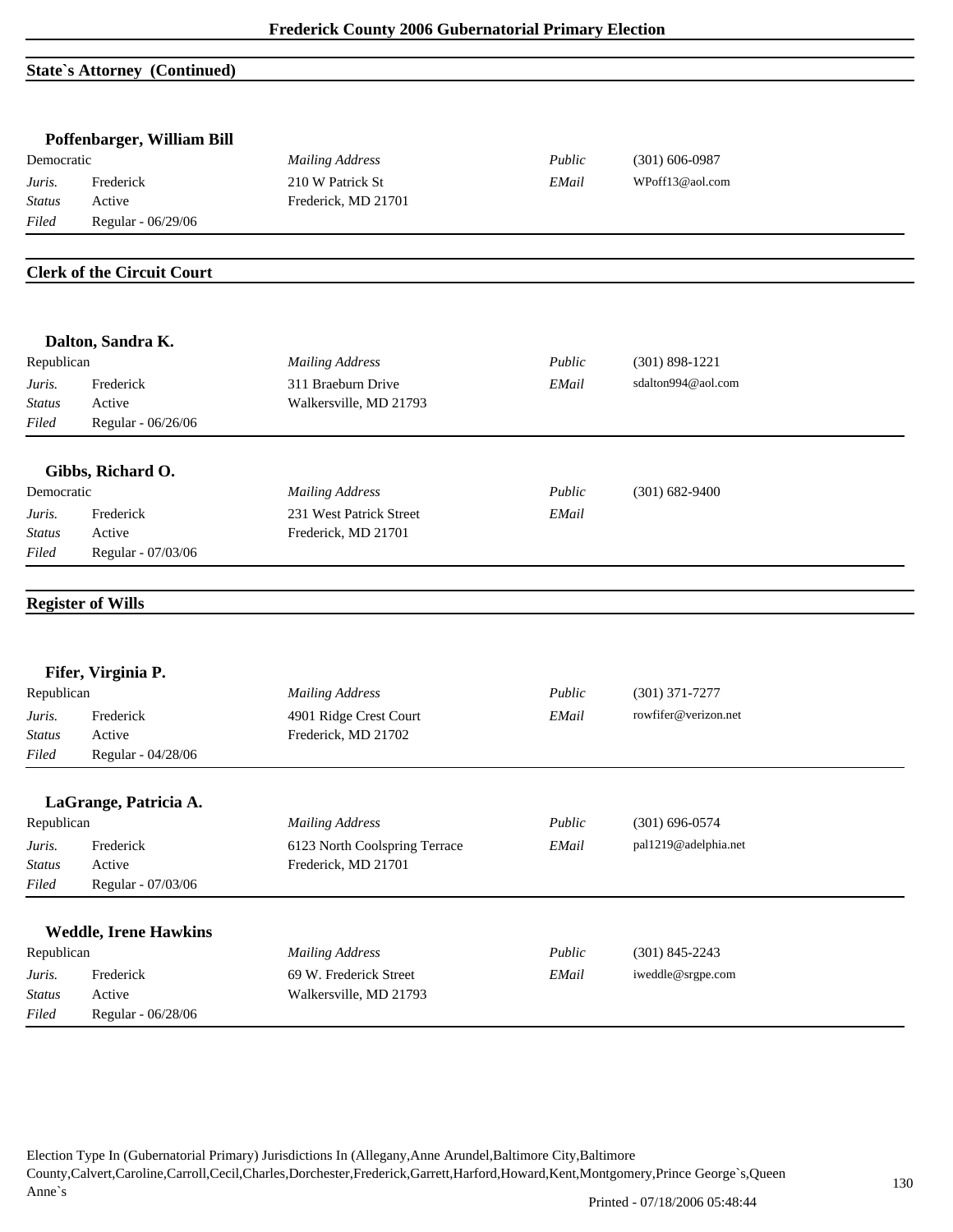# **Register of Wills (Continued)**

| Democratic              | Finefrock, Sarah E.<br>Frederick<br>Active<br>Central Committee Nominee -<br><b>Judge of the Orphans' Court</b><br>Grimes, James S.<br>Frederick<br>Active<br>Regular - 07/03/06<br>LaGrange, Patricia A.<br>Frederick<br>Withdrawn - 07/03/2006<br>Regular - 05/31/06<br>May, Tim<br>Republican<br>Frederick<br>Active<br>Regular - 05/31/06<br>Remsberg, Adrian McC.<br>Frederick<br>Active<br>Regular - 06/27/06<br>Tregoning, John M.<br>Frederick<br>Active<br>Regular - 06/12/06<br>Hines, Fern I. | <b>Mailing Address</b>                    | Public | $(301) 693 - 4255$         |
|-------------------------|----------------------------------------------------------------------------------------------------------------------------------------------------------------------------------------------------------------------------------------------------------------------------------------------------------------------------------------------------------------------------------------------------------------------------------------------------------------------------------------------------------|-------------------------------------------|--------|----------------------------|
| Juris.                  |                                                                                                                                                                                                                                                                                                                                                                                                                                                                                                          | 711 Maxwell Ave                           | EMail  | finefrock2006@gmail.com    |
| <b>Status</b>           |                                                                                                                                                                                                                                                                                                                                                                                                                                                                                                          | Frederick, MD 21701                       |        |                            |
| Filed                   |                                                                                                                                                                                                                                                                                                                                                                                                                                                                                                          |                                           |        |                            |
|                         |                                                                                                                                                                                                                                                                                                                                                                                                                                                                                                          |                                           |        |                            |
|                         |                                                                                                                                                                                                                                                                                                                                                                                                                                                                                                          |                                           |        |                            |
|                         |                                                                                                                                                                                                                                                                                                                                                                                                                                                                                                          |                                           |        |                            |
| Republican              |                                                                                                                                                                                                                                                                                                                                                                                                                                                                                                          | <b>Mailing Address</b>                    | Public | $(301)$ 662-9447           |
| Juris.                  |                                                                                                                                                                                                                                                                                                                                                                                                                                                                                                          | 5951 Quinn Orchard Road                   | EMail  | JG@BossHossCyclesFDKMD.COM |
| <b>Status</b>           |                                                                                                                                                                                                                                                                                                                                                                                                                                                                                                          | Frederick, MD 21704                       |        |                            |
| Filed                   |                                                                                                                                                                                                                                                                                                                                                                                                                                                                                                          |                                           |        |                            |
|                         |                                                                                                                                                                                                                                                                                                                                                                                                                                                                                                          |                                           |        |                            |
| Republican              |                                                                                                                                                                                                                                                                                                                                                                                                                                                                                                          | <b>Mailing Address</b>                    | Public | $(301) 696 - 0574$         |
| Juris.                  |                                                                                                                                                                                                                                                                                                                                                                                                                                                                                                          | 6123 North Coolspring Terrace             | EMail  | pal1219@adelphia.net       |
| <b>Status</b>           |                                                                                                                                                                                                                                                                                                                                                                                                                                                                                                          | Frederick, MD 21701                       |        |                            |
| Filed                   |                                                                                                                                                                                                                                                                                                                                                                                                                                                                                                          |                                           |        |                            |
|                         |                                                                                                                                                                                                                                                                                                                                                                                                                                                                                                          |                                           |        |                            |
|                         |                                                                                                                                                                                                                                                                                                                                                                                                                                                                                                          | <b>Mailing Address</b>                    | Public | $(301) 695 - 2662$         |
|                         |                                                                                                                                                                                                                                                                                                                                                                                                                                                                                                          |                                           |        |                            |
| Juris.<br><b>Status</b> |                                                                                                                                                                                                                                                                                                                                                                                                                                                                                                          | 1102 Evergreen Ave<br>Frederick, MD 21701 | EMail  | JudgeTimMay@aol.com        |
| Filed                   |                                                                                                                                                                                                                                                                                                                                                                                                                                                                                                          |                                           |        |                            |
|                         |                                                                                                                                                                                                                                                                                                                                                                                                                                                                                                          |                                           |        |                            |
|                         |                                                                                                                                                                                                                                                                                                                                                                                                                                                                                                          |                                           |        |                            |
| Republican              |                                                                                                                                                                                                                                                                                                                                                                                                                                                                                                          | <b>Mailing Address</b>                    | Public | $(301)$ 416-1990           |
| Juris.                  |                                                                                                                                                                                                                                                                                                                                                                                                                                                                                                          | 7111 Old Middletown Road                  | EMail  |                            |
| <i>Status</i>           |                                                                                                                                                                                                                                                                                                                                                                                                                                                                                                          | Middletown, MD 21769                      |        |                            |
| Filed                   |                                                                                                                                                                                                                                                                                                                                                                                                                                                                                                          |                                           |        |                            |
|                         |                                                                                                                                                                                                                                                                                                                                                                                                                                                                                                          |                                           |        |                            |
| Republican              |                                                                                                                                                                                                                                                                                                                                                                                                                                                                                                          | <b>Mailing Address</b>                    | Public | $(301)$ 748-5008           |
| Juris.                  |                                                                                                                                                                                                                                                                                                                                                                                                                                                                                                          | P.O. Box 739                              | EMail  | bailbondsman@adelphia.net  |
| <b>Status</b>           |                                                                                                                                                                                                                                                                                                                                                                                                                                                                                                          | Frederick, MD 21705                       |        |                            |
| Filed                   |                                                                                                                                                                                                                                                                                                                                                                                                                                                                                                          |                                           |        |                            |
|                         |                                                                                                                                                                                                                                                                                                                                                                                                                                                                                                          |                                           |        |                            |
| Democratic              |                                                                                                                                                                                                                                                                                                                                                                                                                                                                                                          | <b>Mailing Address</b>                    | Public | $(410)$ 775-2629           |
| Juris.                  | Frederick                                                                                                                                                                                                                                                                                                                                                                                                                                                                                                | 11330A Clemsonville Rd.                   | EMail  | EChip019@AOL.Com           |
| <b>Status</b>           | Active                                                                                                                                                                                                                                                                                                                                                                                                                                                                                                   | Union Bridge, MD 21791                    |        |                            |
| Filed                   | Regular - 07/03/06                                                                                                                                                                                                                                                                                                                                                                                                                                                                                       |                                           |        |                            |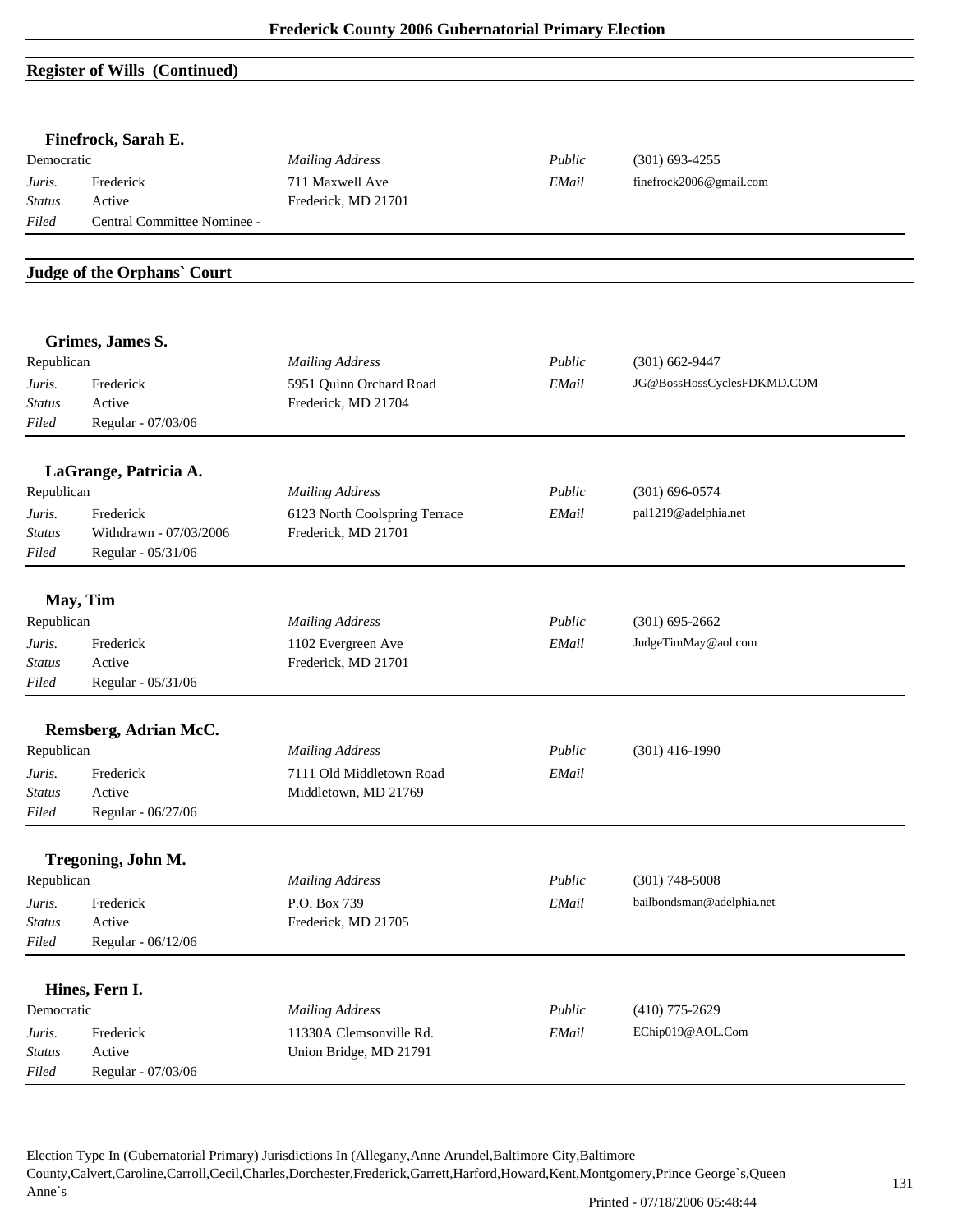# **Judge of the Orphans` Court (Continued)**

|                  | Norman, John H.        |                                           |        |                                |
|------------------|------------------------|-------------------------------------------|--------|--------------------------------|
| Democratic       |                        | <b>Mailing Address</b>                    | Public |                                |
| Juris.           | Frederick              | 4801 Green Valley Road                    | EMail  | JHNorman@aol.com               |
| <b>Status</b>    | Active                 | Monrovia, MD 21770                        |        |                                |
| Filed            | Regular - 07/03/06     |                                           |        |                                |
| <b>Sheriff</b>   |                        |                                           |        |                                |
|                  |                        |                                           |        |                                |
| Republican       | Domer, Harold L. Jr.   | <b>Mailing Address</b>                    | Public | $(240)$ 675-9999               |
|                  |                        |                                           |        |                                |
| Juris.<br>Status | Frederick<br>Active    | 7579 Lewistown Road<br>Thurmont, MD 21788 | EMail  | HaroldDomer@MSN.com            |
| Filed            | Regular - 06/05/06     |                                           |        |                                |
|                  | Folden, William G.     |                                           |        |                                |
| Republican       |                        | <b>Mailing Address</b>                    | Public | $(240)$ 405-2917               |
| Juris.           | Frederick              | 4118 Camden Drive                         | EMail  |                                |
| <b>Status</b>    | Active                 | Jefferson, MD 21755                       |        |                                |
| Filed            | Regular - 06/02/06     |                                           |        |                                |
|                  | Jenkins, Chuck         |                                           |        |                                |
| Republican       |                        | <b>Mailing Address</b>                    | Public | $(301) 898 - 5722$             |
| Juris.           | Frederick              | 7197 Prospect Drive                       | EMail  | sajenkins@adelphia.net         |
| <b>Status</b>    | Active                 | Thurmont, MD 21788                        |        |                                |
| Filed            | Regular - 06/01/06     |                                           |        |                                |
|                  | Johann, Thomas         |                                           |        |                                |
| Republican       |                        | <b>Mailing Address</b>                    | Public | $(240)$ 674-0384               |
| Juris.           | Frederick              | 10102A Woodsboro Rd                       | EMail  | tomjohann4sheriff@adelphia.net |
| <b>Status</b>    | Active                 | Woodsboro, MD 21798                       |        |                                |
| Filed            | Regular - 06/02/06     |                                           |        |                                |
|                  | Lawson, Tony           |                                           |        |                                |
| Democratic       |                        | <b>Mailing Address</b>                    | Public |                                |
| Juris.           | Frederick              | 3915 Manheim Place                        | EMail  |                                |
| <b>Status</b>    | Active                 | Jefferson, MD 21755                       |        |                                |
| Filed            | Regular - 06/20/06     |                                           |        |                                |
|                  | Tobery, Charles I. Jr. |                                           |        |                                |
| Democratic       |                        | <b>Mailing Address</b>                    | Public |                                |
| Juris.           | Frederick              | 14717 Sixes Bridge Road                   | EMail  | www.ToberyforSheriff.com       |
| <b>Status</b>    | Active                 | Emmitsburg, MD 21727                      |        |                                |
| Filed            | Regular - 06/22/06     |                                           |        |                                |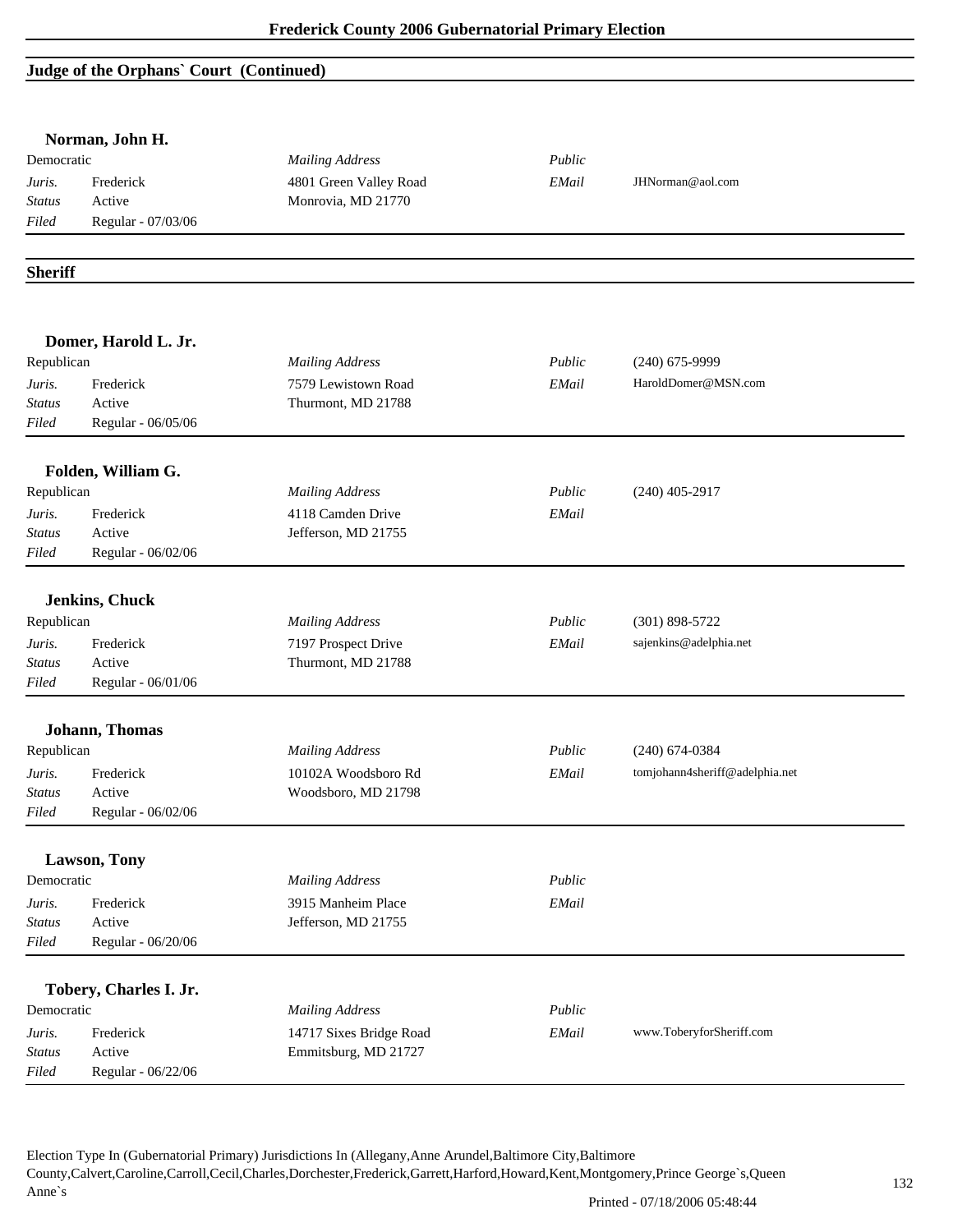#### **Democratic Central Committee Female**

|                  | Dudley, Anne L.                          |                                          |        |                            |
|------------------|------------------------------------------|------------------------------------------|--------|----------------------------|
| Democratic       |                                          | <b>Mailing Address</b>                   | Public |                            |
| Juris.           | Frederick                                | 22 East Eighth St                        | EMail  | aldudley@tsgnc.net         |
| Status           | Active                                   | Frederick, MD 21701                      |        |                            |
| Filed            | Regular - 06/30/06                       |                                          |        |                            |
|                  | Fine, Barbara Adele                      |                                          |        |                            |
| Democratic       |                                          | <b>Mailing Address</b>                   | Public | $(301)$ 371-6442           |
| Juris.           | Frederick                                | 105 South Jefferson Street               | EMail  | befine@earthlink.net       |
| <b>Status</b>    | Active                                   | Middletown, MD 21769                     |        |                            |
| Filed            | Regular - 06/30/06                       |                                          |        |                            |
|                  | Fink, Diane L.                           |                                          |        |                            |
| Democratic       |                                          | <b>Mailing Address</b>                   | Public | $(301) 607 - 6492$         |
| Juris.           | Frederick                                | 11025 Graymarsh Place                    | EMail  | Mddemdifi@gmail.com        |
| Status           | Active                                   | Ijamsville, MD 21754                     |        |                            |
| Filed            | Regular - 06/20/06                       |                                          |        |                            |
|                  | Hays, Maggi Margaret                     |                                          |        |                            |
| Democratic       |                                          | <b>Mailing Address</b>                   | Public |                            |
|                  |                                          |                                          |        |                            |
| Juris.<br>Status | Frederick<br>Active                      | 201 Cobble Way<br>Walkersville, MD 21793 | EMail  | maggihays@msn.com          |
| Filed            | Regular - 06/23/06                       |                                          |        |                            |
|                  |                                          |                                          |        |                            |
|                  | Mahraun, Janine                          |                                          |        |                            |
| Democratic       |                                          | <b>Mailing Address</b>                   | Public | $(240)$ 422-5822           |
| Juris.           | Frederick                                | 612 Maxwell Ave                          | EMail  | Janine_Mahraun@hotmail.com |
| <b>Status</b>    | Active                                   | Frederick, MD 21701                      |        |                            |
| Filed            | Regular - 07/03/06                       |                                          |        |                            |
|                  | <b>Schell, Florence Denn</b>             |                                          |        |                            |
| Democratic       |                                          | <b>Mailing Address</b>                   | Public |                            |
| Juris.           | Frederick                                | 27 Main Street                           | EMail  | Floss58@MSN.com            |
| <b>Status</b>    | Active                                   | Walkersville, MD 21793                   |        |                            |
| Filed            | Regular - 06/28/06                       |                                          |        |                            |
|                  | <b>Democratic Central Committee Male</b> |                                          |        |                            |
|                  |                                          |                                          |        |                            |
|                  | Bhattacharjee, Sushil K.                 |                                          |        |                            |
| Democratic       |                                          | <b>Mailing Address</b>                   | Public | $(301) 694 - 9455$         |
| Juris.           | Frederick                                | 1322 Hillcrest Drive                     | EMail  | attach22@Aol.Com           |
| Status           | Active                                   | Frederick, MD 21703                      |        |                            |
| Filed            | Regular - 06/20/06                       |                                          |        |                            |
|                  |                                          |                                          |        |                            |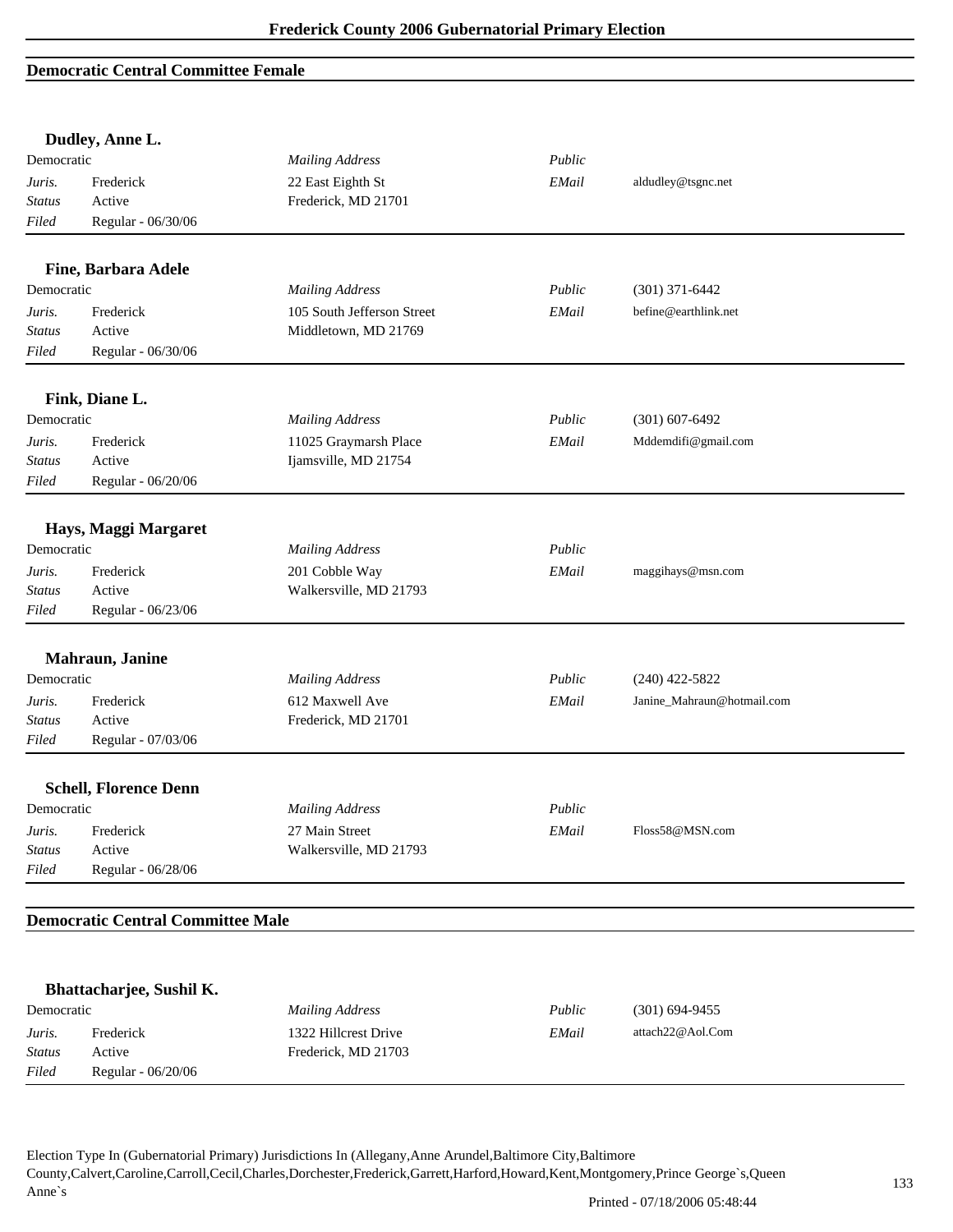## **Democratic Central Committee Male (Continued)**

|               | <b>Currey, Russ</b>    |                                  |        |                             |  |
|---------------|------------------------|----------------------------------|--------|-----------------------------|--|
| Democratic    |                        | <b>Mailing Address</b>           | Public | $(301)$ 371-9198            |  |
| Juris.        | Frederick              | 104 East Main Street             | EMail  | russcurrey@juno.com         |  |
| <b>Status</b> | Active                 | Middletown, MD 21769             |        |                             |  |
| Filed         | Regular - 06/16/06     |                                  |        |                             |  |
|               | Hall, Jim              |                                  |        |                             |  |
| Democratic    |                        | <b>Mailing Address</b>           | Public | (301) 663-5131 X224         |  |
| Juris.        | Frederick              | 7015 Allington Manor Circle East | EMail  | jihall@frederickymca.org    |  |
| <b>Status</b> | Active                 | Frederick, MD 21703              |        |                             |  |
| Filed         | Regular - 07/03/06     |                                  |        |                             |  |
|               | Jensen, Ted            |                                  |        |                             |  |
| Democratic    |                        | <b>Mailing Address</b>           | Public |                             |  |
| Juris.        | Frederick              | 11057 Bennie Duncan Rd           | EMail  | t.t.jensen@att.net          |  |
| Status        | Withdrawn - 07/12/2006 | Frederick, MD 21701              |        |                             |  |
| Filed         | Regular - 06/14/06     |                                  |        |                             |  |
|               | <b>Kresslein</b> , Bob |                                  |        |                             |  |
| Democratic    |                        | <b>Mailing Address</b>           | Public |                             |  |
| Juris.        | Frederick              | 1721 Dahlgren Road               | EMail  | rkresslein@fredericklaw.com |  |
| Status        | Active                 | Middletown, MD 21769             |        |                             |  |
| Filed         | Regular - 06/28/06     |                                  |        |                             |  |
|               |                        |                                  |        |                             |  |
| Democratic    | Schultz, Adam          |                                  | Public |                             |  |
|               |                        | <b>Mailing Address</b>           |        | $(240)$ 818-2113            |  |
| Juris.        | Frederick              | 21 Howard St Apt 3               | EMail  | AdamCSchultz@gmail.com      |  |
| Status        | Active                 | Thurmont, MD 21788               |        |                             |  |
| Filed         | Regular - 06/22/06     |                                  |        |                             |  |
|               | Slater, Stephen G.     |                                  |        |                             |  |
| Democratic    |                        | <b>Mailing Address</b>           | Public | $(301) 682 - 5601$          |  |
| Juris.        | Frederick              | 4512 Jefferson Pike              | EMail  | sgslawslate@adelphia.net    |  |
| <b>Status</b> | Active                 | Jefferson, MD 21755              |        |                             |  |
| Filed         | Regular - 06/30/06     |                                  |        |                             |  |
|               | <b>Soltero, Tony</b>   |                                  |        |                             |  |
| Democratic    |                        | <b>Mailing Address</b>           | Public |                             |  |
| Juris.        | Frederick              | 7011 Fox Chase Road              | EMail  | tony.soltero@gmail.com      |  |
|               | Active                 | New Market, MD 21774             |        |                             |  |
| <b>Status</b> |                        |                                  |        |                             |  |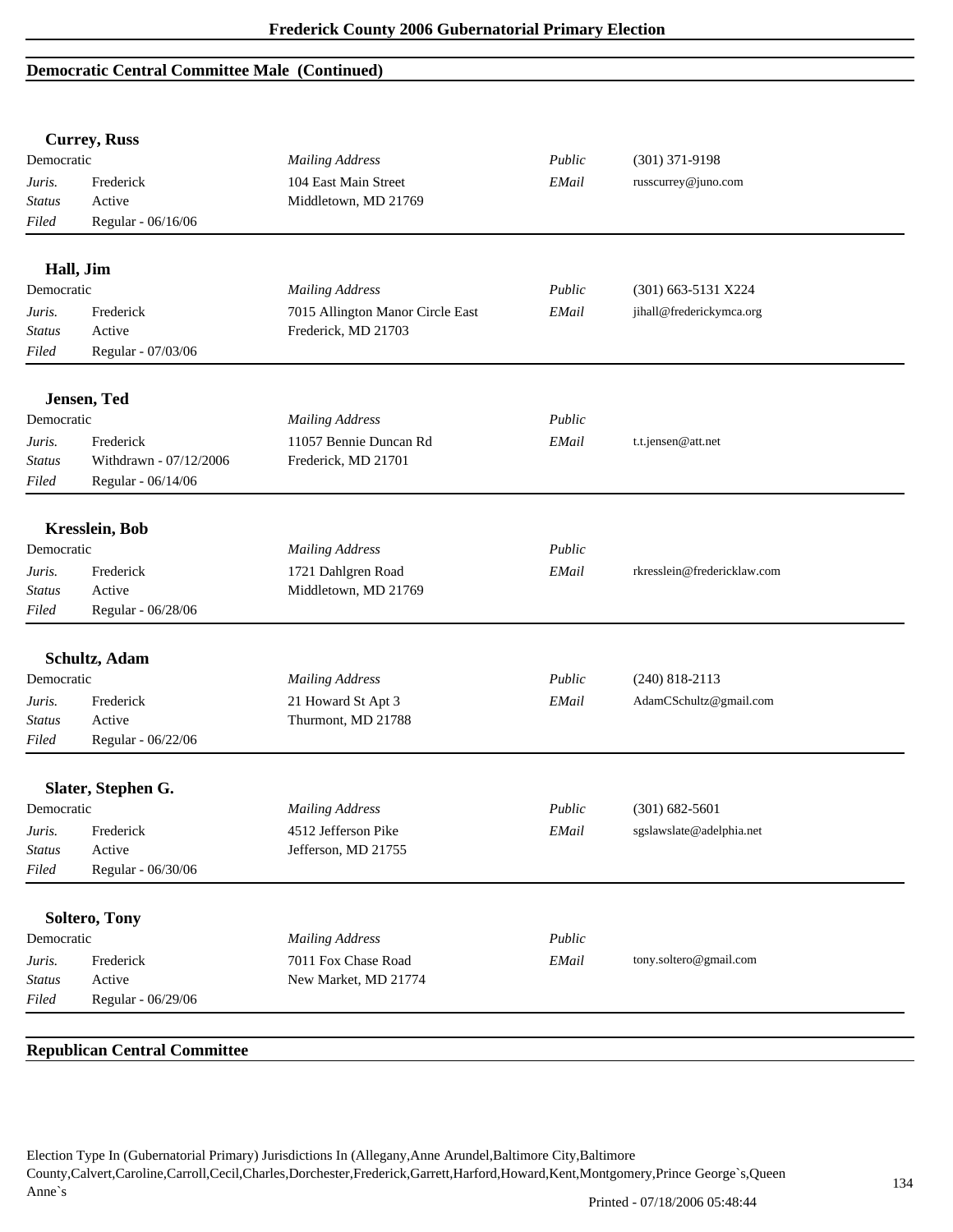|               | <b>Ashton, Bill</b>           |                           |        |                                   |
|---------------|-------------------------------|---------------------------|--------|-----------------------------------|
| Republican    |                               | <b>Mailing Address</b>    | Public |                                   |
| Juris.        | Frederick                     | 932 Cherokee Trail        | EMail  | WAshton100@aolcom                 |
| <b>Status</b> | Active                        | Frederick, MD 21701       |        |                                   |
| Filed         | Regular - 07/03/06            |                           |        |                                   |
|               | Bree Rettig, Robert A.        |                           |        |                                   |
| Republican    |                               | <b>Mailing Address</b>    | Public | $(301)$ 668-5353                  |
| Juris.        | Frederick                     | 5618 North Broadmoor Ter. | EMail  |                                   |
| <b>Status</b> | Active                        | Ijamsville, MD 21754      |        |                                   |
| Filed         | Regular - 06/21/06            |                           |        |                                   |
|               | <b>Brooks, Mechelle</b>       |                           |        |                                   |
| Republican    |                               | <b>Mailing Address</b>    | Public | $(301)$ 668-1038                  |
| Juris.        | Frederick                     | 5791 Rockspray Ct         | EMail  | mechelle.brooks@fcps.org          |
| <b>Status</b> | Active                        | Frederick, MD 21703       |        |                                   |
| Filed         | Regular - 07/03/06            |                           |        |                                   |
|               | <b>Brooks</b> , Tim           |                           |        |                                   |
| Republican    |                               | <b>Mailing Address</b>    | Public | $(301)$ 668-1038                  |
| Juris.        | Frederick                     | 5791 Rockspray Court      | EMail  | Tim@brooksforsenate.com           |
| Status        | Active                        | Frederick, MD 21703       |        |                                   |
| Filed         | Regular - 07/03/06            |                           |        |                                   |
|               |                               |                           |        |                                   |
|               | <b>Conyers, Senitta Renee</b> |                           |        |                                   |
| Republican    |                               | <b>Mailing Address</b>    | Public | $(301) 696 - 2084$                |
| Juris.        | Frederick                     | 233 Bishops Glen Drive    | EMail  | conyers_representsyou@hotmail.com |
| <b>Status</b> | Active                        | Frederick, MD 21702       |        |                                   |
| Filed         | Regular - 07/03/06            |                           |        |                                   |
|               | Flores, Dino E. Jr.           |                           |        |                                   |
| Republican    |                               | <b>Mailing Address</b>    | Public | $(301)$ 662-6486                  |
| Juris.        | Frederick                     | 408 West Patrick Street   | EMail  | dfloresjr@prodigy.net             |
| <b>Status</b> | Active                        | Frederick, MD 21701       |        |                                   |
| Filed         | Regular - 07/03/06            |                           |        |                                   |
|               | <b>Greene</b> , Philip        |                           |        |                                   |
| Republican    |                               | <b>Mailing Address</b>    | Public | $(301)$ 473-5917                  |
| Juris.        | Frederick                     | 7308 Parkview Drive       | EMail  | philgreene@aol.com                |
| <b>Status</b> | Active                        | Frederick, MD 21702       |        |                                   |
| Filed         | Regular - 06/30/06            |                           |        |                                   |
|               |                               |                           |        |                                   |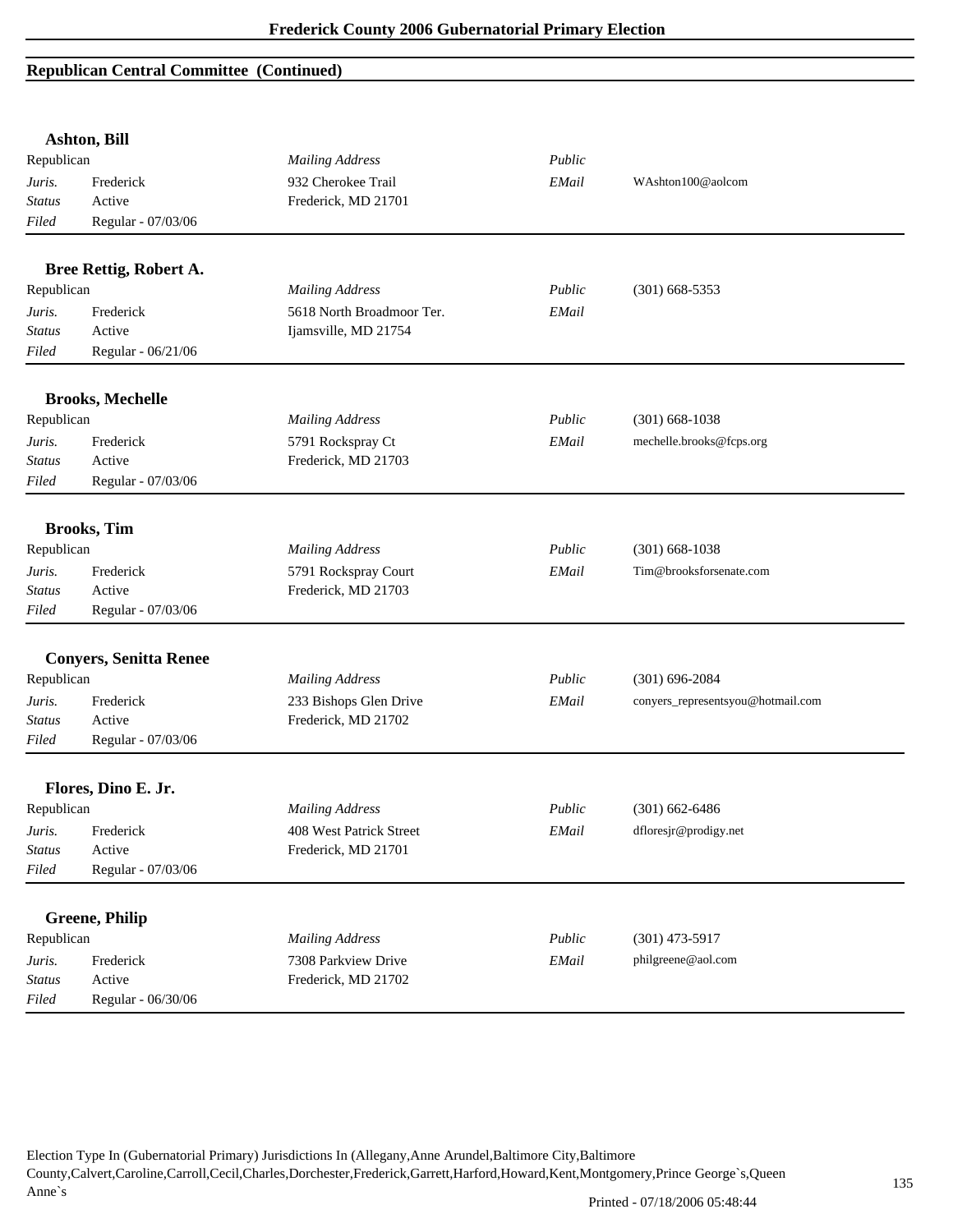|                         | Hough, Michael          |                                  |        |                           |
|-------------------------|-------------------------|----------------------------------|--------|---------------------------|
| Republican              |                         | <b>Mailing Address</b>           | Public | $(240)$ 405-7098          |
| Juris.                  | Frederick               | 1328 Hampshire Drive             | EMail  | MichaelJHough@aol.com     |
| <b>Status</b>           | Active                  | Frederick, MD 21702              |        |                           |
| Filed                   | Regular - 06/21/06      |                                  |        |                           |
|                         | <b>Mossburg, Blaine</b> |                                  |        |                           |
| Republican              |                         | <b>Mailing Address</b>           | Public | $(240)$ 818-8804          |
| Juris.                  | Frederick               | 126 Key Parkway                  | EMail  | Blaine Mossburg@Yahoo.com |
| <b>Status</b>           | Active                  | Frederick, MD 21702              |        |                           |
| Filed                   | Regular - 07/03/06      |                                  |        |                           |
|                         | Myers, Eric T.          |                                  |        |                           |
| Republican              |                         | <b>Mailing Address</b>           | Public | $(301)$ 371-7570          |
|                         | Frederick               | 7807 Ifert Drive                 | EMail  |                           |
| Juris.<br><b>Status</b> | Active                  | Middletown, MD 21769             |        |                           |
| Filed                   | Regular - 05/31/06      |                                  |        |                           |
|                         |                         |                                  |        |                           |
|                         | Nash, Katherine         |                                  |        |                           |
| Republican              |                         | <b>Mailing Address</b>           | Public | $(301) 524 - 9142$        |
| Juris.                  | Frederick               | 5000 Croydon Ter                 | EMail  | katiejonash@hotmail.com   |
| <b>Status</b>           | Active                  | Frederick, MD 21703              |        |                           |
| Filed                   | Regular - 06/30/06      |                                  |        |                           |
|                         | Nigh, Jacqui            |                                  |        |                           |
| Republican              |                         | <b>Mailing Address</b>           | Public |                           |
| Juris.                  | Frederick               | PO Box 526                       | EMail  | jacquinigh@adelphia.net   |
| <b>Status</b>           | Active                  | New Market, MD 21774             |        |                           |
| Filed                   | Regular - 06/26/06      |                                  |        |                           |
|                         | Powell, Carol Lee       |                                  |        |                           |
| Republican              |                         | <b>Mailing Address</b>           | Public | $(301)$ 663-1622          |
| Juris.                  | Frederick               | 11 West Second Street            | EMail  |                           |
| <b>Status</b>           | Active                  | Frederick, MD 21701              |        |                           |
| Filed                   | Regular - 06/30/06      |                                  |        |                           |
|                         |                         |                                  |        |                           |
|                         | Rolle, Mary C.          |                                  |        |                           |
| Republican              |                         | <b>Mailing Address</b>           | Public |                           |
| Juris.                  | Frederick               | 7217 James Harris Memorial Drive | EMail  | mrolle@frederick.edu      |
| <b>Status</b>           | Active                  | Frederick, MD 21702              |        |                           |
| Filed                   | Regular - 07/03/06      |                                  |        |                           |

Election Type In (Gubernatorial Primary) Jurisdictions In (Allegany,Anne Arundel,Baltimore City,Baltimore County,Calvert,Caroline,Carroll,Cecil,Charles,Dorchester,Frederick,Garrett,Harford,Howard,Kent,Montgomery,Prince George`s,Queen Anne`s

Printed - 07/18/2006 05:48:44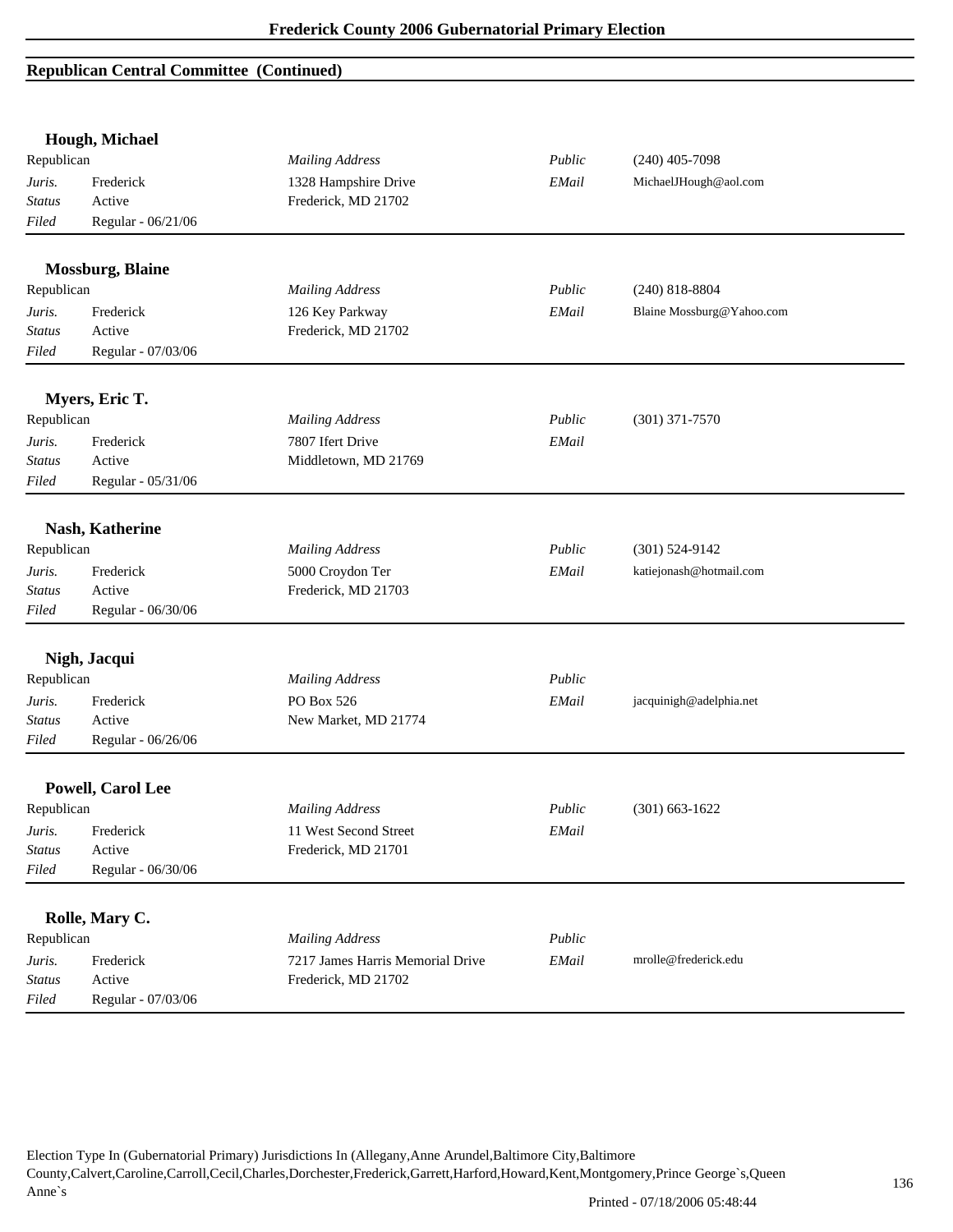|                         | Salibi, George Elias       |                          |        |                           |
|-------------------------|----------------------------|--------------------------|--------|---------------------------|
| Republican              |                            | <b>Mailing Address</b>   | Public | $(301)$ 748-3929          |
| Juris.                  | Frederick                  | PO Box 2033              | EMail  | darkshdw2000@aol.com      |
| <b>Status</b>           | Active                     | Frederick, MD 21702      |        |                           |
| Filed                   | Regular - 07/03/06         |                          |        |                           |
|                         | Schulz, Kelly M.           |                          |        |                           |
| Republican              |                            | <b>Mailing Address</b>   | Public | $(240)$ 285-5540          |
| Juris.                  | Frederick                  | 6773 Balmoral Ridge      | EMail  | kmsremax@aol.com          |
| <b>Status</b>           | Active                     | New Market, MD 21774     |        |                           |
| Filed                   | Regular - 06/26/06         |                          |        |                           |
|                         | Smith, Bryan               |                          |        |                           |
| Republican              |                            | <b>Mailing Address</b>   | Public |                           |
| Juris.                  | Frederick                  | 835 Chadwick Circle      | EMail  | duke63@adelphia.net       |
| <b>Status</b>           | Active                     | Frederick, MD 21701-4433 |        |                           |
| Filed                   | Regular - 07/03/06         |                          |        |                           |
|                         |                            |                          |        |                           |
|                         | <b>Board of Education</b>  |                          |        |                           |
|                         |                            |                          |        |                           |
|                         | Boffman, Daryl A.          |                          |        |                           |
| Non-Partisan            |                            | <b>Mailing Address</b>   | Public | $(301) 620 - 0067$        |
| Juris.                  | Frederick                  | 6799 Snow Goose Court    | EMail  |                           |
| Status                  | Active                     | Frederick, MD 21703      |        |                           |
| Filed                   | Regular - 06/30/06         |                          |        |                           |
|                         | <b>Borsa, Bonnie Smith</b> |                          |        |                           |
| Non-Partisan            |                            | <b>Mailing Address</b>   | Public | $(301)$ 695-8214          |
| Juris.                  | Frederick                  | 6236 White Oak Drive     | EMail  | bonborsa@adelphia.net     |
| <b>Status</b>           | Active                     | Frederick, MD 21701      |        |                           |
| Filed                   | Regular - 06/01/06         |                          |        |                           |
|                         | Brittain, Fern Jr.         |                          |        |                           |
| Non-Partisan            |                            | <b>Mailing Address</b>   | Public |                           |
|                         | Frederick                  | Apartment E              | EMail  | Brittain@cpurity.com      |
| Juris.<br><b>Status</b> | Active                     | 302 Baughman's Lane      |        |                           |
| Filed                   | Regular - 07/03/06         | Frederick, MD 21702      |        |                           |
|                         |                            |                          |        |                           |
|                         | Ciliberti, Barrie S.       |                          |        |                           |
| Non-Partisan            |                            | <b>Mailing Address</b>   | Public | $(301) 860 - 3247$        |
| Juris.                  | Frederick                  | 3741 Spicebush Drive     | EMail  | barrieciliberti@yahoo.com |
| <b>Status</b>           | Active                     | Urbana, MD 21704         |        |                           |
| Filed                   | Regular - 06/30/06         |                          |        |                           |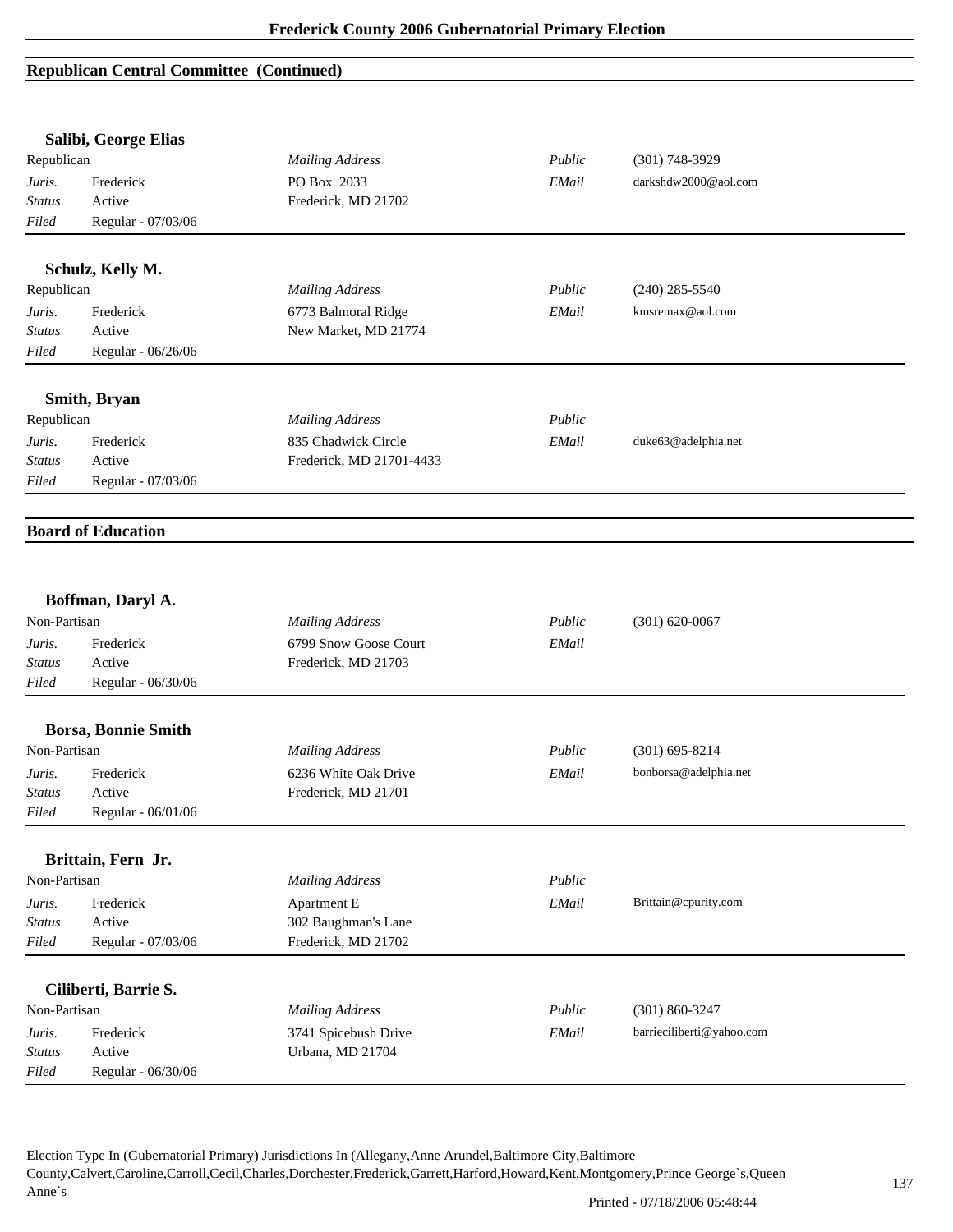|               | Duck, Whitney McDyer         |                         |        |                          |  |
|---------------|------------------------------|-------------------------|--------|--------------------------|--|
| Non-Partisan  |                              | <b>Mailing Address</b>  | Public | $(240)$ 344-5869         |  |
| Juris.        | Frederick                    | 216 N Delaware Ave      | EMail  | theducks2@adelphia.net   |  |
| <b>Status</b> | Active                       | Brunswick, MD 21716     |        |                          |  |
| Filed         | Regular - 06/30/06           |                         |        |                          |  |
|               | Fish, Angie L.               |                         |        |                          |  |
| Non-Partisan  |                              | <b>Mailing Address</b>  | Public | $(301)$ 865-4663         |  |
| Juris.        | Frederick                    | 5803 Drexal Ave         | EMail  | angiefish@adelphia.net   |  |
| <b>Status</b> | Active                       | New Market, MD 21774    |        |                          |  |
| Filed         | Regular - 06/30/06           |                         |        |                          |  |
|               | Lile, Lanie                  |                         |        |                          |  |
| Non-Partisan  |                              | <b>Mailing Address</b>  | Public |                          |  |
| Juris.        | Frederick                    | 5810 Stoney Creek Drive | EMail  | lanielile@gmail.com      |  |
| <b>Status</b> | Active                       | Frederick, MD 21703     |        |                          |  |
| Filed         | Regular - 07/03/06           |                         |        |                          |  |
|               | <b>Mansfield, Leslie Ann</b> |                         |        |                          |  |
| Non-Partisan  |                              | <b>Mailing Address</b>  | Public |                          |  |
| Juris.        | Frederick                    | 7611 Yale Court         | EMail  |                          |  |
| <b>Status</b> | Active                       | Frederick, MD 21702     |        |                          |  |
| Filed         | Regular - 06/23/06           |                         |        |                          |  |
|               | Schaden, Mike                |                         |        |                          |  |
| Non-Partisan  |                              | <b>Mailing Address</b>  | Public | $(301) 662 - 2322$       |  |
| Juris.        | Frederick                    | 8105 Claiborne Court    | EMail  | drmikeopuc@aol.com.      |  |
| <b>Status</b> | Active                       | Frederick, MD 21702     |        |                          |  |
| Filed         | Regular - 05/22/06           |                         |        |                          |  |
|               | Smith, Jean                  |                         |        |                          |  |
| Non-Partisan  |                              | <b>Mailing Address</b>  | Public | $(301) 831 - 7094$       |  |
| Juris.        | Frederick                    | 4111 Larson Lane        | EMail  | JeanSmith2@earthlink.net |  |
| <b>Status</b> | Active                       | Mt. Airy, MD 21771      |        |                          |  |
| Filed         | Regular - 05/08/06           |                         |        |                          |  |
|               | Switzer, Jonathan            |                         |        |                          |  |
| Non-Partisan  |                              | <b>Mailing Address</b>  | Public | $(301) 694 - 7869$       |  |
| Juris.        | Frederick                    | 91 Howard Court         | EMail  | Jonswitzer@verizon.net   |  |
| <b>Status</b> | Active                       | Frederick, MD 21702     |        |                          |  |
| Filed         | Regular - 07/03/06           |                         |        |                          |  |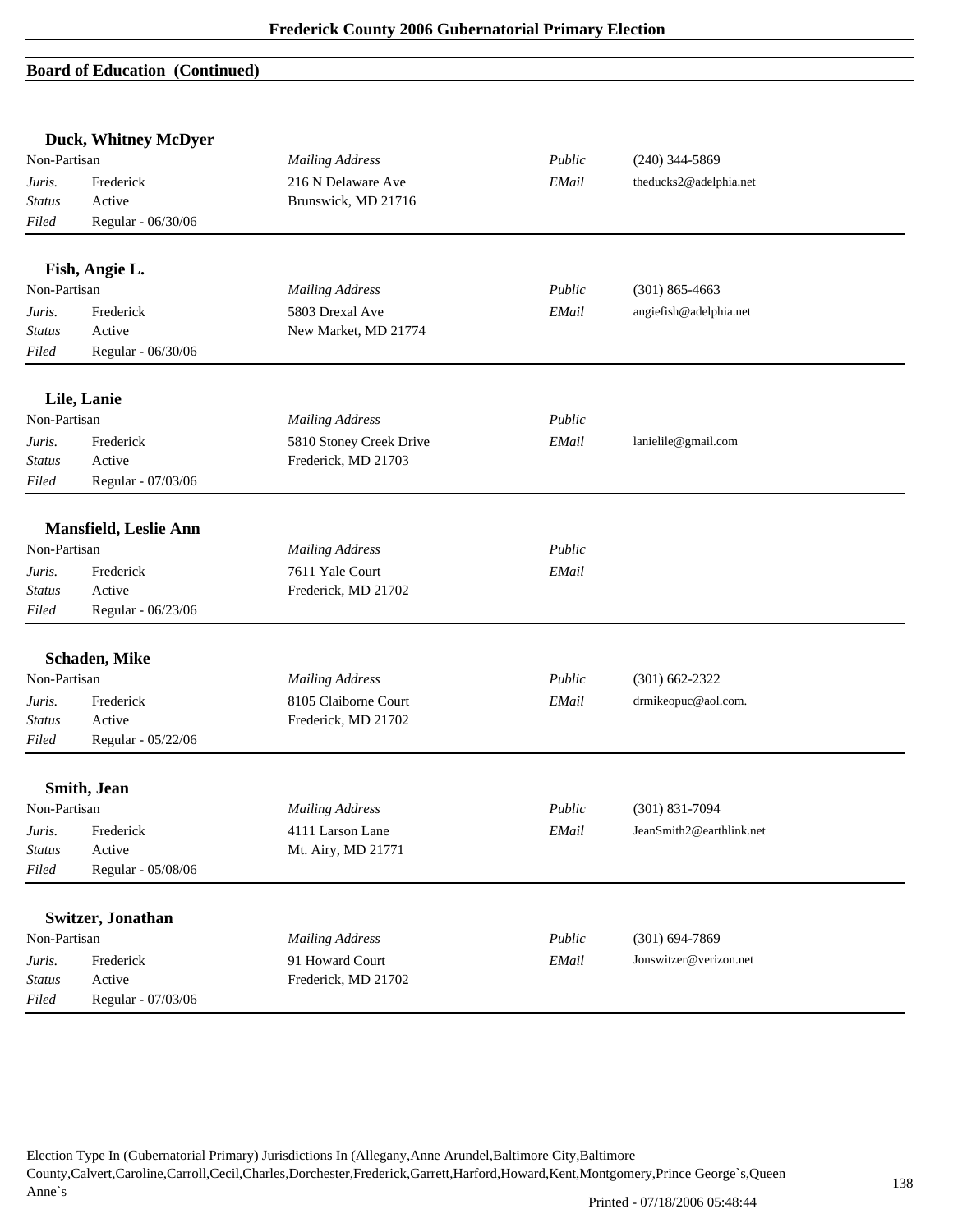|               | <b>County Commissioner</b>  |                             |        |                               |
|---------------|-----------------------------|-----------------------------|--------|-------------------------------|
|               | District/Circuit 001        |                             |        |                               |
|               | Gregg, Ernest J.            |                             |        |                               |
| Republican    |                             | <b>Mailing Address</b>      | Public |                               |
| Juris.        | Garrett                     | 1510 Pittsburgh Ave         | EMail  |                               |
| <b>Status</b> | Active                      | Mt Lake Park, MD 21550-3416 |        |                               |
| Filed         | Regular - 03/22/06          |                             |        |                               |
|               | Nazelrod, Sidney R.         |                             |        |                               |
| Republican    |                             | <b>Mailing Address</b>      | Public | $(301)$ 334-3933              |
| Juris.        | Garrett                     | 7 Alderson St               | EMail  | 560uhaul@verizon.net          |
| <b>Status</b> | Active                      | Mtn Lake Park, MD 21550     |        |                               |
| Filed         | Regular - 07/03/06          |                             |        |                               |
|               | <b>County Commissioner</b>  |                             |        |                               |
|               | District/Circuit 002        |                             |        |                               |
|               |                             |                             |        |                               |
|               | Holliday, Frederick A.      |                             |        |                               |
| Republican    |                             | <b>Mailing Address</b>      | Public | $(301)$ 334-8970              |
| Juris.        | Garrett                     | PO Box 177                  | EMail  |                               |
| <b>Status</b> | Active                      | Grantsville, MD 21536       |        |                               |
| Filed         | Regular - 04/05/06          |                             |        |                               |
|               |                             |                             |        |                               |
|               | <b>Walters</b> , Walt       |                             |        |                               |
| Democratic    |                             | <b>Mailing Address</b>      | Public |                               |
| Juris.        | Garrett                     | 1182 Springs Rd             | EMail  | 1971 montecarloss@verizon.net |
| <b>Status</b> | Active                      | Grantsville, MD 21536       |        |                               |
| Filed         | Regular - 07/03/06          |                             |        |                               |
|               |                             |                             |        |                               |
|               | <b>County Commissioner</b>  |                             |        |                               |
|               | <b>District/Circuit 003</b> |                             |        |                               |
|               | Beard, David C.             |                             |        |                               |
| Republican    |                             | <b>Mailing Address</b>      | Public | $(301)$ 334-5987              |
| Juris.        | Garrett                     | 816 E Green St              | EMail  |                               |
| <b>Status</b> | Active                      | Oakland, MD 21550           |        |                               |
| Filed         | Regular - 08/24/05          |                             |        |                               |
|               |                             |                             |        |                               |
|               | <b>Glotfelty, Denny</b>     |                             |        |                               |
| Republican    |                             | <b>Mailing Address</b>      | Public | $(301)$ 387-6068              |
| Juris.        | Garrett                     | P O Box 202                 | EMail  | dglotfelty@adelphia.net       |
| <b>Status</b> | Active                      | McHenry, MD 21541           |        |                               |
| Filed         | Regular - 01/03/06          |                             |        |                               |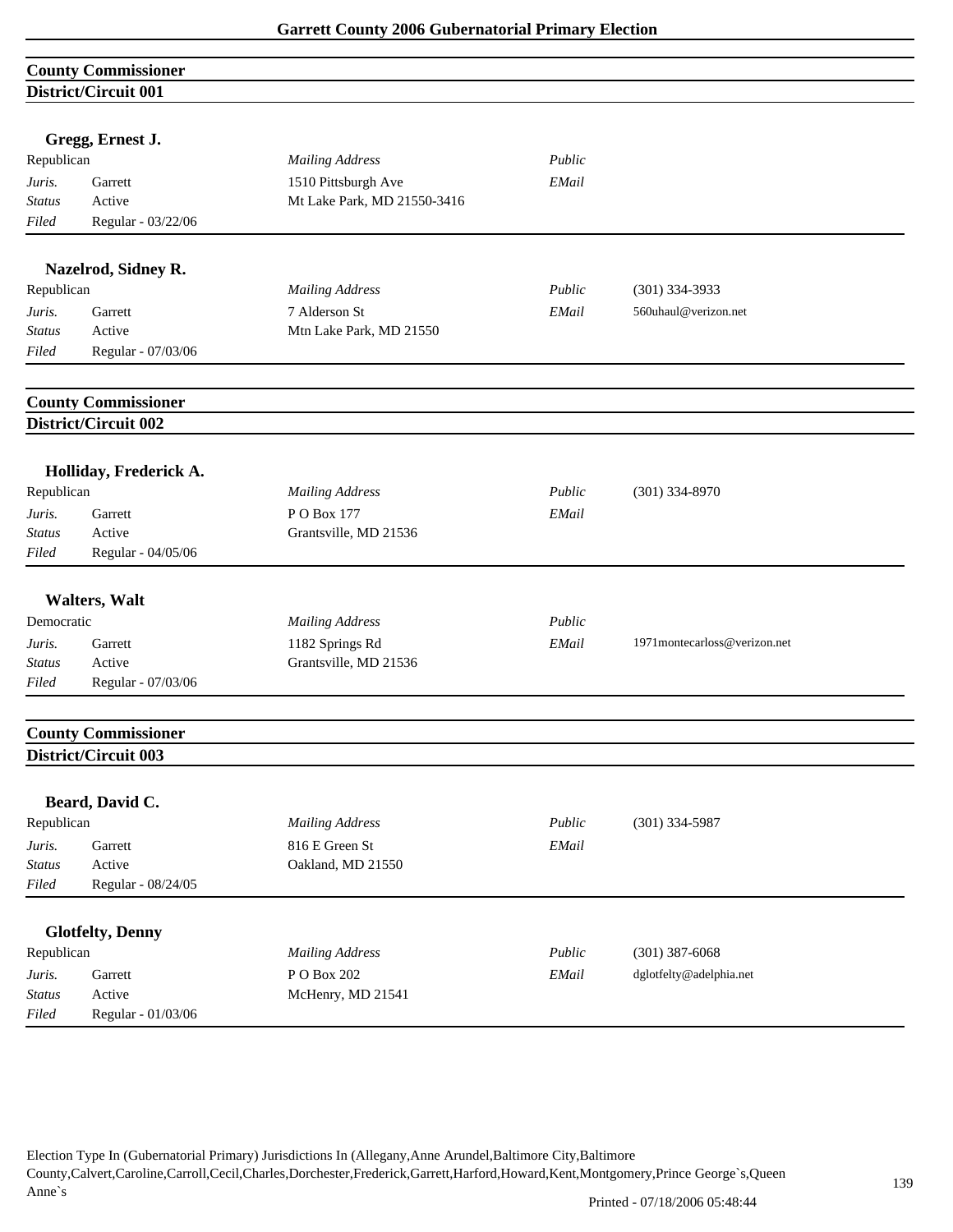## **County Commissioner (Continued) District/Circuit 003**

|               | Paugh, Carroll "Buddy"            |                          |        |                                 |
|---------------|-----------------------------------|--------------------------|--------|---------------------------------|
| Republican    |                                   | <b>Mailing Address</b>   | Public |                                 |
| Juris.        | Garrett                           | 28 Bethel Rd             | EMail  |                                 |
| <b>Status</b> | Active                            | Oakland, MD 21550        |        |                                 |
| Filed         | Regular - 06/12/06                |                          |        |                                 |
|               | Pritt, Betty M.                   |                          |        |                                 |
| Democratic    |                                   | <b>Mailing Address</b>   | Public |                                 |
| Juris.        | Garrett                           | 470 Cherry Creek Ln      | EMail  | bettypritt@yahoo.com            |
| <b>Status</b> | Active                            | Oakland, MD 21550        |        |                                 |
| Filed         | Regular - 06/19/06                |                          |        |                                 |
|               | <b>State's Attorney</b>           |                          |        |                                 |
|               | <b>Welch, Lisa Thayer</b>         |                          |        |                                 |
| Republican    |                                   | <b>Mailing Address</b>   | Public | $(301)$ 387-4405                |
| Juris.        | Garrett                           | 4565 Oakland Sang Run Rd | EMail  | welch@gcnetmail.net             |
| Status        | Active                            | Oakland, MD 21550        |        |                                 |
| Filed         | Regular - 06/27/06                |                          |        |                                 |
|               | <b>Clerk of the Circuit Court</b> |                          |        |                                 |
|               | Martin, David K.                  |                          |        |                                 |
| Republican    |                                   | <b>Mailing Address</b>   | Public | $(301)$ 334-1941                |
| Juris.        | Garrett                           | 2645 Broadford Rd        | EMail  | david.martin@courts.state.md.us |
| <b>Status</b> | Active                            | Oakland, MD 21550        |        |                                 |
| Filed         | Regular - 03/14/06                |                          |        |                                 |
|               | <b>Register of Wills</b>          |                          |        |                                 |
|               |                                   |                          |        |                                 |
|               | DiSimone, Joseph F.               |                          |        |                                 |
| Republican    |                                   | <b>Mailing Address</b>   | Public | $(301)$ 334-1997                |
| Juris.        | Garrett                           | 1739 Underwood Rd        | EMail  |                                 |
| Status        | Active                            | Oakland, MD 21550        |        |                                 |
| Filed         | Regular - 02/28/06                |                          |        |                                 |
|               | Judge of the Orphans' Court       |                          |        |                                 |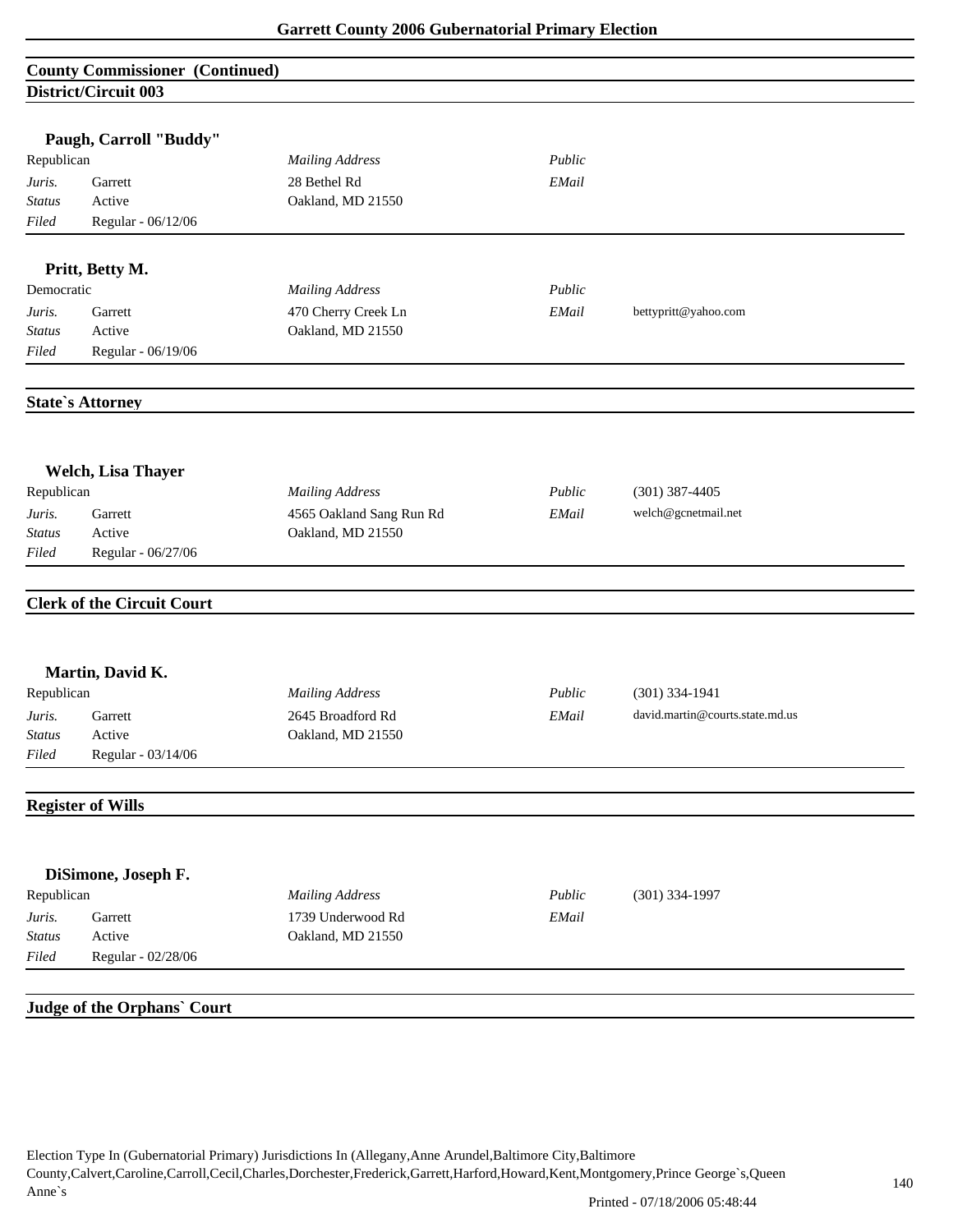# **Judge of the Orphans` Court (Continued)**

|                | DeWitt, Clifford C.      |                              |        |                     |  |
|----------------|--------------------------|------------------------------|--------|---------------------|--|
| Republican     |                          | <b>Mailing Address</b>       | Public | $(301)$ 334-1999    |  |
| Juris.         | Garrett                  | 111 John DeWitt Ln           | EMail  |                     |  |
| <b>Status</b>  | Active                   | Oakland, MD 21550            |        |                     |  |
| Filed          | Regular - 04/11/06       |                              |        |                     |  |
|                | Margroff, James F.       |                              |        |                     |  |
| Republican     |                          | <b>Mailing Address</b>       | Public | $(301) 746 - 8514$  |  |
| Juris.         | Garrett                  | 886 Cove Rd                  | EMail  |                     |  |
| <b>Status</b>  | Active                   | Accident, MD 21520           |        |                     |  |
| Filed          | Regular - 04/11/06       |                              |        |                     |  |
|                | Wilt, Wayne              |                              |        |                     |  |
| Republican     |                          | <b>Mailing Address</b>       | Public | $(301)$ 334-9200    |  |
| Juris.         | Garrett                  | 840 Dennett Rd               | EMail  |                     |  |
| <b>Status</b>  | Active                   | Oakland, MD 21550            |        |                     |  |
| Filed          | Regular - 02/01/06       |                              |        |                     |  |
| <b>Sheriff</b> |                          |                              |        |                     |  |
|                | <b>Berkebile, Gary</b>   |                              |        |                     |  |
| Republican     |                          | <b>Mailing Address</b>       | Public |                     |  |
| Juris.         | Garrett                  | 901 Accident Friendsville Rd | EMail  |                     |  |
| <b>Status</b>  | Active                   | Accident, MD 21520           |        |                     |  |
| Filed          | Regular - 07/21/05       |                              |        |                     |  |
|                | Gnegy, Larry E.          |                              |        |                     |  |
| Republican     |                          | <b>Mailing Address</b>       | Public |                     |  |
| Juris.         | Garrett                  | PO Box 186                   | EMail  | garrettcoso@cji.net |  |
| <b>Status</b>  | Active                   | Oakland, MD 21550            |        |                     |  |
| Filed          | Regular - 09/06/05       |                              |        |                     |  |
|                | <b>Tichnell, Harland</b> |                              |        |                     |  |
| Republican     |                          | <b>Mailing Address</b>       | Public |                     |  |
| Juris.         | Garrett                  | 104 RC Ln                    | EMail  |                     |  |
| <b>Status</b>  | Active                   | Friendsville, MD 21531       |        |                     |  |
| Filed          | Regular - 06/11/06       |                              |        |                     |  |
|                |                          |                              |        |                     |  |

## **Democratic Central Committee**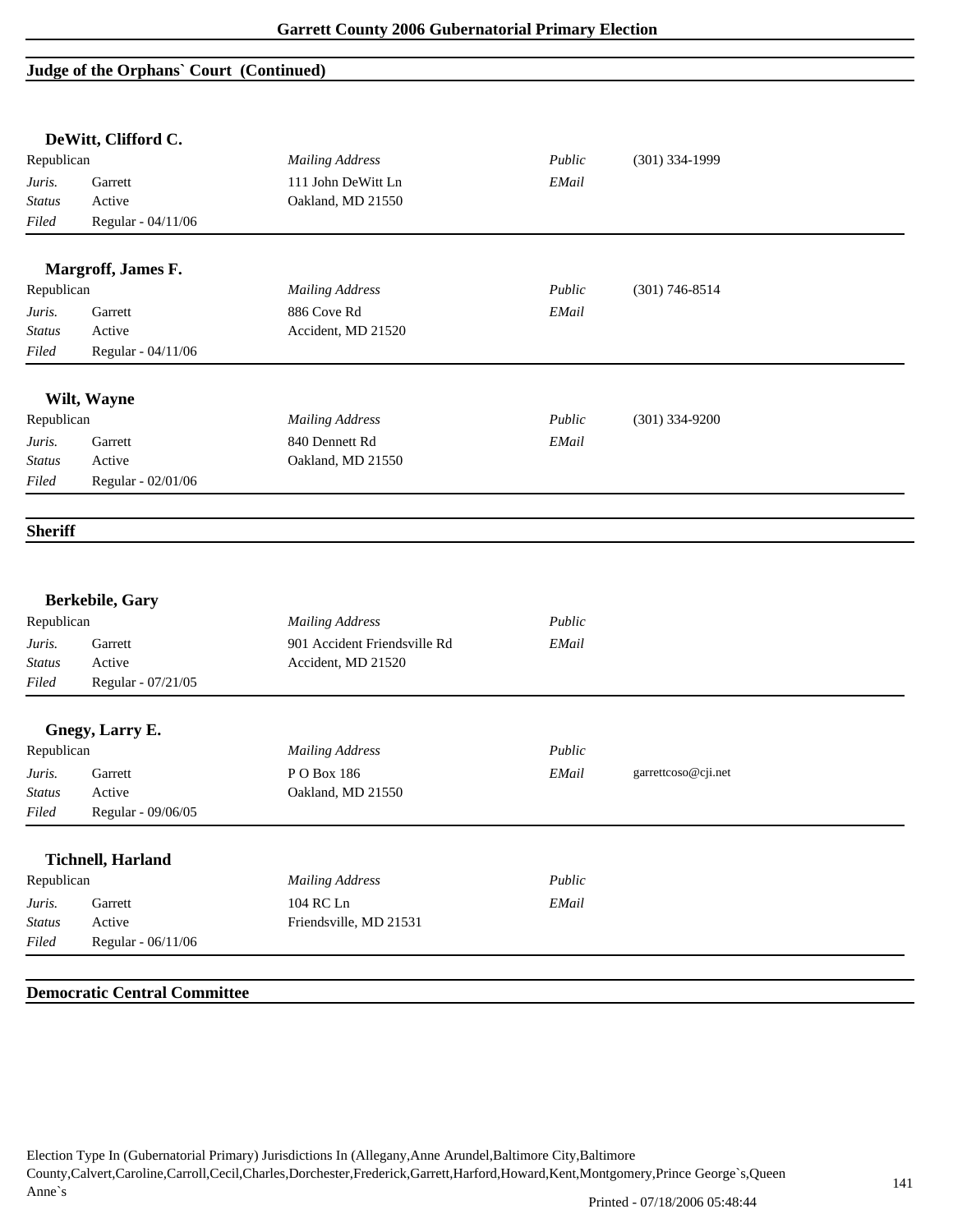### **Democratic Central Committee (Continued)**

|                        | Neary, Zelma M.                     |                                      |        |                            |  |
|------------------------|-------------------------------------|--------------------------------------|--------|----------------------------|--|
| Democratic             |                                     | <b>Mailing Address</b>               | Public |                            |  |
| Juris.                 | Garrett                             | 128 B St                             | EMail  | pneary@iceweb.net          |  |
| <b>Status</b>          | Active                              | Mt Lake Park, MD 21550               |        |                            |  |
| Filed                  | Regular - 06/26/06                  |                                      |        |                            |  |
|                        | <b>Stanton, James R. "Smokey"</b>   |                                      |        |                            |  |
| Democratic             |                                     | <b>Mailing Address</b>               | Public | (301) 334-3788             |  |
| Juris.                 | Garrett                             | 705 Red Oak Cr                       | EMail  | jrstanton@erols.com        |  |
| <b>Status</b>          | Active                              | Oakland, MD 21550                    |        |                            |  |
| Filed                  | Regular - 07/03/06                  |                                      |        |                            |  |
|                        |                                     |                                      |        |                            |  |
|                        | <b>Republican Central Committee</b> |                                      |        |                            |  |
|                        |                                     |                                      |        |                            |  |
| Republican             | Bittinger, Michael H.               | <b>Mailing Address</b>               | Public | $(301)$ 334-9153           |  |
|                        | Garrett                             |                                      |        |                            |  |
| Juris.                 | Active                              | 68 Allegro Lane<br>Oakland, MD 21550 | EMail  |                            |  |
| <b>Status</b><br>Filed |                                     |                                      |        |                            |  |
|                        | Regular - 07/03/06                  |                                      |        |                            |  |
|                        | <b>Butler, Brandon Scott</b>        |                                      |        |                            |  |
| Republican             |                                     | <b>Mailing Address</b>               | Public | $(301)$ 895-3103           |  |
| Juris.                 | Garrett                             | 746 N Park Rd                        | EMail  | brandon_butler@hotmail.com |  |
| Status                 | Active                              | Grantsville, MD 21536                |        |                            |  |
| Filed                  | Regular - 06/29/06                  |                                      |        |                            |  |
|                        |                                     |                                      |        |                            |  |
|                        | Clemons, Edward Jr.                 |                                      |        |                            |  |
| Republican             |                                     | <b>Mailing Address</b>               | Public | $(301)$ 334-3464           |  |
| Juris.                 | Garrett                             | P O Box 2128                         | EMail  | edclemonsjr@yahoo.com      |  |
| Status                 | Active                              | Mtn Lake Park, MD 21550              |        |                            |  |
| Filed                  | Regular - 09/28/05                  |                                      |        |                            |  |
|                        | Conner, Jeffery L.                  |                                      |        |                            |  |
| Republican             |                                     | <b>Mailing Address</b>               | Public | $(301)$ 777-9383           |  |
| Juris.                 | Garrett                             | 2719 Pea Ridge Rd                    | EMail  | jeffconner@atlanticbb.net  |  |
| <b>Status</b>          | Active                              | Lonaconing, MD 21539                 |        |                            |  |
| Filed                  | Regular - 07/03/06                  |                                      |        |                            |  |
|                        |                                     |                                      |        |                            |  |
|                        | Crosco, Bea                         |                                      |        |                            |  |
| Republican             |                                     | <b>Mailing Address</b>               | Public |                            |  |
| Juris.                 | Garrett                             | 3667 Hutton Rd                       | EMail  |                            |  |
| <b>Status</b>          | Active                              | Oakland, MD 21550                    |        |                            |  |
| Filed                  | Regular - 07/03/06                  |                                      |        |                            |  |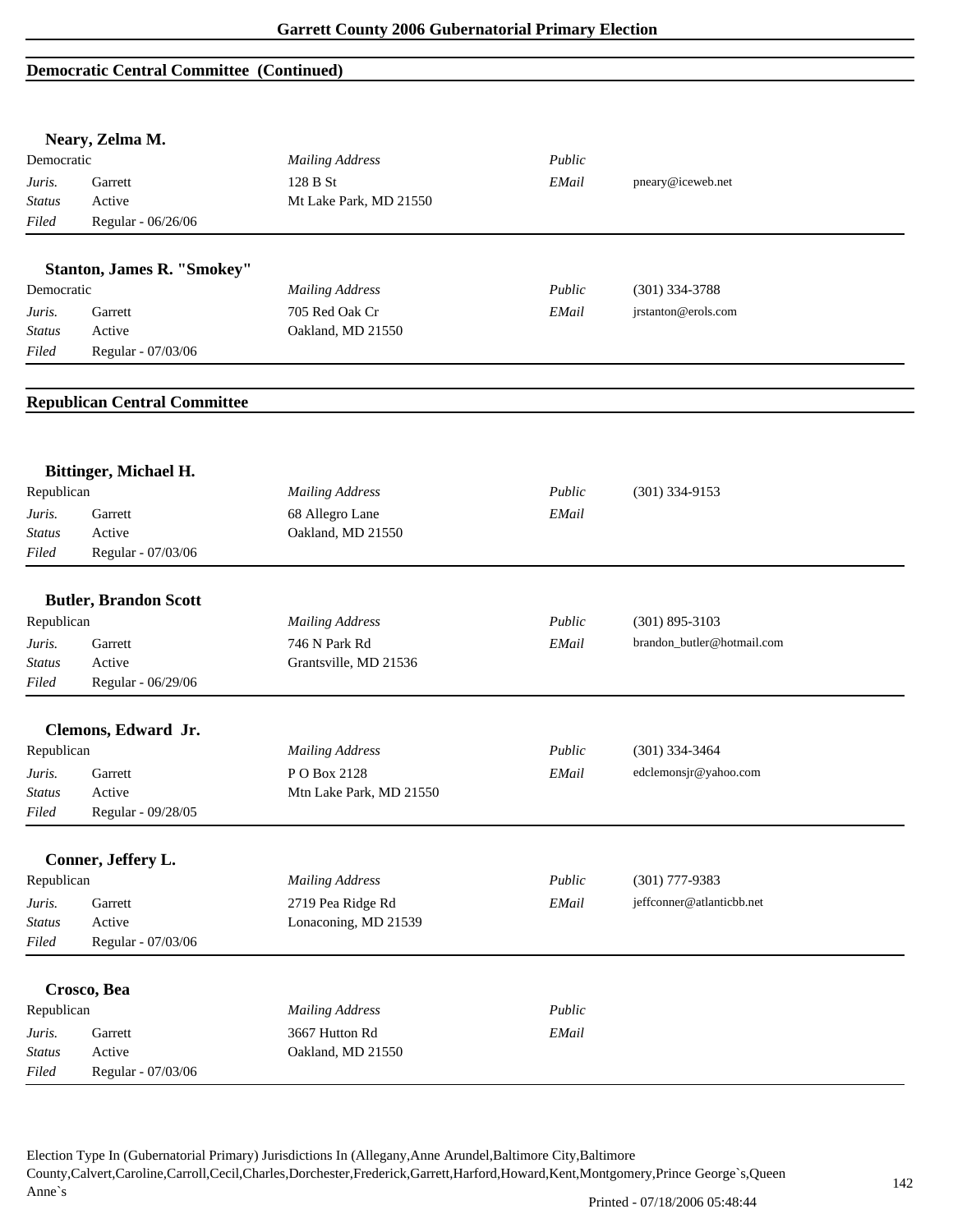| O'Neill, Sheila Tasker |                                                   |                         |        |                       |  |
|------------------------|---------------------------------------------------|-------------------------|--------|-----------------------|--|
| Republican             |                                                   | <b>Mailing Address</b>  | Public | $(301)$ 334-0672      |  |
| Juris.                 | Garrett                                           | PO Box 2183             | EMail  | sheila058yahoo.com    |  |
| <b>Status</b>          | Active                                            | Mt Lake Park, MD 21550  |        |                       |  |
| Filed                  | Regular - 06/02/06                                |                         |        |                       |  |
|                        |                                                   |                         |        |                       |  |
|                        | Parsons, Arzella T.                               |                         |        |                       |  |
| Republican             |                                                   | <b>Mailing Address</b>  | Public | $(301)$ 334-9334      |  |
| Juris.                 | Garrett                                           | 1043 High St            | EMail  |                       |  |
| <b>Status</b>          | Active                                            | Oakland, MD 21550       |        |                       |  |
| Filed                  | Regular - 06/21/06                                |                         |        |                       |  |
|                        | Rebele, Ann L.                                    |                         |        |                       |  |
| Republican             |                                                   | <b>Mailing Address</b>  | Public |                       |  |
| Juris.                 | Garrett                                           | 901 Pine Tree Pt Rd     | EMail  | creb@mail2.gcnet.net  |  |
| <b>Status</b>          | Active                                            | Swanton, MD 21561       |        |                       |  |
| Filed                  | Regular - 07/03/06                                |                         |        |                       |  |
|                        | Sheahen, Thomas P.                                |                         |        |                       |  |
| Republican             |                                                   | <b>Mailing Address</b>  | Public | $(301)$ 387-2522      |  |
| Juris.                 | Garrett                                           | 52 Wanderer Ln          | EMail  | Tsheahen@Alum.Mit.Edu |  |
| <b>Status</b>          | Active                                            | Deer Park, MD 21550     |        |                       |  |
| Filed                  | Regular - 07/03/06                                |                         |        |                       |  |
|                        | <b>Umbel, Ruth Hinebaugh</b>                      |                         |        |                       |  |
| Republican             |                                                   | <b>Mailing Address</b>  | Public | $(301)$ 387-5035      |  |
| Juris.                 | Garrett                                           | 1002 Mosser Rd          | EMail  | ruthu@gcnetmail.net   |  |
| <b>Status</b>          | Active                                            | McHenry, MD 21550       |        |                       |  |
| Filed                  | Regular - 03/08/06                                |                         |        |                       |  |
|                        |                                                   |                         |        |                       |  |
|                        | <b>Board of Education</b><br>District/Circuit 001 |                         |        |                       |  |
|                        |                                                   |                         |        |                       |  |
|                        | Forrester, Donald D.                              |                         |        |                       |  |
| Non-Partisan           |                                                   | <b>Mailing Address</b>  | Public | $(301)$ 334-0758      |  |
| Juris.                 | Garrett                                           | 1203Alexander Ln        | EMail  | drdon1978@verizon.net |  |
| <b>Status</b>          | Active                                            | Mtn Lake Park, MD 21550 |        |                       |  |
| Filed                  | Regular - 03/28/06                                |                         |        |                       |  |
|                        |                                                   |                         |        |                       |  |
|                        | <b>Board of Education</b>                         |                         |        |                       |  |
|                        | District/Circuit 002                              |                         |        |                       |  |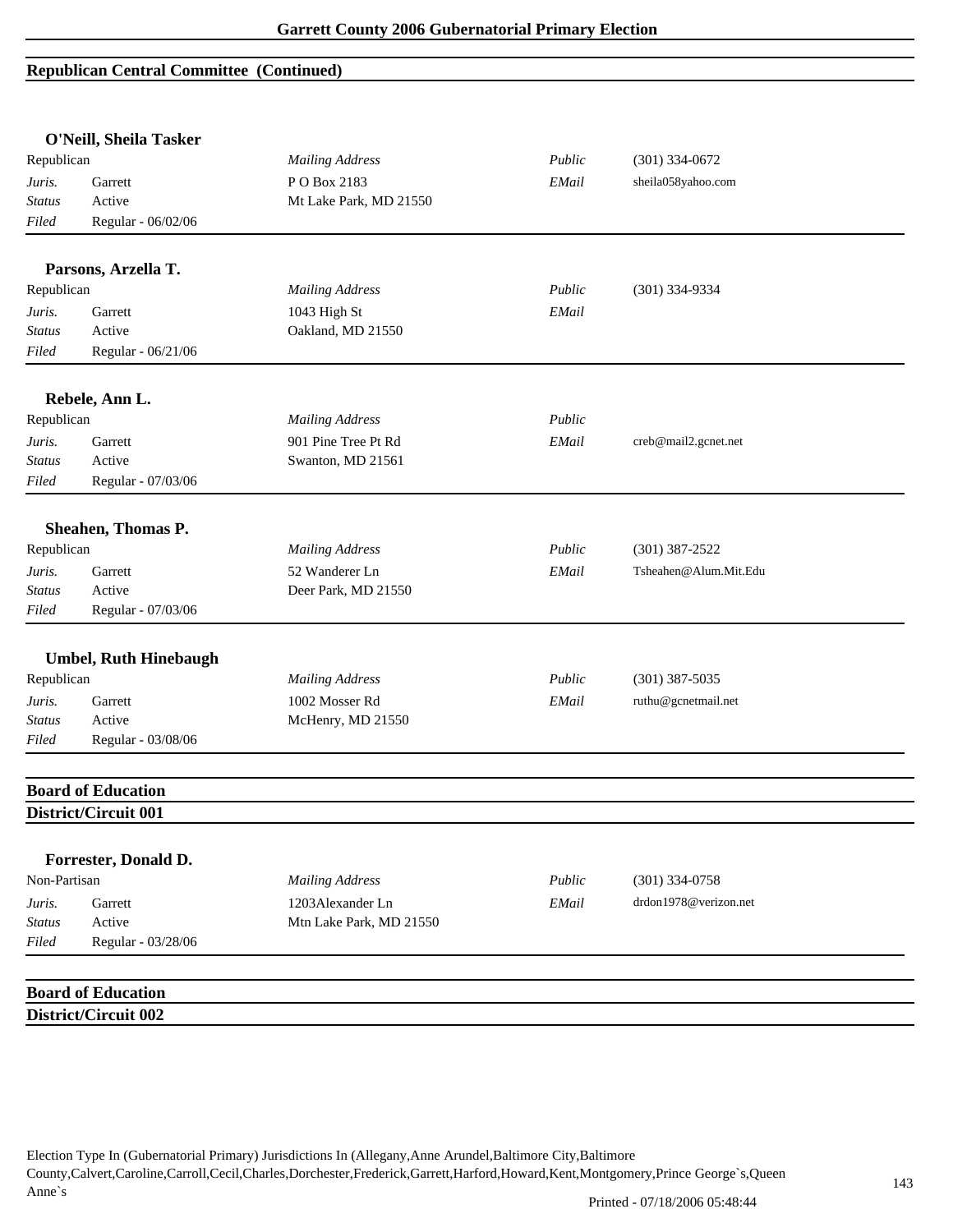# **Board of Education (Continued) District/Circuit 002**

|               | Carr, Thomas              |                        |        |                       |
|---------------|---------------------------|------------------------|--------|-----------------------|
| Non-Partisan  |                           | <b>Mailing Address</b> | Public |                       |
| Juris.        | Garrett                   | 88 Foxtown Rd          | EMail  | tcarr@mail2.gcnet.net |
| Status        | Active                    | Accident, MD 21520     |        |                       |
| Filed         | Regular - 04/29/06        |                        |        |                       |
|               | Rawe, Camilla             |                        |        |                       |
| Non-Partisan  |                           | <b>Mailing Address</b> | Public | $(301)$ 707-8517      |
| Juris.        | Garrett                   | P O Box 23             | EMail  | crawe@hotmail.com     |
| <b>Status</b> | Active                    | Grantsville, MD 21536  |        |                       |
| Filed         | Regular - 04/11/06        |                        |        |                       |
|               |                           |                        |        |                       |
|               | <b>Board of Education</b> |                        |        |                       |
|               | District/Circuit 003      |                        |        |                       |
|               | <b>Durst, Rodney</b>      |                        |        |                       |
| Non-Partisan  |                           | <b>Mailing Address</b> | Public | $(301)$ 463-6565      |
| Juris.        | Garrett                   | P O Box 183            | EMail  | rdurst32@hotmail.com  |
| <b>Status</b> | Active                    | Oakland, MD 21550      |        |                       |
| Filed         | Regular - 03/14/06        |                        |        |                       |
|               | Elliott, Bill             |                        |        |                       |
| Non-Partisan  |                           | <b>Mailing Address</b> | Public |                       |
| Juris.        | Garrett                   | 72 Blueberry Hill      | EMail  | finley26@verizon.net  |
| <b>Status</b> | Active                    | McHenry, MD 21541      |        |                       |
| Filed         | Regular - 07/03/06        |                        |        |                       |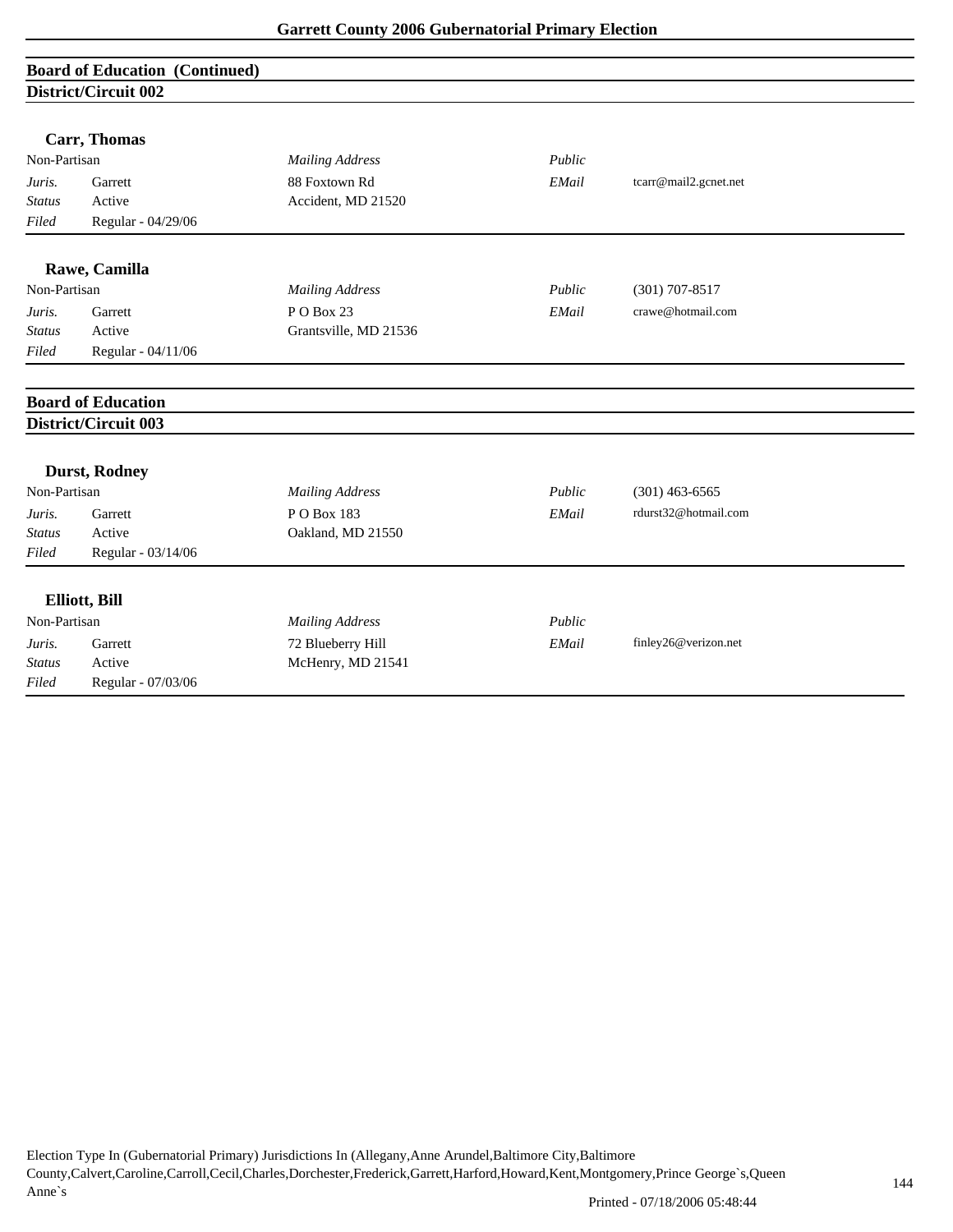## **County Executive**

|               | Craig, David R.                        |                          |        |                           |  |
|---------------|----------------------------------------|--------------------------|--------|---------------------------|--|
| Republican    |                                        | <b>Mailing Address</b>   | Public |                           |  |
| Juris.        | Harford                                | 116 South Main Street    | EMail  | david@davidcraig.com      |  |
| <b>Status</b> | Active                                 | Bel Air, MD 21014        |        |                           |  |
| Filed         | Regular - 06/16/06                     |                          |        |                           |  |
|               | <b>Fisher, Mark</b>                    |                          |        |                           |  |
| Republican    |                                        | <b>Mailing Address</b>   | Public | $(410) 838 - 8299$        |  |
| Juris.        | Harford                                | 1225 N. Tollgate Road    | EMail  | wrldpeace56@yahoo.com     |  |
| <b>Status</b> | Active                                 | Bel Air, MD 21014        |        |                           |  |
| Filed         | Regular - 06/26/06                     |                          |        |                           |  |
|               | Helton, Ann C.                         |                          |        |                           |  |
| Democratic    |                                        | <b>Mailing Address</b>   | Public | $(410)$ 734-7206          |  |
| Juris.        | Harford                                | 3069 Harmony Church Road | EMail  | annchelton@aol.com        |  |
| <b>Status</b> | Active                                 | Darlington, MD 21034     |        |                           |  |
| Filed         | Regular - 05/15/06                     |                          |        |                           |  |
|               | <b>President of the County Council</b> |                          |        |                           |  |
|               |                                        |                          |        |                           |  |
|               | <b>Boniface, Billy</b>                 |                          |        |                           |  |
| Republican    |                                        | <b>Mailing Address</b>   | Public | $(410)$ 404-6927          |  |
| Juris.        | Harford                                | PO Box 366               | EMail  | williamk@bonitafarm.com   |  |
| <b>Status</b> | Active                                 | Darlington, MD 21034     |        |                           |  |
| Filed         | Regular - 06/01/06                     |                          |        |                           |  |
|               | Kazi, Aaron                            |                          |        |                           |  |
| Republican    |                                        | <b>Mailing Address</b>   | Public | $(410)$ 675-5708          |  |
| Juris.        | Harford                                | 2811 Rocks Road          | EMail  | akazi@cantongroup.com     |  |
| <b>Status</b> | Active                                 | Jarrettsville, MD 21084  |        |                           |  |
| Filed         | Regular - 02/08/06                     |                          |        |                           |  |
|               | Wagner, Robert S.                      |                          |        |                           |  |
| Republican    |                                        | <b>Mailing Address</b>   | Public |                           |  |
| Juris.        | Harford                                | 312 Prospect Mill Rd     | EMail  |                           |  |
| <b>Status</b> | Active                                 | Bel Air, MD 21015        |        |                           |  |
| Filed         | Regular - 06/21/06                     |                          |        |                           |  |
|               |                                        |                          |        |                           |  |
|               | White, Charles J. Jr.                  |                          |        |                           |  |
| Democratic    |                                        | <b>Mailing Address</b>   | Public | $(410)$ 734-4329          |  |
| Juris.        | Harford                                | 2401 Eagleview Drive     | EMail  | cjacksonwhite@hotmail.com |  |
| <b>Status</b> | Active                                 | Bel Air, MD 21015        |        |                           |  |
| Filed         | Central Committee Nominee -            |                          |        |                           |  |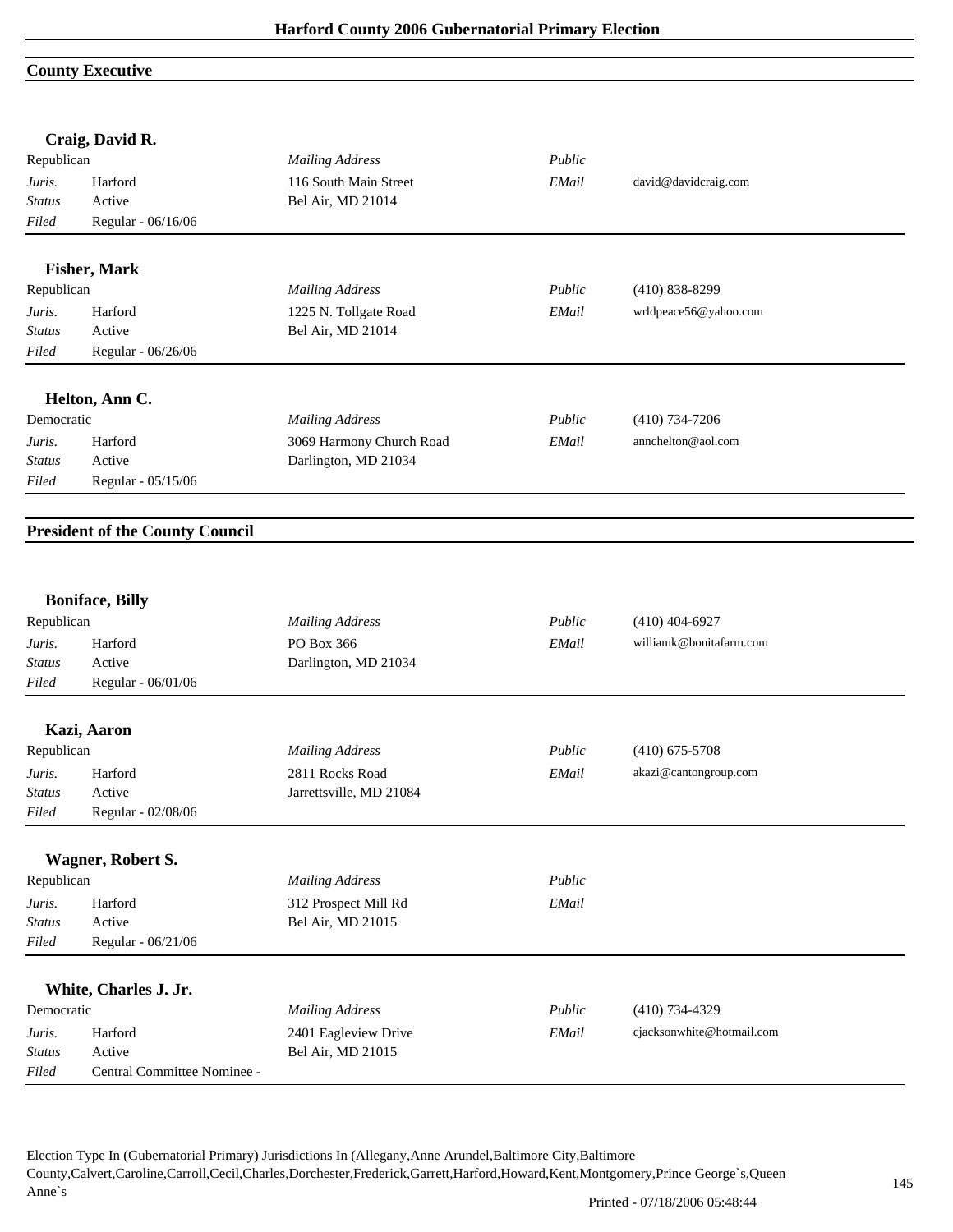| <b>County Council</b> |  |
|-----------------------|--|
| District/Circuit A    |  |

| Biggs, Christopher J.<br>Republican |                        | <b>Mailing Address</b>    | Public | $(443) 520 - 9649$      |  |
|-------------------------------------|------------------------|---------------------------|--------|-------------------------|--|
| Juris.                              | Harford                | 428 Hardin Drive          | EMail  | chris@cjbiggs.com       |  |
| <b>Status</b>                       | Active                 | Joppatowne, MD 21085      |        |                         |  |
| Filed                               | Regular - 06/20/06     |                           |        |                         |  |
|                                     |                        |                           |        |                         |  |
|                                     | Kantorski, John C. Jr. |                           |        |                         |  |
| Republican                          |                        | <b>Mailing Address</b>    | Public | $(410)$ 538-7367        |  |
| Juris.                              | Harford                | 510 Sourghum Court        | EMail  | johnkantorski@yahoo.com |  |
| <b>Status</b>                       | Active                 | Joppa, MD 21085           |        |                         |  |
| Filed                               | Regular - 06/30/06     |                           |        |                         |  |
|                                     | Mullis, Paula R.       |                           |        |                         |  |
| Republican                          |                        | <b>Mailing Address</b>    | Public |                         |  |
| Juris.                              | Harford                | 732 Shore Drive           | EMail  | prmullis@comcast.net    |  |
| <b>Status</b>                       | Active                 | Joppatowne, MD 21085      |        |                         |  |
| Filed                               | Regular - 07/20/05     |                           |        |                         |  |
|                                     |                        |                           |        |                         |  |
|                                     | Coates, William J.     |                           |        |                         |  |
| Democratic                          |                        | <b>Mailing Address</b>    | Public | $(410) 688 - 7607$      |  |
| Juris.                              | Harford                | 748 Shore Drive           | EMail  |                         |  |
| <b>Status</b>                       | Active                 | Joppa, MD 21085           |        |                         |  |
| Filed                               | Regular - 06/23/06     |                           |        |                         |  |
|                                     | Guthrie, Dion F.       |                           |        |                         |  |
| Democratic                          |                        | <b>Mailing Address</b>    | Public | $(410)$ 638-3343        |  |
| Juris.                              | Harford                | 38 Neptune Drive          | EMail  | dfguthrie@co.ha.md.us   |  |
| <b>Status</b>                       | Active                 | Joppatowne, MD 21085-4520 |        |                         |  |
| Filed                               | Regular - 06/01/06     |                           |        |                         |  |
|                                     |                        |                           |        |                         |  |
|                                     | Neuman, Micheal R.     |                           |        |                         |  |
| Democratic                          |                        | <b>Mailing Address</b>    | Public |                         |  |
| Juris.                              | Harford                | 1562 Harford Square Drive | EMail  |                         |  |
| <b>Status</b>                       | Active                 | Edgewood, MD 21040        |        |                         |  |
| Filed                               | Regular - 06/27/06     |                           |        |                         |  |
|                                     | <b>County Council</b>  |                           |        |                         |  |
|                                     | District/Circuit B     |                           |        |                         |  |
|                                     |                        |                           |        |                         |  |
|                                     | <b>Chenowith, Roni</b> |                           |        |                         |  |
| Republican                          |                        | <b>Mailing Address</b>    | Public | $(410)$ 877-7034        |  |
| Juris.                              | Harford                | P.O. BOX 367              | EMail  |                         |  |
| Status                              | Active                 | Fallston, MD 21047        |        |                         |  |
| Filed                               | Regular - 06/15/06     |                           |        |                         |  |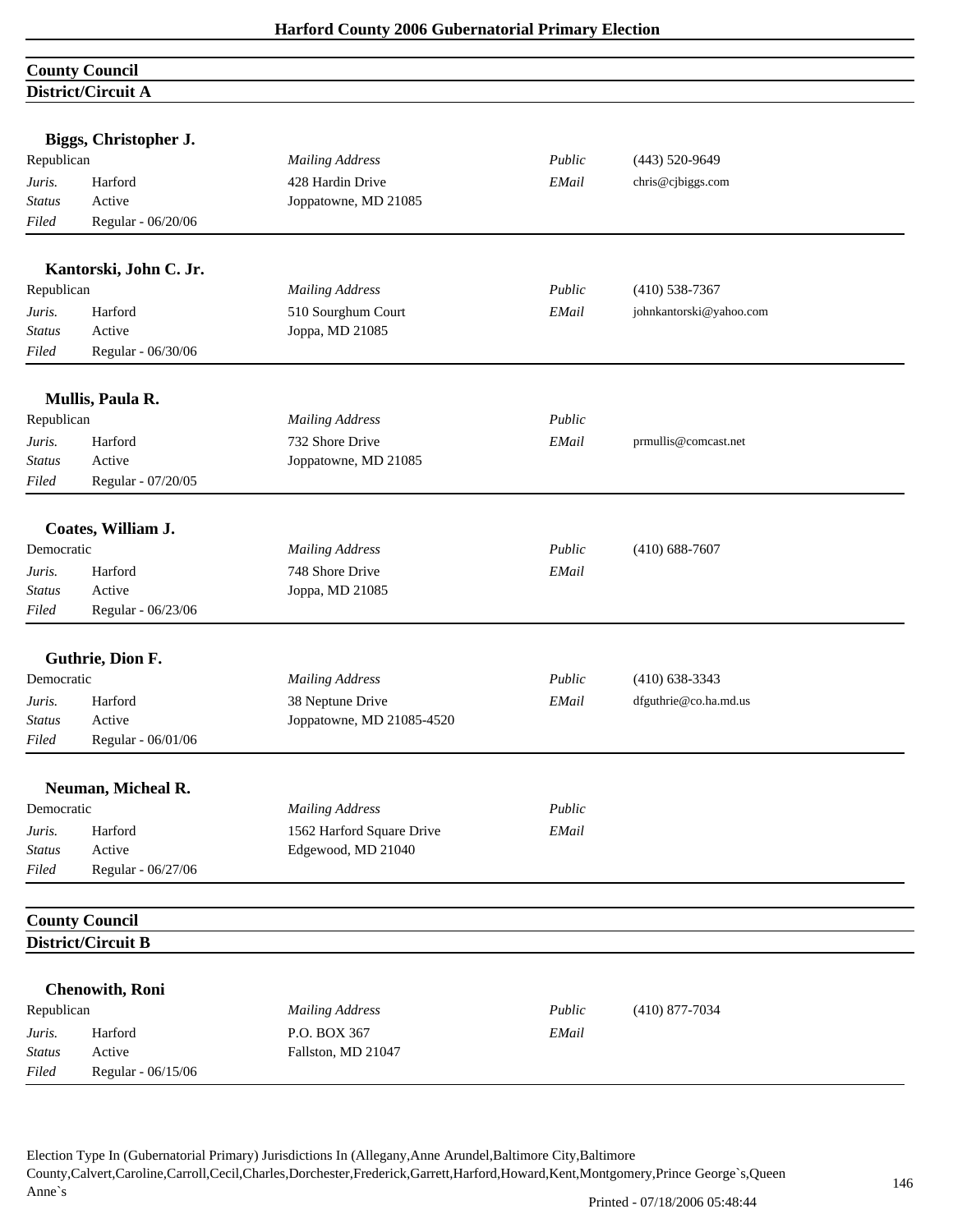| <b>County Council (Continued)</b> |  |
|-----------------------------------|--|
| District/Circuit B                |  |

|                  | not real care is                       |                         |        |                                 |
|------------------|----------------------------------------|-------------------------|--------|---------------------------------|
|                  | Kane, Kevin                            |                         |        |                                 |
| Republican       |                                        | <b>Mailing Address</b>  | Public | $(410)$ 569-6249                |
| Juris.           | Harford                                | 3304 Betterton Circle   | EMail  | kane4council@comcast.net        |
| <b>Status</b>    | Active                                 | Abingdon, MD 21009-2885 |        |                                 |
| Filed            | Regular - 05/03/06                     |                         |        |                                 |
|                  |                                        |                         |        |                                 |
|                  | <b>Walters</b> , Jerry                 |                         |        |                                 |
| Republican       |                                        | <b>Mailing Address</b>  | Public |                                 |
| Juris.           | Harford                                | 1501 Park Hill Court    | EMail  | electjerry@comcast.net          |
| <b>Status</b>    | Active                                 | Fallston, MD 21047      |        |                                 |
| Filed            | Regular - 05/11/06                     |                         |        |                                 |
|                  | <b>Twanmoh</b> , Val                   |                         |        |                                 |
| Democratic       |                                        | <b>Mailing Address</b>  | Public | $(410)$ 692-5788                |
| Juris.           | Harford                                | 2421 Haddon Hurst Court | EMail  | val@readyforval.com             |
| Status           | Active                                 | Fallston, MD 21047      |        |                                 |
| Filed            | Regular - 05/25/06                     |                         |        |                                 |
|                  |                                        |                         |        |                                 |
| Green            | Bittner, Brian (GENERAL ELECTION ONLY) | <b>Mailing Address</b>  | Public | $(410)$ 688-8018                |
|                  |                                        | P.O. Box 232            |        |                                 |
| Juris.<br>Status | Harford<br>Seeking the Nomination      | Churchville, MD 21028   | EMail  | bittner4countycouncil@gmail.com |
| Filed            | Regular - 06/16/06                     |                         |        |                                 |
|                  |                                        |                         |        |                                 |
|                  | <b>County Council</b>                  |                         |        |                                 |
|                  | District/Circuit C                     |                         |        |                                 |
|                  | McMahan, James V. "Jim"                |                         |        |                                 |
| Republican       |                                        | <b>Mailing Address</b>  | Public |                                 |
| Juris.           | Harford                                | P.O. Box 396            | EMail  | electcaptainjim@gmail.com       |
| Status           | Active                                 | Bel Air, MD 21014       |        |                                 |
| Filed            | Regular - 06/19/06                     |                         |        |                                 |
|                  |                                        |                         |        |                                 |
|                  | Young, Brian K.                        |                         |        |                                 |
| Republican       |                                        | <b>Mailing Address</b>  | Public | $(443)$ 243-1039                |
| Juris.           | Harford                                | Friends of Brian Young  | EMail  | brian@votebyoung.com            |
| <b>Status</b>    | Active                                 | 15 N Main Street        |        |                                 |
| Filed            | Regular - 05/31/06                     | Bel Air, MD 21014       |        |                                 |
|                  | Morrissey Ward, Joan                   |                         |        |                                 |
| Democratic       |                                        | <b>Mailing Address</b>  | Public | $(410)$ 838-3861                |
| Juris.           | Harford                                | 12 Hunter Drive         | EMail  | yeller22@msn.com                |
| <b>Status</b>    | Active                                 | Bel Air, MD 21014       |        |                                 |
| Filed            | Regular - 07/03/06                     |                         |        |                                 |
|                  |                                        |                         |        |                                 |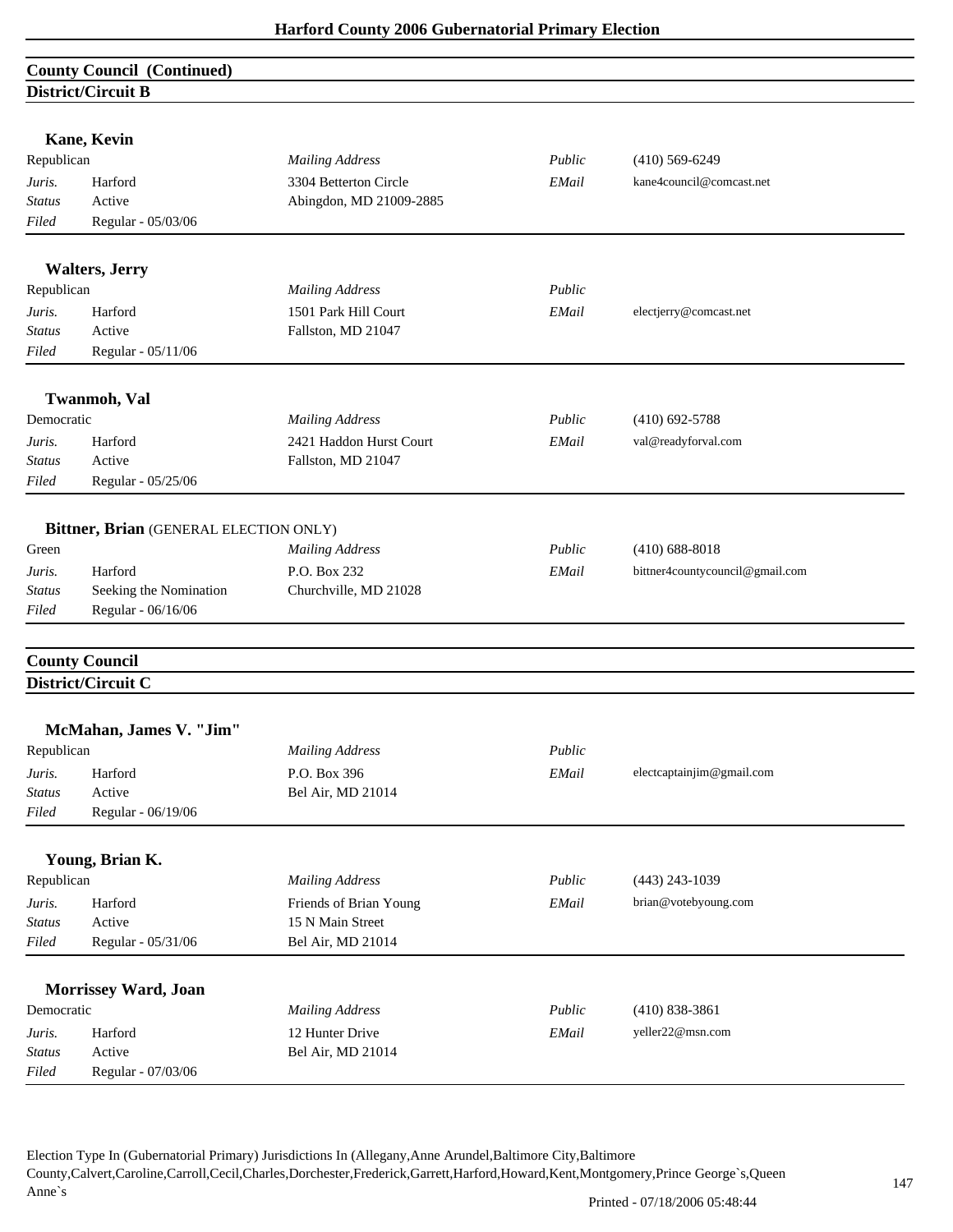## **County Council District/Circuit D**

|               | Burns, Charlie W.            |                         |        |                            |
|---------------|------------------------------|-------------------------|--------|----------------------------|
| Republican    |                              | <b>Mailing Address</b>  | Public |                            |
| Juris.        | Harford                      | 2068 Nelson Mill Road   | EMail  |                            |
| <b>Status</b> | Active                       | Jarrettsville, MD 21084 |        |                            |
| Filed         | Regular - 05/01/06           |                         |        |                            |
|               | <b>Daney, Amy Hopkins</b>    |                         |        |                            |
| Republican    |                              | <b>Mailing Address</b>  | Public | $(410) 836 - 3883$         |
| Juris.        | Harford                      | P.O. Box 499            | EMail  |                            |
| Status        | Active                       | Darlington, MD 21034    |        |                            |
| Filed         | Regular - 03/03/06           |                         |        |                            |
|               | Gallion, Jason C.            |                         |        |                            |
| Republican    |                              | <b>Mailing Address</b>  | Public | $(410)$ 734-4427           |
| Juris.        | Harford                      | P.O. Box 326            | EMail  | jcgallion@hotmail.com      |
| <b>Status</b> | Active                       | Churchville, MD 21028   |        |                            |
| Filed         | Regular - 05/24/06           |                         |        |                            |
|               |                              |                         |        |                            |
|               | <b>Howard</b> , Doug         |                         |        |                            |
| Republican    |                              | <b>Mailing Address</b>  | Public | $(410)$ 837-2477           |
| Juris.        | Harford                      | 1200 Ridge Rd           | EMail  |                            |
| Status        | Active                       | Pylesville, MD 21132    |        |                            |
| Filed         | Regular - 06/09/06           |                         |        |                            |
|               | <b>Shrodes, Chad Richard</b> |                         |        |                            |
| Republican    |                              | <b>Mailing Address</b>  | Public | $(410)$ 668-5557           |
| Juris.        | Harford                      | 5103 Carea Road         | EMail  | chad@ChadShrodes.com       |
| Status        | Active                       | White Hall, MD 21161    |        |                            |
| Filed         | Regular - 05/17/06           |                         |        |                            |
|               | Cox, Terence                 |                         |        |                            |
| Democratic    |                              | <b>Mailing Address</b>  | Public | $(410)$ 399-2198           |
| Juris.        | Harford                      | 3613 Dublin Road        | EMail  | tc92359@yahoo.com          |
| <b>Status</b> | Active                       | Darlington, MD 21034    |        |                            |
| Filed         | Regular - 06/14/06           |                         |        |                            |
|               |                              |                         |        |                            |
|               | Smith, Stephen P.            |                         |        |                            |
| Democratic    |                              | <b>Mailing Address</b>  | Public | $(410)$ 939-2838           |
| Juris.        | Harford                      | P.O. Box 325            | EMail  | 2006stephensmith@gmail.com |
| <b>Status</b> | Active                       | Darlington, MD 21034    |        |                            |
| Filed         | Regular - 06/01/06           |                         |        |                            |
|               | <b>County Council</b>        |                         |        |                            |
|               | District/Circuit E           |                         |        |                            |
|               |                              |                         |        |                            |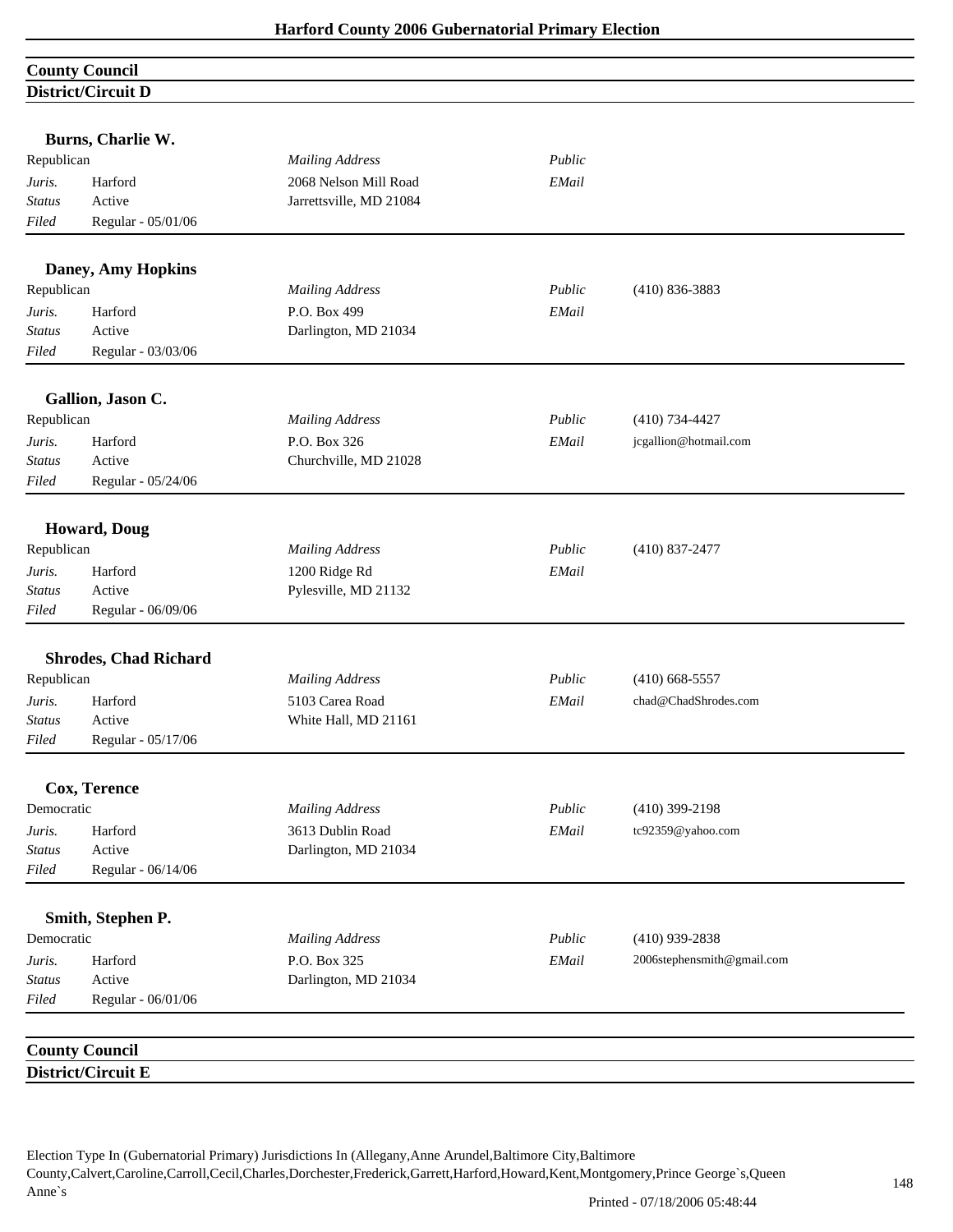| <b>County Council (Continued)</b> |                             |                                         |        |                             |  |
|-----------------------------------|-----------------------------|-----------------------------------------|--------|-----------------------------|--|
|                                   | District/Circuit E          |                                         |        |                             |  |
|                                   |                             |                                         |        |                             |  |
|                                   | <b>Slutzky, Richard</b>     |                                         |        |                             |  |
| Republican                        |                             | <b>Mailing Address</b>                  | Public | $(410)$ 638-3522            |  |
| Juris.                            | Harford                     | 362 Conniston Way                       | EMail  |                             |  |
| <b>Status</b>                     | Active                      | Aberdeen, MD 21001                      |        |                             |  |
| Filed                             | Regular - 03/23/06          |                                         |        |                             |  |
|                                   | Spatz, Glenn B.             |                                         |        |                             |  |
| Republican                        |                             | <b>Mailing Address</b>                  | Public | $(443)$ 417-6098            |  |
| Juris.                            | Harford                     | 1106 Sparrow Mill Way                   | EMail  | glennspatz@hotmail.com      |  |
| <b>Status</b>                     | Active                      | Bel Air, MD 21015                       |        |                             |  |
| Filed                             | Regular - 02/24/06          |                                         |        |                             |  |
|                                   | Wehrman, Melvin J. Jr.      |                                         |        |                             |  |
| Republican                        |                             | <b>Mailing Address</b>                  | Public | $(443)$ 616-9962            |  |
| Juris.                            | Harford                     | 708 Lanark South                        | EMail  | officere2@yahoo.com         |  |
| <b>Status</b>                     | Active                      | Bel Air, MD 21015                       |        |                             |  |
| Filed                             | Regular - 06/29/06          |                                         |        |                             |  |
|                                   |                             |                                         |        |                             |  |
| Democratic                        | Wheeler, Leonard D.         | <b>Mailing Address</b>                  | Public | $(410)$ 893-1152            |  |
|                                   |                             |                                         |        | len38wheel@aol.com          |  |
| Juris.<br><b>Status</b>           | Harford<br>Active           | 607 Carloway Place<br>Bel Air, MD 21015 | EMail  |                             |  |
| Filed                             | Central Committee Nominee - |                                         |        |                             |  |
|                                   |                             |                                         |        |                             |  |
|                                   | <b>County Council</b>       |                                         |        |                             |  |
|                                   | District/Circuit F          |                                         |        |                             |  |
|                                   |                             |                                         |        |                             |  |
|                                   | <b>Bollinger, Marian</b>    |                                         |        |                             |  |
| Republican                        |                             | <b>Mailing Address</b>                  | Public |                             |  |
| Juris.                            | Harford                     | PO Box 266                              | EMail  | mbol@artechllc.com          |  |
| <b>Status</b>                     | Active                      | Havre de Grace, MD 21078                |        |                             |  |
| Filed                             | Regular - 06/06/06          |                                         |        |                             |  |
|                                   | Correri, John P. Jr.        |                                         |        |                             |  |
| Republican                        |                             | <b>Mailing Address</b>                  | Public |                             |  |
| Juris.                            | Harford                     | 1402 Bayview Drive                      | EMail  |                             |  |
| <b>Status</b>                     | Active                      | Havre de Grace, MD 21078                |        |                             |  |
| Filed                             | Regular - 06/29/06          |                                         |        |                             |  |
|                                   | Silva, Fred                 |                                         |        |                             |  |
| Republican                        |                             | <b>Mailing Address</b>                  | Public |                             |  |
| Juris.                            | Harford                     | PO Box 3                                | EMail  | fernando21001@earthlink.net |  |
| <b>Status</b>                     | Active                      | Perryman, MD 21130-0003                 |        |                             |  |
| Filed                             | Regular - 06/26/06          |                                         |        |                             |  |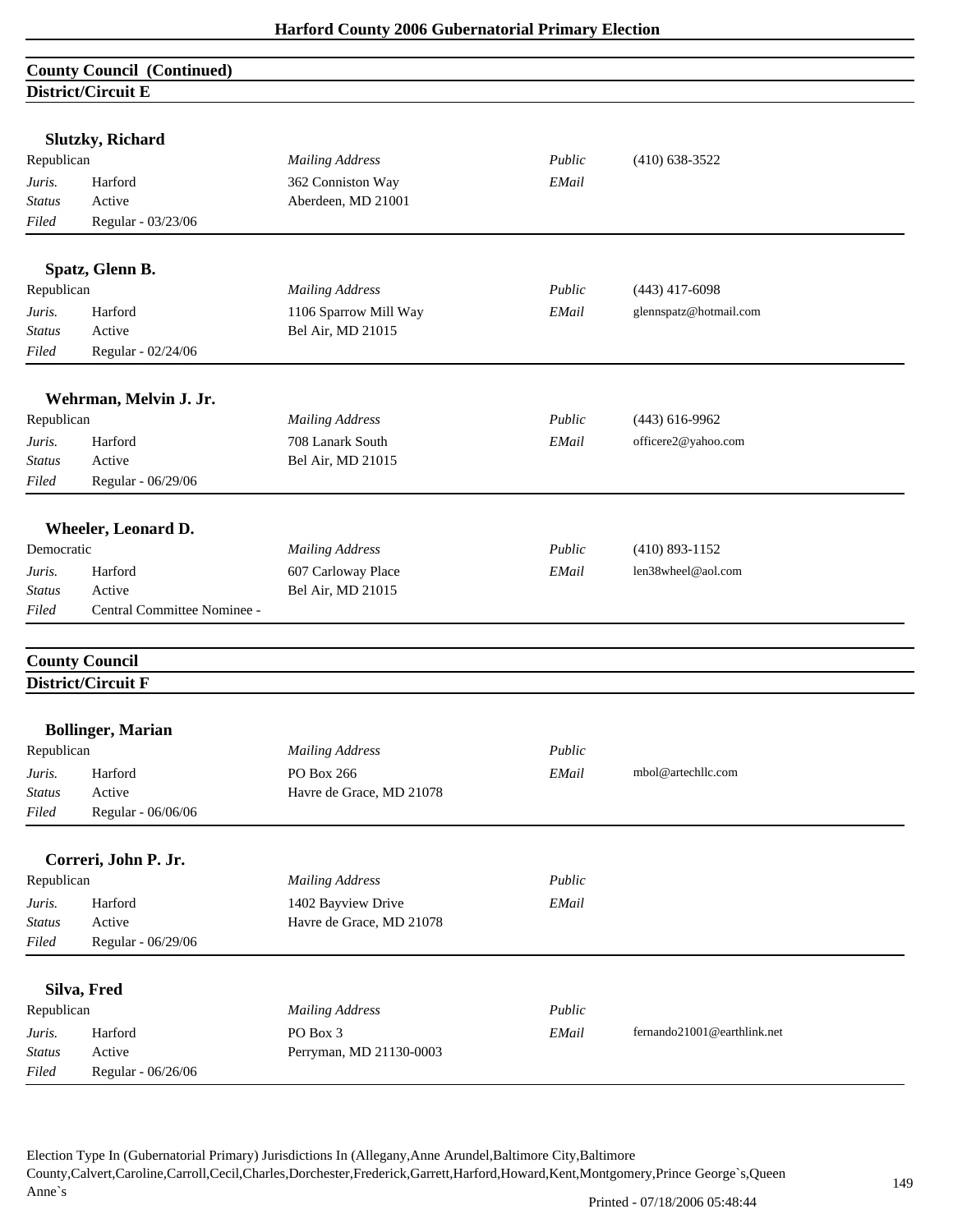|               | <b>County Council (Continued)</b>                 |                                       |        |                            |  |
|---------------|---------------------------------------------------|---------------------------------------|--------|----------------------------|--|
|               | District/Circuit F                                |                                       |        |                            |  |
|               |                                                   |                                       |        |                            |  |
|               | Hirsch, Gunther                                   |                                       |        |                            |  |
| Democratic    |                                                   | <b>Mailing Address</b>                | Public | $(410)$ 939-2880           |  |
| Juris.        | Harford                                           | 605 Giles Street                      | EMail  | guntherhirsch@aol.com      |  |
| Status        | Active                                            | Havre de Grace, MD 21078              |        |                            |  |
| Filed         | Regular - 06/30/06                                |                                       |        |                            |  |
|               | Lisanti, Mary Ann                                 |                                       |        |                            |  |
| Democratic    |                                                   | <b>Mailing Address</b>                | Public | $(410) 808 - 6118$         |  |
| Juris.        | Harford                                           | P.O. Box 582                          | EMail  | maryannlisanti@comcast.net |  |
| <b>Status</b> | Active                                            | Havre de Grace, MD 21078              |        |                            |  |
| Filed         | Regular - 06/28/06                                |                                       |        |                            |  |
|               |                                                   |                                       |        |                            |  |
|               | Judge of the Circuit Court<br>District/Circuit 03 |                                       |        |                            |  |
|               |                                                   |                                       |        |                            |  |
|               | Scheinin, Steven J.                               |                                       |        |                            |  |
|               |                                                   | <b>Mailing Address</b>                | Public | $(410)$ 828-9363           |  |
| Juris.        | Harford                                           | 2914 Placid Drive                     | EMail  | sable@scheinin.com         |  |
| <b>Status</b> | Active                                            | Baldwin, MD 21013                     |        |                            |  |
| Filed         | Regular - 05/10/06                                |                                       |        |                            |  |
|               | Waldron, Stephen M.                               |                                       |        |                            |  |
|               |                                                   | <b>Mailing Address</b>                | Public | $(410)$ 638-3266           |  |
| Juris.        | Harford                                           | Citizens To Keep Stephen M. Waldron c | EMail  | stephenmwaldron@yahoo.com  |  |
| <b>Status</b> | Active                                            | 25 W. Courtland Street                |        |                            |  |
| Filed         | Regular - 06/21/06                                | Bel Air, MD 21014                     |        |                            |  |
|               | <b>State's Attorney</b>                           |                                       |        |                            |  |
|               |                                                   |                                       |        |                            |  |
|               | Cassilly, Joseph I.                               |                                       |        |                            |  |
| Republican    |                                                   | <b>Mailing Address</b>                | Public | $(410) 638 - 3500$         |  |
| Juris.        | Harford                                           | P.O. Box 195                          | EMail  | bravo75@verizon.net        |  |
| <b>Status</b> | Active                                            | Bel Air, MD 21014-0195                |        |                            |  |
| Filed         | Regular - 05/25/06                                |                                       |        |                            |  |
|               | <b>Clerk of the Circuit Court</b>                 |                                       |        |                            |  |
|               |                                                   |                                       |        |                            |  |
|               | <b>Reilly, James</b>                              |                                       |        |                            |  |
| Republican    |                                                   | <b>Mailing Address</b>                | Public |                            |  |
| Juris.        | Harford                                           | 2051 Whiteford Road                   | EMail  | jamesreilly@direcway.com   |  |
| <b>Status</b> | Active                                            | Whiteford, MD 21160                   |        |                            |  |
| Filed         | Regular - 01/12/06                                |                                       |        |                            |  |
|               |                                                   |                                       |        |                            |  |
|               |                                                   |                                       |        |                            |  |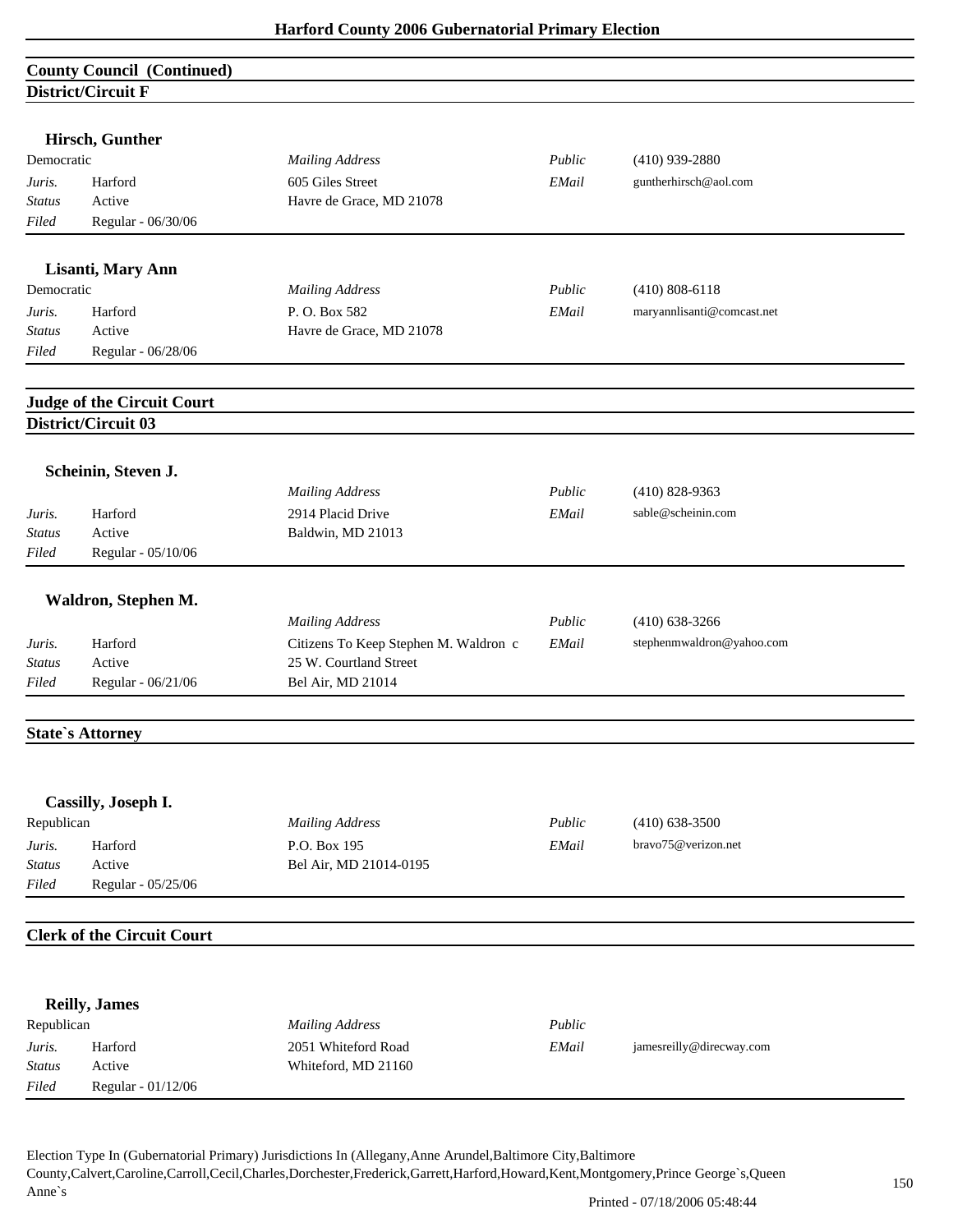## **Clerk of the Circuit Court (Continued)**

|                          | <b>Barnhart, Gloria</b>     |                         |        |                              |  |
|--------------------------|-----------------------------|-------------------------|--------|------------------------------|--|
| Democratic               |                             | <b>Mailing Address</b>  | Public | $(410)$ 679-9532             |  |
| Juris.                   | Harford                     | 35 Neptune Drive        | EMail  | GloriaBarnhart@comcast.net   |  |
| <b>Status</b>            | Active                      | Joppa, MD 21085         |        |                              |  |
| Filed                    | Central Committee Nominee - |                         |        |                              |  |
|                          | <b>Register of Wills</b>    |                         |        |                              |  |
|                          |                             |                         |        |                              |  |
|                          | Christoforo, Bill           |                         |        |                              |  |
| Republican               |                             | <b>Mailing Address</b>  | Public | $(443)$ 417-3800             |  |
| Juris.                   | Harford                     | 103 Roland Place        | EMail  | billchristoforo@yahoo.com    |  |
| <b>Status</b>            | Active                      | Bel Air, MD 21014       |        |                              |  |
| Filed                    | Regular - 03/13/06          |                         |        |                              |  |
|                          | Hopkins, Harry L. W.        |                         |        |                              |  |
| Republican               |                             | <b>Mailing Address</b>  | Public | $(410) 879 - 1940$           |  |
| Juris.                   | Harford                     | 635 Roland Avenue       | EMail  | bubbahopkins.row@verizon.net |  |
| <b>Status</b>            | Active                      | Bel Air,, MD 21014-2822 |        |                              |  |
| Filed                    | Regular - 05/19/06          |                         |        |                              |  |
|                          | Roper, Eric                 |                         |        |                              |  |
| Democratic               |                             | <b>Mailing Address</b>  | Public |                              |  |
| Juris.                   | Harford                     | 316 Brittany Drive      | EMail  |                              |  |
| <b>Status</b>            | Active                      | Joppa, MD 21085         |        |                              |  |
| Filed                    | Regular - 07/03/06          |                         |        |                              |  |
| <b>Sheriff</b>           |                             |                         |        |                              |  |
|                          |                             |                         |        |                              |  |
|                          | <b>Benedetto</b> , Bob      |                         |        |                              |  |
| Republican               |                             | <b>Mailing Address</b>  | Public | $(410)$ 960-8115             |  |
| Juris.                   | Harford                     | 1708 Shakespeare Drive  | EMail  | vote.benedetto@comcast.net   |  |
| $\operatorname*{Status}$ | Active                      | Bel Air, MD 21015       |        |                              |  |
| Filed                    | Regular - 05/30/06          |                         |        |                              |  |
|                          | <b>Clasing, Ray</b>         |                         |        |                              |  |
| Republican               |                             | <b>Mailing Address</b>  | Public | $(443)$ 243-6258             |  |
|                          | Harford                     | P.O. Box 179            | EMail  | www.rayclasingforsheriff.com |  |
|                          |                             |                         |        |                              |  |
| Juris.<br><b>Status</b>  | Active                      | Forest Hill, MD 21050   |        |                              |  |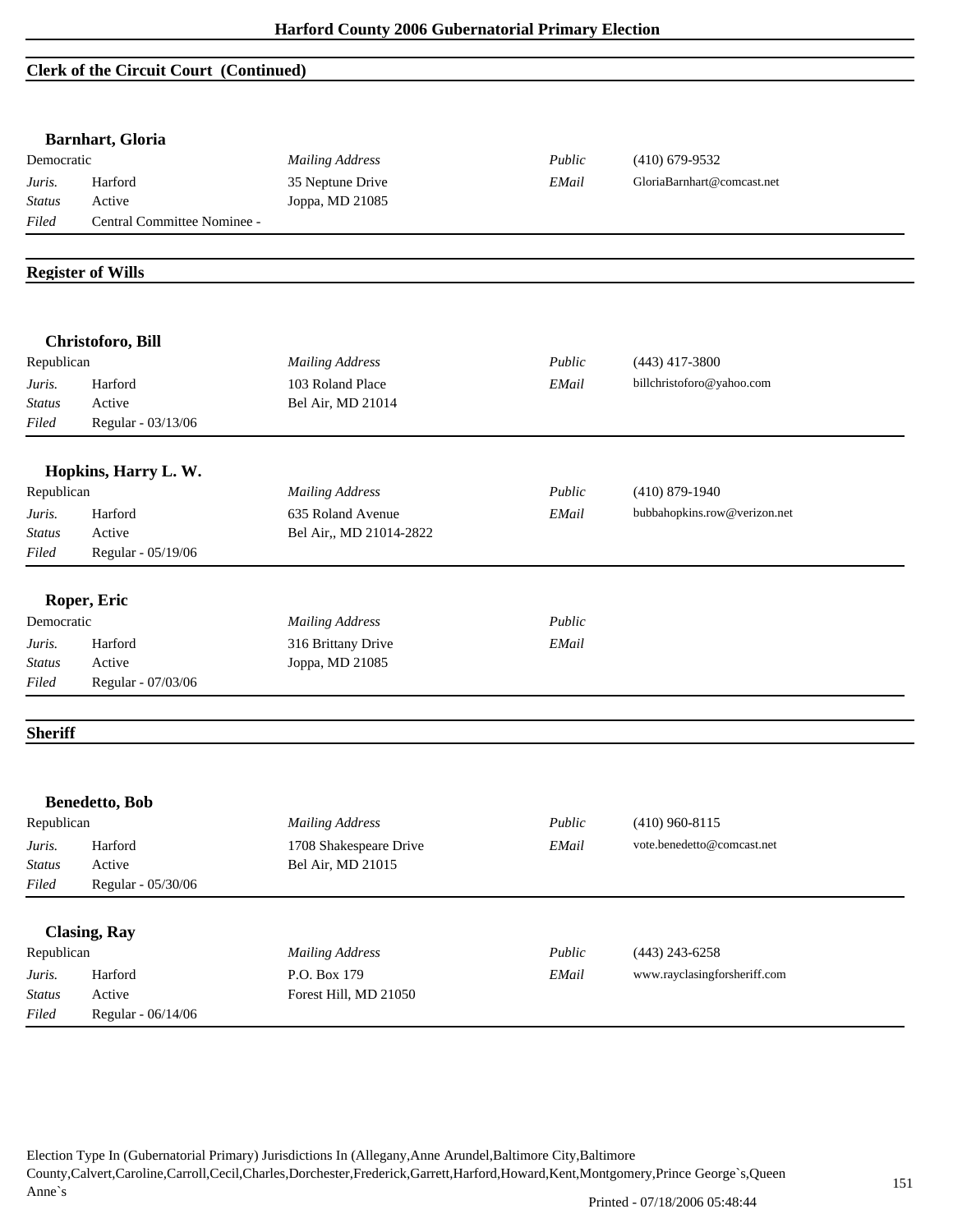## **Sheriff (Continued)**

|               | Cochran, Norm                              |                            |        |                            |  |
|---------------|--------------------------------------------|----------------------------|--------|----------------------------|--|
| Republican    |                                            | <b>Mailing Address</b>     | Public | $(443)$ 392-4803           |  |
| Juris.        | Harford                                    | 1706 Chatsworth Court      | EMail  | nrcochran@msn.com          |  |
| <b>Status</b> | Active                                     | Fallston, MD 21047         |        |                            |  |
| Filed         | Regular - 06/02/06                         |                            |        |                            |  |
|               | Mills, Marlin L.                           |                            |        |                            |  |
| Republican    |                                            | <b>Mailing Address</b>     | Public | $(410) 836 - 8855$         |  |
| Juris.        | Harford                                    | PO Box 2                   | EMail  | mmills8855@aol.com         |  |
| Status        | Active                                     | Churchville, MD 21028-0002 |        |                            |  |
| Filed         | Regular - 07/03/06                         |                            |        |                            |  |
|               | Price, Joe                                 |                            |        |                            |  |
| Republican    |                                            | <b>Mailing Address</b>     | Public | $(410) 808 - 0675$         |  |
| Juris.        | Harford                                    | PO Box 854                 | EMail  | jpricemdsp@aol.com         |  |
| <b>Status</b> | Active                                     | Bel Air, MD 21014-0854     |        |                            |  |
| Filed         | Regular - 06/26/06                         |                            |        |                            |  |
|               | Tritt, David E. Jr.                        |                            |        |                            |  |
| Republican    |                                            | <b>Mailing Address</b>     | Public | $(410) 836 - 7070$         |  |
| Juris.        | Harford                                    | PO Box 506                 | EMail  | dave@trittforsheriff.com   |  |
| Status        | Active                                     | Forest Hill, MD 21050      |        |                            |  |
| Filed         | Regular - 06/08/06                         |                            |        |                            |  |
|               | <b>Bane</b> , Jesse                        |                            |        |                            |  |
| Democratic    |                                            | <b>Mailing Address</b>     | Public |                            |  |
| Juris.        | Harford                                    | 2507 Derby Drive           | EMail  |                            |  |
| <b>Status</b> | Active                                     | Fallston, MD 21047         |        |                            |  |
| Filed         | Regular - 04/27/06                         |                            |        |                            |  |
|               | Serago, Terry W.                           |                            |        |                            |  |
| Democratic    |                                            | <b>Mailing Address</b>     | Public | $(410)$ 273-0034           |  |
| Juris.        | Harford                                    | 1406 Dalmation Place       | EMail  | serago4sheriff@hotmail.com |  |
| <b>Status</b> | Active                                     | Apt. 104                   |        |                            |  |
| Filed         | Regular - 03/16/06                         | Belcamp, MD 21017          |        |                            |  |
|               | <b>Democratic Central Committee Female</b> |                            |        |                            |  |
|               |                                            |                            |        |                            |  |
|               | <b>Angert, Fran</b>                        |                            |        |                            |  |
| Democratic    |                                            | <b>Mailing Address</b>     | Public | $(410) 638 - 0399$         |  |
| Juris.        | Harford                                    | 1105 Pinebury Court        | EMail  | fcangert@yahoo.com         |  |

*Status* Active Bel Air, MD 21015

*Filed* Regular - 06/26/06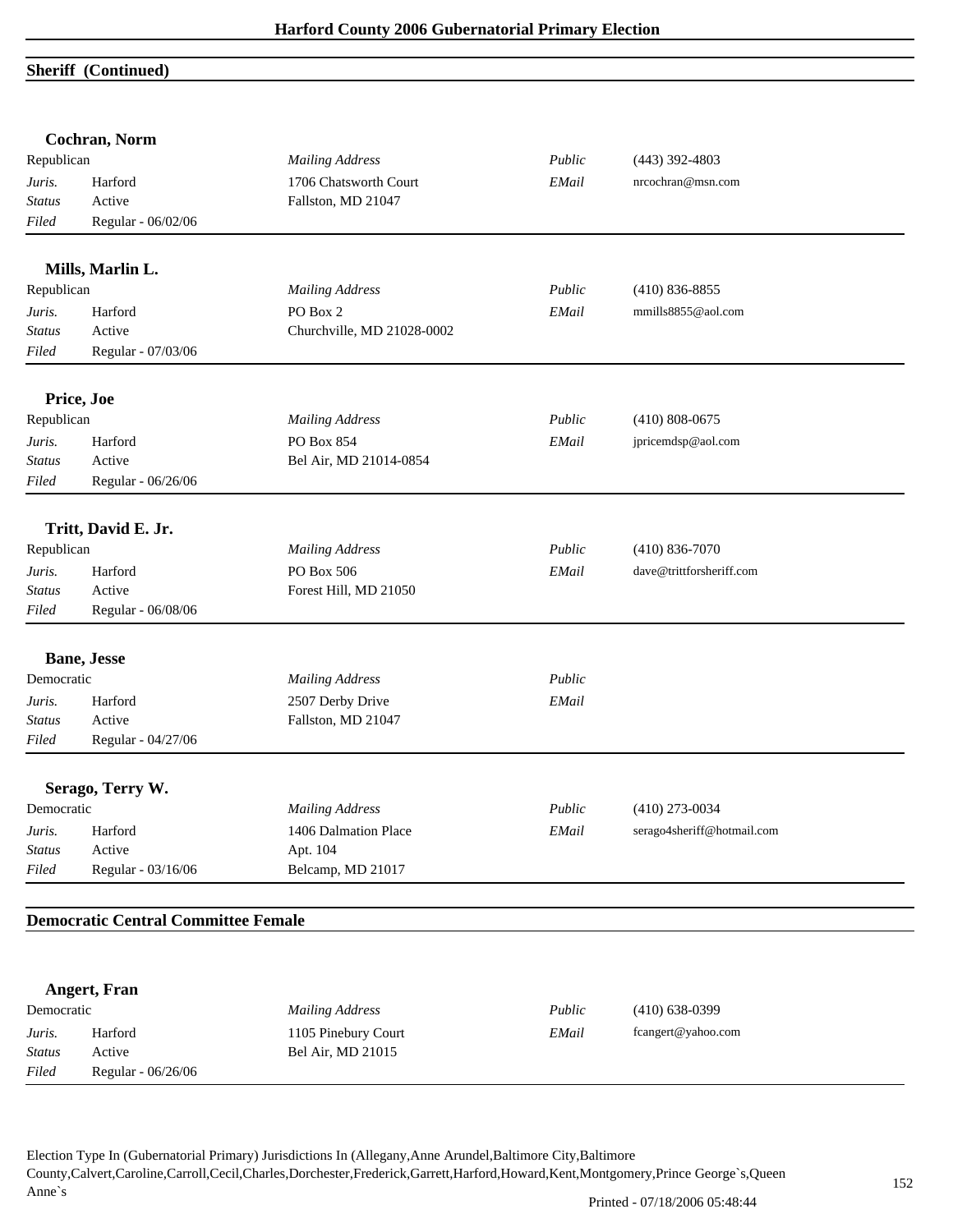|               | <b>Barnhart, Gloria</b>      |                          |        |                              |
|---------------|------------------------------|--------------------------|--------|------------------------------|
| Democratic    |                              | <b>Mailing Address</b>   | Public | $(410)$ 679-9532             |
| Juris.        | Harford                      | 35 Neptune Drive         | EMail  | GloriaBarnhart@comcast.net   |
| Status        | Active                       | Joppa, MD 21085          |        |                              |
| Filed         | Regular - 07/03/06           |                          |        |                              |
|               | Bartenfelder, Melanie        |                          |        |                              |
| Democratic    |                              | <b>Mailing Address</b>   | Public | $(410)$ 679-7829             |
| Juris.        | Harford                      | 694 Shore Drive          | EMail  | mbarte2@towson.edu           |
| <b>Status</b> | Withdrawn - 07/10/2006       | Joppa, MD 21085          |        |                              |
| Filed         | Regular - 07/03/06           |                          |        |                              |
|               | Eagle, Judy Graybeal         |                          |        |                              |
| Democratic    |                              | <b>Mailing Address</b>   | Public |                              |
| Juris.        | Harford                      | 501 W. Gordon St.        | EMail  |                              |
| Status        | Active                       | Bel Air,, MD 21014       |        |                              |
| Filed         | Regular - 06/20/06           |                          |        |                              |
|               | <b>Evans, Carolyn Wilson</b> |                          |        |                              |
| Democratic    |                              | <b>Mailing Address</b>   | Public | $(410)$ 893-6104             |
| Juris.        | Harford                      | 2407 Chatau Court        | EMail  |                              |
| <b>Status</b> | Active                       | Fallston, MD 21047       |        |                              |
| Filed         | Regular - 06/21/06           |                          |        |                              |
|               | Hummer, Bonnie L.            |                          |        |                              |
| Democratic    |                              | <b>Mailing Address</b>   | Public | $(410)$ 692-6852             |
| Juris.        | Harford                      | 5191 W. Heaps Road       | EMail  | hum@iximd.com                |
| <b>Status</b> | Active                       | Pylesville, MD 21132     |        |                              |
| Filed         | Regular - 07/03/06           |                          |        |                              |
|               | Kohler, Patricia A.          |                          |        |                              |
| Democratic    |                              | <b>Mailing Address</b>   | Public |                              |
| Juris.        | Harford                      | 3831 Wilkinson Road      | EMail  | pat@iximd.com                |
| <b>Status</b> | Active                       | Havre de Grace, MD 21078 |        |                              |
| Filed         | Regular - 07/03/06           |                          |        |                              |
|               |                              |                          |        |                              |
|               | Kreamer, Barbara Osborn      |                          |        |                              |
| Democratic    |                              | <b>Mailing Address</b>   | Public | $(410)$ 272-3831             |
| Juris.        | Harford                      | 701 Beards Hill Road     | EMail  | HarfordDemocrats@comcast.net |
| <b>Status</b> | Active                       | Aberdeen, MD 21001-1756  |        |                              |
| Filed         | Regular - 06/29/06           |                          |        |                              |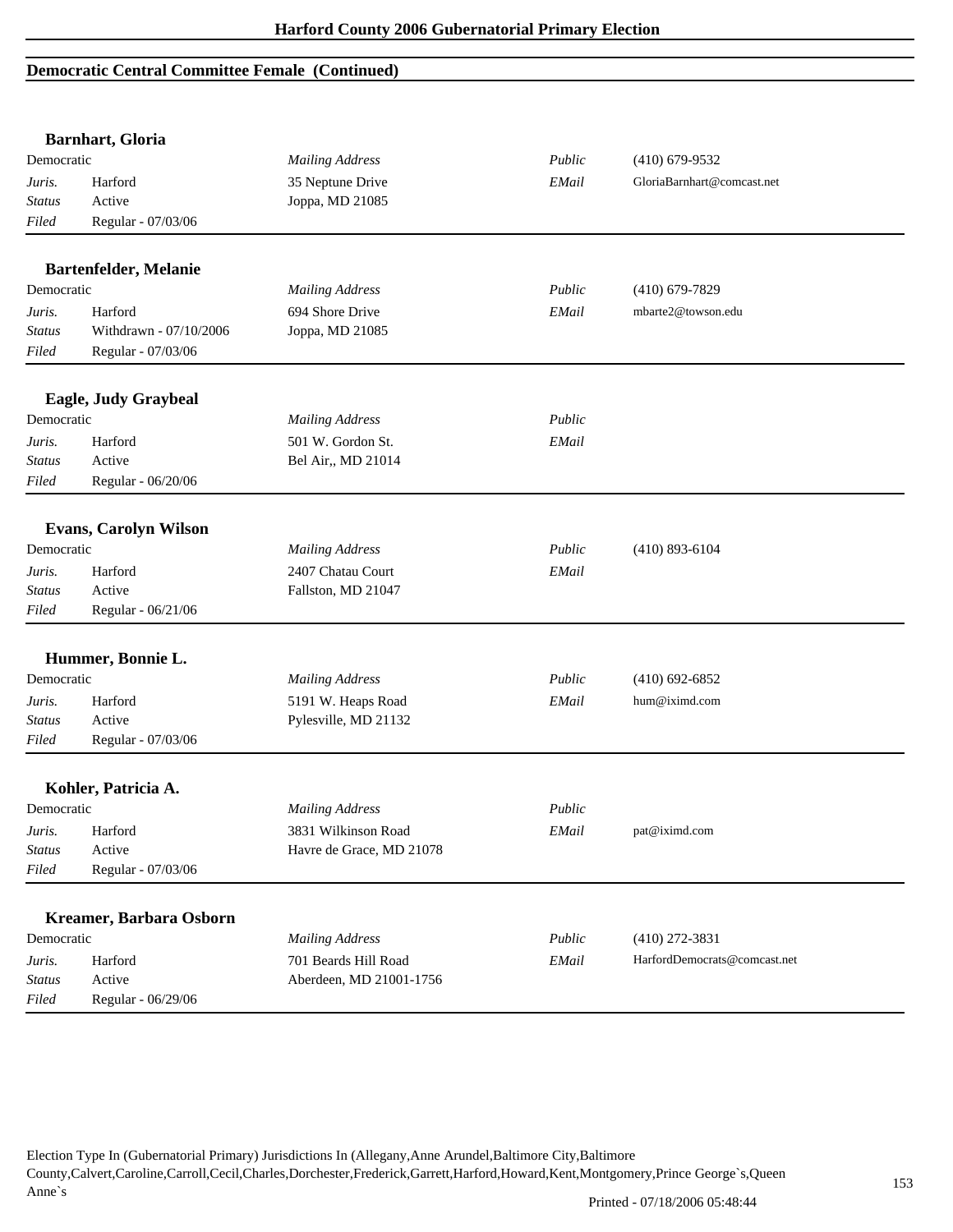|               | Lucas, JoWanda Strickland                |                          |        |                          |
|---------------|------------------------------------------|--------------------------|--------|--------------------------|
| Democratic    |                                          | <b>Mailing Address</b>   | Public |                          |
| Juris.        | Harford                                  | PO Box 142               | EMail  | jmotivated@hotmail.com   |
| Status        | Active                                   | Aberdeen, MD 21001       |        |                          |
| Filed         | Regular - 07/03/06                       |                          |        |                          |
|               | <b>McCarthy</b> , Kim                    |                          |        |                          |
| Democratic    |                                          | <b>Mailing Address</b>   | Public | $(410) 838 - 1083$       |
| Juris.        | Harford                                  | 811 Brentwood Park Drive | EMail  | mccarthy.kim@comcast.net |
| Status        | Active                                   | Bel Air, MD 21014        |        |                          |
| Filed         | Regular - 06/29/06                       |                          |        |                          |
|               | <b>Namvary-Snider, Parissa</b>           |                          |        |                          |
| Democratic    |                                          | <b>Mailing Address</b>   | Public | $(410) 838 - 0000$       |
| Juris.        | Harford                                  | 207 Woodland Drive       | EMail  | parissasnider@msn.com    |
| Status        | Active                                   | Bel Air, MD 21014        |        |                          |
| Filed         | Regular - 07/03/06                       |                          |        |                          |
|               | Rosskopf, Ilma                           |                          |        |                          |
| Democratic    |                                          | <b>Mailing Address</b>   | Public |                          |
| Juris.        | Harford                                  | 4016 Born Road           | EMail  | ilma@rocketmail.com      |
| <b>Status</b> | Active                                   | Jarrettsville, MD 21084  |        |                          |
| Filed         | Regular - 07/03/06                       |                          |        |                          |
|               |                                          |                          |        |                          |
|               | Sawyer, Wendy L.                         |                          |        |                          |
| Democratic    |                                          | <b>Mailing Address</b>   | Public | $(410)$ 913-7252         |
| Juris.        | Harford                                  | P.O. 1056                | EMail  | wlsawyer@comcast.net     |
| <b>Status</b> | Active                                   | Edgewood, MD 21040       |        |                          |
| Filed         | Regular - 06/21/06                       |                          |        |                          |
|               | <b>Democratic Central Committee Male</b> |                          |        |                          |
|               |                                          |                          |        |                          |
|               | Beebe, Geoffrey A.                       |                          |        |                          |
| Democratic    |                                          | <b>Mailing Address</b>   | Public | $(202)$ 271-0208         |
| Juris.        | Harford                                  | 1310 Liriope Court       | EMail  | gjtbrm@gmail.com         |
| <b>Status</b> | Active                                   | Apt 202                  |        |                          |
| Filed         | Regular - 06/30/06                       | Belcamp, MD 21017        |        |                          |
|               | Comeau, Michael G.                       |                          |        |                          |
| Democratic    |                                          | <b>Mailing Address</b>   | Public | $(410) 887 - 4420$       |
| Juris.        | Harford                                  | 3509 Glen Oak Drive      | EMail  | pennyco@iximd.com        |
| <b>Status</b> | Active                                   | Jarrettsville, MD 21084  |        |                          |
| Filed         | Regular - 06/21/06                       |                          |        |                          |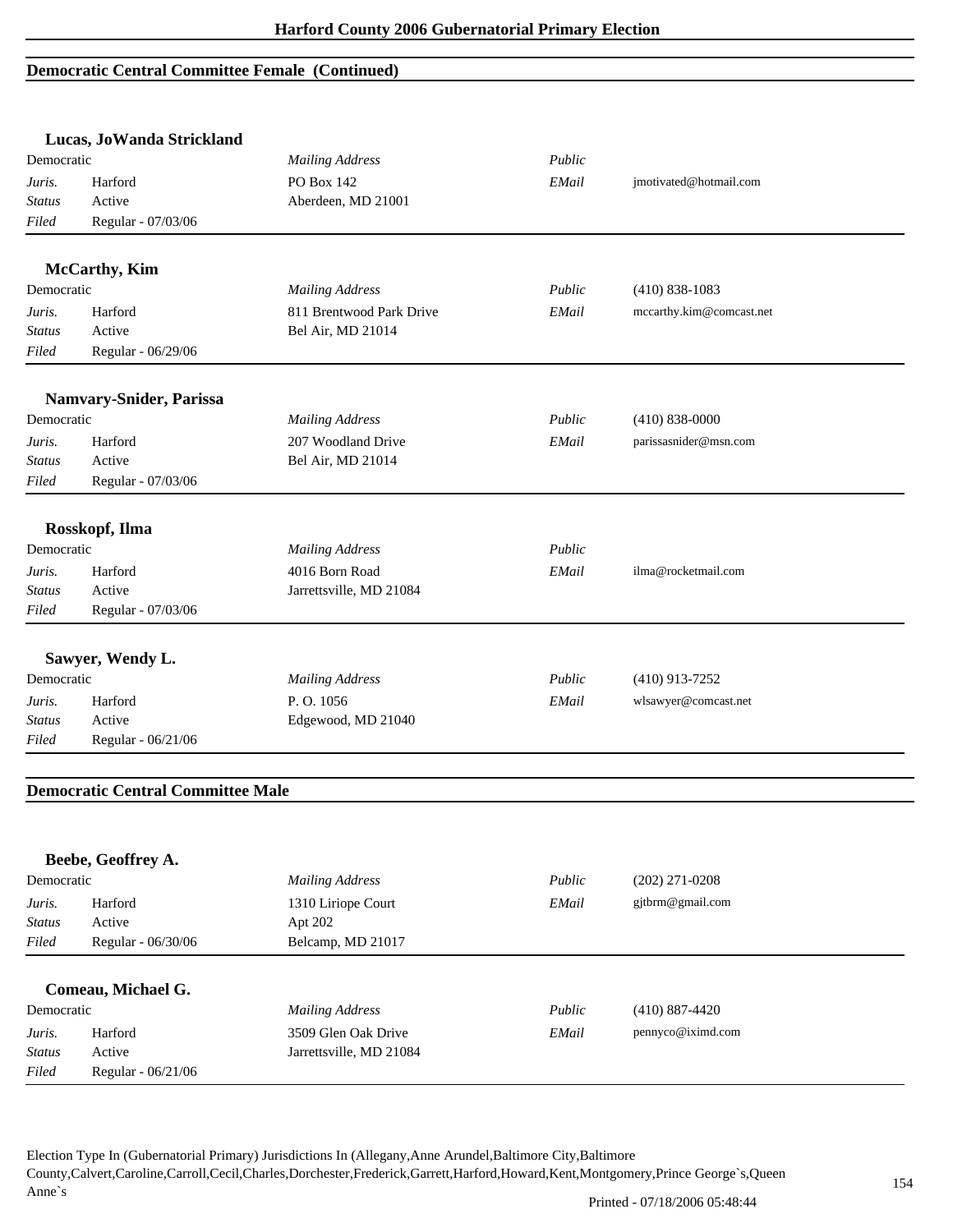|               | Eaves, Mike A.                      |                           |        |                            |
|---------------|-------------------------------------|---------------------------|--------|----------------------------|
| Democratic    |                                     | <b>Mailing Address</b>    | Public | $(443)$ 904-5568           |
| Juris.        | Harford                             | 310 Donald Circle         | EMail  |                            |
| Status        | Active                              | Forest Hill, MD 21050     |        |                            |
| Filed         | Regular - 06/21/06                  |                           |        |                            |
|               |                                     |                           |        |                            |
| Democratic    | <b>Foster, Jerome</b>               | <b>Mailing Address</b>    | Public |                            |
|               |                                     |                           |        |                            |
| Juris.        | Harford                             | 619 Harbour Oak Drive     | EMail  | jerome.foster@comcast.net  |
| <b>Status</b> | Active                              | Edgewood, MD 21040        |        |                            |
| Filed         | Regular - 06/30/06                  |                           |        |                            |
|               | <b>Norling, Rich</b>                |                           |        |                            |
| Democratic    |                                     | <b>Mailing Address</b>    | Public | $(410)$ 734-7720           |
| Juris.        | Harford                             | P.O. Box 5850             | EMail  | norlingr@aol.com           |
| <b>Status</b> | Active                              | Darlington, MD 21034-0850 |        |                            |
| Filed         | Regular - 06/12/06                  |                           |        |                            |
|               |                                     |                           |        |                            |
|               | Wheeler, Leonard D.                 |                           |        |                            |
| Democratic    |                                     | <b>Mailing Address</b>    | Public | $(410)$ 893-1152           |
| Juris.        | Harford                             | 607 Carloway Place        | EMail  | len38wheel@aol.com         |
| <b>Status</b> | Active                              | Bel Air, MD 21015         |        |                            |
| Filed         | Regular - 06/22/06                  |                           |        |                            |
|               | <b>Republican Central Committee</b> |                           |        |                            |
|               | Archer, Steven                      |                           |        |                            |
| Republican    |                                     | <b>Mailing Address</b>    | Public | $(410) 879 - 9777$         |
|               |                                     |                           |        |                            |
| Juris.        | Harford                             | 2239 Price Road           | EMail  | archerfarmsinc@verizon.net |
| <b>Status</b> | Active                              | Darlington, MD 21034      |        |                            |
| Filed         | Regular - 07/03/06                  |                           |        |                            |
|               | Cochran, Norm                       |                           |        |                            |
| Republican    |                                     | <b>Mailing Address</b>    | Public | $(443)$ 392-4803           |
| Juris.        | Harford                             | 1706 Chatsworth Court     | EMail  | nrcochran@msn.com          |
| <b>Status</b> | Withdrawn - 07/06/2006              | Fallston, MD 21047        |        |                            |
| Filed         | Regular - 04/25/06                  |                           |        |                            |
|               |                                     |                           |        |                            |
| Republican    | Gauss, Vernon L. Jr.                | <b>Mailing Address</b>    | Public |                            |
|               |                                     |                           |        |                            |
| Juris.        | Harford                             | 2906 Brockton Drive       | EMail  | tidybowl12@comcast.net     |
| <b>Status</b> | Active                              | Kingsville, MD 21087      |        |                            |
| Filed         | Regular - 06/30/06                  |                           |        |                            |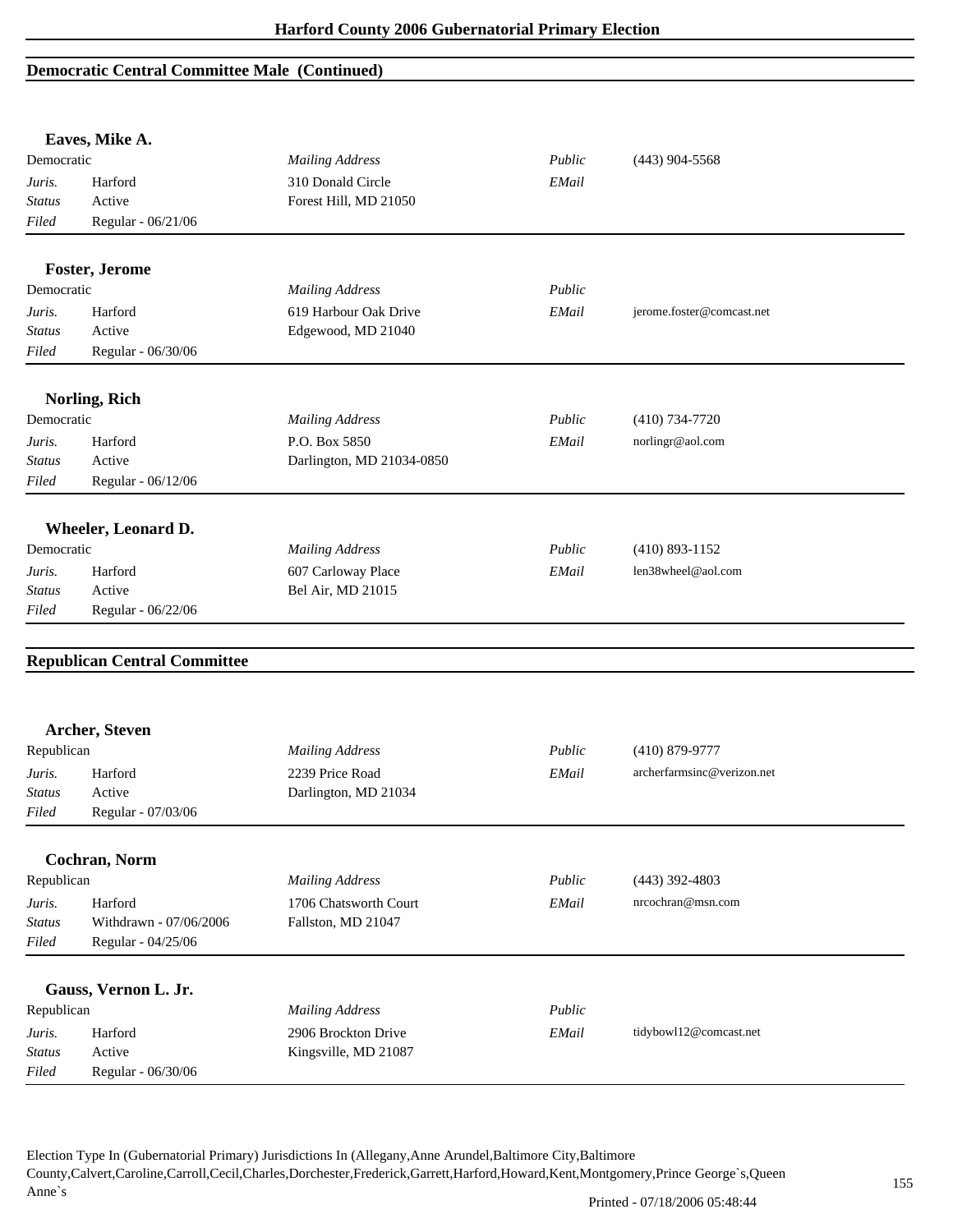|               | Geppi, Michael A.     |                               |        |                          |  |
|---------------|-----------------------|-------------------------------|--------|--------------------------|--|
| Republican    |                       | <b>Mailing Address</b>        | Public | $(410)$ 302-2284         |  |
| Juris.        | Harford               | 1422 Fountain Glen Drive      | EMail  | mikegeppi@comcast.net    |  |
| <b>Status</b> | Active                | Bel Air, MD 21015             |        |                          |  |
| Filed         | Regular - 06/30/06    |                               |        |                          |  |
|               | Gibson, Scott T.      |                               |        |                          |  |
| Republican    |                       | <b>Mailing Address</b>        | Public | $(443)$ 307-5230         |  |
| Juris.        | Harford               | 1229 N. Stepney Road          | EMail  | Scott.T.Gibson@gmail.com |  |
| <b>Status</b> | Active                | Aberdeen, MD 21001            |        |                          |  |
| Filed         | Regular - 07/03/06    |                               |        |                          |  |
|               | Johnson, Gregory C.   |                               |        |                          |  |
| Republican    |                       | <b>Mailing Address</b>        | Public | $(443)$ 243-2313         |  |
| Juris.        | Harford               | 1005 Running Creek Way Unit P | EMail  | pollux137@msn.com        |  |
| <b>Status</b> | Active                | Bel Air, MD 21014             |        |                          |  |
| Filed         | Regular - 11/17/05    |                               |        |                          |  |
|               | <b>Kimble</b> , Larry |                               |        |                          |  |
| Republican    |                       | <b>Mailing Address</b>        | Public | $(410)$ 515-2438         |  |
| Juris.        | Harford               | 2227 Deadora Drive            | EMail  | samrman@aol.com          |  |
| <b>Status</b> | Active                | Bel Air, MD 21015             |        |                          |  |
| Filed         | Regular - 06/29/06    |                               |        |                          |  |
|               | Kohl, James Jr.       |                               |        |                          |  |
| Republican    |                       | <b>Mailing Address</b>        | Public | $(410)$ 676-7504         |  |
| Juris.        | Harford               | 3605 Washington Avenue        | EMail  | jkohljr@msn.com          |  |
| <b>Status</b> | Active                | Abingdon, MD 21009            |        |                          |  |
| Filed         | Regular - 07/03/06    |                               |        |                          |  |
|               | Kress, Miles M.       |                               |        |                          |  |
| Republican    |                       | <b>Mailing Address</b>        | Public | $(410)$ 515-3509         |  |
| Juris.        | Harford               | 2728 Merrick Way              | EMail  | e24hatch@aol.com         |  |
| <b>Status</b> | Active                | Abingdon, MD 21009            |        |                          |  |
| Filed         | Regular - 08/19/05    |                               |        |                          |  |
|               | MacCubbin, Carol      |                               |        |                          |  |
| Republican    |                       | <b>Mailing Address</b>        | Public | $(410)$ 879-1375         |  |
| Juris.        | Harford               | 503 Forest Valley Drive       | EMail  | carolandmac@aol.com      |  |
| <b>Status</b> | Active                | Forest Hill, MD 21050         |        |                          |  |
| Filed         | Regular - 06/30/06    |                               |        |                          |  |
|               |                       |                               |        |                          |  |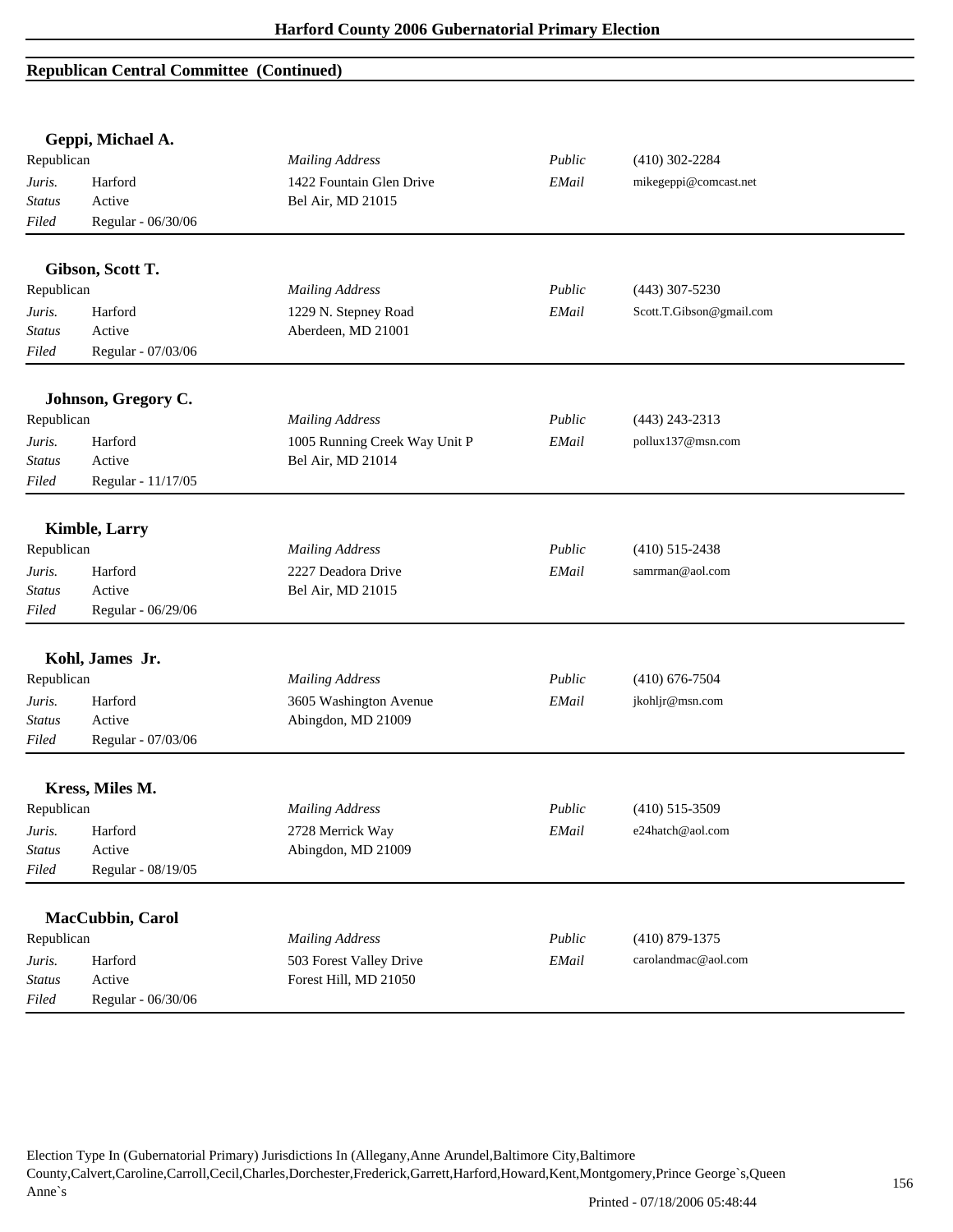|               | Massaro, Jared           |                         |        |                          |  |
|---------------|--------------------------|-------------------------|--------|--------------------------|--|
| Republican    |                          | <b>Mailing Address</b>  | Public | $(410) 838 - 1989$       |  |
| Juris.        | Harford                  | 2418 Fairview Drive     | EMail  | 1badcomputer@gmail.com   |  |
| <b>Status</b> | Active                   | Forest Hill, MD 21050   |        |                          |  |
| Filed         | Regular - 07/03/06       |                         |        |                          |  |
|               | Norman, Howard Wayne Jr. |                         |        |                          |  |
| Republican    |                          | <b>Mailing Address</b>  | Public |                          |  |
| Juris.        | Harford                  | 808 S. Main Street      | EMail  |                          |  |
| <b>Status</b> | Active                   | Bel Air, MD 21014       |        |                          |  |
| Filed         | Regular - 06/06/06       |                         |        |                          |  |
|               | Petr, David Joseph       |                         |        |                          |  |
| Republican    |                          | <b>Mailing Address</b>  | Public | $(410) 836 - 3407$       |  |
| Juris.        | Harford                  | 3300 Forge Hill Road    | EMail  | dpetr56885@aol.com       |  |
| <b>Status</b> | Active                   | Street, MD 21154        |        |                          |  |
| Filed         | Regular - 06/30/06       |                         |        |                          |  |
|               | <b>Price, Dave</b>       |                         |        |                          |  |
| Republican    |                          | <b>Mailing Address</b>  | Public | $(410) 838 - 7469$       |  |
| Juris.        | Harford                  | 419 Linwood Ave         | EMail  | Price4RCCHC@aol.com      |  |
| <b>Status</b> | Active                   | Bel Air, MD 21014       |        |                          |  |
| Filed         | Regular - 05/19/06       |                         |        |                          |  |
|               | <b>Reilly, Teresa</b>    |                         |        |                          |  |
| Republican    |                          | <b>Mailing Address</b>  | Public | $(410) 836 - 1872$       |  |
| Juris.        | Harford                  | 2051 Whiteford Road     | EMail  | Reillyteresa@verizon.net |  |
| <b>Status</b> | Active                   | Whiteford, MD 21160     |        |                          |  |
| Filed         | Regular - 06/08/06       |                         |        |                          |  |
|               | Rigdon, John A.          |                         |        |                          |  |
| Republican    |                          | <b>Mailing Address</b>  | Public |                          |  |
| Juris.        | Harford                  | 1320 Rigdon Road        | EMail  | Rigdon@IXIMD.com         |  |
| <b>Status</b> | Active                   | Jarrettsville, MD 21084 |        |                          |  |
| Filed         | Regular - 06/29/06       |                         |        |                          |  |
|               |                          |                         |        |                          |  |
|               | Rohe, Christopher A.     |                         |        |                          |  |
| Republican    |                          | <b>Mailing Address</b>  | Public | $(410)$ 790-9157         |  |
| Juris.        | Harford                  | 552 Macintosh Circle    | EMail  | crohe1@juno.com          |  |
| <b>Status</b> | Active                   | Joppatowne, MD 21085    |        |                          |  |
| Filed         | Regular - 06/26/06       |                         |        |                          |  |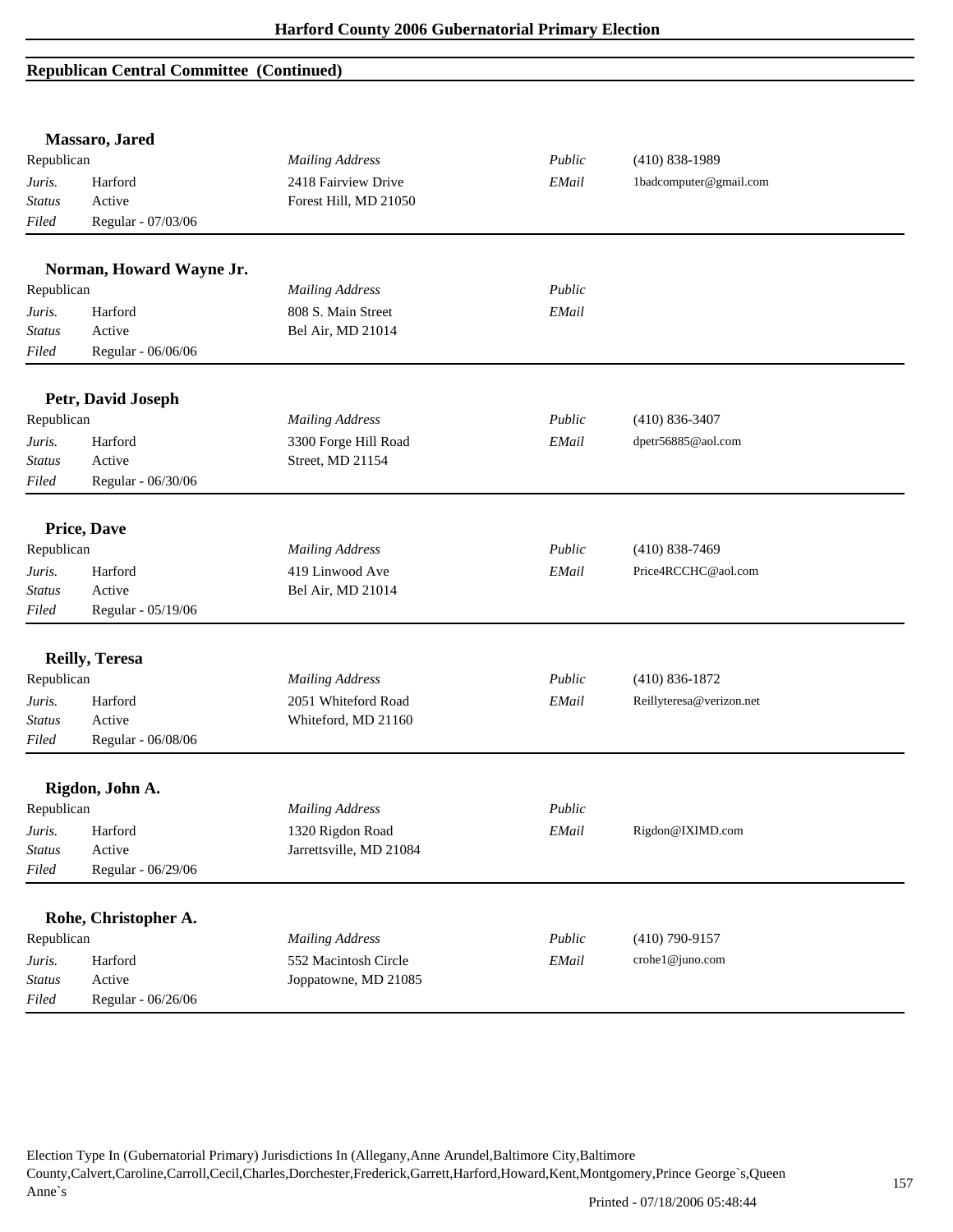| <b>Shrodes, Chad Richard</b> |                                                                                                |                                                                                                                                                                                   |                           |                  |
|------------------------------|------------------------------------------------------------------------------------------------|-----------------------------------------------------------------------------------------------------------------------------------------------------------------------------------|---------------------------|------------------|
| Republican                   | <b>Mailing Address</b>                                                                         | Public                                                                                                                                                                            | $(410)$ 668-5557          |                  |
| Harford                      | 5103 Carea Road                                                                                | EMail                                                                                                                                                                             | chad@ChadShrodes.com      |                  |
| Active                       | White Hall, MD 21161                                                                           |                                                                                                                                                                                   |                           |                  |
| Regular - 07/03/06           |                                                                                                |                                                                                                                                                                                   |                           |                  |
|                              |                                                                                                |                                                                                                                                                                                   |                           |                  |
| Republican                   |                                                                                                | Public                                                                                                                                                                            |                           |                  |
|                              |                                                                                                |                                                                                                                                                                                   | him1@comcast.net          |                  |
| Active                       |                                                                                                |                                                                                                                                                                                   |                           |                  |
| Regular - 06/28/06           |                                                                                                |                                                                                                                                                                                   |                           |                  |
|                              |                                                                                                |                                                                                                                                                                                   |                           |                  |
| <b>Thomas</b> , Bob          |                                                                                                |                                                                                                                                                                                   |                           |                  |
| Republican                   | <b>Mailing Address</b>                                                                         | Public                                                                                                                                                                            |                           |                  |
| Harford                      | 718 Joppa Farm Road                                                                            | EMail                                                                                                                                                                             | RBT121852@yahoo.com       |                  |
| Active                       | Joppa, MD 21085                                                                                |                                                                                                                                                                                   |                           |                  |
| Regular - 07/03/06           |                                                                                                |                                                                                                                                                                                   |                           |                  |
|                              |                                                                                                |                                                                                                                                                                                   |                           |                  |
|                              |                                                                                                |                                                                                                                                                                                   |                           |                  |
|                              |                                                                                                |                                                                                                                                                                                   |                           |                  |
|                              |                                                                                                | EMail                                                                                                                                                                             | hmtittle@aol.com          |                  |
| Active                       |                                                                                                |                                                                                                                                                                                   |                           |                  |
| Regular - 05/17/06           |                                                                                                |                                                                                                                                                                                   |                           |                  |
|                              |                                                                                                |                                                                                                                                                                                   |                           |                  |
| Republican                   | <b>Mailing Address</b>                                                                         | Public                                                                                                                                                                            | $(410)$ 676-7300          |                  |
| Harford                      |                                                                                                | EMail                                                                                                                                                                             | kwagner@tritronicsinc.com |                  |
| Active                       |                                                                                                |                                                                                                                                                                                   |                           |                  |
| Regular - 06/15/06           |                                                                                                |                                                                                                                                                                                   |                           |                  |
|                              |                                                                                                |                                                                                                                                                                                   |                           |                  |
| Wright, Stephen M.           |                                                                                                |                                                                                                                                                                                   |                           |                  |
| Republican                   | <b>Mailing Address</b>                                                                         | Public                                                                                                                                                                            | $(410)$ 679-7242          |                  |
|                              |                                                                                                |                                                                                                                                                                                   |                           |                  |
| Harford                      | P.O. Box 472                                                                                   | EMail                                                                                                                                                                             | cpawright@aol.com         |                  |
| Active                       | Churchville, MD 21028                                                                          |                                                                                                                                                                                   |                           |                  |
|                              | Stancill, Larry G.<br>Harford<br>Tittle, Horace M. Sr.<br>Republican<br>Harford<br>Wagner, Kim | <b>Mailing Address</b><br>P.O. Box 409<br>Bel Air, MD 21014-0409<br><b>Mailing Address</b><br>1507 Blue House Court<br>Street, MD 21154<br>1603 Rolling Road<br>Bel Air, MD 21014 | EMail<br>Public           | $(877)$ 311-1505 |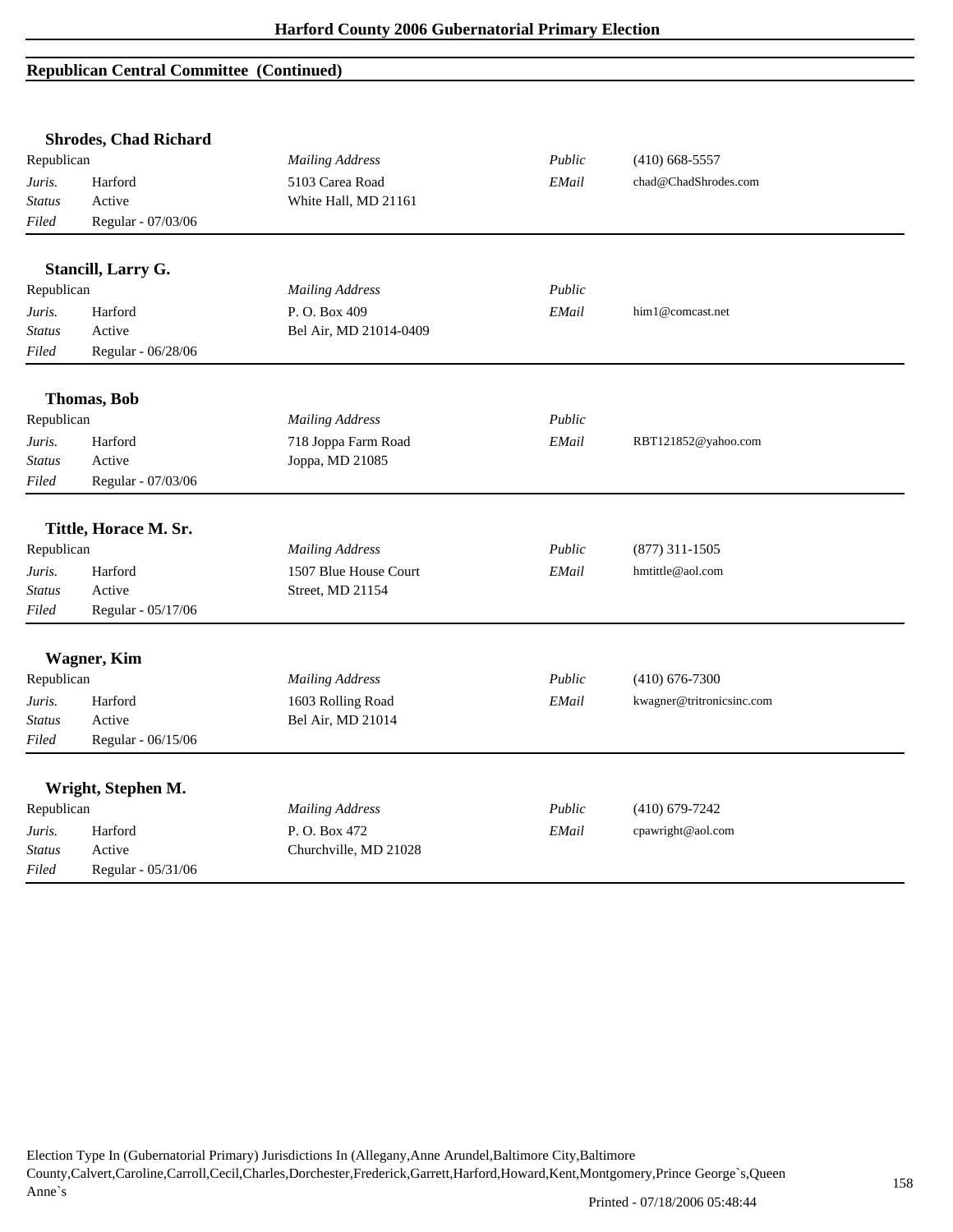## **County Executive**

|               | Merdon, Christopher J.                     |                         |        |                                |
|---------------|--------------------------------------------|-------------------------|--------|--------------------------------|
| Republican    |                                            | <b>Mailing Address</b>  | Public | $(443)$ 420-4077               |
| Juris.        | Howard                                     | Post Office Box 1412    | EMail  | info@merdon.org                |
| <b>Status</b> | Active                                     | Columbia, MD 21044      |        |                                |
| Filed         | Regular - 06/19/06                         |                         |        |                                |
|               | Dunbar, Harry M.                           |                         |        |                                |
| Democratic    |                                            | <b>Mailing Address</b>  | Public | $(410)$ 984-4164               |
| Juris.        | Howard                                     | P.O. Box 1597           | EMail  | HMDunbar@hotmail.com           |
| <b>Status</b> | Active                                     | Columbia, MD 21044      |        |                                |
| Filed         | Regular - 12/23/05                         |                         |        |                                |
|               | Ulman, Ken                                 |                         |        |                                |
| Democratic    |                                            | <b>Mailing Address</b>  | Public | $(410)$ 313-2001               |
| Juris.        | Howard                                     | 6421 Sundown Trail      | EMail  | ken@kenulmanlaw.com            |
| <b>Status</b> | Active                                     | Columbia, MD 21044      |        |                                |
| Filed         | Regular - 05/24/06                         |                         |        |                                |
|               | Wallis, C. Stephen (GENERAL ELECTION ONLY) |                         |        |                                |
|               | Other Candidates                           | <b>Mailing Address</b>  | Public | $(410)$ 465-0940               |
| Juris.        | Howard                                     | 3121 Old Fence Rd       | EMail  | cswallis@comcast.net           |
| <b>Status</b> | Declaration of Intent                      | Ellicott City, MD 21042 |        |                                |
| Filed         | Petition - 05/31/06                        |                         |        |                                |
|               | <b>County Council</b>                      |                         |        |                                |
|               | District/Circuit 001                       |                         |        |                                |
|               | <b>Salazar, Tony</b>                       |                         |        |                                |
| Republican    |                                            | <b>Mailing Address</b>  | Public | $(410)$ 465-6866               |
| Juris.        | Howard                                     | P.O. Box 6572           | EMail  | VoteSalazar@comcast.net        |
| <b>Status</b> | Active                                     | Ellicott City, MD 21042 |        |                                |
| Filed         | Regular - 08/10/05                         |                         |        |                                |
|               | <b>Watson, Courtney</b>                    |                         |        |                                |
| Democratic    |                                            | <b>Mailing Address</b>  | Public | $(410)$ 227-8807               |
| Juris.        | Howard                                     | PO BOX 1442             | EMail  | courtneywatson2006@comcast.net |
| <b>Status</b> | Active                                     | Ellicott City, MD 21041 |        |                                |
| Filed         | Regular - 12/07/05                         |                         |        |                                |
|               | <b>County Council</b>                      |                         |        |                                |
|               | District/Circuit 002                       |                         |        |                                |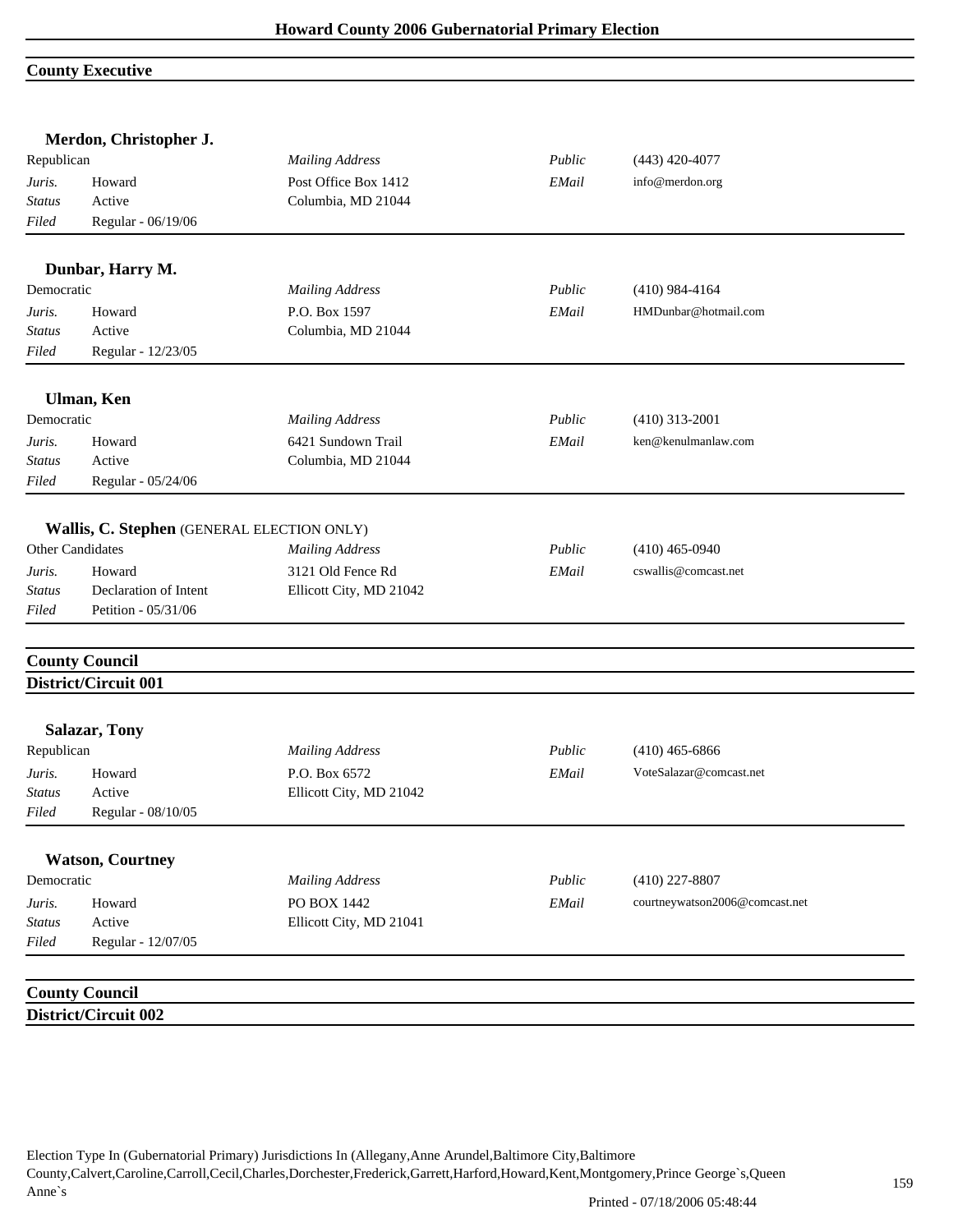## **County Council (Continued) District/Circuit 002**

|               | <b>Black, Patrick</b>   |                         |        |                                    |
|---------------|-------------------------|-------------------------|--------|------------------------------------|
| Republican    |                         | <b>Mailing Address</b>  | Public | $(443)$ 283-3935                   |
| Juris.        | Howard                  | 8395 Tamar Drive        | EMail  | patrick.black@votepatrickblack.com |
| <b>Status</b> | Withdrawn - 03/20/2006  | Apt. 232                |        |                                    |
| Filed         | Regular - 03/09/06      | Columbia, MD 21045      |        |                                    |
|               |                         |                         |        |                                    |
|               | Ellrich, Gina Gabrielle |                         |        |                                    |
| Republican    |                         | <b>Mailing Address</b>  | Public | $(410)$ 418-5386                   |
| Juris.        | Howard                  | 8321 Glenmar Rd         | EMail  | ggellrich@comcast.net              |
| <b>Status</b> | Active                  | Ellicott City, MD 21043 |        |                                    |
| Filed         | Regular - 03/22/06      |                         |        |                                    |
|               | Hlass, David R.         |                         |        |                                    |
| Republican    |                         | <b>Mailing Address</b>  | Public | $(410) 884 - 9350$                 |
| Juris.        | Howard                  | 9240 Red Cart Court     | EMail  | dhlass@comcast.net                 |
| <b>Status</b> | Active                  | Columbia, MD 21045      |        |                                    |
| Filed         | Regular - 07/03/06      |                         |        |                                    |
|               | <b>Ball, Calvin</b>     |                         |        |                                    |
| Democratic    |                         | <b>Mailing Address</b>  | Public | $(410)$ 772-7383                   |
| Juris.        | Howard                  | 9512 Wandering Way      | EMail  |                                    |
| <b>Status</b> | Active                  | Columbia, MD 21045      |        |                                    |
| Filed         | Regular - 01/19/06      |                         |        |                                    |
|               | Sachs, Adam             |                         |        |                                    |
| Democratic    |                         | <b>Mailing Address</b>  | Public | $(410)$ 423-0918                   |
| Juris.        | Howard                  | 5517 Eaglebeak Row      | EMail  | sachsadam@hotmail.com              |
| Status        | Active                  | Columbia, MD 21045      |        |                                    |
| Filed         | Regular - 03/16/06      |                         |        |                                    |
|               | <b>County Council</b>   |                         |        |                                    |
|               | District/Circuit 003    |                         |        |                                    |
|               |                         |                         |        |                                    |
|               | <b>Thewes</b> , Donna   |                         |        |                                    |
| Republican    |                         | <b>Mailing Address</b>  | Public | $(301) 604 - 2958$                 |
| Juris.        | Howard                  | 9535 Cissell Ave        | EMail  | dthewes@hotmail.com                |
| <b>Status</b> | Active                  | Laurel, MD 20723        |        |                                    |
| Filed         | Regular - 10/14/05      |                         |        |                                    |
|               | Terrasa, Jen            |                         |        |                                    |
| Democratic    |                         | <b>Mailing Address</b>  | Public | $(410)$ 381-4409                   |
| Juris.        | Howard                  | 7491 Setting Sun Way    | EMail  | terrasa2006@gmail.com              |
| <b>Status</b> | Active                  | Columbia, MD 21046      |        |                                    |
| Filed         | Regular - 06/22/06      |                         |        |                                    |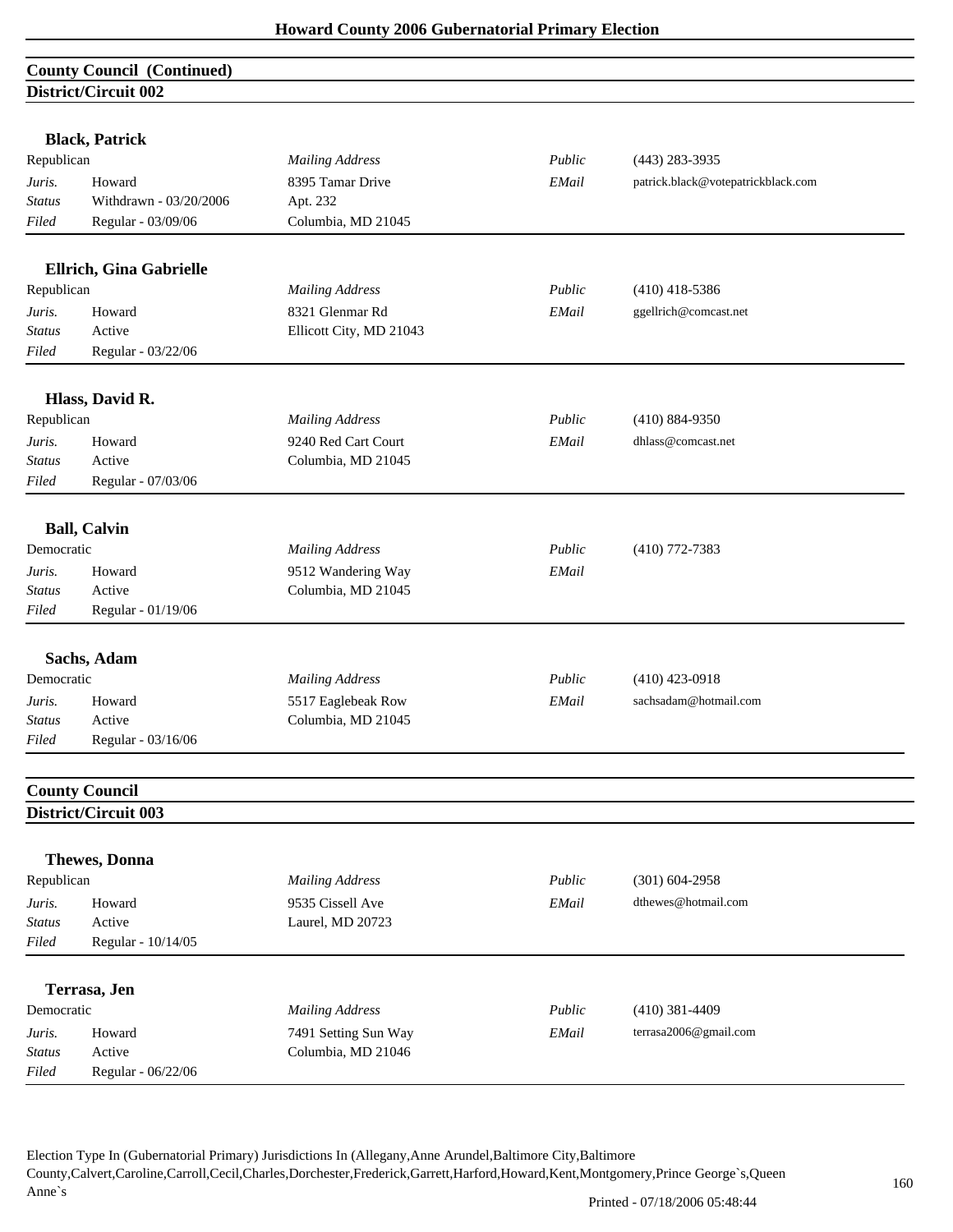|               | <b>County Council</b>       |                          |        |                           |  |
|---------------|-----------------------------|--------------------------|--------|---------------------------|--|
|               | <b>District/Circuit 004</b> |                          |        |                           |  |
|               | D'Asto, Tom                 |                          |        |                           |  |
| Republican    |                             | <b>Mailing Address</b>   | Public | $(301)$ 996-6783          |  |
| Juris.        | Howard                      | 6840 Guilford Road       | EMail  | councilman@tomdasto.org   |  |
| <b>Status</b> | Active                      | Clarksville, MD 21029    |        |                           |  |
| Filed         | Regular - 01/25/06          |                          |        |                           |  |
|               | Feldmark, Joshua            |                          |        |                           |  |
| Democratic    |                             | <b>Mailing Address</b>   | Public | $(443) 803 - 3405$        |  |
| Juris.        | Howard                      | 10324 Wilde Lake Terrace | EMail  | joshua@joshuafeldmark.com |  |
| <b>Status</b> | Active                      | Columbia, MD 21044       |        |                           |  |
| Filed         | Regular - 06/27/06          |                          |        |                           |  |
|               | <b>Sigaty, Mary Kay</b>     |                          |        |                           |  |
| Democratic    |                             | <b>Mailing Address</b>   | Public | $(410)$ 997-3395          |  |
| Juris.        | Howard                      | 5639 Open Sky            | EMail  | marykay@sigaty.com        |  |
| <b>Status</b> | Active                      | Columbia, MD 21044       |        |                           |  |
| Filed         | Regular - 06/16/06          |                          |        |                           |  |
|               | UNcommon, X.                |                          |        |                           |  |
| Democratic    |                             | <b>Mailing Address</b>   | Public | $(410)$ 730-2185          |  |
| Juris.        | Howard                      | 6551 Walnut Grove        | EMail  | uncommon@comcast.net      |  |
| Status        | Active                      | Columbia, MD 21044       |        |                           |  |
| Filed         | Regular - 07/03/06          |                          |        |                           |  |
|               | <b>County Council</b>       |                          |        |                           |  |
|               | District/Circuit 005        |                          |        |                           |  |
|               | Adams, Jim                  |                          |        |                           |  |
| Republican    |                             | <b>Mailing Address</b>   | Public | $(443) 885 - 3673$        |  |
| Juris.        | Howard                      | 9409 Parsley Dr          | EMail  | JADAMS@moac.morgan.edu    |  |
| <b>Status</b> | Active                      | Ellicott City, MD 21042  |        |                           |  |
| Filed         | Regular - 04/06/06          |                          |        |                           |  |
|               | Fox, Greg                   |                          |        |                           |  |
| Republican    |                             | <b>Mailing Address</b>   | Public | $(301)$ 498-4369          |  |
| Juris.        | Howard                      | 8117 Huntfield Drive     | EMail  | vote4fox@aol.com          |  |
| <b>Status</b> | Active                      | Fulton, MD 20759-2104    |        |                           |  |
| Filed         | Regular - 06/29/06          |                          |        |                           |  |
|               | Livesay, Wayne              |                          |        |                           |  |
| Republican    |                             | <b>Mailing Address</b>   | Public | $(410) 552 - 1429$        |  |
| Juris.        | Howard                      | 1120 Day Rd              | EMail  | wlivesay@comcast.net      |  |
| <b>Status</b> | Active                      | Sykesville, MD 21784     |        |                           |  |
| Filed         | Regular - 02/22/06          |                          |        |                           |  |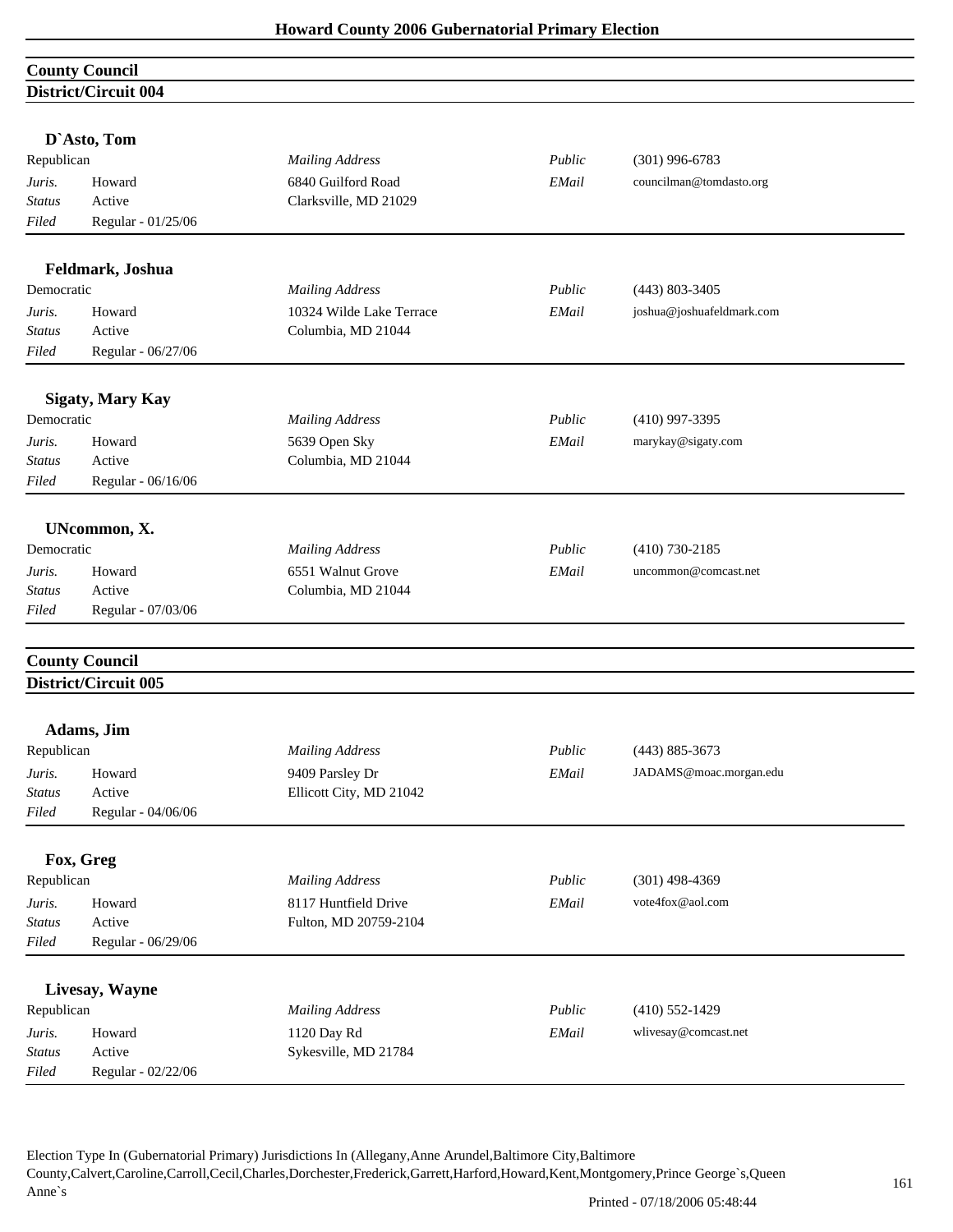# **County Council (Continued) District/Circuit 005**

| Dunn, Don |  |
|-----------|--|
|-----------|--|

| Democratic    |                    | <b>Mailing Address</b>  | Public | $(410)$ 531-5630    |
|---------------|--------------------|-------------------------|--------|---------------------|
| Juris.        | Howard             | 11829 Triadelphia Road  | EMail  | HELENDUNN@WEBTV.NET |
| <b>Status</b> | Active             | Ellicott City, MD 21042 |        |                     |
| Filed         | Regular - 01/12/06 |                         |        |                     |

## **Judge of the Circuit Court District/Circuit 05**

|                         | Titman, David (GENERAL ELECTION ONLY) |                                            |        |                                      |
|-------------------------|---------------------------------------|--------------------------------------------|--------|--------------------------------------|
|                         |                                       | <b>Mailing Address</b>                     | Public | $(410)$ 465-2656                     |
| Juris.                  | Howard                                | 16082 A E Mullinix Road                    | EMail  | dtitman@mdlawyer.com                 |
| <b>Status</b>           | Active                                | Woodbine, MD 21797                         |        |                                      |
| Filed                   | Party Designated - 05/11/06           |                                            |        |                                      |
|                         | Becker, Louis A.                      |                                            |        |                                      |
|                         |                                       | <b>Mailing Address</b>                     | Public | $(410)$ 313-2083                     |
| Juris.                  | Howard                                | Circuit Court for Howard County            | EMail  | louis.becker@verizon.net             |
| <b>Status</b>           | Active                                | 8360 Court Avenue                          |        |                                      |
| Filed                   | Regular - 10/05/05                    | Ellicott City, MD 21043                    |        |                                      |
|                         | Bernhardt, Richard S.                 |                                            |        |                                      |
|                         |                                       | <b>Mailing Address</b>                     | Public | $(410)$ 313-2145                     |
| Juris.                  | Howard                                | Circuit Court for Howard County            | EMail  | richard.bernhardt@courts.state.md.us |
| <b>Status</b>           | Active                                | 8360 Court Avenue                          |        |                                      |
| Filed                   | Regular - 10/05/05                    | Ellicott City, MD 21043                    |        |                                      |
|                         |                                       |                                            |        |                                      |
|                         | Titman, David A.                      | <b>Mailing Address</b>                     | Public | $(410)$ 465-2656                     |
|                         |                                       |                                            | EMail  | dtitman@mdlawyer.com                 |
| Juris.<br><b>Status</b> | Howard<br>Active                      | 10649 Faulkner Ridge<br>Columbia, MD 21044 |        |                                      |
| Filed                   | Regular - 07/15/05                    |                                            |        |                                      |
|                         |                                       |                                            |        |                                      |
|                         | <b>State's Attorney</b>               |                                            |        |                                      |

| Democratic    |                    | Mailing Address              | Public | $(410)$ 465-8082        |
|---------------|--------------------|------------------------------|--------|-------------------------|
| Juris.        | Howard             | 9319 Baltimore National Pike | EMail  | $t$ mccrone@co.ho.md.us |
| <b>Status</b> | Active             | #114                         |        |                         |
| Filed         | Regular - 06/05/06 | Ellicott City, MD 21042      |        |                         |
|               |                    |                              |        |                         |

#### **Clerk of the Circuit Court**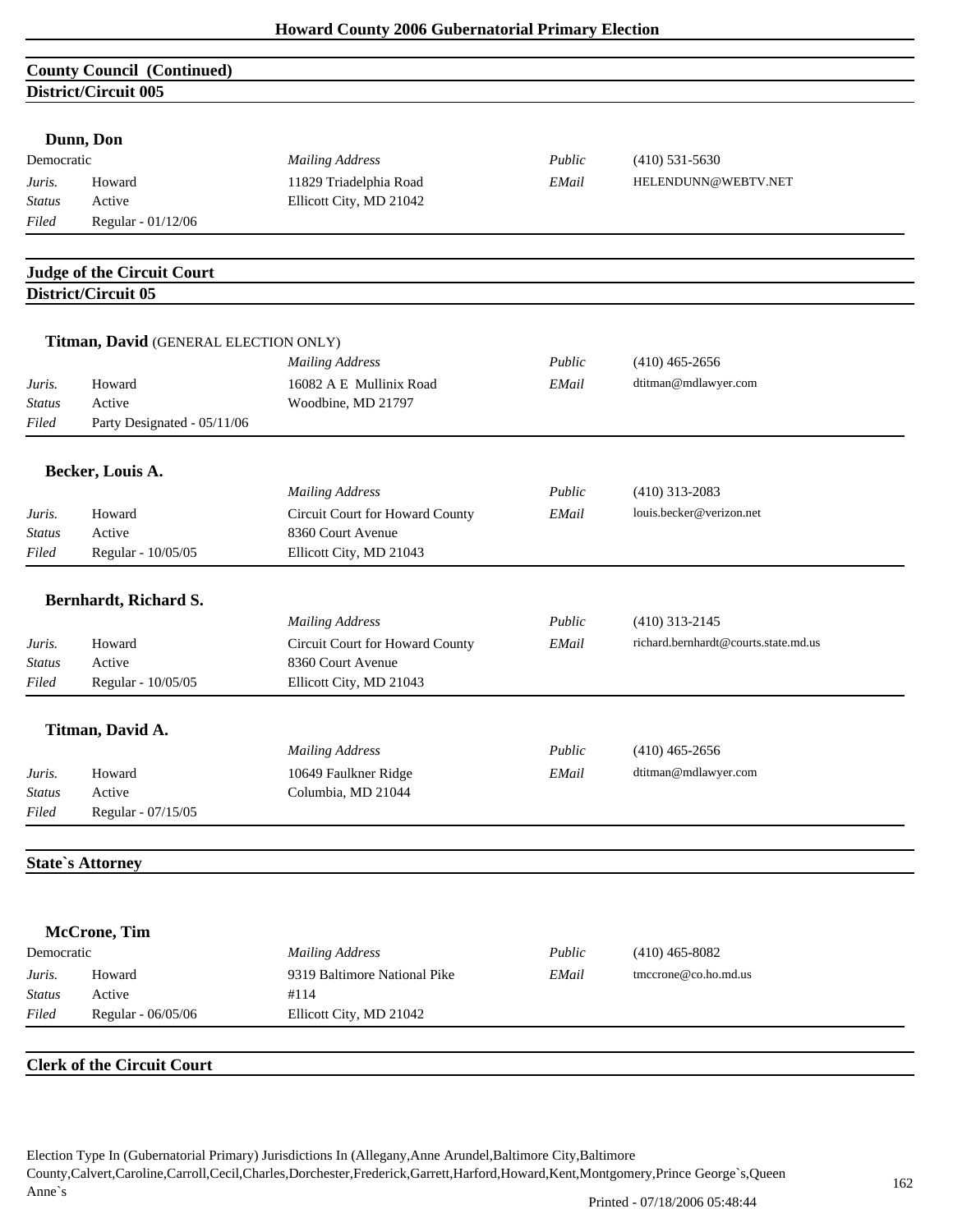#### **Clerk of the Circuit Court (Continued)**

|                         | Rappaport, Margaret D.      |                                              |        |                        |
|-------------------------|-----------------------------|----------------------------------------------|--------|------------------------|
| Republican              |                             | <b>Mailing Address</b>                       | Public | $(410)$ 465-4015       |
| Juris.                  | Howard                      | PO BOX 1244                                  | EMail  | prappaport@erols.com   |
| Status                  | Active                      | Ellicott City, MD 21042                      |        |                        |
| Filed                   | Regular - 06/05/06          |                                              |        |                        |
|                         | Cale, Leslie J.             |                                              |        |                        |
| Democratic              |                             | <b>Mailing Address</b>                       | Public | $(410) 531 - 2373$     |
| Juris.                  | Howard                      | 12296 Carroll Mill Rd                        | EMail  | caleleslie@hotmail.com |
| <b>Status</b>           | Active                      | Ellicott City, MD 21042                      |        |                        |
| Filed                   | Regular - 06/13/06          |                                              |        |                        |
|                         |                             |                                              |        |                        |
|                         | <b>Register of Wills</b>    |                                              |        |                        |
|                         |                             |                                              |        |                        |
| Republican              | Hartleb, Kay K.             | <b>Mailing Address</b>                       | Public | $(410)$ 313-2133       |
|                         | Howard                      | 2939 Knoll Circle                            | EMail  | whartleb@verizon.net   |
| Juris.<br>Status        | Active                      | Ellicott City, MD 21043                      |        |                        |
| Filed                   | Regular - 06/05/06          |                                              |        |                        |
|                         |                             |                                              |        |                        |
|                         | Blickman, Lawrence M.       |                                              |        |                        |
| Democratic              |                             | <b>Mailing Address</b>                       | Public | $(410) 804 - 1212$     |
| Juris.                  | Howard                      | 6228 Waving Willow Path                      | EMail  | LMblickman@comcast.net |
| <b>Status</b>           | Active                      | Clarksville, MD 21029                        |        |                        |
| Filed                   | Regular - 07/03/06          |                                              |        |                        |
|                         | Judge of the Orphans' Court |                                              |        |                        |
|                         |                             |                                              |        |                        |
|                         | Coles, Charles M. Jr.       |                                              |        |                        |
| Republican              |                             | <b>Mailing Address</b>                       | Public | (410) 313-2133         |
| Juris.                  | Howard                      | 1596 Daisy Rd                                | EMail  | cmjcoles4@aol.com      |
| <b>Status</b>           | Active                      | Woodbine, MD 21797                           |        |                        |
| Filed                   | Regular - 06/14/06          |                                              |        |                        |
|                         | Pope, Joyce C.              |                                              |        |                        |
| Republican              |                             | <b>Mailing Address</b>                       | Public | $(410)$ 313-2133       |
|                         |                             |                                              |        | joyceCpope@hotmail.com |
| Juris.<br><b>Status</b> | Howard<br>Active            | 10532 Patuxent Ridge Way<br>Laurel, MD 20723 | EMail  |                        |
| Filed                   | Regular - 06/14/06          |                                              |        |                        |
|                         |                             |                                              |        |                        |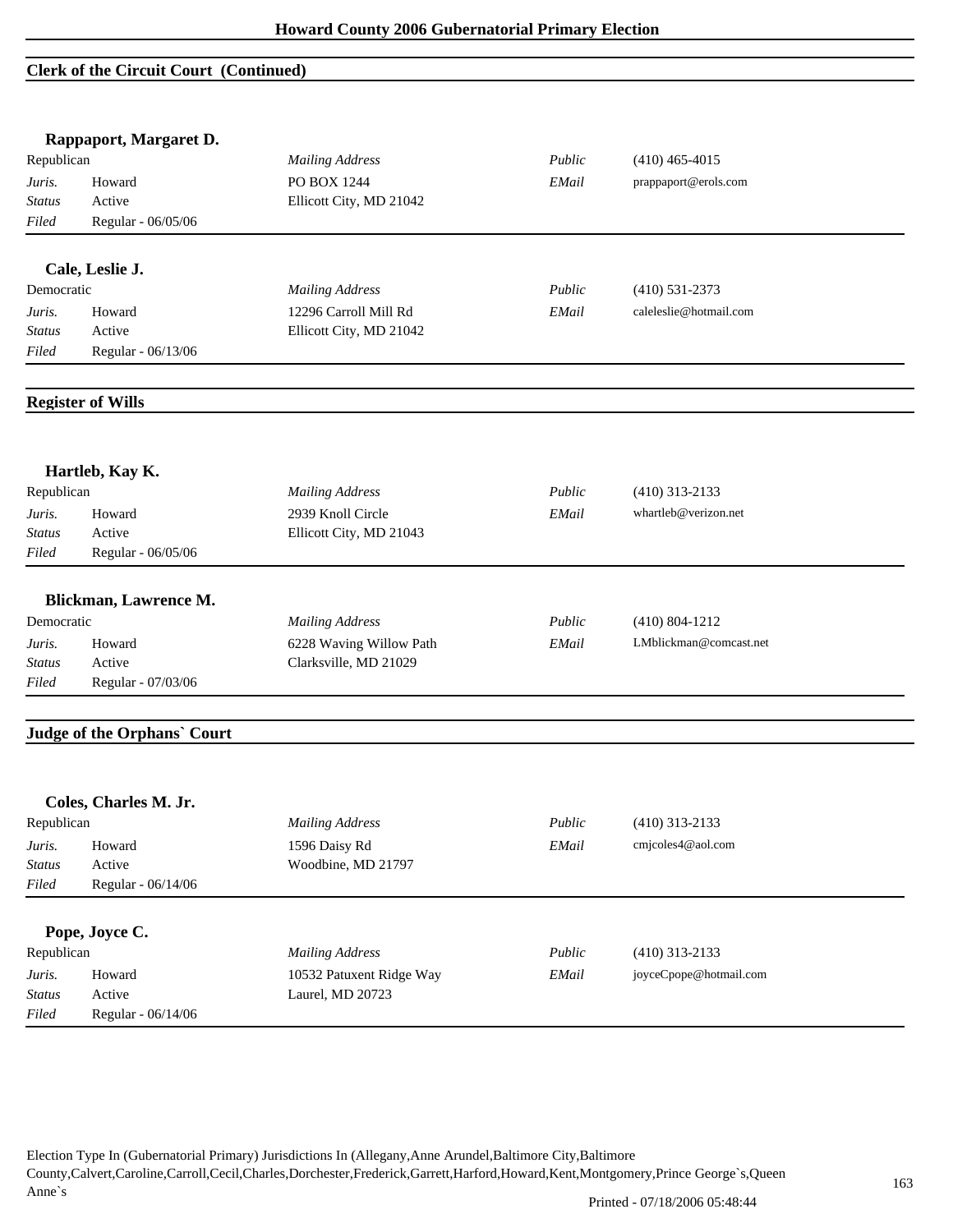## **Judge of the Orphans` Court (Continued)**

|                | <b>Cohen, Jay Fred</b>              |                            |        |                           |
|----------------|-------------------------------------|----------------------------|--------|---------------------------|
| Democratic     |                                     | <b>Mailing Address</b>     | Public | $(410)$ 484-3050          |
| Juris.         | Howard                              | 100 Church Lane            | EMail  | jfred212@comcast.net      |
| <b>Status</b>  | Active                              | Baltimore, MD 21208        |        |                           |
| Filed          | Regular - 06/30/06                  |                            |        |                           |
|                |                                     |                            |        |                           |
|                | McNeal, Sherae M.                   |                            |        |                           |
| Democratic     |                                     | <b>Mailing Address</b>     | Public | $(410)$ 313-2133          |
| Juris.         | Howard                              | 6009 Moonsails Ln          | EMail  | smcneallaw@aol.com        |
| Status         | Active                              | Clarksville, MD 21029      |        |                           |
| Filed          | Regular - 06/14/06                  |                            |        |                           |
| <b>Sheriff</b> |                                     |                            |        |                           |
|                |                                     |                            |        |                           |
|                | <b>Galt, Timothy</b>                |                            |        |                           |
| Republican     |                                     | <b>Mailing Address</b>     | Public | $(443)$ 324-6330          |
| Juris.         | Howard                              | 1408 Driver Rd             | EMail  | Galt4sheriff@comcast.net  |
| <b>Status</b>  | Active                              | Marriotsville, MD 21104    |        |                           |
| Filed          | Central Committee Nominee -         |                            |        |                           |
|                |                                     |                            |        |                           |
|                | Cave, Charles "Chuck"               |                            |        |                           |
| Democratic     |                                     | <b>Mailing Address</b>     | Public | (443) 277-0792            |
| Juris.         | Howard                              | 3157-402 Pine Orchard Lane | EMail  |                           |
| <i>Status</i>  | Active                              | Ellicott City, MD 21042    |        |                           |
| Filed          | Regular - 02/14/06                  |                            |        |                           |
|                | Fitzgerald, James F.                |                            |        |                           |
| Democratic     |                                     | <b>Mailing Address</b>     | Public | $(410) 730 - 2201$        |
| Juris.         | Howard                              | PO BOX 6290                | EMail  | www.JFITZ4SHERIFF@AOL.COM |
| <i>Status</i>  | Active                              | Ellicott City, MD 21042    |        |                           |
| Filed          | Regular - 05/05/06                  |                            |        |                           |
|                |                                     |                            |        |                           |
|                | <b>Democratic Central Committee</b> |                            |        |                           |
|                |                                     |                            |        |                           |
|                | <b>Besseck, Daniel</b>              |                            |        |                           |
| Democratic     |                                     | <b>Mailing Address</b>     | Public | $(410) 804 - 8696$        |
| Juris.         | Howard                              | 14306 Old Frederick Rd     | EMail  | dwb@netscape.net          |
| <b>Status</b>  | Active                              | Sykesville, MD 21784       |        |                           |
| Filed          | Regular - 07/03/06                  |                            |        |                           |
|                |                                     |                            |        |                           |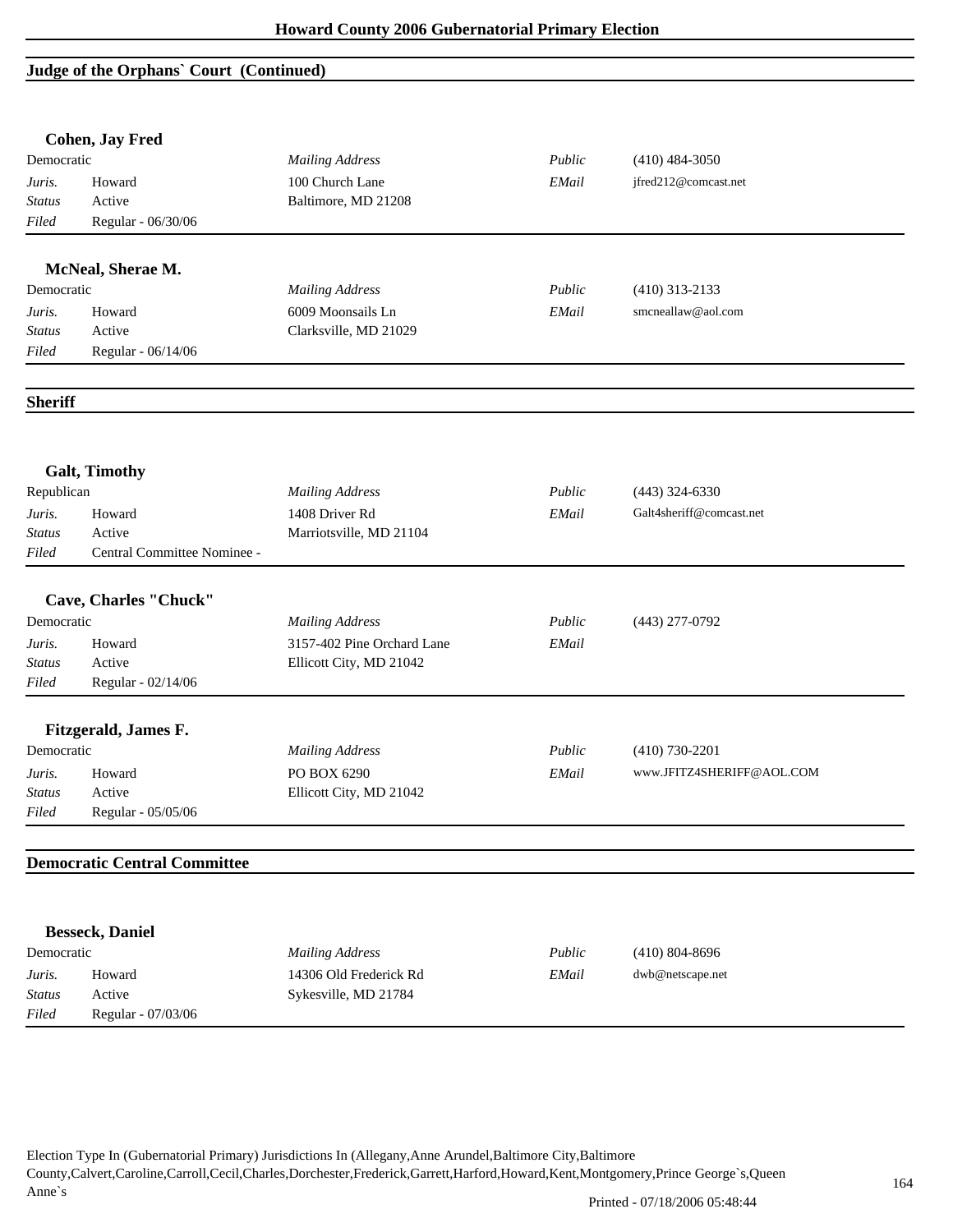|               | <b>Bowman, Meredith</b> |                              |        |                        |  |
|---------------|-------------------------|------------------------------|--------|------------------------|--|
| Democratic    |                         | <b>Mailing Address</b>       | Public | $(301)$ 466-1661       |  |
| Juris.        | Howard                  | 6737 Old Waterloo Rd Apt 132 | EMail  | mertbow@hotmail.com    |  |
| <b>Status</b> | Active                  | Elkridge, MD 21075           |        |                        |  |
| Filed         | Regular - 07/03/06      |                              |        |                        |  |
|               | <b>Fisher, Carole</b>   |                              |        |                        |  |
| Democratic    |                         | <b>Mailing Address</b>       | Public | $(410)$ 461-4317       |  |
| Juris.        | Howard                  | 2990 Rogers Avenue           | EMail  | cfisherdem@cs.com      |  |
| <b>Status</b> | Active                  | Ellicott City, MD 21043      |        |                        |  |
| Filed         | Regular - 07/03/06      |                              |        |                        |  |
|               | Hensman, Mark           |                              |        |                        |  |
| Democratic    |                         | <b>Mailing Address</b>       | Public |                        |  |
| Juris.        | Howard                  | 8514 Timber Pine Court       | EMail  | demos1@comcast.net     |  |
| <b>Status</b> | Active                  | Ellicott City, MD 21043      |        |                        |  |
| Filed         | Regular - 06/30/06      |                              |        |                        |  |
|               | Higgins, Melody J.      |                              |        |                        |  |
| Democratic    |                         | <b>Mailing Address</b>       | Public | $(410)$ 340-2660       |  |
| Juris.        | Howard                  | 9558 Red Apple Lane          | EMail  | melodyhiggins@aol.com  |  |
| <b>Status</b> | Active                  | Columbia, MD 21046           |        |                        |  |
| Filed         | Regular - 06/07/06      |                              |        |                        |  |
|               | Jackson, Jerome         |                              |        |                        |  |
| Democratic    |                         | <b>Mailing Address</b>       | Public |                        |  |
| Juris.        | Howard                  | 4320 Oakwood Landing Ct      | EMail  | Bjac531@msn.com        |  |
| <b>Status</b> | Active                  | Dayton, MD 21036             |        |                        |  |
| Filed         | Regular - 06/14/06      |                              |        |                        |  |
|               | Kudchadkar, Raj         |                              |        |                        |  |
| Democratic    |                         | <b>Mailing Address</b>       | Public | $(410)$ 290-0272       |  |
| Juris.        | Howard                  | 6225 Deep Earth Lane         | EMail  | raj4dems@gmail.com     |  |
| <b>Status</b> | Active                  | Columbia, MD 21045           |        |                        |  |
| Filed         | Regular - 06/29/06      |                              |        |                        |  |
|               | Liebeskind, Al          |                              |        |                        |  |
| Democratic    |                         | <b>Mailing Address</b>       | Public | $(410)$ 381-0645       |  |
| Juris.        | Howard                  | 6878 Happy Heart Lane        | EMail  | liebeskind@comcast.net |  |
| <b>Status</b> | Active                  | Columbia, MD 21045           |        |                        |  |
| Filed         | Regular - 06/28/06      |                              |        |                        |  |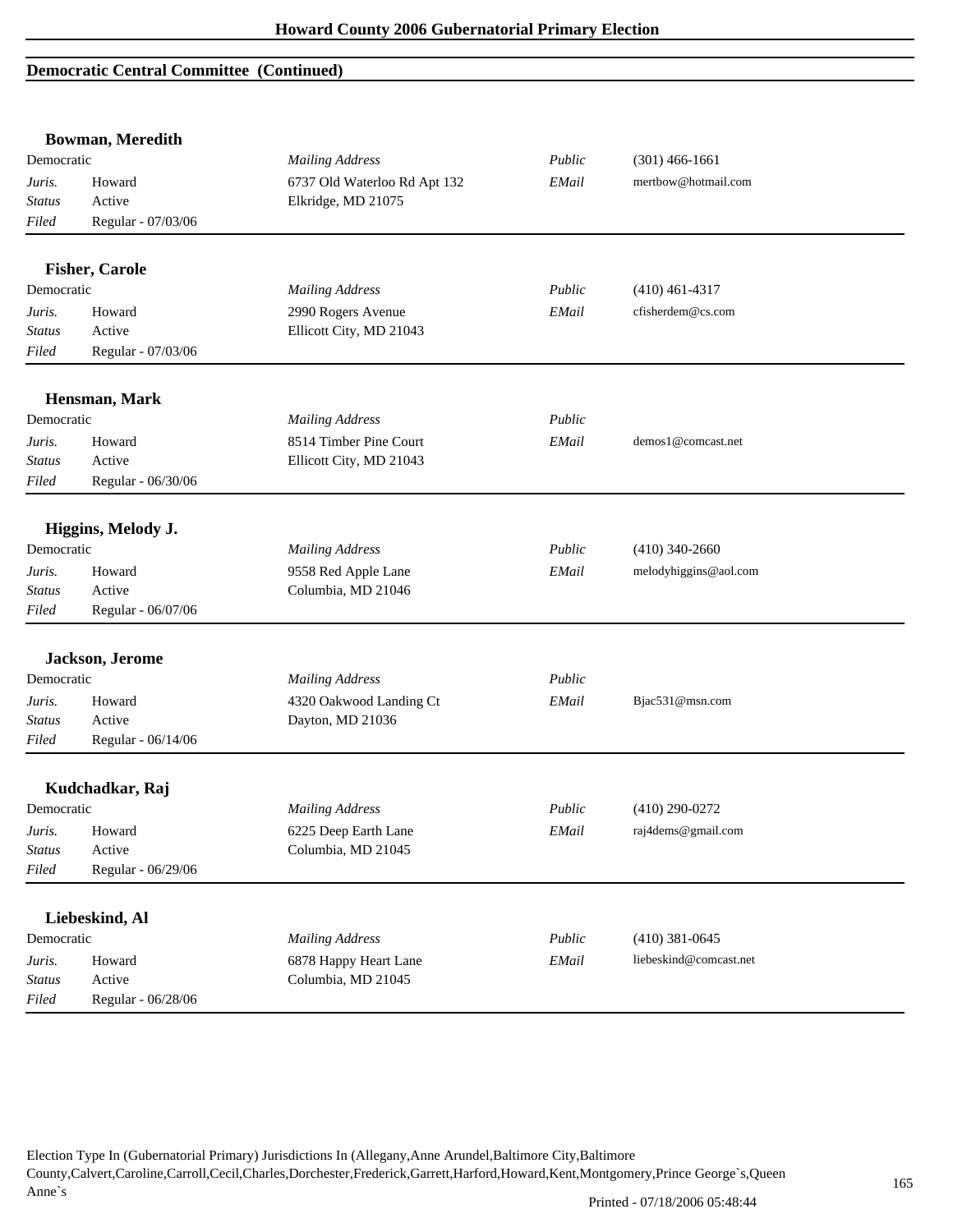|                  | Macfarlane, Byron        |                         |        |                                    |
|------------------|--------------------------|-------------------------|--------|------------------------------------|
| Democratic       |                          | <b>Mailing Address</b>  | Public | $(443)$ 690-5098                   |
| Juris.           | Howard                   | 2262 Merion Pond        | EMail  | friendsofbyronmacfarlane@gmail.com |
| Status           | Active                   | Woodstock, MD 21163     |        |                                    |
| Filed            | Regular - 06/01/06       |                         |        |                                    |
|                  |                          |                         |        |                                    |
| Democratic       | <b>Magnuson</b> , Gary   | <b>Mailing Address</b>  | Public |                                    |
|                  |                          |                         |        | $(410)$ 740-8421                   |
| Juris.           | Howard                   | 5540 Suffield Court     | EMail  | coastman2@eathlink.net             |
| <b>Status</b>    | Active                   | Columbia, MD 21044      |        |                                    |
| Filed            | Regular - 07/03/06       |                         |        |                                    |
|                  | <b>Malik</b> , Erum      |                         |        |                                    |
| Democratic       |                          | <b>Mailing Address</b>  | Public | $(410)$ 750-2739                   |
| Juris.           | Howard                   | 3886 Whitebrook Lane    | EMail  | emalik10@comcast.net               |
| <b>Status</b>    | Active                   | Ellicott City, MD 21042 |        |                                    |
| Filed            | Regular - 06/29/06       |                         |        |                                    |
|                  |                          |                         |        |                                    |
|                  | <b>Matherly, Deborah</b> |                         |        |                                    |
| Democratic       |                          | <b>Mailing Address</b>  | Public | $(410)$ 917-3190                   |
| Juris.           | Howard                   | 9459 Macomber Lane      | EMail  | dwmatherly@aol.com                 |
| <b>Status</b>    | Active                   | Columbia, MD 21045      |        |                                    |
| Filed            | Regular - 06/29/06       |                         |        |                                    |
|                  | <b>McGuffin</b> , Tony   |                         |        |                                    |
| Democratic       |                          | <b>Mailing Address</b>  | Public | $(410)$ 750-7524                   |
| Juris.           | Howard                   | 8672 Frederick Road     | EMail  | tmcguffin@howardcountydems.com     |
| <b>Status</b>    | Active                   | Ellicott City, MD 21043 |        |                                    |
| Filed            | Regular - 06/30/06       |                         |        |                                    |
|                  | McPherson, Michael C. A. |                         |        |                                    |
| Democratic       |                          | <b>Mailing Address</b>  | Public | $(410)$ 740-8054                   |
|                  |                          | 11090 Swansfield Rd     |        | mmcpherson@earthlink.net           |
| Juris.<br>Status | Howard<br>Active         | Columbia, MD 21044-2724 | EMail  |                                    |
| Filed            |                          |                         |        |                                    |
|                  | Regular - 06/29/06       |                         |        |                                    |
|                  | <b>Mellicant</b> , Jim   |                         |        |                                    |
| Democratic       |                          | <b>Mailing Address</b>  | Public | $(410)$ 313-9105                   |
| Juris.           | Howard                   | 3062 Greenhaven Court   | EMail  | jmellicant@comcast.net             |
| <b>Status</b>    | Active                   | Ellicott City, MD 21042 |        |                                    |
| Filed            | Regular - 06/23/06       |                         |        |                                    |
|                  |                          |                         |        |                                    |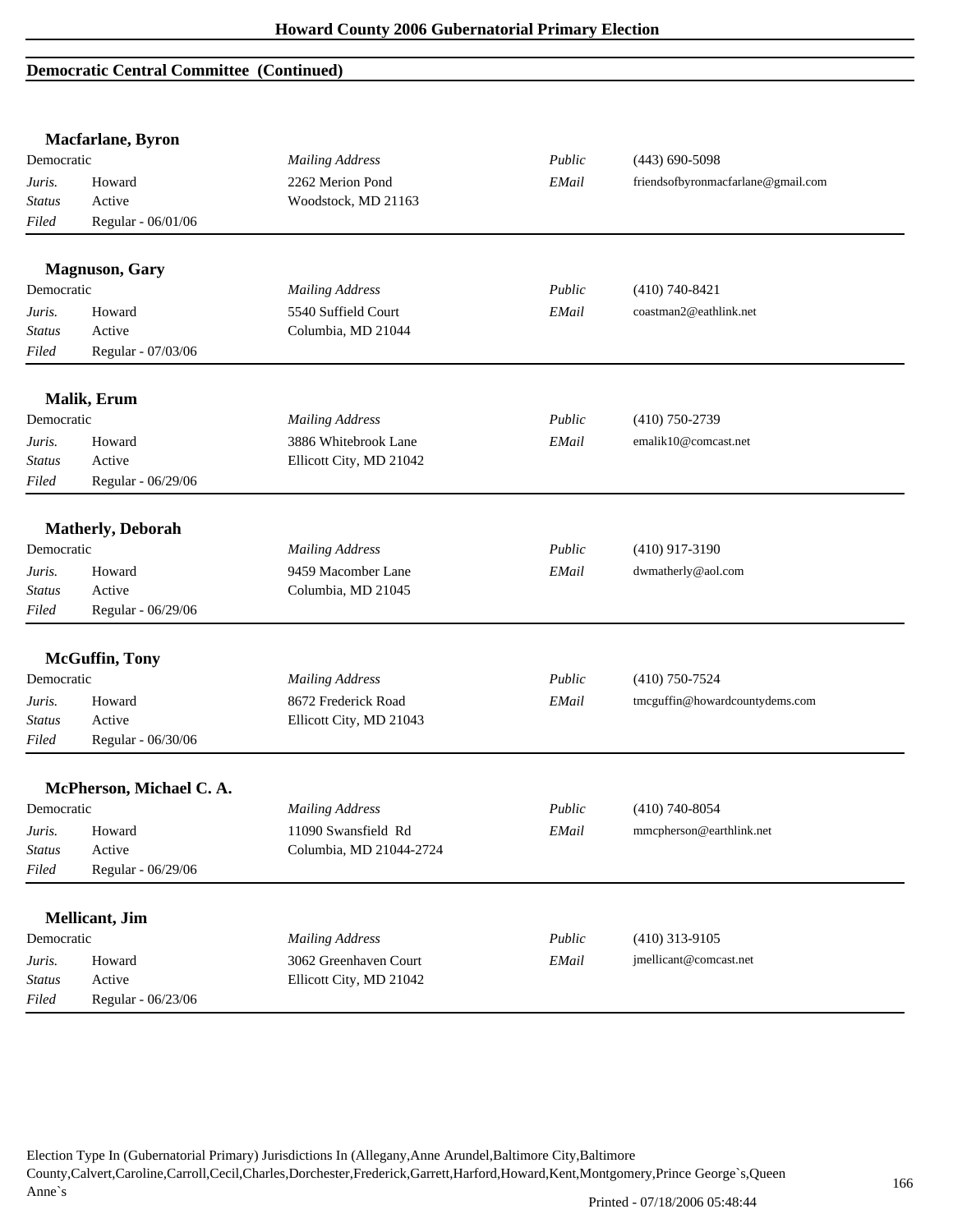|               | Neville, Kristen M.             |                               |        |                         |
|---------------|---------------------------------|-------------------------------|--------|-------------------------|
| Democratic    |                                 | <b>Mailing Address</b>        | Public | $(410)$ 418-5696        |
| Juris.        | Howard                          | 8382 Montgomery Run Rd Unit L | EMail  | nev827@aol.com          |
| Status        | Active                          | Ellicott City, MD 21043       |        |                         |
| Filed         | Regular - 06/29/06              |                               |        |                         |
|               | <b>Osmundson, David Leonard</b> |                               |        |                         |
| Democratic    |                                 | <b>Mailing Address</b>        | Public |                         |
| Juris.        | Howard                          | 575 Deer Hill Road            | EMail  | dlosmundson@comcast.net |
| <b>Status</b> | Active                          | Sykesville, MD 21784          |        |                         |
| Filed         | Regular - 10/11/05              |                               |        |                         |
|               | Rankin, Raymond M.              |                               |        |                         |
| Democratic    |                                 | <b>Mailing Address</b>        | Public | $(410)$ 720-5252        |
| Juris.        | Howard                          | 8333 Painted Rock Road        | EMail  | rrankin@comcast.net     |
| <b>Status</b> | Active                          | Columbia, MD 21045            |        |                         |
| Filed         | Regular - 07/03/06              |                               |        |                         |
|               | Treine, Kevin E.                |                               |        |                         |
| Democratic    |                                 | <b>Mailing Address</b>        | Public | $(443) 824 - 0682$      |
| Juris.        | Howard                          | 4801 Teal Wing Ct Apt 204     | EMail  | kevintreine@yahoo.com   |
| Status        | Active                          | Columbia, MD 21045            |        |                         |
| Filed         | Regular - 05/05/06              |                               |        |                         |
|               |                                 |                               |        |                         |
|               | <b>Tzuker</b> , Josh            |                               |        |                         |
| Democratic    |                                 | <b>Mailing Address</b>        | Public | $(301)$ 490-2330        |
| Juris.        | Howard                          | 7665 Midtown Road             | EMail  | Joshtzuker@yahoo.com    |
| Status        | Active                          | Fulton, MD 20759              |        |                         |
| Filed         | Regular - 07/03/06              |                               |        |                         |
|               | Woodcock, Bill                  |                               |        |                         |
| Democratic    |                                 | <b>Mailing Address</b>        | Public | $(410) 884 - 5511$      |
| Juris.        | Howard                          | 6127 Orient Lane              | EMail  | woodcock17@aol.com      |
| <b>Status</b> | Active                          | Columbia, MD 21045            |        |                         |
| Filed         | Regular - 06/22/06              |                               |        |                         |
|               | Zomlefer, Catherine M.          |                               |        |                         |
| Democratic    |                                 | <b>Mailing Address</b>        | Public | $(410)$ 465-9392        |
| Juris.        | Howard                          | 4336 New Cut Road             | EMail  | czomlefer@aol.com       |
|               | Active                          | Ellicott City, MD 21043       |        |                         |
| <b>Status</b> |                                 |                               |        |                         |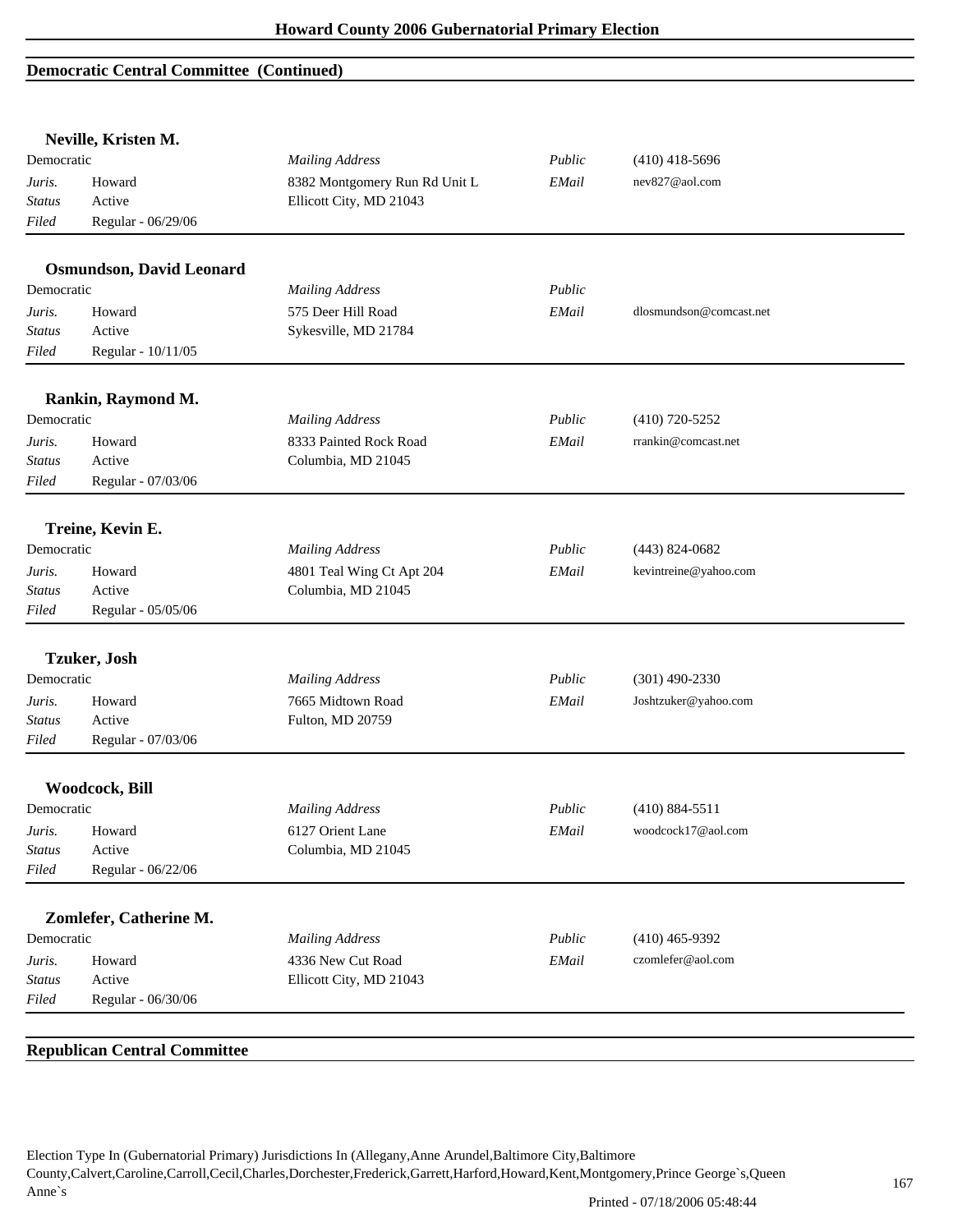|               | Bailey, John W. IV              |                           |        |                          |  |
|---------------|---------------------------------|---------------------------|--------|--------------------------|--|
| Republican    |                                 | <b>Mailing Address</b>    | Public | $(301)$ 317-0794         |  |
| Juris.        | Howard                          | 8278 Mary Lee Lane        | EMail  | johnbailey4@hotmail.com  |  |
| <b>Status</b> | Active                          | Laurel, MD 20723          |        |                          |  |
| Filed         | Regular - 06/21/06              |                           |        |                          |  |
|               | <b>Ballinger, Robert D. II</b>  |                           |        |                          |  |
| Republican    |                                 | <b>Mailing Address</b>    | Public | $(443)$ 801-6033         |  |
| Juris.        | Howard                          | 4725 Dorsey Hall Dr Ste A | EMail  | rballinger@verizon.net   |  |
| <b>Status</b> | Active                          | <b>PMB 801</b>            |        |                          |  |
| Filed         | Regular - 07/03/06              | Ellicott City, MD 21042   |        |                          |  |
|               | Becker, Joan M.                 |                           |        |                          |  |
| Republican    |                                 | <b>Mailing Address</b>    | Public | $(410)$ 442-5000         |  |
| Juris.        | Howard                          | 15300 Carrs Mill Rd       | EMail  | jmbbecker@aol.com        |  |
| <b>Status</b> | Active                          | Woodbine, MD 21797        |        |                          |  |
| Filed         | Regular - 06/30/06              |                           |        |                          |  |
|               | <b>Browning, Margaret (Peg)</b> |                           |        |                          |  |
| Republican    |                                 | <b>Mailing Address</b>    | Public | $(410)$ 465-7323         |  |
| Juris.        | Howard                          | 8542 Pine Run Ct          | EMail  | pegleg70@comcast.net     |  |
| <b>Status</b> | Active                          | Ellicott City, MD 21043   |        |                          |  |
| Filed         | Regular - 07/03/06              |                           |        |                          |  |
|               | Harlin, Brian                   |                           |        |                          |  |
| Republican    |                                 | <b>Mailing Address</b>    | Public | $(410)$ 465-1114         |  |
| Juris.        | Howard                          | 8266 Glenmar Rd           | EMail  | brian.harlin@verizon.net |  |
| <b>Status</b> | Active                          | Ellicott City, MD 21043   |        |                          |  |
| Filed         | Regular - 07/03/06              |                           |        |                          |  |
|               | Harriman, Sandra N.             |                           |        |                          |  |
| Republican    |                                 | <b>Mailing Address</b>    | Public | $(410)$ 706-0106         |  |
| Juris.        | Howard                          | 7305 Maplecrest Rd        | EMail  | sharrima@comcast.net     |  |
| <b>Status</b> | Active                          | Elkridge, MD 21075        |        |                          |  |
| Filed         | Regular - 07/03/06              |                           |        |                          |  |
|               | Keelan, David W.                |                           |        |                          |  |
| Republican    |                                 | <b>Mailing Address</b>    | Public | $(410)$ 750-8617         |  |
| Juris.        | Howard                          | 2943 Knoll Circle         | EMail  | dwk@verizon.net          |  |
| Status        | Active                          | Ellicott City, MD 21043   |        |                          |  |
| Filed         | Regular - 07/03/06              |                           |        |                          |  |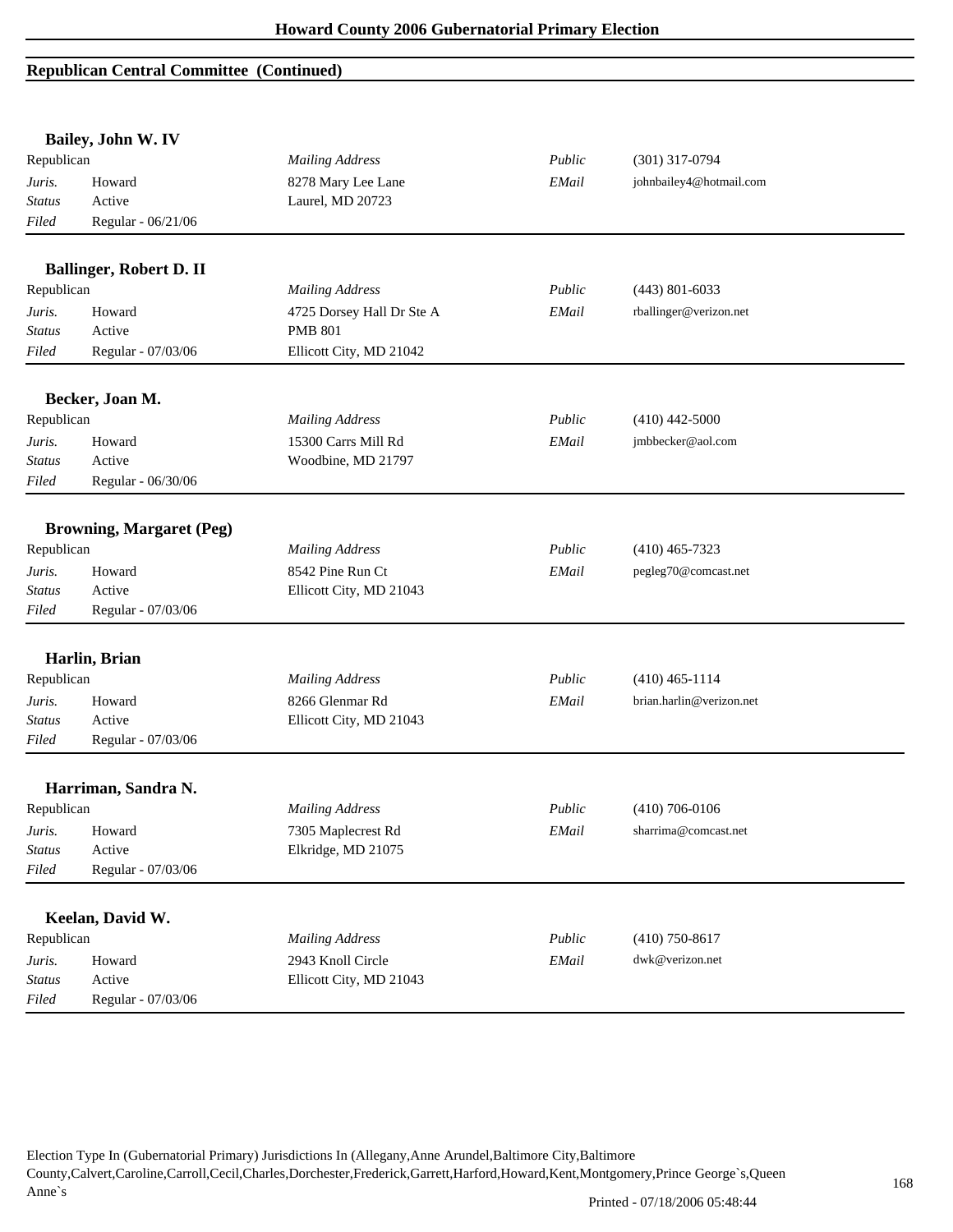*Filed* Regular - 06/26/06

|               | Kittleman, Trent M.       |                           |        |                            |
|---------------|---------------------------|---------------------------|--------|----------------------------|
| Republican    |                           | <b>Mailing Address</b>    | Public | $(410) 531 - 3694$         |
| Juris.        | Howard                    | 3104 Fox Valley Drive     | EMail  | trentkittleman@comcast.net |
| <b>Status</b> | Active                    | West Friendship, MD 21794 |        |                            |
| Filed         | Regular - 07/03/06        |                           |        |                            |
|               | Mitchell, Heather L.      |                           |        |                            |
| Republican    |                           | <b>Mailing Address</b>    | Public | $(410)$ 796-2787           |
| Juris.        | Howard                    | 5956 Autumn Spell         | EMail  | hlmitchell@venable.com     |
| <b>Status</b> | Active                    | Elkridge, MD 21075        |        |                            |
| Filed         | Regular - 07/03/06        |                           |        |                            |
|               | Patrick, Edward L.        |                           |        |                            |
| Republican    |                           | <b>Mailing Address</b>    | Public | $(410)$ 290-9147           |
| Juris.        | Howard                    | 7061 Knighthood Ln        | EMail  | edwardpatrick@verizon.net  |
| <b>Status</b> | Active                    | Columbia, MD 21045        |        |                            |
| Filed         | Regular - 07/03/06        |                           |        |                            |
|               | Shields, Loretta H.       |                           |        |                            |
| Republican    |                           | <b>Mailing Address</b>    | Public |                            |
| Juris.        | Howard                    | 4580 Ten Oaks Rd          | EMail  | lhshield@yahoo.com         |
| <b>Status</b> | Active                    | Dayton, MD 21036          |        |                            |
| Filed         | Regular - 06/30/06        |                           |        |                            |
|               | Wafer, John D.            |                           |        |                            |
| Republican    |                           | <b>Mailing Address</b>    | Public | $(410)$ 312-3170           |
| Juris.        | Howard                    | POBOX 38                  | EMail  | jwafer@yahoo.com           |
| <b>Status</b> | Active                    | Columbia, MD 21045        |        |                            |
| Filed         | Regular - 06/29/06        |                           |        |                            |
|               | Winter, Roger P.          |                           |        |                            |
| Republican    |                           | <b>Mailing Address</b>    | Public | $(410)$ 489-2761           |
| Juris.        | Howard                    | 16920 Old Sawmill Road    | EMail  | rwinter4700@yahoo.com      |
| <b>Status</b> | Active                    | Woodbine, MD 21797        |        |                            |
| Filed         | Regular - 06/12/06        |                           |        |                            |
|               | <b>Board of Education</b> |                           |        |                            |
|               |                           |                           |        |                            |
|               | Aliprando, Paul           |                           |        |                            |
| Non-Partisan  |                           | <b>Mailing Address</b>    | Public | $(410)$ 303-2317           |
| Juris.        | Howard                    | 8634 Trail View Drive     | EMail  | Aliprando@att.net          |
| <b>Status</b> | Active                    | Ellicott City, MD 21043   |        |                            |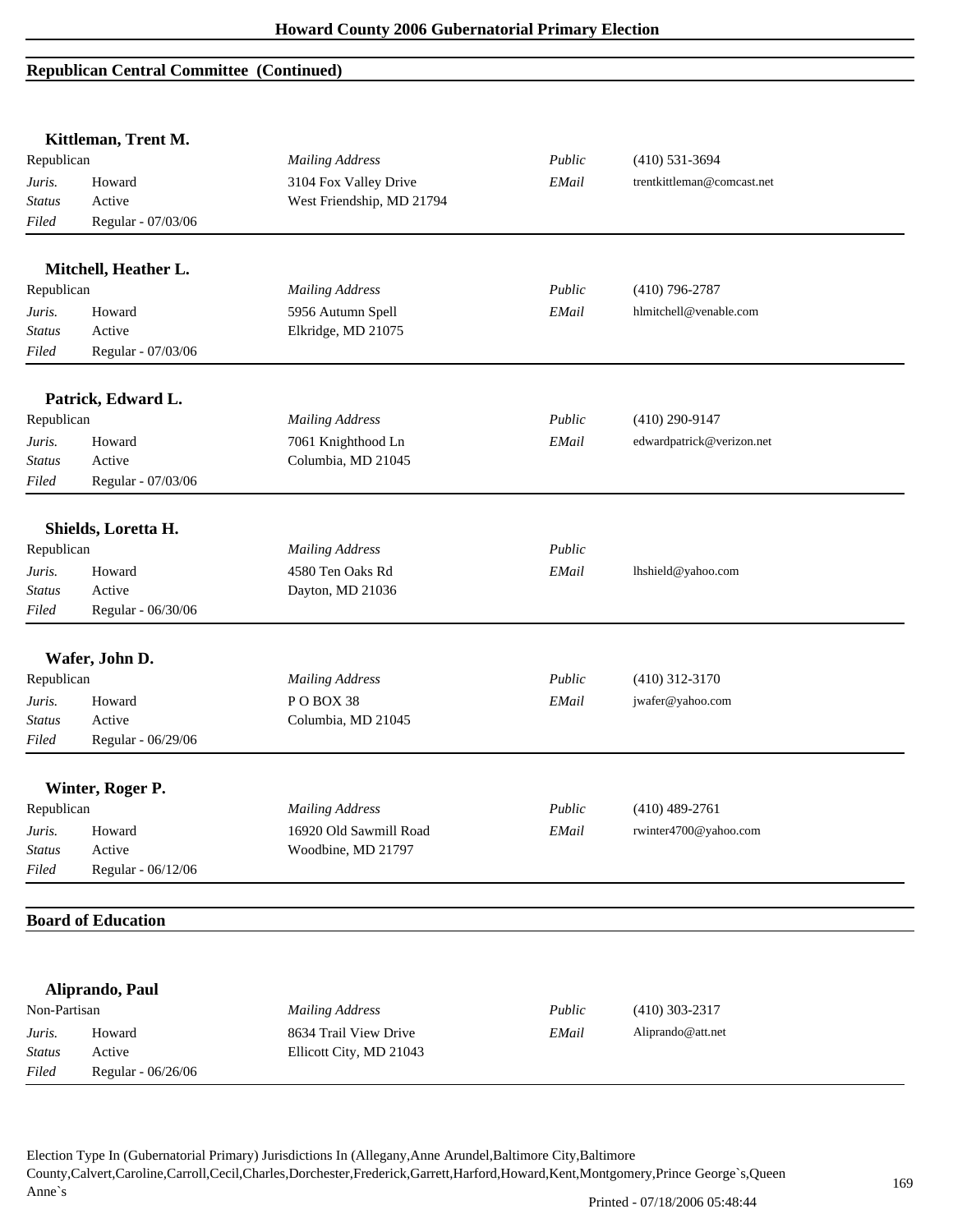|                        | <b>Aquino, Frank</b>  |                            |        |                        |
|------------------------|-----------------------|----------------------------|--------|------------------------|
| Non-Partisan           |                       | <b>Mailing Address</b>     | Public | $(410)$ 750-0466       |
| Juris.                 | Howard                | 8278 Glenmar Rd            | EMail  | FRANK@FRANKAQUINO.COM  |
| <b>Status</b>          | Active                | Ellicott City, MD 21043    |        |                        |
| Filed                  | Regular - 05/08/06    |                            |        |                        |
|                        | Bedolla, Marcelino M. |                            |        |                        |
| Non-Partisan           |                       | <b>Mailing Address</b>     | Public | $(410)$ 997-5218       |
| Juris.                 | Howard                | 5059 Netherstone Court     | EMail  | mbedolla@verizon.net   |
| <b>Status</b>          | Active                | Columbia, MD 21045         |        |                        |
| Filed                  | Regular - 07/03/06    |                            |        |                        |
|                        | <b>Cohen, Larry</b>   |                            |        |                        |
| Non-Partisan           |                       | <b>Mailing Address</b>     | Public | $(410)$ 241-5904       |
| Juris.                 | Howard                | 6106 Forestvale Court      | EMail  | lhcohen1219@aol.com    |
| Status                 | Active                | Columbia, MD 21044         |        |                        |
| Filed                  | Regular - 03/31/06    |                            |        |                        |
|                        |                       |                            |        |                        |
|                        | Dyer, Allen           |                            |        |                        |
| Non-Partisan           |                       | <b>Mailing Address</b>     | Public | $(410)$ 531-3965       |
| Juris.                 | Howard                | 13340 Hunt Ridge           | EMail  | aldyer@lawlab.com      |
| <b>Status</b>          | Active                | Ellicott City, MD 21042    |        |                        |
| Filed                  | Regular - 07/03/06    |                            |        |                        |
|                        |                       |                            |        |                        |
| Non-Partisan           | French, Sandra H.     |                            | Public |                        |
|                        |                       | <b>Mailing Address</b>     |        | $(410) 531 - 2394$     |
| Juris.                 | Howard<br>Active      | 12249 Carroll Mill Road    | EMail  | frenchfam3@comcast.net |
| <b>Status</b><br>Filed |                       | Ellicott City, MD 21042    |        |                        |
|                        | Regular - 06/08/06    |                            |        |                        |
|                        | Giles, Ellen Flynn    |                            |        |                        |
| Non-Partisan           |                       | <b>Mailing Address</b>     | Public | $(410) 880 - 0828$     |
| Juris.                 | Howard                | 8760 Teresa Lane           | EMail  | efg4boe@comcast.net    |
| <b>Status</b>          | Active                | Scaggsville, MD 20723-1228 |        |                        |
| Filed                  | Regular - 05/30/06    |                            |        |                        |
|                        |                       |                            |        |                        |
|                        | Gordon, Patricia S.   |                            |        |                        |
| Non-Partisan           |                       | <b>Mailing Address</b>     | Public | (410) 313-9324         |
| Juris.                 | Howard                | 4293 Red Bandana Way       | EMail  | rovgor@aol.com         |
| <b>Status</b>          | Active                | Ellicott City, MD 21042    |        |                        |
| Filed                  | Regular - 03/16/06    |                            |        |                        |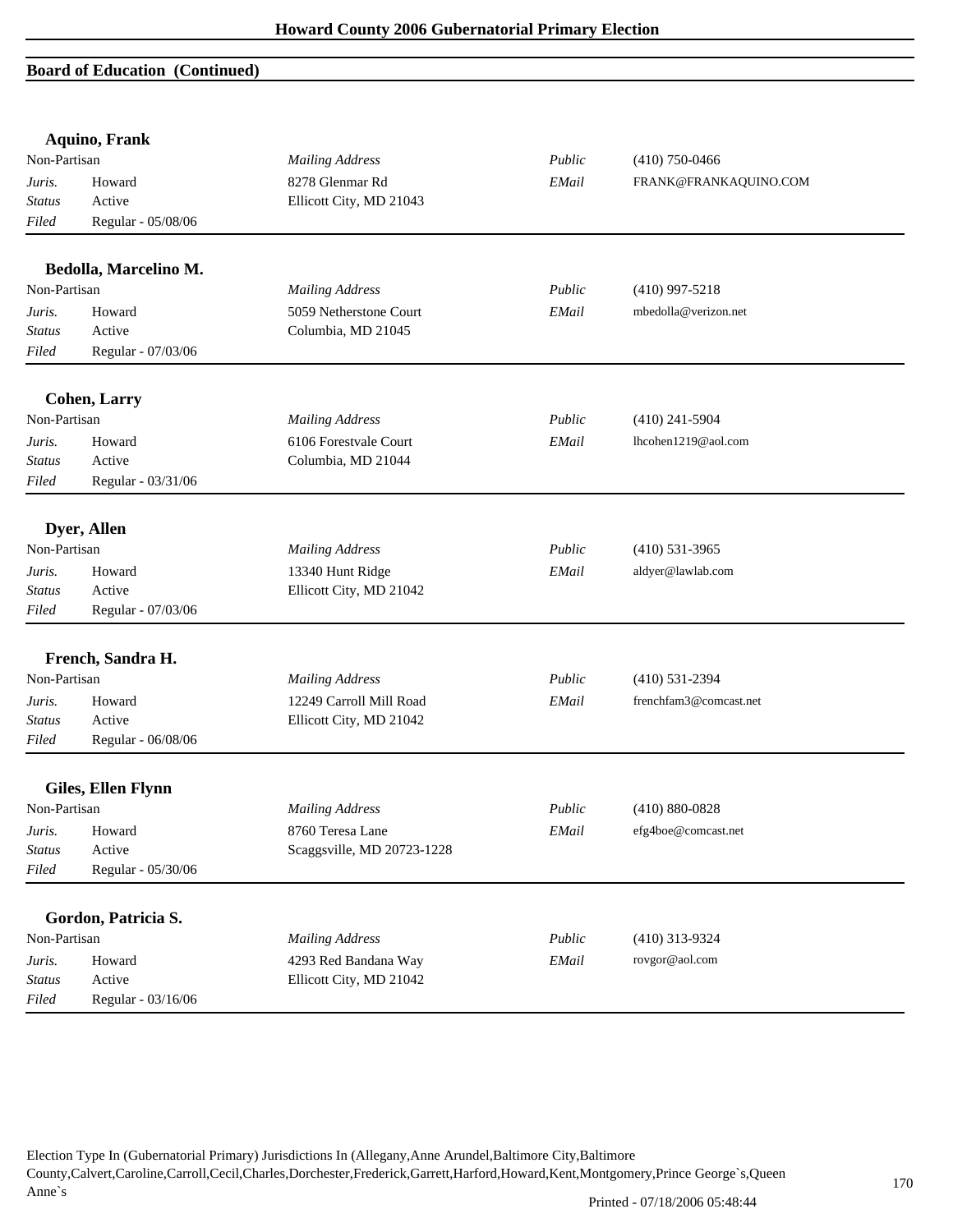|                                  | Harman, Carmen L.                                      |                                                            |        |                           |  |
|----------------------------------|--------------------------------------------------------|------------------------------------------------------------|--------|---------------------------|--|
| Non-Partisan                     |                                                        | <b>Mailing Address</b>                                     | Public | $(410)$ 336-0461          |  |
| Juris.<br><b>Status</b><br>Filed | Howard<br>Withdrawn - 05/04/2006<br>Regular - 02/14/06 | 7120 Elk Mar Drive<br>Elkridge, MD 21075                   | EMail  | carmen_harman@yahoo.com   |  |
|                                  | Kaufman, Joshua M.                                     |                                                            |        |                           |  |
| Non-Partisan                     |                                                        | <b>Mailing Address</b>                                     | Public | $(410)$ 379-3191          |  |
| Juris.<br><b>Status</b><br>Filed | Howard<br>Active<br>Regular - 11/01/05                 | Kaufman for BOE<br>PO BOX 2422<br>Columbia, MD 21045-1422  | EMail  | kaufmanforboe@comcast.net |  |
|                                  | Lerner, Roger J.                                       |                                                            |        |                           |  |
| Non-Partisan                     |                                                        | <b>Mailing Address</b>                                     | Public | $(410)$ 750-6907          |  |
| Juris.<br><b>Status</b><br>Filed | Howard<br>Active<br>Regular - 06/16/06                 | 4701 Dower Dr<br>Ellicott City, MD 21043                   | EMail  | RLerner@RJLerner.com      |  |
|                                  | Marston, Donald Byrd Jr.                               |                                                            |        |                           |  |
| Non-Partisan                     |                                                        | <b>Mailing Address</b>                                     | Public | $(443)$ 632-8309          |  |
| Juris.<br><b>Status</b><br>Filed | Howard<br>Active<br>Regular - 07/03/06                 | PO BOX 123<br>West Friendship, MD 21794                    | EMail  | dbmarstonjr@aol.com       |  |
|                                  | Siddiqui, Janet                                        |                                                            |        |                           |  |
| Non-Partisan                     |                                                        | <b>Mailing Address</b>                                     | Public | $(410)$ 715-2478          |  |
| Juris.<br><b>Status</b><br>Filed | Howard<br>Active<br>Regular - 06/26/06                 | 10480 Little Patuxent Pky, Suite 610<br>Columbia, MD 21044 | EMail  | janet@janetsiddiqui.com   |  |
|                                  | Sola, Peter A.                                         |                                                            |        |                           |  |
| Non-Partisan                     |                                                        | <b>Mailing Address</b>                                     | Public | $(410)$ 997-5325          |  |
| Juris.<br><b>Status</b><br>Filed | Howard<br>Active<br>Regular - 05/15/06                 | 5134 Gerfalcon Rd<br>Columbia, MD 21044                    | EMail  | pmbsola@verizon.net       |  |
|                                  | <b>Yount, Tony</b>                                     |                                                            |        |                           |  |
| Non-Partisan                     |                                                        | <b>Mailing Address</b>                                     | Public | $(410) 730 - 1419$        |  |
| Juris.<br><b>Status</b><br>Filed | Howard<br>Withdrawn - 06/13/2006<br>Regular - 12/07/05 | 5149 Evangeline Way<br>Columbia, MD 21044                  | EMail  | ayount42@cs.com           |  |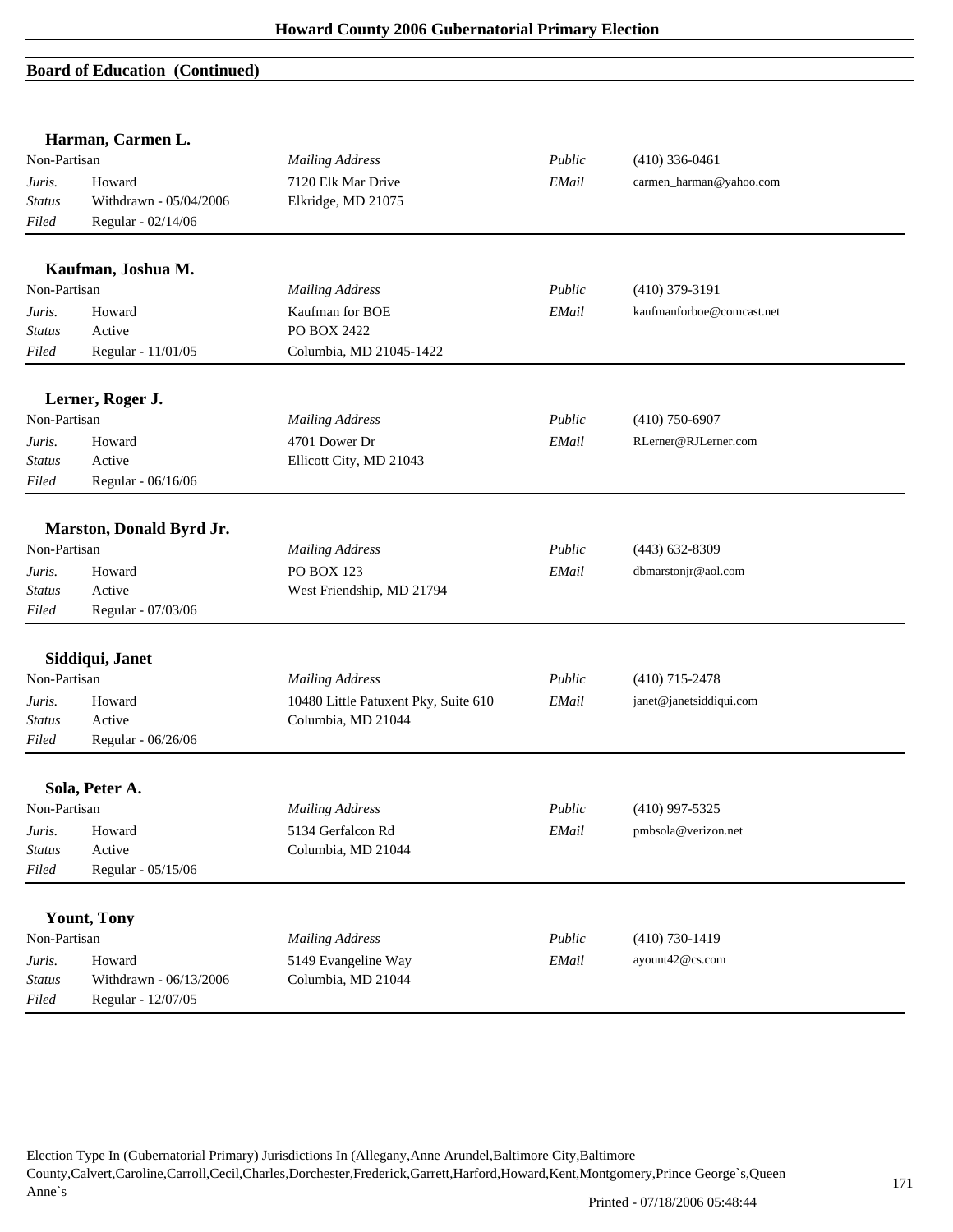#### **Zou, Di**

Non-Partisan *Mailing Address Public* (443) 527-0775 *Juris.* Howard 14376 Dorsey Mill Road *EMail* di\_zou@yahoo.com *Status* Active Glenwood, 21738 *Filed* Regular - 01/12/06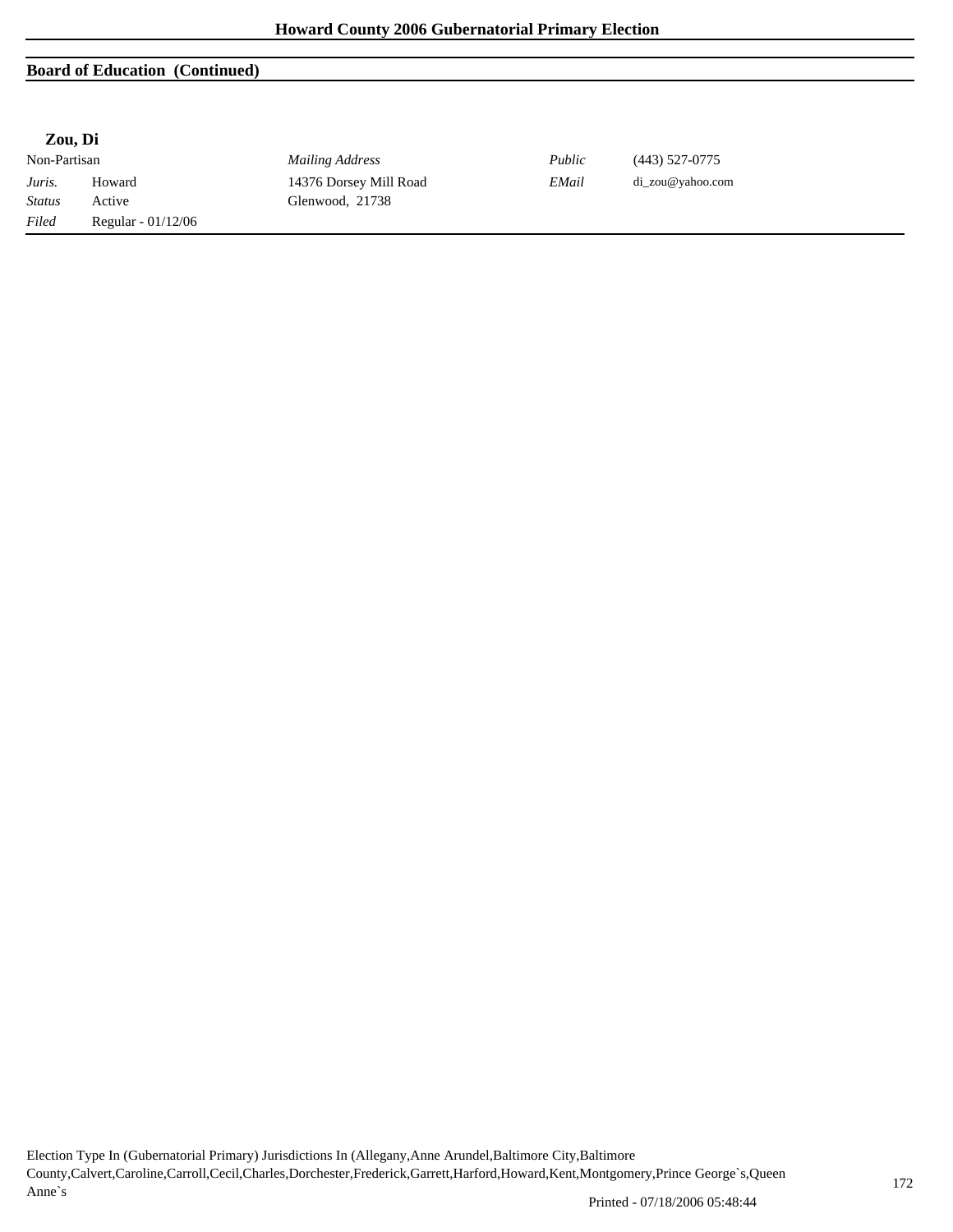#### **County Commissioner**

|               | Crow, Roy W.                    |                            |             |                       |  |
|---------------|---------------------------------|----------------------------|-------------|-----------------------|--|
| Republican    |                                 | <b>Mailing Address</b>     | Public      | $(410)$ 648-5687      |  |
| Juris.        | Kent                            | 12395 Vansants Corner Road | EMail       | crowr2@nationwide.com |  |
| Status        | Active                          | Kennedyville, MD 21645     |             |                       |  |
| Filed         | Regular - 05/03/06              |                            |             |                       |  |
|               | Gale, William P.                |                            |             |                       |  |
| Republican    |                                 | <b>Mailing Address</b>     | Public      | $(410)$ 778-9044      |  |
| Juris.        | Kent                            | 24753 Langford Road        | EMail       |                       |  |
| <b>Status</b> | Active                          | Chestertown, MD 21620      |             |                       |  |
| Filed         | Regular - 04/28/06              |                            |             |                       |  |
|               | Leager, Sue E.                  |                            |             |                       |  |
| Republican    |                                 | <b>Mailing Address</b>     | Public      |                       |  |
| Juris.        | Kent                            | 12750 Galana Road          | EMail       | leager@mris.com       |  |
| <b>Status</b> | Active                          | Galena, MD 21635           |             |                       |  |
| Filed         | Regular - 07/03/06              |                            |             |                       |  |
|               | Fithian, Ronald H.              |                            |             |                       |  |
| Democratic    |                                 | <b>Mailing Address</b>     | Public      | $(410)$ 639-2293      |  |
| Juris.        | Kent                            | 6170 Anderson Avenue       | EMail       |                       |  |
| <b>Status</b> | Active                          | Rock Hall, MD 21661        |             |                       |  |
| Filed         | Regular - 06/06/06              |                            |             |                       |  |
|               | Hawkins, Clarence A.            |                            |             |                       |  |
| Democratic    |                                 | <b>Mailing Address</b>     | Public      |                       |  |
| Juris.        | Kent                            | 6340 Edesville Road        | EMail       |                       |  |
| <b>Status</b> | Active                          | Rock Hall, MD 21661        |             |                       |  |
| Filed         | Regular - 07/03/06              |                            |             |                       |  |
|               | <b>Johnson, Michael Vincent</b> |                            |             |                       |  |
| Democratic    |                                 | <b>Mailing Address</b>     | Public      |                       |  |
| Juris.        | Kent                            | 23540 Clarissa Road        | $\it EMail$ | rept@dmv.com          |  |
| <b>Status</b> | Active                          | Chestertown, MD 21620      |             |                       |  |
| Filed         | Regular - 07/03/06              |                            |             |                       |  |
|               | Pickrum, William W.             |                            |             |                       |  |
| Democratic    |                                 | <b>Mailing Address</b>     | Public      | $(410) 810 - 0634$    |  |
| Juris.        | Kent                            | PO Box 392                 | EMail       | rnimci@friend.ly.net  |  |
| <b>Status</b> | Active                          | Chestertown, MD 21620      |             |                       |  |
| Filed         | Regular - 04/24/06              |                            |             |                       |  |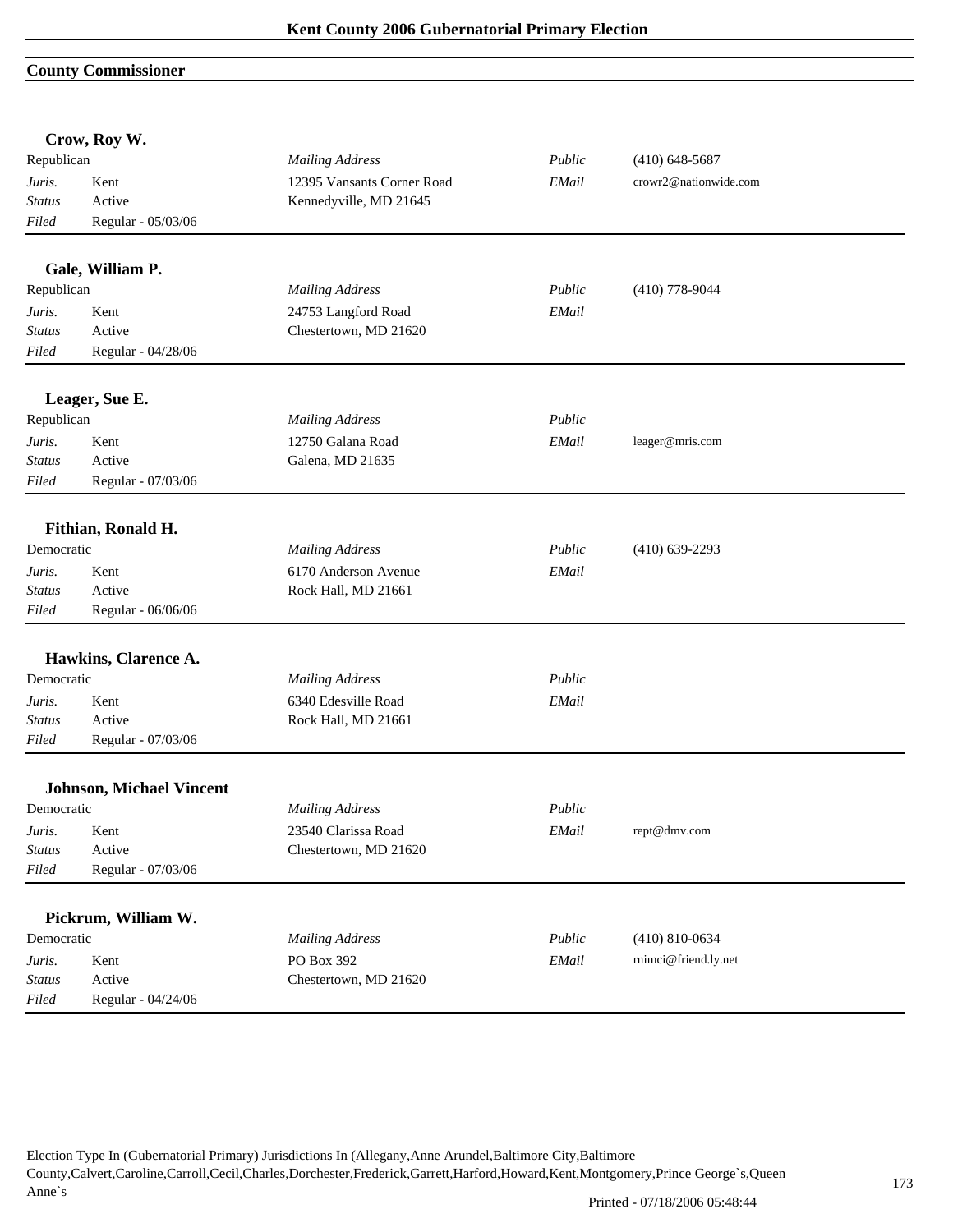## **County Commissioner (Continued)**

| Democratic       |                         | <b>Mailing Address</b> | Public | $(410)$ 928-3878         |  |
|------------------|-------------------------|------------------------|--------|--------------------------|--|
| Juris.           | Kent                    | 194 N. Sassafras St.   | EMail  |                          |  |
| <b>Status</b>    | Active                  | Millington, MD 21651   |        |                          |  |
| Filed            | Regular - 06/29/06      |                        |        |                          |  |
|                  |                         |                        |        |                          |  |
| <b>Treasurer</b> |                         |                        |        |                          |  |
|                  |                         |                        |        |                          |  |
|                  | Beck, Chris             |                        |        |                          |  |
| Republican       |                         | <b>Mailing Address</b> | Public | $(410)$ 778-1137         |  |
| Juris.           | Kent                    | P.O. Box 792           | EMail  | chris_b_beck@hotmail.com |  |
| <b>Status</b>    | Active                  | Chestertown, MD 21620  |        |                          |  |
| Filed            | Regular - 07/03/06      |                        |        |                          |  |
|                  | Kelley, Paul W.         |                        |        |                          |  |
| Republican       |                         | <b>Mailing Address</b> | Public | $(410)$ 708-3330         |  |
| Juris.           | Kent                    | P.O. Box 885           | EMail  |                          |  |
| <b>Status</b>    | Withdrawn - 07/13/2006  | Chestertown, MD 21620  |        |                          |  |
| Filed            | Regular - 07/03/06      |                        |        |                          |  |
|                  |                         |                        |        |                          |  |
|                  | <b>Schreiber, Harry</b> |                        |        |                          |  |
| Republican       |                         | <b>Mailing Address</b> | Public | $(410)$ 778-3842         |  |
| Juris.           | Kent                    | 105 High Street        | EMail  | sharryschreiber@cs.com   |  |
| <b>Status</b>    | Active                  | Chestertown, MD 21620  |        |                          |  |
| Filed            | Regular - 07/03/06      |                        |        |                          |  |
|                  | Graham, William         |                        |        |                          |  |
| Democratic       |                         | <b>Mailing Address</b> | Public |                          |  |
| Juris.           | Kent                    | P.O. Box 237           | EMail  | wgraham3@verizon.net     |  |
| <b>Status</b>    | Active                  | Galena, MD 21635       |        |                          |  |
| Filed            | Regular - 07/03/06      |                        |        |                          |  |
|                  |                         |                        |        |                          |  |
|                  | Otwell, Donna B.        |                        |        |                          |  |
| Democratic       |                         | <b>Mailing Address</b> | Public | $(410)$ 348-2488         |  |
| Juris.           | Kent                    | P.O. Box 302           | EMail  |                          |  |
| <b>Status</b>    | Active                  | Betterton, MD 21610    |        |                          |  |
| Filed            | Regular - 07/03/06      |                        |        |                          |  |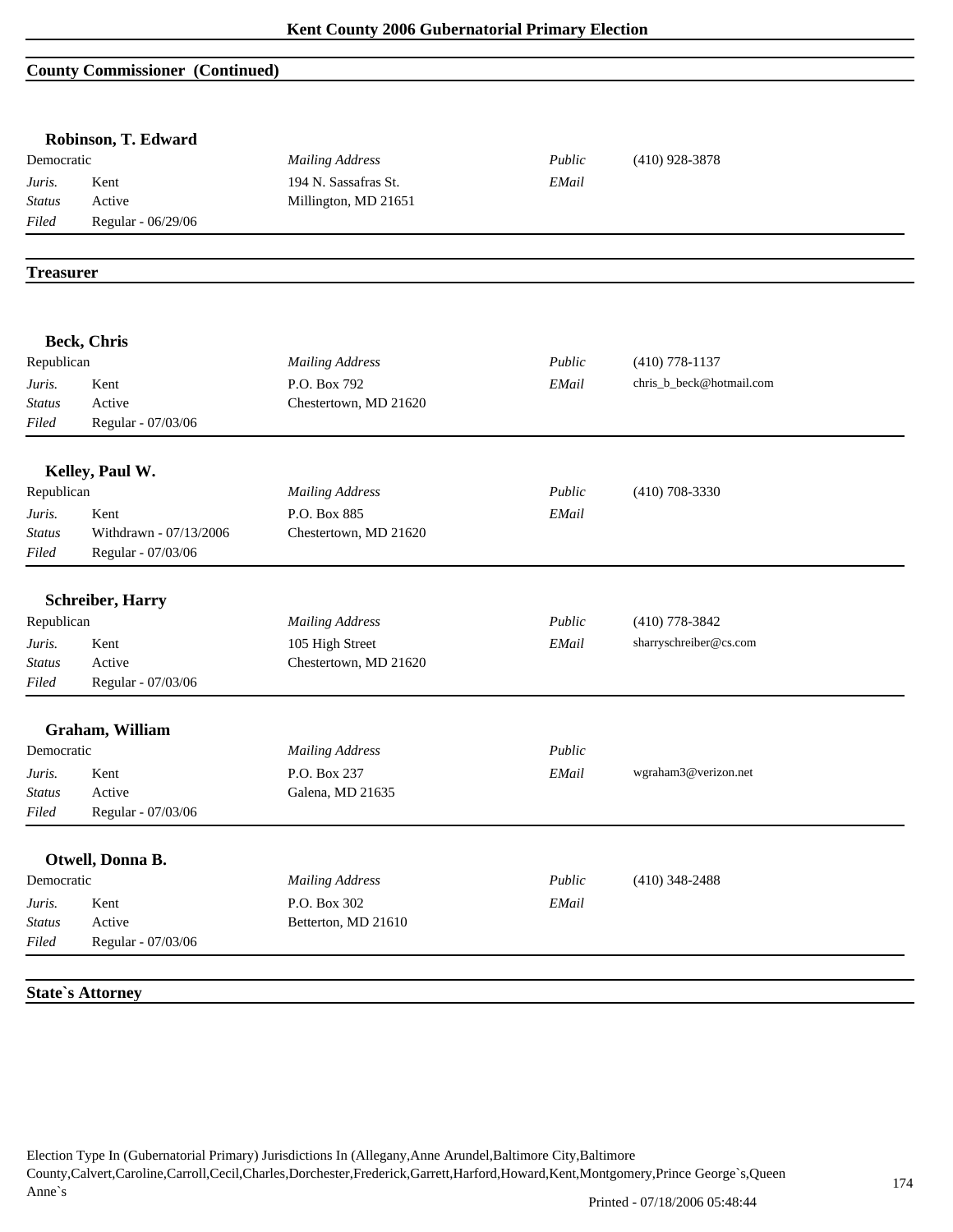## **State`s Attorney (Continued)**

|               | Strong, Robert H. Jr.             |                         |        |                                 |
|---------------|-----------------------------------|-------------------------|--------|---------------------------------|
| Democratic    |                                   | <b>Mailing Address</b>  | Public | $(410)$ 778-6109                |
| Juris.        | Kent                              | 4565 East Neck Road     | EMail  |                                 |
| <b>Status</b> | Active                            | Rock Hall, MD 21661     |        |                                 |
| Filed         | Regular - 04/11/06                |                         |        |                                 |
|               | <b>Clerk of the Circuit Court</b> |                         |        |                                 |
|               |                                   |                         |        |                                 |
|               | Mumford, Mark L.                  |                         |        |                                 |
| Democratic    |                                   | <b>Mailing Address</b>  | Public | $(410)$ 778-7414                |
| Juris.        | Kent                              | P.O. Box 912            | EMail  | mark.mumford@courts.state.md.us |
| Status        | Active                            | Chestertown, MD 21620   |        |                                 |
| Filed         | Regular - 03/15/06                |                         |        |                                 |
|               | <b>Register of Wills</b>          |                         |        |                                 |
|               |                                   |                         |        |                                 |
|               | <b>Gress, Thomas Joseph</b>       |                         |        |                                 |
| Democratic    |                                   | <b>Mailing Address</b>  | Public | $(410)$ 236-6337                |
| Juris.        | Kent                              | 308 Hilltop Lane        | EMail  |                                 |
| <b>Status</b> | Active                            | Chestertown, MD 21620   |        |                                 |
| Filed         | Regular - 07/03/06                |                         |        |                                 |
|               | <b>Jewell, Nancy Lee</b>          |                         |        |                                 |
| Democratic    |                                   | <b>Mailing Address</b>  | Public | $(410)$ 778-7466                |
| Juris.        | Kent                              | 251 Devon Drive         | EMail  | tjewell1@dmv.com                |
| <b>Status</b> | Active                            | Chestertown, MD 21620   |        |                                 |
| Filed         | Regular - 02/10/06                |                         |        |                                 |
|               | Judge of the Orphans' Court       |                         |        |                                 |
|               |                                   |                         |        |                                 |
|               | Williams, Harry T.                |                         |        |                                 |
| Republican    |                                   | <b>Mailing Address</b>  | Public | $(410)$ 778-1687                |
| Juris.        | Kent<br>Active                    | 25367 Lambs Meadow Road | EMail  | sishtw@dmv.com                  |
| <b>Status</b> |                                   | Worton, MD 21678        |        |                                 |
| Filed         | Regular - 05/30/06                |                         |        |                                 |
|               | Blake, Willliam I.                |                         |        |                                 |
| Democratic    |                                   | <b>Mailing Address</b>  | Public |                                 |
| Juris.        | Kent                              | PO Box 45               | EMail  | bblake@wctr.com                 |
| <b>Status</b> | Active                            | Galena, MD 21635        |        |                                 |
| Filed         | Regular - 04/11/06                |                         |        |                                 |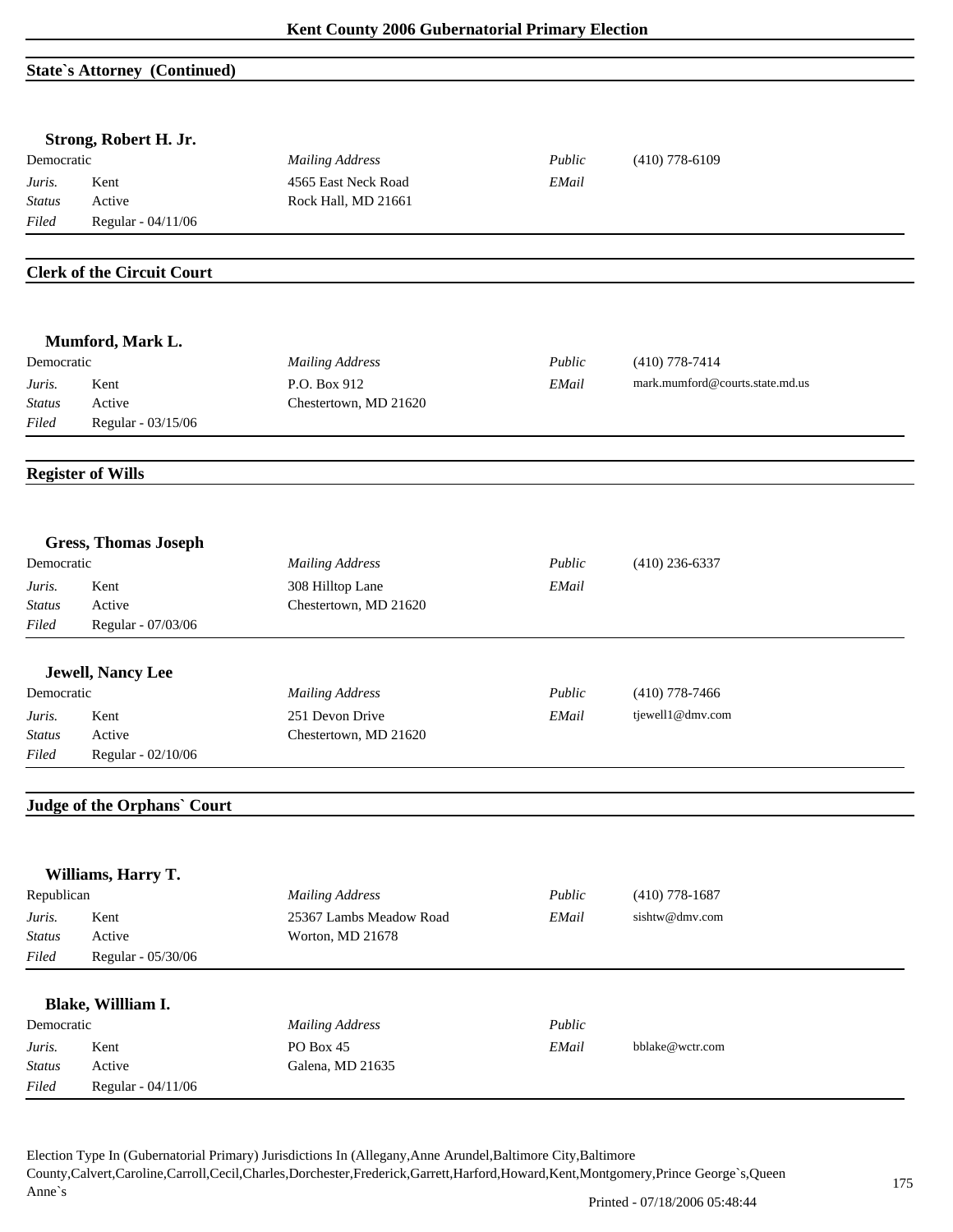## **Judge of the Orphans` Court (Continued)**

|                | Boyer, Elroy G. Jr.                 |                          |        |                        |  |
|----------------|-------------------------------------|--------------------------|--------|------------------------|--|
| Democratic     |                                     | <b>Mailing Address</b>   | Public | $(410)$ 778-1966       |  |
| Juris.         | Kent                                | PO Box 90                | EMail  |                        |  |
| <b>Status</b>  | Active                              | Chestertown, MD 21620    |        |                        |  |
| Filed          | Regular - 06/06/06                  |                          |        |                        |  |
|                | Shiflett, William F. Jr.            |                          |        |                        |  |
| Democratic     |                                     | <b>Mailing Address</b>   | Public | $(410)$ 778-2726       |  |
| Juris.         | Kent                                | 8550 Camp Road           | EMail  | wfsees@dmv.com         |  |
| <b>Status</b>  | Active                              | Chestertown, MD 21620    |        |                        |  |
| Filed          | Regular - 03/21/06                  |                          |        |                        |  |
|                |                                     |                          |        |                        |  |
| <b>Sheriff</b> |                                     |                          |        |                        |  |
|                | Price, John F.                      |                          |        |                        |  |
| Republican     |                                     | <b>Mailing Address</b>   | Public | $(410)$ 778-2279       |  |
| Juris.         | Kent                                | 7992 Aldan Drive         | EMail  | jprice@dmv.com         |  |
| <b>Status</b>  | Active                              | Chestertown, MD 21620    |        |                        |  |
| Filed          | Regular - 01/17/06                  |                          |        |                        |  |
|                | <b>Democratic Central Committee</b> |                          |        |                        |  |
|                | Caputo, John                        |                          |        |                        |  |
| Democratic     |                                     | <b>Mailing Address</b>   | Public | $(410)$ 758-4674       |  |
| Juris.         | Kent                                | 10465 Fish Hatchery Road | EMail  |                        |  |
| <b>Status</b>  | Active                              | Chestertown, MD 21620    |        |                        |  |
| Filed          | Regular - 07/03/06                  |                          |        |                        |  |
|                | Glaze, Mark                         |                          |        |                        |  |
| Democratic     |                                     | <b>Mailing Address</b>   | Public |                        |  |
| Juris.         | Kent                                | 12938 Scott's Lane       | EMail  | mark.glaze@state.de.us |  |
| <b>Status</b>  | Active                              | Galena, MD 21635         |        |                        |  |
| Filed          | Regular - 06/30/06                  |                          |        |                        |  |
|                | Graham, Janice                      |                          |        |                        |  |
| Democratic     |                                     | <b>Mailing Address</b>   | Public | $(410)$ 648-5476       |  |
| Juris.         | Kent                                | P.O. Box 237             | EMail  |                        |  |
|                | Active                              | Galena, MD 21635         |        |                        |  |
| <b>Status</b>  |                                     |                          |        |                        |  |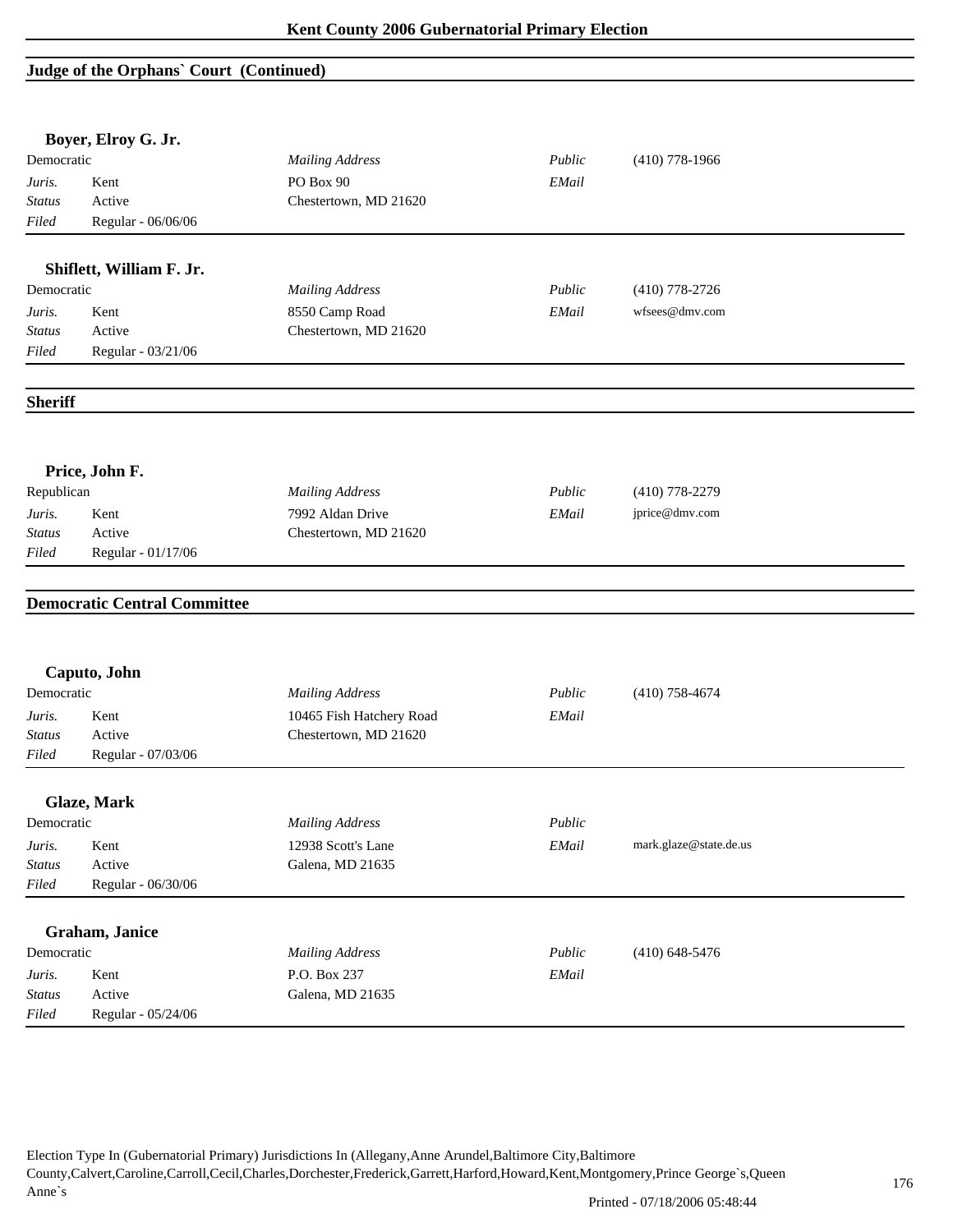|                         | Herz, Thomas                        |                                           |        |                            |
|-------------------------|-------------------------------------|-------------------------------------------|--------|----------------------------|
| Democratic              |                                     | <b>Mailing Address</b>                    | Public | $(410)$ 778-6533           |
| Juris.                  | Kent                                | 202 S. Queen Street                       | EMail  | tom@anUntangledweb.com     |
| <i>Status</i>           | Active                              | Chestertown, MD 21620                     |        |                            |
| Filed                   | Regular - 07/03/06                  |                                           |        |                            |
|                         | LaFerla, John J.                    |                                           |        |                            |
| Democratic              |                                     | <b>Mailing Address</b>                    | Public | $(410)$ 778-9152           |
| Juris.                  | Kent                                | 209 Birch Run Road                        | EMail  | drlaferla@verizon.net      |
| <b>Status</b>           | Active                              | Chestertown, MD 21620                     |        |                            |
| Filed                   | Regular - 06/28/06                  |                                           |        |                            |
|                         | Stephenson, John S.                 |                                           |        |                            |
| Democratic              |                                     | <b>Mailing Address</b>                    | Public |                            |
|                         | Kent                                |                                           | EMail  | johnstephenson@verizon.net |
| Juris.<br><b>Status</b> | Active                              | 207 Byford Drive<br>Chestertown, MD 21620 |        |                            |
| Filed                   | Regular - 06/28/06                  |                                           |        |                            |
|                         |                                     |                                           |        |                            |
|                         | Timberman, Tom                      |                                           |        |                            |
| Democratic              |                                     | <b>Mailing Address</b>                    | Public |                            |
| Juris.                  | Kent                                | 217 Mt. Vernon Ave.                       | EMail  | tomtimberman@hotmail.com   |
| <b>Status</b>           | Active                              | Chestertown, MD 21620                     |        |                            |
| Filed                   | Regular - 07/03/06                  |                                           |        |                            |
|                         |                                     |                                           |        |                            |
|                         | <b>Republican Central Committee</b> |                                           |        |                            |
|                         |                                     |                                           |        |                            |
|                         | Beck, Larry B.                      |                                           |        |                            |
| Republican              |                                     | <b>Mailing Address</b>                    | Public | $(410)$ 778-1137           |
| Juris.                  | Kent                                | P.O. Box 792                              | EMail  |                            |
| <b>Status</b>           | Active                              | Chestertown, MD 21620                     |        |                            |
| Filed                   | Regular - 07/03/06                  |                                           |        |                            |
|                         | Lange, Richard                      |                                           |        |                            |
| Republican              |                                     | <b>Mailing Address</b>                    | Public |                            |
| Juris.                  | Kent                                | 6588 Elizabeth Lane                       | EMail  |                            |
| <b>Status</b>           | Active                              | Rock Hall, MD 21661                       |        |                            |
| Filed                   | Regular - 06/30/06                  |                                           |        |                            |
|                         |                                     |                                           |        |                            |
|                         | Leager, Sue E.                      |                                           |        |                            |
| Republican              |                                     | <b>Mailing Address</b>                    | Public |                            |
| Juris.                  | Kent                                | 12750 Galana Road                         | EMail  | leager@mris.com            |
| <b>Status</b>           | Active                              | Galena, MD 21635                          |        |                            |
| Filed                   | Regular - 07/03/06                  |                                           |        |                            |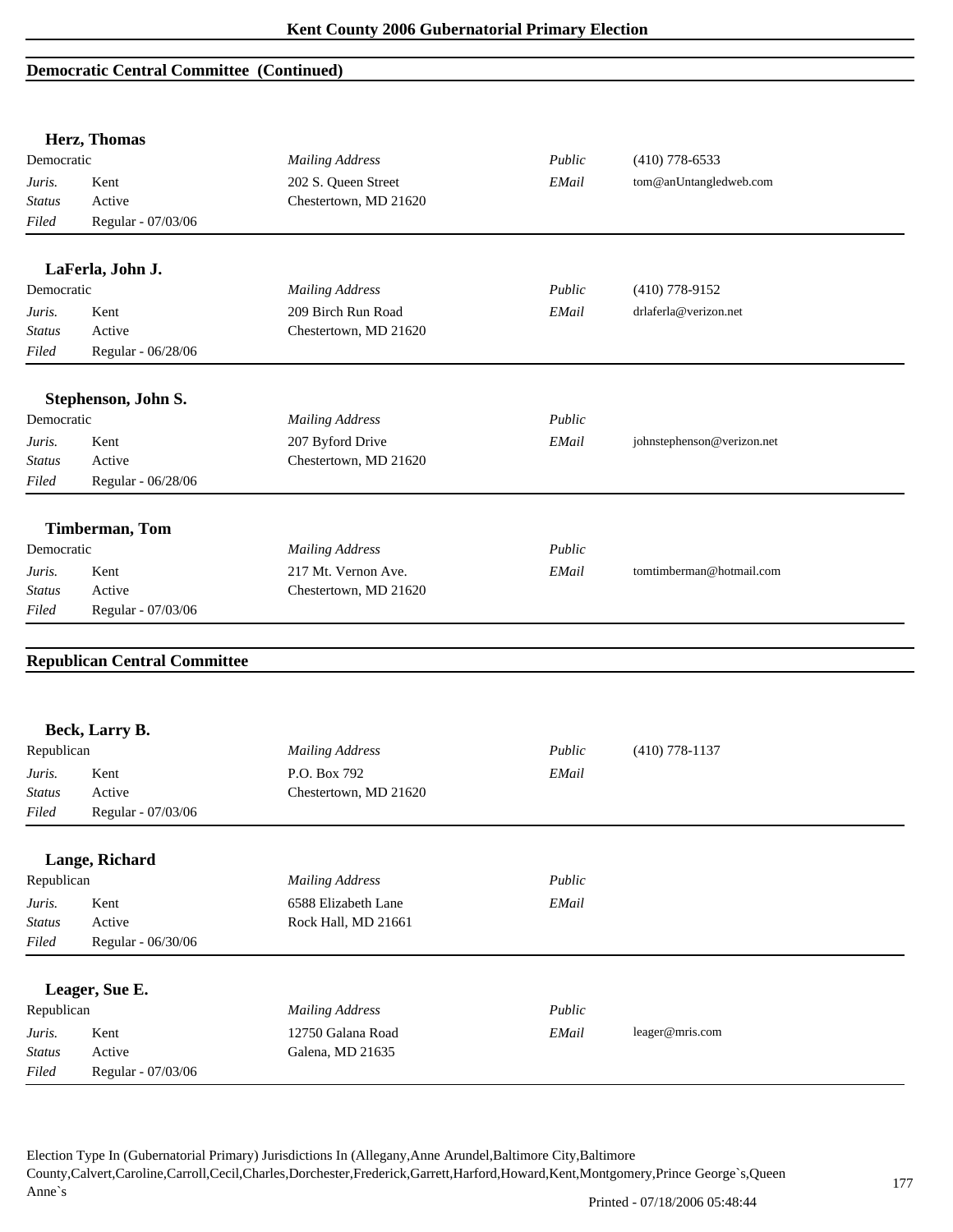|               | Pritchett, Susan                |                        |        |                        |  |
|---------------|---------------------------------|------------------------|--------|------------------------|--|
| Republican    |                                 | <b>Mailing Address</b> | Public | $(410)$ 778-8322       |  |
| Juris.        | Kent                            | 214 Rolling Road       | EMail  | jimsus2@hotmail.com    |  |
| <b>Status</b> | Active                          | Chestertown, MD 21620  |        |                        |  |
| Filed         | Regular - 07/03/06              |                        |        |                        |  |
|               | <b>Stetson, Mauritz "Marty"</b> |                        |        |                        |  |
| Republican    |                                 | <b>Mailing Address</b> | Public | $(410)$ 778-7451       |  |
| Juris.        | Kent                            | 208 Glen Street        | EMail  | pmstetson@verizon.net  |  |
| Status        | Active                          | Chestertown, MD 21620  |        |                        |  |
| Filed         | Regular - 07/03/06              |                        |        |                        |  |
|               | Yeager, Thomas N.               |                        |        |                        |  |
| Republican    |                                 | <b>Mailing Address</b> | Public | $(410) 810 - 0428$     |  |
| Juris.        | Kent                            | 203 Maple Avenue       | EMail  |                        |  |
| <b>Status</b> | Active                          | Chestertown, MD 21620  |        |                        |  |
| Filed         | Regular - 07/03/06              |                        |        |                        |  |
|               | <b>Board of Education</b>       |                        |        |                        |  |
|               | (Kerr) Jacobs, Dawn E.          |                        |        |                        |  |
| Non-Partisan  |                                 | <b>Mailing Address</b> | Public | $(410)$ 924-4442       |  |
| Juris.        | Kent                            | P.O. Box 109           | EMail  | dawniebird@verizon.net |  |
| Status        | Active                          | Rock Hall, MD 21661    |        |                        |  |
| Filed         | Regular - 07/03/06              |                        |        |                        |  |
|               | Bansbach, James J.              |                        |        |                        |  |
| Non-Partisan  |                                 | <b>Mailing Address</b> | Public | $(410)$ 275-1180       |  |
| Juris.        | Kent                            | 14563 John Peel Road   | EMail  | jimdiane@intercom.net  |  |
| <i>Status</i> | Active                          | Galena, MD 21635       |        |                        |  |
| $Filed$       | Regular - 06/26/06              |                        |        |                        |  |
|               | Horsey, Elmer E.                |                        |        |                        |  |
| Non-Partisan  |                                 | <b>Mailing Address</b> | Public | $(410)$ 778-0340       |  |
| Juris.        | Kent                            | PO Box 237             | EMail  |                        |  |
| <b>Status</b> | Withdrawn - 07/05/2006          | Chestertown, MD 21620  |        |                        |  |
| Filed         | Regular - 10/03/05              |                        |        |                        |  |
|               | Jones, David S. Sr.             |                        |        |                        |  |
| Non-Partisan  |                                 | <b>Mailing Address</b> | Public | $(410)$ 639-2659       |  |
| Juris.        | Kent                            | PO Box 197             | EMail  |                        |  |
| Status        | Active                          | Rock Hall, MD 21661    |        |                        |  |
| Filed         | Regular - 07/03/06              |                        |        |                        |  |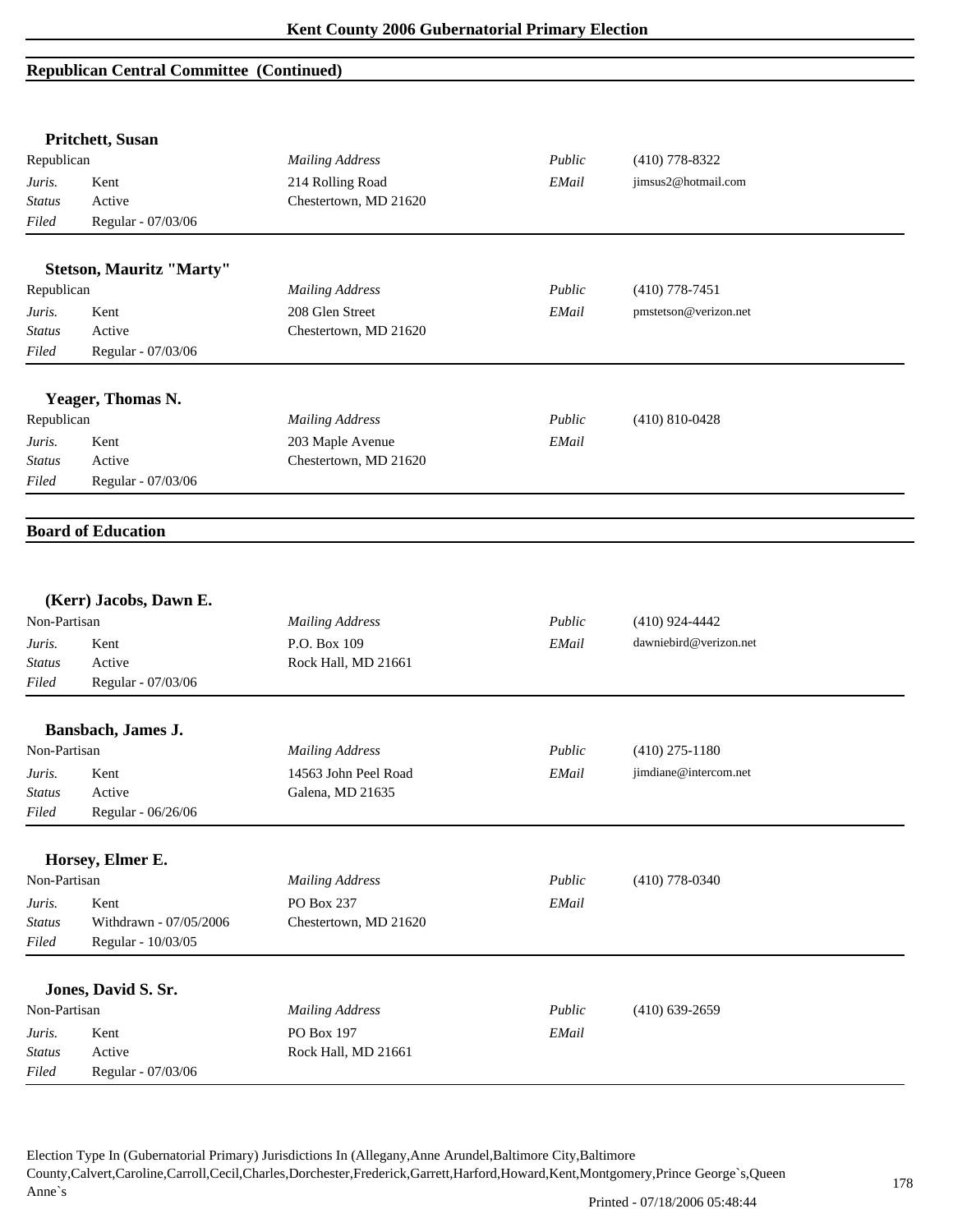|               | Lewin, Roberta E.  |                         |        |                       |  |
|---------------|--------------------|-------------------------|--------|-----------------------|--|
| Non-Partisan  |                    | <b>Mailing Address</b>  | Public | $(410)$ 778-6162      |  |
| Juris.        | Kent               | 205 N. Water Street     | EMail  | lewin@friend.ly.net   |  |
| <b>Status</b> | Active             | Chestertown, MD 21620   |        |                       |  |
| Filed         | Regular - 05/16/06 |                         |        |                       |  |
|               | Sidhu, Madhu       |                         |        |                       |  |
| Non-Partisan  |                    | <b>Mailing Address</b>  | Public | $(410)$ 778-9189      |  |
| Juris.        | Kent               | 105 Cedar Street        | EMail  | madhusidhu1@gmail.com |  |
| <b>Status</b> | Active             | Chestertown, MD 21620   |        |                       |  |
| Filed         | Regular - 02/02/06 |                         |        |                       |  |
|               | Williams, Bryan    |                         |        |                       |  |
| Non-Partisan  |                    | <b>Mailing Address</b>  | Public | $(410)$ 778-2881      |  |
| Juris.        | Kent               | 25630 Worton Lynch Road | EMail  |                       |  |
| <b>Status</b> | Active             | Worton, MD 21678        |        |                       |  |
| Filed         | Regular - 07/03/06 |                         |        |                       |  |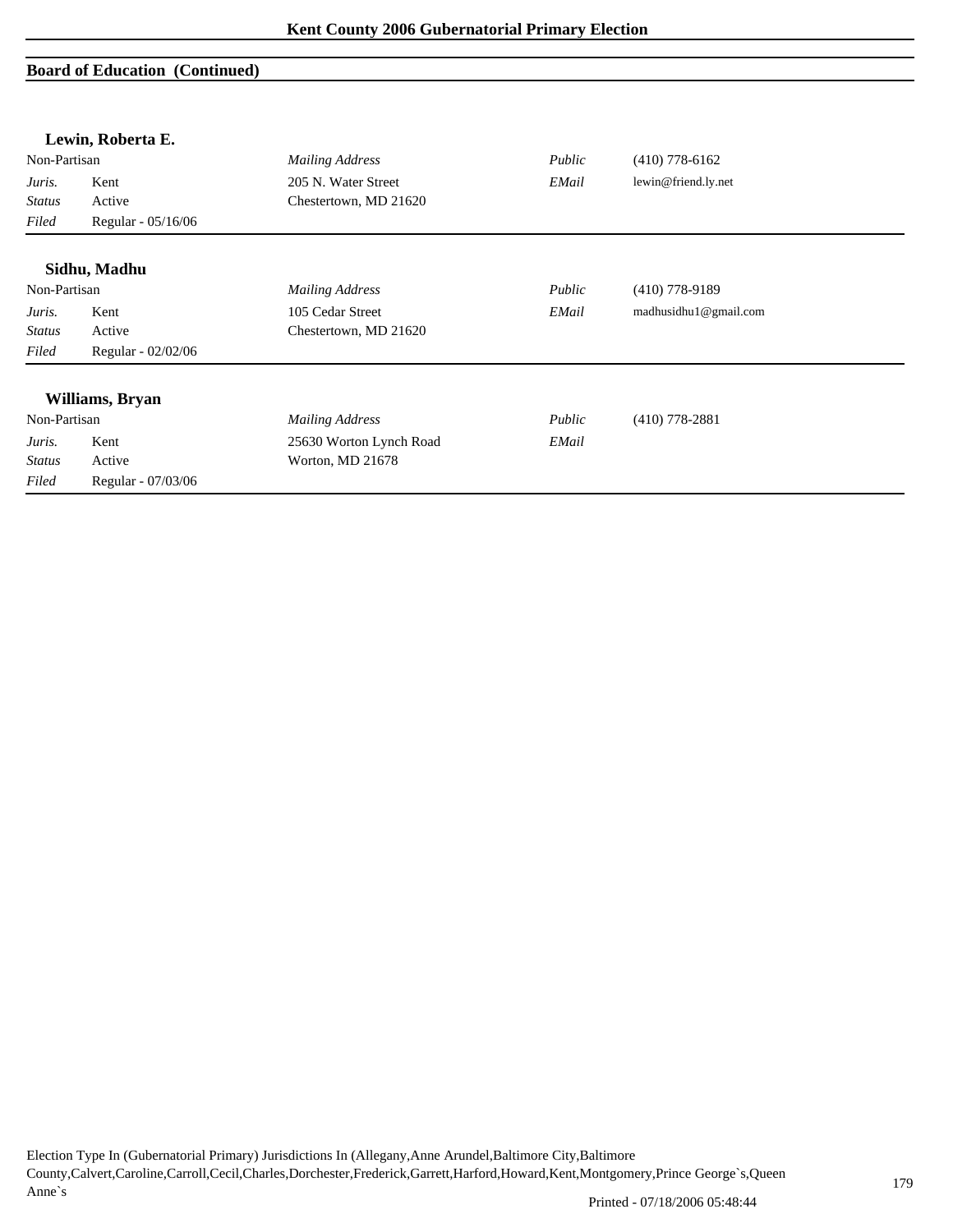## **County Executive**

|               | Floyd, Chuck                          |                         |        |                                 |
|---------------|---------------------------------------|-------------------------|--------|---------------------------------|
| Republican    |                                       | <b>Mailing Address</b>  | Public | $(240)$ 238-5789                |
| Juris.        | Montgomery                            | 4310 Westbrook Lane     | EMail  | chuckfloyd@comcast.net          |
| <b>Status</b> | Active                                | Kensington, MD 20895    |        |                                 |
| Filed         | Regular - 01/25/06                    |                         |        |                                 |
|               | <b>Fustero, Robert Raymond</b>        |                         |        |                                 |
| Democratic    |                                       | <b>Mailing Address</b>  | Public | $(301)$ 588-8054                |
| Juris.        | Montgomery                            | 2005 Coleridge Drive    | EMail  | Rfustero@aol.com                |
| <b>Status</b> | Active                                | #202                    |        |                                 |
| Filed         | Regular - 05/26/06                    | Silver Spring, MD 20902 |        |                                 |
|               | Leggett, Ike                          |                         |        |                                 |
| Democratic    |                                       | <b>Mailing Address</b>  | Public | $(301)217 - 7955$               |
| Juris.        | Montgomery                            | 4401 Dustin Road        | EMail  |                                 |
| <b>Status</b> | Active                                | Burtonsville, MD 20866  |        |                                 |
| Filed         | Regular - 06/20/06                    |                         |        |                                 |
|               | Silverman, Steven                     |                         |        |                                 |
| Democratic    |                                       | <b>Mailing Address</b>  | Public | $(301)$ 984-0044                |
| Juris.        | Montgomery                            | 812 Arrington Drive     | EMail  | silverman@stevesilverman.org    |
| <b>Status</b> | Active                                | Silver Spring, MD 20901 |        |                                 |
| Filed         | Regular - 06/21/06                    |                         |        |                                 |
|               |                                       |                         |        |                                 |
|               | Ficker, Robin (GENERAL ELECTION ONLY) |                         |        |                                 |
| Unaffiliated  |                                       | <b>Mailing Address</b>  | Public | $(301) 652 - 1500$              |
| Juris.        | Montgomery                            | 8002 Wisconsin Avenue   | EMail  | robinficker@msn.com             |
| <b>Status</b> | Declaration of Intent                 | Bethesda, MD 20814      |        |                                 |
| Filed         | Petition - 06/06/06                   |                         |        |                                 |
|               | <b>County Council At Large</b>        |                         |        |                                 |
|               |                                       |                         |        |                                 |
|               | Gnemi, Amber                          |                         |        |                                 |
| Republican    |                                       | <b>Mailing Address</b>  | Public | $(240)$ 644-4303                |
| Juris.        | Montgomery                            | 14307 Notley Road       | EMail  | nluvwocean@yahoo.com            |
| <b>Status</b> | Active                                | Silver Spring, MD 20904 |        |                                 |
| Filed         | Regular - 07/03/06                    |                         |        |                                 |
|               | Owen-Williams, Adol T. II             |                         |        |                                 |
| Republican    |                                       | <b>Mailing Address</b>  | Public | $(301)$ 922-2387                |
| Juris.        | Montgomery                            | Post Office Box 127     | EMail  | adolowenwilliams4md@hotmail.com |
| <b>Status</b> | Active                                | Clarkburg, MD 20871     |        |                                 |
|               |                                       |                         |        |                                 |
| Filed         | Regular - 07/03/06                    |                         |        |                                 |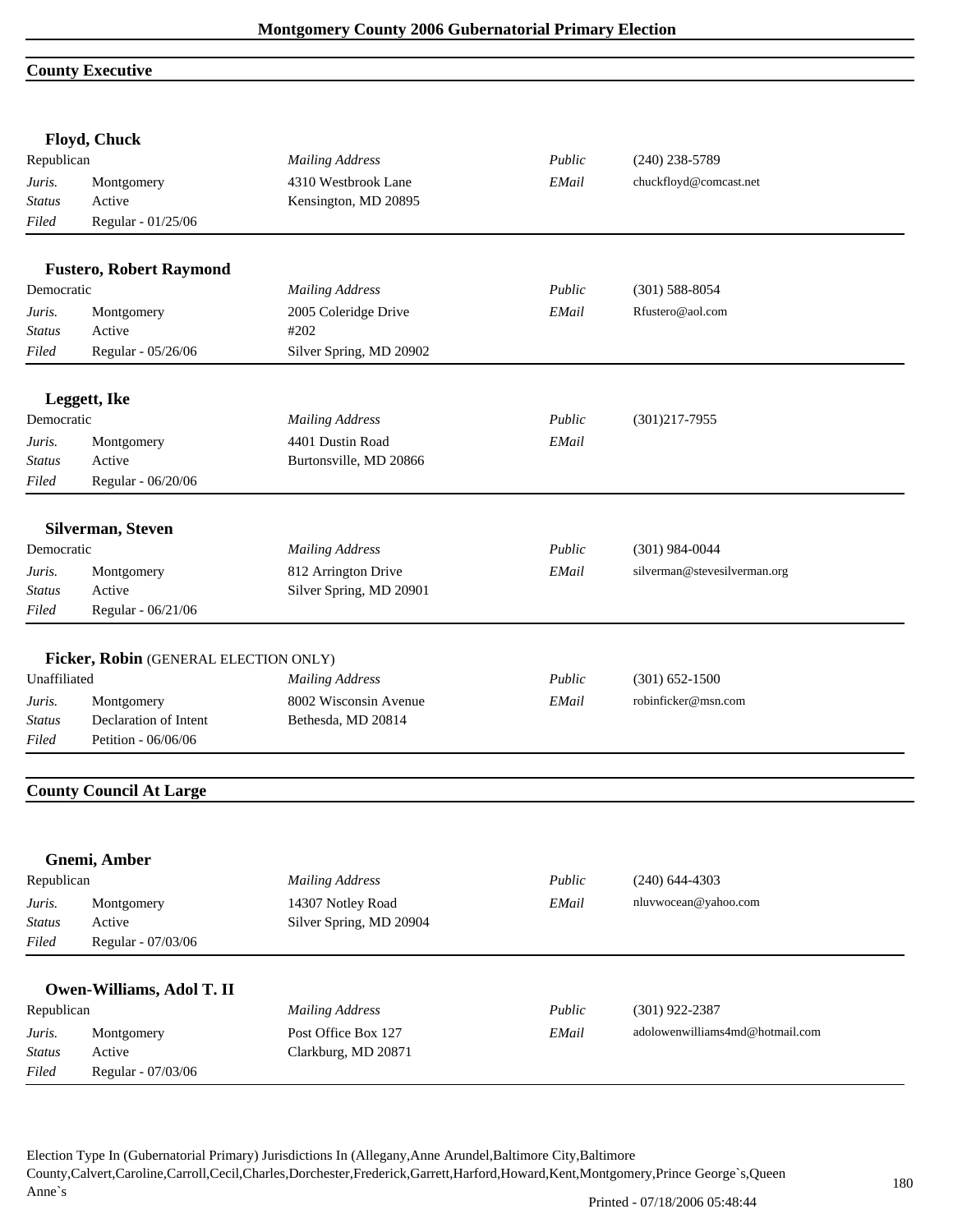#### **County Council At Large (Continued)**

|               | <b>Reinheimer</b> , Tom     |                          |        |                               |
|---------------|-----------------------------|--------------------------|--------|-------------------------------|
| Republican    |                             | <b>Mailing Address</b>   | Public | $(301)$ 351-1898              |
| Juris.        | Montgomery                  | 18303 Crestmount Road    | EMail  | reinheimer@erols.com          |
| <b>Status</b> | Active                      | Boyds, MD 20841          |        |                               |
| Filed         | Central Committee Nominee - |                          |        |                               |
|               | <b>Skolnick, Shelly</b>     |                          |        |                               |
| Republican    |                             | <b>Mailing Address</b>   | Public | $(301) 565 - 2432$            |
| Juris.        | Montgomery                  | 1304 Dale Drive          | EMail  | shelly.skolnick@starpower.net |
| <b>Status</b> | Active                      | Silver Spring, MD 20910  |        |                               |
| Filed         | Regular - 05/11/06          |                          |        |                               |
|               | Ahmad, Tufail               |                          |        |                               |
| Democratic    |                             | <b>Mailing Address</b>   | Public | $(301)$ 221-4062              |
| Juris.        | Montgomery                  | 12632 Greenbriar Road    | EMail  | tufail@tufailahmad.org        |
| <b>Status</b> | Active                      | Potomac, MD 20854        |        |                               |
| Filed         | Regular - 02/10/06          |                          |        |                               |
|               | <b>Bailey</b> , Hugh        |                          |        |                               |
| Democratic    |                             | <b>Mailing Address</b>   | Public | $(301) 740 - 1965$            |
| Juris.        | Montgomery                  | 19904 Waxmyrtle Way      | EMail  | hughabailey@yahoo.com         |
| <b>Status</b> | Active                      | Gaithersburg, MD 20886   |        |                               |
| Filed         | Regular - 05/03/06          |                          |        |                               |
|               | <b>Elrich</b> , Marc        |                          |        |                               |
| Democratic    |                             | <b>Mailing Address</b>   | Public | $(301) 502 - 9168$            |
| Juris.        | Montgomery                  | 8001 Sligo Creek Parkway | EMail  | marc@marcelrich.com           |
| <b>Status</b> | Active                      | Takoma Park, MD 20912    |        |                               |
| Filed         | Regular - 07/03/06          |                          |        |                               |
|               | <b>Felton, Reggie</b>       |                          |        |                               |
| Democratic    |                             | <b>Mailing Address</b>   | Public | $(301)$ 718-2252              |
| Juris.        | Montgomery                  | P.O. Box 6663            | EMail  | regfelton@verizon.net         |
| Status        | Active                      | Silver Spring, MD 20916  |        |                               |
| Filed         | Regular - 03/06/06          |                          |        |                               |
|               |                             |                          |        |                               |
|               | <b>Floreen, Nancy</b>       |                          |        |                               |
| Democratic    |                             | <b>Mailing Address</b>   | Public | $(301) 802 - 7927$            |
| Juris.        | Montgomery                  | P.O. Box 183             | EMail  | nfloreen@comcast.net          |
| <b>Status</b> | Active                      | Garrett Park, MD 20896   |        |                               |
| Filed         | Regular - 06/22/06          |                          |        |                               |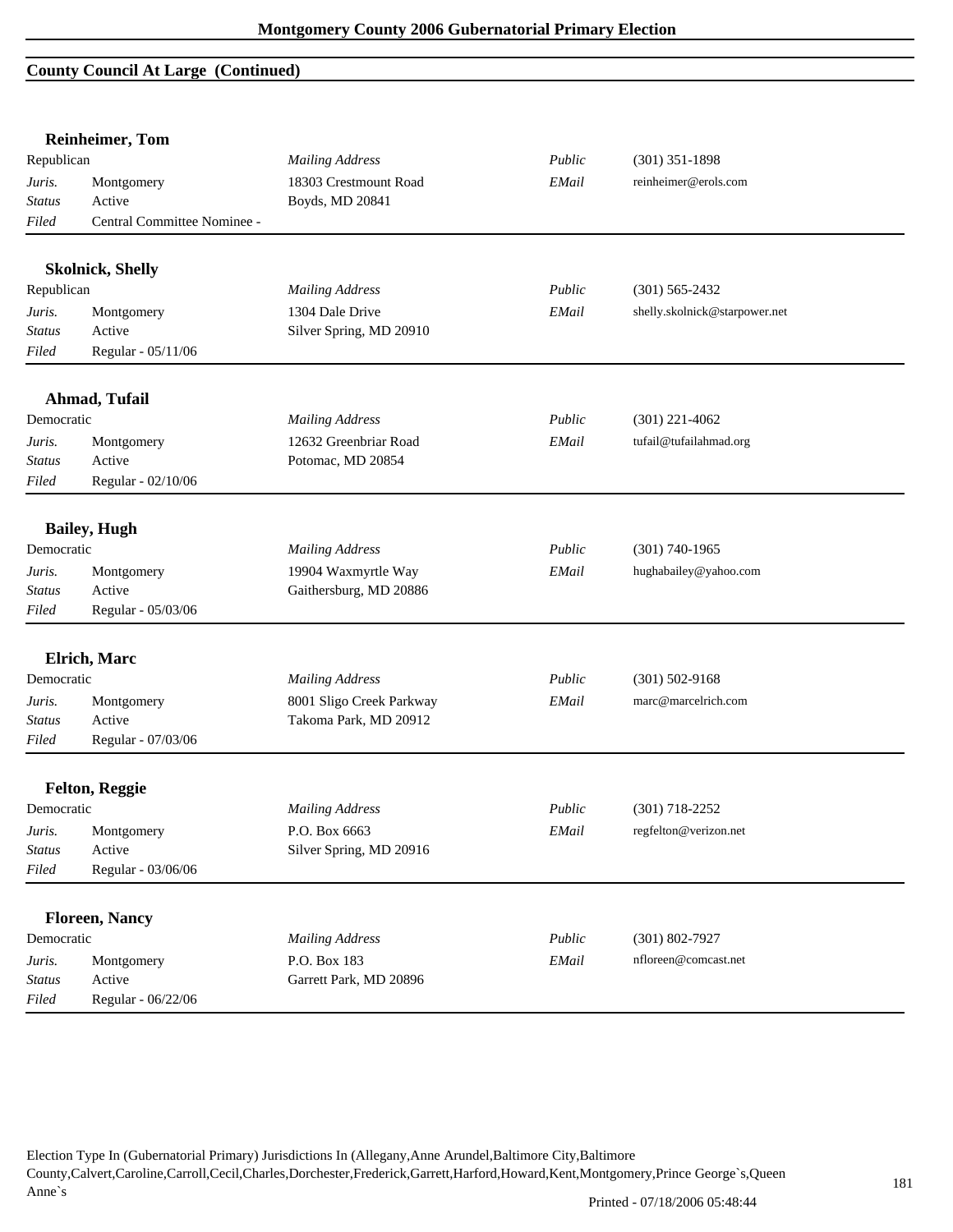# **County Council At Large (Continued)**

|               | Jacobs, Bill                |                             |        |                            |
|---------------|-----------------------------|-----------------------------|--------|----------------------------|
| Democratic    |                             | <b>Mailing Address</b>      | Public | $(301)$ 774-3256           |
| Juris.        | Montgomery                  | 17718 King William Court    | EMail  | williamjacobs@hotpop.com   |
| <b>Status</b> | Active                      | Olney, MD 20832             |        |                            |
| Filed         | Regular - 11/10/05          |                             |        |                            |
|               | Lamari, Cary                |                             |        |                            |
| Democratic    |                             | <b>Mailing Address</b>      | Public | $(301)$ 924-2746           |
| Juris.        | Montgomery                  | 15411 Baileys Lane          | EMail  | carylamari@yahoo.com       |
| <b>Status</b> | Active                      | Silver Spring, MD 20906     |        |                            |
| Filed         | Regular - 05/30/06          |                             |        |                            |
|               | Leventhal, George L.        |                             |        |                            |
| Democratic    |                             | <b>Mailing Address</b>      | Public | $(240)$ 777-7811           |
| Juris.        | Montgomery                  | 7336 Piney Branch Road      | EMail  | george@georgeleventhal.com |
| <b>Status</b> | Active                      | Takoma Park, MD 20912       |        |                            |
| Filed         | Regular - 06/12/06          |                             |        |                            |
|               | Newsome, Robert Bo          |                             |        |                            |
| Democratic    |                             | <b>Mailing Address</b>      | Public | $(301)$ 384-6382           |
| Juris.        | Montgomery                  | Friends of Bo Newsome       | EMail  | Bo @bo2006.com             |
| <b>Status</b> | Active                      | P.O.Box 8685                |        |                            |
| Filed         | Regular - 06/22/06          | Gaithersburg, MD 20898-8685 |        |                            |
|               | <b>Peterman, Donell</b>     |                             |        |                            |
| Democratic    |                             | <b>Mailing Address</b>      | Public | $(301)$ 585-1276           |
| Juris.        | Montgomery                  | 4002 Cotton Tree Lane       | EMail  | Peterman@TeamPeterman.com  |
| <b>Status</b> | Active                      | Burtonsville, MD 20866      |        |                            |
| Filed         | Regular - 07/03/06          |                             |        |                            |
|               | <b>Petrides, Bette Dale</b> |                             |        |                            |
| Democratic    |                             | <b>Mailing Address</b>      | Public | $(301)$ 229-2600           |
| Juris.        | Montgomery                  | 7370 MacArthur Boulevard    | EMail  | bette@wildbird.com         |
| <b>Status</b> | Active                      | Glen Echo, MD 20812         |        |                            |
| Filed         | Regular - 06/16/06          |                             |        |                            |
|               |                             |                             |        |                            |
|               | Subin, Michael L.           |                             |        |                            |
| Democratic    |                             | <b>Mailing Address</b>      | Public | $(240)$ 777-7828           |
| Juris.        | Montgomery                  | 822 Still Creek Lane        | EMail  | mike.subin@comcast.net     |
| <b>Status</b> | Active                      | Gaithersburg, MD 20878      |        |                            |
| Filed         | Regular - 06/28/06          |                             |        |                            |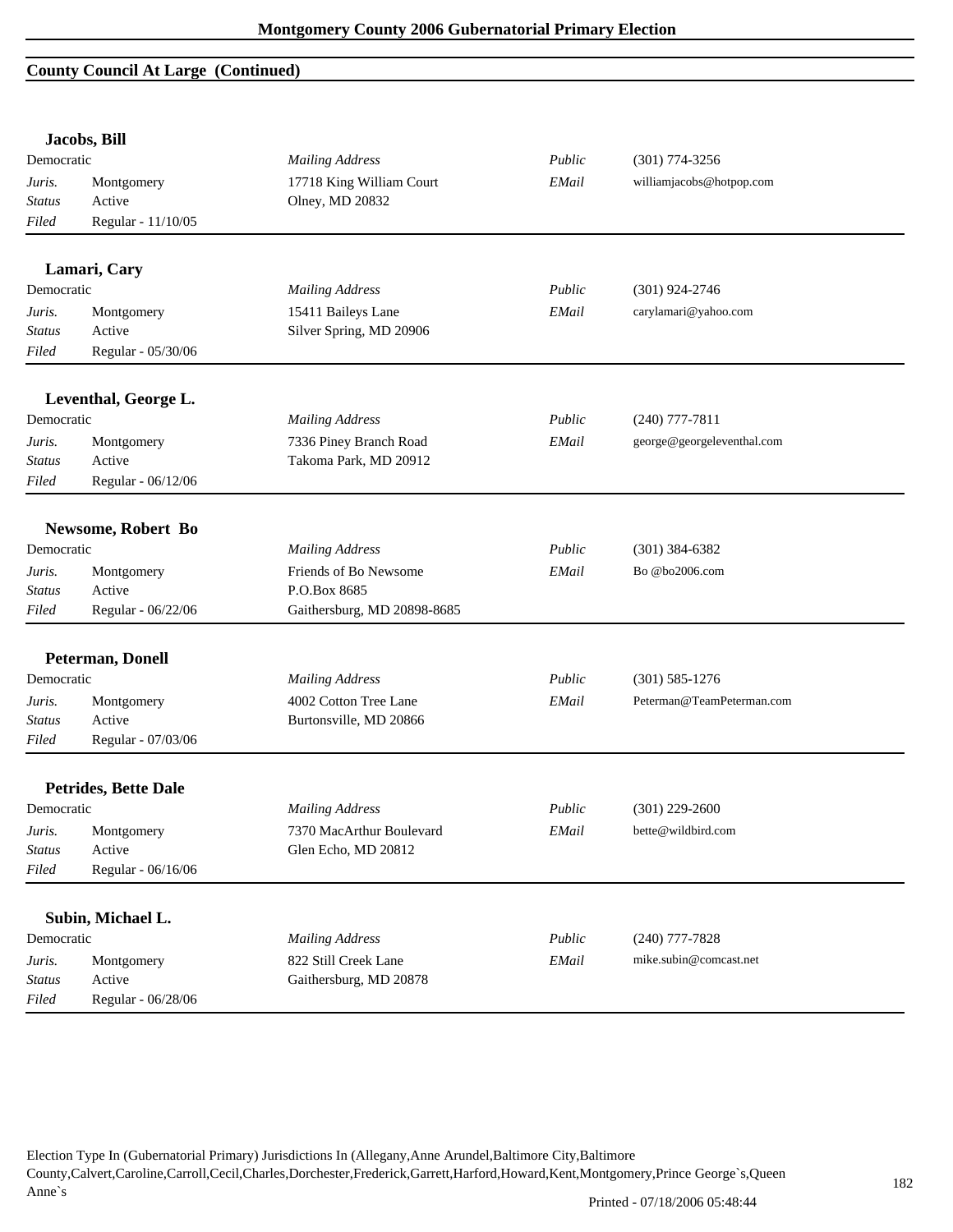### **County Council At Large (Continued)**

| Democratic<br>Juris.<br><b>Status</b> |                                               |                                                  |        |                                  |
|---------------------------------------|-----------------------------------------------|--------------------------------------------------|--------|----------------------------------|
|                                       |                                               | <b>Mailing Address</b>                           | Public | $(301)$ 984-5831                 |
|                                       | Montgomery                                    | 11212 Empire Lane                                | EMail  | duchy@comcast.net                |
|                                       | Active                                        | Rockville, MD 20852                              |        |                                  |
| Filed                                 | Regular - 06/27/06                            |                                                  |        |                                  |
|                                       |                                               |                                                  |        |                                  |
|                                       | Horgan, Joseph P. (GENERAL ELECTION ONLY)     |                                                  |        |                                  |
| Green                                 |                                               | <b>Mailing Address</b>                           | Public | $(301)$ 933-1210                 |
| Juris.                                | Montgomery                                    | 3102 Edgewood Road                               | EMail  | horganforcouncil@gmail.com       |
| <b>Status</b>                         | Seeking the Nomination                        | Kensington, MD 20895                             |        |                                  |
| $Filed$                               | Party Designated - 07/03/06                   |                                                  |        |                                  |
|                                       | Norman, Janice L. (GENERAL ELECTION ONLY)     |                                                  |        |                                  |
| Unaffiliated                          |                                               | <b>Mailing Address</b>                           | Public |                                  |
| Juris.                                | Montgomery                                    | 254 N. Washington Street #101                    | EMail  |                                  |
| <b>Status</b>                         | Declaration of Intent                         | Rockville, MD 20850                              |        |                                  |
| Filed                                 | Petition - 07/05/06                           |                                                  |        |                                  |
|                                       |                                               |                                                  |        |                                  |
|                                       | <b>County Council</b><br>District/Circuit 001 |                                                  |        |                                  |
| Republican                            | Denis, Howard A.                              | <b>Mailing Address</b>                           | Public | $(240)$ 777-7964                 |
|                                       | Montgomery                                    | 4515 Willard Avenue                              | EMail  | deniswise@comcast.net            |
| Juris.                                |                                               |                                                  |        |                                  |
| <b>Status</b>                         | Active                                        | #2109S                                           |        |                                  |
| Filed                                 | Regular - 06/21/06                            | Chevy Chase, MD 20815                            |        |                                  |
|                                       |                                               |                                                  |        |                                  |
|                                       | <b>Berliner, Roger</b>                        |                                                  | Public | $(301) 765 - 9827$               |
|                                       |                                               | <b>Mailing Address</b>                           | EMail  |                                  |
| Democratic<br>Juris.<br><b>Status</b> | Montgomery<br>Active                          | 6800 Canal Bridge Court<br>Potomac, MD 20854     |        | roger@friendsofrogerberliner.com |
|                                       |                                               |                                                  |        |                                  |
| Filed                                 | Regular - 06/14/06                            |                                                  |        |                                  |
|                                       | <b>County Council</b>                         |                                                  |        |                                  |
|                                       | District/Circuit 002                          |                                                  |        |                                  |
|                                       |                                               |                                                  |        |                                  |
| Republican                            | Dyer, Scott R.                                | <b>Mailing Address</b>                           | Public | $(301)$ 928-9643                 |
| Juris.                                |                                               |                                                  |        | vote@scottdyer.com               |
| <b>Status</b>                         | Montgomery<br>Active                          | PO Box 2995<br>Montgomery Village, MD 20886-2995 | EMail  |                                  |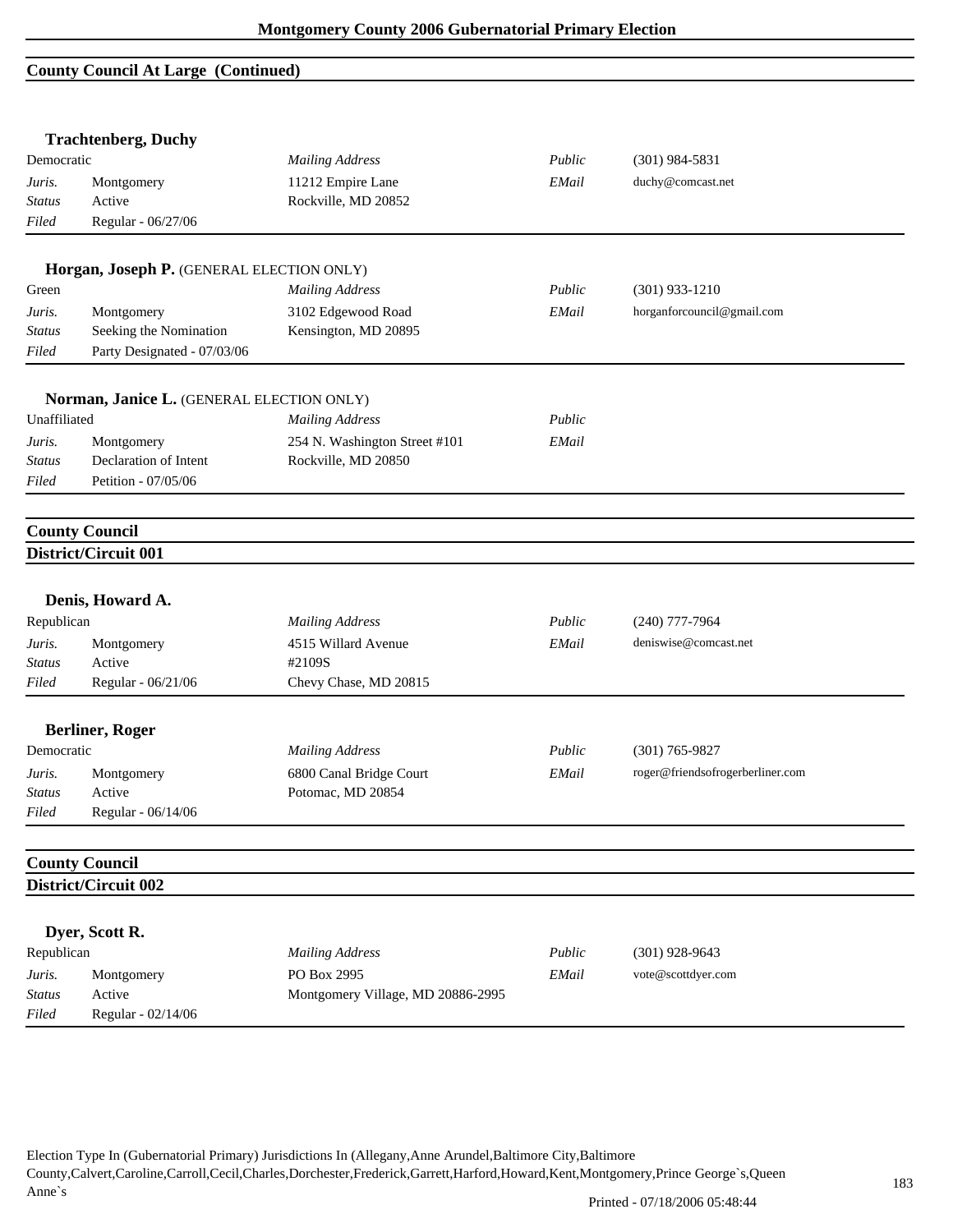| <b>County Council (Continued)</b> |                             |                             |        |                          |  |
|-----------------------------------|-----------------------------|-----------------------------|--------|--------------------------|--|
| District/Circuit 002              |                             |                             |        |                          |  |
|                                   |                             |                             |        |                          |  |
|                                   | Dooley, Sharon              |                             |        |                          |  |
| Democratic                        |                             | <b>Mailing Address</b>      | Public | $(301)$ 260-8569         |  |
| Juris.                            | Montgomery                  | P.O. Box 132                | EMail  | sharondooley@comcast.net |  |
| Status                            | Active                      | Brookville, MD 20833        |        |                          |  |
| Filed                             | Regular - 06/30/06          |                             |        |                          |  |
|                                   | <b>Knapp, Mike</b>          |                             |        |                          |  |
| Democratic                        |                             | <b>Mailing Address</b>      | Public | $(301)$ 916-4283         |  |
| Juris.                            | Montgomery                  | P.O. Box 414                | EMail  | mike@mikeknapp.com       |  |
| Status                            | Active                      | Germantown, MD 20875-0414   |        |                          |  |
| Filed                             | Regular - 06/29/06          |                             |        |                          |  |
|                                   |                             |                             |        |                          |  |
|                                   | <b>County Council</b>       |                             |        |                          |  |
|                                   | <b>District/Circuit 003</b> |                             |        |                          |  |
|                                   |                             |                             |        |                          |  |
|                                   | Marraffa, Henry F. Jr.      |                             |        |                          |  |
| Republican                        |                             | <b>Mailing Address</b>      | Public | $(301)$ 442-2142         |  |
| Juris.                            | Montgomery                  | 12 Keystone Dr.             | EMail  | hmarraffa@starpower.net  |  |
| Status                            | Active                      | Gaithersburg, MD 20878      |        |                          |  |
| Filed                             | Central Committee Nominee - |                             |        |                          |  |
|                                   | <b>Andrews, Phil</b>        |                             |        |                          |  |
| Democratic                        |                             | <b>Mailing Address</b>      | Public | $(240)$ 777-7906         |  |
| Juris.                            | Montgomery                  | 16428 Tomahawk Drive        | EMail  | philandrews@verizon.net  |  |
| <b>Status</b>                     | Active                      | Gaithersburg, MD 20878      |        |                          |  |
| Filed                             | Regular - 07/01/06          |                             |        |                          |  |
|                                   | Dorsey, Bob                 |                             |        |                          |  |
| Democratic                        |                             | <b>Mailing Address</b>      | Public | $(301)$ 340-8321         |  |
| Juris.                            | Montgomery                  | 7 Marcia Court              | EMail  | redorse@yahoo.com        |  |
| <b>Status</b>                     | Active                      | Rockville, MD 20851         |        |                          |  |
| Filed                             | Regular - 06/23/06          |                             |        |                          |  |
|                                   |                             |                             |        |                          |  |
|                                   | <b>County Council</b>       |                             |        |                          |  |
|                                   | District/Circuit 004        |                             |        |                          |  |
|                                   | Fennel, Mark D.             |                             |        |                          |  |
| Republican                        |                             | <b>Mailing Address</b>      | Public | $(301)$ 460-5320         |  |
| Juris.                            | Montgomery                  | 14104 Weeping Willow Dr #33 | EMail  |                          |  |
| Status                            | Active                      | Silver Spring, MD 20906     |        |                          |  |
| Filed                             | Regular - 06/12/06          |                             |        |                          |  |

Election Type In (Gubernatorial Primary) Jurisdictions In (Allegany,Anne Arundel,Baltimore City,Baltimore

County,Calvert,Caroline,Carroll,Cecil,Charles,Dorchester,Frederick,Garrett,Harford,Howard,Kent,Montgomery,Prince George`s,Queen Anne`s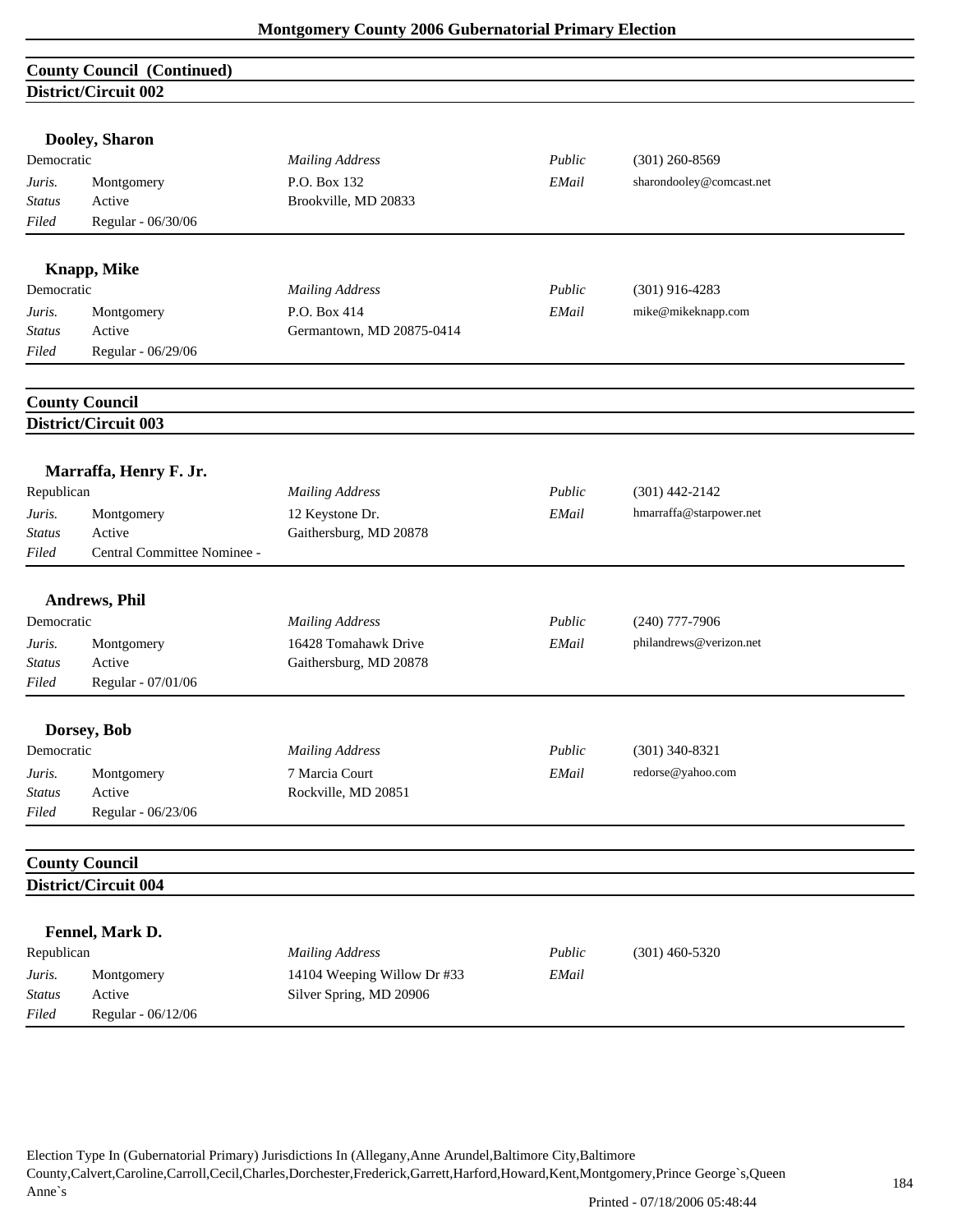| <b>County Council (Continued)</b> |                              |                                                   |        |                          |  |
|-----------------------------------|------------------------------|---------------------------------------------------|--------|--------------------------|--|
|                                   | District/Circuit 004         |                                                   |        |                          |  |
|                                   |                              |                                                   |        |                          |  |
|                                   | Gnemi, Amber                 |                                                   |        |                          |  |
| Republican                        |                              | <b>Mailing Address</b>                            | Public | $(240)$ 644-4303         |  |
| Juris.                            | Montgomery                   | 14307 Notley Road                                 | EMail  | nluvwocean@yahoo.com     |  |
| Status                            | Withdrawn - 07/03/2006       | Silver Spring, MD 20904                           |        |                          |  |
| Filed                             | Regular - 06/28/06           |                                                   |        |                          |  |
|                                   |                              |                                                   |        |                          |  |
| Democratic                        | <b>Jones, Mike</b>           |                                                   | Public | $(301)$ 919-9218         |  |
|                                   |                              | <b>Mailing Address</b>                            |        |                          |  |
| Juris.<br>Status                  | Montgomery<br>Active         | 14013 Woodwell Terrace<br>Silver Spring, MD 20906 | EMail  | mike@mikejones06.org     |  |
| Filed                             | Regular - 06/30/06           |                                                   |        |                          |  |
|                                   |                              |                                                   |        |                          |  |
|                                   | Praisner, Marilyn J.         |                                                   |        |                          |  |
| Democratic                        |                              | <b>Mailing Address</b>                            | Public | $(301)$ 572-4647         |  |
|                                   |                              | 2620 Shanandale Drive                             |        | mjpraise@erols.com       |  |
| Juris.<br>Status                  | Montgomery<br>Active         | Silver Spring, MD 20904                           | EMail  |                          |  |
| Filed                             | Regular - 06/05/06           |                                                   |        |                          |  |
|                                   |                              |                                                   |        |                          |  |
|                                   |                              |                                                   |        |                          |  |
|                                   | <b>County Council</b>        |                                                   |        |                          |  |
|                                   | District/Circuit 005         |                                                   |        |                          |  |
|                                   | Walsh, Dennis E.             |                                                   |        |                          |  |
| Republican                        |                              | <b>Mailing Address</b>                            | Public |                          |  |
| Juris.                            | Montgomery                   | 2424 Seminary Rd.                                 | EMail  | fip@netscape.com         |  |
| <b>Status</b>                     | Active                       | Silver Spring, MD 20910                           |        |                          |  |
| Filed                             | Central Committee Nominee -  |                                                   |        |                          |  |
|                                   |                              |                                                   |        |                          |  |
|                                   | Walsh, Dennis E.             |                                                   |        |                          |  |
| Republican                        |                              | <b>Mailing Address</b>                            | Public |                          |  |
| Juris.                            | Montgomery                   | 2424 Seminary Rd.                                 | EMail  | fip@netscape.com         |  |
| <b>Status</b>                     | Removed - Not Authorized - 0 | Silver Spring, MD 20910                           |        |                          |  |
| Filed                             | Central Committee Nominee -  |                                                   |        |                          |  |
|                                   |                              |                                                   |        |                          |  |
|                                   | <b>Austin-Lane, Joy</b>      |                                                   |        |                          |  |
| Democratic                        |                              | <b>Mailing Address</b>                            | Public | $(240)$ 638-2257         |  |
| Juris.                            | Montgomery                   | P.O. Box 8261                                     | EMail  | joyaustinlane@aol.com    |  |
| <b>Status</b>                     | Withdrawn - 06/22/2006       | Silver Spring, MD 20907                           |        |                          |  |
| Filed                             | Regular - 03/28/06           |                                                   |        |                          |  |
|                                   | Ervin, Valerie               |                                                   |        |                          |  |
| Democratic                        |                              | <b>Mailing Address</b>                            | Public |                          |  |
| Juris.                            | Montgomery                   | 415 Schuyler Road                                 | EMail  | ervinsolo1@starpower.net |  |
| <b>Status</b>                     | Active                       | Silver Spring, MD 20910                           |        |                          |  |
| Filed                             | Regular - 06/19/06           |                                                   |        |                          |  |
|                                   |                              |                                                   |        |                          |  |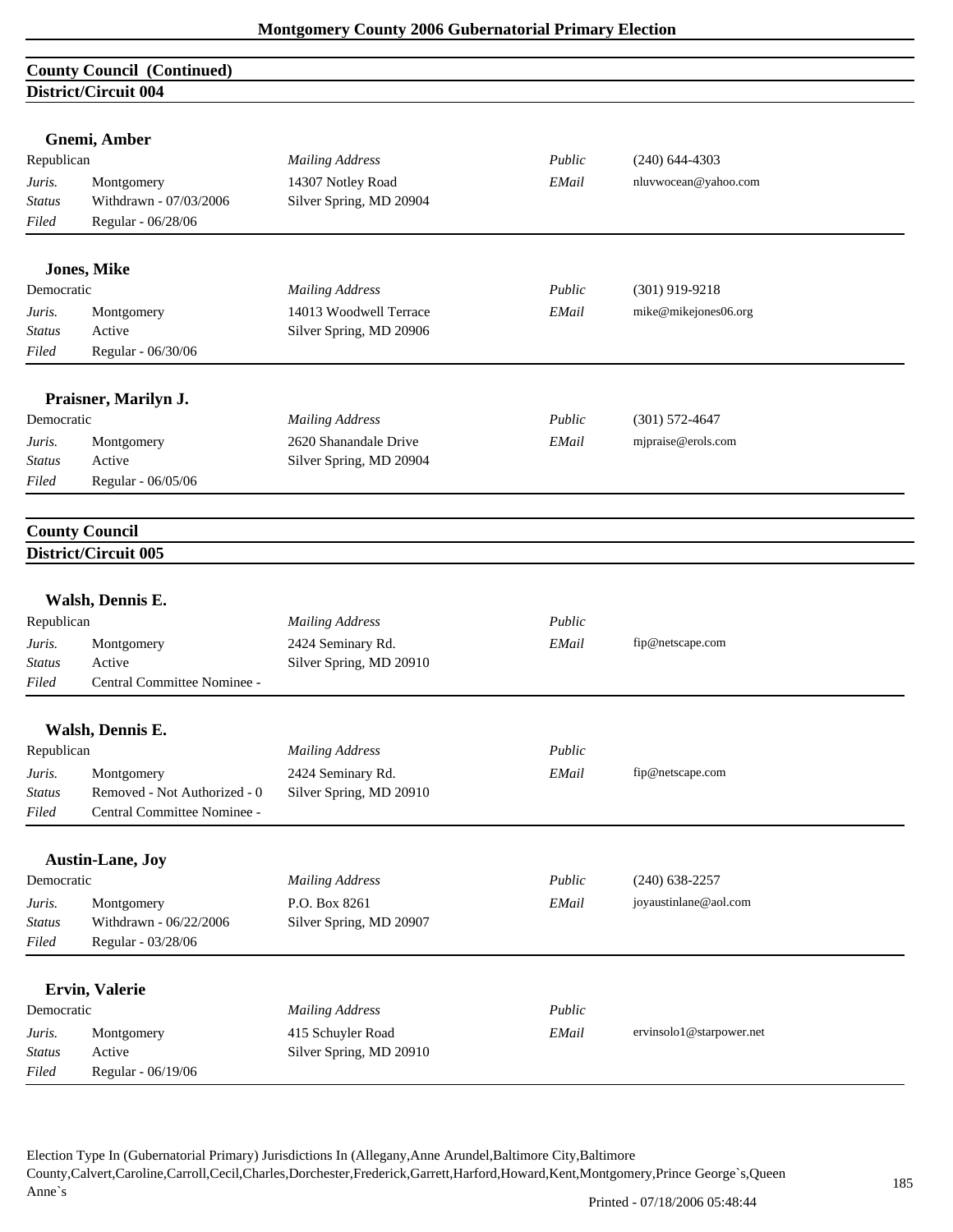| <b>County Council (Continued)</b> |                                   |                                 |        |                       |  |
|-----------------------------------|-----------------------------------|---------------------------------|--------|-----------------------|--|
|                                   | District/Circuit 005              |                                 |        |                       |  |
|                                   |                                   |                                 |        |                       |  |
| Democratic                        | <b>Riemer</b> , Hans              | <b>Mailing Address</b>          | Public | $(301)$ 244-5393      |  |
|                                   |                                   | 634 Ritchie Avenue              | EMail  | info@hansriemer.com   |  |
| Juris.<br><b>Status</b>           | Montgomery<br>Active              | Silver Spring, MD 20910         |        |                       |  |
| Filed                             | Regular - 06/22/06                |                                 |        |                       |  |
|                                   |                                   |                                 |        |                       |  |
|                                   | <b>Judge of the Circuit Court</b> |                                 |        |                       |  |
|                                   | District/Circuit 06               |                                 |        |                       |  |
|                                   | Algeo, Michael J.                 |                                 |        |                       |  |
|                                   |                                   | <b>Mailing Address</b>          | Public | $(240)$ 777-9360      |  |
| Juris.                            | Montgomery                        | 27 Courthouse Square            | EMail  | MAlgeo@mcccourt.com   |  |
| <b>Status</b>                     | Active                            | Rockville, MD 20850             |        |                       |  |
| Filed                             | Regular - 05/26/06                |                                 |        |                       |  |
|                                   | Craven, Thomas L.                 |                                 |        |                       |  |
|                                   |                                   | <b>Mailing Address</b>          | Public | $(240)$ 777-9263      |  |
| Juris.                            | Montgomery                        | 5901 Aberdeen Road              | EMail  | tcraven@mcccourt.com  |  |
| <b>Status</b>                     | Active                            | Bethesda, MD 20817              |        |                       |  |
| Filed                             | Regular - 05/26/06                |                                 |        |                       |  |
|                                   | McGann, Terrence J.               |                                 |        |                       |  |
|                                   |                                   | <b>Mailing Address</b>          | Public | $(000) 000 - 0000$    |  |
| Juris.                            | Montgomery                        | Montgomery County Circuit Court | EMail  | tmcgann@mcccourts.com |  |
| <b>Status</b>                     | Active                            | Suite 611, 50 Maryland Avenue   |        |                       |  |
| Filed                             | Regular - 05/26/06                | Rockville, MD 20850             |        |                       |  |
|                                   |                                   |                                 |        |                       |  |
|                                   | Rubin, Ronald B.                  |                                 |        |                       |  |
|                                   |                                   | <b>Mailing Address</b>          | Public | $(240)$ 777-9226      |  |
| Juris.                            | Montgomery<br>Active              | 13220 Lantern Hollow Drive      | EMail  | rrubin@mcccourt.com   |  |
| <b>Status</b>                     |                                   | Gaithersburg, MD 20878          |        |                       |  |
| Filed                             | Regular - 05/26/06                |                                 |        |                       |  |
|                                   | <b>State's Attorney</b>           |                                 |        |                       |  |
|                                   |                                   |                                 |        |                       |  |
|                                   | Shalleck, James F.                |                                 |        |                       |  |
| Republican                        |                                   | <b>Mailing Address</b>          | Public | $(301)$ 987-0505      |  |

|               | $5 - 1$                     |                              |        |                         |  |
|---------------|-----------------------------|------------------------------|--------|-------------------------|--|
| Republican    |                             | <b>Mailing Address</b>       | Public | $(301)$ 987-0505        |  |
| Juris.        | Montgomery                  | 9408 Bethany Place           | EMail  | jimshalleck@hotmail.com |  |
| <b>Status</b> | Active                      | Montgomery Village, MD 20886 |        |                         |  |
| Filed         | Central Committee Nominee - |                              |        |                         |  |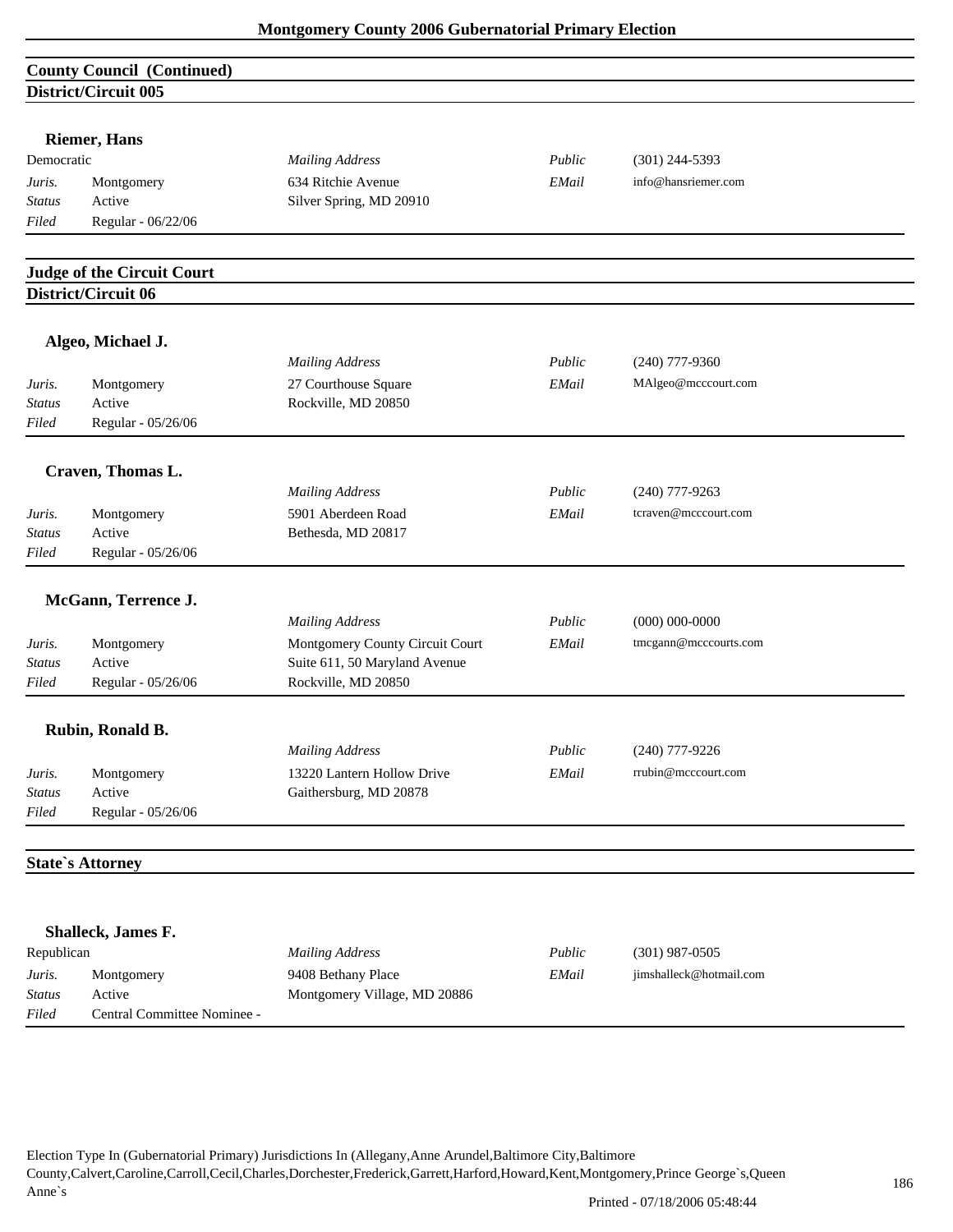#### **State`s Attorney (Continued)**

|                         | Fox, Daniel M.                    |                                                  |        |                              |
|-------------------------|-----------------------------------|--------------------------------------------------|--------|------------------------------|
| Democratic              |                                   | <b>Mailing Address</b>                           | Public | $(301)$ 404-8920             |
| Juris.                  | Montgomery                        | 4505 Sleaford Road                               | EMail  | dan@thefoxs.net              |
| <b>Status</b>           | Active                            | Bethesda, MD 20814                               |        |                              |
| Filed                   | Regular - 07/06/05                |                                                  |        |                              |
|                         | McCarthy, John                    |                                                  |        |                              |
| Democratic              |                                   | <b>Mailing Address</b>                           | Public | $(240)$ 671-2200             |
| Juris.                  | Montgomery                        | 15401 Carrolton Road                             | EMail  | johnmccarthy@johnmccarthy.us |
| Status                  | Active                            | Rockville, MD 20853                              |        |                              |
| Filed                   | Regular - 05/25/06                |                                                  |        |                              |
|                         |                                   |                                                  |        |                              |
|                         | <b>Clerk of the Circuit Court</b> |                                                  |        |                              |
|                         |                                   |                                                  |        |                              |
| Republican              | <b>Bork, Terry</b>                | <b>Mailing Address</b>                           | Public | $(301)$ 384-1634             |
|                         |                                   |                                                  |        |                              |
| Juris.<br><b>Status</b> | Montgomery<br>Active              | 14221 Sturtevant Road<br>Silver Spring, MD 20905 | EMail  | borkterry@aol.com            |
| Filed                   | Regular - 05/26/06                |                                                  |        |                              |
|                         |                                   |                                                  |        |                              |
|                         | Dabbs, Rick                       |                                                  |        |                              |
| Democratic              |                                   | <b>Mailing Address</b>                           | Public | $(301)$ 424-3881             |
| Juris.                  | Montgomery                        | 1716 Crawford Drive                              | EMail  | dabbsforclerk@aol.com        |
| Status                  | Active                            | Rockville, MD 20851                              |        |                              |
| Filed                   | Regular - 06/21/06                |                                                  |        |                              |
|                         | <b>Hines, Caryn</b>               |                                                  |        |                              |
| Democratic              |                                   | <b>Mailing Address</b>                           | Public |                              |
|                         |                                   |                                                  | EMail  | clynnhines@aol.com           |
| Juris.<br><b>Status</b> | Montgomery<br>Active              | 2928 Newcastle Avenue<br>Silver Spring, MD 20910 |        |                              |
| Filed                   | Regular - 06/01/06                |                                                  |        |                              |
|                         |                                   |                                                  |        |                              |
|                         | Knight, Loretta E.                |                                                  |        |                              |
| Democratic              |                                   | <b>Mailing Address</b>                           | Public | $(301) 540 - 7492$           |
| Juris.                  | Montgomery                        | 14112 Schaeffer Road                             | EMail  | leknight4@msn.com            |
|                         | Active                            | Germantown, MD 20874                             |        |                              |
| <b>Status</b>           |                                   |                                                  |        |                              |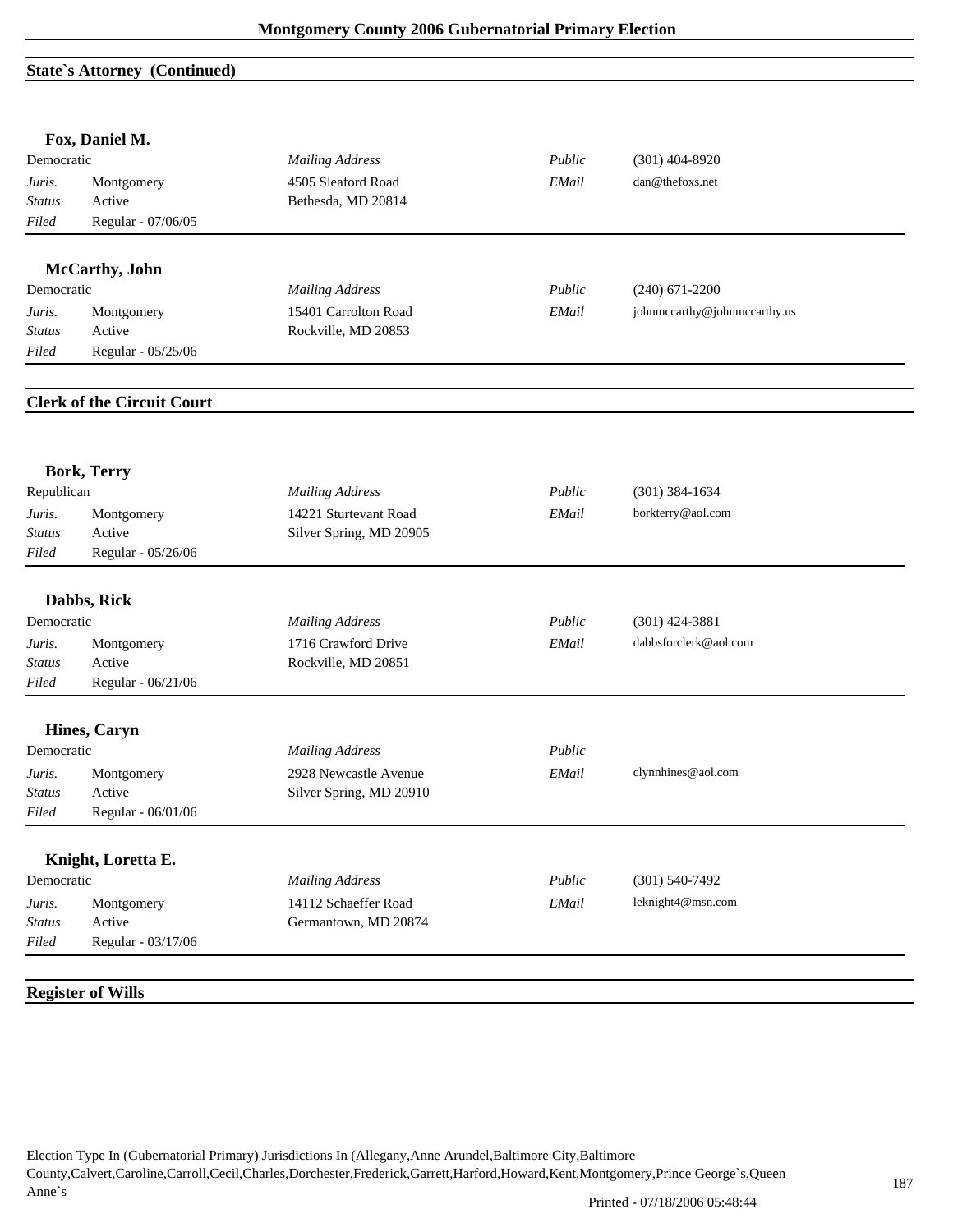#### **Register of Wills (Continued)**

|                | <b>Enten, Frank</b>           |                         |        |                         |
|----------------|-------------------------------|-------------------------|--------|-------------------------|
| Republican     |                               | <b>Mailing Address</b>  | Public |                         |
| Juris.         | Montgomery                    | 5305 Wilson Lane        | EMail  | entenfrank@gmail.com    |
| Status         | Active                        | Bethesda, MD 20814      |        |                         |
| Filed          | Central Committee Nominee -   |                         |        |                         |
|                | Griffin, Joseph M.            |                         |        |                         |
| Democratic     |                               | <b>Mailing Address</b>  | Public | $(301) 570 - 0383$      |
| Juris.         | Montgomery                    | 3205 Prince Henry Court | EMail  | jgriffin@rowmont.com    |
| <b>Status</b>  | Active                        | Olney, MD 20832         |        |                         |
| Filed          | Regular - 05/09/06            |                         |        |                         |
| <b>Sheriff</b> |                               |                         |        |                         |
|                | <b>Stultz, Dave</b>           |                         |        |                         |
| Republican     |                               | <b>Mailing Address</b>  | Public |                         |
| Juris.         | Montgomery                    | 22010 Brown Farm Way    | EMail  | stultzpi@aol.com        |
| <b>Status</b>  | Active                        | Brookeville, MD 20833   |        |                         |
| Filed          | Regular - 06/26/06            |                         |        |                         |
|                | Clarke, Edward A.             |                         |        |                         |
| Democratic     |                               | <b>Mailing Address</b>  | Public | $(301) 774 - 2123$      |
| Juris.         | Montgomery                    | 4629 Thornhurst Drive   | EMail  | eclarke4sheriff@aol.com |
| <b>Status</b>  | Active                        | Olney, MD 20832         |        |                         |
| Filed          | Regular - 06/22/06            |                         |        |                         |
|                | <b>Kight, Raymond Michael</b> |                         |        |                         |
| Democratic     |                               | <b>Mailing Address</b>  | Public | $(240)$ 777-7008        |
| Juris.         | Montgomery                    | 12400 Rousseau Terrace  | EMail  |                         |
| <b>Status</b>  | Active                        | North Potomac, MD 20878 |        |                         |
| Filed          | Regular - 04/27/06            |                         |        |                         |
|                | <b>Moroney</b> , Rob          |                         |        |                         |
| Democratic     |                               | <b>Mailing Address</b>  | Public | $(240)$ 832-1550        |
| Juris.         | Montgomery                    | 11901 Parklawn Place T4 | EMail  | TPRROB@aol.com          |
| <b>Status</b>  | Active                        | Rockville, MD 20852     |        |                         |
| Filed          | Regular - 03/14/06            |                         |        |                         |

#### **Democratic Central Committee At Large**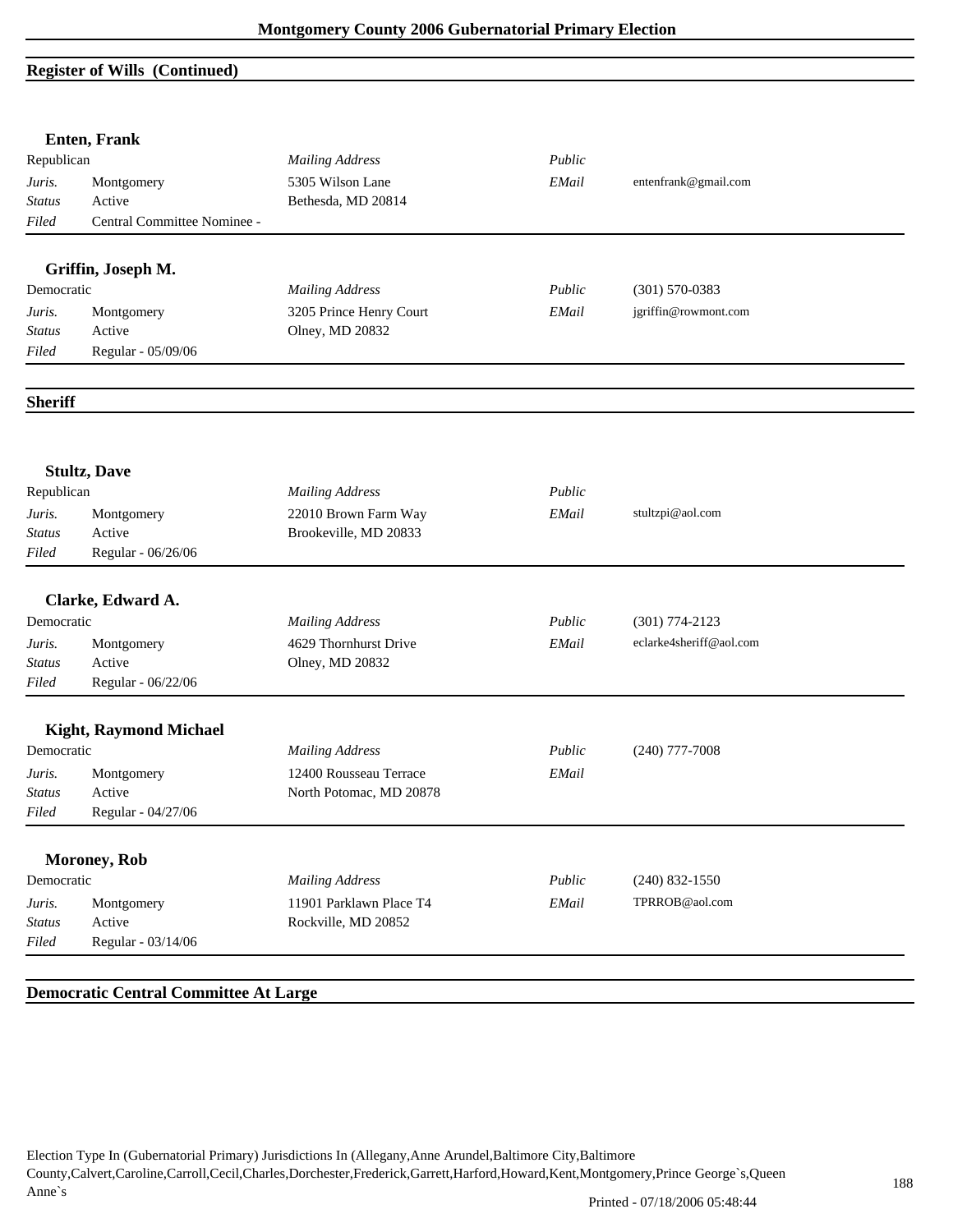# **Democratic Central Committee At Large (Continued)**

|                                  | Abrams, Stephen N.                                               |                                          |        |                      |  |
|----------------------------------|------------------------------------------------------------------|------------------------------------------|--------|----------------------|--|
| Democratic                       |                                                                  | <b>Mailing Address</b>                   | Public |                      |  |
| Juris.<br><b>Status</b><br>Filed | Montgomery<br>Removed - Not Authorized - 0<br>Regular - 06/23/06 | 2290 Dunster Lane<br>Rockville, MD 20854 | EMail  | steveabr@comcast.net |  |
|                                  | Adcock, Dan                                                      |                                          |        |                      |  |
| Democratic                       |                                                                  | <b>Mailing Address</b>                   | Public | $(301) 565 - 4302$   |  |
| Juris.                           | Montgomery                                                       | 9038 Saffron Lane                        | EMail  | adwass@comcast.net   |  |
| <b>Status</b>                    | Active                                                           | Silver Spring, 20901                     |        |                      |  |
| Filed                            | Regular - 06/08/06                                               |                                          |        |                      |  |
|                                  | <b>Banov</b> , Alan                                              |                                          |        |                      |  |
| Democratic                       |                                                                  | <b>Mailing Address</b>                   | Public | $(301)$ 942-6279     |  |
| Juris.                           | Montgomery                                                       | 10824 McComas Court                      | EMail  | legalrun@aol.com     |  |
| <b>Status</b>                    | Active                                                           | Kensington, MD 20895                     |        |                      |  |
| Filed                            | Regular - 06/08/06                                               |                                          |        |                      |  |
|                                  | <b>Britto, Karen</b>                                             |                                          |        |                      |  |
| Democratic                       |                                                                  | <b>Mailing Address</b>                   | Public |                      |  |
| Juris.                           | Montgomery                                                       | 4515 Willard Avenue                      | EMail  |                      |  |
| <b>Status</b>                    | Active                                                           | #1612-South                              |        |                      |  |
| Filed                            | Regular - 05/31/06                                               | Chevy Chase, MD 20815                    |        |                      |  |
|                                  | Eaton, Andrea                                                    |                                          |        |                      |  |
| Democratic                       |                                                                  | <b>Mailing Address</b>                   | Public | $(301)$ 340-9703     |  |
| Juris.                           | Montgomery                                                       | 278 New Mark Esplanade                   | EMail  | trekker8@comcast.net |  |
| <b>Status</b>                    | Active                                                           | Rockville, MD 20850                      |        |                      |  |
| Filed                            | Regular - 06/13/06                                               |                                          |        |                      |  |
|                                  | Le, Tommy                                                        |                                          |        |                      |  |
| Democratic                       |                                                                  | <b>Mailing Address</b>                   | Public | $(301)$ 351-6767     |  |
| Juris.                           | Montgomery                                                       | P.O. Box 2281                            | EMail  | Humble78@AOL.com     |  |
| <b>Status</b>                    | Active                                                           | Kensington, MD 20891                     |        |                      |  |
| Filed                            | Regular - 06/30/06                                               |                                          |        |                      |  |
|                                  | <b>Malloy, Vivian</b>                                            |                                          |        |                      |  |
| Democratic                       |                                                                  | <b>Mailing Address</b>                   | Public | $(301) 570 - 1078$   |  |
| Juris.                           | Montgomery                                                       | 2316 Ft. William Drive                   | EMail  | vivmalloy@aol.com    |  |
| <b>Status</b>                    | Active                                                           | Olney, 20832                             |        |                      |  |
| Filed                            | Regular - 06/05/06                                               |                                          |        |                      |  |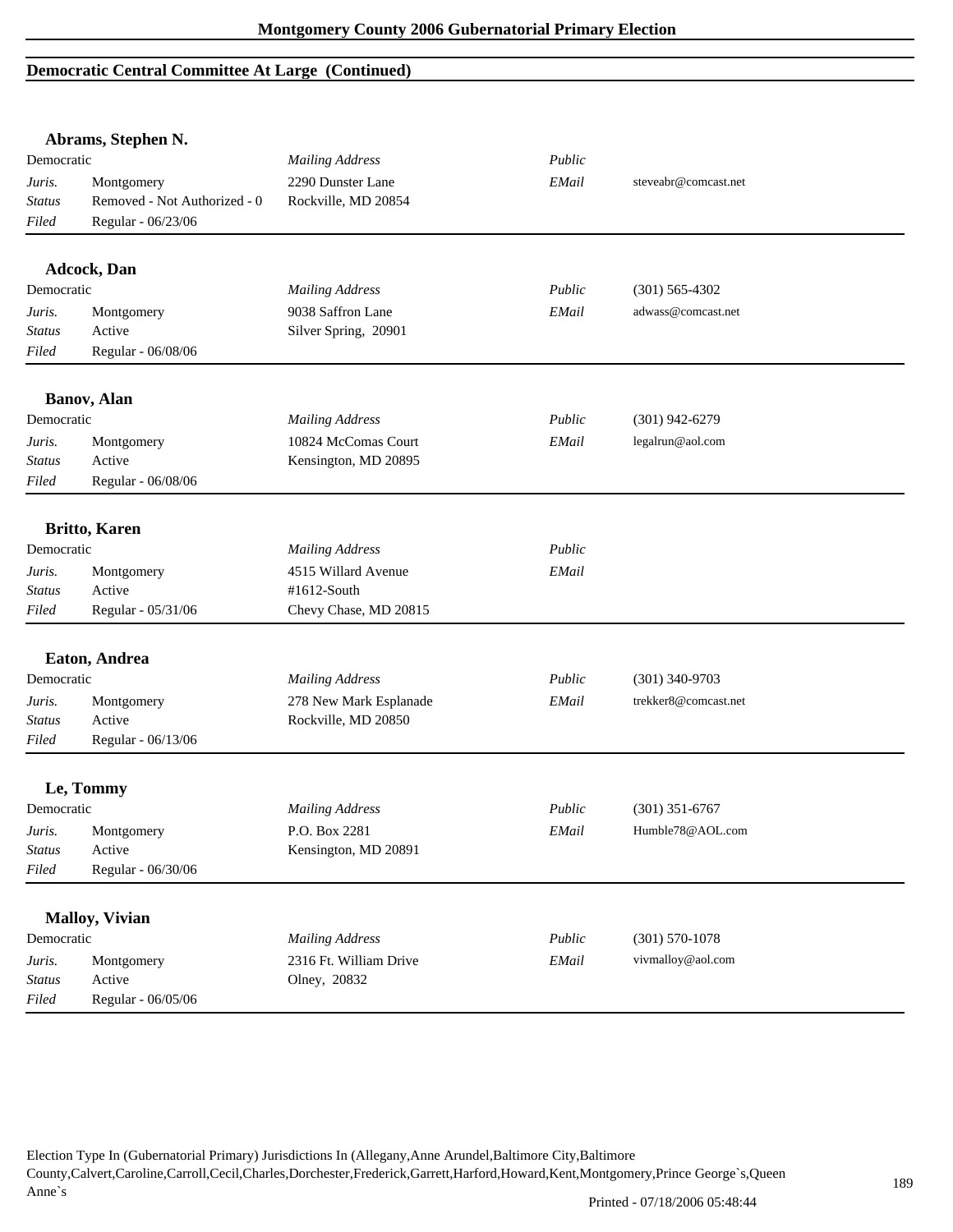# **Democratic Central Committee At Large (Continued)**

|                        | Siniawsky, Beth                     |                                                 |        |                         |
|------------------------|-------------------------------------|-------------------------------------------------|--------|-------------------------|
| Democratic             |                                     | <b>Mailing Address</b>                          | Public |                         |
| Juris.                 | Montgomery                          | 6 E. Granville Drive                            | EMail  | bethsiniawsky@gmail.com |
| <b>Status</b>          | Active                              | Silver Spring, MD 20901                         |        |                         |
| Filed                  | Regular - 06/19/06                  |                                                 |        |                         |
|                        |                                     |                                                 |        |                         |
| Democratic             | White, Vilma P.                     |                                                 | Public |                         |
|                        |                                     | <b>Mailing Address</b>                          |        | vil27@aol.com           |
| Juris.                 | Montgomery<br>Active                | 3720 Capulet Terrace<br>Silver Spring, MD 20906 | EMail  |                         |
| <b>Status</b><br>Filed | Regular - 06/07/06                  |                                                 |        |                         |
|                        |                                     |                                                 |        |                         |
|                        | <b>Democratic Central Committee</b> |                                                 |        |                         |
|                        | District/Circuit 14                 |                                                 |        |                         |
|                        | <b>Edmunds</b> , Arthur             |                                                 |        |                         |
| Democratic             |                                     | <b>Mailing Address</b>                          | Public | $(301)$ 253-8639        |
| Juris.                 | Montgomery                          | 8615 Augusta Farm Lane                          | EMail  |                         |
| <b>Status</b>          | Active                              | Laytonsville, MD 20882                          |        |                         |
| Filed                  | Regular - 06/05/06                  |                                                 |        |                         |
|                        | <b>Terrell, Tracy</b>               |                                                 |        |                         |
| Democratic             |                                     | <b>Mailing Address</b>                          | Public | $(301)$ 421-0047        |
|                        |                                     |                                                 |        |                         |
| Juris.                 | Montgomery<br>Active                | 3908 Cotton Tree Lane                           | EMail  | akatracy99@aol.com      |
| <b>Status</b>          |                                     | Burtonsville, MD 20866                          |        |                         |
| Filed                  | Regular - 06/06/06                  |                                                 |        |                         |
|                        | <b>Democratic Central Committee</b> |                                                 |        |                         |
|                        | District/Circuit 15                 |                                                 |        |                         |
|                        | Minneman, Milton J.                 |                                                 |        |                         |
| Democratic             |                                     | <b>Mailing Address</b>                          | Public | $(301)$ 299-2551        |
| Juris.                 | Montgomery                          | 8815 Hidden Hill Lane                           | EMail  | minnemmj@hotmail.com    |
| <b>Status</b>          | Active                              | Potomac, MD 20854                               |        |                         |
| Filed                  | Regular - 06/05/06                  |                                                 |        |                         |
|                        |                                     |                                                 |        |                         |
|                        | Vann, Venattia W.                   |                                                 |        |                         |
| Democratic             |                                     | <b>Mailing Address</b>                          | Public | $(202)$ 226-4866        |
| Juris.                 | Montgomery                          | 20525 Neerwinder Street                         | EMail  | vwvann@aol.com          |
| <b>Status</b>          | Active                              | Germantown, MD 20874                            |        |                         |
| Filed                  | Regular - 06/08/06                  |                                                 |        |                         |
|                        |                                     |                                                 |        |                         |
|                        | <b>Democratic Central Committee</b> |                                                 |        |                         |
|                        | District/Circuit 16                 |                                                 |        |                         |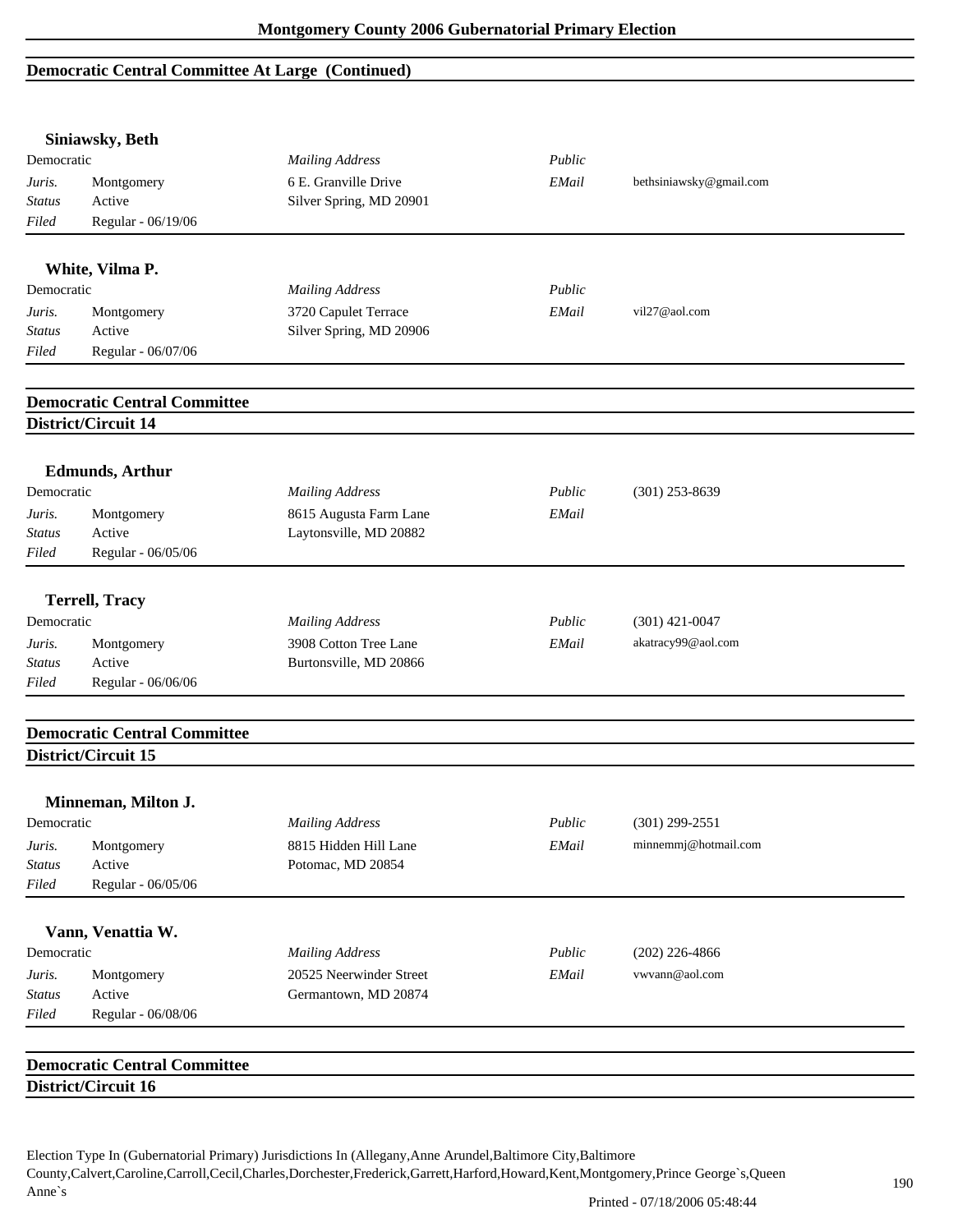| <b>Democratic Central Committee (Continued)</b> |                                     |                              |        |                           |  |
|-------------------------------------------------|-------------------------------------|------------------------------|--------|---------------------------|--|
|                                                 | District/Circuit 16                 |                              |        |                           |  |
|                                                 |                                     |                              |        |                           |  |
| Democratic                                      | Atlas, Simon                        | <b>Mailing Address</b>       | Public | $(301)$ 365-1738          |  |
| Juris.                                          |                                     | 8314 Meadowlark Lane         | EMail  | satlas2005@comcast.net    |  |
| <b>Status</b>                                   | Montgomery<br>Active                | Bethesda, MD 20817           |        |                           |  |
| Filed                                           | Regular - 06/05/06                  |                              |        |                           |  |
|                                                 |                                     |                              |        |                           |  |
|                                                 | Mandell, Paul S.                    |                              |        |                           |  |
| Democratic                                      |                                     | <b>Mailing Address</b>       | Public | $(240)$ 498-1001          |  |
| Juris.                                          | Montgomery                          | 5908 Melvern Drive           | EMail  | pmandell@yahoo.com        |  |
| <b>Status</b>                                   | Active                              | Bethesda, MD 20817           |        |                           |  |
| Filed                                           | Regular - 06/19/06                  |                              |        |                           |  |
|                                                 | <b>Democratic Central Committee</b> |                              |        |                           |  |
|                                                 | District/Circuit 17                 |                              |        |                           |  |
|                                                 |                                     |                              |        |                           |  |
|                                                 | Fisher, Stephen H.                  |                              |        |                           |  |
| Democratic                                      |                                     | <b>Mailing Address</b>       | Public | $(301)$ 424-7916          |  |
| Juris.                                          | Montgomery                          | 1014 Neal Drive              | EMail  | stevef8170@aol.com        |  |
| <b>Status</b>                                   | Active                              | Rockville, MD 20850-1436     |        |                           |  |
| Filed                                           | Regular - 06/12/06                  |                              |        |                           |  |
|                                                 | Shaw-Belblidia, Elly                |                              |        |                           |  |
| Democratic                                      |                                     | <b>Mailing Address</b>       | Public | $(301)$ 216-9549          |  |
| Juris.                                          | Montgomery                          | 340 Tschiffely Square Road   | EMail  | mirinor@aol.com           |  |
| <b>Status</b>                                   | Active                              | Gaithersburg, MD 20878       |        |                           |  |
| Filed                                           | Regular - 06/05/06                  |                              |        |                           |  |
|                                                 |                                     |                              |        |                           |  |
|                                                 | <b>Democratic Central Committee</b> |                              |        |                           |  |
|                                                 | District/Circuit 18                 |                              |        |                           |  |
|                                                 |                                     |                              |        |                           |  |
| Democratic                                      | Banov, Alan                         |                              | Public |                           |  |
|                                                 |                                     | <b>Mailing Address</b>       |        | $(301)$ 942-6279          |  |
| Juris.                                          | Montgomery                          | 10824 McComas Court          | EMail  | legalrun@aol.com          |  |
| <b>Status</b>                                   | Withdrawn - 06/08/2006              | Kensington, MD 20895         |        |                           |  |
| Filed                                           | Regular - 06/08/06                  |                              |        |                           |  |
|                                                 | <b>Ramirez, Oscar Thomas</b>        |                              |        |                           |  |
| Democratic                                      |                                     | <b>Mailing Address</b>       | Public | $(240)$ 498-5213          |  |
| Juris.                                          | Montgomery                          | 1900 Lyttonsville Road, #412 | EMail  | oscar_t_ramirez@yahoo.com |  |
| Status                                          | Active                              | Silver Spring, MD 20910      |        |                           |  |

*Filed* Regular - 06/22/06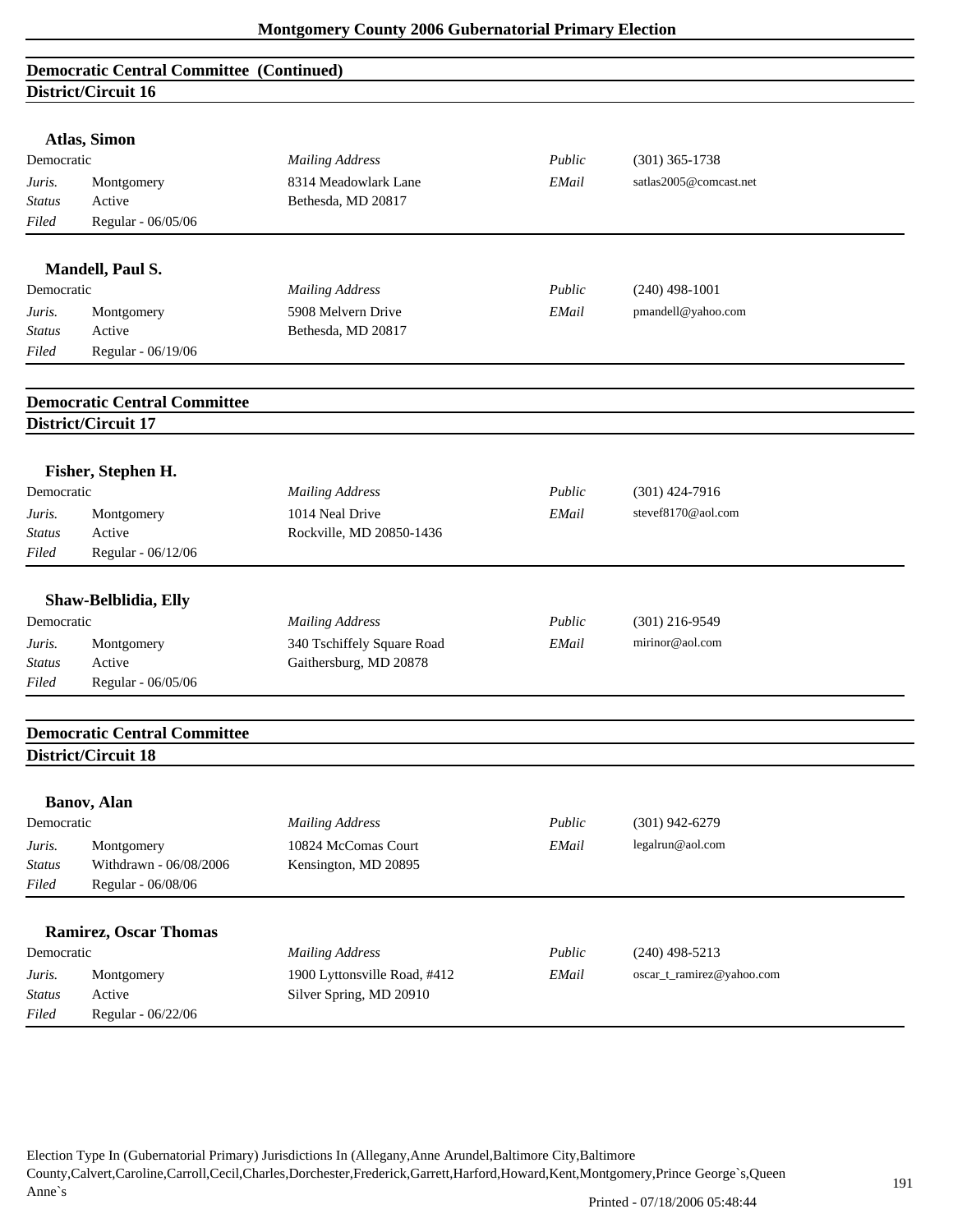| <b>Democratic Central Committee (Continued)</b> |  |
|-------------------------------------------------|--|
| District/Circuit 18                             |  |

|                         | <b>Weissberg, Victor</b>            |                              |        |                          |  |
|-------------------------|-------------------------------------|------------------------------|--------|--------------------------|--|
| Democratic              |                                     | <b>Mailing Address</b>       | Public | $(301)$ 585-5470         |  |
|                         | Montgomery                          | 2005 Glen Ross Road          | EMail  | vweissberg@starpower.net |  |
| Juris.<br><b>Status</b> | Active                              | Silver Spring, MD 20910      |        |                          |  |
| Filed                   | Regular - 06/13/06                  |                              |        |                          |  |
|                         |                                     |                              |        |                          |  |
|                         | <b>Democratic Central Committee</b> |                              |        |                          |  |
|                         | District/Circuit 19                 |                              |        |                          |  |
|                         |                                     |                              |        |                          |  |
| Democratic              | Boliek, Stephen N.                  |                              | Public |                          |  |
|                         |                                     | <b>Mailing Address</b>       |        |                          |  |
| Juris.                  | Montgomery                          | 1409 Billman Lane            | EMail  |                          |  |
| <b>Status</b>           | Active                              | Silver Spring, MD 20902-1413 |        |                          |  |
| Filed                   | Regular - 07/03/06                  |                              |        |                          |  |
|                         | <b>Chabot, Elliot Charles</b>       |                              |        |                          |  |
| Democratic              |                                     | <b>Mailing Address</b>       | Public | $(301) 871 - 1113$       |  |
| Juris.                  | Montgomery                          | 3501 Beret Lane              | EMail  | cswan@usa.net            |  |
| Status                  | Active                              | Aspen Hill, MD 20906         |        |                          |  |
| Filed                   | Regular - 06/15/06                  |                              |        |                          |  |
| Democratic              | <b>Wallace, Marie</b>               | <b>Mailing Address</b>       | Public |                          |  |
| Juris.                  | Montgomery                          | 13817 Bethpage Lane          | EMail  |                          |  |
| <b>Status</b>           | Active                              | Silver Spring, MD 20906      |        |                          |  |
| Filed                   | Regular - 06/01/06                  |                              |        |                          |  |
|                         |                                     |                              |        |                          |  |
|                         | White, Vilma P.                     |                              |        |                          |  |
| Democratic              |                                     | <b>Mailing Address</b>       | Public |                          |  |
| Juris.                  | Montgomery                          | 3720 Capulet Terrace         | EMail  | vil27@aol.com            |  |
| <i>Status</i>           | Withdrawn - 06/07/2006              | Silver Spring, MD 20906      |        |                          |  |
| Filed                   | Regular - 06/02/06                  |                              |        |                          |  |
|                         | <b>Democratic Central Committee</b> |                              |        |                          |  |
|                         | District/Circuit 20                 |                              |        |                          |  |
|                         |                                     |                              |        |                          |  |
|                         | <b>Czapanskiy, Karen</b>            |                              |        |                          |  |
| Democratic              |                                     | <b>Mailing Address</b>       | Public | $(301)$ 270-2312         |  |
| Juris.                  | Montgomery                          | 7310 Maple Avenue            | EMail  | karensyma@yahoo.com      |  |
| <b>Status</b>           | Active                              | Takkoma Park, MD 20912       |        |                          |  |
| Filed                   | Regular - 06/05/06                  |                              |        |                          |  |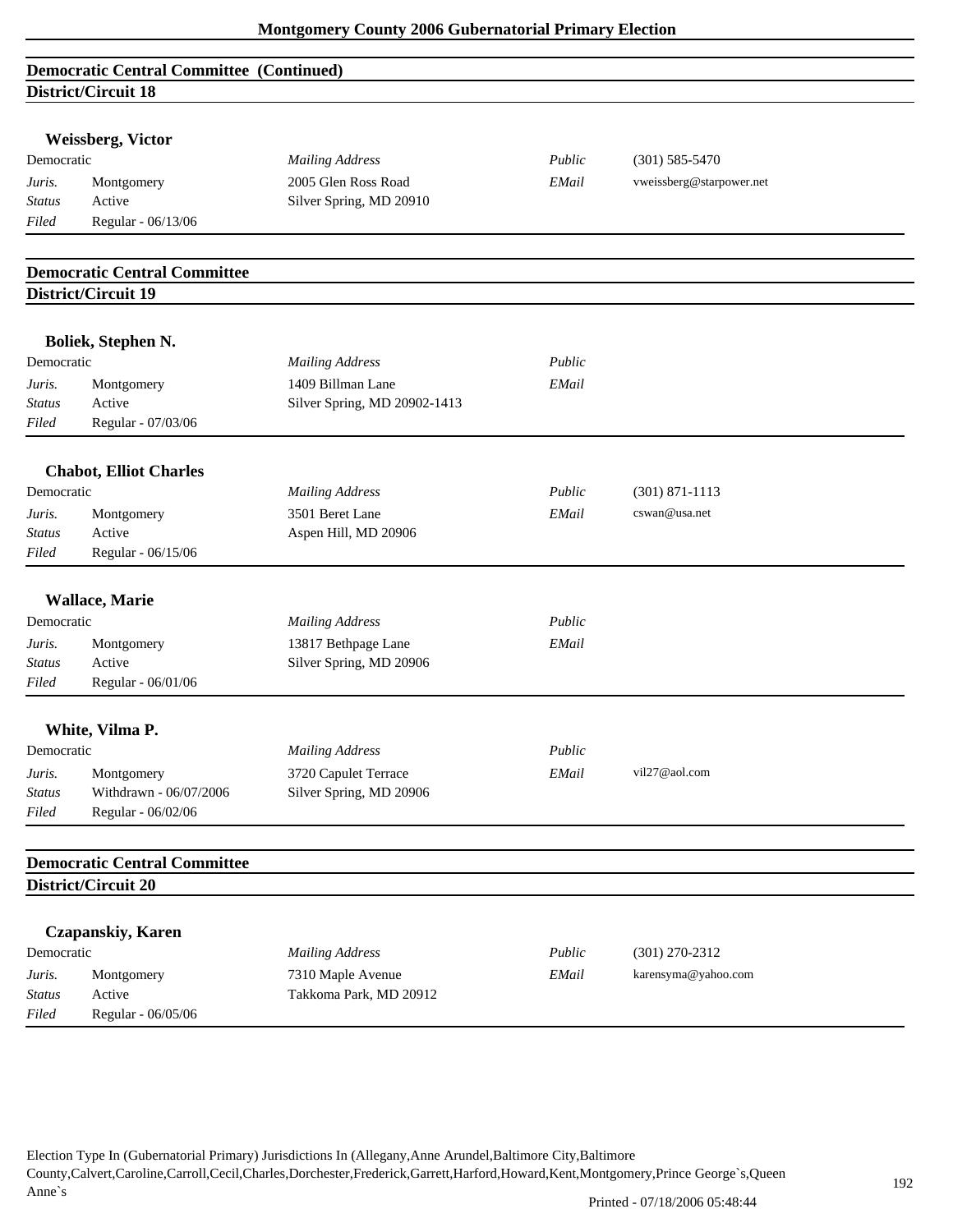| <b>Democratic Central Committee (Continued)</b> |  |
|-------------------------------------------------|--|
| District/Circuit 20                             |  |

|                         | DIStrict/Circuit 20                          |                                              |        |                          |  |
|-------------------------|----------------------------------------------|----------------------------------------------|--------|--------------------------|--|
|                         |                                              |                                              |        |                          |  |
|                         | Vazquez, Jose M.                             |                                              |        |                          |  |
| Democratic              |                                              | <b>Mailing Address</b>                       | Public | $(301) 593 - 5972$       |  |
| Juris.<br><b>Status</b> | Montgomery<br>Active                         | 311 Crescendo Way<br>Silver Spring, MD 20901 | EMail  |                          |  |
| Filed                   | Regular - 05/31/06                           |                                              |        |                          |  |
|                         |                                              |                                              |        |                          |  |
|                         | <b>Democratic Central Committee</b>          |                                              |        |                          |  |
|                         | District/Circuit 39                          |                                              |        |                          |  |
|                         | Raymond, Sandra                              |                                              |        |                          |  |
| Democratic              |                                              | <b>Mailing Address</b>                       | Public | $(301)$ 926-7783         |  |
| Juris.                  | Montgomery                                   | One Meadowcroft Court                        | EMail  | s.raymond1@comcast.net   |  |
| <b>Status</b>           | Active                                       | Montgomery Village, MD 20886-1340            |        |                          |  |
| Filed                   | Regular - 06/08/06                           |                                              |        |                          |  |
|                         |                                              |                                              |        |                          |  |
|                         | Reznik, Kirill                               |                                              |        |                          |  |
| Democratic              |                                              | <b>Mailing Address</b>                       | Public | $(202)$ 489-4931         |  |
| Juris.                  | Montgomery                                   | 18469 Stone Hollow Drive                     | EMail  | kreznik@yahoo.com        |  |
| <b>Status</b>           | Active                                       | Germantown, MD 20874                         |        |                          |  |
| Filed                   | Regular - 06/07/06                           |                                              |        |                          |  |
|                         | <b>Republican Central Committee At Large</b> |                                              |        |                          |  |
|                         | Abrams, Stephen N.                           |                                              |        |                          |  |
| Republican              |                                              | <b>Mailing Address</b>                       | Public |                          |  |
| Juris.                  | Montgomery                                   | 2290 Dunster Lane                            | EMail  | steveabr@comcast.net     |  |
| <b>Status</b>           | Active                                       | Rockville, MD 20854                          |        |                          |  |
| Filed                   | Regular - 06/26/06                           |                                              |        |                          |  |
|                         | Alzona, Gus                                  |                                              |        |                          |  |
| Republican              |                                              | <b>Mailing Address</b>                       | Public | $(202)$ 288-8011         |  |
| Juris.                  | Montgomery                                   | P.O. Box 341974                              | EMail  | augustusalzona@gmail.com |  |
| <b>Status</b>           | Withdrawn - 07/03/2006                       | Bethesda, MD 20827-1974                      |        |                          |  |
| Filed                   | Regular - 07/03/06                           |                                              |        |                          |  |
|                         |                                              |                                              |        |                          |  |
|                         | Darrow, Sylvia J.                            |                                              |        |                          |  |
| Republican              |                                              | <b>Mailing Address</b>                       | Public |                          |  |
| Juris.                  | Montgomery                                   | 2419 Chilham Place                           | EMail  | gsylvie@aol.com          |  |
| Status                  | Active                                       | Potomac, MD 20854                            |        |                          |  |
| $Filed$                 | Regular - 07/03/06                           |                                              |        |                          |  |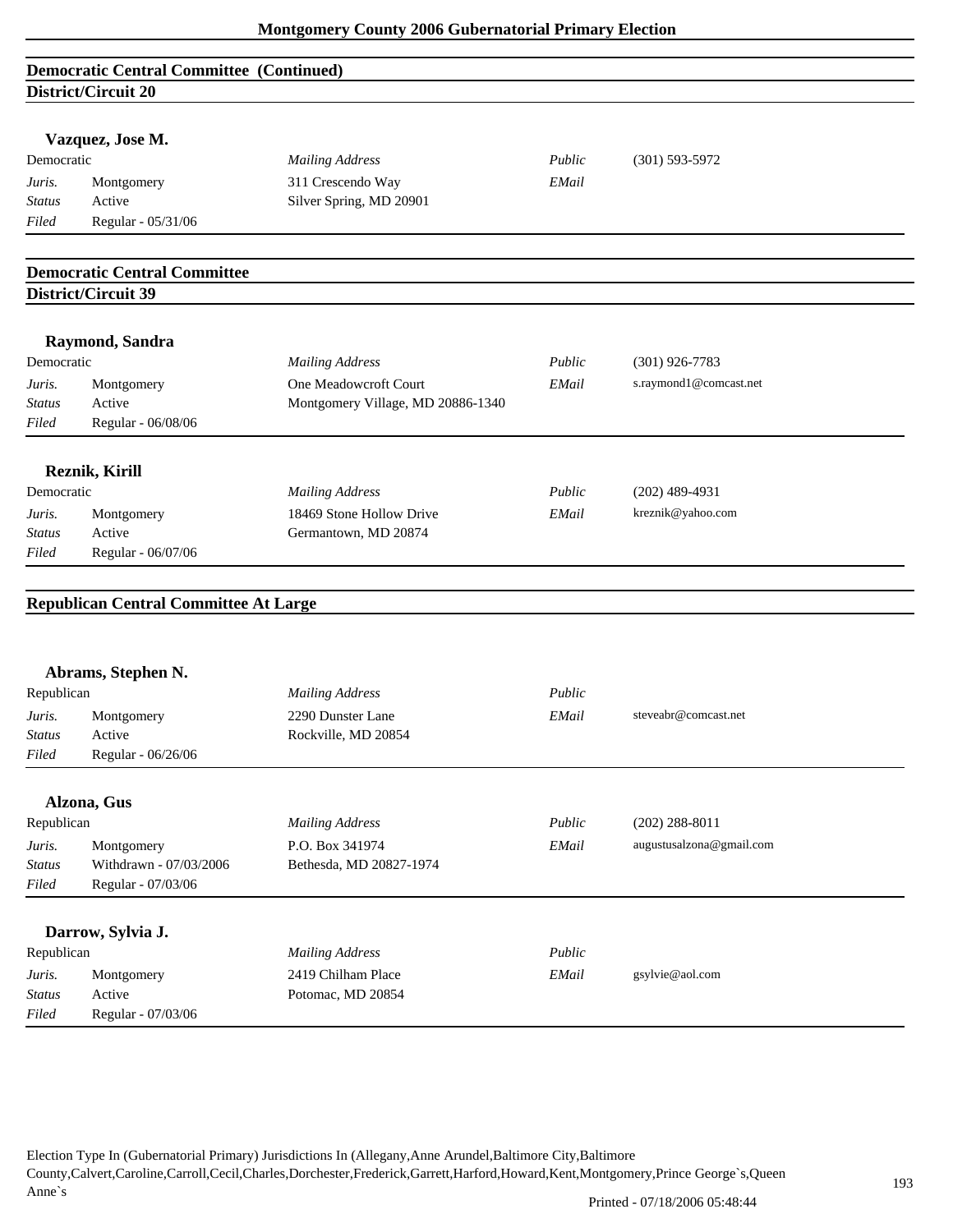# **Republican Central Committee At Large (Continued)**

|               | <b>Gingrich, Rachael</b>            |                          |        |                               |
|---------------|-------------------------------------|--------------------------|--------|-------------------------------|
| Republican    |                                     | <b>Mailing Address</b>   | Public |                               |
| Juris.        | Montgomery                          | 2004 Baltimore Road      | EMail  | rachaelgingrich@hotmail.com   |
| <b>Status</b> | Active                              | Rockville, MD 20851      |        |                               |
| Filed         | Regular - 06/30/06                  |                          |        |                               |
|               | <b>Reinheimer, Tom</b>              |                          |        |                               |
| Republican    |                                     | <b>Mailing Address</b>   | Public | $(301)$ 351-1898              |
| Juris.        | Montgomery                          | 18303 Crestmount Road    | EMail  | reinheimer@erols.com          |
| <b>Status</b> | Active                              | Boyds, MD 20841          |        |                               |
| Filed         | Regular - 07/03/06                  |                          |        |                               |
|               | <b>Skolnick, Shelly</b>             |                          |        |                               |
| Republican    |                                     | <b>Mailing Address</b>   | Public | $(301)$ 565-2432              |
| Juris.        | Montgomery                          | 1304 Dale Drive          | EMail  | shelly.skolnick@starpower.net |
| <b>Status</b> | Active                              | Silver Spring, MD 20910  |        |                               |
| Filed         | Regular - 06/21/06                  |                          |        |                               |
|               | Zubairi, Daniel F.                  |                          |        |                               |
| Republican    |                                     | <b>Mailing Address</b>   | Public | $(240)$ 334-3001              |
| Juris.        | Montgomery                          | 6408 Stoneham Road       | EMail  | dan@choosedan.com             |
| <b>Status</b> | Active                              | Bethesda, MD 20817       |        |                               |
| Filed         | Regular - 06/30/06                  |                          |        |                               |
|               |                                     |                          |        |                               |
|               | <b>Republican Central Committee</b> |                          |        |                               |
|               | District/Circuit 14                 |                          |        |                               |
|               | <b>Bork, Terry</b>                  |                          |        |                               |
| Republican    |                                     | <b>Mailing Address</b>   | Public | $(301)$ 384-1634              |
| Juris.        | Montgomery                          | 14221 Sturtevant Road    | EMail  | borkterry@aol.com             |
| Status        | Active                              | Silver Spring, MD 20905  |        |                               |
| Filed         | Regular - 05/26/06                  |                          |        |                               |
|               | Fenati, Patricia A.                 |                          |        |                               |
| Republican    |                                     | <b>Mailing Address</b>   | Public |                               |
| Juris.        | Montgomery                          | 10817 Longmeadow Drive   | EMail  | fenati@verizon.net            |
| <b>Status</b> | Active                              | Damascus, MD 20872       |        |                               |
| Filed         | Regular - 06/09/06                  |                          |        |                               |
|               |                                     |                          |        |                               |
|               | Goldberg, Jim                       |                          |        |                               |
| Republican    |                                     | <b>Mailing Address</b>   | Public | $(301)$ 424-9490              |
| Juris.        | Montgomery                          | 17136 Old Baltimore Road | EMail  | jim.goldberg@verizon.net      |
| <b>Status</b> | Active                              | Olney, MD 20832          |        |                               |
| Filed         | Regular - 07/03/06                  |                          |        |                               |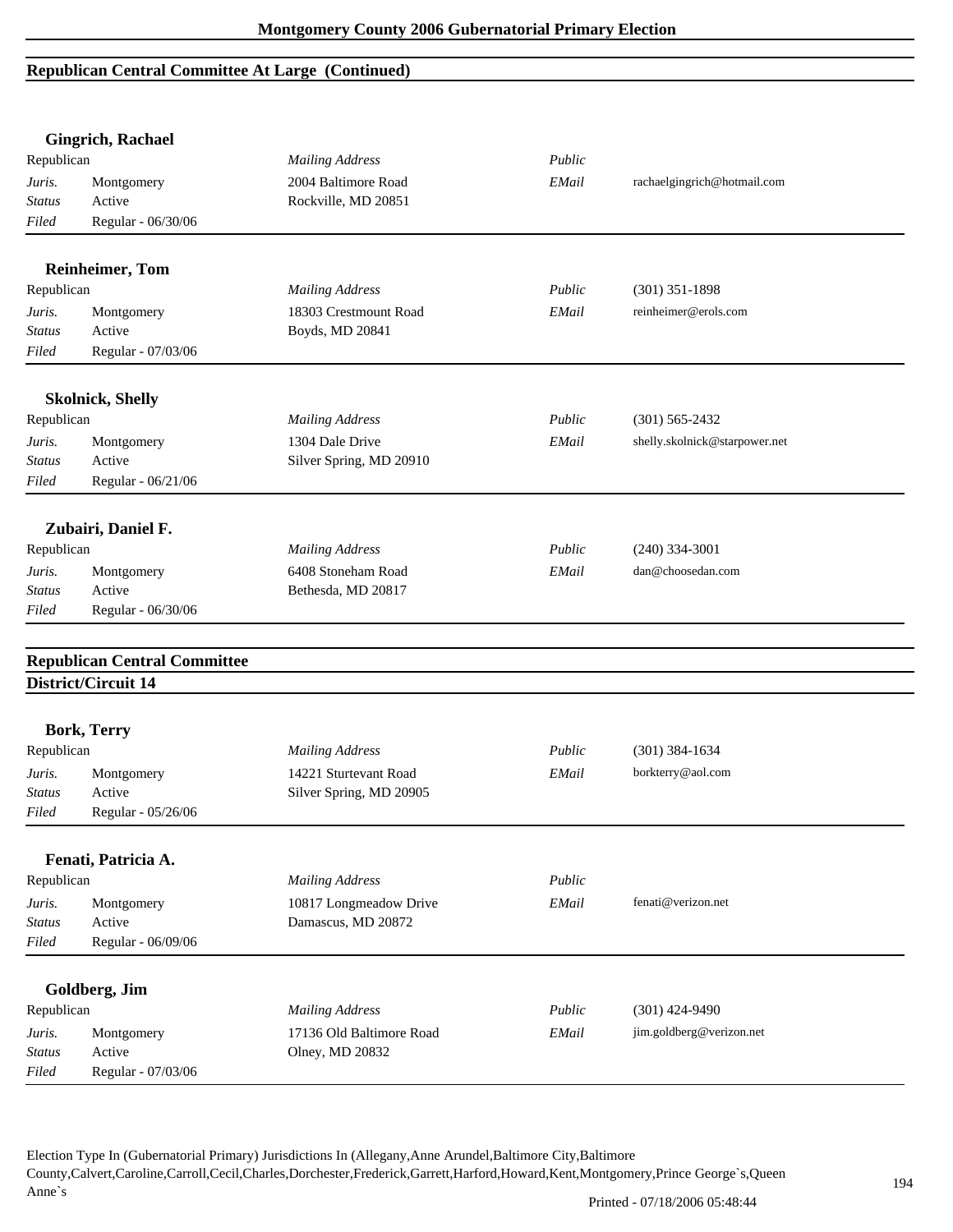# **Republican Central Committee (Continued) District/Circuit 14**

|               | Hackenberg, Frank U.                |                         |        |                           |  |
|---------------|-------------------------------------|-------------------------|--------|---------------------------|--|
| Republican    |                                     | <b>Mailing Address</b>  | Public |                           |  |
| Juris.        | Montgomery                          | 12705 Bexley Terrace    | EMail  |                           |  |
| <b>Status</b> | Active                              | Silver Spring, MD 20904 |        |                           |  |
| Filed         | Regular - 07/03/06                  |                         |        |                           |  |
|               | <b>Koutsoutis, Anne</b>             |                         |        |                           |  |
| Republican    |                                     | <b>Mailing Address</b>  | Public |                           |  |
| Juris.        | Montgomery                          | 2405 Laurelwood Terrace | EMail  | koutsa1@comcast.net       |  |
| <b>Status</b> | Active                              | Silver Spring, MD 20905 |        |                           |  |
| Filed         | Regular - 06/22/06                  |                         |        |                           |  |
|               |                                     |                         |        |                           |  |
|               | <b>Republican Central Committee</b> |                         |        |                           |  |
|               | District/Circuit 15                 |                         |        |                           |  |
|               | Green, Stella                       |                         |        |                           |  |
| Republican    |                                     | <b>Mailing Address</b>  | Public |                           |  |
| Juris.        | Montgomery                          | 11800 Prestwick Road    | EMail  | sbgreen1@verizon.net      |  |
| Status        | Active                              | Potomac, MD 20854       |        |                           |  |
| Filed         | Regular - 06/29/06                  |                         |        |                           |  |
|               | <b>Sauer, George Edward</b>         |                         |        |                           |  |
| Republican    |                                     | <b>Mailing Address</b>  | Public | $(301) 762 - 7260$        |  |
| Juris.        | Montgomery                          | 8307 Postoak Road       | EMail  | MusicWilma@earthlink.net  |  |
| <b>Status</b> | Active                              | Rockville, MD 20854     |        |                           |  |
| Filed         | Regular - 06/28/06                  |                         |        |                           |  |
|               | <b>Republican Central Committee</b> |                         |        |                           |  |
|               | District/Circuit 16                 |                         |        |                           |  |
|               | Alzona, Gus                         |                         |        |                           |  |
| Republican    |                                     | <b>Mailing Address</b>  | Public | $(202)$ 288-8011          |  |
| Juris.        | Montgomery                          | P.O. Box 341974         | EMail  | augustusalzona@gmail.com  |  |
| Status        | Active                              | Bethesda, MD 20827-1974 |        |                           |  |
| Filed         | Regular - 07/03/06                  |                         |        |                           |  |
|               |                                     |                         |        |                           |  |
|               | <b>Caldwell, French</b>             |                         |        |                           |  |
| Republican    |                                     | <b>Mailing Address</b>  | Public | $(301)$ 320-9529          |  |
| Juris.        | Montgomery                          | 5308 Briley Place       | EMail  | french@frenchcaldwell.com |  |
|               |                                     | Bethesda, MD 20816      |        |                           |  |
| Status        | Active                              |                         |        |                           |  |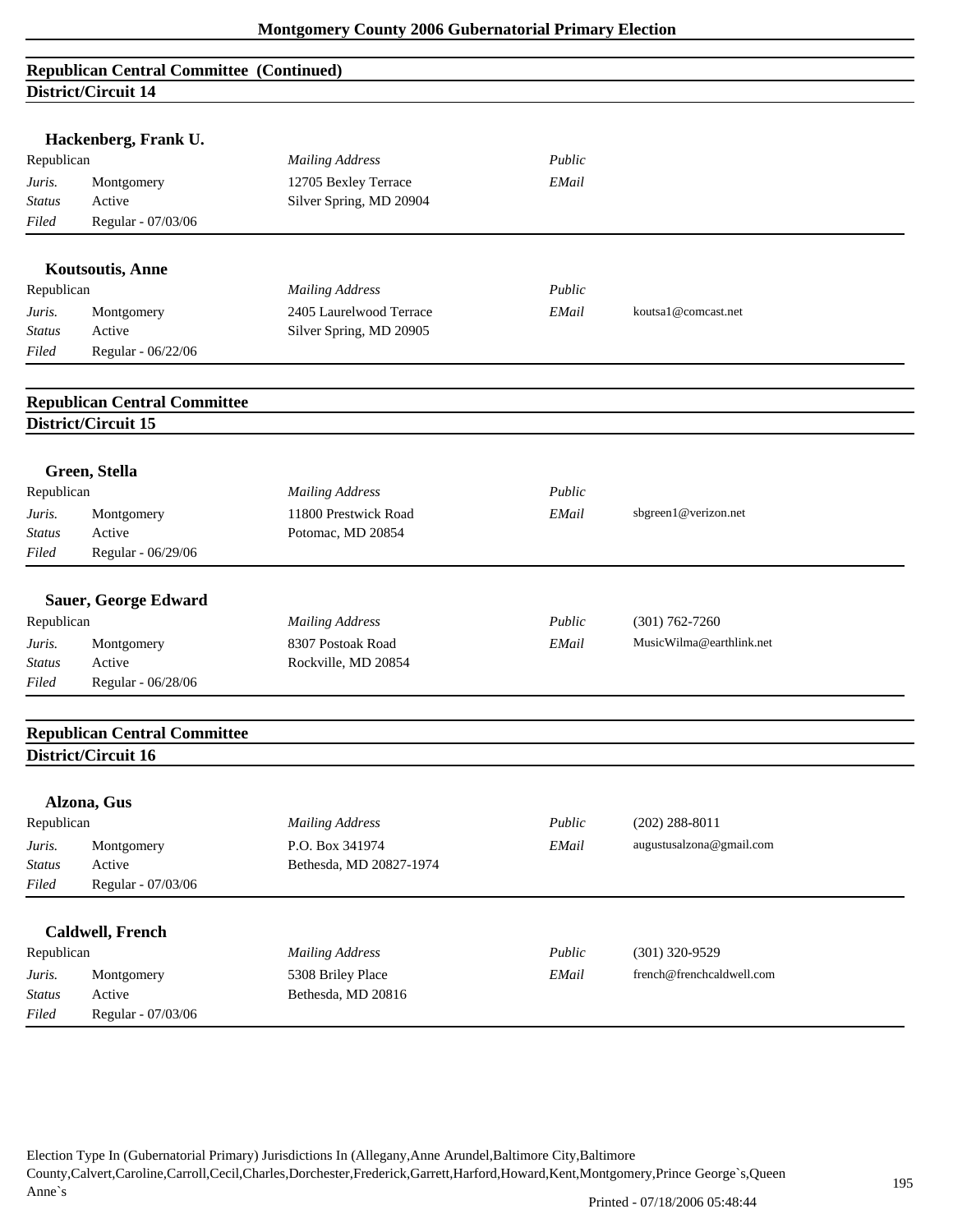|                         | <b>Republican Central Committee (Continued)</b> |                                           |        |                                 |
|-------------------------|-------------------------------------------------|-------------------------------------------|--------|---------------------------------|
|                         | District/Circuit 16                             |                                           |        |                                 |
|                         |                                                 |                                           |        |                                 |
|                         | Dyer, Robert F.                                 |                                           |        |                                 |
| Republican              |                                                 | <b>Mailing Address</b>                    | Public | $(301)$ 229-3579                |
| Juris.                  | Montgomery                                      | 5608 Albia Road                           | EMail  | robert1999@hotmail.com          |
| <b>Status</b>           | Active                                          | Bethesda, MD 20816                        |        |                                 |
| Filed                   | Regular - 06/30/06                              |                                           |        |                                 |
|                         |                                                 |                                           |        |                                 |
|                         | Uncapher, Mark E.                               |                                           | Public |                                 |
| Republican              |                                                 | <b>Mailing Address</b>                    |        | $(301)$ 365-7505                |
| Juris.<br><b>Status</b> | Montgomery<br>Active                            | 6210 Greentree Road<br>Bethesda, MD 20817 | EMail  | Mark@Uncapher.net               |
| Filed                   | Regular - 06/23/06                              |                                           |        |                                 |
|                         |                                                 |                                           |        |                                 |
|                         | <b>Republican Central Committee</b>             |                                           |        |                                 |
|                         | District/Circuit 17                             |                                           |        |                                 |
|                         |                                                 |                                           |        |                                 |
|                         | Owen-Williams, Adol T. II                       |                                           |        |                                 |
| Republican              |                                                 | <b>Mailing Address</b>                    | Public | $(301)$ 922-2387                |
| Juris.                  | Montgomery                                      | Post Office Box 127                       | EMail  | adolowenwilliams4md@hotmail.com |
| <b>Status</b>           | Active                                          | Clarkburg, MD 20871                       |        |                                 |
| Filed                   | Regular - 07/03/06                              |                                           |        |                                 |
|                         |                                                 |                                           |        |                                 |
|                         | Wang, Josephine J.                              |                                           |        |                                 |
| Republican              |                                                 | <b>Mailing Address</b>                    | Public | $(301)$ 926-1596                |
| Juris.                  | Montgomery                                      | P.O. Box 3394                             | EMail  | dustercjshan@cs.com             |
| <b>Status</b>           | Active                                          | Gaithersburg, MD 20885                    |        |                                 |
| Filed                   | Regular - 07/03/06                              |                                           |        |                                 |
|                         |                                                 |                                           |        |                                 |
|                         | <b>Republican Central Committee</b>             |                                           |        |                                 |
|                         | District/Circuit 18                             |                                           |        |                                 |
|                         | <b>Bullock, Katja</b>                           |                                           |        |                                 |
| Republican              |                                                 | <b>Mailing Address</b>                    | Public |                                 |
| Juris.                  | Montgomery                                      | 3333 University Boulevard West            | EMail  | katja_bullock@hotmail.com       |
| <b>Status</b>           | Active                                          | #1212                                     |        |                                 |
| Filed                   | Regular - 07/03/06                              | Kensington, MD 20895                      |        |                                 |
|                         |                                                 |                                           |        |                                 |
|                         | <b>Republican Central Committee</b>             |                                           |        |                                 |
|                         | District/Circuit 19                             |                                           |        |                                 |
|                         |                                                 |                                           |        |                                 |
|                         | Siguenza, Lynn                                  |                                           |        |                                 |
| Republican              |                                                 | <b>Mailing Address</b>                    | Public |                                 |
| Juris.                  | Montgomery                                      | 13703 Sloan Street                        | EMail  | lynnsig@aol.com                 |
| <b>Status</b>           | Active                                          | Rockville, MD 20853                       |        |                                 |
| Filed                   | Regular - 06/30/06                              |                                           |        |                                 |
|                         |                                                 |                                           |        |                                 |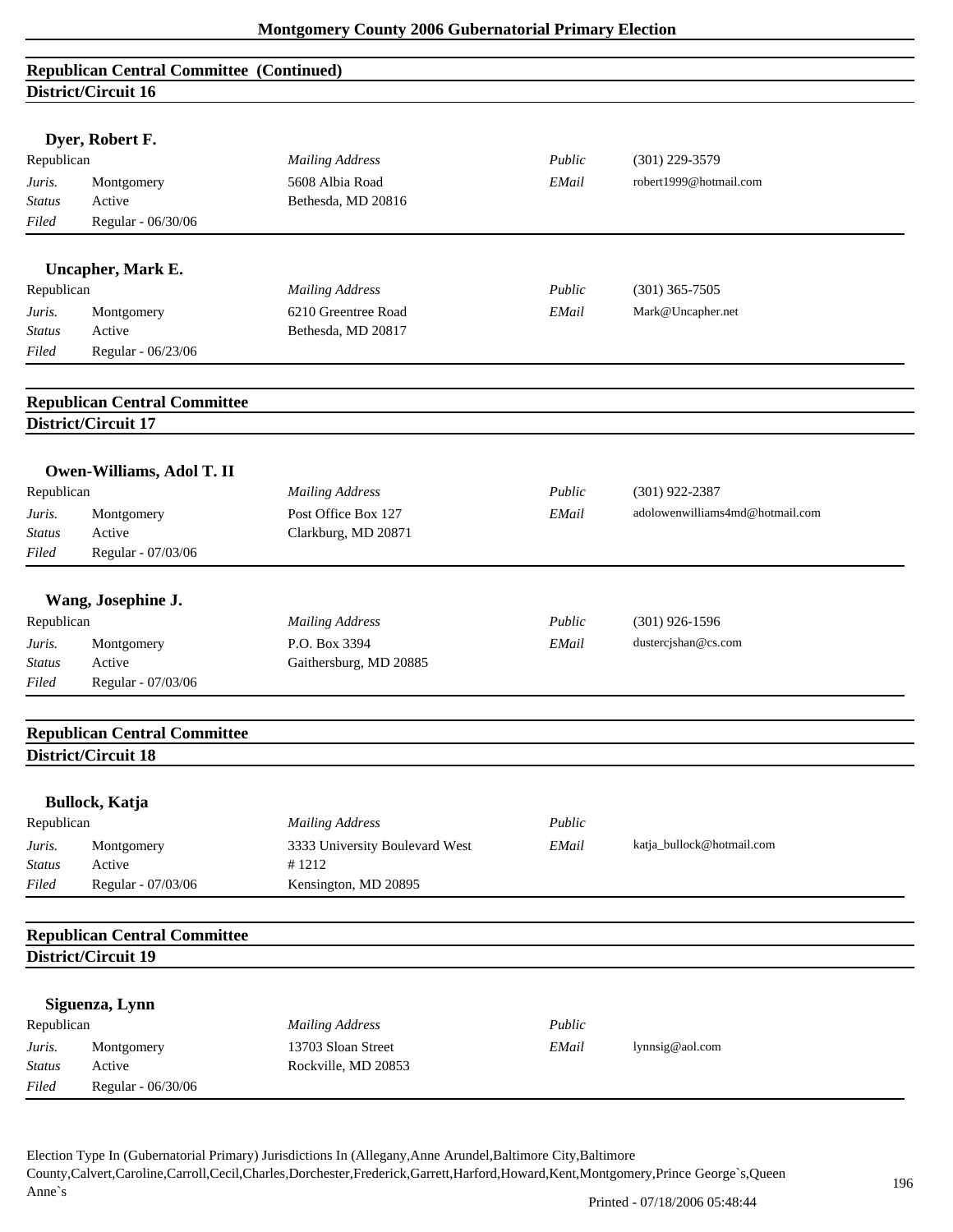| <b>Republican Central Committee (Continued)</b> |  |
|-------------------------------------------------|--|
| District/Circuit 19                             |  |

| Willard, Daniel S.<br>Republican |                                                            | <b>Mailing Address</b>                         | Public | $(301)$ 219-9316             |  |
|----------------------------------|------------------------------------------------------------|------------------------------------------------|--------|------------------------------|--|
| Juris.                           | Montgomery                                                 | 51 Monroe Street                               | EMail  | dswlaw@willardlaw.com        |  |
| <b>Status</b>                    | Active                                                     | Penthouse IV                                   |        |                              |  |
| Filed                            | Regular - 06/30/06                                         | Rockville, MD 20850                            |        |                              |  |
|                                  |                                                            |                                                |        |                              |  |
|                                  | <b>Republican Central Committee</b>                        |                                                |        |                              |  |
|                                  | District/Circuit 20                                        |                                                |        |                              |  |
|                                  | Gillin, Joseph P.                                          |                                                |        |                              |  |
| Republican                       |                                                            | <b>Mailing Address</b>                         | Public | $(301)$ 879-3330             |  |
|                                  |                                                            |                                                |        |                              |  |
| Juris.<br>Status                 | Montgomery<br>Active                                       | 21 Castle Cliff Ct.<br>Silver Spring, MD 20904 | EMail  | joegillin@verizon.net        |  |
| Filed                            | Regular - 07/03/06                                         |                                                |        |                              |  |
|                                  |                                                            |                                                |        |                              |  |
|                                  | <b>Stewart</b> , Deanna                                    |                                                |        |                              |  |
| Republican                       |                                                            | <b>Mailing Address</b>                         | Public | $(301)$ 270-6843             |  |
| Juris.                           | Montgomery                                                 | 112 Lee Ave                                    | EMail  | takomapark@firehousemail.com |  |
| Status                           | Active                                                     | Takoma Park, 20912                             |        |                              |  |
| Filed                            | Regular - 07/03/06                                         |                                                |        |                              |  |
|                                  |                                                            |                                                |        |                              |  |
|                                  |                                                            |                                                |        |                              |  |
|                                  | <b>Republican Central Committee</b><br>District/Circuit 39 |                                                |        |                              |  |
|                                  |                                                            |                                                |        |                              |  |
|                                  | Dyer, Joyce Kraus                                          |                                                |        |                              |  |
| Republican                       |                                                            | <b>Mailing Address</b>                         | Public | $(301) 520 - 5562$           |  |
| Juris.                           | Montgomery                                                 | PO Box 2995                                    | EMail  | joydyer2006@yahoo.com        |  |
| Status                           | Active                                                     | Montgomery Village, MD 20886-2995              |        |                              |  |
| Filed                            | Regular - 06/30/06                                         |                                                |        |                              |  |
|                                  | Dyer, Scott R.                                             |                                                |        |                              |  |
| Republican                       |                                                            | <b>Mailing Address</b>                         | Public | $(301)$ 928-9643             |  |
| Juris.                           | Montgomery                                                 | PO Box 2995                                    | EMail  | vote@scottdyer.com           |  |
| <b>Status</b>                    | Active                                                     | Montgomery Village, MD 20886-2995              |        |                              |  |
| Filed                            | Regular - 06/30/06                                         |                                                |        |                              |  |
|                                  |                                                            |                                                |        |                              |  |
|                                  | McManus, Kevin E.                                          |                                                |        |                              |  |
| Republican                       |                                                            | <b>Mailing Address</b>                         | Public |                              |  |
| Juris.                           | Montgomery                                                 | 19629 Crystal Rock Drive                       | EMail  | me@kemcmanus.com             |  |
| <b>Status</b><br>Filed           | Active<br>Regular - 06/30/06                               | #24<br>Germantown, MD 20874                    |        |                              |  |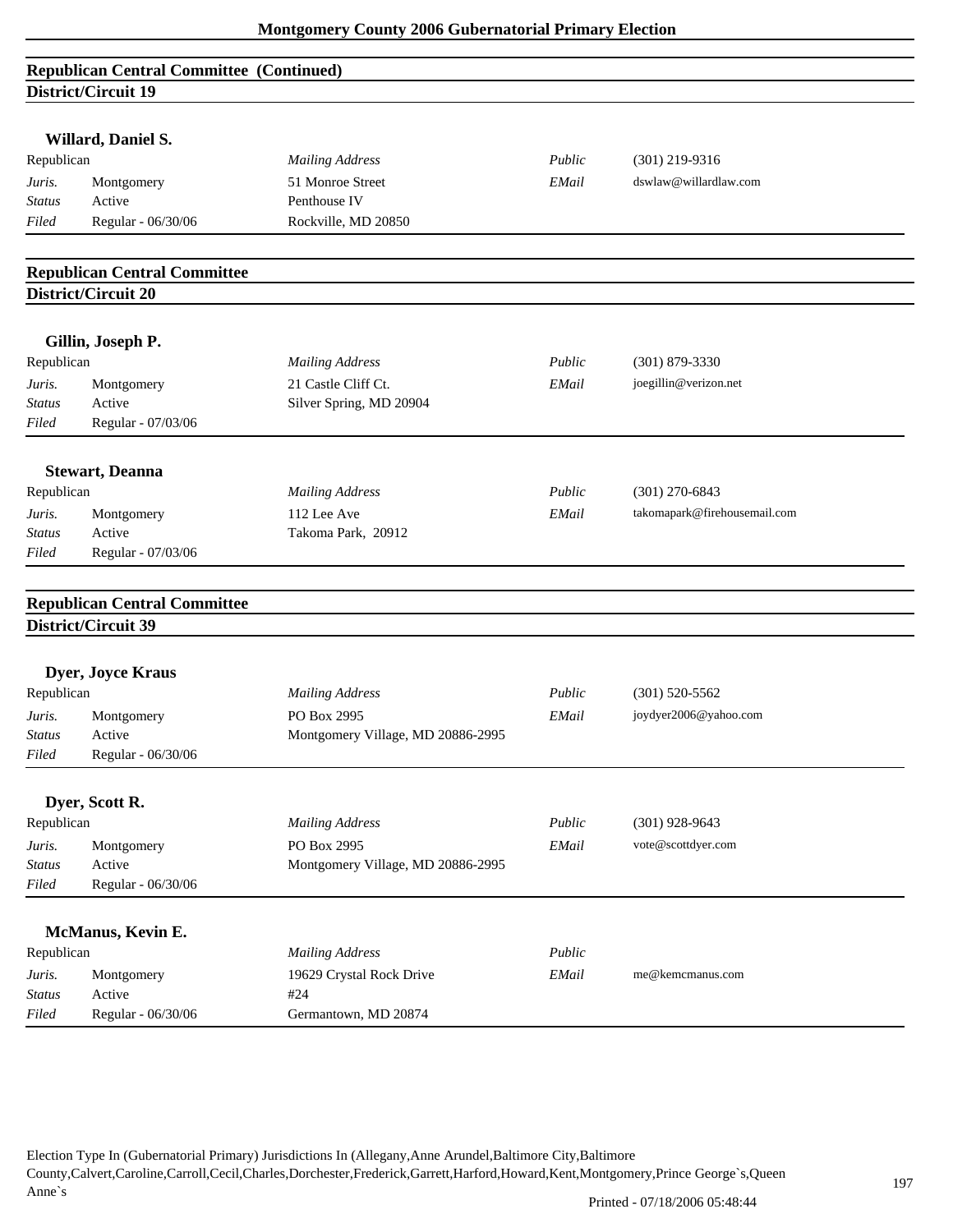# **Republican Central Committee (Continued) District/Circuit 39**

| Phillips, Al |  |
|--------------|--|
|--------------|--|

| Republican    |                    | Mailing Address        | Public | $(301)$ 963-0166  |
|---------------|--------------------|------------------------|--------|-------------------|
| Juris.        | Montgomery         | 18521 Grouse Lane      | EMail  | livelydeb@aol.com |
| <b>Status</b> | Active             | Gaithersburg, MD 20879 |        |                   |
| Filed         | Regular - 07/03/06 |                        |        |                   |

#### **Board of Education At Large**

|                                  | <b>Brandman</b> , Shirley                  |                                                            |        |                          |
|----------------------------------|--------------------------------------------|------------------------------------------------------------|--------|--------------------------|
| Non-Partisan                     |                                            | <b>Mailing Address</b>                                     | Public | $(301)$ 320-3913         |
| Juris.<br>Status<br>Filed        | Montgomery<br>Active<br>Regular - 03/01/06 | P.O. Box 335<br>Cabin John, MD 20818                       | EMail  | Shirley@Brandman4BOE.org |
|                                  | <b>Gassaway, Dana Eugene</b>               |                                                            |        |                          |
| Non-Partisan                     |                                            | <b>Mailing Address</b>                                     | Public | $(301)$ 257-7798         |
| Juris.<br><b>Status</b><br>Filed | Montgomery<br>Active<br>Regular - 06/20/06 | 3418 Gates Head Manor Way, #304<br>Silver Spring, MD 20904 | EMail  | DanaGassaway@aol.com     |
|                                  | Latham, John Horan                         |                                                            |        |                          |
| Non-Partisan                     |                                            | <b>Mailing Address</b>                                     | Public | $(301) 816 - 0815$       |
| Juris.                           | Montgomery                                 | 5917 Tudor Lane                                            | EMail  | jhoranlatham@Gmail.com   |
| <b>Status</b>                    | Active                                     | North Bethesda, MD 20852                                   |        |                          |
| Filed                            | Regular - 12/19/05                         |                                                            |        |                          |
|                                  | Le, Tommy                                  |                                                            |        |                          |
| Non-Partisan                     |                                            | <b>Mailing Address</b>                                     | Public | $(301)$ 351-6767         |
| Juris.                           | Montgomery                                 | P.O. Box 2281                                              | EMail  | Humble78@AOL.com         |
| <b>Status</b>                    | Active                                     | Kensington, MD 20891                                       |        |                          |
| Filed                            | Regular - 06/30/06                         |                                                            |        |                          |
|                                  | Ridgell, Arquilla                          |                                                            |        |                          |
| Non-Partisan                     |                                            | <b>Mailing Address</b>                                     | Public | $(301)$ 946-3041         |
| Juris.                           | Montgomery                                 | 13003 Disney Lane                                          | EMail  | arquilla1@msn.com        |
| Status                           | Active                                     | Silver Spring, MD 20906                                    |        |                          |
| Filed                            | Regular - 03/31/06                         |                                                            |        |                          |
|                                  |                                            |                                                            |        |                          |
|                                  | <b>Board of Education</b>                  |                                                            |        |                          |
|                                  | <b>District/Circuit 001</b>                |                                                            |        |                          |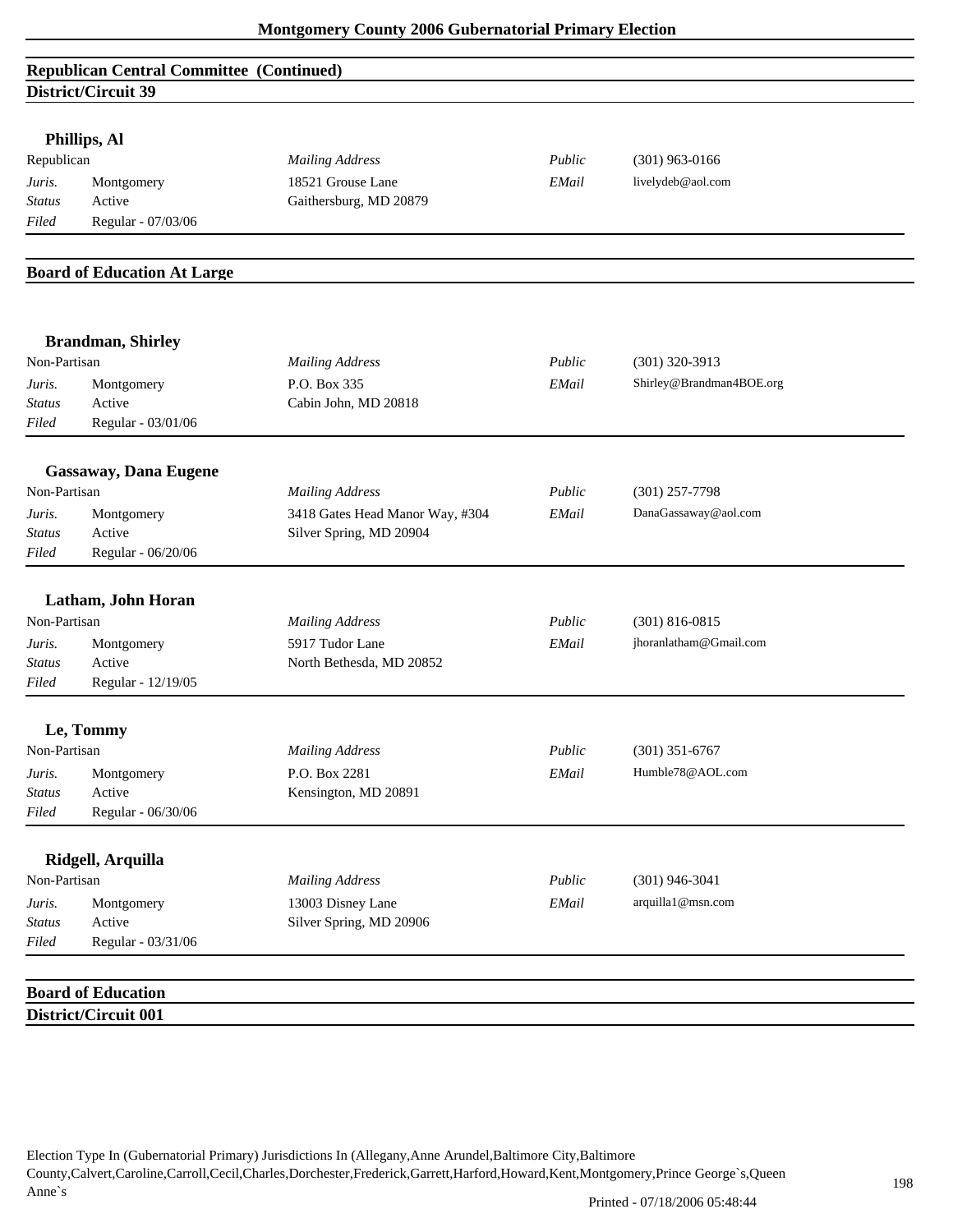# **Board of Education (Continued) District/Circuit 001**

|               | Docca, Judy                   |                              |        |                           |  |
|---------------|-------------------------------|------------------------------|--------|---------------------------|--|
| Non-Partisan  |                               | <b>Mailing Address</b>       | Public |                           |  |
| Juris.        | Montgomery                    | 10303 Watkins Mill Drive     | EMail  | doccajud@comcast.net      |  |
| <b>Status</b> | Active                        | Montgomery Village, MD 20886 |        |                           |  |
| Filed         | Regular - 04/03/06            |                              |        |                           |  |
|               |                               |                              |        |                           |  |
|               | Ibañez, Michael               |                              |        |                           |  |
| Non-Partisan  |                               | <b>Mailing Address</b>       | Public | $(301)$ 990-8609          |  |
| Juris.        | Montgomery                    | 5 Harbor Tree Court          | EMail  | michaelibanez@aol.com     |  |
| <b>Status</b> | Active                        | Montgomery Village, MD 20886 |        |                           |  |
| Filed         | Regular - 07/01/06            |                              |        |                           |  |
|               | <b>Board of Education</b>     |                              |        |                           |  |
|               | <b>District/Circuit 003</b>   |                              |        |                           |  |
|               |                               |                              |        |                           |  |
|               | O'Neill, Patricia B.          |                              |        |                           |  |
| Non-Partisan  |                               | <b>Mailing Address</b>       | Public | $(301)$ 320-2132          |  |
| Juris.        | Montgomery                    | 6716 Landon Lane             | EMail  | pat4boe@aol.com           |  |
| <b>Status</b> | Active                        | Bethesda, MD 20817           |        |                           |  |
| Filed         | Regular - 01/23/06            |                              |        |                           |  |
|               | <b>Board of Education</b>     |                              |        |                           |  |
|               | District/Circuit 005          |                              |        |                           |  |
|               |                               |                              |        |                           |  |
| Non-Partisan  | <b>Kauffman</b> , Philip      | <b>Mailing Address</b>       | Public | $(301) 570 - 4836$        |  |
| Juris.        | Montgomery                    | 17621 Gatsby Terrace         | EMail  | Philip_Kauffman@yahoo.com |  |
| <b>Status</b> | Active                        | Olney, MD 20832              |        |                           |  |
| Filed         | Regular - 06/16/06            |                              |        |                           |  |
|               |                               |                              |        |                           |  |
|               | Navarro, Nancy                |                              |        |                           |  |
| Non-Partisan  |                               | <b>Mailing Address</b>       | Public | $(301) 622 - 0217$        |  |
| Juris.        | Montgomery                    | P.O. Box 10847               | EMail  | nancy@navarro4boe.org     |  |
| <b>Status</b> | Active                        | Silver Spring, MD 20914-0847 |        |                           |  |
| Filed         | Regular - 03/28/06            |                              |        |                           |  |
|               | <b>Scofield, Susie Werner</b> |                              |        |                           |  |
| Non-Partisan  |                               | <b>Mailing Address</b>       | Public | $(301)$ 309-2999          |  |
| Juris.        | Montgomery                    | P.O. Box 5825                | EMail  | scofieldforboe@aol.com    |  |
| <b>Status</b> | Active                        | Derwood, MD 20855            |        |                           |  |
| Filed         | Regular - 12/06/05            |                              |        |                           |  |
|               |                               |                              |        |                           |  |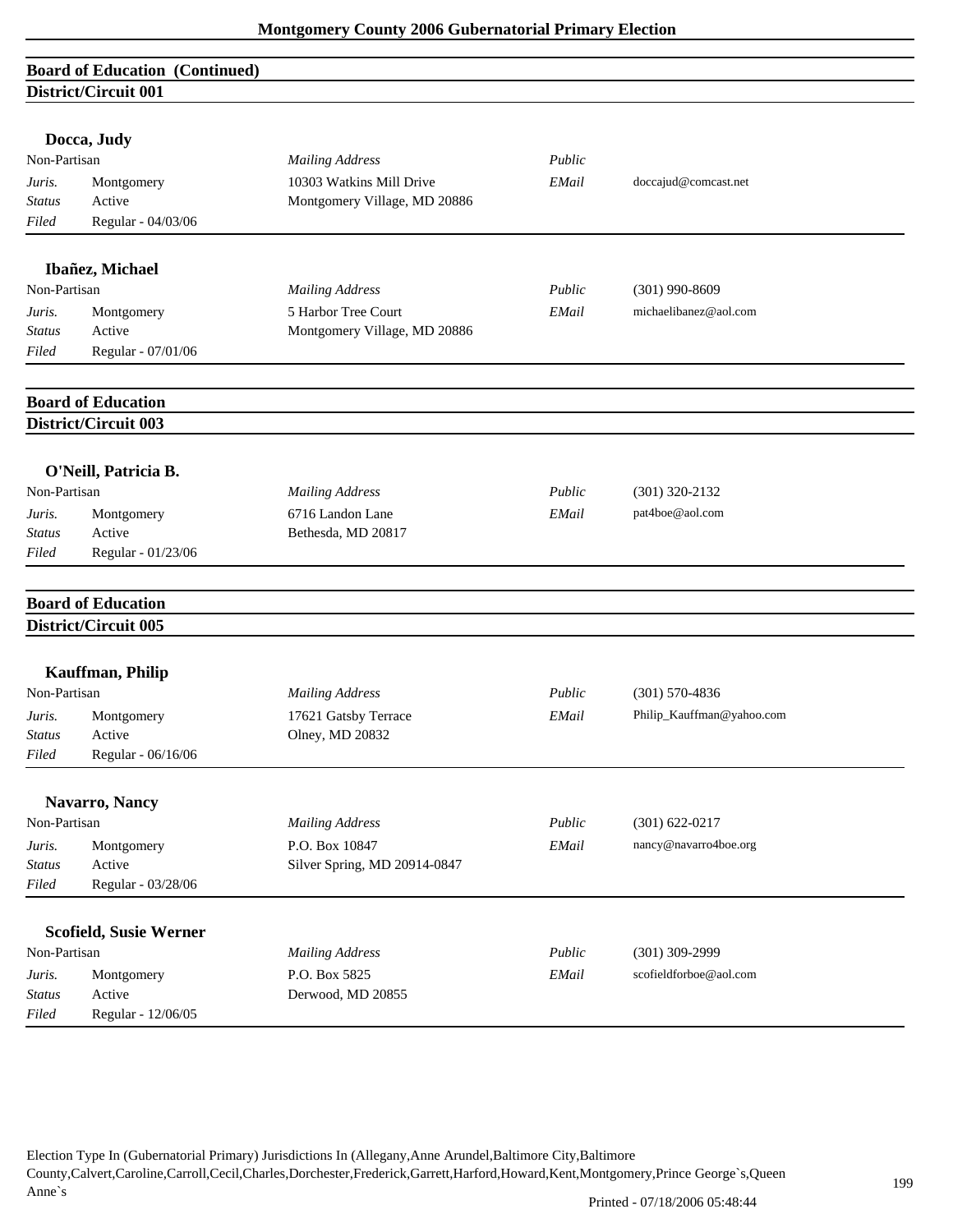#### **County Executive**

|                         | Baker, Rushern L. III                         |                                                 |        |                              |  |
|-------------------------|-----------------------------------------------|-------------------------------------------------|--------|------------------------------|--|
| Democratic              |                                               | <b>Mailing Address</b>                          | Public | $(301)$ 262-6570             |  |
| Juris.<br><b>Status</b> | Prince George's<br>Active                     | 7425 Forbes Blvd. Suite 201<br>Lanham, MD 20706 | EMail  | rbaker@communityteachers.org |  |
| Filed                   | Regular - 06/16/06                            |                                                 |        |                              |  |
|                         |                                               |                                                 |        |                              |  |
|                         | Johnson, Jack                                 |                                                 |        |                              |  |
| Democratic              |                                               | <b>Mailing Address</b>                          | Public | $(301) 636 - 6610$           |  |
| Juris.                  | Prince George's                               | P.O. Box 5053                                   | EMail  |                              |  |
| <b>Status</b><br>Filed  | Active<br>Regular - 06/12/06                  | Upper Marlboro, MD 20775                        |        |                              |  |
|                         |                                               |                                                 |        |                              |  |
|                         | <b>County Council</b><br>District/Circuit 001 |                                                 |        |                              |  |
|                         |                                               |                                                 |        |                              |  |
|                         | Dernoga, Tom                                  |                                                 |        |                              |  |
| Democratic              |                                               | <b>Mailing Address</b>                          | Public | $(301)$ 776-6775             |  |
| Juris.                  | Prince George's                               | P.O. Box 755                                    | EMail  | tedzone@starpower.net        |  |
| Status                  | Active                                        | Laurel, MD 20725                                |        |                              |  |
| Filed                   | Regular - 06/16/06                            |                                                 |        |                              |  |
|                         | <b>County Council</b>                         |                                                 |        |                              |  |
|                         | District/Circuit 002                          |                                                 |        |                              |  |
|                         | <b>Campos, Will</b>                           |                                                 |        |                              |  |
| Democratic              |                                               | <b>Mailing Address</b>                          | Public | $(301)$ 952-4436             |  |
| Juris.                  | Prince George's                               | P.O. Box 174                                    | EMail  | wacampos@aol.com             |  |
| <b>Status</b>           | Active                                        | Mt. Rainier, MD 20712                           |        |                              |  |
| Filed                   | Regular - 06/23/06                            |                                                 |        |                              |  |
|                         | Cicoria, Anthony                              |                                                 |        |                              |  |
| Democratic              |                                               | <b>Mailing Address</b>                          | Public |                              |  |
| Juris.                  | Prince George's                               | P.O. Box 5681                                   | EMail  | tcicoria@aol.com             |  |
| <b>Status</b>           | Active                                        | Hyattsville, MD 20782                           |        |                              |  |
| Filed                   | Regular - 06/28/06                            |                                                 |        |                              |  |
|                         | <b>County Council</b>                         |                                                 |        |                              |  |
|                         | District/Circuit 003                          |                                                 |        |                              |  |
|                         |                                               |                                                 |        |                              |  |
|                         | Wildoner, Jim                                 |                                                 | Public | $(301)$ 919-4197             |  |
| Republican              |                                               | <b>Mailing Address</b>                          |        |                              |  |
| Juris.<br><b>Status</b> | Prince George's<br>Active                     | P.O. Box 1244<br>Lanham, MD 20703               | EMail  | askjimnc@juno.com            |  |
| Filed                   | Regular - 07/03/06                            |                                                 |        |                              |  |
|                         |                                               |                                                 |        |                              |  |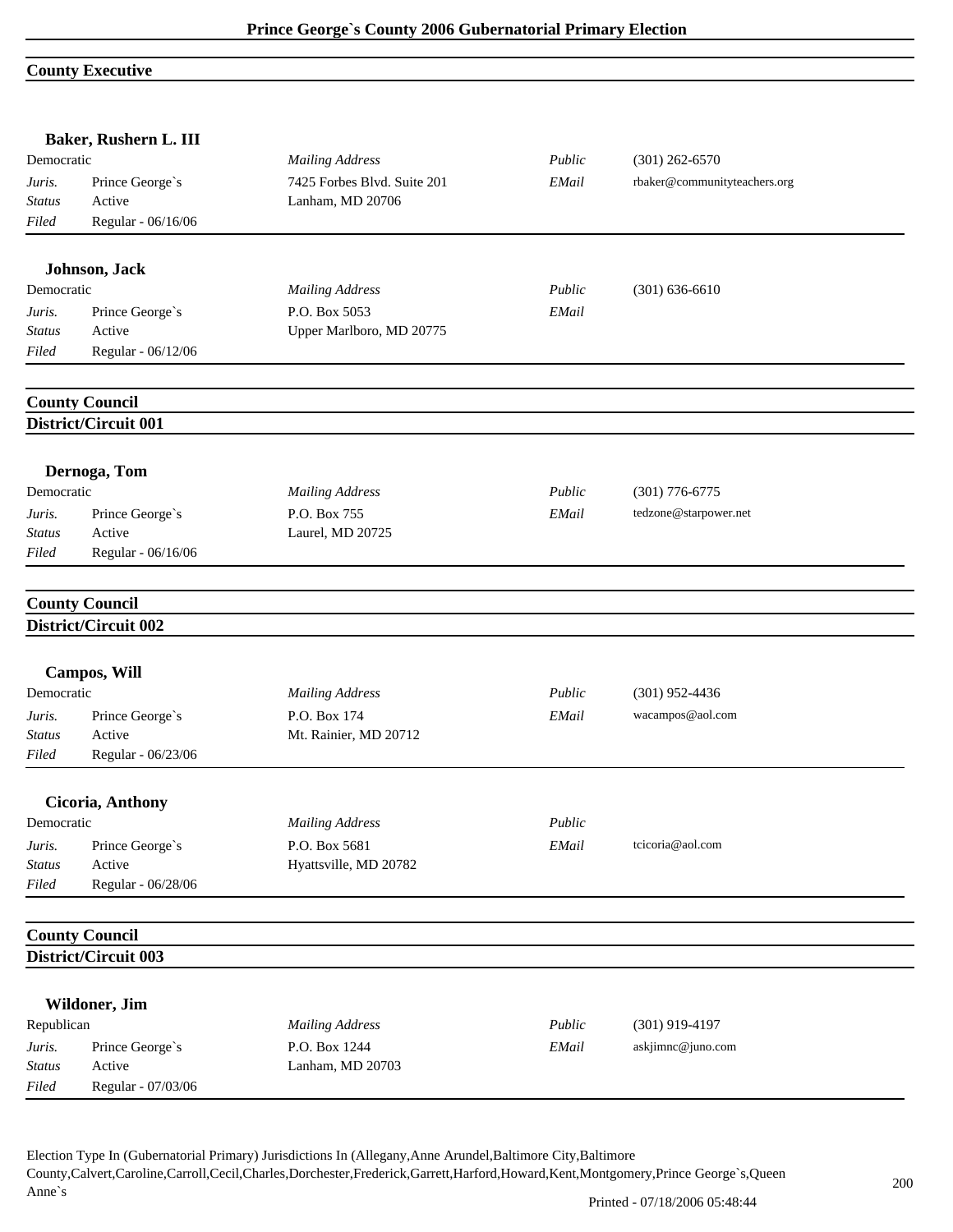| <b>County Council (Continued)</b> |  |
|-----------------------------------|--|
| District/Circuit 003              |  |

|                         | Coley, Derrick L.           |                                  |        |                              |
|-------------------------|-----------------------------|----------------------------------|--------|------------------------------|
| Democratic              |                             | <b>Mailing Address</b>           | Public | $(240)$ 988-4135             |
| Juris.                  | Prince George's             | P.O. Box 1318                    | EMail  | info@votecoley.com           |
| <b>Status</b>           | Active                      | Lanham, MD 20703                 |        |                              |
| Filed                   | Regular - 06/09/06          |                                  |        |                              |
|                         |                             |                                  |        |                              |
|                         | Collins, T.D.               |                                  |        |                              |
| Democratic              |                             | <b>Mailing Address</b>           | Public | $(301)$ 919-6044             |
| Juris.                  | Prince George's             | P.O. Box 0789                    | EMail  | co3te@aol.com                |
| <b>Status</b>           | Active                      | Lanham, MD 20706-0789            |        |                              |
| Filed                   | Regular - 05/02/06          |                                  |        |                              |
|                         | <b>Hendershot, Florence</b> |                                  |        |                              |
| Democratic              |                             | <b>Mailing Address</b>           | Public | $(301)$ 474-3965             |
| Juris.                  | Prince George's             | 7202 Longbranch Drive            | EMail  | fhender@his.com              |
| <b>Status</b>           | Active                      | New Carrollton, MD 20784         |        |                              |
| Filed                   | Regular - 02/17/06          |                                  |        |                              |
|                         |                             |                                  |        |                              |
| Democratic              | Henderson, James E.         |                                  | Public |                              |
|                         |                             | <b>Mailing Address</b>           |        | $(301)$ 459-3796             |
| Juris.<br><b>Status</b> | Prince George's<br>Active   | P.O. Box 933<br>Lanham, MD 20703 | EMail  | votehenderson@comcast.net    |
| Filed                   | Regular - 06/28/06          |                                  |        |                              |
|                         |                             |                                  |        |                              |
|                         | Johnson, Melvin Bernard     |                                  |        |                              |
| Democratic              |                             | <b>Mailing Address</b>           | Public | $(301)$ 343-3162             |
| Juris.                  | Prince George's             | P.O. Box 696                     | EMail  | melvinjohnson20774@yahoo.com |
| <b>Status</b>           | Active                      | Seabrook, MD 20703               |        |                              |
| Filed                   | Regular - 07/03/06          |                                  |        |                              |
|                         | Laureys, Ken                |                                  |        |                              |
| Democratic              |                             | <b>Mailing Address</b>           | Public | $(240)$ 304-8996             |
| Juris.                  | Prince George's             | 4718 Riverdale Road              | EMail  | k.laureys@comcast.net        |
| Status                  | Active                      | Riverdale Park, MD 20737         |        |                              |
| Filed                   | Regular - 11/16/05          |                                  |        |                              |
|                         |                             |                                  |        |                              |
|                         | Olson, Eric C.              |                                  |        |                              |
| Democratic              |                             | <b>Mailing Address</b>           | Public | $(301) 537 - 2312$           |
| Juris.                  | Prince George's             | 4701 Drexel Road                 | EMail  | ElectEricOlson@aol.com       |
| <b>Status</b>           | Active                      | College Park, MD 20740           |        |                              |
| Filed                   | Regular - 02/27/06          |                                  |        |                              |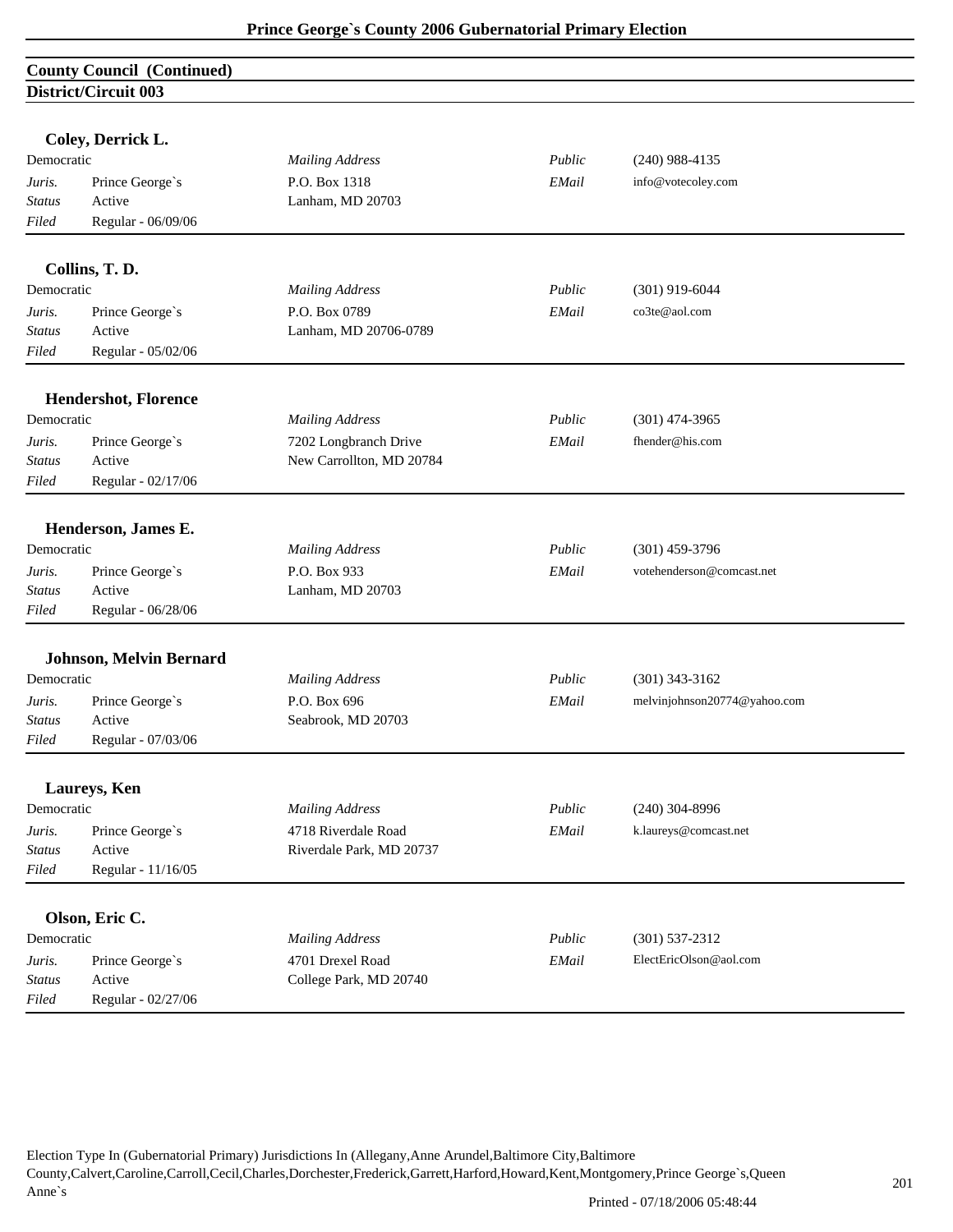|                        | <b>County Council (Continued)</b> |                              |        |                                |
|------------------------|-----------------------------------|------------------------------|--------|--------------------------------|
|                        | District/Circuit 003              |                              |        |                                |
|                        |                                   |                              |        |                                |
|                        | Walker, Lee P.                    |                              |        |                                |
| Democratic             |                                   | <b>Mailing Address</b>       | Public | $(301) 577 - 7302$             |
| Juris.                 | Prince George's                   | P.O. Box 3833                | EMail  |                                |
| <b>Status</b>          | Active                            | Capitol Heights, MD 20791    |        |                                |
| Filed                  | Regular - 01/19/06                |                              |        |                                |
|                        |                                   |                              |        |                                |
|                        | <b>County Council</b>             |                              |        |                                |
|                        | District/Circuit 004              |                              |        |                                |
|                        | <b>Carrington, Darrell</b>        |                              |        |                                |
| Democratic             |                                   | <b>Mailing Address</b>       | Public | $(301) 809 - 3337$             |
| Juris.                 | Prince George's                   | 15480 Annapolis Road         | EMail  | darrell.carrington@verizon.net |
| Status                 | Active                            | Bowie, MD 20715              |        |                                |
| Filed                  | Regular - 06/12/06                |                              |        |                                |
|                        |                                   |                              |        |                                |
|                        | Robinson, G. Frederick            |                              |        |                                |
| Democratic             |                                   | <b>Mailing Address</b>       | Public | $(301)$ 249-6176               |
| Juris.                 | Prince George's                   | 16212 Audubon Lane           | EMail  |                                |
| <b>Status</b>          | Active                            | Bowie, MD 20716              |        |                                |
| Filed                  | Regular - 06/12/06                |                              |        |                                |
|                        | Turner, Ingrid M.                 |                              |        |                                |
| Democratic             |                                   | <b>Mailing Address</b>       | Public | $(301)$ 257-3848               |
| Juris.                 | Prince George's                   | P.O. Box 1394                | EMail  | ingrid@ingridturner.org        |
| <b>Status</b>          | Active                            | Bowiie, MD 20718             |        |                                |
| Filed                  | Regular - 06/09/06                |                              |        |                                |
|                        |                                   |                              |        |                                |
|                        | <b>County Council</b>             |                              |        |                                |
|                        | District/Circuit 005              |                              |        |                                |
|                        |                                   |                              |        |                                |
| Republican             | <b>Marshall</b> , Francis         |                              |        |                                |
|                        |                                   | <b>Mailing Address</b>       | Public | $(301)$ 341-2525               |
| Juris.                 | Prince George's<br>Active         | 4211 58th Avenue             | EMail  | francisfuzzyvppgc@yahoo.com    |
| <b>Status</b><br>Filed | Regular - 06/27/06                | #12<br>Bladensburg, MD 20710 |        |                                |
|                        |                                   |                              |        |                                |
|                        | Harrington, David                 |                              |        |                                |
| Democratic             |                                   | <b>Mailing Address</b>       | Public | $(301) 780 - 8800$             |
| Juris.                 | Prince George's                   | P.O. Box 6999                | EMail  | wmedmonds@rtedgroup.org        |
| <b>Status</b>          | Active                            | Largo, MD 20792              |        |                                |
| Filed                  | Regular - 06/23/06                |                              |        |                                |
|                        |                                   |                              |        |                                |
|                        | <b>County Council</b>             |                              |        |                                |
|                        | District/Circuit 006              |                              |        |                                |
|                        |                                   |                              |        |                                |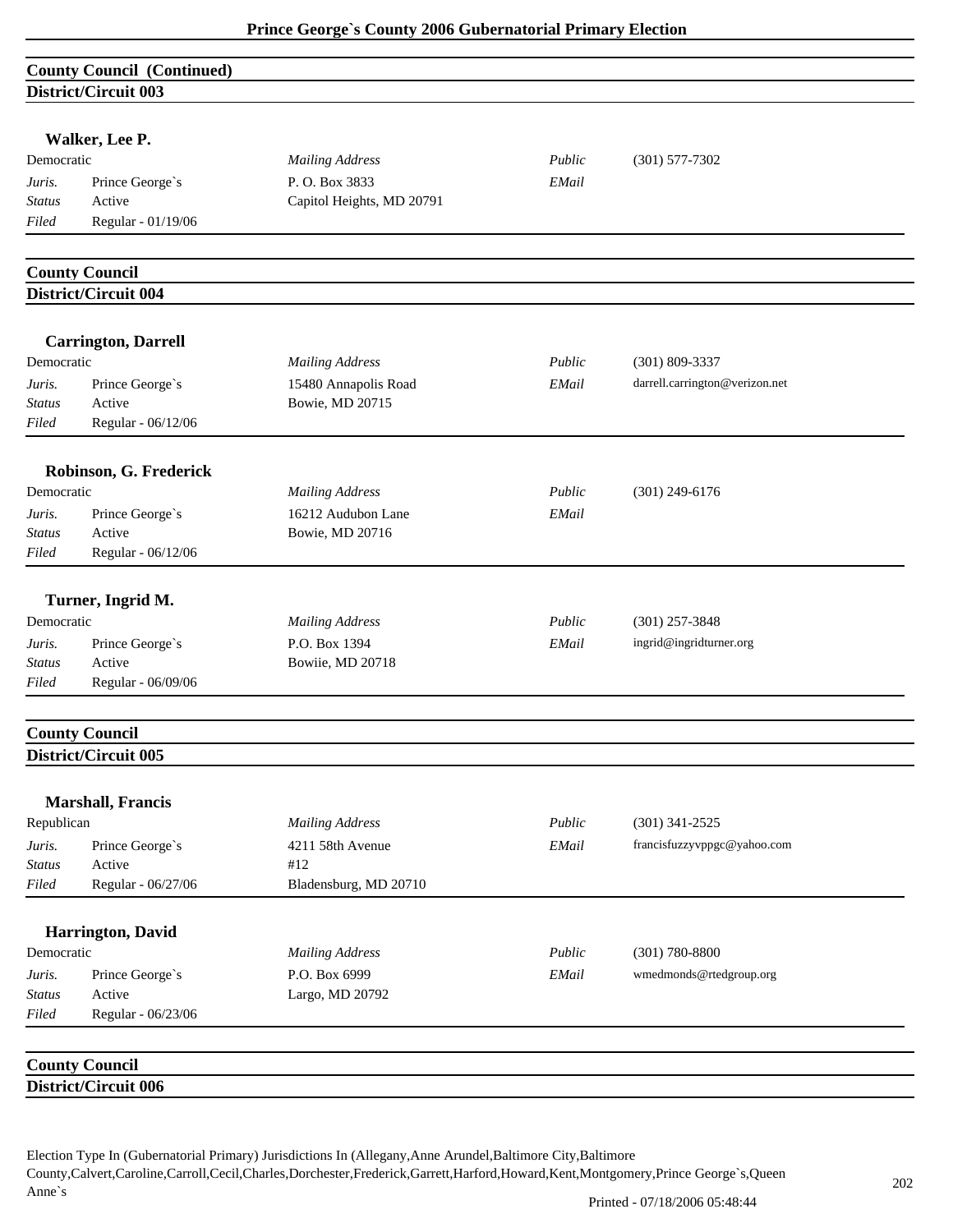|               | <b>County Council (Continued)</b>                    |                           |        |                                 |
|---------------|------------------------------------------------------|---------------------------|--------|---------------------------------|
|               | District/Circuit 006                                 |                           |        |                                 |
|               |                                                      |                           |        |                                 |
|               | Dean, Samuel H.                                      |                           |        |                                 |
| Democratic    |                                                      | <b>Mailing Address</b>    | Public | $(301)$ 336-3326                |
| Juris.        | Prince George's                                      | P.O. Box 5351             | EMail  | votedeancountycouncil@yahoo.com |
| Status        | Active                                               | Capitol Heights, MD 20791 |        |                                 |
| Filed         | Regular - 06/15/06                                   |                           |        |                                 |
| Lee, Phil     |                                                      |                           |        |                                 |
| Democratic    |                                                      | <b>Mailing Address</b>    | Public | $(240)$ 508-1061                |
| Juris.        |                                                      | P.O. Box 4765             | EMail  | friendsofphillee@yahoo.com      |
| <b>Status</b> | Prince George's<br>Active                            | Kettering, MD 20775       |        |                                 |
| Filed         | Regular - 06/26/06                                   |                           |        |                                 |
|               |                                                      |                           |        |                                 |
|               | <b>County Council</b>                                |                           |        |                                 |
|               | District/Circuit 007                                 |                           |        |                                 |
|               | Exum, Camille                                        |                           |        |                                 |
| Democratic    |                                                      | <b>Mailing Address</b>    | Public | $(301) 808 - 3290$              |
| Juris.        | Prince George's                                      | P.O. Box 5653             | EMail  | caedst7@aol.com                 |
| <b>Status</b> | Active                                               | Capitol Heights, MD 20791 |        |                                 |
| Filed         | Regular - 06/15/06                                   |                           |        |                                 |
|               |                                                      |                           |        |                                 |
|               | <b>County Council</b>                                |                           |        |                                 |
|               | District/Circuit 008                                 |                           |        |                                 |
|               | <b>Knotts, Tony</b>                                  |                           |        |                                 |
| Democratic    |                                                      | <b>Mailing Address</b>    | Public |                                 |
| Juris.        | Prince George's                                      | 8905 Marquis Lane         | EMail  | electknotts.com                 |
| Status        | Active                                               | Clinton, MD 20735         |        |                                 |
| Filed         | Regular - 06/22/06                                   |                           |        |                                 |
|               |                                                      |                           |        |                                 |
|               | <b>County Council</b><br><b>District/Circuit 009</b> |                           |        |                                 |
|               |                                                      |                           |        |                                 |
|               | <b>Bland, Marilynn</b>                               |                           |        |                                 |
| Democratic    |                                                      | <b>Mailing Address</b>    | Public | $(301) 856 - 0726$              |
| Juris.        | Prince George's                                      | P.O. Box 1848             | EMail  |                                 |
| <b>Status</b> | Active                                               | Clinton, MD 20735         |        |                                 |
| Filed         | Regular - 06/28/06                                   |                           |        |                                 |
|               | Harley, James "Fred"                                 |                           |        |                                 |
| Democratic    |                                                      | <b>Mailing Address</b>    | Public | $(301) 868 - 5319$              |
| Juris.        | Prince George's                                      | 7703 Canberra Place       | EMail  | jfh1080@netzero.net             |
| <b>Status</b> | Active                                               | Clinton, MD 20735         |        |                                 |
| Filed         | Regular - 01/05/06                                   |                           |        |                                 |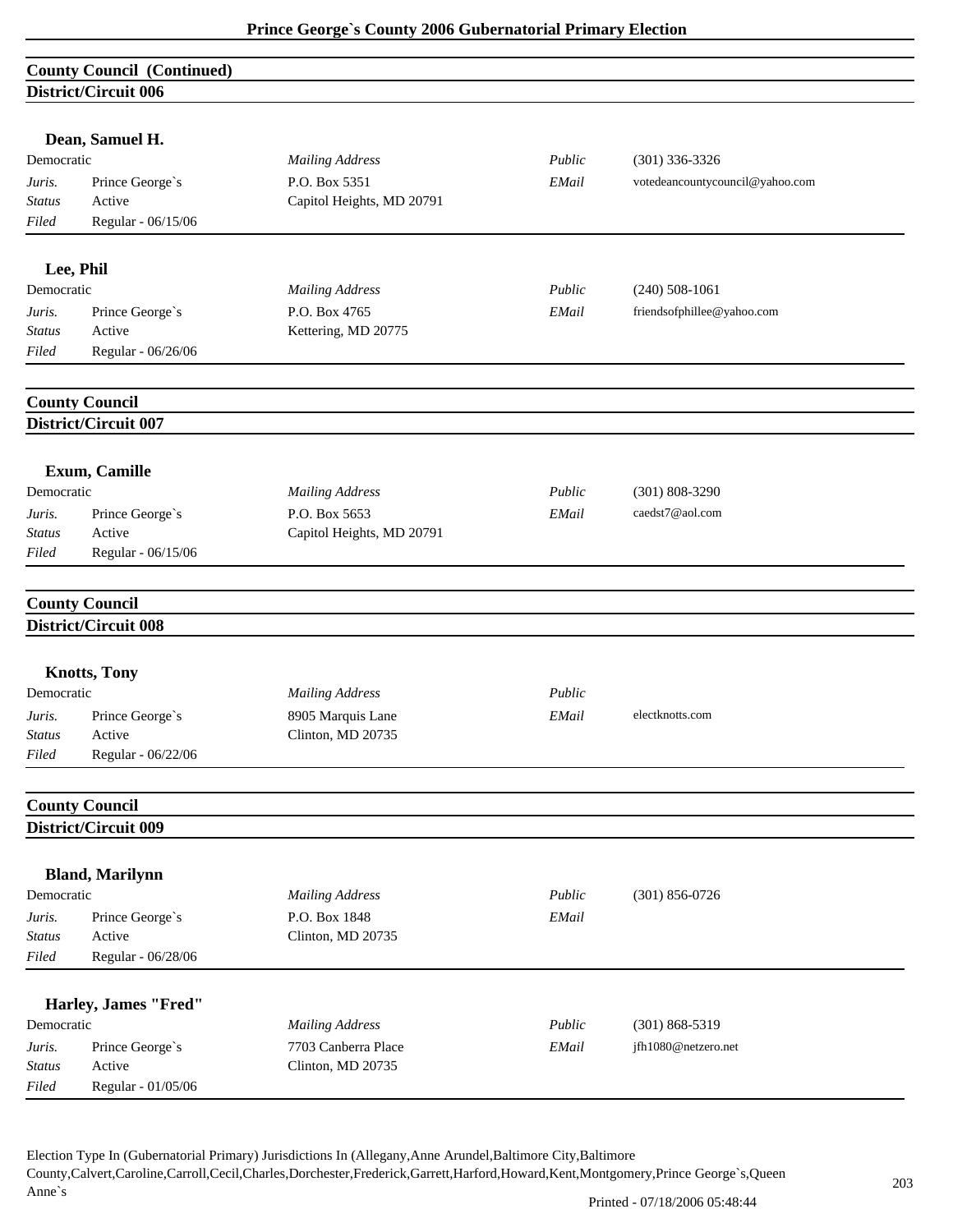#### **County Council (Continued) District/Circuit 009**

|               | Hayes, Vernon R. Jr.              |                          |        |                               |
|---------------|-----------------------------------|--------------------------|--------|-------------------------------|
| Democratic    |                                   | <b>Mailing Address</b>   | Public | $(301)$ 877-6855              |
| Juris.        | Prince George's                   | P.O. Box 1088            | EMail  | vern@votevern.com             |
| <b>Status</b> | Active                            | Clinton, MD 20735        |        |                               |
| Filed         | Regular - 06/06/06                |                          |        |                               |
|               |                                   |                          |        |                               |
|               | Silver, Marvin M.                 |                          |        |                               |
| Democratic    |                                   | <b>Mailing Address</b>   | Public | $(301)$ 452-6936              |
| Juris.        | Prince George's                   | 9703 Woodyard Circle     | EMail  | marvin@votemarvinsilver.com   |
| <b>Status</b> | Active                            | Upper Marlboro, MD 20772 |        |                               |
| Filed         | Regular - 08/10/05                |                          |        |                               |
|               | <b>Washington, Keith</b>          |                          |        |                               |
| Democratic    |                                   | <b>Mailing Address</b>   | Public | $(301)$ 356-2760              |
| Juris.        | Prince George's                   | P.O. Box 906             | EMail  | dist9forkeith@aol.com         |
| <b>Status</b> | Active                            | Accokeek, MD 20607       |        |                               |
| Filed         | Regular - 06/19/06                |                          |        |                               |
|               |                                   |                          |        |                               |
|               | White, Wanda                      |                          |        |                               |
| Democratic    |                                   | <b>Mailing Address</b>   | Public | $(301) 523 - 7776$            |
| Juris.        | Prince George's                   | P.O. Box 1605            | EMail  | friendsofwandawhite@yahoo.com |
| <b>Status</b> | Active                            | Clinton, MD 20735        |        |                               |
| Filed         | Regular - 06/21/06                |                          |        |                               |
|               | <b>State's Attorney</b>           |                          |        |                               |
|               | Ivey, Glenn F.                    |                          |        |                               |
| Democratic    |                                   | <b>Mailing Address</b>   | Public | $(301)$ 952-4295              |
| Juris.        | Prince George's                   | 14735 Main Street        | EMail  | gfivey@co.pg.md.us            |
| <i>Status</i> | Active                            | Upper Marlboro, MD 20772 |        |                               |
| Filed         | Regular - 06/27/06                |                          |        |                               |
|               | <b>Clerk of the Circuit Court</b> |                          |        |                               |
|               |                                   |                          |        |                               |
|               |                                   |                          |        |                               |
| Democratic    | Fortune, Flora Ann                | <b>Mailing Address</b>   | Public | $(301)$ 772-8101              |
|               |                                   |                          |        |                               |
| Juris.        | Prince George's                   | P.O. Box 7680            | EMail  | fortunejr1@aol.com            |
| <b>Status</b> | Active                            | Largo, MD 20792          |        |                               |
| Filed         | Regular - 06/22/06                |                          |        |                               |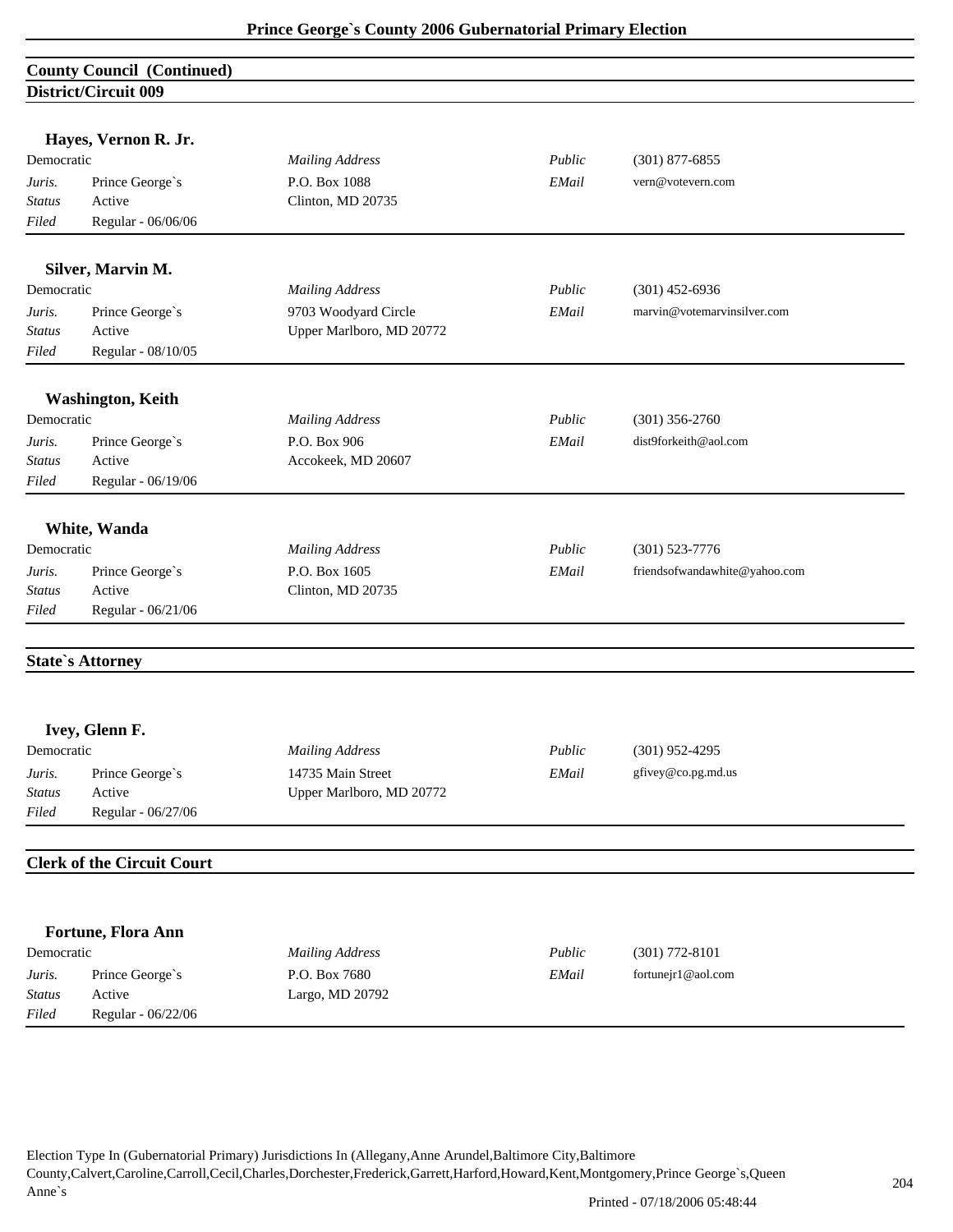#### **Clerk of the Circuit Court (Continued)**

|               | <b>Magee, Peggy</b>                |                              |        |                                 |
|---------------|------------------------------------|------------------------------|--------|---------------------------------|
| Democratic    |                                    | <b>Mailing Address</b>       | Public | $(301) 780 - 3836$              |
| Juris.        | Prince George's                    | P.O. Box 1036                | EMail  | info@peggymagee.com             |
| <b>Status</b> | Active                             | Upper Marlboro, MD 20773     |        |                                 |
| Filed         | Regular - 05/17/06                 |                              |        |                                 |
|               | <b>Moulden, Charles</b>            |                              |        |                                 |
| Democratic    |                                    | <b>Mailing Address</b>       | Public | $(301) 761 - 1612$              |
| Juris.        | Prince George's                    | P.O. Box 7373                | EMail  | cmoulden@charlesmoulden2006.com |
| <b>Status</b> | Active                             | Upper Marlboro, MD 20792     |        |                                 |
| Filed         | Regular - 06/30/06                 |                              |        |                                 |
|               |                                    |                              |        |                                 |
|               | <b>Register of Wills</b>           |                              |        |                                 |
|               |                                    |                              |        |                                 |
|               | Lee, Cereta A.                     |                              |        |                                 |
| Democratic    |                                    | <b>Mailing Address</b>       | Public | $(301) 575 - 4737$              |
| Juris.        | Prince George's                    | P.O. Box 5293                | EMail  | friendsofceretaalee@hotmail.com |
| <b>Status</b> | Active                             | Upper Marlboro, MD 20775     |        |                                 |
| Filed         | Regular - 03/10/06                 |                              |        |                                 |
|               | Skerpon, Lynn L.                   |                              |        |                                 |
| Democratic    |                                    | <b>Mailing Address</b>       | Public | $(301) 574 - 1025$              |
| Juris.        | Prince George's                    | P.O.Box 1729                 | EMail  | reelectlynn2006@aol.com         |
| Status        | Active                             | Upper Marlboro, MD 20773     |        |                                 |
| Filed         | Regular - 06/15/06                 |                              |        |                                 |
|               | <b>Judge of the Orphans' Court</b> |                              |        |                                 |
|               |                                    |                              |        |                                 |
|               | Johnson, Carol D.                  |                              |        |                                 |
| Republican    |                                    | <b>Mailing Address</b>       | Public | $(240)$ 508-5582                |
| Juris.        | Prince George's                    | 6703 Halleck St.             | EMail  | jcarol155@aol.com               |
| <b>Status</b> | Active                             | District Heights, MD 20747   |        |                                 |
| Filed         | Central Committee Nominee -        |                              |        |                                 |
|               |                                    |                              |        |                                 |
|               | <b>Cartwright, Wendy Alise</b>     |                              |        |                                 |
| Democratic    |                                    | <b>Mailing Address</b>       | Public | $(301)$ 459-8240                |
| Juris.        | Prince George's                    | 10111 M.L. King Jr., Highway | EMail  | wendy_cartwright@verizon.net    |
| <b>Status</b> | Active                             | Suite 101                    |        |                                 |
| Filed         | Regular - 06/27/06                 | Mitchellville, MD 20720      |        |                                 |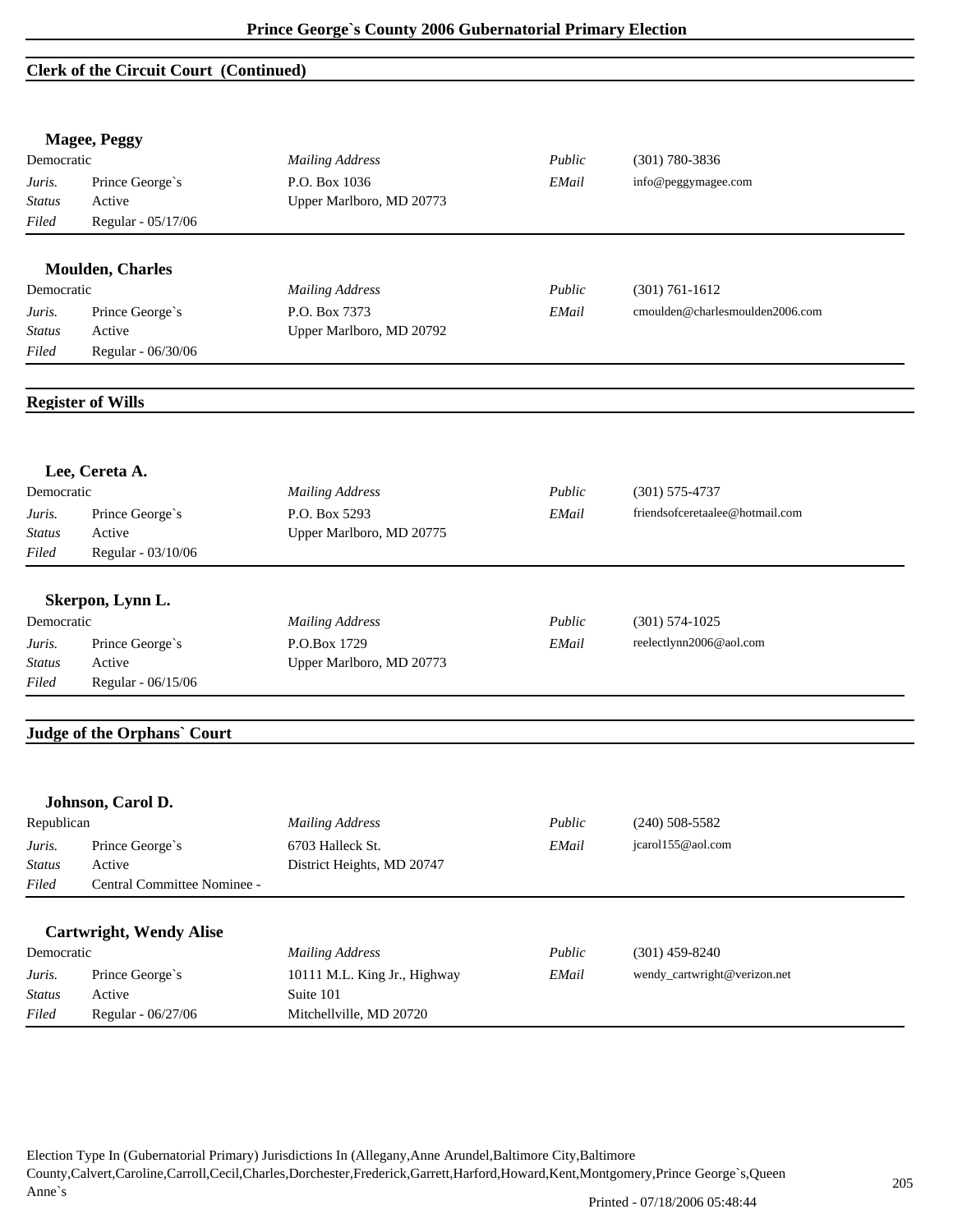### **Judge of the Orphans` Court (Continued)**

|                | <b>Groves, Athena Malloy</b>                 |                          |        |                           |  |
|----------------|----------------------------------------------|--------------------------|--------|---------------------------|--|
| Democratic     |                                              | <b>Mailing Address</b>   | Public | $(301)$ 499-1772          |  |
| Juris.         | Prince George's                              | P.O.Box 6276             | EMail  | athena@malloygroves.com   |  |
| <b>Status</b>  | Active                                       | Largo, MD 20792          |        |                           |  |
| Filed          | Regular - 03/02/06                           |                          |        |                           |  |
|                | Ivory-Orem, Vicky L.                         |                          |        |                           |  |
| Democratic     |                                              | <b>Mailing Address</b>   | Public | $(301)$ 614-3300          |  |
| Juris.         | Prince George's                              | 10304 Cleary Lane        | EMail  | vloremlawoffice@cs.com    |  |
| <i>Status</i>  | Active                                       | Mitchellville, MD 20721  |        |                           |  |
| Filed          | Regular - 06/30/06                           |                          |        |                           |  |
|                | Monks, William J.                            |                          |        |                           |  |
| Democratic     |                                              | <b>Mailing Address</b>   | Public | $(301)$ 627-5433          |  |
| Juris.         | Prince George's                              | 5407 Water Street        | EMail  | billm52090@aol.com        |  |
| <b>Status</b>  | Active                                       | #208                     |        |                           |  |
| Filed          | Regular - 06/06/06                           | Upper Marlboro, MD 20772 |        |                           |  |
| <b>Sheriff</b> |                                              |                          |        |                           |  |
|                | Jackson, Michael A.                          |                          |        |                           |  |
| Democratic     |                                              | <b>Mailing Address</b>   | Public | $(301) 888 - 9022$        |  |
| Juris.         | Prince George's                              | P.O. Box 507             | EMail  |                           |  |
| <b>Status</b>  | Active                                       | Upper Marlboro, MD 20613 |        |                           |  |
| Filed          | Regular - 02/01/06                           |                          |        |                           |  |
|                | <b>Democratic Central Committee At Large</b> |                          |        |                           |  |
|                | District/Circuit 21                          |                          |        |                           |  |
|                | <b>Anzulovic, Jerry</b>                      |                          |        |                           |  |
| Democratic     |                                              | <b>Mailing Address</b>   | Public | $(301)$ 699-5588          |  |
| Juris.         | Prince George's                              | 4900 Ruatan Street       | EMail  | jvamgnca@bellatlantic.net |  |
| Status         | Active                                       | Berwyn, MD 20740-2154    |        |                           |  |
| Filed          | Regular - 02/27/06                           |                          |        |                           |  |
|                | Pillai, Partha                               |                          |        |                           |  |
| Democratic     |                                              | <b>Mailing Address</b>   | Public | $(301)$ 935-5321          |  |
| Juris.         | Prince George's                              | 9000 Acredale Court      | EMail  | ppillai1@aol.com          |  |
| Status         | Active                                       | College Park, MD 20740   |        |                           |  |
| Filed          | Regular - 06/01/06                           |                          |        |                           |  |
|                |                                              |                          |        |                           |  |
|                | <b>Democratic Central Committee At Large</b> |                          |        |                           |  |
|                | District/Circuit 22                          |                          |        |                           |  |
|                |                                              |                          |        |                           |  |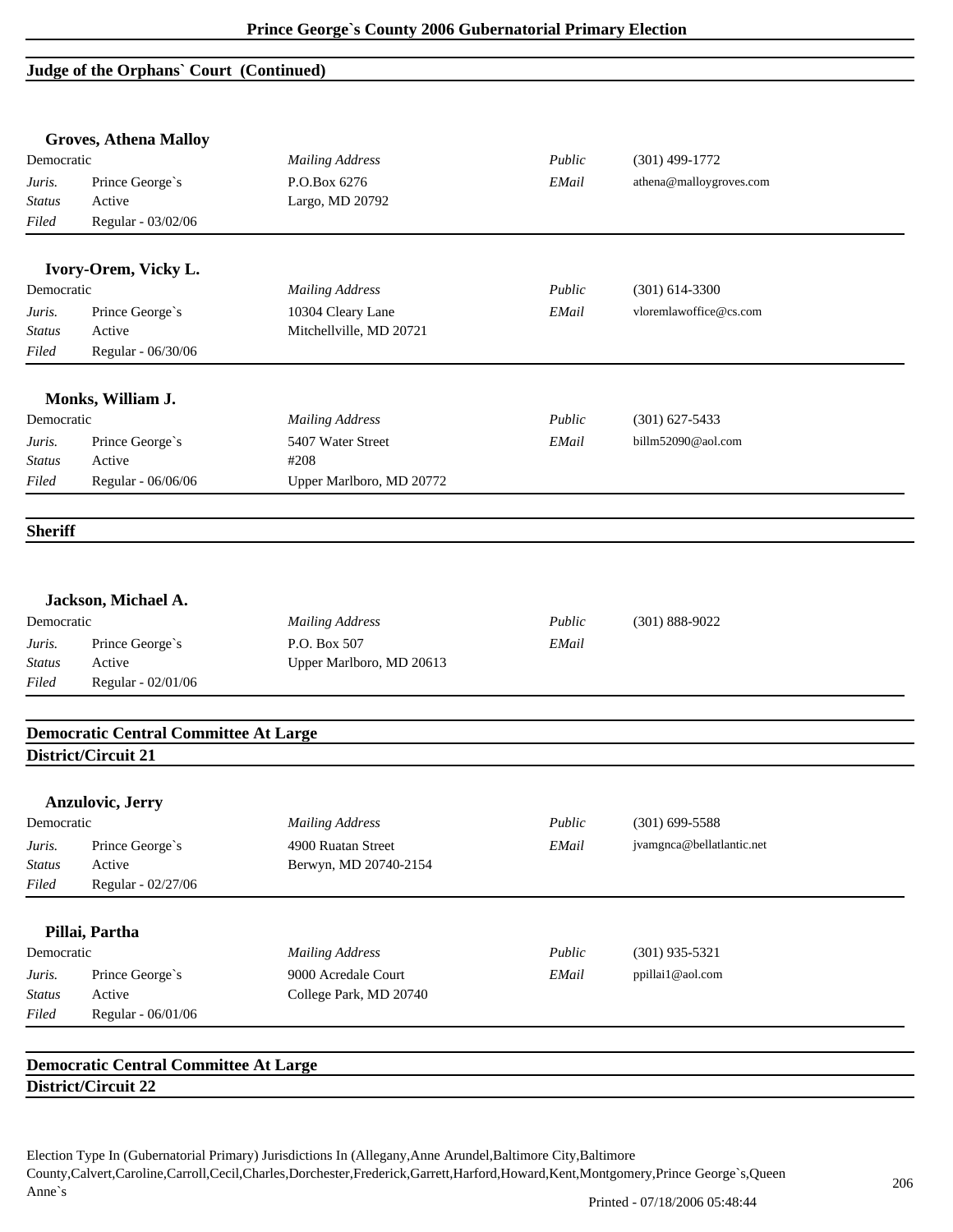|                     | <b>Democratic Central Committee At Large (Continued)</b> |                                      |        |                       |  |  |  |
|---------------------|----------------------------------------------------------|--------------------------------------|--------|-----------------------|--|--|--|
| District/Circuit 22 |                                                          |                                      |        |                       |  |  |  |
|                     |                                                          |                                      |        |                       |  |  |  |
|                     | <b>Gates, George Martin IV</b>                           |                                      |        |                       |  |  |  |
| Democratic          |                                                          | <b>Mailing Address</b>               | Public | $(301)$ 908-0601      |  |  |  |
| Juris.              | Prince George's                                          | 7011 Mathew St.                      | EMail  | gmgatesIV@cs.com      |  |  |  |
| <b>Status</b>       | Active                                                   | Greenbelt, MD 20770                  |        |                       |  |  |  |
| Filed               | Regular - 07/03/06                                       |                                      |        |                       |  |  |  |
|                     |                                                          |                                      |        |                       |  |  |  |
|                     | Poles-Suite, Cynthia A.                                  |                                      |        |                       |  |  |  |
| Democratic          |                                                          | <b>Mailing Address</b>               | Public |                       |  |  |  |
| Juris.              | Prince George's                                          | 7204 Longbranch Dr.                  | EMail  | cpolessuite@yahoo.com |  |  |  |
| <b>Status</b>       | Active                                                   | New Carrollton, MD 20784             |        |                       |  |  |  |
| Filed               | Regular - 07/03/06                                       |                                      |        |                       |  |  |  |
|                     |                                                          |                                      |        |                       |  |  |  |
|                     | <b>Democratic Central Committee At Large</b>             |                                      |        |                       |  |  |  |
|                     | District/Circuit 23                                      |                                      |        |                       |  |  |  |
|                     |                                                          |                                      |        |                       |  |  |  |
|                     |                                                          |                                      |        |                       |  |  |  |
| Democratic          | Handy, Pauletta                                          |                                      | Public |                       |  |  |  |
|                     |                                                          | <b>Mailing Address</b>               |        | $(301)$ 464-9548      |  |  |  |
| Juris.              | Prince George's<br>Active                                | 4901 Raemore Lane<br>Bowie, MD 20715 | EMail  | handip3@aol.com       |  |  |  |
| Status<br>Filed     | Regular - 06/30/06                                       |                                      |        |                       |  |  |  |
|                     |                                                          |                                      |        |                       |  |  |  |
|                     |                                                          |                                      |        |                       |  |  |  |
|                     | <b>Democratic Central Committee At Large</b>             |                                      |        |                       |  |  |  |
|                     | District/Circuit 24                                      |                                      |        |                       |  |  |  |
|                     |                                                          |                                      |        |                       |  |  |  |
|                     | Davis, Mary R.                                           |                                      |        |                       |  |  |  |
| Democratic          |                                                          | <b>Mailing Address</b>               | Public | $(301)$ 952-2885      |  |  |  |
| Juris.              | Prince George's                                          | 1121 Carrington Avenue               | EMail  | mrdavis5c@aol.com     |  |  |  |
| <b>Status</b>       | Active                                                   | Seat Pleasant, MD 20743              |        |                       |  |  |  |
| Filed               | Regular - 06/26/06                                       |                                      |        |                       |  |  |  |
|                     |                                                          |                                      |        |                       |  |  |  |
|                     | Dixon-Saxon, Nancy L.                                    |                                      |        |                       |  |  |  |
| Democratic          |                                                          | <b>Mailing Address</b>               | Public | $(301) 636 - 6015$    |  |  |  |
| Juris.              | Prince George's                                          | 6000 Lee Place                       | EMail  |                       |  |  |  |
| <b>Status</b>       | Active                                                   | Fairmount Heights, MD 20743          |        |                       |  |  |  |
| Filed               | Regular - 03/21/06                                       |                                      |        |                       |  |  |  |
|                     |                                                          |                                      |        |                       |  |  |  |
|                     | <b>Democratic Central Committee At Large</b>             |                                      |        |                       |  |  |  |
|                     | District/Circuit 25                                      |                                      |        |                       |  |  |  |
|                     |                                                          |                                      |        |                       |  |  |  |
|                     | Lindsay, Norma L.                                        |                                      |        |                       |  |  |  |
| Democratic          |                                                          | <b>Mailing Address</b>               | Public | $(301)$ 218-7890      |  |  |  |
| Juris.              | Prince George's                                          | 12814 Water Fowl Way                 | EMail  |                       |  |  |  |
| <b>Status</b>       | Active                                                   | Upper Marlboro, MD 20774             |        |                       |  |  |  |
| Filed               | Regular - 06/28/06                                       |                                      |        |                       |  |  |  |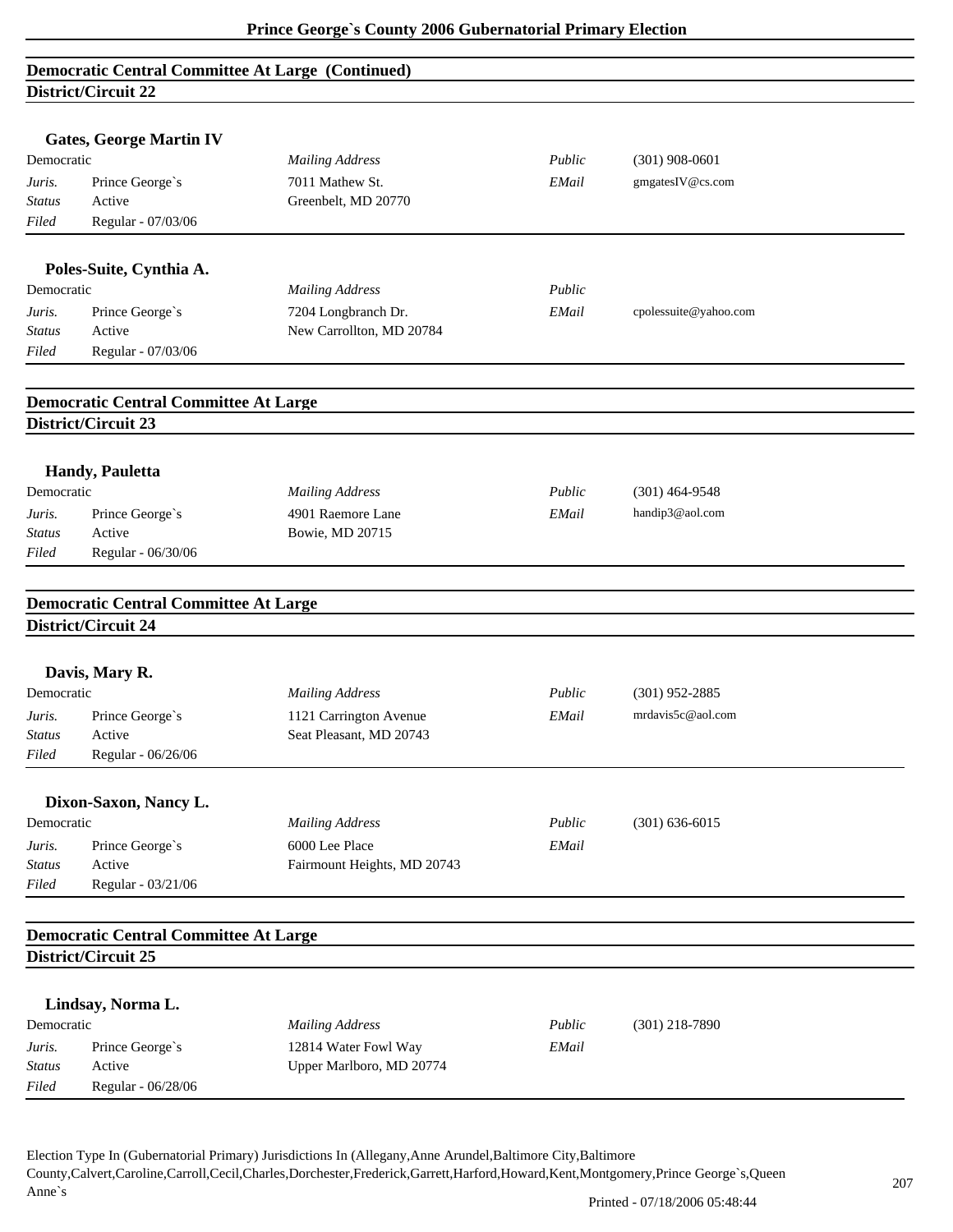| <b>Democratic Central Committee At Large</b> |  |
|----------------------------------------------|--|
| District/Circuit 26                          |  |

| Gibson, Sidney L. |  |
|-------------------|--|
|-------------------|--|

| Democratic    |                    | <b>Mailing Address</b>    | Public | $(301)$ 503-6088        |
|---------------|--------------------|---------------------------|--------|-------------------------|
| Juris.        | Prince George's    | P.O. Box 1844             | EMail  | sidneydoris@verizon.net |
| <b>Status</b> | Active             | Fort Washington, MD 20749 |        |                         |
| Filed         | Regular - 07/03/06 |                           |        |                         |

#### **Democratic Central Committee At Large District/Circuit 27A**

#### **Green, Derrick L.**

| Democratic    |                    | <b>Mailing Address</b> | Public | $(240)$ 832-5738    |
|---------------|--------------------|------------------------|--------|---------------------|
| Juris.        | Prince George's    | 9500 Fletcher Avenue   | EMail  | dkw2004@comcast.net |
| <b>Status</b> | Active             | Clinton, MD 20735      |        |                     |
| Filed         | Regular - 07/03/06 |                        |        |                     |

#### **Democratic Central Committee At Large District/Circuit 47**

#### **Watson, Micah L.**

| Democratic    |                    | Mailing Address    | Public | $(301)$ 322-8482      |
|---------------|--------------------|--------------------|--------|-----------------------|
| Juris.        | Prince George's    | 2413 59th Place    | EMail  | micah@cheverlyday.com |
| <b>Status</b> | Active             | Cheverly, MD 20785 |        |                       |
| Filed         | Regular - 06/23/06 |                    |        |                       |

# **Democratic Central Committee District/Circuit 21**

|               | <b>Epps, Samuel</b>      |                        |        |                           |  |
|---------------|--------------------------|------------------------|--------|---------------------------|--|
| Democratic    |                          | <b>Mailing Address</b> | Public |                           |  |
| Juris.        | Prince George's          | 9431 Trevino Terrace   | EMail  | samuelepps_iv@hotmail.com |  |
| <b>Status</b> | Active                   | Laurel, MD 20708       |        |                           |  |
| Filed         | Regular - 07/03/06       |                        |        |                           |  |
|               | Mejia, Jessy P.          |                        |        |                           |  |
| Democratic    |                          | <b>Mailing Address</b> | Public | $(301)$ 370-6800          |  |
| Juris.        | Prince George's          | 9121 Autoville Dr.     | EMail  | jpmejia@gwu.edu           |  |
| <b>Status</b> | Active                   | College Park, MD 20740 |        |                           |  |
| Filed         | Regular - 06/30/06       |                        |        |                           |  |
|               | <b>Smalls, Frederick</b> |                        |        |                           |  |
| Democratic    |                          | <b>Mailing Address</b> | Public |                           |  |
| Juris.        | Prince George's          | 14933 Belle Ami Drive  | EMail  | obalufaa@comcast.net      |  |
| <b>Status</b> | Active                   | Laurel, MD 20707       |        |                           |  |
| Filed         | Regular - 07/03/06       |                        |        |                           |  |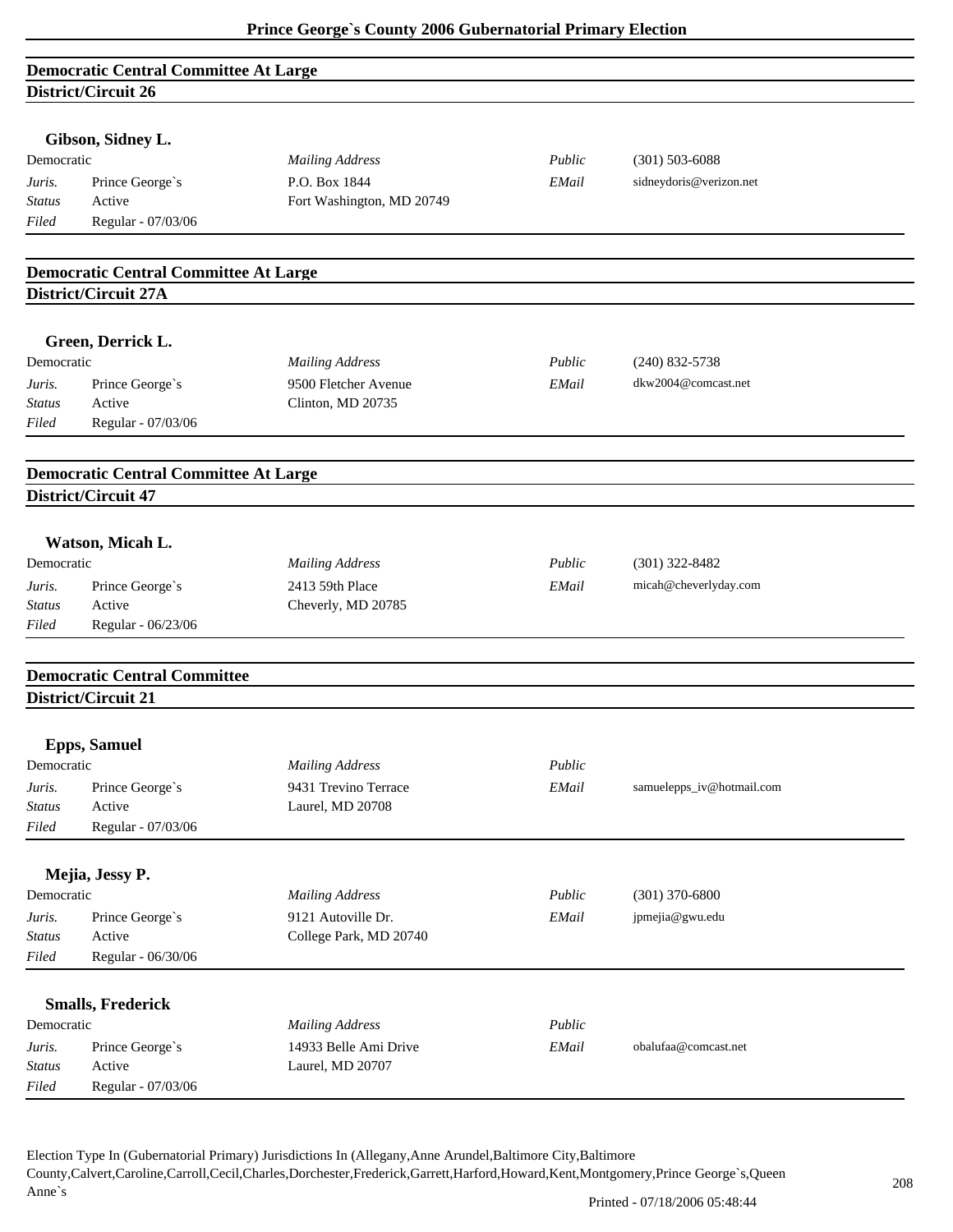|                         | <b>Democratic Central Committee</b> |                                              |        |                            |  |
|-------------------------|-------------------------------------|----------------------------------------------|--------|----------------------------|--|
|                         | District/Circuit 22                 |                                              |        |                            |  |
|                         |                                     |                                              |        |                            |  |
|                         | <b>Glendening, Raymond H.</b>       |                                              |        |                            |  |
| Democratic              |                                     | <b>Mailing Address</b>                       | Public |                            |  |
| Juris.                  | Prince George's                     | 6817 Pineway                                 | EMail  | rglendening@hotmail.com    |  |
| <b>Status</b>           | Active                              | University Park, MD 20782                    |        |                            |  |
| Filed                   | Regular - 06/30/06                  |                                              |        |                            |  |
|                         | <b>Walter, Kurt</b>                 |                                              |        |                            |  |
| Democratic              |                                     | <b>Mailing Address</b>                       | Public | $(301)$ 345-3088           |  |
| Juris.                  | Prince George's                     | 6100 Westchester Park Drive                  | EMail  | e.walter1@worldnet.att.net |  |
| <b>Status</b>           | Active                              | Apartment 417                                |        |                            |  |
| Filed                   | Regular - 06/23/06                  | College Park, MD 20740                       |        |                            |  |
|                         |                                     |                                              |        |                            |  |
|                         | <b>Democratic Central Committee</b> |                                              |        |                            |  |
|                         | District/Circuit 23A                |                                              |        |                            |  |
|                         | Skotz, Ronald G.                    |                                              |        |                            |  |
| Democratic              |                                     | <b>Mailing Address</b>                       | Public | $(301)$ 464-1840           |  |
| Juris.                  | Prince George's                     | 2911 Barrister Lane                          | EMail  |                            |  |
| <b>Status</b>           | Active                              | Bowie, MD 20715                              |        |                            |  |
| Filed                   | Regular - 06/23/06                  |                                              |        |                            |  |
|                         |                                     |                                              |        |                            |  |
|                         | <b>Democratic Central Committee</b> |                                              |        |                            |  |
|                         | District/Circuit 23B                |                                              |        |                            |  |
|                         | <b>Arrington, Hank</b>              |                                              |        |                            |  |
| Democratic              |                                     | <b>Mailing Address</b>                       | Public | $(301)$ 758-1536           |  |
|                         |                                     |                                              |        |                            |  |
| Juris.<br><i>Status</i> | Prince George's<br>Active           | 4706 Mimsey Road<br>Upper Marlboro, MD 20772 | EMail  | htarrington@comcast.net    |  |
| Filed                   | Regular - 06/21/06                  |                                              |        |                            |  |
|                         |                                     |                                              |        |                            |  |
|                         | <b>Democratic Central Committee</b> |                                              |        |                            |  |
|                         | District/Circuit 24                 |                                              |        |                            |  |
|                         | Allen, James W. Jr.                 |                                              |        |                            |  |
| Democratic              |                                     | <b>Mailing Address</b>                       | Public |                            |  |
| Juris.                  | Prince George's                     | 4411 Saddle River Drive                      | EMail  | jimmyallenjr@aol.com       |  |
| Status                  | Active                              | Bowie, MD 20720                              |        |                            |  |
| Filed                   | Regular - 06/29/06                  |                                              |        |                            |  |
|                         |                                     |                                              |        |                            |  |
|                         | Speigner, Terry L.                  |                                              |        |                            |  |
| Democratic              |                                     | <b>Mailing Address</b>                       | Public | $(301)$ 429-2715           |  |
| Juris.                  | Prince George's                     | 9907 Rosa Vista Ct.                          | EMail  | tlspeigner@yahoo.com       |  |
| Status                  | Active                              | Mitchellville, MD 20721                      |        |                            |  |
| Filed                   | Regular - 07/03/06                  |                                              |        |                            |  |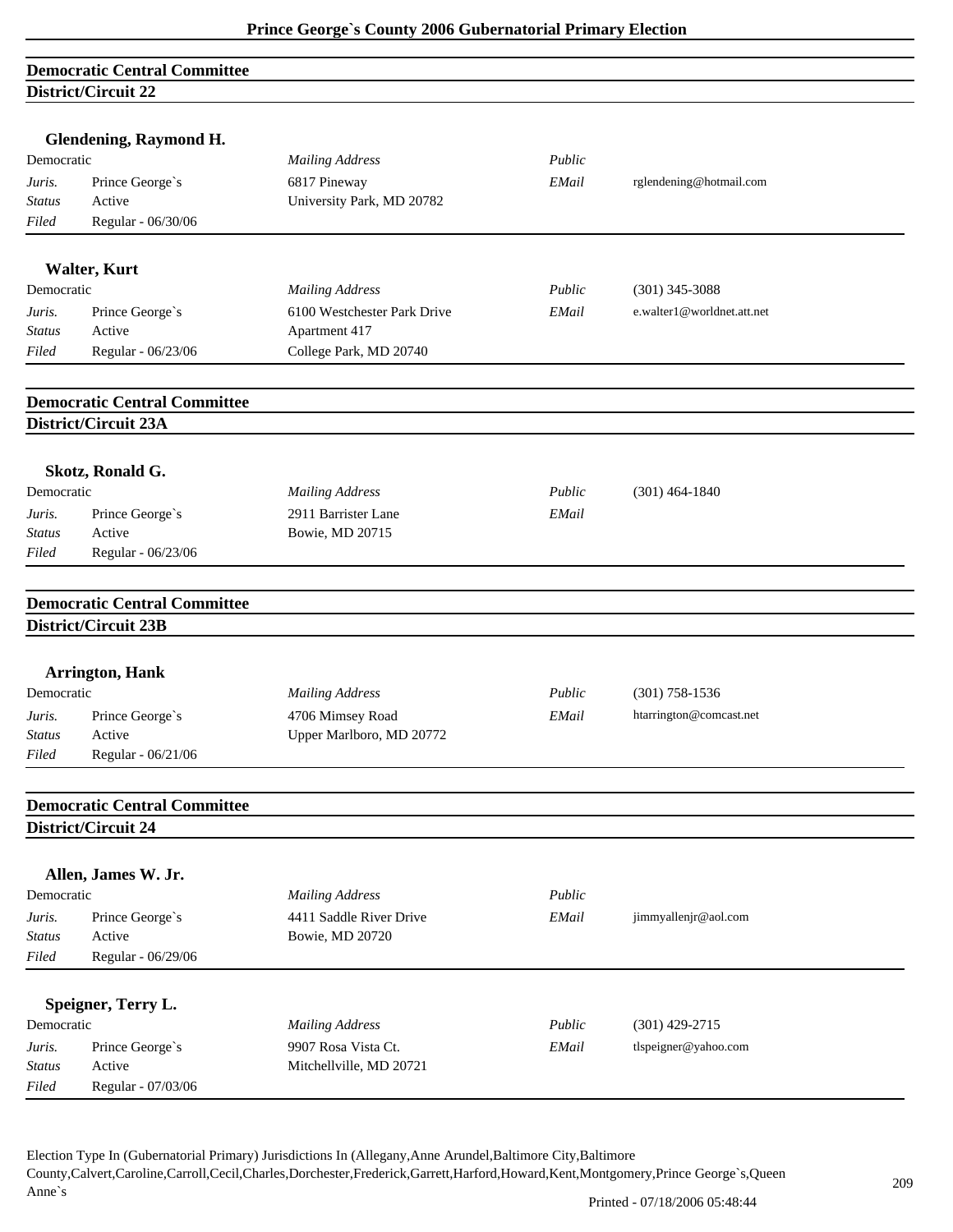# **Democratic Central Committee District/Circuit 25**

|               | Camp, Marva Jo                      |                            |        |                          |  |
|---------------|-------------------------------------|----------------------------|--------|--------------------------|--|
| Democratic    |                                     | <b>Mailing Address</b>     | Public |                          |  |
| Juris.        | Prince George's                     | 1301 Sea Pines Terrace     | EMail  | mjcamp@comcast.net       |  |
| Status        | Active                              | Mitchellville, MD 20721    |        |                          |  |
| Filed         | Regular - 07/03/06                  |                            |        |                          |  |
|               | Green, Teena                        |                            |        |                          |  |
| Democratic    |                                     | <b>Mailing Address</b>     | Public | $(301) 801 - 4942$       |  |
| Juris.        | Prince George's                     | 6011 Darel Street          | EMail  | teenag@comcast.net       |  |
| Status        | Active                              | Camp Springs, MD 20746     |        |                          |  |
| Filed         | Regular - 07/03/06                  |                            |        |                          |  |
|               |                                     |                            |        |                          |  |
|               | Turner, Arthur A. Jr.               |                            |        |                          |  |
| Democratic    |                                     | <b>Mailing Address</b>     | Public |                          |  |
| Juris.        | Prince George's                     | 11229 Kettering Place      | EMail  | arthurturner@verizon.net |  |
| <b>Status</b> | Active                              | Kettering, MD 20774        |        |                          |  |
| Filed         | Regular - 07/03/06                  |                            |        |                          |  |
|               | Walls, James L.                     |                            |        |                          |  |
| Democratic    |                                     | <b>Mailing Address</b>     | Public | $(240)$ 508-0448         |  |
| Juris.        | Prince George's                     | 2603 Council Drive         | EMail  | jameswalls@hotmail.com   |  |
| <b>Status</b> | Withdrawn - 07/13/2006              | District Heights, MD 20747 |        |                          |  |
| Filed         | Regular - 05/08/06                  |                            |        |                          |  |
|               | <b>Democratic Central Committee</b> |                            |        |                          |  |
|               | District/Circuit 26                 |                            |        |                          |  |
|               | Holt, Naisha L.                     |                            |        |                          |  |
| Democratic    |                                     | <b>Mailing Address</b>     | Public |                          |  |
| Juris.        | Prince George's                     | 2629 Colebrook Dr.         | EMail  | naishaholt@yahoo.com     |  |
| Status        | Active                              | Temple Hills, MD 20748     |        |                          |  |
| Filed         | Regular - 07/03/06                  |                            |        |                          |  |
|               |                                     |                            |        |                          |  |
|               | Logan, Deborah                      |                            |        |                          |  |
| Democratic    |                                     | <b>Mailing Address</b>     | Public |                          |  |
| Juris.        | Prince George's                     | 4909 Dalton Street         | EMail  | dlogan5944@aol.com       |  |
| <b>Status</b> | Active                              | Temple Hills, MD 20748     |        |                          |  |
| Filed         | Regular - 07/03/06                  |                            |        |                          |  |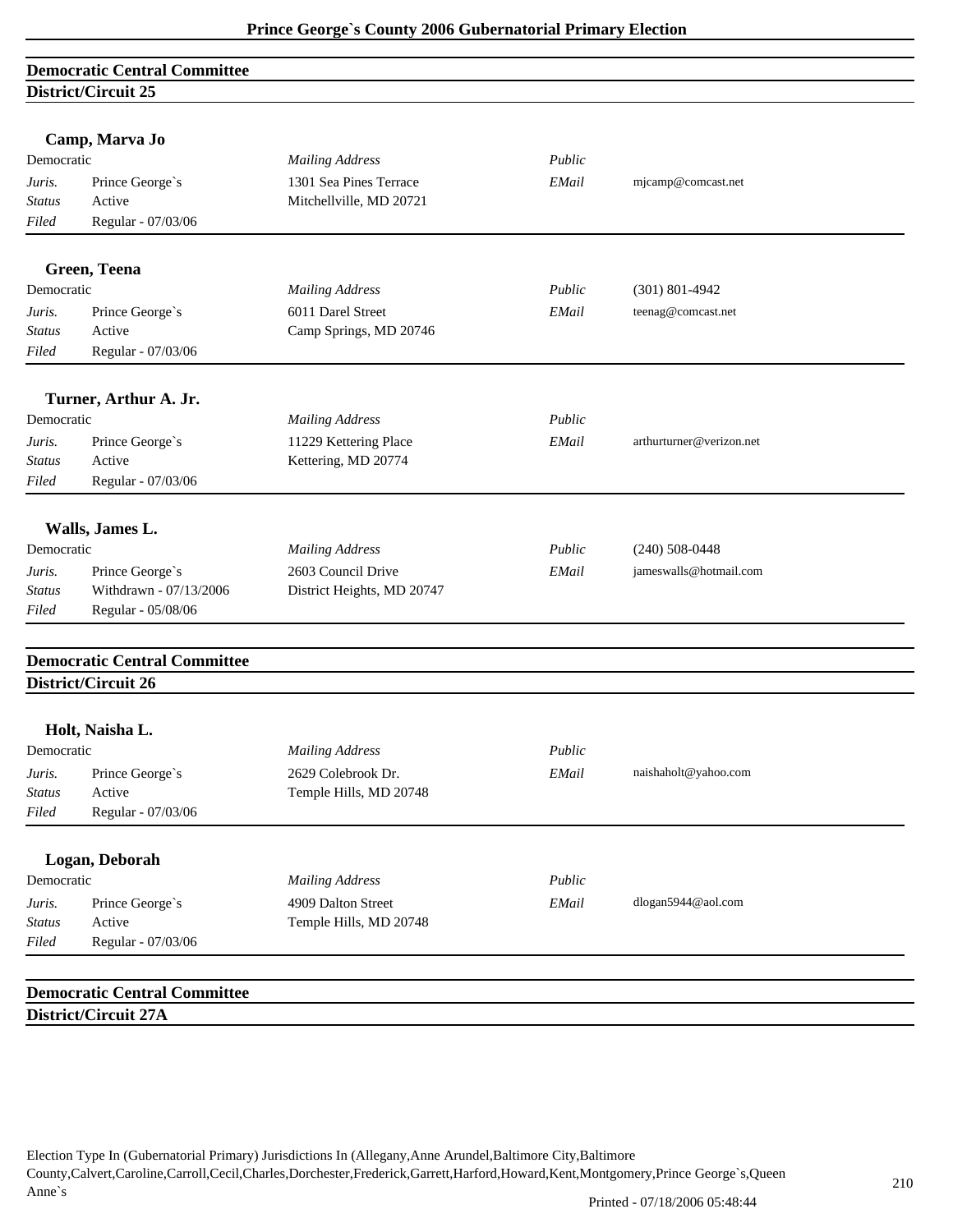### **Democratic Central Committee (Continued) District/Circuit 27A**

|                         | Franklin, Mel                       |                                          |        |                                 |
|-------------------------|-------------------------------------|------------------------------------------|--------|---------------------------------|
| Democratic              |                                     | <b>Mailing Address</b>                   | Public | $(301)$ 325-4642                |
| Juris.                  | Prince George's                     | 8413 Old Colony Dr. South                | EMail  | melfranklin@greatermarlboro.org |
| <b>Status</b>           | Active                              | Upper Marlboro, MD 20772                 |        |                                 |
| Filed                   | Regular - 06/30/06                  |                                          |        |                                 |
|                         | Green, Derrick L.                   |                                          |        |                                 |
| Democratic              |                                     | <b>Mailing Address</b>                   | Public | $(240)$ 832-5738                |
| Juris.                  | Prince George's                     | 9500 Fletcher Avenue                     | EMail  | dkw2004@comcast.net             |
| <b>Status</b>           | Withdrawn - 07/03/2006              | Clinton, MD 20735                        |        |                                 |
| Filed                   | Regular - 06/29/06                  |                                          |        |                                 |
|                         |                                     |                                          |        |                                 |
|                         | Patterson, John B.                  |                                          |        |                                 |
| Democratic              |                                     | <b>Mailing Address</b>                   | Public |                                 |
| Juris.                  | Prince George's                     | 1208 Bohac Lane                          | EMail  | johnpatt440@hotmail.com         |
| <b>Status</b>           | Active                              | Accokeek, MD 20607                       |        |                                 |
| Filed                   | Regular - 06/13/06                  |                                          |        |                                 |
|                         | <b>Democratic Central Committee</b> |                                          |        |                                 |
|                         | District/Circuit 47                 |                                          |        |                                 |
|                         |                                     |                                          |        |                                 |
| Democratic              | <b>McNeill</b> , Dottie             | <b>Mailing Address</b>                   | Public | $(301) 741 - 0614$              |
|                         |                                     |                                          |        | dottiebwa@aol.com               |
| Juris.<br><b>Status</b> | Prince George's<br>Active           | 909 Fairoak Ave<br>Hyattsville, MD 20783 | EMail  |                                 |
| Filed                   | Regular - 06/30/06                  |                                          |        |                                 |
|                         |                                     |                                          |        |                                 |
|                         | Rodriguez, Alexander                |                                          |        |                                 |
| Democratic              |                                     | <b>Mailing Address</b>                   | Public |                                 |
| Juris.                  | Prince George's                     | 5213 Newton St.                          | EMail  | arod_axiom@yahoo.com            |
| Status                  | Active                              | #203                                     |        |                                 |
| Filed                   | Regular - 06/30/06                  | Bladensburg, MD 20710                    |        |                                 |
|                         | <b>Republican Central Committee</b> |                                          |        |                                 |
|                         | District/Circuit 21                 |                                          |        |                                 |
|                         |                                     |                                          |        |                                 |
| Republican              | Camacho, Carmen F.                  |                                          | Public |                                 |
|                         |                                     | <b>Mailing Address</b>                   |        |                                 |
| Juris.                  | Prince George's                     | 6403 McCahill                            | EMail  | cfcamacho@juno.com              |
| <b>Status</b>           | Active                              | Laurel, MD 20707                         |        |                                 |
| Filed                   | Regular - 06/29/06                  |                                          |        |                                 |
|                         | <b>Republican Central Committee</b> |                                          |        |                                 |
|                         | District/Circuit 22                 |                                          |        |                                 |
|                         |                                     |                                          |        |                                 |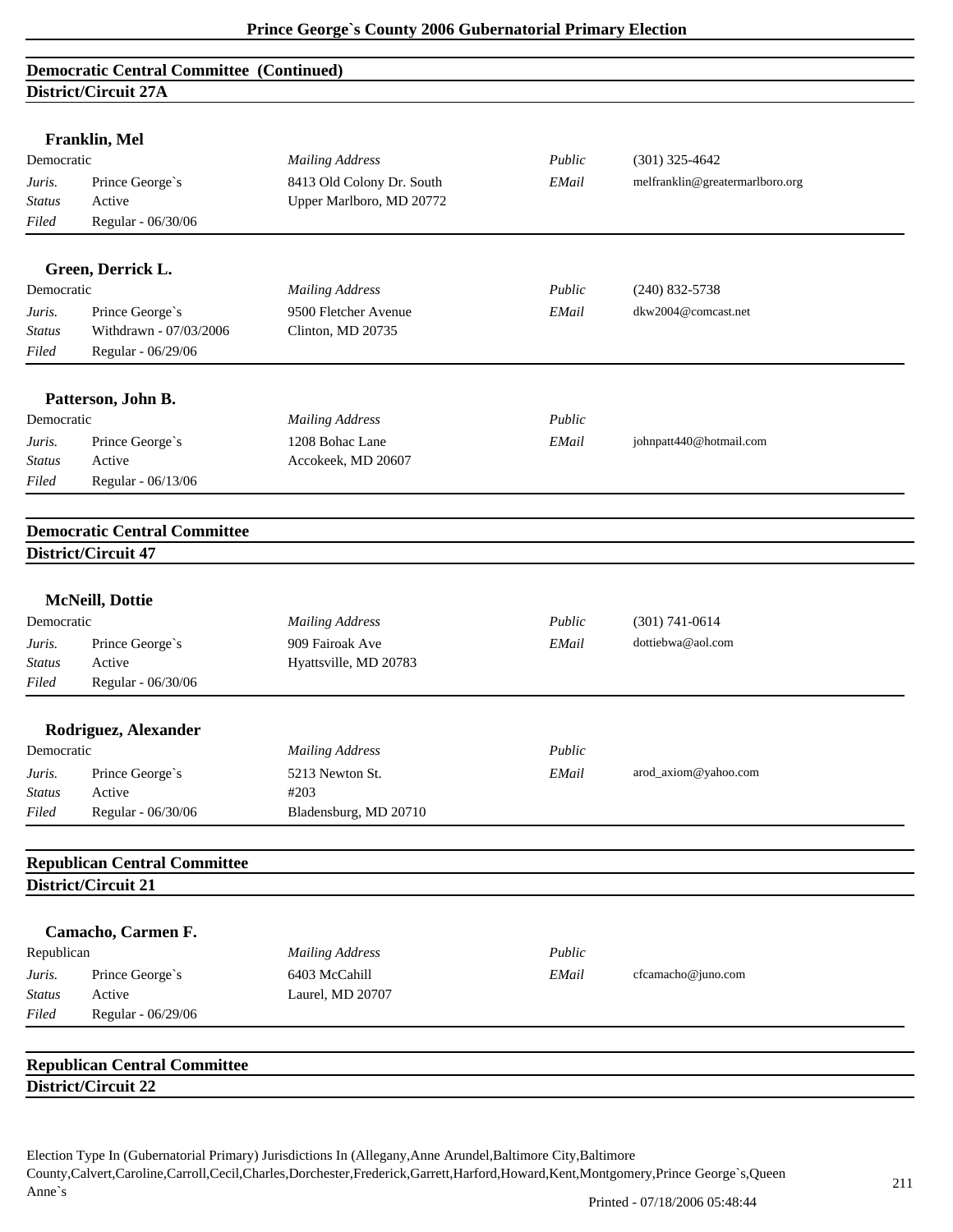| <b>Republican Central Committee (Continued)</b> |  |
|-------------------------------------------------|--|
| District/Circuit 22                             |  |

|                               | DISURTU CIRCUIT 44                                         |                                                |        |                               |
|-------------------------------|------------------------------------------------------------|------------------------------------------------|--------|-------------------------------|
|                               | Bitzer, Marlyn C.                                          |                                                |        |                               |
|                               |                                                            |                                                | Public |                               |
| Republican<br>Prince George's |                                                            | <b>Mailing Address</b>                         | EMail  | mcbitzer@aol.com              |
| Juris.<br>Status              | Active                                                     | 7513 Topton Street<br>New Carrollton, MD 20784 |        |                               |
| Filed                         | Regular - 06/06/06                                         |                                                |        |                               |
|                               |                                                            |                                                |        |                               |
|                               | <b>Republican Central Committee</b>                        |                                                |        |                               |
|                               | District/Circuit 23                                        |                                                |        |                               |
|                               | <b>Borger, Henry</b>                                       |                                                |        |                               |
| Republican                    |                                                            | <b>Mailing Address</b>                         | Public |                               |
|                               |                                                            |                                                | EMail  | habandmab@juno.com            |
| Juris.<br><b>Status</b>       | Prince George's<br>Active                                  | 8714 Crystal Rock Lane<br>Laurel, MD 20708     |        |                               |
| Filed                         | Regular - 06/13/06                                         |                                                |        |                               |
|                               |                                                            |                                                |        |                               |
|                               | Di Stefano, Evelyn B.                                      |                                                |        |                               |
| Republican                    |                                                            | <b>Mailing Address</b>                         | Public |                               |
| Juris.                        | Prince George's                                            | 12009 Long Ridge Lane                          | EMail  |                               |
| Status                        | Active                                                     | <b>Bowie, MD 20715</b>                         |        |                               |
| Filed                         | Regular - 06/29/06                                         |                                                |        |                               |
|                               |                                                            |                                                |        |                               |
|                               | <b>Theodore-Lewis, Sharon</b>                              |                                                |        |                               |
| Republican                    |                                                            | <b>Mailing Address</b>                         | Public | $(301)$ 928-9740              |
| Juris.                        | Prince George's                                            | 14700 Dunwood Valley Drive                     | EMail  | stlewis@patrickhenry.net      |
| Status                        | Active                                                     | Mitchellville, MD 20721                        |        |                               |
| Filed                         | Regular - 06/27/06                                         |                                                |        |                               |
|                               |                                                            |                                                |        |                               |
|                               | <b>Republican Central Committee</b><br>District/Circuit 24 |                                                |        |                               |
|                               |                                                            |                                                |        |                               |
|                               | Kellogg, Virginia W.                                       |                                                |        |                               |
| Republican                    |                                                            | <b>Mailing Address</b>                         | Public |                               |
| Juris.                        | Prince George's                                            | 3405 Grayvine Lane                             | EMail  | v3280@aol.com                 |
| <b>Status</b>                 | Active                                                     | Mitchellville, MD 20721                        |        |                               |
| Filed                         | Regular - 06/29/06                                         |                                                |        |                               |
|                               |                                                            |                                                |        |                               |
|                               | <b>Republican Central Committee</b>                        |                                                |        |                               |
|                               | District/Circuit 25                                        |                                                |        |                               |
|                               | <b>Carroll, Christopher</b>                                |                                                |        |                               |
| Republican                    |                                                            | <b>Mailing Address</b>                         | Public | $(301)$ 437-7807              |
| Juris.                        | Prince George's                                            | 12100 Blaketon St.                             | EMail  | carroll.christopher@gmail.com |
| <b>Status</b>                 | Active                                                     | Kettering, MD 20774                            |        |                               |
| Filed                         | Regular - 06/30/06                                         |                                                |        |                               |
|                               |                                                            |                                                |        |                               |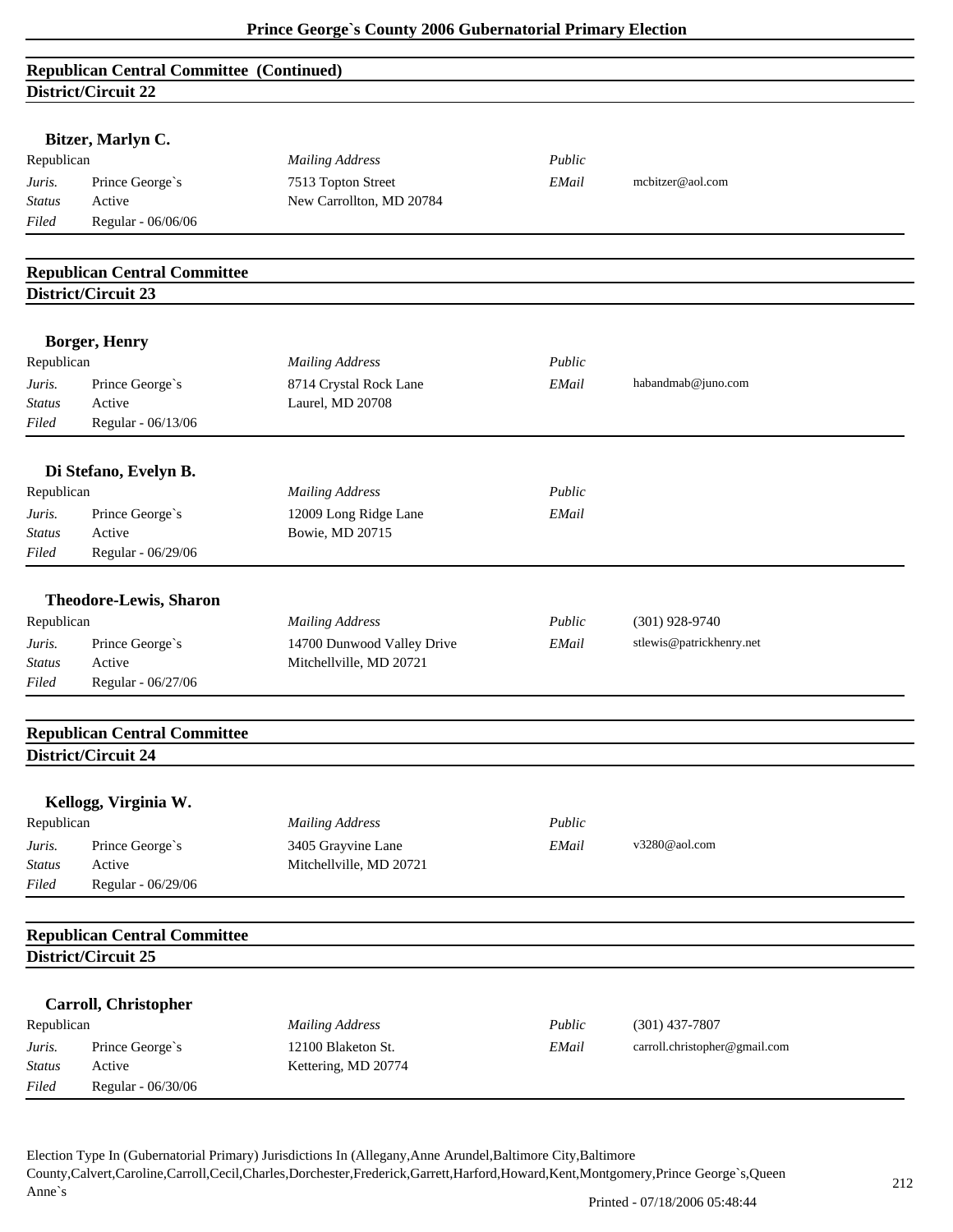| <b>Republican Central Committee (Continued)</b> |                                                            |                               |        |                        |  |
|-------------------------------------------------|------------------------------------------------------------|-------------------------------|--------|------------------------|--|
|                                                 | District/Circuit 25                                        |                               |        |                        |  |
|                                                 |                                                            |                               |        |                        |  |
|                                                 | Farrar-Dyke, Debra                                         |                               |        |                        |  |
| Republican                                      |                                                            | <b>Mailing Address</b>        | Public | $(202)$ 962-1168       |  |
| Juris.                                          | Prince George's                                            | 14503 Squires Gate Ct         | EMail  | farrardyke@hotmail.com |  |
| <b>Status</b>                                   | Active                                                     | Upper Marlboro, MD 20774      |        |                        |  |
| Filed                                           | Regular - 06/29/06                                         |                               |        |                        |  |
|                                                 | Franklin, William E.                                       |                               |        |                        |  |
| Republican                                      |                                                            | <b>Mailing Address</b>        | Public | $(202)$ 246-9112       |  |
| Juris.                                          | Prince George's                                            | 5306 Thomas Sim Lee Terrace   | EMail  | wfrnkln@yahoo.com      |  |
| Status                                          | Active                                                     | Upper Marlboro, MD 20772      |        |                        |  |
| Filed                                           | Regular - 07/03/06                                         |                               |        |                        |  |
|                                                 |                                                            |                               |        |                        |  |
|                                                 | <b>Republican Central Committee</b><br>District/Circuit 26 |                               |        |                        |  |
|                                                 |                                                            |                               |        |                        |  |
|                                                 | <b>Fisher, JoAnn</b>                                       |                               |        |                        |  |
| Republican                                      |                                                            | <b>Mailing Address</b>        | Public | $(301)$ 567-2315       |  |
| Juris.                                          | Prince George's                                            | 646 Maury Avenue              | EMail  | jyf20745@yahoo.com     |  |
| Status                                          | Active                                                     | Oxon Hill, MD 20745           |        |                        |  |
| Filed                                           | Regular - 06/21/06                                         |                               |        |                        |  |
|                                                 | Harris, Mykel                                              |                               |        |                        |  |
| Republican                                      |                                                            | <b>Mailing Address</b>        | Public | $(301) 505 - 1254$     |  |
| Juris.                                          | Prince George's                                            | 3709 South Gate Court         | EMail  | mykelesq@verizon.net   |  |
| Status                                          | Active                                                     | Temple Hills, MD 20748        |        |                        |  |
| Filed                                           | Regular - 06/27/06                                         |                               |        |                        |  |
|                                                 |                                                            |                               |        |                        |  |
|                                                 | <b>Republican Central Committee</b>                        |                               |        |                        |  |
|                                                 | District/Circuit 27A                                       |                               |        |                        |  |
|                                                 | Principe, Dot                                              |                               |        |                        |  |
| Republican                                      |                                                            | <b>Mailing Address</b>        | Public | $(301)$ 627-8018       |  |
| Juris.                                          | Prince George's                                            | 8060 Croom Road               | EMail  | toddifrank@aol.com     |  |
| <b>Status</b>                                   | Active                                                     | Upper Marlboro, MD 20772-9781 |        |                        |  |
| Filed                                           | Regular - 05/31/06                                         |                               |        |                        |  |
|                                                 | <b>Republican Central Committee</b>                        |                               |        |                        |  |
|                                                 | District/Circuit 47                                        |                               |        |                        |  |
|                                                 |                                                            |                               |        |                        |  |
|                                                 | Johnson, Steven W.                                         |                               |        |                        |  |

|               | <b>SOUTHSON'S DECISITIVE</b> |                        |        |                               |
|---------------|------------------------------|------------------------|--------|-------------------------------|
| Republican    |                              | <b>Mailing Address</b> | Public | $(301)$ 322-1510              |
| Juris.        | Prince George's              | 1714 62nd Avenue       | EMail  | stevenjohnson@askstelecom.com |
| <b>Status</b> | Active                       | Cheverly, MD 20785     |        |                               |
| Filed         | Regular - 05/16/06           |                        |        |                               |
|               |                              |                        |        |                               |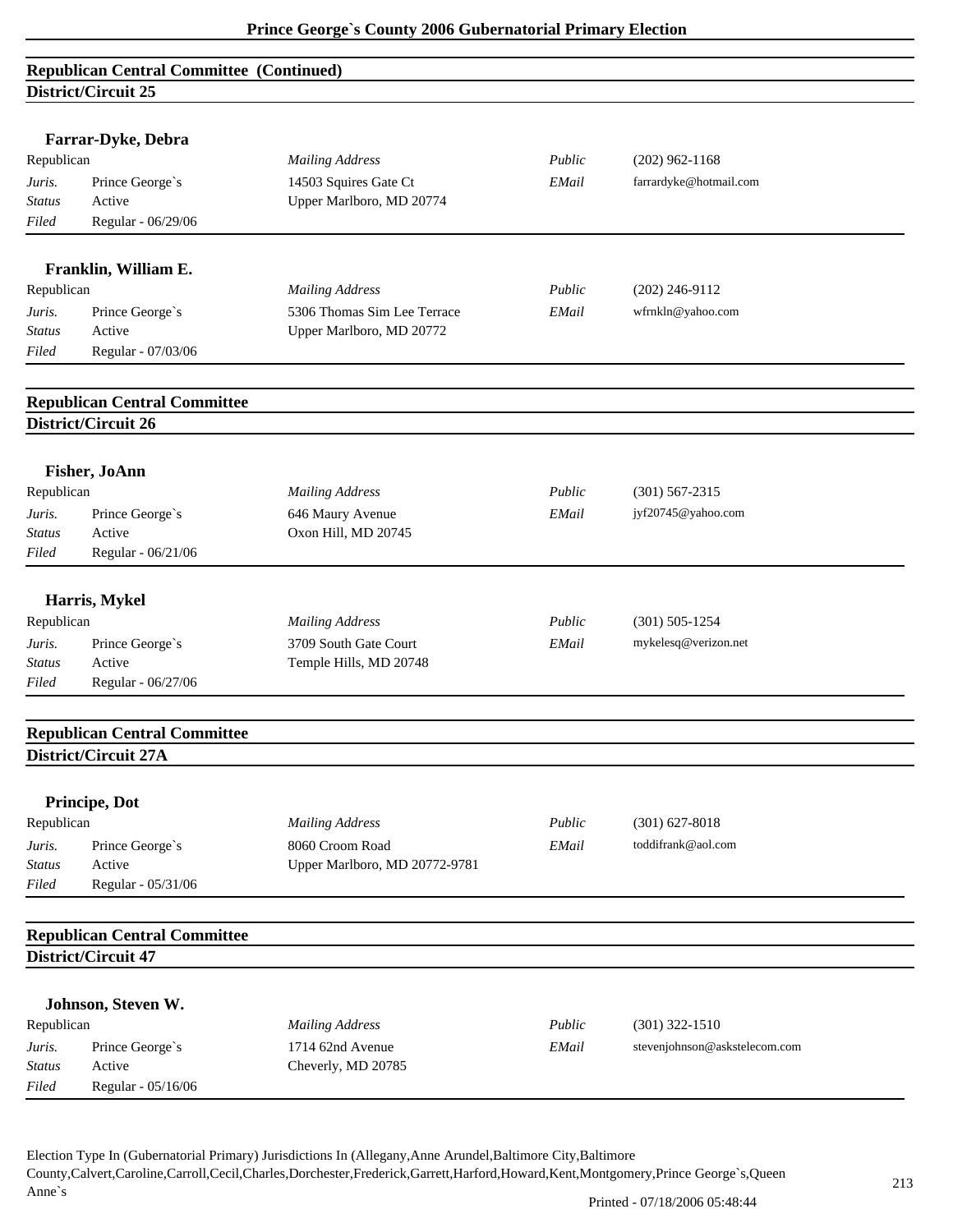#### **Board of Education At Large**

|               | <b>Beck, Donna Hathaway</b>  |                           |        |                                    |
|---------------|------------------------------|---------------------------|--------|------------------------------------|
| Non-Partisan  |                              | <b>Mailing Address</b>    | Public | $(301)$ 335-5022                   |
| Juris.        | Prince George's              | 9906 Sudan Place          | EMail  | hathawaybeck@aol.com               |
| Status        | Active                       | Upper Marlboro, MD 20772  |        |                                    |
| Filed         | Regular - 06/23/06           |                           |        |                                    |
|               | <b>Chevalier, Jacques II</b> |                           |        |                                    |
| Non-Partisan  |                              | <b>Mailing Address</b>    | Public | $(202)$ 494-2955                   |
| Juris.        | Prince George's              | 7003 Greenvale Parkway    | EMail  | elect.jacqueschevalier@comcast.net |
| <b>Status</b> | Withdrawn - 07/03/2006       | Woodlawn, MD 20784        |        |                                    |
| Filed         | Regular - 04/17/06           |                           |        |                                    |
|               | Darensbourg, Alicia          |                           |        |                                    |
| Non-Partisan  |                              | <b>Mailing Address</b>    | Public | $(301) 518 - 3774$                 |
| Juris.        | Prince George's              | P.O. Box 301              | EMail  | adarensbourg@hotmail.com           |
| <b>Status</b> | Active                       | Clinton, MD 20735         |        |                                    |
| Filed         | Regular - 07/03/06           |                           |        |                                    |
|               | Driver, Deborah D.           |                           |        |                                    |
| Non-Partisan  |                              | <b>Mailing Address</b>    | Public | $(240)$ 286-1919                   |
| Juris.        | Prince George's              | P.O. Box 442555           | EMail  | ddd1northstar@comcast.net          |
| <b>Status</b> | Active                       | Fort Washington, MD 20749 |        |                                    |
| Filed         | Regular - 07/03/06           |                           |        |                                    |
|               | <b>Fellows, Carletta</b>     |                           |        |                                    |
| Non-Partisan  |                              | <b>Mailing Address</b>    | Public | $(301) 580 - 3983$                 |
| Juris.        | Prince George's              | P.O. Box 6845             | EMail  | cfellows4501@verizon.net           |
| <b>Status</b> | Active                       | Largo, MD 20792           |        |                                    |
| Filed         | Regular - 05/30/06           |                           |        |                                    |
|               | Fox, Kenneth                 |                           |        |                                    |
| Non-Partisan  |                              | <b>Mailing Address</b>    | Public | $(301) 809 - 6114$                 |
| Juris.        | Prince George's              | 14102 Guardian Court      | EMail  | xofnek@aol.com                     |
| <b>Status</b> | Active                       | Bowie, MD 20715           |        |                                    |
| Filed         | Regular - 07/03/06           |                           |        |                                    |
|               |                              |                           |        |                                    |
|               | Jacobs, Jeana                |                           |        |                                    |
| Non-Partisan  |                              | <b>Mailing Address</b>    | Public | $(301)$ 341-3331                   |
| Juris.        | Prince George's              | 12138 Central Ave         | EMail  | vmlaw1@comcast.net                 |
| Status        | Active                       | #171                      |        |                                    |
| Filed         | Regular - 06/30/06           | Mitchellville, MD 20721   |        |                                    |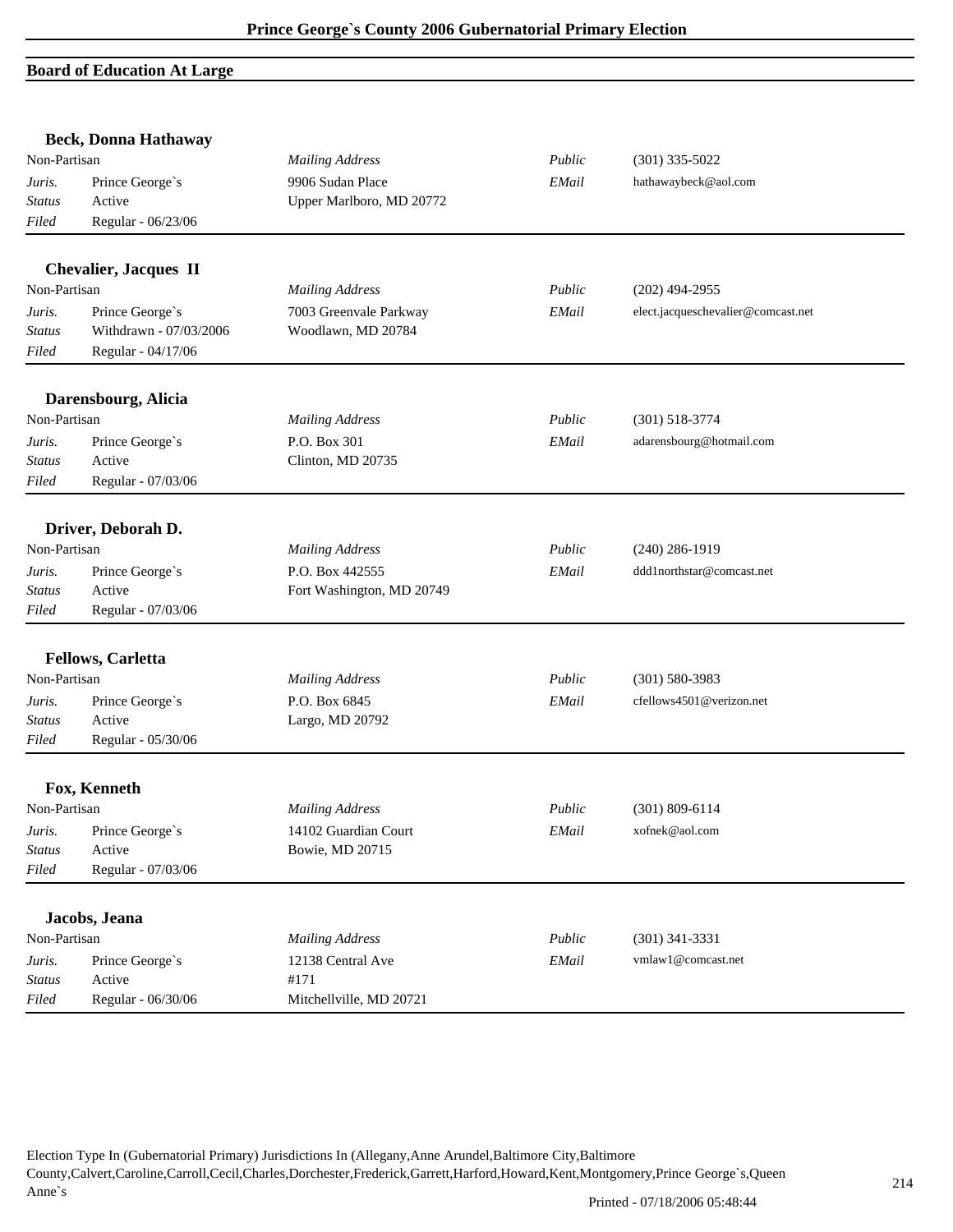#### **Board of Education At Large (Continued)**

|               | Johnson, Ken E.              |                             |        |                                       |
|---------------|------------------------------|-----------------------------|--------|---------------------------------------|
| Non-Partisan  |                              | <b>Mailing Address</b>      | Public | $(301)$ 466-8473                      |
| Juris.        | Prince George's              | 11200 Lake Vista Lane       | EMail  | kenejohnson@comcast.net               |
| <b>Status</b> | Active<br>Regular - 07/03/06 | Mitchellville, MD 20721     |        |                                       |
| Filed         |                              |                             |        |                                       |
|               | Lawlah, Gloria               |                             |        |                                       |
| Non-Partisan  |                              | <b>Mailing Address</b>      | Public | $(301) 858 - 3092$                    |
| Juris.        | Prince George's              | 3801 24th Avenue            | EMail  | gloria_gary_lawlah@senate.state.md.us |
| <b>Status</b> | Active                       | Hillcrest Heights, MD 20748 |        |                                       |
| Filed         | Regular - 07/03/06           |                             |        |                                       |
|               | Lee, Tony                    |                             |        |                                       |
| Non-Partisan  |                              | <b>Mailing Address</b>      | Public |                                       |
| Juris.        | Prince George's              | 906 Wrigley Place           | EMail  | revlee21@comcast.net                  |
| Status        | Active                       | Fort Washintgon, MD 20744   |        |                                       |
| Filed         | Regular - 06/29/06           |                             |        |                                       |
|               | Page, Tammie L.              |                             |        |                                       |
| Non-Partisan  |                              | <b>Mailing Address</b>      | Public | $(301)$ 275-2223                      |
| Juris.        | Prince George's              | 5829 Barnes Drive           | EMail  | latresepage@aol.com                   |
| <b>Status</b> | Active                       | Clinton, MD 20735           |        |                                       |
| Filed         | Regular - 06/08/06           |                             |        |                                       |
|               | Pooran, Milad                |                             |        |                                       |
| Non-Partisan  |                              | <b>Mailing Address</b>      | Public | $(301)$ 213-7325                      |
| Juris.        | Prince George's              | 4400 Apex Lane              | EMail  | pooran@milad.org                      |
| <b>Status</b> | Active                       | Beltsville, MD 20705        |        |                                       |
| Filed         | Regular - 03/09/06           |                             |        |                                       |
|               | Reid, Larry C.               |                             |        |                                       |
| Non-Partisan  |                              | <b>Mailing Address</b>      | Public | $(301)$ 817-0400                      |
| Juris.        | Prince George's              | 8806 Jenna Court            | EMail  | reidlcreid@aol.com                    |
| <b>Status</b> | Active                       | Lanham, MD 20706            |        |                                       |
| Filed         | Regular - 06/05/06           |                             |        |                                       |
|               | Searcy, Walter J.            |                             |        |                                       |
| Non-Partisan  |                              | <b>Mailing Address</b>      | Public | $(301)$ 249-2502                      |
| Juris.        | Prince George's              | P.O. Box 6027               | EMail  | wjsearcy@aol.com                      |
| Status        | Active                       | Largo, MD 20792             |        |                                       |
| Filed         | Regular - 04/12/06           |                             |        |                                       |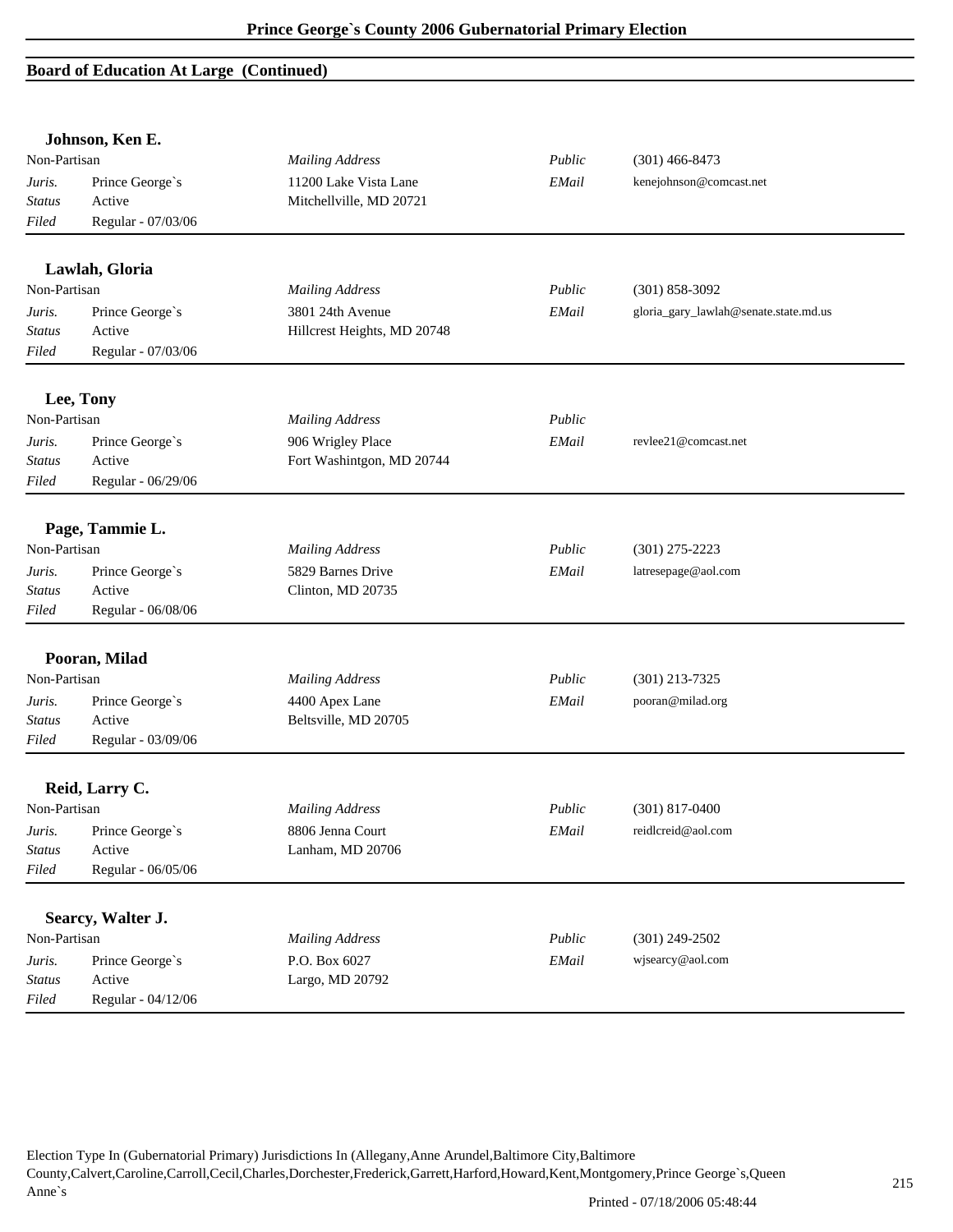#### **Board of Education At Large (Continued)**

|                                             | <b>Stone, Howard</b>           |                                                |        |                          |  |
|---------------------------------------------|--------------------------------|------------------------------------------------|--------|--------------------------|--|
| Non-Partisan                                |                                | <b>Mailing Address</b>                         | Public | $(301)$ 204-0899         |  |
| Juris.<br><b>Status</b>                     | Prince George's<br>Active      | 3104 Courtside Road<br>Mitchellville, MD 20721 | EMail  | howardw5@yahoo.com       |  |
| Filed                                       | Regular - 06/29/06             |                                                |        |                          |  |
|                                             | Strother, Sherry A.            |                                                |        |                          |  |
| Non-Partisan                                |                                | <b>Mailing Address</b>                         | Public | $(301)$ 322-2610         |  |
| Juris.                                      | Prince George's                | 7208 East Forest Road                          | EMail  | sstrother@verizon.net    |  |
| <b>Status</b>                               | Active                         | Landover, MD 20785                             |        |                          |  |
| Filed                                       | Regular - 06/28/06             |                                                |        |                          |  |
|                                             | <b>Thomas, Nate</b>            |                                                |        |                          |  |
| Non-Partisan                                |                                | <b>Mailing Address</b>                         | Public | $(301)$ 735-7153         |  |
| Juris.                                      | Prince George's                | P.O. Box 138                                   | EMail  | info@natethomas2006.com  |  |
| <b>Status</b>                               | Active                         | Suitland, MD 20752                             |        |                          |  |
| Filed                                       | Regular - 06/29/06             |                                                |        |                          |  |
|                                             | <b>Watson</b> , Ron            |                                                |        |                          |  |
| Non-Partisan                                |                                | <b>Mailing Address</b>                         | Public | $(301) 633 - 9163$       |  |
| Juris.                                      | Prince George's                | P.O. Box 7404                                  | EMail  | ron.l.watson@comcast.net |  |
| <b>Status</b>                               | Active                         | Largo, MD 20792-7404                           |        |                          |  |
| Filed                                       | Regular - 05/05/06             |                                                |        |                          |  |
|                                             | <b>Board of Education</b>      |                                                |        |                          |  |
|                                             | District/Circuit 001           |                                                |        |                          |  |
|                                             |                                |                                                |        |                          |  |
| <b>Beander, Beverly Kae</b><br>Non-Partisan |                                | <b>Mailing Address</b>                         | Public | $(301)$ 937-0828         |  |
|                                             | Prince George's                | 4801 Manheim Ave                               | EMail  | b_beander@yahoo.com      |  |
| Juris.<br>Status                            | Withdrawn - 07/12/2006         | Beltsville, MD 20705                           |        |                          |  |
| Filed                                       | Regular - 07/03/06             |                                                |        |                          |  |
|                                             | <b>Gates, George Martin IV</b> |                                                |        |                          |  |
| Non-Partisan                                |                                | <b>Mailing Address</b>                         | Public | $(301)$ 908-0601         |  |
| Juris.                                      | Prince George's                | 7011 Mathew St.                                | EMail  | gmgatesIV@cs.com         |  |
| <b>Status</b>                               | Active                         | Greenbelt, MD 20770                            |        |                          |  |
| Filed                                       | Regular - 07/03/06             |                                                |        |                          |  |
|                                             |                                |                                                |        |                          |  |
|                                             | <b>Johnson, Rosalind</b>       |                                                |        |                          |  |
| Non-Partisan                                |                                | <b>Mailing Address</b>                         | Public |                          |  |
| Juris.                                      | Prince George's                | 11478 Laurelwalk Drive                         | EMail  | rjohn826771@mac.com      |  |
| <b>Status</b>                               | Active                         | Laurel, MD 20708                               |        |                          |  |
| Filed                                       | Regular - 06/20/06             |                                                |        |                          |  |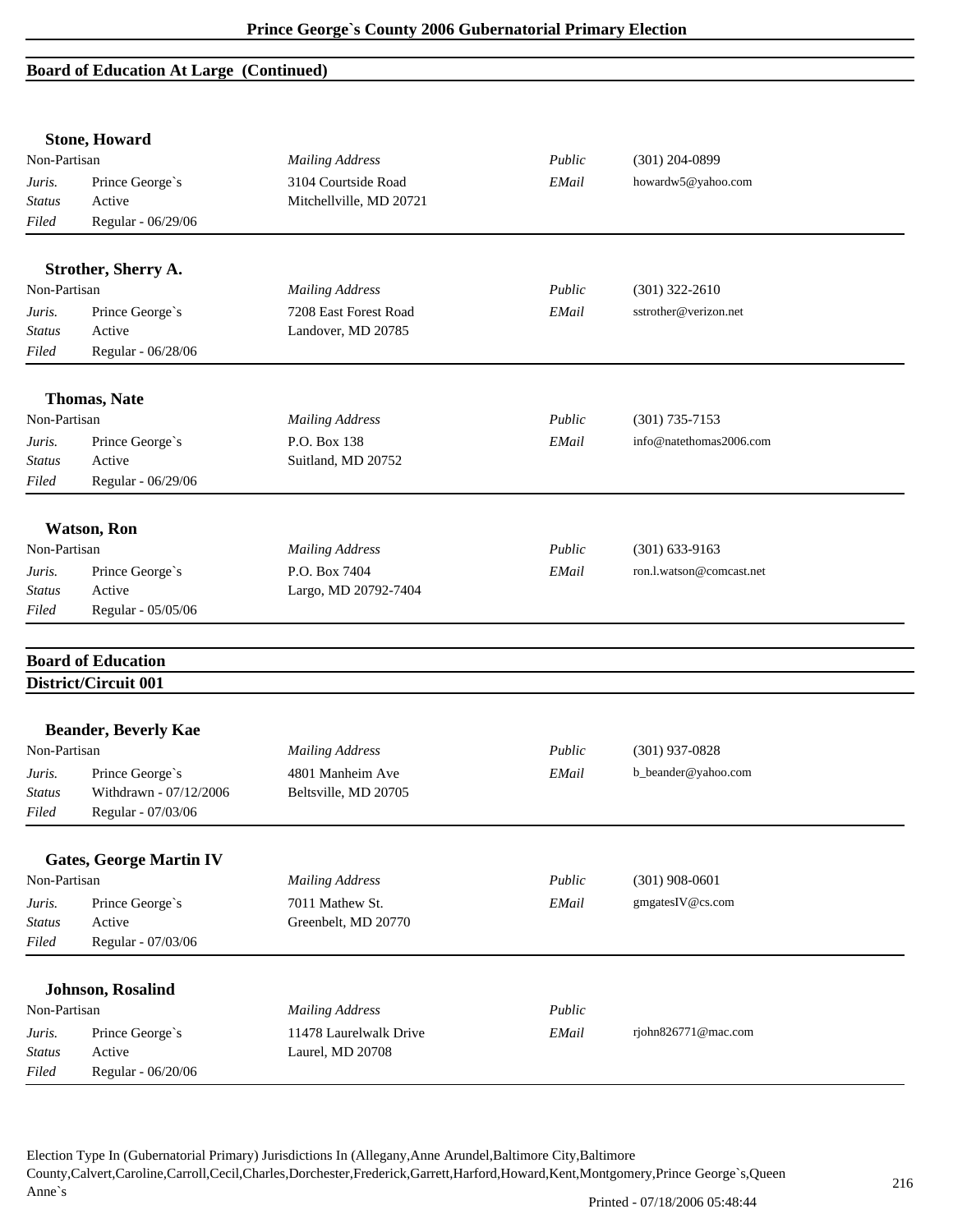|               | <b>Board of Education (Continued)</b> |                        |        |                                    |
|---------------|---------------------------------------|------------------------|--------|------------------------------------|
|               | District/Circuit 001                  |                        |        |                                    |
|               |                                       |                        |        |                                    |
|               | <b>Shell, Robin Barnes</b>            |                        |        |                                    |
| Non-Partisan  |                                       | <b>Mailing Address</b> | Public | $(301)$ 429-6107                   |
| Juris.        | Prince George's                       | 11412 Kedleston Road   | EMail  | trainingforlife@verizon.net        |
| <b>Status</b> | Active                                | Glenn Dale, MD 20769   |        |                                    |
| Filed         | Regular - 07/03/06                    |                        |        |                                    |
|               | <b>Whitley, Dennis III</b>            |                        |        |                                    |
| Non-Partisan  |                                       | <b>Mailing Address</b> | Public | $(301)$ 717-3125                   |
| Juris.        | Prince George's                       | 14706 Northfield Ct.   | EMail  | DWIIIESQ@aol.com                   |
| <b>Status</b> | Active                                | Laurel, MD 20707       |        |                                    |
| Filed         | Regular - 07/03/06                    |                        |        |                                    |
|               |                                       |                        |        |                                    |
|               | <b>Board of Education</b>             |                        |        |                                    |
|               | District/Circuit 002                  |                        |        |                                    |
|               | <b>Chevalier, Jacques II</b>          |                        |        |                                    |
| Non-Partisan  |                                       | <b>Mailing Address</b> | Public | $(202)$ 494-2955                   |
| Juris.        | Prince George's                       | 7003 Greenvale Parkway | EMail  | elect.jacqueschevalier@comcast.net |
| <b>Status</b> | Active                                | Woodlawn, MD 20784     |        |                                    |
| Filed         | Regular - 07/03/06                    |                        |        |                                    |
|               |                                       |                        |        |                                    |
|               | <b>Iliff, Heather</b>                 |                        |        |                                    |
| Non-Partisan  |                                       | <b>Mailing Address</b> | Public | $(301) 537 - 9519$                 |
| Juris.        | Prince George's                       | 4900 Osage Street      | EMail  | heatheriliff@yahoo.com             |
| <b>Status</b> | Active                                | College Park, MD 20740 |        |                                    |
| Filed         | Regular - 06/16/06                    |                        |        |                                    |
|               | Nordhorn, Fred                        |                        |        |                                    |
| Non-Partisan  |                                       | <b>Mailing Address</b> | Public |                                    |
| Juris.        | Prince George's                       | 8229 New Hampshire Ave | EMail  | nordhorn4pg@verizon.net            |
| <b>Status</b> | Active                                | Langley Park, MD 20783 |        |                                    |
| Filed         | Regular - 07/03/06                    |                        |        |                                    |
|               |                                       |                        |        |                                    |
|               | <b>Waller, Amber</b>                  |                        |        |                                    |
| Non-Partisan  |                                       | <b>Mailing Address</b> | Public | $(301) 559 - 1787$                 |
| Juris.        | Prince George's                       | P.O. Box 6255          | EMail  | amberwaller@yahoo.com              |
| <b>Status</b> | Active                                | Hyattsville, MD 20782  |        |                                    |
| Filed         | Regular - 06/29/06                    |                        |        |                                    |
|               |                                       |                        |        |                                    |
|               | <b>Board of Education</b>             |                        |        |                                    |
|               | District/Circuit 003                  |                        |        |                                    |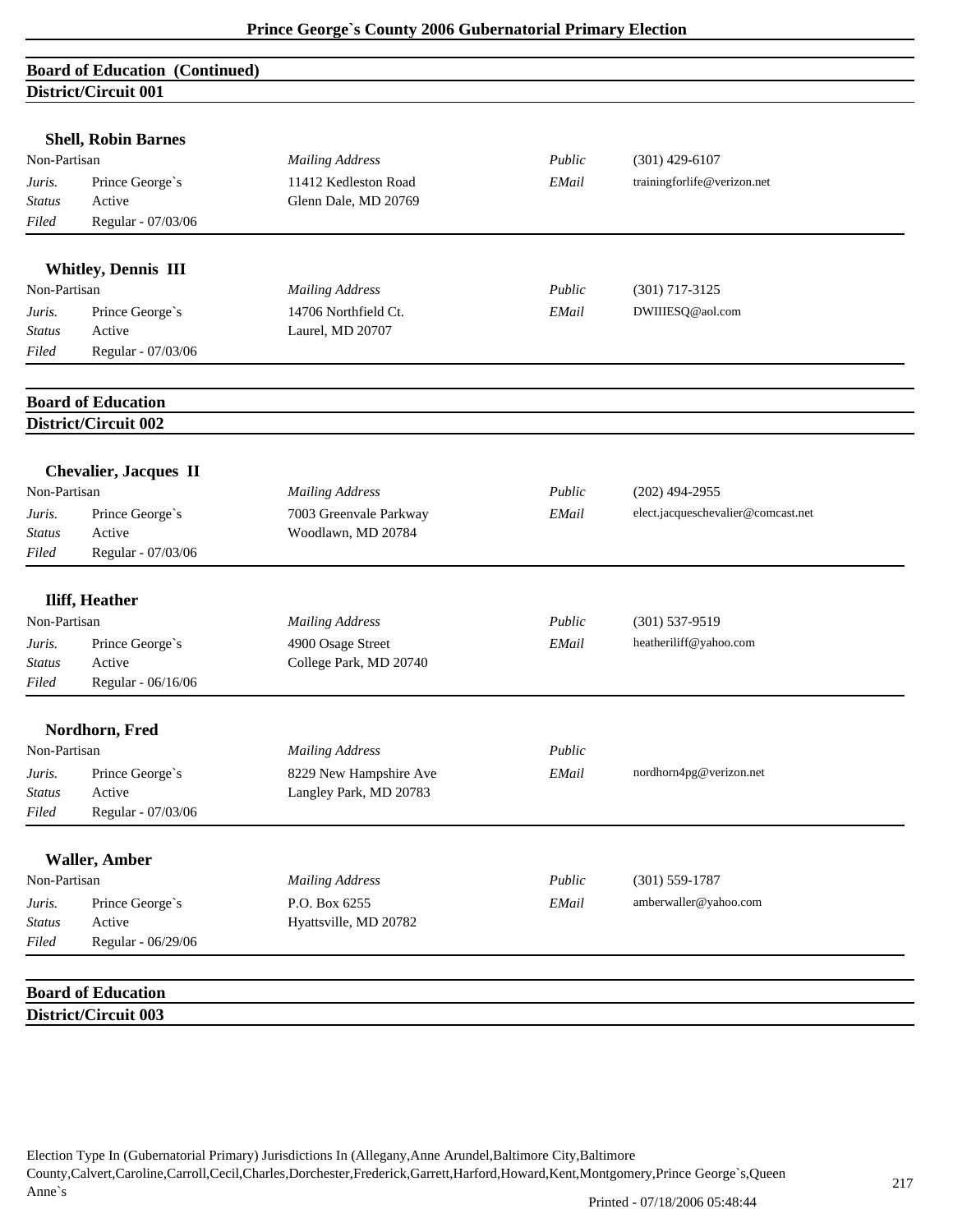## **Board of Education (Continued) District/Circuit 003**

|               | Duncan, James              |                          |        |                             |
|---------------|----------------------------|--------------------------|--------|-----------------------------|
| Non-Partisan  |                            | <b>Mailing Address</b>   | Public |                             |
| Juris.        | Prince George's            | 3209 Hunting Horn Lane   | EMail  | jamdunc@mris.com            |
| <b>Status</b> | Active                     | Springdale, MD 20774     |        |                             |
| Filed         | Regular - 07/03/06         |                          |        |                             |
|               | Fletcher, Pat              |                          |        |                             |
| Non-Partisan  |                            | <b>Mailing Address</b>   | Public |                             |
| Juris.        | Prince George's            | 1531 Belle Haven Drive   | EMail  | shrinkingmind@yahoo.com     |
| <b>Status</b> | Active                     | Landover, MD 20785       |        |                             |
| Filed         | Regular - 06/06/06         |                          |        |                             |
|               |                            |                          |        |                             |
|               | Mickens-Murray, Judy       |                          |        |                             |
| Non-Partisan  |                            | <b>Mailing Address</b>   | Public |                             |
| Juris.        | Prince George's            | 1408 Ora Lea Lane        | EMail  | michael_judy_murray@msn.com |
| <b>Status</b> | Active                     | Upper Marlboro, MD 20774 |        |                             |
| Filed         | Regular - 06/26/06         |                          |        |                             |
|               | Price, Fred Jr.            |                          |        |                             |
| Non-Partisan  |                            | <b>Mailing Address</b>   | Public |                             |
| Juris.        | Prince George's            | 1709 62nd Avenue         | EMail  | 1fmpjr@verizon.net          |
| <b>Status</b> | Active                     | Cheverly, MD 20785       |        |                             |
| Filed         | Regular - 06/30/06         |                          |        |                             |
|               |                            |                          |        |                             |
|               | Williams, Regina L.        |                          |        |                             |
| Non-Partisan  |                            | <b>Mailing Address</b>   | Public | $(301)$ 773-4010            |
| Juris.        | Prince George's            | 1717 Belle Haven Dr.     | EMail  |                             |
| <b>Status</b> | Active                     | Apt 201                  |        |                             |
| Filed         | Regular - 06/30/06         | Landover, MD 20785       |        |                             |
|               | <b>Board of Education</b>  |                          |        |                             |
|               | District/Circuit 004       |                          |        |                             |
|               |                            |                          |        |                             |
|               | Fisher, JoAnn              |                          |        |                             |
| Non-Partisan  |                            | <b>Mailing Address</b>   | Public | $(301) 567 - 2315$          |
| Juris.        | Prince George's            | 646 Maury Avenue         | EMail  | jyf20745@yahoo.com          |
| Status        | Active                     | Oxon Hill, MD 20745      |        |                             |
| Filed         | Regular - 06/21/06         |                          |        |                             |
|               | <b>McGinnis, Sue Ellen</b> |                          |        |                             |
| Non-Partisan  |                            | <b>Mailing Address</b>   | Public |                             |
| Juris.        | Prince George's            | 140 South Huron Drive    | EMail  | clinetta@net.zero           |
| <b>Status</b> | Active                     | Forest Heights, MD 20745 |        |                             |
| Filed         | Regular - 02/24/06         |                          |        |                             |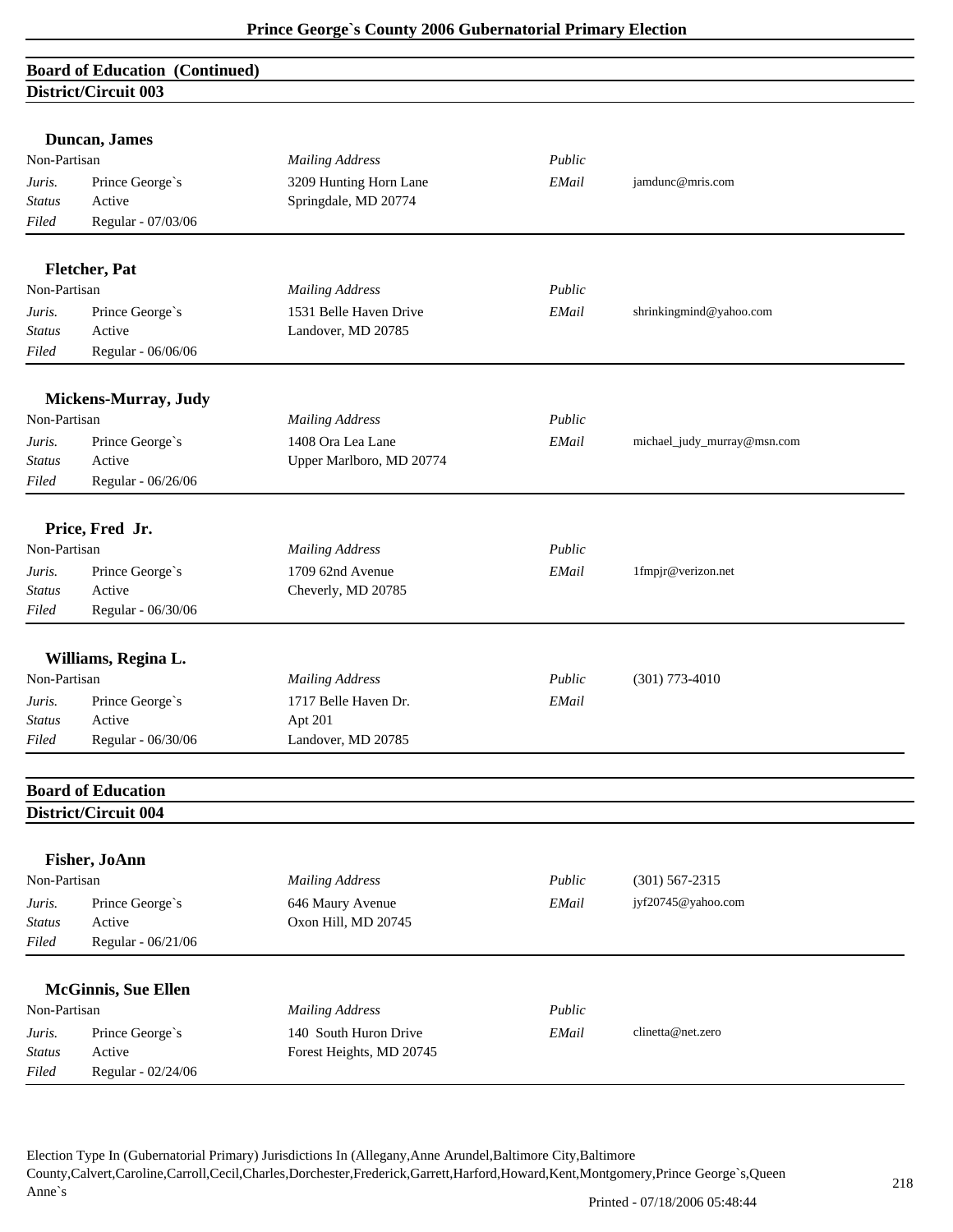| <b>Board of Education (Continued)</b> |  |
|---------------------------------------|--|
| District/Circuit 004                  |  |

|               | <b>Morris, Steven</b>     |                           |        |                          |  |
|---------------|---------------------------|---------------------------|--------|--------------------------|--|
| Non-Partisan  |                           | <b>Mailing Address</b>    | Public | $(301) 630 - 8891$       |  |
| Juris.        | Prince George's           | 6611 Highgate Drive       | EMail  | morrisse@comcast.net     |  |
| <b>Status</b> | Active                    | Fort Washington, MD 20744 |        |                          |  |
| Filed         | Regular - 06/21/06        |                           |        |                          |  |
|               | Pollard, Timothy J.       |                           |        |                          |  |
| Non-Partisan  |                           | <b>Mailing Address</b>    | Public | $(301) 839 - 1803$       |  |
| Juris.        | Prince George's           | 7303 Oxon Hill Road       | EMail  | pg1education@aol.com     |  |
| <b>Status</b> | Active                    | Oxon Hill, MD 20745       |        |                          |  |
| Filed         | Regular - 07/03/06        |                           |        |                          |  |
|               | Sanders, Minerva F.       |                           |        |                          |  |
| Non-Partisan  |                           | <b>Mailing Address</b>    | Public | $(301) 856 - 4850$       |  |
| Juris.        | Prince George's           | P.O. Box 1026             | EMail  | msanders@erols.com       |  |
| <b>Status</b> | Active                    | Clinton, MD 20735         |        |                          |  |
| Filed         | Regular - 06/30/06        |                           |        |                          |  |
|               | Smith, G. Jerome          |                           |        |                          |  |
| Non-Partisan  |                           | <b>Mailing Address</b>    | Public | $(301) 630 - 3700$       |  |
| Juris.        | Prince George's           | 5306 Wheeler Road         | EMail  | ejayj@verizon.net        |  |
| <b>Status</b> | Active                    | Oxon Hill, MD 20745       |        |                          |  |
| Filed         | Regular - 06/28/06        |                           |        |                          |  |
|               | St Cyr, Zeno W. II        |                           |        |                          |  |
| Non-Partisan  |                           | <b>Mailing Address</b>    | Public |                          |  |
| Juris.        | Prince George's           | 601 River Bend Rd         | EMail  | ezstcyr@yahoo.com        |  |
| <b>Status</b> | Active                    | Fort Washington, MD 20744 |        |                          |  |
| Filed         | Regular - 07/03/06        |                           |        |                          |  |
|               | Thomas, Linda T.          |                           |        |                          |  |
| Non-Partisan  |                           | <b>Mailing Address</b>    | Public | $(240)$ 423-9496         |  |
| Juris.        | Prince George's           | 1400 Mercantile Lane      | EMail  | thekelceycenter@juno.com |  |
| <b>Status</b> | Active                    | Suite 140                 |        |                          |  |
| Filed         | Regular - 06/30/06        | Largo, MD 20774           |        |                          |  |
|               | <b>Thompson, Steve</b>    |                           |        |                          |  |
| Non-Partisan  |                           | <b>Mailing Address</b>    | Public | $(240)$ 535-7344         |  |
| Juris.        | Prince George's           | 6015 Goodfellow Dr        | EMail  | elected_4@msn.com        |  |
| <b>Status</b> | Active                    | Suitland, MD 20746        |        |                          |  |
| Filed         | Regular - 05/31/06        |                           |        |                          |  |
|               | <b>Board of Education</b> |                           |        |                          |  |
|               | District/Circuit 005      |                           |        |                          |  |
|               |                           |                           |        |                          |  |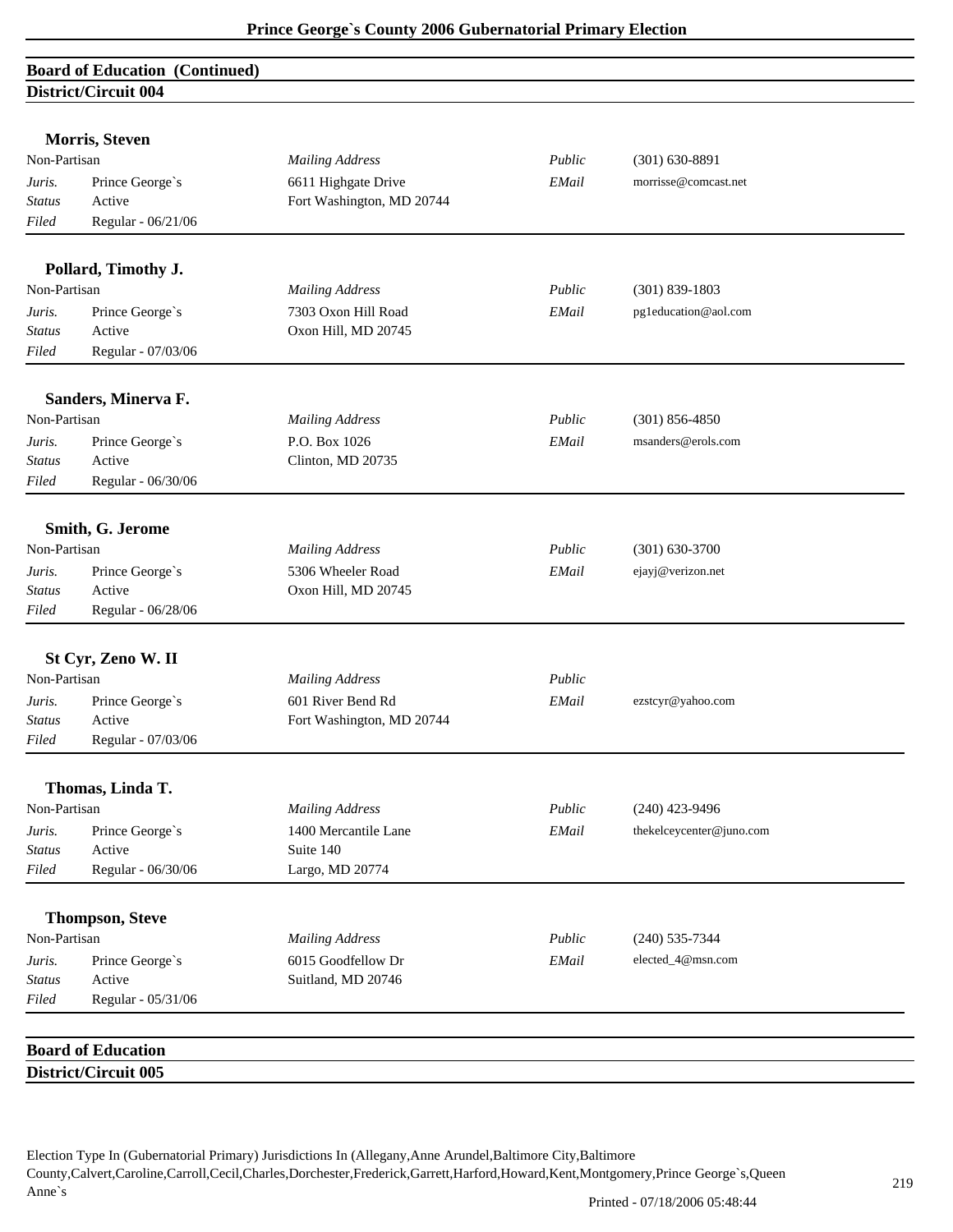# **Board of Education (Continued) District/Circuit 005**

|                         | Bass, David N. Jr.                        |                                                |        |                                          |
|-------------------------|-------------------------------------------|------------------------------------------------|--------|------------------------------------------|
| Non-Partisan            |                                           | <b>Mailing Address</b>                         | Public |                                          |
| Juris.                  | Prince George's                           | 15105 Johnstone Lane                           | EMail  | dnb.music@verizon.net                    |
| <b>Status</b>           | Active                                    | Bowie, MD 20721                                |        |                                          |
| Filed                   | Regular - 07/03/06                        |                                                |        |                                          |
|                         |                                           |                                                |        |                                          |
|                         | <b>Costello, Katie</b>                    |                                                |        |                                          |
| Non-Partisan            |                                           | <b>Mailing Address</b>                         | Public | $(301)$ 395-6055                         |
| Juris.                  | Prince George's                           | #373, 3540 Crain Highway                       | EMail  | katecostello2006@aol.com                 |
| <b>Status</b>           | Active                                    | Bowie, MD 20716                                |        |                                          |
| Filed                   | Regular - 05/24/06                        |                                                |        |                                          |
|                         | <b>Fellows, Carletta</b>                  |                                                |        |                                          |
| Non-Partisan            |                                           | <b>Mailing Address</b>                         | Public | $(301) 580 - 3983$                       |
| Juris.                  | Prince George's                           | P.O. Box 6845                                  | EMail  | cfellows4501@verizon.net                 |
| Status                  | Withdrawn - 05/30/2006                    | Largo, MD 20792                                |        |                                          |
| Filed                   | Regular - 08/09/05                        |                                                |        |                                          |
|                         | Howard, Sharon                            |                                                |        |                                          |
| Non-Partisan            |                                           | <b>Mailing Address</b>                         | Public |                                          |
|                         |                                           |                                                |        | sharonalta@aol.com                       |
| Juris.<br><b>Status</b> | Prince George's<br>Withdrawn - 07/12/2006 | 3800 Alta Vista Dr.<br>Mitchellville, MD 20721 | EMail  |                                          |
| Filed                   | Regular - 06/30/06                        |                                                |        |                                          |
|                         |                                           |                                                |        |                                          |
|                         | Jefferson, Tonya N.                       |                                                |        |                                          |
| Non-Partisan            |                                           | <b>Mailing Address</b>                         | Public | $(202)$ 329-6949                         |
| Juris.                  | Prince George's                           | 12138 Central Ave                              | EMail  | elect_jefferson4boe@jeffersonliberty.com |
| <b>Status</b>           | Active                                    | Suite 949                                      |        |                                          |
| Filed                   | Regular - 06/30/06                        | Bowie, MD 20721                                |        |                                          |
|                         | Johnson, Owen Jr.                         |                                                |        |                                          |
| Non-Partisan            |                                           | <b>Mailing Address</b>                         | Public | $(301)$ 751-6566                         |
| Juris.                  | Prince George's                           | P.O. Box 891                                   | EMail  | owenjohnsonjr@yahoo.com                  |
| <b>Status</b>           | Active                                    | Brandywine, MD 20613                           |        |                                          |
| Filed                   | Regular - 06/27/06                        |                                                |        |                                          |
|                         |                                           |                                                |        |                                          |
|                         | <b>Ruth, Emerson DeWitt</b>               |                                                |        |                                          |
| Non-Partisan            |                                           | <b>Mailing Address</b>                         | Public | $(301)$ 464-7009                         |
| Juris.                  | Prince George's                           | P.O. Box 2002                                  | EMail  |                                          |
| <b>Status</b>           | Active                                    | Bowie, MD 20718                                |        |                                          |
| Filed                   | Regular - 06/29/06                        |                                                |        |                                          |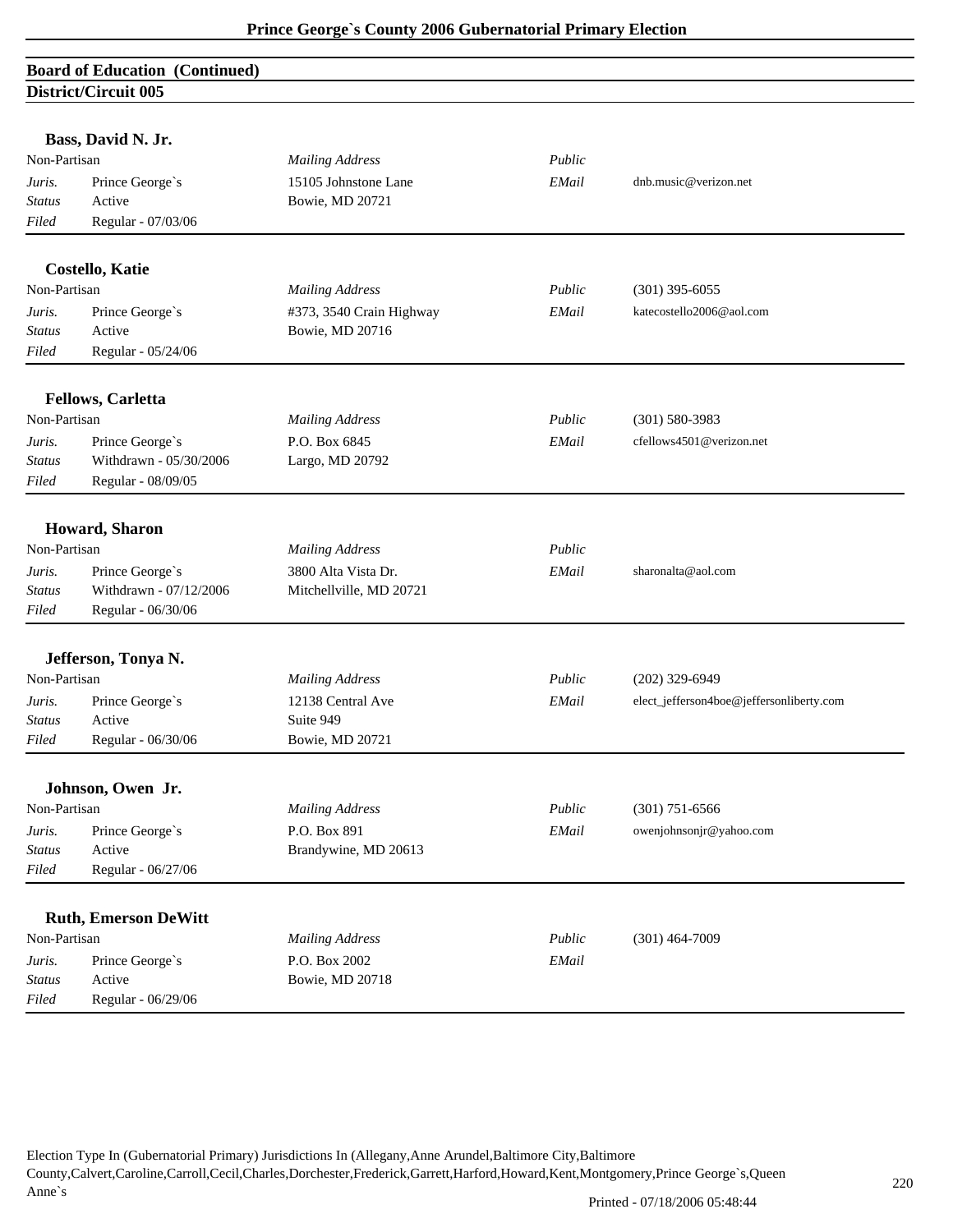## **Board of Education (Continued) District/Circuit 005**

|               | District Circuit voo        |                         |        |                              |
|---------------|-----------------------------|-------------------------|--------|------------------------------|
|               | Smith, Belinda J.           |                         |        |                              |
| Non-Partisan  |                             | <b>Mailing Address</b>  | Public | $(443)$ 497-0960             |
| Juris.        | Prince George's             | 15480 Annapolis Road    | EMail  | belinda@friendsofbelinda.com |
| <b>Status</b> | Active                      | Suite 202-427           |        |                              |
| Filed         | Regular - 07/03/06          | Bowie, MD 20715         |        |                              |
|               |                             |                         |        |                              |
|               | <b>Valentine, Peggy Ann</b> |                         |        |                              |
| Non-Partisan  |                             | <b>Mailing Address</b>  | Public | $(301)$ 922-7188             |
| Juris.        | Prince George's             | 11103 Mission Hills Dr. | EMail  | pavalentine@peoplepc.com     |
| <b>Status</b> | Active                      | Mitchellville, MD 20721 |        |                              |
| Filed         | Regular - 07/03/06          |                         |        |                              |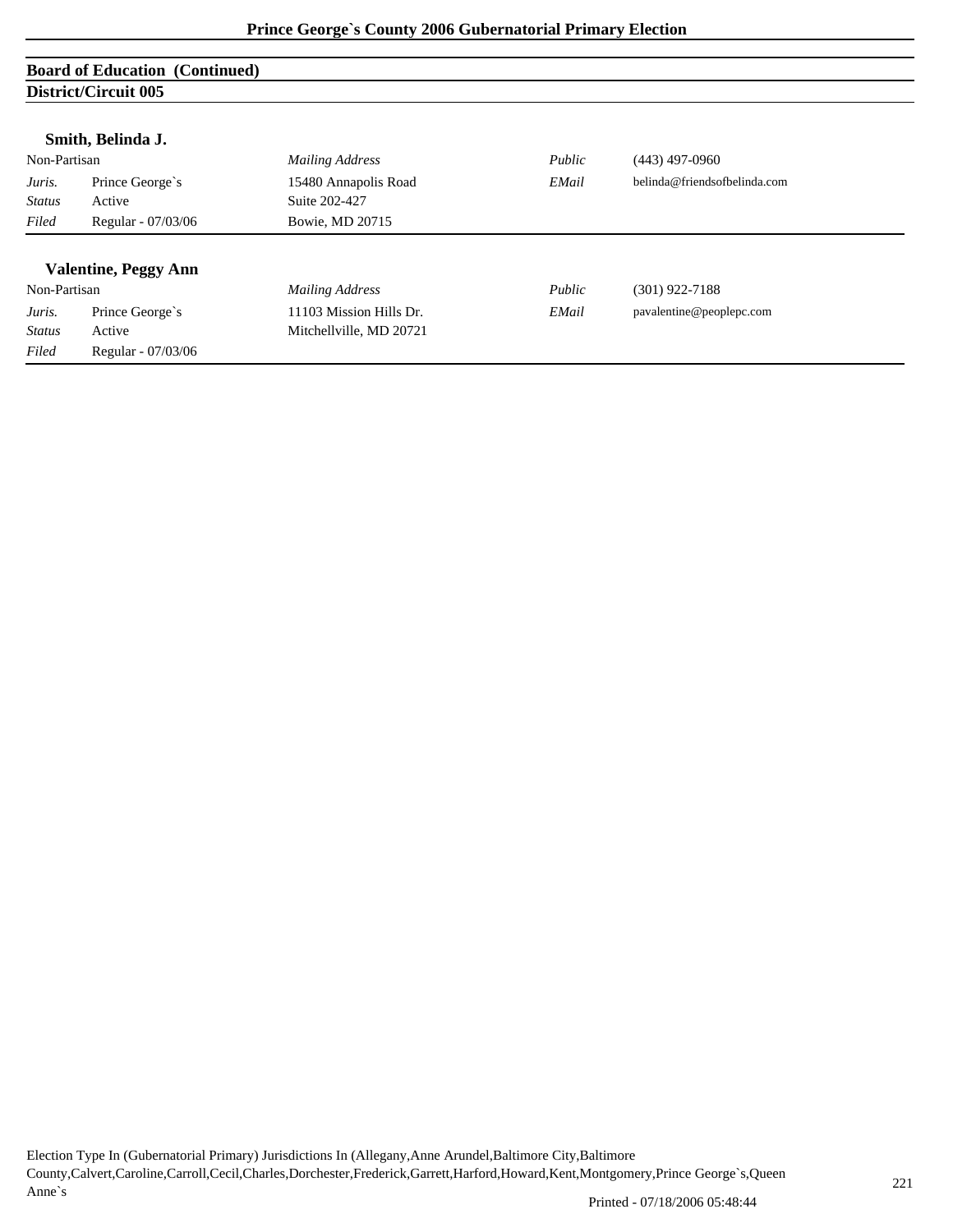### **County Commissioner President**

| Republican<br><b>Mailing Address</b><br>Public<br>$(410)$ 827-4375<br>201 Overlook Drive<br>EMail<br>aceterm@bluecrab.org<br>Queen Anne's<br>Juris.<br>Active<br>Status<br>Queenstown, MD 21658<br>Regular - 02/17/06<br>Filed<br>McQueeney, John T. Jr.<br>Republican<br><b>Mailing Address</b><br>Public<br>Queen Anne's<br>1 Bateau Landing<br>Juris.<br>EMail<br>JTM@ALTANTICBB.NET<br>Grasonville, MD 21638<br>Active<br><b>Status</b><br>Regular - 02/02/06<br>Filed<br>Wargotz, Eric<br>Republican<br><b>Mailing Address</b><br>Public<br>$(410)$ 827-0183<br>P.O. Box 45<br>Queen Anne's<br>EMail<br>wargotz4commissioner@ericwargotz.org<br>Juris.<br>Active<br>Queenstown, MD 21658<br><b>Status</b><br>Regular - 08/23/05<br>Filed<br><b>Broderick, Jack</b><br>Public<br>Democratic<br><b>Mailing Address</b><br>$(410)$ 643-6452<br>1759 Harbor Drive<br>jackandlizzie@atlanticbb.net<br>Queen Anne's<br>EMail<br>Juris.<br>Active<br>Chester, MD 21619<br>Regular - 01/30/06<br>Filed<br><b>County Commissioner</b><br>District/Circuit 001<br>Cupani, Joseph<br><b>Mailing Address</b><br>Public<br>$(410) 810 - 0020$<br>P.O. Box 172<br>Queen Anne's<br>EMail<br>jmc@dmv.com<br>Juris.<br>Church Hill, MD 21623<br>Active<br>Status<br>Regular - 05/18/06<br>Filed<br>Roe, William "Bud"<br>Public<br><b>Mailing Address</b><br>2545 Price Station Road<br>EMail<br>mrbudroe@aol.com<br>Queen Anne's<br>Centreville, MD 21617<br>Active<br><b>Status</b><br>Regular - 03/10/06<br>Filed<br><b>Billups, Courtney</b><br><b>Mailing Address</b><br>Public<br>$(443)$ 262-9582<br>P.O. Box 43<br>EMail<br>cbillups@citizensforbillups.org<br>Queen Anne's<br>Juris.<br>Ingleside, MD 21644<br>Active<br><b>Status</b> |        | <b>Alcorn, Donald</b> |  |  |
|-------------------------------------------------------------------------------------------------------------------------------------------------------------------------------------------------------------------------------------------------------------------------------------------------------------------------------------------------------------------------------------------------------------------------------------------------------------------------------------------------------------------------------------------------------------------------------------------------------------------------------------------------------------------------------------------------------------------------------------------------------------------------------------------------------------------------------------------------------------------------------------------------------------------------------------------------------------------------------------------------------------------------------------------------------------------------------------------------------------------------------------------------------------------------------------------------------------------------------------------------------------------------------------------------------------------------------------------------------------------------------------------------------------------------------------------------------------------------------------------------------------------------------------------------------------------------------------------------------------------------------------------------------------------------------------------------------------------------------------|--------|-----------------------|--|--|
|                                                                                                                                                                                                                                                                                                                                                                                                                                                                                                                                                                                                                                                                                                                                                                                                                                                                                                                                                                                                                                                                                                                                                                                                                                                                                                                                                                                                                                                                                                                                                                                                                                                                                                                                     |        |                       |  |  |
|                                                                                                                                                                                                                                                                                                                                                                                                                                                                                                                                                                                                                                                                                                                                                                                                                                                                                                                                                                                                                                                                                                                                                                                                                                                                                                                                                                                                                                                                                                                                                                                                                                                                                                                                     |        |                       |  |  |
|                                                                                                                                                                                                                                                                                                                                                                                                                                                                                                                                                                                                                                                                                                                                                                                                                                                                                                                                                                                                                                                                                                                                                                                                                                                                                                                                                                                                                                                                                                                                                                                                                                                                                                                                     |        |                       |  |  |
|                                                                                                                                                                                                                                                                                                                                                                                                                                                                                                                                                                                                                                                                                                                                                                                                                                                                                                                                                                                                                                                                                                                                                                                                                                                                                                                                                                                                                                                                                                                                                                                                                                                                                                                                     |        |                       |  |  |
|                                                                                                                                                                                                                                                                                                                                                                                                                                                                                                                                                                                                                                                                                                                                                                                                                                                                                                                                                                                                                                                                                                                                                                                                                                                                                                                                                                                                                                                                                                                                                                                                                                                                                                                                     |        |                       |  |  |
|                                                                                                                                                                                                                                                                                                                                                                                                                                                                                                                                                                                                                                                                                                                                                                                                                                                                                                                                                                                                                                                                                                                                                                                                                                                                                                                                                                                                                                                                                                                                                                                                                                                                                                                                     |        |                       |  |  |
|                                                                                                                                                                                                                                                                                                                                                                                                                                                                                                                                                                                                                                                                                                                                                                                                                                                                                                                                                                                                                                                                                                                                                                                                                                                                                                                                                                                                                                                                                                                                                                                                                                                                                                                                     |        |                       |  |  |
|                                                                                                                                                                                                                                                                                                                                                                                                                                                                                                                                                                                                                                                                                                                                                                                                                                                                                                                                                                                                                                                                                                                                                                                                                                                                                                                                                                                                                                                                                                                                                                                                                                                                                                                                     |        |                       |  |  |
|                                                                                                                                                                                                                                                                                                                                                                                                                                                                                                                                                                                                                                                                                                                                                                                                                                                                                                                                                                                                                                                                                                                                                                                                                                                                                                                                                                                                                                                                                                                                                                                                                                                                                                                                     |        |                       |  |  |
|                                                                                                                                                                                                                                                                                                                                                                                                                                                                                                                                                                                                                                                                                                                                                                                                                                                                                                                                                                                                                                                                                                                                                                                                                                                                                                                                                                                                                                                                                                                                                                                                                                                                                                                                     |        |                       |  |  |
|                                                                                                                                                                                                                                                                                                                                                                                                                                                                                                                                                                                                                                                                                                                                                                                                                                                                                                                                                                                                                                                                                                                                                                                                                                                                                                                                                                                                                                                                                                                                                                                                                                                                                                                                     |        |                       |  |  |
|                                                                                                                                                                                                                                                                                                                                                                                                                                                                                                                                                                                                                                                                                                                                                                                                                                                                                                                                                                                                                                                                                                                                                                                                                                                                                                                                                                                                                                                                                                                                                                                                                                                                                                                                     |        |                       |  |  |
| <b>Status</b><br>Republican<br>Republican<br>Democratic                                                                                                                                                                                                                                                                                                                                                                                                                                                                                                                                                                                                                                                                                                                                                                                                                                                                                                                                                                                                                                                                                                                                                                                                                                                                                                                                                                                                                                                                                                                                                                                                                                                                             |        |                       |  |  |
|                                                                                                                                                                                                                                                                                                                                                                                                                                                                                                                                                                                                                                                                                                                                                                                                                                                                                                                                                                                                                                                                                                                                                                                                                                                                                                                                                                                                                                                                                                                                                                                                                                                                                                                                     |        |                       |  |  |
|                                                                                                                                                                                                                                                                                                                                                                                                                                                                                                                                                                                                                                                                                                                                                                                                                                                                                                                                                                                                                                                                                                                                                                                                                                                                                                                                                                                                                                                                                                                                                                                                                                                                                                                                     |        |                       |  |  |
|                                                                                                                                                                                                                                                                                                                                                                                                                                                                                                                                                                                                                                                                                                                                                                                                                                                                                                                                                                                                                                                                                                                                                                                                                                                                                                                                                                                                                                                                                                                                                                                                                                                                                                                                     |        |                       |  |  |
|                                                                                                                                                                                                                                                                                                                                                                                                                                                                                                                                                                                                                                                                                                                                                                                                                                                                                                                                                                                                                                                                                                                                                                                                                                                                                                                                                                                                                                                                                                                                                                                                                                                                                                                                     |        |                       |  |  |
|                                                                                                                                                                                                                                                                                                                                                                                                                                                                                                                                                                                                                                                                                                                                                                                                                                                                                                                                                                                                                                                                                                                                                                                                                                                                                                                                                                                                                                                                                                                                                                                                                                                                                                                                     |        |                       |  |  |
|                                                                                                                                                                                                                                                                                                                                                                                                                                                                                                                                                                                                                                                                                                                                                                                                                                                                                                                                                                                                                                                                                                                                                                                                                                                                                                                                                                                                                                                                                                                                                                                                                                                                                                                                     |        |                       |  |  |
|                                                                                                                                                                                                                                                                                                                                                                                                                                                                                                                                                                                                                                                                                                                                                                                                                                                                                                                                                                                                                                                                                                                                                                                                                                                                                                                                                                                                                                                                                                                                                                                                                                                                                                                                     |        |                       |  |  |
|                                                                                                                                                                                                                                                                                                                                                                                                                                                                                                                                                                                                                                                                                                                                                                                                                                                                                                                                                                                                                                                                                                                                                                                                                                                                                                                                                                                                                                                                                                                                                                                                                                                                                                                                     |        |                       |  |  |
|                                                                                                                                                                                                                                                                                                                                                                                                                                                                                                                                                                                                                                                                                                                                                                                                                                                                                                                                                                                                                                                                                                                                                                                                                                                                                                                                                                                                                                                                                                                                                                                                                                                                                                                                     |        |                       |  |  |
|                                                                                                                                                                                                                                                                                                                                                                                                                                                                                                                                                                                                                                                                                                                                                                                                                                                                                                                                                                                                                                                                                                                                                                                                                                                                                                                                                                                                                                                                                                                                                                                                                                                                                                                                     |        |                       |  |  |
|                                                                                                                                                                                                                                                                                                                                                                                                                                                                                                                                                                                                                                                                                                                                                                                                                                                                                                                                                                                                                                                                                                                                                                                                                                                                                                                                                                                                                                                                                                                                                                                                                                                                                                                                     |        |                       |  |  |
|                                                                                                                                                                                                                                                                                                                                                                                                                                                                                                                                                                                                                                                                                                                                                                                                                                                                                                                                                                                                                                                                                                                                                                                                                                                                                                                                                                                                                                                                                                                                                                                                                                                                                                                                     |        |                       |  |  |
|                                                                                                                                                                                                                                                                                                                                                                                                                                                                                                                                                                                                                                                                                                                                                                                                                                                                                                                                                                                                                                                                                                                                                                                                                                                                                                                                                                                                                                                                                                                                                                                                                                                                                                                                     |        |                       |  |  |
|                                                                                                                                                                                                                                                                                                                                                                                                                                                                                                                                                                                                                                                                                                                                                                                                                                                                                                                                                                                                                                                                                                                                                                                                                                                                                                                                                                                                                                                                                                                                                                                                                                                                                                                                     |        |                       |  |  |
|                                                                                                                                                                                                                                                                                                                                                                                                                                                                                                                                                                                                                                                                                                                                                                                                                                                                                                                                                                                                                                                                                                                                                                                                                                                                                                                                                                                                                                                                                                                                                                                                                                                                                                                                     |        |                       |  |  |
|                                                                                                                                                                                                                                                                                                                                                                                                                                                                                                                                                                                                                                                                                                                                                                                                                                                                                                                                                                                                                                                                                                                                                                                                                                                                                                                                                                                                                                                                                                                                                                                                                                                                                                                                     |        |                       |  |  |
|                                                                                                                                                                                                                                                                                                                                                                                                                                                                                                                                                                                                                                                                                                                                                                                                                                                                                                                                                                                                                                                                                                                                                                                                                                                                                                                                                                                                                                                                                                                                                                                                                                                                                                                                     |        |                       |  |  |
|                                                                                                                                                                                                                                                                                                                                                                                                                                                                                                                                                                                                                                                                                                                                                                                                                                                                                                                                                                                                                                                                                                                                                                                                                                                                                                                                                                                                                                                                                                                                                                                                                                                                                                                                     | Juris. |                       |  |  |
|                                                                                                                                                                                                                                                                                                                                                                                                                                                                                                                                                                                                                                                                                                                                                                                                                                                                                                                                                                                                                                                                                                                                                                                                                                                                                                                                                                                                                                                                                                                                                                                                                                                                                                                                     |        |                       |  |  |
|                                                                                                                                                                                                                                                                                                                                                                                                                                                                                                                                                                                                                                                                                                                                                                                                                                                                                                                                                                                                                                                                                                                                                                                                                                                                                                                                                                                                                                                                                                                                                                                                                                                                                                                                     |        |                       |  |  |
|                                                                                                                                                                                                                                                                                                                                                                                                                                                                                                                                                                                                                                                                                                                                                                                                                                                                                                                                                                                                                                                                                                                                                                                                                                                                                                                                                                                                                                                                                                                                                                                                                                                                                                                                     |        |                       |  |  |
|                                                                                                                                                                                                                                                                                                                                                                                                                                                                                                                                                                                                                                                                                                                                                                                                                                                                                                                                                                                                                                                                                                                                                                                                                                                                                                                                                                                                                                                                                                                                                                                                                                                                                                                                     |        |                       |  |  |
|                                                                                                                                                                                                                                                                                                                                                                                                                                                                                                                                                                                                                                                                                                                                                                                                                                                                                                                                                                                                                                                                                                                                                                                                                                                                                                                                                                                                                                                                                                                                                                                                                                                                                                                                     |        |                       |  |  |
|                                                                                                                                                                                                                                                                                                                                                                                                                                                                                                                                                                                                                                                                                                                                                                                                                                                                                                                                                                                                                                                                                                                                                                                                                                                                                                                                                                                                                                                                                                                                                                                                                                                                                                                                     |        |                       |  |  |
|                                                                                                                                                                                                                                                                                                                                                                                                                                                                                                                                                                                                                                                                                                                                                                                                                                                                                                                                                                                                                                                                                                                                                                                                                                                                                                                                                                                                                                                                                                                                                                                                                                                                                                                                     | Filed  | Regular - 02/07/06    |  |  |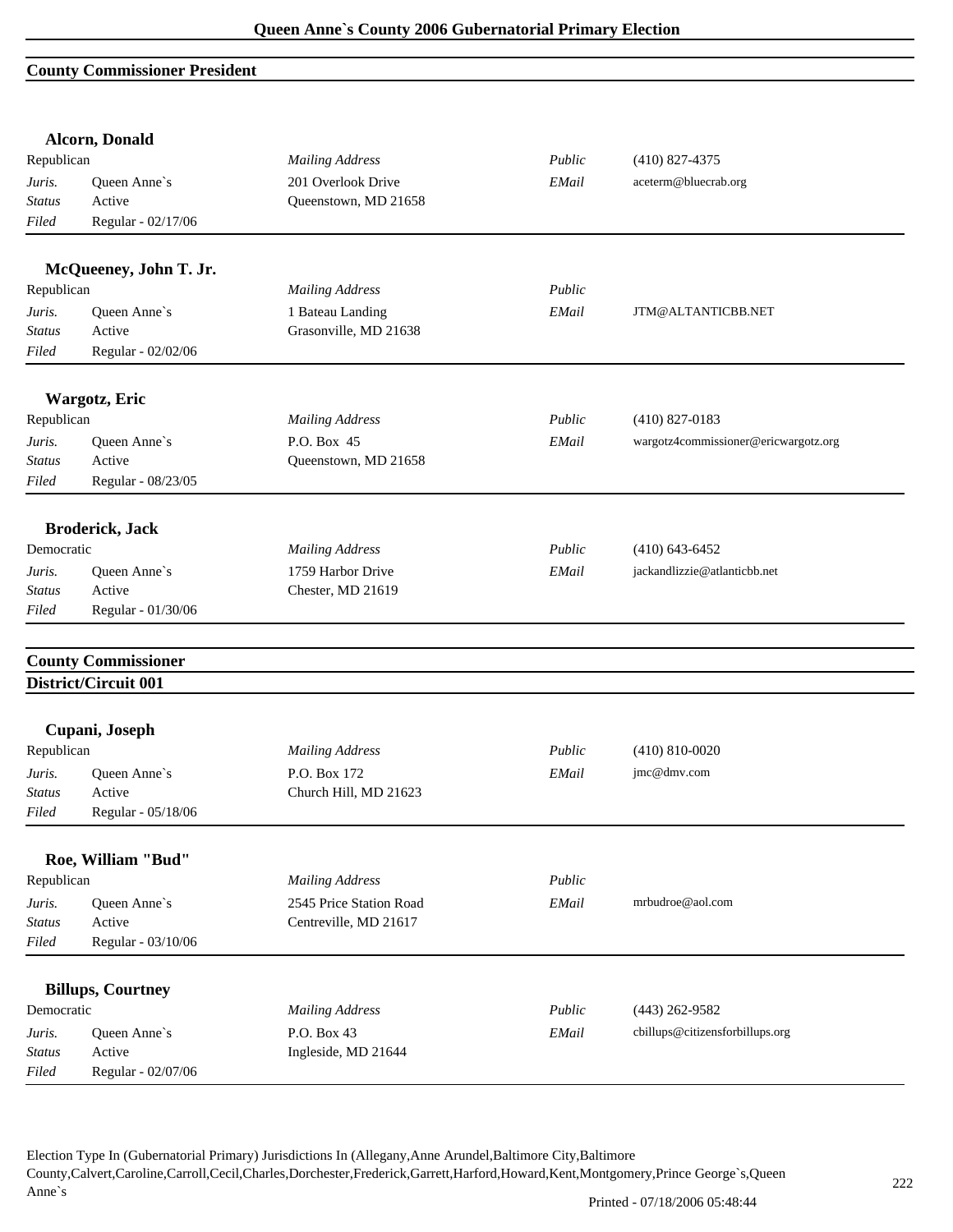|                         | <b>County Commissioner</b> |                                  |        |                                 |
|-------------------------|----------------------------|----------------------------------|--------|---------------------------------|
|                         | District/Circuit 002       |                                  |        |                                 |
|                         |                            |                                  |        |                                 |
|                         | Babe, Kurt A.              |                                  |        |                                 |
| Republican              |                            | <b>Mailing Address</b>           | Public | $(410)$ 758-1638                |
| Juris.                  | Queen Anne's               | P.O. Box 567                     | EMail  | kbabe@harborplaceconsulting.com |
| <b>Status</b>           | Active                     | Centreville, MD 21617            |        |                                 |
| Filed                   | Regular - 07/03/06         |                                  |        |                                 |
|                         | <b>Bilek, Carol</b>        |                                  |        |                                 |
| Republican              |                            | <b>Mailing Address</b>           | Public | $(410)$ 827-0378                |
|                         |                            |                                  |        | carol@carolbilek.com            |
| Juris.<br><b>Status</b> | Queen Anne's<br>Active     | PO Box 27<br>Wye Mills, MD 21679 | EMail  |                                 |
|                         |                            |                                  |        |                                 |
| Filed                   | Regular - 06/29/06         |                                  |        |                                 |
|                         | Hoffman, Michael           |                                  |        |                                 |
| Republican              |                            | <b>Mailing Address</b>           | Public | $(410)$ 924-0833                |
| Juris.                  | Queen Anne's               | 209 Pondview Dr.                 | EMail  | mhoffman@toad.net               |
| <b>Status</b>           | Active                     | Centreville, MD 21617            |        |                                 |
| Filed                   | Regular - 05/19/06         |                                  |        |                                 |
|                         |                            |                                  |        |                                 |
|                         | Smith, Richard             |                                  |        |                                 |
| Republican              |                            | <b>Mailing Address</b>           | Public | $(410)$ 758-0653                |
| Juris.                  | Queen Anne's               | 208 Quail Run Drive              | EMail  | rsmithrealty@verizon.net        |
| <b>Status</b>           | Active                     | Centreville, MD 21617            |        |                                 |
| Filed                   | Regular - 04/27/06         |                                  |        |                                 |
|                         |                            |                                  |        |                                 |
|                         | Gunther, Paul L.           |                                  |        |                                 |
| Democratic              |                            | <b>Mailing Address</b>           | Public | $(410)$ 758-1065                |
| Juris.                  | Queen Anne's               | 1509 Grange Hall Rd              | EMail  |                                 |
| <b>Status</b>           | Active                     | Centreville, MD 21617            |        |                                 |
| Filed                   | Regular - 02/17/06         |                                  |        |                                 |
|                         | <b>County Commissioner</b> |                                  |        |                                 |
|                         | District/Circuit 003       |                                  |        |                                 |
|                         |                            |                                  |        |                                 |
|                         | Boldyga, Janet             |                                  |        |                                 |
| Republican              |                            | <b>Mailing Address</b>           | Public |                                 |
| Juris.                  | Queen Anne's               | 705 Chester River Dr.            | EMail  | jboldyga@atlanticbb.net         |
| <b>Status</b>           | Active                     | Grasonville, MD 21638            |        |                                 |
| Filed                   | Regular - 05/09/06         |                                  |        |                                 |
|                         | Foley, Robert W.           |                                  |        |                                 |
| Republican              |                            | <b>Mailing Address</b>           | Public |                                 |
| Juris.                  | Queen Anne's               | 308 Skipper Lane                 | EMail  | eastbridge21666@yahoo.com       |
| <b>Status</b>           | Active                     | Chester, MD 21619                |        |                                 |
| Filed                   | Regular - 06/07/06         |                                  |        |                                 |
|                         |                            |                                  |        |                                 |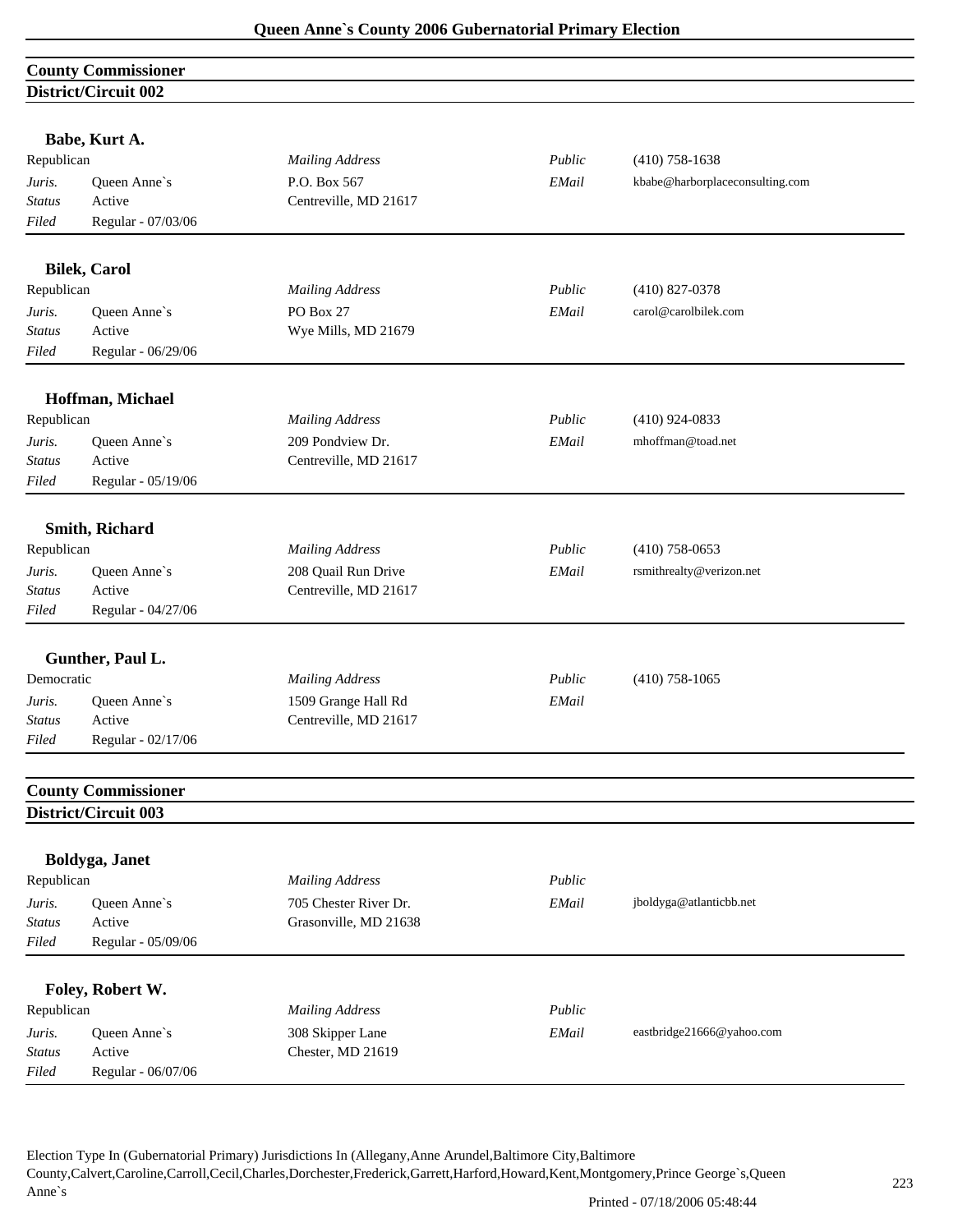# **County Commissioner (Continued) District/Circuit 003**

|               | <b>Mason</b> , Joseph      |                              |        |                             |
|---------------|----------------------------|------------------------------|--------|-----------------------------|
| Republican    |                            | <b>Mailing Address</b>       | Public |                             |
| Juris.        | Queen Anne's               | 530 Chester River Beach Road | EMail  | obxjoe@intercom.net         |
| Status        | Active                     | Grasonville, MD 21638        |        |                             |
| Filed         | Regular - 02/17/06         |                              |        |                             |
|               | Ransom, Gene M. III        |                              |        |                             |
| Democratic    |                            | <b>Mailing Address</b>       | Public | $(410)$ 643-6020            |
| Juris.        | Queen Anne's               | 201 Melvin Avenue            | EMail  | ransom27@yahoo.com          |
| <b>Status</b> | Active                     | Grasonville, MD 21638        |        |                             |
| Filed         | Regular - 05/08/06         |                              |        |                             |
|               | <b>County Commissioner</b> |                              |        |                             |
|               | District/Circuit 004       |                              |        |                             |
|               | Cassell, Benjamin          |                              |        |                             |
| Republican    |                            | <b>Mailing Address</b>       | Public | $(410)$ 643-0491            |
| Juris.        | Queen Anne's               | 204 Eareckson Lane           | EMail  | bcassell@atlanticbb.net     |
| <b>Status</b> | Active                     | Stevensville, MD 21666       |        |                             |
| Filed         | Regular - 01/18/06         |                              |        |                             |
|               | <b>Koval, Michael</b>      |                              |        |                             |
| Republican    |                            | <b>Mailing Address</b>       | Public | $(410)$ 643-4971            |
| Juris.        | Queen Anne's               | 1208 Cox Neck Road           | EMail  | kovalbuild@atlanticbb.net   |
| <b>Status</b> | Active                     | Chester, MD 21619            |        |                             |
| Filed         | Regular - 06/01/06         |                              |        |                             |
|               | <b>Ridgeway, Robert</b>    |                              |        |                             |
| Republican    |                            | <b>Mailing Address</b>       | Public | $(410)$ 707-6106            |
| Juris.        | Queen Anne's               | 902 Buckingham Dr.           | EMail  | ridgewaybay5@atlanticbb.net |
| Status        | Withdrawn - 07/13/2006     | Stevensville, MD 21666       |        |                             |
| Filed         | Regular - 06/30/06         |                              |        |                             |
|               | Fordonski, Carol R.        |                              |        |                             |
| Democratic    |                            | <b>Mailing Address</b>       | Public |                             |
| Juris.        | Queen Anne's               | 118 Margaret Dr              | EMail  | stormy5@atlanticbb.net      |
| <b>Status</b> | Active                     | Stevensville, MD 21666       |        |                             |
| Filed         | Regular - 06/23/06         |                              |        |                             |

**State`s Attorney**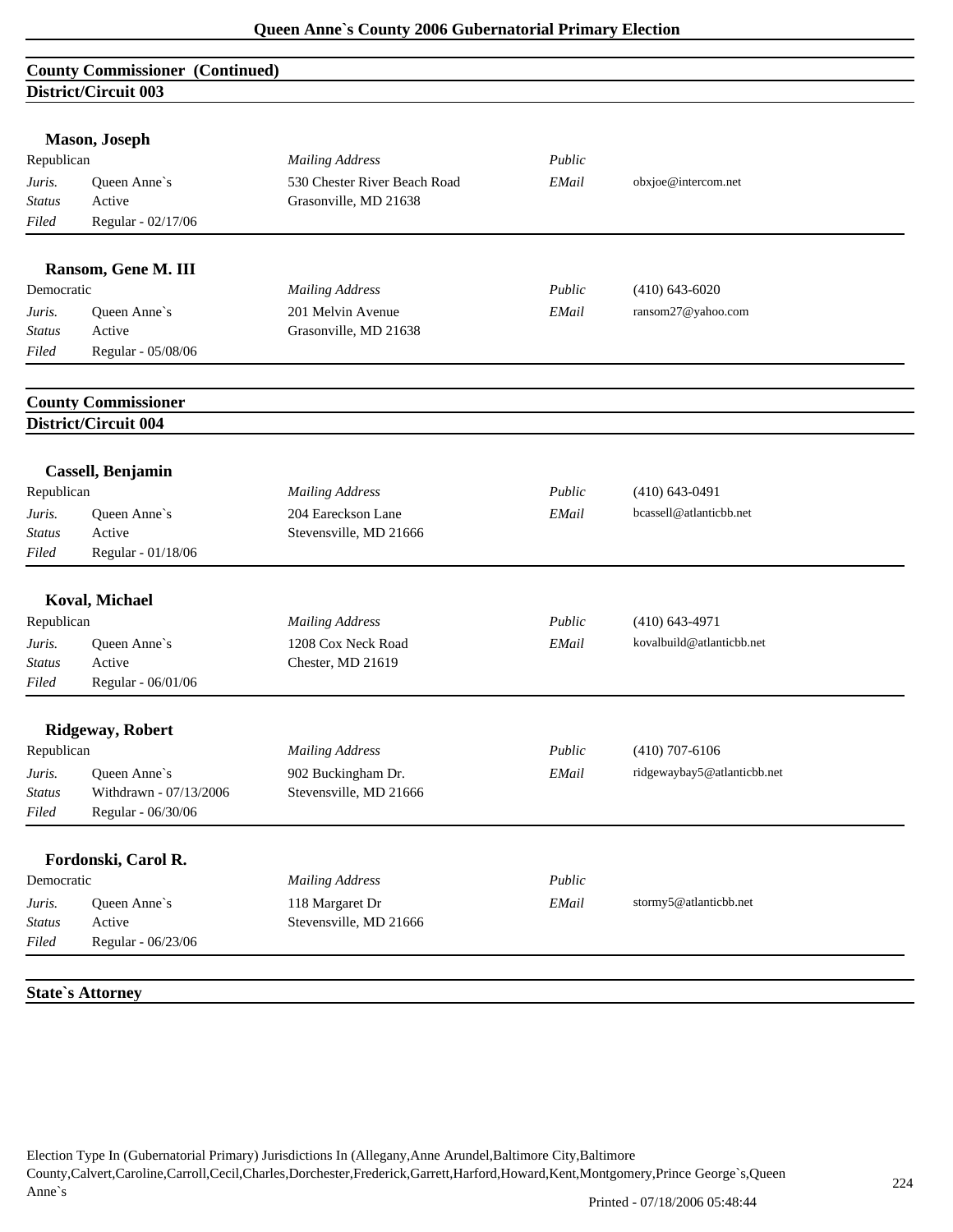#### **State`s Attorney (Continued)**

|                         | Kratovil, Frank M. Jr.            |                                      |        |                                     |
|-------------------------|-----------------------------------|--------------------------------------|--------|-------------------------------------|
| Democratic              |                                   | <b>Mailing Address</b>               | Public | $(410)$ 758-2264                    |
| Juris.                  | Queen Anne's                      | 222 Mansail Drive                    | EMail  | fkratovil@qac.org                   |
| Status                  | Active                            | Stevensville, MD 21666               |        |                                     |
| Filed                   | Regular - 06/19/06                |                                      |        |                                     |
|                         | <b>Clerk of the Circuit Court</b> |                                      |        |                                     |
|                         | MacGlashan, Scott                 |                                      |        |                                     |
| Republican              |                                   | <b>Mailing Address</b>               | Public | (410) 758-1773 ext116               |
| Juris.                  | Queen Anne's                      | P.O. Box 39                          | EMail  | scott.macglashan@courts.state.md.us |
| <b>Status</b><br>Filed  | Active<br>Regular - 04/17/06      | Church Hill, MD 21623                |        |                                     |
|                         | <b>Register of Wills</b>          |                                      |        |                                     |
|                         |                                   |                                      |        |                                     |
|                         | Cannon, Winsie A.                 |                                      |        |                                     |
| Democratic              |                                   | <b>Mailing Address</b>               | Public | $(410)$ 758-0585                    |
| Juris.<br><b>Status</b> | Queen Anne's<br>Active            | P.O. Box 73<br>Church Hill, MD 21623 | EMail  | wacannon@friendl.ly.net             |
| Filed                   | Regular - 05/18/06                |                                      |        |                                     |
|                         | Judge of the Orphans' Court       |                                      |        |                                     |
|                         |                                   |                                      |        |                                     |
|                         | DiPietro, Joseph                  |                                      |        |                                     |
| Republican              |                                   | <b>Mailing Address</b>               | Public | $(410)$ 643-6046                    |
| Juris.                  | Queen Anne's                      | 316 Old Point Road                   | EMail  | jvdipietro@friend.ly.net            |
| Status<br>Filed         | Active<br>Regular - 05/14/06      | Chester, MD 21619                    |        |                                     |
|                         | Griffin, Jim                      |                                      |        |                                     |
| Republican              |                                   | <b>Mailing Address</b>               | Public | $(410)$ 827-8559                    |
| Juris.                  | Queen Anne's                      | 2452 Bennett Point Road              | EMail  | jpg4@verizon.net                    |
| <b>Status</b>           | Active                            | Queenstown, MD 21658                 |        |                                     |
| Filed                   | Regular - 05/12/06                |                                      |        |                                     |
|                         | Keating (P.A.), Penelope Ann      |                                      |        |                                     |
| Republican              |                                   | <b>Mailing Address</b>               | Public | $(410)$ 758-6537                    |
| Juris.                  | Queen Anne's                      | 401 North Hibernia Road              | EMail  | pak@dmv.com                         |
| <b>Status</b>           | Active                            | Centreville, MD 21617                |        |                                     |
| Filed                   | Regular - 04/25/06                |                                      |        |                                     |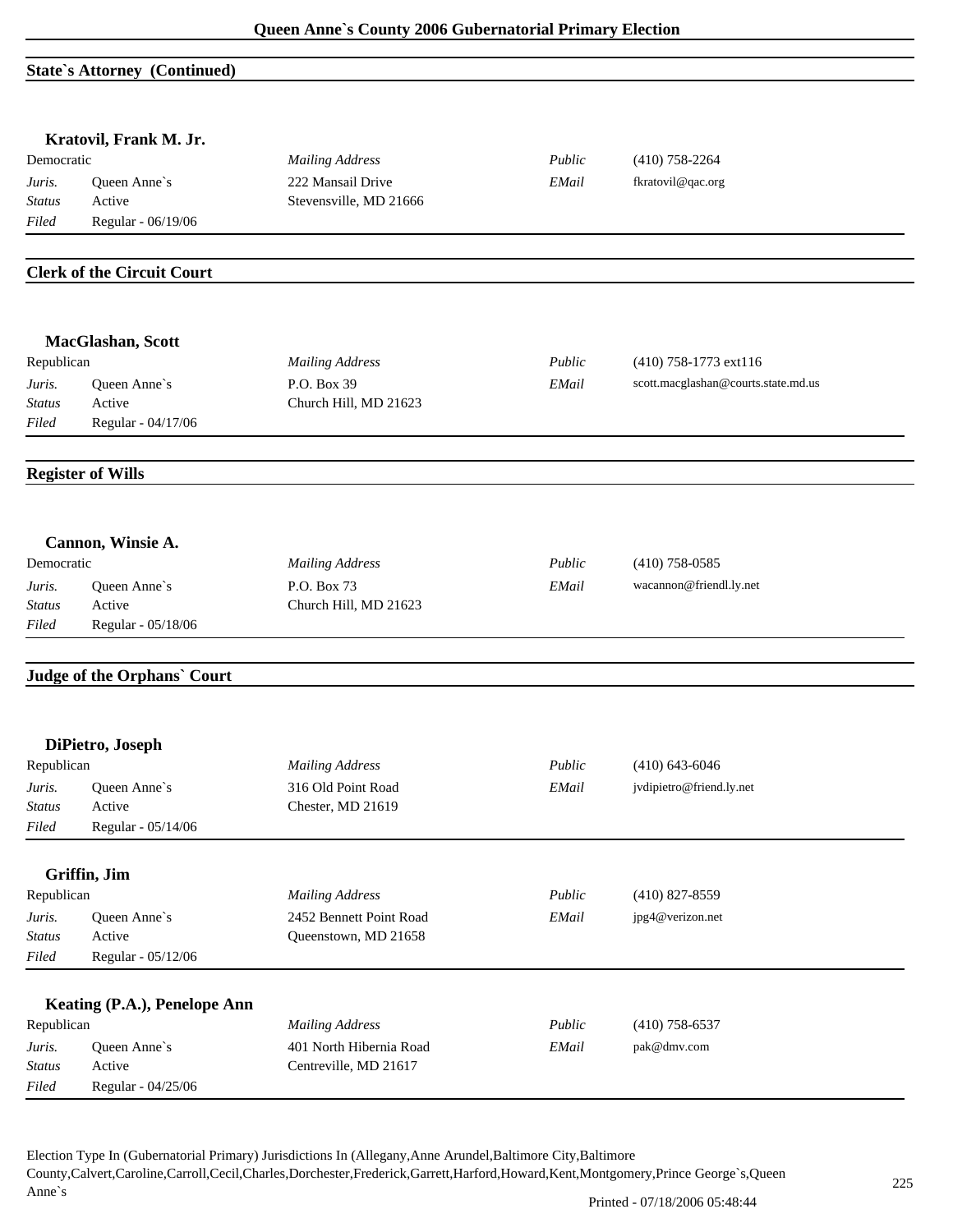# **Judge of the Orphans` Court (Continued)**

|                | Morris, Robert                 |                           |        |                         |  |
|----------------|--------------------------------|---------------------------|--------|-------------------------|--|
| Republican     |                                | <b>Mailing Address</b>    | Public | $(410)$ 643-8044        |  |
| Juris.         | Queen Anne's                   | 154 Kirwan Landing Lane   | EMail  | flomo@atlanticbb.net    |  |
| <b>Status</b>  | Active                         | Chester, MD 21619         |        |                         |  |
| Filed          | Regular - 05/16/06             |                           |        |                         |  |
|                | Zellmer, Jeffrie               |                           |        |                         |  |
| Democratic     |                                | <b>Mailing Address</b>    | Public | $(410)$ 269-1440        |  |
| Juris.         | Queen Anne's                   | 113 Radcliffe Road        | EMail  | jzellmer@mdra.org       |  |
| <b>Status</b>  | Active                         | Grasonville, MD 21638     |        |                         |  |
| Filed          | Regular - 06/09/06             |                           |        |                         |  |
| <b>Sheriff</b> |                                |                           |        |                         |  |
|                | Beville, Earl K.               |                           |        |                         |  |
| Republican     |                                | <b>Mailing Address</b>    | Public | $(443)$ 496-4048        |  |
| Juris.         | Queen Anne's                   | 106 Quinn Road            | EMail  | earlbeville@verizon.net |  |
| <b>Status</b>  | Active                         | Grasonville, MD 21638     |        |                         |  |
| Filed          | Regular - 02/17/06             |                           |        |                         |  |
|                |                                |                           |        |                         |  |
| Republican     | Davis, Larry Sr.               | <b>Mailing Address</b>    | Public | $(438)$ 438-3504        |  |
|                |                                |                           |        |                         |  |
| Juris.         | Queen Anne's                   | 1312 Roe Road             | EMail  | ddlmdavis@aol.com       |  |
| <b>Status</b>  | Active                         | Sudlersville,, MD 21668   |        |                         |  |
| Filed          | Regular - 07/22/05             |                           |        |                         |  |
|                | Hofmann, Gary                  |                           |        |                         |  |
| Republican     |                                | <b>Mailing Address</b>    | Public |                         |  |
| Juris.         | Queen Anne's                   | 233 Jarman's Branch Drive | EMail  |                         |  |
| Status         | Active                         | Centreville, MD 21617     |        |                         |  |
| Filed          | Regular - 09/02/05             |                           |        |                         |  |
|                | <b>Knight</b> , Marty          |                           |        |                         |  |
| Republican     |                                | <b>Mailing Address</b>    | Public | $(410)$ 490-9415        |  |
| Juris.         | Queen Anne's                   | P.O. Box 35               | EMail  | martyknight@yahoo.com   |  |
| <b>Status</b>  | Active                         | Centreville, MD 21617     |        |                         |  |
| Filed          | Regular - 11/14/05             |                           |        |                         |  |
|                | <b>Richter, Charles "Pete"</b> |                           |        |                         |  |
| Republican     |                                | <b>Mailing Address</b>    | Public |                         |  |
| Juris.         | Queen Anne's                   | 109 Emory Circle          | EMail  |                         |  |
| <b>Status</b>  | Active                         | Stevensville, MD 21666    |        |                         |  |
| Filed          | Regular - 06/06/06             |                           |        |                         |  |
|                |                                |                           |        |                         |  |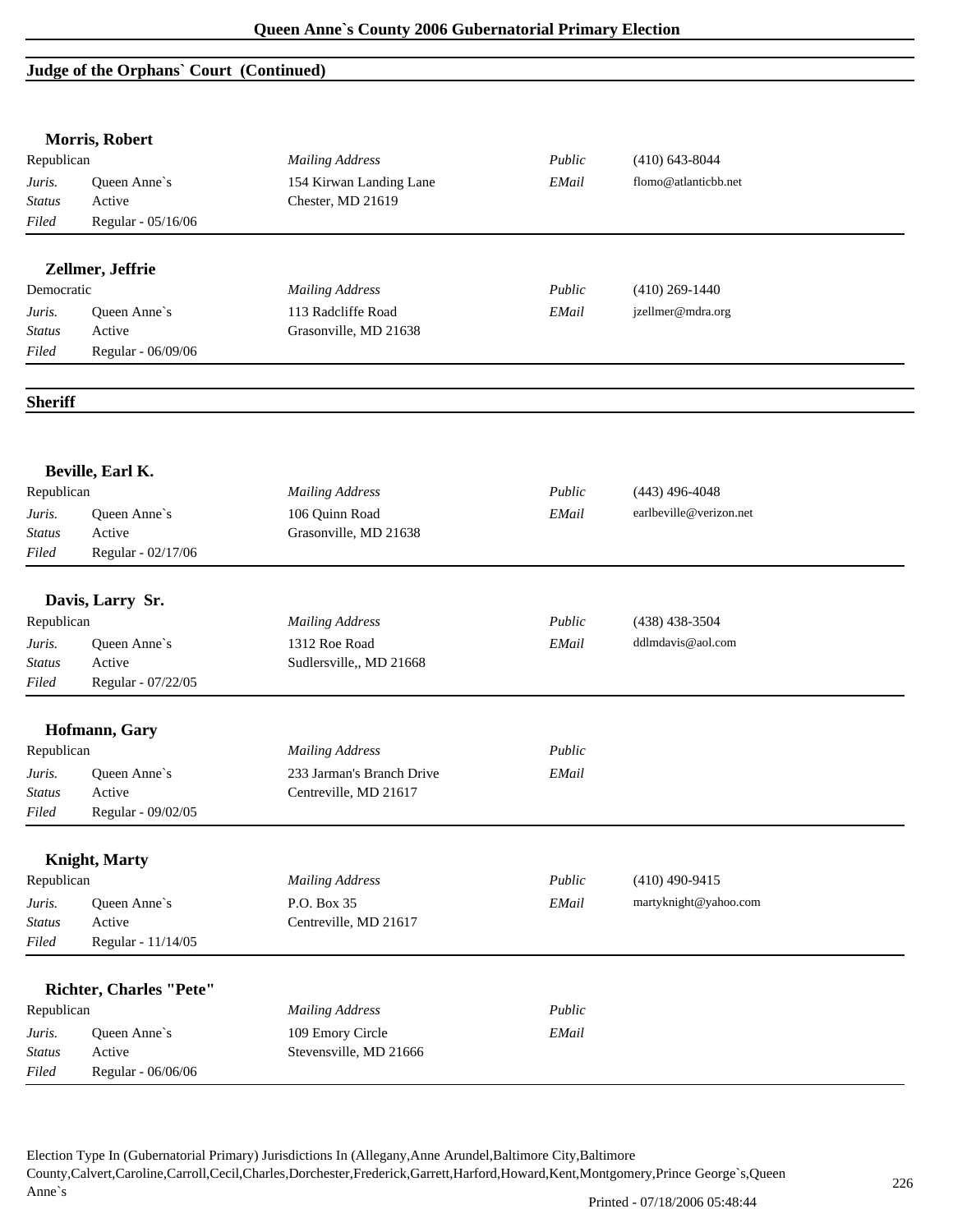#### **Sheriff (Continued)**

|                                  | Rhodes, Charlie                     |                                                                        |        |                         |  |
|----------------------------------|-------------------------------------|------------------------------------------------------------------------|--------|-------------------------|--|
| Democratic                       |                                     | <b>Mailing Address</b>                                                 | Public | $(410)$ 778-0931        |  |
| Juris.                           | Queen Anne's                        | P.O. Box 112                                                           | EMail  | tcvrhodes@friend.ly.net |  |
| <b>Status</b>                    | Active                              | Church Hill, MD 21623                                                  |        |                         |  |
| Filed                            | Regular - 03/13/06                  |                                                                        |        |                         |  |
|                                  | <b>Democratic Central Committee</b> |                                                                        |        |                         |  |
|                                  | Cleveland, John                     |                                                                        |        |                         |  |
| Democratic                       |                                     | <b>Mailing Address</b>                                                 | Public | $(410) 829 - 1341$      |  |
| Juris.                           | Queen Anne's                        | 105 Evans Ave                                                          | EMail  | capnjohn@toad.net       |  |
| <b>Status</b>                    | Active                              | Grasonville, MD 21638                                                  |        |                         |  |
| Filed                            | Regular - 03/10/06                  |                                                                        |        |                         |  |
|                                  | Fordonski, Carol R.                 |                                                                        |        |                         |  |
| Democratic                       |                                     | <b>Mailing Address</b>                                                 | Public |                         |  |
| Juris.                           | Queen Anne's                        | 118 Margaret Dr                                                        | EMail  | stormy5@atlanticbb.net  |  |
| Status                           | Active                              | Stevensville, MD 21666                                                 |        |                         |  |
| Filed                            | Regular - 06/23/06                  |                                                                        |        |                         |  |
|                                  | <b>Gabel, Caroline</b>              |                                                                        |        |                         |  |
| Democratic                       |                                     |                                                                        | Public |                         |  |
|                                  |                                     | <b>Mailing Address</b>                                                 |        |                         |  |
| Juris.<br><b>Status</b>          | Queen Anne's<br>Active              | 113 Hoffman Lane<br>Chestertown, MD 21620                              | EMail  | rive@dmv.com            |  |
| Filed                            | Regular - 06/30/06                  |                                                                        |        |                         |  |
|                                  |                                     |                                                                        |        |                         |  |
|                                  | Gannon, H. Joseph "Joe" Jr.         |                                                                        |        |                         |  |
| Democratic                       |                                     | <b>Mailing Address</b>                                                 | Public | $(410)$ 708-0801        |  |
| Juris.                           | Queen Anne's                        | 641 Roberts Station Road                                               | EMail  | jogannon@dmv.com        |  |
| <i>Status</i>                    | Active                              | Church Hill, MD 21623                                                  |        |                         |  |
| Filed                            | Regular - 07/03/06                  |                                                                        |        |                         |  |
|                                  | Hagman, Nancy                       |                                                                        |        |                         |  |
| Democratic                       |                                     | <b>Mailing Address</b>                                                 | Public | $(410)$ 758-3537        |  |
| Juris.                           | Queen Anne's                        | 150 Crows Foot Lane                                                    | EMail  | nancyhagman@hotmail.com |  |
| <b>Status</b>                    | Active                              | Centreville, MD 21617                                                  |        |                         |  |
| Filed                            | Regular - 06/30/06                  |                                                                        |        |                         |  |
|                                  | Hogan, Suzanne                      |                                                                        |        |                         |  |
| Democratic                       |                                     |                                                                        | Public | $(443)$ 249-0467        |  |
|                                  |                                     |                                                                        |        |                         |  |
|                                  | Active                              |                                                                        |        |                         |  |
|                                  | Regular - 06/26/06                  |                                                                        |        |                         |  |
| Juris.<br><b>Status</b><br>Filed | Queen Anne's                        | <b>Mailing Address</b><br>137 Worcester Road<br>Stevensville, MD 21666 | EMail  | hogans@atlanticbb.net   |  |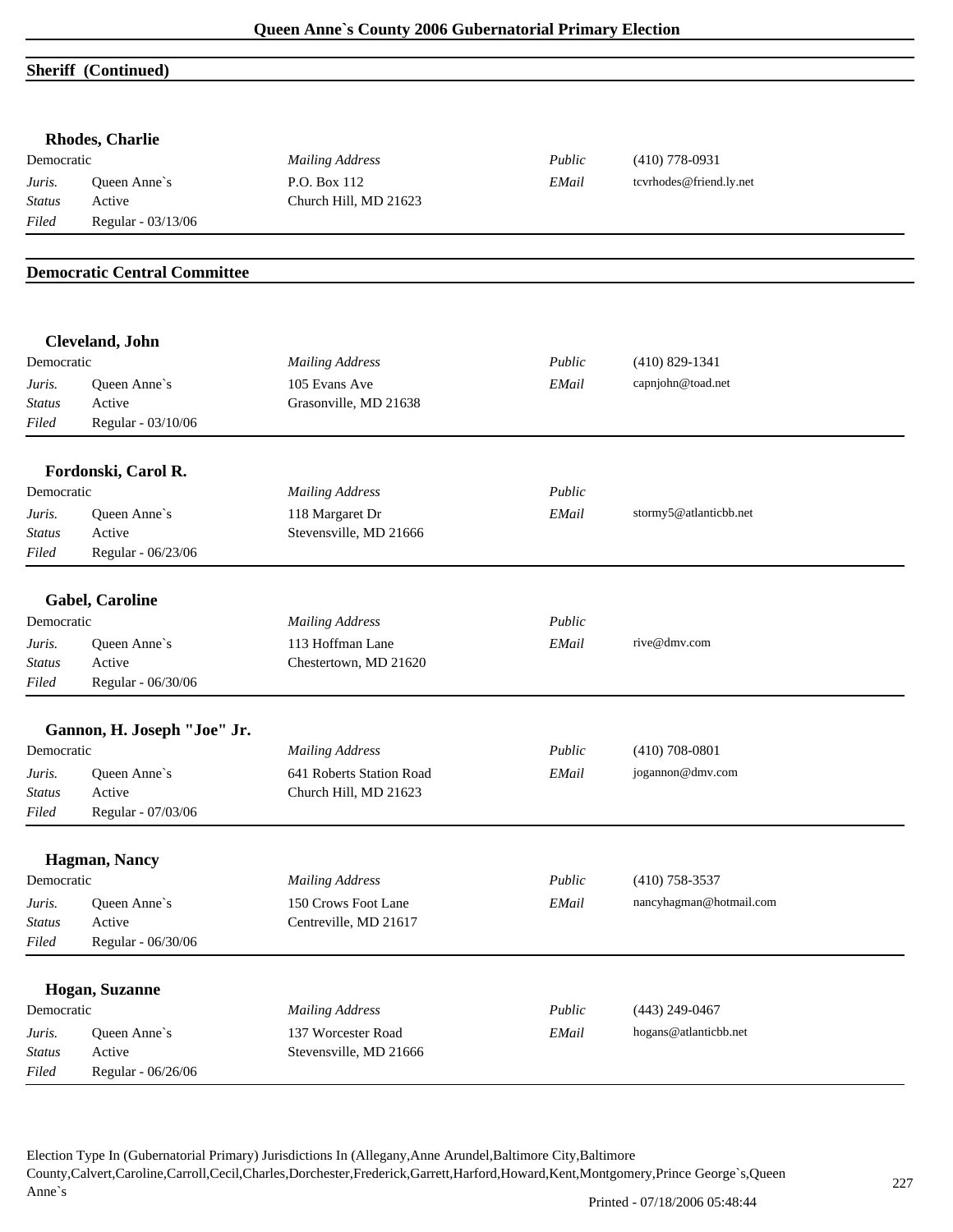### **Democratic Central Committee (Continued)**

**Kepley, Al** 

|                         | Repley, Al                           |                        |        |                           |  |
|-------------------------|--------------------------------------|------------------------|--------|---------------------------|--|
| Democratic              |                                      | <b>Mailing Address</b> | Public |                           |  |
| Juris.                  | Queen Anne's                         | 828 Monroe Manor Road  | EMail  | alkepley@toad.net         |  |
| Status                  | Active                               | Stevensville, MD 21666 |        |                           |  |
| Filed                   | Regular - 12/07/05                   |                        |        |                           |  |
|                         |                                      |                        |        |                           |  |
|                         | Nock, Dawn C.                        |                        |        |                           |  |
| Democratic              |                                      | <b>Mailing Address</b> | Public | $(410)$ 827-6756          |  |
| Juris.                  | Queen Anne's                         | 119 Old Wharf Lane     | EMail  | dawnnock@verizon.net      |  |
| Status                  | Active                               | Queenstown, MD 21658   |        |                           |  |
| Filed                   | Regular - 07/03/06                   |                        |        |                           |  |
|                         | Parr, Cynthia B.                     |                        |        |                           |  |
| Democratic              |                                      | <b>Mailing Address</b> | Public | $(410)$ 643-2422          |  |
| Juris.                  | Queen Anne's                         | 306 Queen Anne Road    | EMail  | cparr@mycloudburst.net    |  |
| <b>Status</b>           | Active                               | Stevensville, MD 21666 |        |                           |  |
| Filed                   | Regular - 06/30/06                   |                        |        |                           |  |
|                         | <b>Ransom, Gregory</b>               |                        |        |                           |  |
| Democratic              |                                      | <b>Mailing Address</b> | Public | $(443)$ 496-0168          |  |
| Juris.                  | Queen Anne's                         | 117 Whitehouse Dr.     | EMail  | gregoryransom@hotmail.com |  |
| Status                  | Active                               | Grasonville, MD 21638  |        |                           |  |
| Filed                   | Regular - 06/29/06                   |                        |        |                           |  |
|                         |                                      |                        |        |                           |  |
|                         | <b>Revell Goodwin, Mary Margaret</b> |                        |        |                           |  |
| Democratic              |                                      | <b>Mailing Address</b> | Public | $(410)$ 758-2285          |  |
| Juris.                  | Queen Anne's                         | P.O. Box 114           | EMail  | mmgvel@friend.ly.net      |  |
| Status                  | Active                               | Centreville, MD 21617  |        |                           |  |
| Filed                   | Regular - 08/05/05                   |                        |        |                           |  |
|                         | <b>Rider, Thomas</b>                 |                        |        |                           |  |
| Democratic              |                                      | <b>Mailing Address</b> | Public |                           |  |
| Juris.                  | Oueen Anne's                         | 212 Spaniard Neck Road | EMail  | rtr318@verizon.net        |  |
| Status                  | Active                               | Centreville, MD 21617  |        |                           |  |
| Filed                   | Regular - 04/26/06                   |                        |        |                           |  |
|                         | <b>Republican Central Committee</b>  |                        |        |                           |  |
|                         |                                      |                        |        |                           |  |
|                         | <b>Alcorn, Donald</b>                |                        |        |                           |  |
| Republican              |                                      | <b>Mailing Address</b> | Public | $(410)$ 827-4375          |  |
|                         |                                      | 201 Overlook Drive     | EMail  | aceterm@bluecrab.org      |  |
| Juris.<br><b>Status</b> | Queen Anne's<br>Active               | Queenstown, MD 21658   |        |                           |  |
| Filed                   | Regular - 02/17/06                   |                        |        |                           |  |
|                         |                                      |                        |        |                           |  |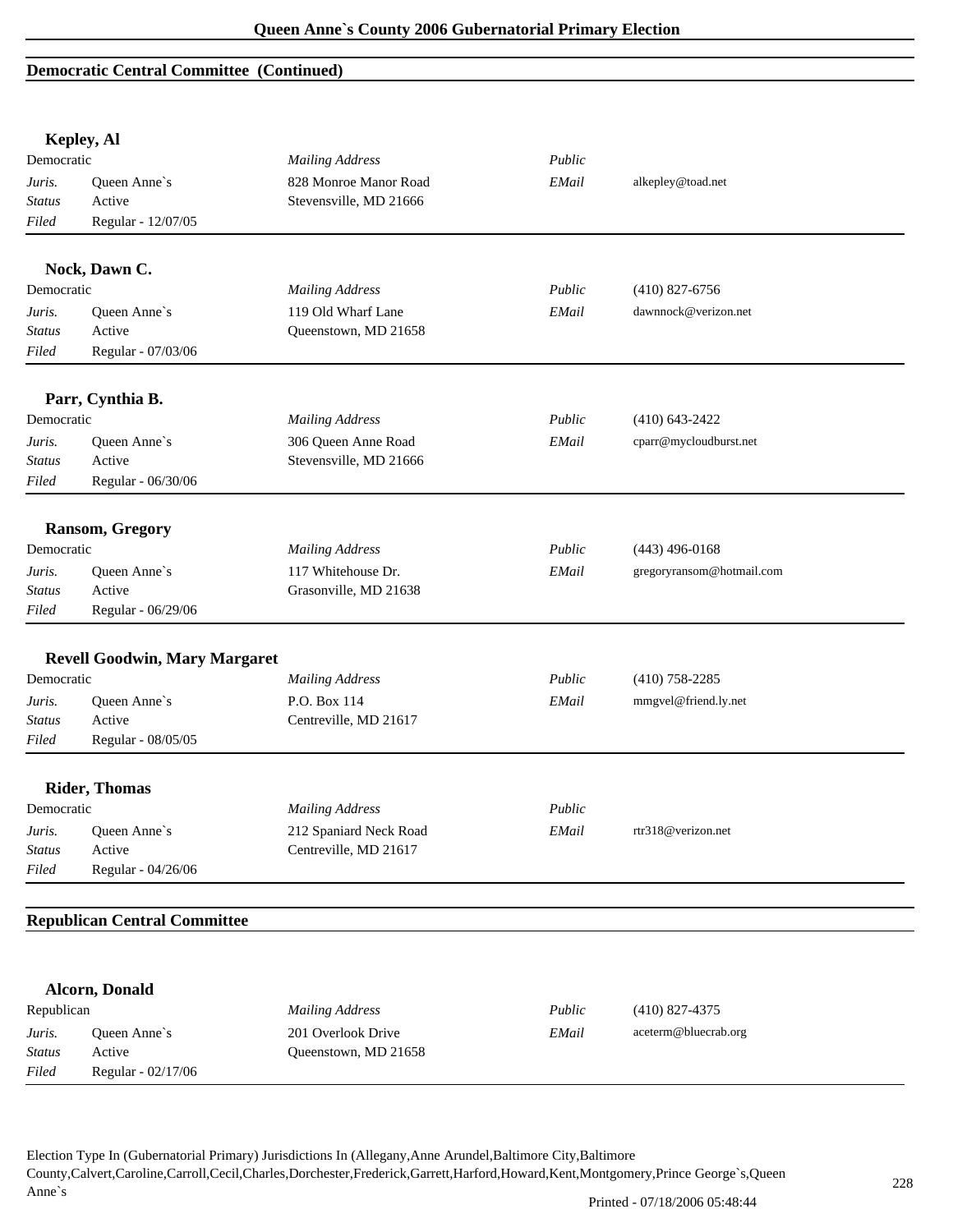|               | Babe, Kurt A.                  |                          |        |                                 |
|---------------|--------------------------------|--------------------------|--------|---------------------------------|
| Republican    |                                | <b>Mailing Address</b>   | Public | $(410)$ 758-1638                |
| Juris.        | Queen Anne's                   | P.O. Box 567             | EMail  | kbabe@harborplaceconsulting.com |
| <b>Status</b> | Active                         | Centreville, MD 21617    |        |                                 |
| Filed         | Regular - 03/10/06             |                          |        |                                 |
|               | Capozzi, Marirose J.           |                          |        |                                 |
| Republican    |                                | <b>Mailing Address</b>   | Public | $(410)$ 643-2262                |
| Juris.        | Queen Anne's                   | 206 North Lake Court     | EMail  | capozzi@atlanticbb.net          |
| <b>Status</b> | Active                         | Stevensville, MD 21666   |        |                                 |
| Filed         | Regular - 05/02/06             |                          |        |                                 |
|               | <b>Carrick, Sharon Maenner</b> |                          |        |                                 |
| Republican    |                                | <b>Mailing Address</b>   | Public | $(410)$ 758-3937                |
| Juris.        | Queen Anne's                   | 404 Friendship Drive     | EMail  | smc54@atlanticbb.net            |
| Status        | Active                         | Centreville, MD 21617    |        |                                 |
| Filed         | Regular - 04/27/06             |                          |        |                                 |
|               | <b>Deoudes, Nick</b>           |                          |        |                                 |
| Republican    |                                | <b>Mailing Address</b>   | Public | $(410)$ 827-5441                |
| Juris.        | Queen Anne's                   | 2519 Bennett Point Road  | EMail  | cmducks@friend.ly.net           |
| <b>Status</b> | Active                         | Queenstown, MD 21658     |        |                                 |
| Filed         | Regular - 05/01/06             |                          |        |                                 |
|               | Ehmann, Becky                  |                          |        |                                 |
| Republican    |                                | <b>Mailing Address</b>   | Public | $(410)$ 827-0207                |
| Juris.        | Queen Anne's                   | 807 Long Point Road      | EMail  | behmann@friend.ly.net           |
| <b>Status</b> | Active                         | Grasonville, MD 21638    |        |                                 |
| Filed         | Regular - 06/30/06             |                          |        |                                 |
|               | <b>Eynck, David Allen</b>      |                          |        |                                 |
| Republican    |                                | <b>Mailing Address</b>   | Public | $(410)$ 829-9278                |
| Juris.        | Queen Anne's                   | 161 Greenwood Creek Road | EMail  | deynck@friend.ly.net            |
| <b>Status</b> | Active                         | Queenstown, MD 21658     |        |                                 |
| Filed         | Regular - 06/30/06             |                          |        |                                 |
|               |                                |                          |        |                                 |
|               | Falstad, Jay                   |                          |        |                                 |
| Republican    |                                | <b>Mailing Address</b>   | Public |                                 |
| Juris.        | Queen Anne's                   | 108 Immanuel Ln          | EMail  |                                 |
| <b>Status</b> | Active                         | Millington, MD 21651     |        |                                 |
| Filed         | Regular - 07/03/06             |                          |        |                                 |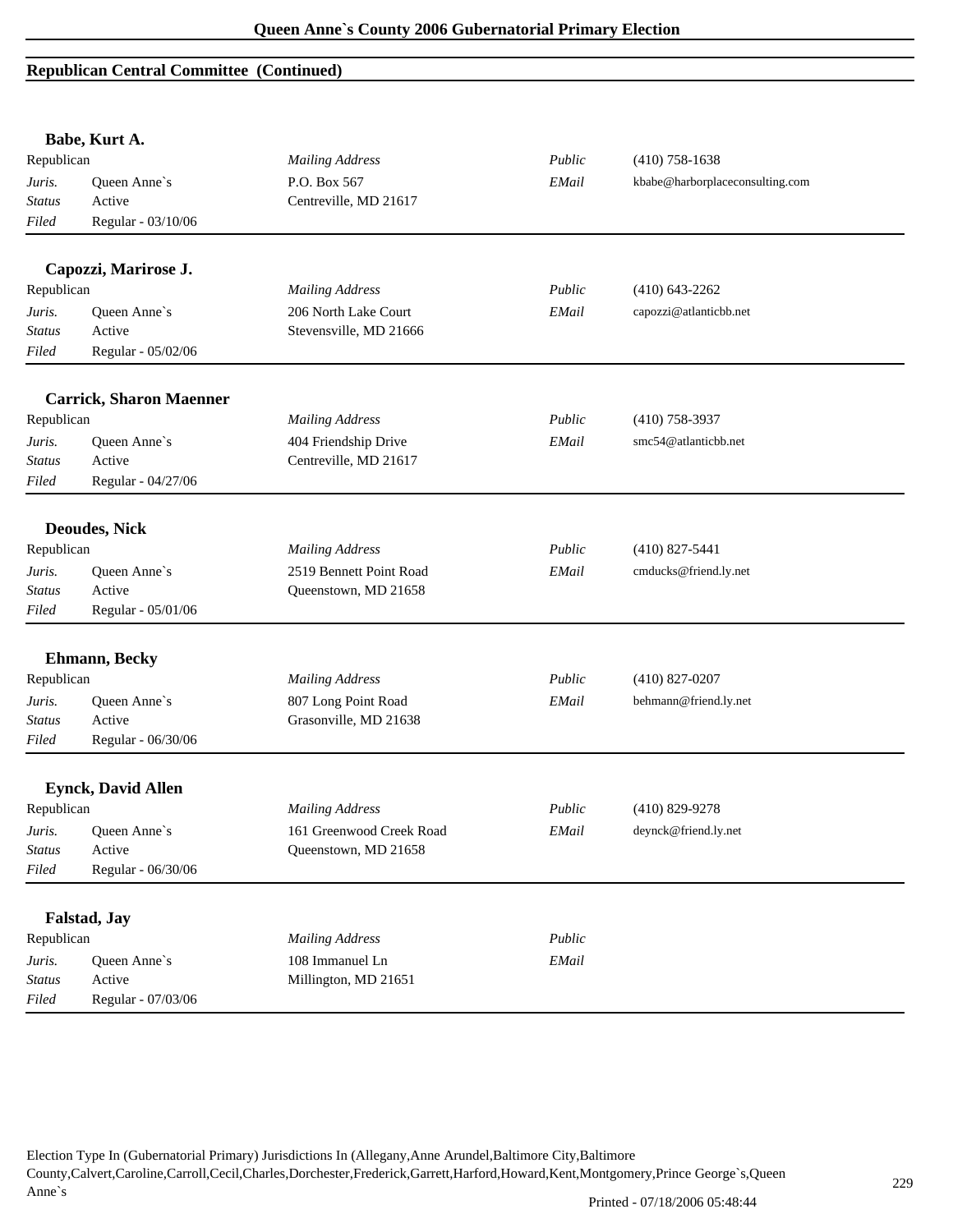|                                  | Foley, Robert W.                             |                                       |        |                           |  |
|----------------------------------|----------------------------------------------|---------------------------------------|--------|---------------------------|--|
| Republican                       |                                              | <b>Mailing Address</b>                | Public |                           |  |
| Juris.<br><b>Status</b><br>Filed | Queen Anne's<br>Active<br>Regular - 07/03/06 | 308 Skipper Lane<br>Chester, MD 21619 | EMail  | eastbridge21666@yahoo.com |  |
|                                  | French, Margo                                |                                       |        |                           |  |
| Republican                       |                                              | <b>Mailing Address</b>                | Public | $(410)$ 643-1317          |  |
| Juris.                           | Queen Anne's                                 | 403 South Lake Court                  | EMail  | mfrench817@aol.com        |  |
| <b>Status</b>                    | Active                                       | Stevensville, MD 21666                |        |                           |  |
| Filed                            | Regular - 06/27/06                           |                                       |        |                           |  |
|                                  | Guimond, Lori Glynn                          |                                       |        |                           |  |
| Republican                       |                                              | <b>Mailing Address</b>                | Public | $(410)$ 490-7137          |  |
| Juris.                           | Queen Anne's                                 | 201 Orchid Street                     | EMail  | lorig@mris.com            |  |
| <b>Status</b>                    | Active                                       | Stevensville, MD 21666                |        |                           |  |
| Filed                            | Regular - 03/31/06                           |                                       |        |                           |  |
|                                  | Jacobs, Scott                                |                                       |        |                           |  |
| Republican                       |                                              | <b>Mailing Address</b>                | Public | $(410)$ 643-0159          |  |
| Juris.                           | Queen Anne's                                 | 252 Eareckson Lane                    | EMail  | sjjacobs@atlanticb.net    |  |
| <b>Status</b>                    | Active                                       | Stevensville, MD 21666                |        |                           |  |
| Filed                            | Regular - 05/02/06                           |                                       |        |                           |  |
|                                  | <b>Langer, Andrew</b>                        |                                       |        |                           |  |
| Republican                       |                                              | <b>Mailing Address</b>                | Public | $(703)$ 980-8989          |  |
| Juris.                           | Queen Anne's                                 | 112 Banbridge Ave.                    | EMail  | langrrr@aol.com           |  |
| <b>Status</b>                    | Active                                       | Centreville, MD 21617                 |        |                           |  |
| Filed                            | Regular - 07/03/06                           |                                       |        |                           |  |
|                                  | <b>McGinnes, Craig W.</b>                    |                                       |        |                           |  |
| Republican                       |                                              | <b>Mailing Address</b>                | Public | (443) 744-0784            |  |
| Juris.                           | Queen Anne's                                 | 643 Chester River Beach Rd            | EMail  | mcginnes@gmail.com        |  |
| Status                           | Active                                       | Grasonville, MD 21638                 |        |                           |  |
| Filed                            | Regular - 05/02/06                           |                                       |        |                           |  |
|                                  | <b>McLaughlin, Patrick</b>                   |                                       |        |                           |  |
| Republican                       |                                              | <b>Mailing Address</b>                | Public | $(410)$ 924-1360          |  |
| Juris.                           | Queen Anne's                                 | PO Box 95                             | EMail  | mclaughlin@friend.ly.net  |  |
| <b>Status</b>                    | Active                                       | Queenstown, MD 21658                  |        |                           |  |
| Filed                            | Regular - 06/30/06                           |                                       |        |                           |  |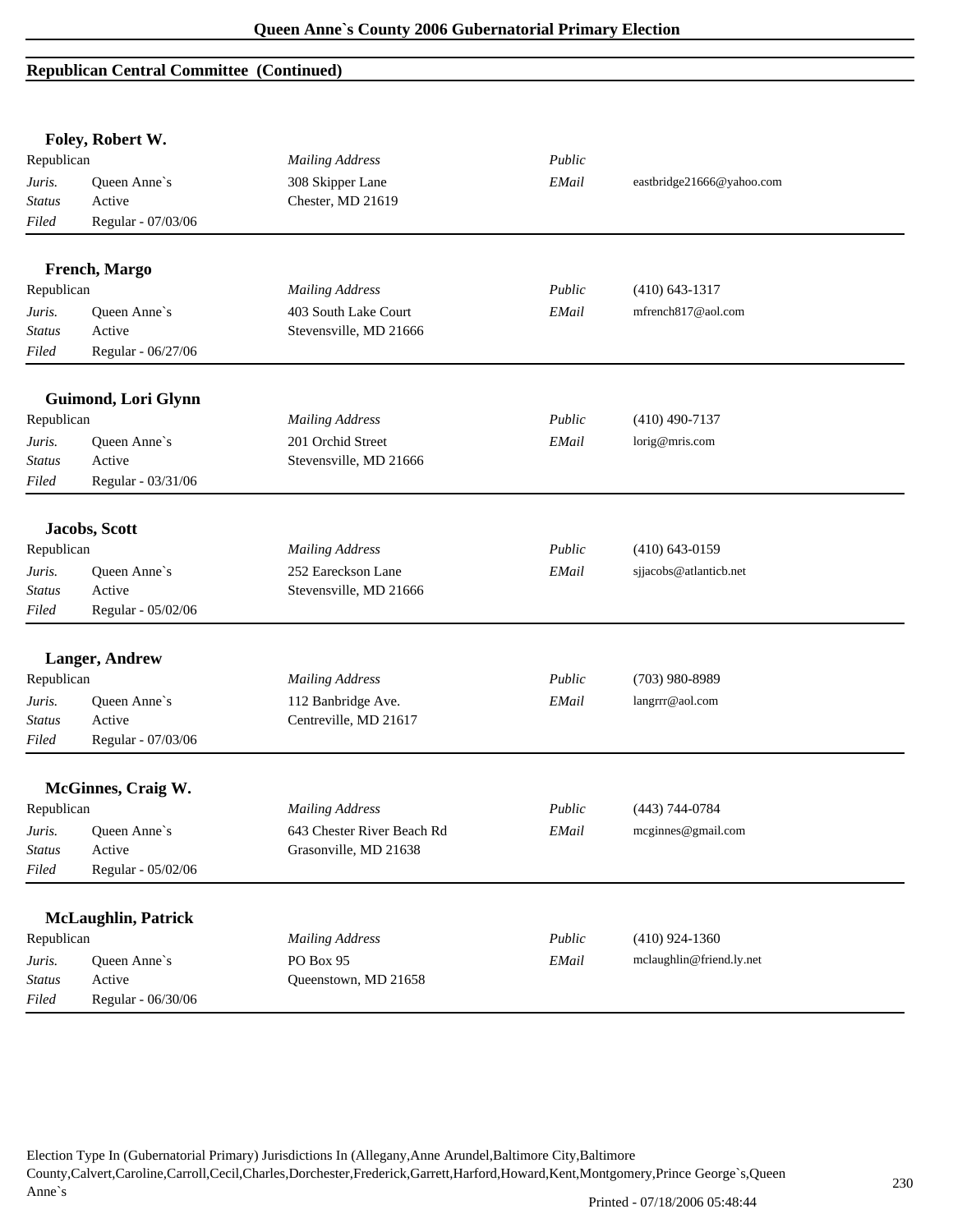|               | Morony, Andi        |                        |        |                        |
|---------------|---------------------|------------------------|--------|------------------------|
| Republican    |                     | <b>Mailing Address</b> | Public | $(410)$ 490-2734       |
| Juris.        | Queen Anne's        | 203 Edenderry Ave      | EMail  | andimorony@gmail.com   |
| <b>Status</b> | Active              | Centreville, MD 21617  |        |                        |
| Filed         | Regular - 06/15/06  |                        |        |                        |
|               | <b>Reed, Mark</b>   |                        |        |                        |
| Republican    |                     | <b>Mailing Address</b> | Public | $(410)$ 928-3860       |
| Juris.        | Queen Anne's        | P.O. Box 126           | EMail  | markreed16@yahoo.com   |
| <b>Status</b> | Active              | Crumpton, MD 21628     |        |                        |
| Filed         | Regular - 05/03/06  |                        |        |                        |
|               | Waterman, Diana     |                        |        |                        |
| Republican    |                     | <b>Mailing Address</b> | Public | $(410)$ 827-9408       |
| Juris.        | Queen Anne's        | 2820 Bennett Point Rd. | EMail  | dianawaterman@mris.com |
| <b>Status</b> | Active              | Queenstown, MD 21658   |        |                        |
| Filed         | Regular - 05/03/06  |                        |        |                        |
|               | Worth, Dan          |                        |        |                        |
| Republican    |                     | <b>Mailing Address</b> | Public | $(410)$ 758-1941       |
| Juris.        | <b>Oueen Anne's</b> | 207 S Commerce Street  | EMail  | dtworth@verizon.net    |
| <b>Status</b> | Active              | Centreville, MD 21617  |        |                        |
| Filed         | Regular - 06/30/06  |                        |        |                        |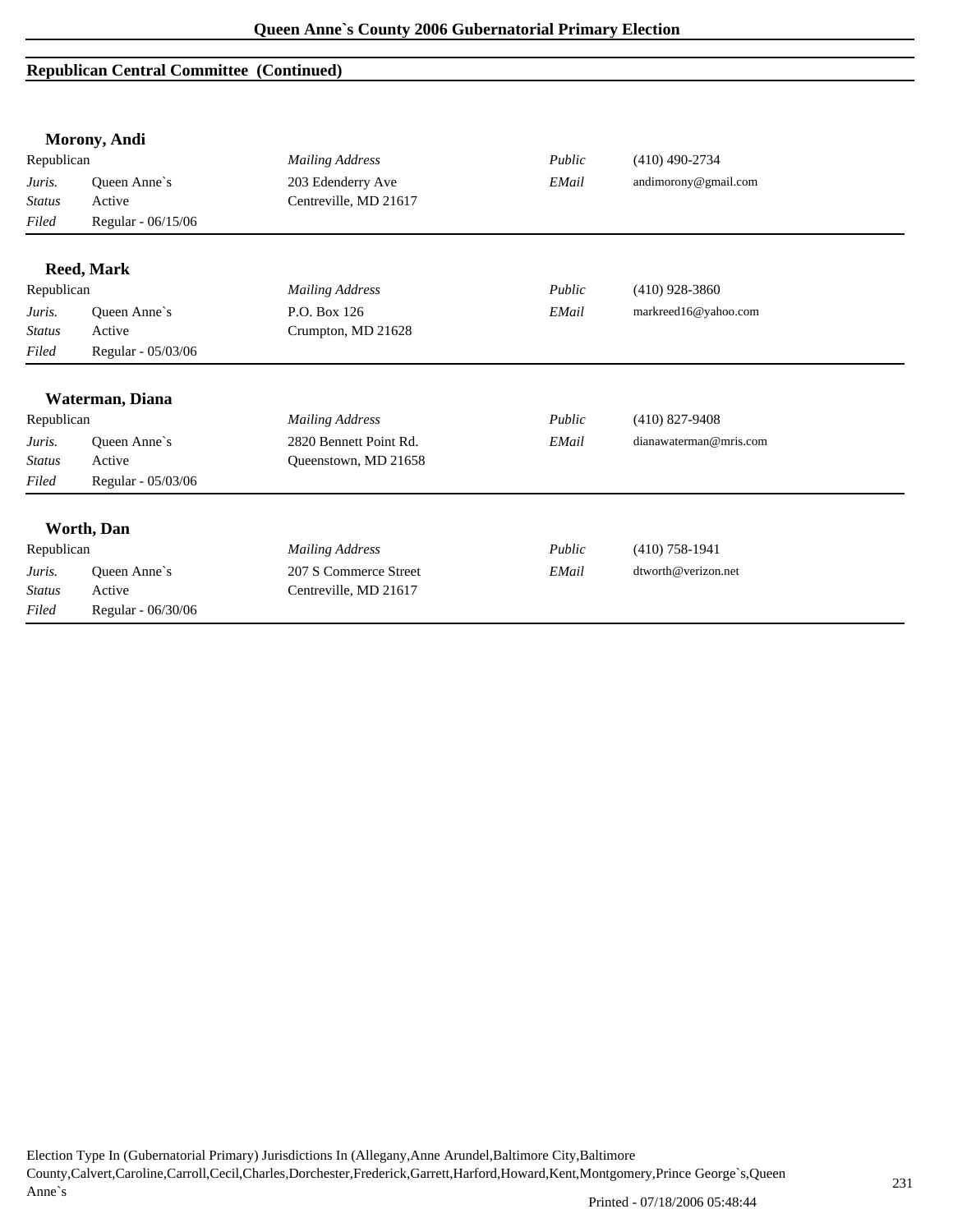#### **County Commissioner President**

|               | Bush, Joseph B. Sr.            |                             |        |                            |  |
|---------------|--------------------------------|-----------------------------|--------|----------------------------|--|
| Republican    |                                | <b>Mailing Address</b>      | Public | $(240)$ 481-8401           |  |
| Juris.        | St. Mary's                     | PO Box 701                  | EMail  | thecontempgrp@yahoo.com    |  |
| <b>Status</b> | Active                         | Chaptico, MD 20621          |        |                            |  |
| Filed         | Regular - 06/01/06             |                             |        |                            |  |
|               | Hubscher, Dennis Jack          |                             |        |                            |  |
| Republican    |                                | <b>Mailing Address</b>      | Public | $(301)$ 373-5086           |  |
| Juris.        | St. Mary's                     | 45006 Blackistone Circle    | EMail  | hubscher2006.net           |  |
| <b>Status</b> | Active                         | Hollywood, MD 20636         |        |                            |  |
| Filed         | Regular - 03/20/06             |                             |        |                            |  |
|               | Evans, Merl                    |                             |        |                            |  |
| Democratic    |                                | <b>Mailing Address</b>      | Public | $(301)$ 994-1250           |  |
| Juris.        | St. Mary's                     | P.O. Box 1609               | EMail  | lasertek1@hotmail.com      |  |
| Status        | Active                         | California, MD 20619        |        |                            |  |
| Filed         | Regular - 02/24/06             |                             |        |                            |  |
|               | Hewitt, Michael L.             |                             |        |                            |  |
| Democratic    |                                | <b>Mailing Address</b>      | Public | $(301)$ 247-9396           |  |
| Juris.        | St. Mary's                     | 26074 Sotterley Heights Rd. | EMail  | mike@hewittsservice.com    |  |
| <b>Status</b> | Active                         | Hollywood, MD 20636         |        |                            |  |
| Filed         | Regular - 09/30/05             |                             |        |                            |  |
|               |                                |                             |        |                            |  |
|               | <b>Russell</b> , Jack          |                             |        |                            |  |
| Democratic    |                                | <b>Mailing Address</b>      | Public | $(240)$ 298-7883           |  |
| Juris.        | St. Mary's                     | P.O. Box 134                | EMail  | skipjack@skipjacktours.com |  |
| <b>Status</b> | Active                         | Piney Point, MD 20674       |        |                            |  |
| Filed         | Regular - 08/18/05             |                             |        |                            |  |
|               | <b>County Commissioner</b>     |                             |        |                            |  |
|               | District/Circuit 001           |                             |        |                            |  |
|               | Dement, Kenny                  |                             |        |                            |  |
| Republican    |                                | <b>Mailing Address</b>      | Public | $(301)$ 994-0361           |  |
| Juris.        | St. Mary's                     | PO Box 272                  | EMail  |                            |  |
| <b>Status</b> | Active                         | Callaway, MD 20620          |        |                            |  |
| Filed         | Regular - 08/19/05             |                             |        |                            |  |
|               |                                |                             |        |                            |  |
|               | <b>Mathis, Elfreda Talbert</b> |                             |        |                            |  |
| Democratic    |                                | <b>Mailing Address</b>      | Public | $(301)$ 994-0766           |  |
| Juris.        | St. Mary's                     | PO Box 80                   | EMail  | weamathis@verizon.net      |  |
| <b>Status</b> | Active                         | Valley Lee, MD 20692        |        |                            |  |
| Filed         | Regular - 02/03/06             |                             |        |                            |  |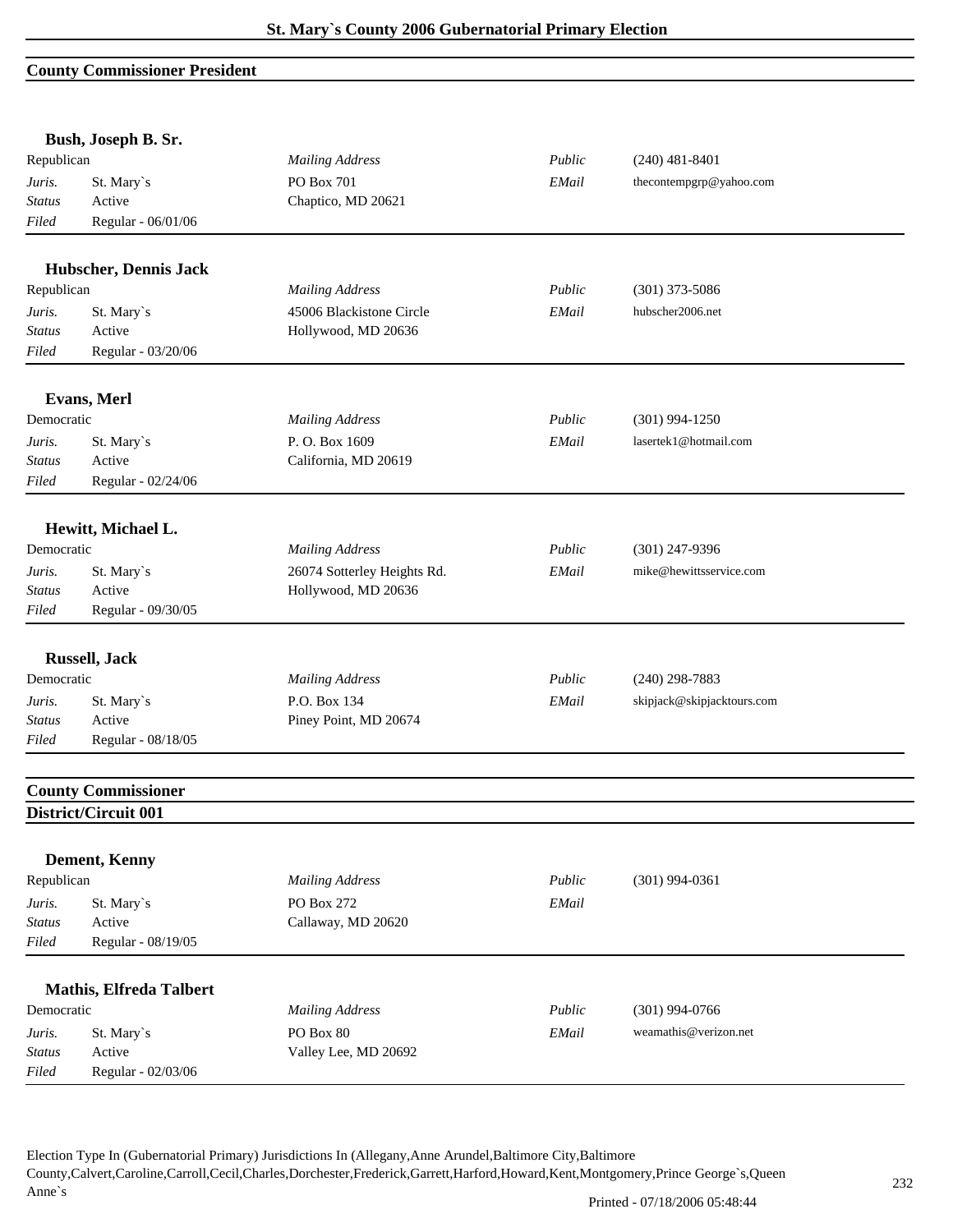|               | <b>County Commissioner</b>                               |                          |        |                             |
|---------------|----------------------------------------------------------|--------------------------|--------|-----------------------------|
|               | District/Circuit 002                                     |                          |        |                             |
|               |                                                          |                          |        |                             |
|               | <b>Carkhuff, Ken</b>                                     |                          |        |                             |
| Republican    |                                                          | <b>Mailing Address</b>   | Public | $(240)$ 434-6509            |
| Juris.        | St. Mary's                                               | PO Box 255               | EMail  |                             |
| <b>Status</b> | Active                                                   | Leonardtown, MD 20650    |        |                             |
| Filed         | Central Committee Nominee -                              |                          |        |                             |
|               |                                                          |                          |        |                             |
|               | Mattingly, Thomas A. Sr.                                 |                          |        |                             |
| Democratic    |                                                          | <b>Mailing Address</b>   | Public | $(301)475 - 8200$           |
| Juris.        | St. Mary's                                               | PO Box 69                | EMail  |                             |
| <b>Status</b> | Active                                                   | Leonardtown, MD 20650    |        |                             |
| Filed         | Regular - 09/06/05                                       |                          |        |                             |
|               | <b>County Commissioner</b>                               |                          |        |                             |
|               | District/Circuit 003                                     |                          |        |                             |
|               |                                                          |                          |        |                             |
|               | Jarboe, Larry                                            |                          |        |                             |
| Republican    |                                                          | <b>Mailing Address</b>   | Public | $(301) 884 - 3101$          |
| Juris.        | St. Mary's                                               | 39556 Mason Dr.          | EMail  | dcjarboe@hotmail.com        |
| <b>Status</b> | Active                                                   | Mechanicsville, MD 20659 |        |                             |
| Filed         | Regular - 10/28/05                                       |                          |        |                             |
|               | St. Clair, Joe                                           |                          |        |                             |
| Democratic    |                                                          | <b>Mailing Address</b>   | Public | $(240)$ 925-5720            |
| Juris.        | St. Mary's                                               | 38520 Ah Ha Lane         | EMail  | joestclair3@aol.com         |
| Status        | Active                                                   | Avenue, MD 20609         |        |                             |
| Filed         | Regular - 03/20/06                                       |                          |        |                             |
|               |                                                          |                          |        |                             |
|               | <b>County Commissioner</b><br>District/Circuit 004       |                          |        |                             |
|               |                                                          |                          |        |                             |
|               | Raley, Daniel H.                                         |                          |        |                             |
| Democratic    |                                                          | <b>Mailing Address</b>   | Public | $(301)$ 994-2688            |
| Juris.        | St. Mary's                                               | PO Box 10                | EMail  | daraley@gmpexpress.net      |
| <b>Status</b> | Active                                                   | Great Mills, MD 20634    |        |                             |
| Filed         | Regular - 10/28/05                                       |                          |        |                             |
|               |                                                          |                          |        |                             |
|               | <b>Judge of the Circuit Court</b><br>District/Circuit 07 |                          |        |                             |
|               |                                                          |                          |        |                             |
|               | <b>Mattingly, Shane</b>                                  |                          |        |                             |
|               |                                                          | <b>Mailing Address</b>   | Public | $(301)$ 475-9101            |
| Juris.        | St. Mary's                                               | P.O. Box 1906            | EMail  | shane.mattingly@verizon.net |
| <b>Status</b> | Active                                                   | Leonardtown, MD 20650    |        |                             |
| Filed         | Regular - 01/25/06                                       |                          |        |                             |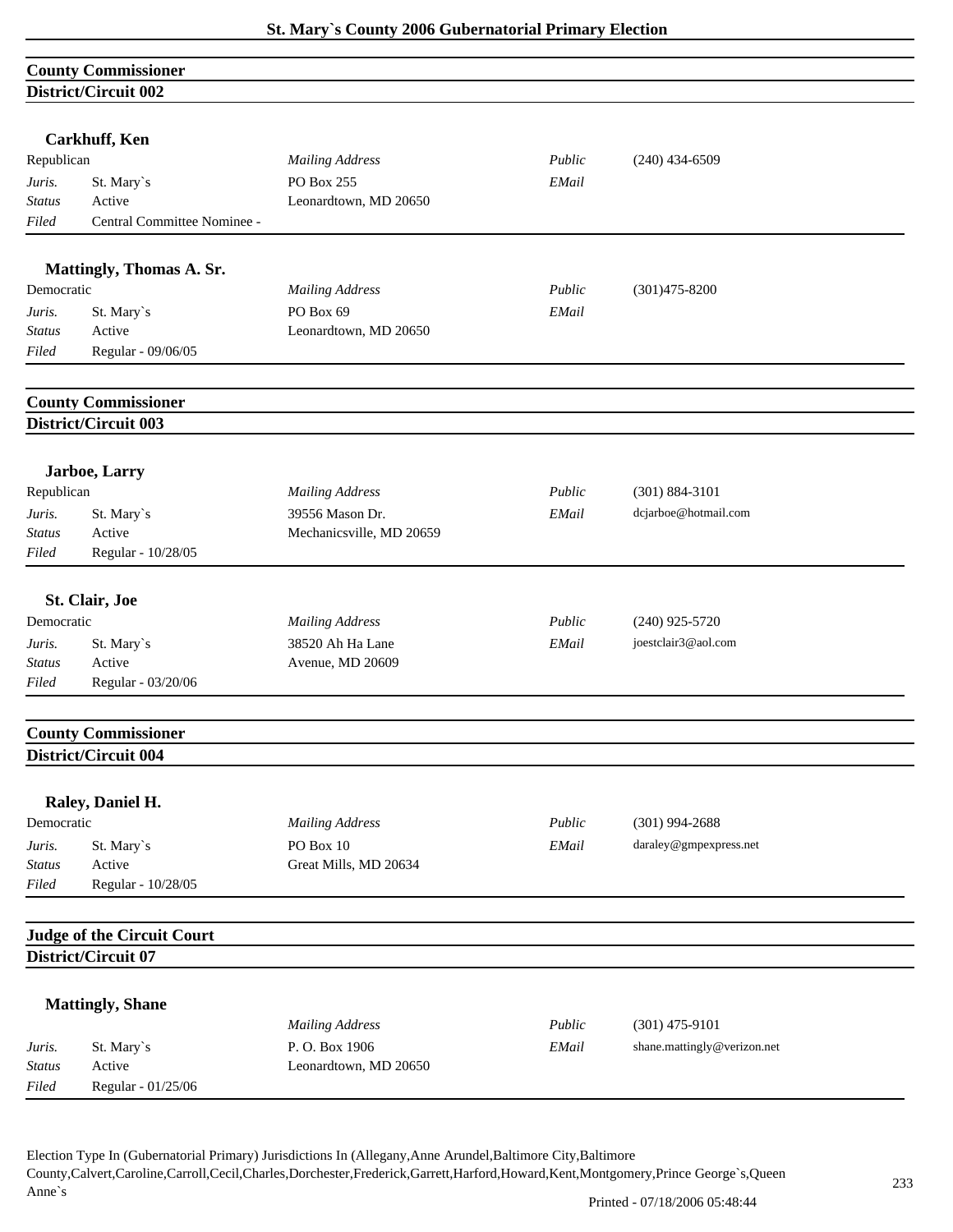# **Judge of the Circuit Court (Continued) District/Circuit 07**

|                         | Sparling, George R.               |                                             |        |                                      |
|-------------------------|-----------------------------------|---------------------------------------------|--------|--------------------------------------|
|                         |                                   | <b>Mailing Address</b>                      | Public | $(301) 866 - 4193$                   |
| Juris.<br><b>Status</b> | St. Mary's<br>Active              | P.O. Box 1813<br>Leonardtown, MD 20650      | EMail  | george.sparling@wildewood.com        |
| Filed                   | Regular - 08/11/05                |                                             |        |                                      |
|                         |                                   |                                             |        |                                      |
|                         | Stamm, Michael J.                 |                                             |        |                                      |
|                         |                                   | <b>Mailing Address</b>                      | Public |                                      |
| Juris.                  | St. Mary's                        | 45442 Steer Horn Neck Road                  | EMail  | mmstamm@earthlink.net                |
| Status                  | Active                            | Hollywood, MD 20636                         |        |                                      |
| Filed                   | Regular - 02/16/06                |                                             |        |                                      |
|                         |                                   |                                             |        |                                      |
| <b>Treasurer</b>        |                                   |                                             |        |                                      |
|                         |                                   |                                             |        |                                      |
| Democratic              | Norris, Jannette P.               | <b>Mailing Address</b>                      | Public | $(301)$ 475-4472                     |
| Juris.                  | St. Mary`s                        | PO Box 235                                  | EMail  | Jannette.Norris@co.saint-marys.md.us |
| <b>Status</b>           | Active                            | Leonardtown, MD 20650                       |        |                                      |
| Filed                   | Regular - 03/28/06                |                                             |        |                                      |
|                         |                                   |                                             |        |                                      |
|                         | <b>State's Attorney</b>           |                                             |        |                                      |
|                         |                                   |                                             |        |                                      |
|                         |                                   |                                             |        |                                      |
|                         | Fritz, Richard D.                 |                                             |        |                                      |
| Republican              |                                   | <b>Mailing Address</b>                      | Public | $(301)$ 475-7844                     |
| Juris.                  | St. Mary's                        | PO Box 184                                  | EMail  | richard_fritz@co.saint-marys.md.us   |
| <b>Status</b>           | Active                            | Leonardtown, MD 20650                       |        |                                      |
| Filed                   | Regular - 02/10/06                |                                             |        |                                      |
|                         | <b>Clerk of the Circuit Court</b> |                                             |        |                                      |
|                         |                                   |                                             |        |                                      |
|                         | <b>Redden, Sandra Bailey</b>      |                                             |        |                                      |
| Republican              |                                   | <b>Mailing Address</b>                      | Public |                                      |
| Juris.                  | St. Mary's                        | 23538 Hollywood Rd.                         | EMail  |                                      |
| <b>Status</b>           | Active                            | Leonardtown, MD 20650                       |        |                                      |
| Filed                   | Regular - 02/16/06                |                                             |        |                                      |
|                         |                                   |                                             |        |                                      |
|                         | Williams, Joanie W.               |                                             | Public |                                      |
| Democratic              |                                   | <b>Mailing Address</b>                      |        | $(301)$ 373-5517                     |
| Juris.<br><b>Status</b> | St. Mary`s<br>Active              | 42425 Riva Ridge Dr.<br>Hollywood, MD 20636 | EMail  |                                      |
| Filed                   | Regular - 03/10/06                |                                             |        |                                      |
|                         |                                   |                                             |        |                                      |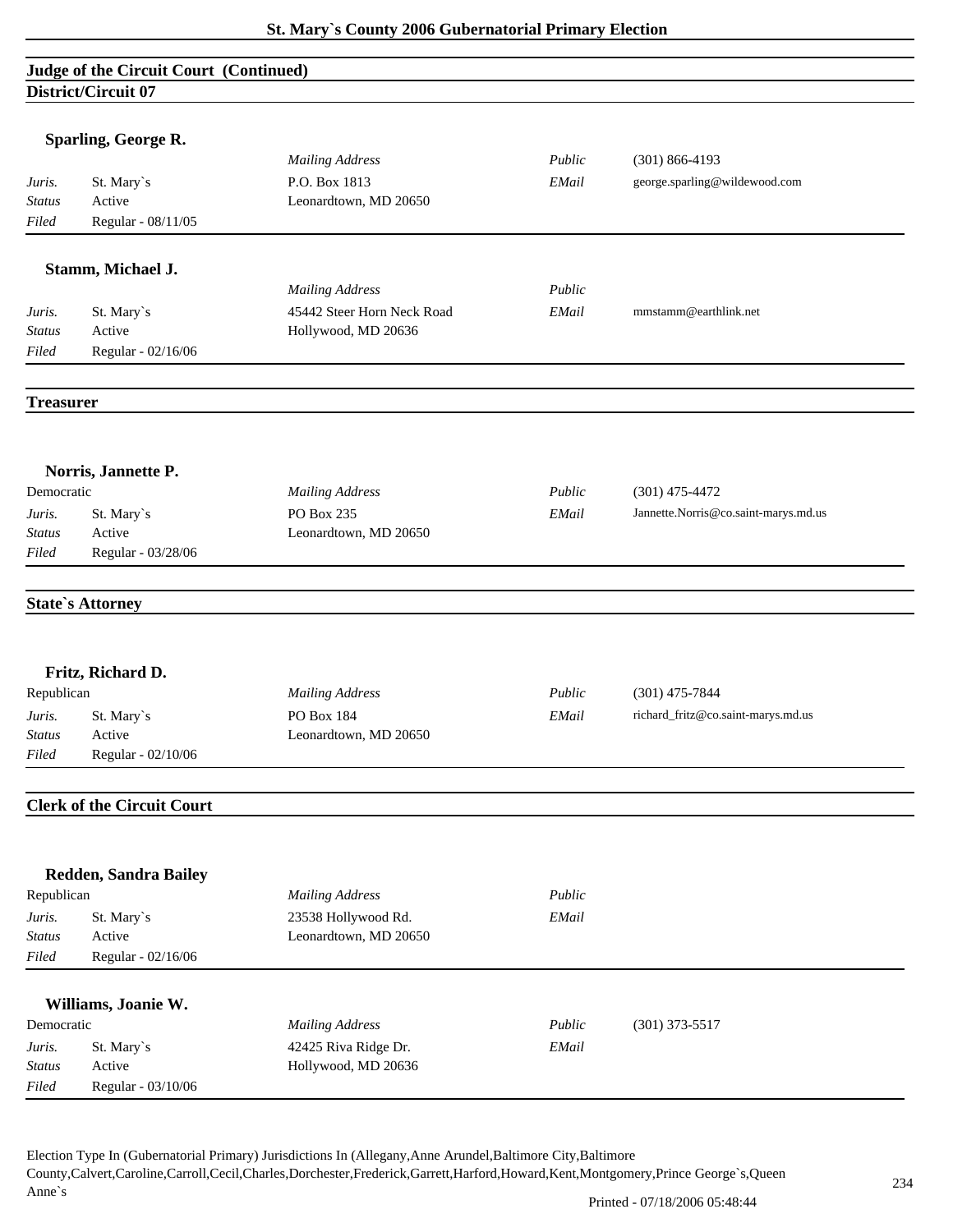# **Register of Wills**

| McWilliams, Dianne B. |                             |                              |        |                      |
|-----------------------|-----------------------------|------------------------------|--------|----------------------|
| Democratic            |                             | <b>Mailing Address</b>       | Public | $(301) 884 - 4203$   |
| Juris.                | St. Mary's                  | 28201 Old Village Rd.        | EMail  |                      |
| <b>Status</b>         | Active                      | Mechanicsville, MD 20659     |        |                      |
| Filed                 | Regular - 11/02/05          |                              |        |                      |
|                       |                             |                              |        |                      |
|                       | Judge of the Orphans' Court |                              |        |                      |
|                       | Wood, Dalton Jr.            |                              |        |                      |
| Republican            |                             | <b>Mailing Address</b>       | Public | $(301) 862 - 3735$   |
| Juris.                | St. Mary's                  | 45785 King Drive             | EMail  | woodjr@verizon.net   |
| <b>Status</b>         | Active                      | Lexington Park, MD 20653     |        |                      |
| Filed                 | Regular - 11/14/05          |                              |        |                      |
|                       | <b>Cullins, Russ</b>        |                              |        |                      |
| Democratic            |                             | <b>Mailing Address</b>       | Public | $(301)$ 481-1222     |
| Juris.                | St. Mary's                  | 23648 Mount Chance Farm Lane | EMail  |                      |
| <b>Status</b>         | Active                      | Clements, MD 20624           |        |                      |
| Filed                 | Regular - 01/24/06          |                              |        |                      |
|                       | Dean, Linda R.              |                              |        |                      |
| Democratic            |                             | <b>Mailing Address</b>       | Public | $(301) 884 - 3612$   |
| Juris.                | St. Mary's                  | 26960 Three Notch Rd.        | EMail  |                      |
| <b>Status</b>         | Active                      | Mechanicsville, MD 20659     |        |                      |
| Filed                 | Regular - 02/14/06          |                              |        |                      |
|                       | <b>Mattingly</b> , Jenks    |                              |        |                      |
| Democratic            |                             | <b>Mailing Address</b>       | Public | $(301)$ 481-8087     |
| Juris.                | St. Mary`s                  | 43121 Joy Lane               | EMail  | jenks@gmpexpress.net |
| <b>Status</b>         | Active                      | Hollywood, MD 20636          |        |                      |
| Filed                 | Regular - 05/04/06          |                              |        |                      |
|                       |                             |                              |        |                      |
|                       | <b>Ridgell, Charles</b>     |                              |        |                      |
| Democratic            |                             | <b>Mailing Address</b>       | Public | $(301)$ 475-8153     |
| Juris.                | St. Mary's                  | P.O. Box 457                 | EMail  |                      |
| <b>Status</b>         | Active                      | Leonardtown, MD 20650        |        |                      |
| Filed                 | Regular - 05/25/06          |                              |        |                      |
|                       |                             |                              |        |                      |
| <b>Sheriff</b>        |                             |                              |        |                      |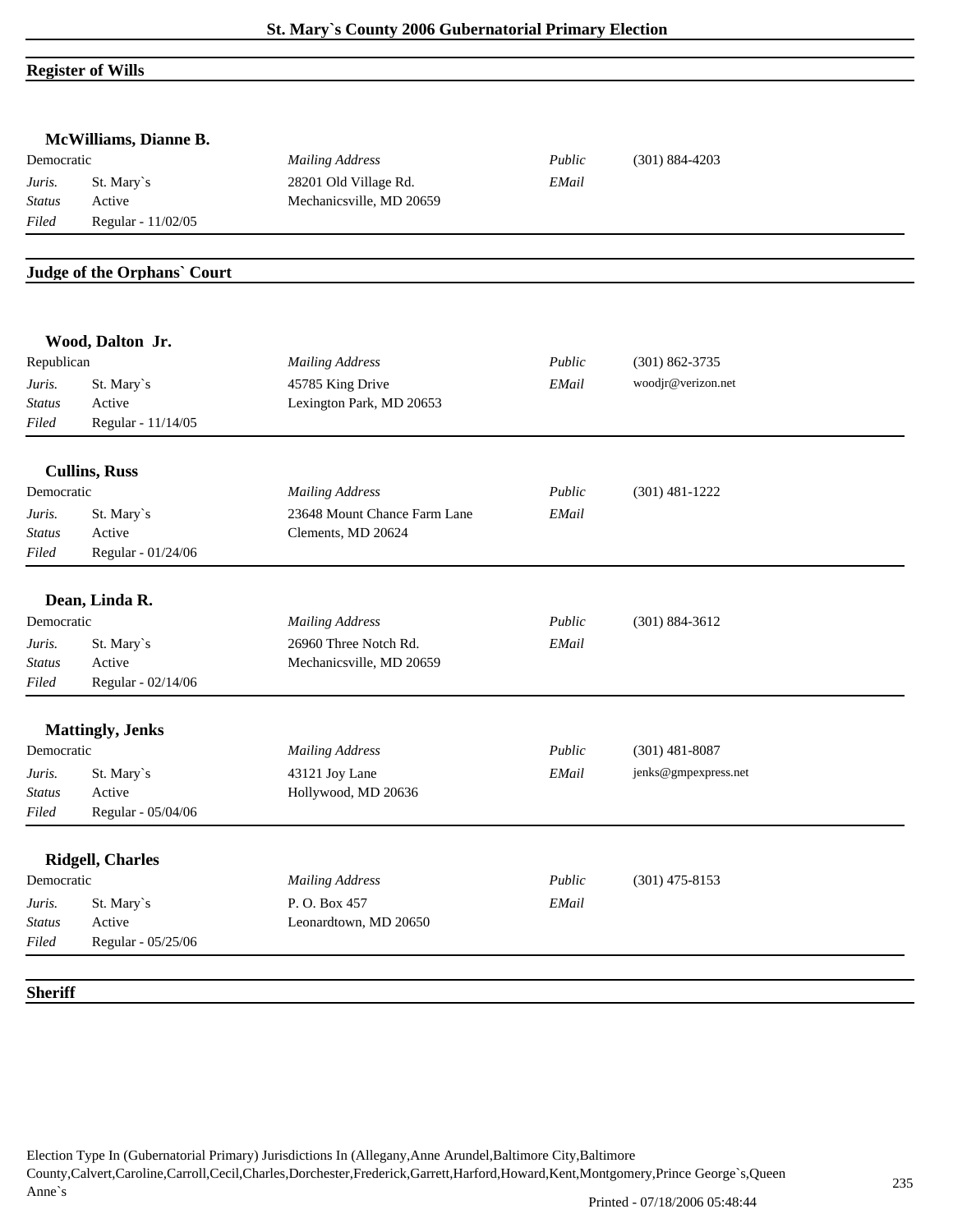### **Sheriff (Continued)**

|               | <b>Cameron</b> , Tim                |                        |        |                         |
|---------------|-------------------------------------|------------------------|--------|-------------------------|
| Republican    |                                     | <b>Mailing Address</b> | Public | $(301)$ 536-1460        |
| Juris.        | St. Mary's                          | PO Box 152             | EMail  | tcameron@highstream.net |
| <b>Status</b> | Active                              | Morganza, MD 20660     |        |                         |
| Filed         | Regular - 01/09/06                  |                        |        |                         |
|               | <b>Somerville, Kevin Darryl</b>     |                        |        |                         |
| Democratic    |                                     | <b>Mailing Address</b> | Public | $(301)$ 475-6755        |
| Juris.        | St. Mary's                          | PO Box 169             | EMail  |                         |
| <b>Status</b> | Active                              | Loveville, MD 20656    |        |                         |
| Filed         | Regular - 03/15/06                  |                        |        |                         |
|               | Zylak, David D.                     |                        |        |                         |
| Democratic    |                                     | <b>Mailing Address</b> | Public | $(301)$ 475-2729        |
| Juris.        | St. Mary's                          | PO Box 52              | EMail  | dazylak@verizon.net     |
| <b>Status</b> | Active                              | Leonardtown, MD 20650  |        |                         |
| Filed         | Regular - 09/26/05                  |                        |        |                         |
|               | <b>Democratic Central Committee</b> |                        |        |                         |
|               | Anderson, Joe                       |                        |        |                         |
| Democratic    |                                     | <b>Mailing Address</b> | Public | $(301)$ 994-9499        |
| Juris.        | St. Mary's                          | 45870 Boothe Rd.       | EMail  | jandersoniii@csc.com    |
| <b>Status</b> | Active                              | Drayden, MD 20630      |        |                         |
| Filed         | Regular - 06/30/06                  |                        |        |                         |
|               | <b>Bates, William "Bill"</b>        |                        |        |                         |
| Democratic    |                                     | <b>Mailing Address</b> | Public | $(301)$ 481-7538        |
| Juris.        | St. Mary's                          | PO Box 203             | EMail  | bates2455@aol.com       |
| <b>Status</b> | Active                              | Piney Point, MD 20674  |        |                         |
| $Filed$       | Regular - 06/16/06                  |                        |        |                         |
|               | <b>Bean, Doris</b>                  |                        |        |                         |
| Democratic    |                                     | <b>Mailing Address</b> | Public | $(301)$ 994-1945        |
| Juris.        | St. Mary's                          | PO Box 134             | EMail  |                         |
| <b>Status</b> | Active                              | Valley Lee, MD 20634   |        |                         |
| Filed         | Regular - 07/03/06                  |                        |        |                         |
|               | Gaskin, John Alonzo                 |                        |        |                         |
| Democratic    |                                     | <b>Mailing Address</b> | Public |                         |
| Juris.        | St. Mary's                          | PO Box 207             | EMail  |                         |
| <b>Status</b> | Active                              | Dameron, MD 20628      |        |                         |
| Filed         | Regular - 06/30/06                  |                        |        |                         |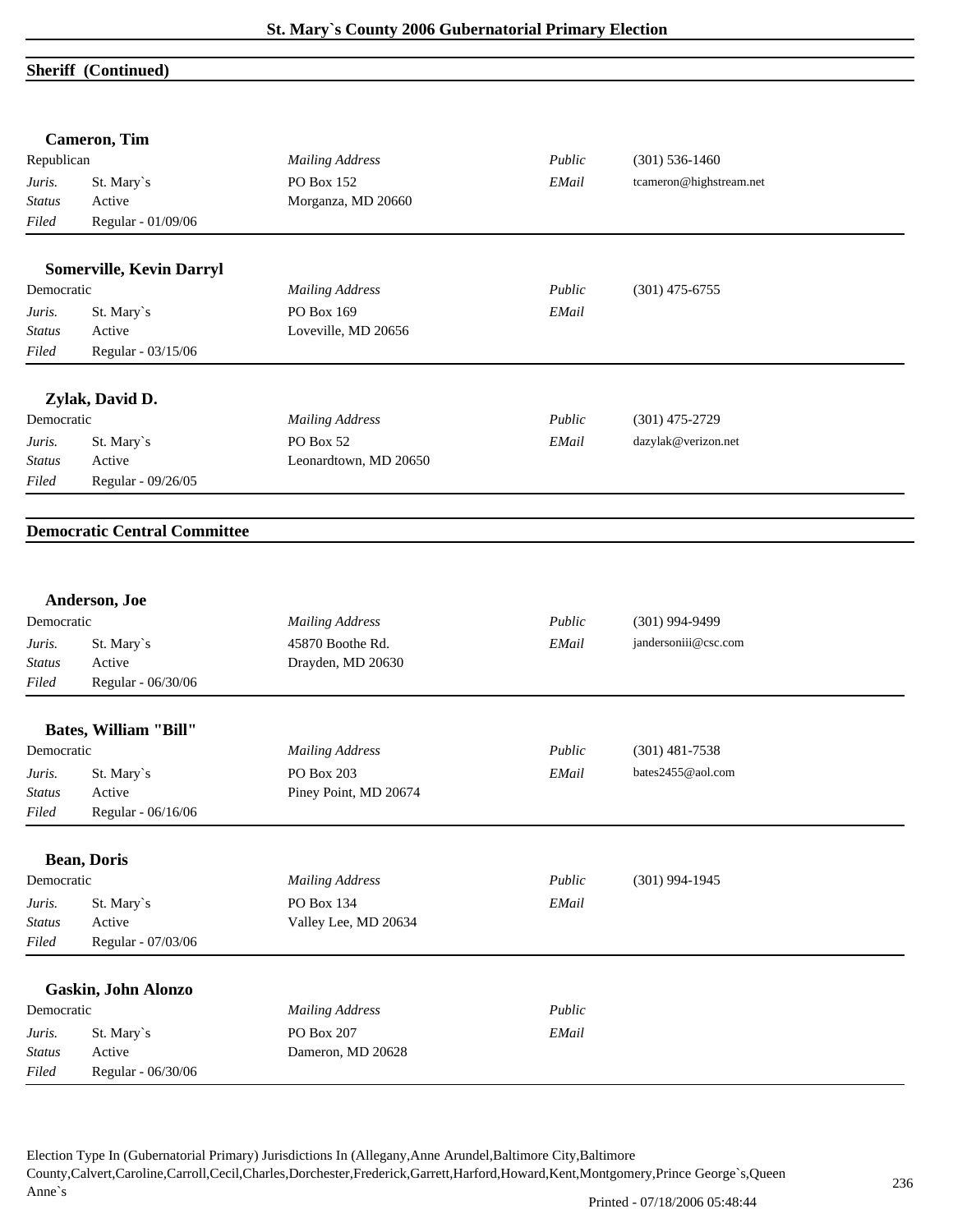#### **Democratic Central Committee (Continued)**

|               | Knoefel, Joseph M.           |                          |        |                           |
|---------------|------------------------------|--------------------------|--------|---------------------------|
| Democratic    |                              | <b>Mailing Address</b>   | Public |                           |
| Juris.        | St. Mary's                   | PO Box 362               | EMail  |                           |
| <b>Status</b> | Active                       | Valley Lee, MD 20692     |        |                           |
| Filed         | Regular - 06/30/06           |                          |        |                           |
|               |                              |                          |        |                           |
|               | Lowery, Ruth                 |                          |        |                           |
| Democratic    |                              | <b>Mailing Address</b>   | Public |                           |
| Juris.        | St. Mary's                   | 41765 Dos Santos Way     | EMail  |                           |
| <b>Status</b> | Active                       | Mechanicsville, MD 20659 |        |                           |
| Filed         | Regular - 06/30/06           |                          |        |                           |
|               | O'Brien, Kathleen            |                          |        |                           |
| Democratic    |                              | <b>Mailing Address</b>   | Public | $(301)$ 475-8242          |
| Juris.        | St. Mary's                   | 41161 Knight Rd.         | EMail  | Kathleen@waldensierra.org |
| <b>Status</b> | Active                       | Leonardtown, MD 20650    |        |                           |
| Filed         | Regular - 07/03/06           |                          |        |                           |
|               |                              |                          |        |                           |
|               | Powell, Walter R.            |                          |        |                           |
| Democratic    |                              | <b>Mailing Address</b>   | Public |                           |
| Juris.        | St. Mary's                   | 42518 Anne Ct.           | EMail  |                           |
| <b>Status</b> | Active                       | Hollywood, MD 20636      |        |                           |
| Filed         | Regular - 06/29/06           |                          |        |                           |
|               | Randall, Julie B.            |                          |        |                           |
| Democratic    |                              | <b>Mailing Address</b>   | Public | $(301) 863 - 4430$        |
| Juris.        | St. Mary's                   | 19711 Teddy Way          | EMail  | jbrandall@starpower.net   |
| <b>Status</b> | Active                       | Lexington Park, MD 20653 |        |                           |
| Filed         | Regular - 06/30/06           |                          |        |                           |
|               |                              |                          |        |                           |
|               | <b>Slattery, Cindy</b>       |                          |        |                           |
| Democratic    |                              | <b>Mailing Address</b>   | Public |                           |
| Juris.        | St. Mary's                   | 23243 Scotch Pine Ct.    | EMail  |                           |
| Status        | Active                       | California, MD 20619     |        |                           |
| Filed         | Regular - 06/27/06           |                          |        |                           |
|               | Wade, Charles H. "Pappy" Jr. |                          |        |                           |
| Democratic    |                              | <b>Mailing Address</b>   | Public | $(301)862 - 7364$         |
| Juris.        | St. Mary's                   | 23126 Crestwood Lane     | EMail  |                           |
| <b>Status</b> | Active                       | California, MD 20619     |        |                           |
| Filed         | Regular - 07/03/06           |                          |        |                           |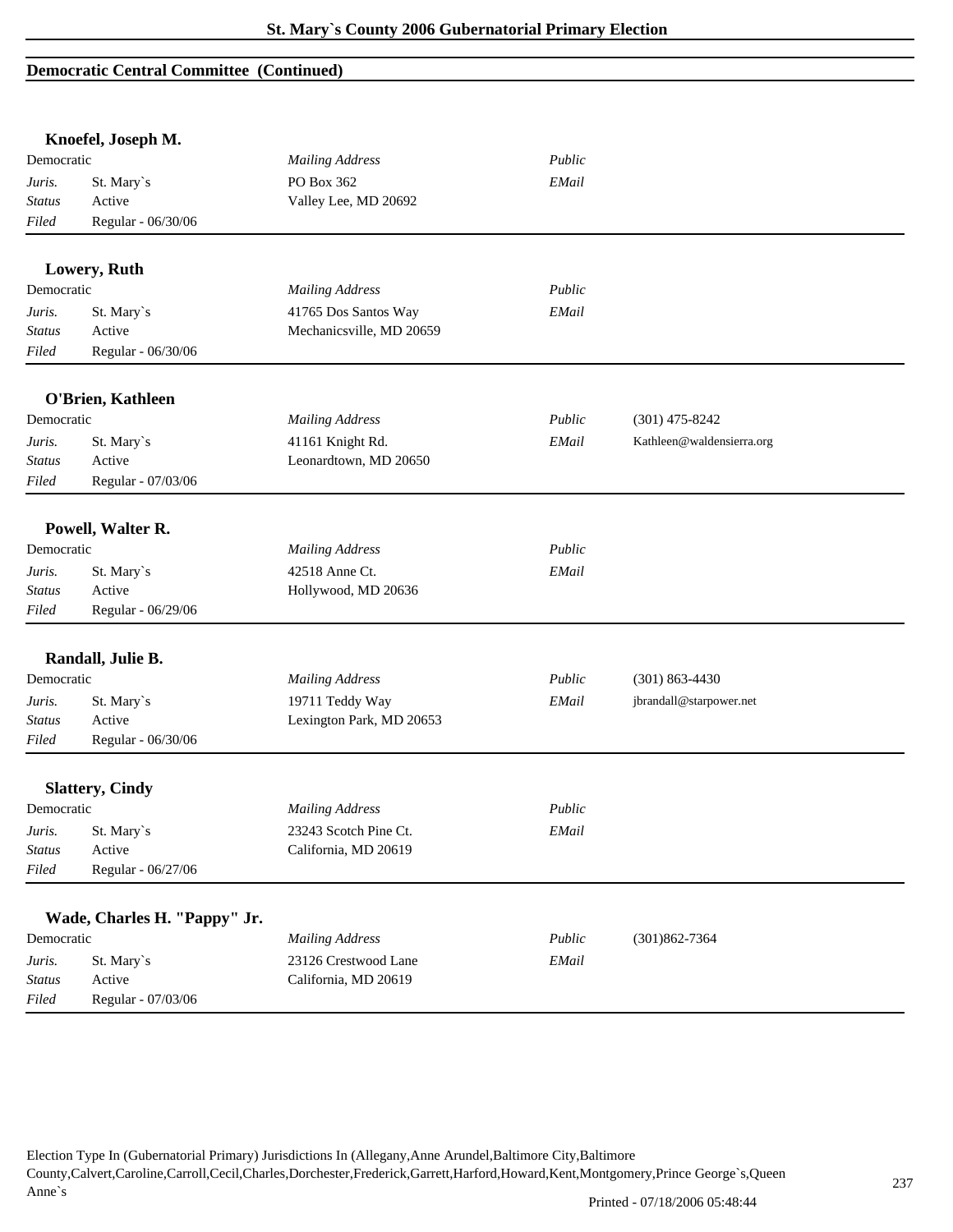#### **Democratic Central Committee (Continued)**

|                         | Woodburn, Pat                       |                              |        |                           |  |
|-------------------------|-------------------------------------|------------------------------|--------|---------------------------|--|
| Democratic              |                                     | <b>Mailing Address</b>       | Public |                           |  |
| Juris.                  | St. Mary's                          | PO Box 162                   | EMail  |                           |  |
| <b>Status</b>           | Active                              | Compton, MD 20627            |        |                           |  |
| Filed                   | Regular - 07/03/06                  |                              |        |                           |  |
|                         |                                     |                              |        |                           |  |
|                         | <b>Republican Central Committee</b> |                              |        |                           |  |
|                         |                                     |                              |        |                           |  |
|                         | Bowles, David L.                    |                              |        |                           |  |
| Republican              |                                     | <b>Mailing Address</b>       | Public |                           |  |
| Juris.                  | St. Mary's                          | PO Box 324                   | EMail  |                           |  |
| <b>Status</b>           | Active                              | Hollywood, MD 20636          |        |                           |  |
| Filed                   | Regular - 07/03/06                  |                              |        |                           |  |
|                         | Haynie, Samuel "Tom"                |                              |        |                           |  |
| Republican              |                                     | <b>Mailing Address</b>       | Public |                           |  |
| Juris.                  | St. Mary's                          | PO Box 68                    | EMail  | shartom24@cs.com          |  |
| <b>Status</b>           | Active                              | Great Mills, MD 20634        |        |                           |  |
| Filed                   | Regular - 07/03/06                  |                              |        |                           |  |
|                         |                                     |                              |        |                           |  |
|                         | Jaffe, Bryan Paul                   |                              |        |                           |  |
| Republican              |                                     | <b>Mailing Address</b>       | Public | $(301)$ 266-8295          |  |
| Juris.                  | St. Mary's                          | PO Box 506                   | EMail  |                           |  |
| <b>Status</b>           | Withdrawn - 07/13/2006              | Great Mills, MD 20634        |        |                           |  |
| Filed                   | Regular - 07/03/06                  |                              |        |                           |  |
|                         | Osburn, Vernon R.                   |                              |        |                           |  |
| Republican              |                                     | <b>Mailing Address</b>       | Public | $(240)$ 237-4837          |  |
|                         |                                     | PO Box 130                   |        | vernon_osburn@astminc.com |  |
| Juris.<br><b>Status</b> | St. Mary's<br>Active                | Tall Timbers, MD 20690       | EMail  |                           |  |
| Filed                   | Regular - 06/30/06                  |                              |        |                           |  |
|                         |                                     |                              |        |                           |  |
|                         | Sierra, Louis                       |                              |        |                           |  |
| Republican              |                                     | <b>Mailing Address</b>       | Public |                           |  |
| Juris.                  | St. Mary's                          | 40827 Lake & Breton View Dr. | EMail  |                           |  |
| <b>Status</b>           | Active                              | Leonardtown,, MD 20650       |        |                           |  |
| Filed                   | Regular - 07/03/06                  |                              |        |                           |  |
|                         | Watts, John                         |                              |        |                           |  |
| Republican              |                                     | <b>Mailing Address</b>       | Public | $(240)$ 431-3341          |  |
| Juris.                  | St. Mary's                          | 20340 Thompson Orchard Ln    | EMail  |                           |  |
| <b>Status</b>           | Active                              | Lexington Park, MD 20653     |        |                           |  |
| Filed                   | Regular - 06/28/06                  |                              |        |                           |  |
|                         |                                     |                              |        |                           |  |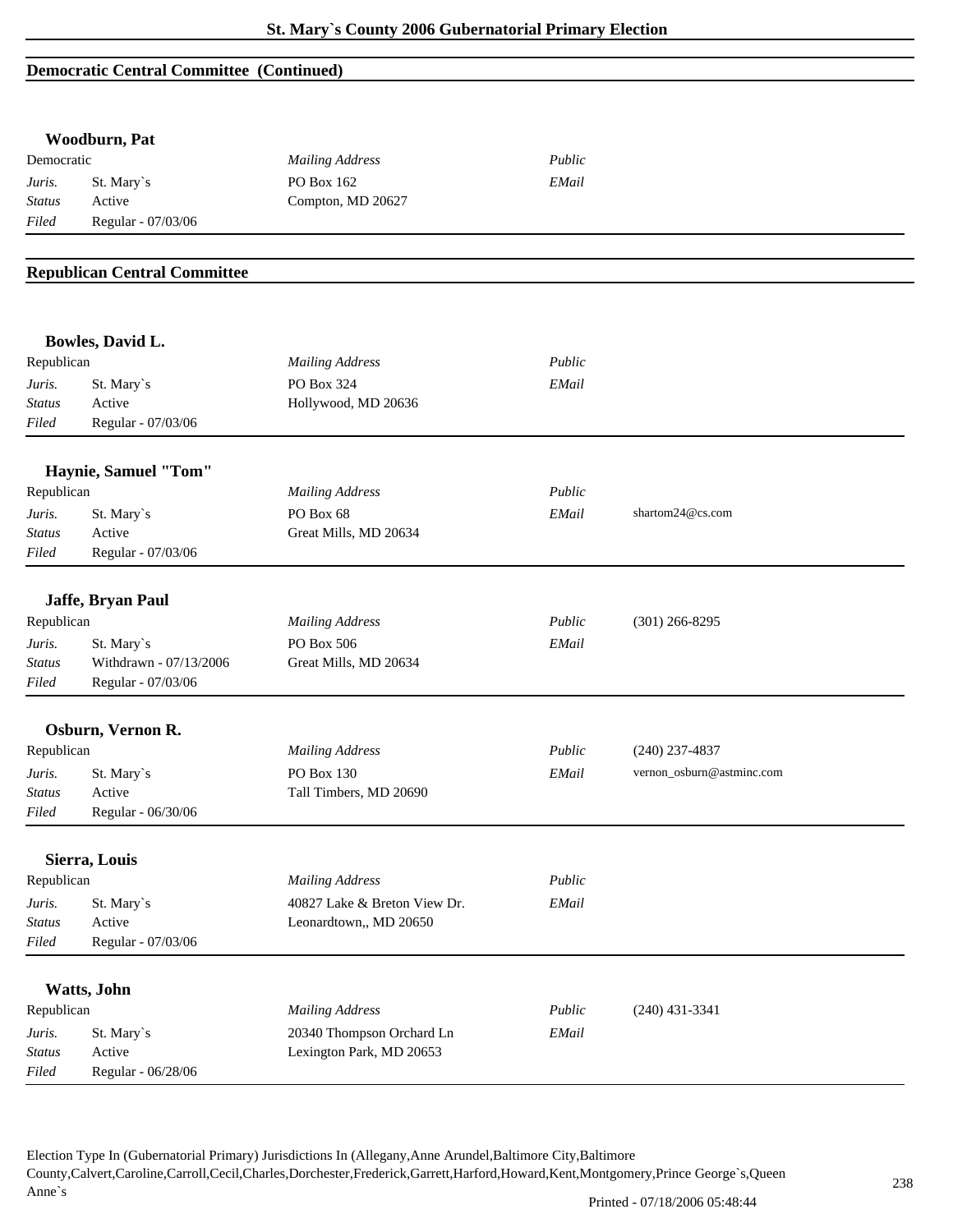|               | <b>Board of Education</b> |                          |        |                     |  |  |  |  |
|---------------|---------------------------|--------------------------|--------|---------------------|--|--|--|--|
|               | District/Circuit 001      |                          |        |                     |  |  |  |  |
|               | Raspa, Sal                |                          |        |                     |  |  |  |  |
| Non-Partisan  |                           | <b>Mailing Address</b>   | Public | $(301)$ 737-3271    |  |  |  |  |
| Juris.        | St. Mary's                | 20938 Three Notch Road   | EMail  | salleoraspa@aol.com |  |  |  |  |
| <b>Status</b> | Active                    | Lexington Park, MD 20653 |        |                     |  |  |  |  |
| Filed         | Regular - 04/03/06        |                          |        |                     |  |  |  |  |
|               | <b>Board of Education</b> |                          |        |                     |  |  |  |  |
|               | District/Circuit 003      |                          |        |                     |  |  |  |  |
|               | <b>Mattingly, Bill</b>    |                          |        |                     |  |  |  |  |
| Non-Partisan  |                           | <b>Mailing Address</b>   | Public | $(301) 884 - 8527$  |  |  |  |  |
| Juris.        | St. Mary's                | P.O. Box 220             | EMail  | wmattingly@wm.com   |  |  |  |  |
| <b>Status</b> | Active                    | Chaptico, MD 20621       |        |                     |  |  |  |  |
| Filed         | Regular - 06/16/06        |                          |        |                     |  |  |  |  |
|               | Twigg, Timothy P.         |                          |        |                     |  |  |  |  |
| Non-Partisan  |                           | <b>Mailing Address</b>   | Public | $(301)$ 290-0450    |  |  |  |  |
| Juris.        | St. Mary's                | 29016 Hill and Dale Dr.  | EMail  | ttwigg@erols.com    |  |  |  |  |
| <b>Status</b> | Active                    | Mechanicsville, MD 20659 |        |                     |  |  |  |  |

*Filed* Regular - 09/12/05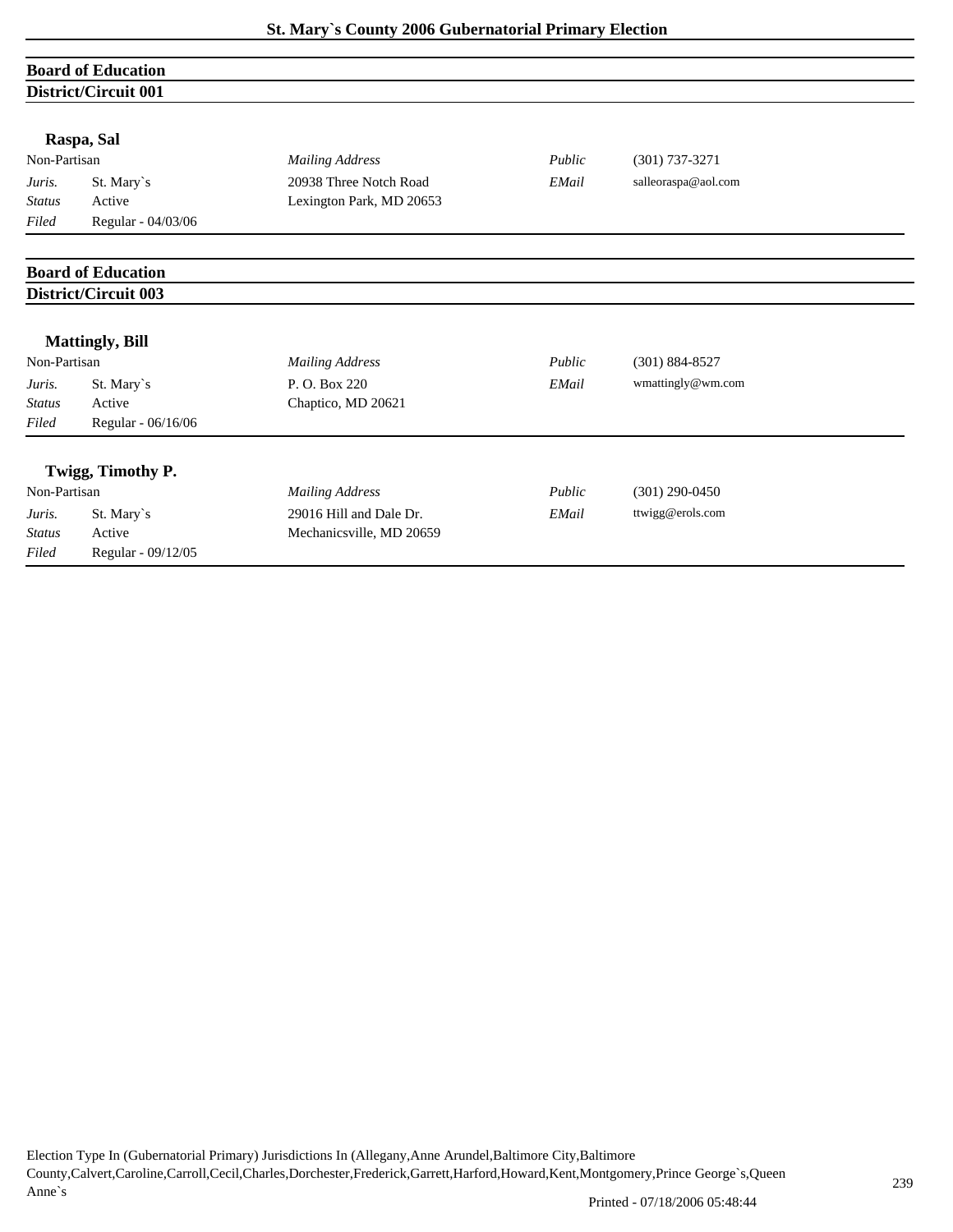|                         | <b>County Commissioner</b> |                             |        |                            |
|-------------------------|----------------------------|-----------------------------|--------|----------------------------|
|                         | District/Circuit 001       |                             |        |                            |
|                         |                            |                             |        |                            |
|                         | Muir, Allen                |                             |        |                            |
| Republican              |                            | <b>Mailing Address</b>      | Public | $(410) 651 - 0416$         |
| Juris.                  | Somerset                   | 11634 Somerset Avenue       | EMail  | Bigal10@verizon.net        |
| <b>Status</b>           | Active                     | Princess Anne, MD 21853     |        |                            |
| Filed                   | Regular - 06/12/06         |                             |        |                            |
|                         | Ring, James N.             |                             |        |                            |
| Democratic              |                            | <b>Mailing Address</b>      | Public |                            |
| Juris.                  | Somerset                   | P.O. 193                    | EMail  |                            |
| <b>Status</b>           | Active                     | Westover, MD 21871          |        |                            |
| Filed                   | Regular - 03/07/06         |                             |        |                            |
|                         |                            |                             |        |                            |
|                         | <b>Thomas, Adrian</b>      |                             |        |                            |
| Democratic              |                            | <b>Mailing Address</b>      | Public |                            |
| Juris.                  | Somerset                   | 30723 West Post Office Road | EMail  | adrianthomas2004@yahoo.com |
| <b>Status</b><br>Filed  | Active                     | Princess Anne,, MD 21853    |        |                            |
|                         | Regular - 06/30/06         |                             |        |                            |
|                         | <b>County Commissioner</b> |                             |        |                            |
|                         | District/Circuit 002       |                             |        |                            |
|                         |                            |                             |        |                            |
| Republican              | Fisher, Charles F.         | <b>Mailing Address</b>      | Public | $(410)$ 726-2787           |
|                         | Somerset                   | 26980 Mount Vernon Road     | EMail  |                            |
| Juris.<br><b>Status</b> | Active                     | Princess Anne, MD 21853     |        |                            |
| Filed                   | Regular - 04/19/06         |                             |        |                            |
|                         |                            |                             |        |                            |
|                         | <b>Simpkins, Rex</b>       |                             |        |                            |
| Democratic              |                            | <b>Mailing Address</b>      | Public |                            |
| Juris.                  | Somerset                   | 31966 Jones Road            | EMail  |                            |
| <b>Status</b>           | Active                     | Eden, MD 21822              |        |                            |
| Filed                   | Regular - 01/13/06         |                             |        |                            |
|                         | Wade, John                 |                             |        |                            |
| Democratic              |                            | <b>Mailing Address</b>      | Public |                            |
| Juris.                  | Somerset                   | 12034 Somerset Avenue       | EMail  | xpressmail@comcast.net     |
| <b>Status</b>           | Active                     | Princess Anne,, MD 21853    |        |                            |
| Filed                   | Regular - 07/03/06         |                             |        |                            |
|                         |                            |                             |        |                            |
|                         | <b>County Commissioner</b> |                             |        |                            |
|                         | District/Circuit 003       |                             |        |                            |
|                         |                            |                             |        |                            |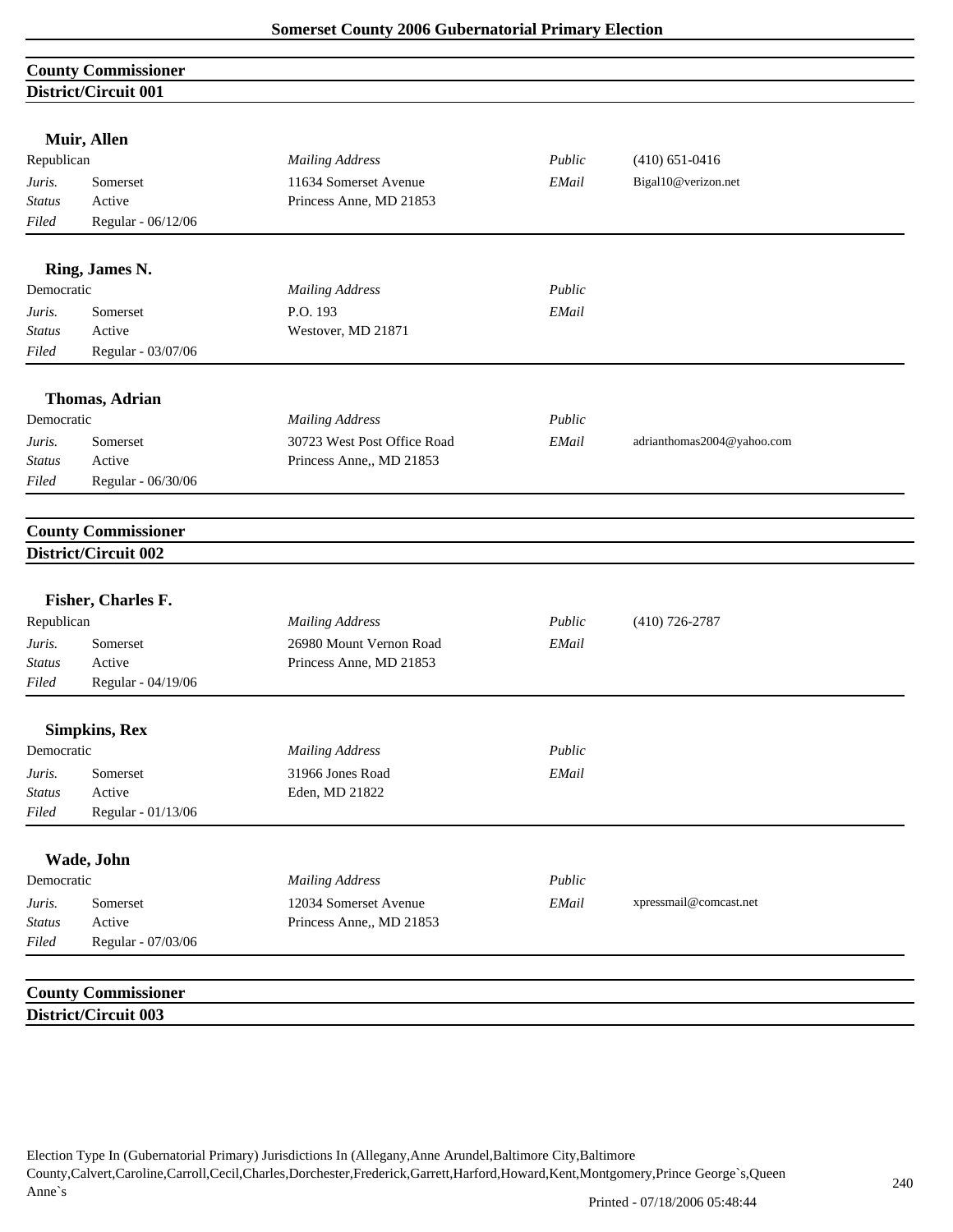### **County Commissioner (Continued) District/Circuit 003**

| Republican              | Benton, Linda S.            | <b>Mailing Address</b>                        | Public |                       |
|-------------------------|-----------------------------|-----------------------------------------------|--------|-----------------------|
|                         |                             |                                               |        |                       |
| Juris.<br><b>Status</b> | Somerset<br>Active          | P.O. Box 4241<br>Salisbury, MD 21803          | EMail  | linda1056@myway.com   |
| $Filed$                 | Regular - 03/01/06          |                                               |        |                       |
|                         |                             |                                               |        |                       |
|                         | Bozman, Wayne E.            |                                               |        |                       |
| Republican              |                             | <b>Mailing Address</b>                        | Public |                       |
| Juris.                  | Somerset                    | 25700 Frenchtown Rd.                          | EMail  |                       |
| <b>Status</b>           | Active                      | Westover, MD 21871                            |        |                       |
| Filed                   | Regular - 06/26/06          |                                               |        |                       |
|                         | <b>Wells, Robert</b>        |                                               |        |                       |
| Republican              |                             | <b>Mailing Address</b>                        | Public | $(443)$ 235-1799      |
| Juris.                  | Somerset                    | 11966 Jeffrey Lane                            | EMail  | robertw12@verizon.net |
| <b>Status</b>           | Active                      | Princess Anne,, MD 21853                      |        |                       |
| Filed                   | Regular - 06/29/06          |                                               |        |                       |
|                         | McCready, Mike              |                                               |        |                       |
| Democratic              |                             | <b>Mailing Address</b>                        | Public | $(443)$ 614-0837      |
|                         |                             |                                               | EMail  |                       |
| Juris.<br><b>Status</b> | Somerset<br>Active          | 11341 Hayman Drive<br>Princess Anne, MD 21853 |        |                       |
| Filed                   | Regular - 03/09/06          |                                               |        |                       |
|                         |                             |                                               |        |                       |
|                         | <b>County Commissioner</b>  |                                               |        |                       |
|                         | <b>District/Circuit 004</b> |                                               |        |                       |
|                         | <b>Ballard</b> , Ken        |                                               |        |                       |
| Democratic              |                             | <b>Mailing Address</b>                        | Public | $(410) 651 - 2625$    |
| Juris.                  | Somerset                    | P.O. Box 355                                  | EMail  | KEB1853@aol.com       |
| <b>Status</b>           | Active                      | Princess Anne, MD 21853                       |        |                       |
| Filed                   | Regular - 06/30/06          |                                               |        |                       |
|                         | <b>Boston, Sam</b>          |                                               |        |                       |
| Democratic              |                             | <b>Mailing Address</b>                        | Public |                       |
|                         | Somerset                    | 32552 Dublin Road                             | EMail  | sboston681@aol.com    |
|                         |                             |                                               |        |                       |
| Juris.<br><i>Status</i> | Active                      | Princess Anne, MD 21853                       |        |                       |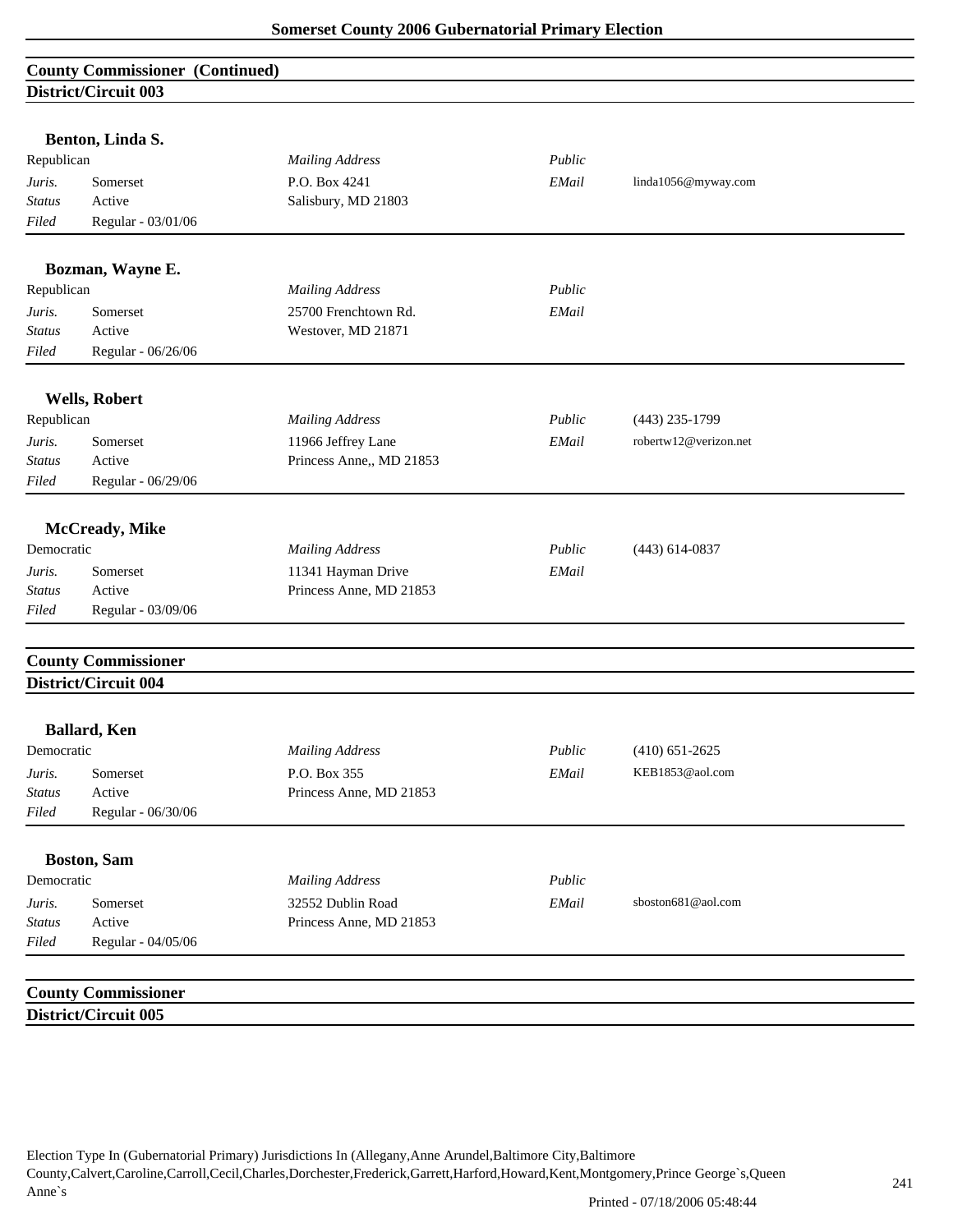|                  | <b>County Commissioner (Continued)</b> |                          |        |                             |  |  |  |
|------------------|----------------------------------------|--------------------------|--------|-----------------------------|--|--|--|
|                  | District/Circuit 005                   |                          |        |                             |  |  |  |
|                  |                                        |                          |        |                             |  |  |  |
|                  | Ward, Paul T. Jr.                      |                          |        |                             |  |  |  |
| Republican       |                                        | <b>Mailing Address</b>   | Public | $(410)$ 430-4554            |  |  |  |
| Juris.           | Somerset                               | 1 Hudson Street          | EMail  | lockkey@verizon.net         |  |  |  |
| <b>Status</b>    | Active                                 | Crisfield, MD 21817      |        |                             |  |  |  |
| Filed            | Regular - 03/14/06                     |                          |        |                             |  |  |  |
|                  |                                        |                          |        |                             |  |  |  |
|                  | Ward, Koly                             |                          |        |                             |  |  |  |
| Democratic       |                                        | <b>Mailing Address</b>   | Public |                             |  |  |  |
| Juris.           | Somerset                               | 2836 Byrdtown Road       | EMail  |                             |  |  |  |
| <b>Status</b>    | Active                                 | Crisfield, MD 21817      |        |                             |  |  |  |
| Filed            | Regular - 07/03/06                     |                          |        |                             |  |  |  |
|                  |                                        |                          |        |                             |  |  |  |
| <b>Treasurer</b> |                                        |                          |        |                             |  |  |  |
|                  |                                        |                          |        |                             |  |  |  |
|                  | Muir, Charles L.                       |                          |        |                             |  |  |  |
| Democratic       |                                        | <b>Mailing Address</b>   | Public | $(410) 651 - 0440$          |  |  |  |
| Juris.           | Somerset                               | P.O. Box 411             | EMail  | clmuir@shorefast.net        |  |  |  |
| <b>Status</b>    | Active                                 | Princess Anne, MD 21853  |        |                             |  |  |  |
| Filed            | Regular - 01/17/06                     |                          |        |                             |  |  |  |
|                  |                                        |                          |        |                             |  |  |  |
|                  | <b>State's Attorney</b>                |                          |        |                             |  |  |  |
|                  |                                        |                          |        |                             |  |  |  |
|                  |                                        |                          |        |                             |  |  |  |
|                  | Willing, Jack A. Jr.                   |                          |        |                             |  |  |  |
| Republican       |                                        | <b>Mailing Address</b>   | Public | $(410)$ 651-4400            |  |  |  |
| Juris.           | Somerset                               | P.O. Box 42              | EMail  | jwilling@dmv.com            |  |  |  |
| <b>Status</b>    | Active                                 | Princess Anne, MD 21853  |        |                             |  |  |  |
| Filed            | Regular - 09/02/05                     |                          |        |                             |  |  |  |
|                  | Hickman, Kristy M.                     |                          |        |                             |  |  |  |
| Democratic       |                                        | <b>Mailing Address</b>   | Public | $(410)$ 651-3333            |  |  |  |
| Juris.           | Somerset                               | 33077 Peach Orchard Road | EMail  | JohnKristyHickman@yahoo.com |  |  |  |
| <b>Status</b>    | Active                                 | Pocomoke City, MD 21851  |        |                             |  |  |  |
| Filed            | Regular - 05/05/06                     |                          |        |                             |  |  |  |
|                  |                                        |                          |        |                             |  |  |  |
|                  | <b>Clerk of the Circuit Court</b>      |                          |        |                             |  |  |  |
|                  |                                        |                          |        |                             |  |  |  |
|                  |                                        |                          |        |                             |  |  |  |
| Republican       | Phoebus, I. Theodore                   | <b>Mailing Address</b>   | Public | $(410)$ 845-4848            |  |  |  |
|                  |                                        |                          |        |                             |  |  |  |

*Juris.* Somerset P.O. Box 99 *EMail* itheordore.phoebus@courts.state.md.us *Status* Active Princess Anne, MD 21853

*Filed* Regular - 03/17/06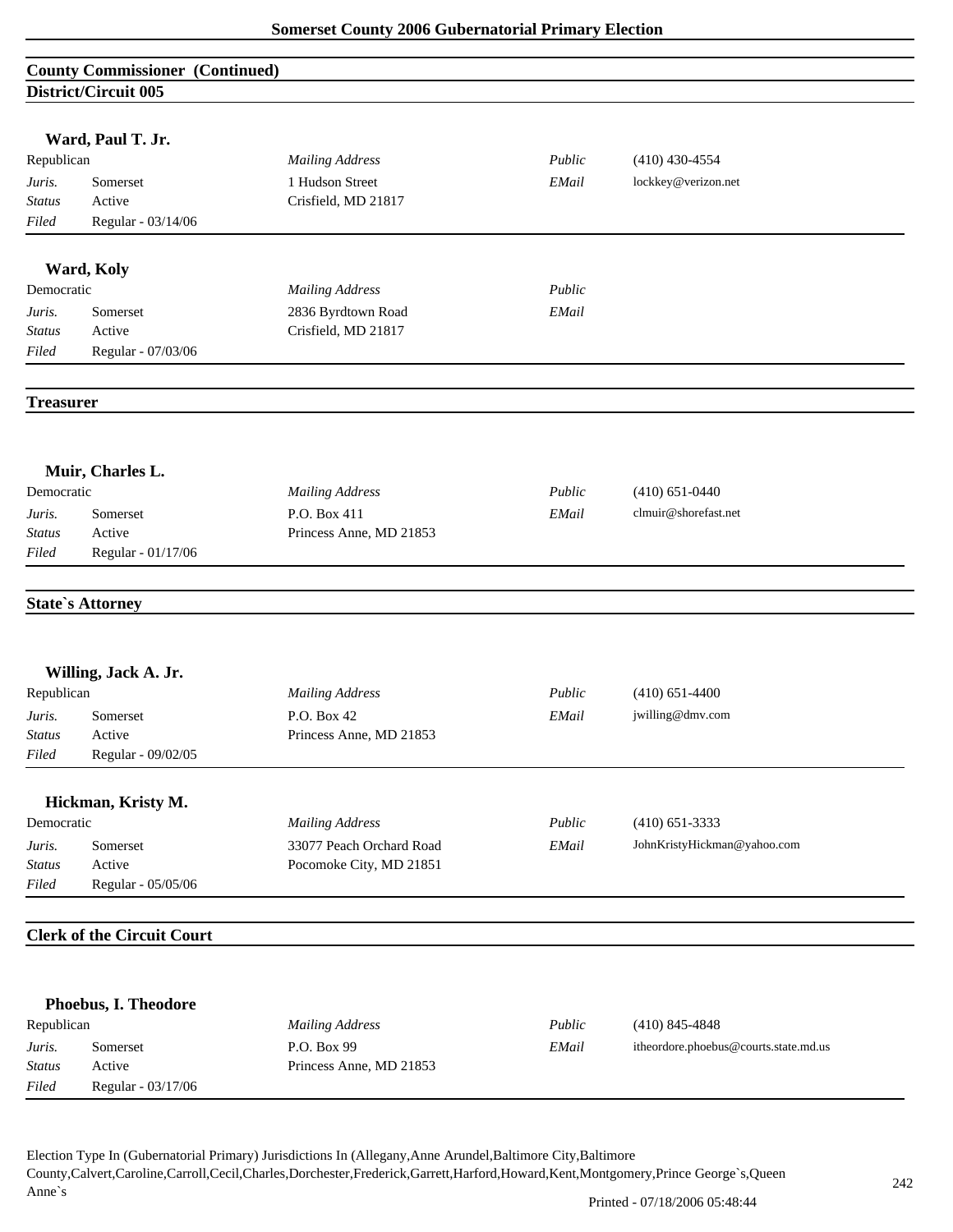# **Register of Wills**

|                | Miller, Gary W.                     |                          |        |                           |  |
|----------------|-------------------------------------|--------------------------|--------|---------------------------|--|
| Democratic     |                                     | <b>Mailing Address</b>   | Public | $(410) 651 - 1696$        |  |
| Juris.         | Somerset                            | P.O. Box 441             | EMail  | gmiller@co.somerset.md.us |  |
| <b>Status</b>  | Active                              | Princess Anne, MD 21853  |        |                           |  |
| Filed          | Regular - 02/22/06                  |                          |        |                           |  |
|                | Judge of the Orphans' Court         |                          |        |                           |  |
|                | Somers, John R.                     |                          |        |                           |  |
| Republican     |                                     | <b>Mailing Address</b>   | Public |                           |  |
| Juris.         | Somerset                            | 12023 Crisfield Lane     | EMail  | som3031@msn.com           |  |
| Status         | Active                              | Princess Anne, MD 21853  |        |                           |  |
| Filed          | Regular - 01/23/06                  |                          |        |                           |  |
|                | Howard, Donald L.                   |                          |        |                           |  |
| Democratic     |                                     | <b>Mailing Address</b>   | Public |                           |  |
| Juris.         | Somerset                            | P.O. Box 28              | EMail  |                           |  |
| <b>Status</b>  | Active                              | Marion Station, MD 21838 |        |                           |  |
| Filed          | Regular - 01/17/06                  |                          |        |                           |  |
|                | <b>Schrock, Betsy Simpkins</b>      |                          |        |                           |  |
| Democratic     |                                     | <b>Mailing Address</b>   | Public |                           |  |
| Juris.         | Somerset                            | 6893 Elmo Dryden Road    | EMail  | bsschrock@aol.com         |  |
| <b>Status</b>  | Active                              | Westover, MD 21871       |        |                           |  |
| Filed          | Regular - 02/17/06                  |                          |        |                           |  |
| <b>Sheriff</b> |                                     |                          |        |                           |  |
|                | Jones, Robert N.                    |                          |        |                           |  |
| Democratic     |                                     | <b>Mailing Address</b>   | Public | $(410)651-9225$           |  |
| Juris.         | Somerset                            | 26708 Mount Vernon Road  | EMail  | scso@intercom.net         |  |
| <b>Status</b>  | Active                              | Princess Anne, MD 21853  |        |                           |  |
| Filed          | Regular - 03/02/06                  |                          |        |                           |  |
|                | <b>Democratic Central Committee</b> |                          |        |                           |  |
|                |                                     |                          |        |                           |  |
|                | <b>Ballard</b> , Ken                |                          |        |                           |  |
| Democratic     |                                     | <b>Mailing Address</b>   | Public | $(410) 651 - 2625$        |  |
| Juris.         | Somerset                            | P.O. Box 355             | EMail  | KEB1853@aol.com           |  |
| <b>Status</b>  | Active                              | Princess Anne, MD 21853  |        |                           |  |
| Filed          | Regular - 06/30/06                  |                          |        |                           |  |
|                |                                     |                          |        |                           |  |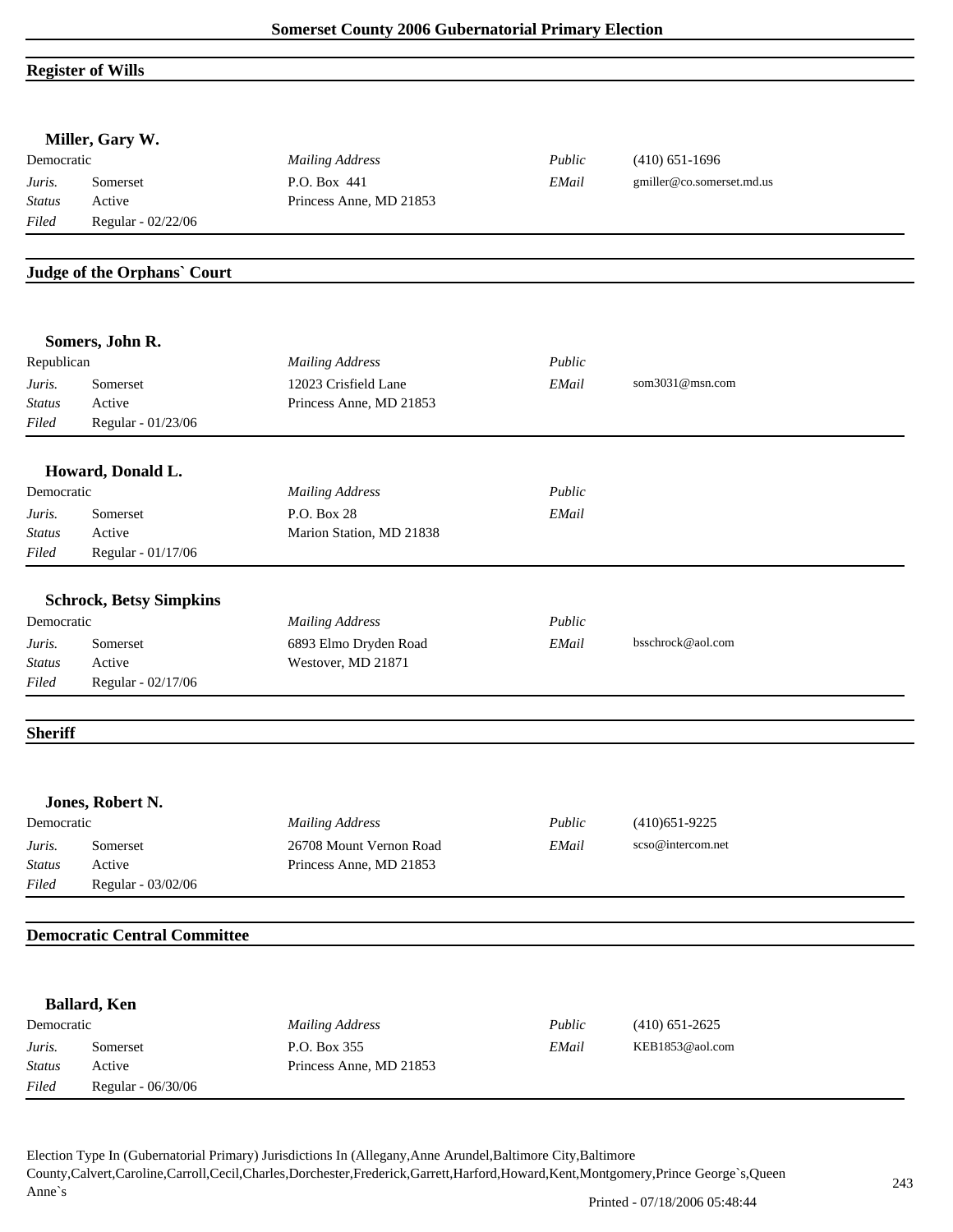#### **Democratic Central Committee (Continued)**

|               | Barnhart, Richard A.   |                              |        |                           |
|---------------|------------------------|------------------------------|--------|---------------------------|
| Democratic    |                        | <b>Mailing Address</b>       | Public |                           |
| Juris.        | Somerset               | P.O. Box 91                  | EMail  |                           |
| <b>Status</b> | Active                 | Deal Island, MD 21821        |        |                           |
| Filed         | Regular - 06/20/06     |                              |        |                           |
|               |                        |                              |        |                           |
| Democratic    | <b>Cohen, Meg</b>      |                              | Public |                           |
|               |                        | <b>Mailing Address</b>       |        |                           |
| Juris.        | Somerset               | 10837 Jones Creek Circle     | EMail  | mcohen@somerset.k12.md.us |
| <b>Status</b> | Active                 | Princess Anne, MD 21853      |        |                           |
| Filed         | Regular - 06/26/06     |                              |        |                           |
|               | East, James E.         |                              |        |                           |
| Democratic    |                        | <b>Mailing Address</b>       | Public |                           |
| Juris.        | Somerset               | 33123 Costen Road            | EMail  |                           |
| <b>Status</b> | Active                 | Pocomoke, MD 21851           |        |                           |
| Filed         | Regular - 06/29/06     |                              |        |                           |
|               |                        |                              |        |                           |
|               | Gilbert, Stephanie R.  |                              |        |                           |
| Democratic    |                        | <b>Mailing Address</b>       | Public |                           |
| Juris.        | Somerset               | 30692 Hampden Avenue         | EMail  | sgilbert00@hotmail.com    |
| Status        | Active                 | Princess Anne, MD 21853      |        |                           |
| Filed         | Regular - 07/03/06     |                              |        |                           |
|               | McCready, Robert "Bob" |                              |        |                           |
| Democratic    |                        | <b>Mailing Address</b>       | Public |                           |
| Juris.        | Somerset               | 21853                        | EMail  |                           |
| <i>Status</i> | Active                 | Princess Anne, MD 21853      |        |                           |
| Filed         | Regular - 07/03/06     |                              |        |                           |
|               | Northam, TyRon D.      |                              |        |                           |
| Democratic    |                        | <b>Mailing Address</b>       | Public |                           |
| Juris.        | Somerset               | 11210 Old Princess Anne Road | EMail  | tdnortham@vwc.edu         |
| <b>Status</b> | Active                 | Princess Anne, MD 21853      |        |                           |
| Filed         | Regular - 06/30/06     |                              |        |                           |
|               |                        |                              |        |                           |
|               | Parks, Chris           |                              |        |                           |
| Democratic    |                        | <b>Mailing Address</b>       | Public | $(410) 651 - 1424$        |
| Juris.        | Somerset               | 388 W. Main Stree, Suite 1   | EMail  | jcparks@yahoo.cm          |
| Status        | Active                 | Crisfield, MD 21817          |        |                           |
| Filed         | Regular - 07/03/06     |                              |        |                           |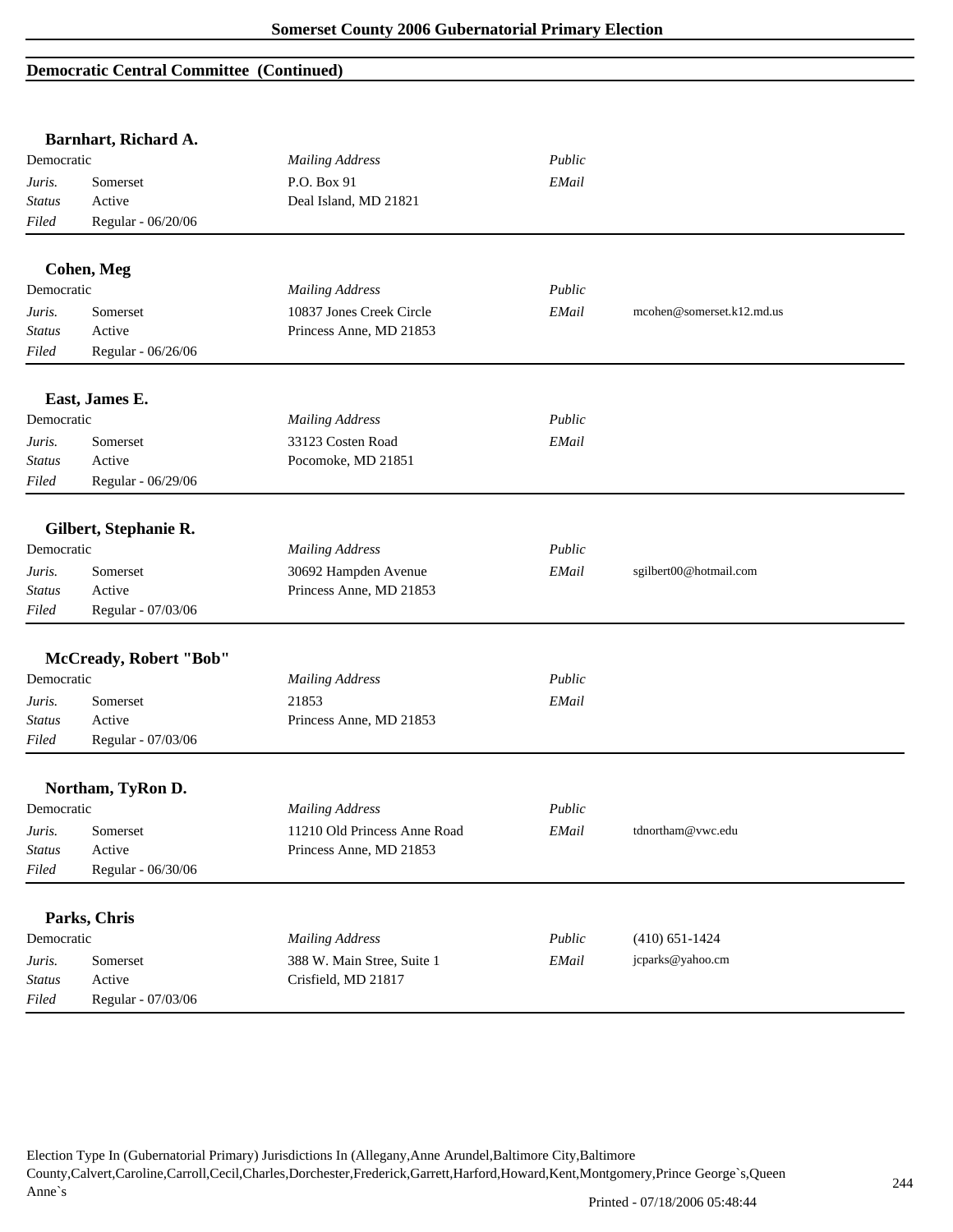### **Democratic Central Committee (Continued)**

|               | Paul, Sonja L.                      |                             |        |                            |
|---------------|-------------------------------------|-----------------------------|--------|----------------------------|
| Democratic    |                                     | <b>Mailing Address</b>      | Public | $(410) 651 - 1424$         |
| Juris.        | Somerset                            | 5790 Cedar Landing Drive    | EMail  | slpaul1224@yahoo.com       |
| Status        | Active                              | Marion Station, MD 21838    |        |                            |
| Filed         | Regular - 07/03/06                  |                             |        |                            |
|               | Price, Edward J. "Bunky"            |                             |        |                            |
| Democratic    |                                     | <b>Mailing Address</b>      | Public | $(410)$ 651-0588           |
| Juris.        | Somerset                            | P.O. Box 416                | EMail  |                            |
| <b>Status</b> | Active                              | Princess Anne,, MD 21853    |        |                            |
| Filed         | Regular - 07/03/06                  |                             |        |                            |
|               | <b>Thomas, Adrian</b>               |                             |        |                            |
| Democratic    |                                     | <b>Mailing Address</b>      | Public |                            |
| Juris.        | Somerset                            | 30723 West Post Office Road | EMail  | adrianthomas2004@yahoo.com |
| Status        | Active                              | Princess Anne,, MD 21853    |        |                            |
| Filed         | Regular - 06/30/06                  |                             |        |                            |
|               | Tyler, Leslie "Les"                 |                             |        |                            |
| Democratic    |                                     | <b>Mailing Address</b>      | Public | $(410) 651 - 9225$         |
| Juris.        | Somerset                            | 26788 Johnsons Creek Road   | EMail  | lbt@dmv.com                |
| Status        | Active                              | Crisfield, MD 21817         |        |                            |
| Filed         | Regular - 06/21/06                  |                             |        |                            |
|               |                                     |                             |        |                            |
|               | Wade, John                          |                             |        |                            |
| Democratic    |                                     | <b>Mailing Address</b>      | Public |                            |
| Juris.        | Somerset                            | 12034 Somerset Avenue       | EMail  | xpressmail@comcast.net     |
| Status        | Active                              | Princess Anne,, MD 21853    |        |                            |
| Filed         | Regular - 06/20/06                  |                             |        |                            |
|               | <b>Republican Central Committee</b> |                             |        |                            |
|               |                                     |                             |        |                            |
|               | Fisher, Lance G.                    |                             |        |                            |
| Republican    |                                     | <b>Mailing Address</b>      | Public |                            |
| Juris.        | Somerset                            | 11379 Hayman Drive          | EMail  | fisher11379@yahoo.com      |
| <b>Status</b> | Active                              | Princess Anne, MD 21853     |        |                            |
| Filed         | Central Committee Nominee -         |                             |        |                            |
|               |                                     |                             |        |                            |
|               | Frey, Stephen G.                    |                             |        |                            |
| Republican    |                                     | <b>Mailing Address</b>      | Public | $(410)$ 957-3056           |
| Juris.        | Somerset                            | 8660 Lake Somerset Road     | EMail  | sfrey@hughes,net           |
| <b>Status</b> | Active                              | Westover, MD 21871          |        |                            |
| Filed         | Central Committee Nominee -         |                             |        |                            |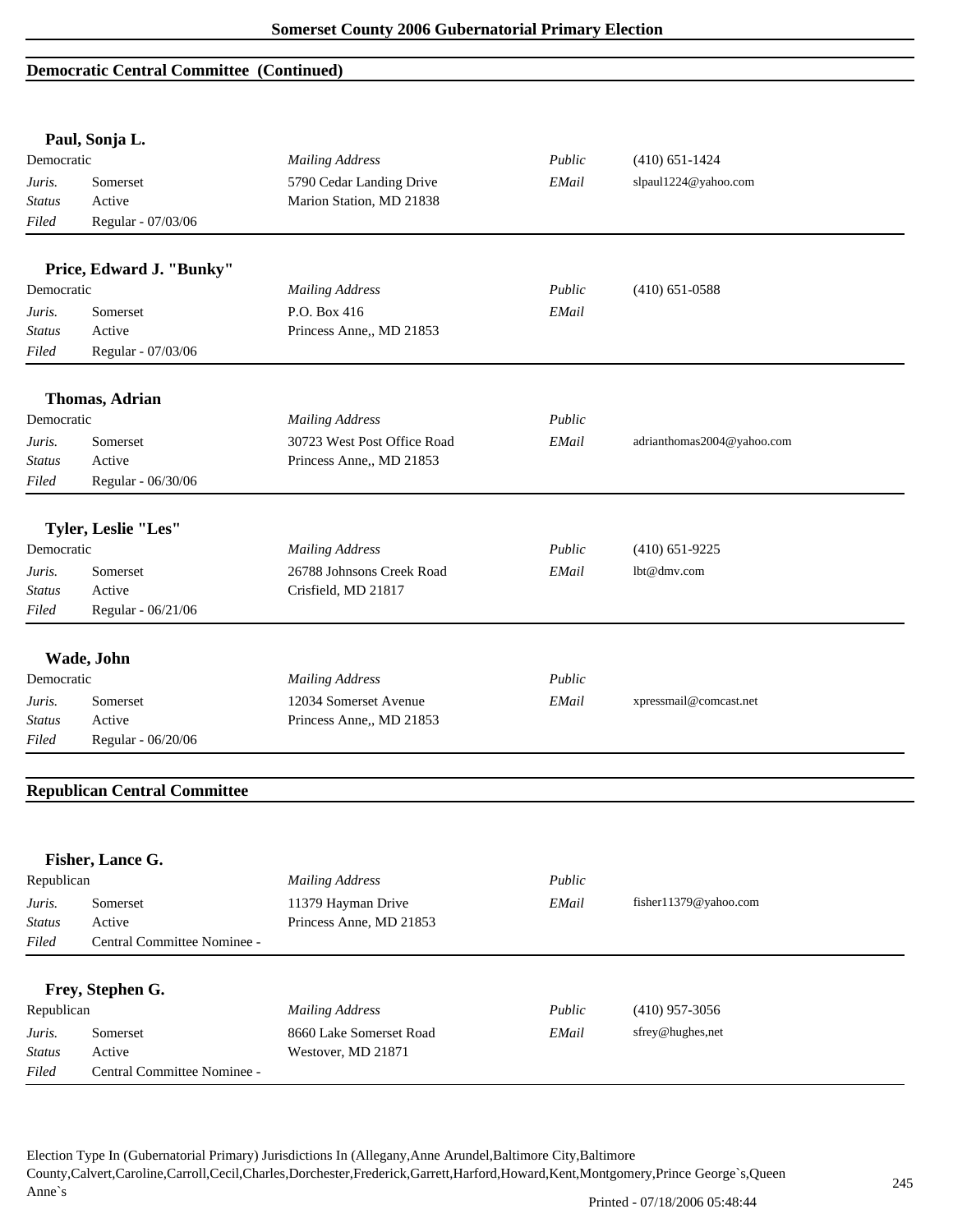|               | <b>Johnson, Alice Carmita</b>  |                               |        |                          |
|---------------|--------------------------------|-------------------------------|--------|--------------------------|
| Republican    |                                | <b>Mailing Address</b>        | Public | $(410)$ 623-4701         |
| Juris.        | Somerset                       | P.O. Box 194                  | EMail  |                          |
| <b>Status</b> | Active                         | Marion Station, MD 21838      |        |                          |
| Filed         | Regular - 07/03/06             |                               |        |                          |
|               | Massey, Jessica L.             |                               |        |                          |
| Republican    |                                | <b>Mailing Address</b>        | Public |                          |
| Juris.        | Somerset                       | 10756 Perryhawkin Church Road | EMail  |                          |
| Status        | Active                         | Princess Anne,, MD 21853      |        |                          |
| Filed         | Regular - 07/03/06             |                               |        |                          |
|               | <b>Massey, Kevin</b>           |                               |        |                          |
| Republican    |                                | <b>Mailing Address</b>        | Public |                          |
| Juris.        | Somerset                       | 10756 Perryhawkin Church Road | EMail  |                          |
| <b>Status</b> | Active                         | Princess Anne, MD 21853       |        |                          |
| Filed         | Central Committee Nominee -    |                               |        |                          |
|               | Megronigle, Karen D.           |                               |        |                          |
| Republican    |                                | <b>Mailing Address</b>        | Public |                          |
|               |                                |                               |        |                          |
| Juris.        | Somerset                       | 29505 Kingston Lane           | EMail  | kdmegronigle@verizon.net |
| <b>Status</b> | Active                         | Westover, MD 21871            |        |                          |
| Filed         | Central Committee Nominee -    |                               |        |                          |
|               | Ward, Mike                     |                               |        |                          |
| Republican    |                                | <b>Mailing Address</b>        | Public |                          |
| Juris.        | Somerset                       | P.O. Box 146                  | EMail  | mward@shorefast.net      |
| Status        | Active                         | Crisfield, MD 21817           |        |                          |
| Filed         | Regular - 07/03/06             |                               |        |                          |
|               | <b>Board of Education</b>      |                               |        |                          |
|               | District/Circuit 001           |                               |        |                          |
|               | Hollis, Ronald B.              |                               |        |                          |
| Non-Partisan  |                                | <b>Mailing Address</b>        | Public |                          |
|               |                                |                               |        |                          |
| Juris.        | Somerset                       | P.O. Box 577                  | EMail  | Rhollis@wcboe.org        |
| <b>Status</b> | Active                         | Princess Anne,, MD 21853      |        |                          |
| Filed         | Regular - 06/30/06             |                               |        |                          |
|               | <b>Miles, William McKinley</b> |                               |        |                          |
| Non-Partisan  |                                | <b>Mailing Address</b>        | Public |                          |
| Juris.        | Somerset                       | 32113 Perryhawkin Road        | EMail  | William_Miles@Ureach.com |
| <b>Status</b> | Active                         | Princess Anne, MD 21853       |        |                          |
| Filed         | Regular - 06/29/06             |                               |        |                          |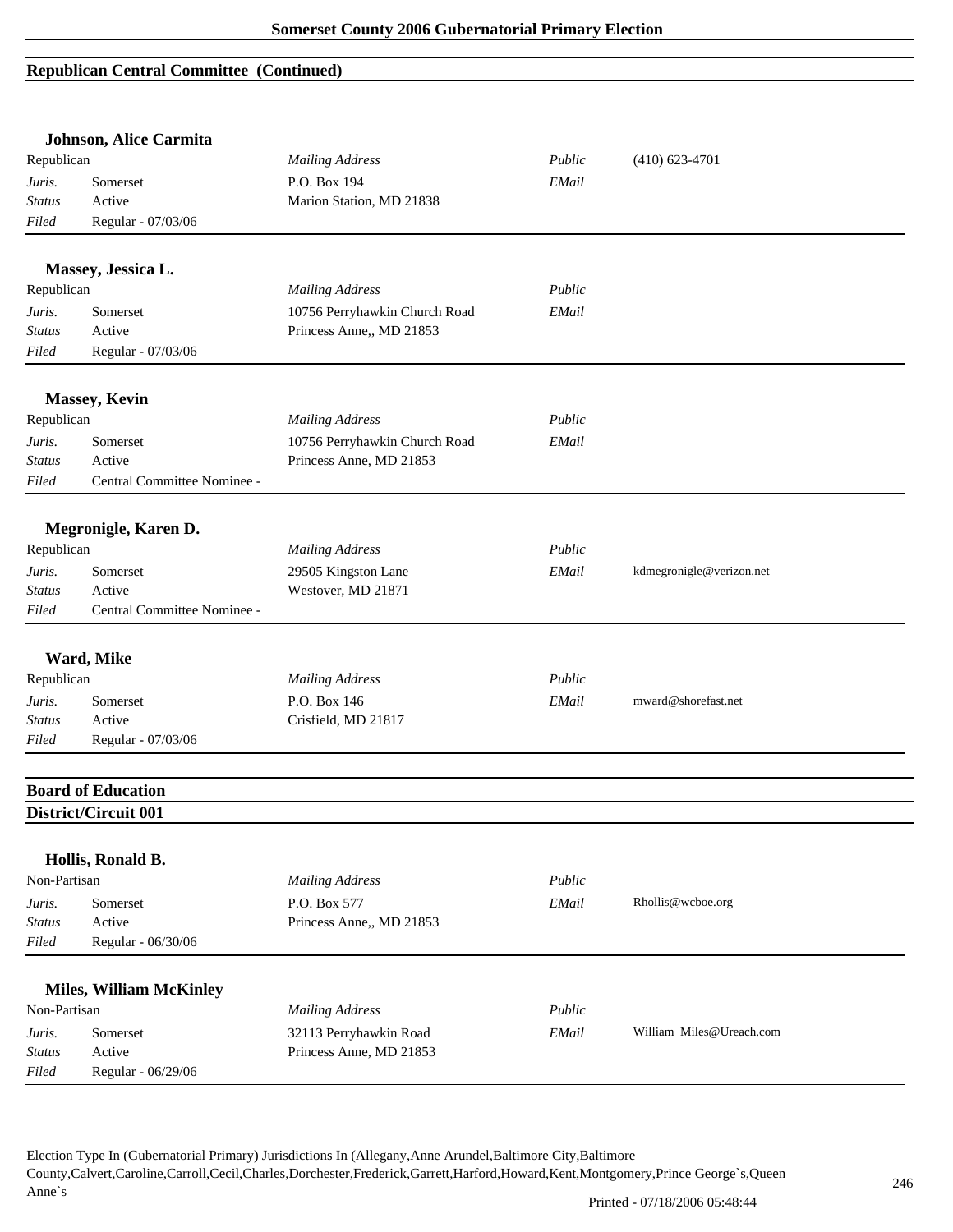| <b>Board of Education</b><br>District/Circuit 003<br><b>Cohen, Meg</b><br>Non-Partisan<br>Public<br><b>Mailing Address</b><br>10837 Jones Creek Circle<br>EMail<br>mcohen@somerset.k12.md.us<br>Somerset<br>Juris.<br>Princess Anne, MD 21853<br><b>Status</b><br>Active<br>Filed<br>Regular - 06/26/06<br>Crossan, Howard<br>Non-Partisan<br>Public<br><b>Mailing Address</b><br>$(410) 621 - 0271$<br>29323 Deal Island Road<br>EMail<br>HC2855@aol.com<br>Juris.<br>Somerset<br>Active<br>Status<br>Princess Anne, MD 21853<br>Regular - 04/10/06<br>Filed<br><b>Parkinson, Bruce Leroy</b><br>Non-Partisan<br><b>Mailing Address</b><br>Public<br>$(443)$ 366-2214<br>BParki5909@AOL.com<br>28911 Revel's Neck Road<br>EMail<br>Juris.<br>Somerset<br>Active<br><b>Status</b><br>Westover, MD 21871<br>Regular - 07/03/06<br>Filed<br><b>Board of Education</b><br>District/Circuit 005<br>Atkins, Mike<br>Non-Partisan<br><b>Mailing Address</b><br>Public<br>$(410)$ 968-1801<br>224 South Somerset Avenue<br>mikeatkins@pol.net<br>Somerset<br>EMail<br>Juris.<br>Crisfield, MD 21817<br>Active<br><b>Status</b><br>Filed<br>Regular - 06/30/06<br>Pruitt, Stan<br>Non-Partisan<br>Public<br><b>Mailing Address</b> |                    |                     |       |                   |
|----------------------------------------------------------------------------------------------------------------------------------------------------------------------------------------------------------------------------------------------------------------------------------------------------------------------------------------------------------------------------------------------------------------------------------------------------------------------------------------------------------------------------------------------------------------------------------------------------------------------------------------------------------------------------------------------------------------------------------------------------------------------------------------------------------------------------------------------------------------------------------------------------------------------------------------------------------------------------------------------------------------------------------------------------------------------------------------------------------------------------------------------------------------------------------------------------------------------------|--------------------|---------------------|-------|-------------------|
|                                                                                                                                                                                                                                                                                                                                                                                                                                                                                                                                                                                                                                                                                                                                                                                                                                                                                                                                                                                                                                                                                                                                                                                                                            |                    |                     |       |                   |
|                                                                                                                                                                                                                                                                                                                                                                                                                                                                                                                                                                                                                                                                                                                                                                                                                                                                                                                                                                                                                                                                                                                                                                                                                            |                    |                     |       |                   |
|                                                                                                                                                                                                                                                                                                                                                                                                                                                                                                                                                                                                                                                                                                                                                                                                                                                                                                                                                                                                                                                                                                                                                                                                                            |                    |                     |       |                   |
|                                                                                                                                                                                                                                                                                                                                                                                                                                                                                                                                                                                                                                                                                                                                                                                                                                                                                                                                                                                                                                                                                                                                                                                                                            |                    |                     |       |                   |
|                                                                                                                                                                                                                                                                                                                                                                                                                                                                                                                                                                                                                                                                                                                                                                                                                                                                                                                                                                                                                                                                                                                                                                                                                            |                    |                     |       |                   |
|                                                                                                                                                                                                                                                                                                                                                                                                                                                                                                                                                                                                                                                                                                                                                                                                                                                                                                                                                                                                                                                                                                                                                                                                                            |                    |                     |       |                   |
|                                                                                                                                                                                                                                                                                                                                                                                                                                                                                                                                                                                                                                                                                                                                                                                                                                                                                                                                                                                                                                                                                                                                                                                                                            |                    |                     |       |                   |
|                                                                                                                                                                                                                                                                                                                                                                                                                                                                                                                                                                                                                                                                                                                                                                                                                                                                                                                                                                                                                                                                                                                                                                                                                            |                    |                     |       |                   |
|                                                                                                                                                                                                                                                                                                                                                                                                                                                                                                                                                                                                                                                                                                                                                                                                                                                                                                                                                                                                                                                                                                                                                                                                                            |                    |                     |       |                   |
|                                                                                                                                                                                                                                                                                                                                                                                                                                                                                                                                                                                                                                                                                                                                                                                                                                                                                                                                                                                                                                                                                                                                                                                                                            |                    |                     |       |                   |
|                                                                                                                                                                                                                                                                                                                                                                                                                                                                                                                                                                                                                                                                                                                                                                                                                                                                                                                                                                                                                                                                                                                                                                                                                            |                    |                     |       |                   |
|                                                                                                                                                                                                                                                                                                                                                                                                                                                                                                                                                                                                                                                                                                                                                                                                                                                                                                                                                                                                                                                                                                                                                                                                                            |                    |                     |       |                   |
|                                                                                                                                                                                                                                                                                                                                                                                                                                                                                                                                                                                                                                                                                                                                                                                                                                                                                                                                                                                                                                                                                                                                                                                                                            |                    |                     |       |                   |
|                                                                                                                                                                                                                                                                                                                                                                                                                                                                                                                                                                                                                                                                                                                                                                                                                                                                                                                                                                                                                                                                                                                                                                                                                            |                    |                     |       |                   |
|                                                                                                                                                                                                                                                                                                                                                                                                                                                                                                                                                                                                                                                                                                                                                                                                                                                                                                                                                                                                                                                                                                                                                                                                                            |                    |                     |       |                   |
|                                                                                                                                                                                                                                                                                                                                                                                                                                                                                                                                                                                                                                                                                                                                                                                                                                                                                                                                                                                                                                                                                                                                                                                                                            |                    |                     |       |                   |
|                                                                                                                                                                                                                                                                                                                                                                                                                                                                                                                                                                                                                                                                                                                                                                                                                                                                                                                                                                                                                                                                                                                                                                                                                            |                    |                     |       |                   |
|                                                                                                                                                                                                                                                                                                                                                                                                                                                                                                                                                                                                                                                                                                                                                                                                                                                                                                                                                                                                                                                                                                                                                                                                                            |                    |                     |       |                   |
|                                                                                                                                                                                                                                                                                                                                                                                                                                                                                                                                                                                                                                                                                                                                                                                                                                                                                                                                                                                                                                                                                                                                                                                                                            |                    |                     |       |                   |
|                                                                                                                                                                                                                                                                                                                                                                                                                                                                                                                                                                                                                                                                                                                                                                                                                                                                                                                                                                                                                                                                                                                                                                                                                            |                    |                     |       |                   |
|                                                                                                                                                                                                                                                                                                                                                                                                                                                                                                                                                                                                                                                                                                                                                                                                                                                                                                                                                                                                                                                                                                                                                                                                                            |                    |                     |       |                   |
|                                                                                                                                                                                                                                                                                                                                                                                                                                                                                                                                                                                                                                                                                                                                                                                                                                                                                                                                                                                                                                                                                                                                                                                                                            |                    |                     |       |                   |
|                                                                                                                                                                                                                                                                                                                                                                                                                                                                                                                                                                                                                                                                                                                                                                                                                                                                                                                                                                                                                                                                                                                                                                                                                            |                    |                     |       |                   |
|                                                                                                                                                                                                                                                                                                                                                                                                                                                                                                                                                                                                                                                                                                                                                                                                                                                                                                                                                                                                                                                                                                                                                                                                                            |                    |                     |       |                   |
|                                                                                                                                                                                                                                                                                                                                                                                                                                                                                                                                                                                                                                                                                                                                                                                                                                                                                                                                                                                                                                                                                                                                                                                                                            |                    |                     |       |                   |
| Juris.                                                                                                                                                                                                                                                                                                                                                                                                                                                                                                                                                                                                                                                                                                                                                                                                                                                                                                                                                                                                                                                                                                                                                                                                                     | Somerset           | 100 Columbia Avenue | EMail | hampruitt@msn.com |
| <b>Status</b>                                                                                                                                                                                                                                                                                                                                                                                                                                                                                                                                                                                                                                                                                                                                                                                                                                                                                                                                                                                                                                                                                                                                                                                                              | Active             | Crisfield, MD 21817 |       |                   |
| Filed                                                                                                                                                                                                                                                                                                                                                                                                                                                                                                                                                                                                                                                                                                                                                                                                                                                                                                                                                                                                                                                                                                                                                                                                                      | Regular - 07/03/06 |                     |       |                   |
|                                                                                                                                                                                                                                                                                                                                                                                                                                                                                                                                                                                                                                                                                                                                                                                                                                                                                                                                                                                                                                                                                                                                                                                                                            |                    |                     |       |                   |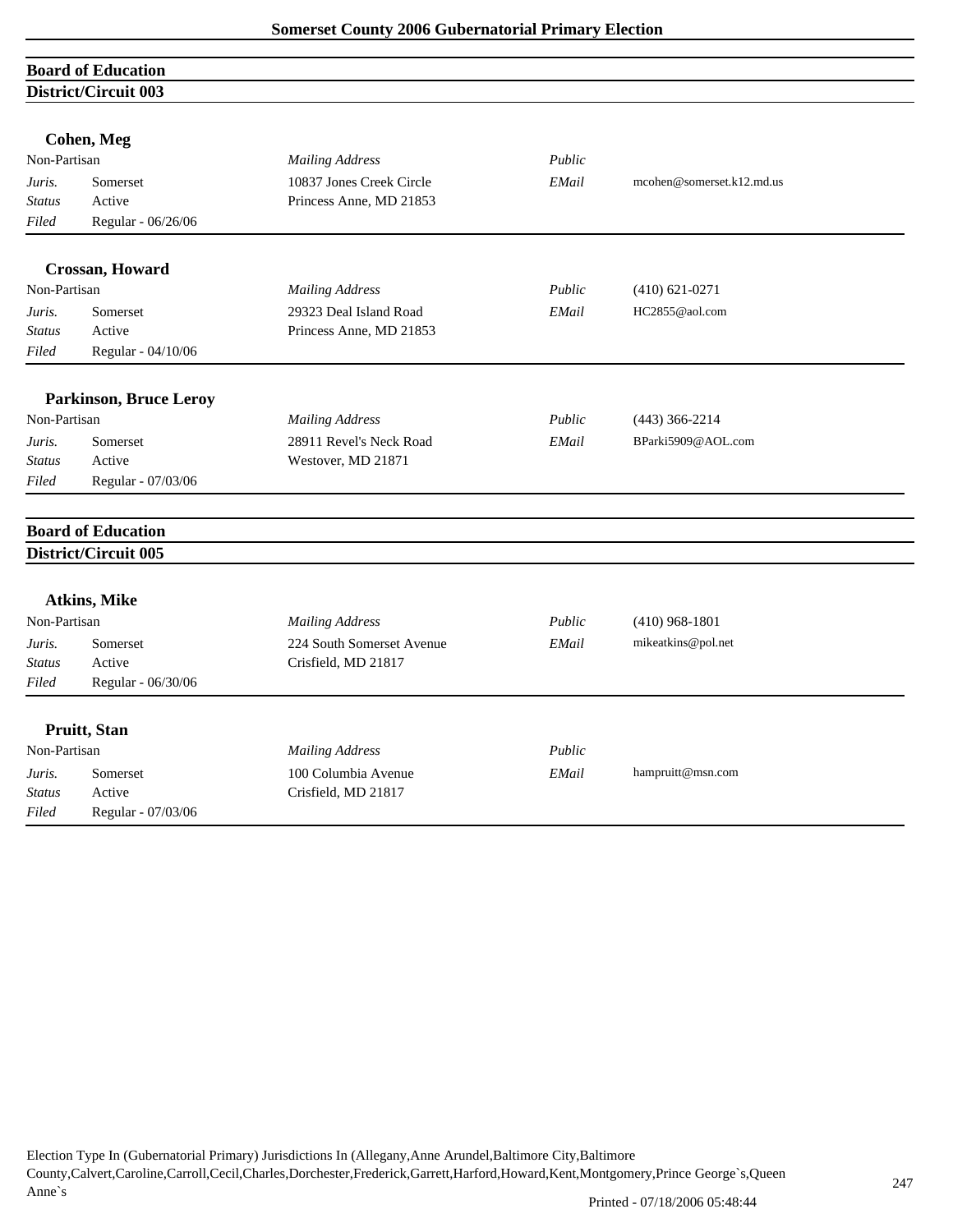#### **County Council**

|               | <b>Bartlett, Dirck</b> | <b>Mailing Address</b> |        |                                  |
|---------------|------------------------|------------------------|--------|----------------------------------|
| Republican    |                        |                        | Public | $(410)$ 770-5866                 |
| Juris.        | Talbot                 | 7905 Bloomfield Road   | EMail  | dkbartlett@ilexconstruction.com  |
| <b>Status</b> | Active                 | Easton, MD 21601       |        |                                  |
| Filed         | Regular - 06/30/06     |                        |        |                                  |
|               | Carroll, Peter A.      |                        |        |                                  |
| Republican    |                        | <b>Mailing Address</b> | Public | $(410)$ 476-5219                 |
| Juris.        | Talbot                 | 28480 Granville Lane   | EMail  | peter_carroll@verizon.net        |
| <b>Status</b> | Active                 | Trappe, MD 21673       |        |                                  |
| Filed         | Regular - 07/03/06     |                        |        |                                  |
|               | General, John          |                        |        |                                  |
| Republican    |                        | <b>Mailing Address</b> | Public | $(410)$ 819-6550                 |
| Juris.        | Talbot                 | 10806 Longwoods Road   | EMail  | jgeneral@cbrtce.org              |
| <b>Status</b> | Active                 | Easton, MD 21601       |        |                                  |
| Filed         | Regular - 07/03/06     |                        |        |                                  |
|               | Lowery, Darrin L.      |                        |        |                                  |
| Republican    |                        | <b>Mailing Address</b> | Public | $(410)$ 822-4737                 |
| Juris.        | Talbot                 | 8949 High Banks Drive  | EMail  | attheendoftheworld2004@yahoo.com |
| <b>Status</b> | Active                 | Easton, MD 21601       |        |                                  |
| Filed         | Regular - 06/05/06     |                        |        |                                  |
|               | Pack, Corey W.         |                        |        |                                  |
| Republican    |                        | <b>Mailing Address</b> | Public | $(410)$ 822-8841                 |
| Juris.        | Talbot                 | 331 Laurel Street      | EMail  | coreydoright@aol.com             |
| Status        | Active                 | Easton, MD 21601       |        |                                  |
| Filed         | Regular - 06/27/06     |                        |        |                                  |
|               | Silverstein, Al        |                        |        |                                  |
| Republican    |                        | <b>Mailing Address</b> | Public | $(410)$ 253-9178                 |
| Juris.        | Talbot                 | 29459 Hemlock Lane     | EMail  | asilver@goeaston.net             |
| Status        | Active                 | Easton, MD 21601       |        |                                  |
| Filed         | Regular - 05/04/06     |                        |        |                                  |
|               |                        |                        |        |                                  |
|               | Volatile, John R. Sr.  |                        |        |                                  |
| Republican    |                        | <b>Mailing Address</b> | Public | $(410)$ 745-9260                 |
| Juris.        | Talbot                 | 702 Eastside Avenue    | EMail  | mollyajohnson71@hotmail.com      |
| <b>Status</b> | Active                 | St. Michaels, MD 21601 |        |                                  |
| Filed         | Regular - 03/30/06     |                        |        |                                  |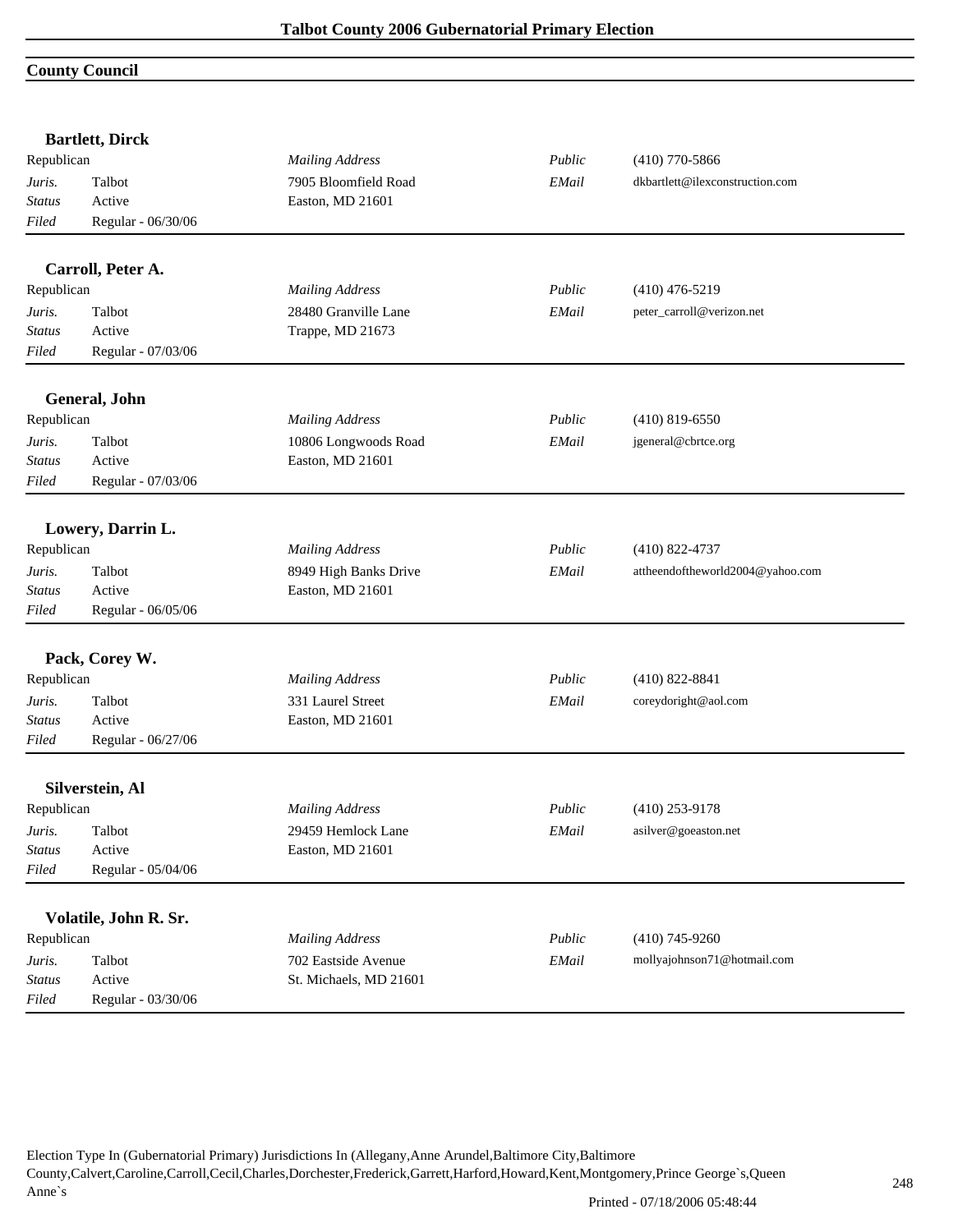### **County Council (Continued)**

|               | Duncan, Thomas G.                 |                           |        |                                  |
|---------------|-----------------------------------|---------------------------|--------|----------------------------------|
| Democratic    |                                   | <b>Mailing Address</b>    | Public | $(410)$ 924-2833                 |
| Juris.        | Talbot                            | 9044 Glebe Creek Road     | EMail  |                                  |
| Status        | Active                            | Easton, MD 21601          |        |                                  |
| Filed         | Regular - 06/23/06                |                           |        |                                  |
|               | <b>Foster, Philip Carey</b>       |                           |        |                                  |
| Democratic    |                                   | <b>Mailing Address</b>    | Public |                                  |
| Juris.        | Talbot                            | P.O. Box 777              | EMail  |                                  |
| Status        | Active                            | Easton, MD 21601          |        |                                  |
| Filed         | Regular - 07/03/06                |                           |        |                                  |
|               | Harrington, Hope R.               |                           |        |                                  |
| Democratic    |                                   | <b>Mailing Address</b>    | Public |                                  |
| Juris.        | Talbot                            | 7768 Ratcliffe Manor Lane | EMail  | hope@harrington.org              |
| Status        | Active                            | Easton, MD 21601          |        |                                  |
| Filed         | Regular - 05/11/06                |                           |        |                                  |
|               | Harrison, Levin (Buddy) F. IV     |                           |        |                                  |
| Democratic    |                                   | <b>Mailing Address</b>    | Public | $(410) 886 - 2121$               |
| Juris.        | Talbot                            | P.O. Box F                | EMail  | cheshse@goeaston.net             |
| Status        | Active                            | Tilghman, MD 21671        |        |                                  |
| Filed         | Regular - 07/03/06                |                           |        |                                  |
|               | Wormser, Owen                     |                           |        |                                  |
| Democratic    |                                   | <b>Mailing Address</b>    | Public | $(410)$ 745-0138                 |
| Juris.        | Talbot                            | 25911 Goose Neck Road     | EMail  | owormser@earthlink.net           |
| Status        | Active                            | Royal Oak, MD 21662       |        |                                  |
| Filed         | Regular - 02/07/06                |                           |        |                                  |
|               |                                   |                           |        |                                  |
|               | <b>Judge of the Circuit Court</b> |                           |        |                                  |
|               | District/Circuit 02               |                           |        |                                  |
|               | Asparagus, Jo Ann                 |                           |        |                                  |
|               |                                   | <b>Mailing Address</b>    | Public | $(410)$ 822-4808                 |
| Juris.        | Talbot                            | P.O. Box 131              | EMail  | jadam@atlanticbb.net             |
| <b>Status</b> | Active                            | McDaniel, MD 21647        |        |                                  |
| Filed         | Regular - 06/27/06                |                           |        |                                  |
|               | Campen, Sidney Sawyer Jr.         |                           |        |                                  |
|               |                                   | <b>Mailing Address</b>    | Public | $(410)$ 770-6801                 |
| Juris.        | Talbot                            | P.O. Box 311              | EMail  | sidney.campen@courts.state.md.us |
| <b>Status</b> | Active                            | Oxford, MD 21654          |        |                                  |
| Filed         | Regular - 05/24/06                |                           |        |                                  |
|               |                                   |                           |        |                                  |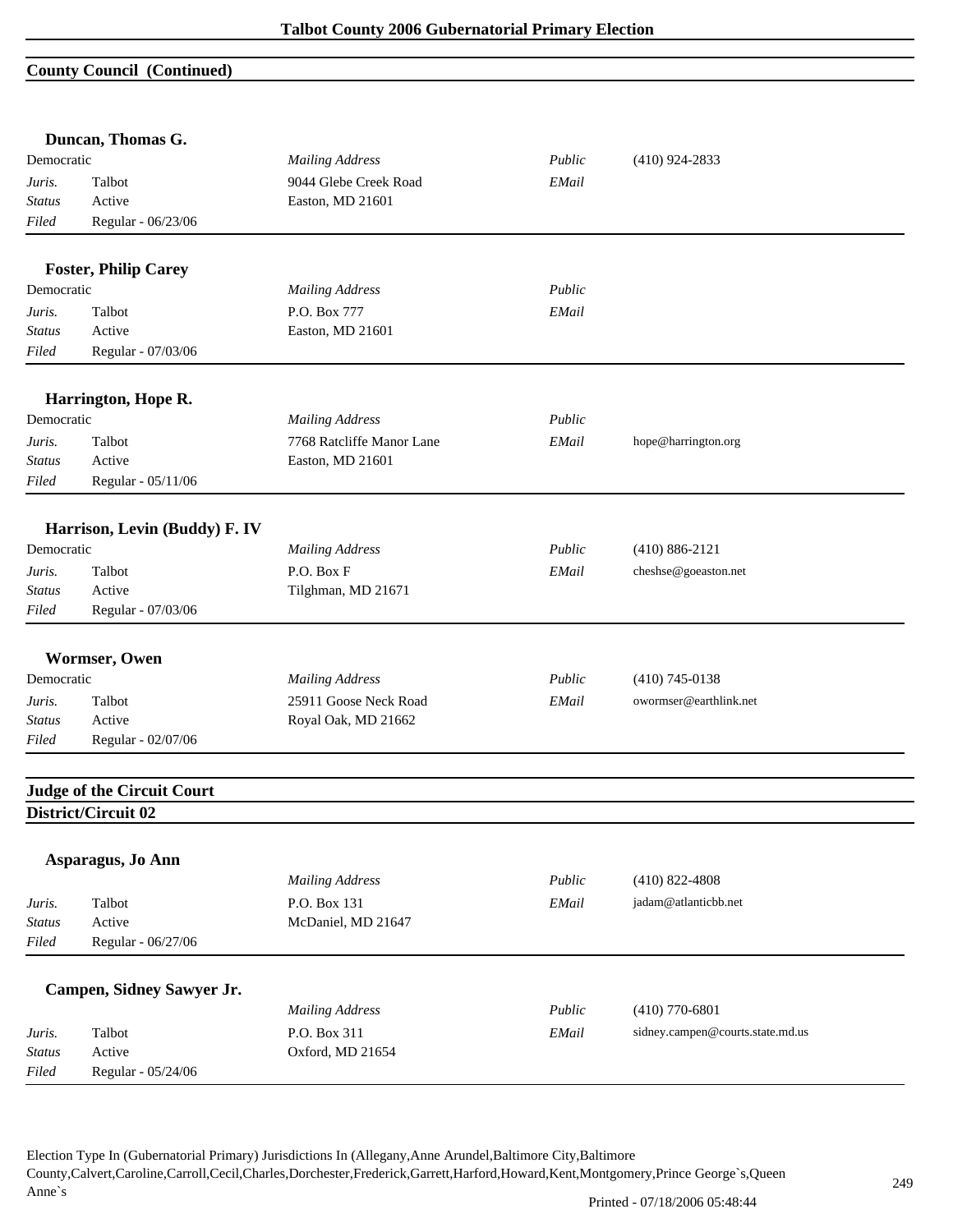#### **State`s Attorney**

|                        | Patterson, Scott G.                           |                        |        |                               |
|------------------------|-----------------------------------------------|------------------------|--------|-------------------------------|
| Democratic             |                                               | <b>Mailing Address</b> | Public | $(410)$ 770-8060              |
| Juris.                 | Talbot                                        | PO Box 72              | EMail  | scottp@talbgov.org            |
| <b>Status</b>          | Active                                        | Easton, MD 21601       |        |                               |
| Filed                  | Regular - 06/16/06                            |                        |        |                               |
|                        |                                               |                        |        |                               |
|                        | <b>Clerk of the Circuit Court</b>             |                        |        |                               |
|                        |                                               |                        |        |                               |
|                        | <b>Shortall, Mary Ann</b>                     |                        |        |                               |
| Democratic             |                                               | <b>Mailing Address</b> | Public | $(410)$ 822-1630              |
| Juris.                 | Talbot                                        | 11885 Blades Road      | EMail  |                               |
| Status<br>Filed        | Active<br>Regular - 06/20/06                  | Cordova, MD 21625      |        |                               |
|                        |                                               |                        |        |                               |
|                        | <b>Register of Wills</b>                      |                        |        |                               |
|                        |                                               |                        |        |                               |
|                        | Anderson, Alice W.                            |                        |        |                               |
| Democratic             |                                               | <b>Mailing Address</b> | Public |                               |
| Juris.                 | Talbot                                        | 533 Trippe Avenue      | EMail  |                               |
| <b>Status</b>          | Active                                        | Easton, MD 21601       |        |                               |
| Filed                  | Regular - 05/05/06                            |                        |        |                               |
|                        | Camper, James Kennard (GENERAL ELECTION ONLY) |                        |        |                               |
| Unaffiliated           |                                               | <b>Mailing Address</b> | Public |                               |
| Juris.                 | Talbot                                        | 29059 Boh Brooks Road  | EMail  | camper_james@yahoo.com        |
| <b>Status</b>          | Declaration of Intent                         | Trappe, MD 21673       |        |                               |
| Filed                  | Petition - 07/03/06                           |                        |        |                               |
|                        |                                               |                        |        |                               |
|                        | Judge of the Orphans' Court                   |                        |        |                               |
|                        |                                               |                        |        |                               |
|                        | Duncan, Carville Don                          |                        |        |                               |
| Republican             |                                               | <b>Mailing Address</b> | Public | $(410)$ 745-3908              |
| Juris.                 | Talbot                                        | 9835 Martingham Circle | EMail  | cduncan@skipjack.bluecrab.org |
| <b>Status</b>          | Active                                        | St. Michaels, MD 21663 |        |                               |
| Filed                  | Regular - 05/10/06                            |                        |        |                               |
|                        | James, Donald E.                              |                        |        |                               |
|                        |                                               | <b>Mailing Address</b> | Public |                               |
| Republican             |                                               |                        |        |                               |
| Juris.                 | Talbot                                        | 27621 Ashby Drive      | EMail  |                               |
| <b>Status</b><br>Filed | Active<br>Regular - 06/01/06                  | Easton, MD 21601       |        |                               |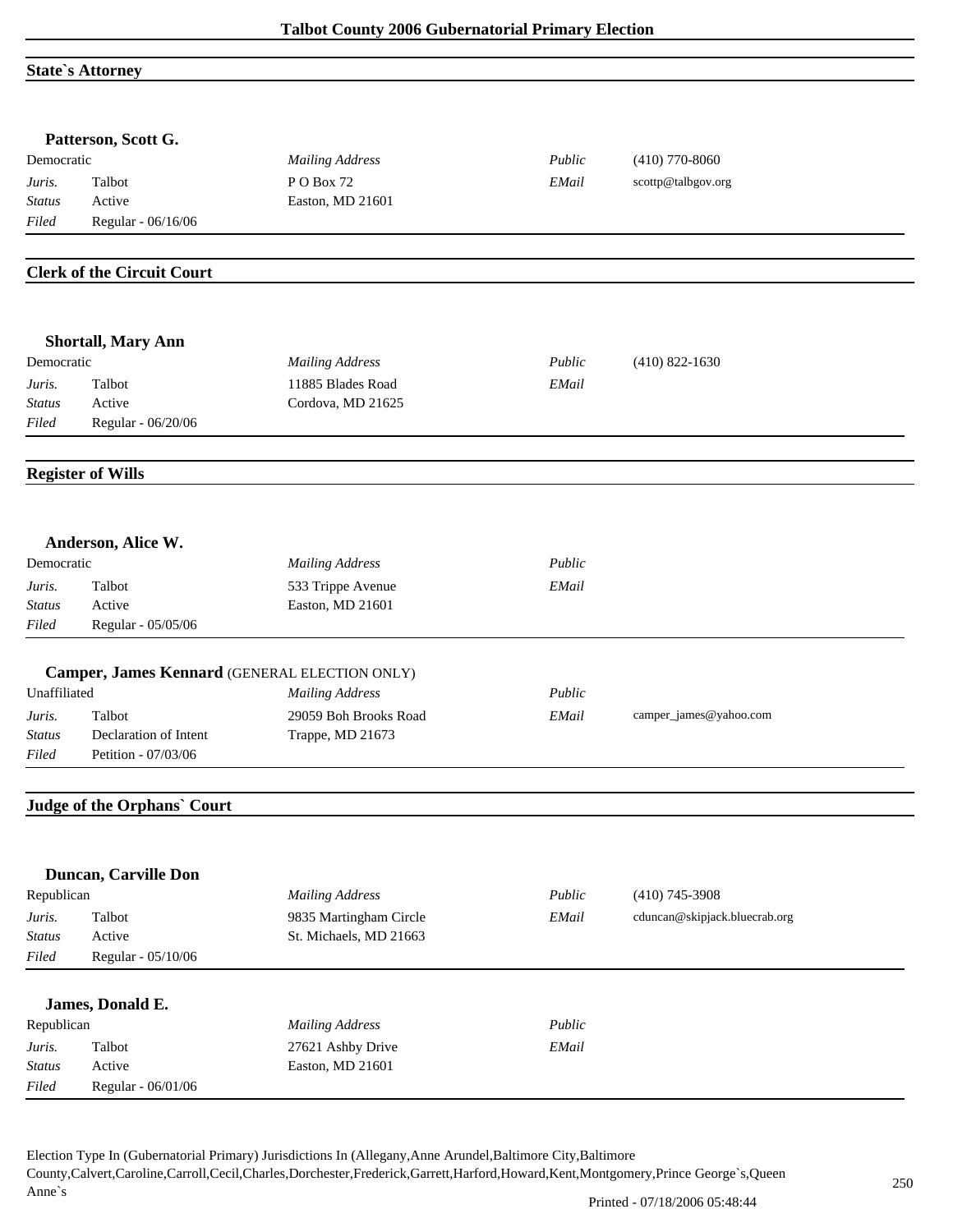#### **Judge of the Orphans` Court (Continued)**

*Status* Active Easton, MD 21601

*Filed* Regular - 04/28/06

|                | Baker, Jacques T. Jr.               |                          |             |                            |  |
|----------------|-------------------------------------|--------------------------|-------------|----------------------------|--|
| Democratic     |                                     | <b>Mailing Address</b>   | Public      | $(410)$ 822-0328           |  |
| Juris.         | Talbot                              | P.O. Box 1213            | EMail       | airmail1@toad.net          |  |
| <b>Status</b>  | Active                              | Easton, MD 21601         |             |                            |  |
| Filed          | Regular - 03/28/06                  |                          |             |                            |  |
|                |                                     |                          |             |                            |  |
|                | Frampton, Ronald L.                 |                          |             |                            |  |
| Democratic     |                                     | <b>Mailing Address</b>   | Public      | $(410) 886 - 9863$         |  |
| Juris.         | Talbot                              | P.O. Box 118             | EMail       | talbotdemocrat@hotmail.com |  |
| <b>Status</b>  | Active                              | Tilghman, MD 21671       |             |                            |  |
| Filed          | Regular - 07/05/05                  |                          |             |                            |  |
|                | Smith, Harvey E. Jr.                |                          |             |                            |  |
| Democratic     |                                     | <b>Mailing Address</b>   | Public      |                            |  |
| Juris.         | Talbot                              | P.O. Box 216             | EMail       |                            |  |
| <b>Status</b>  | Active                              | Easton, MD 21601         |             |                            |  |
| Filed          | Regular - 07/03/06                  |                          |             |                            |  |
| <b>Sheriff</b> |                                     |                          |             |                            |  |
|                |                                     |                          |             |                            |  |
|                | Ball, George N. Jr.                 |                          |             |                            |  |
| Republican     |                                     | <b>Mailing Address</b>   | Public      | $(410)$ 829-0613           |  |
| Juris.         | Talbot                              | 6683 Manadier Road       | EMail       | gnball@fastol.com          |  |
| <b>Status</b>  | Active                              | Easton, MD 21601         |             |                            |  |
| Filed          | Regular - 06/27/06                  |                          |             |                            |  |
|                | Pope, Dallas G.                     |                          |             |                            |  |
| Republican     |                                     | <b>Mailing Address</b>   | Public      | $(410) 822 - 8415$         |  |
| Juris.         | Talbot                              | 11115 Liberty Lane       | EMail       |                            |  |
| Status         | Active                              | Easton, MD 21601         |             |                            |  |
| Filed          | Regular - 03/24/06                  |                          |             |                            |  |
|                |                                     |                          |             |                            |  |
|                | <b>Democratic Central Committee</b> |                          |             |                            |  |
|                |                                     |                          |             |                            |  |
|                | Blair, Kimberley S.                 |                          |             |                            |  |
| Democratic     |                                     | <b>Mailing Address</b>   | Public      | $(410)$ 822-4510           |  |
| Juris.         | Talbot                              | 531 S. Washington Street | $\it EMail$ | dayton531@verizon.net      |  |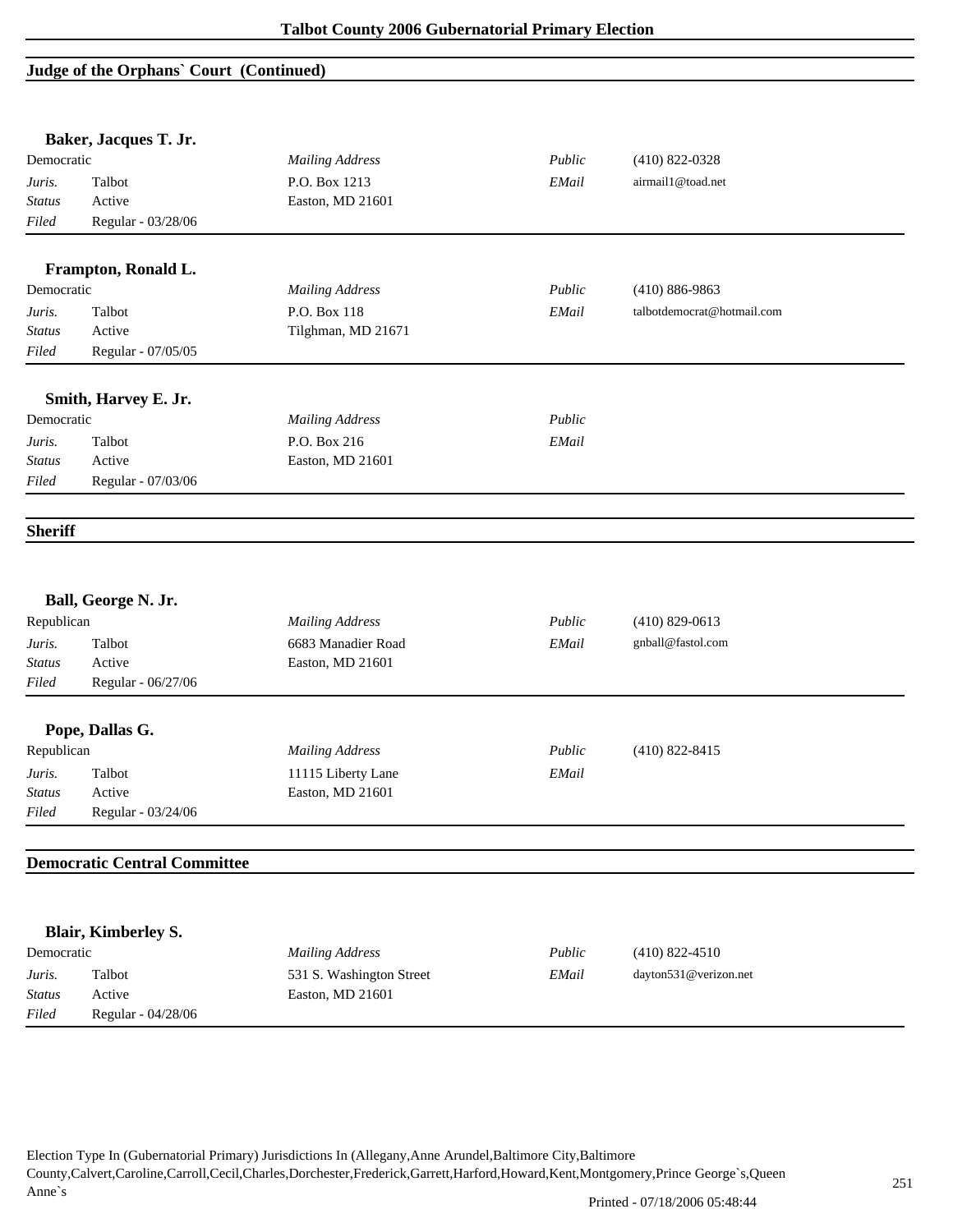### **Democratic Central Committee (Continued)**

|               | Braver, Cleo P.                     |                              |        |                          |  |
|---------------|-------------------------------------|------------------------------|--------|--------------------------|--|
| Democratic    |                                     | <b>Mailing Address</b>       | Public | $(410)$ 763-8385         |  |
| Juris.        | Talbot                              | 28038 Goldsborough Neck Road | EMail  | cleobraver@aol.com       |  |
| <b>Status</b> | Active                              | Easton, MD 21601             |        |                          |  |
| Filed         | Regular - 06/29/06                  |                              |        |                          |  |
|               | Brennan, Michael D.                 |                              |        |                          |  |
| Democratic    |                                     | <b>Mailing Address</b>       | Public |                          |  |
| Juris.        | Talbot                              | 4260 Windrush Road           | EMail  | mdb@gonovaonline.com     |  |
| <b>Status</b> | Active                              | Oxford, MD 21654             |        |                          |  |
| Filed         | Regular - 04/28/06                  |                              |        |                          |  |
|               | <b>Burt, Roger</b>                  |                              |        |                          |  |
| Democratic    |                                     | <b>Mailing Address</b>       | Public | $(410)$ 745-6950         |  |
| Juris.        | Talbot                              | 310 Cleveland Road           | EMail  | roger.burt@earthlink.net |  |
| <b>Status</b> | Active                              | St. Michaels, MD 21663       |        |                          |  |
| Filed         | Regular - 06/26/06                  |                              |        |                          |  |
|               | Poe, Catherine                      |                              |        |                          |  |
| Democratic    |                                     | <b>Mailing Address</b>       | Public |                          |  |
| Juris.        | Talbot                              | 25914 Miles Haven Road       | EMail  | catpoe@atlanticbb.net    |  |
| Status        | Active                              | Easton, MD 21601             |        |                          |  |
| Filed         | Regular - 06/16/06                  |                              |        |                          |  |
|               |                                     |                              |        |                          |  |
|               | Widell, Carl                        |                              |        |                          |  |
| Democratic    |                                     | <b>Mailing Address</b>       | Public | $(410)$ 819-6102         |  |
| Juris.        | Talbot                              | 23901 Mt. Misery Road        | EMail  | carlwidell@verizon.net   |  |
| <b>Status</b> | Active                              | St. Michaels, MD 21663       |        |                          |  |
| Filed         | Regular - 07/03/06                  |                              |        |                          |  |
|               | <b>Republican Central Committee</b> |                              |        |                          |  |
|               |                                     |                              |        |                          |  |
|               | Amdur, Robert B.                    |                              |        |                          |  |
| Republican    |                                     | <b>Mailing Address</b>       | Public |                          |  |
| Juris.        | Talbot                              | P.O. Box 149                 | EMail  | ramdur@friendly.net      |  |
| <b>Status</b> | Active                              | Bozman, MD 21612             |        |                          |  |
| Filed         | Regular - 06/30/06                  |                              |        |                          |  |
|               | Boland, Kathleen A.                 |                              |        |                          |  |
| Republican    |                                     | <b>Mailing Address</b>       | Public | $(301) 535 - 2531$       |  |
| Juris.        | Talbot                              | 9241 Deepwater Point Road    | EMail  | seachangetk@hotmail.com  |  |
| <b>Status</b> | Active                              | St. Michaels, MD 21663       |        |                          |  |
| Filed         | Regular - 06/29/06                  |                              |        |                          |  |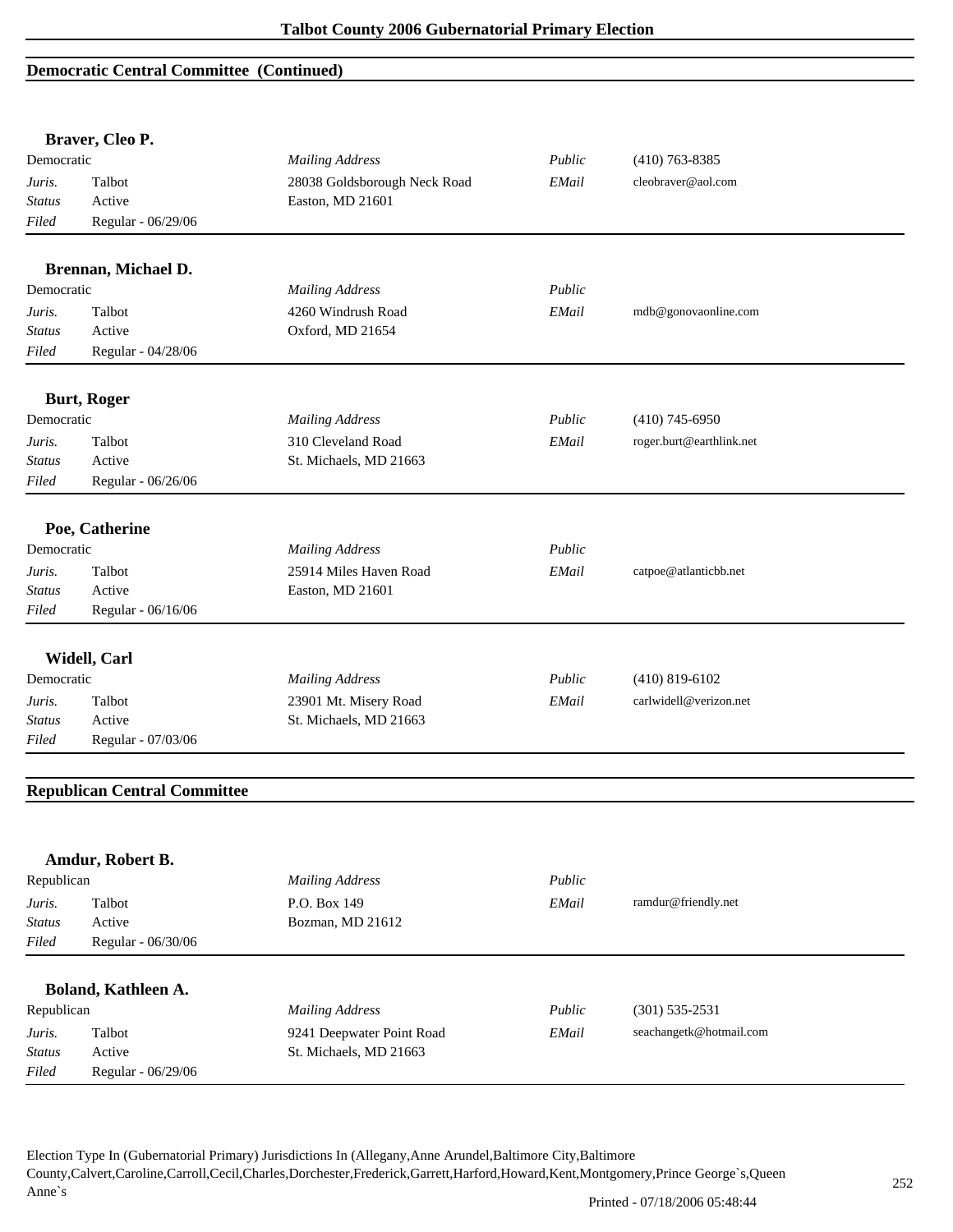### **Republican Central Committee (Continued)**

| Cronan, Philip T. |                           |                        |        |                        |  |
|-------------------|---------------------------|------------------------|--------|------------------------|--|
| Republican        |                           | <b>Mailing Address</b> | Public | $(410)$ 822-0264       |  |
| Juris.            | Talbot                    | P.O. Box 411           | EMail  | ptc@cronanlaw.com      |  |
| <b>Status</b>     | Active                    | Royal Oak, MD 21662    |        |                        |  |
| Filed             | Regular - 07/03/06        |                        |        |                        |  |
|                   | Dixon, Karena A.          |                        |        |                        |  |
| Republican        |                           | <b>Mailing Address</b> | Public | $(410)$ 820-4797       |  |
| Juris.            | Talbot                    | 305 Elm Avenue         | EMail  | dixonkarena@verion.net |  |
| <b>Status</b>     | Active                    | Easton, MD 21601       |        |                        |  |
| Filed             | Regular - 06/29/06        |                        |        |                        |  |
|                   | <b>Judy, Gary Douglas</b> |                        |        |                        |  |
| Republican        |                           | <b>Mailing Address</b> | Public | $(410)$ 819-0511       |  |
| Juris.            | Talbot                    | 28000 Playtor Road     | EMail  | gjudy@crain.com        |  |
| <b>Status</b>     | Active                    | Easton, MD 21601       |        |                        |  |
| Filed             | Regular - 06/29/06        |                        |        |                        |  |
|                   | Kendall, Barbara Bobi     |                        |        |                        |  |
| Republican        |                           | <b>Mailing Address</b> | Public | $(410)$ 822-7335       |  |
| Juris.            | Talbot                    | 28539 Oakmont Drive    | EMail  | bkendall@goeaston.net  |  |
| <b>Status</b>     | Active                    | Easton, MD 21601       |        |                        |  |
| Filed             | Regular - 07/03/06        |                        |        |                        |  |
|                   | Moore, Thomas B.          |                        |        |                        |  |
| Republican        |                           | <b>Mailing Address</b> | Public |                        |  |
| Juris.            | Talbot                    | 17 N. Aurora Street    | EMail  | tommoore@goeaston.net  |  |
| <b>Status</b>     | Active                    | Easton, MD 21601       |        |                        |  |
| Filed             | Regular - 07/03/06        |                        |        |                        |  |
|                   | Padden, Preston R.        |                        |        |                        |  |
| Republican        |                           | <b>Mailing Address</b> | Public |                        |  |
| Juris.            | Talbot                    | 5734 Pirates Cove Road | EMail  | paddenp@abc.com        |  |
| <b>Status</b>     | Active                    | Oxford, MD 21654       |        |                        |  |
| Filed             | Regular - 06/30/06        |                        |        |                        |  |
|                   | Panuzio, Nicholas A.      |                        |        |                        |  |
| Republican        |                           | <b>Mailing Address</b> | Public | $(410)$ 745-6732       |  |
| Juris.            | Talbot                    | 708 Riverview Terrace  | EMail  | npanuzio@panuzio.com   |  |
| <b>Status</b>     | Active                    | St. Michaels, MD 21663 |        |                        |  |
| Filed             | Regular - 06/29/06        |                        |        |                        |  |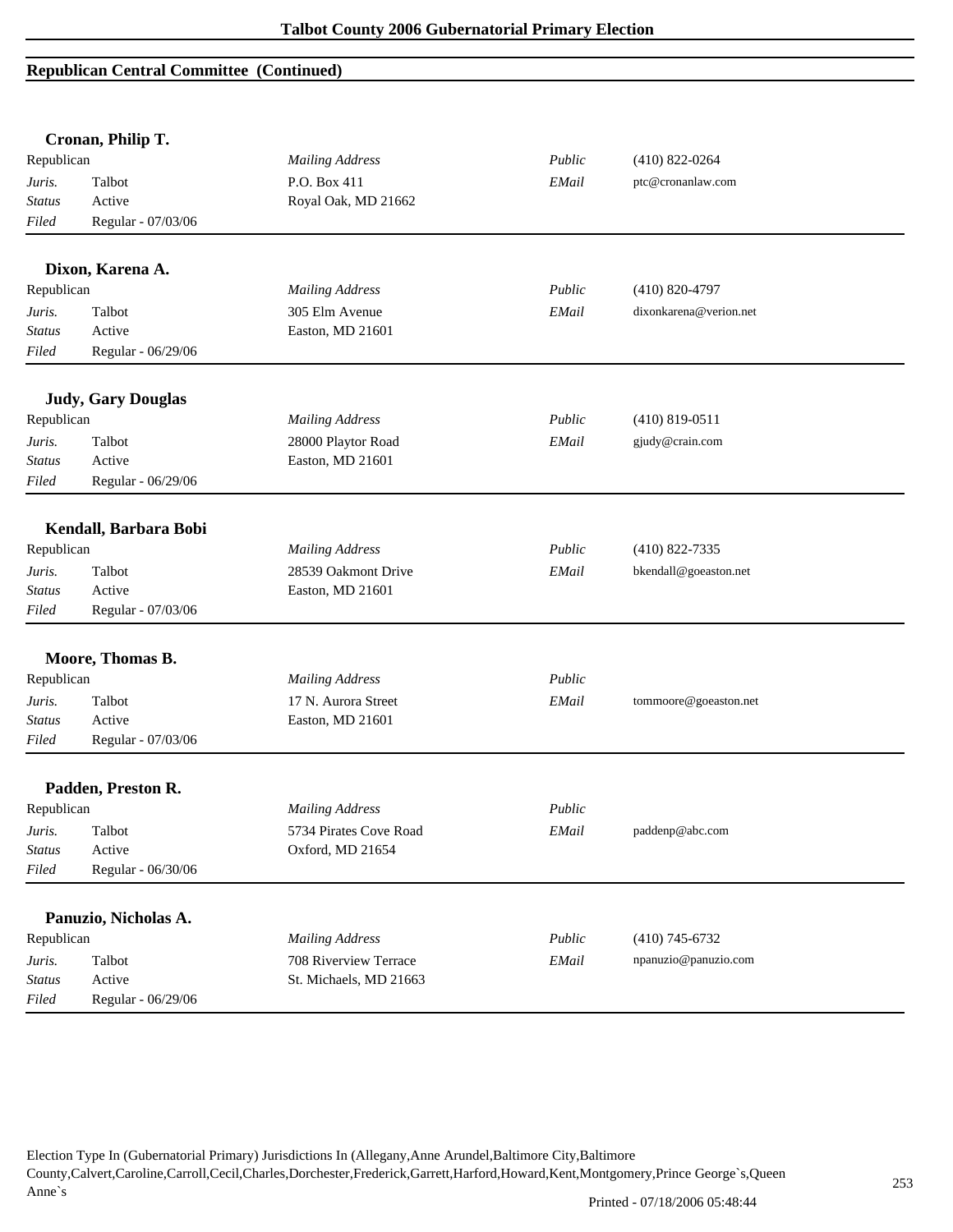#### **Republican Central Committee (Continued)**

|                                         | Secrist, Joseph H. Jr.                                        |                                                                      |                 |                                           |
|-----------------------------------------|---------------------------------------------------------------|----------------------------------------------------------------------|-----------------|-------------------------------------------|
| Republican                              |                                                               | <b>Mailing Address</b>                                               | Public          |                                           |
| Juris.                                  | Talbot                                                        | 11638 Longwoods Road                                                 | EMail           | navypointmd@yahoo.com                     |
| <b>Status</b>                           | Active                                                        | Easton, MD 21601                                                     |                 |                                           |
| Filed                                   | Regular - 06/29/06                                            |                                                                      |                 |                                           |
|                                         | Welte, Robert F.                                              |                                                                      |                 |                                           |
| Republican                              |                                                               | <b>Mailing Address</b>                                               | Public          | $(410)$ 763-8014                          |
| Juris.                                  | Talbot                                                        | 7772 Radcliffe Manor Road                                            | EMail           | rwelte1@verizon.net                       |
| <b>Status</b>                           | Active                                                        | Easton, MD 21601                                                     |                 |                                           |
| Filed                                   | Regular - 06/30/06                                            |                                                                      |                 |                                           |
|                                         | <b>Board of Education</b>                                     |                                                                      |                 |                                           |
|                                         | District/Circuit 001                                          |                                                                      |                 |                                           |
|                                         |                                                               |                                                                      |                 |                                           |
| Non-Partisan                            | Farrare, Gloria Y. (GENERAL ELECTION ONLY)                    | <b>Mailing Address</b>                                               | Public          |                                           |
| Juris.                                  | Talbot                                                        | 609 E. Dover Street                                                  | EMail           | damdio82@msn.com                          |
| <b>Status</b>                           | Active                                                        | Easton, MD 21601                                                     |                 |                                           |
| Filed                                   | Regular - 03/15/06                                            |                                                                      |                 |                                           |
| Non-Partisan<br>Juris.<br><b>Status</b> | Harris, Steven P. (GENERAL ELECTION ONLY)<br>Talbot<br>Active | <b>Mailing Address</b><br>4720 Wrights Mill Road<br>Trappe, MD 21673 | Public<br>EMail | $(410) 820 - 9229$<br>spharris@hughes.net |
| Filed                                   | Regular - 06/13/06                                            |                                                                      |                 |                                           |
|                                         | <b>Board of Education</b>                                     |                                                                      |                 |                                           |
|                                         | District/Circuit 003                                          |                                                                      |                 |                                           |
|                                         | Burris, Robert F.                                             |                                                                      |                 |                                           |
| Non-Partisan                            |                                                               | <b>Mailing Address</b>                                               | Public          |                                           |
| Juris.                                  | Talbot                                                        | 8305 Mueller Drive                                                   | EMail           |                                           |
| <b>Status</b>                           | Active                                                        | Easton, MD 21601                                                     |                 |                                           |
| Filed                                   | Regular - 06/20/06                                            |                                                                      |                 |                                           |
|                                         | Goll, Mary Beth S.                                            |                                                                      |                 |                                           |
| Non-Partisan                            |                                                               | <b>Mailing Address</b>                                               | Public          |                                           |
| Juris.                                  | Talbot                                                        | 814 Applewood Court                                                  | EMail           | mbgoll@goeaston.net                       |
|                                         | Active                                                        | Easton, MD 21601                                                     |                 |                                           |
| <b>Status</b>                           |                                                               |                                                                      |                 |                                           |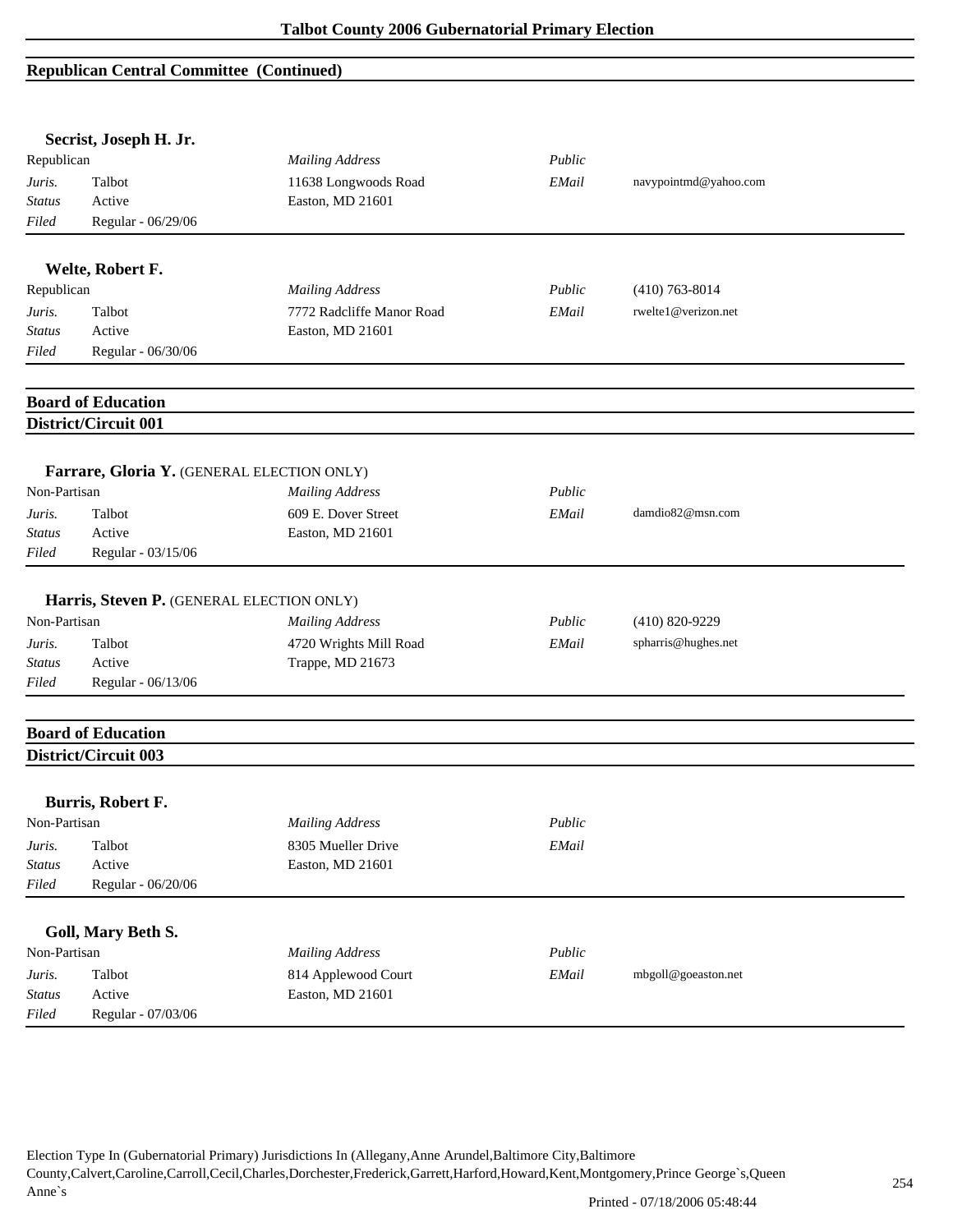| <b>Board of Education (Continued)</b> |  |
|---------------------------------------|--|
| District/Circuit 003                  |  |

|               | Southworth, Venita          |                                     |        |                        |
|---------------|-----------------------------|-------------------------------------|--------|------------------------|
| Non-Partisan  |                             | <b>Mailing Address</b>              | Public | $(410)$ 820-7295       |
| Juris.        | Talbot                      | 707 Lomax Street                    | EMail  | southworth@verizon.net |
| <b>Status</b> | Active                      | Easton, MD 21601                    |        |                        |
| Filed         | Regular - 06/27/06          |                                     |        |                        |
|               | <b>Board of Education</b>   |                                     |        |                        |
|               | District/Circuit 004        |                                     |        |                        |
|               |                             |                                     |        |                        |
|               | Heinsohn, Monica Dyott      |                                     |        |                        |
| Non-Partisan  |                             | <b>Mailing Address</b>              | Public |                        |
| Juris.        | Talbot                      | 30964 Pleasant Acres Road           | EMail  | heinsohns@dmv.com      |
| <b>Status</b> | Active                      | Cordova, MD 21625                   |        |                        |
| Filed         | Regular - 05/03/06          |                                     |        |                        |
|               | <b>Board of Education</b>   |                                     |        |                        |
|               | District/Circuit 007        |                                     |        |                        |
|               |                             |                                     |        |                        |
|               | Amdur, Judith               |                                     |        |                        |
| Non-Partisan  |                             | <b>Mailing Address</b>              | Public |                        |
| Juris.        | Talbot                      | P.O. Box 149                        | EMail  | ramdur@friend.ly.net   |
| <b>Status</b> | Active                      | Bozman, MD 21612                    |        |                        |
| Filed         | Regular - 07/03/06          |                                     |        |                        |
|               | Higgins, Daniel Greeley Jr. |                                     |        |                        |
| Non-Partisan  |                             | <b>Mailing Address</b>              | Public |                        |
| Juris.        | Talbot                      | P.O. Box 31                         | EMail  | dgh@atlanticbb.net     |
| <b>Status</b> | Active                      | Claiborne, MD 21624                 |        |                        |
| Filed         | Regular - 06/30/06          |                                     |        |                        |
|               | Hollis, William Carroll III |                                     |        |                        |
| Non-Partisan  |                             | <b>Mailing Address</b>              | Public | $(410) 822 - 0201$     |
| Juris.        | Talbot                      | 106 N. Washington Street, Suite 104 | EMail  | whollis@goeaston,net   |
| <b>Status</b> | Active                      | Easton, MD 21601                    |        |                        |
| Filed         | Regular - 07/03/06          |                                     |        |                        |
|               |                             |                                     |        |                        |
|               | Kleppinger, Sandra E.       |                                     |        |                        |
| Non-Partisan  |                             | <b>Mailing Address</b>              | Public |                        |
| Juris.        | Talbot                      | P.O. Box 96                         | EMail  | sandyk@atlanticbb.net  |
| <b>Status</b> | Active                      | Wittman, MD 21676                   |        |                        |
| Filed         | Regular - 06/27/06          |                                     |        |                        |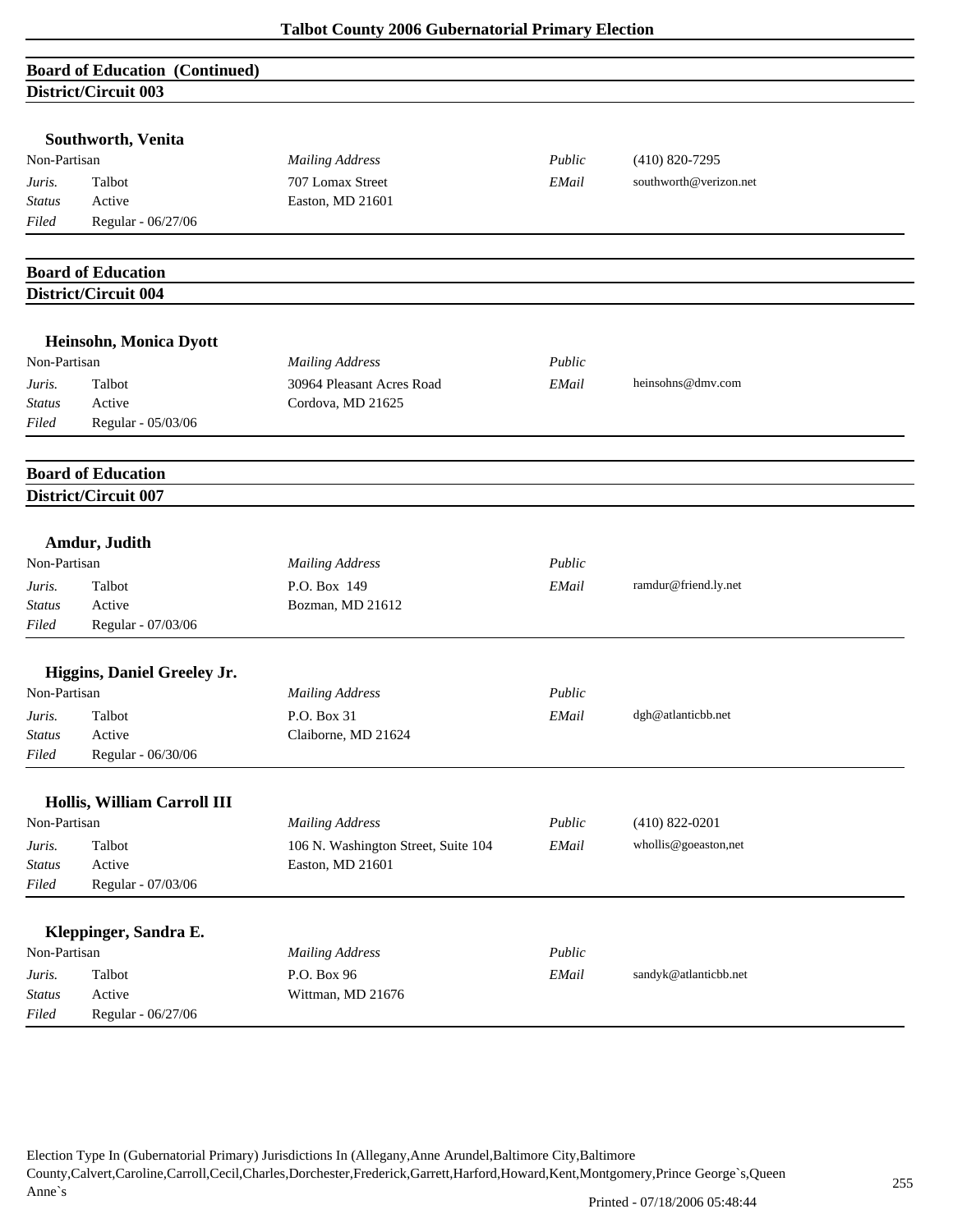#### **County Commissioner**

|                         | <b>Baker, Terry</b>  |                        |        |                          |  |
|-------------------------|----------------------|------------------------|--------|--------------------------|--|
| Republican              |                      | <b>Mailing Address</b> | Public | $(301)$ 733-4103         |  |
| Juris.                  | Washington           | PO Box 277             | EMail  | thebakes1992@msn.com     |  |
| Status                  | Active               | Clear Spring, MD 21722 |        |                          |  |
| Filed                   | Regular - 03/31/06   |                        |        |                          |  |
|                         | Barr, John F.        |                        |        |                          |  |
| Republican              |                      | <b>Mailing Address</b> | Public | $(301)$ 739-8800         |  |
| Juris.                  | Washington           | 88 Lee St              | EMail  | jfb.ellsworth@myactv.net |  |
| <b>Status</b>           | Active               | Hagerstown, MD 21740   |        |                          |  |
| Filed                   | Regular - 04/13/06   |                        |        |                          |  |
|                         |                      |                        |        |                          |  |
|                         | Forrest, W. Edward   |                        |        |                          |  |
| Republican              |                      | <b>Mailing Address</b> | Public | $(301)$ 714-0956         |  |
| Juris.                  | Washington           | 20437 Old Forge Road   | EMail  | w.forrest@myactv.net     |  |
| <b>Status</b>           | Active               | Hagerstown, MD 21742   |        |                          |  |
| Filed                   | Regular - 06/01/06   |                        |        |                          |  |
|                         |                      |                        |        |                          |  |
|                         | Gouff, Carrie        |                        |        |                          |  |
| Republican              |                      | <b>Mailing Address</b> | Public |                          |  |
| Juris.                  | Washington           | 12646 Beck Rd          | EMail  |                          |  |
| <b>Status</b>           | Active               | Hagerstown, MD 21742   |        |                          |  |
| Filed                   | Regular - 07/03/06   |                        |        |                          |  |
|                         | Green, Nathan Alan   |                        |        |                          |  |
| Republican              |                      | <b>Mailing Address</b> | Public | $(301)$ 524-6587         |  |
|                         |                      |                        |        |                          |  |
| Juris.<br><b>Status</b> | Washington<br>Active | 17615 Homewood Rd.     | EMail  | nathan21740@peoplepc.com |  |
| Filed                   | Regular - 02/24/06   | Hagerstown, MD 21740   |        |                          |  |
|                         |                      |                        |        |                          |  |
|                         | Hewett, Jeff         |                        |        |                          |  |
| Republican              |                      | <b>Mailing Address</b> | Public | $(301) 730 - 1572$       |  |
| Juris.                  | Washington           | 5137 Red Hill Rd       | EMail  | jeffhewett2000@yahoo.com |  |
| <b>Status</b>           | Active               | Keedysville, MD 21756  |        |                          |  |
| Filed                   | Regular - 06/08/06   |                        |        |                          |  |
|                         |                      |                        |        |                          |  |
|                         | Kercheval, James F.  |                        |        |                          |  |
| Republican              |                      | <b>Mailing Address</b> | Public | $(301)$ 739-4955         |  |
| Juris.                  | Washington           | 19200 Chippendale Cir. | EMail  | voteforkercheval@aol.com |  |
| <b>Status</b>           | Active               | Hagerstown, MD 21742   |        |                          |  |
| Filed                   | Regular - 06/29/06   |                        |        |                          |  |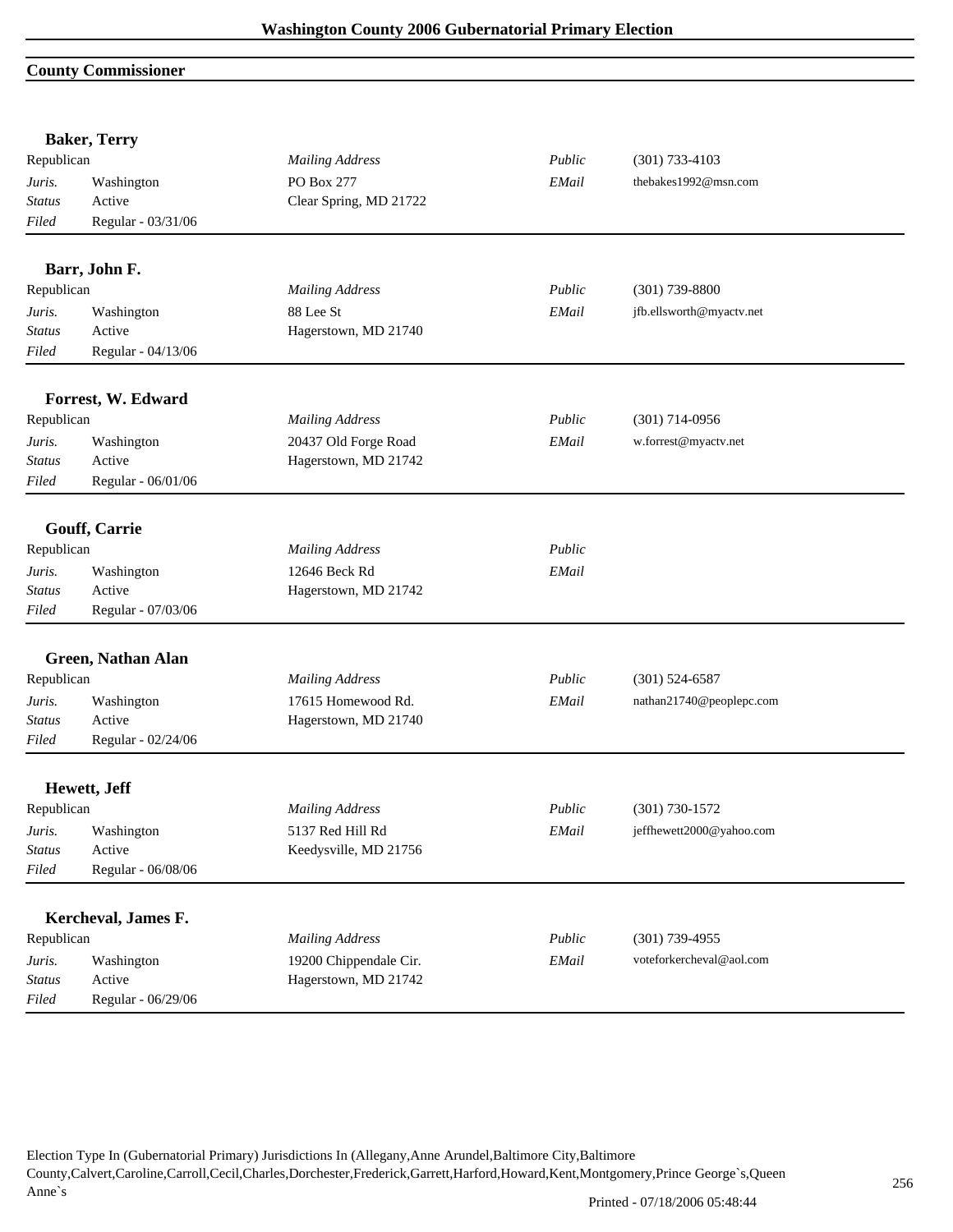### **County Commissioner (Continued)**

| Knepper, Edward L. |                               |                           |        |                       |
|--------------------|-------------------------------|---------------------------|--------|-----------------------|
| Republican         |                               | <b>Mailing Address</b>    | Public | $(301) 824 - 2127$    |
| Juris.             | Washington                    | 14222 Poplar Grove Rd.    | EMail  | beknepper@juno.com    |
| <b>Status</b>      | Active                        | Hagerstown, MD 21742      |        |                       |
| Filed              | Regular - 02/28/06            |                           |        |                       |
|                    | McClure, J. Wallace           |                           |        |                       |
| Republican         |                               | <b>Mailing Address</b>    | Public | $(301)$ 797-6989      |
| Juris.             | Washington                    | 21673 Leiter St           | EMail  |                       |
| <b>Status</b>      | Active                        | Hagerstown, MD 21742      |        |                       |
| Filed              | Regular - 07/03/06            |                           |        |                       |
|                    |                               |                           |        |                       |
|                    | Munson, John                  |                           |        |                       |
| Republican         |                               | <b>Mailing Address</b>    | Public | $(301)$ 739-2243      |
| Juris.             | Washington                    | 17817 Bluebell Drive      | EMail  | johmunson@aol.com     |
| <b>Status</b>      | Active                        | Hagerstown, MD 21740-9151 |        |                       |
| Filed              | Regular - 06/27/06            |                           |        |                       |
|                    | Nipps, Doris J.               |                           |        |                       |
| Republican         |                               | <b>Mailing Address</b>    | Public | $(301)$ 797-7376      |
| Juris.             | Washington                    | 20236 American Way        | EMail  | djnipps@yahoo.com     |
| <b>Status</b>      | Active                        | Hagerstown, MD 21742      |        |                       |
| Filed              | Regular - 06/12/06            |                           |        |                       |
|                    | <b>Wivell, William Joseph</b> |                           |        |                       |
| Republican         |                               | <b>Mailing Address</b>    | Public | $(240)$ 313-2208      |
| Juris.             | Washington                    | 49 E. Water St.           | EMail  | wwivell@washco-md.net |
| <b>Status</b>      | Active                        | Smithsburg, MD 21783      |        |                       |
| Filed              | Regular - 06/30/06            |                           |        |                       |
|                    | Aleshire, Kristin B.          |                           |        |                       |
| Democratic         |                               | <b>Mailing Address</b>    | Public |                       |
| Juris.             | Washington                    | 1217 Virginia Ave         | EMail  | kevolve@hotmail.com   |
| <b>Status</b>      | Active                        | Hagerstown, MD 21740      |        |                       |
| Filed              | Regular - 07/03/06            |                           |        |                       |
|                    |                               |                           |        |                       |
|                    | Brightman, Donna L.           |                           |        |                       |
| Democratic         |                               | <b>Mailing Address</b>    | Public | $(301)$ 491-3178      |
| Juris.             | Washington                    | 19431 Garretts Mill Road  | EMail  | brightman@myactv.net  |
| <b>Status</b>      | Active                        | Knoxville, MD 21758       |        |                       |
| Filed              | Regular - 06/19/06            |                           |        |                       |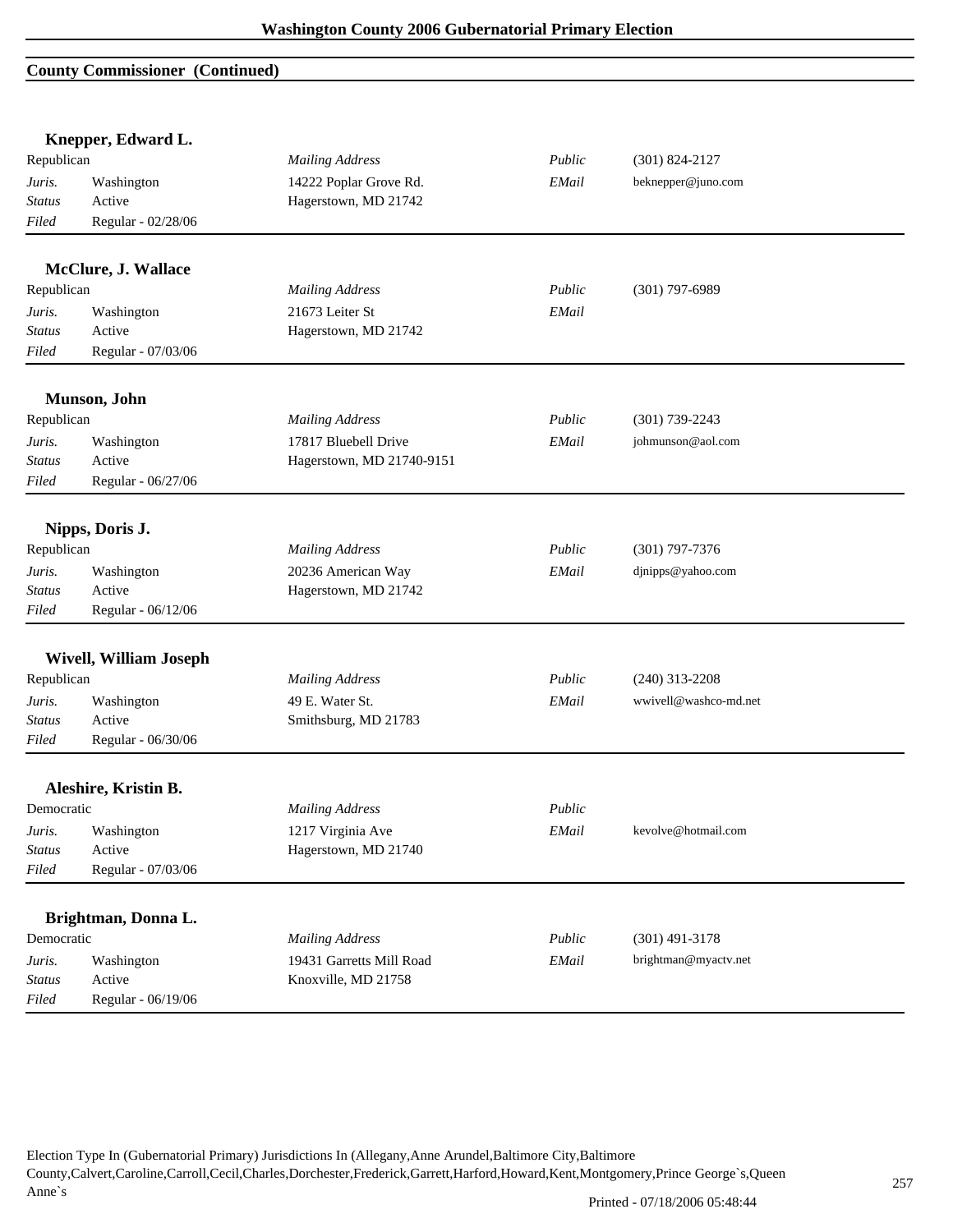#### **County Commissioner (Continued)**

|               | <b>Brubaker</b> , Martin |                           |        |                              |
|---------------|--------------------------|---------------------------|--------|------------------------------|
| Democratic    |                          | <b>Mailing Address</b>    | Public | $(301) 791 - 5277$           |
| Juris.        | Washington               | 1016 Lindsay Ln           | EMail  | pamartye@aol.com             |
| <b>Status</b> | Active                   | Hagerstown, MD 21742      |        |                              |
| Filed         | Regular - 06/30/06       |                           |        |                              |
|               | Hardin, J. Herbert       |                           |        |                              |
| Democratic    |                          | <b>Mailing Address</b>    | Public | $(301)$ 797-7490             |
| Juris.        | Washington               | 19727 Meadowbrook Rd.     | EMail  | herb.hardin@myactv.net       |
| <b>Status</b> | Active                   | Hagerstown, MD 21742      |        |                              |
| Filed         | Regular - 06/27/06       |                           |        |                              |
|               |                          |                           |        |                              |
| Democratic    | Hendershot, N. Linn      | <b>Mailing Address</b>    | Public | $(301) 766 - 9155$           |
|               |                          | 850 W. Irvin Ave.         |        |                              |
| Juris.        | Washington               |                           | EMail  | linnhendershot@verizon.net   |
| <b>Status</b> | Active                   | Hagerstown, MD 21742      |        |                              |
| Filed         | Regular - 06/30/06       |                           |        |                              |
|               | <b>Kretzer</b> , Frank   |                           |        |                              |
| Democratic    |                          | <b>Mailing Address</b>    | Public | $(240)$ 291-1340             |
| Juris.        | Washington               | 2807 Limekiln Rd          | EMail  | meewoofa@hotmail.com         |
| <b>Status</b> | Active                   | Sharpsburg, MD 21782      |        |                              |
| Filed         | Regular - 07/03/06       |                           |        |                              |
|               | <b>Moeller</b> , Daniel  |                           |        |                              |
| Democratic    |                          | <b>Mailing Address</b>    | Public |                              |
| Juris.        | Washington               | PO Box 69                 | EMail  | governsleast@hibullmoose.org |
| <b>Status</b> | Active                   | Rohrersville, MD 21779    |        |                              |
| Filed         | Regular - 06/28/06       |                           |        |                              |
|               | <b>Spinnler, Mike</b>    |                           |        |                              |
| Democratic    |                          | <b>Mailing Address</b>    | Public | $(301)$ 739-7004             |
| Juris.        | Washington               | 1012 Valleybrook Dr.      | EMail  | spinnlerm@msn.com            |
| <b>Status</b> | Active                   | Hagerstown, MD 21742      |        |                              |
| Filed         | Regular - 03/03/06       |                           |        |                              |
|               |                          |                           |        |                              |
|               | Swartz, Paul L.          |                           |        |                              |
| Democratic    |                          | <b>Mailing Address</b>    | Public | $(301) 797 - 1484$           |
| Juris.        | Washington               | 13932 Blue Mountain Drive | EMail  | paul.swartz@myactv.net       |
| <b>Status</b> | Active                   | Maugansville, MD 21767    |        |                              |
| Filed         | Regular - 01/10/06       |                           |        |                              |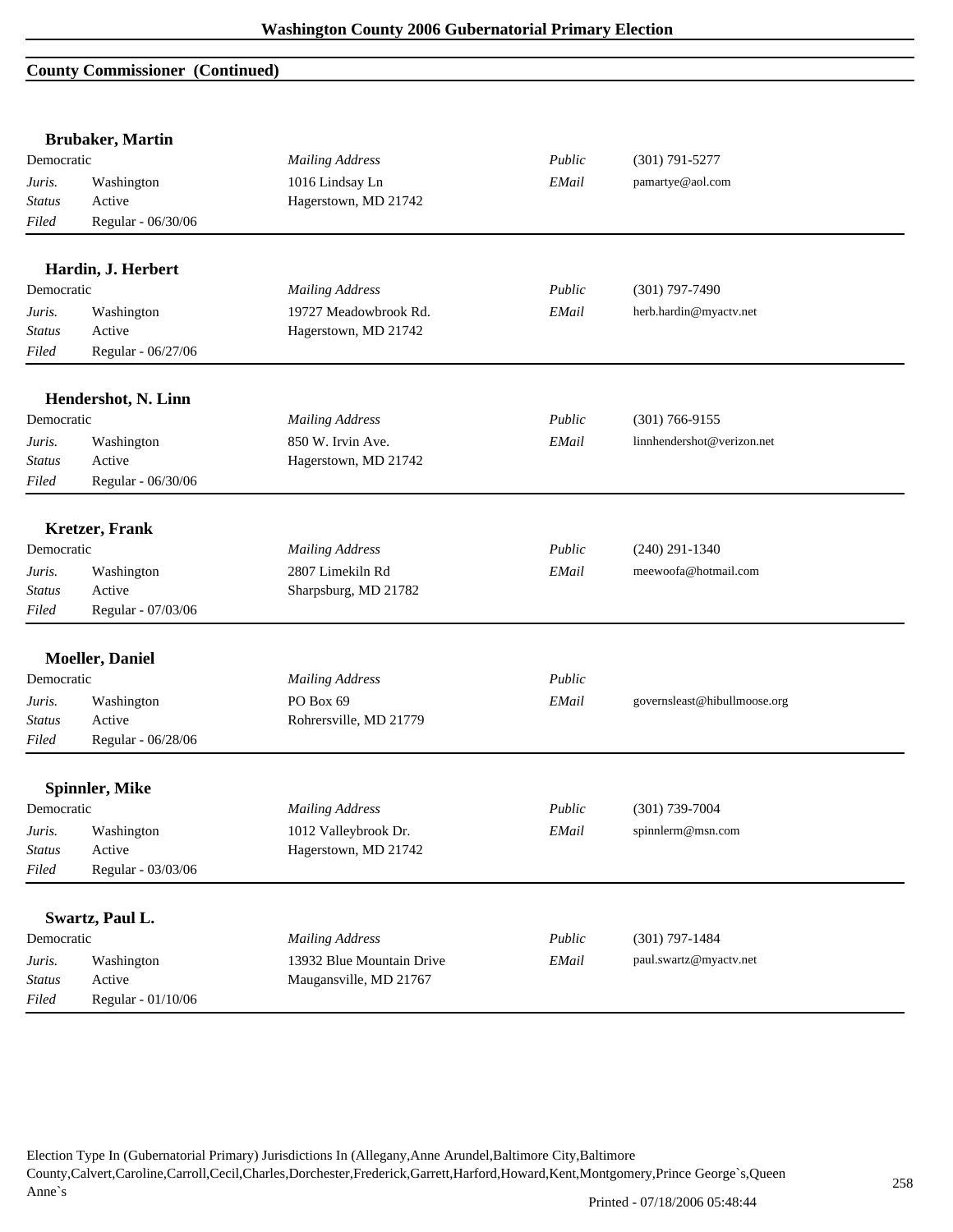#### **County Commissioner (Continued)**

|                  | Waters, Lloyd "Pete"              |                        |        |                                   |
|------------------|-----------------------------------|------------------------|--------|-----------------------------------|
| Democratic       |                                   | <b>Mailing Address</b> | Public | $(301)$ 432-5257                  |
| Juris.           | Washington                        | 3421 Harpers Ferry Rd  | EMail  | lloyd.waters@myactv.net           |
| <b>Status</b>    | Active                            | Sharpsburg, MD 21782   |        |                                   |
| Filed            | Regular - 06/14/06                |                        |        |                                   |
|                  | Wedlock, Hampton W. Jr.           |                        |        |                                   |
| Democratic       |                                   | <b>Mailing Address</b> | Public | $(301)$ 988-8751                  |
| Juris.           | Washington                        | 9935 Kurtyka Cir       | EMail  | wedlockjr@yahoo.com               |
| Status           | Active                            | Hagerstown, MD 21740   |        |                                   |
| Filed            | Regular - 06/30/06                |                        |        |                                   |
|                  | Weller, John E.                   |                        |        |                                   |
| Democratic       |                                   | <b>Mailing Address</b> | Public |                                   |
| Juris.           | Washington                        | 12922 Salem Ave        | EMail  |                                   |
| Status           | Active                            | Hagerstown, MD 21740   |        |                                   |
| Filed            | Regular - 02/22/06                |                        |        |                                   |
|                  | <b>Judge of the Circuit Court</b> |                        |        |                                   |
|                  | District/Circuit 04               |                        |        |                                   |
|                  | Long, M. Kenneth Jr.              |                        |        |                                   |
|                  |                                   | <b>Mailing Address</b> | Public | $(240)$ 313-2550                  |
| Juris.           | Washington                        | 18715 Fairfield Road   | EMail  | m.kenneth.long@courts.state.md.us |
| <b>Status</b>    | Active                            | Hagerstown, MD 21742   |        |                                   |
| Filed            | Regular - 05/25/06                |                        |        |                                   |
| <b>Treasurer</b> |                                   |                        |        |                                   |
|                  | Hershey, Todd L.                  |                        |        |                                   |
| Democratic       |                                   | <b>Mailing Address</b> | Public | $(240)$ 313-2110                  |
| Juris.           | Washington                        | 18947 Keedysville Rd   | EMail  | prymill@hotmail.com               |
| <b>Status</b>    | Active                            | Keedysville, MD 21756  |        |                                   |
| Filed            | Regular - 02/23/06                |                        |        |                                   |
|                  | <b>State's Attorney</b>           |                        |        |                                   |
|                  |                                   |                        |        |                                   |
|                  | Bannon, Gregory C.                |                        |        |                                   |
| Republican       |                                   | <b>Mailing Address</b> | Public | $(301)$ 739-2600                  |
| Juris.           | Washington                        | 8331 Old National Pike | EMail  | gcbann@aol.com                    |
| <b>Status</b>    | Active                            | Boonsboro, MD 21713    |        |                                   |
| Filed            | Regular - 05/15/06                |                        |        |                                   |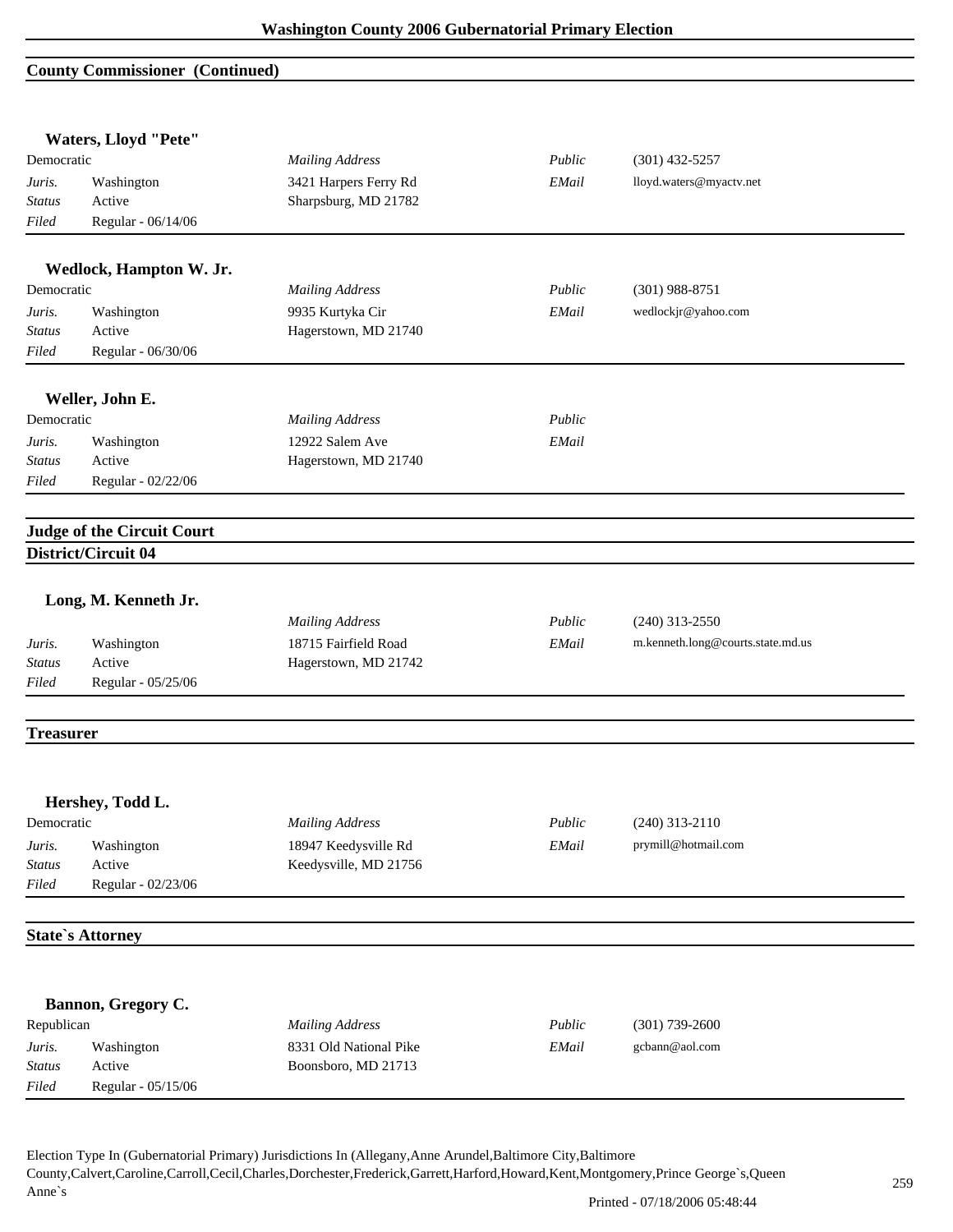# **State`s Attorney (Continued)**

|                        | Lynn, Gordon A.                   |                           |        |                        |
|------------------------|-----------------------------------|---------------------------|--------|------------------------|
| Republican             |                                   | <b>Mailing Address</b>    | Public | $(301) 791 - 1400$     |
| Juris.                 | Washington                        | 13316 Fairfax Road        | EMail  |                        |
| <b>Status</b>          | Active                            | Hagerstown, MD 21742      |        |                        |
| Filed                  | Regular - 07/05/05                |                           |        |                        |
|                        |                                   |                           |        |                        |
|                        | Strong, Charles P. Jr.            |                           |        |                        |
| Republican             |                                   | <b>Mailing Address</b>    | Public | $(301)$ 733-3559       |
| Juris.                 | Washington                        | 1423 The Terrace          | EMail  | cstrong@myactv.net     |
| <b>Status</b>          | Active                            | Hagerstown, MD 21742      |        |                        |
| Filed                  | Regular - 04/05/06                |                           |        |                        |
|                        | Joyce, Jerry                      |                           |        |                        |
| Democratic             |                                   | <b>Mailing Address</b>    | Public | $(301)$ 739-8100       |
|                        |                                   | PO Box 1038               | EMail  | jjjerryjoyce@aol.com   |
| Juris.                 | Washington                        |                           |        |                        |
| <b>Status</b><br>Filed | Active<br>Regular - 07/03/06      | Hagerstown, MD 21741      |        |                        |
|                        |                                   |                           |        |                        |
|                        | <b>Clerk of the Circuit Court</b> |                           |        |                        |
|                        |                                   |                           |        |                        |
|                        | Pletcher, Ernest E.               |                           |        |                        |
| Republican             |                                   | <b>Mailing Address</b>    | Public |                        |
| Juris.                 | Washington                        | 16728 Tammany Manor Rd    | EMail  | e.pletcher@myactv.net  |
| <i>Status</i>          | Active                            | Williamsport, MD 21795    |        |                        |
| Filed                  | Regular - 07/12/05                |                           |        |                        |
|                        | <b>Weaver, Dennis</b>             |                           |        |                        |
| Democratic             |                                   | <b>Mailing Address</b>    | Public |                        |
| Juris.                 | Washington                        | PO Box 1105               | EMail  |                        |
| <b>Status</b>          | Active                            | Hagerstown, MD 21741-1105 |        |                        |
| $Filed$                | Regular - 05/17/06                |                           |        |                        |
|                        |                                   |                           |        |                        |
|                        | <b>Register of Wills</b>          |                           |        |                        |
|                        |                                   |                           |        |                        |
|                        | Miller, Kevin                     |                           |        |                        |
| Republican             |                                   | <b>Mailing Address</b>    | Public | $(240)$ 675-9808       |
| Juris.                 | Washington                        | 22154 Pondsville Rd       | EMail  | waldenmiller130@cs.com |
| <b>Status</b>          | Active                            | Smithsburg, MD 21783      |        |                        |
| Filed                  | Regular - 07/03/06                |                           |        |                        |
|                        |                                   |                           |        |                        |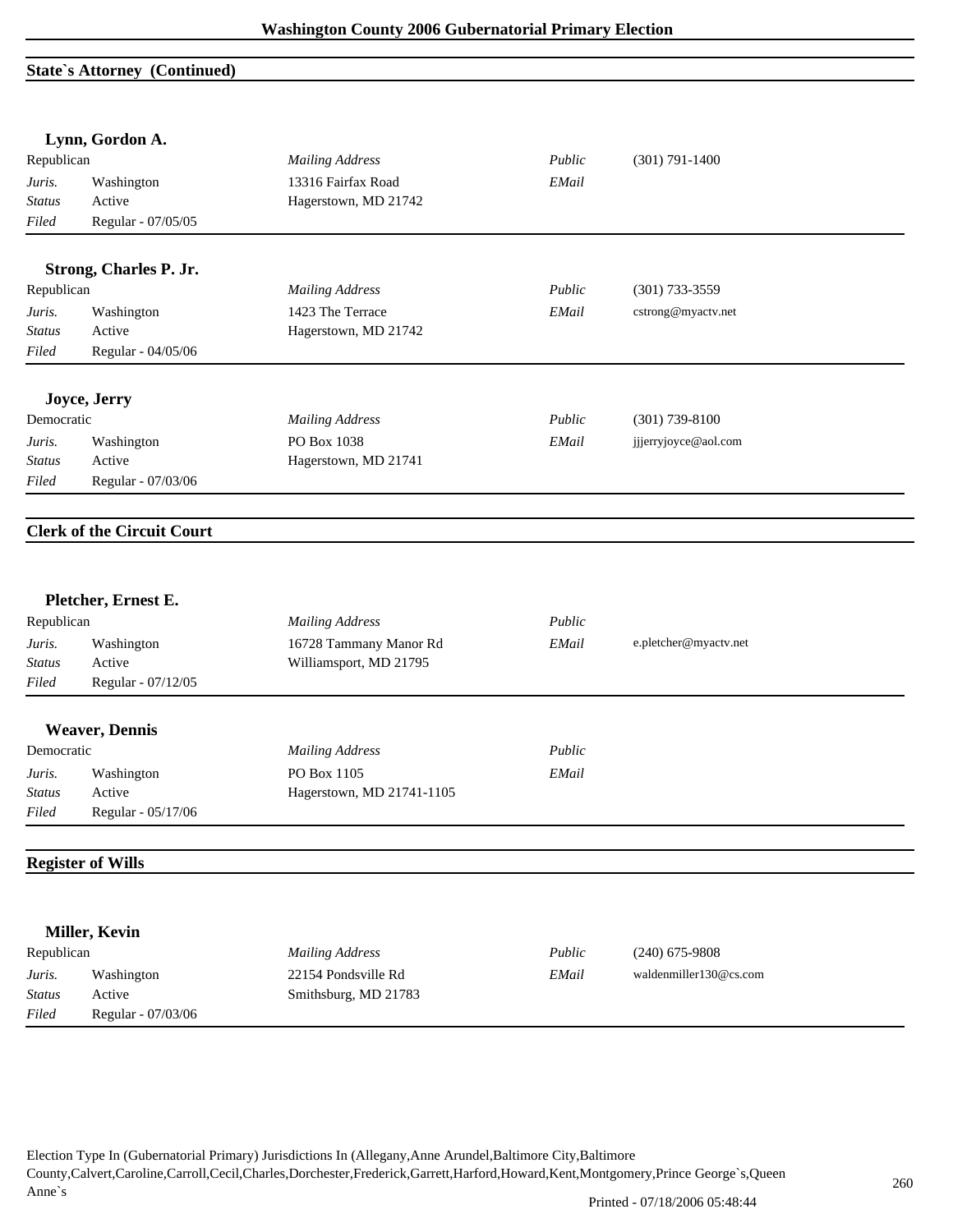# **Register of Wills (Continued)**

|               | Bloyer, John R. II          |                           |        |                         |  |
|---------------|-----------------------------|---------------------------|--------|-------------------------|--|
| Democratic    |                             | <b>Mailing Address</b>    | Public |                         |  |
| Juris.        | Washington                  | 17905 Golf View Drive     | EMail  |                         |  |
| Status        | Active                      | Hagerstown, MD 21740      |        |                         |  |
| Filed         | Regular - 03/14/06          |                           |        |                         |  |
|               | Judge of the Orphans' Court |                           |        |                         |  |
|               | Bastian, Gloria A.          |                           |        |                         |  |
| Republican    |                             | <b>Mailing Address</b>    | Public | $(301)$ 223-8909        |  |
| Juris.        | Washington                  | 10607 Appletree Lane      | EMail  | gbastian@verizon.net    |  |
| <b>Status</b> | Active                      | Williamsport, MD 21795    |        |                         |  |
| Filed         | Regular - 06/29/06          |                           |        |                         |  |
|               | Eichelberger, Joseph W.     |                           |        |                         |  |
| Republican    |                             | <b>Mailing Address</b>    | Public |                         |  |
| Juris.        | Washington                  | 5604 Sharpsburg Pike      | EMail  |                         |  |
| <b>Status</b> | Active                      | Sharpsburg, MD 21782      |        |                         |  |
| Filed         | Regular - 06/26/06          |                           |        |                         |  |
|               | Hart, Roy "Ted"             |                           |        |                         |  |
| Republican    |                             | <b>Mailing Address</b>    | Public |                         |  |
| Juris.        | Washington                  | 21705 Ringgold Pike       | EMail  | lttedshouse@netzero.net |  |
| <b>Status</b> | Active                      | Hagerstown, MD 21742-1470 |        |                         |  |
| Filed         | Regular - 06/28/06          |                           |        |                         |  |
|               | <b>McCammon</b> , Donald    |                           |        |                         |  |
| Republican    |                             | <b>Mailing Address</b>    | Public | $(301) 733 - 8415$      |  |
| Juris.        | Washington                  | 12930 The Terrace         | EMail  | drm1139@aol.com         |  |
| <i>Status</i> | Active                      | Hagerstown, MD 21742-2917 |        |                         |  |
| Filed         | Regular - 07/03/06          |                           |        |                         |  |
|               |                             |                           |        |                         |  |
| Republican    | Shriver, John M.            | <b>Mailing Address</b>    | Public | (301) 223-9347          |  |
| Juris.        | Washington                  | 10919 Stuart Drive        | EMail  |                         |  |
| <b>Status</b> | Active                      | Williamsport, MD 21795    |        |                         |  |
| Filed         | Regular - 06/12/06          |                           |        |                         |  |
|               |                             |                           |        |                         |  |
|               | Faith, Joe                  |                           |        |                         |  |
| Democratic    |                             | <b>Mailing Address</b>    | Public |                         |  |
| Juris.        | Washington                  | 14524 Mercersburg Rd      | EMail  |                         |  |
| <b>Status</b> | Active                      | Clear Spring, MD 21722    |        |                         |  |
| $Filed$       | Regular - 07/03/06          |                           |        |                         |  |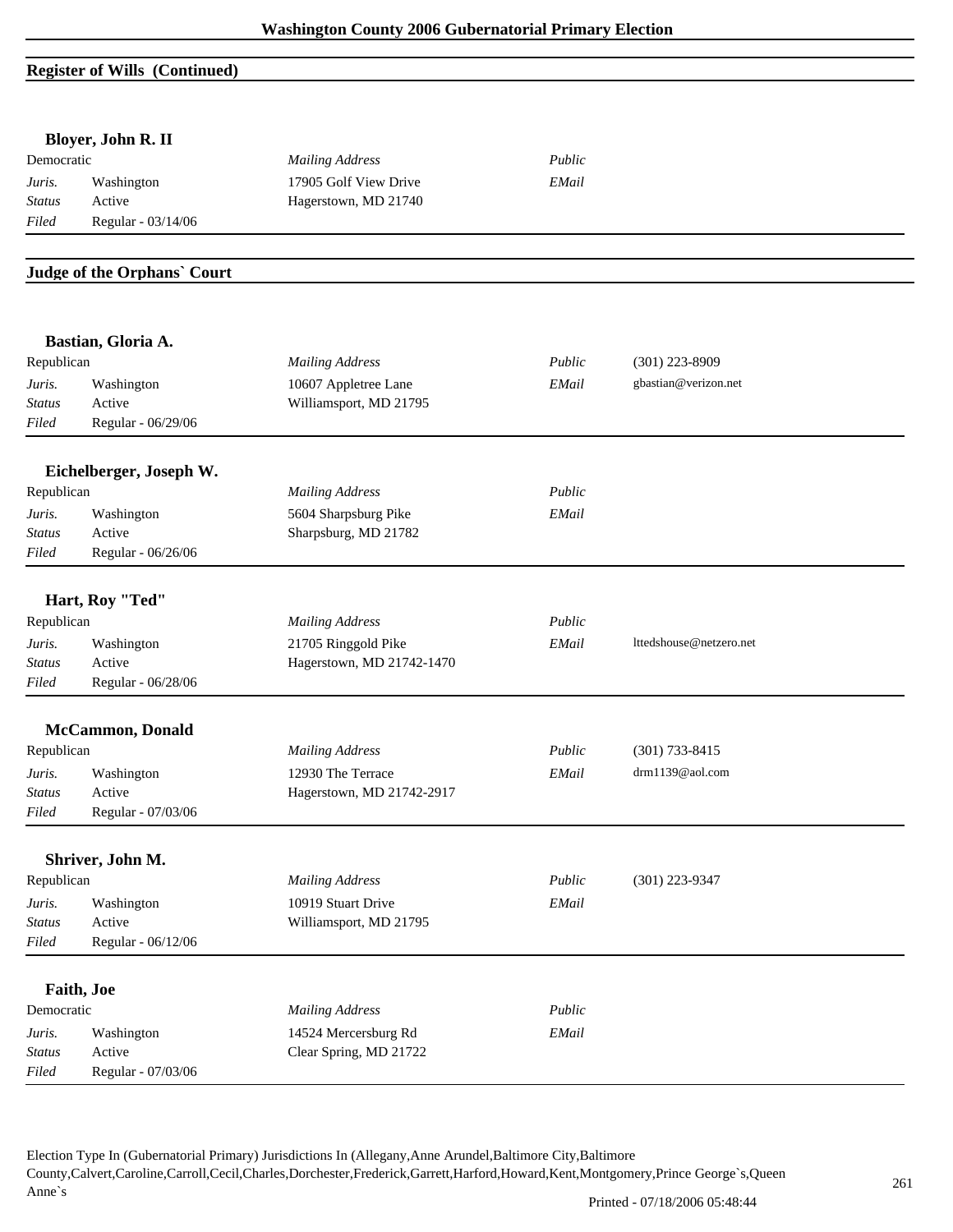#### **Judge of the Orphans` Court (Continued)**

|                | Tubaugh, Samuel "Sam"        |                           |        |                            |  |
|----------------|------------------------------|---------------------------|--------|----------------------------|--|
| Democratic     |                              | <b>Mailing Address</b>    | Public |                            |  |
| Juris.         | Washington                   | 11502 Greenberry Rd.      | EMail  |                            |  |
| <b>Status</b>  | Active                       | Hagerstown, MD 21740-7025 |        |                            |  |
| Filed          | Regular - 07/03/06           |                           |        |                            |  |
|                |                              |                           |        |                            |  |
| <b>Sheriff</b> |                              |                           |        |                            |  |
|                | <b>Blair, William (Bill)</b> |                           |        |                            |  |
| Republican     |                              | <b>Mailing Address</b>    | Public | $(301)$ 223-5611           |  |
| Juris.         | Washington                   | 8659 Downsville Pike      | EMail  |                            |  |
| <b>Status</b>  | Active                       | Williamsport, MD 21795    |        |                            |  |
| Filed          | Regular - 03/24/06           |                           |        |                            |  |
|                |                              |                           |        |                            |  |
|                | Galley, Jon                  |                           |        |                            |  |
| Republican     |                              | <b>Mailing Address</b>    | Public |                            |  |
| Juris.         | Washington                   | 17829 Garden Spot Dr.     | EMail  | jonpgalley@erols.com       |  |
| <b>Status</b>  | Active                       | Hagerstown, MD 21740      |        |                            |  |
| Filed          | Regular - 09/15/05           |                           |        |                            |  |
|                | Poffenberger, Rich           |                           |        |                            |  |
| Republican     |                              | <b>Mailing Address</b>    | Public | $(301) 842 - 3588$         |  |
| Juris.         | Washington                   | PO Box 122                | EMail  | rpoffforsheriff@myactv.com |  |
| <b>Status</b>  | Active                       | Clear Spring, MD 21722    |        |                            |  |
| Filed          | Regular - 05/03/06           |                           |        |                            |  |
|                |                              |                           |        |                            |  |
|                | Seiler, Dan                  |                           |        |                            |  |
| Republican     |                              | <b>Mailing Address</b>    | Public | $(301)$ 791-7039           |  |
| Juris.         | Washington                   | 111 N. Potomac St.        | EMail  | dan@copscorp.com           |  |
| <i>Status</i>  | Active                       | Hagerstown, MD 21740      |        |                            |  |
| $Filed$        | Regular - 07/08/05           |                           |        |                            |  |
|                | Mullendore, Douglas W.       |                           |        |                            |  |
| Democratic     |                              | <b>Mailing Address</b>    | Public | $(240)$ 313-2102           |  |
| Juris.         | Washington                   | 15613 Natural Well Rd     | EMail  | pudgie_dm@att.net          |  |
| Status         | Active                       | Williamsport, MD 21795    |        |                            |  |
| Filed          | Regular - 08/22/05           |                           |        |                            |  |

# **Democratic Central Committee**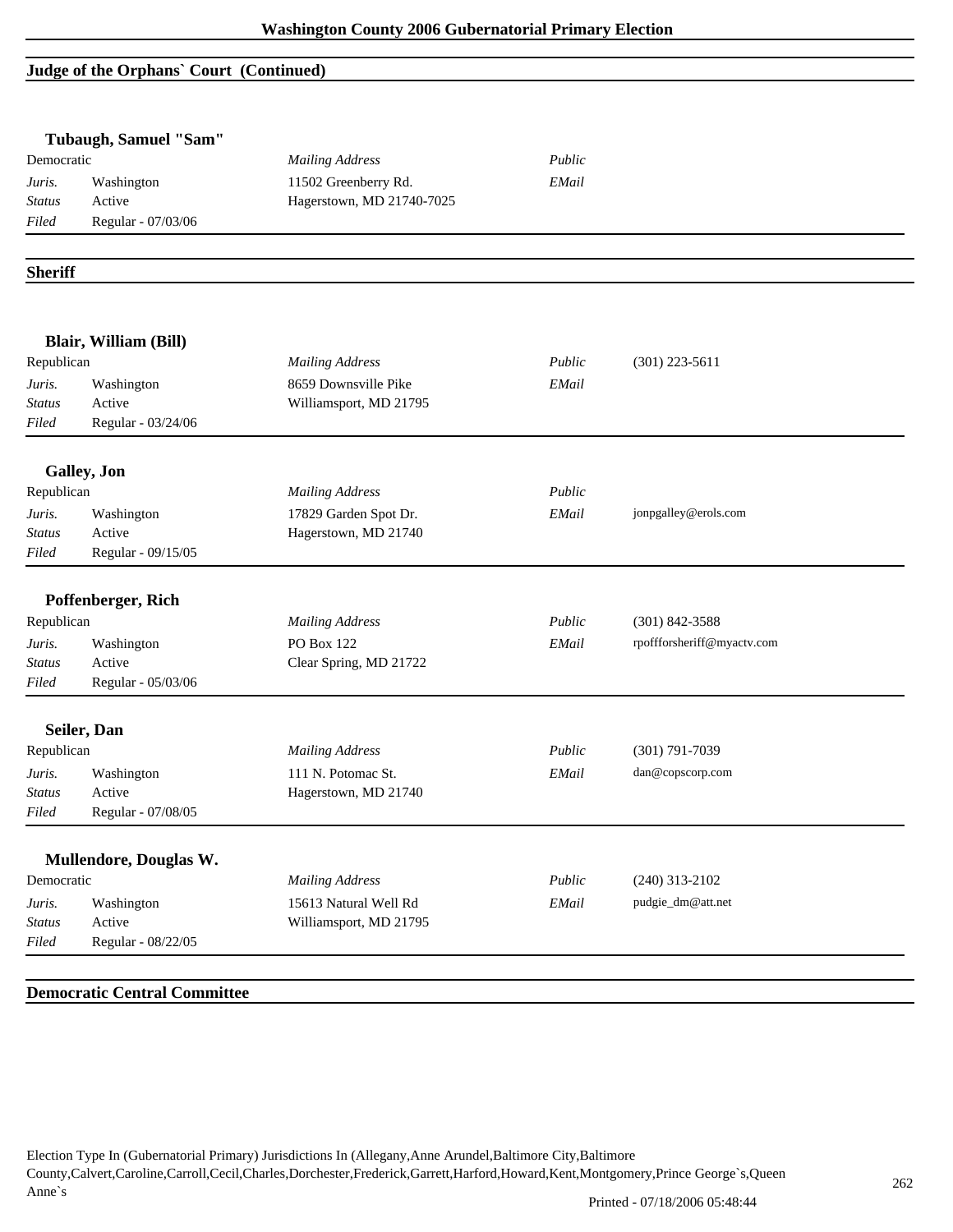## **Democratic Central Committee (Continued)**

|                        | Barron, Larry N.             |                           |        |                            |
|------------------------|------------------------------|---------------------------|--------|----------------------------|
| Democratic             |                              | <b>Mailing Address</b>    | Public |                            |
| Juris.                 | Washington                   | 658 Trafalgar Dr          | EMail  |                            |
| <b>Status</b>          | Active                       | Hagerstown, MD 21742      |        |                            |
| Filed                  | Regular - 07/03/06           |                           |        |                            |
|                        |                              |                           |        |                            |
|                        | Bartels, Gordon A.           |                           |        |                            |
| Democratic             |                              | <b>Mailing Address</b>    | Public | $(301)$ 992-4860           |
| Juris.                 | Washington                   | 139 S Mulberry St         | EMail  | gbartels@safe.quik.com     |
| <b>Status</b>          | Active                       | Hagerstown, MD 21740      |        |                            |
| Filed                  | Regular - 07/03/06           |                           |        |                            |
|                        | Heck, Patricia R.            |                           |        |                            |
| Democratic             |                              | <b>Mailing Address</b>    | Public |                            |
|                        |                              | 4200 Fernrock Ln          | EMail  | pheck@sewanee.edu          |
| Juris.                 | Washington                   |                           |        |                            |
| <b>Status</b><br>Filed | Active<br>Regular - 05/22/06 | Keedysville, MD 21756     |        |                            |
|                        |                              |                           |        |                            |
|                        | Hendershot, N. Linn          |                           |        |                            |
| Democratic             |                              | <b>Mailing Address</b>    | Public | $(301) 766 - 9155$         |
| Juris.                 | Washington                   | 850 W. Irvin Ave.         | EMail  | linnhendershot@verizon.net |
| <b>Status</b>          | Active                       | Hagerstown, MD 21742      |        |                            |
| Filed                  | Regular - 06/30/06           |                           |        |                            |
|                        |                              |                           |        |                            |
| Democratic             | Lestitian, John Nathan       |                           | Public | $(301)$ 991-6519           |
|                        |                              | <b>Mailing Address</b>    |        |                            |
| Juris.                 | Washington                   | 707 Oak Hill Ave          | EMail  | jnl2216@aol.com            |
| <b>Status</b>          | Active                       | Hagerstown, MD 21740      |        |                            |
| Filed                  | Regular - 07/03/06           |                           |        |                            |
|                        | Malott, Jason A.             |                           |        |                            |
| Democratic             |                              | <b>Mailing Address</b>    | Public |                            |
| Juris.                 | Washington                   | 17330 Tamarack Dr         | EMail  | jmalott@myactv.net         |
| <b>Status</b>          | Active                       | Williamsport, MD 21795    |        |                            |
| Filed                  | Regular - 06/29/06           |                           |        |                            |
|                        |                              |                           |        |                            |
|                        | Martin, Claudia G.           |                           |        |                            |
| Democratic             |                              | <b>Mailing Address</b>    | Public |                            |
| Juris.                 | Washington                   | 13702 Woodland Heights Dr | EMail  | cmartin71@aol.com          |
| <b>Status</b>          | Active                       | Hagerstown, MD 21742      |        |                            |
| Filed                  | Regular - 06/30/06           |                           |        |                            |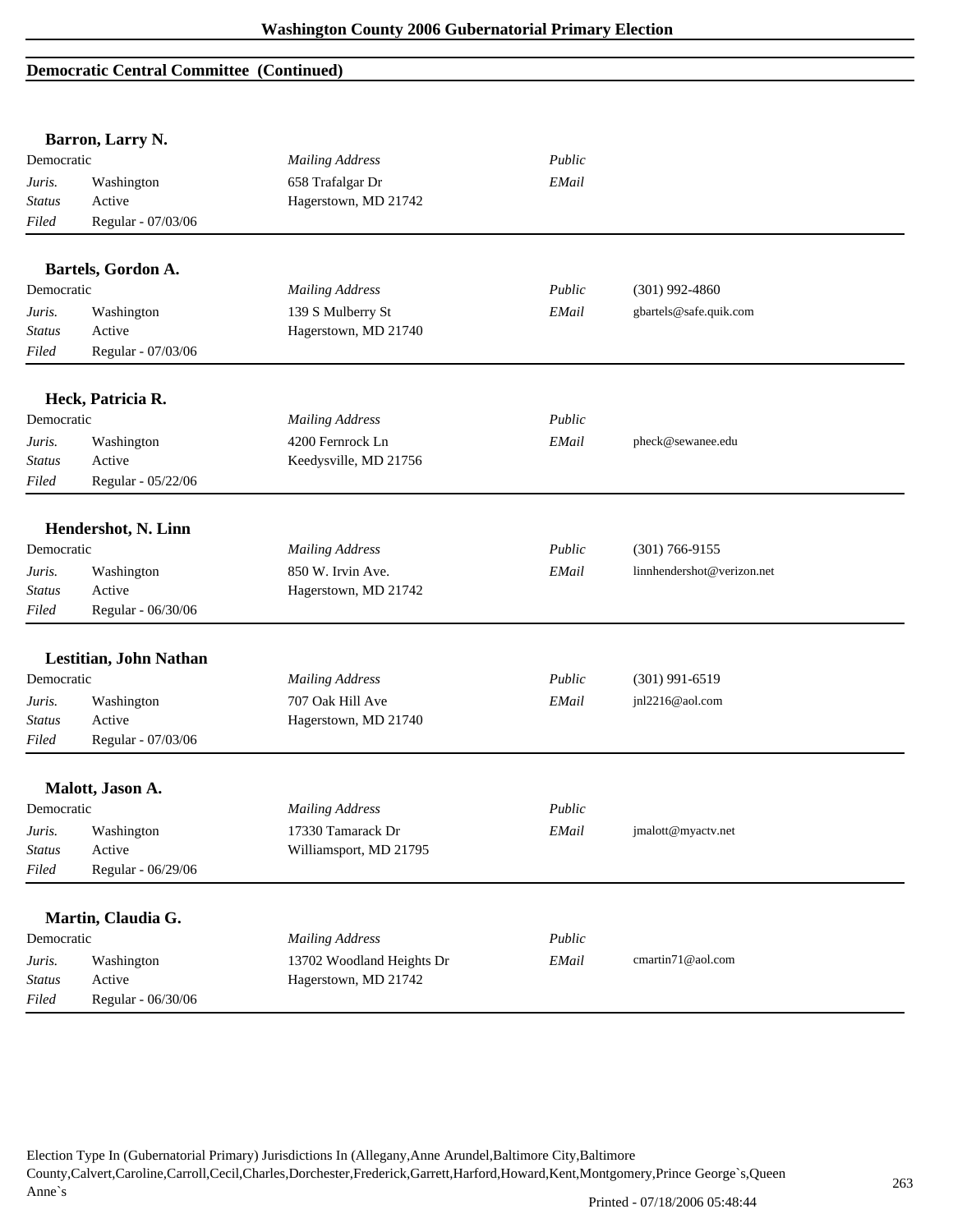## **Democratic Central Committee (Continued)**

|                  | <b>Morrow, George Gerald</b>        |                                             |        |                      |
|------------------|-------------------------------------|---------------------------------------------|--------|----------------------|
| Democratic       |                                     | <b>Mailing Address</b>                      | Public |                      |
| Juris.           | Washington                          | PO Box 525                                  | EMail  | morrow52@myactv.net  |
| Status           | Active                              | Smithsburg, MD 21783                        |        |                      |
| Filed            | Regular - 06/20/06                  |                                             |        |                      |
|                  | Neiman, Barbara A.                  |                                             |        |                      |
| Democratic       |                                     | <b>Mailing Address</b>                      | Public |                      |
|                  |                                     |                                             | EMail  | bneiman46@yahoo.com  |
| Juris.<br>Status | Washington<br>Active                | 118 Sundown Ct. #2d<br>Hagerstown, MD 21740 |        |                      |
| Filed            | Regular - 07/03/06                  |                                             |        |                      |
|                  |                                     |                                             |        |                      |
| Democratic       | Souders, Donnie Jr.                 |                                             | Public |                      |
|                  |                                     | <b>Mailing Address</b>                      |        | $(301)$ 491-2014     |
| Juris.           | Washington                          | 8 W. Douglas Ct.                            | EMail  | Dsouders1973@aol.com |
| Status           | Active                              | Smithsburg, MD 21783                        |        |                      |
| Filed            | Regular - 04/06/06                  |                                             |        |                      |
|                  | Tubaugh, Samuel "Sam"               |                                             |        |                      |
| Democratic       |                                     | <b>Mailing Address</b>                      | Public |                      |
| Juris.           | Washington                          | 11502 Greenberry Rd.                        | EMail  |                      |
| <b>Status</b>    | Active                              | Hagerstown, MD 21740-7025                   |        |                      |
| Filed            | Regular - 07/03/06                  |                                             |        |                      |
|                  |                                     |                                             |        |                      |
|                  | <b>Republican Central Committee</b> |                                             |        |                      |
|                  |                                     |                                             |        |                      |
|                  | <b>Baker-Shenk, Philip</b>          |                                             |        |                      |
| Republican       |                                     | <b>Mailing Address</b>                      | Public | $(301)$ 432-6418     |
| Juris.           | Washington                          | 6720 Remsburg Road                          | EMail  | pbs@myactv.net       |
| Status           | Active                              | Sharpsburg, MD 21782                        |        |                      |
| Filed            | Regular - $06/27/06$                |                                             |        |                      |
|                  | Dunlap, John B.                     |                                             |        |                      |
| Republican       |                                     | <b>Mailing Address</b>                      | Public | $(240)$ 313-2009     |
| Juris.           | Washington                          | 901 Woodland Way                            | EMail  | jbdunlap08@yahoo.com |
| <b>Status</b>    | Active                              | Hagerstown, MD 21742                        |        |                      |
| Filed            | Regular - 06/28/06                  |                                             |        |                      |
|                  |                                     |                                             |        |                      |
|                  | Foltz, Ray Edward Sr.               |                                             |        |                      |
| Republican       |                                     | <b>Mailing Address</b>                      | Public | $(301)$ 739-8577     |
| Juris.           | Washington                          | 17510 Virginia Ave                          | EMail  | rayfoltz@msn.com     |
| <b>Status</b>    | Active                              | Hagerstown, MD 21740                        |        |                      |
| Filed            | Regular - 06/29/06                  |                                             |        |                      |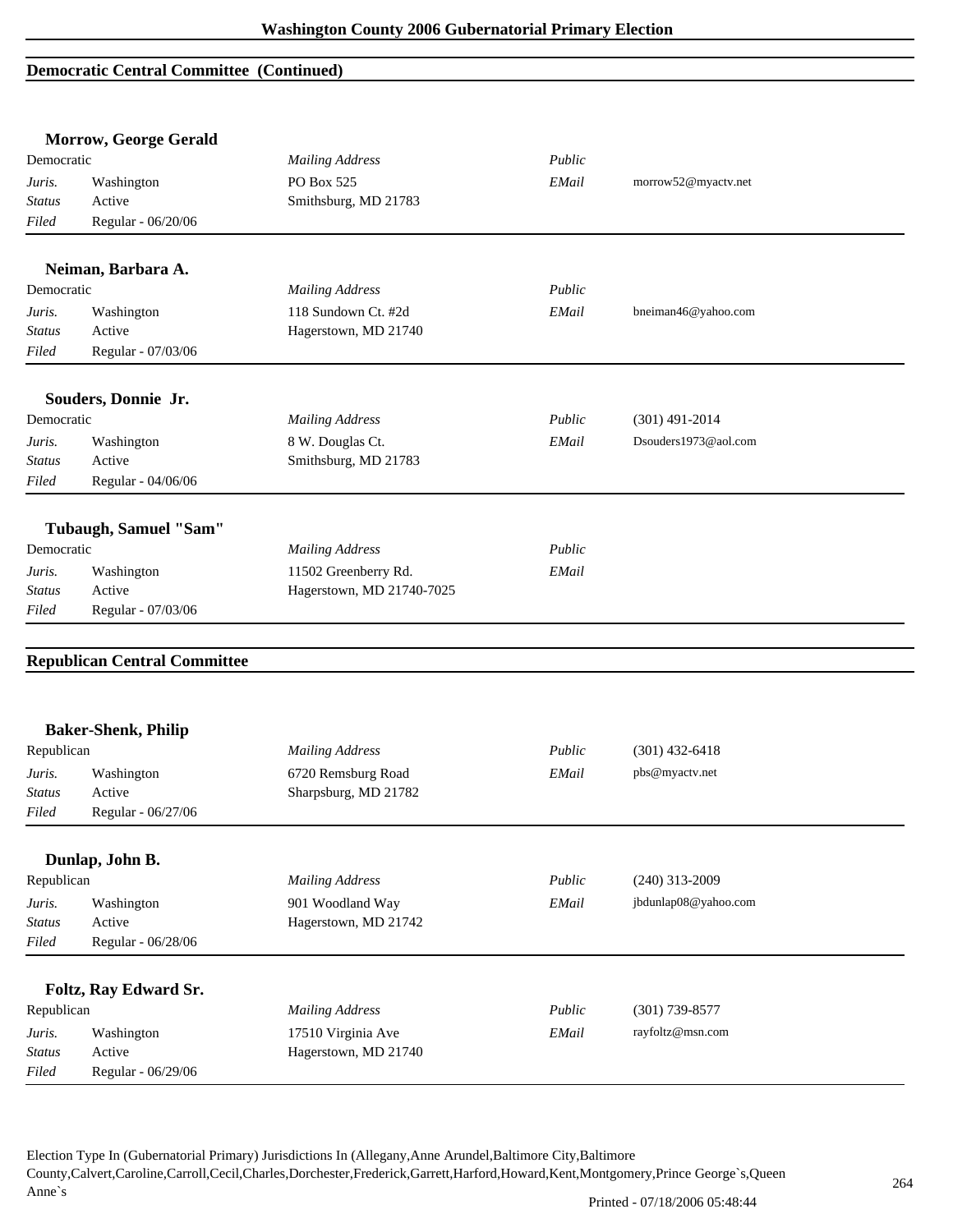# **Republican Central Committee (Continued)**

|               | Kerns, Marilee E.         |                        |        |                        |  |
|---------------|---------------------------|------------------------|--------|------------------------|--|
| Republican    |                           | <b>Mailing Address</b> | Public | $(301)$ 432-6072       |  |
| Juris.        | Washington                | 5 Stouffer Ave         | EMail  | gjkmek@myactv.net      |  |
| <b>Status</b> | Active                    | Boonsboro, MD 21713    |        |                        |  |
| Filed         | Regular - 06/13/06        |                        |        |                        |  |
|               | Kramer, Richard E.        |                        |        |                        |  |
| Republican    |                           | <b>Mailing Address</b> | Public | $(301) 791 - 1700$     |  |
| Juris.        | Washington                | 19903 Blue Heron Ln    | EMail  |                        |  |
| <b>Status</b> | Active                    | Hagerstown, MD 21742   |        |                        |  |
| Filed         | Regular - 06/13/06        |                        |        |                        |  |
|               | Lampton, Paula A.         |                        |        |                        |  |
| Republican    |                           | <b>Mailing Address</b> | Public |                        |  |
| Juris.        | Washington                | 10647 Trotter Dr       | EMail  | paulalampton@yahoo.com |  |
| Status        | Active                    | Haqerstown, MD 21742   |        |                        |  |
| Filed         | Regular - 06/14/06        |                        |        |                        |  |
|               | Myers, Mildred "Mickey"   |                        |        |                        |  |
| Republican    |                           | <b>Mailing Address</b> | Public | $(301)$ 739-1385       |  |
| Juris.        | Washington                | PO Box 297             | EMail  | myersmllou@aol.com     |  |
| Status        | Active                    | Smithsburg, MD 21783   |        |                        |  |
| Filed         | Regular - 06/16/06        |                        |        |                        |  |
|               | Pittman, Penny S.         |                        |        |                        |  |
| Republican    |                           | <b>Mailing Address</b> | Public | $(301) 678 - 5396$     |  |
| Juris.        | Washington                | PO Box 398             | EMail  | psppittman@aol.com     |  |
| <b>Status</b> | Active                    | Hancock, MD 21750      |        |                        |  |
| Filed         | Regular - 06/21/06        |                        |        |                        |  |
|               |                           |                        |        |                        |  |
|               | <b>Sweeney, Robert P.</b> |                        |        |                        |  |
| Republican    |                           | <b>Mailing Address</b> | Public | $(301)$ 432-6194       |  |
| Juris.        | Washington                | 14 Knode Circle        | EMail  | rpsween@aol.com        |  |
| <b>Status</b> | Active                    | Boonsboro, MD 21713    |        |                        |  |
| Filed         | Regular - 06/14/06        |                        |        |                        |  |
|               | <b>Board of Education</b> |                        |        |                        |  |
|               |                           |                        |        |                        |  |
|               | Bailey, Paul W.           |                        |        |                        |  |
| Non-Partisan  |                           | <b>Mailing Address</b> | Public | $(301) 739 - 2347$     |  |
| Juris.        | Washington                | 840 Kenly Ave.         | EMail  |                        |  |
| <b>Status</b> | Active                    | Hagerstown, MD 21740   |        |                        |  |
| Filed         | Regular - 07/03/06        |                        |        |                        |  |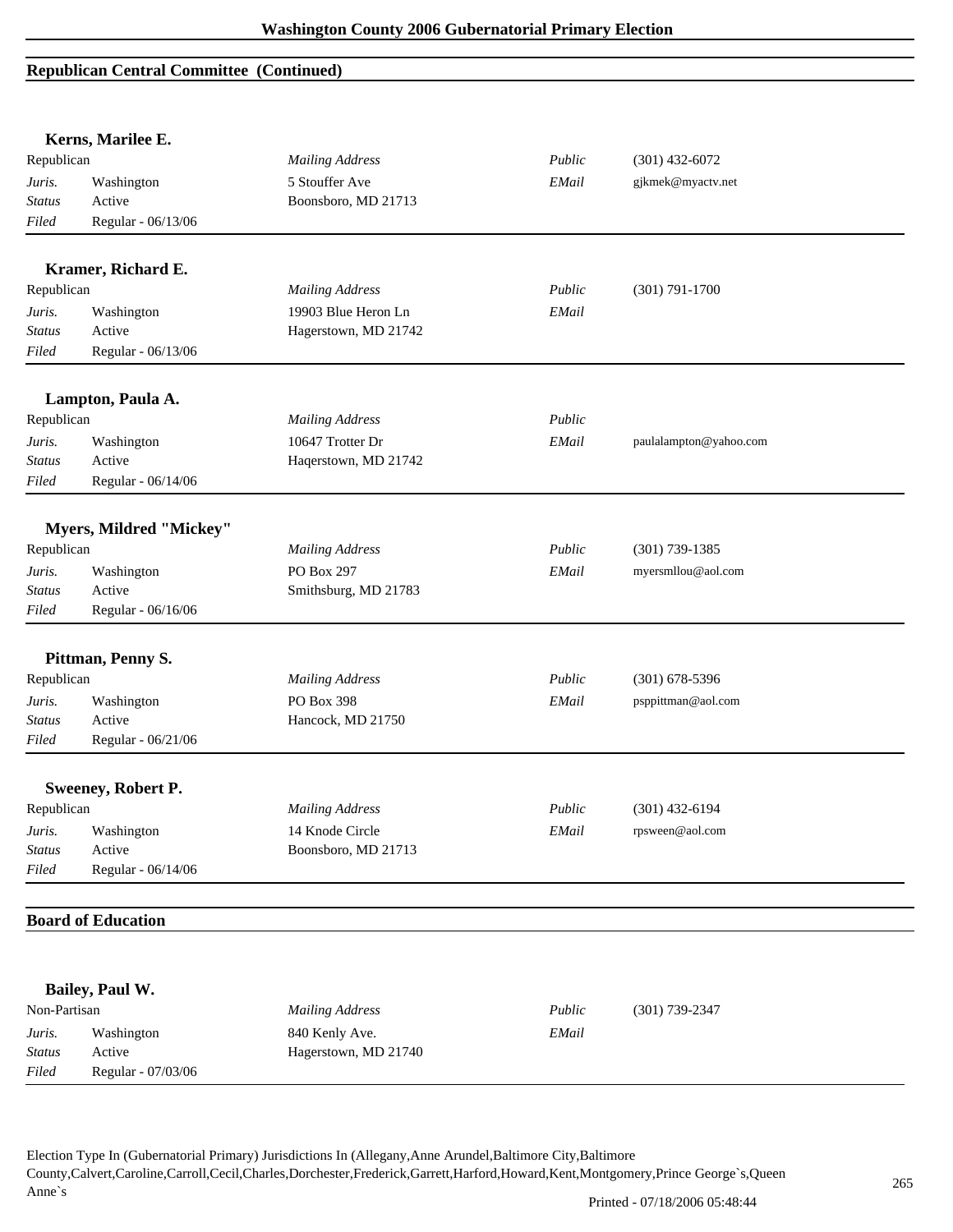## **Board of Education (Continued)**

|               | <b>Callaham, Ruth Anne</b> |                         |        |                        |  |
|---------------|----------------------------|-------------------------|--------|------------------------|--|
| Non-Partisan  |                            | <b>Mailing Address</b>  | Public | $(301)$ 393-4466       |  |
| Juris.        | Washington                 | 1317 Lindsay Ln         | EMail  | rooma50@earthlink.net  |  |
| <b>Status</b> | Active                     | Hagerstown, MD 21742    |        |                        |  |
| Filed         | Regular - 05/12/06         |                         |        |                        |  |
|               | <b>Fischer, Jacqueline</b> |                         |        |                        |  |
| Non-Partisan  |                            | <b>Mailing Address</b>  | Public | $(301) 582 - 2904$     |  |
| Juris.        | Washington                 | 13156 Independence Road | EMail  | jackiebeth@myactv.net  |  |
| <b>Status</b> | Active                     | Clear Spring, MD 21722  |        |                        |  |
| Filed         | Regular - 06/16/06         |                         |        |                        |  |
|               | Janus, Tom                 |                         |        |                        |  |
| Non-Partisan  |                            | <b>Mailing Address</b>  | Public | $(301) 582 - 4552$     |  |
| Juris.        | Washington                 | 10029 Pleasant View Dr  | EMail  | TJANUS@MYACTV.NET      |  |
| <b>Status</b> | Active                     | Hagerstown, MD 21740    |        |                        |  |
| Filed         | Regular - 07/03/06         |                         |        |                        |  |
|               | Kendle, Gerard T.          |                         |        |                        |  |
| Non-Partisan  |                            | <b>Mailing Address</b>  | Public | $(301)$ 991-1473       |  |
| Juris.        | Washington                 | 1348 Cedarwood Dr       | EMail  | gkendle@hotmail.com    |  |
| <b>Status</b> | Active                     | Hagerstown, MD 21742    |        |                        |  |
| Filed         | Regular - 06/28/06         |                         |        |                        |  |
|               | Kretzer, Wayne M. Jr.      |                         |        |                        |  |
| Non-Partisan  |                            | <b>Mailing Address</b>  | Public |                        |  |
| Juris.        | Washington                 | 334 N Mulberry St       | EMail  | coachwk86@aol.com      |  |
| <b>Status</b> | Active                     | Hagerstown, MD 21740    |        |                        |  |
| Filed         | Regular - 07/03/06         |                         |        |                        |  |
|               | Nally, Gary E.             |                         |        |                        |  |
| Non-Partisan  |                            | <b>Mailing Address</b>  | Public | $(301)$ 223-8354       |  |
| Juris.        | Washington                 | 10607 Hershey Dr        | EMail  | hershey9@earthlink.net |  |
| <b>Status</b> | Active                     | Williamsport, MD 21795  |        |                        |  |
| Filed         | Regular - 07/03/06         |                         |        |                        |  |
|               | Powers, Virginia           |                         |        |                        |  |
| Non-Partisan  |                            | <b>Mailing Address</b>  | Public |                        |  |
| Juris.        | Washington                 | 11901 Indian Lane       | EMail  | mdviza@aol.com         |  |
| <b>Status</b> | Active                     | Hagerstown, MD 21742    |        |                        |  |
| Filed         | Regular - 06/19/06         |                         |        |                        |  |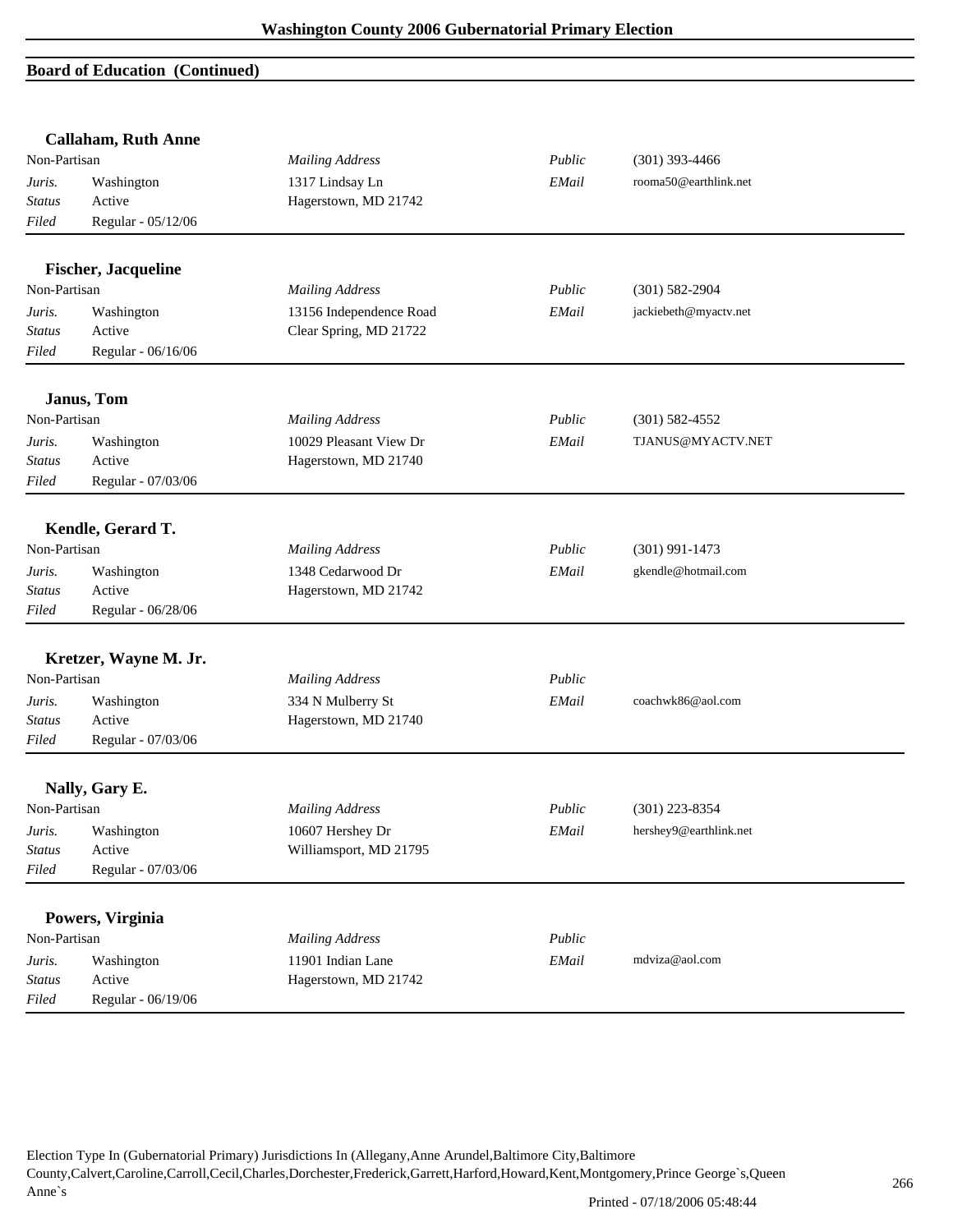## **Board of Education (Continued)**

|               | Staley, William H.              |                        |        |                        |
|---------------|---------------------------------|------------------------|--------|------------------------|
| Non-Partisan  |                                 | Mailing Address        | Public | $(301)$ 797-6188       |
| Juris.        | Washington                      | 16302 Shinham Rd       | EMail  |                        |
| <b>Status</b> | Active                          | Hagerstown, MD 21740   |        |                        |
| Filed         | Regular - 07/03/06              |                        |        |                        |
|               | <b>Williams, Russell French</b> |                        |        |                        |
| Non-Partisan  |                                 | <b>Mailing Address</b> | Public | $(301)$ 797-1201       |
| Juris.        | Washington                      | 450 Guilford Avenue    | EMail  | donquxiote1@myactv.net |
| <b>Status</b> | Active                          | Hagerstown, MD 21740   |        |                        |
| Filed         | Regular - 12/12/05              |                        |        |                        |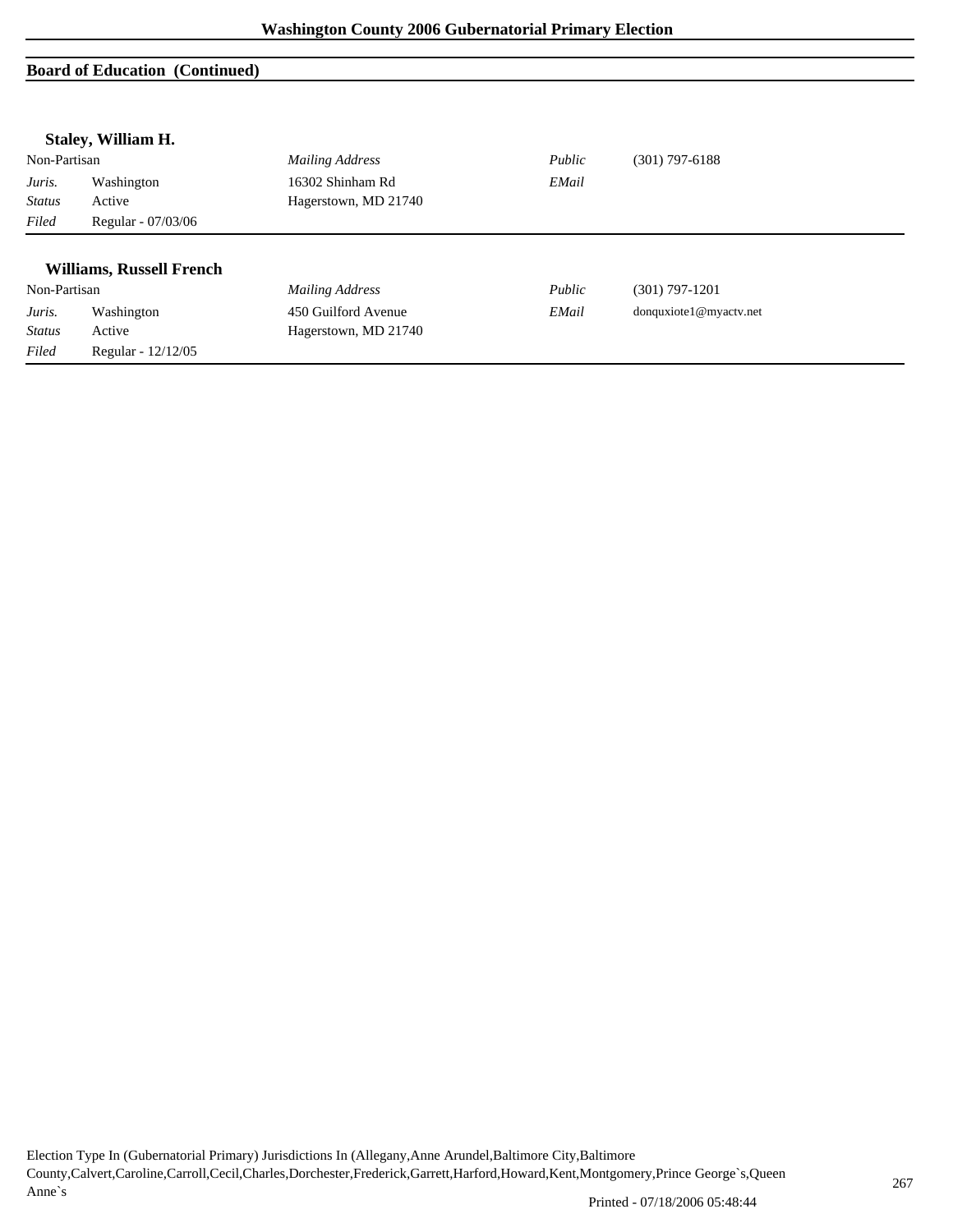## **County Executive**

|               | Alessi, Ronald G. Sr.          |                        |        |                              |  |
|---------------|--------------------------------|------------------------|--------|------------------------------|--|
| Republican    |                                | <b>Mailing Address</b> | Public | $(410)$ 749-0198             |  |
| Juris.        | Wicomico                       | 5388 Royal Mile Blvd.  | EMail  | ronalessi@prodigy.net        |  |
| <b>Status</b> | Active                         | Salisbury, MD 21801    |        |                              |  |
| Filed         | Regular - 03/21/06             |                        |        |                              |  |
|               | Corbin, B.J.                   |                        |        |                              |  |
| Republican    |                                | <b>Mailing Address</b> | Public | $(410)$ 896-2131             |  |
| Juris.        | Wicomico                       | 31380 Melson Rd.       | EMail  | info@bjcorbin.com            |  |
| Status        | Active                         | Delmar, MD 21875       |        |                              |  |
| Filed         | Regular - 07/03/06             |                        |        |                              |  |
|               | <b>Culver, Bob</b>             |                        |        |                              |  |
| Republican    |                                | <b>Mailing Address</b> | Public | $(410)$ 749-6277             |  |
| Juris.        | Wicomico                       | 679 North Park Dr.     | EMail  | culverproperties@hotmail.com |  |
| <b>Status</b> | Active                         | Salisbury, MD 21804    |        |                              |  |
| Filed         | Regular - 03/13/06             |                        |        |                              |  |
|               | <b>Kilgore, Brian Keith</b>    |                        |        |                              |  |
| Republican    |                                | <b>Mailing Address</b> | Public | $(410)$ 749-4494             |  |
| Juris.        | Wicomico                       | 3374 Redden Ferry Road | EMail  | Brian@BrianKilgore.org       |  |
| <b>Status</b> | Withdrawn - 01/26/2006         | Eden, MD 21822         |        |                              |  |
| Filed         | Regular - 10/07/05             |                        |        |                              |  |
|               |                                |                        |        |                              |  |
|               | Pollitt, Richard M. Jr.        |                        |        |                              |  |
| Democratic    |                                | <b>Mailing Address</b> | Public | $(410)$ 749-7023             |  |
| Juris.        | Wicomico                       | PO Box 3               | EMail  | rebelsden@comcast.net        |  |
| Status        | Active                         | Allen, MD 21810        |        |                              |  |
| Filed         | Regular - 03/03/06             |                        |        |                              |  |
|               | <b>Taylor, Tom</b>             |                        |        |                              |  |
| Democratic    |                                | <b>Mailing Address</b> | Public | $(443)$ 260-0790             |  |
| Juris.        | Wicomico                       | 4281 Sturbridge Dr     | EMail  | taylortok@yahoo.com          |  |
| <b>Status</b> | Active                         | Salisbury, MD 21804    |        |                              |  |
| Filed         | Regular - 05/04/06             |                        |        |                              |  |
|               | <b>County Council At Large</b> |                        |        |                              |  |
|               |                                |                        |        |                              |  |
|               | Caldwell, Melvin (M.J.) Jr.    |                        |        |                              |  |
| Republican    |                                | <b>Mailing Address</b> | Public | $(410)$ 543-2240             |  |
| Juris.        | Wicomico                       | 5437 Loch Ness Ter.    | EMail  | caldwell.melvin@comcast.net  |  |

Election Type In (Gubernatorial Primary) Jurisdictions In (Allegany,Anne Arundel,Baltimore City,Baltimore County,Calvert,Caroline,Carroll,Cecil,Charles,Dorchester,Frederick,Garrett,Harford,Howard,Kent,Montgomery,Prince George`s,Queen Anne`s

*Status* Active Salisbury, MD 21801

*Filed* Regular - 06/30/06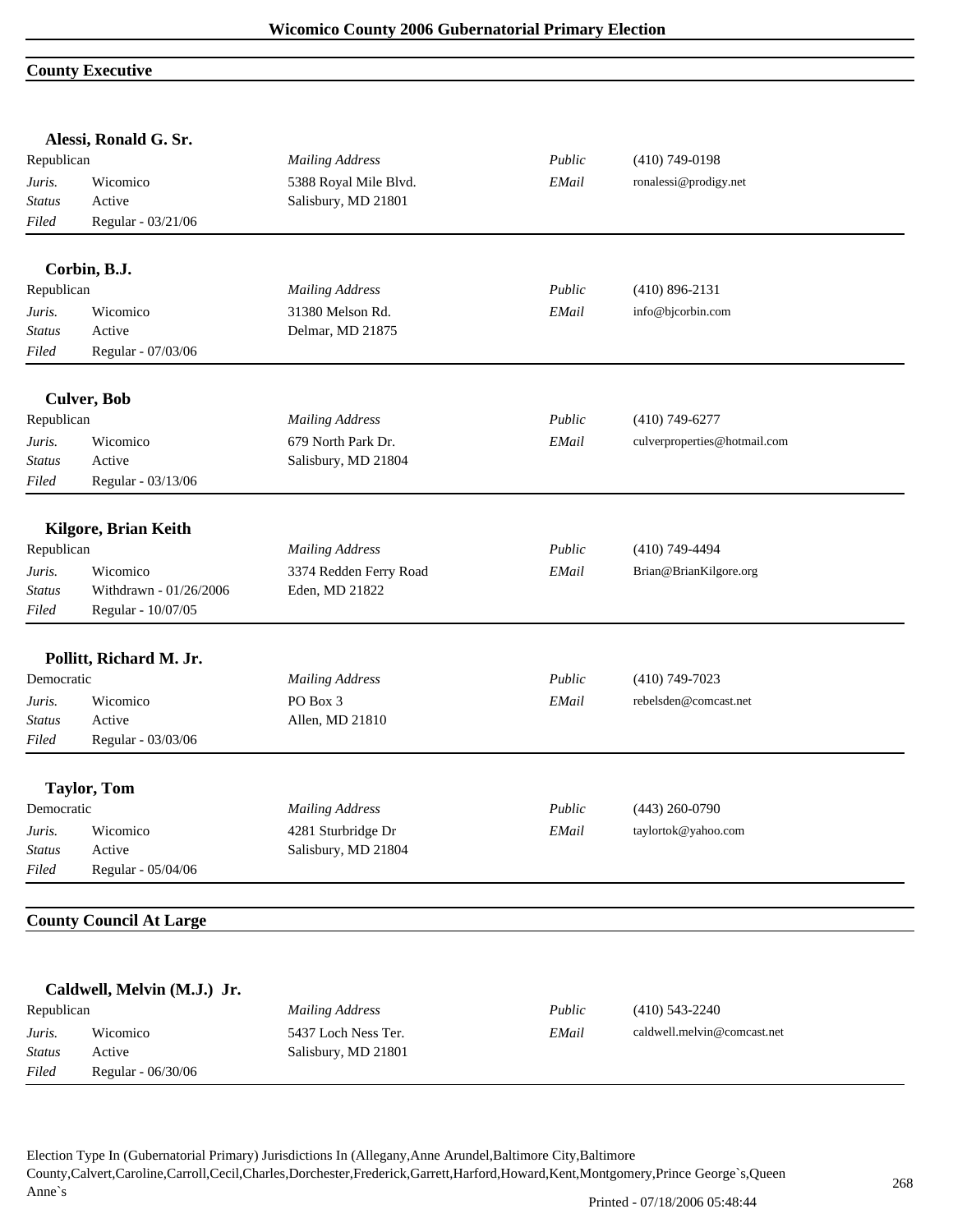#### **County Council At Large (Continued)**

|               | Cannon, John T.             |                        |        |                       |  |
|---------------|-----------------------------|------------------------|--------|-----------------------|--|
| Republican    |                             | <b>Mailing Address</b> | Public | $(410)$ 251-3282      |  |
| Juris.        | Wicomico                    | 30303 Dixon Rd.        | EMail  | jcannon77@comcast.net |  |
| <b>Status</b> | Active                      | Salisbury, MD 21804    |        |                       |  |
| Filed         | Regular - 06/19/06          |                        |        |                       |  |
|               | <b>Graf, Lucy</b>           |                        |        |                       |  |
| Republican    |                             | <b>Mailing Address</b> | Public | $(410)$ 749-1602      |  |
| Juris.        | Wicomico                    | 309 Ohio Ave.          | EMail  |                       |  |
| <b>Status</b> | Active                      | Salisbury, MD 21801    |        |                       |  |
| Filed         | Regular - 07/03/06          |                        |        |                       |  |
|               | Herweh, John B.             |                        |        |                       |  |
| Republican    |                             | <b>Mailing Address</b> | Public | $(410) 860 - 1248$    |  |
| Juris.        | Wicomico                    | 800 Bristol Pl.        | EMail  | HerwehHome@aol.com    |  |
| <b>Status</b> | Active                      | Salisbury, MD 21804    |        |                       |  |
| Filed         | Regular - 07/03/06          |                        |        |                       |  |
|               | Peters, Sheryl J.           |                        |        |                       |  |
| Republican    |                             | <b>Mailing Address</b> | Public | $(410)$ 749-1602      |  |
| Juris.        | Wicomico                    | 309 Ohio Ave.          | EMail  | sallylassie@aol.com   |  |
| <b>Status</b> | Active                      | Salisbury, MD 21801    |        |                       |  |
| Filed         | Regular - 06/19/06          |                        |        |                       |  |
|               | Crumbacker, Carl L. Sr.     |                        |        |                       |  |
| Democratic    |                             | <b>Mailing Address</b> | Public | $(410)$ 546-9686      |  |
| Juris.        | Wicomico                    | 29095 Tanager Way      | EMail  | crumbacker@yahoo.com  |  |
| Status        | Active                      | Eden, MD 21822         |        |                       |  |
| Filed         | Regular - 06/16/06          |                        |        |                       |  |
|               | <b>Hughey-Jones, Brenda</b> |                        |        |                       |  |
| Democratic    |                             | <b>Mailing Address</b> | Public | $(410)$ 749-4424      |  |
| Juris.        | Wicomico                    | 27877 Cross Creek Dr.  | EMail  | bhughey@verizon.net   |  |
| <b>Status</b> | Active                      | Salisbury, MD 21801    |        |                       |  |
| Filed         | Regular - 06/16/06          |                        |        |                       |  |
|               |                             |                        |        |                       |  |
|               | McCain, William R.          |                        |        |                       |  |
| Democratic    |                             | <b>Mailing Address</b> | Public | $(410) 860 - 1461$    |  |
| Juris.        | Wicomico                    | 30111 Providence Dr.   | EMail  | bill@wrmccain.com     |  |
| Status        | Active                      | Salisbury, MD 21804    |        |                       |  |
| Filed         | Regular - 06/12/06          |                        |        |                       |  |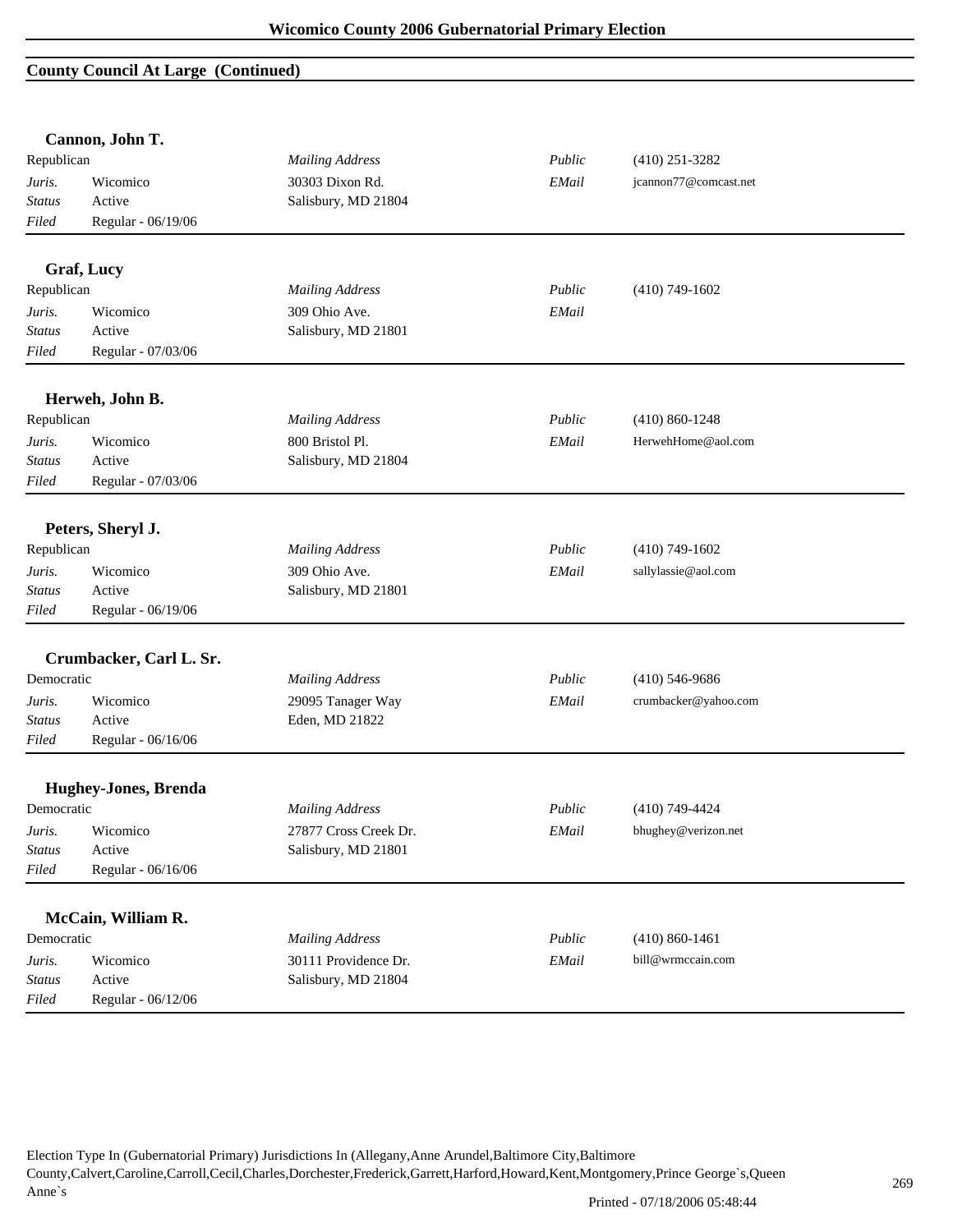# **County Council At Large (Continued)**

|               | Tucker, Gary Jr.             |                        |        |                           |  |
|---------------|------------------------------|------------------------|--------|---------------------------|--|
| Democratic    |                              | <b>Mailing Address</b> | Public | $(410) 860 - 0874$        |  |
| Juris.        | Wicomico                     | P.O. Box 5352          | EMail  | gtucker06@verizon.com     |  |
| <b>Status</b> | Active                       | Salisbury, MD 21802    |        |                           |  |
| Filed         | Regular - 06/29/06           |                        |        |                           |  |
|               | <b>County Council</b>        |                        |        |                           |  |
|               | District/Circuit 001         |                        |        |                           |  |
|               | Hayward, Mac                 |                        |        |                           |  |
| Democratic    |                              | <b>Mailing Address</b> | Public | $(410)$ 749-8354          |  |
| Juris.        | Wicomico                     | 905 Price Rd.          | EMail  | mhayward39@hotmail.com    |  |
| <b>Status</b> | Active                       | Salisbury, MD 21801    |        |                           |  |
| Filed         | Regular - 07/03/06           |                        |        |                           |  |
|               | <b>Sample-Hughes, Sheree</b> |                        |        |                           |  |
| Democratic    |                              | <b>Mailing Address</b> | Public | $(410)$ 677-0015          |  |
| Juris.        | Wicomico                     | PO Box 5310            | EMail  | samplehughes@yahoo.com    |  |
| Status        | Active                       | Salisbury, MD 21802    |        |                           |  |
| Filed         | Regular - 05/04/06           |                        |        |                           |  |
|               | <b>Tucker, Gary</b>          |                        |        |                           |  |
| Democratic    |                              | <b>Mailing Address</b> | Public | $(443)$ 735-5139          |  |
| Juris.        | Wicomico                     | PO Box 5352            | EMail  | gtcares@verizon.com       |  |
| Status        | Withdrawn - 06/28/2006       | Salisbury, MD 21802    |        |                           |  |
| Filed         | Regular - 12/15/05           |                        |        |                           |  |
|               | <b>County Council</b>        |                        |        |                           |  |
|               | District/Circuit 002         |                        |        |                           |  |
|               | Prettyman, Stevie            |                        |        |                           |  |
| Republican    |                              | <b>Mailing Address</b> | Public | $(410)$ 742-6026          |  |
| Juris.        | Wicomico                     | 5393 Royal Mile Blvd.  | EMail  | stevie@shore.intercom.net |  |
| Status        | Active                       | Salisbury, MD 21801    |        |                           |  |
| Filed         | Regular - 06/08/06           |                        |        |                           |  |
|               | <b>County Council</b>        |                        |        |                           |  |
|               | District/Circuit 003         |                        |        |                           |  |
|               | Bartkovich, Gail M.          |                        |        |                           |  |
| Republican    |                              | <b>Mailing Address</b> | Public | $(410)$ 742-5399          |  |
| Juris.        | Wicomico                     | 3960 Featherstone Dr.  | EMail  | johngail@ezy.net          |  |
|               |                              | Salisbury, MD 21804    |        |                           |  |
| <b>Status</b> | Active                       |                        |        |                           |  |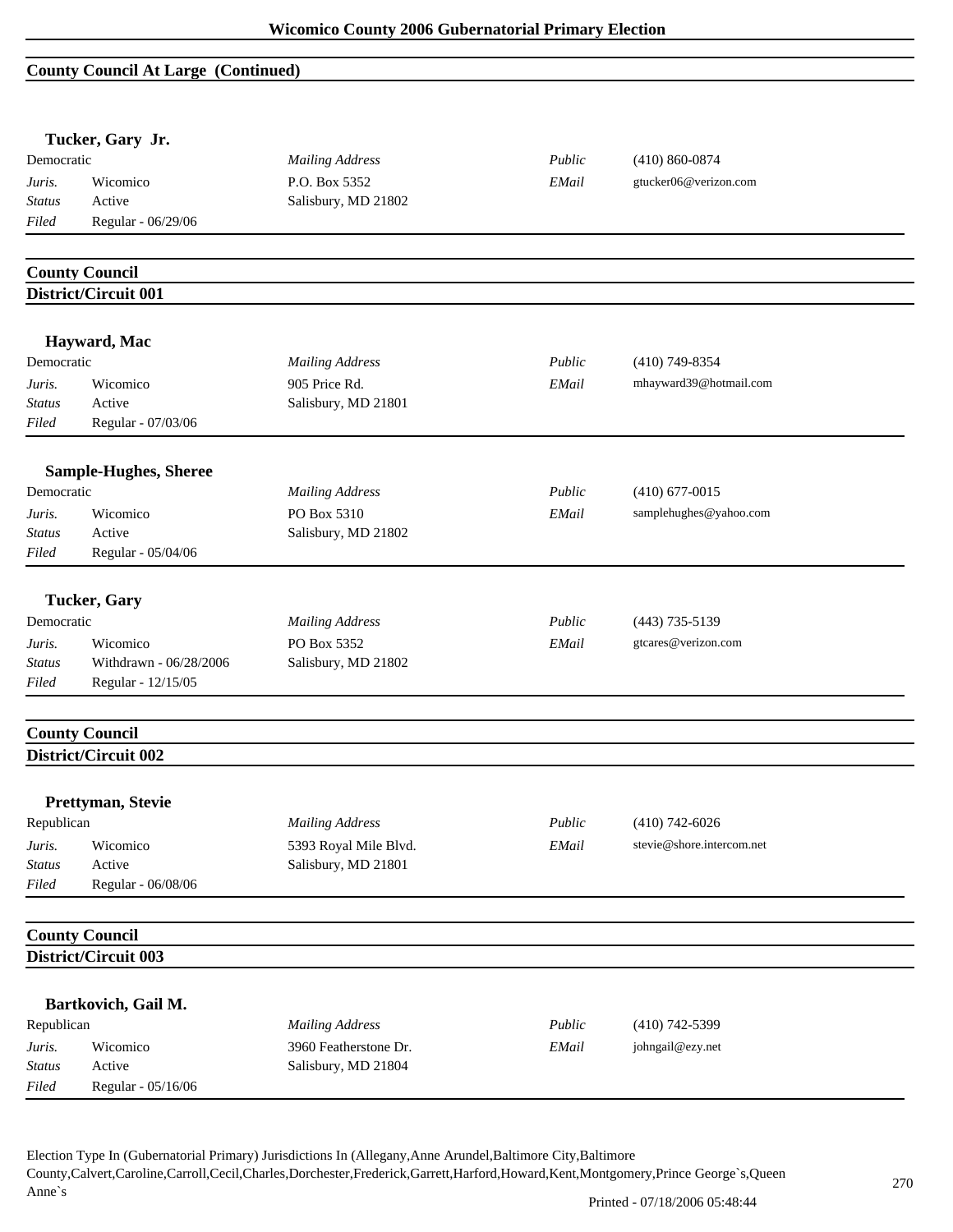|                         | <b>County Council (Continued)</b>             |                          |        |                                  |
|-------------------------|-----------------------------------------------|--------------------------|--------|----------------------------------|
|                         | District/Circuit 003                          |                          |        |                                  |
|                         |                                               |                          |        |                                  |
|                         | Pretl, Michael A.                             |                          |        |                                  |
| Democratic              |                                               | <b>Mailing Address</b>   | Public | $(410)$ 341-6234                 |
| Juris.                  | Wicomico                                      | 3920 Old Post Rd.        | EMail  | mikepretl@aol.com                |
| <b>Status</b>           | Active                                        | Salisbury, MD 21804      |        |                                  |
| Filed                   | Regular - 06/29/06                            |                          |        |                                  |
|                         |                                               |                          |        |                                  |
|                         | <b>County Council</b>                         |                          |        |                                  |
|                         | <b>District/Circuit 004</b>                   |                          |        |                                  |
|                         | <b>Brushmiller, Bryan</b>                     |                          |        |                                  |
| Republican              |                                               | <b>Mailing Address</b>   | Public | $(443)$ 465-9757                 |
| Juris.                  | Wicomico                                      | 311 Middle Blvd.         | EMail  | safeharborsanitation@comcast.net |
| Status                  | Active                                        | Salisbury, MD 21801      |        |                                  |
| Filed                   | Regular - 07/03/06                            |                          |        |                                  |
|                         |                                               |                          |        |                                  |
|                         | Bayne, Neil F.                                |                          |        |                                  |
| Democratic              |                                               | <b>Mailing Address</b>   | Public | $(410)$ 546-9333                 |
| Juris.                  | Wicomico                                      | 707 College Ln. Apt. 12  | EMail  | nbayne@shore.intercom.net        |
| <b>Status</b>           | Active                                        | Salisbury, MD 21804      |        |                                  |
| Filed                   | Regular - 06/27/06                            |                          |        |                                  |
|                         | MacLeod, David A.                             |                          |        |                                  |
| Democratic              |                                               | <b>Mailing Address</b>   | Public | $(410)$ 749-6945                 |
| Juris.                  | Wicomico                                      | 603 Hunting Park Dr.     | EMail  | mac603@comcast.net               |
| <b>Status</b>           | Active                                        | Salisbury, MD 21801      |        |                                  |
| Filed                   | Regular - 04/19/06                            |                          |        |                                  |
|                         |                                               |                          |        |                                  |
|                         | <b>County Council</b><br>District/Circuit 005 |                          |        |                                  |
|                         |                                               |                          |        |                                  |
|                         | Dodd, Larry W.                                |                          |        |                                  |
| Republican              |                                               | <b>Mailing Address</b>   | Public | $(410) 860 - 8032$               |
| Juris.                  | Wicomico                                      | PO Box 1285              | EMail  | lwd7734@comcast.net              |
| <b>Status</b>           | Active                                        | Salisbury, MD 21802-1285 |        |                                  |
| Filed                   | Regular - 05/15/06                            |                          |        |                                  |
|                         |                                               |                          |        |                                  |
|                         | Holloway, Joe                                 |                          |        |                                  |
| Republican              |                                               | <b>Mailing Address</b>   | Public | $(410)$ 749-4010                 |
| Juris.<br><b>Status</b> | Wicomico<br>Active                            | 32928 Shavox Rd.         | EMail  | flopez@intercom.net              |
| Filed                   | Regular - 06/30/06                            | Parsonsburg, MD 21839    |        |                                  |
|                         |                                               |                          |        |                                  |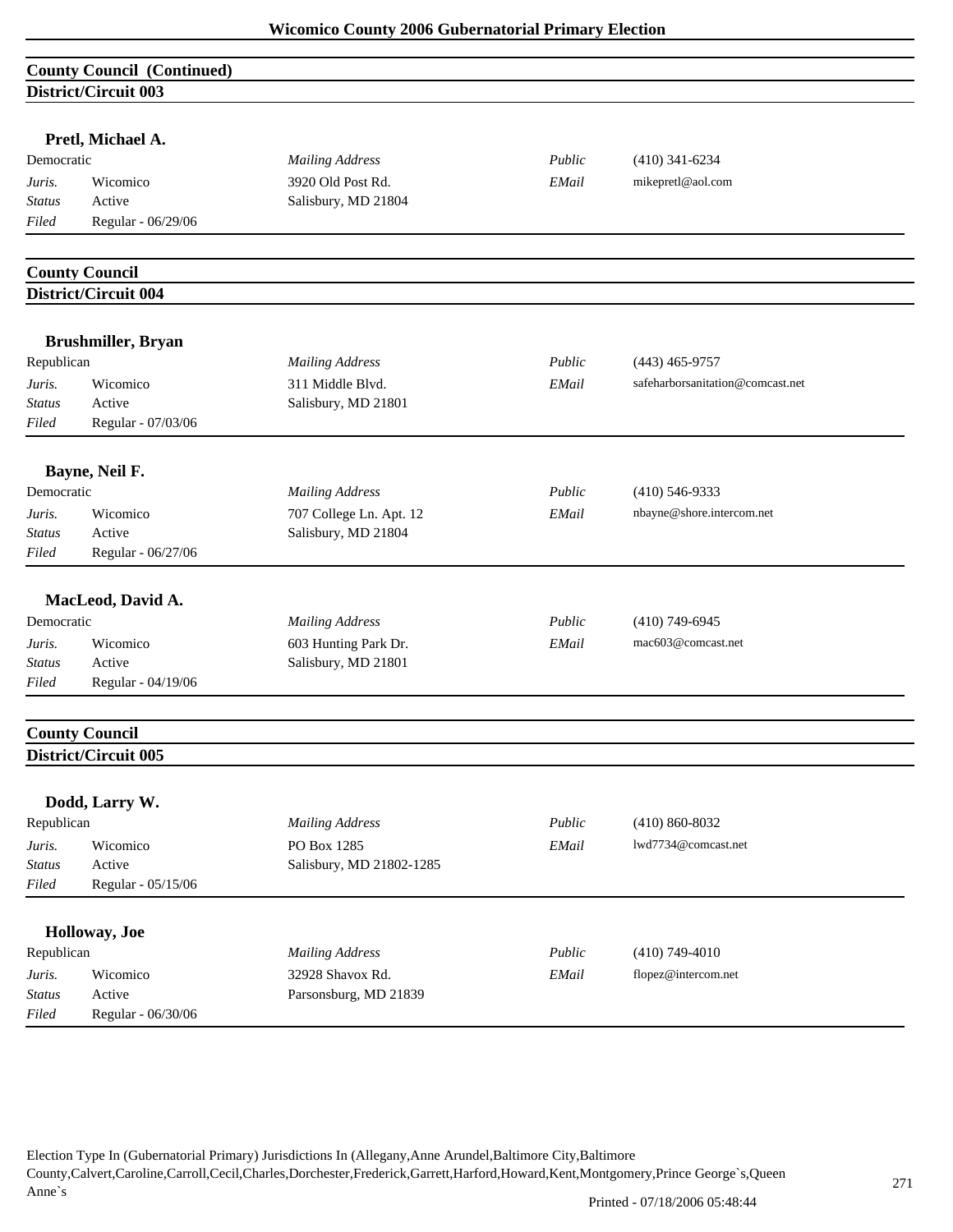|                        | <b>County Council (Continued)</b> |                          |        |                           |
|------------------------|-----------------------------------|--------------------------|--------|---------------------------|
|                        | <b>District/Circuit 005</b>       |                          |        |                           |
|                        |                                   |                          |        |                           |
| Republican             | White, Dorothy L.                 | <b>Mailing Address</b>   | Public | $(410)$ 341-0587          |
|                        |                                   |                          |        |                           |
| Juris.                 | Wicomico                          | 32078 Old Ocean City Rd. | EMail  | dorothyden@yahoo.com      |
| <b>Status</b><br>Filed | Active<br>Regular - 07/06/05      | Parsonsburg, MD 21849    |        |                           |
|                        |                                   |                          |        |                           |
|                        | Werkheiser, Ed                    |                          |        |                           |
| Democratic             |                                   | <b>Mailing Address</b>   | Public | $(410)$ 749-4477          |
| Juris.                 | Wicomico                          | 31851 Essex Pl.          | EMail  | edwardw69@comcast.net     |
| <b>Status</b>          | Active                            | Delmar, MD 21875         |        |                           |
| Filed                  | Regular - 06/28/06                |                          |        |                           |
|                        |                                   |                          |        |                           |
|                        | <b>State's Attorney</b>           |                          |        |                           |
|                        |                                   |                          |        |                           |
|                        |                                   |                          |        |                           |
|                        | Ruark, Davis R.                   |                          |        |                           |
| Democratic             |                                   | <b>Mailing Address</b>   | Public | $(410)$ 749-8424          |
| Juris.                 | Wicomico                          | 8060 Pintail Drive       | EMail  | druark@wicomicocounty.org |
| Status                 | Active                            | Parsonsburg, MD 21849    |        |                           |
| Filed                  | Regular - 03/10/06                |                          |        |                           |
|                        |                                   |                          |        |                           |
|                        | <b>Clerk of the Circuit Court</b> |                          |        |                           |
|                        |                                   |                          |        |                           |
|                        | Gillespie, James                  |                          |        |                           |
| Republican             |                                   | <b>Mailing Address</b>   | Public | $(443) 783 - 7436$        |
| Juris.                 | Wicomico                          | 3675 Devonshire Dr.      | EMail  | jg05459@salisbury.edu     |
| Status                 | Active                            | Salisbury, MD 21804      |        |                           |
| Filed                  | Regular - 06/30/06                |                          |        |                           |
|                        |                                   |                          |        |                           |
| Democratic             | Bowen, Mark S.                    |                          | Public | $(410)$ 677-3354          |
|                        |                                   | <b>Mailing Address</b>   |        |                           |
| Juris.                 | Wicomico                          | 27829 Chesterfield Ln.   | EMail  | hawkster@ezy.net          |
| <b>Status</b>          | Active                            | Salisbury, MD 21801      |        |                           |
| Filed                  | Regular - 02/22/06                |                          |        |                           |
|                        | <b>Register of Wills</b>          |                          |        |                           |
|                        |                                   |                          |        |                           |
|                        | Lemon, Karen A.                   |                          |        |                           |
| Democratic             |                                   | <b>Mailing Address</b>   | Public | $(410)$ 677-0879          |
| Juris.                 | Wicomico                          | 27678 Polo Court         | EMail  | kalemon@verizon.net       |
| <b>Status</b>          | Active                            | Salisbury, MD 21801      |        |                           |

Election Type In (Gubernatorial Primary) Jurisdictions In (Allegany,Anne Arundel,Baltimore City,Baltimore County,Calvert,Caroline,Carroll,Cecil,Charles,Dorchester,Frederick,Garrett,Harford,Howard,Kent,Montgomery,Prince George`s,Queen Anne`s

*Filed* Regular - 03/01/06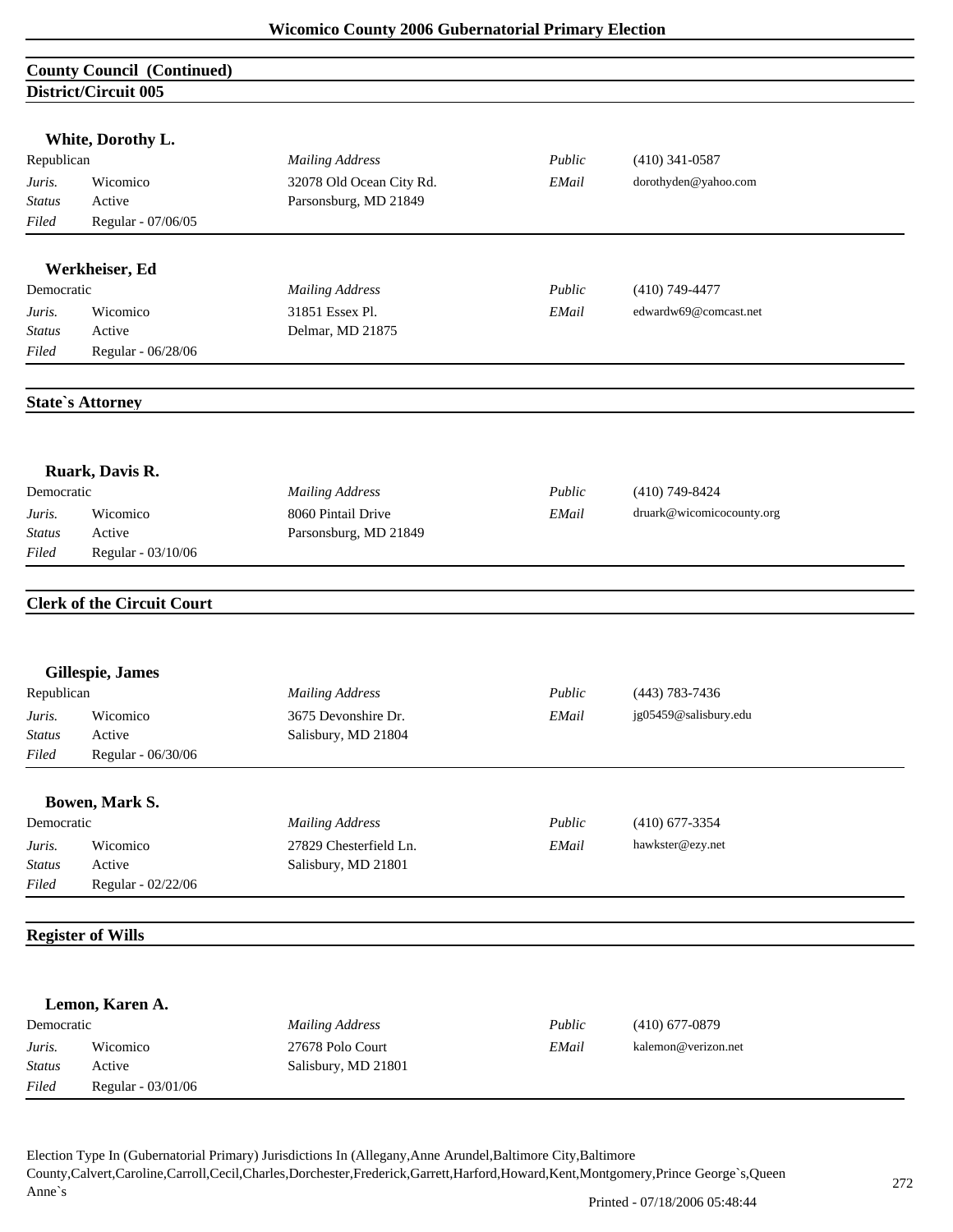### **Judge of the Orphans` Court**

|                | Ossman, George W.              |                        |        |                              |  |
|----------------|--------------------------------|------------------------|--------|------------------------------|--|
| Republican     |                                | <b>Mailing Address</b> | Public | $(410) 860 - 0377$           |  |
| Juris.         | Wicomico                       | 401 Camden Ave.        | EMail  | ossman@shore.intercom.net    |  |
| <b>Status</b>  | Active                         | Salisbury, MD 21801    |        |                              |  |
| Filed          | Regular - 04/17/06             |                        |        |                              |  |
|                | Smith, William J. Jr.          |                        |        |                              |  |
| Republican     |                                | <b>Mailing Address</b> | Public | $(410)$ 677-3698             |  |
| Juris.         | Wicomico                       | 914 Winding Way        | EMail  | wjsmlndg@dmv.com             |  |
| <b>Status</b>  | Active                         | Salisbury, MD 21804    |        |                              |  |
| Filed          | Regular - 03/31/06             |                        |        |                              |  |
|                | <b>Barkley, Norma Lee</b>      |                        |        |                              |  |
| Democratic     |                                | <b>Mailing Address</b> | Public | $(410)$ 742-2482             |  |
| Juris.         | Wicomico                       | 1023 N. Schumaker Dr.  | EMail  |                              |  |
| <b>Status</b>  | Active                         | Salisbury, MD 21804    |        |                              |  |
| Filed          | Regular - 03/31/06             |                        |        |                              |  |
|                | <b>Bright, Melissa Pollitt</b> |                        |        |                              |  |
| Democratic     |                                | <b>Mailing Address</b> | Public | $(410)$ 742-4085             |  |
| Juris.         | Wicomico                       | PO Box 11              | EMail  | jgb@dmv.com                  |  |
| <b>Status</b>  | Active                         | Allen, MD 21810        |        |                              |  |
| Filed          | Regular - 03/31/06             |                        |        |                              |  |
|                |                                |                        |        |                              |  |
|                | Evans, Peter D.                |                        |        |                              |  |
| Democratic     |                                | <b>Mailing Address</b> | Public | $(410)$ 749-7888             |  |
| Juris.         | Wicomico                       | 409 Valleywood Dr.     | EMail  | pete.evans@longandfoster.com |  |
| Status         | Active                         | Salisbury, MD 21804    |        |                              |  |
| Filed          | Regular - 05/17/06             |                        |        |                              |  |
| <b>Sheriff</b> |                                |                        |        |                              |  |
|                |                                |                        |        |                              |  |
|                | Lewis, Mike                    |                        |        |                              |  |
| Republican     |                                | <b>Mailing Address</b> | Public | $(410) 860 - 5033$           |  |
| Juris.         | Wicomico                       | PO Box 1193            | EMail  | trappedout@hotmail.com       |  |
| Status         | Active                         | Salisbury, MD 21802    |        |                              |  |
| Filed          | Regular - 03/16/06             |                        |        |                              |  |
|                | Lowe, Wayne W.                 |                        |        |                              |  |
| Republican     |                                | <b>Mailing Address</b> | Public | $(410)$ 546-5226             |  |
| Juris.         | Wicomico                       | 7686 Egret Ln.         | EMail  | waynewlowe@comcast.net       |  |
| Status         | Active                         | Hebron, MD 21830       |        |                              |  |
| Filed          | Regular - 03/14/06             |                        |        |                              |  |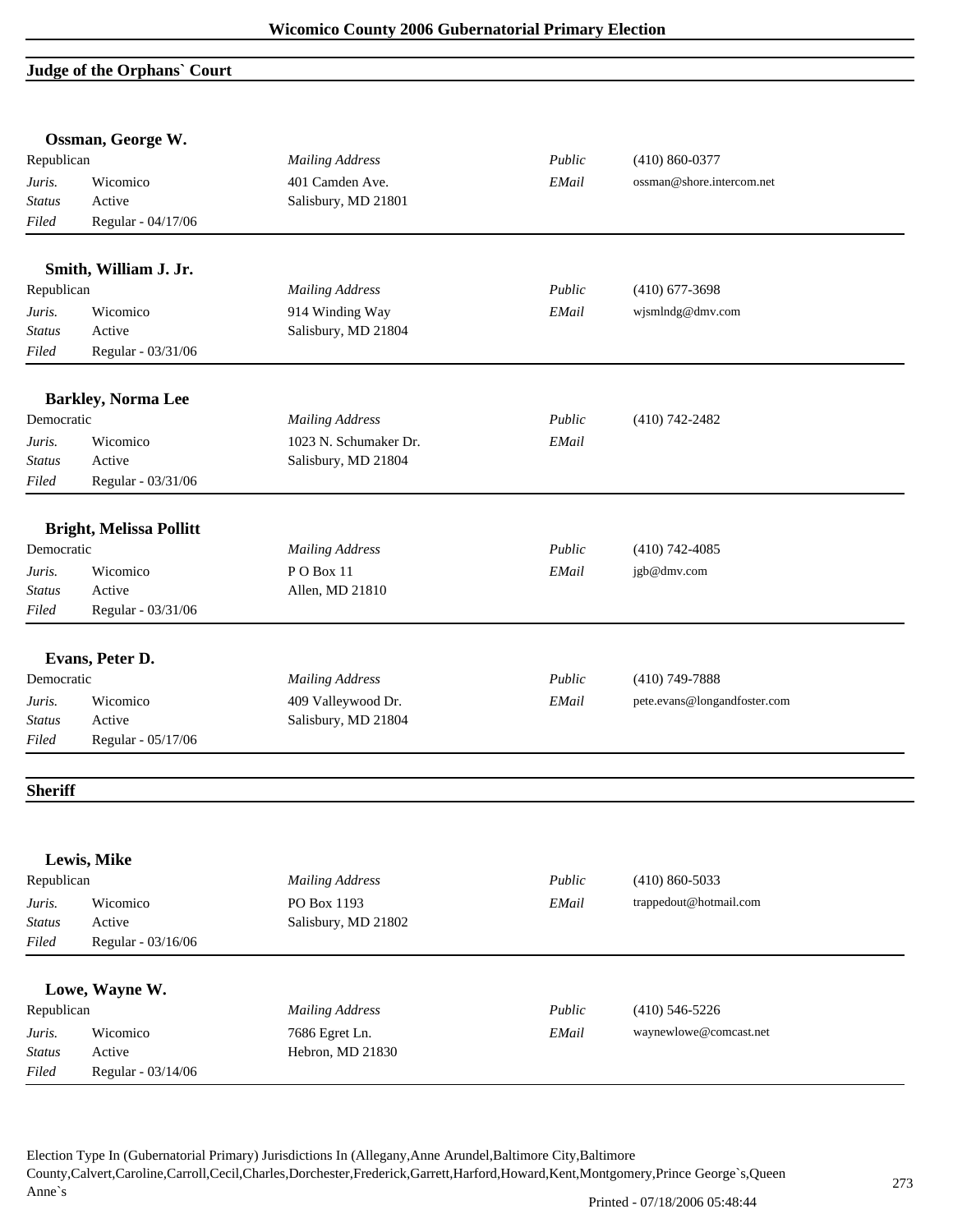# **Sheriff (Continued)**

|                    | <b>Mailing Address</b>                                                                                                                                                                                                                                                                                                                                                         | Public                                                                                                                                                                                                                                                                                                          | $(410)$ 896-3594                                      |
|--------------------|--------------------------------------------------------------------------------------------------------------------------------------------------------------------------------------------------------------------------------------------------------------------------------------------------------------------------------------------------------------------------------|-----------------------------------------------------------------------------------------------------------------------------------------------------------------------------------------------------------------------------------------------------------------------------------------------------------------|-------------------------------------------------------|
| Wicomico           | 29545 Stillwood Dr.                                                                                                                                                                                                                                                                                                                                                            | EMail                                                                                                                                                                                                                                                                                                           | cbrownc1@verizon.net                                  |
| Active             | Delmar, MD 21875                                                                                                                                                                                                                                                                                                                                                               |                                                                                                                                                                                                                                                                                                                 |                                                       |
| Regular - 04/18/06 |                                                                                                                                                                                                                                                                                                                                                                                |                                                                                                                                                                                                                                                                                                                 |                                                       |
|                    |                                                                                                                                                                                                                                                                                                                                                                                |                                                                                                                                                                                                                                                                                                                 |                                                       |
|                    |                                                                                                                                                                                                                                                                                                                                                                                |                                                                                                                                                                                                                                                                                                                 |                                                       |
|                    |                                                                                                                                                                                                                                                                                                                                                                                |                                                                                                                                                                                                                                                                                                                 | $(410)$ 749-2268                                      |
|                    |                                                                                                                                                                                                                                                                                                                                                                                |                                                                                                                                                                                                                                                                                                                 | hcsouth91@Juno.com                                    |
|                    |                                                                                                                                                                                                                                                                                                                                                                                |                                                                                                                                                                                                                                                                                                                 |                                                       |
|                    |                                                                                                                                                                                                                                                                                                                                                                                |                                                                                                                                                                                                                                                                                                                 |                                                       |
|                    |                                                                                                                                                                                                                                                                                                                                                                                |                                                                                                                                                                                                                                                                                                                 |                                                       |
|                    | <b>Mailing Address</b>                                                                                                                                                                                                                                                                                                                                                         | Public                                                                                                                                                                                                                                                                                                          | $(410)$ 742-4007                                      |
| Wicomico           |                                                                                                                                                                                                                                                                                                                                                                                | EMail                                                                                                                                                                                                                                                                                                           | mdtroopers@dmv.com                                    |
| Active             |                                                                                                                                                                                                                                                                                                                                                                                |                                                                                                                                                                                                                                                                                                                 |                                                       |
| Regular - 03/15/06 |                                                                                                                                                                                                                                                                                                                                                                                |                                                                                                                                                                                                                                                                                                                 |                                                       |
|                    |                                                                                                                                                                                                                                                                                                                                                                                |                                                                                                                                                                                                                                                                                                                 |                                                       |
|                    |                                                                                                                                                                                                                                                                                                                                                                                |                                                                                                                                                                                                                                                                                                                 |                                                       |
|                    |                                                                                                                                                                                                                                                                                                                                                                                |                                                                                                                                                                                                                                                                                                                 | $(410) 860 - 0020$                                    |
|                    |                                                                                                                                                                                                                                                                                                                                                                                |                                                                                                                                                                                                                                                                                                                 | puseycampaign@yahoo.com                               |
|                    |                                                                                                                                                                                                                                                                                                                                                                                |                                                                                                                                                                                                                                                                                                                 |                                                       |
|                    |                                                                                                                                                                                                                                                                                                                                                                                |                                                                                                                                                                                                                                                                                                                 |                                                       |
|                    |                                                                                                                                                                                                                                                                                                                                                                                |                                                                                                                                                                                                                                                                                                                 |                                                       |
|                    | <b>Mailing Address</b>                                                                                                                                                                                                                                                                                                                                                         | Public                                                                                                                                                                                                                                                                                                          | $(410)$ 742-6001                                      |
| Wicomico           |                                                                                                                                                                                                                                                                                                                                                                                | EMail                                                                                                                                                                                                                                                                                                           | rproberts@comcast.net                                 |
| Active             |                                                                                                                                                                                                                                                                                                                                                                                |                                                                                                                                                                                                                                                                                                                 |                                                       |
| Regular - 03/24/06 |                                                                                                                                                                                                                                                                                                                                                                                |                                                                                                                                                                                                                                                                                                                 |                                                       |
|                    |                                                                                                                                                                                                                                                                                                                                                                                |                                                                                                                                                                                                                                                                                                                 |                                                       |
|                    |                                                                                                                                                                                                                                                                                                                                                                                |                                                                                                                                                                                                                                                                                                                 |                                                       |
|                    |                                                                                                                                                                                                                                                                                                                                                                                |                                                                                                                                                                                                                                                                                                                 |                                                       |
|                    |                                                                                                                                                                                                                                                                                                                                                                                |                                                                                                                                                                                                                                                                                                                 |                                                       |
|                    |                                                                                                                                                                                                                                                                                                                                                                                |                                                                                                                                                                                                                                                                                                                 | $(410) 860 - 8715$                                    |
|                    |                                                                                                                                                                                                                                                                                                                                                                                |                                                                                                                                                                                                                                                                                                                 | donald.ewalt@longandfoster.com                        |
|                    |                                                                                                                                                                                                                                                                                                                                                                                |                                                                                                                                                                                                                                                                                                                 |                                                       |
| Regular - 06/30/06 |                                                                                                                                                                                                                                                                                                                                                                                |                                                                                                                                                                                                                                                                                                                 |                                                       |
|                    |                                                                                                                                                                                                                                                                                                                                                                                |                                                                                                                                                                                                                                                                                                                 |                                                       |
| Farlow, Michael W. |                                                                                                                                                                                                                                                                                                                                                                                |                                                                                                                                                                                                                                                                                                                 |                                                       |
| Democratic         | <b>Mailing Address</b>                                                                                                                                                                                                                                                                                                                                                         | Public                                                                                                                                                                                                                                                                                                          | $(410)$ 726-3458                                      |
| Wicomico           | 7815 Gumboro Rd.                                                                                                                                                                                                                                                                                                                                                               | EMail                                                                                                                                                                                                                                                                                                           | delmarvaesquire@aol.com                               |
| Active             | Pittsville, MD 21850                                                                                                                                                                                                                                                                                                                                                           |                                                                                                                                                                                                                                                                                                                 |                                                       |
|                    | <b>Schonbrunner</b> , Doris<br>Republican<br>South, Chris<br>Republican<br>Wicomico<br>Active<br>Regular - 04/26/06<br>Daugherty, M. Kirk<br>Democratic<br>Pusey, Kenneth W.<br>Democratic<br>Wicomico<br>Active<br>Regular - 03/10/06<br><b>Roberts, Robin</b><br>Democratic<br><b>Democratic Central Committee</b><br><b>Ewalt</b> , Don<br>Democratic<br>Wicomico<br>Active | <b>Mailing Address</b><br>4272 Ramblin Rd.<br>Salisbury, MD 21804<br>1405 Frederick Ave.<br>Salisbury, MD 21801<br><b>Mailing Address</b><br>5871 Mt. Hermon Church Rd.<br>Salisbury, MD 21804<br>1113 Caleb's Way<br>Salisbury, MD 21804<br><b>Mailing Address</b><br>203 Creekside Dr.<br>Salisbury, MD 21804 | Public<br>EMail<br>Public<br>EMail<br>Public<br>EMail |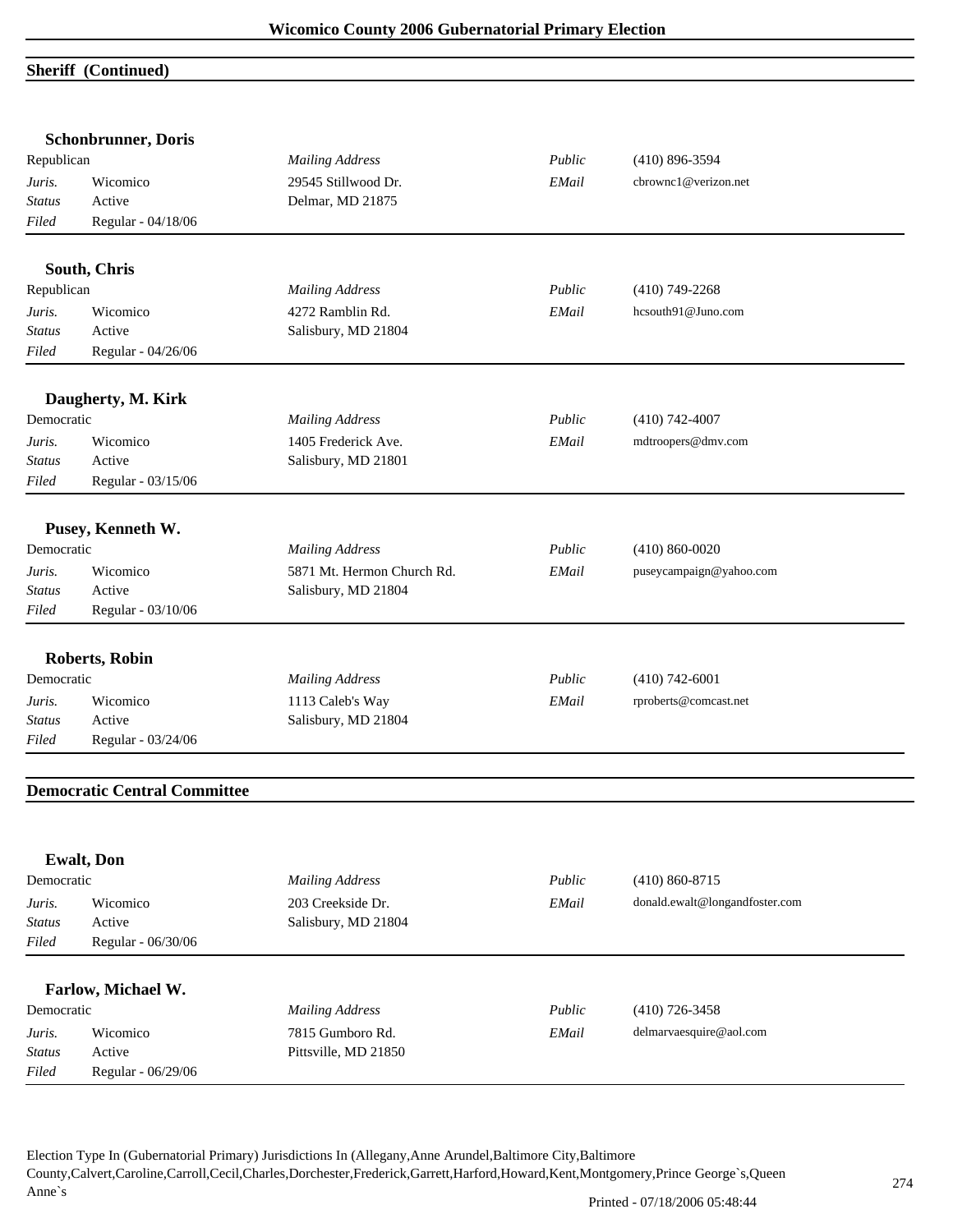#### **Democratic Central Committee (Continued)**

|               | Godfrey-Marvel, Connie L.           |                        |        |                             |
|---------------|-------------------------------------|------------------------|--------|-----------------------------|
| Democratic    |                                     | <b>Mailing Address</b> | Public | $(410) 860 - 5577$          |
| Juris.        | Wicomico                            | 3928 Doe Run Dr.       | EMail  | cbmarvel@aol.com            |
| <b>Status</b> | Active                              | Salisbury, MD 21804    |        |                             |
| Filed         | Regular - 06/29/06                  |                        |        |                             |
|               | Humphreys, Betty W.                 |                        |        |                             |
| Democratic    |                                     | <b>Mailing Address</b> | Public | $(410)$ 749-6635            |
| Juris.        | Wicomico                            | PO Box 3061            | EMail  | hbetty@aol.com              |
| <b>Status</b> | Active                              | Salisbury, MD 21802    |        |                             |
| Filed         | Regular - 06/30/06                  |                        |        |                             |
|               | Ireton, Jim                         |                        |        |                             |
| Democratic    |                                     | <b>Mailing Address</b> | Public | $(410)$ 219-3140            |
| Juris.        | Wicomico                            | 27479 Pemberton Dr.    | EMail  | jireton1@hotmail.com        |
| Status        | Active                              | Salisbury, MD 21801    |        |                             |
| Filed         | Regular - 06/29/06                  |                        |        |                             |
|               | Leatherbury, Ernest J. Jr.          |                        |        |                             |
| Democratic    |                                     | <b>Mailing Address</b> | Public | $(443)$ 250-1139            |
| Juris.        | Wicomico                            | 27679 Equestrian Dr.   | EMail  | covrfire@aol.com            |
| Status        | Active                              | Salisbury, MD 21801    |        |                             |
| Filed         | Regular - 07/03/06                  |                        |        |                             |
|               | Riggin, Linda C.                    |                        |        |                             |
| Democratic    |                                     | <b>Mailing Address</b> | Public | $(410)$ 896-9046            |
| Juris.        | Wicomico                            | 29919 Foskey Ln.       | EMail  | riggo4@verizon.net          |
| Status        | Active                              | Delmar, MD 21875       |        |                             |
| Filed         | Regular - 06/20/06                  |                        |        |                             |
|               | <b>Republican Central Committee</b> |                        |        |                             |
|               |                                     |                        |        |                             |
|               | Bartkovich, John                    |                        |        |                             |
| Republican    |                                     | <b>Mailing Address</b> | Public | $(410)$ 742-5399            |
| Juris.        | Wicomico                            | 3960 Featherstone Dr.  | EMail  |                             |
| <b>Status</b> | Active                              | Salisbury, MD 21804    |        |                             |
| Filed         | Regular - 06/26/06                  |                        |        |                             |
|               | Caldwell, Melvin (M.J.) Jr.         |                        |        |                             |
| Republican    |                                     | <b>Mailing Address</b> | Public | $(410)$ 546-5748            |
| Juris.        | Wicomico                            | 5437 Loch Ness Ter.    | EMail  | caldwell.melvin@comcast.net |
| <b>Status</b> | Active                              | Salisbury, MD 21801    |        |                             |
| Filed         | Regular - 06/30/06                  |                        |        |                             |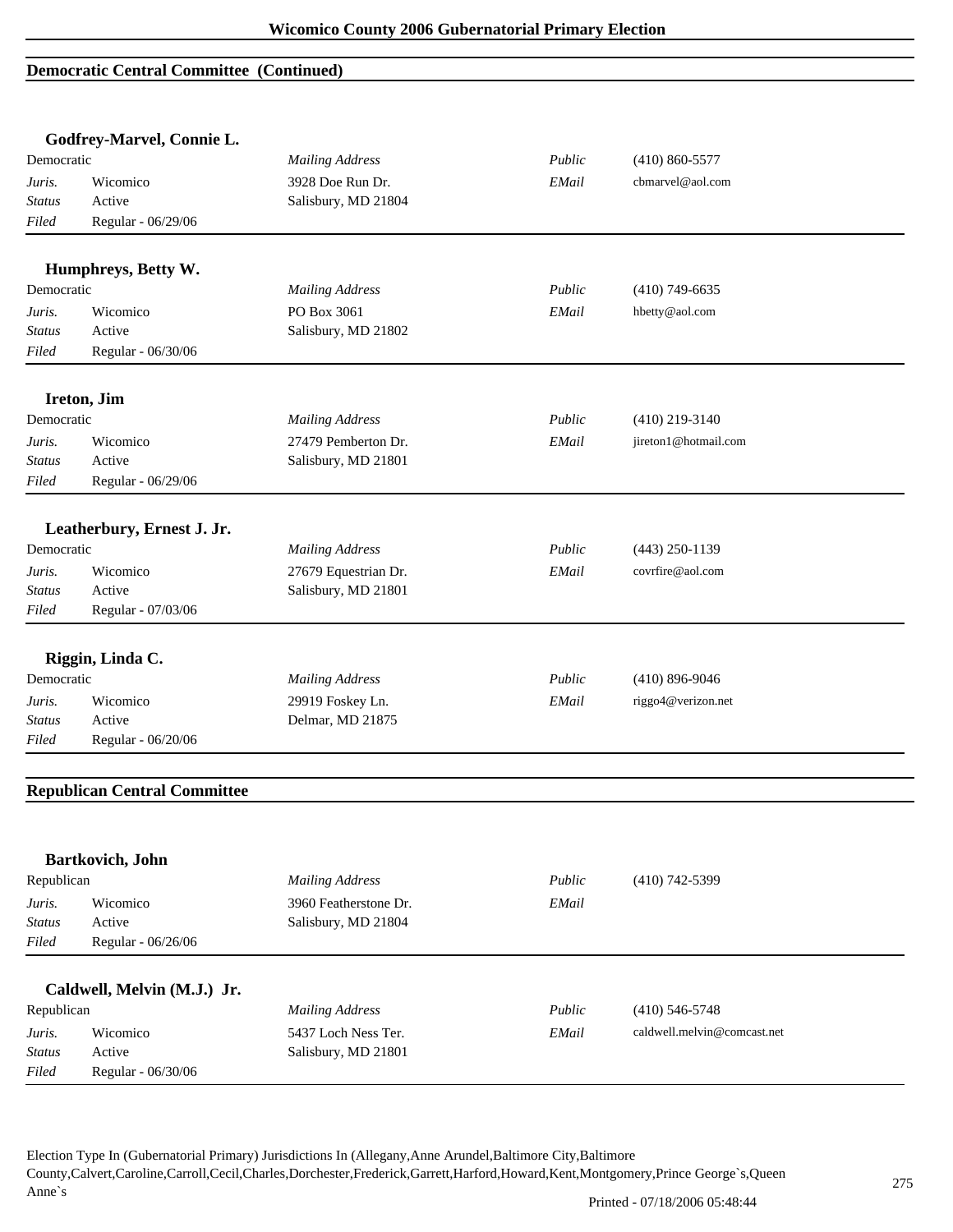## **Republican Central Committee (Continued)**

|               | Goslee, Dave Sr.       |                            |        |                         |  |
|---------------|------------------------|----------------------------|--------|-------------------------|--|
| Republican    |                        | <b>Mailing Address</b>     | Public | $(410)$ 430-9645        |  |
| Juris.        | Wicomico               | 5508 W. Morris Rd.         | EMail  | dlgsr@dmv.com           |  |
| <b>Status</b> | Active                 | Pittsville, MD 21850       |        |                         |  |
| Filed         | Regular - 06/08/06     |                            |        |                         |  |
|               | Harcum, W. Blan        |                            |        |                         |  |
| Republican    |                        | <b>Mailing Address</b>     | Public | $(410) 883 - 3471$      |  |
| Juris.        | Wicomico               | 10720 Snethen Church Rd.   | EMail  |                         |  |
| <b>Status</b> | Active                 | Mardela Springs, MD 21837  |        |                         |  |
| Filed         | Regular - 06/26/06     |                            |        |                         |  |
|               |                        |                            |        |                         |  |
|               | Heath, Ed              |                            |        |                         |  |
| Republican    |                        | <b>Mailing Address</b>     | Public | $(410)$ 873-3124        |  |
| Juris.        | Wicomico               | 20852 Oak Grove Church Rd. | EMail  | ed@westsideservices.com |  |
| Status        | Active                 | Bivalve, MD 21814          |        |                         |  |
| Filed         | Regular - 03/30/06     |                            |        |                         |  |
|               |                        |                            |        |                         |  |
|               | Parker, David L.       |                            |        |                         |  |
| Republican    |                        | <b>Mailing Address</b>     | Public | $(410)$ 749-4030        |  |
| Juris.        | Wicomico               | 30606 Foxchase Dr.         | EMail  | dlparker@salisbury.edu  |  |
| <b>Status</b> | Active                 | Salisbury, MD 21804        |        |                         |  |
| Filed         | Regular - 03/15/06     |                            |        |                         |  |
|               |                        |                            |        |                         |  |
|               | <b>Swartz, Michael</b> |                            |        |                         |  |
| Republican    |                        | <b>Mailing Address</b>     | Public | $(410) 860 - 5212$      |  |
| Juris.        | Wicomico               | 1504-B Sharen Dr.          | EMail  | ttownjotes@hotmail.com  |  |
| <b>Status</b> | Active                 | Salisbury, MD 21804        |        |                         |  |
| Filed         | Regular - 06/16/06     |                            |        |                         |  |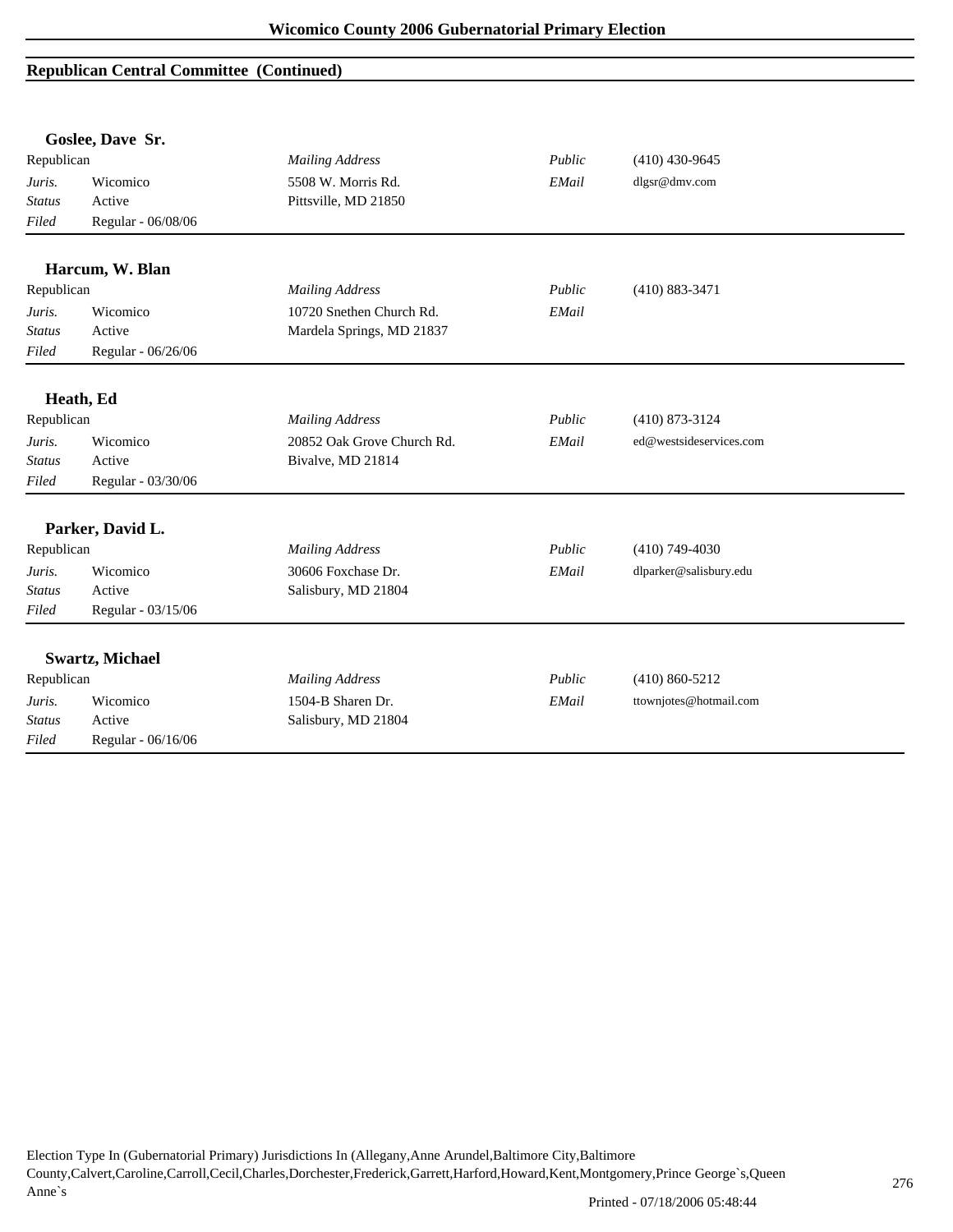|               | <b>County Commissioner</b>  |                         |        |                         |
|---------------|-----------------------------|-------------------------|--------|-------------------------|
|               | <b>District/Circuit 001</b> |                         |        |                         |
|               |                             |                         |        |                         |
|               | Beauchamp, Randolph L.      |                         |        |                         |
| Republican    |                             | <b>Mailing Address</b>  | Public |                         |
| Juris.        | Worcester                   | 702 Market Street       | EMail  | RLBeauchamp@comcast.net |
| <b>Status</b> | Active                      | Pocomoke City, MD 21851 |        |                         |
| Filed         | Regular - 02/03/06          |                         |        |                         |
|               | Cowger, Robert L. Jr.       |                         |        |                         |
| Democratic    |                             | <b>Mailing Address</b>  | Public | $(443) 880 - 2852$      |
| Juris.        | Worcester                   | 2417 Lakeland Drive     | EMail  |                         |
| Status        | Active                      | Pocomoke, MD 21851      |        |                         |
| Filed         | Regular - 07/03/06          |                         |        |                         |
|               | Jackson, Joe                |                         |        |                         |
| Democratic    |                             | <b>Mailing Address</b>  | Public | $(410)$ 957-0237        |
| Juris.        | Worcester                   | 1549 Ocean Highway      | EMail  |                         |
| Status        | Active                      | Pocomoke, MD 21851      |        |                         |
| Filed         | Regular - 03/30/06          |                         |        |                         |
|               |                             |                         |        |                         |
|               | <b>County Commissioner</b>  |                         |        |                         |
|               | District/Circuit 002        |                         |        |                         |
|               | <b>Klingenberg, Dennis</b>  |                         |        |                         |
| Republican    |                             | <b>Mailing Address</b>  | Public | $(410)$ 632-1687        |
| Juris.        | Worcester                   | 3609 Worcester Highway  | EMail  | dksnowhill@aol.com      |
| Status        | Active                      | Snow Hill, MD 21863     |        |                         |
| Filed         | Regular - 07/03/06          |                         |        |                         |
|               | Purnell, James L.           |                         |        |                         |
| Democratic    |                             | <b>Mailing Address</b>  | Public | $(410)$ 641-0576        |
| Juris.        | Worcester                   | 10551 Flower Street     | EMail  | jamesberlin@aol.com     |
| Status        | Active                      | Berlin, MD 21811        |        |                         |
| Filed         | Regular - 03/02/06          |                         |        |                         |
|               | <b>County Commissioner</b>  |                         |        |                         |
|               | District/Circuit 003        |                         |        |                         |
|               |                             |                         |        |                         |
|               | Church, Bud                 |                         |        |                         |
| Republican    |                             | <b>Mailing Address</b>  | Public | $(410)$ 726-5150        |
| Juris.        | Worcester                   | 7806 Coastal Highway    | EMail  | BCHURCH565@AOL.COM      |
| <b>Status</b> | Active                      | Ocean City, MD 21842    |        |                         |
| Filed         | Regular - 03/06/06          |                         |        |                         |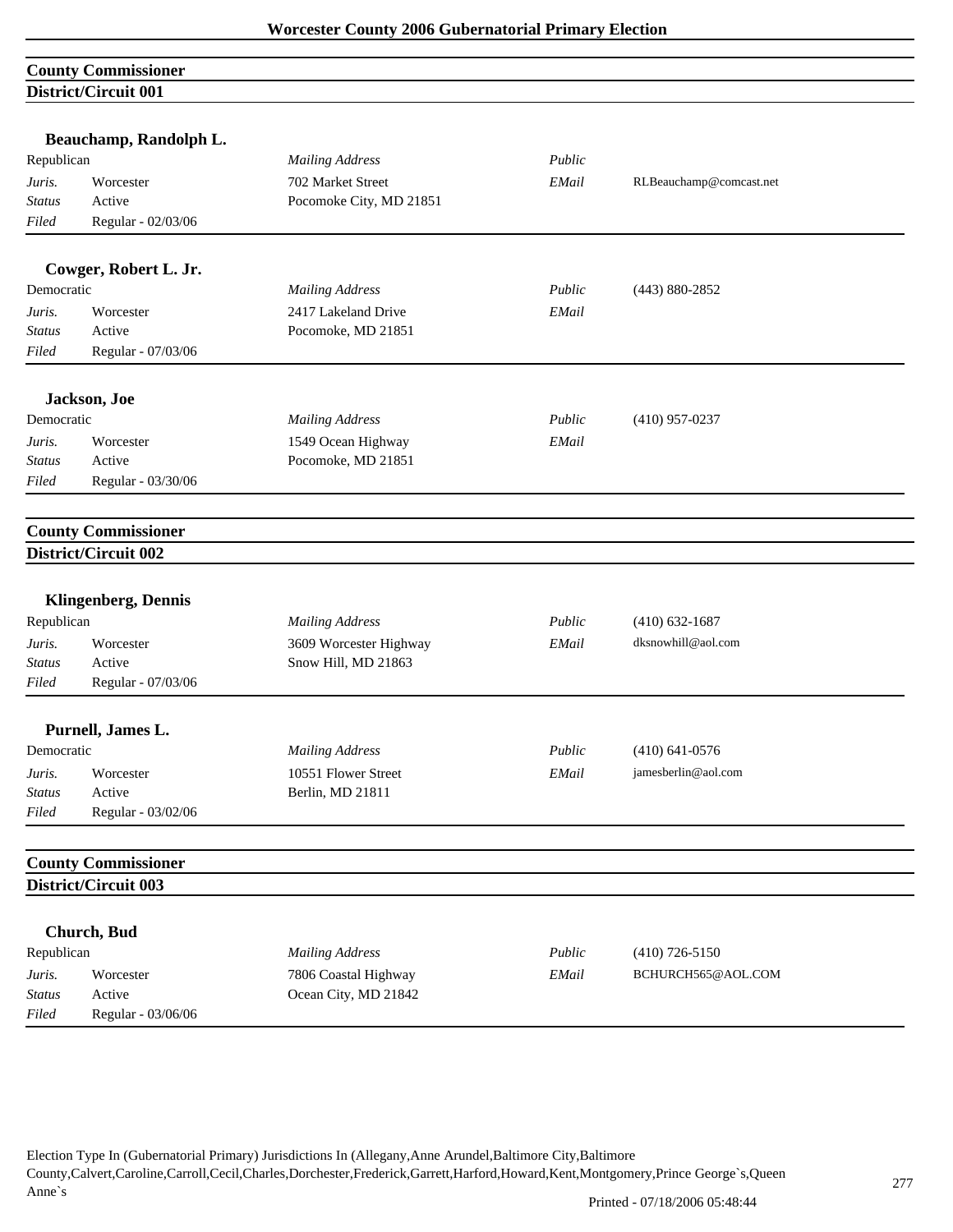# **County Commissioner (Continued) District/Circuit 003**

| <b>Phillips, Kathy</b> |  |
|------------------------|--|
|------------------------|--|

| Democratic    |                             | <b>Mailing Address</b> | Public |                  |
|---------------|-----------------------------|------------------------|--------|------------------|
| Juris.        | Worcester                   | 12316 W Torquay Road   | EMail  | Kbp3@comcast.net |
| <b>Status</b> | Active                      | Ocean City, MD 21842   |        |                  |
| Filed         | Central Committee Nominee - |                        |        |                  |

# **County Commissioner District/Circuit 004**

**District/Circuit 005**

|               | Elder, Ted                |                               |        |                      |  |
|---------------|---------------------------|-------------------------------|--------|----------------------|--|
| Republican    |                           | <b>Mailing Address</b>        | Public |                      |  |
| Juris.        | Worcester                 | 7823 Whaleyville Road         | EMail  | eldgarage@aol.com    |  |
| <b>Status</b> | Active                    | Whaleyville, MD 21813         |        |                      |  |
| Filed         | Regular - 07/03/06        |                               |        |                      |  |
|               | <b>Scrimgeour, Harold</b> |                               |        |                      |  |
| Republican    |                           | <b>Mailing Address</b>        | Public | $(410)$ 632-0553     |  |
| Juris.        | Worcester                 | 5728 George Island Landing Rd | EMail  | hscrimg@comcast.net  |  |
| <b>Status</b> | Active                    | Stockton, MD 21864            |        |                      |  |
| Filed         | Regular - 07/03/06        |                               |        |                      |  |
|               | Pilchard, Shirley W.      |                               |        |                      |  |
| Democratic    |                           | <b>Mailing Address</b>        | Public | $(410) 632 - 0473$   |  |
| Juris.        | Worcester                 | 3203 Betheden Church Rd.      | EMail  | pilchardsw@yahoo.com |  |
| <b>Status</b> | Active                    | Pocomoke City, MD 21851       |        |                      |  |
| Filed         | Regular - 03/20/06        |                               |        |                      |  |
|               | Shockley, Virgil L.       |                               |        |                      |  |
| Democratic    |                           | <b>Mailing Address</b>        | Public | $(410) 632 - 0981$   |  |
| Juris.        | Worcester                 | 5821 Candleberry Lane         | EMail  | oakshelter@aol.com   |  |
| <b>Status</b> | Active                    | Snow Hill, MD 21863           |        |                      |  |
| Filed         | Regular - 04/18/06        |                               |        |                      |  |
|               | Weber, Gary               |                               |        |                      |  |
| Democratic    |                           | <b>Mailing Address</b>        | Public | $(410) 632 - 2532$   |  |
| Juris.        | Worcester                 | 300 N. Washington St.         | EMail  | gweber3@hotmail.com  |  |
| <b>Status</b> | Active                    | Snow Hill, MD 21863           |        |                      |  |
| Filed         | Regular - 07/03/06        |                               |        |                      |  |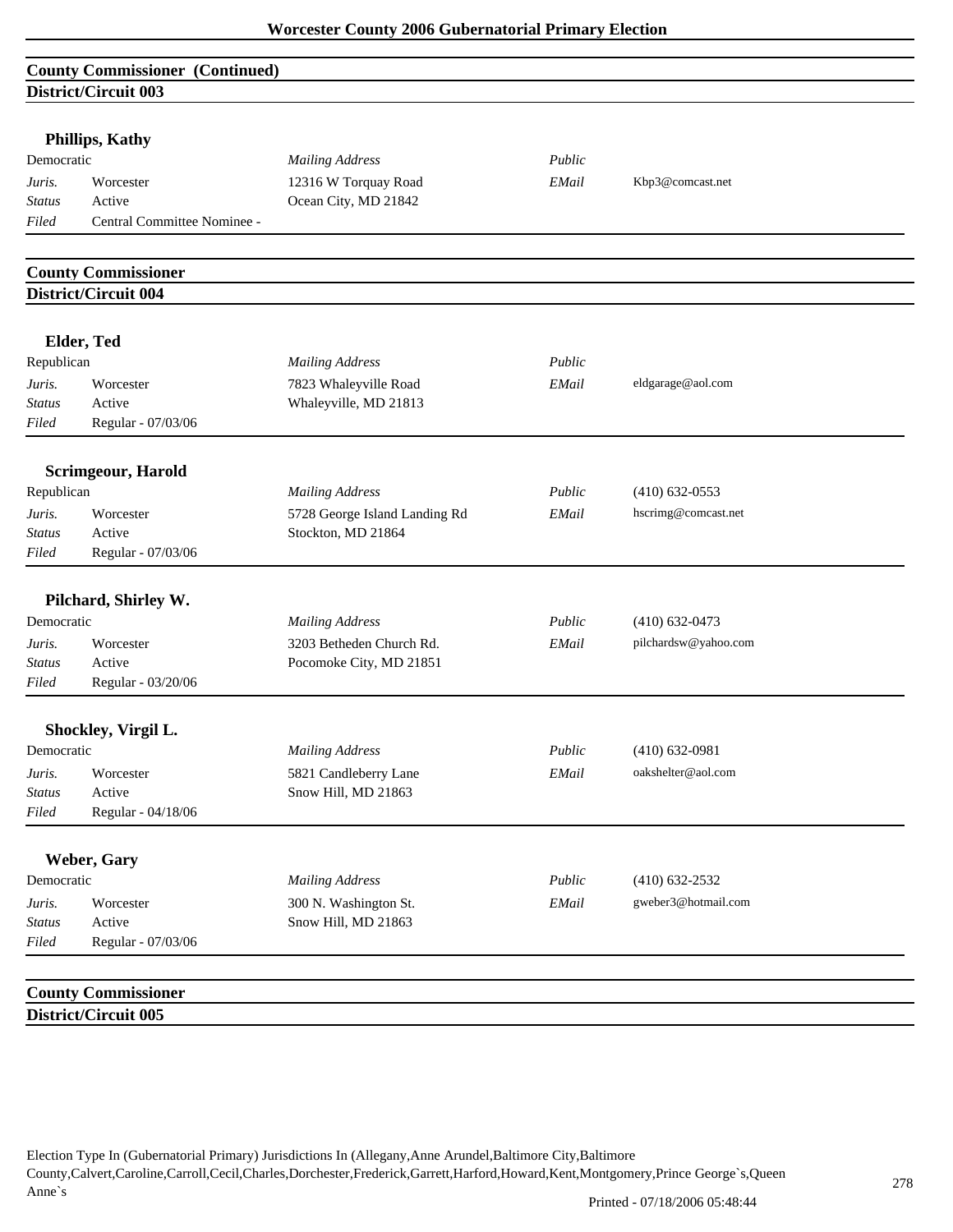| <b>County Commissioner (Continued)</b> |  |
|----------------------------------------|--|
| District/Circuit 005                   |  |

| Boggs, Judy |  |  |
|-------------|--|--|
|-------------|--|--|

| Republican    |                    | <b>Mailing Address</b> | Public | $(410)$ 641-6158     |
|---------------|--------------------|------------------------|--------|----------------------|
| Juris.        | Worcester          | 35 Greenwood Lane      | EMail  | ASKJUDYBOGGS@AOL.COM |
| <b>Status</b> | Active             | Ocean Pines, MD 21811  |        |                      |
| Filed         | Regular - 03/10/06 |                        |        |                      |

# **County Commissioner District/Circuit 006**

|                                  | Busick, Linda C.                                         |                                                 |        |                       |  |
|----------------------------------|----------------------------------------------------------|-------------------------------------------------|--------|-----------------------|--|
| Republican                       |                                                          | <b>Mailing Address</b>                          | Public | $(410)$ 641-5873      |  |
| Juris.<br><b>Status</b><br>Filed | Worcester<br>Active<br>Regular - 06/30/06                | 10907 Player Lane<br>Berlin, MD 21811           | EMail  | Linbusick@aol.com     |  |
|                                  | Cetola, Tom A.                                           |                                                 |        |                       |  |
| Republican                       |                                                          | <b>Mailing Address</b>                          | Public | $(410)$ 632-1194      |  |
| Juris.<br><b>Status</b><br>Filed | Worcester<br>Active<br>Regular - 01/17/06                | 2 Clubhouse Drive<br>Ocean Pines, MD 21811-1534 | EMail  | tcetola@verizon.net   |  |
|                                  | Page, Arlene C.                                          |                                                 |        |                       |  |
| Democratic                       |                                                          | <b>Mailing Address</b>                          | Public | $(410)$ 726-3183      |  |
| Juris.                           | Worcester                                                | 10830 Piney Island Drive                        | EMail  | ARINOC@aol.com        |  |
| <b>Status</b>                    | Active                                                   | Bishopville, 21813                              |        |                       |  |
| Filed                            | Regular - 12/16/05                                       |                                                 |        |                       |  |
|                                  | <b>County Commissioner</b>                               |                                                 |        |                       |  |
|                                  | District/Circuit 007                                     |                                                 |        |                       |  |
|                                  | Gulyas, Louise L.                                        |                                                 |        |                       |  |
| Republican                       |                                                          | <b>Mailing Address</b>                          | Public | $(410)$ 289-9915      |  |
| Juris.                           | Worcester                                                | 207 Bayview Lane                                | EMail  | lgcommish@verizon.net |  |
| <b>Status</b>                    | Active                                                   | Unit 405                                        |        |                       |  |
| Filed                            | Regular - 02/28/06                                       | Ocean City, MD 21842                            |        |                       |  |
|                                  | Diegelmann, Ellie                                        |                                                 |        |                       |  |
| Democratic                       |                                                          | <b>Mailing Address</b>                          | Public | $(410)$ 723-4798      |  |
| Juris.                           | Worcester                                                | 106 120th                                       | EMail  | noel55@comcast.net    |  |
| <b>Status</b>                    | Active                                                   | Ocean City, MD 21842                            |        |                       |  |
| Filed                            | Regular - 07/03/06                                       |                                                 |        |                       |  |
|                                  |                                                          |                                                 |        |                       |  |
|                                  | <b>Judge of the Circuit Court</b><br>District/Circuit 01 |                                                 |        |                       |  |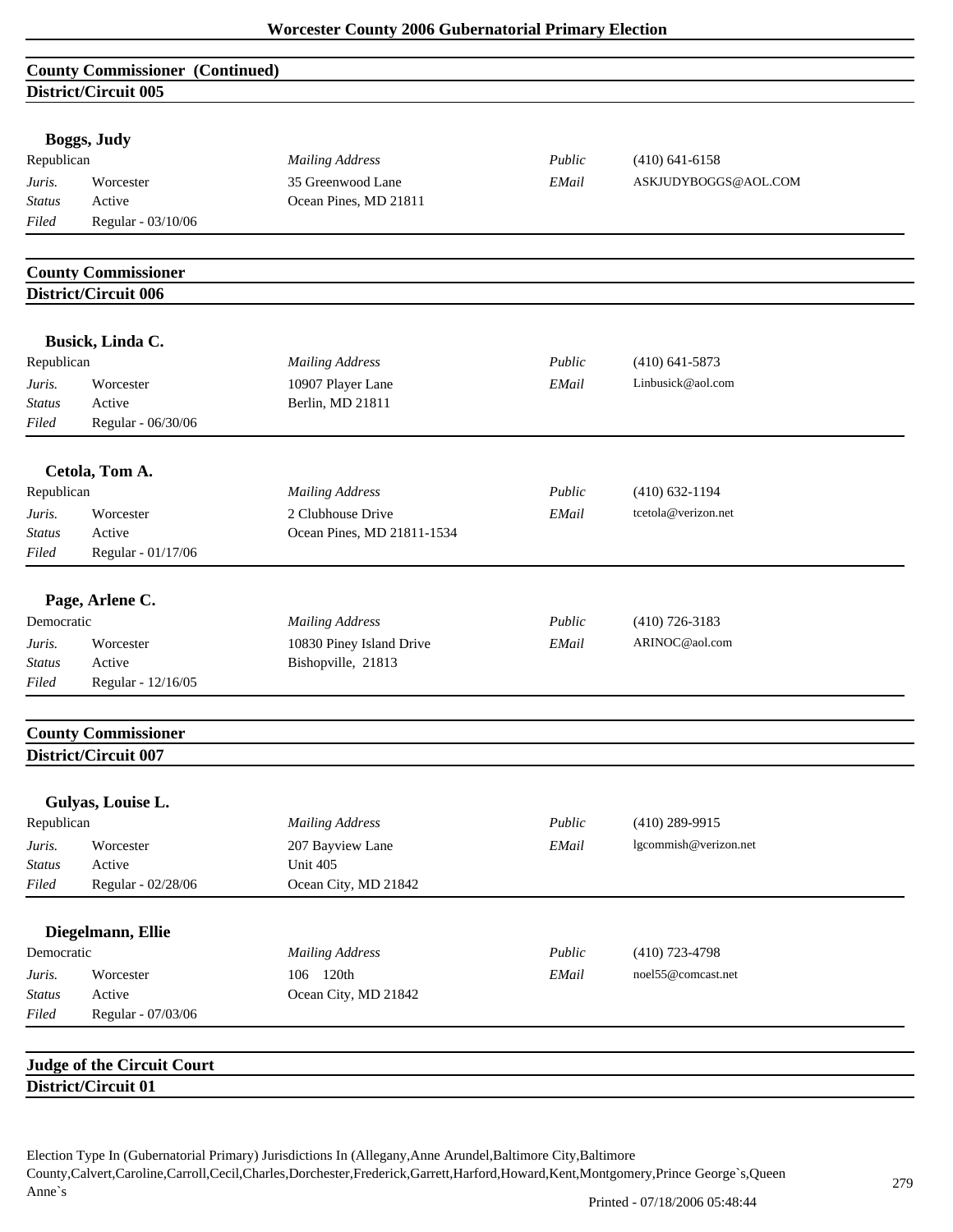# **Judge of the Circuit Court (Continued) District/Circuit 01**

|               | Bloxom, Richard R.                |                        |        |                                   |
|---------------|-----------------------------------|------------------------|--------|-----------------------------------|
|               |                                   | <b>Mailing Address</b> | Public | $(410) 632 - 1232$                |
| Juris.        | Worcester                         | Courthouse Room 228    | EMail  | richard.bloxom@courts.state.md.us |
| Status        | Active                            | 1 West Market Street   |        |                                   |
| Filed         | Regular - 03/30/06                | Snow Hill, MD 21863    |        |                                   |
|               | <b>Groton, Thomas C. III</b>      |                        |        |                                   |
|               |                                   | <b>Mailing Address</b> | Public | $(410) 632 - 0600$                |
| Juris.        | Worcester                         | Court House, Room 228  | EMail  |                                   |
| <b>Status</b> | Active                            | One West Market Street |        |                                   |
| Filed         | Regular - 11/21/05                | Snow Hill, MD 21863    |        |                                   |
|               | <b>State's Attorney</b>           |                        |        |                                   |
|               |                                   |                        |        |                                   |
| Republican    | <b>Oglesby</b> , Beau             | <b>Mailing Address</b> | Public |                                   |
| Juris.        | Worcester                         | P.O. BOX 1574          | EMail  | beau4sa@hotmail.com               |
| <b>Status</b> | Active                            | Ocean Pines, MD 21811  |        |                                   |
| Filed         | Regular - 05/22/06                |                        |        |                                   |
|               | <b>Todd, Joel Jacob</b>           |                        |        |                                   |
| Democratic    |                                   | <b>Mailing Address</b> | Public | $(443) 783 - 0073$                |
| Juris.        | Worcester                         | 14 Meadow Street       | EMail  |                                   |
| <b>Status</b> | Active                            | Berlin, MD 21811       |        |                                   |
| Filed         | Regular - 05/08/06                |                        |        |                                   |
|               | <b>Clerk of the Circuit Court</b> |                        |        |                                   |
|               | Hales, Stephen V.                 |                        |        |                                   |
| Democratic    |                                   | <b>Mailing Address</b> | Public | $(410)$ 213-2414                  |
| Juris.        | Worcester                         | 10049 Bonita Drive     | EMail  |                                   |
| Status        | Active                            | Ocean City, MD 21842   |        |                                   |
| Filed         | Regular - 03/14/06                |                        |        |                                   |
|               | <b>Register of Wills</b>          |                        |        |                                   |
|               |                                   |                        |        |                                   |
|               | <b>Cathell, Charlotte Kerbin</b>  |                        |        |                                   |
| Democratic    |                                   | <b>Mailing Address</b> | Public |                                   |
| Juris.        | Worcester                         | 36 Pinehurst Road      | EMail  |                                   |
| <b>Status</b> | Active                            | Ocean Pines, MD 21811  |        |                                   |
| Filed         | Regular - 03/15/06                |                        |        |                                   |
|               |                                   |                        |        |                                   |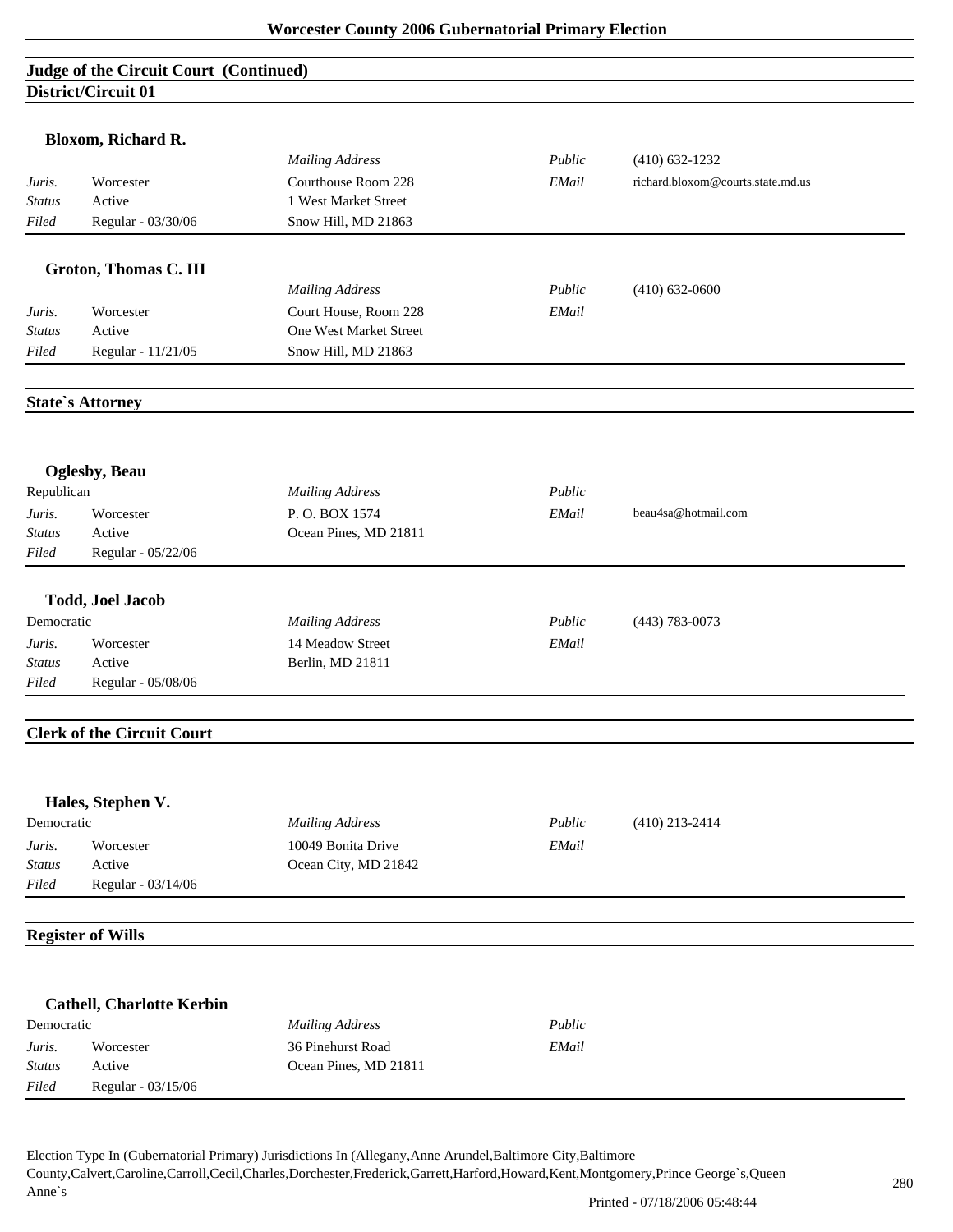# **Judge of the Orphans` Court**

|                | Coleburn, George      |                         |        |                           |
|----------------|-----------------------|-------------------------|--------|---------------------------|
| Republican     |                       | <b>Mailing Address</b>  | Public |                           |
| Juris.         | Worcester             | 75 Capetown Road        | EMail  |                           |
| <b>Status</b>  | Active                | Ocean Pines, MD 21811   |        |                           |
| Filed          | Regular - 06/27/06    |                         |        |                           |
|                | Hess, Linda M.        |                         |        |                           |
| Republican     |                       | <b>Mailing Address</b>  | Public | $(410)$ 726-0894          |
| Juris.         | Worcester             | 179 Sandyhook Rd        | EMail  | lindamhess@verizon.net    |
| <b>Status</b>  | Active                | Ocean Pines, MD 21811   |        |                           |
| Filed          | Regular - 06/12/06    |                         |        |                           |
|                | <b>Bloxom, David</b>  |                         |        |                           |
| Democratic     |                       | <b>Mailing Address</b>  | Public | $(410) 632 - 0532$        |
| Juris.         | Worcester             | 8613 Marshall Creek Rd  | EMail  | regalk9999@yahoo.com      |
| <i>Status</i>  | Active                | Newark, MD 21841        |        |                           |
| Filed          | Regular - 02/02/06    |                         |        |                           |
|                | Shockley, Ben W.      |                         |        |                           |
| Democratic     |                       | <b>Mailing Address</b>  | Public | $(410) 632 - 0474$        |
| Juris.         | Worcester             | 304 Park Row            | EMail  | benbon@verizon.net        |
| Status         | Active                | Snow Hill, 21863        |        |                           |
| Filed          | Regular - 04/28/06    |                         |        |                           |
|                |                       |                         |        |                           |
| Democratic     | <b>Shockley, Bill</b> |                         | Public |                           |
|                |                       | <b>Mailing Address</b>  |        | $(410) 641 - 1238$        |
| Juris.         | Worcester             | 11211 Assateague Road   | EMail  | bkj@shore.intercom.net    |
| Status         | Active                | Berlin, MD 21811        |        |                           |
| Filed          | Regular - 03/21/06    |                         |        |                           |
|                | <b>Smack, Dale</b>    |                         |        |                           |
| Democratic     |                       | <b>Mailing Address</b>  | Public |                           |
| Juris.         | Worcester             | 5541 Princess Way       | EMail  | dsmack@co.worcester.md.us |
| <b>Status</b>  | Active                | Snow Hill, MD 21863     |        |                           |
| Filed          | Regular - 02/22/06    |                         |        |                           |
|                | <b>Tyler, Ken</b>     |                         |        |                           |
| Democratic     |                       | <b>Mailing Address</b>  | Public |                           |
| Juris.         | Worcester             | 10110 Blue Marlin Drive | EMail  | KENSYL@COMCAST.NET        |
| <b>Status</b>  | Active                | Ocean City, MD 21842    |        |                           |
| Filed          | Regular - 03/21/06    |                         |        |                           |
|                |                       |                         |        |                           |
| <b>Sheriff</b> |                       |                         |        |                           |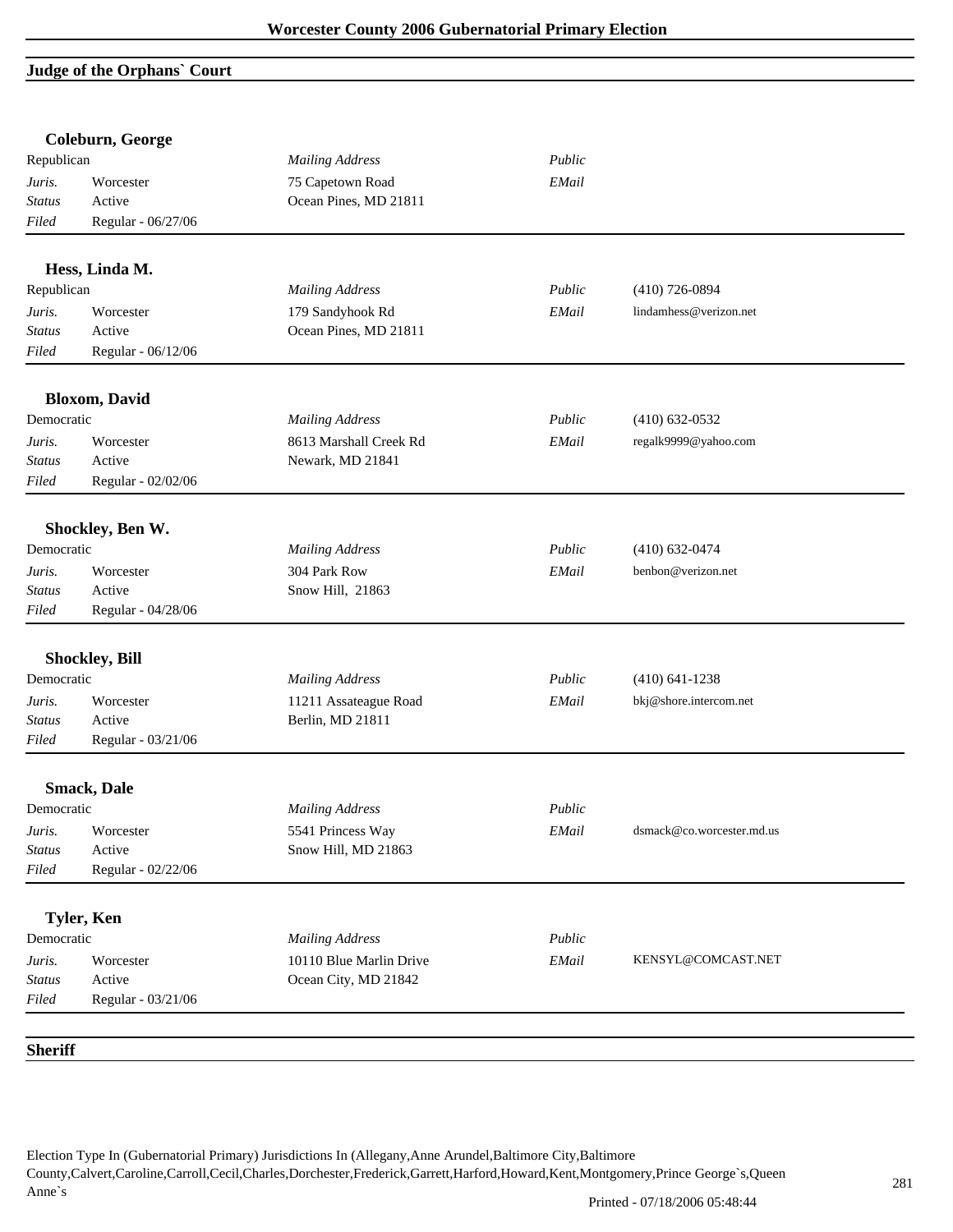## **Sheriff (Continued)**

|               | Haslam, Ron                                  |                         |        |                            |
|---------------|----------------------------------------------|-------------------------|--------|----------------------------|
| Republican    |                                              | <b>Mailing Address</b>  | Public |                            |
| Juris.        | Worcester                                    | 29 Harbormist Circle    | EMail  | RH8008@AOL.COM             |
| <b>Status</b> | Active                                       | Ocean Pines, MD 21811   |        |                            |
| Filed         | Regular - 11/07/05                           |                         |        |                            |
|               | <b>Martin, Chuck</b>                         |                         |        |                            |
| Democratic    |                                              | <b>Mailing Address</b>  | Public | $(410) 632 - 1111$         |
| Juris.        | Worcester                                    | 401 William Street      | EMail  | cmartin@co.worcester.md.us |
| <b>Status</b> | Active                                       | Berlin, MD 21811        |        |                            |
| Filed         | Regular - 05/19/06                           |                         |        |                            |
|               | <b>Democratic Central Committee At Large</b> |                         |        |                            |
|               |                                              |                         |        |                            |
| Democratic    | Hayes, Angela Lorraine                       | <b>Mailing Address</b>  | Public | $(410)$ 957-0694           |
| Juris.        | Worcester                                    | 109 B Willow Street     | EMail  | Angie4hayes@yahoo.com      |
| <b>Status</b> | Active                                       | Pocomoke City, MD 21851 |        |                            |
| Filed         | Regular - 07/03/06                           |                         |        |                            |
|               | Hickman, Lanny                               |                         |        |                            |
| Democratic    |                                              | <b>Mailing Address</b>  | Public |                            |
| Juris.        | Worcester                                    | 12913 Coastal Hwy       | EMail  | lkhickman@comcast.net      |
| <b>Status</b> | Active                                       | <b>Unit 2100</b>        |        |                            |
| Filed         | Regular - 05/15/06                           | Ocean City, MD 21842    |        |                            |
|               | <b>McLaughlin</b> , Tom                      |                         |        |                            |
| Democratic    |                                              | <b>Mailing Address</b>  | Public |                            |
| Juris.        | Worcester                                    | PO Box 4478             | EMail  | Tom02@aol.com              |
| <i>Status</i> | Active                                       | Ocean City, MD 21843    |        |                            |
| Filed         | Regular - 07/03/06                           |                         |        |                            |
|               | <b>Democratic Central Committee</b>          |                         |        |                            |
|               | District/Circuit 001                         |                         |        |                            |
|               | <b>Merrill, Josephine Temple</b>             |                         |        |                            |
| Democratic    |                                              | <b>Mailing Address</b>  | Public | $(410)$ 957-0627           |
| Juris.        | Worcester                                    | 1847 Cypress Rd         | EMail  | jotemer@aol.com            |
| <b>Status</b> | Active                                       | Pocomoke, MD 21851      |        |                            |
| Filed         | Regular - 07/03/06                           |                         |        |                            |
|               | <b>Democratic Central Committee</b>          |                         |        |                            |
|               | District/Circuit 002                         |                         |        |                            |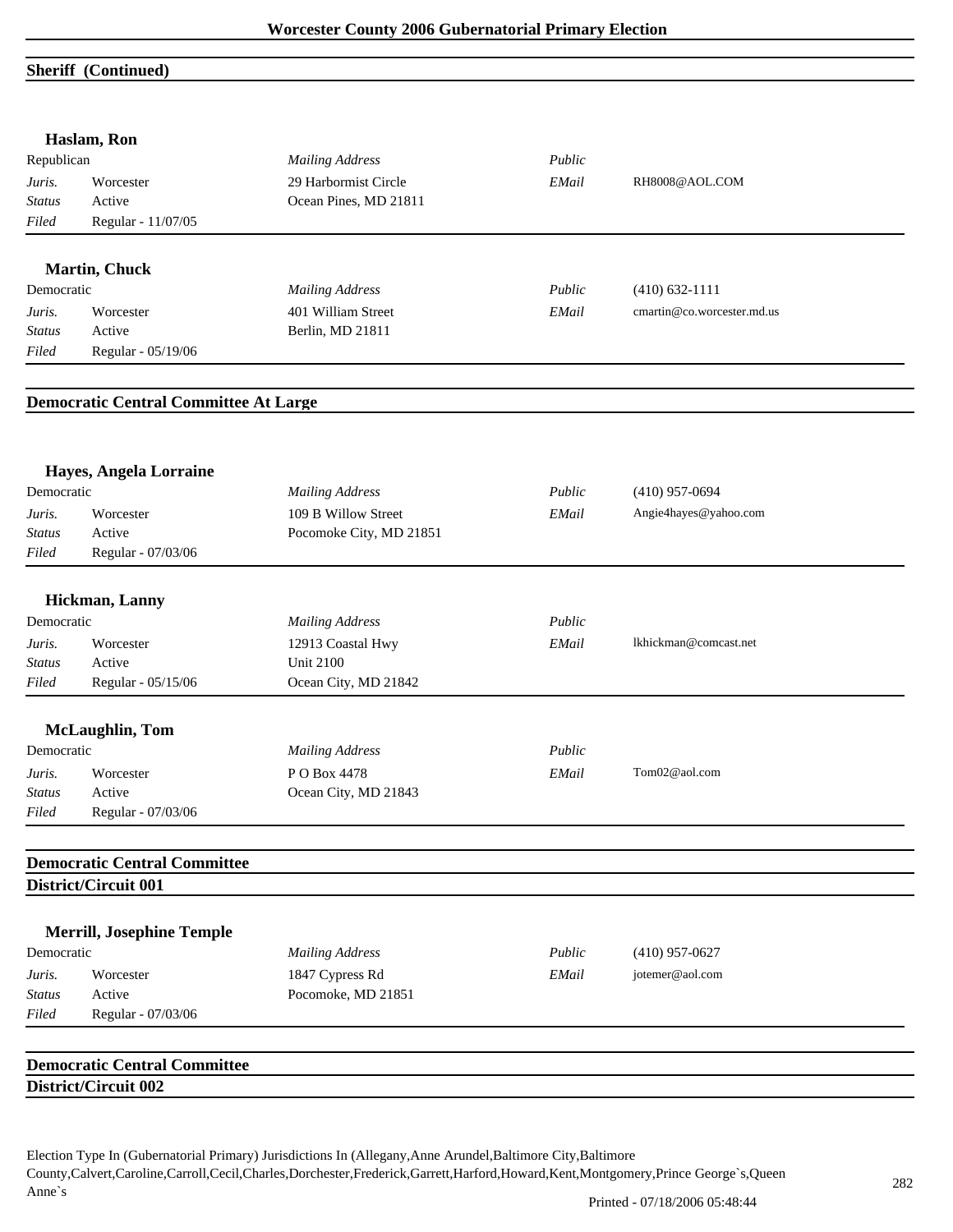| <b>Democratic Central Committee (Continued)</b><br>District/Circuit 002 |                                                                    |                                         |        |                          |  |  |  |  |
|-------------------------------------------------------------------------|--------------------------------------------------------------------|-----------------------------------------|--------|--------------------------|--|--|--|--|
|                                                                         |                                                                    |                                         |        |                          |  |  |  |  |
|                                                                         | Lee, Edward S.                                                     |                                         |        |                          |  |  |  |  |
| Democratic                                                              |                                                                    | <b>Mailing Address</b>                  | Public | $(410) 632 - 0993$       |  |  |  |  |
| Juris.                                                                  | Worcester                                                          | P.O.Box 295                             | EMail  | natlbird@intercom.net    |  |  |  |  |
| Status                                                                  | Active                                                             | Snow Hill, MD 21863                     |        |                          |  |  |  |  |
| Filed                                                                   | Regular - 07/03/06                                                 |                                         |        |                          |  |  |  |  |
|                                                                         | <b>Wells-Suznavick, Meme</b>                                       |                                         |        |                          |  |  |  |  |
| Democratic                                                              |                                                                    | <b>Mailing Address</b>                  | Public | $(443)$ 235-6059         |  |  |  |  |
| Juris.                                                                  | Worcester                                                          | 401 West Federal Street                 | EMail  | WellsSuznavick@Gmail.com |  |  |  |  |
| Status                                                                  | Active                                                             | Snow Hill, MD 21863                     |        |                          |  |  |  |  |
| Filed                                                                   | Regular - 06/29/06                                                 |                                         |        |                          |  |  |  |  |
|                                                                         |                                                                    |                                         |        |                          |  |  |  |  |
|                                                                         | <b>Democratic Central Committee</b><br><b>District/Circuit 003</b> |                                         |        |                          |  |  |  |  |
|                                                                         |                                                                    |                                         |        |                          |  |  |  |  |
|                                                                         | <b>Phillips, Kathy</b>                                             |                                         |        |                          |  |  |  |  |
| Democratic                                                              |                                                                    | <b>Mailing Address</b>                  | Public |                          |  |  |  |  |
| Juris.                                                                  | Worcester                                                          | 12316 W Torquay Road                    | EMail  | Kbp3@comcast.net         |  |  |  |  |
| Status                                                                  | Active                                                             | Ocean City, MD 21842                    |        |                          |  |  |  |  |
| Filed                                                                   | Regular - 07/03/06                                                 |                                         |        |                          |  |  |  |  |
|                                                                         | <b>Democratic Central Committee</b>                                |                                         |        |                          |  |  |  |  |
|                                                                         | District/Circuit 004                                               |                                         |        |                          |  |  |  |  |
|                                                                         |                                                                    |                                         |        |                          |  |  |  |  |
|                                                                         | <b>Democratic Central Committee</b>                                |                                         |        |                          |  |  |  |  |
|                                                                         | District/Circuit 005                                               |                                         |        |                          |  |  |  |  |
|                                                                         | Cushwa, Dimitra Sotir                                              |                                         |        |                          |  |  |  |  |
| Democratic                                                              |                                                                    | <b>Mailing Address</b>                  | Public | $(410)$ 251-6481         |  |  |  |  |
| Juris.                                                                  | Worcester                                                          | 60 Offshore Ln                          | EMail  | peonygazer1@mchsi.com    |  |  |  |  |
| <b>Status</b>                                                           | Active                                                             | Ocean Pines, MD 21811                   |        |                          |  |  |  |  |
| Filed                                                                   | Central Committee Nominee -                                        |                                         |        |                          |  |  |  |  |
|                                                                         | <b>Democratic Central Committee</b>                                |                                         |        |                          |  |  |  |  |
|                                                                         | District/Circuit 006                                               |                                         |        |                          |  |  |  |  |
|                                                                         |                                                                    |                                         |        |                          |  |  |  |  |
|                                                                         | <b>Democratic Central Committee</b>                                |                                         |        |                          |  |  |  |  |
|                                                                         | District/Circuit 007                                               |                                         |        |                          |  |  |  |  |
|                                                                         | Roache, Joan                                                       |                                         |        |                          |  |  |  |  |
|                                                                         |                                                                    | <b>Mailing Address</b>                  | Public | $(410)$ 430-9393         |  |  |  |  |
| Democratic                                                              |                                                                    |                                         |        |                          |  |  |  |  |
|                                                                         |                                                                    |                                         |        |                          |  |  |  |  |
| Juris.<br><b>Status</b>                                                 | Worcester<br>Active                                                | 404 14th Street<br>Ocean City, MD 21842 | EMail  | joan.roache@verizon.net  |  |  |  |  |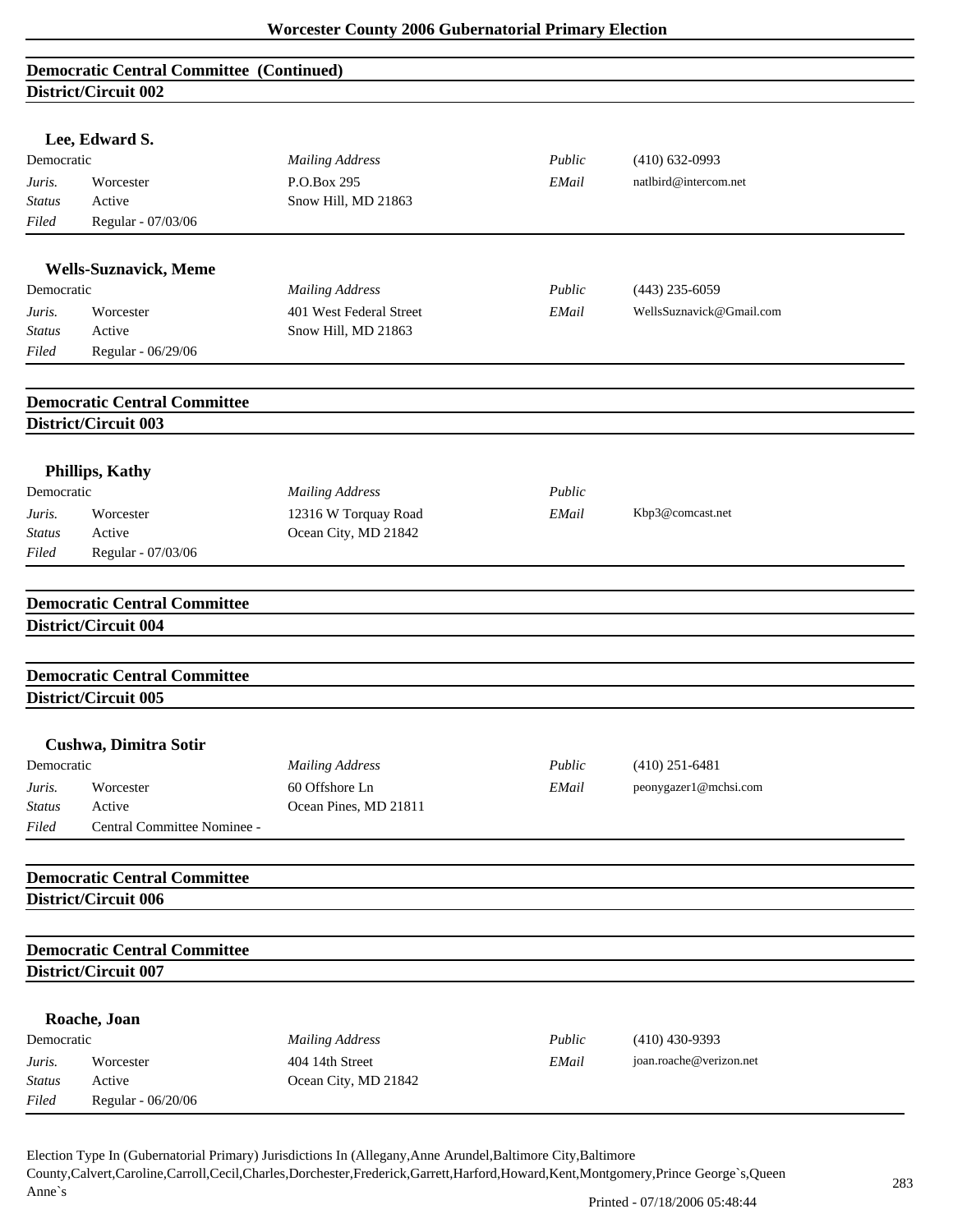# **Republican Central Committee**

|               | <b>Baker</b> , Lee      |                        |        |                       |
|---------------|-------------------------|------------------------|--------|-----------------------|
| Republican    |                         | <b>Mailing Address</b> | Public |                       |
| Juris.        | Worcester               | 6 Teal Circle          | EMail  | vcsgoddard@yahoo.com  |
| <b>Status</b> | Active                  | Ocean Pines, MD 21811  |        |                       |
| Filed         | Regular - 07/03/06      |                        |        |                       |
|               | Barcus, J. Michael      |                        |        |                       |
| Republican    |                         | <b>Mailing Address</b> | Public |                       |
| Juris.        | Worcester               | 57 Skyline Court       | EMail  | mike@mikebarcus.com   |
| <b>Status</b> | Active                  | Ocean Pines, MD 21811  |        |                       |
| Filed         | Regular - 06/30/06      |                        |        |                       |
|               | Cropper, Eric           |                        |        |                       |
| Republican    |                         | <b>Mailing Address</b> | Public | $(410)$ 352-5892      |
| Juris.        | Worcester               | 12427 Jarvis Rd.       | EMail  | ericcropper@mchsi.com |
| <b>Status</b> | Active                  | Bishopville, MD 21813  |        |                       |
| Filed         | Regular - 07/03/06      |                        |        |                       |
|               | Jenkins, Howard G. Jr.  |                        |        |                       |
| Republican    |                         | <b>Mailing Address</b> | Public | $(410)$ 208-6016      |
| Juris.        | Worcester               | 22 Southwind Court     | EMail  |                       |
| <b>Status</b> | Active                  | Ocean Pines, MD 21811  |        |                       |
| Filed         | Regular - 07/03/06      |                        |        |                       |
|               |                         |                        |        |                       |
|               | Lutz, Ann               |                        |        |                       |
| Republican    |                         | <b>Mailing Address</b> | Public |                       |
| Juris.        | Worcester               | 1405 N. Chase Street   | EMail  | Annlutz@verizon.net   |
| <b>Status</b> | Active                  | Ocean Pines, MD 21811  |        |                       |
| Filed         | Regular - 06/29/06      |                        |        |                       |
|               | Mitchell, Robert J. Jr. |                        |        |                       |
| Republican    |                         | <b>Mailing Address</b> | Public |                       |
| Juris.        | Worcester               | 16 Mistflower Road     | EMail  |                       |
| <b>Status</b> | Active                  | Ocean Pines, MD 21811  |        |                       |
| Filed         | Regular - 06/29/06      |                        |        |                       |
|               | <b>Pusey, Marty</b>     |                        |        |                       |
| Republican    |                         | <b>Mailing Address</b> | Public | $(410)$ 603-0855      |
| Juris.        | Worcester               | 5349 Shell Rd          | EMail  |                       |
| Status        | Active                  | Snow Hill, MD 21863    |        |                       |
| Filed         | Regular - 06/29/06      |                        |        |                       |